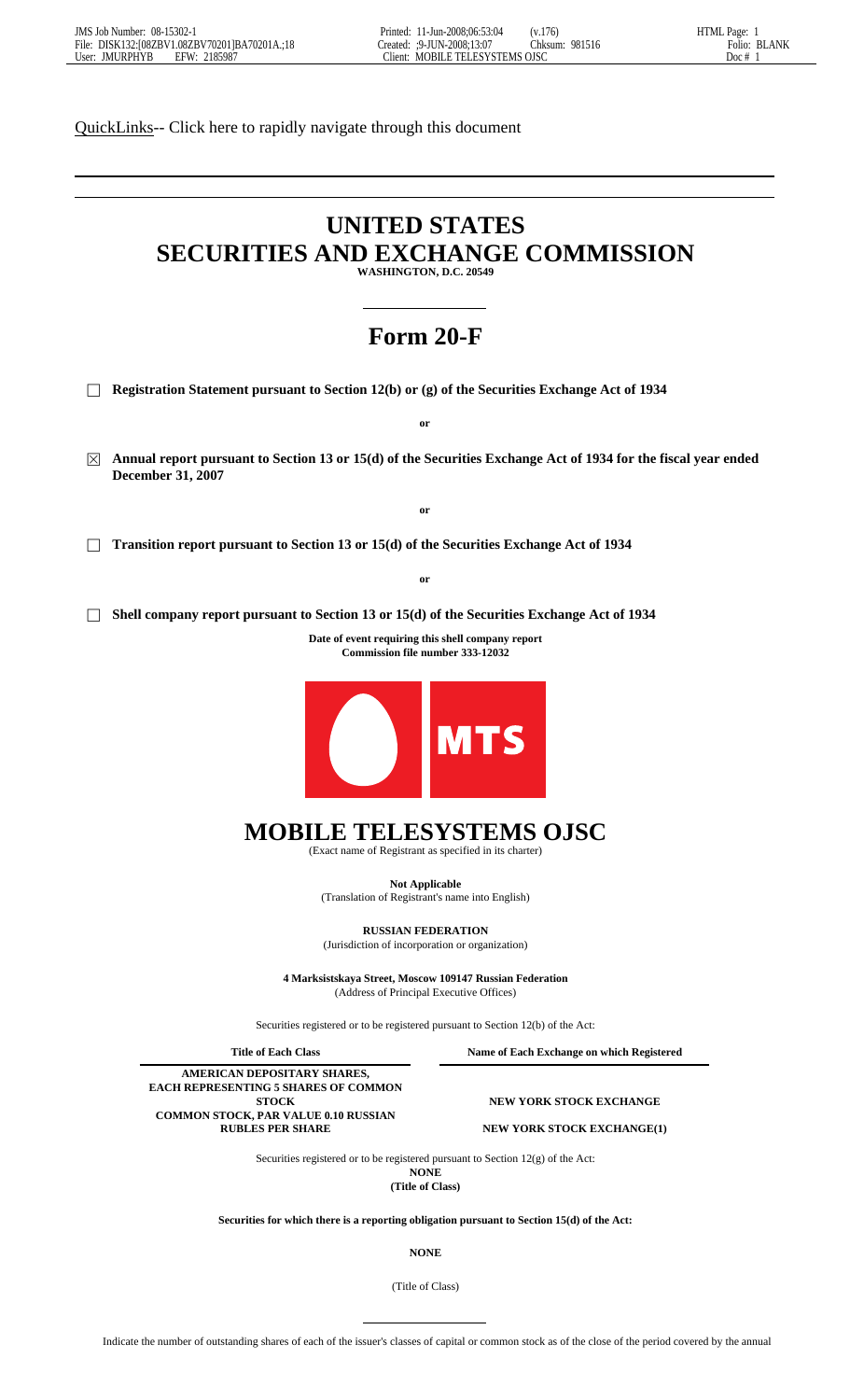report. 1,960,849,301 ordinary shares, par value 0.10 Russian rubles each and 155,479,301 American Depositary Shares, as of December 31, 2007.

Indicate by check mark if the registrant is a well-known seasoned issuer, as defined in Rule 405 of the Securities Act.  $\boxtimes$  Yes  $\Box$  No

 If this report is an annual or transition report, indicate by check mark if the registrant is not required to file reports pursuant to Section 13 or 15(d) of the Securities Exchange Act of 1934.  $\Box$  Yes  $\Box$  No

 Indicate by check mark whether the registrant(1) has filed all reports required to be filed by Section 13 or 15(d) of the Securities Exchange Act of 1934 during the preceding 12 months (or for such shorter period that the registrant was required to file such reports), and (2) has been subject to such filing requirements for the past 90 days.  $\boxtimes$  Yes  $\Box$  No

 Indicate by check mark whether the registrant is a large accelerated filer, an accelerated file, or a non-accelerated filer. See definition of "accelerated filer and large accelerated filer" in Rule 12b-2 of the Exchange Act. (Check One):

Large accelerated filer  $\overline{\boxtimes}$ 

Accelerated Filer  $\Box$ 

Indicate by check mark which basis of accounting the registrant has used to prepare the financial statements included in this filing:

U.S. GAAP  $\,\boxtimes\,$ 

 International Financial Reporting Standards as issued by the International Accounting Standards Board  $\Box$ 

Other  $\Box$ 

 If "Other" has been checked in response to the previous question indicate by check mark which financial statement item the registrant has elected to follow.  $\Box$  Item 17  $\Box$  Item 18

 If this is an annual report, indicate by check mark whether the registrant is a shell company (as defined in Rule 12b-2 of the Exchange Act).  $\operatorname{Yes}$  $\times$  No

(1) Listed, not for trading or quotation purposes, but only in connection with the registration of ADSs pursuant to the requirements of the Securities and Exchange Commission.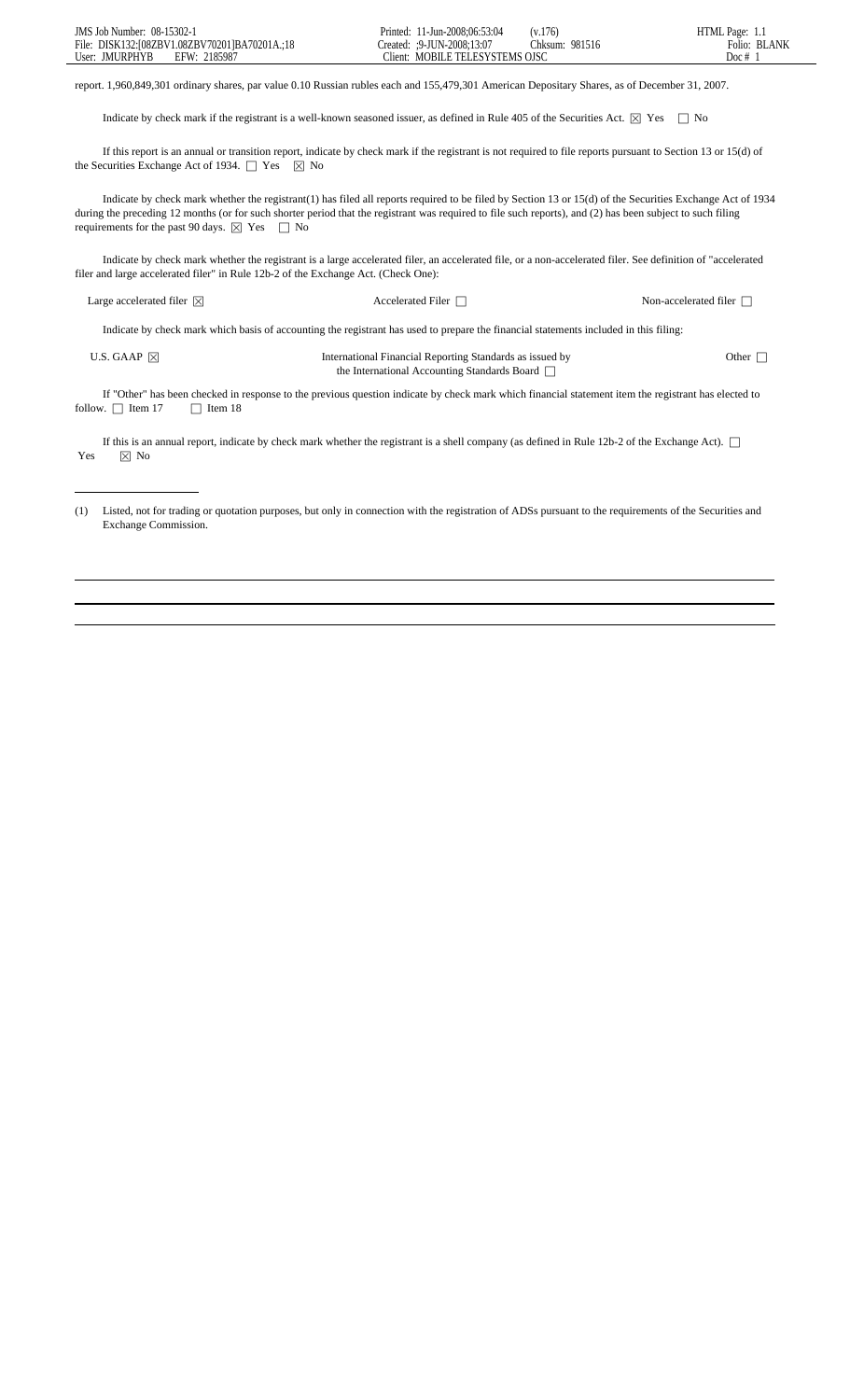## **Table of Contents**

| $\overline{\mathbf{c}}$<br>Identity of Directors, Senior Management and Advisors<br>Item 1.<br>$\overline{c}$<br>Item 2.<br>Offer Statistics and Expected Timetable<br>$\overline{c}$<br>Item 3.<br>Key Information<br>$\overline{c}$<br>Selected Financial Data<br>А.<br>$\overline{4}$<br><b>B.</b><br>Capitalization and Indebtedness<br>C.<br>$\overline{\mathcal{L}}$<br>Reasons for the Offer and Use of Proceeds<br>D.<br>$\overline{4}$<br><b>Risk Factors</b><br>37<br>Item 4.<br>Information on Our Company<br>37<br>History and Development<br>А.<br>40<br>Β.<br><b>Business Overview</b><br>C.<br>Organizational Structure<br>73<br>D.<br>74<br>Property, Plant and Equipment<br>74<br><b>Unresolved Staff Comments</b><br>Item 4A.<br>74<br>Item 5.<br>Operating and Financial Review and Prospects<br>112<br>Item 6.<br>Directors, Senior Management and Employees<br>Directors and Senior Management<br>112<br>А.<br><b>B.</b><br>115<br><b>Compensation of Directors and Senior Management</b><br>C.<br><b>Board Practices</b><br>118<br>D.<br>Employees<br>120<br>Ε.<br>Share Ownership<br>121<br>121<br>Item 7.<br>Major Shareholders and Related Party Transactions<br>121<br>А.<br>Major Shareholders<br><b>B.</b><br><b>Related Party Transactions</b><br>122<br>$C$ .<br>Interests of Experts and Counsel<br>124<br><b>Financial Information</b><br>Item 8.<br>124<br>Consolidated Statements and Other Financial Information<br>124<br>Α.<br><b>B.</b><br>128<br><b>Significant Changes</b><br>Item 9.<br>Offer and Listing Details<br>129<br><b>Additional Information</b><br>Item $10$ .<br>129<br>129<br>A.<br>Share Capital<br><b>B.</b><br>130<br>Charter and Certain Requirements of Russian Legislation<br>C.<br><b>Material Contracts</b><br>143<br>D.<br><b>Exchange Controls</b><br>147<br>Е.<br>Taxation<br>147<br>F.<br>153<br>Dividends and Paying Agents<br>G.<br>154<br><b>Statement by Experts</b><br>Η.<br>154<br>Documents on Display<br>I.<br>Subsidiary Information<br>154<br>154<br>Item 11.<br>Quantitative and Qualitative Disclosures about Market Risk |
|--------------------------------------------------------------------------------------------------------------------------------------------------------------------------------------------------------------------------------------------------------------------------------------------------------------------------------------------------------------------------------------------------------------------------------------------------------------------------------------------------------------------------------------------------------------------------------------------------------------------------------------------------------------------------------------------------------------------------------------------------------------------------------------------------------------------------------------------------------------------------------------------------------------------------------------------------------------------------------------------------------------------------------------------------------------------------------------------------------------------------------------------------------------------------------------------------------------------------------------------------------------------------------------------------------------------------------------------------------------------------------------------------------------------------------------------------------------------------------------------------------------------------------------------------------------------------------------------------------------------------------------------------------------------------------------------------------------------------------------------------------------------------------------------------------------------------------------------------------------------------------------------------------------------------------------------------------------------------------------------------------------------------------------------------------------------------------------------------------|
|                                                                                                                                                                                                                                                                                                                                                                                                                                                                                                                                                                                                                                                                                                                                                                                                                                                                                                                                                                                                                                                                                                                                                                                                                                                                                                                                                                                                                                                                                                                                                                                                                                                                                                                                                                                                                                                                                                                                                                                                                                                                                                        |
|                                                                                                                                                                                                                                                                                                                                                                                                                                                                                                                                                                                                                                                                                                                                                                                                                                                                                                                                                                                                                                                                                                                                                                                                                                                                                                                                                                                                                                                                                                                                                                                                                                                                                                                                                                                                                                                                                                                                                                                                                                                                                                        |
|                                                                                                                                                                                                                                                                                                                                                                                                                                                                                                                                                                                                                                                                                                                                                                                                                                                                                                                                                                                                                                                                                                                                                                                                                                                                                                                                                                                                                                                                                                                                                                                                                                                                                                                                                                                                                                                                                                                                                                                                                                                                                                        |
|                                                                                                                                                                                                                                                                                                                                                                                                                                                                                                                                                                                                                                                                                                                                                                                                                                                                                                                                                                                                                                                                                                                                                                                                                                                                                                                                                                                                                                                                                                                                                                                                                                                                                                                                                                                                                                                                                                                                                                                                                                                                                                        |
|                                                                                                                                                                                                                                                                                                                                                                                                                                                                                                                                                                                                                                                                                                                                                                                                                                                                                                                                                                                                                                                                                                                                                                                                                                                                                                                                                                                                                                                                                                                                                                                                                                                                                                                                                                                                                                                                                                                                                                                                                                                                                                        |
|                                                                                                                                                                                                                                                                                                                                                                                                                                                                                                                                                                                                                                                                                                                                                                                                                                                                                                                                                                                                                                                                                                                                                                                                                                                                                                                                                                                                                                                                                                                                                                                                                                                                                                                                                                                                                                                                                                                                                                                                                                                                                                        |
|                                                                                                                                                                                                                                                                                                                                                                                                                                                                                                                                                                                                                                                                                                                                                                                                                                                                                                                                                                                                                                                                                                                                                                                                                                                                                                                                                                                                                                                                                                                                                                                                                                                                                                                                                                                                                                                                                                                                                                                                                                                                                                        |
|                                                                                                                                                                                                                                                                                                                                                                                                                                                                                                                                                                                                                                                                                                                                                                                                                                                                                                                                                                                                                                                                                                                                                                                                                                                                                                                                                                                                                                                                                                                                                                                                                                                                                                                                                                                                                                                                                                                                                                                                                                                                                                        |
|                                                                                                                                                                                                                                                                                                                                                                                                                                                                                                                                                                                                                                                                                                                                                                                                                                                                                                                                                                                                                                                                                                                                                                                                                                                                                                                                                                                                                                                                                                                                                                                                                                                                                                                                                                                                                                                                                                                                                                                                                                                                                                        |
|                                                                                                                                                                                                                                                                                                                                                                                                                                                                                                                                                                                                                                                                                                                                                                                                                                                                                                                                                                                                                                                                                                                                                                                                                                                                                                                                                                                                                                                                                                                                                                                                                                                                                                                                                                                                                                                                                                                                                                                                                                                                                                        |
|                                                                                                                                                                                                                                                                                                                                                                                                                                                                                                                                                                                                                                                                                                                                                                                                                                                                                                                                                                                                                                                                                                                                                                                                                                                                                                                                                                                                                                                                                                                                                                                                                                                                                                                                                                                                                                                                                                                                                                                                                                                                                                        |
|                                                                                                                                                                                                                                                                                                                                                                                                                                                                                                                                                                                                                                                                                                                                                                                                                                                                                                                                                                                                                                                                                                                                                                                                                                                                                                                                                                                                                                                                                                                                                                                                                                                                                                                                                                                                                                                                                                                                                                                                                                                                                                        |
|                                                                                                                                                                                                                                                                                                                                                                                                                                                                                                                                                                                                                                                                                                                                                                                                                                                                                                                                                                                                                                                                                                                                                                                                                                                                                                                                                                                                                                                                                                                                                                                                                                                                                                                                                                                                                                                                                                                                                                                                                                                                                                        |
|                                                                                                                                                                                                                                                                                                                                                                                                                                                                                                                                                                                                                                                                                                                                                                                                                                                                                                                                                                                                                                                                                                                                                                                                                                                                                                                                                                                                                                                                                                                                                                                                                                                                                                                                                                                                                                                                                                                                                                                                                                                                                                        |
|                                                                                                                                                                                                                                                                                                                                                                                                                                                                                                                                                                                                                                                                                                                                                                                                                                                                                                                                                                                                                                                                                                                                                                                                                                                                                                                                                                                                                                                                                                                                                                                                                                                                                                                                                                                                                                                                                                                                                                                                                                                                                                        |
|                                                                                                                                                                                                                                                                                                                                                                                                                                                                                                                                                                                                                                                                                                                                                                                                                                                                                                                                                                                                                                                                                                                                                                                                                                                                                                                                                                                                                                                                                                                                                                                                                                                                                                                                                                                                                                                                                                                                                                                                                                                                                                        |
|                                                                                                                                                                                                                                                                                                                                                                                                                                                                                                                                                                                                                                                                                                                                                                                                                                                                                                                                                                                                                                                                                                                                                                                                                                                                                                                                                                                                                                                                                                                                                                                                                                                                                                                                                                                                                                                                                                                                                                                                                                                                                                        |
|                                                                                                                                                                                                                                                                                                                                                                                                                                                                                                                                                                                                                                                                                                                                                                                                                                                                                                                                                                                                                                                                                                                                                                                                                                                                                                                                                                                                                                                                                                                                                                                                                                                                                                                                                                                                                                                                                                                                                                                                                                                                                                        |
|                                                                                                                                                                                                                                                                                                                                                                                                                                                                                                                                                                                                                                                                                                                                                                                                                                                                                                                                                                                                                                                                                                                                                                                                                                                                                                                                                                                                                                                                                                                                                                                                                                                                                                                                                                                                                                                                                                                                                                                                                                                                                                        |
|                                                                                                                                                                                                                                                                                                                                                                                                                                                                                                                                                                                                                                                                                                                                                                                                                                                                                                                                                                                                                                                                                                                                                                                                                                                                                                                                                                                                                                                                                                                                                                                                                                                                                                                                                                                                                                                                                                                                                                                                                                                                                                        |
|                                                                                                                                                                                                                                                                                                                                                                                                                                                                                                                                                                                                                                                                                                                                                                                                                                                                                                                                                                                                                                                                                                                                                                                                                                                                                                                                                                                                                                                                                                                                                                                                                                                                                                                                                                                                                                                                                                                                                                                                                                                                                                        |
|                                                                                                                                                                                                                                                                                                                                                                                                                                                                                                                                                                                                                                                                                                                                                                                                                                                                                                                                                                                                                                                                                                                                                                                                                                                                                                                                                                                                                                                                                                                                                                                                                                                                                                                                                                                                                                                                                                                                                                                                                                                                                                        |
|                                                                                                                                                                                                                                                                                                                                                                                                                                                                                                                                                                                                                                                                                                                                                                                                                                                                                                                                                                                                                                                                                                                                                                                                                                                                                                                                                                                                                                                                                                                                                                                                                                                                                                                                                                                                                                                                                                                                                                                                                                                                                                        |
|                                                                                                                                                                                                                                                                                                                                                                                                                                                                                                                                                                                                                                                                                                                                                                                                                                                                                                                                                                                                                                                                                                                                                                                                                                                                                                                                                                                                                                                                                                                                                                                                                                                                                                                                                                                                                                                                                                                                                                                                                                                                                                        |
|                                                                                                                                                                                                                                                                                                                                                                                                                                                                                                                                                                                                                                                                                                                                                                                                                                                                                                                                                                                                                                                                                                                                                                                                                                                                                                                                                                                                                                                                                                                                                                                                                                                                                                                                                                                                                                                                                                                                                                                                                                                                                                        |
|                                                                                                                                                                                                                                                                                                                                                                                                                                                                                                                                                                                                                                                                                                                                                                                                                                                                                                                                                                                                                                                                                                                                                                                                                                                                                                                                                                                                                                                                                                                                                                                                                                                                                                                                                                                                                                                                                                                                                                                                                                                                                                        |
|                                                                                                                                                                                                                                                                                                                                                                                                                                                                                                                                                                                                                                                                                                                                                                                                                                                                                                                                                                                                                                                                                                                                                                                                                                                                                                                                                                                                                                                                                                                                                                                                                                                                                                                                                                                                                                                                                                                                                                                                                                                                                                        |
|                                                                                                                                                                                                                                                                                                                                                                                                                                                                                                                                                                                                                                                                                                                                                                                                                                                                                                                                                                                                                                                                                                                                                                                                                                                                                                                                                                                                                                                                                                                                                                                                                                                                                                                                                                                                                                                                                                                                                                                                                                                                                                        |
|                                                                                                                                                                                                                                                                                                                                                                                                                                                                                                                                                                                                                                                                                                                                                                                                                                                                                                                                                                                                                                                                                                                                                                                                                                                                                                                                                                                                                                                                                                                                                                                                                                                                                                                                                                                                                                                                                                                                                                                                                                                                                                        |
|                                                                                                                                                                                                                                                                                                                                                                                                                                                                                                                                                                                                                                                                                                                                                                                                                                                                                                                                                                                                                                                                                                                                                                                                                                                                                                                                                                                                                                                                                                                                                                                                                                                                                                                                                                                                                                                                                                                                                                                                                                                                                                        |
|                                                                                                                                                                                                                                                                                                                                                                                                                                                                                                                                                                                                                                                                                                                                                                                                                                                                                                                                                                                                                                                                                                                                                                                                                                                                                                                                                                                                                                                                                                                                                                                                                                                                                                                                                                                                                                                                                                                                                                                                                                                                                                        |
|                                                                                                                                                                                                                                                                                                                                                                                                                                                                                                                                                                                                                                                                                                                                                                                                                                                                                                                                                                                                                                                                                                                                                                                                                                                                                                                                                                                                                                                                                                                                                                                                                                                                                                                                                                                                                                                                                                                                                                                                                                                                                                        |
|                                                                                                                                                                                                                                                                                                                                                                                                                                                                                                                                                                                                                                                                                                                                                                                                                                                                                                                                                                                                                                                                                                                                                                                                                                                                                                                                                                                                                                                                                                                                                                                                                                                                                                                                                                                                                                                                                                                                                                                                                                                                                                        |
|                                                                                                                                                                                                                                                                                                                                                                                                                                                                                                                                                                                                                                                                                                                                                                                                                                                                                                                                                                                                                                                                                                                                                                                                                                                                                                                                                                                                                                                                                                                                                                                                                                                                                                                                                                                                                                                                                                                                                                                                                                                                                                        |
|                                                                                                                                                                                                                                                                                                                                                                                                                                                                                                                                                                                                                                                                                                                                                                                                                                                                                                                                                                                                                                                                                                                                                                                                                                                                                                                                                                                                                                                                                                                                                                                                                                                                                                                                                                                                                                                                                                                                                                                                                                                                                                        |
|                                                                                                                                                                                                                                                                                                                                                                                                                                                                                                                                                                                                                                                                                                                                                                                                                                                                                                                                                                                                                                                                                                                                                                                                                                                                                                                                                                                                                                                                                                                                                                                                                                                                                                                                                                                                                                                                                                                                                                                                                                                                                                        |
|                                                                                                                                                                                                                                                                                                                                                                                                                                                                                                                                                                                                                                                                                                                                                                                                                                                                                                                                                                                                                                                                                                                                                                                                                                                                                                                                                                                                                                                                                                                                                                                                                                                                                                                                                                                                                                                                                                                                                                                                                                                                                                        |
|                                                                                                                                                                                                                                                                                                                                                                                                                                                                                                                                                                                                                                                                                                                                                                                                                                                                                                                                                                                                                                                                                                                                                                                                                                                                                                                                                                                                                                                                                                                                                                                                                                                                                                                                                                                                                                                                                                                                                                                                                                                                                                        |
|                                                                                                                                                                                                                                                                                                                                                                                                                                                                                                                                                                                                                                                                                                                                                                                                                                                                                                                                                                                                                                                                                                                                                                                                                                                                                                                                                                                                                                                                                                                                                                                                                                                                                                                                                                                                                                                                                                                                                                                                                                                                                                        |
| Description of Securities Other Than Equity Securities<br>159<br>Item 12.                                                                                                                                                                                                                                                                                                                                                                                                                                                                                                                                                                                                                                                                                                                                                                                                                                                                                                                                                                                                                                                                                                                                                                                                                                                                                                                                                                                                                                                                                                                                                                                                                                                                                                                                                                                                                                                                                                                                                                                                                              |
| 160<br>Item 13.<br>Defaults, Dividend Arrearages and Delinquencies                                                                                                                                                                                                                                                                                                                                                                                                                                                                                                                                                                                                                                                                                                                                                                                                                                                                                                                                                                                                                                                                                                                                                                                                                                                                                                                                                                                                                                                                                                                                                                                                                                                                                                                                                                                                                                                                                                                                                                                                                                     |
| 160<br>Item 14.<br>Material Modifications to the Rights of Security Holders and Use of Proceeds                                                                                                                                                                                                                                                                                                                                                                                                                                                                                                                                                                                                                                                                                                                                                                                                                                                                                                                                                                                                                                                                                                                                                                                                                                                                                                                                                                                                                                                                                                                                                                                                                                                                                                                                                                                                                                                                                                                                                                                                        |
| 160<br>Item 15.<br><b>Controls and Procedures</b>                                                                                                                                                                                                                                                                                                                                                                                                                                                                                                                                                                                                                                                                                                                                                                                                                                                                                                                                                                                                                                                                                                                                                                                                                                                                                                                                                                                                                                                                                                                                                                                                                                                                                                                                                                                                                                                                                                                                                                                                                                                      |
| Item 16A.<br>Audit Committee Financial Expert<br>163                                                                                                                                                                                                                                                                                                                                                                                                                                                                                                                                                                                                                                                                                                                                                                                                                                                                                                                                                                                                                                                                                                                                                                                                                                                                                                                                                                                                                                                                                                                                                                                                                                                                                                                                                                                                                                                                                                                                                                                                                                                   |
| Code of Ethics<br>163<br>Item 16B.                                                                                                                                                                                                                                                                                                                                                                                                                                                                                                                                                                                                                                                                                                                                                                                                                                                                                                                                                                                                                                                                                                                                                                                                                                                                                                                                                                                                                                                                                                                                                                                                                                                                                                                                                                                                                                                                                                                                                                                                                                                                     |
| Item 16C.<br>Principal Accountant Fees and Services<br>163                                                                                                                                                                                                                                                                                                                                                                                                                                                                                                                                                                                                                                                                                                                                                                                                                                                                                                                                                                                                                                                                                                                                                                                                                                                                                                                                                                                                                                                                                                                                                                                                                                                                                                                                                                                                                                                                                                                                                                                                                                             |
| Item 16D.<br>Exemption from the Listing Standards for Audit Committees<br>164                                                                                                                                                                                                                                                                                                                                                                                                                                                                                                                                                                                                                                                                                                                                                                                                                                                                                                                                                                                                                                                                                                                                                                                                                                                                                                                                                                                                                                                                                                                                                                                                                                                                                                                                                                                                                                                                                                                                                                                                                          |
| Purchases of Equity Securities by the Issuer and Affiliated Purchasers<br>Item 16E.<br>164                                                                                                                                                                                                                                                                                                                                                                                                                                                                                                                                                                                                                                                                                                                                                                                                                                                                                                                                                                                                                                                                                                                                                                                                                                                                                                                                                                                                                                                                                                                                                                                                                                                                                                                                                                                                                                                                                                                                                                                                             |

i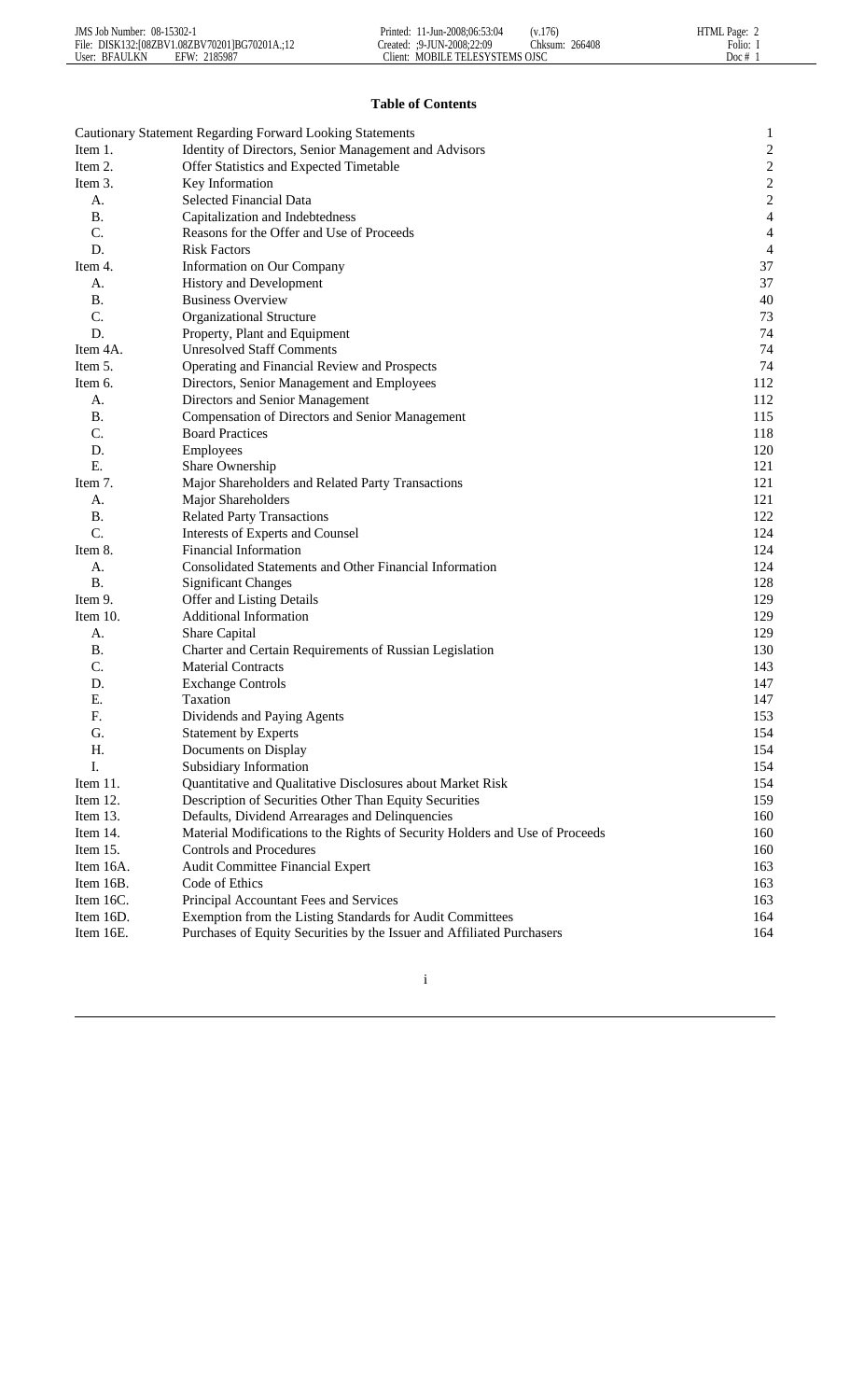| Item $17$ . | <b>Financial Statements</b> | 165 |
|-------------|-----------------------------|-----|
| Item $18$ . | <b>Financial Statements</b> | 165 |
| Item $19$ . | Exhibits                    | 166 |

 Unless the context otherwise requires, references to "MTS," "we," "us," or "our" refer to Mobile TeleSystems OJSC and its subsidiaries. "MTS-Ukraine" refers to Ukrainian Mobile Communications, or UMC, our Ukrainian subsidiary. "MTS-Uzbekistan" refers to Uzdunrobita, our Uzbekistan subsidiary and "MTS-Turkmenistan" refers to BCTI, our Turkmenistan subsidiary. We refer to Mobile TeleSystems LLC, our 49%-owned joint venture in Belarus as MTS Belarus. As MTS Belarus is an equity investee, our revenues and subscriber data do not include MTS Belarus. Our reporting currency is the U.S. dollar and we prepare our consolidated financial statements in accordance with accounting principles generally accepted in the United States, or U.S. GAAP.

 In this document, references to "U.S. dollars," "dollars," "\$" or "USD" are to the lawful currency of the United States, "rubles" or "RUR" are to the lawful currency of the Russian Federation, "hryvnias" are to the lawful currency of Ukraine, "soms" are to the lawful currency of Uzbekistan, "manats" are to the lawful currency of Turkmenistan, "drams" are to the lawful currency of Armenia and "€," "euro" or "EUR" are to the lawful currency of the member states of the European Union that adopted a single currency in accordance with the Treaty of Rome establishing the European Economic Community, as amended by the treaty on the European Union, signed at Maastricht on February 7, 1992.

ii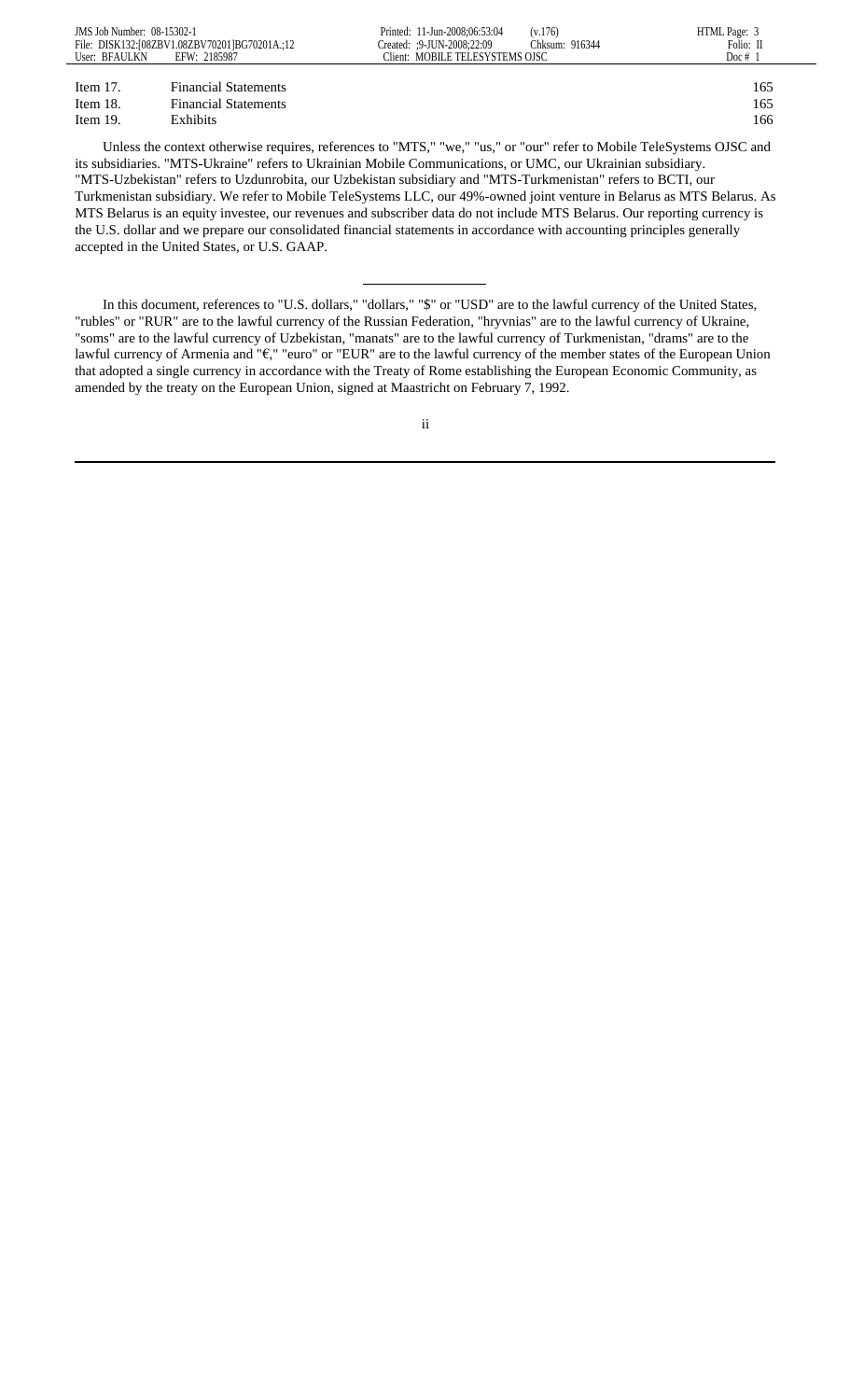#### **CAUTIONARY STATEMENT REGARDING FORWARD-LOOKING STATEMENTS**

 Matters discussed in this document may constitute forward-looking statements within the meaning of Section 27A of the U.S. Securities Act of 1933 (the "U.S. Securities Act") and Section 21E of the U.S. Securities Exchange Act of 1934 (the "U.S. Exchange Act"). The Private Securities Litigation Reform Act of 1995 provides safe harbor protections for forward-looking statements in order to encourage companies to provide prospective information about their businesses. Forward-looking statements include statements concerning plans, objectives, goals, strategies, future events or performance, and underlying assumptions and other statements, which are other than statements of historical facts.

 Mobile TeleSystems OJSC, or MTS, desires to take advantage of the safe harbor provisions of the Private Securities Litigation Reform Act of 1995 and is including this cautionary statement in connection with this safe harbor legislation and other relevant law. This document and any other written or oral statements made by us or on our behalf may include forward-looking statements, which reflect our current views with respect to future events and financial performance. The words "believe," "expect," "anticipate," "intend," "estimate," "forecast," "project," "predict," "plan," "may," "should," "could" and similar expressions identify forward-looking statements. Forward-looking statements appear in a number of places including, without limitation, "Item 3. Key Information—D. Risk Factors," "Item 4. Information on Our Company—B. Business Overview" and "Item 5. Operating and Financial Review and Prospects," and include statements regarding:

- strategies, outlook and growth prospects;
- future plans and potential for future growth;
- liquidity, capital resources and capital expenditures;
- growth in demand for our services;
- economic outlook and industry trends;
- developments of our markets;
- the impact of regulatory initiatives; and
- the strength of our competitors.

 The forward-looking statements in this document are based upon various assumptions, many of which are based, in turn, upon further assumptions, including without limitation, management's examination of historical operating trends, data contained in our records and other data available from third parties. Although we believe that these assumptions were reasonable when made, because these assumptions are inherently subject to significant uncertainties and contingencies which are difficult or impossible to predict and are beyond our control, we cannot assure you that we will achieve or accomplish these expectations, beliefs or projections. In addition to these important factors and matters discussed elsewhere herein and in the documents incorporated by reference herein, important factors that, in our view, could cause actual results to differ materially from those discussed in the forward-looking statements include the achievement of the anticipated levels of profitability, growth, cost and synergy of our recent acquisitions, the timely development and acceptance of new products, the impact of competitive pricing, the ability to obtain necessary regulatory approvals, the condition of the economies of Russia, Ukraine and certain other Commonwealth of Independent States, or CIS, political stability in Russia, Ukraine and certain other CIS countries, the impact of general business and global economic conditions and other important factors described herein and from time to time in the reports filed by us with the U.S. Securities and Exchange Commission, or the SEC.

 Except to the extent required by law, neither we, nor any of our respective agents, employees or advisors intends or has any duty or obligation to supplement, amend, update or revise any of the forward-looking statements contained or incorporated by reference in this document.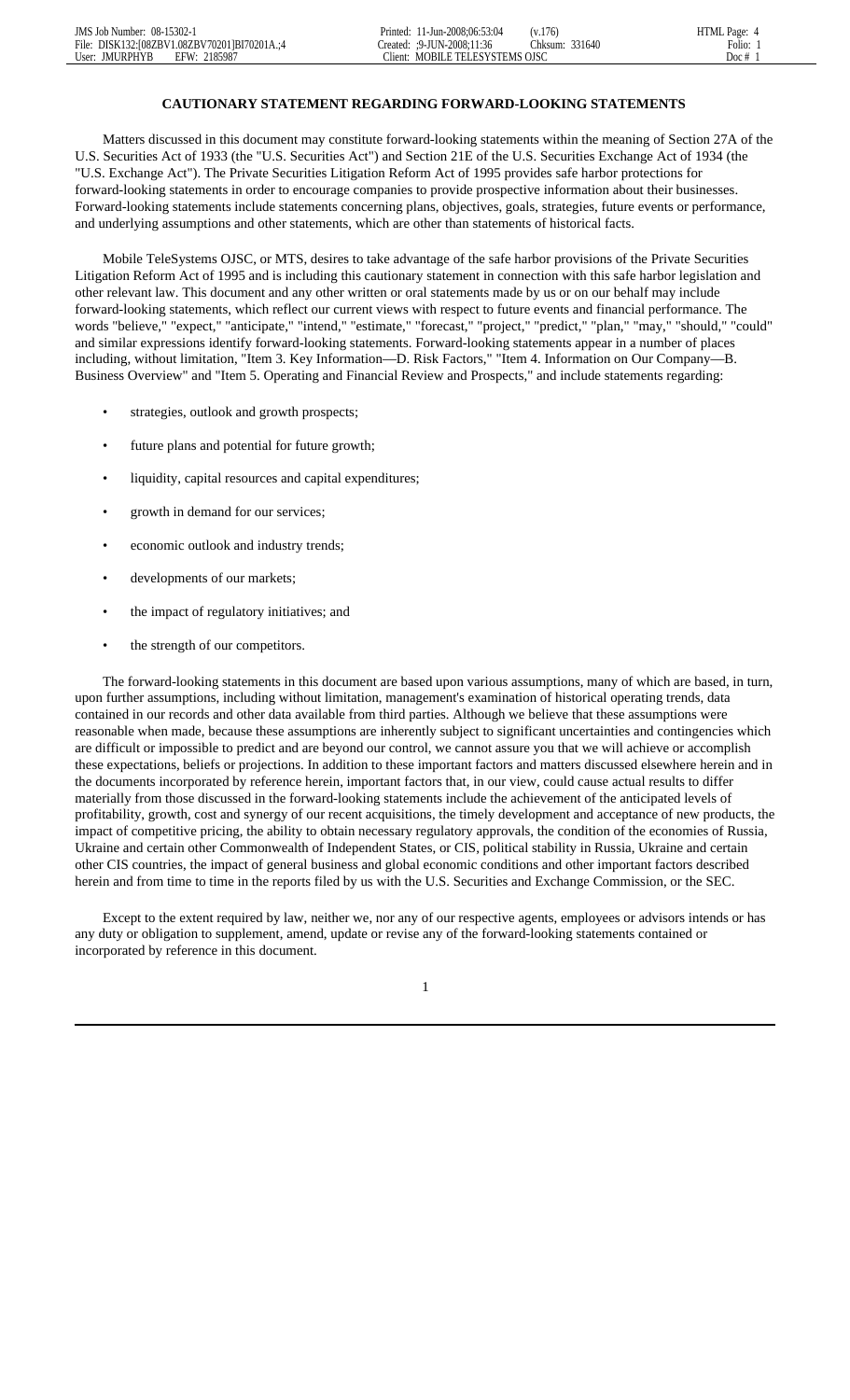#### **PART I**

#### **Item 1.** *Identity of Directors, Senior Management and Advisors*

Not applicable.

## **Item 2.** *Offer Statistics and Expected Timetable*

Not applicable.

## **Item 3.** *Key Information*

#### **A. Selected Financial Data**

 The selected consolidated financial data for the years ended December 31, 2005, 2006 and 2007, and as of December 31, 2006 and 2007, are derived from the audited consolidated financial statements, prepared in accordance with U.S. GAAP included elsewhere in this document. In addition, the following table presents selected consolidated financial data for the years ended December 31, 2003 and 2004, and as of December 31, 2003, 2004 and 2005, derived from our audited consolidated financial statements not included in this document. Our results of operations are affected by acquisitions. Results of operations of acquired businesses are included in our audited consolidated financial statements from their respective dates of acquisition. The summary financial data should be read in conjunction with our audited consolidated financial statements, included elsewhere in this document, "Item 3. Key Information—D. Risk Factors" and "Item 5. Operating and Financial Review and Prospects." Certain industry and operating data are also provided below.

|                                                    | <b>Years Ended December 31,</b> |               |    |               |  |               |  |                                                                                                        |  |               |  |
|----------------------------------------------------|---------------------------------|---------------|----|---------------|--|---------------|--|--------------------------------------------------------------------------------------------------------|--|---------------|--|
|                                                    | 2003                            |               |    | 2004          |  | 2005          |  | 2006                                                                                                   |  | 2007          |  |
|                                                    |                                 |               |    |               |  | and ratios)   |  | (Amounts in thousands of U.S. dollars, except share and per share amounts, industry and operating data |  |               |  |
| <b>Consolidated statements of operations data:</b> |                                 |               |    |               |  |               |  |                                                                                                        |  |               |  |
| Net operating revenues:                            |                                 |               |    |               |  |               |  |                                                                                                        |  |               |  |
| Service revenues and connection fees               | \$                              | 2,465,089 \$  |    | 3,800,271 \$  |  | 4,942,288 \$  |  | 6,287,100 \$                                                                                           |  | 8,172,650     |  |
| Sales of handsets and accessories                  |                                 | 81,109        |    | 86,723        |  | 68,730        |  | 97,154                                                                                                 |  | 79,728        |  |
| Total net operating revenues                       |                                 | 2,546,198     |    | 3,886,994     |  | 5,011,018     |  | 6,384,254                                                                                              |  | 8,252,378     |  |
| <b>Operating expenses:</b>                         |                                 |               |    |               |  |               |  |                                                                                                        |  |               |  |
| Cost of services, excluding depreciation and       |                                 |               |    |               |  |               |  |                                                                                                        |  |               |  |
| amortization shown separately below                |                                 | 301,108       |    | 481,097       |  | 732,867       |  | 1,223,715                                                                                              |  | 1,727,365     |  |
| Cost of handsets and accessories                   |                                 | 173,071       |    | 218,590       |  | 254,606       |  | 209,260                                                                                                |  | 158,580       |  |
| Sales and marketing expenses                       |                                 | 326,783       |    | 460,983       |  | 608,092       |  | 607,835                                                                                                |  | 724,115       |  |
| Depreciation and amortization expenses             |                                 | 415,916       |    | 675,729       |  | 907,113       |  | 1,095,981                                                                                              |  | 1,489,548     |  |
| Sundry operating expenses <sup>(1)</sup>           |                                 | 406,722       |    | 631,532       |  | 876,309       |  | 1,113,727                                                                                              |  | 1,418,924     |  |
| Net operating income                               |                                 | 922,598       |    | 1,419,063     |  | 1,632,031     |  | 2,133,736                                                                                              |  | 2,733,846     |  |
| Currency exchange and transaction gains            |                                 | (693)         |    | (6,529)       |  | (10, 319)     |  | (24, 051)                                                                                              |  | (163,092)     |  |
| Other (income) expenses:                           |                                 |               |    |               |  |               |  |                                                                                                        |  |               |  |
| Interest income                                    |                                 | (18,076)      |    | (21,792)      |  | (24, 828)     |  | (13,055)                                                                                               |  | (38,100)      |  |
| Interest expense, net of capitalized interest      |                                 | 106,551       |    | 107,956       |  | 132,474       |  | 177,145                                                                                                |  | 134,581       |  |
| Equity in net income of associates                 |                                 | (2,670)       |    | (24, 146)     |  | (42, 361)     |  | (58,083)                                                                                               |  | (72,665)      |  |
| Bitel investment and write off                     |                                 |               |    |               |  |               |  | 320,000                                                                                                |  |               |  |
| Other (expenses) income, net                       |                                 | 6.090         |    | (9,310)       |  | 13,211        |  | 65,913                                                                                                 |  | 44,034        |  |
| Total other (income) expenses, net                 |                                 | 91,895        |    | 52,708        |  | 78,496        |  | 491,920                                                                                                |  | 67,850        |  |
| Income before provision for income taxes           |                                 |               |    |               |  |               |  |                                                                                                        |  |               |  |
| and minority interest                              |                                 | 831,396       |    | 1,372,884     |  | 1,563,854     |  | 1,665,867                                                                                              |  | 2,829,088     |  |
| Provision for income taxes                         |                                 | 242,480       |    | 354,664       |  | 410,590       |  | 576,103                                                                                                |  | 738,270       |  |
| Minority interest                                  |                                 | 71,677        |    | 30,342        |  | 26,859        |  | 14,026                                                                                                 |  | 19,314        |  |
| Net income                                         | \$                              | 517,239       | \$ | 987,878 \$    |  | 1,126,405 \$  |  | 1,075,738 \$                                                                                           |  | 2,071,504     |  |
| Dividends declared <sup>(2)</sup>                  | \$                              | 111,355 \$    |    | 219,918 \$    |  | 402,600 \$    |  | 561,629 \$                                                                                             |  | 747,213       |  |
| Net income per share, basic and diluted            |                                 | 0.26          |    | 0.50          |  | 0.57          |  | 0.54                                                                                                   |  | 1.05          |  |
| Dividends declared per share                       |                                 | 0.06          |    | 0.11          |  | 0.20          |  | 0.28                                                                                                   |  | 0.38          |  |
| Number of common shares outstanding                |                                 | 1,983,397,064 |    | 1,986,124,030 |  | 1,987,925,652 |  | 1,977,404,010                                                                                          |  | 1,960,849,301 |  |
| Weighted average number of common shares           |                                 |               |    |               |  |               |  |                                                                                                        |  |               |  |
| outstanding                                        |                                 | 1,983,374,949 |    | 1,984,497,348 |  | 1,986,819,999 |  | 1,987,610,121                                                                                          |  | 1,973,354,348 |  |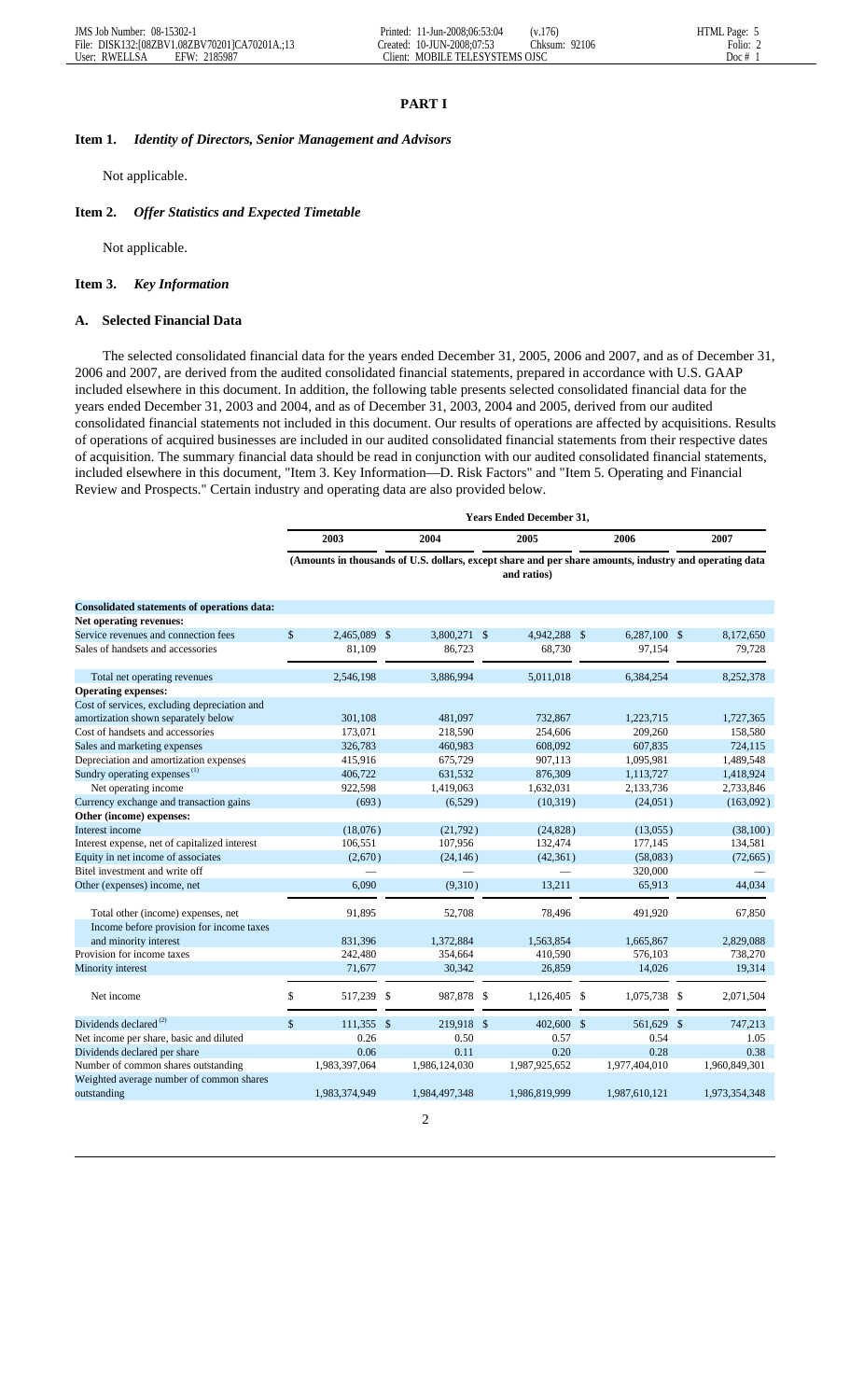| <b>Consolidated cash flow data:</b>                     |                                |                          |                          |                                  |                 |
|---------------------------------------------------------|--------------------------------|--------------------------|--------------------------|----------------------------------|-----------------|
| Cash provided by operating activities                   | \$<br>965,984<br>\$            | 1,711,589<br>\$          | 1,799,436<br>\$          | 2,378,916<br>- \$                | 3,350,156       |
| Cash used in investing activities                       | (1,910,087)                    | (1,543,201)              | (2,454,173)              | (1,779,562)                      | (2,343,881)     |
| (of which capital expenditures) <sup>(3)</sup>          | (958, 771)                     | (1,358,944)              | (2,181,347)              | (1,721,968)                      | (1,539,528)     |
| Cash provided by/ (used in) financing activities        | 997,545                        | 10,773                   | 461,528                  | (464,066)                        | (692, 894)      |
| Consolidated balance sheet data (end of                 |                                |                          |                          |                                  |                 |
| period):                                                |                                |                          |                          |                                  |                 |
| Cash, cash equivalents and short-term                   |                                |                          |                          |                                  |                 |
| investments                                             | \$<br>335,376<br>$\mathcal{S}$ | 347,510<br>$\mathcal{S}$ | 106,343<br>$\mathcal{S}$ | 276,036<br>-\$                   | 650,274         |
| Property, plant and equipment, net                      | 2,256,076                      | 3,234,318                | 4,482,679                | 5,297,669                        | 6,607,315       |
| <b>Total assets</b>                                     | 4,225,351                      | 5,581,187                | 7,545,780                | 8,573,945                        | 10,966,667      |
| Total debt (long-term and short-term) <sup>(4)</sup>    | 1,660,334                      | 1,937,148                | 2,850,557                | 3,078,452                        | 3,401,667       |
| Total shareholders' equity                              | 1,723,910                      | 2,523,323                | 3,294,089                | 3,751,781                        | 5,442,930       |
| Including capital stock <sup>(5)</sup>                  | 40,361                         | 43,162                   | 45,024                   | (64,220)                         | (317,794)       |
| Financial ratios (end of period):                       |                                |                          |                          |                                  |                 |
| Total debt/total capitalization <sup>(6)</sup>          | 49.1%                          | 43.4%                    | 46.4%                    | 45.1%                            | 38.5%           |
| Industry and operating data: $^{(7)}$                   |                                |                          |                          |                                  |                 |
| Mobile penetration in Russia (end of period)            | 25%                            | 51%                      | 87%                      | 105%                             | 119%            |
| Mobile penetration in Ukraine (end of period)           | 13%                            | 29%                      | 64%                      | 105%                             | 120%            |
| Subscribers in Russia (end of period,                   |                                |                          |                          |                                  |                 |
| thousands) <sup>(8)</sup>                               | 13,370                         | 26,540                   | 44,219                   | 51,222                           | 57,426          |
| Subscribers in Ukraine (end of period,                  |                                |                          |                          |                                  |                 |
| thousands) $^{(8)}$                                     | 3,349                          | 7,374                    | 13,327                   | 20,003                           | 20,004          |
| Overall market share in Russia (end of period)          | 37%                            | 36%                      | 35%                      | 34%                              | 33%             |
| Overall market share in Ukraine (end of period)         | 51%                            | 53%                      | 44%                      | 41%                              | 36%             |
| Average monthly usage per subscriber in                 |                                |                          |                          |                                  |                 |
| Russia (minutes) <sup>(9)</sup>                         | 144                            | 157                      | 128                      | 129                              | 157             |
| Average monthly usage per subscriber in                 |                                |                          |                          |                                  |                 |
| Ukraine (minutes) <sup>(9)</sup>                        | 97                             | 114                      | 117                      | 142                              | 154             |
| Average monthly service revenue per                     |                                |                          |                          |                                  |                 |
| subscriber in Russia <sup>(10)</sup>                    | \$<br>\$<br>17                 | 12<br>\$                 | $\,8\,$<br>\$            | \$<br>8                          | 9               |
| Average monthly service revenue per                     |                                |                          |                          |                                  |                 |
| subscriber in Ukraine <sup>(10)</sup>                   | \$<br>\$<br>15                 | 13<br>$\mathcal{S}$      | $\mathsf{\$}$<br>10      | $\mathsf{\$}$<br>$7\phantom{.0}$ | $7\overline{ }$ |
| Subscriber acquisition costs in Russia <sup>(11)</sup>  | \$<br>\$<br>26                 | \$<br>21                 | $\mathsf{\$}$<br>19      | 23<br>$\mathbf{\hat{S}}$         | 26              |
| Subscriber acquisition costs in Ukraine <sup>(11)</sup> | \$<br>$\mathbf{\hat{S}}$<br>32 | 19<br>$\mathbf{\hat{S}}$ | $\mathbf{\hat{S}}$<br>14 | $\mathcal{S}$<br>10              | 12              |
| Churn in Russia <sup>(12)</sup>                         | 47.3%                          | 27.5%                    | 20.7%                    | 23.3%                            | 23.1%           |
| Churn in Ukraine <sup>(12)</sup>                        | 23.8%                          | 15.8%                    | 21.8%                    | 29.9%                            | 49.0%           |

(1) "Sundry operating expenses" consist of general and administrative expenses, provision for doubtful accounts and other operating expenses (including charges incurred in connection with the "universal services reserve fund").

- (2) Includes dividends on treasury shares of \$1.4 million, \$1.5 million and \$6.0 million as of the years ended December 31, 2005, 2006 and 2007, respectively. The Board of Directors recommended that the annual general meeting of shareholders to be held on June 27, 2008 approve annual cash dividends in the amount of \$1,242.9 million (including dividends on treasury shares of \$20.3 million) for the year ended December 31, 2007, payable in 2008. See also "Item 10. Additional Information—B. Charter and Certain Requirements of Russian Legislation—Dividends."
- (3) Capital expenditures include purchases of property, plant and equipment and intangible assets.
- (4) Includes notes payable, bank loans, capital lease obligations and other debt.
- (5) Calculated as common stock less treasury stock.
- (6) Calculated as book value of total debt divided by the sum of the book values of total shareholders' equity and total debt at the end of the relevant period. See footnote 4 above for the definition of "total debt."
- (7) Source: AC&M-Consulting and our data. None of this data is derived from our audited consolidated financial statements.
- (8) We define a subscriber as an individual or organization whose account shows chargeable activity within 61 days (or 183 days in the case of prepaid tariffs) or whose account does not have a negative balance for more than this period. Prior to October 1, 2004, UMC used a 90-day period for such purposes with respect to its "Jeans" and "SIM-SIM," or prepaid, subscribers.
- (9) Average monthly minutes of usage per subscriber is calculated by dividing the total number of minutes of usage during a given period by the average number of our subscribers during the period and dividing by the number of months in that period. For Ukraine, the 2003 figure has been calculated based on the months of March through December 2003.
- (10) Average monthly service revenue per subscriber is calculated by dividing our service revenues for a given period, including guest roaming and fees for connecting users of other operators' fixed line and wireless networks to our network, or interconnect fees, by the average number of our subscribers during that period and dividing by the number of months in that period. For Ukraine, the 2003 figure has been calculated based on the months of March through December 2003.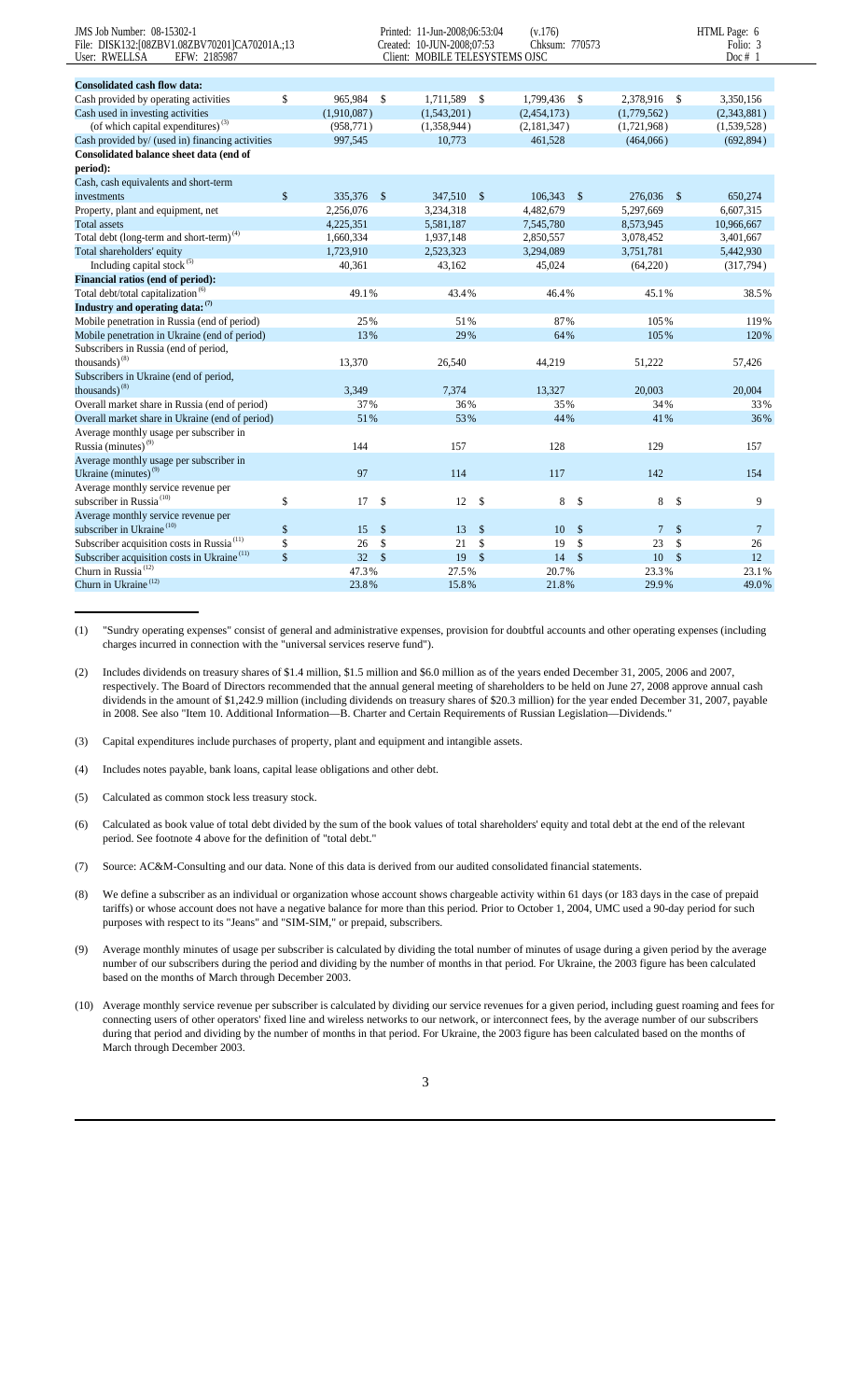- (11) Subscriber acquisition costs are calculated as total sales and marketing expenses and handset subsidies for a given period divided by the total number of gross subscribers added during that period. For Ukraine, the 2003 figure has been calculated based on the months of March through December 2003.
- (12) We define our churn as the total number of subscribers who cease to be a subscriber (as defined above) during the period (whether involuntarily due to non-payment or voluntarily, at such subscriber's request), expressed as a percentage of the average number of our subscribers during that period. For Ukraine, the 2003 figure has been annualized based on the months of March through December 2003. The churn policy for "Jeans" and "SIM-SIM" subscribers in Ukraine was revised in 2004. Under the previous churn policy, the 2004 churn rate would have been 23%. For a detailed churn discussion see "Item 5. Operating and Financial Review and Prospects—Subscriber Data."

#### **B. Capitalization and Indebtedness**

Not applicable.

## **C. Reasons for the Offer and Use of Proceeds**

Not applicable.

#### **D. Risk Factors**

 *An investment in our securities involves a certain degree of risk. You should carefully consider the following information about these risks, together with other information contained in this document, before you decide to buy our securities. If any of the following risks actually occur, our business, prospects, financial condition or results of operations could be materially adversely affected. In that case, the value of our securities could also decline and you could lose all or part of your investment.*

## **Risks Relating to Business Operations in Emerging Markets**

## *Emerging markets such as the Russian Federation, Ukraine and other CIS countries are subject to greater risks than more developed markets, including significant legal, economic, tax and political risks.*

 Investors in emerging markets such as the Russian Federation, Ukraine and other CIS countries should be aware that these markets are subject to greater risk than more developed markets, including in some cases significant legal, economic, tax and political risks. Investors should also note that emerging economies such as the economies of the Russian Federation and Ukraine are subject to rapid change and that the information set out herein may become outdated relatively quickly. Furthermore, in doing business in various countries of the CIS, we face risks similar to (and sometimes greater than) those that we face in Russia and Ukraine. Accordingly, investors should exercise particular care in evaluating the risks involved and must decide for themselves whether, in light of those risks, their investment is appropriate. Generally, investment in emerging markets is suitable for sophisticated investors who fully appreciate the significance of the risks involved and investors are urged to consult with their own legal and financial advisors before making an investment in our securities.

#### **Risks Relating to Our Business**

## *If our purchase of UMC is found to have violated Ukrainian law or the purchase is unwound, our business, financial condition, results of operations and prospects would be materially adversely affected.*

 On June 7, 2004, the General Prosecutor of Ukraine filed a claim against us and others in the Kiev Commercial Court seeking to unwind the sale by Ukrtelecom of its 51% stake in UMC to us. The complaint also sought an order prohibiting us from alienating 51% of our stake in UMC until the claim was resolved on the merits. The claim was based on a provision of the Ukrainian privatization law that included Ukrtelecom among a list of "strategic" state holdings prohibited from alienating or encumbering its assets during the course of its privatization. While the Cabinet of Ministers of Ukraine in May 2001 issued a decree specifically authorizing the sale by Ukrtelecom of its entire stake in UMC, the General Prosecutor asserted that the decree contradicted the privatization law and that the sale by

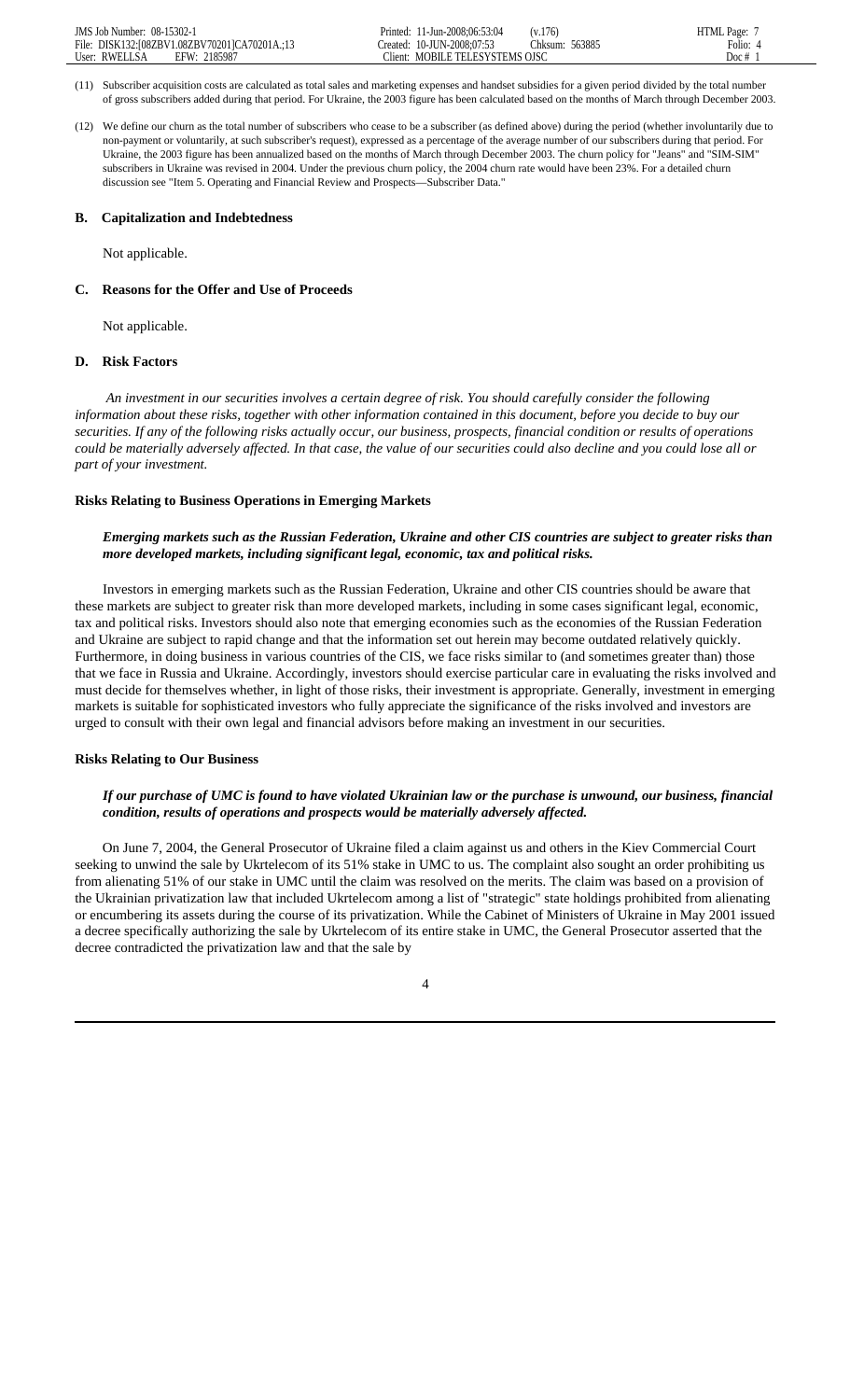Ukrtelecom was therefore illegal and should be unwound. On August 12, 2004, the Kiev Commercial Court rejected the General Prosecutor's claim.

 On August 26, 2004, the General Prosecutor requested the Constitutional Court of Ukraine to review whether certain provisions of the Ukrainian privatization law limiting the alienation of assets by privatized companies were applicable to the sale by Ukrtelecom of UMC shares to us. As of the date of this document, the Constitutional Court of Ukraine has not yet responded to the General Prosecutor's request.

 If the Constitutional Court of Ukraine determines that Ukrtelecom's sale of its stake in UMC contradicted the terms of the Ukrainian privatization law, the General Prosecutor would be able to request the Kiev Commercial Court to reopen the case based on new circumstances and could potentially include additional plaintiffs that were not parties to the original proceeding and/or additional claims.

 In addition, as UMC was formed during the time when Ukraine's legislative framework was developing in an uncertain legal environment, its formation and capital structure may also be subject to challenges. In the event that our purchase of UMC is found to have violated Ukrainian law or the purchase is unwound, in whole or in part, our business, financial condition, results of operations and prospects would be materially adversely affected.

#### *Our controlling shareholder has the ability to take actions that may conflict with the interests of holders of our ADSs.*

We are controlled by Sistema, which currently controls 54.3% of our outstanding shares. If not otherwise required by Russian law, resolutions at a shareholders' meeting will be adopted by a simple majority in a meeting at which shareholders holding more than half of the issued share capital are present or represented. Accordingly, Sistema has the power to control the outcome of most matters to be decided by vote at a shareholders' meeting and, as long as it holds, either directly or indirectly, a majority of our shares, will control the appointment of a majority of directors and removal of directors. Sistema is also able to control or significantly influence the outcome of any vote on matters which require three-quarters majority vote of a shareholders' meeting, such as amendments to the charter, proposed reorganizations and substantial asset sales and other major corporate transactions, among other things. Thus, Sistema can take actions that may conflict with the interests of other shareholders and holders of our ADSs.

 As of December 31, 2007, Sistema has outstanding a significant amount of indebtedness, including \$655.3 million of notes, of which \$310.3 million matures in 2008 and \$345 million matures in 2011, and \$1,404.0 million outstanding under credit facilities with Vneshtorgbank, maturing at different times over 2010-2012. Therefore, Sistema will require significant funds to meet its obligations, which may come in part from dividends paid by its subsidiaries, including us.

 Sistema voted in favor of declaring dividends of \$402.6 million in 2005, \$561.6 million in 2006 and \$747.2 million in 2007. The indentures relating to our notes do not restrict our ability to pay dividends. As a result of paying dividends, our reliance on external sources of financing may increase, our credit rating may decrease and our cash flow and ability to repay our debt obligations, or make capital expenditures, investments and acquisitions could be materially adversely affected.

 Sistema also owns an non-controlling interest in Sky Link CJSC, which operates on a CDMA-2000 standard in a number of key regions, including Moscow and St. Petersburg. Sky Link may pursue business strategies that specifically target high-end businesses and residential customers, which could result in increased competition for us.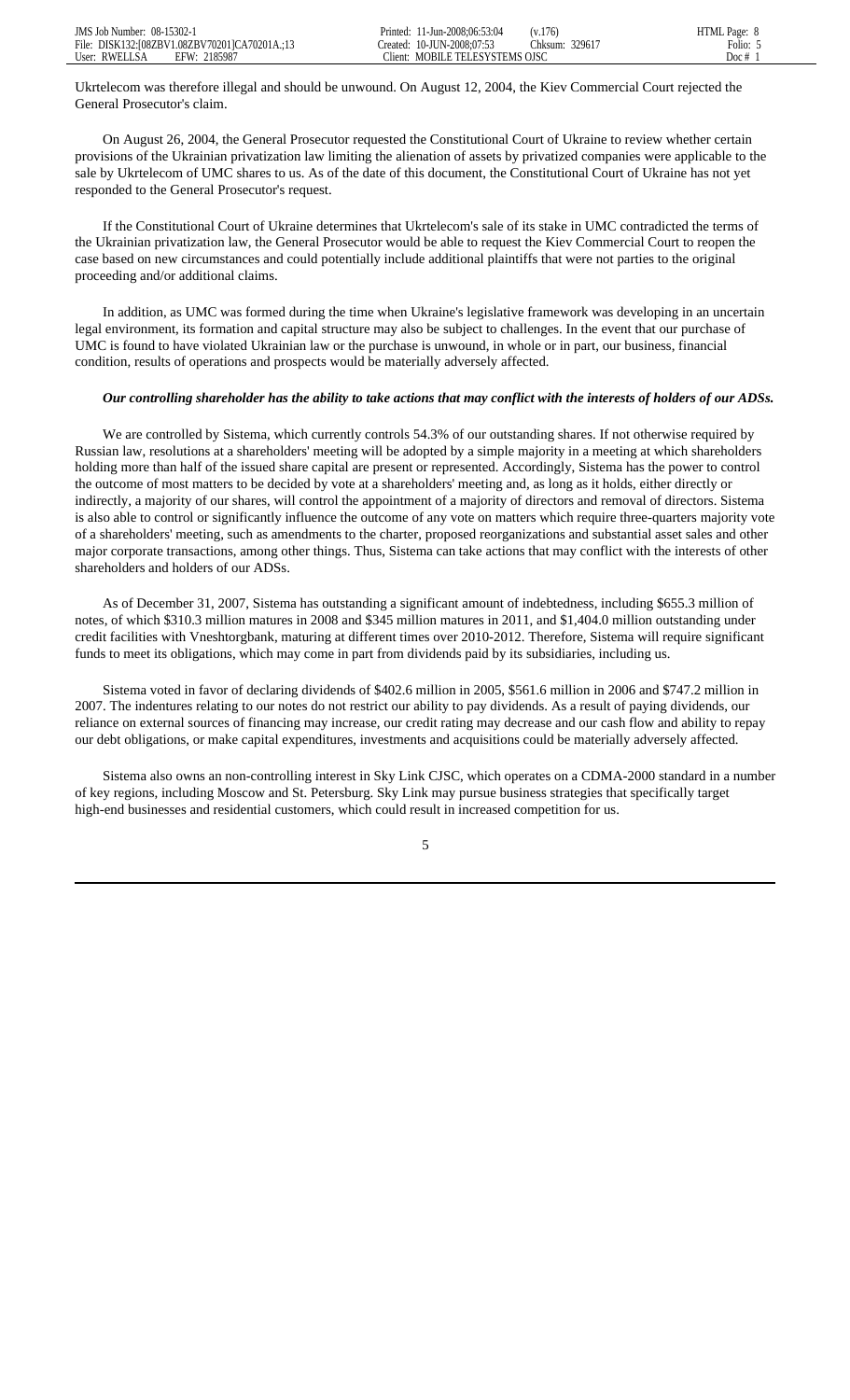#### *The telecommunications services market is characterized by rapid technological change, which could render our services obsolete or non-competitive and result in the loss of our market share and a decrease of our revenues.*

 The telecommunications industry is subject to rapid and significant changes in technology and is characterized by the continuous introduction of new products and services. The mobile telecommunications industry in Russia is also experiencing significant technological change, as evidenced by the introduction in recent years of new standards for radio telecommunications, such as WiFi, WiMAX, EDGE and UMTS, ongoing improvements in the capacity and quality of digital technology, shorter development cycles for new products and enhancements and changes in customer requirements and preferences. Such continuing technological advances make it difficult to predict the extent of the future competition we may face and it is possible that existing, proposed or as yet undeveloped technologies will become dominant in the future and render the technologies we use less profitable or even obsolete. New products and services that are more commercially effective than our products and services may also be developed. Furthermore, we may not be successful in responding in a timely and cost-effective way to keep up with these developments. Changing our products or services in response to market demand may require the adoption of new technologies that could render many of the technologies that we are currently implementing less competitive or obsolete. To respond successfully to technological advances and emerging industry standards, we may require substantial capital expenditures and access to related or enabling technologies in order to integrate the new technology with our existing technology.

#### *A decline in relations between Russia and the other countries where we operate could materially adversely affect our business, financial condition, results of operations and prospects.*

 We have operations in Russia, Ukraine, Uzbekistan, Turkmenistan, Belarus and Armenia and we may expand into other countries in the future. Some of these countries in the past have had strained relationships with Russia. Any new tensions between Russia and these countries or further declines in such relationships could materially adversely affect our business, financial condition and results of operations.

 For example, the relationship between Ukraine and Russia has been historically strained due, among other things, to Ukraine's failure to pay or delay in paying arrears relating to the supply of energy resources, Russia's introduction of an 18% value-added tax, or VAT, on Ukrainian imports, border disputes and the Russian gas monopoly Gazprom's decision to increase the price of natural gas sold to Ukraine. In addition, Ukraine's possible accession to NATO is a significant source of tension between Russia and Ukraine. A decline in Ukraine-Russia relations and any changes adversely affecting energy supplies from Russia to Ukraine and/or Ukraine's export of goods and services to Russia could materially adversely impact the Ukrainian economy, our Ukrainian operations and our financial condition, results of operations and prospects.

#### *We are in the process of transferring to a new billing system, which could have a material adverse effect on our business and results of operations in the short term.*

 We have substantially completed implementation of a new billing system in Russia. The transition to the new billing system in the other countries where we operate will take longer to complete. Although we have already begun to experience increases in our overall efficiency and reductions in our expenses as a result of the new billing system, we are still required to run both the old and new billing systems simultaneously during the transition period, creating additional burdens on our technical support staff. We may also experience technical problems with the new billing system during the transition period. These factors may increase our operational risks and expenses and inconvenience for subscribers in the short term. The failure or breakdown of key components of our infrastructure in the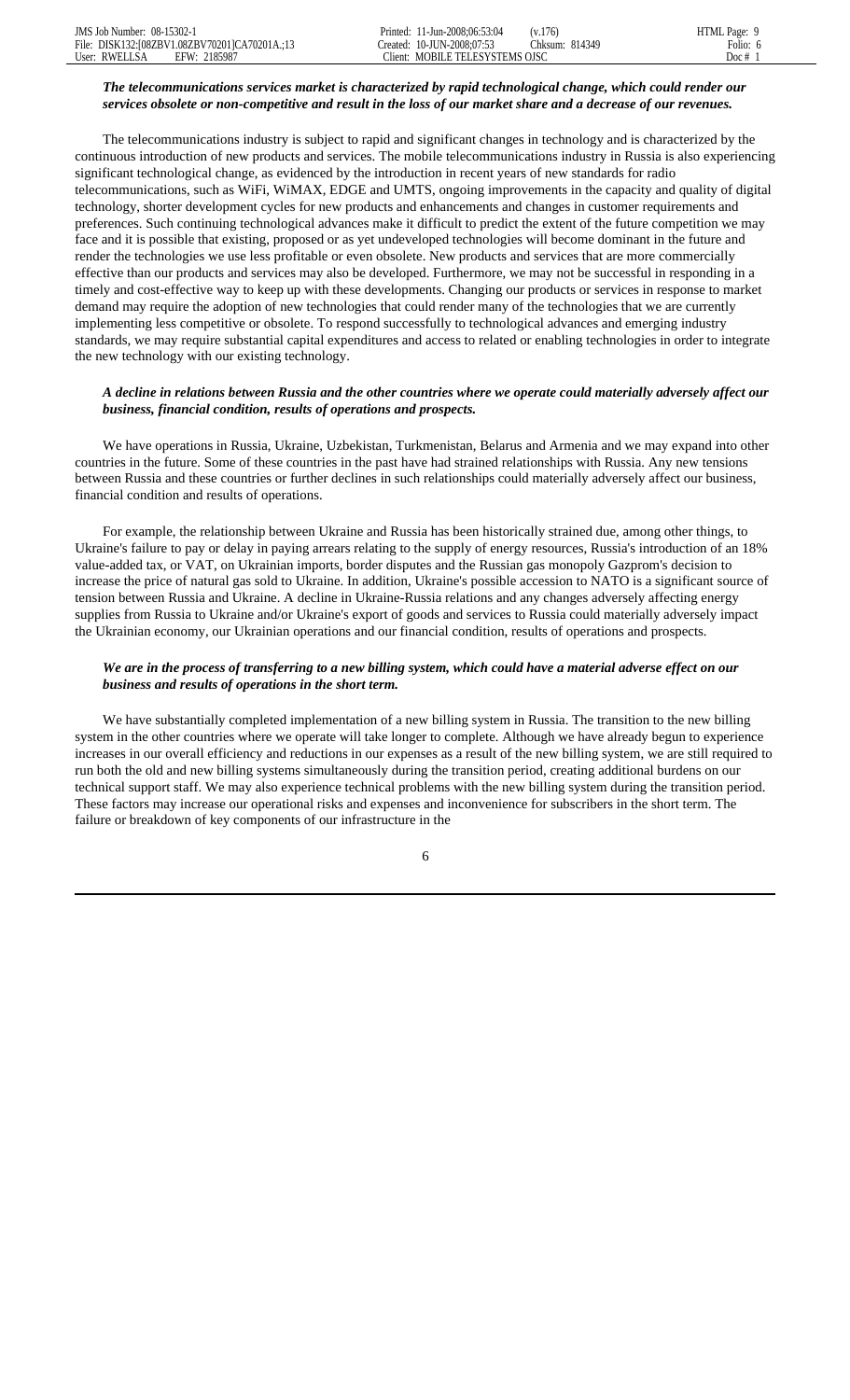future, including our billing system and its susceptibility to fraud, could have a material adverse effect on our business and results of operations.

#### *The failure of our geographic expansion strategy could hamper our continued growth and profitability.*

 Our continued growth depends, in part, on our ability to identify attractive opportunities in markets that will grow and on our ability to manage the operations of acquired or newly established businesses. Our strategy contemplates the acquisition of additional operations within the CIS as well as the exploration of other selective opportunities in growing markets outside the CIS, particularly in Africa, the Middle East and Asia. These countries would represent new operating environments for us and, in many instances, may be located a great distance from our corporate headquarters in Russia. We therefore may have less control over their activities. We may also face uncertainties with respect to the operational and financial needs of these businesses. In addition, we anticipate that the countries into which we may expand will be emerging markets and, as with countries of our current presence, subject to greater political, economic, social and legal risks than more developed markets.

 Our failure to identify attractive opportunities for expansion into new markets and to manage the operations of acquired or newly established businesses in these markets could hamper our continued growth and profitability, and have a material adverse effect on our financial condition, results of operations and prospects.

### *If we cannot successfully develop our network or integrate our acquired businesses, we will be unable to expand our subscriber base and maintain our profitability.*

 We plan to expand our network infrastructure by extending coverage and increasing the capacity of our existing network in the Moscow and regional license areas, as well as by further developing our operations in Ukraine, Uzbekistan, Turkmenistan and Armenia and making investments in MTS Belarus.

 Our ability to increase our subscriber base depends upon the success of our network expansion. We have expended considerable amounts of resources to enable this expansion. Limited information regarding the markets into which we have or are considering expanding, either through acquisitions or new licenses, complicates accurate forecasts of future revenues from those regions, increasing the risk that we may overestimate these revenues.

 In addition, we have expanded our network through acquisitions and we may continue to engage in further acquisitions. We may not be able to integrate previous or future acquisitions successfully or operate them profitably. Such integration requires significant time and effort from our senior management, who are also responsible for managing our existing operations. Such integration may also be difficult as our technical systems may differ from those of the acquired businesses. In addition, unpopular cost cutting measures may be required and control of cash flow may be difficult to establish. Any difficulties encountered in the transition and integration process could have a material adverse effect on our results of operations.

 We also may face risks during the course of our expansion into countries outside of the Russian Federation. Differing cultures and more uncertain business operating environments could lead to lower profitability and higher risks to our business. For example, see "—Legal Risks and Uncertainties—Our inability to gain operational control over Bitel has prevented us from realizing the expected benefits of our acquisition and resulted in our write off of the costs relating to the purchase of Bitel, and we may face significant liabilities to the seller and Bitel."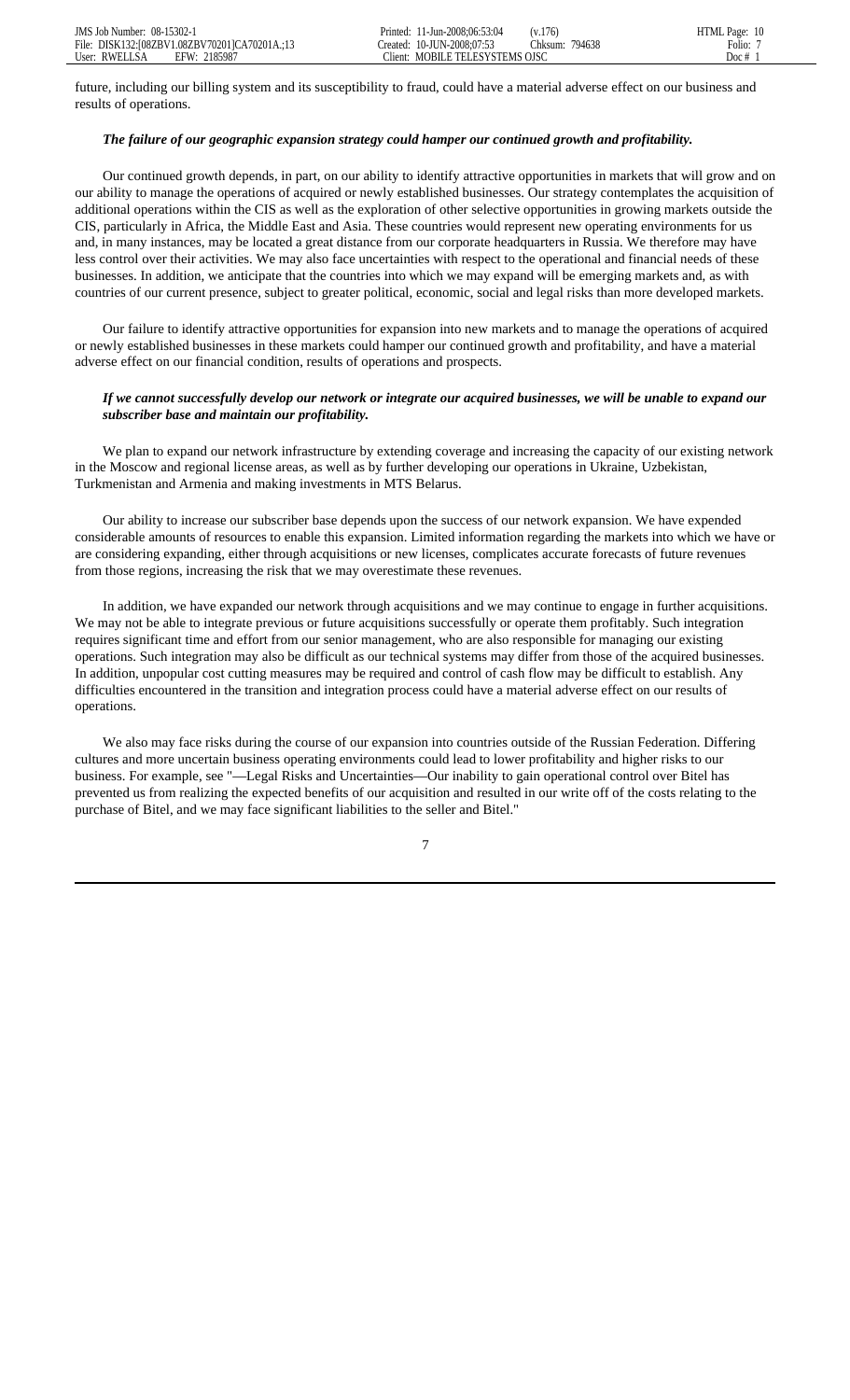The buildout of our network is also subject to risks and uncertainties, which could delay the introduction of service in some areas and increase the cost of network construction, including difficulty in obtaining base station sites on commercially attractive terms. In addition, telecommunications equipment used in Russia, Ukraine and other CIS countries is subject to governmental certification, and periodic renewals of the same. The failure of any equipment we use to receive timely certification or re-certification could also hinder our expansion plans. To the extent we fail to expand our network on a timely basis, we could experience difficulty in expanding our subscriber base.

### *Our inability to develop additional sources of revenue could have a material adverse effect on our business, financial condition, results of operations and prospects.*

 Mobile penetration in Russia and Ukraine reached 119% and 120%, respectively, as of December 31, 2007. While customer growth has been, and we expect it will continue to be, a principal source of revenue growth, increasing competition and market saturation will likely cause the increase in subscribers to continue to slow in comparison to our historical growth rates. As a result, we will need to continue to develop new services, including value-added, 3G, Blackberry services and others in order to provide us with sources of revenue in addition to standard voice services. Our inability to develop additional sources of revenue could have a material adverse effect on our business, financial condition, results of operations and prospects.

#### *If we cannot interconnect cost-effectively with other telecommunications operators, we may be unable to provide services at competitive prices and therefore lose market share and revenues.*

 Our ability to provide commercially viable services depends on our ability to continue to interconnect cost-effectively with zonal, intercity and international fixed line and mobile operators in Russia, Ukraine and other countries in which we operate. Fees for interconnection are established by agreements with network operators and vary, depending on the network used, the nature of the call and the call destination.

 In Russia, the government plans to privatize Svyazinvest, a holding company that controls Rostelecom, Russia's primary domestic and international long-distance operator, and certain regional fixed line operators. In Ukraine, the government plans to privatize Ukrtelecom, which has a market share of over 80% of all fixed line telecommunications services in Ukraine. The timing of these privatizations is not yet known, and it is currently unclear how these privatizations will affect our interconnection arrangements and costs.

 Although Russian legislation requires that operators of public switched telephone networks, or PSTNs, may not refuse to provide interconnections or discriminate against one operator over another, we believe that, in practice, some public network operators attempt to impede wireless operators by delaying interconnection applications and establishing technical conditions for interconnection feasible only for certain operators. Any difficulties or delays in interconnecting cost-effectively with other networks could hinder our ability to provide services at competitive prices or at all, causing us to lose market share and revenues, which could have a material adverse effect on our business and results of operations.

#### *Governmental regulation of our interconnect rates in Ukraine could adversely affect our results of operations.*

 Under the Ukrainian Telecommunications Law, the National Commission for the Regulation on Communications, or the NCRC, is authorized to regulate the local tariffs for public telecommunications services rendered by fixed line operators within one geographical numbering zone, whereas mobile cellular operators (including MTS-Ukraine) are entitled to set their retail tariffs and negotiate interconnect rates with other operators. However, the NCRC would be entitled to regulate the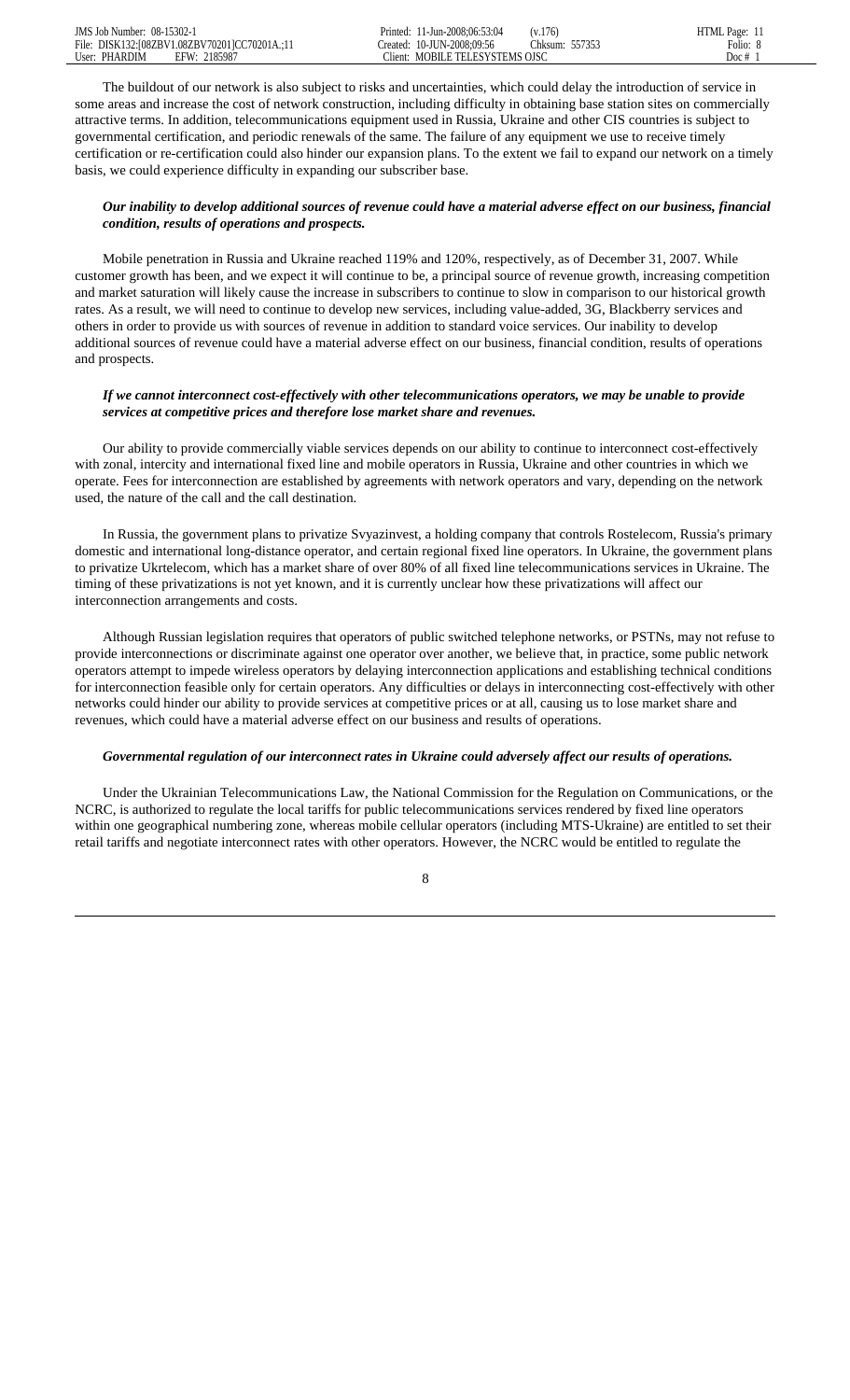interconnect rates of any mobile cellular operator declared a "dominant market force" by the Antimonopoly Committee of Ukraine, or the AMC. Although, according to AC&M-Consulting, MTS-Ukraine currently has over a 36.0% market share of the wireless communications market in Ukraine, it has not been declared a dominant market force by the AMC. However, in 2007, the AMC initiated an investigation of the interconnection telecommunications market among mobile operators. After a preliminary review, the AMC determined that eight mobile operators, including MTS-Ukraine and its closest competitors, are monopolists in relation to the market for interconnecting to such mobile operator's own network. MTS-Ukraine submitted written objections to this preliminary finding which we understand the AMC is currently evaluating. However, if the AMC's final decision is consistent with its preliminary findings, the tariffs for mobile termination rates will be regulated and this, in turn, may lead to a significant decrease in both the interconnect revenues we receive as well as the interconnect fees we pay to other mobile operators in Ukraine, which could have a material adverse effect on our results of operations.

 In addition, we believe that the state owned fixed line operator monopolies, Ukrtelecom and UTEL, are currently able to influence telecommunications policy and regulation and may cause substantial increases in interconnect rates for access to fixed line operators' networks by mobile cellular operators. Such increases could cause our costs to increase, which could have a material adverse effect on our results of operations. Similarly, Ukrtelecom and UTEL may cause substantial decreases in interconnect rates for access to mobile cellular operators' networks by fixed line operators, which could cause our revenues to decrease and materially adversely affect our results of operations.

#### *If frequencies currently assigned to us are reassigned to other users or if we fail to obtain renewals of our frequency allocations, our network capacity will be constrained and our ability to expand limited, resulting in a loss of market share and lower revenues.*

 There is a limited number of frequencies available for wireless operators in each of the regions in which we operate or hold licenses to operate. We are dependent on access to adequate spectrum allocation in each market in which we operate in order to maintain and expand our subscriber base. While we believe that our current spectrum allocations are sufficient, frequency may not be allocated to us in the future in the quantities, with the geographic span and for time periods that would allow us to provide wireless services on a commercially feasible basis throughout all of our license areas. For example, the availability of frequencies in the GSM 900 MHz band in Ukraine is limited by the fact that the Ukrainian military has a number of frequencies for its exclusive use. While future capacity constraints could be reduced by an increase in the GSM frequencies allocated to us, including additional frequencies in the GSM 1800 MHz band, we may not be awarded some or any of the remaining GSM spectrum. In addition, the Ukrainian government is currently delaying the allocation of new frequencies to wireless communications operators in Ukraine which, in turn, may constrain our network capacity in those areas of Ukraine characterized by high subscriber usage.

 A loss of allocated spectrum, which is not replaced by other adequate allocations, could also have a substantial adverse impact on our network capacity. In addition, frequency allocations are often issued for periods that are shorter than the terms of the licenses, and such allocations may not be renewed in a timely manner or at all. If our frequencies are revoked or we are unable to renew our frequency allocations, our network capacity would be constrained and our ability to expand limited, resulting in a loss of market share and lower revenues.

## *A requirement to pay significant fees for frequency allocations could have a negative effect on our financial results.*

 The terms of our licenses in Russia and the CIS require that we make payments for frequency allocations. Although in recent years we have not been charged significant fees for frequency allocations in our license areas, we may in the future be required to make substantial payments for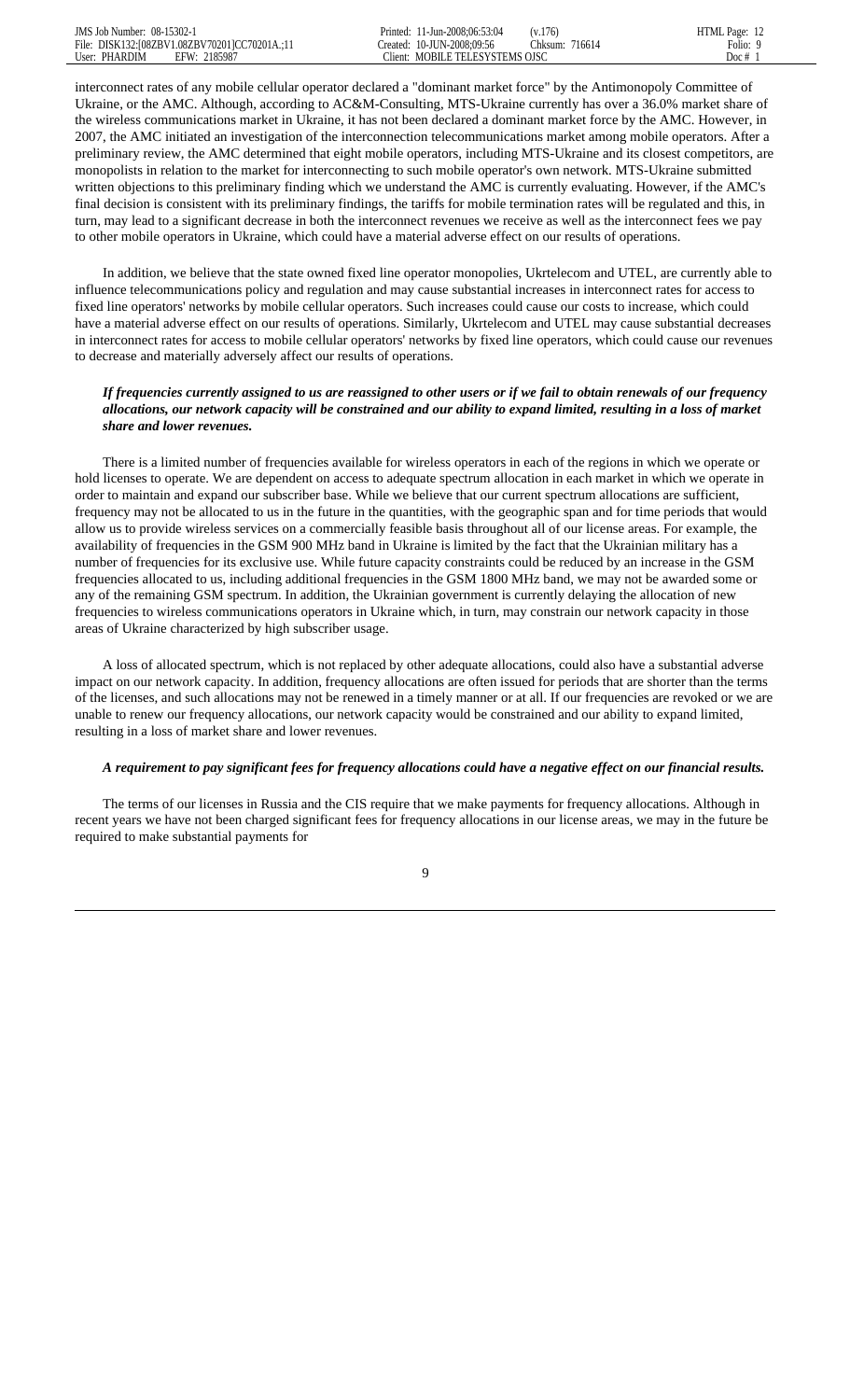frequency channels that we use or additional frequency channels that we need in Russia or the CIS, which could have a negative effect on our financial results.

### *We may not realize the benefits we expect to receive from our investments in third-generation, or 3G, wireless services, which could have a material adverse effect on our business and results of operations.*

 In May 2007, the Federal Service for Supervision in the Area of Communications and Mass Media, awarded Megafon, Vimpelcom and us a license to provide 3G services in the Russian Federation. The 3G license will allow us to provide mobile radio telephone services using the IMT-2000/UMTS standard. Historically, mobile operators that have developed 3G networks have experienced various difficulties and challenges, including a limited supply of 3G-compatible handsets, limited international roaming capabilities, as well as 3G software and network- related problems. We may experience similar problems or encounter new difficulties when developing our 3G network and may be unable to fully resolve them. For example, we cannot be certain that:

- our 3G network and services will deliver the quality and level of service that our customers demand or prefer;
- we will be able to provide all contemplated 3G services at reasonable prices and within a reasonable timeframe;
- manufacturers and content providers will develop and offer products and services for our 3G network on a timely basis;
- there will be sufficient demand for 3G services in the markets where we operate;
- our 3G network will be commercially viable in all of the locations we are required to operate pursuant to our 3G license;
- our competitors will not offer similar services at lower prices; and
- changes in the Russian government's policies, rules, regulations or practices will not affect our network rollout or our business operations.

 In addition, Russian military authorities also use frequencies on the 3G spectrum. During the construction of our 3G network, there is a risk that the frequencies assigned to us for commercial use may overlap with frequencies used by the Russian military. If this overlap were to occur, it could cause problems or delays in the development and operation of our 3G network in Russia.

 In addition, we may face competition from operators using second generation or other forms of third generation technology. For example, licenses for the use of code division multiple access, or CDMA, technology have already been granted for the provision of fixed wireless services in a number of regions throughout Russia. CDMA is a second-generation digital cellular telephony technology that can be used for the provision of both wireless and fixed services. Currently, CDMA technology is offered by certain mobile operators in Russia who operate using the NMT-450 standard. If CDMA operators were able to develop a widespread network throughout Russia, we would face increased competition.

 In addition, the development of WiMAX networks, offering high-speed wireless data connections over a range of up to 30 miles, will likely pose additional competition for 3G providers operating in the IMT-2000/UMTS standard.

 Potential competition from other 3G, CDMA or WiMAX providers, together with any substantial problem with the rollout of our 3G network and provision of 3G services in the future, could materially adversely affect our business, financial condition and results of operations.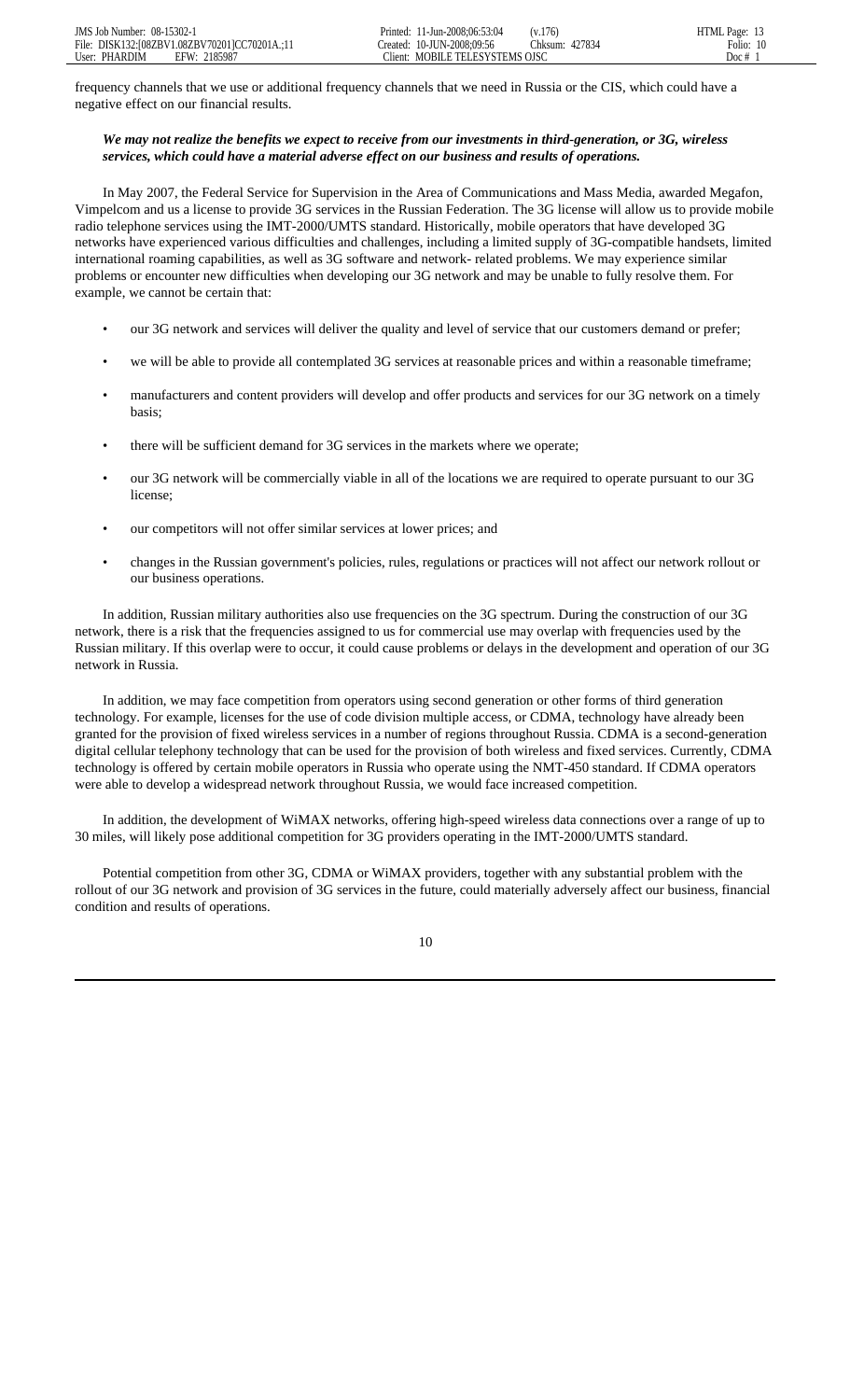### *Service disruptions on our network could lead to a loss of subscribers, damage to our reputation, violations of the terms of our licenses and subscriber contracts and penalties.*

 We are able to deliver services only to the extent that we can protect our network systems against damage from communications failures, computer viruses, power failures, natural disasters and unauthorized access. Any system failure, accident or security breach that causes interruptions in our operations could impair our ability to provide services to our customers and materially adversely affect our business and results of operations. In addition, to the extent that any disruption or security breach results in a loss of or damage to customers' data or applications, or inappropriate disclosure of confidential information, we may incur liability as a result, including costs to remedy the damage caused by these disruptions or security breaches.

 While we maintain back-up systems for our telecommunications equipment, network management, operations and maintenance systems, these systems may not ensure recovery in the event of a network failure. In particular, in the event of extensive software and/or hardware failures, significant disruptions to our systems could occur, leading to our inability to provide services. Disruptions in our provision of services could lead to a loss of subscribers, damage to our reputation, violations of the terms of our licenses and subscriber contracts and penalties.

 Our computer and communications hardware is protected through physical and software safeguards. However, it is still vulnerable to fire, storm, flood, loss of power, telecommunications failures, interconnection failures, physical or software break-ins, viruses and similar events. Although our computer and communications hardware is insured against fires, storms and floods, we do not carry business interruption insurance to protect us in the event of a catastrophe, even though such an event could have a material adverse effect on our business.

### *Failure to fulfill the terms of our licenses could result in their suspension or termination, which could have a material adverse effect on our business and results of operations.*

 Each of our licenses requires service to be offered by a specific date and most contain further requirements as to network capacity and territorial coverage to be reached by specified dates. In addition, all of our licenses require us to comply with various telecommunications regulations relating to the use of radio frequencies and numbering capacity allocated to us, network construction and interconnection rules, among others. If we fail to comply with the requirements of Russian, Ukrainian or other applicable legislation or we fail to meet any terms of our licenses, our licenses and other authorizations necessary for our operations may be suspended or terminated. A suspension or termination of our licenses or other necessary governmental authorizations could have a material adverse effect on our business and results of operations.

## *If we are unable to maintain our favorable brand image, we may be unable to attract new subscribers and retain existing subscribers, leading to loss of market share and revenues.*

 Our ability to attract new subscribers and retain existing subscribers depends in part on our ability to maintain what we believe to be our favorable brand image. Negative publicity or rumors regarding our company, our shareholders and affiliates or our services could negatively affect this brand image, which could lead to loss of market share and revenues.

### *Our intellectual property rights are costly and difficult to protect.*

 We regard our copyrights, trademarks, trade secrets and similar intellectual property, including our rights to certain domain names, as important to our continued success. We rely upon trademark and copyright law, trade secret protection and confidentiality or license agreements with our employees, customers, partners and others to protect our proprietary rights. Nonetheless, intellectual property rights are especially difficult to protect in the markets where we operate. In these markets, the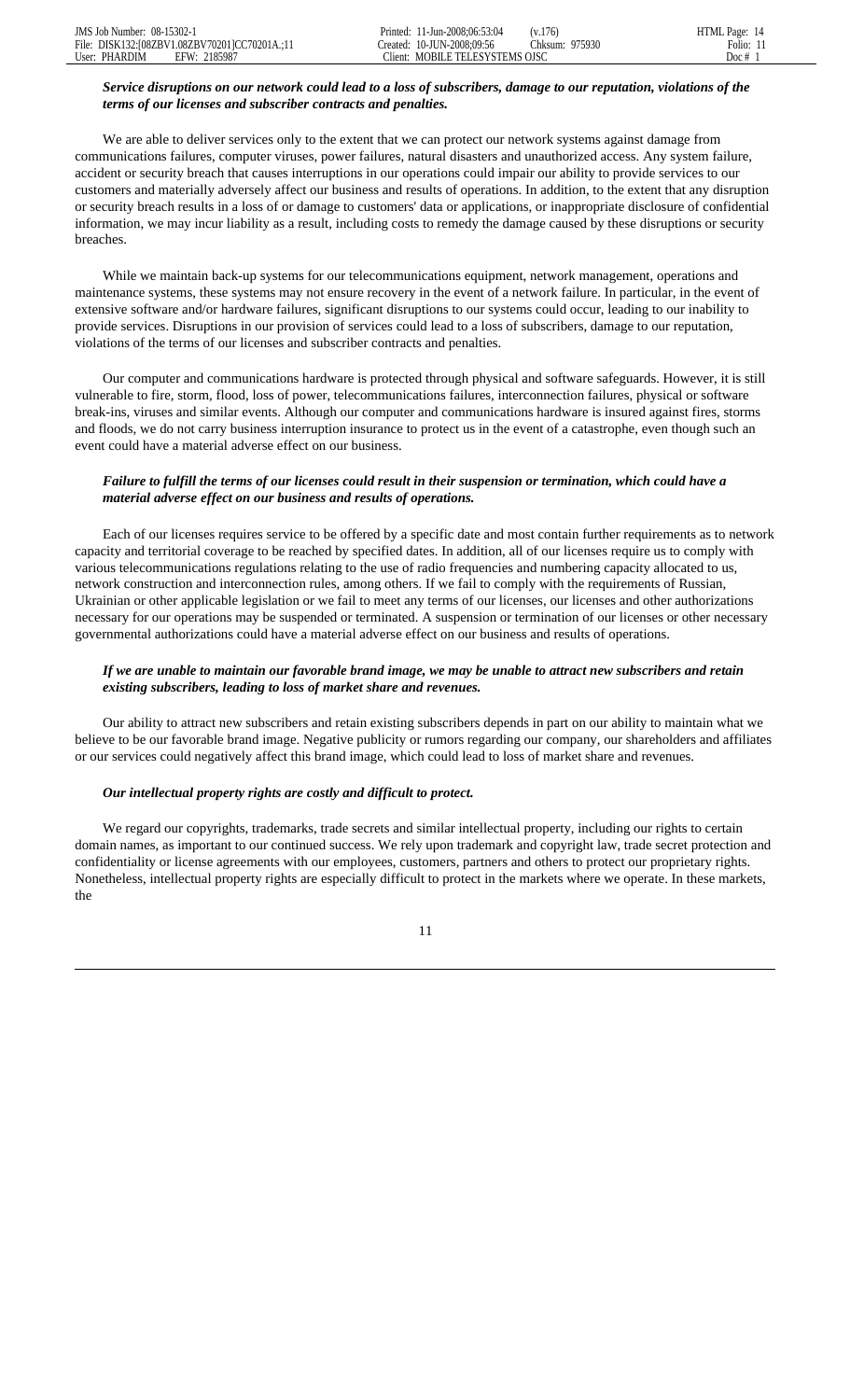regulatory agencies charged to protect intellectual property rights are inadequately funded, legislation is underdeveloped, piracy is commonplace and enforcement of court decisions is difficult. For example, in Russia, legislation in the area of copyrights, trade marks and other types of intellectual property was significantly changed in 2008, and Russian courts have limited experience in applying and interpreting the new laws.

 In addition, litigation may be necessary to enforce our intellectual property rights, to determine the validity and scope of the proprietary rights of others, or to defend against claims of infringement. Any such litigation may result in substantial costs and diversion of resources, and, if decided unfavorably to us, could have a material adverse effect on our business and results of operations. We also may incur substantial acquisition or settlement costs where doing so would strengthen or expand our intellectual property rights or limit our exposure to intellectual property claims of third parties.

#### *Failure to renew our licenses or receive renewed licenses with similar terms to our existing licenses could have a material adverse effect on our business and results of operations.*

 Our telecommunications licenses expire in various years from 2008 to 2013 and may be renewed upon application to the relevant governmental authorities. For example, in December 2007, we renewed a key license for the provision of GSM standard cellular communications services in Russia through April 2013.

 Government officials in Russia and the other CIS countries in which we operate have broad discretion in deciding whether to renew a license, and may not renew licenses after their expiration. If licenses are renewed, they may be renewed with additional obligations, including payment obligations.

 In addition, the requirements in our current telecommunications licenses may not comply with the requirements set forth in the regulations that became effective from January 1, 2006. Although such non-compliance will not invalidate our licenses, the Federal Service for Supervision in the Area of Communications and Mass Media is requiring telecom operators to apply for amendments of all their licenses granted prior to January 1, 2004. We were not able to have all our licenses issued prior to January 1, 2004, amended prior to January 1, 2006, although we expect to complete this process by the end of 2008. We may be subject to penalties or our licenses may be suspended or terminated for non-compliance with the new licenses requirements.

 Failure to renew our telecommunications licenses or receive renewed licenses with similar terms to existing licenses could significantly limit our operations, which could have a material adverse effect on our business and results of operations.

## *We engage in transactions with related parties, which may present conflicts of interest, potentially resulting in the conclusion of transactions on terms not determined by market forces.*

 We have purchased interests in various mobile telecommunications companies from Sistema and entered into arrangements with subsidiaries of Sistema for advertising (Maxima and Mediaplanning), interconnection services (MTT), interconnection and telephone numbering capacity (MGTS, Comstar UTS and Svyazinvest), IT services and hardware purchases (Kvazar-Micro), banking services (MBRD), office leases (MGTS) and the purchase of a new billing system (Sitronics). Related party transactions with Sistema and other companies within the Sistema group may present conflicts of interest, potentially resulting in the conclusion of transactions on terms less favorable than could be obtained in arm's-length transactions. See "Item 7. Major Shareholders and Related Party Transactions—B. Related Party Transactions."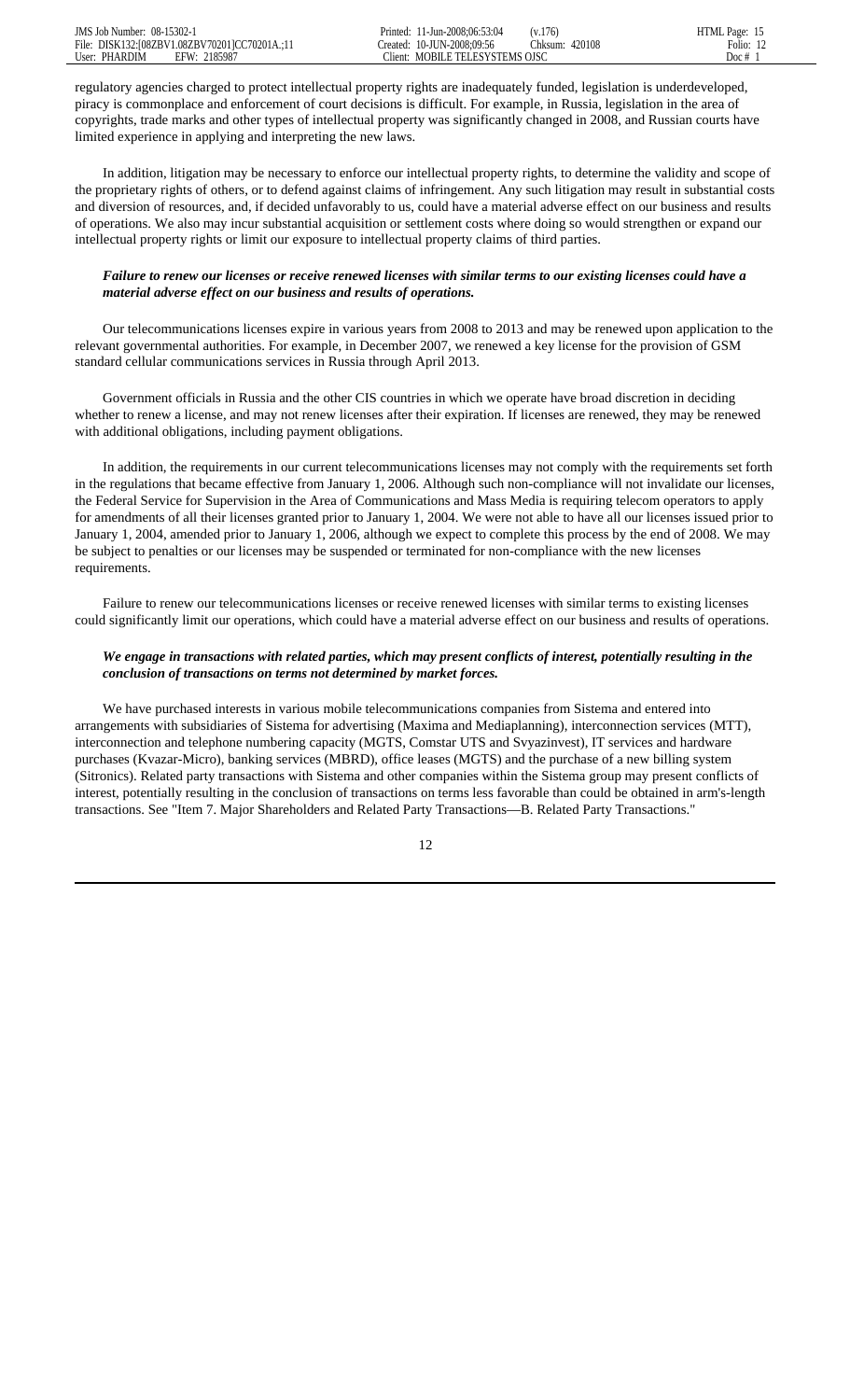*In the event that our minority shareholders or the minority shareholders of our subsidiaries were to successfully challenge past or future interested party transactions, or do not approve interested party transactions or other matters in the future, we could be limited in our operational flexibility and our business, financial condition, results of operations and prospects could be materially adversely affected.*

We own less than 100% of the equity interests in some of our subsidiaries. In addition, certain of our wholly-owned subsidiaries have had other shareholders in the past. We and our subsidiaries in the past have carried out, and continue to carry out, transactions that may be considered to be "interested party transactions" under Russian law, requiring approval by disinterested directors, disinterested independent directors or disinterested shareholders depending on the nature of the transaction and parties involved. The provisions of Russian law defining which transactions must be approved as "interested party transactions" are subject to different interpretations and, as a result, it is possible that our and our subsidiaries' interpretation and application of these provisions will not be subject to challenge. Any such challenges, if successful, could result in the invalidation of transactions, which could have a material adverse effect on our business, financial condition, results of operations and prospects.

 In addition, Russian law requires a three-quarters majority vote of the holders of voting stock present at a shareholders' meeting to approve certain transactions and other matters, including, for example, charter amendments, major transactions involving assets in excess of 50% of the assets of the company, repurchase of shares by the company and certain share issuances. In some cases, minority shareholders may not approve interested party transactions requiring their approval or other matters requiring minority shareholder or supermajority approval. In the event that these minority shareholders were to successfully challenge past interested party transactions, or do not approve interested party transactions or other matters in the future, we could be limited in our operational flexibility and our business, financial condition, results of operations and prospects could be materially adversely affected.

#### *Our competitive position and future prospects depend on our senior managers and other key personnel.*

 Our ability to maintain our competitive position and to implement our business strategy is dependent to a large degree on the services of our senior management team and other key personnel. Moreover, competition in Russia and in the other countries where we operate for personnel with relevant expertise is intense due to the relatively small number of qualified individuals. As a result, we attempt to structure our compensation packages in a manner consistent with the evolving standards of the labor markets in these countries. We are not insured against the detrimental effects to our business resulting from the loss or dismissal of our key personnel. In addition, it is not common practice in Russia and the other countries where we operate to purchase key-man life insurance policies, and we do not carry such policies for our senior management and other key personnel. The loss or decline in services of members of our senior management team or an inability to attract, retain and motivate qualified key personnel could have a material adverse effect on our business, financial condition and results of operations.

#### *All or part of our subscriber database, containing private information relating to our subscribers, was illegally copied and stolen in early 2003 and is currently publicly sold in Russia.*

 In January 2003, we discovered that part of our database of subscribers, containing private subscriber information, was illegally copied and stolen. The database contained information such as the names, addresses, home phone numbers, passport details and other personal information of approximately five million of our subscribers. Following its theft, this database was available for sale in Russia. In addition, in May 2003, certain subscriber databases of several operators in the North-West region, including those of us, MegaFon, Delta Telecom and two other operators, were stolen and are currently being sold.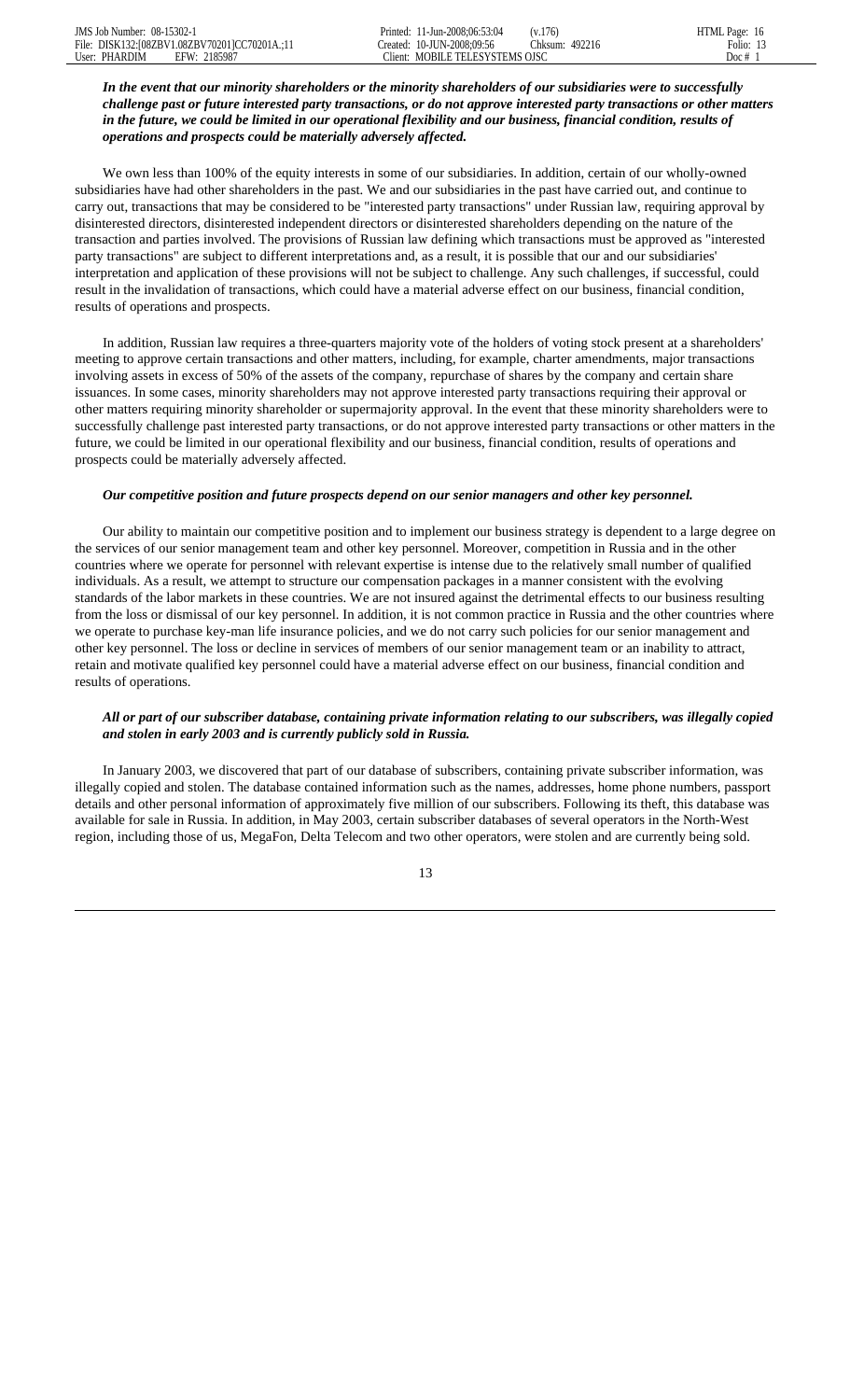In December 2003, we completed our internal investigation relating to the theft of our subscriber databases and found that these incidents were due to weaknesses in our internal security in relation to physical access to such information. We have taken measures that we believe will prevent such incidents from occurring in the future, but such incidents may nonetheless recur.

 In January 2003, lawsuits were filed by two of our subscribers seeking compensation for damages resulting from the leak of the subscribers' confidential information. While the subscribers subsequently withdrew their claims, if similar lawsuits are successful in the future, we might have to pay significant damages, including consequential damages, which could have a material adverse effect on our results of operations. Although we make every effort to protect confidential information, future breaches of security and leaks of confidential information, including information relating to our subscribers may negatively impact our reputation and our brand image and lead to a loss of market share, which could materially adversely affect our business, financial condition, results of operations and prospects.

### *We face increasing competition in the markets where we operate, which may result in reduced operating margins and loss of market share, as well as different pricing, service or marketing policies.*

 The wireless telecommunications services markets in which we operate are highly competitive, particularly in Russia and Ukraine. Increased competition, including from the potential entry of new mobile operators in the markets where we operate, may result in reduced operating margins and loss of market share, as well as different pricing, service or marketing policies.

## *If the Federal Antimonopoly Service was to conclude that we acquired or created a new company in contravention of antimonopoly legislation, it could impose administrative sanctions and require the divestiture of this company or other assets.*

 Our businesses have grown substantially through the acquisition and formation of companies, many of which required the prior approval of, or subsequent notification to, the Federal Antimonopoly Service, or FAS, or its predecessor agencies. In part, relevant legislation in certain cases restricts the acquisition or formation of companies by groups of companies or individuals acting in concert without such prior approval or notification. While we believe that we have complied with the applicable legislation for our acquisitions and formation of new companies, this legislation is sometimes vague and subject to varying interpretations. If FAS was to conclude that our acquisition or formation of a new company was done in contravention of applicable legislation, it could impose administrative sanctions and require the divestiture of this company or other assets, which could have a material adverse effect on our business, financial condition and results of operations.

#### *If we are found to have a dominant position in the markets where we operate, the government may regulate our tariffs and restrict our operations.*

 Under Russian legislation, FAS may categorize a company controlling over 50% of a market or otherwise able to control the market conditions as a dominant force in such market. Companies controlling over 35% are listed by FAS in a special register and may become subject to monitoring and reporting requirements with respect to such markets. Current Russian legislation does not clearly define "market" in terms of the types of services or the geographic area. As of April 2008, we were categorized by FAS as a company with a market share exceeding 35% in Moscow and the Moscow region, Ivanovo Region, Arkhangelsk Region and Nenets Autonomous District. In the event that we are found in the future to have a dominant position in any of our markets, FAS would have the right to regulate our tariffs and impose certain restrictions on our operations in such markets. See "Item 4. Information on Our Company—B. Business Overview—Regulation in the Russian Federation— Competition, Interconnection and Pricing" for additional information.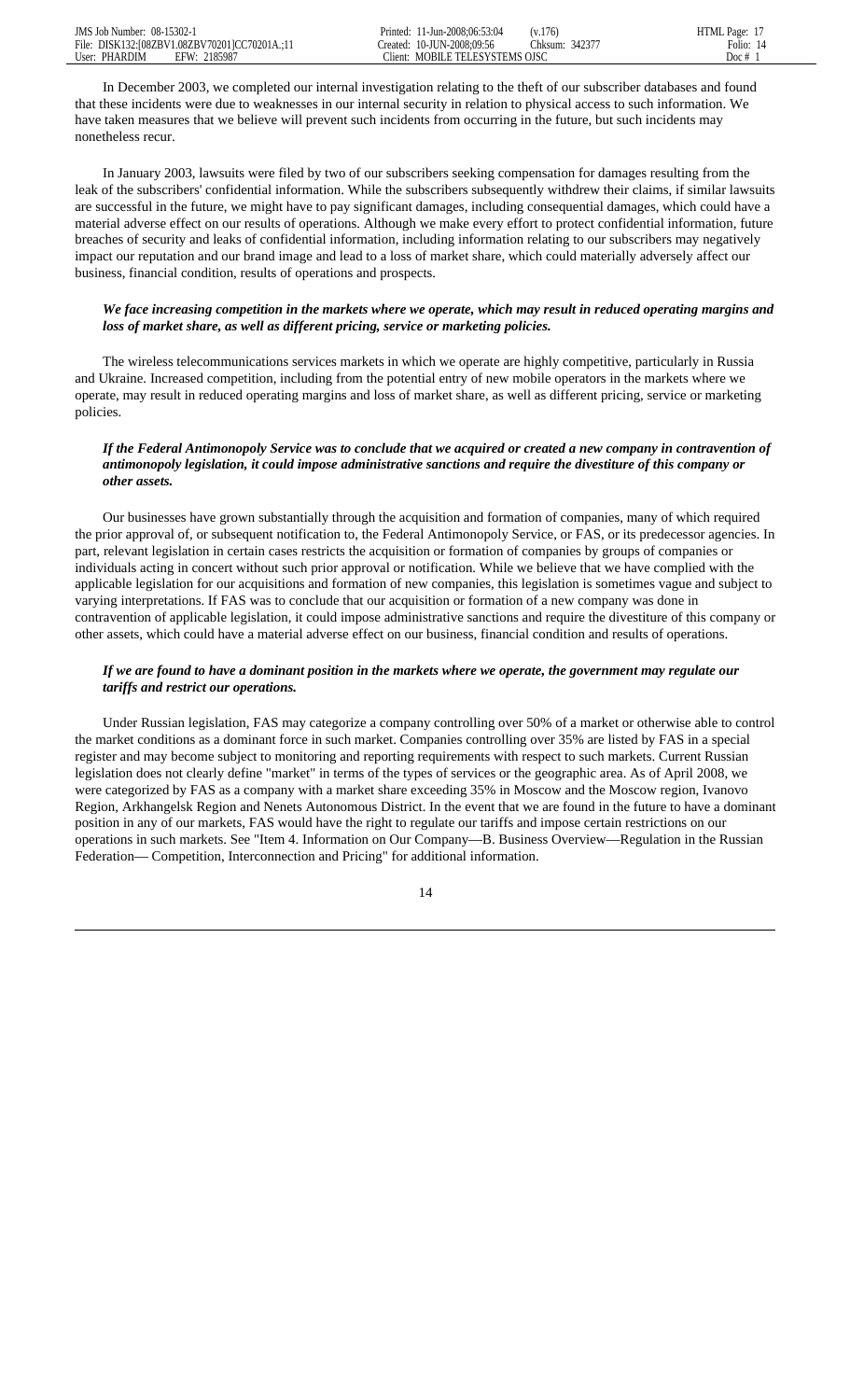Additionally, MTS-Ukraine, which according to AC&M-Consulting, had a 36.0% market share of the Ukrainian wireless communications market as of December 31, 2007, can be categorized as a company with a dominant position in the market and become subject to certain government-imposed restrictions. While MTS-Ukraine is currently not categorized as a company with a dominant position in the market, it reduced certain of its tariffs at the recommendation of the AMC, in April 2004. See "Item 4. Information on Our Company—B. Business Overview—Regulation in Ukraine—Competition" for additional information.

 If we or any of our subsidiaries were to be classified by FAS (or the AMC with respect to our operations in Ukraine) as a dominant market force or as having a dominant position in the market, FAS (or the AMC, as the case may be) would have the power to impose certain restrictions on their businesses. In particular, the authorities may impose on us tariffs at levels that could be competitively disadvantageous and/or set interconnect rates between operators that may adversely affect our revenues. Moreover, our refusal to adjust our tariffs according to such government-determined rates could result in the withholding of all our revenues for the benefit of the state. Additionally, restrictions on our expansion or government-mandated withdrawal from regions or markets could reduce our subscriber base and prevent us from fully implementing our business strategy.

## *If we or any of our subsidiaries operating in Russia are identified as an operator occupying a "substantial position," regulators may reduce our interconnection tariffs which, in turn, may have a material adverse effect on our financial condition and results of operations.*

 The Federal Law on Communications provides for the special regulation of telecommunications operators occupying a "substantial position," i.e., operators which together with their affiliates have, in the Russian Federation generally or in a geographically defined specific numerical zone, 25% or more of installed capacity or capacity to carry out transmission of not less than 25% of traffic. These regulations, which are in addition to those imposed under antimonopoly laws, provide for government regulation of interconnection tariffs established by such operators. In addition, such operators are required to develop standard interconnection contracts and publish them as a public offer for all operators who intend to use such interconnection services. For additional information, see "Item 4. Information on the Company—B. Business Overview— Regulation in the Russian Federation."

 If we or any of our subsidiaries operating in Russia are identified as an operator occupying a "substantial position," regulators may reduce our interconnection tariffs which, in turn, may have a material adverse effect on our financial condition and results of operations.

## *We rely heavily on independent dealers to enroll new subscribers. Our failure to maintain and further develop our extensive distribution network of independent dealers may lead to a decrease in our subscriber growth rate, loss of market share and revenues.*

 We enroll a vast majority of our subscribers through a network of independent dealers. Independent dealers have begun to consolidate their operations and, as a result, have increased their bargaining power when negotiating with mobile telecommunications operators, including us, and have been demanding contract terms and conditions that are less favorable to us. In addition, press reports suggest that certain of our competitors may enter into special preferential arrangements with large retail networks to promote their services to the detriment of other mobile operators on the Russian market. Moreover, if we fail to maintain and further develop our distribution network of independent dealers, we may be forced to significantly expand our customer service centers and points of sales at a faster rate than we initially intended and incur additional unexpected costs. We may also experience a decrease in our subscriber growth rate, loss of market share and revenues.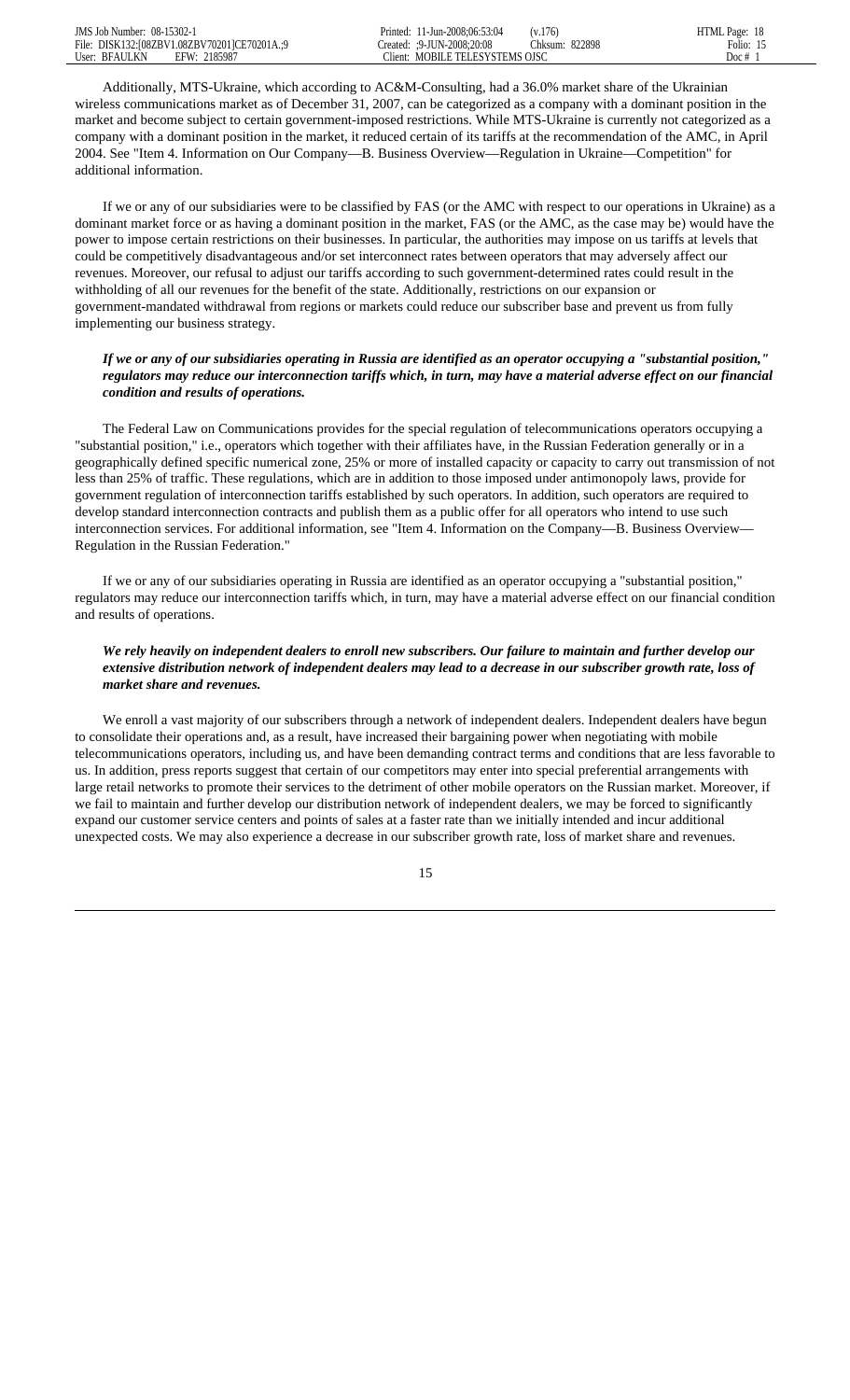## *Alleged medical risks of cellular technology may subject us to negative publicity or litigation, decrease our access to base station sites, diminish subscriber usage and hinder access to additional financing.*

 Electromagnetic emissions from transmitter masts and mobile handsets may harm the health of individuals exposed for long periods of time to these emissions. The actual or perceived health risks of transmitter masts and mobile handsets could materially adversely affect us by reducing subscriber growth, reducing usage per subscriber, increasing the number of product liability lawsuits, increasing the difficulty in obtaining or maintaining sites for base stations and/or reducing the financing available to the wireless communications industry.

#### **Risks Relating to Our Financial Condition**

#### *Servicing and refinancing our indebtedness will require a significant amount of cash. Our ability to generate cash or obtain financing depends on many factors beyond our control.*

 We have a substantial amount of outstanding indebtedness, primarily consisting of the obligations we entered into in connection with our notes and bank loans. At December 31, 2007, our consolidated total debt, including capital lease obligations, was \$3,401.7 million. Our interest expense for the year ended December 31, 2007, was \$134.6 million, net of amounts capitalized.

 Our ability to service, repay and refinance our indebtedness and to fund planned capital expenditures will depend on our ability to generate cash in the future. This, to a certain extent, is subject to general economic, financial, competitive, legislative, regulatory and other factors that are beyond our control. If we are unable to generate sufficient cash flow or otherwise obtain funds necessary to make required payments, we may default under the terms of our indebtedness, and the holders of our indebtedness would be able to accelerate the maturity of such indebtedness, potentially causing cross-defaults under and acceleration of our other indebtedness. Furthermore, as of December 31, 2007, more than half of the debt we have incurred is at floating rates of interest linked to indices, such as LIBOR and EURIBOR, and we have hedged the interest rate risk only with respect to approximately 20% of our floating interest rate debt. A result, our interest payment costs can increase if such indices rise.

 We may not be able to generate sufficient cash flow or access international capital markets or incur additional indebtedness to enable us to service or repay our indebtedness or to fund our other liquidity needs. We may be required to refinance all or a portion of our indebtedness on or before maturity, sell assets, reduce or delay capital expenditures or seek additional capital. Refinancing or additional financing may not be available on commercially reasonable terms or at all, and we may not be able to sell our assets, or if sold, the proceeds therefrom may not be sufficient to meet our debt service obligations. Our inability to generate sufficient cash flow to satisfy our debt service obligations, or to refinance debt on commercially reasonable terms, would materially adversely affect our business, financial condition, results of operations and prospects. See "Item 5. Operating and Financial Review and Prospects—Liquidity and Capital Resources."

#### *A disposition by our controlling shareholder of its stake in our company could materially harm our business.*

 Under certain of our debt agreements, an event of default may be deemed to have occurred and/or we may be required to make a prepayment if Sistema disposes of its stake in our company or a third party takes a controlling position in our company. The occurrence of any such event of default or failure to make any required prepayment which leads to an event of default, could trigger cross default/cross acceleration provisions under certain of our other debt agreements. In such event, our obligations under one or more of these agreements could become immediately due and payable, which would have a material adverse effect on our business and our shareholders' equity. If Sistema were to dispose of its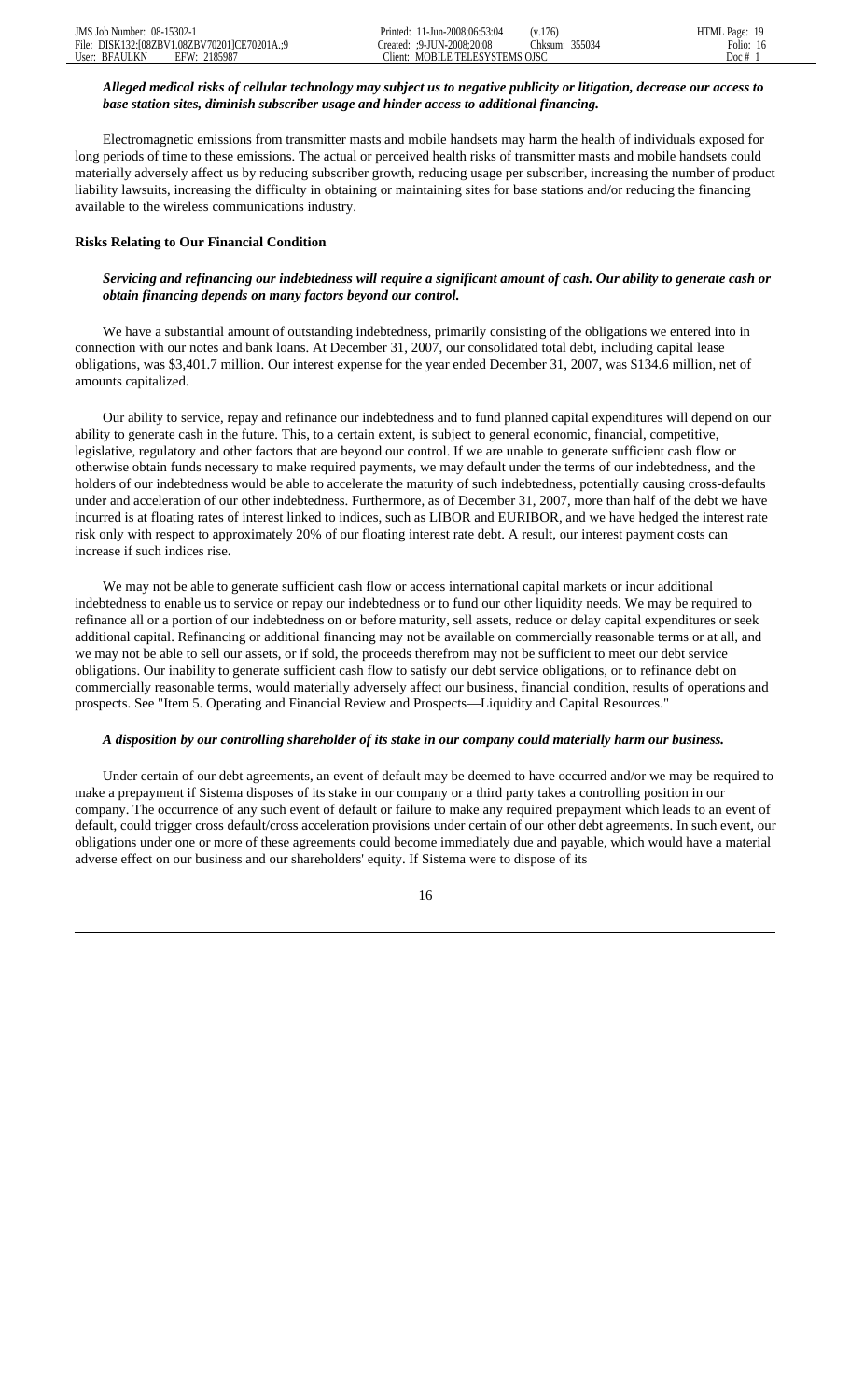stake in us, our company may be deprived of the benefits and resources that it derives from Sistema, which could harm our business.

## *If we are unable to obtain adequate capital, we may have to limit our operations substantially, which could have a material adverse effect on our business, financial condition, results of operations and prospects.*

 We will need to make significant capital expenditures, particularly in connection with the development, construction and maintenance of, and the purchasing of software for our GSM network. We spent \$2,181.3 million in 2005, \$1,722.0 million in 2006 and \$1,539.5 million in 2007 for the fulfillment of our capital spending plans. In addition, the acquisition of 3G licenses and frequency allocations and the buildout of a 3G network will require additional capital expenditures. However, future financings and cash flow from our operations may not be sufficient to meet our planned needs in the event of various unanticipated potential developments, including the following:

- a lack of external financing sources;
- changes in the terms of existing financing arrangements;
- construction of the wireless networks at a faster rate or higher capital cost than anticipated;
- pursuit of new business opportunities or investing in existing businesses that require significant investment;
- acquisitions or development of any additional wireless licenses;
- slower than anticipated subscriber growth;
- slower than anticipated revenue growth;
- regulatory developments;
- changes in existing interconnect arrangements; or
- a deterioration in the Russian economy.

 Also, currently we are not able to raise equity financing through depositary receipts such as ADRs due to Russian securities regulations providing that no more than 35% (which, prior to December 31, 2005, and at the time of our initial public offering, was 40%) of a Russian company's shares may be circulated abroad through sponsored depositary receipt programs. If we cannot obtain adequate funds to satisfy our capital requirements, we may need to limit our operations significantly, which could have a material adverse effect on our business, financial condition, results of operations and prospects.

## *Changes in the exchange rate of local currencies in the countries where we operate against the U.S. dollar and/or euro could adversely impact our revenues reported in U.S. dollars and costs in terms of local currencies.*

 A significant portion of our expenditures and liabilities, including capital expenditures and borrowings (including our U.S. dollar denominated notes), are either denominated in, or closely linked to, the U.S. dollar and/or euro, while substantially all of our revenues are denominated in local currencies of the countries where we operate. As a result, the devaluation of local currencies against the U.S. dollar and/or euro can adversely affect our revenues reported in U.S. dollars and increase our costs in terms of local currencies. If local currencies decline against the U.S. dollar and/or euro and price increases cannot keep pace, we could have difficulty repaying or refinancing our U.S. dollar and/or euro-denominated indebtedness, including our U.S. dollar denominated notes. In addition, local regulatory restrictions on the sale of hard currency in Turkmenistan and Uzbekistan may delay our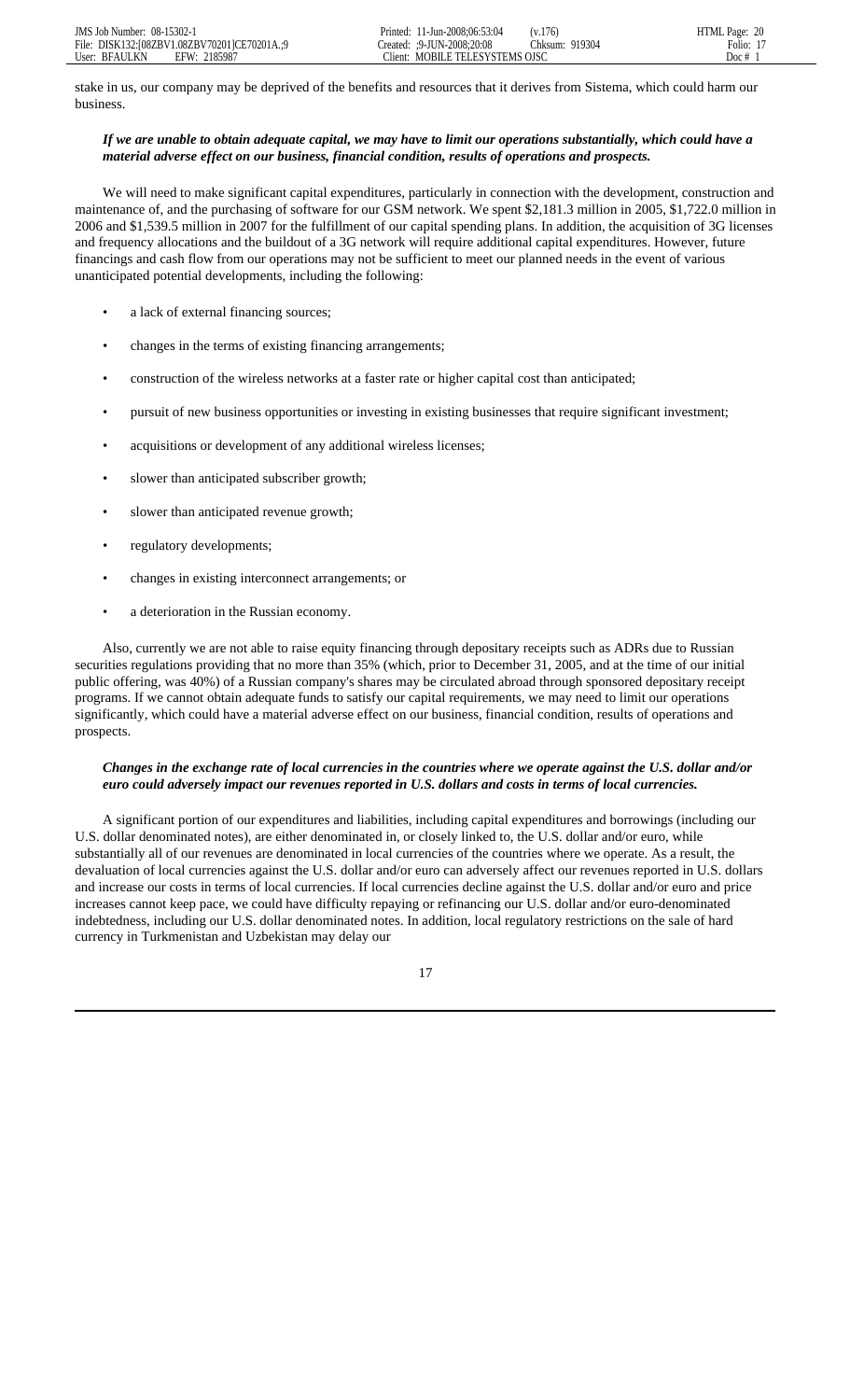ability to purchase equipment and services necessary for network expansion which, in turn, may cause difficulty in expanding our subscriber base in those countries.

 The exchange rate volatility and expected devaluation of the Turkmenistan manat over the next one to two years may also adversely affect our revenues from this market. In particular, from 1998-2007, the official Turkmenistan manat to U.S. dollar exchange rate was fixed at 5,200 manat per 1 U.S. dollar. In January 2008, a Presidential Decree was issued establishing a new official exchange rate at 6,250 manat per 1 U.S. dollar and a commercial exchange rate at which companies and banks can buy and sell currency of up to 20,000 manat per 1 U.S. dollar. In May 2008, an additional Presidential Decree changed the official exchange rate to 14,250 manat per 1 U.S. dollar, which will be reconsidered periodically. As conversion of local currency in Turkmenistan is subject to government regulations, it is difficult to predict the extent of further exchange rate fluctuations. See also "Item 11. Quantitative and Qualitative Disclosures about Market Risk—Foreign Currency Risk."

#### *Inflation could increase our costs and adversely affect our results of operations.*

 The Russian economy has been characterized by high rates of inflation. As we tend to experience inflation-driven increases in certain of our costs, including salaries and rents, which are sensitive to rises in the general price level in Russia, our costs will rise. In addition, media inflation in Russia continues to be very high and shows little sign of slowing, which may to lead to higher marketing expenditures by us in order to remain competitive. In this situation, due to competitive pressures, we may not be able to raise the prices we charge for our products and services sufficiently to preserve operating margins. Accordingly, high rates of inflation in Russia could increase our costs and decrease our operating margins.

## *Indentures relating to our notes and our controlling shareholder Sistema's notes contain, and some of our loan agreements and Sistema's loan agreements contain, restrictive covenants, which limit our ability to incur debt and to engage in various activities.*

 The indentures relating to our outstanding notes contain covenants limiting our ability to incur debt, create liens on our properties and enter into sale and lease-back transactions. The indentures also contain covenants limiting our ability to merge or consolidate with another person or convey our properties and assets to another person, as well as our ability to sell or transfer any of our or our subsidiaries' GSM licenses for the Moscow, St. Petersburg, Krasnodar and Ukraine license areas. Some of our loan agreements contain similar and other covenants. Failure to comply with these covenants could cause a default and result in the debt becoming immediately due and payable, which would materially adversely affect our business, financial condition and results of operations.

 In addition, Sistema, which currently controls 54.3% of our outstanding shares and consolidates our results in its financial statements, is subject to various covenants in the indentures related to its notes and in its credit facilities with Vneshtorgbank. These covenants impose restrictions on Sistema and its restricted subsidiaries (including us) with respect to, *inter alia*, incurrence of indebtedness, creation of liens and disposal of assets. In the indentures, Sistema undertakes that it will not, and will not permit its restricted subsidiaries (including us) to, incur indebtedness unless a certain debt/EBITDA (as defined therein) ratio is met. In addition to us, Sistema has various other businesses that require capital and, therefore, the consolidated Sistema group's capacity to incur indebtedness otherwise available to us could be diverted to its other businesses. Sistema may also enter into other agreements in the future that may further restrict it and its restricted subsidiaries (including us) from engaging in these and other activities. We expect Sistema to exercise its control over us in order for Sistema, as a consolidated group, to meet its obligations under its current and future financings and other agreements, which could materially limit our ability to obtain additional financing required for the implementation of our business strategy.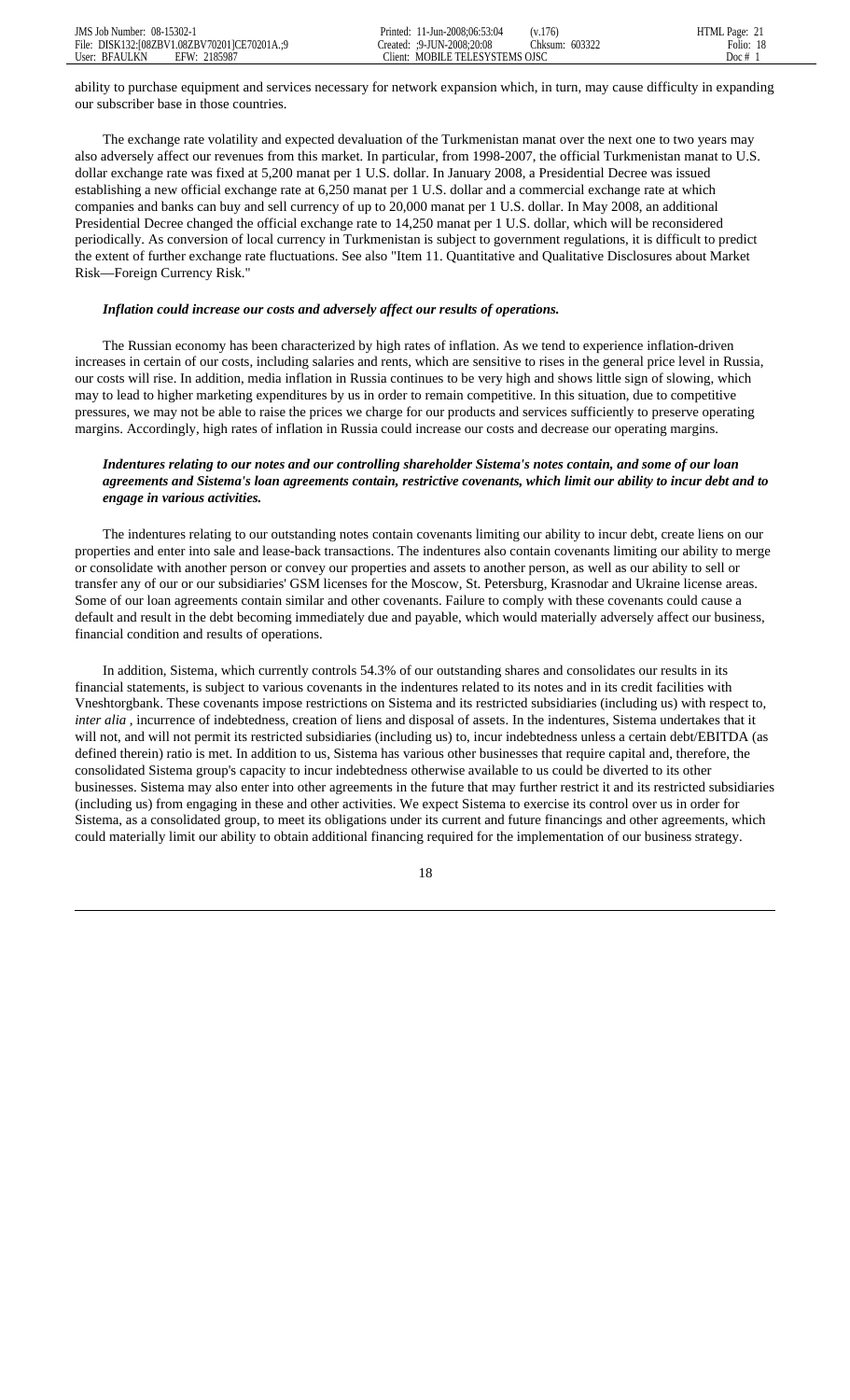## *If a change in control occurs, our noteholders and other debt holders may require us to redeem notes or other debt, which could have a material adverse effect on our financial condition and results of operations.*

 Under the terms of our outstanding notes, if a change in control occurs, our noteholders will have the right to require us to redeem notes not previously called for redemption. The price we will be required to pay upon such event will be 101% of the principal amount of the notes, plus accrued interest to the redemption date. A change in control will be deemed to have occurred in any of the following circumstances:

- Any person acquires beneficial ownership of 50% or more of the total voting power of all shares of our common stock; provided that the following transactions would not be deemed to result in a change in control:
	- any acquisition by Sistema or its subsidiaries that results in the 50% threshold being exceeded; and
	- any acquisition by us, our subsidiary or our employee benefit plan.
- We merge or consolidate with or into, or convey, sell, lease or otherwise dispose of all or substantially all of our assets to, another entity or another entity merges into us and, immediately following such transaction, Sistema does not beneficially own at least 50% of the total voting power of all shares of common stock of such entity.
- We no longer beneficially own more than 50% of the issuer's share capital.

 If a change in control occurs, and our noteholders and other debt holders exercise their right to require us to redeem all of their notes or debt, such event could have a material adverse effect on our financial condition and results of operations.

## *Russian companies can be forced into liquidation on the basis of formal non-compliance with certain requirements of Russian law.*

 Certain provisions of Russian law may allow a court to order liquidation of a Russian legal entity on the basis of its formal non-compliance with certain requirements during formation, reorganization or during its operation. There have been cases in the past in which formal deficiencies in the establishment process of a Russian legal entity or non-compliance with provisions of Russian law have been used by Russian courts as a basis for liquidation of a legal entity. Weaknesses in the Russian legal system create an uncertain legal environment, which makes the decisions of a Russian court or a governmental authority difficult, if not impossible, to predict. If involuntary liquidation were to occur, such liquidation could lead to significant negative consequences for our group.

 For example, in Russian corporate law, negative net assets calculated on the basis of Russian accounting standards as at the end of the second or any subsequent year of a company's operation can serve as a basis for a court to order the liquidation of the company upon a claim by governmental authorities. Many Russian companies have negative net assets due to very low historical asset values reflected on their Russian accounting standards balance sheets; however, their solvency, i.e., their ability to pay debts as they come due, is not otherwise adversely affected by such negative net assets. The amount of net assets of some of our subsidiaries is below the minimum legal requirements. Although we are currently taking steps to remedy this and these subsidiaries continue to meet all of their obligations to creditors, there is a minimal risk of their liquidation.

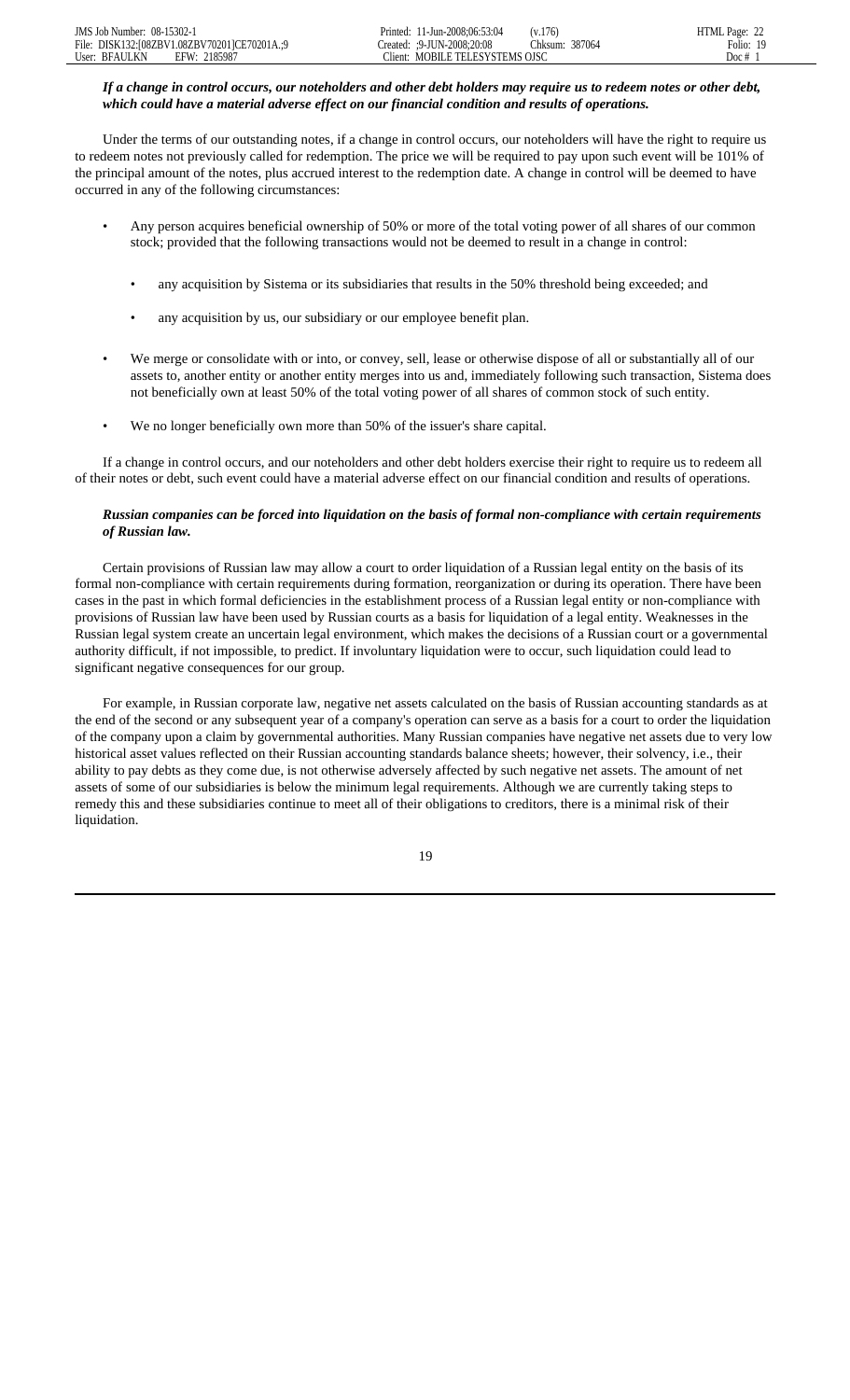## **Risks Relating to Our Countries of Operation**

#### **Economic Risks**

#### *Economic instability in the countries where we operate could adversely affect our business.*

 Since the dissolution of the Soviet Union in 1991, the economies of Russia and other CIS countries where we operate have experienced periods of considerable instability and have been subject to abrupt downturns. Most notably, following the Russian government's default on its ruble denominated securities in August 1998, the Central Bank of Russia stopped its support of the ruble and a temporary moratorium was imposed on certain hard currency payments. These actions resulted in the immediate and severe devaluation of the ruble and a sharp increase in the rate of inflation, a substantial decline in the prices of Russian debt and equity securities, and an inability of Russian issuers to raise funds in the international capital markets. These problems were aggravated by the subsequent near collapse of the Russian banking sector, with the termination of banking licenses of a number of major Russian banks. This crisis had a severe impact on the economies of Russia and the other CIS countries.

While the economies of Russia and the other CIS countries where we operate have experienced positive trends in recent years, such as increases in gross domestic product, relatively stable national currencies, strong domestic demand, rising real wages, increased disposable income, increased consumer spending and a relatively reduced rate of inflation, these positive trends have been supported, in part, by increases in global commodity prices, and may not continue or may abruptly reverse. Future economic downturns or slowturns in Russia or the other CIS countries where we operate could lead to decreased demand for our services, decreased revenues and negatively affect our liquidity and ability to obtain debt financing, which would have a material adverse affect on our business, financial condition and results of operations.

## *The Russian banking system remains underdeveloped, and another banking crisis could place severe liquidity constraints on our business.*

 Russia's banking and other financial systems are less developed or regulated in comparison with other countries, and Russian legislation relating to banks and bank accounts is subject to varying interpretations and inconsistent application. The August 1998 financial crisis resulted in the bankruptcy and liquidation of many Russian banks and almost entirely eliminated the developing market for commercial bank loans at that time. Many Russian banks currently do not meet international banking standards, and the transparency of the Russian banking sector in some respects still lags far behind internationally accepted norms. Aided by inadequate supervision by the regulators, certain banks do not follow existing Central Bank of Russia regulations with respect to lending criteria, credit quality, loan loss reserves or diversification of exposure. Furthermore, in Russia, bank deposits made by corporate entities generally are not insured.

 In recent years, there has been a rapid increase in lending by Russian banks, which many believe has been accompanied by a deterioration in the credit quality of the borrowers. In addition, a robust domestic corporate debt market is leading Russian banks to hold increasingly large amounts of Russian corporate ruble bonds in their portfolios, which is further deteriorating the risk profile of Russian bank assets. The serious deficiencies in the Russian banking sector, combined with the deterioration in the credit portfolios of Russian banks, may result in the banking sector being more susceptible to market downturns or economic slowdowns, including due to Russian corporate defaults that may occur during any such market downturn or economic slowdown. In addition, the Central Bank of Russia has from time to time revoked the licenses of certain Russian banks, which resulted in market rumors about additional bank closures and many depositors withdrawing their savings. If a banking crisis were to occur, Russian companies would be subject to severe liquidity constraints due to the limited supply of domestic savings and the withdrawal of foreign funding sources that would occur during such a crisis.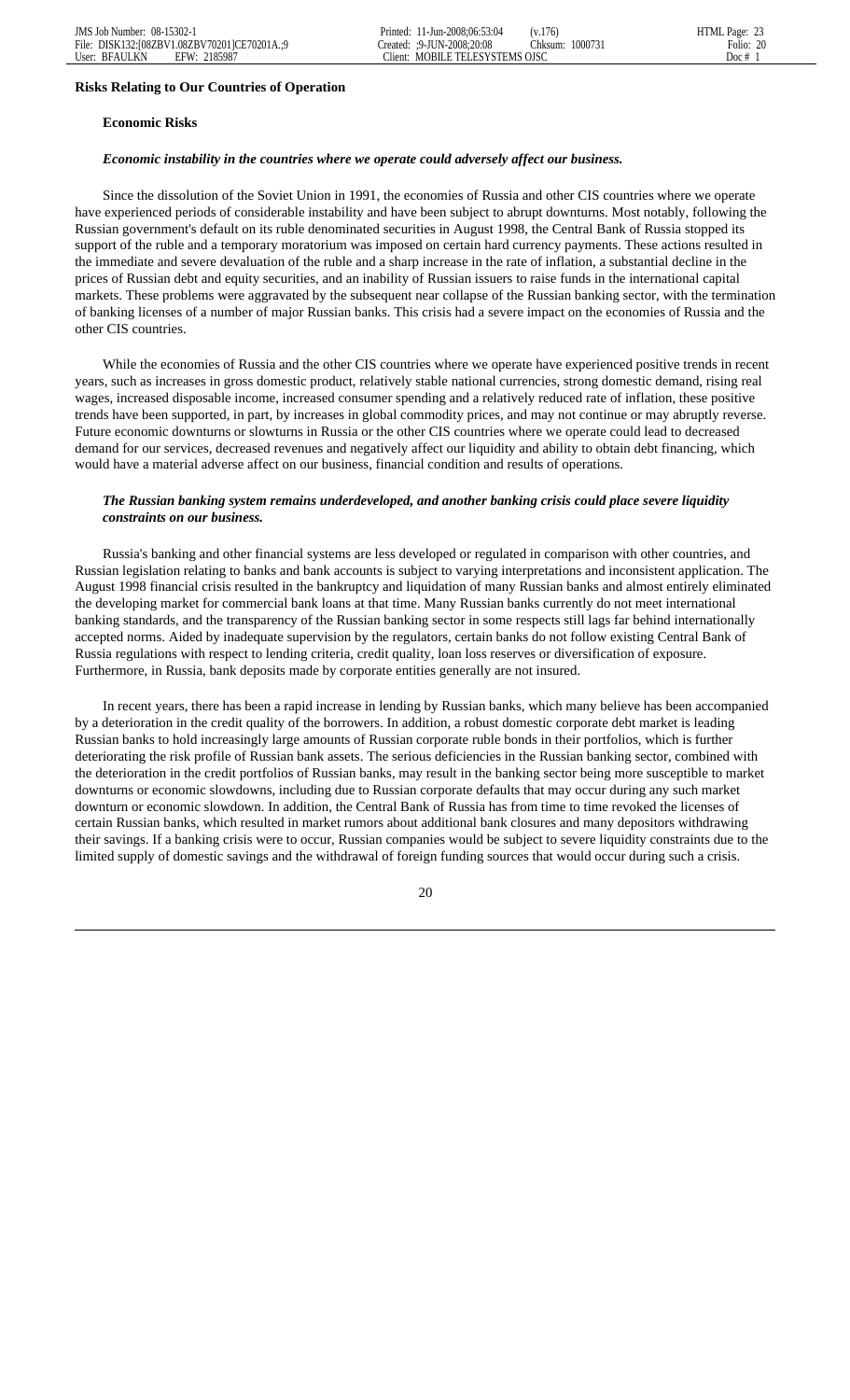There is currently a limited number of sufficiently creditworthy Russian banks and few ruble-denominated financial instruments in which we can invest our excess ruble cash. We hold the bulk of our excess ruble and foreign currency cash in Russian banks, including subsidiaries of foreign banks. Another banking crisis or the bankruptcy or insolvency of the banks from which we receive or with which we hold our funds could result in the loss of our deposits or affect our ability to complete banking transactions in Russia, which could have a material adverse effect on our business, financial condition and results of operations.

#### *The physical infrastructure in Russia and Ukraine is in poor condition, which could disrupt our normal business activities.*

 The physical infrastructure in Russia and Ukraine largely dates back to Soviet times and has not been adequately funded and maintained over the past decade. Particularly affected are the rail and road networks, power generation and transmission systems, communication systems and building stock. In May 2005, a fire and explosion in one of the Moscow power substations built in 1963 caused a major power outage in a large section of Moscow and some surrounding regions. The blackout disrupted ground electric transport, including the metro system, led to road traffic accidents and massive traffic congestion, disrupted electricity and water supply in office and residential buildings and affected mobile communications. The trading on exchanges and the operation of many banks, stores and markets were also halted. In addition, the road conditions throughout Russia and Ukraine are poor with many roads not meeting minimum quality standards, causing disruptions and delays in the transportation of goods to and within these countries. The Russian and Ukrainian governments are actively considering plans to reorganize the nations' rail, electricity and communications systems. Any such reorganization may result in increased charges and tariffs while failing to generate the anticipated capital investment needed to repair, maintain and improve these systems.

 The deterioration of the physical infrastructure in Russia and Ukraine harms the national economies, adds costs to doing business in these countries and generally disrupts normal business activities. These difficulties can impact us directly; for example, we keep portable electrical generators to help us maintain base station operations in the event of power outages. Further deterioration of the physical infrastructure in Russia and Ukraine, as well as the other countries where we operate, could have a material adverse effect on our business, financial condition and results of operations.

#### *Fluctuations in the global economy may materially adversely affect the economies of the countries where we operate and our business in these countries.*

 The economies of the countries where we operate are vulnerable to market downturns and economic slowdowns elsewhere in the world. As has happened in the past, financial problems or an increase in the perceived risks associated with investing in emerging economies could dampen foreign investment in Russia, Ukraine and elsewhere in the CIS, and businesses in these countries could face severe liquidity constraints, further adversely affecting their economies. Additionally, because Russia and Turkmenistan produce and export large amounts of oil and gas, the Russian and Turkmen economies are especially vulnerable to the price of oil and gas on the world market and a decline in the price of oil and gas could slow or disrupt the Russian and Turkmen economies. Recent military conflicts and international terrorist activity have also significantly impacted oil and gas prices, and pose additional risks to the Russian economy. Russia and Ukraine are also major producers and exporters of metal products and their economies are vulnerable to world commodity prices and the imposition of tariffs and/or antidumping measures by the United States, the European Union or by other principal export markets.

 In addition, recent economic indicators suggest that the United States economy is currently in a downturn and may enter into a recession. To the extent that this downturn continues or worsens, it may lead to constraints on our liquidity and ability to obtain debt financing.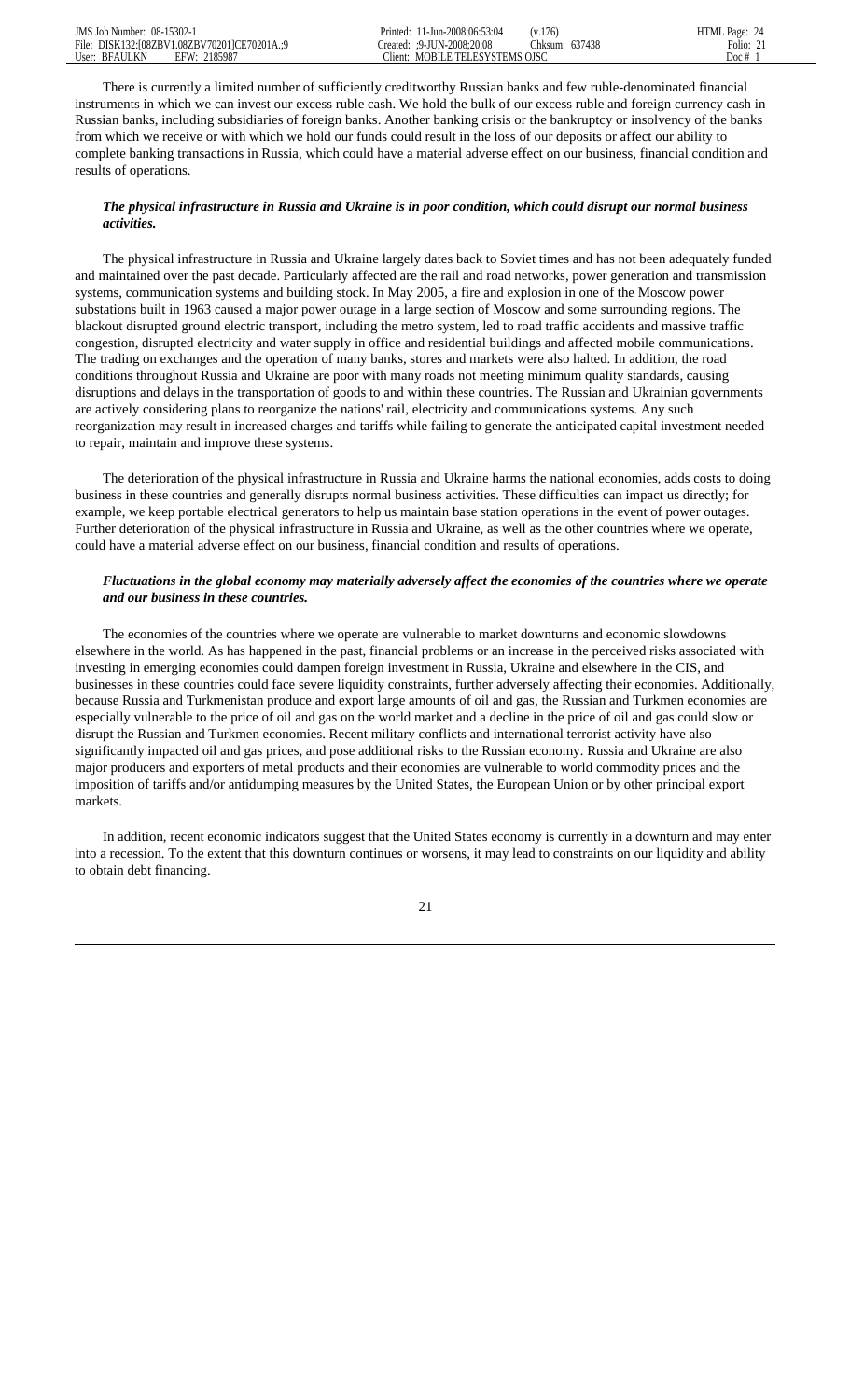#### **Political and Social Risks**

## *Political and governmental instability in Russia and the CIS could materially adversely affect our business, financial condition, results of operations and prospects and the value of our shares and ADSs.*

 Since 1991, Russia has sought to transform from a one-party state with a centrally-planned economy to a democracy with a market economy. As a result of the sweeping nature of the reforms, and the failure of some of them, the Russian political system remains vulnerable to popular dissatisfaction, including dissatisfaction with the results of privatizations in the 1990s, as well as to demands for autonomy from particular regional and ethnic groups. Ukraine and the other CIS countries where we operate are similarly vulnerable.

 Current and future changes in the Russian and other CIS governments, major policy shifts or lack of consensus between various branches of the government and powerful economic groups could disrupt or reverse economic and regulatory reforms. Any disruption or reversal of reform policies could lead to political or governmental instability or the occurrence of conflicts among powerful economic groups, which could have a material adverse effect on our business, financial condition, results of operations and prospects and the value of our shares and ADSs.

### *Potential conflict between central and regional authorities could create an uncertain operating environment hindering our long-term planning ability.*

 The Russian Federation is a federation of 83 sub-federal political units, consisting of republics, territories, regions, cities of federal importance and autonomous regions and districts. The delineation of authority and jurisdiction among the members of the Russian Federation and the federal government is, in many instances, unclear and remains contested. Lack of consensus between the federal government and local or regional authorities could result in the enactment of conflicting legislation at various levels and may lead to political instability. In particular, conflicting laws have been enacted in the areas of privatization, land legislation and licensing. Some of these laws and governmental and administrative decisions implementing them, as well as certain transactions consummated pursuant to them, have in the past been challenged in the courts, and such challenges may occur in the future. This lack of consensus may hinder our long-term planning efforts and create uncertainties in our operating environment, both of which may prevent us from effectively and efficiently implementing our business strategy.

 Additionally, ethnic, religious, historical and other divisions have, on occasion, given rise to tensions and, in certain cases, military conflict, which can halt normal economic activity and disrupt the economies of neighboring regions. For example, violence and attacks relating to the Chechen conflict have spread to other parts of Russia and several terrorist attacks have been carried out in other parts of Russia, including Moscow. The further intensification of violence, including terrorist attacks and suicide bombings, or its spread to other parts of Russia, could have significant political consequences, including the imposition of a state of emergency in some or all of Russia. Moreover, any terrorist attacks and the resulting heightened security measures are likely to cause disruptions to domestic commerce and exports from Russia. These factors could materially adversely affect our business and the value of our shares and ADSs.

 In Ukraine, tensions between certain regional authorities and the central government were ignited following the November 2004 presidential elections. Amid the mass demonstrations and strikes that took place throughout Ukraine to protest the election process and results, the regional authorities in three regions in eastern Ukraine threatened to conduct referendums on creating a separate, autonomous region within Ukraine. Though the regional authorities backed down from these threats, and tensions in Ukraine subsided following the invalidation of the November election results and the new presidential election held in December 2004, the long-term effects of these events and their effect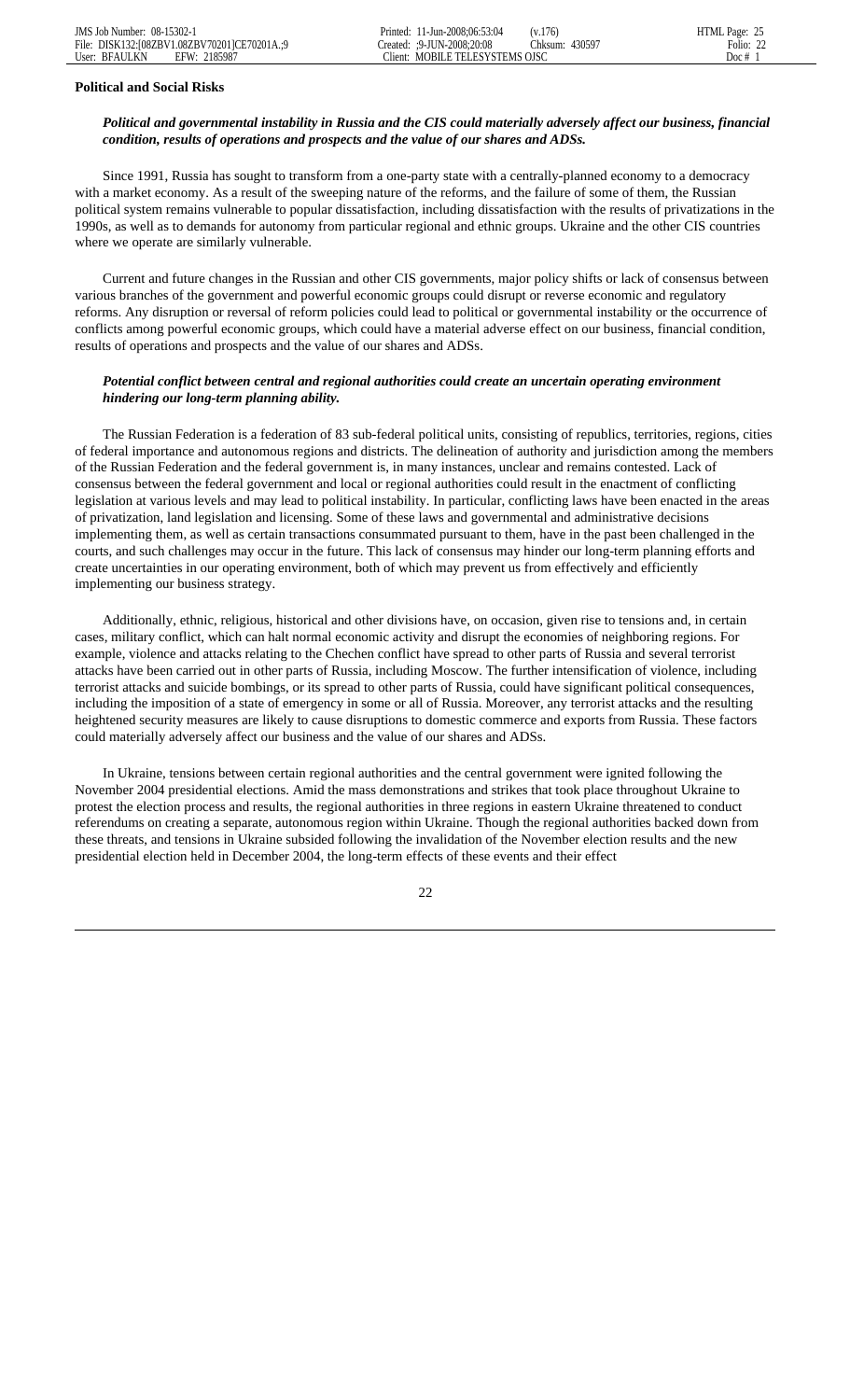on relations among Ukrainians is not yet fully known. If such tensions in Ukraine are re-ignited in the future, our long-term planning ability and operations in Ukraine could suffer.

## *Recent political turmoil in Ukraine could have a material adverse effect on our operations in Ukraine and on our business, financial condition and results of operations.*

 Changes to the Ukrainian constitution introduced on January 1, 2006, shifted important powers from the president to parliament, including the right to name the prime minister and form a government. With these new powers, there is a risk that an impasse between the president and parliament could evolve into a protracted political struggle and cause Ukraine's economy to decline.

 Since 2005, Victor Yushchenko has served as Ukraine's president and Yulia Tymoshenko has served as prime minister. Mr. Yushchenko and Ms. Tymoshenko's tenure in office has been characterized by conflict and tension between them and their respective political factions. Any disruption or reversal of political reforms in Ukraine could cause a deterioration in the political, social and economic environment in Ukraine which, in turn, could have a material adverse effect on our operations in Ukraine and our business, financial condition and results of operations.

#### *Crime and corruption could disrupt our ability to conduct our business.*

 The political and economic changes in the countries where we operate in recent years have resulted in significant dislocations of authority. The local and international press have reported that significant organized criminal activity has arisen, particularly in large metropolitan centers. Property crime in large cities has increased substantially. In addition, the local and international press have reported high levels of corruption, including the bribing of officials for the purpose of initiating investigations by government agencies. Press reports have also described instances in which government officials engaged in selective investigations and prosecutions to further the commercial interests of certain government officials or certain companies or individuals. Additionally, some members of the media in the countries we operate in regularly publish disparaging articles in return for payment. The depredations of organized or other crime, demands of corrupt officials or claims that we have been involved in official corruption could result in negative publicity, disrupt our ability to conduct our business and could thus materially adversely affect our business, financial condition, results of operations and prospects.

#### *Social instability could increase support for renewed centralized authority, nationalism or violence and thus materially adversely affect our operations.*

 The failure of the government and many private enterprises to pay full salaries on a regular basis and the failure of salaries and benefits generally to keep pace with the rapidly increasing cost of living have led in the past, and could lead in the future, to labor and social unrest. Labor and social unrest may have political, social and economic consequences, such as increased support for a renewal of centralized authority; increased nationalism, including restrictions on foreign involvement in the economies of the countries where we have operations; and increased violence. An occurrence of any of the foregoing events could restrict our operations and lead to the loss of revenues, materially adversely affecting our operations.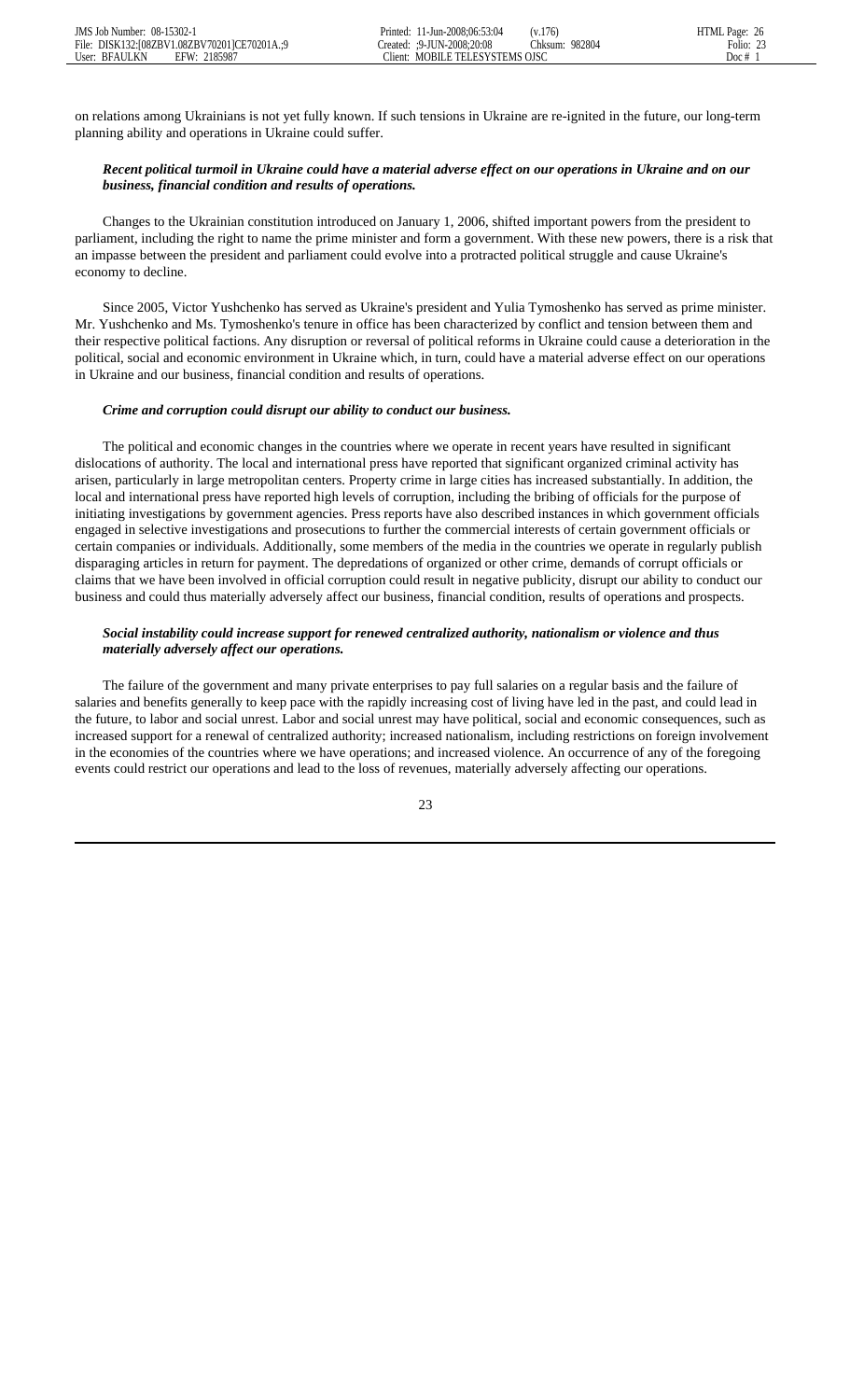#### **Legal Risks and Uncertainties**

## *Weaknesses relating to the legal system and legislation in the countries where we operate create an uncertain environment for investment and business activity, which could have a material adverse effect on the value of our shares and ADSs.*

 Each of the countries we operate in is still developing the legal framework required to support a market economy. The following risk factors relating to these legal systems create uncertainty with respect to the legal and business decisions that we make, many of which uncertainties do not exist in countries with more developed market economies:

- inconsistencies between and among the Constitution, federal and regional laws, presidential decrees and governmental, ministerial and local orders, decisions, resolutions and other acts;
- conflicting local, regional and federal rules and regulations;
- the lack of judicial and administrative guidance on interpreting legislation;
- the relative inexperience of judges and courts in interpreting legislation;
- the lack of an independent judiciary;
- a high degree of discretion on the part of governmental authorities, which could result in arbitrary actions such as suspension or termination of our licenses; and
- poorly developed bankruptcy procedures that are subject to abuse.

 The recent nature of much of the legislation in the CIS countries, the lack of consensus about the scope, content and pace of economic and political reform and the rapid evolution of these legal systems in ways that may not always coincide with market developments place the enforceability and underlying constitutionality of laws in doubt and result in ambiguities, inconsistencies and anomalies. In addition, legislation in these countries often contemplates implementing regulations that have not yet been promulgated, leaving substantial gaps in the regulatory infrastructure. All of these weaknesses could affect our ability to enforce our rights under our licenses and contracts, or to defend ourselves against claims by others. Moreover, it is possible that regulators, judicial authorities or third parties may challenge our internal procedures and bylaws, as well as our compliance with applicable laws, decrees and regulations.

## *The judiciary's lack of independence and overall inexperience, the difficulty of enforcing court decisions and governmental discretion in enforcing claims could prevent us or holders of our shares and ADSs from obtaining effective redress in a court proceeding.*

 The judicial systems in the countries where we operate are not always independent or immune from economic, political and nationalistic influences, and are often understaffed and underfunded. Judges and courts are generally inexperienced in the area of business, corporate and industry (telecommunications) law. Judicial precedents generally have no binding effect on subsequent decisions, and not all court decisions are readily available to the public or organized in a manner that facilitates understanding. The judicial systems in these countries can also be slow or unjustifiably swift. Enforcement of court orders can, in practice, be very difficult to achieve. All of these factors make judicial decisions in these countries difficult to predict and effective redress uncertain. Additionally, court claims are often used in furtherance of political and commercial aims or infighting. We may be subject to such claims and may not be able to receive a fair hearing. Additionally, court orders are not always enforced or followed by law enforcement agencies, and the government may attempt to invalidate court decisions by backdating or retroactively applying relevant legislative changes.

 These uncertainties also extend to property rights. For example, during Russia and Ukraine's transformation from centrally planned economies to market economies, legislation has been enacted in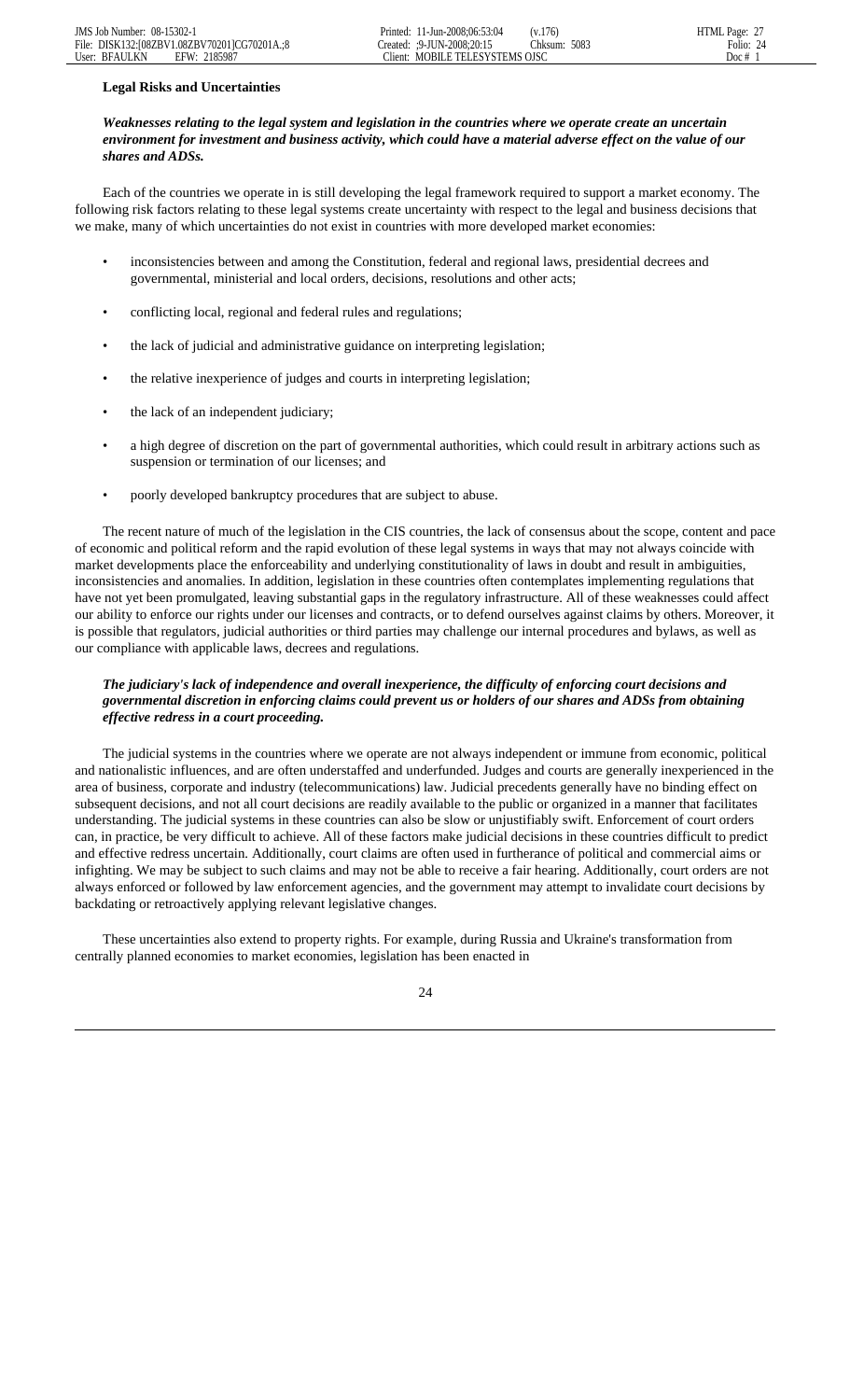both countries to protect private property against expropriation and nationalization. However, it is possible that due to the lack of experience in enforcing these provisions and due to political factors, these protections would not be enforced in the event of an attempted expropriation or nationalization. Expropriation or nationalization of any of our entities, their assets or portions thereof, including UMC, potentially without adequate compensation, would have a material adverse effect on our business, financial condition, results of operations and prospects.

## *Our inability to gain operational control over Bitel has prevented us from realizing the expected benefits of our acquisition and resulted in our write off of the costs relating to the purchase of Bitel, and we may face significant liabilities to the seller and Bitel.*

 In December 2005, our wholly-owned subsidiary MTS Finance S.A. acquired a 51.0% stake in Tarino Limited (Tarino) from Nomihold Securities Inc. (Nomihold) for \$150.0 million in cash based on the belief that Tarino was at that time the indirect owner, through its wholly-owned subsidiaries, of Bitel LLC, a Kyrgyz company holding a GSM 900/1800 license for the entire territory of Kyrgyzstan.

 Following the purchase of the 51.0% stake, MTS Finance entered into a put and call option agreement with Nomihold for "Option Shares," representing the remaining 49.0% interest in Tarino shares and a proportional interest in Bitel shares. The call option was exercisable by MTS Finance from November 22, 2005 to November 17, 2006, and the put option was exercisable by Nomihold from November 18, 2006 to December 8, 2006. The call and put option price was \$170.0 million.

 Following a decision of the Kyrgyz Supreme Court on December 15, 2005, Bitel's corporate offices were seized by a third party. As we did not regain operational control over Bitel's operations in 2005, we accounted for our 51.0% investment in Bitel at cost as at December 31, 2005. We appealed the decision of the Kyrgyz Supreme Court in 2006, but the court has not acted within the time period permitted for appeal. We subsequently sought the review of this dispute over the ownership of Bitel by the Prosecutor General of Kyrgyzstan to determine whether further investigation could be undertaken by the Kyrgyz authorities. In January 2007, the Prosecutor General informed us that there were no grounds for involvement by the Prosecutor General's office in the dispute and that no legal basis existed for us to appeal the decision of the Kyrgyz Supreme Court. Consequently, we decided to write off the costs relating to the purchase of the 51% stake in Bitel, which was reflected in our annual consolidated financial statements for the year ended December 31, 2006.

 In November 2006, MTS Finance received a letter from Nomihold purporting to exercise the put option and sell Option Shares for \$170.0 million to MTS Finance. In January 2007, Nomihold commenced an arbitration proceeding against MTS Finance in the London Court of International Arbitration in order to compel MTS Finance to purchase Option Shares. Nomihold seeks specific performance of the put option, unspecified monetary damages, interest, and costs. The matter is currently pending. MTS Finance is vigorously contesting this action and has asked the arbitration tribunal to dismiss Nomihold's claim.

 A group of individual shareholders of Sistema has agreed to compensate MTS Finance for any potential loss up to \$170 million should the arbitration decision regarding exercise of the aforementioned put option prove unfavorable to MTS Finance. Notwithstanding this, in the event MTS Finance does not prevail in the arbitration, we could be liable to Nomihold for \$170.0 million plus any additional amounts that the arbitration tribunal might award to Nomihold.

 In connection with the above mentioned put option exercise and the uncertainty as to the resolution of the dispute with Nomihold, we recognized a liability in the amount of \$170.0 million for the purposes of our annual consolidated financial statements with a corresponding charge to other non-operation expenses as of December 31, 2006 and for the year then ended.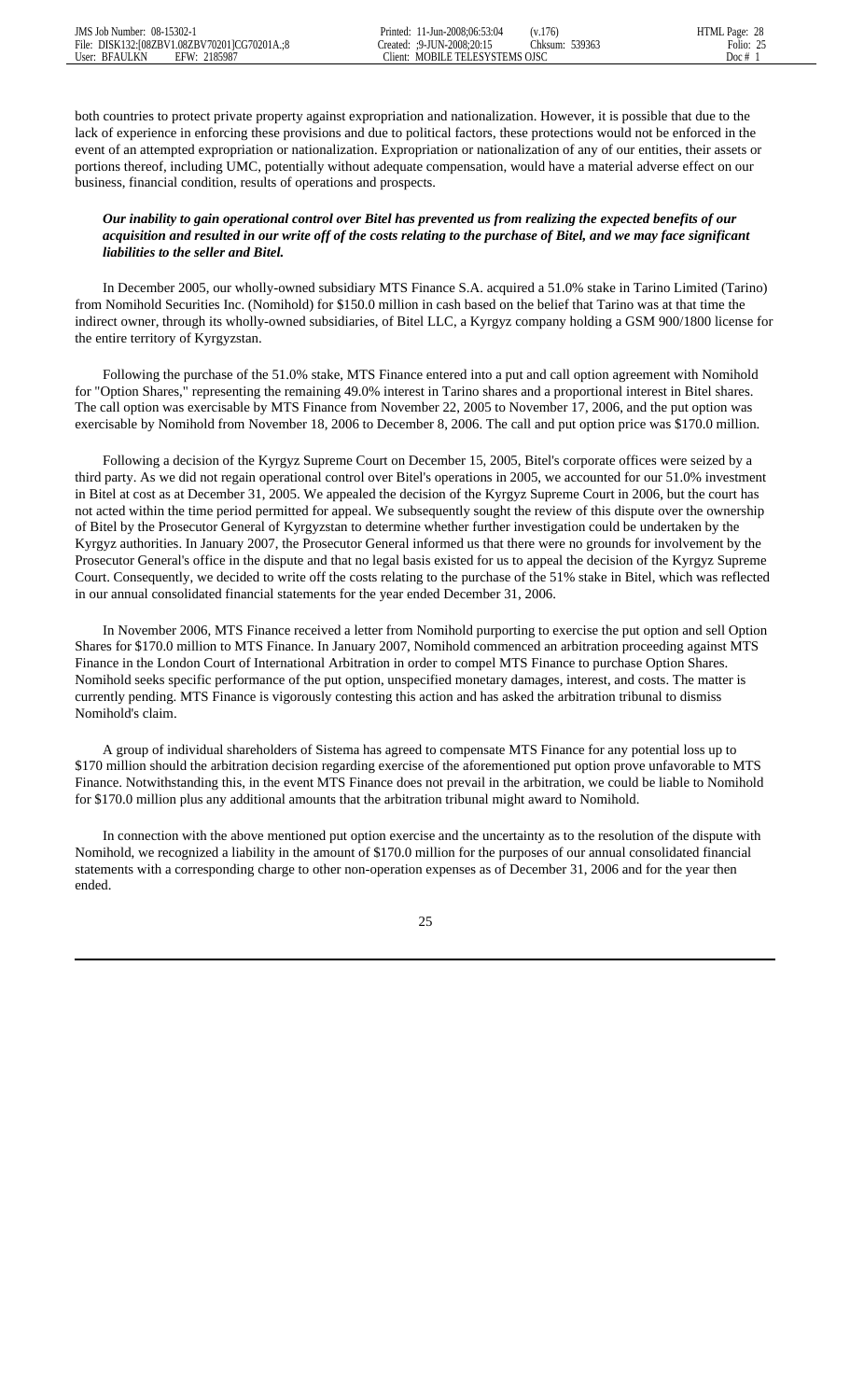In addition, three Isle of Man companies affiliated with us (KFG Companies) have been named defendants in lawsuits filed by Bitel in the Isle of Man seeking the return of dividends received by these three companies in the first quarter of 2005 from Bitel in the amount of approximately \$25.2 million plus compensatory damages, and to recover approximately \$3.7 million in losses and accrued interest. In the event that the defendants do not prevail in these lawsuits, we may be liable to Bitel for such claims. The KFG Companies have also asserted counterclaims against Bitel, and claims against other defendants including Altimo and Altimo Holding, for the wrongful appropriation and control of Bitel. In November 2007 the Isle of Man court set aside orders it had previously issued granting leave to serve the non-Manx defendants out of the jurisdiction as to the KFG Companies' counterclaims on the basis of a lack of jurisdiction. The ruling is now on appeal to the Isle of Man Staff of Government and a decision from that appellate court is expected sometime in 2008. It is not possible at this time to predict the outcome or resolution of these claims.

 In a separate arbitration proceeding initiated against the KFG Companies by Kyrgyzstan Mobitel Investment Company Limited (KMIC) under the rules of the London Court of International Arbitration, the arbitration tribunal in its award found that the KFG Companies breached a May 31, 2003 Transfer Agreement concerning the shares of Bitel. The Transfer Agreement was made between the KFG Companies and IPOC International Growth Fund Limited (IPOC) although IPOC subsequently assigned its interest to KMIC, and KMIC was the claimant in the arbitration. The tribunal ruled that the KFG Companies breached the Transfer Agreement when they failed to establish a date on which the equity interests in Bitel were to be transferred to KMIC and by failing to take other steps to transfer the Bitel interests. This breach occurred prior to MTS Finance's acquisition of the KFG Companies. The arbitration tribunal ruled that KMIC is entitled only to damages in an amount to be determined in future proceedings. At the request of the parties, the tribunal agreed to stay the damages phase of the proceedings pending the resolution of the appeals process now before the second instance court in the Isle of Man, as described above. We are not able to predict the outcome of these proceedings or the amount of damages to be paid, if any.

#### *Selective or arbitrary government action could have a material adverse effect on our business, financial condition, results of operations and prospects.*

 Governmental authorities in the countries where we operate have a high degree of discretion and, at times, act selectively or arbitrarily, without hearing or prior notice, and sometimes in a manner that is inconsistent with legislation or influenced by political or commercial considerations.

 Selective or arbitrary governmental actions have reportedly included the denial or withdrawal of licenses, sudden and unexpected tax audits and claims, criminal prosecutions and civil actions. Federal and local government entities have also used ordinary defects in matters surrounding share issuances and registration as pretexts for court claims and other demands to invalidate such issuances and registrations or to void transactions. Moreover, the government also has the power in certain circumstances, by regulation or government acts, to interfere with the performance of, nullify or terminate contracts. Standard & Poor's has expressed concerns that "Russian companies and their investors can be subjected to government pressure through selective implementation of regulations and legislation that is either politically motivated or triggered by competing business groups." In this environment, our competitors may receive preferential treatment from the government, potentially giving them a competitive advantage over us.

 In addition, in recent years, the Russian tax authorities have aggressively brought tax evasion claims relating to Russian companies' use of tax-optimization schemes, and press reports have speculated that these enforcement actions have been selective and politically motivated. Selective or arbitrary government action, if directed at us, could have a material adverse effect on our business, financial condition, results of operations and prospects.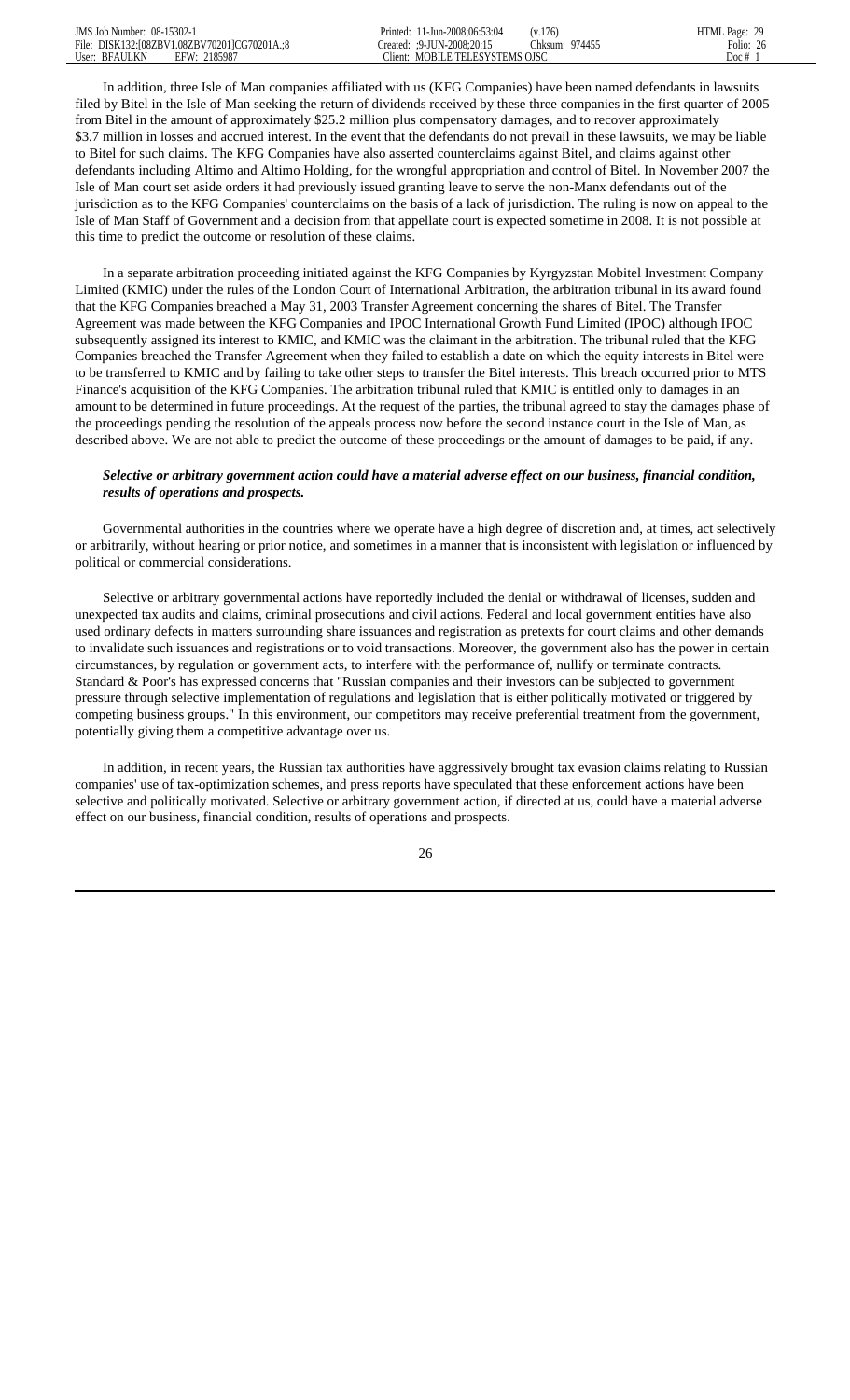*Failure to comply with existing laws and regulations or to obtain all approvals, authorizations and permits required to operate telecommunications equipment, or the findings of government inspections or increased governmental regulation of our operations, could result in a disruption in our business and substantial additional compliance costs and sanctions.*

 Our operations and properties are subject to regulation by various government entities and agencies in connection with obtaining and renewing various licenses, approvals, authorizations and permits, as well as with ongoing compliance with existing laws, regulations and standards. Regulatory authorities exercise considerable discretion in matters of enforcement and interpretation of applicable laws, regulations and standards, the issuance and renewal of licenses, approvals, authorizations and permits and in monitoring licensees' compliance with the terms thereof. Russian authorities have the right to, and frequently do, conduct periodic inspections of our operations and properties throughout the year. Any such future inspections may conclude that we or our subsidiaries have violated laws, decrees or regulations, and we may be unable to refute such conclusions or remedy the violations. See also "—The regulatory environment for telecommunications in Russia, Ukraine and other countries where we operate or may operate in the future is uncertain and subject to political influence or manipulation, which may result in negative and arbitrary regulatory and other decisions against us on the basis of other than legal considerations and in preferential treatment for our competitors."

 Due primarily to delays in the issuance of permits, approvals and authorizations by regulatory authorities, frequently it is not possible to procure all of the permits for each of our base stations or other aspects of our network before we put the base stations into commercial operation or to amend or maintain all of the permits when we make changes to the location or technical specifications of our base stations. At times, there can be a significant number of base stations or other communications facilities and other aspects of our networks for which we do not have final permits to operate and there can be delays in obtaining the final permits, approvals and authorizations for particular base stations or other communications facilities and other aspects of our networks.

 Our failure to comply with existing laws and regulations or to obtain all approvals, authorizations and permits required to operate telecommunications equipment or the findings of government inspections may also result in the imposition of fines or penalties or more severe sanctions including the suspension, amendment or termination of our licenses, approvals, authorizations and permits, or in requirements that we cease certain of our business activities, or in criminal and administrative penalties applicable to our officers. Moreover, an agreement or transaction entered into in violation of Russian law may be invalidated and/or unwound by a court decision. Any such decisions, requirements or sanctions, or any increase in governmental regulation of our operations, could result in a disruption of our business and substantial additional compliance costs and could materially adversely affect our business, financial condition, results of operations and prospects.

#### *Developing corporate and securities laws and regulations in Russia could limit our ability to attract future investment.*

 The regulation and supervision of the securities market, financial intermediaries and issuers are considerably less developed in Russia than, for example, in the United States and Western Europe. Securities laws, including those relating to corporate governance, disclosure and reporting requirements, are relatively new, while other laws concerning anti-fraud, insider trading and fiduciary duties of directors and officers remain underdeveloped. In addition, the Russian securities market is regulated by several different authorities, which are often in competition with each other. These include:

- the Federal Service for the Financial Markets:
- FAS;
- the Central Bank of Russia; and
- various professional self-regulatory organizations.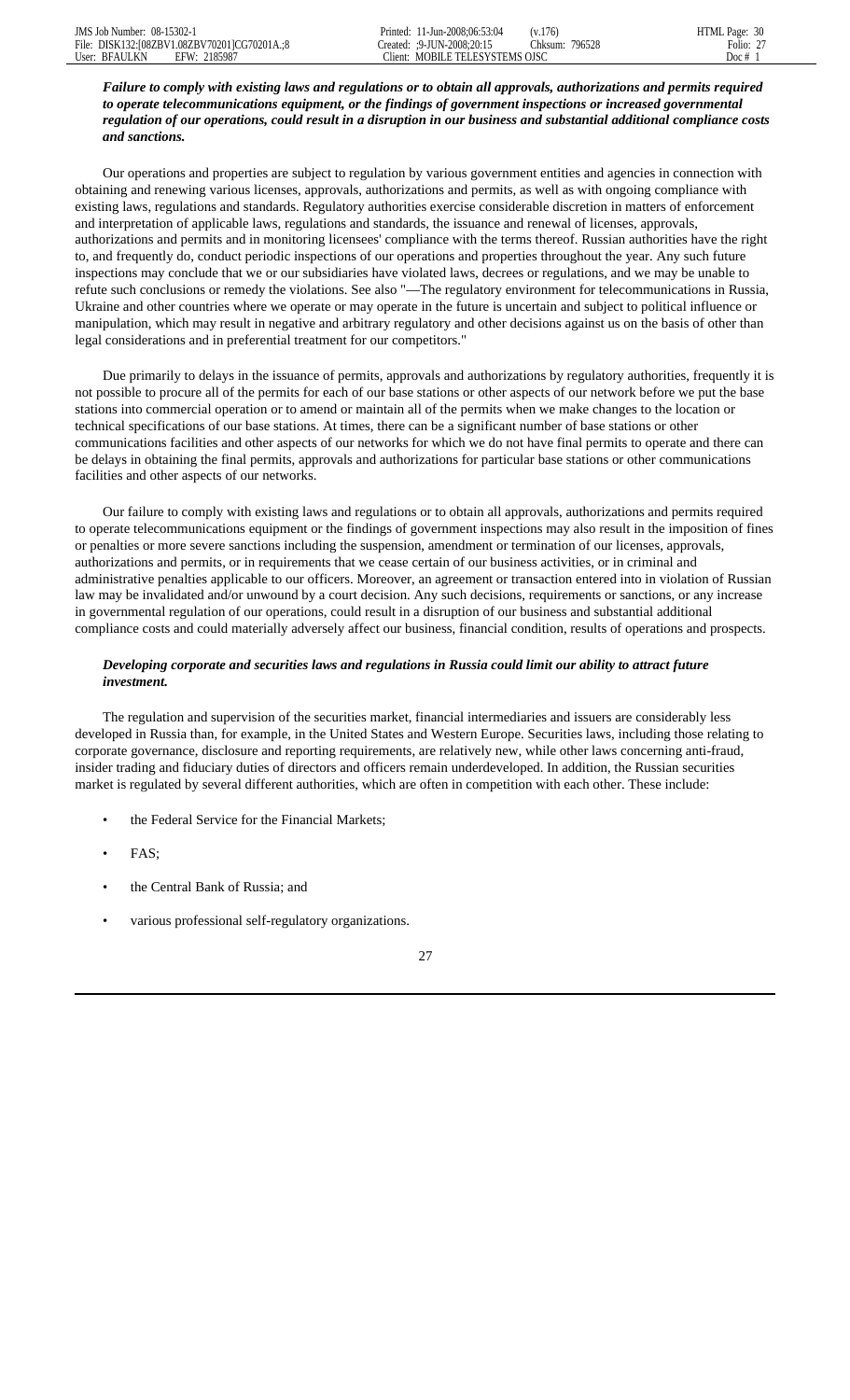The regulations of these various authorities are not always coordinated and may be contradictory.

 In addition, Russian corporate and securities rules and regulations can change rapidly, which may materially adversely affect our ability to conduct securities-related transactions. While some important areas are subject to virtually no oversight, the regulatory requirements imposed on Russian issuers in other areas result in delays in conducting securities offerings and in accessing the capital markets. It is often unclear whether or how regulations, decisions and letters issued by the various regulatory authorities apply to us. As a result, we may be subject to fines and/or other enforcement measures despite our best efforts at compliance, which could have a material adverse effect on our business, financial condition and results of operations.

#### *There is little minority shareholder protection in Russia.*

 Minority shareholder protection under Russian law principally derives from supermajority shareholder approval requirements for certain corporate actions, as well as from the ability of a shareholder to demand that the company purchase the shares held by that shareholder if that shareholder voted against or did not participate in voting on certain types of actions. Companies are also required by Russian law to obtain the approval of disinterested shareholders for certain transactions with interested parties. In practice, enforcement of these protections has been poor. Shareholders of some companies have also suffered as a result of fraudulent bankruptcies initiated by hostile creditors.

 The supermajority shareholder approval requirement is met by a vote of 75% of all voting shares that are present at a shareholders' meeting. Thus, controlling shareholders owning slightly less than 75% of outstanding shares of a company may have a 75% or more voting power if certain minority shareholders are not present at the meeting. In situations where controlling shareholders effectively have 75% or more of the voting power at a shareholders' meeting, they are in a position to approve amendments to the charter of the company or significant transactions including asset transfers, which could be prejudicial to the interests of minority shareholders. It is possible that our controlling shareholder in the future may not run us and our subsidiaries for the benefit of minority shareholders, and this could have a material adverse effect on the value of the shares and ADSs.

 While the Federal Law on Joint Stock Companies of December 26, 1995, or the Joint Stock Companies Law, provides that shareholders owning not less than 1% of the company's stock may bring an action for damages on behalf of the company, Russian courts to date do not have much experience with such lawsuits. Russian law does not contemplate class action litigation. Accordingly, your ability to pursue legal redress against us may be limited, reducing the protections available to you as a holder of the shares and ADSs.

#### *Shareholder liability under Russian legislation could cause us to become liable for the obligations of our subsidiaries.*

 The Civil Code of the Russian Federation and the Joint Stock Companies Law generally provide that shareholders in a Russian joint-stock company are not liable for the obligations of the joint stock company and bear only the risk of loss of their investment. This may not be the case, however, when one entity is capable of determining decisions made by another entity. The entity capable of determining such decisions is deemed an "effective parent." The entity whose decisions are capable of being so determined is deemed an "effective subsidiary." Under the Joint Stock Companies Law, an effective parent bears joint and several responsibility for transactions concluded by the effective subsidiary in carrying out these decisions if:

• this decision-making capability is provided for in the charter of the effective subsidiary or in a contract between the companies; and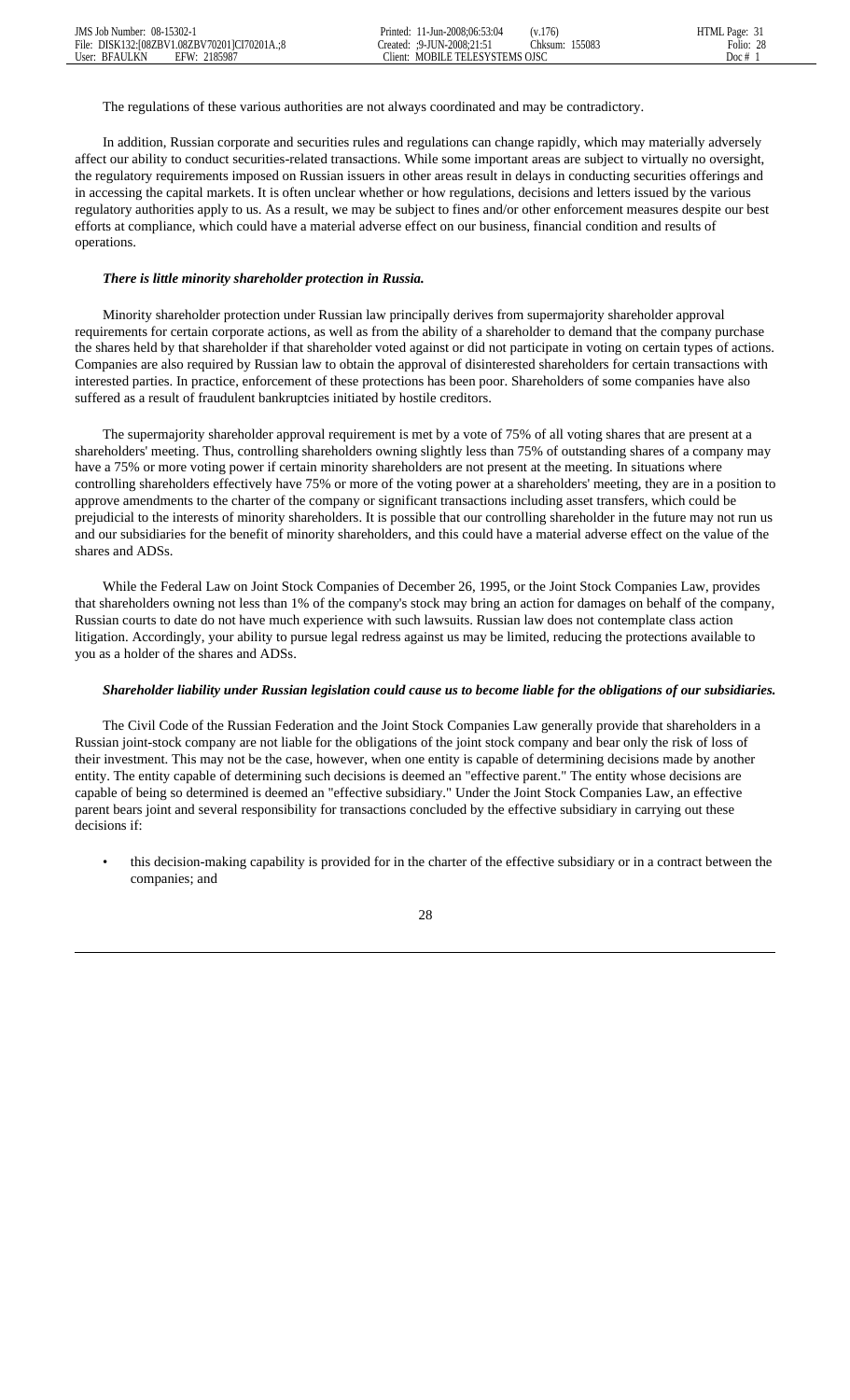the effective parent gives obligatory directions to the effective subsidiary.

 In addition, an effective parent is secondarily liable for an effective subsidiary's debts if an effective subsidiary becomes insolvent or bankrupt resulting from the action or inaction of an effective parent. This is the case no matter how the effective parent's ability to determine decisions of the effective subsidiary arises. For example, this liability could arise through ownership of voting securities or by contract. In these instances, other shareholders of the effective subsidiary may claim compensation for the effective subsidiary's losses from the effective parent which caused the effective subsidiary to take action or fail to take action knowing that such action or failure to take action would result in losses. Accordingly, we could be liable in some cases for the debts of our subsidiaries. This liability could have a material adverse effect on our business, results of operations and financial condition.

#### *Shareholder rights provisions under Russian law could impose additional obligations and costs on us.*

 Russian law provides that shareholders that vote against or abstain from voting on certain matters have the right to sell their shares to the company at market value in accordance with Russian law. The decisions that trigger this right to sell shares include:

- decisions with respect to a reorganization;
- the approval by shareholders of a "major transaction," which, in general terms, is a transaction involving property worth more than 50% of the gross book value of our assets calculated according to Russian accounting standards, regardless of whether the transaction is actually consummated; and
- the amendment of our charter in a manner that limits shareholder rights.

 Our (or, as the case may be, our subsidiaries') obligation to purchase shares in these circumstances, which is limited to 10% of the company's net assets calculated in accordance with Russian accounting standards at the time the matter at issue is voted upon, could have a material adverse effect on our business, financial condition, results of operations and prospects.

## *It is not yet clear how the new Strategic Foreign Investment Law will affect us and our foreign shareholders, including holders of our ADSs.*

 On May 7, 2008, the Federal Law "On the Procedure for Foreign Investment in Commercial Organizations of Strategic Importance for the Defense and Security of the State," or the Strategic Foreign Investment Law, came into force in Russia. This law sets forth certain restrictions relating to foreign investments in Russian companies of "strategic importance." Among others, companies with a dominant position in the Russian telecommunications market are considered to be strategically important and foreign investments in such companies are subject to regulations and restrictions to these companies set out by the Strategic Foreign Investment Law. For purposes of the Strategic Foreign Investment Law, a mobile telecommunications provider is deemed to be dominant if its market share in the Russian market exceeds 25%, as may be determined by FAS.

 Starting from the effective date of the Strategic Foreign Investment Law, a foreign investor seeking to obtain direct or indirect control over a strategically important company is required to have the respective transaction pre-approved by an authorized governmental agency, which has not been formed as of the date of this report. In addition, foreign investors are required to notify this authorized governmental agency about any transactions undertaken by them resulting in the acquisition of 5% or more of the charter capital of strategically important companies. Within 180 days from the effective date of the Strategic Foreign Investment Law, foreign investors having 5% or more of the charter capital of strategically important companies are required to notify the authorized governmental agency about their current shareholding in such companies.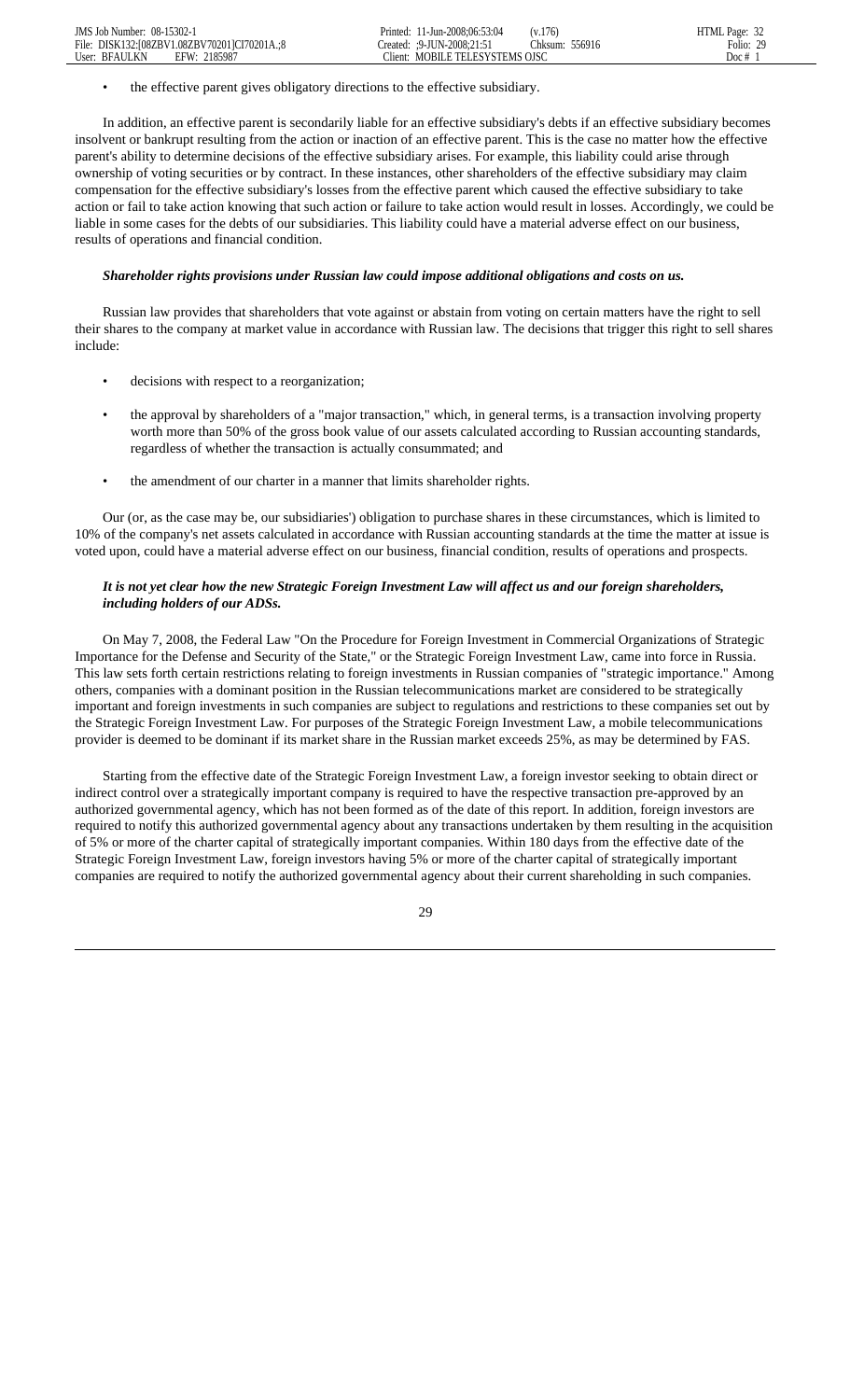Although FAS has not made its determination, it is likely based on our market share in Russia that we will qualify as a strategically important company. If we are formally classified by FAS as such, our current and future foreign investors will become subject to the notification requirements described above and our current and potential investors may be limited in their ability to acquire a controlling stake in, or otherwise gain control over, us. Such increase in governmental control or limitation on foreign investment could impair the value of your investment and could hinder our access to additional capital. In addition, the Strategic Foreign Investment Law contemplates the adoption of a number of implementing regulations. It is currently unclear how these regulations will affect us and our foreign shareholders, including holders of our ADSs.

#### *Reduction of the Calling Party Pays Settlement Rate and other regulatory changes in Russia may have a material adverse effect on our financial condition and results of operations.*

 An amendment to the Federal Law on Communications, which became effective July 1, 2006, implemented the Calling Party Pays, or CPP, principle prohibiting mobile operators from charging their subscribers for incoming calls. Prior to the implementation of the CPP, subscribers of fixed line operators could initiate calls to mobile phone users free of charge. Under the new system, fixed line operators began charging their subscribers for such calls and transfer a percentage of the charge to mobile operators terminating such calls. The percentage transferred to mobile operators is regulated by the Federal Service for Supervision in the Area of Communications and Mass Media and is known as the settlement rate. The settlement rate, however, does not cover our expenses for terminating calls initiated by subscribers of fixed line operators and, therefore, we partially offset the resulting losses by charging most of our subscribers an additional amount for the first minute of outgoing calls on some tariffs. Any reduction of the settlement rate could have a negative impact on our average monthly service revenues per subscriber and margins.

 In addition, potential regulatory changes that may be enacted in the future, such as mobile numbering portability and the introduction of new rules surrounding the mobile virtual network of operators could weaken our competitive position in the mobile telecommunications market and, as a result, materially adversely affect our financial condition and results of operations.

## *Changes in the Ukrainian Law on Telecommunications have caused uncertainty in relation to the regulation of the Ukrainian telecommunications industry and may adversely affect our business, financial condition and results of operations.*

 The new Ukrainian Law on Telecommunications also came into force on January 1, 2004. However, regulations implementing the new law have not yet been promulgated and certain regulatory bodies established by the new law have not yet commenced their regulatory functions. For example, the regulatory body tasked with regulating the telecommunications industry and issuing telecommunications licenses in Ukraine, the NCRC was formed in January 2005 and, in June 2005, began to perform its regulatory functions. However, the appointment of the NCRC members is currently being challenged in the Ukrainian courts. Although the first two court rulings confirmed the validity of the members' appointment, a hearing before the Higher Administrative Court of Ukraine is still pending. If the Higher Administrative Court invalidates the appointment of the NCRC members, uncertainty will ensue with respect to the NCRC and its role in the regulation of the Ukrainian telecommunications industry. Furthermore, in December 2007, the newly formed Cabinet of Ministers of Ukraine cancelled a number of decrees adopted by the previous Cabinet of Ministers including decrees relating to the appointment and dismissal of four out of the eight NCRC members. As a result, NCRC is unable to adopt decisions. This uncertainty may have an adverse effect on our business, financial condition and results of operations.

 In addition, the new Ukrainian Law on Telecommunications, among other things, may require companies with a dominant position in the telecommunications market to develop public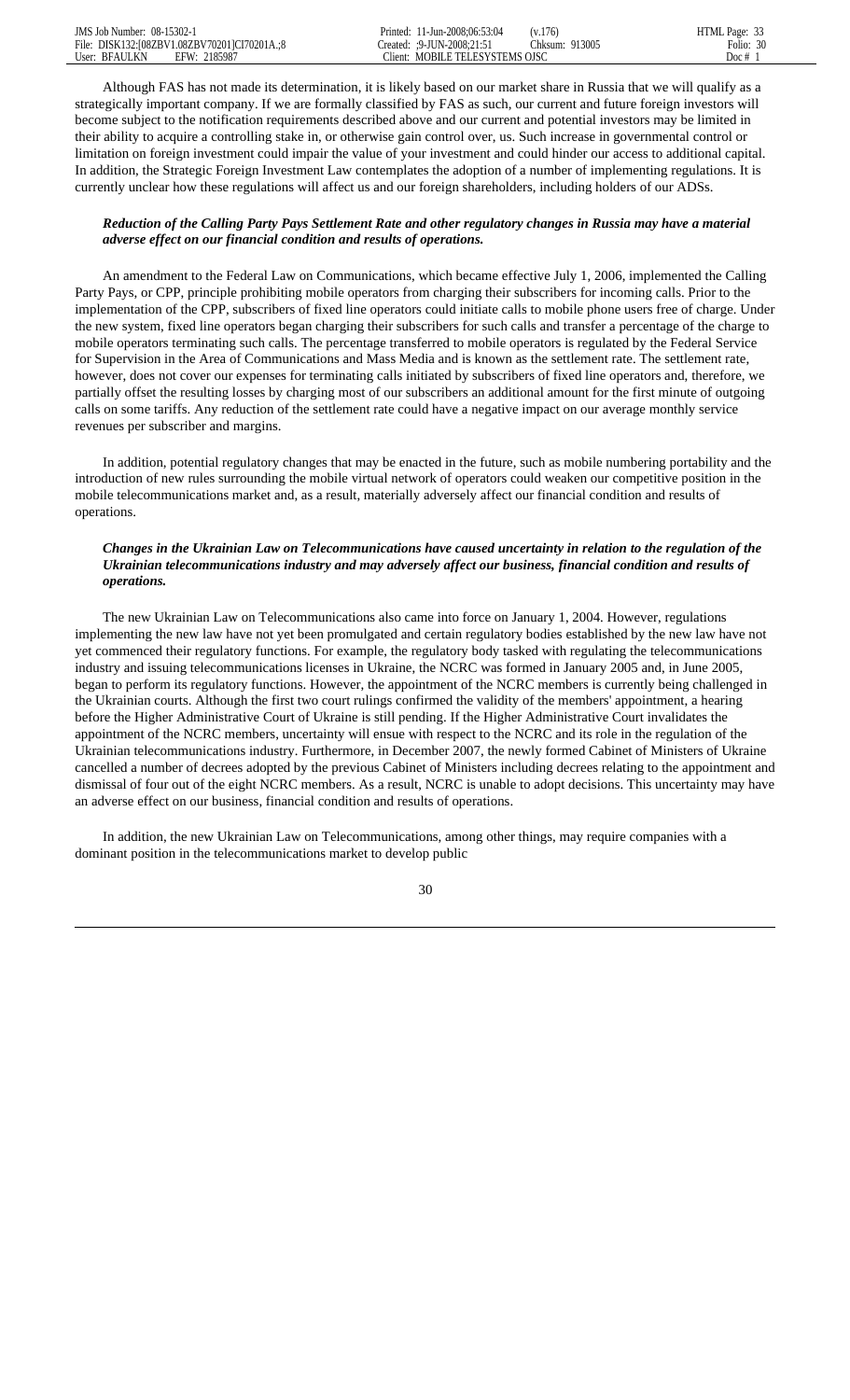telecommunications services if directed to do so by the regulatory authorities. As, according to AC&M-Consulting, the market share of MTS-Ukraine in mobile telecommunications services in Ukraine was 36.0% as of December 31, 2007, implementation of the new law may materially adversely affect our financial condition and results of operations. See "Item 4. Information on Our Company—B. Business Overview—Regulation in Ukraine—Legislation."

#### *The lack of a developed share registration system in Russia may result in improper record ownership of our shares, including the shares underlying the ADSs.*

 Ownership of Russian joint stock company shares (or, if the shares are held through a nominee or custodian, then the holding of such nominee or custodian) is determined by entries in a share register and is evidenced by extracts from that register. Currently, there is no central registration system in Russia. Share registers are maintained by the companies themselves or, if a company has more than 50 shareholders or so elects, by licensed registrars. Regulations have been issued regarding the licensing conditions for such registrars, as well as the procedures to be followed by both companies maintaining their own registers and licensed registrars when performing the functions of registrar. In practice, however, these regulations have not been strictly enforced, and registrars generally have relatively low levels of capitalization and inadequate insurance coverage. Moreover, registrars are not necessarily subject to effective governmental supervision. Due to the lack of a developed share registration system in Russia, transactions in respect of a company's shares could be improperly or inaccurately recorded, and share registration could be lost through fraud, negligence, official and unofficial governmental actions or oversight by registrars incapable of compensating shareholders for their misconduct. This creates risks of loss not normally associated with investments in other securities markets. Further, the depositary, under the terms of the deposit agreement, will not be liable for the unavailability of shares or for the failure to make any distribution of cash or property with respect thereto due to the unavailability of the shares.

### *Characteristics of and changes in the Russian tax system could materially adversely affect our business, financial condition, results of operations and prospects.*

 Taxes payable by Russian companies are substantial and include value added tax, excise duties, profit tax, payroll-related taxes and property taxes, among others. The tax environment in Russia historically has been complicated by the fact that various authorities have often issued contradictory tax regulations. This uncertainty potentially exposes us to significant fines and penalties and enforcement measures despite our best efforts at compliance, and could result in a greater than expected tax burden and the suspension or termination of our licenses.

 In practice, the Russian tax authorities generally interpret the tax laws in ways that rarely favor taxpayers, who often have to resort to court proceedings to defend their position against the tax authorities. Recent events within the Russian Federation suggest that the tax authorities may be taking a more assertive position in their interpretations of the legislation and assessments. Differing interpretations of tax regulations exist both among and within government ministries and organizations at the federal, regional and local levels, creating uncertainties and inconsistent enforcement. Tax declarations, together with related documentation such as customs declarations, are subject to review and investigation by a number of authorities, each of which may impose fines, penalties and interest charges. Appealing the decision of the tax authorities can be a lengthy, onerous process. Generally, in an audit, taxpayers are subject to inspection with respect to the three calendar years which immediately preceded the year in which the audit is carried out. Previous audits do not completely exclude subsequent claims relating to the audited period because Russian tax law authorizes upper level tax inspectorates to review the results of previous tax audits conducted by subordinate tax inspectorates. In addition, on July 14, 2005, the Russian Constitutional Court issued a decision that allows the statute of limitations for tax liabilities to be extended beyond the three-year term set forth in the tax laws if a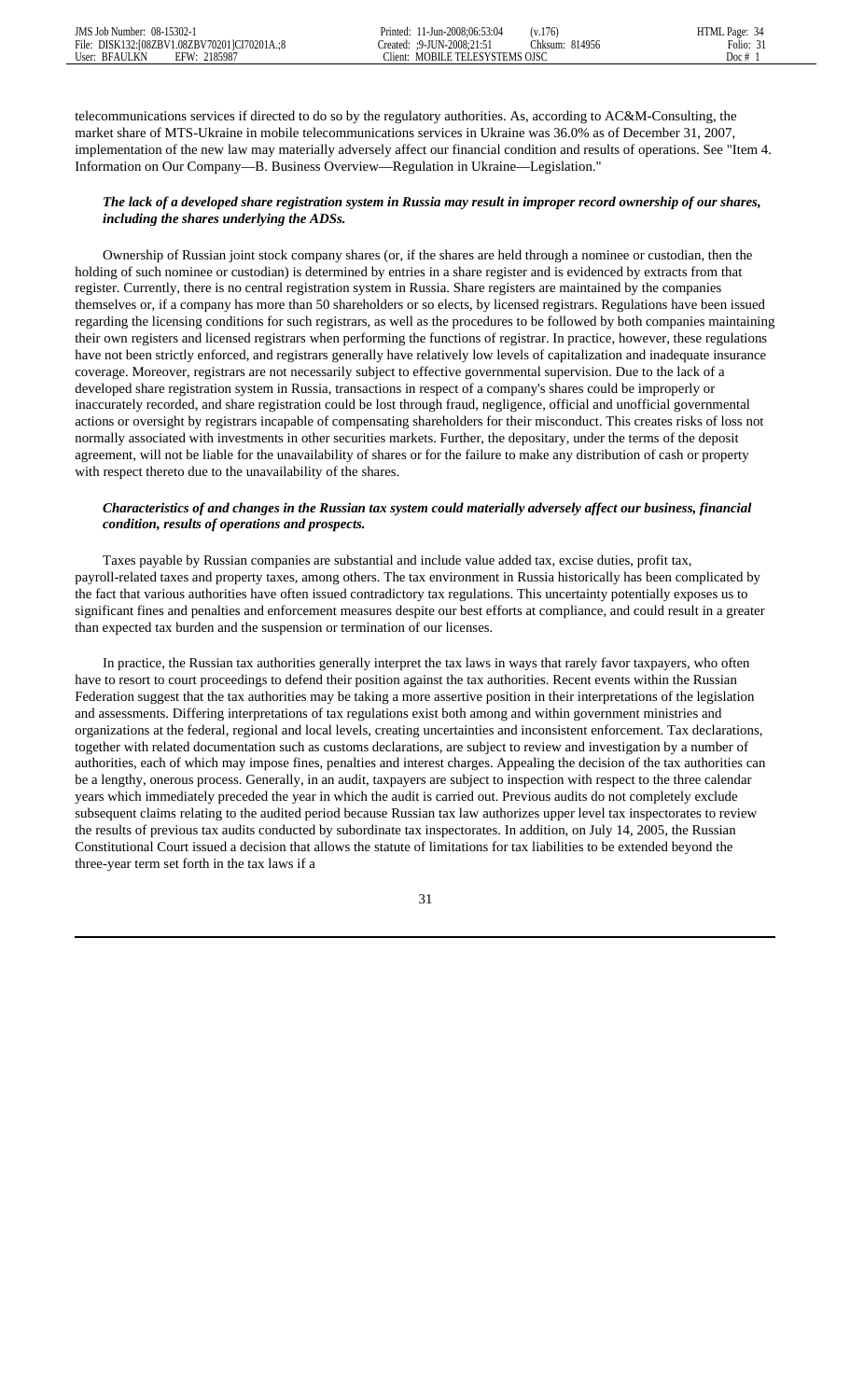court determines that a taxpayer has obstructed or hindered a tax audit. Because none of the relevant terms is defined, tax authorities may have broad discretion to argue that a taxpayer has "obstructed" or "hindered" an audit and ultimately seek penalties beyond the three year term. In some instances, new tax regulations have been given retroactive effect. See "Item 8. Financial information—8.A.7. Litigation—Tax Audits and Claims" for a description of the current audit by the tax authorities in respect of the years ended December 31, 2005, 2006 and 2007.

 Moreover, the financial results of Russian companies cannot be consolidated for tax purposes. Therefore, each of our Russian subsidiaries pays its own Russian taxes and may not offset its profit or loss against the loss or profit of any of our other subsidiaries. In addition, intercompany dividends are subject to a withholding tax of 0% or 9% (depending on whether the recipient of dividends qualifies for Russian participation exemption rules), if being distributed to Russian companies, and 15% (or lower, subject to benefits provided by relevant double tax treaties), if being distributed to foreign companies. If the receiving company itself pays a dividend, it may offset tax withheld against its own withholding liability of the onward dividend although not against any withholding made on a distribution to a foreign company. These tax requirements impose additional burdens and costs on our operations, including management resources.

 In addition, we are precluded from participating in tenders for communications licenses or frequencies unless we provide confirmation from the tax authorities that we have no outstanding tax liabilities.

 The foregoing conditions create tax risks in Russia that are more significant than typically found in countries with more developed tax systems, imposing additional burdens and costs on our operations, including management resources. In addition to our substantial tax burden, these risks and uncertainties complicate our tax planning and related business decisions, potentially exposing us to significant fines and penalties and enforcement measures despite our best efforts at compliance, and could materially adversely affect our business, financial condition, results of operations and prospects and the value of our shares and ADSs.

#### *The implications of the tax system in Ukraine are uncertain and various tax laws are subject to different interpretations.*

 Ukraine currently has a number of laws related to various taxes imposed by both central and regional governmental authorities. Applicable taxes include VAT, corporate income tax (profits tax), customs duties, payroll (social) taxes and other taxes. These tax laws have not been in force for significant periods of time compared to more developed market economies and are constantly changed and amended. Accordingly, few precedents regarding tax issues are available.

 Although the Ukrainian Constitution prohibits retroactive enforcement of any newly enacted tax laws and the Law on Taxation System specifically requires legislation to adopt new tax laws at least six months prior to them becoming effective, such rules have largely been ignored. In addition, tax laws are often vaguely drafted, making it difficult for us to determine what actions are required for compliance. Differing opinions regarding the legal interpretation of tax laws often exist both among and within governmental ministries and organizations, including the tax administration, creating uncertainties and areas of conflict for taxpayers and investors. In practice, the Ukrainian tax authorities tend to interpret the tax laws in an arbitrary way that rarely favors taxpayers.

 Tax declarations/returns, together with other legal compliance areas (e.g., customs and currency control matters), may be subject to review and investigation by various administrative divisions of the tax authorities, which are authorized by law to impose severe fines, penalties and interest charges. These circumstances create tax risks in Ukraine substantially more significant than typically found in countries with more developed tax systems. Generally, tax declarations/returns in Ukraine remain open and subject to inspection for a three-year period. However, this term may not be observed or may be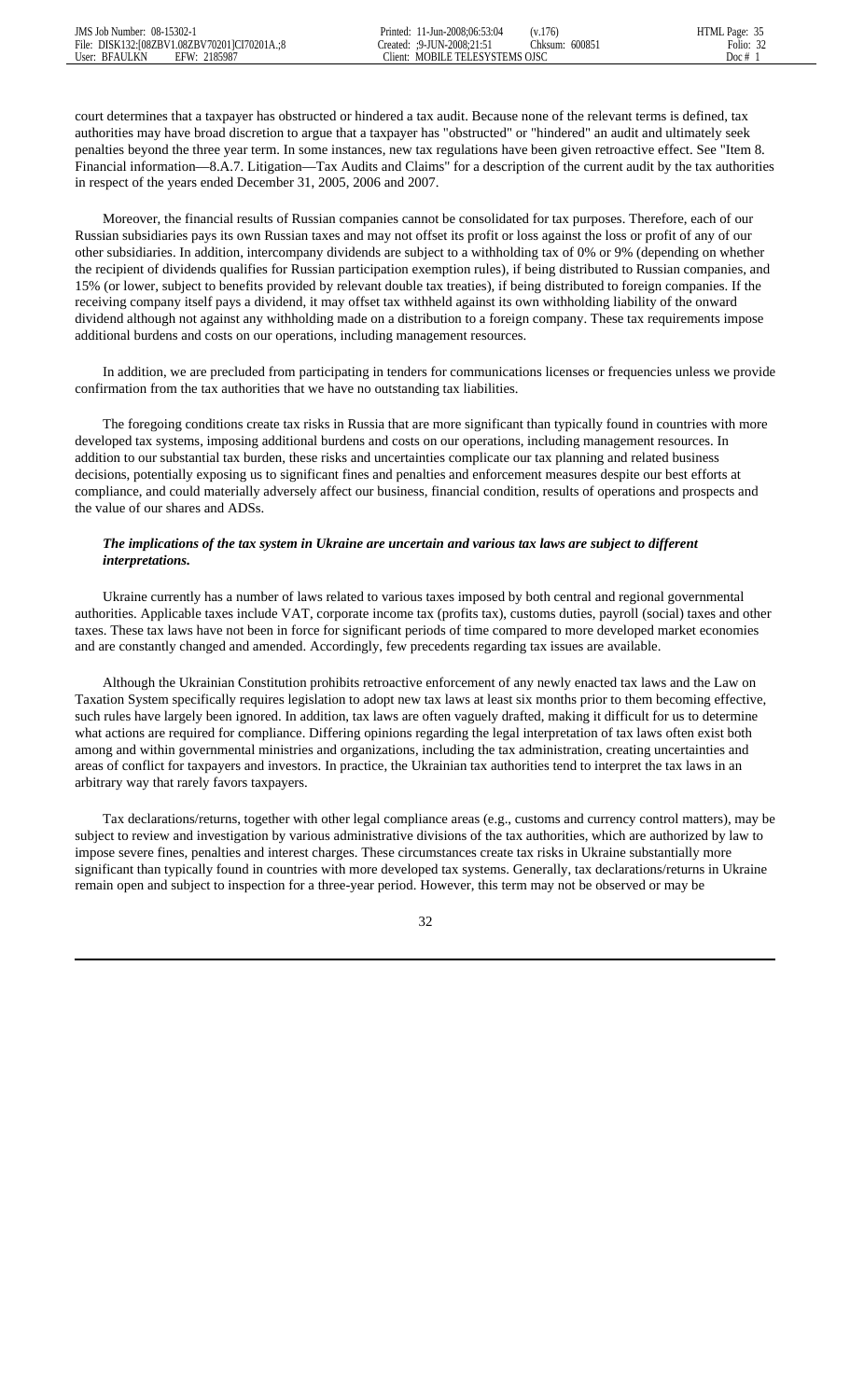extended under certain circumstances, including in the context of a criminal investigation. While we believe that we are currently in compliance with the tax laws affecting our operations in Ukraine, it is possible that relevant authorities may take differing positions with regard to interpretative issues, which may result in a material adverse effect on our results of operations and financial condition.

# *Vaguely drafted Russian transfer pricing rules and lack of reliable pricing information may impact our business and results of operations.*

 Russian transfer pricing rules effective since 1999 give Russian tax authorities the right to control prices for transactions between related entities and certain other types of transactions between independent parties, such as foreign trade transactions or transactions with significant price fluctuations. The Russian transfer pricing rules are vaguely drafted, and are subject to interpretation by Russian tax authorities and courts, and have been used for politically motivated investigations and prosecutions. Although we believe that we comply with Russian tax law on transfer pricing, the uncertainties in interpretation of transfer pricing legislation may result in the tax authorities challenging our prices and making adjustments which could affect our tax position. If such price adjustments become effective by a court order or otherwise, our results of operations could be materially adversely affected. In addition, we could face significant losses associated with the assessed amount of underpaid prior tax and related interest and penalties.

 In addition, a number of draft amendments to the transfer pricing law have been introduced and are currently being considered by the Russian Government. The implementation of these amendments would considerably toughen the existing law, as the proposed changes would, among other things, effectively shift the burden of proving market prices from the tax authorities to the taxpayer, cancel the existing permitted deviation threshold and introduce specific documentation requirements for proving market prices.

# *The regulatory environment for telecommunications in Russia, Ukraine and other countries where we operate or may operate in the future is uncertain and subject to political influence or manipulation, which may result in negative and arbitrary regulatory and other decisions against us on the basis of other than legal considerations and in preferential treatment for our competitors.*

 We operate in an uncertain regulatory environment. The legal framework with respect to the provision of telecommunications services in Russia and Ukraine and the other countries where we operate or may operate in the future is not well developed, and a number of conflicting laws, decrees and regulations apply to the telecommunications sector.

 Moreover, regulation is conducted largely through the issuance of licenses and instructions, and governmental officials have a high degree of discretion. In this environment, political influence or manipulation could be used to affect regulatory, tax and other decisions against us on the basis of other than legal considerations. For example, Russian government authorities investigated Vimpelcom in late 2003 on grounds that it was illegally operating in Moscow pursuant to a license issued to its wholly-owned subsidiary rather than to Vimpelcom itself. In addition, some of our competitors may receive preferential treatment from the government, potentially giving them a substantial advantage over us. For example, according to press reports, MegaFon and Kyivstar, our competitors in Russia and Ukraine, respectively, received preferential treatment in regulatory matters in the past.

### **Risks Relating to the Shares and ADSs and the Trading Market**

### *Government regulations may limit your ability to deposit shares into our ADS facility.*

 Your ability to deposit shares into our ADS facility may be affected by current or future governmental regulations. For example, under Russian securities regulations, no more than 35% of a Russian company's shares may be circulated abroad through sponsored depositary receipt programs.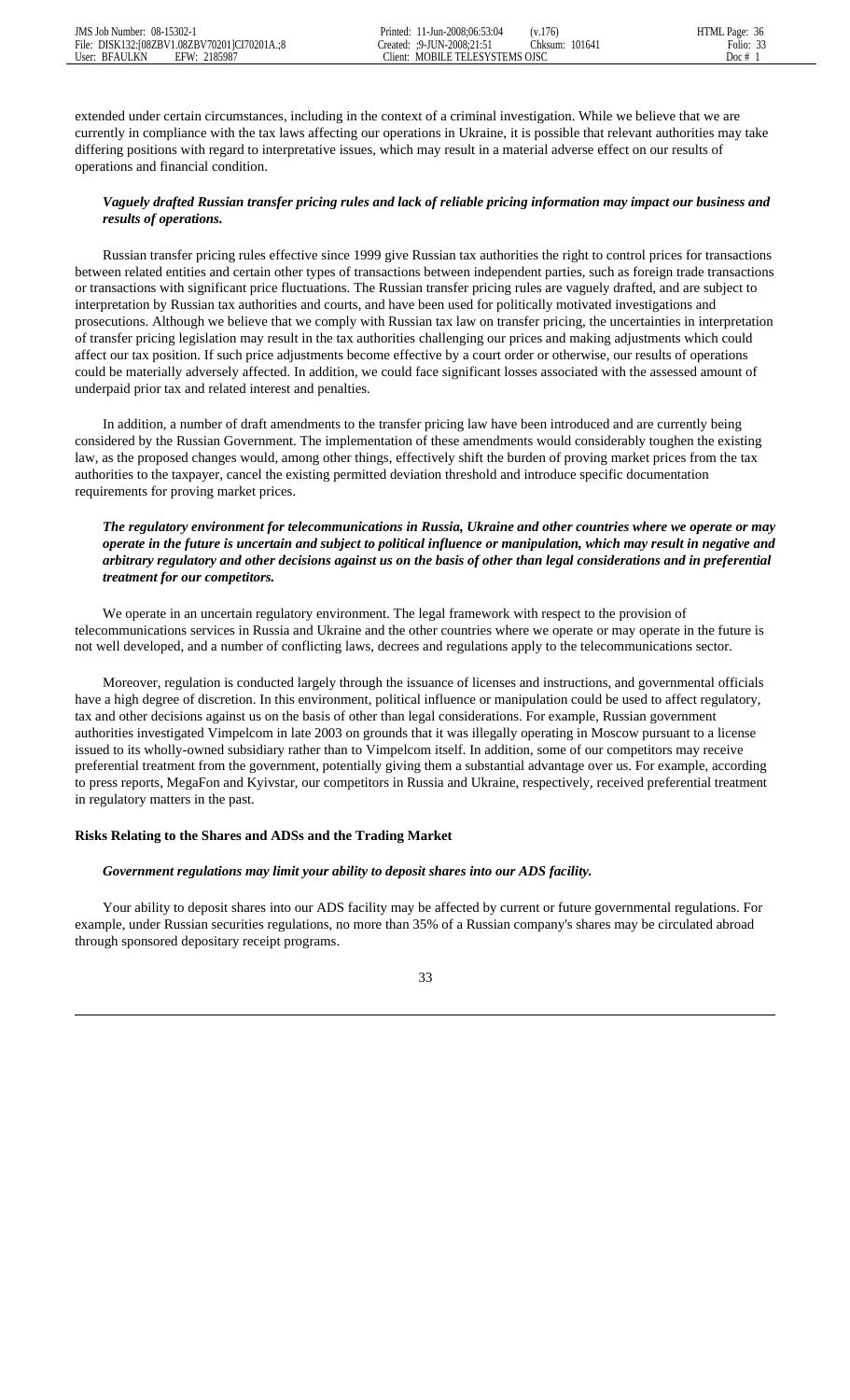Prior to December 31, 2005, and at the time of our initial public offering, this threshold was 40%. Although we believe that the new lower threshold does not apply to our ADSs, in the future, we may be required to reduce the size of our ADS program or amend the depositary agreement for the ADSs.

 Because our ADS program is regularly at or near capacity, purchasers of our shares may not be able to deposit these shares into our ADS facility, and ADS holders who withdraw the underlying shares from the facility may not be able to re-deposit their shares in the future. As a result, effective arbitrage between our ADSs and our shares may not always be possible. Our shares are listed and trade on the Moscow Interbank Currency Exchange. Due to the limited public free float of our common stock, the public market for our shares is significantly less active and liquid than for our ADSs. The cumulative effect of these factors is that our shares may from time to time, and for extended periods of time, trade at a significant discount to our ADSs.

# *Because the depositary may be considered the owner of the shares underlying the ADSs, these shares may be arrested or seized in legal proceedings in Russia against the depositary.*

 Many jurisdictions, such as the United Kingdom and the United States, recognize a distinction between legal owners of securities, such as the depositary, and the beneficial owners of securities, such as the ADS holders. In these jurisdictions, the shares held by the depositary on behalf of the ADS holders would not be subject to seizure in connection with legal proceedings against the depositary that are unconnected with the shares.

 Russian law may not, however, recognize a distinction between legal and beneficial ownership of securities. Russian law generally treats a depositary as the owner of shares underlying the ADSs and, accordingly, may not recognize ADS holders' beneficial ownership therein.

 Thus, in proceedings brought against a depositary, whether or not related to shares underlying the ADSs, Russian courts may treat those underlying shares as the assets of the depositary, open to seizure or arrest. In the past, a lawsuit was filed against a depositary other than the depositary seeking the seizure of various Russian companies' shares represented by ADSs issued by that depositary. In the event that this type of suit were to be successful in the future against the depositary, and the shares underlying our ADSs were to be seized or arrested, the ADS holders involved would lose their rights to such underlying shares and all of the money invested in them.

# *Voting rights with respect to the shares represented by our ADSs are limited by the terms of the deposit agreement for our ADSs and relevant requirements of Russian law.*

 ADS holders will have no direct voting rights with respect to the shares represented by the ADSs. They will be able to exercise voting rights with respect to the shares represented by ADSs only in accordance with the provisions of the deposit agreement relating to the ADSs and relevant requirements of Russian law. Therefore, there are practical limitations upon the ability of ADS holders to exercise their voting rights due to the additional procedural steps involved in communicating with them. For example, the Joint Stock Companies Law and our charter require us to notify shareholders no less than 30 days prior to the date of any meeting and at least 70 days prior to the date of an extraordinary meeting to elect our Board of Directors. Our ordinary shareholders will receive notice directly from us and will be able to exercise their voting rights by either attending the meeting in person or voting by power of attorney.

 ADS holders by comparison, will not receive notice directly from us. Rather, in accordance with the deposit agreement, we will provide the notice to the depositary. The depositary has undertaken, in turn, as soon as practicable thereafter, to mail to you the notice of such meeting, voting instruction forms and a statement as to the manner in which instructions may be given by ADS holders. To exercise their voting rights, ADS holders must then instruct the depositary how to vote the shares represented by the ADSs they hold. Because of this additional procedural step involving the depositary,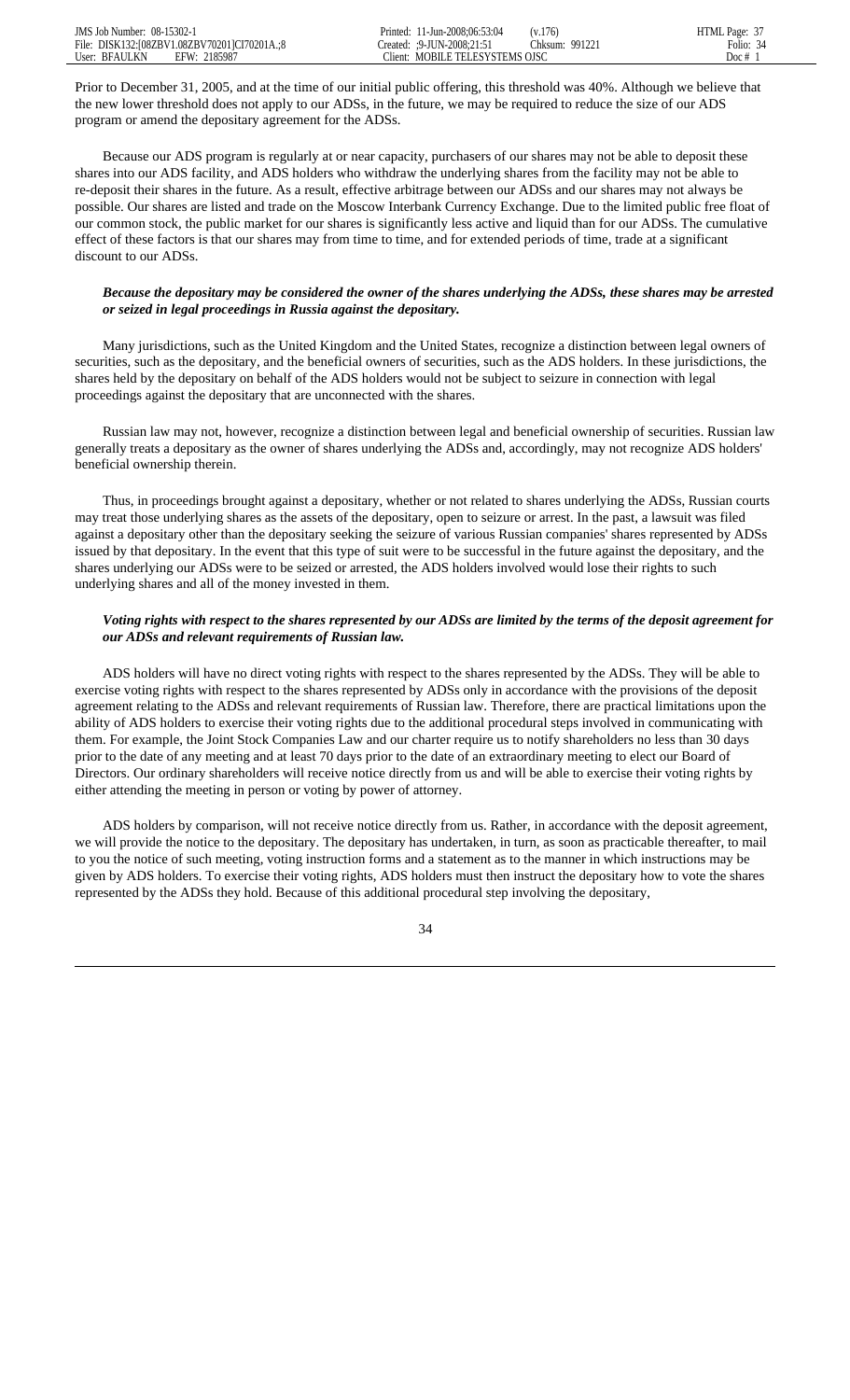the process for exercising voting rights may take longer for ADS holders than for holders of the shares and we cannot assure ADS holders that they will receive voting materials in time to enable them to return voting instructions to the depositary in a timely manner. ADSs for which the depositary does not receive timely voting instructions will not be voted.

 In addition, although Russian securities regulations expressly permit the depositary to split the votes with respect to the shares underlying the ADSs in accordance with instructions from ADS holders, there is little court or regulatory guidance on the application of such regulations, and the depositary may choose to refrain from voting at all unless it receives instructions from all ADS holders to vote the shares in the same manner. ADS holders may thus have significant difficulty in exercising voting rights with respect to the shares underlying the ADSs. We cannot assure you that holders and beneficial owners of ADSs will (i) receive notice of shareholder meetings to enable the timely return of voting instructions to the depositary, (ii) receive notice to enable the timely cancellation of ADSs in respect of shareholder actions or (iii) be given the benefit of dissenting or minority shareholders' rights in respect of an event or action in which the holder or beneficial owner has voted against, abstained from voting or not given voting instructions.

#### *ADS holders may be unable to repatriate distributions made on the shares and ADSs.*

 We anticipate that any dividends we may pay in the future on the shares represented by the ADSs will be declared and paid to the depositary in rubles and will be converted into U.S. dollars by the depositary and distributed to holders of ADSs, net of the depositary's fees and expenses. The ability to convert rubles into U.S. dollars is subject to the availability of U.S. dollars in Russia's currency markets. Although there is an existing, albeit limited by size, market within Russia for the conversion of rubles into U.S. dollars, including the interbank currency exchange and over-the-counter and currency futures markets, the further development of this market is uncertain. At present, there is a limited market for the conversion of rubles into foreign currencies outside of Russia and limited market in which to hedge ruble and ruble-denominated investments.

#### *ADS holders may be unable to benefit from the United States-Russia income tax treaty.*

 Under Russian law, dividends paid to a non-resident holder of the shares generally will be subject to Russian withholding tax at a rate of 15%. The domestic tax rate applicable to dividends payable by Russian companies to non-resident individuals has been reduced from 30% to 15% effective from January 1, 2008. This tax may be reduced to 5% or 10% for legal entities and organizations and to 10% for individuals under the Convention between the United States of America and the Russian Federation for the Avoidance of Double Taxation and the Prevention of Fiscal Evasion with respect to Taxes on Income and Capital (the "United States Russia income tax treaty") for U.S. tax residents. However, the Russian tax rules applicable to ADS holders are characterized by significant uncertainties. In 2005 and 2006, the Ministry of Finance of the Russian Federation expressed an opinion that ADS holders (rather than the depositary) should be treated as the beneficial owners of the underlying shares for the purposes of double tax treaty provisions applicable to taxation of dividend income from the underlying shares, provided that the tax residencies of the ADS holders are duly confirmed. However, in the absence of any specific provisions in the Russian tax legislation with respect to the concept of beneficial ownership and taxation of income of beneficial owners, it is unclear how the Russian tax authorities and courts will ultimately treat the ADS holders in this regard. Thus, we may be obliged to withhold tax at standard rates when paying out dividends, and U.S. ADS holders may be unable to benefit from the United States-Russia income tax treaty. See "Item 10. Additional Information—E. Taxation—Russian Income and Withholding Tax Consequences" for additional information.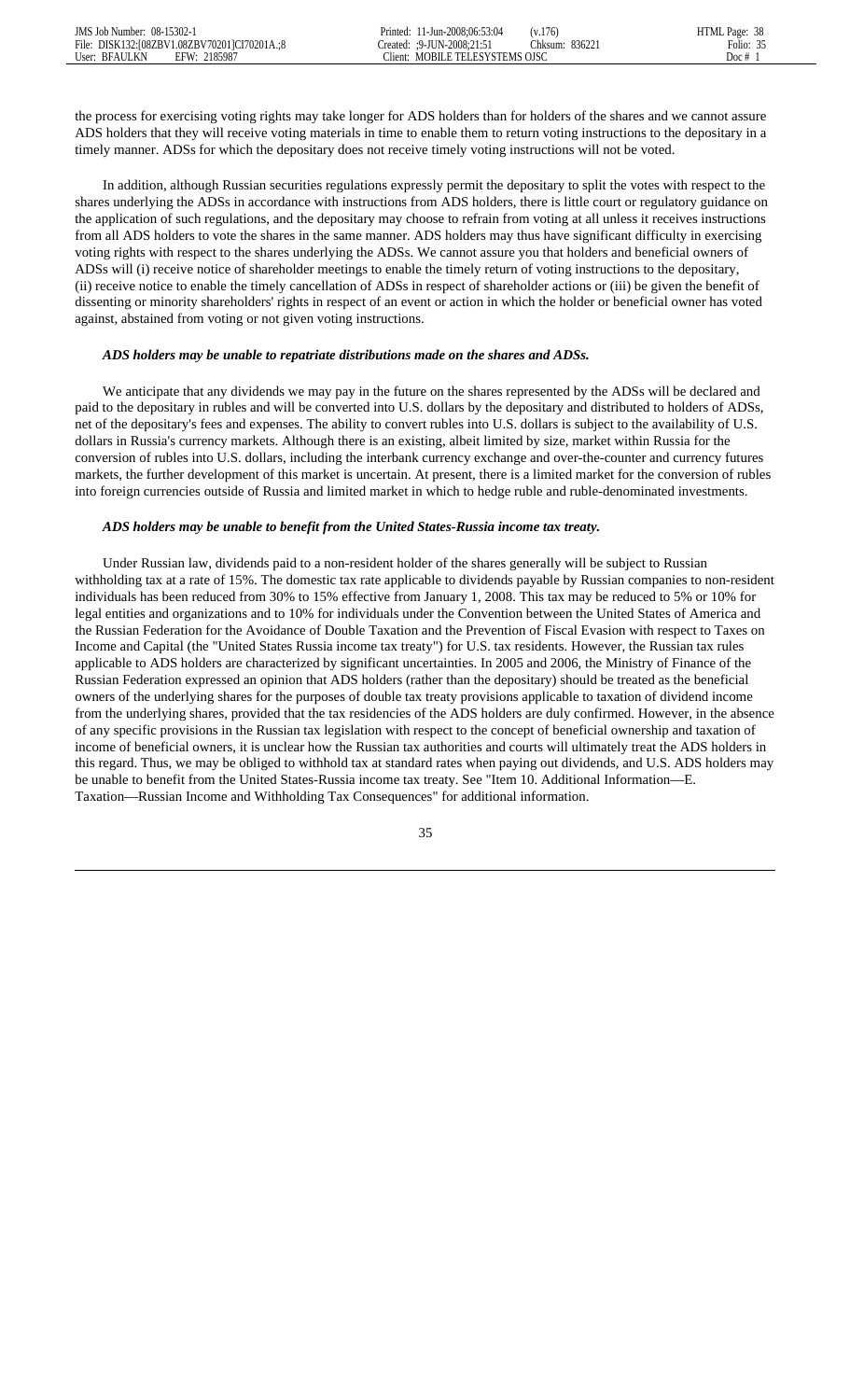# *Capital gain from the sale of shares and ADSs may be subject to Russian income tax.*

 Under Russian tax legislation, gains realized by non-resident legal entities or organizations from the disposition of Russian shares and securities, as well as financial instruments derived from such shares, such as the ADSs, may be subject to Russian income tax or withholding income tax if immovable property located in Russia constitutes more than 50% of our assets. However, no procedural mechanism currently exists to withhold and remit this tax with respect to sales made to persons other than Russian companies and foreign companies with a registered permanent establishment in Russia. Gains arising from the disposition of the foregoing types of securities on foreign stock exchanges by non-resident holders who are legal entities or organizations are not subject to taxation in Russia.

 The taxation of income of non-resident individuals depends on whether this income is received from Russian or non-Russian sources. The Russian tax laws do not give a clear indication as to how the sale of ADSs should be sourced, other than that income from the sale of securities "in Russia" should be considered as Russian source income. As there is no further definition of what should be considered to be a sale "in Russia," the Russian tax authorities have a certain amount of freedom to conclude what transactions take place in or outside Russia, including looking at the place of the transaction, the place of the issuer of the shares or other similar criteria.

 Non-residents who are individuals are taxable on Russian-source income. Provided that gains arising from the disposition of the foregoing types of securities and derivatives outside of Russia by U.S. holders who are individuals not resident in Russia for tax purposes will not be considered Russian source income, then such income should not be taxable in Russia. However, gains arising from the disposition of the same securities and derivatives in Russia by U.S. holders who are individuals not resident in Russia for tax purposes may be subject to tax either at the source in Russia or based on an annual tax return, which they may be required to submit with the Russian tax authorities.

### *Foreign judgments may not be enforceable against us.*

 Our presence outside the United States may limit your legal recourse against us. We are incorporated under the laws of the Russian Federation. Substantially all of our directors and executive officers named in this document reside outside the United States. All or a substantial portion of our assets and the assets of our officers and directors are located outside the United States. As a result, you may not be able to effect service of process within the United States on us or on our officers and directors. Similarly, you may not be able to obtain or enforce U.S. court judgments against us, our officers and directors, including actions based on the civil liability provisions of the U.S. securities laws. In addition, it may be difficult for you to enforce, in original actions brought in courts in jurisdictions outside the United States, liabilities predicated upon U.S. securities laws.

 There is no treaty between the United States and the Russian Federation providing for reciprocal recognition and enforcement of foreign court judgments in civil and commercial matters. These limitations may deprive you of effective legal recourse for claims related to your investment in the ADSs. The deposit agreement provides for actions brought by any party thereto against us to be settled by arbitration in accordance with the Commercial Arbitration Rules of the American Arbitration Association, provided that any action under the U.S. federal securities laws or the rules or regulations promulgated thereunder may, but need not, be submitted to arbitration. The Russian Federation is a party to the United Nations (New York) Convention on the Recognition and Enforcement of Foreign Arbitral Awards, but it may be difficult to enforce arbitral awards in the Russian Federation due to a number of factors, including the inexperience of Russian courts in international commercial transactions, official and unofficial political resistance to enforcement of awards against Russian companies in favor of foreign investors and Russian courts' inability to enforce such orders and corruption.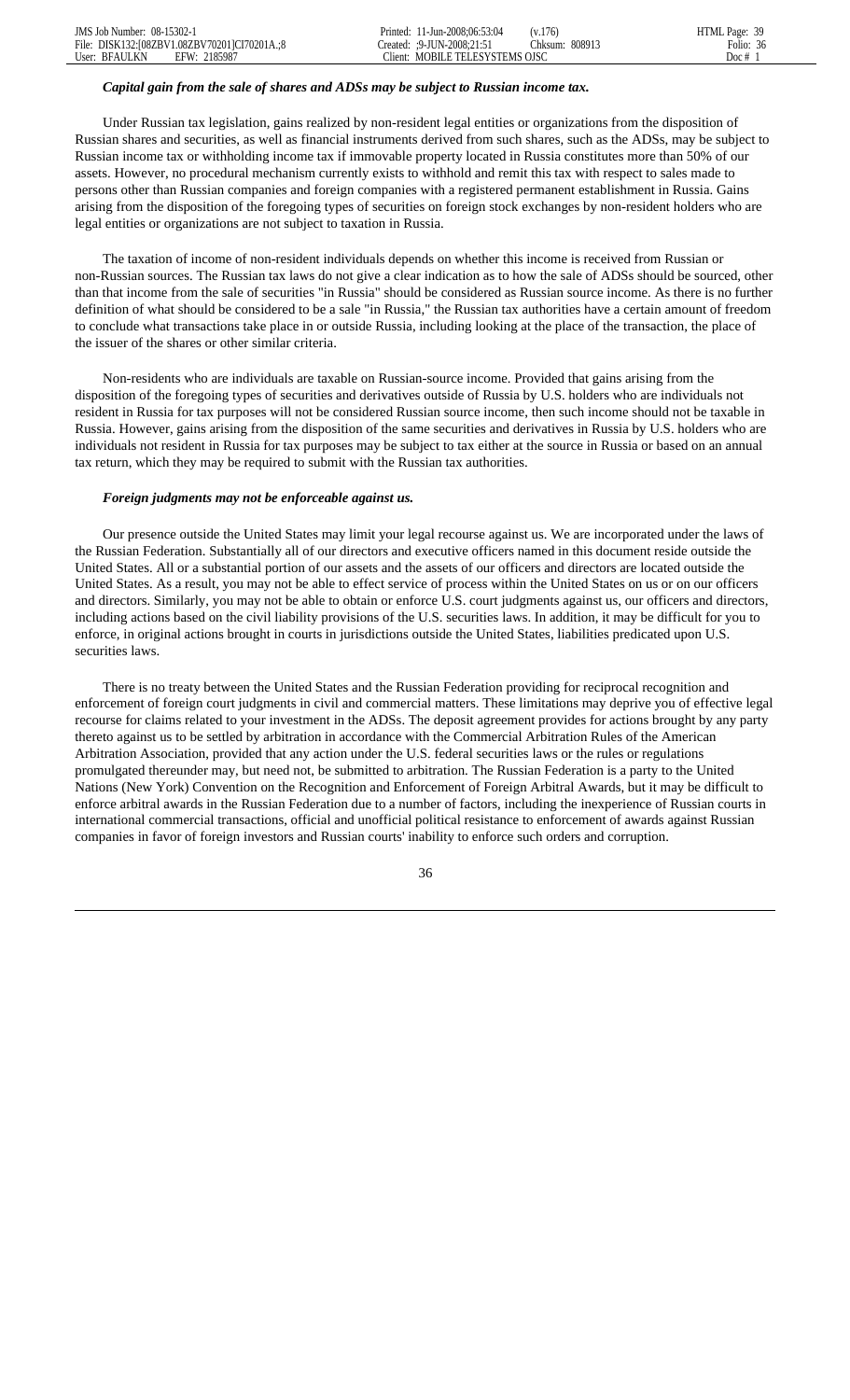# **Other Risks**

### *We have not independently verified information we have sourced from third parties.*

 We have sourced certain information contained in this document from third parties, including private companies and Russian government agencies, and we have relied on the accuracy of this information without independent verification. The official data published by Russian federal, regional and local governments may be substantially less complete or researched than those of more developed countries. Official statistics may also be produced on different bases than those used in Western countries. Any discussion of matters relating to Russia in this document must, therefore, be subject to uncertainty due to concerns about the completeness or reliability of available official and public information. In addition, the veracity of some official data released by the Russian government may be questionable. In 1998, the Director of the Russian State Committee on Statistics and a number of his subordinates were arrested and subsequently sentenced by a court in 2004 in connection with their misuse of economic data.

*Because no standard definition of a subscriber, average monthly service revenue per subscriber (ARPU), average monthly usage per subscriber (MOU) or churn exists in the mobile telecommunications industry, comparisons between certain operating data of different companies may be difficult to draw.*

 The methodology for calculating subscriber numbers, ARPU, MOU and churn varies substantially in the mobile telecommunications industry, resulting in variances in reported numbers from that which would result from the use of a uniform methodology. Therefore, comparisons of certain operating data between different mobile cellular communications companies may be difficult to draw.

# **Item 4.** *Information on Our Company*

### **A. History and Development**

 Mobile TeleSystems CJSC, or MTS CJSC, our predecessor, was formed in 1993. The founding shareholders included MGTS and three other Russian telecommunications companies, which collectively held 53% of our original share capital, and two German companies, Siemens AG and T-Mobile Deutschland GmbH, an affiliate of Deutsche Telekom AG, which collectively held the remaining 47%. JSFC Sistema, or Sistema, currently owns 54.3% of our share capital. See "Item 7. Major Shareholders and Related Party Transactions—A. Major Shareholders."

 MTS CJSC inaugurated service in the Moscow license area in 1994 and began expanding into nearby regions in 1997. Since that time, we have continued to grow by applying for GSM licenses in new regions, investing in new GSM licensees, increasing our ownership percentage in these licensees and acquiring existing GSM license holders and operators.

 Mobile TeleSystems OJSC was created on March 1, 2000, through the merger of MTS CJSC and RTC CJSC, a wholly-owned subsidiary. In accordance with Russian merger law, MTS CJSC and RTC CJSC ceased to exist and MTS OJSC was created with the assets and obligations of the predecessor companies. Our charter was registered with the State Registration Chamber on March 1, 2000, which is our date of incorporation, and with the Moscow Registration Chamber on March 22, 2000. Our initial share issuance was registered by the Russian Federal Commission on the Securities Market on April 28, 2000.

We completed our initial public offering on July 6, 2000, and listed our shares of common stock, represented by American Depositary Shares, or ADSs, on the New York Stock Exchange under the symbol "MBT." Each ADS represents five underlying shares of our common stock. Prior to January 1, 2005, each ADS represented 20 shares.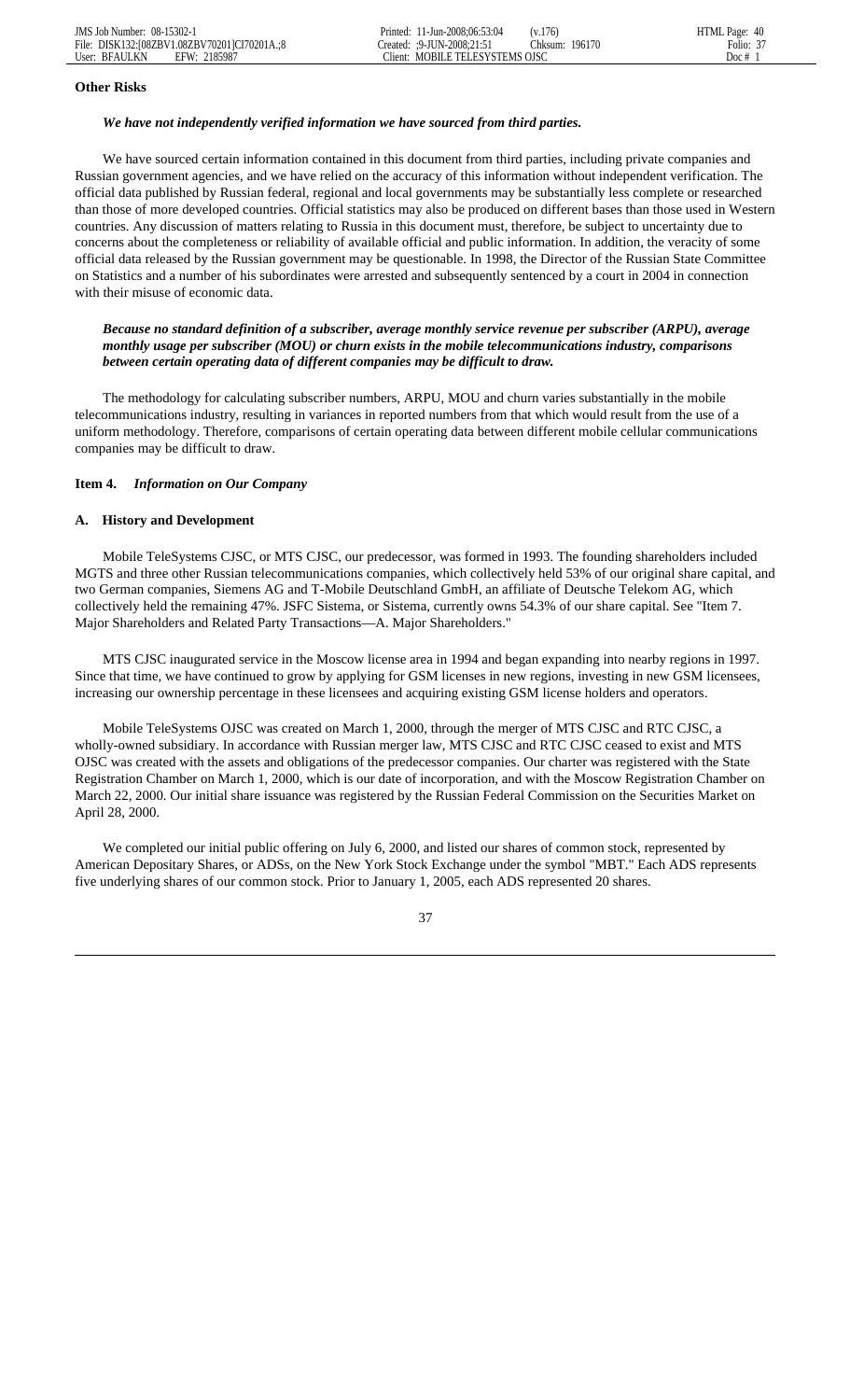In April 2003 and December 2004, T-Mobile completed offerings of approximately 5.0% and 15.1% of our shares, respectively, in the form of GDRs through an unsponsored GDR program. In September 2005, T-Mobile sold its remaining 10.1% interest in us on the open market.

 Our legal name is Mobile TeleSystems OJSC, and we are incorporated under the laws of the Russian Federation. Our head office is located at Vorontsovskaya Street 5, Bldg. 2, Moscow 109147, Russian Federation, and the telephone number of our investor relations department is +7 495 223-2025. We maintain a website at www.mtsgsm.com. The information on our website is not a part of this report. We have appointed Puglisi & Associates, 850 Library Avenue, Suite 204, Newark, Delaware 19715 as our authorized agent for service of process for any suit or proceeding arising out of or relating to our shares, ADSs or the Deposit Agreement.

 Article 2.1 of our charter provides that our principal purpose is to obtain profits through the planning, marketing and operation of a radiotelephone mobile cellular network in the Russian Federation. We are recorded in the Unified State Register of Legal entities with registration number 1027700149124.

# **Expansion**

### **Russia**

 In furtherance of our goal to be a nationwide operator in Russia, we have extended our focus beyond our original market of Moscow and the Moscow region with a view towards developing our existing license areas in the regions, acquiring new regional licenses and acquiring regional operators. For a listing of our acquisitions in the last three years, see "Item 5. Operating and Financial Review and Prospects—Acquisitions" and Note 3 to our audited consolidated financial statements.

### **Belarus**

 In September 2001, we won a tender held by the Telecommunications Ministry of the Belarus Republic to form a joint venture with a GSM 900/1800 license to operate in Belarus. Pursuant to the tender conditions:

- we formed a company in Belarus, MTS Belarus, and contributed approximately \$2.5 million in exchange for 49% of the share capital of the company (the other 51% of which is held by a state-owned enterprise);
- we paid a lump sum of \$10 million to the government of Belarus;
- MTS Belarus made a one-time payment of \$5 million (which was funded by a \$5 million loan from us to it); and
- we paid a total of \$6 million to the government of Belarus in five annual installments of \$1.2 million from 2003 through 2007.

 On June 26, 2002, MTS Belarus received all of the governmental approvals and licenses required to commence operations in Belarus and it began operations on June 27, 2002. MTS Belarus is an equity investment, and its results are not consolidated in our financial statements.

 Under the terms of the tender, MTS Belarus' license will be valid for ten years, after which it may be prolonged for an additional five-year period as long as the joint venture fulfills the terms of the license. At the time we won the tender, Cellular Digital Network, or Velcom, already held a GSM 900 license to operate in Belarus. Velcom's license was issued in 1998 and is also valid for ten years and may be renewed for an additional five-year period. Velcom is a joint venture between Beltelecom and Beltechexport, two Belarusian state enterprises, which collectively have a controlling stake in Velcom and several other companies.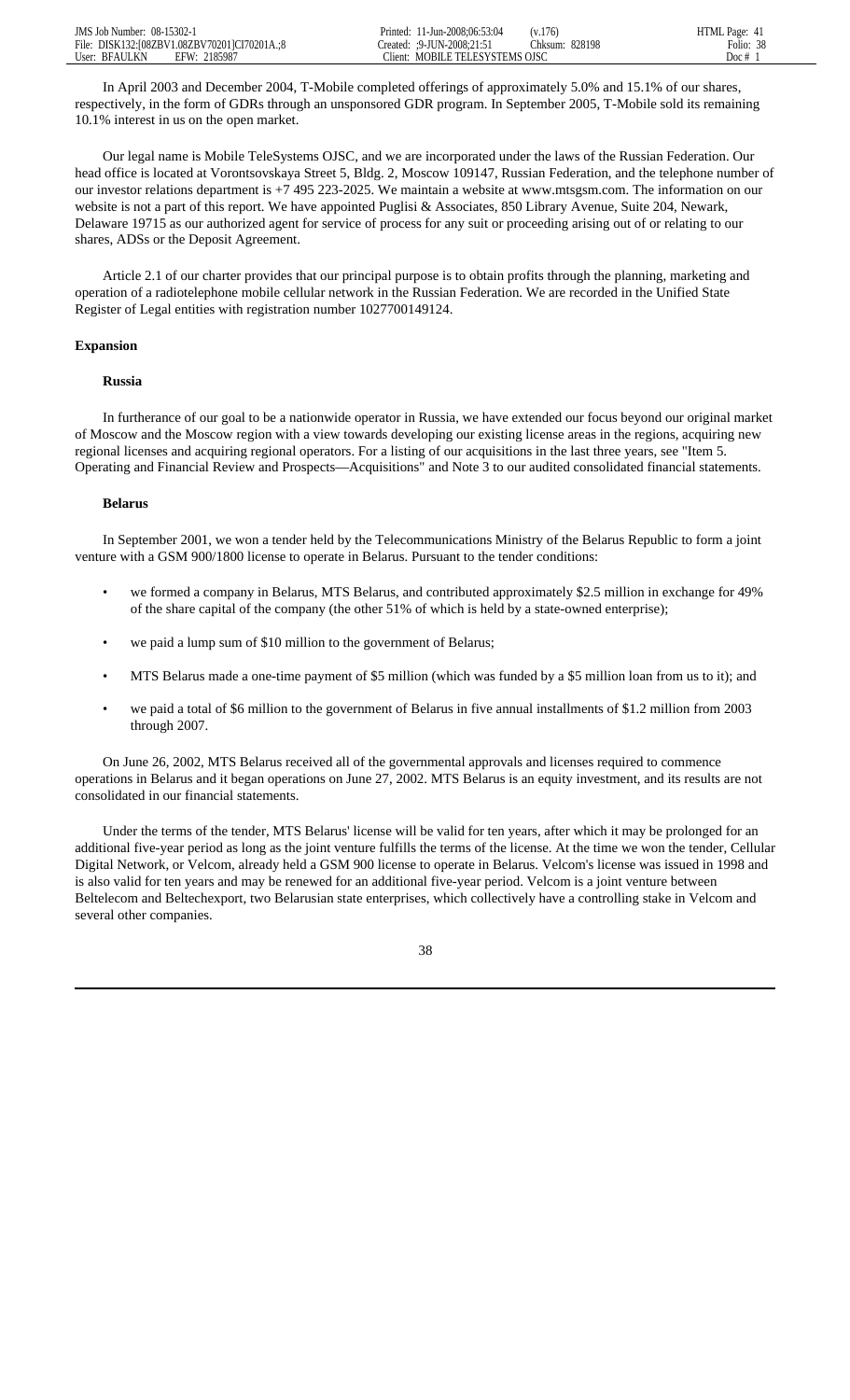Belarus had a population of approximately 9.8 million and a nationwide mobile penetration rate of approximately 73.4% as of December 31, 2007, according to AC&M-Consulting. We operate under the MTS brand in Belarus.

#### **Ukraine**

 In March 2003, we purchased a 57.7% stake in UMC for \$199.0 million. We purchased a 16.33% stake from KPN, a 16.33% stake from Deutsche Telekom, and a 25.0% stake from Ukrtelecom. In June 2003, we purchased an additional 26.0% stake in UMC from Ukrtelecom for \$87.6 million pursuant to a call option agreement, which increased our ownership in UMC to 83.7%. We purchased the remaining 16.33% stake in UMC from TDC for \$91.7 million in July 2003 pursuant to a put and call option agreement. Commencing July 2007, we operate under the MTS brand in Ukraine.

### **Uzbekistan**

 In August 2004, we acquired a 74% stake in Uzdunrobita, the largest wireless operator in Uzbekistan, for \$126.4 million in cash. We acquired the remaining 26% stake in June 2007 pursuant to a put option agreement for \$250.0 million in cash. Since May 2006, we operate under the MTS brand in Uzbekistan.

# **Turkmenistan**

 In two separate purchases in June and November 2005, we acquired 100% of BCTI, the leading wireless operator in Turkmenistan, for \$46.7 million in cash. Since October 2006, we operate under the MTS brand in Turkmenistan.

#### **Armenia**

 In September 2007, we acquired an 80% stake in International Cell Holding Ltd., a 100% indirect owner of K-Telekom, the leading wireless operator in Armenia, for  $\epsilon$ 260.0 million (\$361.2 million as of the date of acquisition), and entered into call and put option agreement valid until 2012 for the remaining 20%. According to the sale and purchase agreement, an additional  $$50.0$  million (\$69.0 million as of the date of acquisition) will be paid to the sellers over the course of three years from 2008 to 2010 provided certain financial targets are met by K-Telekom. We also agreed to extend a  $E$ 140.0 million (\$194.5 million as of the date of acquisition) technical loan to the company to finance the repayment of payables for equipment and other liabilities due as of the date of acquisition.

K-Telekom operates under the VivaCell brand in the GSM-900/1800 standard, covering the entire territory of Armenia.

#### **Capital Expenditures**

We spent in total \$1,539.5 million in 2007 for network development in Russia and the other countries where we operate, which included \$1,316.7 million in cash expenditures on property, plant and equipment, and \$222.9 million for the purchase of intangible assets. We expect to spend approximately \$2.5 billion in 2008 for our current operations, including for GSM and 3G network development. We plan to finance our capital expenditures mostly through operating cash flows, and to the extent necessary, through additional external financing activities. The actual amount of our capital expenditures for 2008 may vary depending on subscriber growth and demand and network development. The capital expenditure estimate for 2008 excludes expenditures that may be made in connection with acquisitions of existing operators or new licenses. A breakdown of our capital expenditures in 2007 by country is set forth below.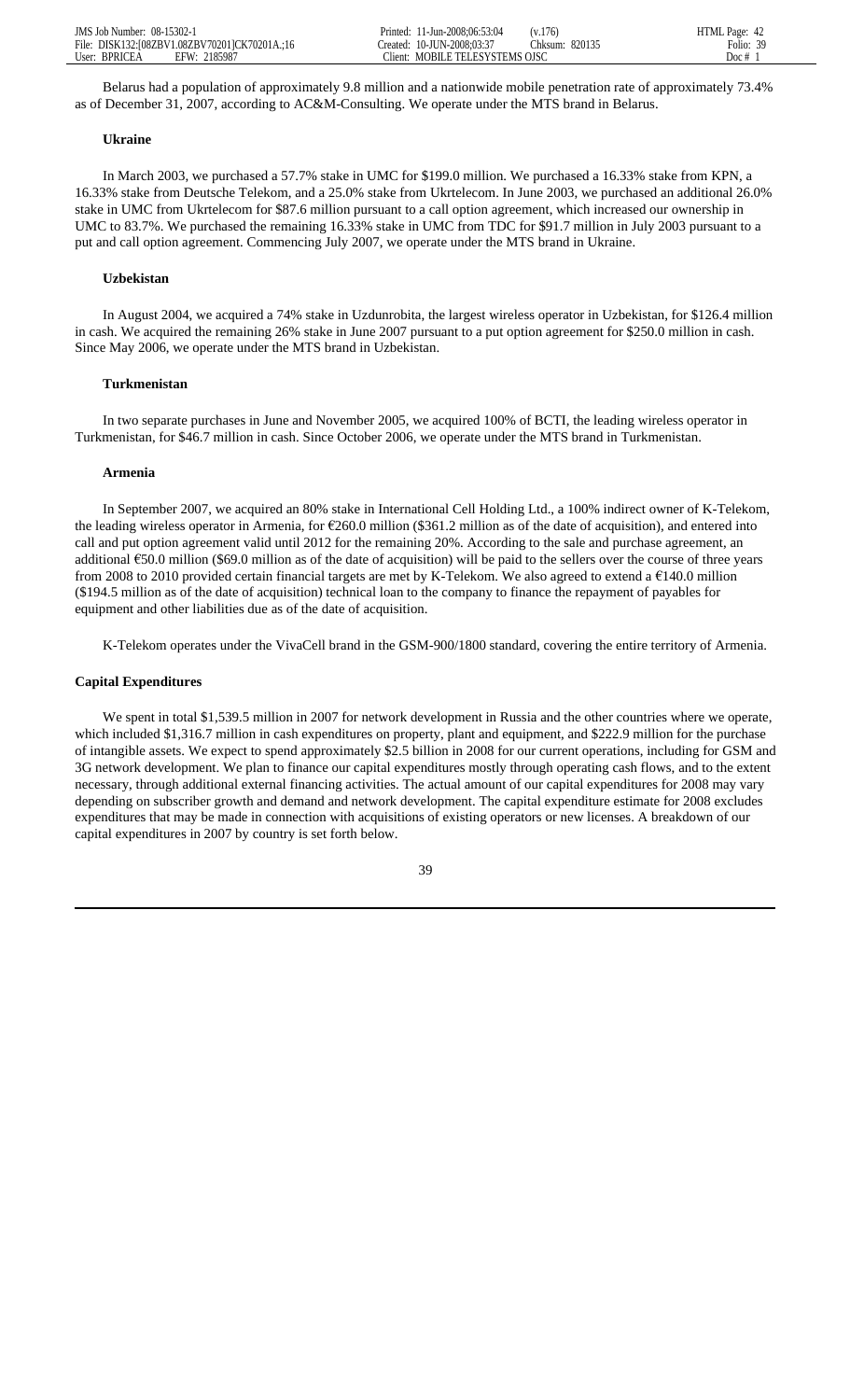We spent in total \$873.1 million in 2007 for acquisitions of subsidiaries, net of cash acquired. See also "Item 5. Operating and Financial Review and Prospects—Acquisitions."

#### **Russia**

 We spent \$918.8 million in 2007 for network development in Russia, including \$738.5 million in cash expenditures on property, plant and equipment, and \$180.3 million for the purchase of intangible assets.

# **Belarus**

 MTS Belarus spent \$139.4 million in 2007 for network development in Belarus. MTS Belarus has developed GSM 900 and 1800 networks in Belarus' major cities and regions, including Minsk and the Minsk region, the Gomel region, the Mogilev region, the Grodno region, the Vitebsk region and the Brest region, as well as throughout certain major highways, including the Moscow-Brest highway and train route. MTS Belarus has also developed its network in certain areas near Belarus' border with Ukraine and Russia, and plans to further extend and improve the technical capabilities of its network throughout Belarus. We do not include the capital expenditures of MTS Belarus in our capital expenditures described above as MTS Belarus' results are not consolidated in our financial statements.

### **Ukraine**

 We spent \$544.9 million in 2007 for network development in Ukraine, including \$519.4 million in cash expenditures on property, plant and equipment, and \$25.5 million for the purchase of intangible assets.

### **Uzbekistan**

We spent \$30.1 million in 2007 for network development in Uzbekistan, including \$15.7 million in cash expenditures on property, plant and equipment, and \$14.4 million for the purchase of intangible assets.

#### **Turkmenistan**

 We spent \$31.8 million in 2007 for network development in Turkmenistan, which consisted of expenditures on property, plant and equipment.

#### **Armenia**

We spent \$14.0 million during the period from September 14, 2007, the date on which we began consolidating K-Telekom's results, through December 31, 2007 for network development in Armenia, including \$11.3 million in cash expenditures on property, plant and equipment, and \$2.7 million for the purchase of intangible assets.

#### **B. Business Overview**

 We are the largest provider of mobile cellular communications services in Russia, Uzbekistan, Turkmenistan and Armenia and the second largest in Ukraine, in terms of subscribers, employing technology based primarily on GSM. In 2007, we generated net revenues of \$8,252 million and had a subscriber base of 82.0 million (57.4 million in Russia, 20.0 million in Ukraine, 2.8 million in Uzbekistan, 0.4 million in Turkmenistan and 1.4 million in Armenia) at December 31, 2007.

 In addition to standard voice services, we offer our subscribers value-added services, including voice mail, short message service, or SMS, general packet radio service, or GPRS, and various SMS- and GPRS-based information and entertainment services (including multi-media message service, or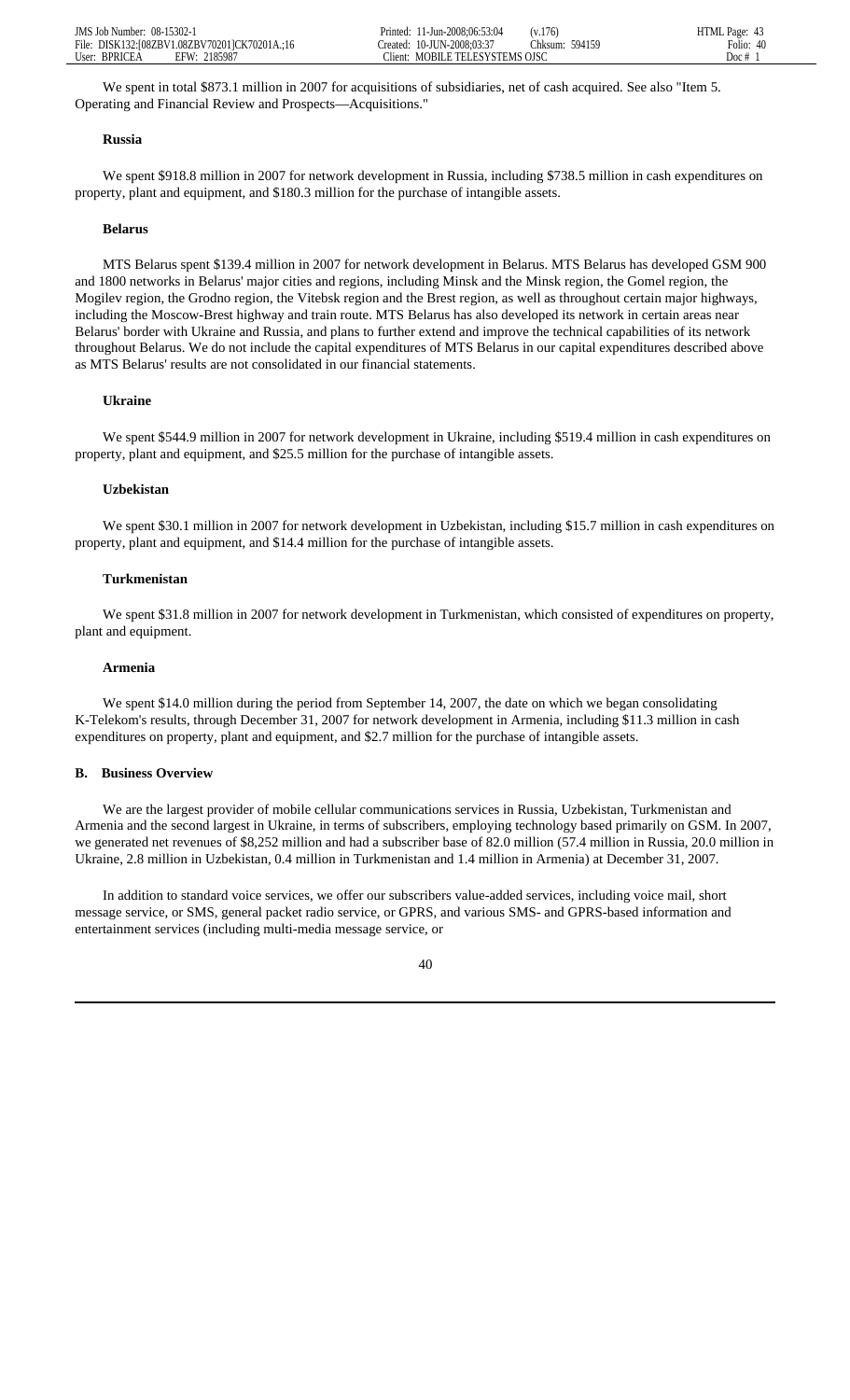MMS). We also offer our subscribers the ability to roam automatically throughout Europe and in much of the rest of the world, and as of December 31, 2007, we had bilateral roaming agreements with 501 wireless operators in 201 countries.

 We have grown rapidly since 1999 through organic growth, as well as acquisitions. The table below sets forth our total subscribers as of the end of, and net revenues for each of, the last five years:

| <b>Period</b> | Subscribers $(1)$ | <b>Net revenues</b> |           |
|---------------|-------------------|---------------------|-----------|
|               | (in thousands)    |                     |           |
| 2003          | 16,719            | $\mathbb{S}$        | 2,546,198 |
| 2004          | 34,224            | \$                  | 3,886,994 |
| 2005          | 58,194            | \$                  | 5,011,018 |
| 2006          | 72,858            | \$                  | 6,384,254 |
| 2007          | 81,970            | \$                  | 8,252,378 |

(1) We define a subscriber as an individual or organization whose account shows chargeable activity within 61 days (or 183 days in the case of our prepaid brand tariffs) or whose account does not have a negative balance for more than this period. Prior to October 1, 2004, UMC used a 90-day period for such purposes with respect to its "Jeans" and "SIM-SIM" subscribers. The subscriber amounts do not include MTS Belarus' subscribers.

 According to AC&M-Consulting, we had a 33% market share of total wireless subscribers in Russia at December 31, 2007. In Ukraine, we had a leading 36% market share at December 31, 2007, according to AC&M-Consulting. Our subscriber base continued to grow in 2008. At May 31, 2008, we had approximately 86.5 million subscribers, of which 60.9 million were in Russia, 19.4 million were in Ukraine, 4.1 million were in Uzbekistan, 0.6 million in Turkmenistan and 1.5 million in Armenia.

 Russia is our principal market, both in terms of subscribers and revenues. At December 31, 2007, approximately 70% of our subscriber base was in Russia and approximately 24% was in Ukraine. For the year ended December 31, 2007, approximately 75% of our revenues came from operations in Russia and 19% from operations in Ukraine.

 Overall mobile cellular penetration in Russia was at approximately 119% at December 31, 2007, according to AC&M-Consulting. Mobile cellular penetration in Ukraine was almost the same as in Russia at approximately 120% at December 31, 2007, according to AC&M-Consulting. According to our estimates, mobile cellular penetration in Uzbekistan, Turkmenistan and Armenia was at approximately 22%, 7% and 58% at December 31, 2007, respectively.

 As of December 31, 2007, we had licenses to operate in 84 regions of Russia with a population of approximately 142 million people, or approximately 98% of the country's total population, for the entire territory of Ukraine with a population of approximately 46.4 million people, for the entire territory of Uzbekistan with a population of approximately 26.9 million people, for the entire territory of Turkmenistan with a population of approximately 5.5 million people and for the entire territory of Armenia with a population of approximately 3.2 million people. As of December 31, 2007, we had commercial operations in 83 regions of Russia.

 To maintain and increase our market share and brand awareness, we use a combination of print media, radio, television, direct mail and outdoor advertising, focusing on brand and image advertising, as well as promotion of particular tariff plans. Supporting these efforts, we have developed an extensive distribution network comprised of 530 of our own sales and customer service centers and approximately 31,500 additional points of sale operated by our dealers, as of December 31, 2007.

 MTS Belarus had 3.8 million subscribers and a leading market share of 53.3% at December 31, 2007, according to AC&M-Consulting. The subscriber base of MTS Belarus grew to 4.0 million at May 31, 2008. Belarus, a country with a population of approximately 9.8 million, had a mobile cellular penetration rate of 73.4% at December 31, 2007, according to AC&M-Consulting.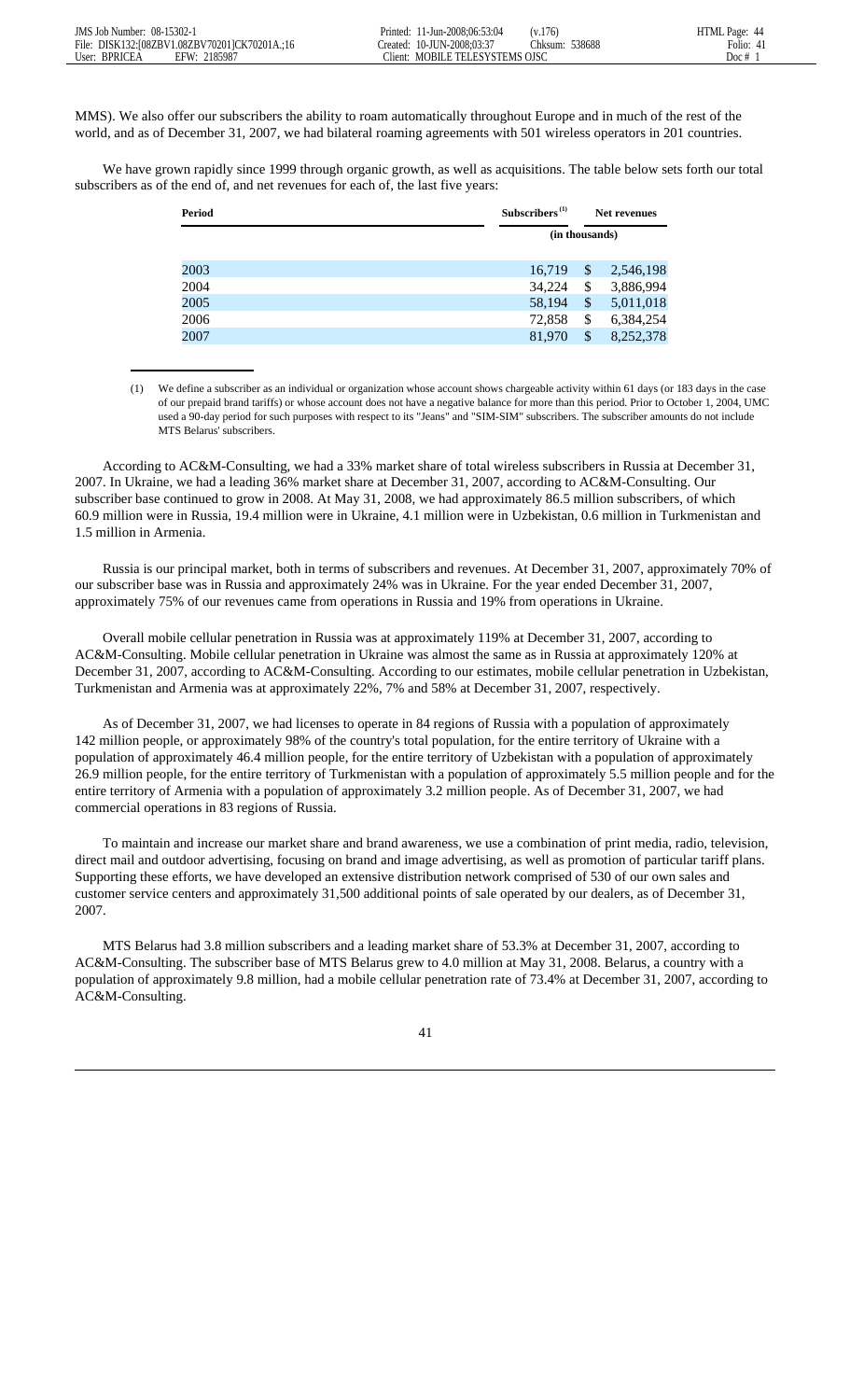# **Business Strategy**

 Our primary strategic goal is to capture growth opportunities in the territories where we operate or are licensed to operate while at the same time increasing our efficiency and maintaining our overall profitability level. We strive to maintain and strengthen our market position by investing in network development, new technologies, product development and customer service. In addition, we intend to take advantage of opportunities to expand our presence in the CIS and other developing growth markets outside the CIS. In September 2007, our Board of Directors adopted the new "3+2" strategy, which is a modified version of our former "3+1" strategy.

In accordance with the "3+2" strategy, our strategic focus is centered around the following three key growth principles:

- Capture growth potential in core markets;
- Value creation in developing markets; and
- Development of wireless broadband in the CIS.

In addition to the preceding three principals, our two other main strategic focus areas are:

- Cost efficiency; and
- Development of the MTS group.

To achieve our goals and implement these principals, we plan to continue to undertake the following:

- Expand and further develop our operations in the regions we currently service by focusing on increasing revenues in these markets;
- Provide new and varied tariff plans as well as value-added services that appeal to our various subscriber segments, aiming in particular at enhancing the MTS brand perception and increasing subscriber loyalty;
- Expand our operations and further develop our commercial services in CIS countries as attractive opportunities arise through acquisitions of existing operators or new licenses;
- Explore other selective opportunities in growing markets outside the CIS—particularly in Africa, the Middle East and Asia—with the goal of sustaining double digit growth after 2010;
- Enhance innovation and technology, especially in the more developed markets of Russia and Ukraine;
- Continue technical and commercial rollout of 3G in Russia and Ukraine, and commence technical and commercial rollout of 3G in Uzbekistan and Armenia;
- Acquire 3G licenses in other CIS countries and prepare for further 3G network development;
- Develop and offer an attractive data service portfolio to stimulate the usage of 3G services;
- Increase cost efficiency in the countries where we operate, including taking advantage of synergies and economies of scale within the CIS;
- Become a leader with respect to the quality of our management, employees and company culture; and
- Develop corporate and social responsibility activities.

 In recent years, we have rapidly expanded into the Russian regions and selected CIS countries by launching operations in territories for which we had licenses as well as through acquisitions of other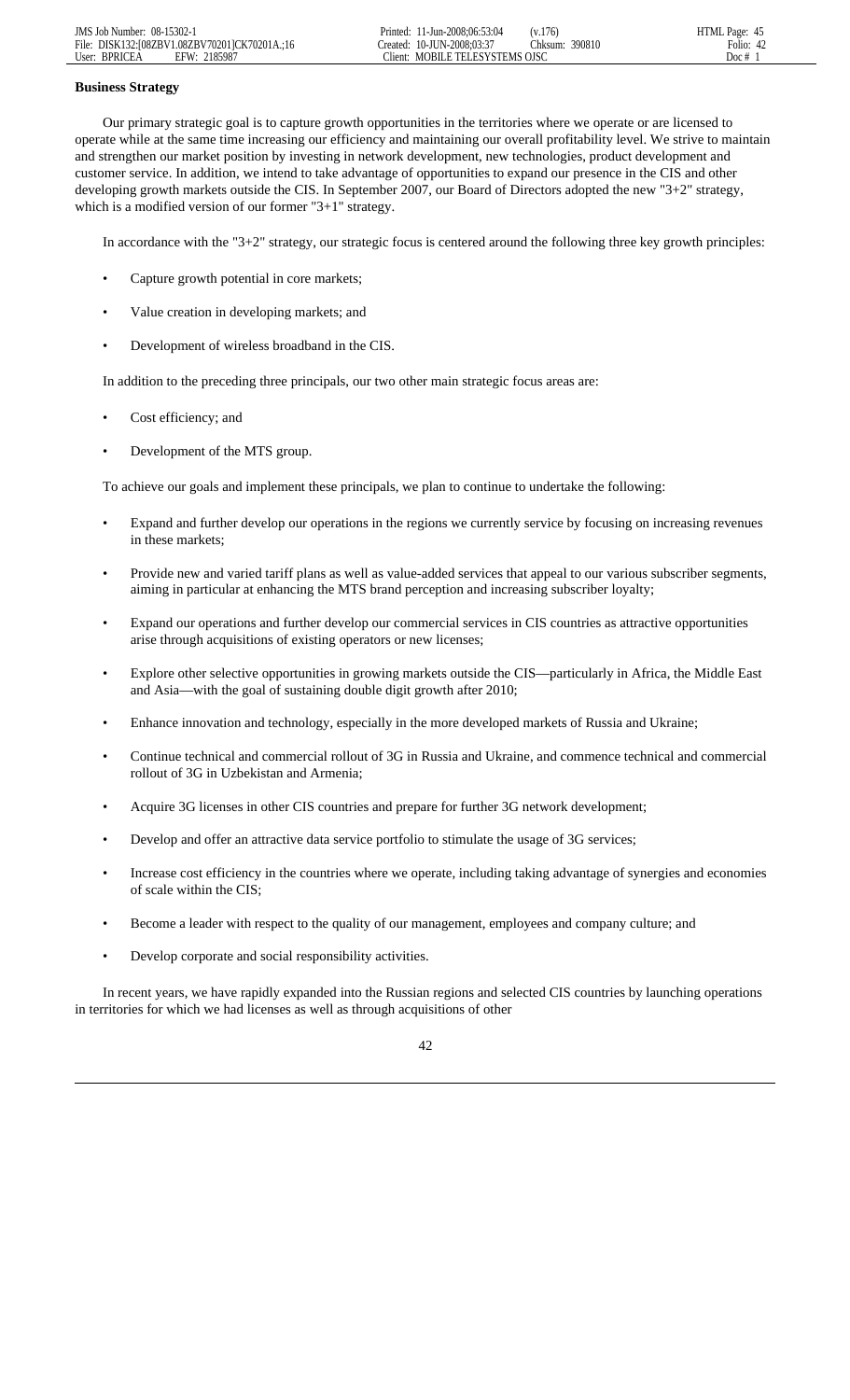mobile operators. Starting in 2003, we have become particularly focused on the integration of our existing businesses into a single company with a unified marketing approach and centralized network and operations management. In addition, we intend to continue to consolidate our ownership in regional subsidiaries by acquiring remaining minority stakes. In 2006, we reorganized our corporate and management structure into a single corporate center and three business units, each of which is responsible for our operations in Russia, Ukraine and other foreign subsidiaries, respectively. This restructuring was aimed at increasing our efficiency and business focus through greater transparency and a clearer division of responsibilities between the corporate center and business units.

 Our capital expenditures (consisting of purchases of property, plant and equipment and intangible assets) in 2005, 2006 and 2007 were \$2,181.3 million, \$1,722.0 million and \$1,539.5 million, respectively, and we expect to invest approximately \$2,500 million in 2008. These investments are required to support the growth in our subscriber base by expanding and improving network capacity and to develop our network in new regions.

 Implementation of these strategies is subject to a number of risks. See "Item 3. Key Information—D. Risk Factors" for a description of these and other risks we face.

### **Current Operations**

#### **Subsidiaries**

 For a list of our major subsidiaries and our ownership percentages in these subsidiaries, see Note 2 to our audited consolidated financial statements.

 Consistent with our efforts to increase operating efficiencies and integrate our existing businesses into a single company, from 2004 up to the date of this document, we have merged 21 of our wholly- and majority-owned Russian subsidiaries into MTS OJSC. In each case, these mergers were undertaken following the requisite shareholder and regulatory approvals, and we expect to merge with an additional 3 Russian subsidiaries during 2008.

# **License Areas**

 The following table shows, as of May 31, 2008, information with respect to the license areas in which we and our subsidiaries and affiliates provide or expect to provide GSM services:

| <b>GSM 900</b>                     |                 |                    | <b>GSM 1800</b>       |                    |
|------------------------------------|-----------------|--------------------|-----------------------|--------------------|
| <b>License Region</b>              | <b>Licensee</b> | <b>Expiry date</b> | <b>Licensee</b>       | <b>Expiry date</b> |
| <b>Moscow License Area</b>         |                 |                    |                       |                    |
| Moscow                             | MTS OJSC        | April 28, 2013     | MTS OJSC              | April 28, 2013     |
| Moscow region                      | MTS OJSC        | April 28, 2013     | MTS OJSC              | April 28, 2013     |
| <b>St. Petersburg License Area</b> |                 |                    |                       |                    |
| St. Petersburg                     | MTS OJSC        | April 28, 2013     | MTS OJSC              | April 28, 2013     |
| Leningrad region                   | MTS OJSC        | April 28, 2013     | MTS OJSC              | April 28, 2013     |
|                                    |                 |                    |                       |                    |
| <b>Russian Regional License</b>    |                 |                    |                       |                    |
| <b>Areas</b>                       |                 |                    |                       |                    |
| <b>European Russia</b>             |                 |                    |                       |                    |
| Adygeya Republic                   | MTS OJSC        | April 28, 2013     | MTS OJSC              | April 28, 2013     |
| Arkhangelsk region                 | MTS OJSC        | April 28, 2013     | MTS OJSC              | April 28, 2013     |
| Astrakhan region                   | MTS OJSC        | December 11, 2013  | Astrakhan Mobile CJSC | October 18, 2011   |
| Bashkortostan Republic             |                 |                    | <b>Bashcell CJSC</b>  | July 02, 2012      |
| Bashkortostan Republic             | MTS OJSC        | August 22, 2012    | MTS OJSC              | August 22, 2012    |
| Belgorod region                    | MTS OJSC        | April 28, 2013     | MTS OJSC              | April 28, 2013     |
| Bryansk region                     | MTS OJSC        | April 28, 2013     | MTS OJSC              | April 28, 2013     |
| Chuvashia Republic                 | MTS OJSC        | December 30, 2013  | MTS OJSC              | December 30, 2013  |
| Chechen Republic                   |                 |                    | MTS OJSC              | April 28, 2011     |
| Dagestan Republic                  | Dagtelecom LLC  | June 05, 2013      |                       |                    |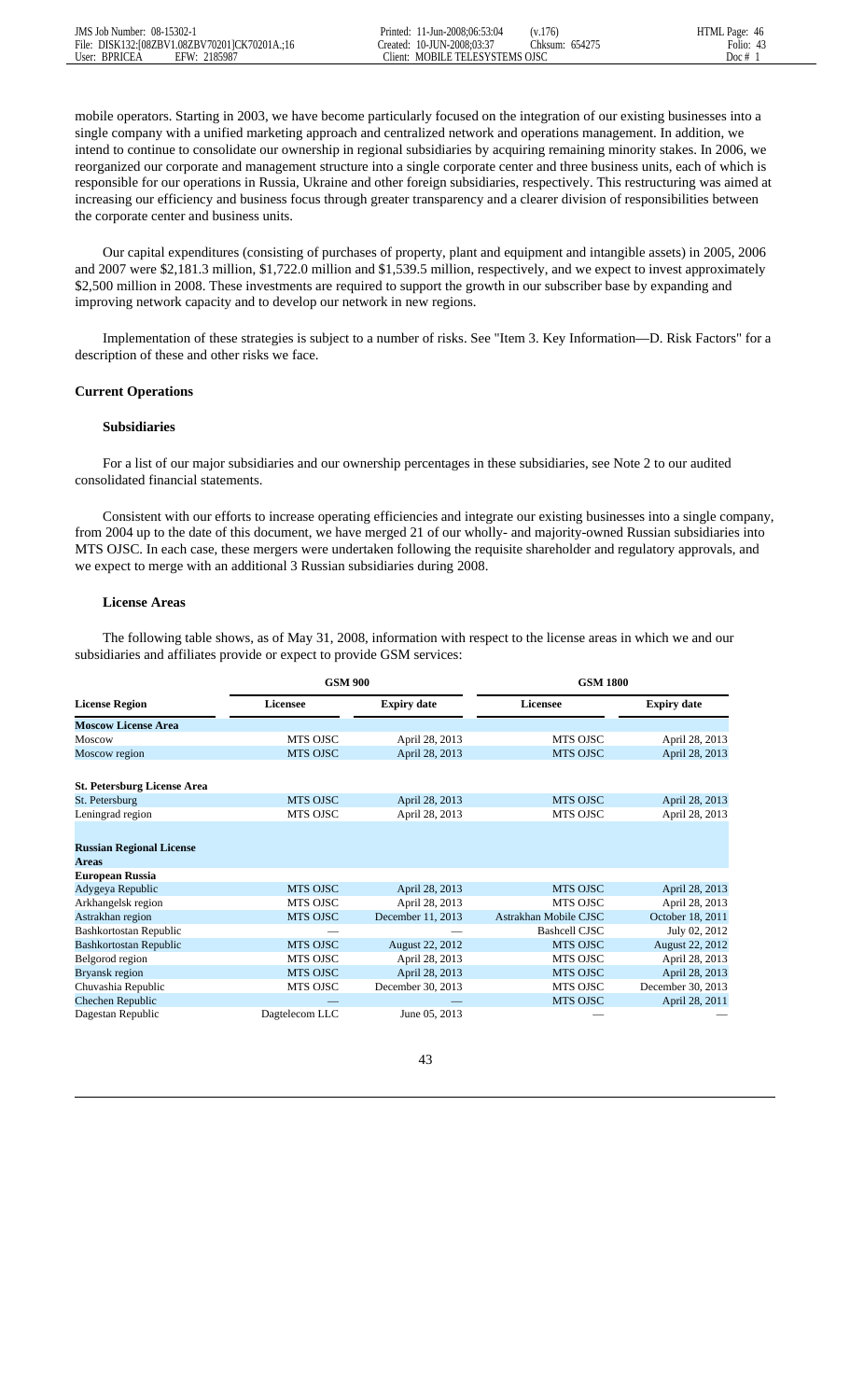| Dagestan Republic           | MTS OJSC | December 30, 2013 | MTS OJSC              | December 30, 2013 |
|-----------------------------|----------|-------------------|-----------------------|-------------------|
| Ivanovo region              | MTS OJSC | April 28, 2013    | MTS OJSC              | April 28, 2013    |
| Ingushetia Republic         | MTS OJSC | December 30, 2013 | MTS OJSC              | December 30, 2013 |
| Kabardino-Balkar Republic   |          |                   | MTS OJSC              | December 30, 2013 |
| Kaliningrad region          | MTS OJSC | April 28, 2013    | MTS OJSC              | April 28, 2013    |
| Kalmykia Republic           | MTS OJSC | January 25, 2011  | MTS OJSC              | December 30, 2013 |
| Kaluga region               | MTS OJSC | April 28, 2013    | MTS OJSC              | April 28, 2013    |
| Karachaevo-Cherkesia        |          |                   |                       |                   |
| Republic                    | MTS OJSC | December 30, 2013 | MTS OJSC              | December 30, 2013 |
| Karelia Republic            | MTS OJSC | April 28, 2013    | MTS OJSC              | April 28, 2013    |
| Kirov region                | MTS OJSC | April 28, 2013    | MTS OJSC              | April 28, 2013    |
| Komi Republic               | MTS OJSC | August 22, 2012   | MTS OJSC              | August 22, 2012   |
| Kostroma region             | MTS OJSC | April 28, 2013    | MTS OJSC              | April 28, 2013    |
| Krasnodar territory         | MTS OJSC | May 30, 2012      | MTS OJSC              | May 30, 2012      |
| Kursk region                | MTS OJSC | April 28, 2013    | MTS OJSC              | April 28, 2013    |
| Lipetsk region              | MTS OJSC | April 28, 2013    | MTS OJSC              | April 28, 2013    |
| Mari-El Republic            | MTS OJSC | January 15, 2012  | MTS OJSC              | January 15, 2012  |
| Mordovia Republic           | MTS OJSC | December 30, 2013 | MTS OJSC              | December 30, 2013 |
| Murmansk region             | MTS OJSC | April 28, 2013    | MTS OJSC              | April 28, 2013    |
| Nenetsk Autonomous District | MTS OJSC | April 28, 2013    | MTS OJSC              | April 28, 2013    |
| Nizhny Novgorod region      | MTS OJSC | April 28, 2013    | MTS OJSC              | April 28, 2013    |
| Novgorod region             | MTS OJSC | April 28, 2013    | MTS OJSC              | April 28, 2013    |
| Orel region                 | MTS OJSC | April 28, 2013    | MTS OJSC              | April 28, 2013    |
| Orenburg region             | MTS OJSC | April 28, 2013    | MTS OJSC              | April 28, 2013    |
| Permsky Territory           | MTS OJSC | April 28, 2013    | MTS OJSC              | April 28, 2013    |
| Rostov region               | MTS OJSC | July 1, 2010      | MTS OJSC              | July 1, 2010      |
| Pskov region                | MTS OJSC | April 28, 2013    | MTS OJSC              | April 28, 2013    |
| Ryazan region               | MTS OJSC | April 28, 2013    | MTS OJSC              | April 28, 2013    |
| Samara region               | MTS OJSC | December 30, 2012 | MTS OJSC              | December 30, 2012 |
| Saratov region              | MTS OJSC | July 11, 2012     | MTS OJSC              | July 11, 2012     |
| Severnaya Osetia-Alania     |          |                   |                       |                   |
| Republic                    | MTS OJSC | September 1, 2011 | MTS OJSC              | September 1, 2011 |
| Smolensk region             | MTS OJSC | April 28, 2013    | MTS OJSC              | April 28, 2013    |
| Stavropol territory         | MTS OJSC | December 30, 2013 | MTS OJSC              | December 30, 2013 |
| Tambov region               | MTS OJSC | April 28, 2013    | MTS OJSC              | April 28, 2013    |
| <b>Tatarstan Republic</b>   | MTS OJSC | June 26, 2012     | MTS OJSC              | June 26, 2012     |
| Tula region                 | MTS OJSC | April 28, 2013    | MTS OJSC              | April 28, 2013    |
| Tver region                 | MTS OJSC | April 28, 2013    | MTS OJSC              | April 28, 2013    |
| <b>Udmurt Republic</b>      | MTS OJSC | April 28, 2013    | MTS OJSC              | April 28, 2013    |
| Ulyanovsk region            |          |                   | MTS OJSC              | December 30, 2013 |
| Vladimir region             | MTS OJSC | April 28, 2013    | MTS OJSC              | April 28, 2013    |
| Volgograd region            |          |                   | Volgograd-Mobile CJSC | October 4, 2011   |
| Vologda region              | MTS OJSC | April 28, 2013    | MTS OJSC              | April 28, 2013    |
| Voronezh region             | MTS OJSC | April 28, 2013    | MTS OJSC              | April 28, 2013    |
| Yaroslavl region            | MTS OJSC | April 28, 2013    | MTS OJSC              | April 28, 2013    |
|                             |          |                   |                       |                   |
| Asian Russia                |          |                   |                       |                   |

| Aginski-Buryatski                   |                      |                   |                      |                   |
|-------------------------------------|----------------------|-------------------|----------------------|-------------------|
| <b>Autonomous District</b>          | Sibintertelecom CJSC | October 31, 2010  | Sibintertelecom CJSC | October 31, 2010  |
| Aginski-Buryatski                   |                      |                   |                      |                   |
| <b>Autonomous District</b>          | Primtelefon CJSC     | April 28, 2013    | Primtelefon CJSC     | April 28, 2013    |
| Altaisk territory                   | MTS OJSC             | September 8, 2010 | <b>MTS OJSC</b>      | September 8, 2010 |
| Altai Republic                      | MTS OJSC             | July 19, 2011     | MTS OJSC             | December 30, 2013 |
| Amur region                         | MTS OJSC             | January 10, 2012  | <b>MTS OJSC</b>      | January 10, 2012  |
| Amur region                         | Primtelefon CJSC     | April 28, 2013    | Primtelefon CJSC     | April 28, 2013    |
| Buryatiya Republic                  | Primtelefon CJSC     | April 28, 2013    | Primtelefon CJSC     | April 28, 2013    |
| Chelyabinsk region                  | MTS OJSC             | April 28, 2013    | MTS OJSC             | April 28, 2013    |
| Chita region                        | Sibintertelecom CJSC | January 1, 2011   | Sibintertelecom CJSC | January 1, 2011   |
| Chita region                        | Primtelefon CJSC     | April 28, 2013    | Primtelefon CJSC     | April 28, 2013    |
| <b>Chukotsk Autonomous District</b> | Primtelefon CJSC     | April 28, 2013    | Primtelefon CJSC     | April 28, 2013    |
| Evenkia Autonomous District         | MTS OJSC             | December 30, 2013 | MTS OJSC             | December 30, 2013 |
|                                     |                      |                   |                      |                   |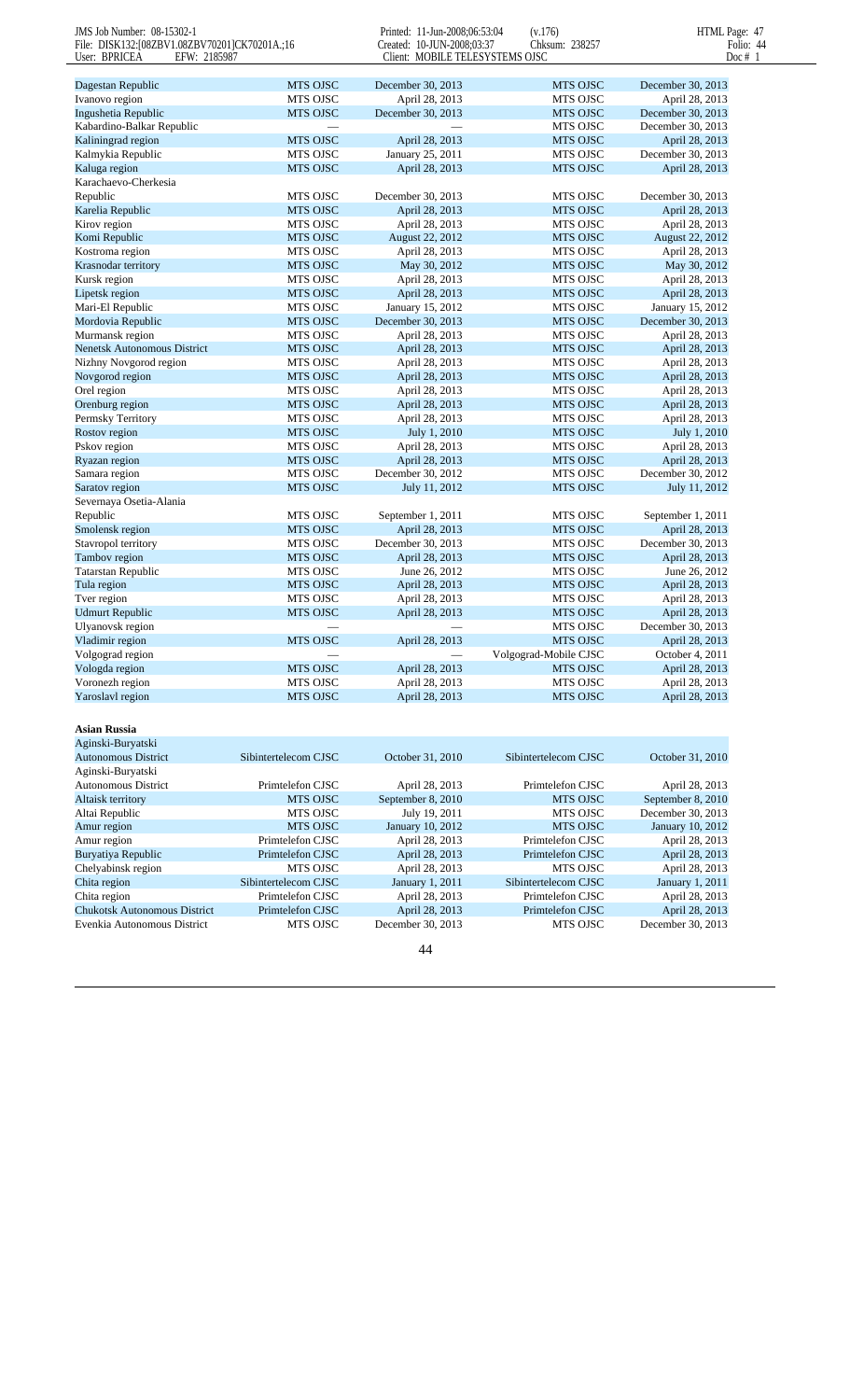| Jewish Autonomous region          | Primtelefon CJSC   | April 28, 2013     | Primtelefon CJSC   | April 28, 2013     |
|-----------------------------------|--------------------|--------------------|--------------------|--------------------|
| Irkutsk region                    | MTS OJSC           | December 30, 2013  |                    |                    |
| Irkutsk region                    | Primtelefon CJSC   | April 28, 2013     | Primtelefon CJSC   | April 28, 2013     |
| Kamchatka region                  | Primtelefon CJSC   | April 28, 2013     | Primtelefon CJSC   | April 28, 2013     |
| Kemerov region                    | MTS OJSC           | December 30, 2013  | MTS OJSC           | December 30, 2013  |
| Khabarovsk Territory              | MTS OJSC           | January 10, 2012   | MTS OJSC           | January 10, 2012   |
| Khabarovsk Territory              | Primtelefon CJSC   | April 28, 2013     | Primtelefon CJSC   | April 28, 2013     |
| Khakassiya Republic               | MTS OJSC           | September 13, 2011 | MTS OJSC           | September 13, 2011 |
| <b>Khanty Mansiysk Autonomous</b> |                    |                    |                    |                    |
| District                          | MTS OJSC           | April 28, 2013     | <b>MTS OJSC</b>    | April 28, 2013     |
| Koryakski Autonomous              |                    |                    |                    |                    |
| $District^{(1)}$                  | Primtelefon CJSC   | April 28, 2013     | Primtelefon CJSC   | April 28, 2013     |
| Krasnoyarsk Territory             | MTS OJSC           | December 21, 2010  | MTS OJSC           | September 13, 2011 |
| Kurgan region                     | MTS OJSC           | April 28, 2013     | MTS OJSC           | April 28, 2013     |
| Magadan region                    | Primtelefon CJSC   | April 28, 2013     | Primtelefon CJSC   | April 28, 2013     |
| Novosibirsk region                | MTS OJSC           | February 21, 2012  | MTS OJSC           | February 21, 2012  |
| Omsk region                       | MSS OJSC           | December 20, 2011  | MSS OJSC           | December 20, 2011  |
| Primorsky Territory               | Primtelefon CJSC   | April 28, 2013     | Primtelefon CJSC   | April 28, 2013     |
| Sakha Republic (Yakutia)          | Primtelefon CJSC   | April 28, 2013     | Primtelefon CJSC   | April 28, 2013     |
| Sakha Republic (Yakutia)          | MTS OJSC           | July 1, 2010       | MTS OJSC           | July 1, 2010       |
| Sakhalin region                   | Primtelefon CJSC   | April 28, 2013     | Primtelefon CJSC   | April 28, 2013     |
| Sverdlovsk region                 | MTS OJSC           | April 28, 2013     | MTS OJSC           | April 28, 2013     |
| Taimyr Autonomous District        | MTS OJSC           | December 21, 2010  | MTS OJSC           | September 13, 2011 |
| Tomsk region                      | MTS OJSC           | June 5, 2013       | MTS OJSC           | June 5, 2013       |
| Tyumen region                     | MTS OJSC           | April 28, 2013     | MTS OJSC           | April 28, 2013     |
| Tyva Republic                     | MTS OJSC           | July 19, 2011      | MTS OJSC           | December 30, 2013  |
| Ust-Ordynski Buriatsk             |                    |                    |                    |                    |
| <b>Autonomous District</b>        | Primtelefon CJSC   | April 28, 2013     | Primtelefon CJSC   | April 28, 2013     |
| Yamalo-Nenetsk Autonomous         |                    |                    |                    |                    |
| District                          | MTS OJSC           | April 28, 2013     | MTS OJSC           | April 28, 2013     |
|                                   |                    |                    |                    |                    |
| <b>Ukraine</b>                    |                    |                    |                    |                    |
| Ukraine                           | <b>UMC</b>         | December 3, 2013   | <b>UMC</b>         | December 3, 2013   |
| Armenia                           |                    |                    |                    |                    |
| Armenia                           | K-Telekom          | November 4, 2019   | K-Telekom          | November 4, 2019   |
|                                   |                    |                    |                    |                    |
| <b>Uzbekistan</b>                 |                    |                    |                    |                    |
| Uzbekistan                        | Uzdunrobita        | June 30, 2016      | Uzdunrobita        | June 30, 2016      |
|                                   |                    |                    |                    |                    |
| Turkmenistan                      |                    |                    |                    |                    |
| Turkmenistan                      | <b>BCTI</b>        | February 1, 2009   | <b>BCTI</b>        | February 1, 2009   |
|                                   |                    |                    |                    |                    |
| Belarus                           |                    |                    |                    |                    |
| <b>Belarus</b>                    | <b>MTS</b> Belarus | April 30, 2012     | <b>MTS</b> Belarus | April 30, 2012     |

(1) Our regional license areas in which we have not commenced commercial operations as of the date of this document.

 Each of our licenses requires service to be started by a specific date. We have met this target or received extensions to these dates in those regional license areas in which we have not commenced operations. Neither the government nor other parties have taken or attempted to take legal actions to suspend, terminate or challenge the legality of any of our licenses. We have not received any notice of violation of any of our licenses, and we believe that we are in compliance with all material terms of our licenses.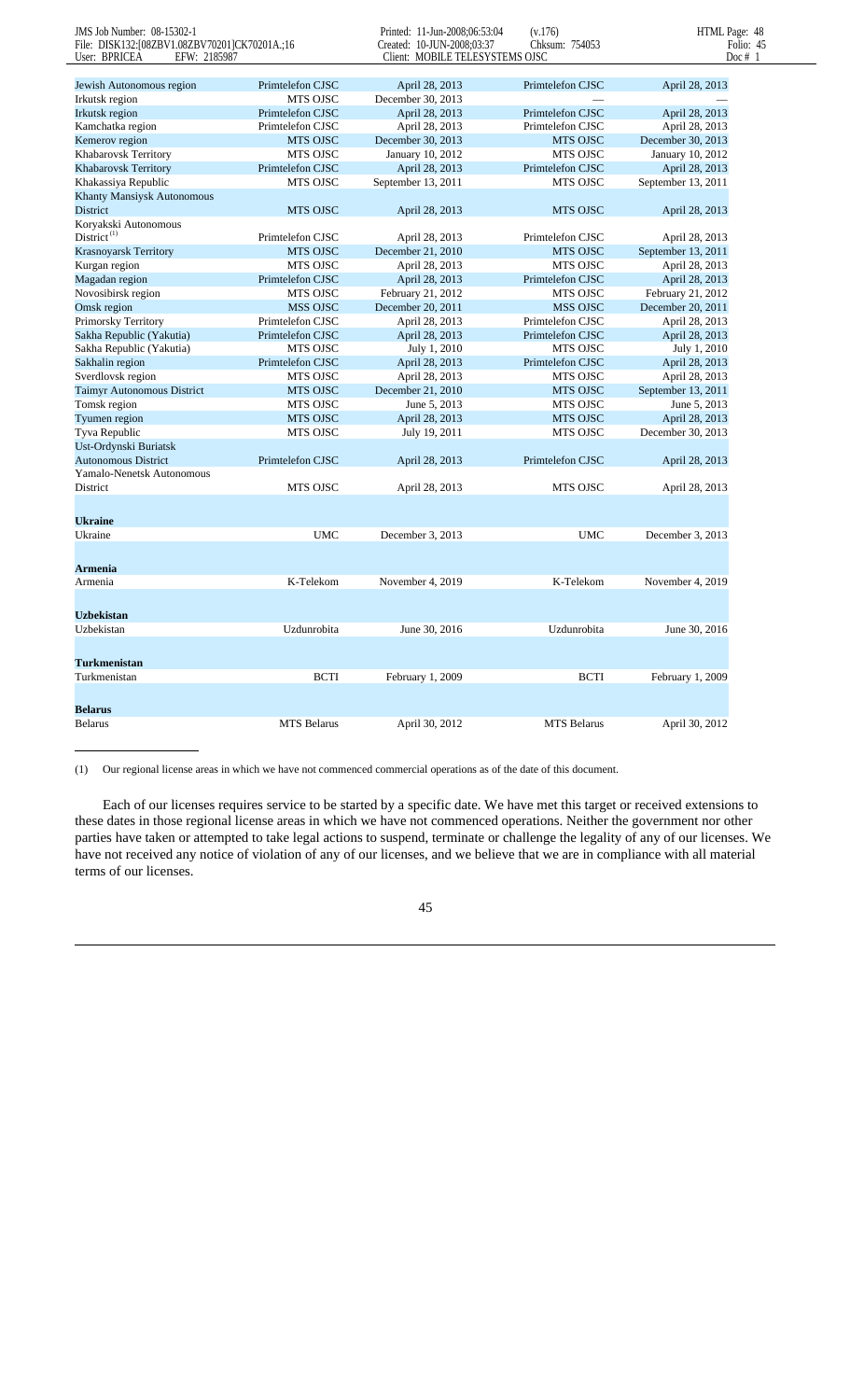### **Services Offered**

# **Network Access**

 We primarily offer mobile cellular voice and data communication services to our subscribers on the basis of various tariff plans. In general, we offer tariff plans that do not require subscribers to pay a monthly subscription fee. However, certain tariff plans require subscribers to pay a monthly subscription fee and a per-minute charge for usage. See "Item 4. Information on Our Company—B. Business Overview—Tariffs."

# **Automatic Roaming**

 Roaming allows our customers, both subscribers and guest roamers, to receive and make international, local and long-distance calls while traveling outside of their home network. Roaming is provided through individual agreements between us and other GSM operators. Unlike many non-GSM providers that require additional equipment or prior notification, our roaming service is instantaneous, automatic and requires no additional equipment.

 As of December 31, 2007, we had bilateral roaming contracts with 501 wireless operators in approximately 201 countries, including with regional operators in Russia. We continually seek to expand our roaming capability and are currently in negotiations with additional operators. In Russia, as of December 31, 2007, in addition to our network coverage area in 83 of the 85 regions of Russia, GSM service is available to our subscribers in the regions of Russia where we do not currently operate through our roaming agreements with 15 regional operators.

# **Value-Added Services**

 We offer various value-added services to our customers. These services may be included in the tariff plan selected by the subscriber or subscribers may pay additional monthly charges and, in some cases, usage charges for them. Some basic value-added services that we offer include:

| ٠         | Blackberry                                      | Call Barring                                                   | ٠         | Call Waiting                                                                   |
|-----------|-------------------------------------------------|----------------------------------------------------------------|-----------|--------------------------------------------------------------------------------|
| ٠         | Call Divert/Forwarding                          | Short Message Service, or<br><b>SMS</b>                        | ٠         | Multi-Media Message<br>Service, or MMS                                         |
|           | Caller ID Display and<br>anti-Caller ID Display | Mobile Office                                                  | ٠         | <b>Melody Ring Tones</b>                                                       |
| $\bullet$ | <b>Conference Calling</b>                       | Voicemail                                                      | $\bullet$ | Missed Call Alert                                                              |
|           | WiFi                                            | Mobile banking                                                 | $\bullet$ | Itemization of Monthly<br><b>Bills</b>                                         |
|           | Location-Based Service, or<br><b>LBS</b>        | Wireless Application<br>Protocol, or WAP                       | $\bullet$ | <b>Information and Directory</b><br>Service                                    |
|           | General Packet Radio<br>Service, or GPRS        | MTS-Connect                                                    | $\bullet$ | <b>International Access</b><br>Service                                         |
|           | Intelligent call assistant                      | SIM-browser                                                    | ٠         | WEB and WAP portal                                                             |
|           | APN remote access point                         | Point-to-point transfer                                        |           | <b>Real IP</b>                                                                 |
| $\bullet$ | <b>Fixed Mobile Convergence</b>                 | Unstructured<br><b>Supplementary Services</b><br>Data, or USSD | $\bullet$ | Automatic Customer Care<br>System and Customer Care<br>System via the Internet |
|           |                                                 | 46                                                             |           |                                                                                |
|           |                                                 |                                                                |           |                                                                                |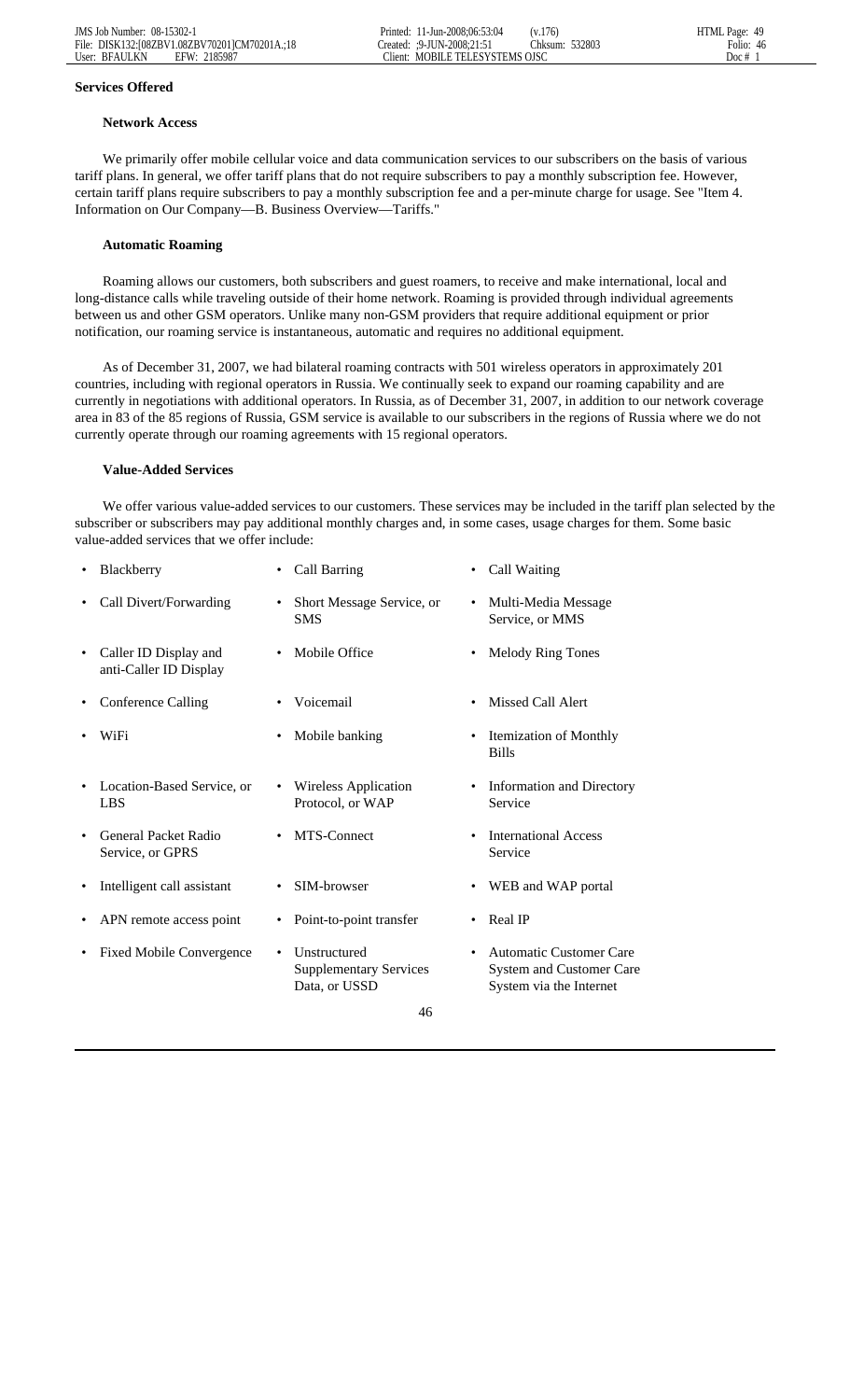We also provide many voice and SMS-based value-added services in cooperation with various content providers.

# **Other Services**

 In addition to cellular communication services, we offer corporate clients a number of telecommunications services such as design, construction and installation of local voice and data networks capable of interconnecting with fixed line operators, installation and maintenance of cellular payphones, lease of digital communication channels, access to open computer databases and data networks, including the Internet, and provision of fixed, local and long-distance telecommunications services, as well as video conferencing.

# **Sales and Marketing**

# **Target Customers**

 Our target customers historically included companies, professionals, high-income individuals, reporters, government organizations, businesspersons and diplomats. However, with mobile cellular penetration in these segments becoming saturated, we began to more aggressively promote our mobile cellular services to a much wider group of the population. Over time, we adjusted our service model to provide differentiated levels of service to meet the needs of distinctive customer segments as such segments have developed. In 2002, we launched a group of prepaid tariff plans with low connection and no monthly fees which appealed to mass-market subscribers. We also continue to actively target high-end customers who provide us with larger profit margins through high ARPU and MOU. For example, the "Profi" and "Exclusive" tariff plans offer a higher level of customer service, technical support and a wide range of services, including personalized service and support with minimum waiting time. Today, we are considered a mass-market mobile network operator with a wide range of subscribers in all customer segments.

 To promote subscriber loyalty, we offer discounts with respect to our tariff plans for customers willing to enter into extended contracts with us. This strategy also helps to mitigate churn rates among our subscribers in a highly competitive market.

# **Advertising and Marketing**

Our advertising and public relations initiatives include:

- brand and image advertising and public relations to position us as the leading mobile cellular operator in Russia, Ukraine, Belarus, Uzbekistan, Turkmenistan and Armenia;
- information advertising and promotion to inform potential customers of the advantages of the high quality and variety of our services and the extensive coverage we offer; and
- product- and tariff-related advertising and promotion for specific marketing campaigns, new tariff plans for various target audiences and pricing discounts.

 We use a combination of newspaper, magazine, radio, television and outdoor advertising, including billboards and signs on buses and kiosks, and exhibitions to build brand awareness and stimulate demand. We also advertise on-line to market and promote our products and services to younger tech-savvy consumers. Our indirect advertising includes sponsorship of selected television programs, sporting events, concerts and other popular events. We also coordinate the advertising policies of our dealers to capitalize on the increased volume of joint advertising and preserve the integrity and high-quality image of the MTS brand. As we have expanded our network, we have concentrated a greater part of our advertising and marketing effort on positioning the MTS brands as national brands.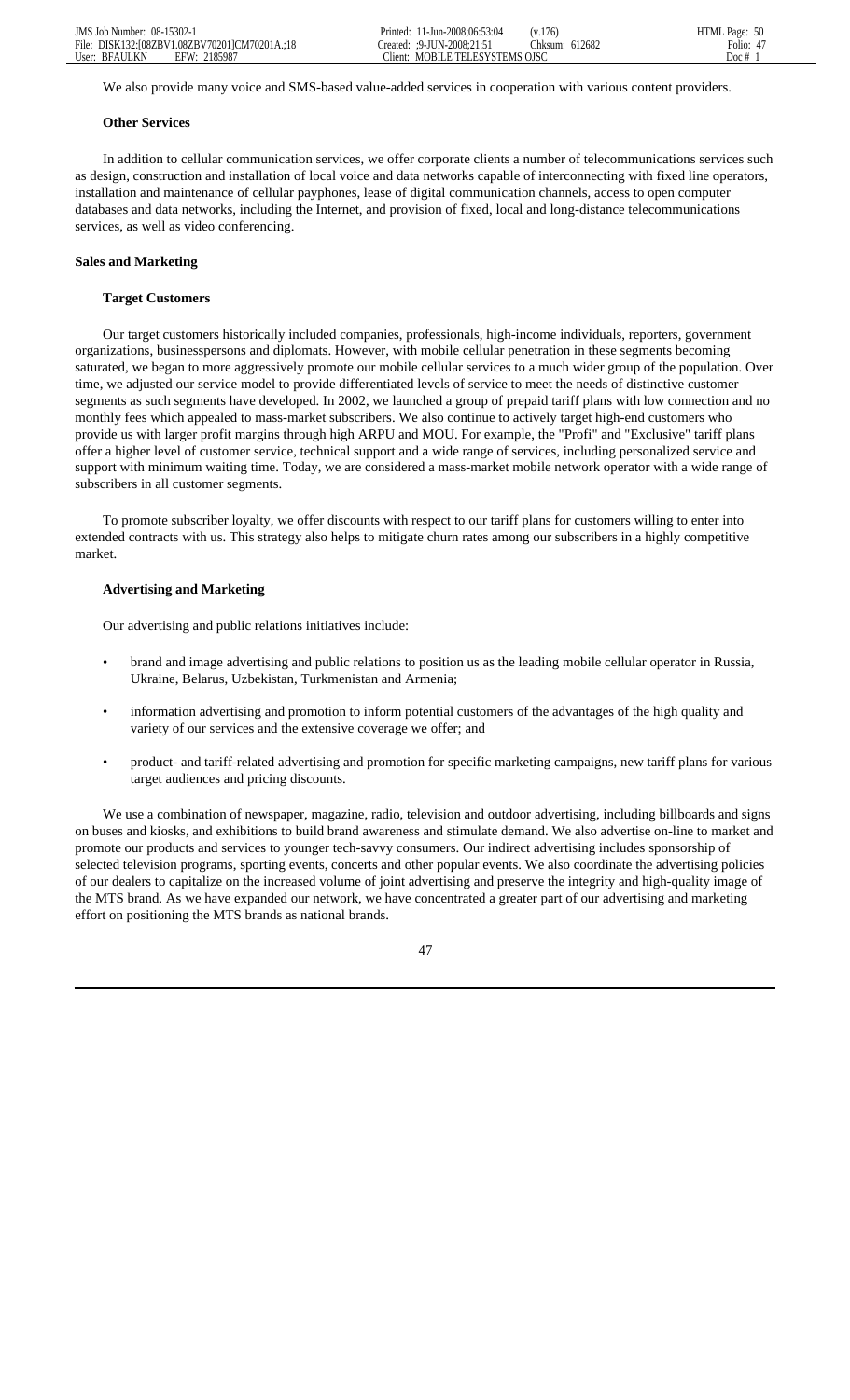In addition, we focus our advertising and marketing on the affordability and variety of our tariff plans, on the broad coverage of our network and the use and availability of national roaming.

# **Renewed Brand and Re-branding in Ukraine**

 In May 2006, Sistema introduced a universal brand featuring a new egg-shaped logo for each of the telecommunications companies operating within the Sistema group, including us. We believe that our new brand symbolizes leadership and a dynamic and innovative approach to doing business. The re-branding reflects a shift in our marketing strategy with a renewed focus on the simplification of our communications to the general public. One of the goals of our re-branding efforts is to create a simple set of tariff plans with clear advantages over our competitors and easy-to-understand descriptions of the wide range of our services and product offerings. In addition, we aim to simplify the purchasing experience for our customers by creating a universal format for our sales offices, transforming them into visually appealing, practical and convenient venues where buyers can obtain product information and test our latest products and services.

 The changes relating to our brand renewal had an impact on each of our operational regions. We launched a federal advertising campaign with new advertising and informational materials, and revised our website with the new brand and logo. We redesigned each of our sales offices with new signs that reflect the service standards and philosophy of the new brand.

 Under this universal brand, our subscribers have access to a wide range of telecommunications products and services, including Internet access, mobile and fixed-line telephones, single billing and a single interface for all of the subscriber's telecommunications needs. We believe that our re-branding efforts will increase our recognition among existing and potential clients, promote cross-sales of the companies using the brand and enhance subscriber loyalty.

 In July 2007, we launched the MTS brand in Ukraine. Prior to this date, we operated in Ukraine under the "UMC" brand. In connection with this re-branding effort, we have sought to retain our existing subscribers by continuing to provide high quality communications services, launching new services and introducing new tariff plans. We believe that the MTS brand is now well established in Ukraine. We also operate under the MTS brand in Uzbekistan, Turkmenistan and Belarus.

 In April 2008, we were named as one of the BRANDZ™ Top 100 Most Powerful Brands, a ranking published by the Financial Times and Millward Brown, a leading global market research and consulting firm. We are the first and only Russian company to join the ranks of the most powerful brands in the world.

## **Sales and Distribution**

 As of December 31, 2007, we had 382 of our own sales and customer service centers in Russia, 39 points of sale in Ukraine, 26 points of sale in Uzbekistan, 16 points of sale in Turkmenistan and 67 points of sale in Armenia. In response to the demand shift to mass-market subscribers, we have developed an extensive distribution network through independent dealers that operate numerous points of sale in places with high consumer activity, such as supermarkets, shopping centers, air terminals and markets. In Russia, commencing January 1, 2006, we began linking commissions payable to a dealer on a monthly basis to the amount of revenues we receive. In the six-month period from the date a subscriber is activated by a dealer, the dealer receives the lesser of the full commission amount or 50% of the revenues received from the subscriber during the period. We believe that this method for paying commissions to dealers provides dealers with greater incentives to add new subscribers, reduces the risk of dealer fraud and improves our cash-flow management, as dealers are not credited after a subscriber is activated. In Ukraine, starting from July 2007, we have fully re-designed our exclusive dealers' sales offices and began to link dealer commissions to the tariff package sold, category of subscriber, city of subscription and status of the dealer itself.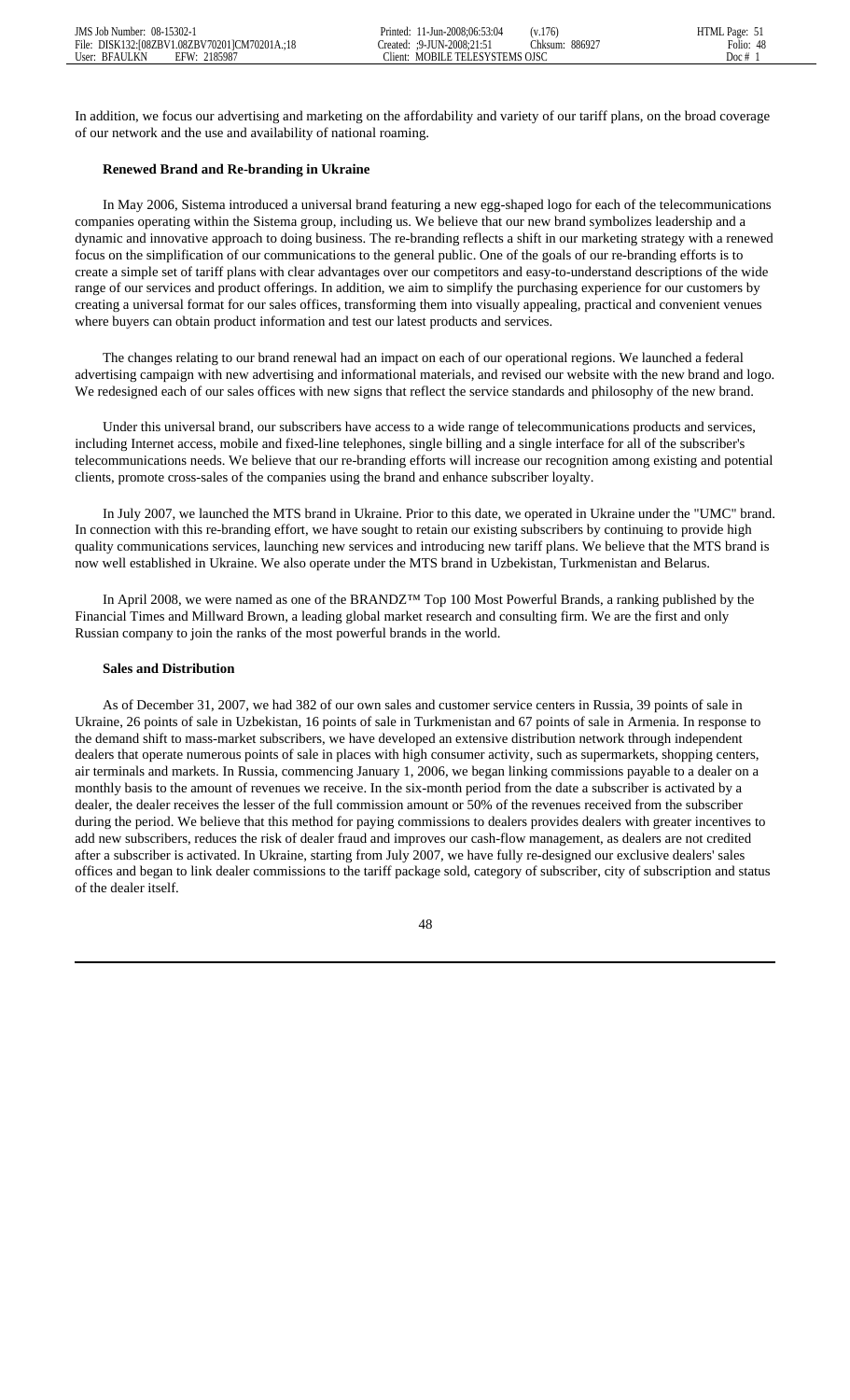The dealer commissions in Russia currently range between \$4 and \$120 per subscriber. Dealer commissions in Ukraine range from \$1 to \$60. We limit our credit exposure to dealers by controlling the cash flow from customers. If a new customer pays in cash, the dealer remits the full amount received to us within three days. If the customer chooses to pay by bank transfer or by credit card, the customer pays us directly, and we pay the dealer its commission at the end of the month.

 During 2007, approximately 86% of our new subscribers in Russia and 96% in Ukraine enrolled through independent dealers, and we enrolled the remainder directly. We intend to continue expanding our internal distribution network, as well as our independent dealer distribution network. Independent dealers have also begun servicing some aspects of our subscribers' accounts, such as activating international roaming, handling SIM card replacements and payment collection, as well as promoting our value-added services.

# **Competition**

#### **The Russian wireless telecommunications market**

 The Russian wireless telecommunications market is characterized by rapid growth in subscribers and revenues. As of December 31, 2007, overall wireless penetration in Russia was 119.1%, or approximately 172.9 million subscribers, according to AC&M-Consulting.

 Demand for wireless communications services in Russia has grown rapidly over the last ten years due to rising disposable incomes, increased business activity and declining prices due to intensified competition among wireless communications providers. The Russian market has achieved high levels of penetration in Moscow and St. Petersburg, with more than 176 and 153 subscribers per 100 residents, respectively, at December 31, 2007, according to AC&M-Consulting. The average penetration rate in regional markets reached 109 subscribers per 100 residents at December 31, 2007.

The following table sets forth key data on Russia's wireless telecommunications market:

|      | As of December 31,                            |       |       |       |  |  |
|------|-----------------------------------------------|-------|-------|-------|--|--|
| 2003 | 2004                                          | 2005  | 2006  | 2007  |  |  |
|      | (Amounts in millions, except for percentages) |       |       |       |  |  |
| 36.2 | 74.4                                          | 125.8 | 151.9 | 172.9 |  |  |
| 25%  | 51 %                                          | 87%   | 105%  | 119%  |  |  |

Source: AC&M-Consulting.

(1) Based on registered subscribers (SIM cards only). There is no uniform definition of active subscribers in the Russian wireless market.

 According to AC&M-Consulting and our own data, we accounted for 42.2% and 44.9% of subscribers in Moscow, 30.5% and 29.1% of subscribers in St. Petersburg and 33.7% and 33.2% of total Russian subscribers as of December 31, 2006 and 2007, respectively.

 The competition has evolved in recent years to exist primarily between us, Vimpelcom and MegaFon, each of which has effective national coverage in Russia. Competition today is based largely on local tariff prices and secondarily on network coverage and quality, the level of customer service provided, roaming and international tariffs and the range of services offered. For a description of the risks we face from increasing competition, see "Item 3. Key Information—D. Risk Factors—Risks Relating to Our Business— We face increasing competition in the markets where we operate, which may result in reduced operating margins and loss of market share, as well as different pricing, service or marketing policies."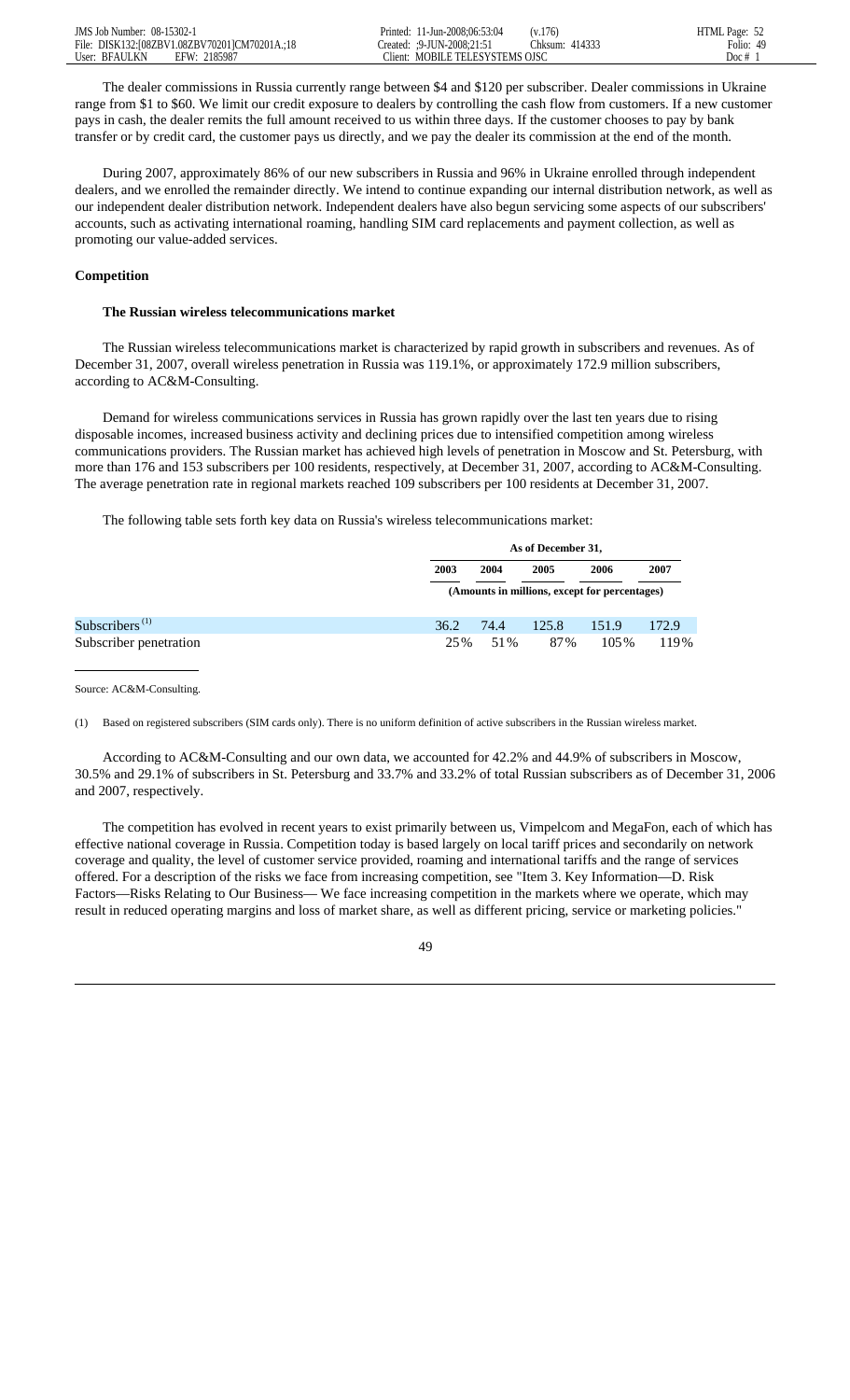The following table illustrates the number of wireless subscribers for each network operator in Russia as of December 31, 2005, 2006 and 2007:

|                                    |                       | As of December 31, |      |
|------------------------------------|-----------------------|--------------------|------|
| Operator                           | 2005                  | 2006               | 2007 |
|                                    | (Amounts in millions) |                    |      |
| $\mathrm{MTS}^{\,(1)}$             | 44.2                  | 51.2               | 57.4 |
| Vimpelcom $(1)$                    | 43.1                  | 48.1               | 51.7 |
| MegaFon $^{(1)}$                   | 22.8                  | 29.6               | 35.5 |
| Others <sup><math>(2)</math></sup> | 15.7                  | 23.0               | 28.4 |

(1) Subscriber information based on the relevant operator's data.

(2) Source: AC&M-Consulting.

### *Vimpelcom*

 Vimpelcom, which operates GSM 900/1800 networks, is one of our primary competitors in Russia, and it is the second largest GSM wireless operator in Russia in terms of subscribers.

 According to Vimpelcom, it had approximately 51.7 million subscribers in Russia at December 31, 2007, including 10.5 million in the Moscow license area. At December 31, 2007, according to AC&M-Consulting, Vimpelcom had a 34.9% market share in Moscow and a 29.9% market share of total wireless subscribers in Russia.

#### *MegaFon*

 In addition to Vimpelcom, we also compete with MegaFon, which is the third largest GSM wireless operator in Russia in terms of subscribers. The MegaFon group holds GSM 900/1800 licenses to operate in all 85 sub-federal political units of the Russian Federation.

 According to MegaFon, it had a subscriber base of 35.5 million in Russia at December 31, 2007, including 5.7 million subscribers in the Moscow license area. At December 31, 2007, according to AC&M-Consulting, MegaFon had a 34.4% market share in St. Petersburg and 20.5% market share of total wireless subscribers in Russia.

#### *Other Operators*

 In addition to our principal competitors, Vimpelcom and MegaFon, we also compete with local GSM and D-AMPS operators in several Russian regions.

 In certain areas of Russia, we compete with Tele2, which had approximately 8.6 million subscribers as of December 31, 2007. In certain regions of the Urals part of Russia, our primary competitor is Uralsvyazinform, which had approximately 5.1 million subscribers as of December 31, 2007. In certain regions of the Volga part of Russia, we compete with SMARTS, which had approximately 4.0 million customers as of December 31, 2007. In addition, in certain parts of Siberia, we compete with Sibirtelecom, which had approximately 4.3 million customers as of December 31, 2007. The preceding subscriber numbers, in each case, are according to AC&M-Consulting.

### **The Ukrainian wireless telecommunications market**

 Since 2003, the Ukrainian wireless telecommunications market has enjoyed rapid growth, in part, due to broader economic recovery in Ukraine, changes in ownership of the two major operators, the introduction of CPP billing arrangements and the launch of the new Beeline brand in April 2006 by Ukrainian Radiosystems, or URS, a wholly-owned subsidiary of Vimpelcom. The two largest wireless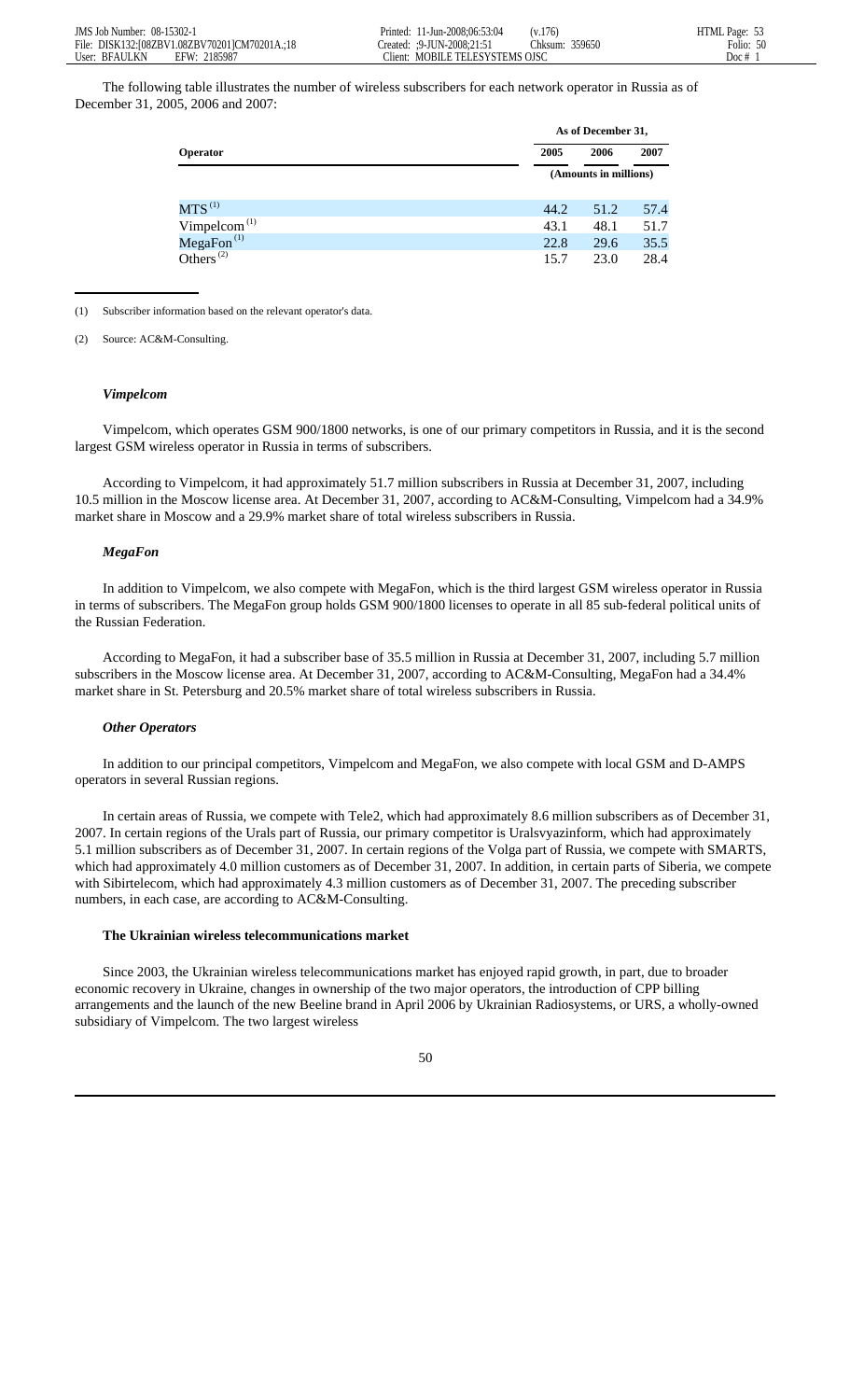telecommunications providers in Ukraine are MTS-Ukraine and Kyivstar who share 78.5% of the market, with 36.0% and 42.5%, respectively. Competition between these two companies is based on the service and network quality, prices and brand perception. The remaining key competitors in Ukraine are DCC/Astelit, operating under the Life brand, and URS, operating under the Beeline brand. Astelit and URS compete with each other primarily by offering aggressive pricing plans.

 In 2007, overall wireless penetration in Ukraine was 120%, or approximately 55.6 million subscribers, according to AC&M-Consulting and press releases from various Ukrainian mobile operators.

 The following table shows the number of subscribers of the top mobile operators in Ukraine as of the dates indicated and the coverage area of MTS-Ukraine and our competitors in Ukraine:

| <b>Operator</b> | December 31,<br>2006   | December 31,<br>2007 | <b>Coverage Area</b> |
|-----------------|------------------------|----------------------|----------------------|
|                 | (amounts in thousands) |                      |                      |
| Kyivstar        | 21,510                 | 23,604               | Nationwide           |
| MTS-Ukraine     | 20,003                 | 20,004               | Nationwide           |
| DCC (Astelit)   | 5,550                  | 8.820                | Nationwide           |
| URS (Vimpelcom) | 1,876                  | 2.646                | Nationwide           |

#### Source: Subscriber information based the relevant operator's data.

 In Ukraine, we compete primarily with Kyivstar, a GSM operator with 23.6 million subscribers as of December 31, 2007. Kyivstar is owned by Telenor and Alfa Group. Kyivstar offers wireless services using GSM 900/1800 technologies. Kyivstar is also licensed to provide fixed-line domestic long distance/international long distance, or DLD/ILD, services. DCC, beneficially owned by Turkcell, offers services in GSM 900/1800 standards under the Life brand through its subsidiary Astelit. URS is a wholly-owned subsidiary of Vimpelcom, which is beneficially owned by Alfa Group and Telenor. It has a nationwide GSM 900 license and a GSM 1800 license for major regions of Ukraine and provides wireless mobile services under the Beeline brand. Golden Telecom Ukraine, which also is owned by Vimpelcom, offers wireless services using GSM 1800 technology in the cities of Kiev and Odessa and has a nationwide roaming arrangement with URS.

 In July 2006, we received a license to provide telecommunications services on the entire territory of Ukraine using the CDMA-450 standard. Following our development strategy in Ukraine, we launched a broadband network using CDMA 2000, deployed in the 450 MHz spectrum band in November 2007.

### **The Uzbekistan wireless telecommunications market**

 The Uzbekistan wireless telecommunications market is characterized by low penetration rates. In 2007, overall wireless penetration in Uzbekistan increased from 10% to 22%, or approximately 5.9 million subscribers, according to AC&M-Consulting.

 The following table shows the number of subscribers as of the dates indicated and the coverage area of MTS-Uzbekistan and our competitors in Uzbekistan:

| <b>Operator</b>    | December 31,<br>2006   | December 31,<br>2007 | <b>Coverage Area</b> |
|--------------------|------------------------|----------------------|----------------------|
|                    | (amounts in thousands) |                      |                      |
| MTS-Uzbekistan     | 1.449.9                | 2.802.0              | Nationwide           |
| Unitel (Vimpelcom) | 766.5                  | 2,197.7              | Nationwide           |
| Coscom             | 297.3                  | 690.0                | Nationwide           |
| Others             | 117.3                  | 191.8                | Major cities         |

Source: Subscriber information based on our estimates and AC&M-Consulting data.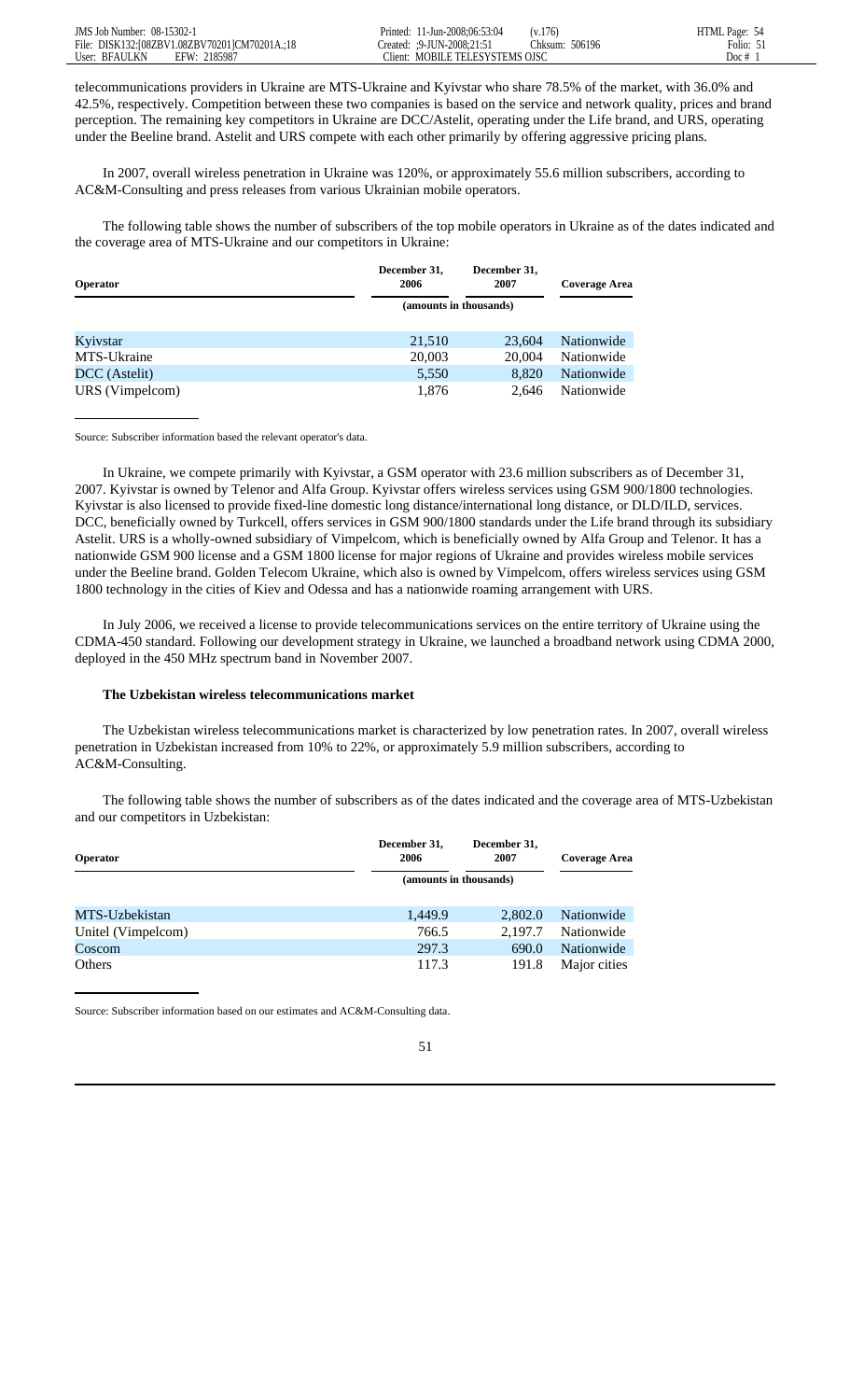MTS-Uzbekistan offers wireless services in Uzbekistan using GSM technologies. As of December 31, 2007, it had 2.8 million subscribers and a 47.6% market share. In Uzbekistan, we compete primarily with Unitel, a GSM operator owned by Vimpelcom with 2.2 million subscribers and a 37.3% market share as of December 31, 2007. We also compete with Coscom, a GSM operator beneficially owned by TeliaSonera with 0.7 million subscribers and an 11.7% market share as of December 31, 2007.

 In April 2007, we were allocated 2,500-2,700 MHz frequencies allowing us to provide WiMAX services on the entire territory of Uzbekistan and plan to offer access to the Internet using WiMAX in 2008.

 In April 2007, we were also allocated a 3G license valid through 2016 covering the entire territory of Uzbekistan. We plan to launch our 3G network in Uzbekistan in 2009.

### **The Turkmenistan wireless telecommunications market**

 The Turkmenistan wireless telecommunications market is characterized by low penetration rates. In 2007, overall wireless penetration in Turkmenistan increased from 3.2% to 7.4%, or approximately 404,260 subscribers, according to our estimates.

 The following table shows the number of subscribers as of the dates indicated and the coverage area of MTS-Turkmenistan and our competitor in Turkmenistan:

| <b>Operator</b>  | December 31,<br>2006   | December 31,<br>2007 | Coverage Area |  |
|------------------|------------------------|----------------------|---------------|--|
|                  | (amounts in thousands) |                      |               |  |
| MTS-Turkmenistan | 183.8                  | 356.3                | Nationwide    |  |
| Altyn Asyr       | 37.0                   | 48.0                 | Nationwide    |  |

Source: Subscriber information based on our estimates.

 MTS-Turkmenistan offers wireless services using GSM 900 and GSM 1800 technologies. In Turkmenistan, we compete only with a state-owned GSM operator Altyn Asyr with 48,000 subscribers as of December 31, 2007.

#### **The Armenian wireless telecommunications market**

 As of December 31, 2007, overall wireless penetration in Armenia was 58.0%, or approximately 1.9 million subscribers, according to AC&M-Consulting.

 The following table shows the number of subscribers as of the dates indicated and the coverage area of Viva-Cell and our competitor in Armenia:

| <b>Operator</b>      | December 31,<br>2006   | December 31,<br>2007 | Coverage Area |
|----------------------|------------------------|----------------------|---------------|
|                      | (amounts in thousands) |                      |               |
| VivaCell (MTS)       | 831.0                  | 1,381.3              | Nationwide    |
| ArmenTel (Vimpelcom) | 452.0                  | 487.2                | Nationwide    |

Source: Subscriber information based on our estimates.

 In September 2007, we acquired an 80% stake in K-Telekom, a mobile operator in Armenia operating under the VivaCell brand and offering wireless services using GSM 900 and GSM 1800 technologies throughout the territory of Armenia. As of December 31, 2007, VivaCell had 1.4 million subscribers and a 73.9% market share according to AC&M-Consulting. In Armenia, we compete with ArmenTel, a fixed-line and mobile operator wholly owned by Vimpelcom. ArmenTel holds a license in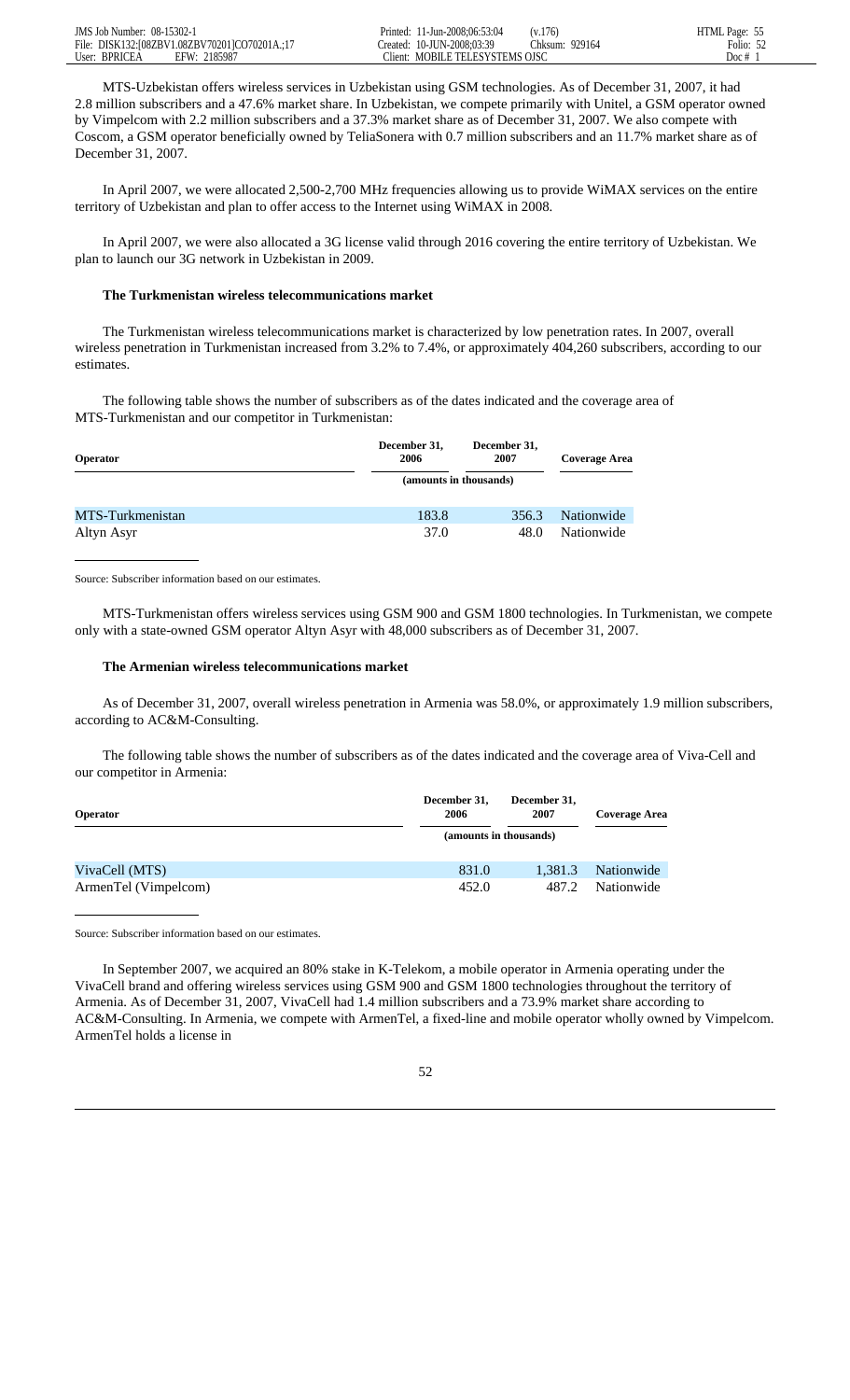the GSM 900 standard for the entire territory of Armenia and a radio frequency permit for fixed-line communications with CDMA equipment.

 K-Telekom is licensed to offer 3G services in the UMTS standard throughout Armenia pursuant to its wireless services license. In October 2007, K-Telekom was allocated frequencies valid for 10 years to offer 3G services in the UMTS standard on the entire territory of Armenia.

# **Tariffs**

 We customize our marketing efforts and pricing policies in each region of Russia by considering such factors as average income levels, the competitive environment and subscriber needs, all of which vary from region to region. Consistent with our marketing strategy, we have developed tariff plans to appeal to a broader market.

 Starting in June 2006, we launched a new set of prepaid tariff plans geared at mass-market subscribers in all regions of Russia, which include no monthly subscription fee, free incoming calls and special features for different segments of the mass-market subscribers. To offset losses for providing free incoming calls under CPP, we increased the price for the first minute of all outgoing calls made by our prepaid subscribers.

 The following table shows the mix between prepaid and other subscribers, such as contract and corporate customers, for Russia and Ukraine for the periods indicated:

|                             | At December 31, |      |      |
|-----------------------------|-----------------|------|------|
|                             | 2005            | 2006 | 2007 |
| <b>Russia</b>               |                 |      |      |
| Prepaid                     | 88%             | 90%  | 88%  |
| Other                       | 12%             | 10%  | 12%  |
| <b>Ukraine</b>              |                 |      |      |
| Prepaid (including SIM-SIM) | 90%             | 93%  | 92%  |
| Other                       | 10%             | 7%   | 8%   |

 We are actively seeking to migrate our customers from advance payment plans to credit payment plans in an effort to stimulate ARPU and reduce churn. We endeavor to mitigate the risk of bad debt through the implementation of credit scoring algorithms that assess and help manage the risk of potential bad debt.

 We currently have a unified system of tariff plans offered to subscribers throughout Russia. The unified system is aimed at achieving such benefits as clarity, simplicity and transparency for prospective subscribers by offering the same set of tariff categories throughout Russia. Under each tariff category, we offer different tariff plans with different connection fees, per minute call charges and a wide range of value-added services. Although we offer the same categories of tariff plans throughout Russia, the prices of these plans differ from region to region taking into account such factors as the average income, competitive environment and subscriber needs in a particular region. Generally speaking, our tariff plans are more expensive in the Moscow license area than in other license areas.

 Prior to January 1, 2007, our tariffs in Russia were primarily denominated in "conventional units" based on the U.S. dollar converted to rubles at a certain exchange rate, except for some regions of Russia where tariffs were quoted in rubles. Due to the enactment of regulatory changes in Russia prohibiting companies from establishing prices in currencies other than rubles as well as the growth in the share of our ruble-denominated expenditures, we began pricing our services and invoicing customers in Russia in rubles from January 1, 2007. All tariffs presented below are expressed in U.S. dollars converted from rubles using exchange rate as of December 31, 2007.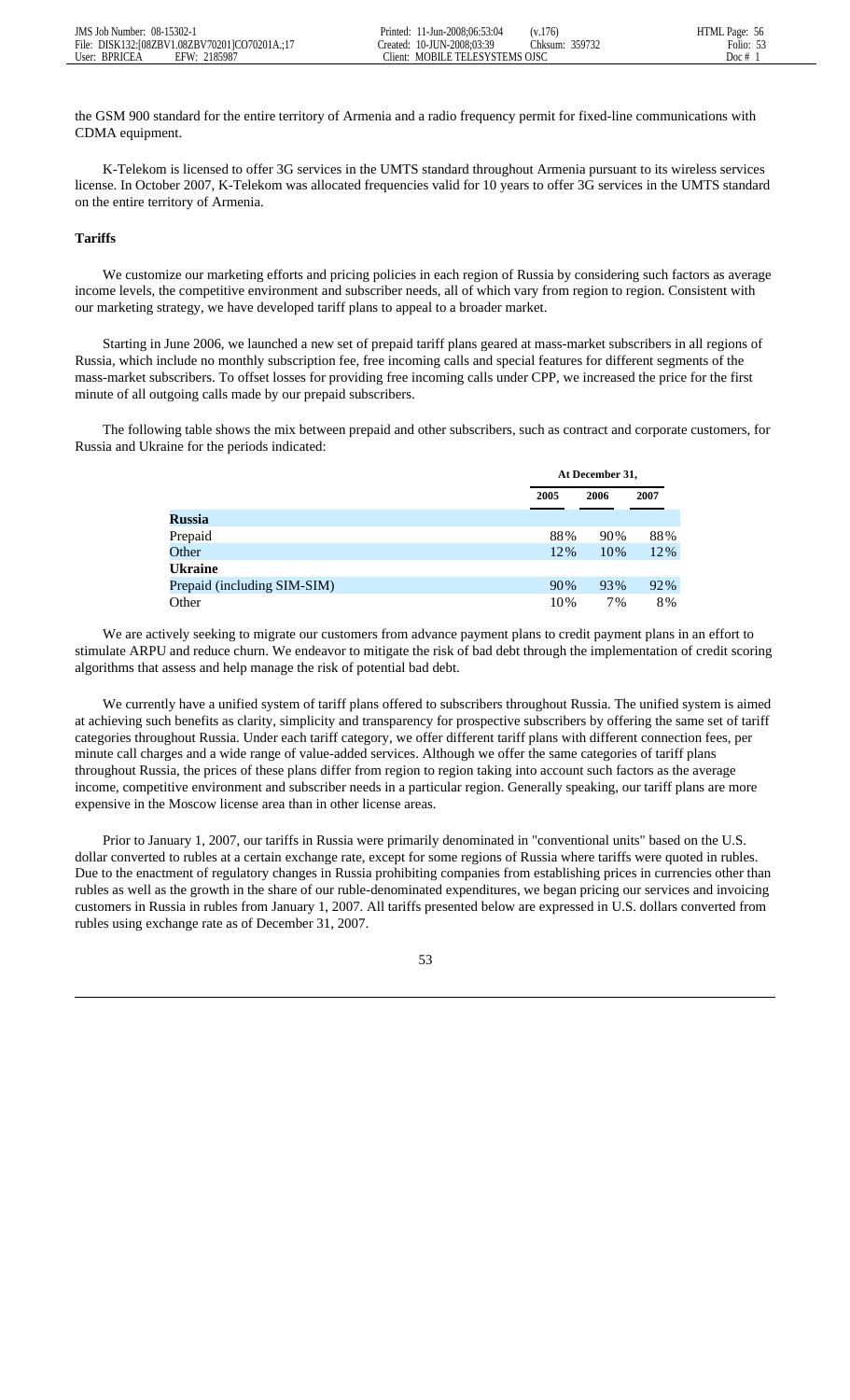By advertising on a national rather than regional or local level, we have been able to streamline and reduce our advertising and marketing expenses through unified advertising campaigns throughout Russia. Furthermore, we are able to convey to consumers a more uniform perception of our brand and services.

 Currently, each of our tariff plans combines different monthly network access fees (with the exception of the prepaid tariff plans), per minute usage charges and value-added services in packages designed to appeal different market segments. Our tariff plans are designed to be simple and appeal to a particular segment of the market taking into account such factors as customer needs and consumption levels. Our tariff plans are currently divided into four categories—"Prepaid," "Maxi/Profi," "Exclusive" and "Corporate"—with each category designed to target specific segments as follows:

- *Prepaid* : Prepaid tariff plans are geared towards consumers who use their mobile phones for personal communication. These plans do not have monthly subscription fees and the per-minute fee charges depend largely on the tariff plan chosen. Starting in June 2006, we launched a new line of prepaid tariff plans allowing subscribers to choose among several plans the ones that best meet his or her wireless telecommunications needs and preferences. For example, we offer a tariff plan geared towards students and youth, permitting inexpensive calls between subscribers of the same plan and a discounted price on SMS and MMS. We also offer a family-oriented tariff plan that permits family members to make calls among themselves at discounted prices. Subscribers to our prepaid plans can reduce the price of their calls by using tariff options which have a subscription fee. There are at least four prepaid plans available in each of the Russian regions where we operate. After our customers subscribe to a particular prepaid plan, they have the option of switching to a different prepaid plan by sending an SMS message to a designated number.
- *Maxi/Profi:* "Maxi" and "Profi" tariff plans are geared toward mid- and heavy users who use their mobile phones for personal and business communications. These plans feature unlimited on-net calls as well as monthly fees for a certain predetermined number of minutes and reduced fees for subscribers who exceed this limit. "Profi" subscribers choose between a local and federal number with the local number being more expensive, and from a wide range of value-added services, including caller ID, or CLIP, conference calling, call transferring and call waiting/holding. Regular subscribers of the "Profi" plans are provided an additional 15% discount on their local and mobile calls and a 15% increase of allotted minutes at no extra charge. In addition, subscribers of some of the "Profi" plans are offered access to our personal customer care service and credit payment system.
- *Exclusive* : "Exclusive" tariff plans are designed for heavy users who call primarily within the Moscow region. "Exclusive" subscribers are provided an unlimited number of local minutes, an opportunity to pay through our credit payment system and access to personal customer care service. For those "Exclusive" subscribers issued a local number, monthly fees start from \$293 and those using a federal number pay from \$172 per month. Such monthly fee of "Exclusive" subscribers includes a 15% discount.
- *Corporate* : We offer up to five tariff plans in each region targeted to meet the demands of our corporate clients and allowing them to optimize their communication expenses in accordance with their individual consumption patterns. These plans feature specialized customer care, payment through our credit system and volume and tenure discounts. In addition, we provide customized pricing offers and technical solutions to our biggest clients.

 Our tariffs vary from plan to plan. The following description of tariffs and charges are, in each case, exclusive of VAT. As of December 31, 2007, the per-minute tariff for local calls within the MTS network varied from \$0.005 per minute to \$0.24 per minute. Different rates apply to local calls to other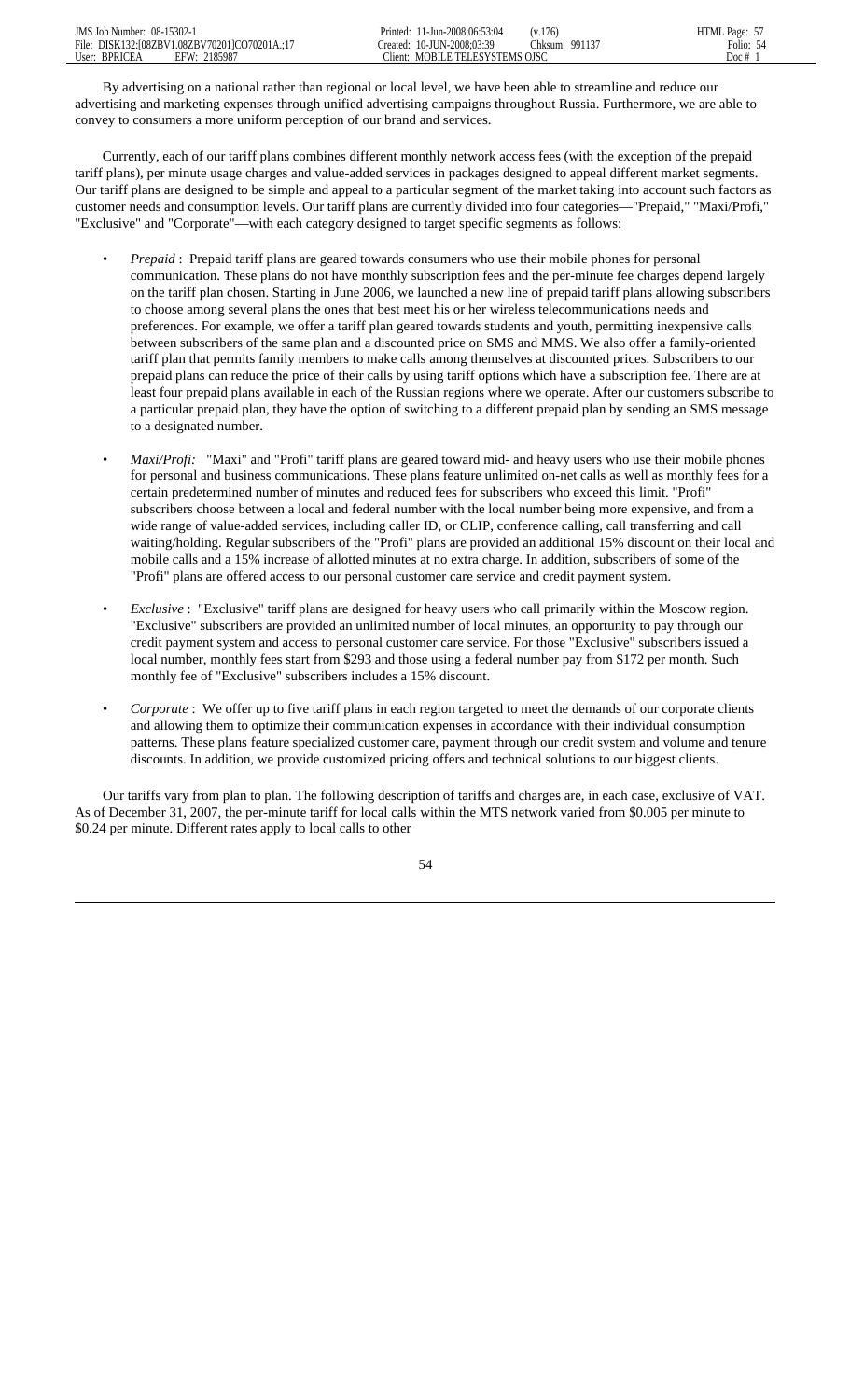networks and vary from \$0.02 per minute to \$0.24 per minute. Higher rates apply to domestic long distance calls and we assessed a surcharge for all international calls that ranged from \$1.31 per minute for calls to Europe to \$2.42 per minute for calls to other parts of the world. Our value-added services, such as Caller ID and Call Waiting, are included in all current tariff plans at no additional charge and carry a charge of up to \$1.98 per month in those tariff plans that are no longer offered by us, depending on the plan and the region. Periodically, we run various promotional campaigns, either on the federal or regional level, in which we provide temporary discounts to our regular prices.

 We also offer unified tariff plans throughout Ukraine and, in connection with our re-branding efforts in Ukraine during 2007, we developed new tariff plans that focus on the differing needs of subscribers in the various market segments.

These plans are divided into four main categories, each promoted under its own brand:

- *"MTS-Ukraine,* " a set of postpaid and prepaid tariff plans designed to appeal to mass-market subscribers;
- " *MTS-Ukraine Business,"* a set of postpaid contract tariff plans designed to appeal to business segment subscribers, offering special prices for calls among corporate subscribers;
- *"Jeans-MTS,"* a set of prepaid tariff plans designed for youth subscribers, offering special prices and a set of attractive value-added services with voice and image content; and
- *"Ecotel,"* a set of prepaid low-tariff plans for budget subscribers, offering among the lowest tariffs for voice calls in Ukrainian mobile market.

 As of December 31, 2007, the standard per minute tariff for calls in Ukraine varied from \$0.01 per minute to \$0.36 per minute. The standard per minute tariff for calls made within the MTS-Ukraine network ranged from \$0.001 per minute to \$0.17 per minute. Higher rates applied to international calls ranging from \$0.2 per minute to \$6.2 per minute. All tariffs for MTS-Ukraine subscribers are quoted in hryvnias. The tariffs set forth above are translated from hryvnias to U.S. dollars using the exchange rate as of December 31, 2007.

#### **Customer Payments and Billing**

 We enroll new subscribers, except for certain corporate and exclusive clients, in an advance-payment program, under which the subscriber prepays a specific amount of money to use our services. As of December 31, 2007, approximately 86% of our consolidated subscriber base was enrolled in the advance-payment program and 14% used the credit system.

 Our advance-payment system monitors each subscriber account and sends an advance warning on the subscriber's mobile telephone when the balance on the subscriber's account decreases below a certain threshold.

 Under the credit payment system, customers are billed monthly in arrears for their network access and usage. If the invoice is not paid on time, the customer may be liable for a late payment charge of up to 0.3% of the amount due for each day payment is past due. We limit the amount of credit extended to customers based on the customer's payment history, type of account and past usage. As of December 31, 2007, subscribers using the credit system of payment had credit limits of up to \$1,000 for individuals and \$20,000 for key corporate customers in Russia. When the limit is reached, the subscriber receives an invoice, which must be paid within five days. If the subscriber fails to do so, we can block the telephone number until the invoice is settled.

 In 2007, we began to actively promote our credit payment system to our existing and new subscribers with the aim of migrating our subscriber base to the credit payment system from the existing advance-payment system. In furtherance of this effort, during 2007, we introduced the new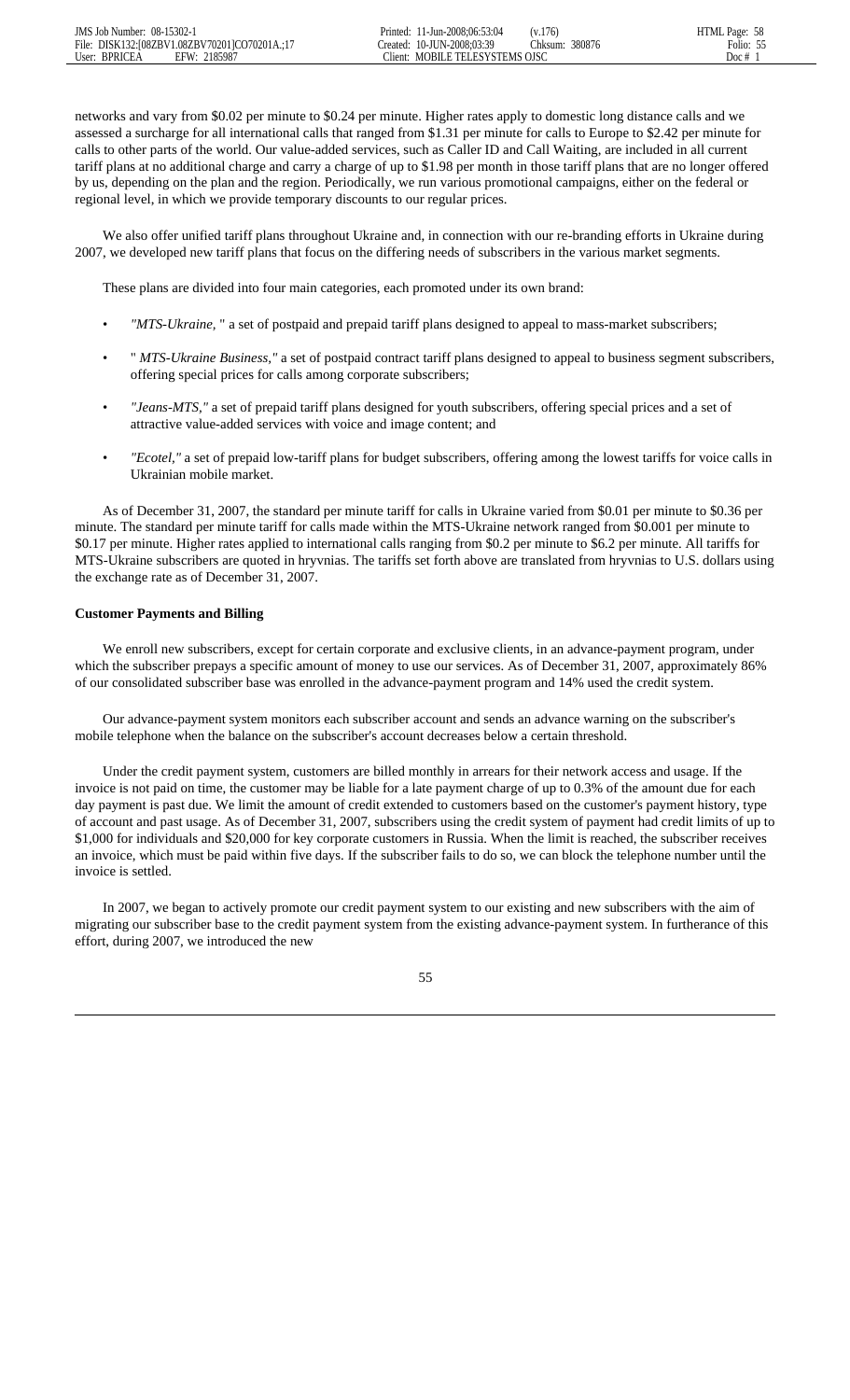"Credit" service, which allows our prepaid customers who subscribe to this service to continue using services when the balance on the subscriber's account becomes negative. As of December 31, 2007, subscribers using the "Credit" service had a maximum credit limit of \$16. When the limit is reached, we block the phone number until the balance is settled. Similarly to the credit payment system, the subscribers are billed monthly in arrears for the usage. The invoice is delivered via SMS and should be settled within 21 days. If the invoice is not paid 7 days prior to the due date, the system sends an additional reminder. The telephone number is blocked after the 21 $<sup>st</sup>$  day, even if the credit limit is not reached at that time.</sup>

 We are in the final stage of replacing multiple billing systems used by us in the different countries and regions where we operate with a new unified billing system, which will allow us to offer all of our subscribers a uniform and consistently high level of service. The new billing system is also capable of monitoring account usage in real time and provides us with the ability to offer flexible tariff plans with various usage discounts and subscriber loyalty bonuses. In addition, we are able to provide our corporate subscribers with more sophisticated customized billing solutions. For example, our corporate subscribers who use multiple phone numbers in different regions of Russia now receive a single invoice, whereas our old billing system could not support such a service. We are currently in the process of migrating subscribers of operators recently acquired by us in Russia onto the new billing system. We believe we will complete this process in Russia during 2008, while the transition to the new billing system in the other countries where we operate will take longer to complete.

 In Russia and Ukraine, we offer our subscribers various ways to pay for our services, including by cash or credit card, wire transfer, on account, prepaid cards and express-payment cards.

### **Customer Service**

 We believe that to attract and retain customers, we must provide a high level of service in the key areas of customer assistance, care and billing. In each of the markets where we operate, we have a call center that provides customer service 24 hours a day, seven days a week. Customer service representatives answer inquiries regarding disconnection due to lack of payment, handset operation, roaming capabilities, service coverage and billing. A special group of customer service representatives handles customer claims and assists customers who wish to change their services.

 During 2006, we launched the call center performance management program to improve subscriber accessibility to customer services and establish higher standards of customer care through all of our call centers. Pursuant to this program, we successfully implemented the intellectual routing of calls designed to provide our most valuable and loyal customers with quicker access to customer support services when calling us. We are also continuing to transform our call centers into effective channels for client relationship management, or CRM. In 2007, we selected a supplier for CRM software and our CRM system is currently being developed according to our functional requirements.

 We have established customer retention departments throughout the territory of Russia to develop and implement customer retention programs with respect to all key customer segments and each of our primary service offerings. Our customer retention personnel are responsible for training front line employees on handling customer claims and suggestions, as well as following up with those customers who disconnected from our network to understand the reasons for the disconnection and properly respond to the changing needs of our customers. In 2007, we significantly reduced the average processing time per claim through online processing. We have also continued to develop our proactive subscriber retention system, and have launched over 250 proactive retention campaigns based on the results of subscriber churn prediction analytical models.

 We additionally intend to expand our chain of exclusive mono-brand sales offices which, in addition to enrolling new subscribers and selling handsets and other equipment, will offer customer service assistance to existing subscribers.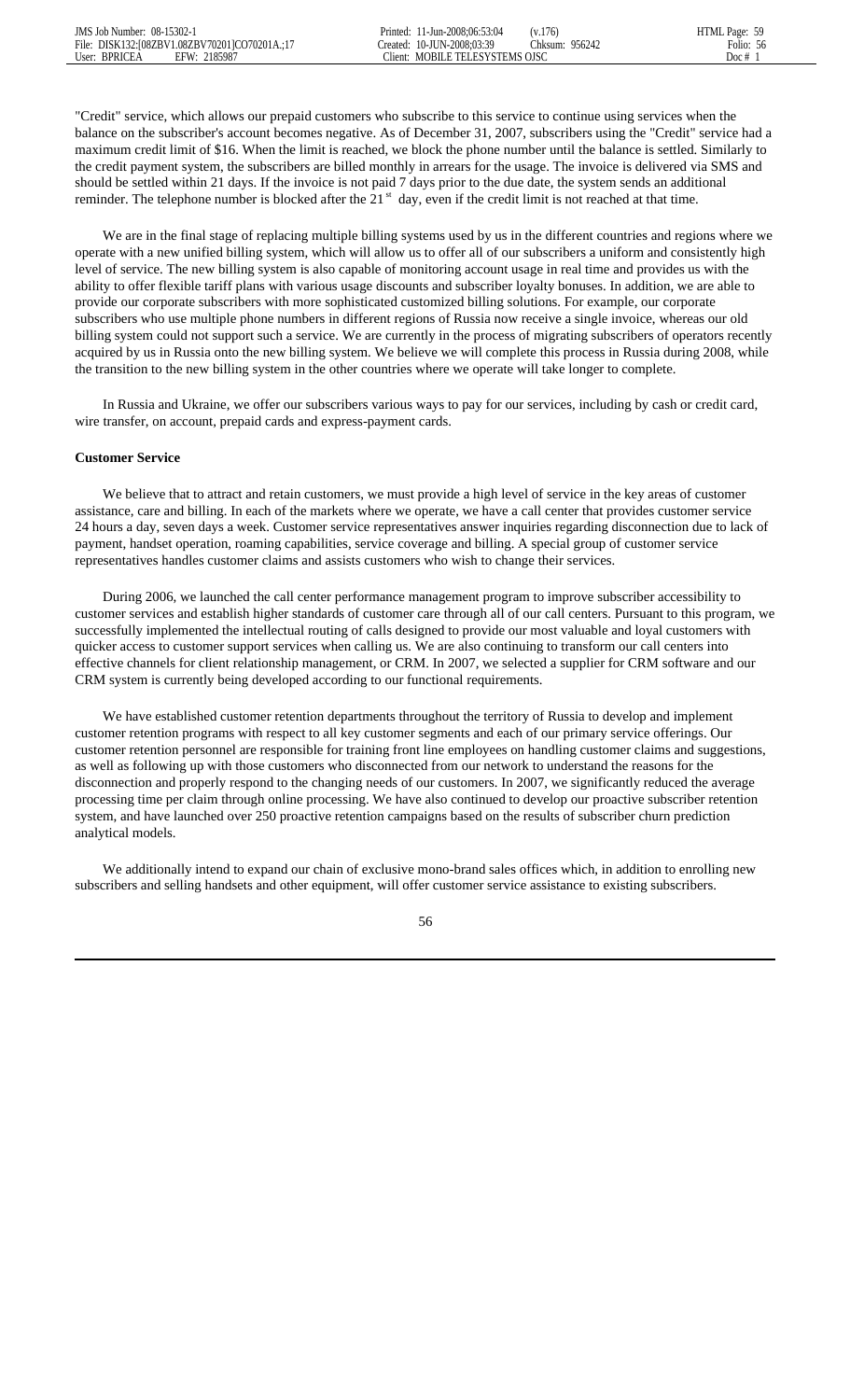# **Network Technology**

We believe that geographic coverage, capacity and reliability of the network are key competitive factors in the sale of mobile cellular telecommunications services. Our network is based primarily on GSM 900 infrastructure, augmented by GSM 1800 equipment. We use GSM 1800 equipment in high-use areas, because 1800 MHz base stations are more efficient in relieving capacity constraints in high traffic areas. Although there is no difference in quality between GSM 900 and GSM 1800 services, the higher-frequency 1800 MHz signals do not propagate as far as 900 MHz signals. As a result, more 1800 MHz base stations are typically required to achieve the same geographic coverage. Accordingly, in regions where geographic coverage, rather than capacity, is a limiting factor, networks based on GSM 900 infrastructure are typically superior to those based on GSM 1800, because they require fewer base stations to achieve coverage and, therefore, cost less. In most markets, including Russia and Ukraine, the most efficient application of GSM technology is to combine GSM 900 and GSM 1800 infrastructure in a unified network, which is commonly referred to as a dual-band GSM network.

### **Network Infrastructure**

 We use switching and other network equipment supplied by Motorola, Siemens, Ericsson, Huawei, Alcatel and other major network equipment manufacturers.

In the Moscow license area, we have allocated frequencies spanning  $2 \times 11.4$  MHz of spectrum in the GSM 900 frequency band and 2 × 24.6 MHz of spectrum in the GSM 1800 frequency band for operation of a dual GSM 900/1800 network.

In St. Petersburg and the Leningrad region, we have allocated frequencies spanning  $2 \times 9.6$  MHz of spectrum in the GSM 900 frequency band (including  $2 \times 1.6$  MHz in the E-GSM band) and  $2 \times 18.2$  MHz of spectrum in the GSM 1800 frequency band for operation of a dual GSM 900/1800 network.

 We have frequencies allocated to us for the operation of GSM 900 and GSM 1800 frequency bands in all regions of Ukraine. The radio frequencies allocated to us for the operation of GSM 900 span from  $2 \times 3.8$  MHz of spectrum in the Zakarpattya region to  $2 \times 7.8$  MHz in Donetsk region. We also have been allocated frequencies spanning from  $2 \times 20.0$  MHz in the Kiev region to  $2 \times 26.6$  MHz in the Dnepropetrovsk region for operation of GSM 1800 base stations.

We believe that we have been allocated adequate spectrum in each of our license areas.

# **GPRS and Internet Access**

 In many regions, we have upgraded our network to enable us to offer GPRS services, which permit our subscribers access to the Internet, WAP and MMS. As of December 31, 2007, GPRS services were available to our subscribers in 83 regions of Russia. We also offered GPRS services in all regions of Ukraine. In addition, we have provided international GPRS roaming to our subscribers since 2004, enabling them to use various GPRS-based services while traveling abroad.

 In 2005, we commercially launched EDGE services in the Moscow metropolitan area and expanded EDGE services in 2006-2007 to cover the most developed markets where we operate. EDGE is a high-speed, high-quality data transfer application capable of transmitting streamline video and TV programs onto mobile phones. At present, EDGE services are available to our subscribers in 42 regions of Russia.

 We also offer the MTS-Connect service, which allows our subscribers to get mobile internet access through a GPRS/EDGE/3G connection, using a computer, PC-card and USB-modem. This service is available to our subscribers in 83 regions of Russia and 130 countries where we have GPRS roaming.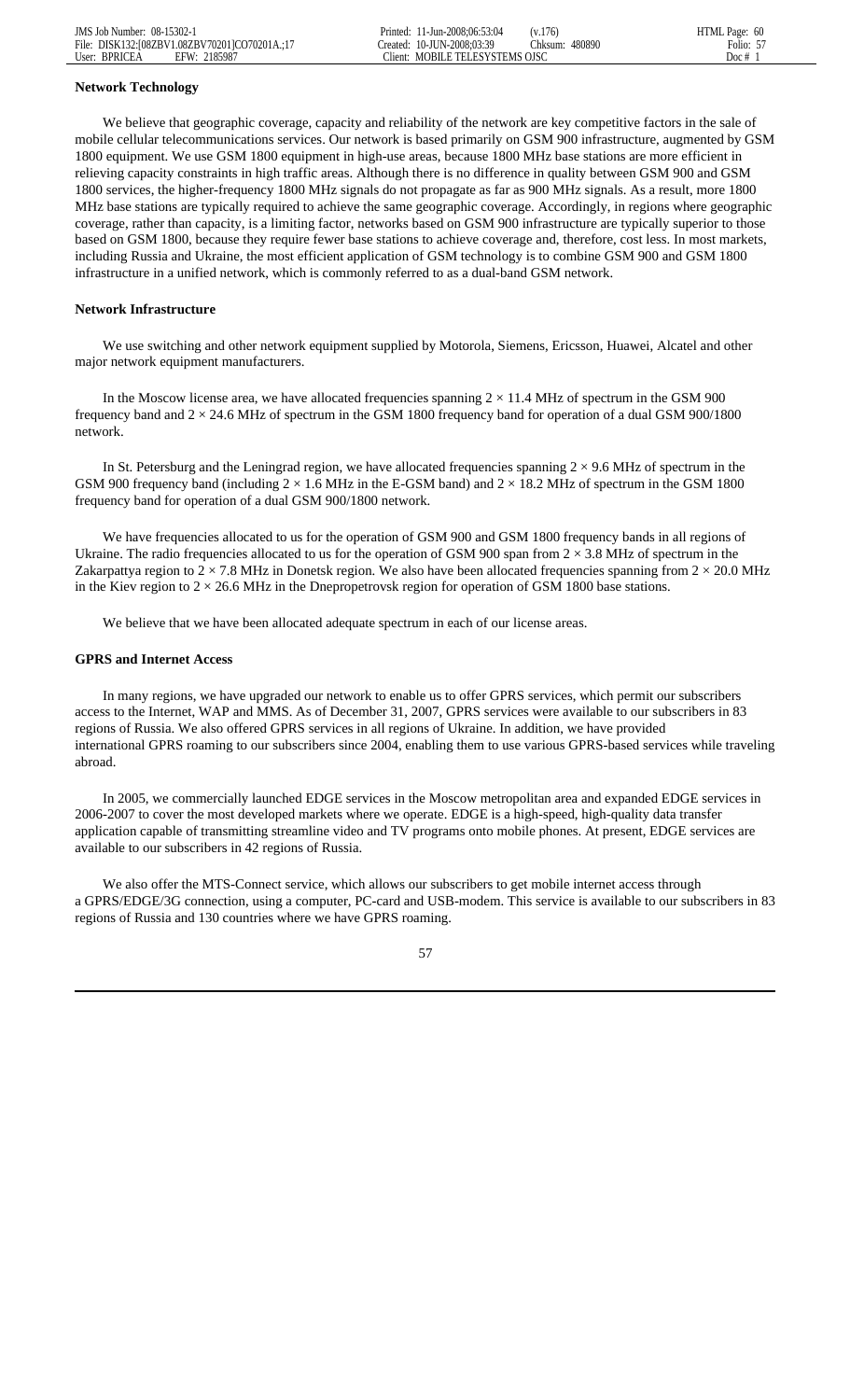We signed an agreement with Research In Motion in May 2005 to offer BlackBerry services to our subscribers. Following our receipt of the required regulatory approvals, we began providing BlackBerry services to corporate users in Ukraine in October 2007 and expect to start providing these services in Russia in June 2008. We also expect to launch BlackBerry services for mass market subscribers in Ukraine beginning in June 2008 and in Russia in August 2008. We are the first mobile operator to offer BlackBerry services in the CIS.

# **Third-Generation Technology**

 The key benefit of a third-generation network, using UMTS technology, is the ability to provide subscribers with faster data download speeds with top download capacity using HSPA technology up to 3.6 Mbit per second. This is over ten times faster than the currently available 2G EDGE technology.

 In July 2006, MTS-Ukraine was licensed to provide telecommunications services using CDMA 450 technology. CDMA 450 is a 3G telecommunication standard ratified by the International Telecommunication Union. We commenced commercial services using CDMA 450 technology in Ukraine in November 2007 and currently offer the following services to our CDMA 450 subscribers in Ukraine: wireless virtual data transmission networks, remote access to corporate subscribers, high-speed access to the Internet and multimedia services, such as video-on-demand.

 In April 2007, the Russian Ministry of Communications and Mass Media announced the results of a tender for 3G licenses. We were one of three companies, along with Vimpelcom and MegaFon, who received a nationwide 3G/UMTS license in Russia. The license is valid through 2017 and covers the entire territory of Russia. In accordance with the conditions set forth in the tender documentation, we, Vimpelcom and MegaFon were required to begin undertaking the construction of a 3G network over a period of two years from the time the license was received. We expect that our 3G network will use 1950-1965 MHz, 2015-2020 MHz and 2140-2155 MHz frequencies, and will compliment our existing GSM network. We have conducted trials of third-generation networks utilizing rented network equipment. On May 28, 2008, we announced the commercial launch of our 3G network in St. Petersburg and the technical readiness of our 3G networks for commercial launch in other cities.

 In addition, the Communications and Information Agency of Uzbekistan allocated a 3G/UMTS license to us in April 2007. The license is valid through 2016 and covers the entire territory of the country. During 2007, we selected an equipment supplier and began the development our 3G network in Uzbekistan. We aim to launch the 3G network in Uzbekistan in 2009 and expect that the 3G network will compliment our existing GSM network in Uzbekistan. Subscribers outside the 3G network's coverage will automatically be switched to the GSM network.

 In Armenia, our subsidiary K-Telekom is licensed to offer 3G services and, in October 2007, was allocated frequencies to offer 3G services throughout the entire territory of Armenia. The frequencies were allocated for a 10-year period. We plan to commence development of a 3G network in Armenia in 2009.

# **Base Station Site Procurement and Maintenance**

 The process of obtaining appropriate sites requires that our personnel coordinate, among other things, site-specific requirements for engineering and design, leasing of the required space, obtaining all necessary governmental permits, construction of the facility and equipment installation. In Russia, we use site development software supplied mainly by Aircom International to assess new sites so that the network design and site development are coordinated. Our software in Russia and Ukraine can create digital cellular coverage maps of our license areas, taking into account the peculiarities of the urban landscape, including the reflection of radio waves from buildings and moving automobiles. Used together, these software tools enable us to plan base station sites without the need for numerous field trips and on-site testing, saving us considerable time and money in our network buildout.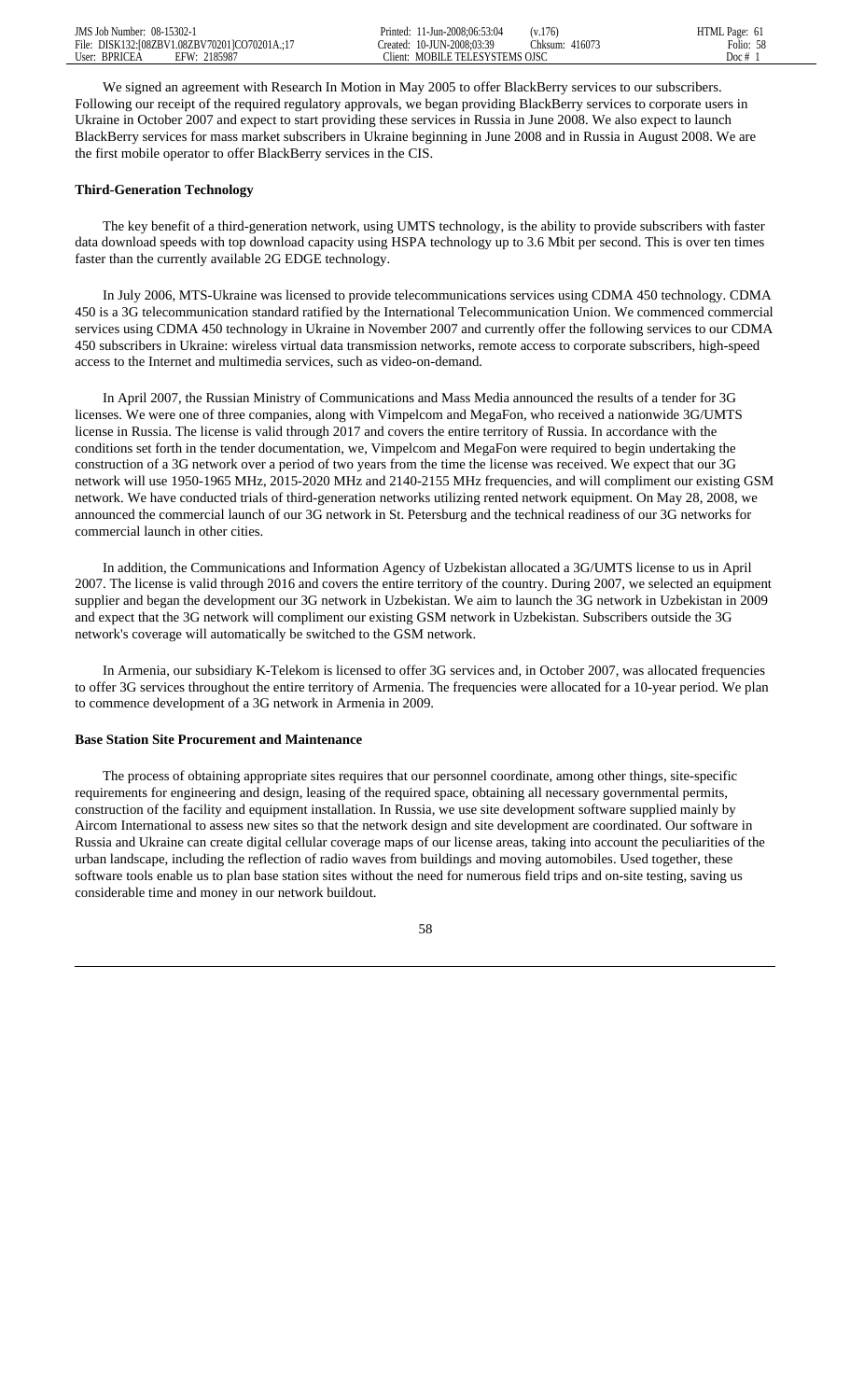Base station site contracts are essentially cooperation agreements that allow us to use space for our base stations and other network equipment. The terms of these agreements range from 1 to 55 years, with the term of a majority of agreements being 3 to 5 years. Under these agreements, we have the right to use premises located in attics or on top floors of buildings for base stations and space on roofs for antennas. In areas where a suitable base station site is unavailable, we construct towers to accommodate base station antennae, mainly on leased plots of land. We anticipate that we will be able to continue to use our existing GSM 900 base station sites and to co-locate GSM 1800 and UMTS base stations at some of the same sites.

 To provide quality service to subscribers, our maintenance department, staffed 24 hours per day, performs daily network integrity checks and responds to reported problems. Our technicians inspect base stations and carry out preventative maintenance at least once every six months.

### **Interconnect Arrangements and Telephone Numbering Capacity**

 Cellular operators must interconnect with fixed zonal, wireless, long distance and international telephony operators to obtain access to their networks and, via these operators, to the networks of other operators around the world. Cellular operators must also obtain telephone numbering capacity to allocate to their subscribers. There are two categories of telephone numbers: "local" 7-digit numbers and "federal" 11-digit numbers. We have entered into various agreements for the provision of local telephone numbering capacity with several local telecommunications operators in Moscow and in the other regions of Russia and in Ukraine, including the public switched telephone network operator in the city of Moscow, MGTS, as well as other companies within the Comstar group, all of which are affiliated with Sistema, and Ukrtelecom, UTEL, Golden Telecom and other public switched telephone network operators in Ukraine. See "Item 7. Major Shareholders and Related Party Transactions—B. Related Party Transactions." We have also built our own local networks in certain cities within Russia to provide local telephone numbering capacity to our subscribers. We are allocated federal telephone numbering capacity by the government and we provide interconnection services to other operators on the zonal level in all regions of Russia. Zonal/local interconnection typically entails payment of a one-time connection fee, a monthly fee per point of interconnection and a usage charge based on minutes of traffic.

 To provide our subscribers in Russia with domestic and international long distance services, we have interconnection agreements with Rostelecom, Interregional Transit Telecom, or MTT (an affiliate of Sistema), Golden Telecom (subsidiary of Vimpelcom) and other operators. Most interconnect fees payable for connecting users of other operators' fixed line and wireless networks to our network are based on a one-time connection fee, a monthly fee per point of interconnection and usage by minute which vary depending on the destination called.

 Russian legislation requires that PSTNs not refuse to provide interconnection or discriminate against one operator in comparison to another, and the interconnect rates of PSTNs are regulated by the government. See "Item 4. Information on Our Company—B. Business Overview—Regulation in the Russian Federation— Competition, Interconnection and Pricing" and "Item 3. Key Information—D. Risk Factors—Risks Relating to Our Business— If we cannot interconnect cost-effectively with other telecommunications operators, we may be unable to provide services at competitive prices and therefore lose market share and revenues."

 The Ministry of Communications and Mass Media has allocated special numbering codes for federal 11-digit telephone numbers on a non-geographical basis for all cellular operators. We believe that we have been allocated sufficient numbering capacity for the development of our network. However, a combination of regulatory, technological and financial factors has led to the limited availability of local 7-digit telephone numbering capacity in Moscow and the Moscow region. Moscow's "495" code and the Moscow region's "496" code have already reached numbering capacity limits. As a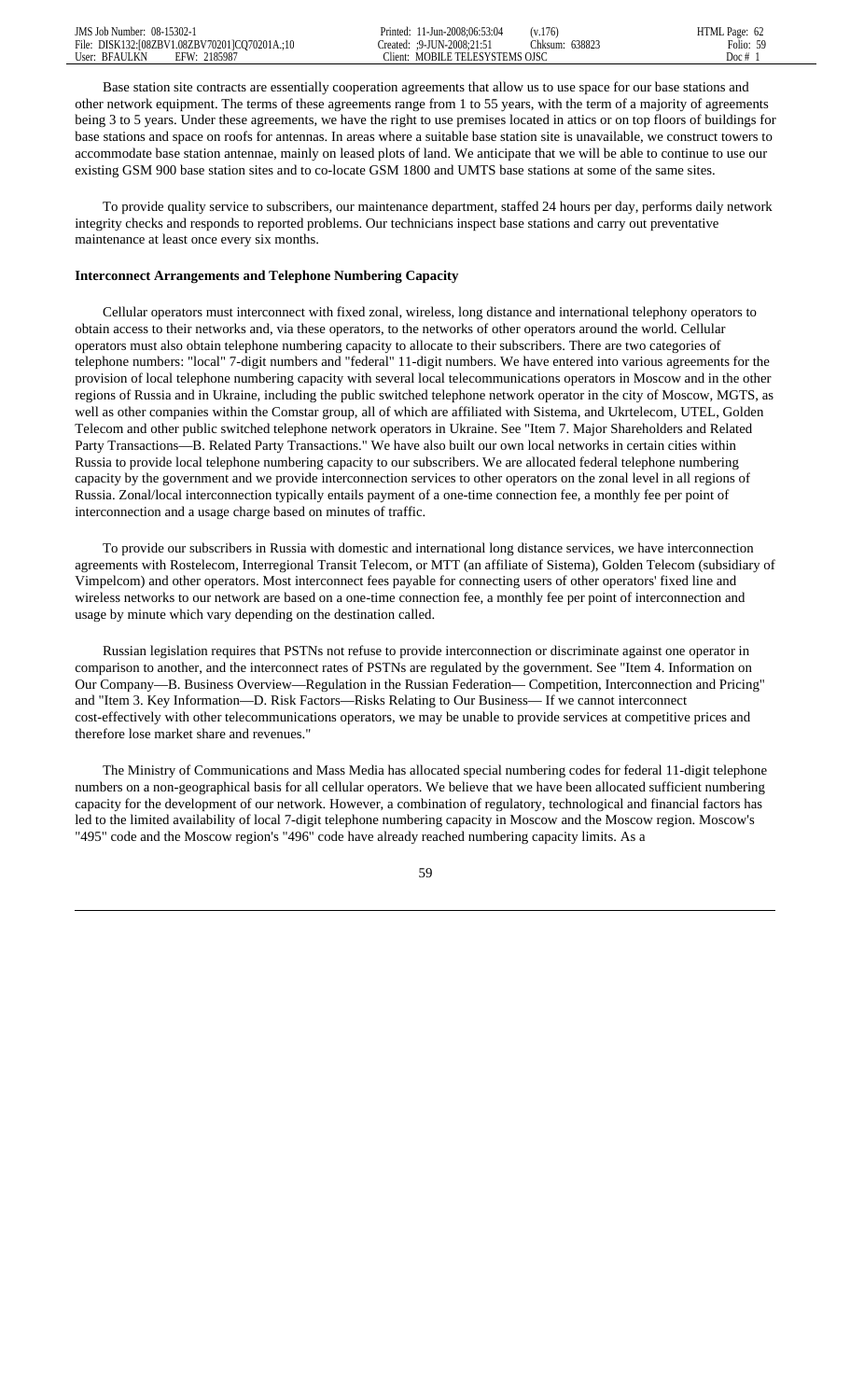result, the new "499" code has been introduced in order to increase the Moscow numbering capacity. To meet subscriber demand and provide for an adequate inventory of numbering capacity, we used to enter into contracts with local fixed line providers for allocation of numbering capacity to us. However, the Russian regulator subsequently took the view that numbering capacity assigned to one operator could not be rented to other operators. Accordingly, we have entered into new arrangements whereby fixed line operators make their numbers available to our subscribers via agency contracts between the subscribers and us acting on behalf of such fixed line operators. Our right to use numbering capacity ranges from five years to an unlimited period of time. As of December 31, 2007, we had numbering capacity (federal and local) for over 18.5 million subscribers in the Moscow license area. For a description of how we amortize the acquisition costs of numbering capacity, see Note 2 to our audited consolidated financial statements.

 Interconnection and traffic transit between the networks of mobile operators in Russia occur through direct channels connecting the switches of the different mobile operators within the same city, or through the network of transit long distance operators, which connect the networks of different mobile operators in different cities. MTT is the primary transit long distance operator providing interconnection and traffic transit services between cellular operators.

 In Ukraine, mobile operators are allocated numbering capacity by the NCRC. We believe that we have been allocated sufficient numbering capacity in Ukraine for the development of our mobile network. However, the numbering capacity for fixed network development is insufficient.

### **Network Monitoring Equipment**

We have operation and maintenance centers in major cities throughout Russia. We constantly control and monitor the performance of our network, call completion rate and other major key technical performance indicators. We use monitoring systems to optimize our network and to locate and identify the cause of failures or problems, and also to analyze our network performance and obtain network statistics. We have agreements with different suppliers for technical support services that allow us to obtain their assistance in trouble shooting and correcting problems with our network within the warranty period.

 Our networks in Ukraine, Uzbekistan, Turkmenistan, Armenia and Belarus are monitored by our local operations and maintenance centers in each country. In addition to monitoring performance of the network, these operations and maintenance centers analyze network quality parameters and provide reports and recommendations to management.

#### **Handsets**

 Almost all of our handset sales in 2007 consisted of dual-band GSM 900/GSM 1800 handsets. These dual-band handsets are currently in widespread use on networks in Western Europe and, because they send and receive communications on both GSM 900 and GSM 1800 frequencies, they can relieve possible congestion on our network and increase the ability of our customers to roam. We also offer our subscribers tri-band handsets. These handsets, which function in the GSM 900, GSM 1800 and PCS-1900 standards, provide users with greater automatic roaming possibilities in Russia, Europe, the United States and Canada. We generally do not offer handset subsidies in Russia but do offer them in Ukraine. For the year ended December 31, 2007, we provided net handset subsidies of \$21.0 million in Ukraine. These subsidies are expected to be compensated within two years of a subscriber's enrollment through the subscriber's usage of our services. However, in view of the experience and practice of mobile services providers in more mature markets, increased competition may compel us to more heavily subsidize handsets in the future.

 We have entered into arrangements with Sony Ericsson, Nokia, Motorola, Samsung, Siemens, Alcatel and others to purchase handsets. We offer approximately 400 GSM 900/GSM 1800 handset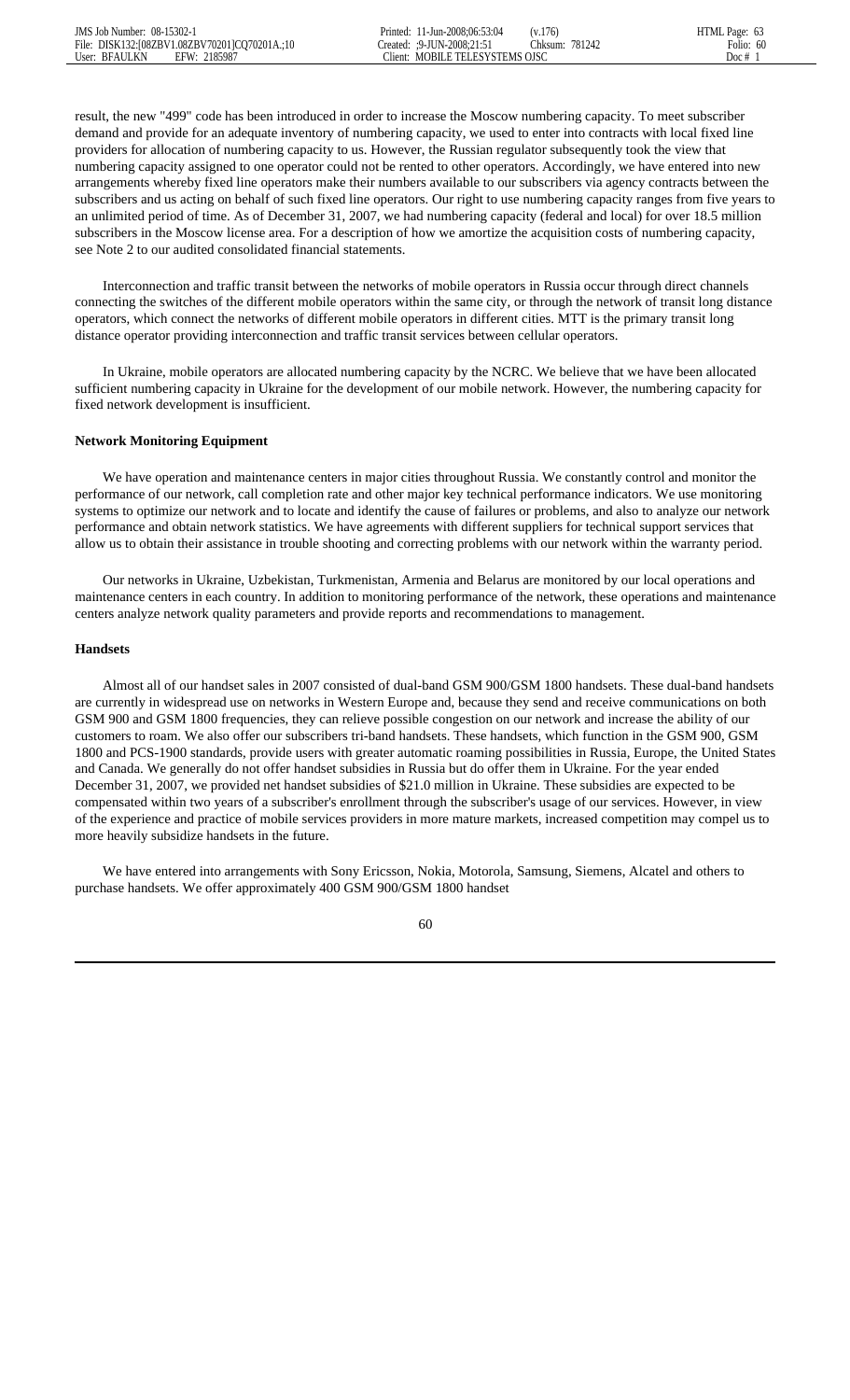models, the majority of which are manufactured by Samsung and Nokia. Dual-band handsets range in cost from approximately \$30 to \$1,550. We are not dependent on any particular supplier for handsets. We and our dealers also offer an array of mobile telephone accessories, with the average new subscriber spending from \$1 to \$299 on such accessories in addition to the cost of the handset.

 In 2007, we decreased our selling activities in relation to dual-band and tri-band handsets and accessories and shifted our sales focus to a more limited line of equipment, including 3G compatible equipment, Blackberry and equipment designed for MTS-Connect services. In addition, from January 1, 2008, we have been reducing our purchases of handsets and accessories for resale and focusing instead on commission sales whereby we receive handsets and accessories on consignment from third-party equipment suppliers and sell at them at our sales outlets for a commission. We also have begun renting sales office space to third-party dealers who sell handsets and equipment under our brand name and are required to follow standards set by us relating to assortment, pricing, quality of goods and quality of customer service.

### **Regulation in the Russian Federation**

 In the Russian Federation, the federal government regulates telecommunications services. The principal law regulating telecommunications in the Russian Federation is the Federal Law on Communications, which provides, among other elements, for the following:

- licensing of telecommunications services;
- requirements for obtaining a radio frequency allocation;
- equipment certification;
- equal rights for individuals and legal entities, including foreign individuals and legal entities, to offer telecommunications services;
- fair competition;
- freedom of pricing other than pricing by companies with monopoly power; and
- liability for violations of Russian legislation on telecommunications.

 The new Federal Law on Communications came into force on January 1, 2004 and replaced the law of 1995 regulating the same subject matter. The Federal Law on Communications creates a framework in which government authorities may enact specific regulations. Regulations enacted under the legislative framework in place prior to the enactment of the Federal Law on Communications continue to be applied to the extent they do not conflict with the Federal Law on Communications. The lack of interpretive guidance from the regulatory authorities regarding the new regulations and the uncertainty surrounding their compatibility with the regulations still in effect impedes our ability to assess effectively the full impact of the new regulations under the Federal Law on Communications on our business.

 The Federal Law on Communications, which confers broad powers to the state to regulate the communications industry, including the allocation of frequencies, the establishment of fees for frequency use and the allocation and revocation of numbering capacity, significantly modifies the system of government regulation of the provision of communications services in Russia. In particular, while under the previous law, the Ministry of Communications issued licenses for the provision of wireless communications services at its own discretion, under the new law, licenses to provide communications services in territories where frequency and numbering capacity are limited may be issued only on the basis of a tender. In addition, the new law provides for the establishment of a "universal services reserve fund" which is funded by a levy imposed on all telecommunications service providers, including us. The Federal Law on Communications also attempts to simplify the succession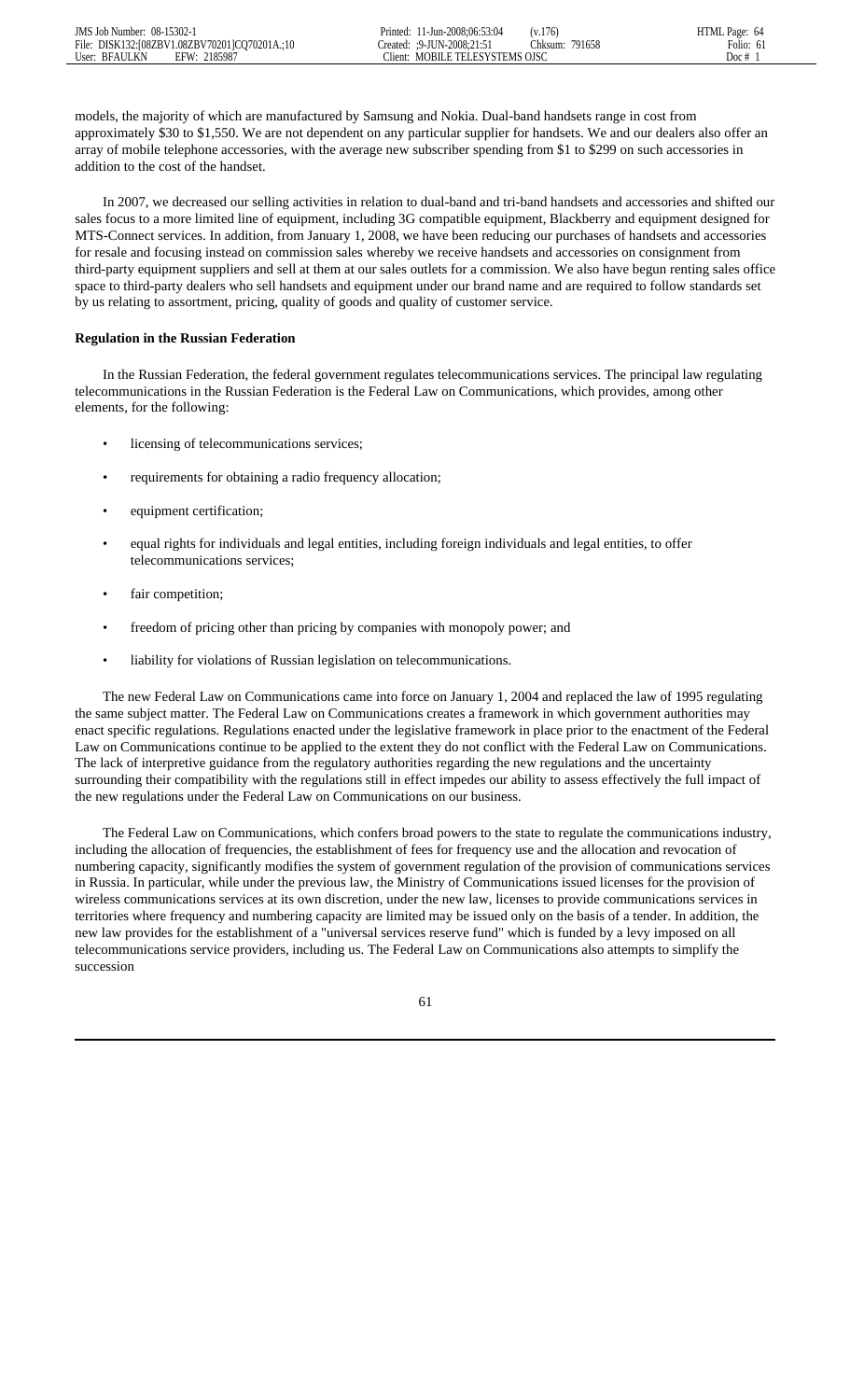of licenses to merged or otherwise reorganized companies by instituting a license re-issuance procedure, whereas under the previous law, merged or reorganized companies were required to apply to the Ministry of Communications for the issuance of a new license in such circumstances.

# **Regulatory Authorities**

 The Russian telecommunications industry is regulated by several governmental agencies. These agencies form a complex, multi-tier system of regulation that resulted, in part, from the implementation of the Federal Law on Communications, as well as from the large-scale restructuring of the Russian government in March 2004 and subsequent restructuring in May 2008. The system of regulation is still evolving and further changes are expected. See "Item 3. Key Information—D. Risk Factors—Risks Relating to Our Countries of Operation—Political and Social Risks—Political and governmental instability in Russia and the CIS could materially adversely affect our business, financial condition, results of operations and prospects and the value of our shares and ADSs."

 *The Ministry of Communications and Mass Media* is the federal executive body that develops and supervises the implementation of governmental policy in the area of communications and coordinates and controls the activities of its subordinate agencies. The Ministry may issue regulations in the area of communications if authorized to do so by federal legislation (including presidential and governmental decrees).

The following bodies also regulate the telecommunications industry.

 *The Federal Service for Supervision in the Area of Communications and Mass Media* is a federal executive body that supervises and controls certain areas of communications and information technologies, including:

- the issuance of licenses and permissions in the area of communications and information technologies;
- the registration of radio-electronic and high-frequency equipment;
- the assignment of radio frequencies based on decisions taken by the State Radio Frequencies Commission and registration of such assignments;
- the allocation of numbering capacity;
- the technical supervision of networks and network equipment throughout Russia;
- the monitoring of compliance by network operators with applicable regulations, terms of their licenses and terms of the use of frequencies allocated and assigned to them;
- the enforcement of equipment certification requirements;
- the examination of electromagnetic compatibility of equipment with existing civil radio-electronic equipment;
- the organization of tenders with respect to licenses in the sphere of communications; and
- the control of activity in processing of personal data.

 *The Federal Agency of Communications* is a federal executive body that implements governmental policy, manages state property and provides public services in the area of communications, including the certification of equipment for compliance with technical requirements.

 *The State Radio Frequencies Commission* is an inter-agency coordination body acting under the Ministry of Communications and Mass Media which is responsible for the regulation of radio frequency spectrum and develops a long-term policy for frequency allocation in the Russian Federation.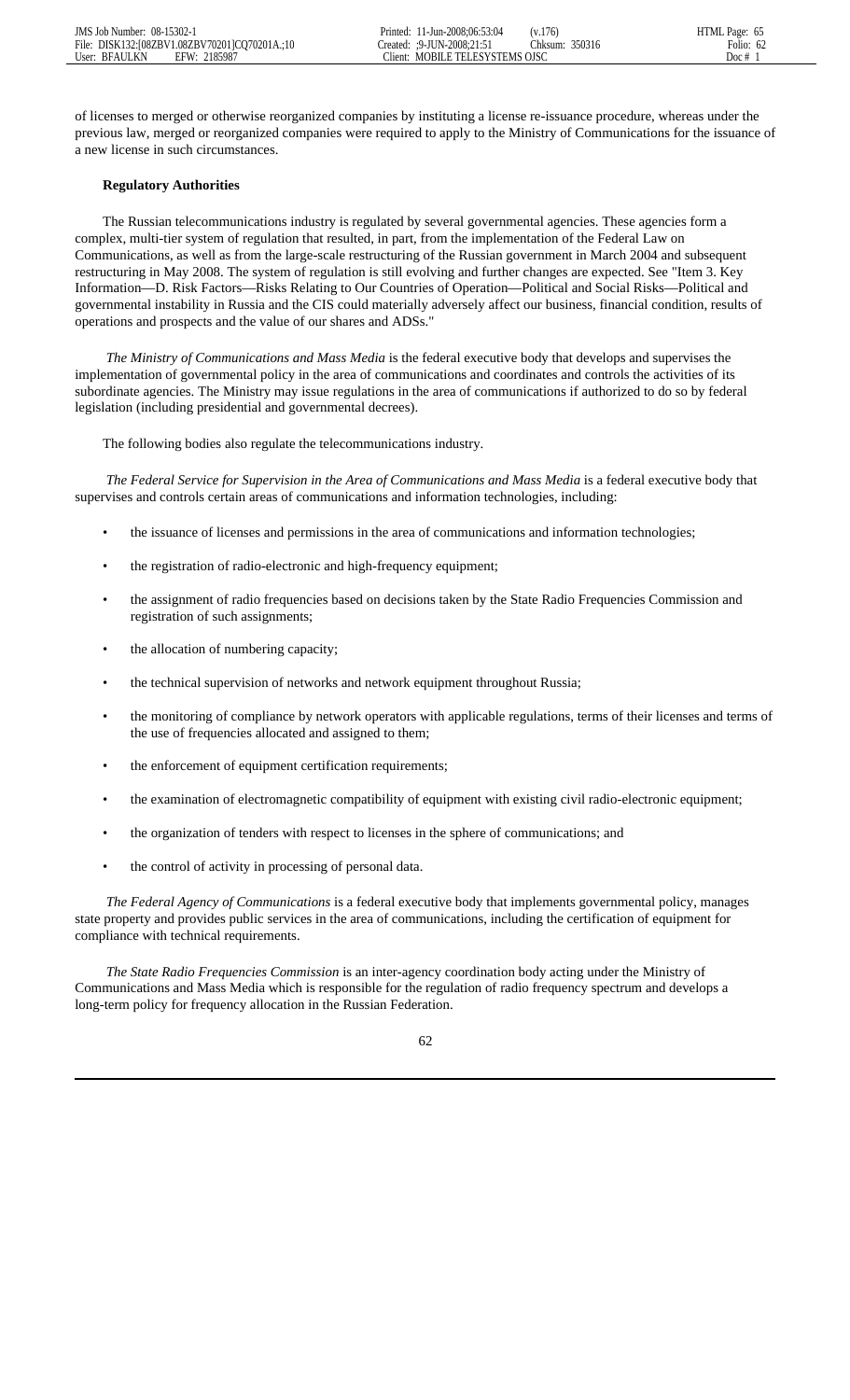*Other regulatory authorities.* In addition, the Federal Antimonopoly Service supervises competition regulations and enforces the Federal Law on the Natural Monopolies and the regulations enacted thereunder. The Federal Tariffs Service regulates certain tariffs in the sphere of telecommunications, including the tariffs on the local and DLD calls by subscribers of PSTNs and installation and subscription fees. The Federal Service for Supervision in the Area of Consumer Rights Protection and Human Well-Being is responsible for the enforcement of sanitary regulations, including some authority over the location of telecommunications equipment, and supervises the compliance of companies with the regulations relating to the protection of consumer rights. The Federal Registration Service is responsible for registering certain telecommunications infrastructure that is considered real property in accordance with Government Decree No. 68 dated February 11, 2005.

# **Licensing of Telecommunications Services and Radio Frequency Allocation**

 Telecommunications licenses are issued based on the Federal Law on Communications, and, with regard to wireless telecommunications services, on the Approval of Regulations for Holding a Competitive Tender for Receipt of Licenses Associated with the Provision of Cellular Radiotelephone Services, enacted in June 1998. Under these regulations, effective January 1, 2004, licenses may be issued and renewed for periods ranging from three to twenty-five years. Several different licenses to conduct different communication services may be issued to one entity. Provided the licensee has conducted its activities in accordance with the applicable law and terms of the license, renewals may be obtained upon application to the Federal Service for Supervision in the Area of Communications and Mass Media. Officials of the Federal Service for Supervision in the Area of Communications and Mass Media have broad discretion with respect to both issuance and renewal procedures.

 A company must complete a multi-stage process before the commercial launch of its communications network. A company must:

- receive a license from the Federal Service for Supervision in the Area of Communications and Mass Media to provide communications services;
- obtain approval to use specific frequencies within the specified band from the State Radio Frequencies Commission if providing wireless telecommunications services; and
- obtain permission from the Federal Service for Supervision in the Area of Communications and Mass Media for network operations. To receive this permission, a wireless telecommunications services provider must develop a frequency assignment and site plan, which is then reviewed and certified by the Federal Service for Supervision in the Area of Communications and Mass Media for electromagnetic compatibility of the proposed cellular network with other radio equipment operating in the license area. The Federal Service for Supervision in the Area of Communications and Mass Media has discretion to modify this plan, if necessary, to ensure such compatibility.

 Under the old Federal Law on Communications and related licensing regulations, the transfer of a license, including assignment or pledge of a license as collateral, was prohibited except for transfer of licenses for the provision of wireless telecommunications services awarded through a competitive tender. Effective January 1, 2004, the prohibitions on the transfer of licenses were relaxed and, in particular, in case of mergers, licenses may be re-issued upon application by a transferee as a new license holder following the transfer. Additionally, the Ministry of Communications and Mass Media has declared that agreements on the provision of telecommunications services must be concluded and performed by the license holder.

 If the terms of a license are not fulfilled or the service provider violates applicable legislation, the license may be suspended or terminated. Licenses may be suspended for various reasons, including:

failure to comply with Russian law or the terms and conditions of the license;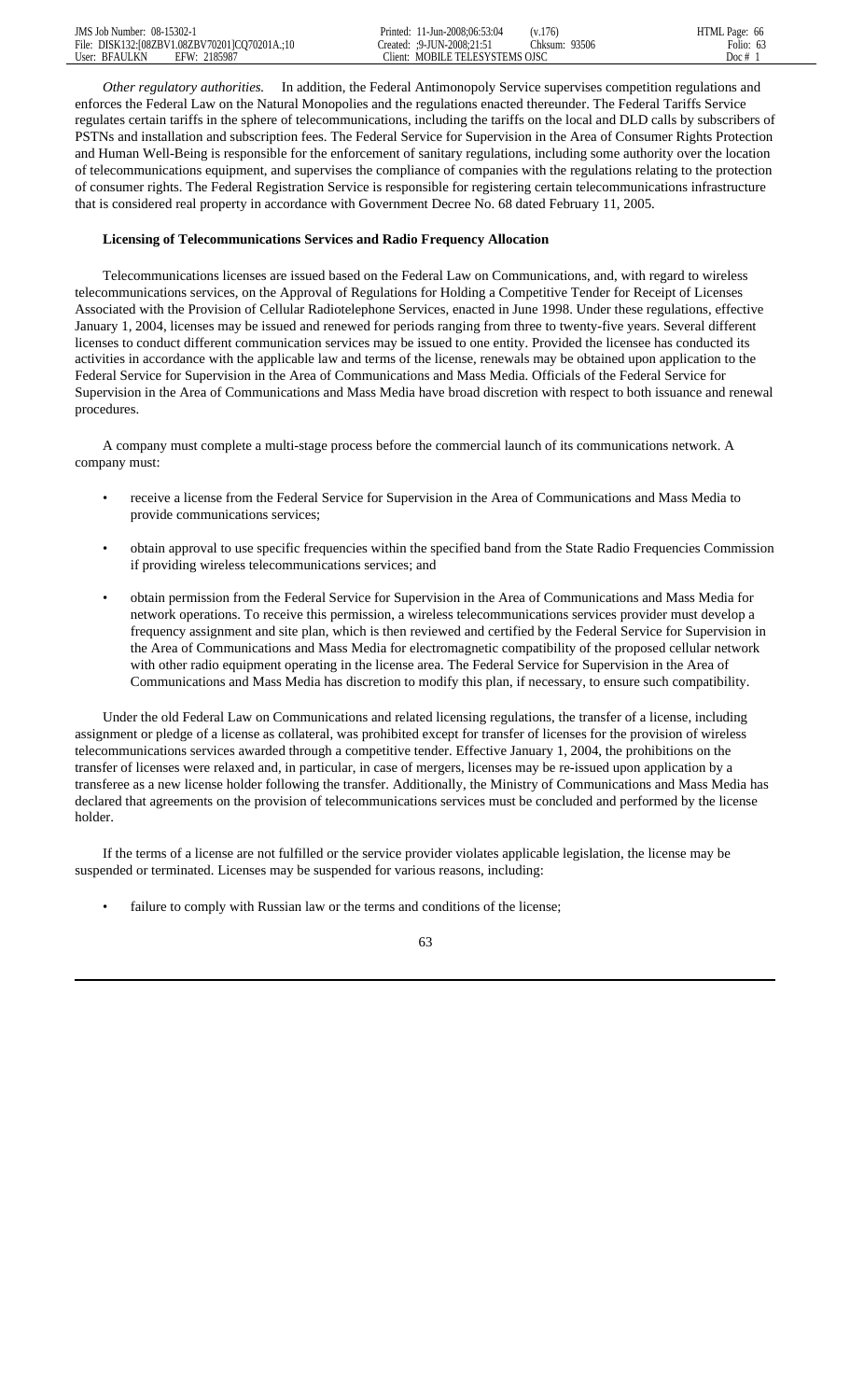- failure to provide services for over three months from the start-of-service date set forth in the license; and
- annulment of a frequency allocation if it results in the inability to render communications services.

In addition, licenses may be terminated for various reasons by the court, including:

- failure to remedy in a timely manner a violation that led to the suspension of the license;
- provision of inaccurate information in documents on the basis of which a license was issued; and
- failure to fulfill obligations undertaken in the process of a tender or auction.

 The license may also be terminated in a number of cases, including liquidation of a license holder or failure to pay a license fee on time. A suspension or termination of a license may be appealed in court.

 Frequencies are allocated for a maximum term of ten years, which may be extended upon the application of a frequency user. Under the Federal Law on Communications, frequency allocations may be changed for purposes of state management, defense, security and protection of legal order in the Russian Federation with the license holder to be compensated for related losses. Further, frequency allocations may be suspended or terminated for a number of reasons, including failure to comply with the conditions on which frequency was allocated.

 The following one-time license fees are payable in respect of each region covered by the license: 15,000 rubles, for services involving use of a frequency spectrum, lease of communication channels running beyond one region of Russia as well as in number of other cases specified by law; and 1,000 rubles in other cases. The license fee for a license received through a tender or auction is determined by the terms of such tender or auction.

 In addition to licensing fees, a government decree enacted on June 2, 1998, requires payment of fees for the use of radio frequencies for cellular telephone services. The payment procedure was established by a government decree enacted on August 6, 1998, which requires that all wireless telecommunications services operators pay an annual fee set by the State Radio Frequencies Commission and approved by the Federal Antimonopoly Service for the use of their frequency spectrums. Furthermore, the Federal Law on Communications provides for the establishment of a "universal services reserve fund" for the purpose of supporting communications companies operating in less developed regions of Russia through the financing, construction and maintenance of telecommunications networks in low-profit and unprofitable sectors. This reserve fund is aimed at eliminating the practice of cross-subsidies by compensating operators for certain mandatory, loss-making local services in rural and sparsely populated areas. The universal service fund concept has been used in some developed countries and in Eastern Europe. It is funded by a levy imposed on all communication services providers, including us, in the amount of 1.2% of revenues from telecommunications services less the amount of taxes paid by subscribers.

 The Federal Law on Communications empowers the Russian government to determine and annually review the list of licensing requirements applicable to various communication services being licensed. The list of licensing requirements was enacted by Government Decree No. 87 dated February 18, 2005, as amended. Licenses also generally contain a number of other detailed conditions, including a date by which service must begin, technical standards and certain other terms and conditions. We have either commenced service by the applicable deadline or received an extension of the applicable deadline for all of our licenses.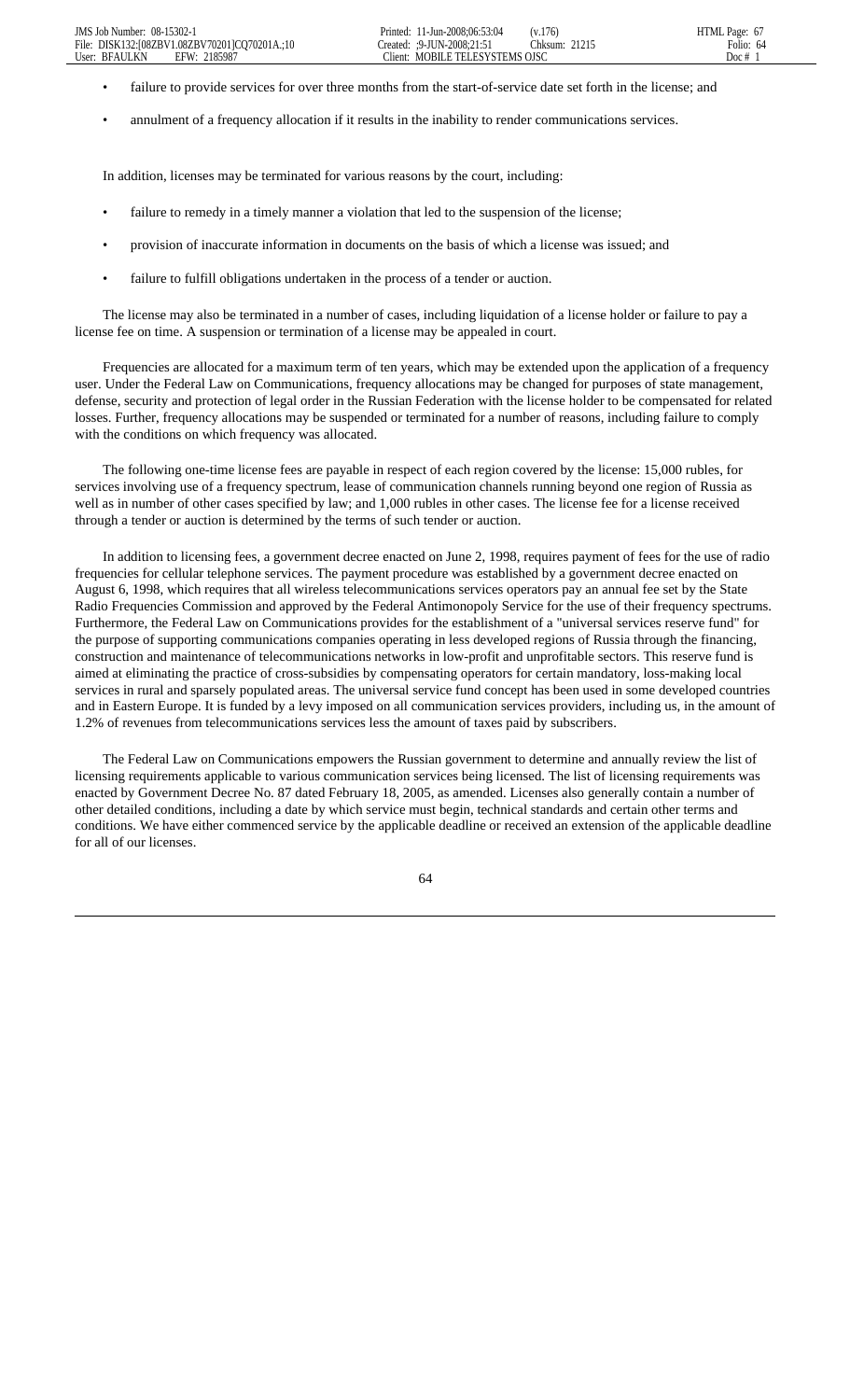# **Equipment Certification**

 Government Decree No. 896 adopted on December 31, 2004, sets forth the types of communications equipment that is subject to mandatory certification. Communications equipment must be certified, or its compliance with the established requirements must be declared and proved in the interconnected communications network of the Russian Federation, which includes all fixed line and wireless networks open to the public. All networks of our telecommunications subsidiaries must be certified. The Federal Agency of Communications issues certificates of compliance with technical requirements to equipment suppliers based on the Agency's internal review. In addition, a Presidential decree requires that licenses and equipment certifications should be obtained from the Federal Security Service to design, produce, sell, use or import encryption devices. Some commonly used digital cellular telephones are designed with encryption capabilities and must be certified by the Federal Security Service.

 Further, certain high-frequency equipment, a list of which was approved by Government Decree No. 539 of October 12, 2004, as amended, manufactured or used in the Russian Federation requires special permission from the Federal Service for Supervision in the Area of Communications and Mass Media. These permissions are specific to the entity that receives them and do not allow the use of the equipment by other parties. Failure to receive such certification could result in the mandatory cessation of the use of such equipment.

# **Competition, Interconnection and Pricing**

 The Federal Law on Communications requires federal regulatory agencies to encourage competition in the provision of communication services and prohibits the abuse of a dominant position to limit competition. The Federal Law on Communications provides that telecommunications tariffs may be regulated in cases provided for by legislation. Presidential Decree No. 221, enacted on February 28, 1995, on Measures for Streamlining State Regulation of Prices (Tariffs) allows for regulation of tariffs and other commercial activities of telecommunications companies that are "natural monopolies." Government Decree No. 637, dated October 24, 2005, authorized the Federal Tariffs Service to set the following tariffs for the natural monopolies in the communications market:

- provision of access to a local telephone network;
- permanent use of a subscriber's line; and
- local, intra-zone and DLD calls.

 Although these regulations apply only to fixed line operators, we are still subject to them when receiving telephone calls from fixed lines.

 In accordance with the Federal Law on Natural Monopolies, the Federal Tariffs Service maintains a Register of Natural Monopolies whose tariffs are controlled and regulated by the state. A telecommunications operator may be included in this register upon the decision of the Federal Tariffs Service based on the Service's analysis of the operator's activities and the market conditions. At present, none of our subsidiaries is included in the Register of Natural Monopolies.

 The Federal Antimonopoly Service is authorized by law to maintain a register of companies holding a market share in excess of 35%. Companies entered in this register may become subject to certain restrictions in conducting their business, including limitations in decisions relating to price formation, geographical expansion, associations and agreements with competitors. Acquisitions of assets or shares in or by other entities involving such companies are subject to particular scrutiny by the Federal Antimonopoly Service. We are categorized by the Federal Antimonopoly Service as a company with a market share exceeding 35% in Moscow and the Moscow region, Ivanovo Region, Arkhangelsk Region and Nenets Autonomous District. See also "Item 3. Key Information—D. Risk Factors—Risks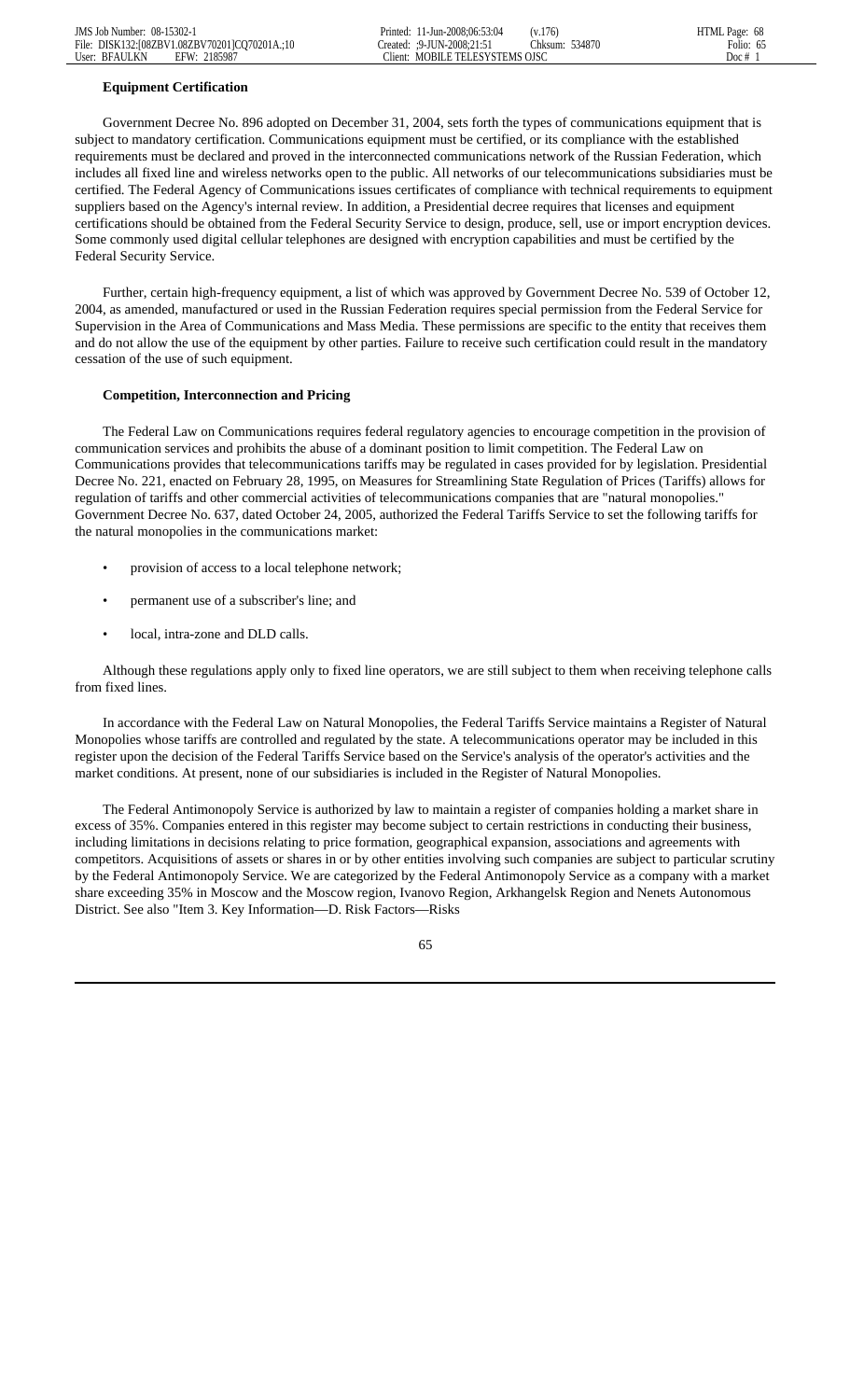Relating to Our Business—If we are found to have a dominant position in the markets where we operate, the government may regulate our tariffs and restrict our operations."

 The Federal Law on Communications provides for a special regulation of telecommunications operators occupying a "substantial position," *i.e.* , operators which together with their affiliates have, in the Russian Federation generally or in a geographically defined specific numerical zone, 25% or more of installed capacity or capacity to carry out transmission of not less than 25% of traffic. In particular, the Federal Law on Communications and implementing rules adopted by Government Decrees No. 161, dated March 28, 2005, and No. 627, dated October 19, 2005, both effective from January 1, 2006, provide for government regulation of interconnection tariffs established by such operators. In addition, such operators are required to develop standard interconnection contracts and publish them as a public offer for all operators who intend to use such interconnection services. Notwithstanding the above, fixed line operators not considered to occupy a "substantial position" and not included in the Register of Natural Monopolies, as well as mobile operators, are free to set their own tariffs.

 In March 2006, the Federal Law on Communications was amended to incorporate a CPP scheme effective as of July 1, 2006. Prior to the implementation of the CPP principle, subscribers of fixed line operators could initiate calls to mobile phone users free of charge. Under the new system, fixed line operators began charging their subscribers for such calls and transfer a percentage of the charge to mobile operators terminating such calls. The percentage transferred to mobile operators is regulated by the Federal Service for Supervision in the Area of Communications and Mass Media and is known as the settlement rate. The settlement rate, however, does not cover our expenses for terminating calls initiated by subscribers of fixed line operators and, therefore, we partially offset the resulting losses by charging most of our subscribers an additional amount for the first minute of outgoing calls.

### **Regulation in Ukraine**

#### **Regulatory Authorities**

 *The State Department on Communications and Informatization, or SDCI* (formerly the State Committee on Communications and Informatization, or SCCI), regulated the telecommunications industry through December 31, 2004, largely through the issuance of regulations, establishment of requirements relating to the quality of telecommunications services and technical requirements relating to telecommunications networks and facilities. The SDCI also supervised the technical conditions and development of the telecommunications industry, including the development of standards and technical rules and supervision of the GSM, D-AMPS, NMT and TDMA networks. The SDCI was established in September 2004 as a division of the Ministry of Transport and Communications of Ukraine, or MTCU. The MTCU was established in July 2004 as a result of the merger of the Ministry of Transport and the SCCI. The SDCI is headed by a director nominated by the Minister of Transport and Communications and appointed by the Cabinet of Ministers of Ukraine. Following its establishment in January 2005, the NCRC assumed most of the SDCI's functions. The SDCI remains responsible mainly for establishing and overseeing technical policies and standards.

 *The National Commission for the Regulation of Communications, or NCRC,* established in January 1, 2005, pursuant to the new Telecommunications Law described in "Item 4. Information on Our Company—B. Business Overview—Regulation in Ukraine—Legislation" below, is an independent regulatory body consisting of seven members and a chairperson. The members and chairperson of the NCRC are nominated by the Prime Minister and appointed by the President of Ukraine for a five-year term. The NCRC is responsible for issuing licenses for telecommunications services commencing January 1, 2005, as well as various other responsibilities of the SDCI from that date. The SDCI, on the other hand, remains responsible mainly for establishing and overseeing technical policies and standards.

 *The State Center for Radio Frequencies of Ukraine, or SCRF.* While licenses for radio frequencies for wireless communications are issued by the NCRC, SCRF is the authority responsible for all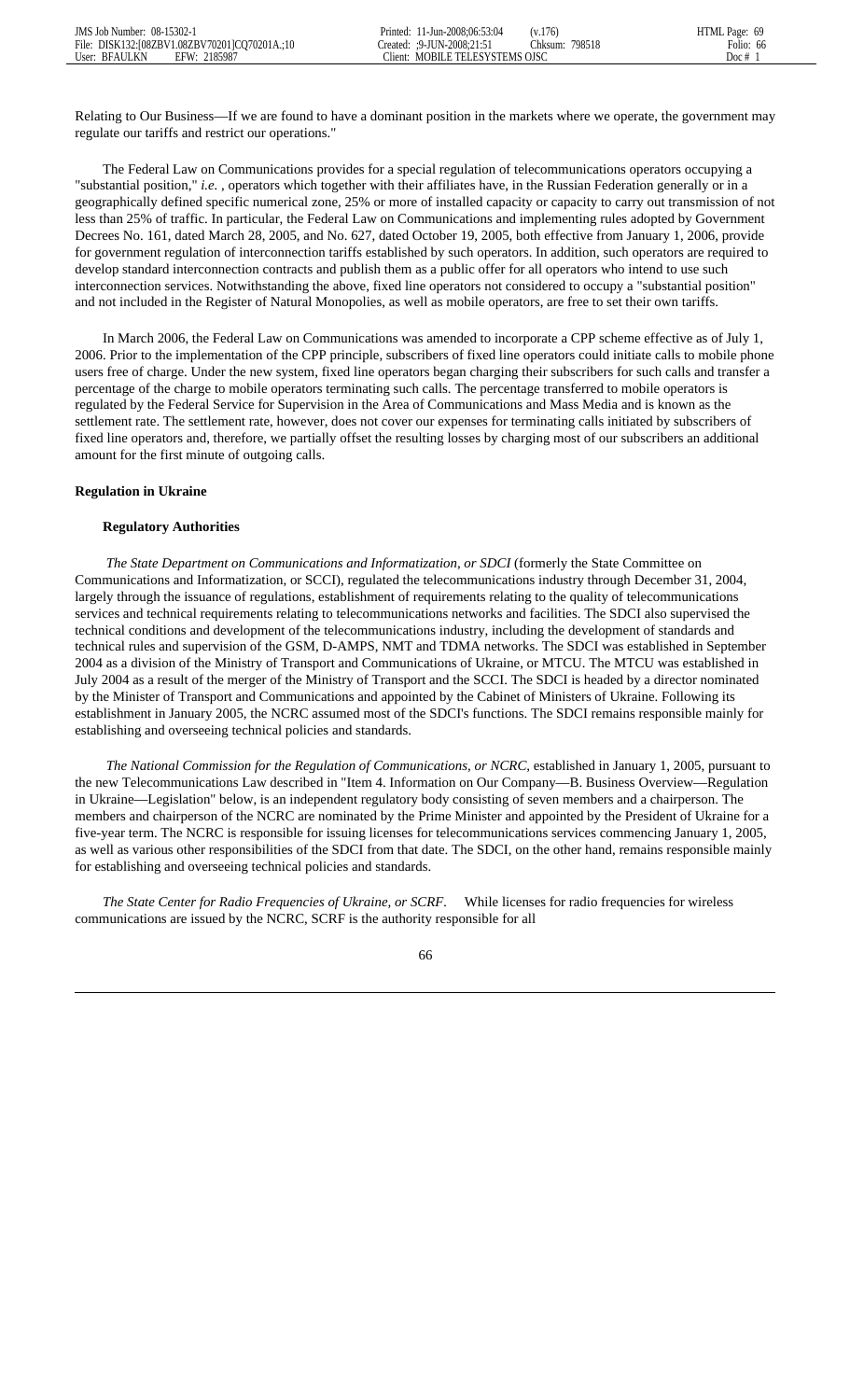technical issues related to the use of radio frequency resources and, in such capacity, is also involved in the issuance of radio frequency licenses. In particular, the SCRF determines frequency availability and the technical aspects of frequency allocation, as well as provides the NCRC with an expert opinion in relation to each application for radio frequency. The SCRF also monitors use of the frequencies and will continue monitoring compliance with the license terms and physically inspecting operators and providers of telecommunications services until the establishment of the State Inspection of Communications, as described below. The SCRF also independently issues individual permissions for the use of radio-electronic and radio-emitting equipment, its development, import, sale and purchase.

 *The State Inspection of Communications, or SIC,* established by the new Telecommunications Law, is a division of the NCRC. The SIC is responsible for the general supervision of the telecommunications market and the use of radio frequency resources. The SIC also monitors compliance with license terms, physically inspects operators and providers of telecommunications services and, together with the SCRF, reviews cases relating to administrative violations in the areas of telecommunications and radio frequencies.

 *The Antimonopoly Committee of Ukraine, or the AMC,* is charged with the administration of competition legislation and the protection and regulation of economic competition in Ukraine, including economic competition among industry participants in the telecommunications sector.

### **Legislation**

 The principal legislation regulating the telecommunications industry consists of the Law on Telecommunications dated November 18, 2003, or the Telecommunications Law, and the Radio Frequencies Law dated June 1, 2000, or the Radio Frequencies Law.

 The Telecommunications Law provides for, among other things, equal rights for individuals and legal entities to offer telecommunications services, fair competition and freedom of pricing. The Telecommunications Law also sets forth the legal, economic and organizational framework for the operation of companies, associations and government bodies forming part of the telecommunications networks. The licensing of telecommunications services, the requirements for equipment certification and liability for violations of Ukrainian legislation on telecommunications are also determined by this legislation. The Telecommunications Law also governs the relations between the state and local governmental bodies, telecommunications operators and users of telecommunications services and radio frequencies.

 The Telecommunications Law addresses new areas of telecommunications services in Ukraine, including numbering requirements, tariff and settlement regulations, interconnection, public telecommunications services, market access rules and licensing issuance and renewal. The Telecommunications Law also significantly expands the definition of the telecommunications services market, including in its scope Internet Protocol telecommunications, transmission of data and facsimile communications.

 The Telecommunications Law also restructured the regulatory bodies governing the area of telecommunications. It provided for the creation of the NCRC, which, as of January 1, 2005, is assigned many functions previously held by the SDCI. The NCRC is authorized, *inter alia* , to issue regulations for telecommunications services, issue telecommunications licenses to operators and providers, issue frequency licenses, request information from operators, providers and authorities, impose administrative penalties and maintain the register of the operators and providers. The NCRC is also authorized to conduct hearings and to resolve disputes among operators concerning the interconnection of telecommunications networks. The powers of the SDCI in the telecommunications area are now relegated primarily to that of technical standards overseer.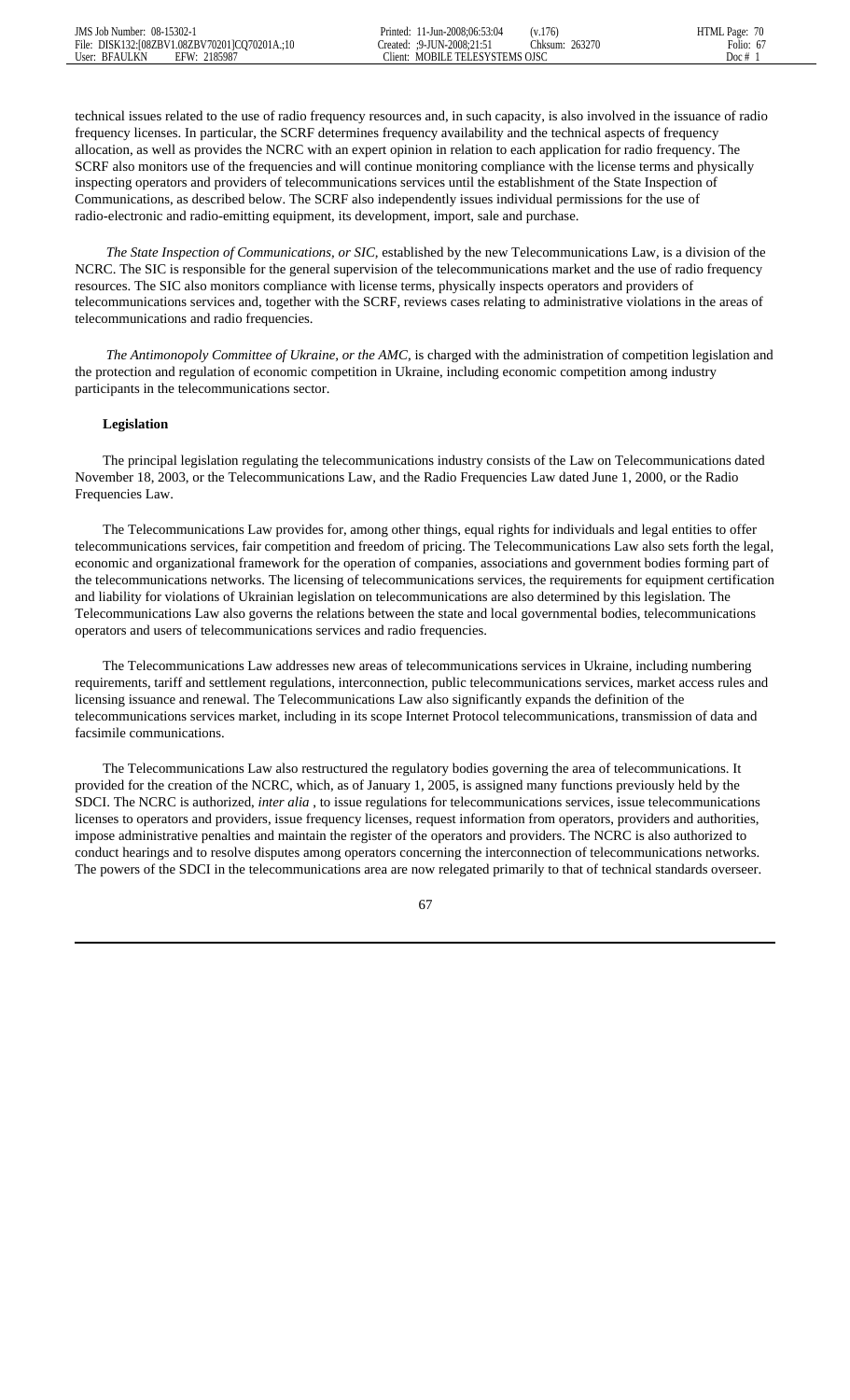Foreign investments in Ukrainian telecommunications operators are not limited; however, in order to provide telecommunications services in Ukraine an entity must be located on the territory of Ukraine and registered in accordance with Ukrainian legislation.

 The Radio Frequencies Law sets forth comprehensive rules regarding the allocation, assignment, interrelation and use of radio frequencies, the licensing of the users of radio frequencies and other relevant issues. The 2004 amendments to the Radio Frequencies Law introduced new procedures for issuance, re-execution and termination of frequency licenses and operation permits.

### **Licensing of Telecommunications Services and Radio Frequency Allocation**

 Ukrainian legislation provides for two types of telecommunications licenses: telecommunications licenses and frequency licenses. Prior to January 1, 2005, the SDCI issued telecommunications and frequency licenses based on the Law on Licensing Certain Types of Business Activity dated June 1, 2000, the Telecommunications Law and the Radio Frequencies Law. Commencing January 1, 2005, the NCRC has assumed responsibility for issuing telecommunications licenses and frequency licenses pursuant to the Telecommunications Law and the 2004 amendments to the Radio Frequencies Law.

Telecommunications licenses are issued for the following specific types of telecommunications services:

- fixed telephone (local, intercity, international) communication services;
- mobile telecommunications services;
- technical maintenance and exploitation of telecommunications networks and the lease of electric communications channels; and
- intercity and international telecommunications services.

Other telecommunications services do not require licenses.

 An operator that is granted a telecommunications license may not commence the provision of wireless telecommunications services until it receives a frequency license. The issuance of a frequency license is, in turn, subject to the availability of radio frequencies in the respective regions of Ukraine. Frequency licenses are issued for specific bandwidths within certain frequency spectrums in specific regions. The GSM spectrum is presently considered to be the most commercially attractive for telecommunications operators. It is currently deemed to be virtually impossible to obtain a license for GSM frequencies in major Ukrainian cities because most of the GSM radio frequencies in such cities are already licensed to the existing GSM operators, including us.

 Under applicable legislation, licenses for telecommunications services may be issued and renewed for periods of not less than 5 years, with the actual period generally ranging from 10 to 15 years. Renewal of a license is made by an application submitted to the NCRC at least four months prior to the expiration of the license term. NCRC officials have broad discretion with respect to both the issuance and the renewal of licenses. The Telecommunications Law further provides that the NCRC must award licenses on a first come-first served basis within 30 days from submission of an application. If resources are limited or consumer interests so require, the NCRC may adopt a decision to limit the number of licenses. In this event, the law requires that such decision is made public along with the rationale and that the licenses be allocated through a tender.

 In accordance with the Radio Frequencies Law, the NCRC issues a frequency license concurrently with the issuance of the license for the type of telecommunications services requiring use of radio frequency resources. A telecommunications operator that has a respective telecommunications license may apply for licenses for additional radio frequency bands. Frequency licenses may not be issued for a period shorter than the term of the relevant telecommunications license.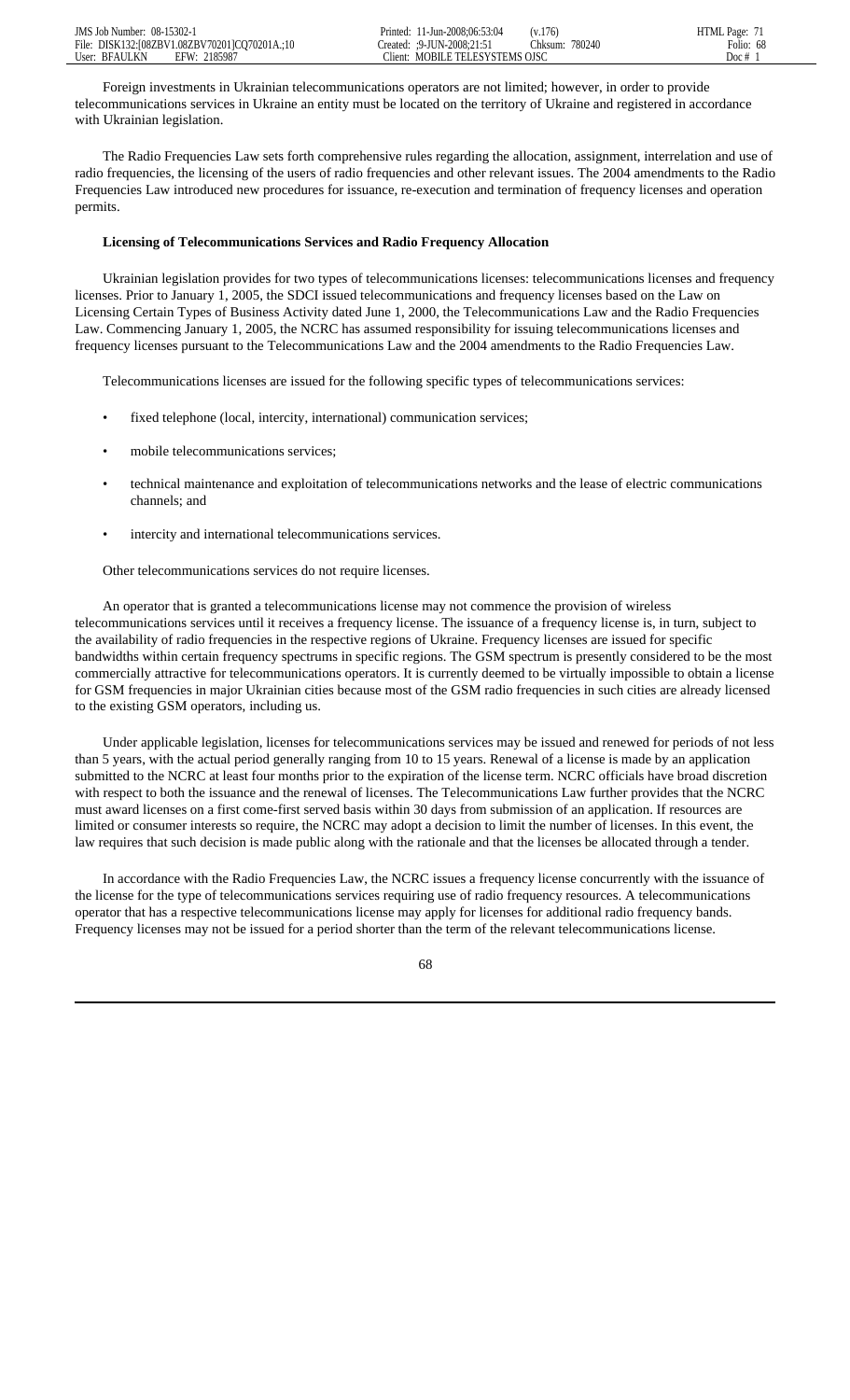Under applicable legislation, a public tender or an auction for a radio frequency license must be held by the NCRC if demand for radio frequency resources exceeds available resources. Radio frequency licenses issued on the basis of a public tender or an auction for the same type of radio technology must include identical conditions regarding the radio frequency bands and development period.

 Applicable legislation prohibits the transfer of a license by the licensee, including by means of assignment or pledge of a license as collateral, and agreements regarding the provision of telecommunications services must be executed and performed by the actual licensee.

 Licenses generally contain a number of detailed conditions, including the date by which service must be commenced, the requirement to use only certified equipment, the technical standards which must be observed and the requirement to comply with all environmental regulations. Frequency licenses issued after January 1, 2005 will also contain the date by which the radio frequency resources must be fully utilized.

 Telecommunications operators are subject to strict regulations, especially regarding electromagnetic compatibility; construction and technical maintenance of a telecommunications network must be carried out in accordance with specific regulations applicable in Ukraine. Telecommunications operators must submit periodic reports to the NCRC on the amount and quality of services provided under the telecommunications license. We believe that we are in material compliance with the applicable laws and regulations related to our Ukrainian licenses.

 Some licenses also provide that services for persons entitled to certain social benefits must be provided at or below maximum tariffs established by Ukrainian legislation in effect at that time.

 If the terms of a license are not fulfilled or the service provider violates legislation, the license may be suspended or terminated. Both telecommunications services licenses and radio frequency licenses may be terminated for various reasons, including:

- failure to comply with the terms and conditions of the license, including failure to provide services within the period set forth in the license;
- provision of inaccurate information in the application or about the communications services rendered to consumers;
- refusal to provide documents requested by the NCRC or the SIC;
- failure to remedy in a timely manner the circumstances which resulted in a violation of the license terms;
- unfair competition by the license holder in providing the licensed services;
- repeated violation of the license terms;
- transfer or assignment of the license to a third party; and
- other grounds set forth by Ukrainian laws or international treaties.
- radio frequency licenses may also be terminated for the following reasons:
- failure to commence using radio frequency resources within the time period specified in the license;
- termination of use of radio frequency resources specified in the license for more than one year; and
- failure to use radio frequency resources to the full extent within the time period specified in the license.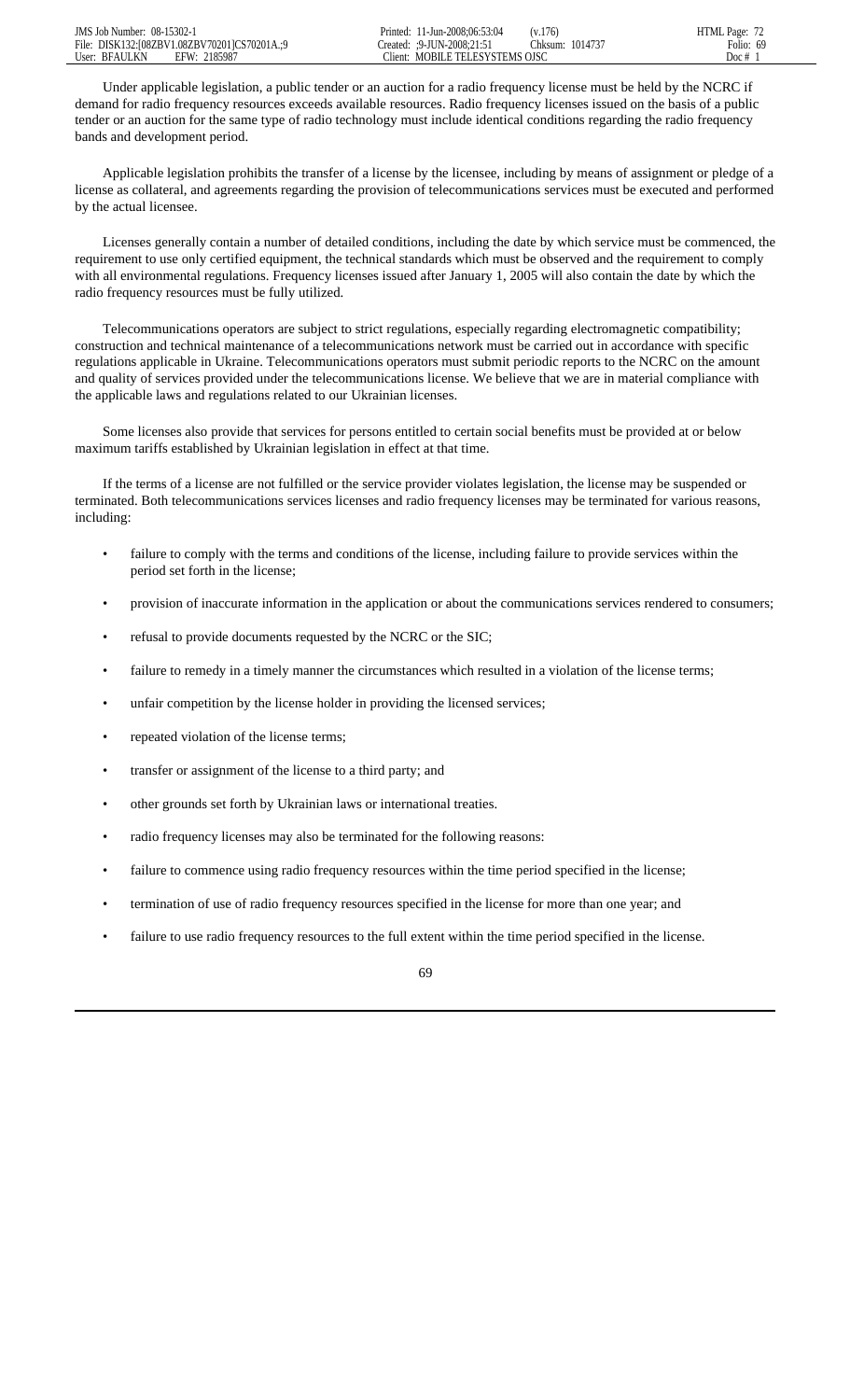## Decisions of the NCRC on termination of licenses may be appealed in court.

## **Equipment Certification**

 The Telecommunications Law requires that all technical devices and equipment to be used in interconnected communications networks in Ukraine, including fixed line and wireless networks, be certified. The Ministry of Transport and Communications of Ukraine sets the technical standards for equipment to be used in telecommunications networks in Ukraine and issues the equipment compliance certificates. If the equipment a prospective operator intends to use is certified in Ukraine by either the manufacturer or the vendor, there is no need for the operator to go through the equipment certification process. However, if the equipment is not certified in Ukraine or if it is certified by a third party that is unwilling or unable to give the operator its permission to utilize its certification, then the operator will need to apply for the certification of the equipment in its own name.

 The Radio Frequencies Law provides that users of radio frequency resources must obtain permits for the operation of radio-electronic and radio-emitting equipment, except for equipment used on a permit-free basis in accordance with this law. In order to obtain such operation permit, a company is required to file an application with the SCRF. The Radio Frequencies Law also requires producers and importers of radio-electronic and radio-emitting equipment to be used on the territory of Ukraine to register such equipment with the NCRC.

## **Competition**

 The Telecommunications Law provides that one of the purposes of the licensing of telecommunications services is to encourage competition and de-monopolization in the telecommunications industry.

 The AMC is the state administrative body charged with the administration of competition legislation and the protection and regulation of economic competition in Ukraine, including economic competition among industry participants in the telecommunications sector.

 Ukrainian antimonopoly legislation prohibits a company operating in Ukraine from using its dominant position in its market to gain an unfair or anti-competitive advantage in the provision of its services or products. A legal entity is deemed to be in a dominant position if such entity has no competitor in the market or is not subject to substantial competition due to restricted access or entry barriers for other business entities. Moreover, Ukrainian antimonopoly legislation sets forth that a company having more than 35% of the market share in a given product market may be deemed to be in the dominant position on such market, unless it proves that it is subject to substantial competition.

 A telecommunications operator which is found by the AMC to have a dominant position in the market, in particular, may specifically be required to:

- annually submit to the NCRC irrevocable public offers regarding interconnection with the other operators' telecommunications networks;
- comply with the regulations of the NCRC regarding the technical, organizational and commercial terms of interconnection with the other operators' telecommunications networks;
- comply with the calculation factors set by the NCRC for access to the operator's own network; and
- not discriminate against other players in telecommunications market.

 Although MTS-Ukraine has a 36% market share of the wireless communications market in Ukraine as of December 31, 2007, it has not been declared a dominant market force by the AMC. In September 2003, the AMC began a review of the telecommunications services market for the purpose

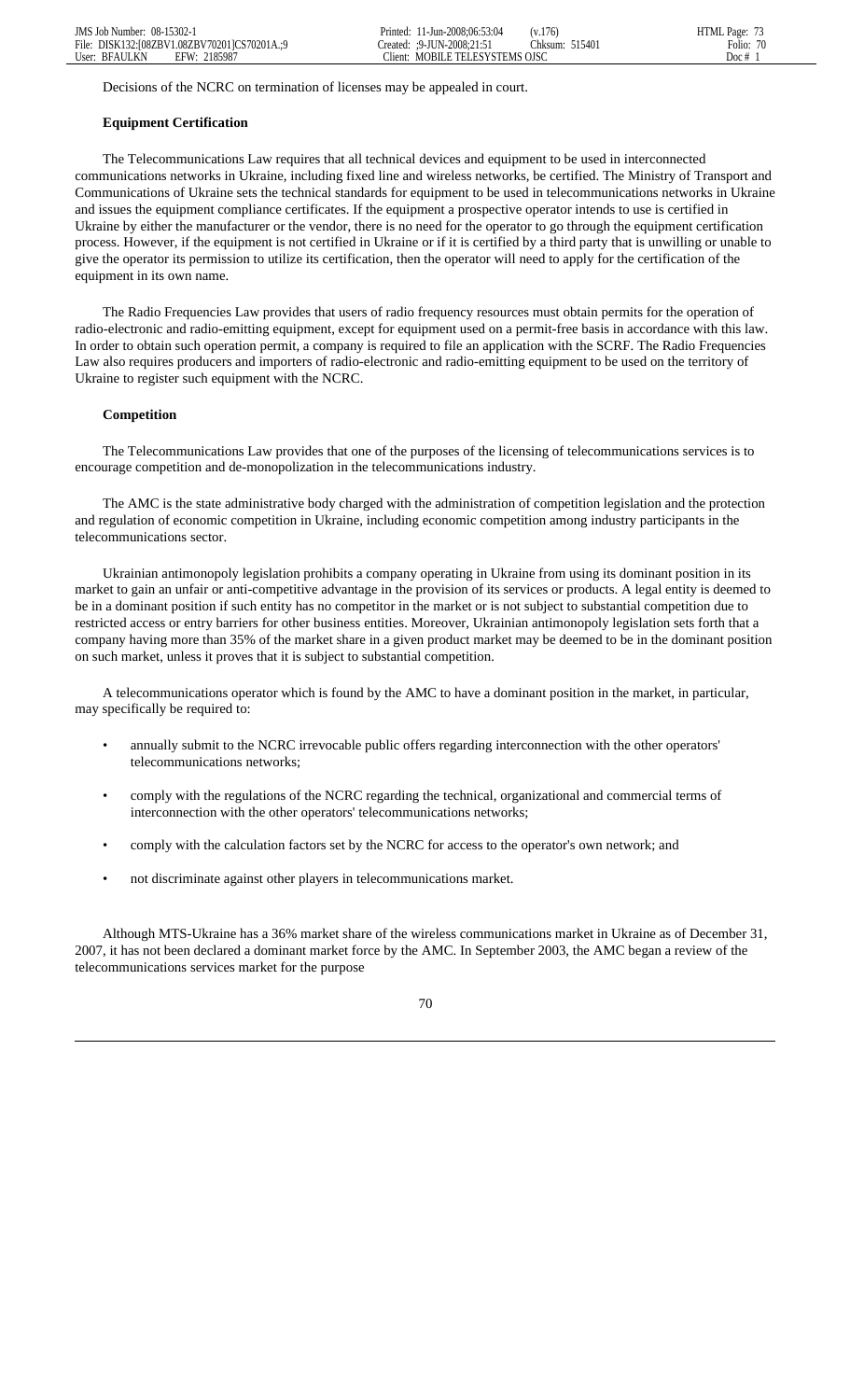of determining the status of competition and the existence of dominant market forces. In August 2004, the AMC notified MTS-Ukraine and its largest competitor, Kyivstar, that the preliminary results of its review of the wireless telecommunications industry indicated that each of MTS-Ukraine and Kyivstar qualified as having a dominant position in the market. The AMC offered MTS-Ukraine and Kyivstar the opportunity to submit their objections to these preliminary findings and indicated that it would issue a decision following its review thereof. In December 2004, the AMC announced its issuance of a decision in which it confirmed that neither MTS-Ukraine nor Kyivstar qualified as having a dominant position in the wireless communications market.

 In November 2005, the AMC recommended that MTS-Ukraine and Kyivstar abolish the connection fees both operators charge their subscribers. In April 2006, MTS-Ukraine responded by notifying the AMC that it had partially abolished the connection fees it charged to those subscribers participating in its monthly tariff plans, but would not alter the connection fees charged to subscribers of pre-paid tariff plans. The AMC has not taken any further actions relating to this matter.

 In 2007, the AMC initiated an investigation of the interconnection telecommunications market among mobile operators. After a preliminary review, the AMC determined that eight mobile operators, including MTS-Ukraine and its closest competitors, are monopolists in relation to the market for interconnecting to such mobile operator's own network. MTS-Ukraine submitted written objections to this preliminary finding which we understand the AMC is currently evaluating. However, if the AMC's final decision is consistent with its preliminary findings, the tariffs for mobile termination rates will be regulated and this, in turn, may cause a significant decrease in both the interconnect revenues we receive as well as the interconnect fees we pay to other mobile operators in Ukraine.

## **Tariffs**

Telecommunications tariffs are regulated by the NCRC for:

- "public telecommunication" services;
- access to the telecommunications networks (use of electric communications channels) of the operator with the dominant position on the market; and
- the lease of telecommunications channels owned by operators with a dominant position on the market.

 The Telecommunications Law withdrew the authority of the Cabinet of Ministers of Ukraine to regulate the prices for telecommunications services.

 In May 2006, the NCRC established maximum tariffs for both fixed-line public telecommunications services and for access to wireless networks from fixed-line networks.

 Although there are no additional regulations limiting the rates at which tariffs may be set for wireless telecommunications services, the AMC, where competition laws are violated, can find tariffs unfair and injurious to competition. In such cases, the AMC may request the violating telecommunications operator to remedy the situation, in particular, by amending its tariff schedule.

Subject to the above, wireless operators are free to set tariffs at levels they consider appropriate.

# **Interconnection**

 As of January 1, 2005, interconnection activity is to be regulated by the NCRC. Operators may provide offers for interconnection to the NCRC, and the NCRC is required to publish on an annual or regular basis a catalog of such offers. Operators with a dominant market position on the market are obligated to submit interconnection offers to the NCRC for each catalog.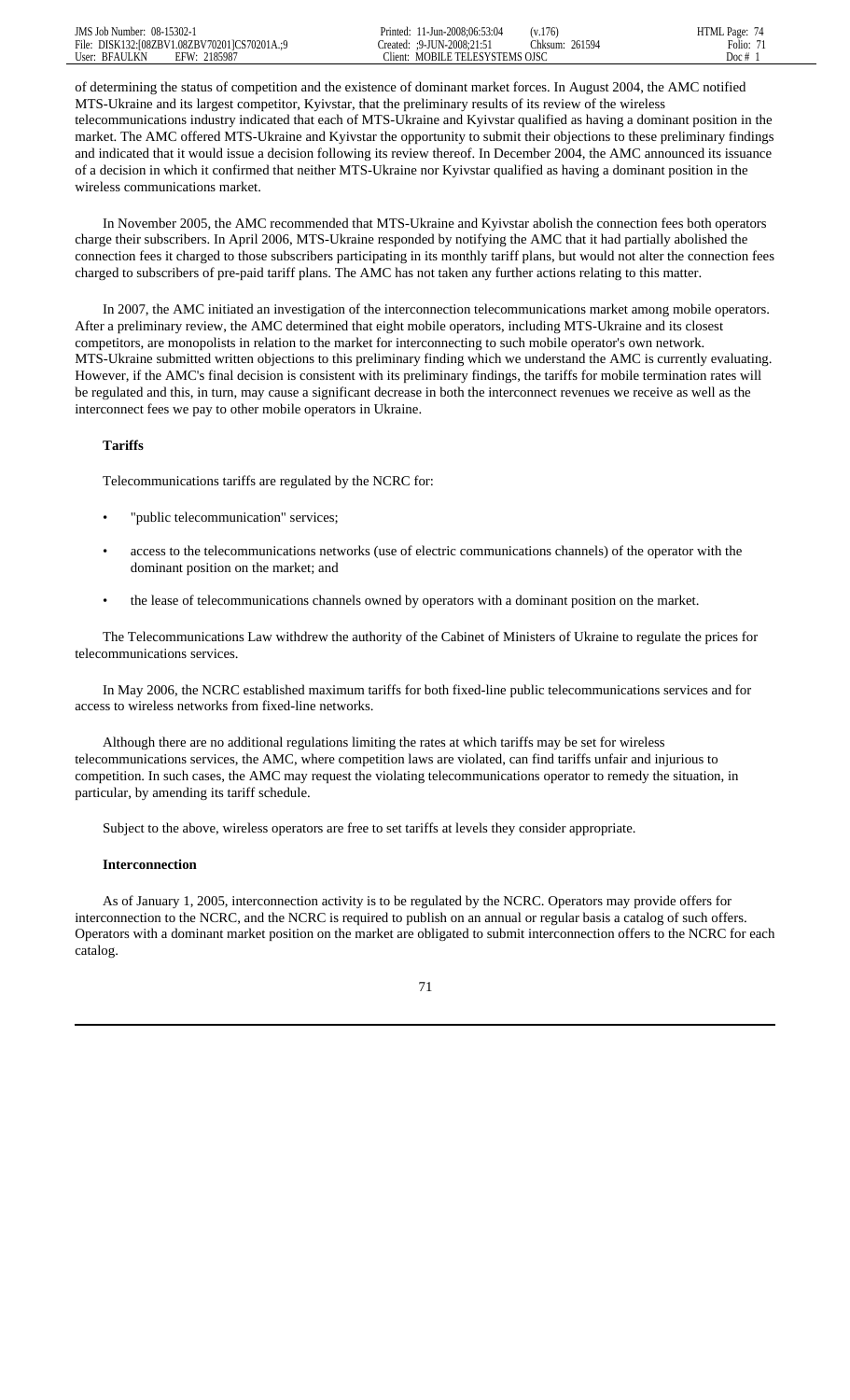Interconnection is made pursuant to interconnection agreements between network operators as prescribed by the regulatory authorities. Such agreements are required under the law to contain certain provisions. An operator with a dominant market position cannot refuse an offer to conclude an interconnection agreement with another operator, if the offeror has offered points of interconnection that were previously published by the NCRC in the catalog of interconnection proposals.

 The NCRC is authorized to conduct hearings and to resolve disputes among operators concerning the interconnection of telecommunications networks. The decision of NCRC is binding upon the parties in the dispute but a party to the dispute may appeal such decision in court.

 In 2007, the AMC initiated an investigation of the interconnection telecommunications market among mobile operators and issued a preliminary finding that eight mobile operators, including MTS-Ukraine and its closest competitors, are monopolists in relation to the market for interconnecting to such mobile operator's own network. As a result, the interconnection fees charged by these operators for terminating calls connecting to their respective networks may be subject to regulation. See "—Competition."

# **Seasonality**

 Our results of operations are impacted by certain seasonal trends. Generally, revenue is higher during the second and third quarter due to increased mobile phone use by subscribers who travel in the summer from urban areas to more rural areas where fixed line penetration is relatively low, as well as an increase in roaming revenues and guest roaming revenues during these quarters. Quarterly trends can also be influenced by a number of factors, including new marketing campaigns and promotions, and may not be consistent from year to year.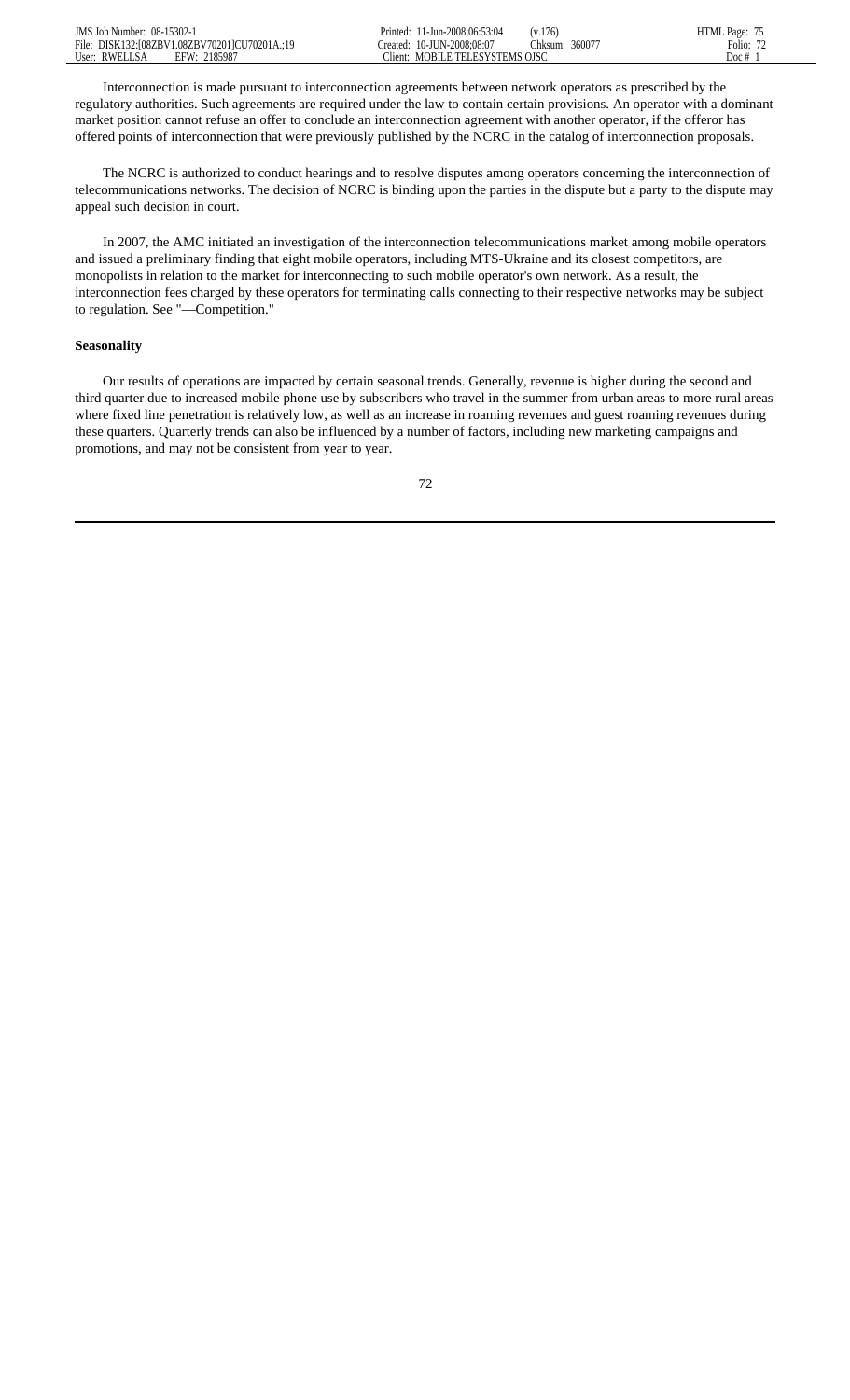## **C. Organizational Structure**

 The table below presents our significant operating and holding entities, the places of incorporation and our ownership interests therein as of December 31, 2007.

|                              | <b>Accounting</b><br><b>Method</b> | Ownership<br><b>Interest</b> | <b>Place of</b><br>Incorporation/<br>Organization |
|------------------------------|------------------------------------|------------------------------|---------------------------------------------------|
| MTS Finance <sup>(1)</sup>   | Consolidated                       | 100.0%                       | Luxembourg                                        |
| MTS-Capital                  | Consolidated                       | 100.0%                       | Russia                                            |
| <b>UMC</b>                   | Consolidated                       | 100.0%                       | Ukraine                                           |
| Volgograd Mobile             | Consolidated                       | 100.0%                       | Russia                                            |
| Astrakhan Mobile             | Consolidated                       | 100.0%                       | Russia                                            |
| Mar Mobile GSM               | Consolidated                       | 100.0%                       | Russia                                            |
| Primtelefon                  | Consolidated                       | 100.0%                       | Russia                                            |
| $MSS^{(2)}$                  | Consolidated                       | 91.0%                        | Russia                                            |
| MTS-Kostroma                 | Consolidated                       | 100.0%                       | Russia                                            |
| Novitel                      | Consolidated                       | 100.0%                       | Russia                                            |
| Uzdunrobita                  | Consolidated                       | 100.0%                       | Uzbekistan                                        |
| Sibintertelecom              | Consolidated                       | 100.0%                       | Russia                                            |
| <b>BCTI</b>                  | Consolidated                       | 100.0%                       | <b>USA</b>                                        |
| Sweet-Com                    | Consolidated                       | 74.9%                        | Russia                                            |
| $MTS-Bermuda(3)$             | Consolidated                       | 100.0%                       | Bermuda                                           |
| Dagtelecom                   | Consolidated                       | 74.9%                        | Russia                                            |
| K-Telekom                    | Consolidated                       | 80.0%                        | Armenia                                           |
| <b>Bashcell</b>              | Consolidated                       | 100.0%                       | Russia                                            |
| <b>MTS Belarus</b>           | Equity                             | 49.0%                        | <b>Belarus</b>                                    |
| TS-Retail                    | Equity                             | 25.0%                        | Russia                                            |
| Coral/Sistema Strategic Fund | Equity                             | 35.0%                        | <b>USA</b>                                        |
|                              |                                    |                              |                                                   |

(1) Represents beneficial ownership interest.

(2) We have since acquired the remaining 9% stake in MSS in 2008.

(3) A wholly-owned subsidiary established to repurchase our ADSs.

### **D. Property, Plant and Equipment**

 We own and occupy premises in Moscow at 4 Marksistskaya Street Bldg. 1, 34 Marksistskaya Street Bldg. 10, 1/3 Vorontsovskaya Street Bldg. 2, 5 Vorontsovskaya Street Bldg. 1, 5 Vorontsovskaya Street Bldg. 2, 13/14 Vorontsovskaya Street Bldg. 4, 8 Vorontsovskaya Street, 12/12 Pankratievsky Pereulok, 2/10 Perviy Golutvinskiy Pereulok Bldg. 2, 9 Magnitogorskaya Street and 6 Vtoroy Vyazovskiy Proezd, which we use for administration, sales and other service centers as well as operation of mobile switching centers. We also lease buildings in Moscow for similar purposes, including marketing and sales and other service centers. We also own office buildings in some of our regional license areas and in Ukraine, and we lease office space on an as-needed basis. We believe that our properties are adequate for our current needs and additional space is available to us if and when it is needed.

 The primary elements of our network are base stations, base station controllers, transcoders and mobile switching centers. GSM technology is based on an "open architecture," which means that equipment from one supplier can be combined with that of another supplier to expand the network. Thus, there are no technical limitations to using equipment from other suppliers. Several major suppliers currently offer GSM 900/1800 mobile cellular equipment and the market for suppliers is competitive.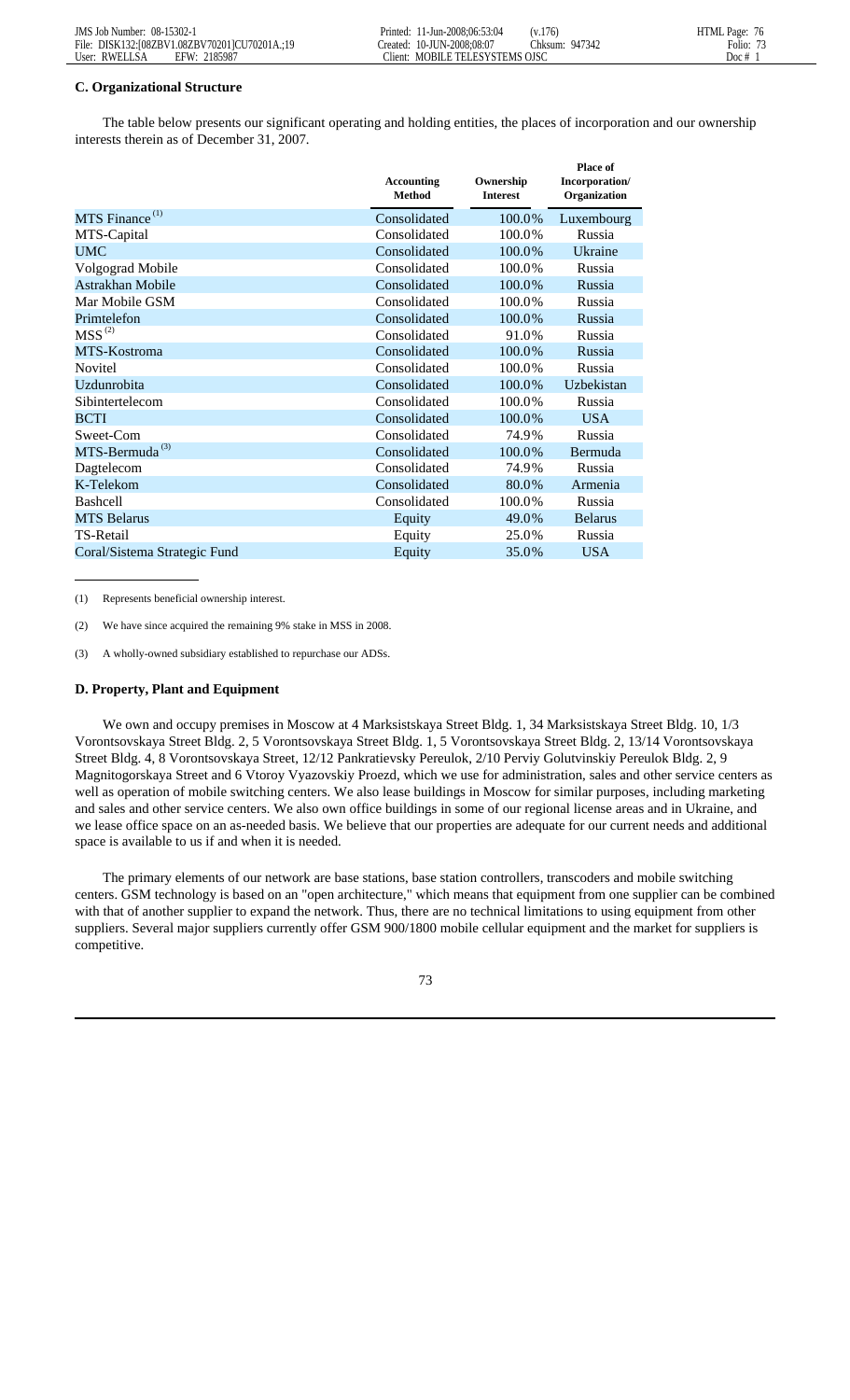Of the 23,377 base stations comprising our network in Russia as of December 31, 2007, 14,494 operated in the 900 MHz band and 8,883 operated in the 1800 MHz band. We also operated 591 base station controllers and approximately 169 switches in Russia as of December 31, 2007.

 Of the 11,583 base stations comprising our network in Ukraine as of December 31, 2007, 4,633 operated in the 900 MHz band and 6,950 operated in the 1800 MHz band. We also operated 302 base station controllers and 39 switches in Ukraine as of December 31, 2007.

 Of the 1,526 base stations comprising our network in Uzbekistan as of December 31, 2007, 618 operated in the 900 MHz band and 908 operated in the 1800 MHz band. We also operated 33 base station controllers and 20 switches in Uzbekistan as of December 31, 2007.

 Of the 178 base stations comprising our network in Turkmenistan as of December 31, 2007, 87 operated in the 900 MHz band and 91 operated in the 1800 MHz band. We also operated 7 base station controllers and 1 switches in Turkmenistan as of December 31, 2007.

 Of the 655 base stations comprising our network in Armenia as of December 31, 2007, 465 operated in the 900 MHz band and 96 operated in the 1800 MHz band, whereas 94 operated in dual-band. We also operated 23 base station controllers and 3 switches in Armenia as of December 31, 2007.

 In addition, certain of our subsidiaries entered into capital lease agreements for network equipment with Invest-Svyaz-Holding, a wholly-owned subsidiary of Sistema. As of December 31, 2007, these capital lease agreements have expired. See "Item 7. Major Shareholders and Related Party Transactions—B. Related Party Transactions."

### **Item 4A.** *Unresolved Staff Comments*

None.

# **Item 5.** *Operating and Financial Review and Prospects*

 *The following discussion of our financial condition and results of operations is intended to help the reader understand our Company, our operations and our present business environment and should be read in conjunction with our consolidated financial statements, related notes and other information included elsewhere in this document. In particular, we refer you to the risks discussed in "Item 3. Key Information—D. Risk Factors" for information regarding governmental, economic, fiscal, monetary or political policies or factors that could materially adversely affect our operations or your investment in our shares and ADSs. In addition, this section contains forward-looking statements that involve risk and uncertainties. Our actual results may differ materially from those discussed in forward-looking statements as a result of various factors, including those described under "Item 3. Key Information—D. Risk Factors" and "Cautionary Statement Regarding Forward-Looking Statements." Our reporting currency is the U.S. dollar and our consolidated financial statements have been prepared in accordance with U.S. GAAP.*

## **Overview**

 We are the largest mobile operator in Russia, Uzbekistan, Turkmenistan and Armenia and the second largest in Ukraine in terms of subscribers and revenues, according to AC&M-Consulting. Revenues for the year ended December 31, 2007, were \$8,252.4 million, an increase of 29% from the year ended December 31, 2006. Net income for the year ended December 31, 2007, was \$2,071.5 million, an increase of 93% from the year ended December 31, 2006. As of December 31, 2007, we had a subscriber base of approximately 82.0 million (57.4 million in Russia, 20.0 million in Ukraine, 2.8 million in Uzbekistan, 0.4 million in Turkmenistan and 1.4 million in Armenia), an increase of 12.5% from the year ended December 31, 2006.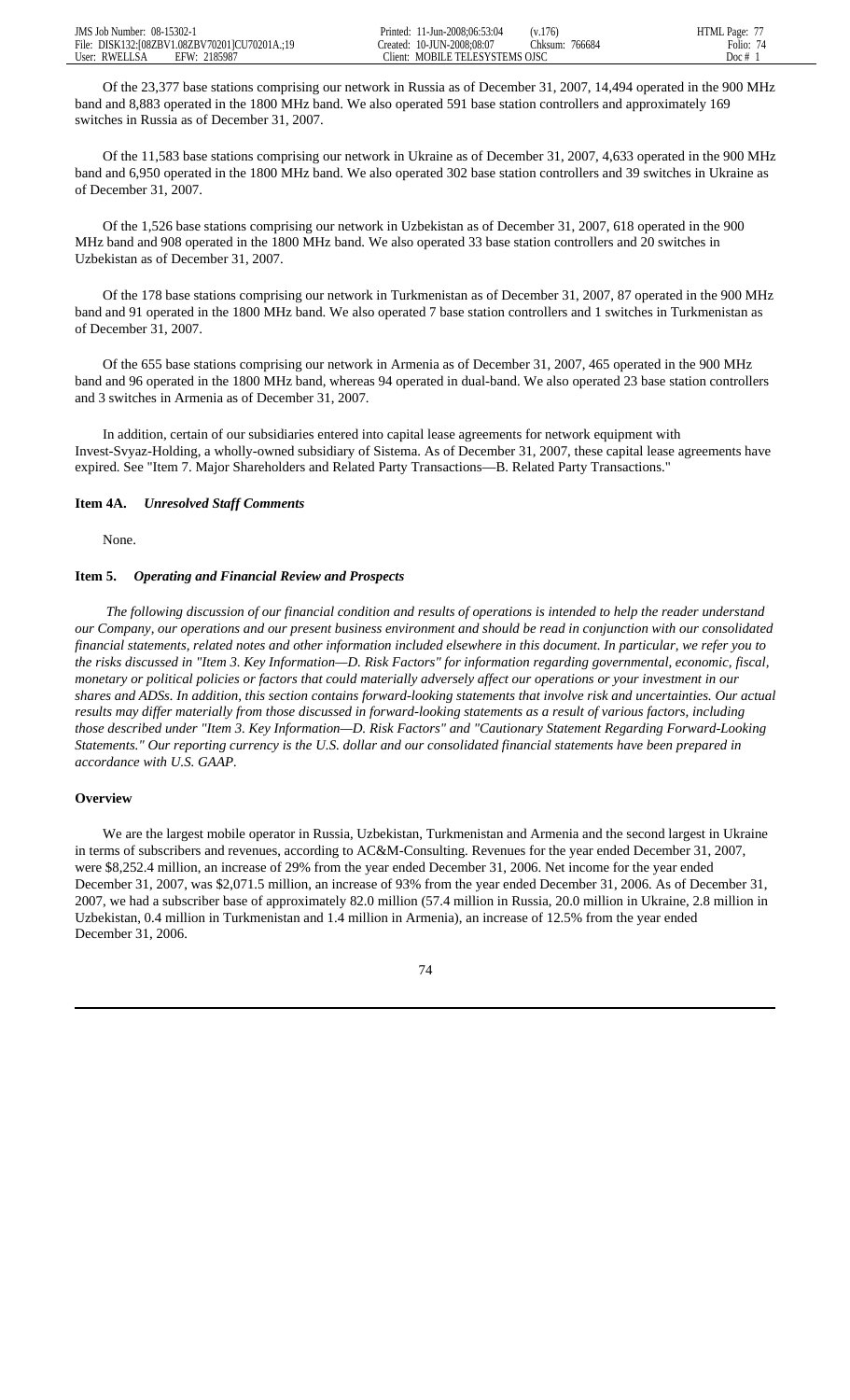Our revenues have increased through organic growth, as well as through acquisitions. In 2003, we acquired 100% of UMC, a mobile operator in Ukraine. For the years ended December 31, 2006 and 2007, MTS-Ukraine had total revenues of \$1,490.3 million and \$1,608.0 million, respectively. We acquired a 74% stake in Uzdunrobita, a mobile operator in Uzbekistan, in August 2004 and the remaining 26% stake in June 2007. For the years ended December 31, 2006 and 2007, MTS-Uzbekistan had total revenues of \$136.7 million and \$248.5 million, respectively. In two separate purchases in June and November 2005, we acquired 100% of BCTI, a mobile operator in Turkmenistan. BCTI's results of operations have been included in our consolidated financial statements since June 30, 2005. For the years ended December 31, 2006 and 2007, MTS-Turkmenistan had total revenues of \$105.8 million and \$168.5 million, respectively. In September 2007, we acquired 80% of K-Telekom, the largest mobile operator in Armenia. The results of operations of K-Telekom have been included in our consolidated financial statements since September 14, 2007 and amounted to \$66.5 million of revenues for the period ending December 31, 2007. Each of UMC, Uzdunrobita and BCTI operate under the MTS brand. See also "—Acquisitions."

 We require significant funds to support our subscriber growth, primarily for increasing network capacity and developing networks in new license areas. Our cash outlays for capital expenditures (consisting of purchases of property, plant and equipment and intangible assets) in 2005, 2006 and 2007 were \$2,181.3 million, \$1,722.0 million and \$1,539.5 million, respectively. We have financed our cash requirements through our operating cash flows and borrowings. Net cash provided by operating activities in 2005, 2006 and 2007 was \$1,799.4 million, \$2,378.9 million and \$3,350.2 million, respectively. Since 2002, we have raised a total of \$1.8 billion through six U.S. dollar-denominated unsecured notes offerings in international capital markets. As of December 31, 2007, our total outstanding notes amounted to \$1,199.3 million. Notes issued in January 2003 in the amount of \$400.0 million became due and were fully paid in January 2008. In April 2006, we entered into a syndicated loan facility with several international financial institutions, allowing us to borrow up to \$1,330.0 million in two tranches of \$630.0 million and \$700.0 million, both of which were fully drawn as of December 31, 2007. As of December 31, 2007, we had total indebtedness of approximately \$3.4 billion, including capital lease obligations, compared to approximately \$3.1 billion as of December 31, 2006. Our total interest expense for the years ended December 31, 2006 and 2007, was \$177.1 million and \$134.6 million, net of amounts capitalized, respectively.

 We hold a 49% equity investment in a mobile operator in Belarus, MTS Belarus, which had 3.8 million subscribers as of December 31, 2007 and total revenues of \$407.7 million for the year ended December 31, 2007. MTS Belarus is an equity investment, and its results are not consolidated in our financial statements, but instead are accounted for in our equity in net income of associates. The remaining stake in MTS Belarus is owned by a Belarus state-owned enterprise.

 Prior to June 2006, we denominated our tariffs in "conventional" units linked to the U.S. dollar in most of the regions in which we operate, except for Ukraine, Turkmenistan and Krasnodar region (South macro-region). Commencing June 2006, we began charging our subscribers in rubles by linking the ruble amount we charged to a fixed U.S. dollar exchange rate. In April 2007, an amendment to the Federal Law on the Protection of Consumer Rights was enacted prohibiting companies from establishing prices in currencies other than rubles. In view of this amendment, as well as the growth in the share of our ruble-denominated expenditures, we began pricing our services and invoicing customers in Russia in rubles from January 1, 2007. As a result of these changes, we reevaluated the functional currency criteria under SFAS No. 52, "Foreign Currency Translation," and determined that, beginning January 1, 2007, the functional currency of our subsidiaries domiciled in Russia was the ruble. The depreciation of the U.S. dollar against the ruble in 2007 resulted in an increase in our revenues and operating costs in our audited consolidated financial statements.

 We commenced the reorganization of our operations in Russia in 2004 by merging many of our wholly-and majority-owned Russian subsidiaries into Mobile TeleSystems OJSC in order to consolidate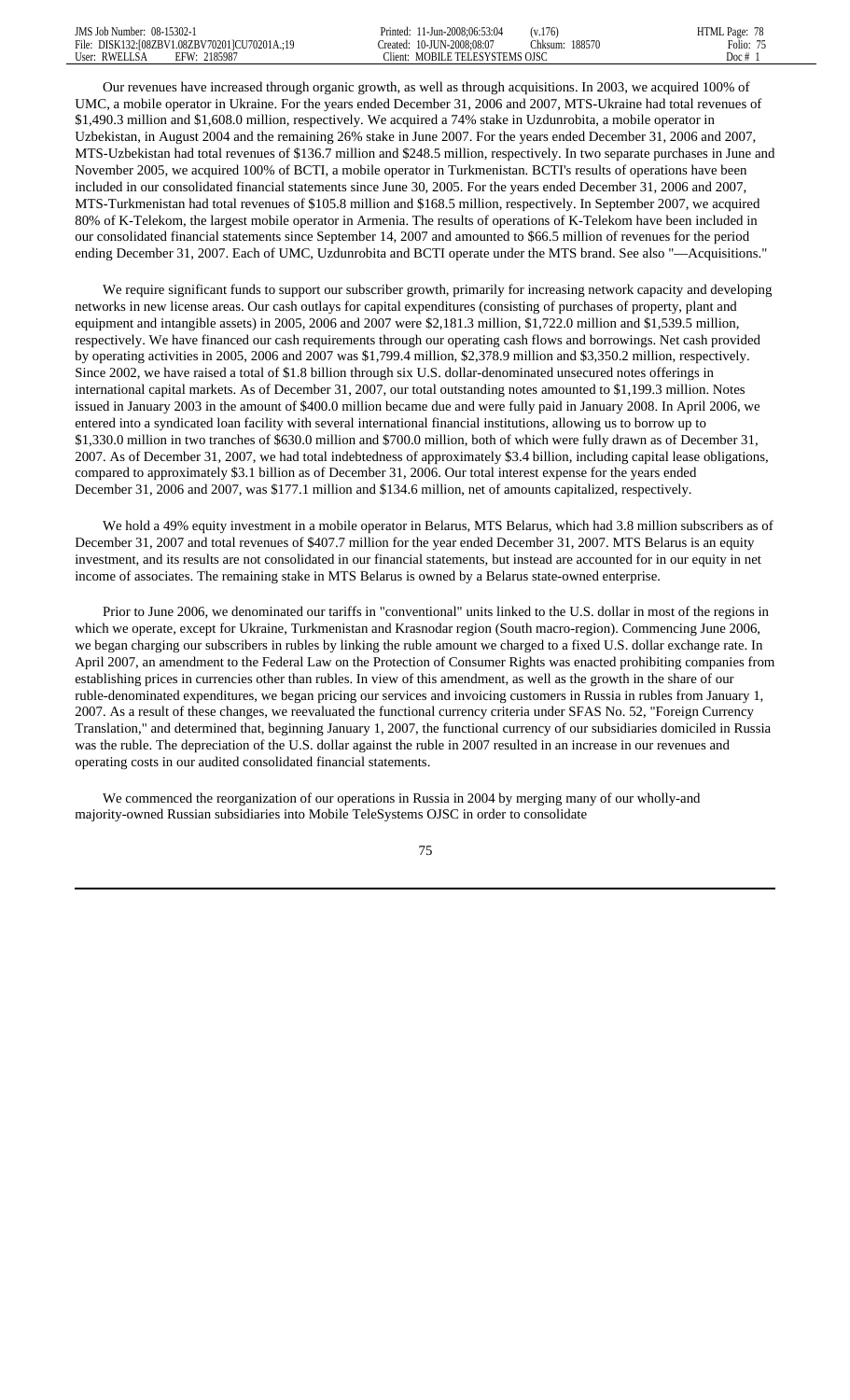our administrative functions and improve management efficiency. In connection with this reorganization program, we have merged 21 of our wholly-owned subsidiaries into Mobile TeleSystems OJSC since 2004 up to the date of this document and we expect to merge an additional 3 subsidiaries during 2008.

### **Segments**

 In 2006, we reorganized our corporate and management structure into a single corporate center and three business units, each of which is responsible for our operations in Russia, Ukraine and other foreign countries, respectively. The aim of the restructuring was to increase our efficiency and business focus through greater transparency and a clearer division of responsibilities between the corporate center and business units.

 Our operating segments correspond to our three business units: (1) Russia, which includes our operations in Russia; (2) Ukraine, which includes our operations in Ukraine; and (3) foreign subsidiaries, which includes our operations in Uzbekistan, Turkmenistan and Armenia and our equity affiliate in Belarus. We manage our operations and review each country separately due to the varying geographical, economic and regulatory environments which require different marketing and investment strategies. For reporting purposes, according to the criteria stated in SFAS No. 131 "Disclosures about Segments of an Enterprise and Related Information," we defined two operating reportable segments: Russia and Ukraine. See also Note 21 to our audited consolidated financial statements for segment information.

## **Subscriber Data**

The following table shows our subscribers by country as of the dates indicated:

|                              | At December 31, |        |        |  |  |
|------------------------------|-----------------|--------|--------|--|--|
|                              | 2005            | 2007   |        |  |  |
|                              | (in thousands)  |        |        |  |  |
| Subscribers <sup>(1)</sup>   |                 |        |        |  |  |
| Russia                       | 44,219          | 51,222 | 57,426 |  |  |
| Ukraine                      | 13,327          | 20,003 | 20,004 |  |  |
| Uzbekistan                   | 580             | 1,450  | 2,802  |  |  |
| Turkmenistan                 | 68              | 184    | 356    |  |  |
| Armenia                      | n/a             | n/a    | 1,382  |  |  |
| Total consolidated           | 58,194          | 72,859 | 81,970 |  |  |
| MTS Belarus (unconsolidated) | 2,134           | 3,208  | 3,800  |  |  |

<sup>(1)</sup> We define a subscriber as an individual or organization whose account shows chargeable activity within 61 days (or 183 days in the case of our pre-paid tariffs) or whose account does not have a negative balance for more than this period.

We had approximately 57.4 million subscribers in Russia as of December 31, 2007 and a leading 33.2% market share of total mobile cellular subscribers in Russia, according to AC&M-Consulting. Overall penetration in Russia was at approximately 119%, according to AC&M-Consulting. We had approximately 20.0 million subscribers in Ukraine as of December 31, 2007, and, according to AC&M-Consulting, a 36.0% market share of total mobile cellular subscribers in Ukraine. In addition, we had approximately 2.8 million subscribers in Uzbekistan, 0.4 million subscribers in Turkmenistan and 1.4 million subscribers in Armenia, representing a 47.6%, 88.1% and 73.9% market share, respectively, according to AC&M-Consulting and our estimates.

 We define our churn as the total number of subscribers who cease to be a subscriber during the period (whether involuntarily due to non-payment or voluntarily, at such subscriber's request),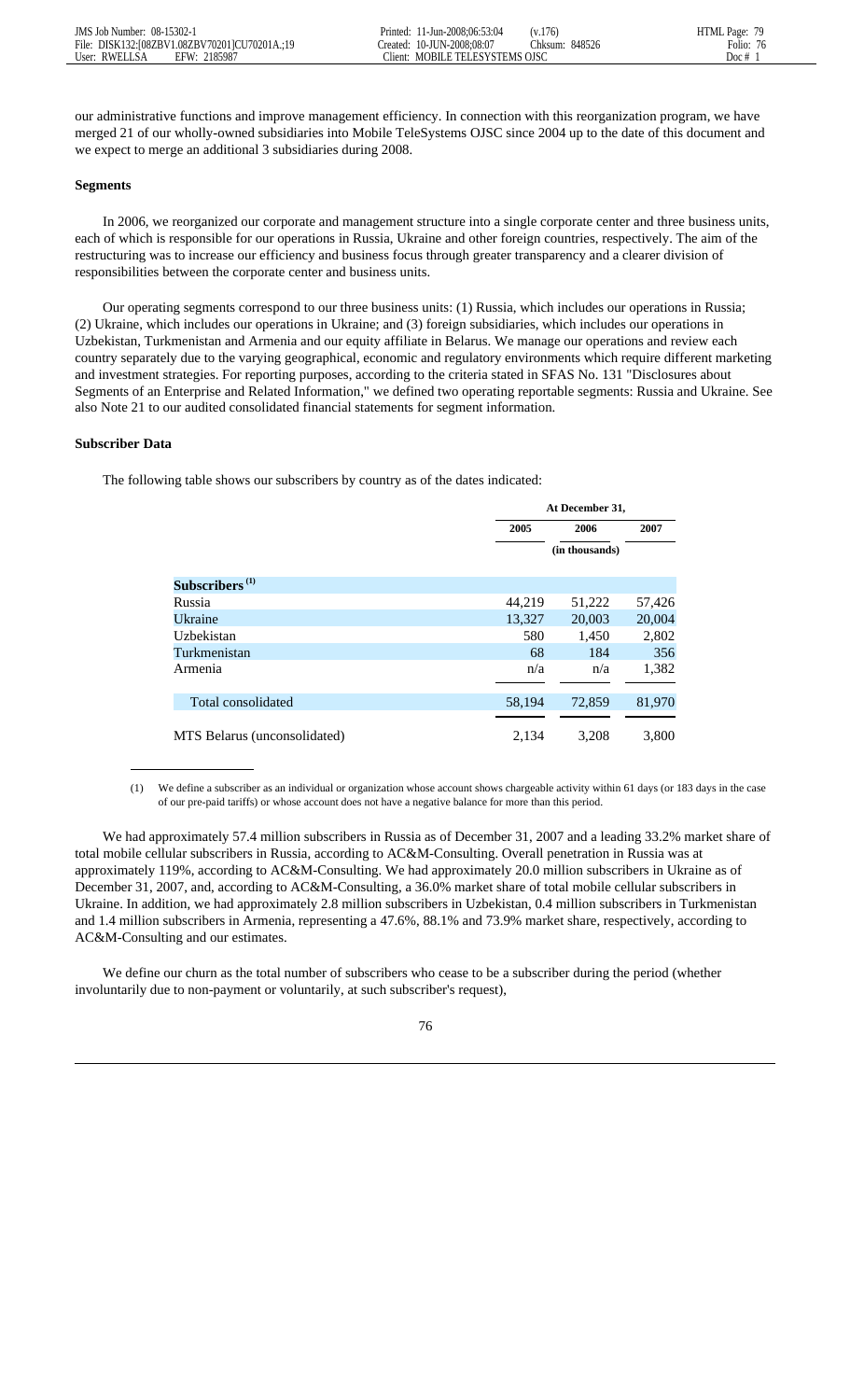expressed as a percentage of the average number of our subscribers during that period. We view the subscriber churn as a measure of market competition and customer dynamics. The following table shows our Russian and Ukrainian subscriber churn for the periods indicated.

| <b>Year Ended December 31,</b> |      |                                        |  |
|--------------------------------|------|----------------------------------------|--|
| 2005                           | 2006 | 2007                                   |  |
|                                |      |                                        |  |
|                                |      |                                        |  |
|                                |      |                                        |  |
|                                |      | 20.7% 23.3% 23.1%<br>21.8% 29.9% 49.0% |  |

 The churn rate is highly dependent on competition in our license areas and those subscribers who migrate as a result of such competition. The slight decrease in our churn rate in Russia during 2007 as compared to 2006 is attributable mainly to the successful customer retention activities. The increase in churn rate during 2006 as compared to 2005, occurred mainly due to the aggressive pricing policies and promotions undertaken by our competitors.

 The churn rate in Ukraine significantly increased to 49.0% in 2007 as compared to 29.9% in 2006. This increase is primarily represented by the churn of prepaid subscribers, which increased from 39% in 2006 to 50% in 2007. Churn of contract, or postpaid subscribers, increased from 27% in 2006 to 29% in 2007. The substantial increase in the churn of prepaid subscribers was caused by two primary factors. First, the competitive environment among mobile operators in Ukraine has significantly intensified in recent years, while at the same time, the proportion of mass-market subscribers, including youth and low-income segment subscribers whose preferences are largely driven by tariff levels and simplified subscription conditions, has grown. As a result, a higher number of mass-market subscribers have migrated over to other operators offering lower tariffs and minimal subscription conditions. Second, our overall churn statistics include subscribers who moved from one tariff plan to another within MTS-Ukraine—*i.e.*, subscribers that did not migrate to another mobile operator, but rather, switched to a different tariff plan within the same mobile operator. Therefore, as our subscriber base in Ukraine remained relatively stable in 2007 as compared to 2006, we believe that the actual churn of subscribers who migrated to other mobile operators in 2007 is lower than 49%.

 We calculate our average monthly service revenue per subscriber by dividing our service revenues for a given period, including guest roaming and interconnect fees, by the average number of our subscribers during that period and dividing by the number of months in that period. The following table shows our average monthly service revenue per Russian and Ukrainian subscriber and average monthly minutes of use per Russian and Ukrainian subscriber for the periods indicated.

|                                                | <b>Year Ended December 31,</b> |      |      |  |
|------------------------------------------------|--------------------------------|------|------|--|
|                                                | 2005                           | 2006 | 2007 |  |
| Average monthly service revenue per subscriber |                                |      |      |  |
| Russia $(1)$                                   | \$8                            | \$8  | \$9  |  |
| Ukraine                                        | \$10                           | \$7  | \$7  |  |
| Average monthly minutes of use per subscriber  |                                |      |      |  |
| Russia                                         | 128                            | 129  | 157  |  |
| Ukraine                                        | 117                            | 142  | 154  |  |

<sup>(1)</sup> As of June 30, 2006, we changed the methodology for reporting average revenue per user for our Russian subscribers, a common calculation used throughout the telecommunications industry as a measure of company effectiveness and performance. Whereas previously we had excluded interconnect fees, we now include all network revenue in our calculation.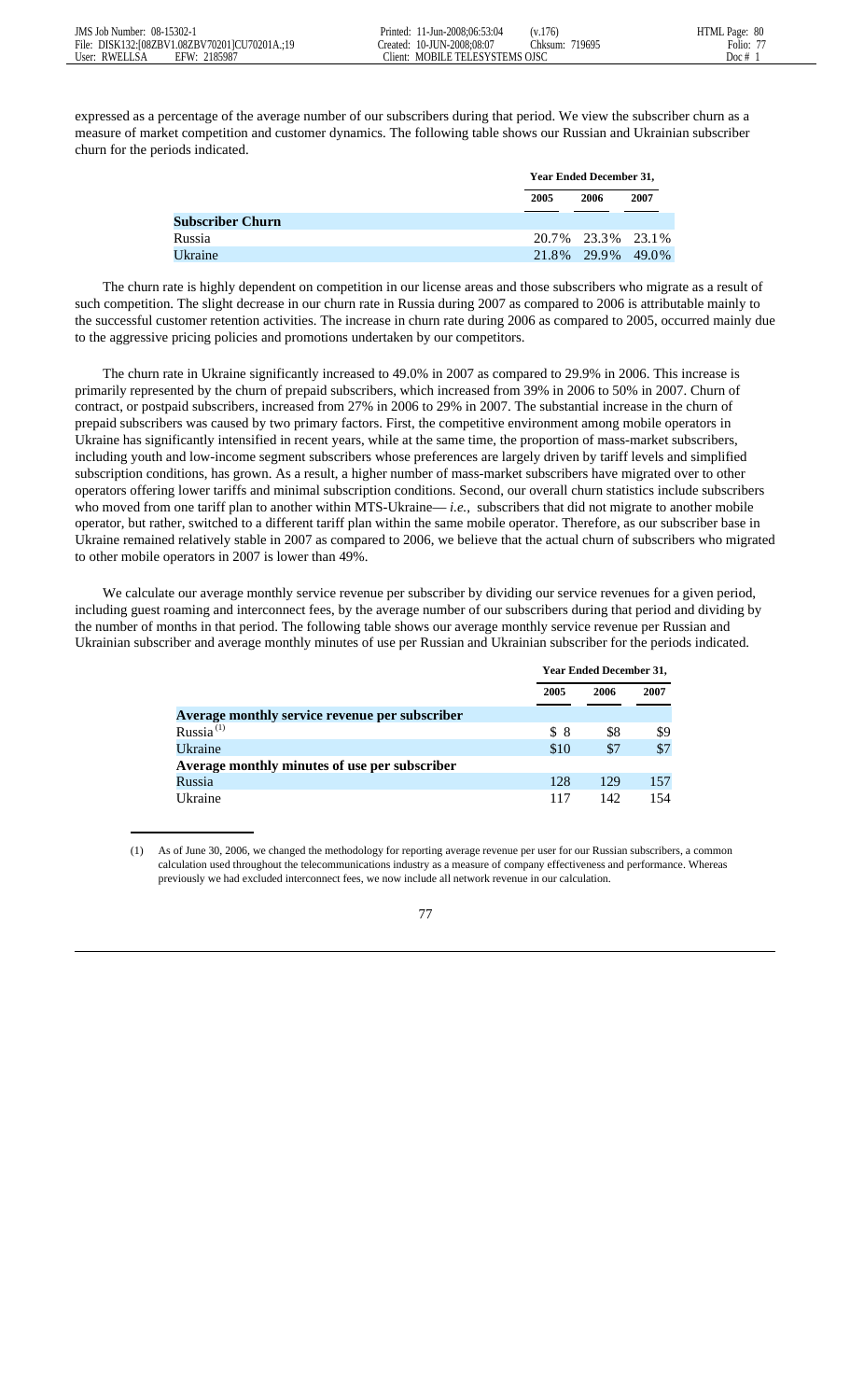Average monthly service revenue per subscriber in Russia increased to \$9 for the year ended December 31, 2007, from \$8 for the years ended December 31, 2005 and 2006. The increase was due to increased sales and marketing efforts aimed at stimulating usage, including the introduction of various new tariff plans, as well as to higher levels of disposable income of our customers which led to increased usage of mobile services, higher levels of subscriber roaming and an increase in the use of value-added services. Average monthly minutes of use per subscriber in Russia increased from 129 minutes in 2006 to 157 minutes in 2007 mainly due to the foregoing factors. The average monthly service revenue per subscriber was \$8 for each of the years ended December 31, 2006 and December 31, 2005, reflecting a stabilization of the market following significant decreases from period to period in prior years. Similarly, the average monthly minutes of use per subscriber varied only slightly from 128 to 129 minutes in 2005 and 2006, respectively.

 In Ukraine, our average monthly service revenue per subscriber remained unchanged at \$7 for the year ended December 31, 2007, compared to the year ended December 31, 2006, primarily due to the results of our sales and marketing efforts aimed at stimulating usage of services, which was partially offset by competitive pressures on tariff levels. The average monthly minutes of use per subscriber increased from 142 minutes in 2006 to 154 minutes in 2007 due to the introduction of a wide range of attractive tariffs aimed at stimulating traffic, such as inexpensive intra-network rates. The average monthly service revenue per subscriber in Ukraine decreased to \$7 for the year ended December 31, 2006, from \$10 for the year ended December 31, 2005 primarily due to competitive pressures on tariffs. The average monthly minutes of use per subscriber increased from 117 minutes in 2005 to 142 minutes in 2006 as a result of our marketing activities aimed at stimulating traffic.

### **Revenues**

Our principal sources of revenue are:

- service revenues, including usage and interconnect fees, value-added services fees, monthly subscription fees, roaming fees and connection fees; and
- revenues from sales of handsets and accessories.

 Our fees in Russia and Ukraine are not currently regulated by any organization or governmental authority, although in 2004 we reduced certain tariffs in Ukraine at the recommendation of the AMC. See "Item 3. Key Information—D. Risk Factors—Risks Relating to Our Business—Government regulation of our interconnect rates in Ukraine could adversely affect our results of operations," "—If we are found to have a dominant position in the markets where we operate, the government may regulate our tariffs and restrict our operations" and "—If we or any of our subsidiaries operating in Russia are identified as an operator occupying a "substantial position," regulators may reduce our interconnection tariffs which, in turn, may have a material adverse effect on our financial condition and results of operations."

### *Service Revenues and Connection Fees*

 *Service revenues.* Usage fees include amounts charged directly to our subscribers, both for their usage of our network and for their usage of other operators' GSM networks when roaming outside of our service area. We generally bill our subscribers for all outgoing calls. In the past, we charged our subscribers in Russia for all incoming calls.

 An amendment to the Federal Law on Communications, which became effective July 1, 2006, implemented the CPP principle prohibiting mobile operators from charging their subscribers for incoming calls. Prior to the implementation of the CPP, subscribers of fixed line operators could initiate calls to mobile phone users free of charge. Under the new system, fixed line operators began charging their subscribers for such calls and transfer a percentage of the charge to mobile operators terminating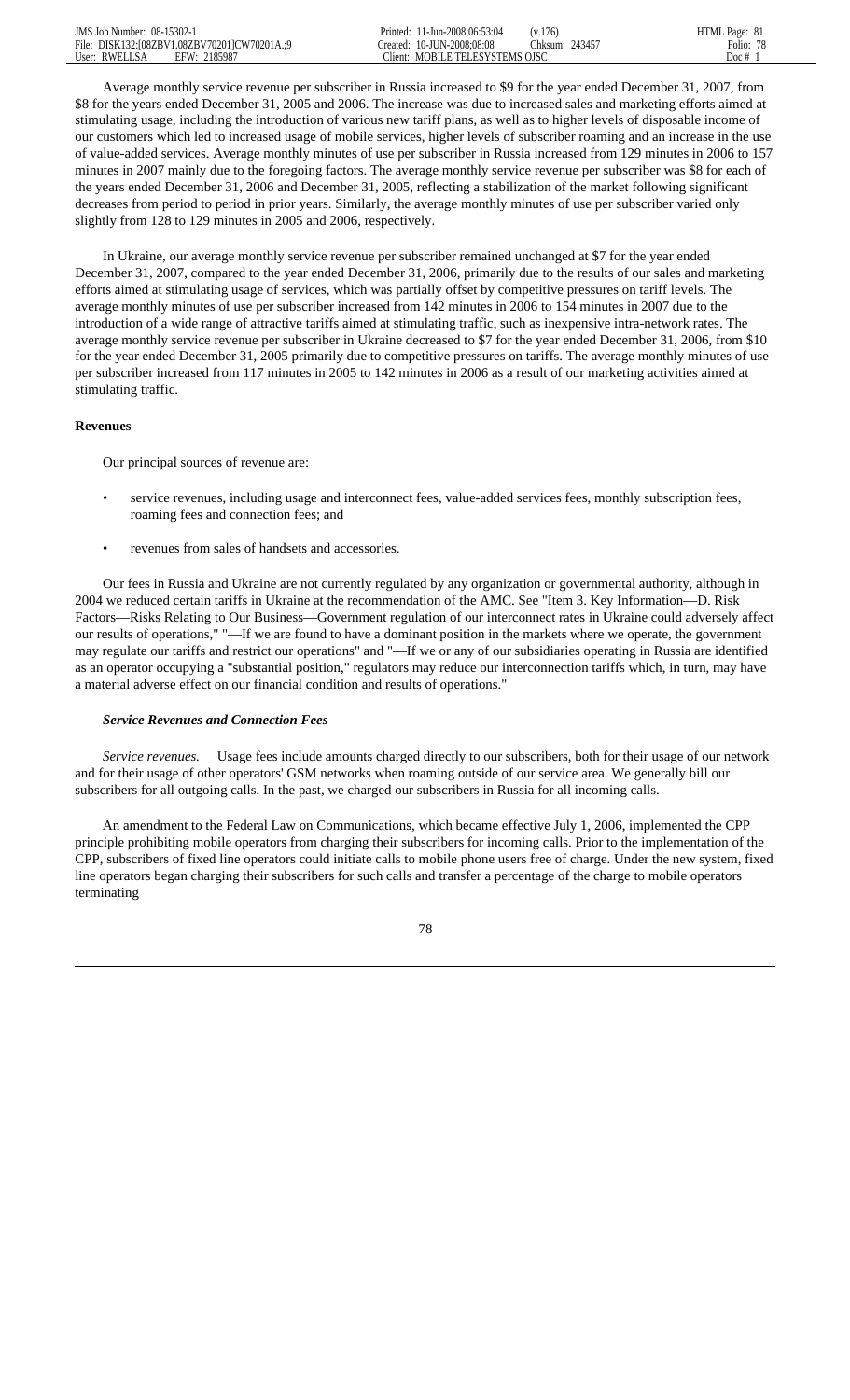such calls. The percentage transferred to mobile operators is regulated by the Federal Service for Supervision in the Area of Communications and Mass Media and is known as the settlement rate. The settlement rate, however, does not fully cover our expenses for terminating calls initiated by subscribers of fixed line operators. Due to the launch of free incoming calls, we have increased our rates through the introduction of a fee on the first minute of a call, which varies from \$0.01 to \$0.02 per first minute depending on the subscriber's home region. This new fee on the first minute takes into account the fact that incoming calls are free and the fees paid by subscribers should not exceed those paid prior to July 1, 2006 when CPP was introduced.

 The prices for outgoing calls to other cellular operators and to the public service telephone network are usually higher than charges for outgoing calls within our network. The usage fees charged for a call originating on our network depend on a number of factors, including the subscriber's tariff plan, call duration, the time of day when the call was placed and the call destination. Usage fees as a percentage of total revenues were 73.5% in 2005, 65.1% in 2006 and 62.4% in 2007, respectively. Usage fees as a percentage of total revenues have been decreasing largely due to the increase in interconnect fees as a percentage of total revenues. Interconnect fees are fees for connecting users of other operators' fixed line and wireless networks to our network. Interconnect fees, which did not exist in 2005, comprised 10.4% and 13.0% of total revenues in 2006 and 2007, respectively. Notwithstanding the decrease of usage fees as a percentage of total revenues, we believe that the further development of our prepaid tariff plans, which have no monthly subscription fees, will support growth in the usage fees. Prior to 2007, usage fees included revenues from value-added services, and for comparison purposes, the usage fees presented above include revenues from value-added services for each of the years ended December 31, 2005, 2006 and 2007. Usage fees, net of value-added services, as a percentage of total revenues were 63.5% in 2005, 52.4% in 2006 and 50.0% in 2007, respectively.

 We offer our subscribers an array of value-added services. These services as a percentage of our total revenues increased from 10.0% in 2005 to 12.7% in 2006, and remained stable in 2007 at 12.4%. Although there was slight decrease in value-added services revenues as a percentage of our total revenues in 2007, we generally expect revenue from value-added services to increase due to the introduction of new value-added services and a general increase in the usage of value-added services by our subscribers.

 Monthly subscription fees consist of fixed monthly charges for network access and access to additional services. Monthly subscription fees as a percentage of our total revenues represented 11.7% in 2005, 10.9% in 2006 and 10.8% in 2007, respectively. The main reason for the decline of the monthly subscription fees as a percentage of total revenues is a decrease in the share of subscribers with a monthly subscription fee in the subscriber mix. Many of our monthly subscription fee-based tariff plans also include a usage fee-based component for minutes used over a certain number of pre-paid minutes. The percentage of total revenues represented by usage fees as compared to monthly subscription fees will continue to be affected by changes in our tariff plans, as well as the relative product mix between usage fee-based tariff plans versus monthly subscription fee-based tariff plans.

 Roaming fees for guest subscribers include amounts charged to other cellular operators for their subscribers, *i.e.* , guest roamers, utilizing our network while traveling in our service area. We bill other cellular operators for calls of guest roamers carried on our network. Roaming fees for guest subscribers as a percentage of our total revenues represented 2.0% in 2005, 1.7% in 2006 and 1.3% in 2007, respectively. We generally expect that roaming fees will continue to decline as a percentage of total revenues as we expect that an increase in our subscriber base, which will generally lead to the growth of usage fees, will continue to outpace the increase in guest roamers, causing a decrease in the proportion of roaming fees. In addition, roaming tariffs between mobile operators have a tendency to decrease relative to the increase in the total number of mobile users.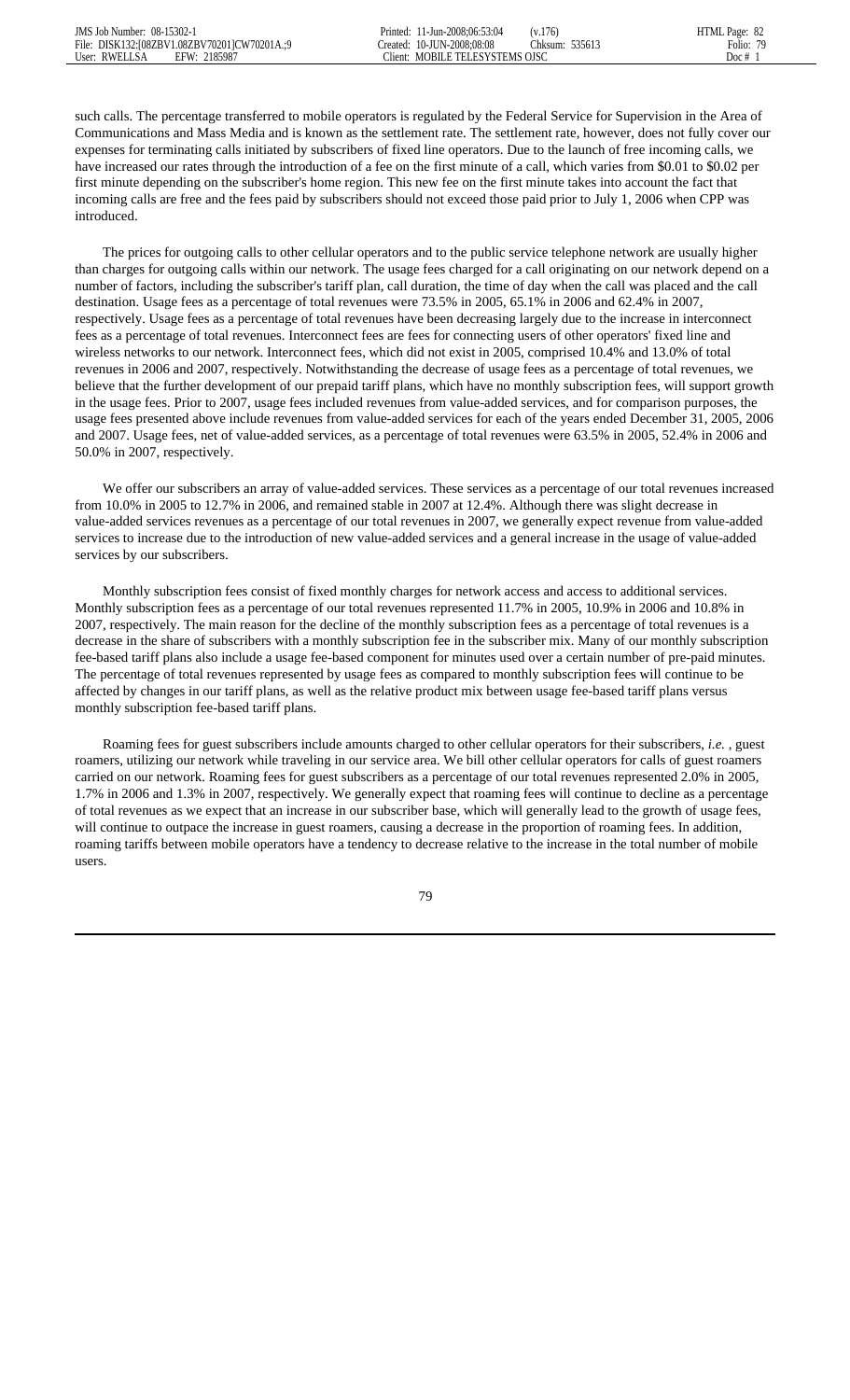Roaming fees for our own subscribers include amounts charged to our subscribers utilizing our roaming partners' network while traveling out of our service area. Roaming fees for own subscribers as a percentage of our total revenues represented 9.5% in 2005, 9.2% in 2006 and 9.8% in 2007, respectively.

 *Connection fees.* Connection fees consist of charges incurred by subscribers for the initial connection to our network and sign-up for value-added services. We defer connection fees and recognize them as revenues over the estimated average subscriber life in our network as described in Note 2 to our audited consolidated financial statements. Connection fees represented 0.9% of our total revenues in 2005, 1.1% in 2006 and 1.0% in 2007, respectively. We expect connection fee revenues to remain at a low level as a percentage of total revenues.

### *Sales of Handsets and Accessories*

 We sell handsets and accessories directly to subscribers in our sales offices. We offer subscribers primarily dual-band and tri-band handsets that operate in the 900 and 1800 MHz bands and 900, 1800 and 1900 MHz bands, respectively. Revenue from the sale of handsets and accessories represented 1.4% of our total revenue in 2005, 1.5% in 2006 and 1.0% in 2007, respectively. In 2007, we decreased our selling activities in relation to dual-band and tri-band handsets and accessories and shifted our sales focus to a more limited line of equipment, including 3G compatible equipment, Blackberry and equipment designed for MTS-Connect services. In addition, from January 1, 2008, we have been reducing our purchases of handsets and accessories for resale and focusing instead on commission sales whereby we receive handsets and accessories on consignment from third-party equipment suppliers and sell at them at our sales offices for a commission.

 In general, according to our new sales strategy, we expect that sales of handsets and accessories will continue to decrease and, consequently, continue to decrease as a percentage of total revenue. In Russia, we do not subsidize handset sales, but in Ukraine, we subsidize handsets for contract subscribers. See "—Expenses—Cost of Handsets and Accessories" below.

### **Expenses**

Our principal expenses are:

- cost of services, including interconnect, line rental and roaming expenses;
- cost of handsets and accessories;
- sales and marketing expenses;
- general and administrative expenses, such as salaries, rent, repair and maintenance and other general and administrative expenses;
- provision for doubtful accounts;
- depreciation of property, network equipment and amortization of telephone numbering capacity, license costs and other intangible assets;
- interest expenses; and
- provisions for income taxes.

## *Cost of Services*

 *Interconnect and Line Rental.* Interconnect and line rental charges include charges payable to other operators for access to, and use of their networks, which are necessary in the course of providing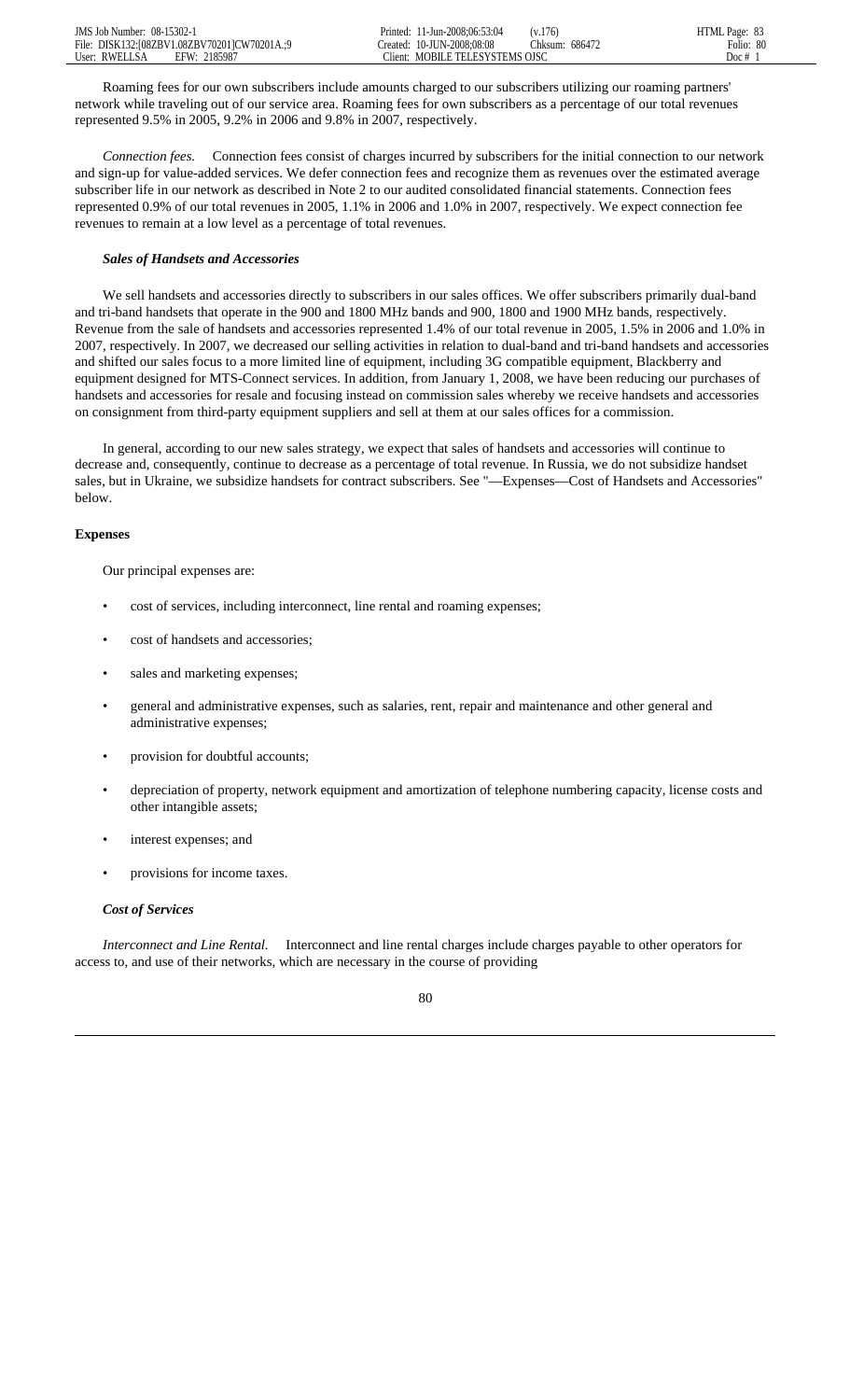service to our subscribers as described under "Item 4. Information on Our Company—B. Business Overview—Interconnect Arrangements and Telephone Numbering Capacity."

 With the introduction of CPP, our revenues and cost structure have changed. Whereas previously subscribers were charged for both incoming and outgoing calls, operators are now required to pay interconnect fees in order to terminate calls on other operators' networks. The resulting interconnect fees represent a significant cost in providing services to our customers. In addition, new tariff plans introduced by us have encouraged greater voice usage among our customers, which may further increase interconnect fees. Therefore, we expect that interconnect expenses payable by us to other operators for termination of traffic generated by our subscribers will continue to increase as our subscriber base and traffic volumes grow.

 We expect line rental costs to vary based on the number of base stations, base station controllers, the number and capacity of rented lines and competition among providers of rented lines, as well as availability and usability of substitutes such as microwave links owned by us.

 *Roaming Expenses.* Roaming expenses consist of amounts charged by other cellular operators under agreements for roaming services provided to our subscribers while outside our service area.

# *Cost of Handsets and Accessories*

 This type of expense includes primarily the cost of handsets and accessories sold to subscribers, and the cost of SIM cards provided to our customers. In 2007, we decreased our selling activities in relation to dual-band and tri-band handsets and accessories and shifted our sales focus to a more limited line of equipment, including 3G compatible equipment, Blackberry and equipment designed for MTS-Connect services. In addition, from January 1, 2008, we have been reducing our purchases of handsets and accessories for resale and focusing instead on commission sales whereby we receive handsets and accessories on consignment from third-party equipment suppliers and sell them at our sales offices for a commission. According to our new sales strategy, we expect the cost of handsets and accessories to decrease in absolute terms, and we also expect the cost per equipment unit to decline due to our ability to work directly with suppliers to secure volume discounts, technological advances and competitive pressures in the market for handsets.

 We do not subsidize handset sales other than in Ukraine, where we subsidize handsets on a limited basis to contract subscribers. In the years ended December 31, 2005, 2006 and 2007, we provided net handset subsidies in Ukraine for a total cost of \$57.2 million, \$30.4 million and \$21.0 million, respectively, which are reported as a loss on sales of handsets.

 Generally, we provide SIM cards to our customers free of charge. Cost of SIM cards used amounted to \$122.7 million in 2005, \$87.0 million in 2006 and \$74.9 million in 2007, respectively.

# *Sales and Marketing Expenses*

Our sales and marketing expenses primarily consist of:

- expenses for advertising and promotion; and
- dealer commissions on new connections and cash collected from subscribers.

 Sales and marketing expenses reflect, among other things, advertising, promotions and other costs associated with the expansion of services in our license areas and are expected to increase as subscriber numbers and market competition increase. In addition, we expect these costs to increase as we further develop our brand and introduce value-added services.

 In 2006, we began linking commissions in Russia for newly acquired subscribers payable to a dealer on a monthly basis to the amount of revenues we receive during the six-month period from the date a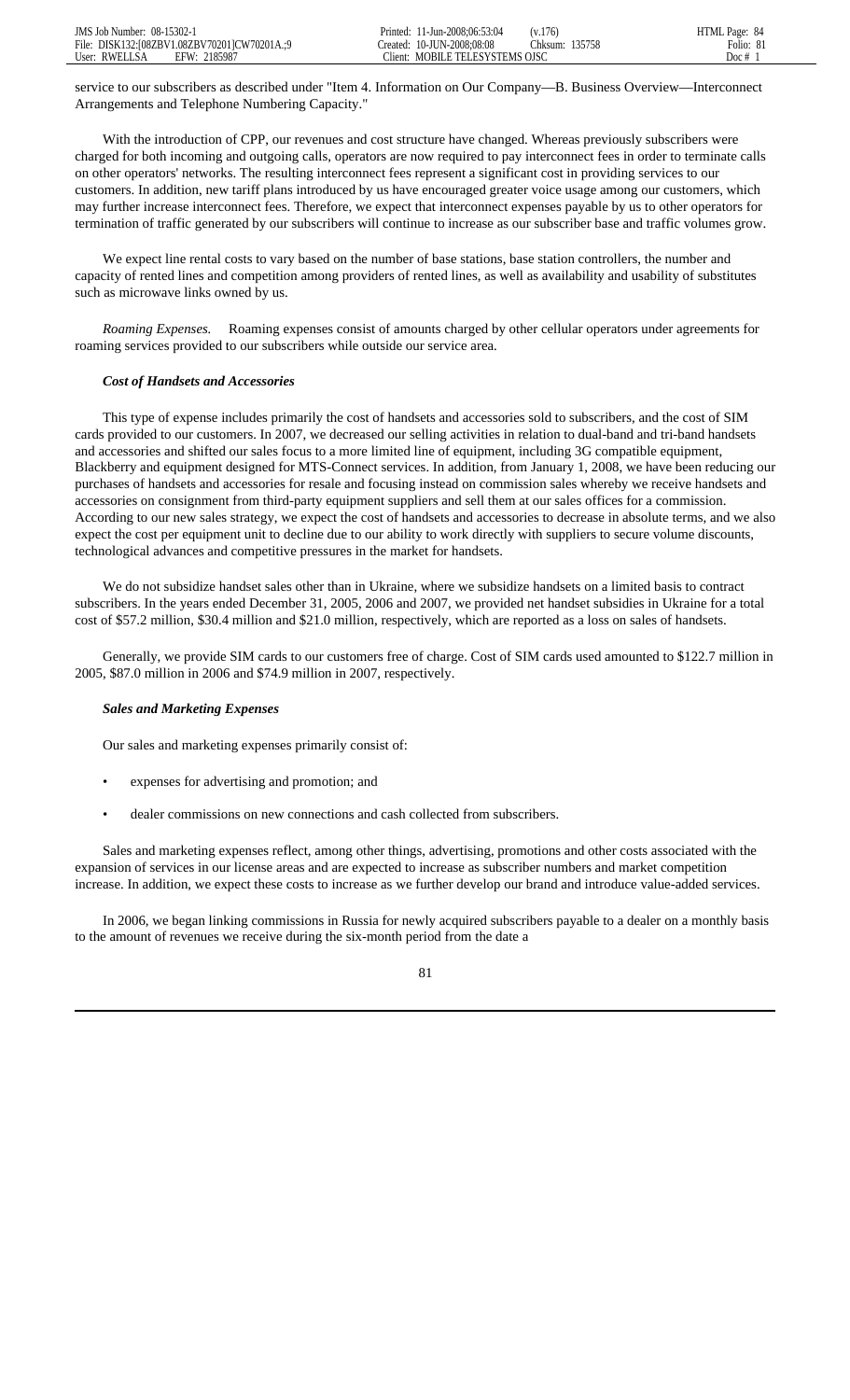subscriber is activated by such dealer. In addition, we have established caps or a maximum commission amount payable to our dealers. We believe that the new method for paying commissions to dealers provides dealers with greater incentives to renew subscriptions, reduces the risk of dealer fraud and improves our cash-flow management.

We measure subscriber acquisition costs, or SAC, to monitor the cost-effectiveness of our sales and marketing expenses. We define SAC as total sales and marketing expenses and handset subsidies for a given period. SAC per gross additional subscriber is calculated by dividing SAC during a given period by the total number of gross subscribers added by us during the period. The following table shows SAC in Russia and Ukraine for the periods indicated:

|                                                         | <b>Year Ended December 31,</b> |      |     |      |     |      |
|---------------------------------------------------------|--------------------------------|------|-----|------|-----|------|
|                                                         |                                | 2005 |     | 2006 |     | 2007 |
| <b>Subscriber Acquisition Costs (SAC) per Gross New</b> |                                |      |     |      |     |      |
| <b>Subscriber</b>                                       |                                |      |     |      |     |      |
| Russia                                                  |                                | 19   | - S | 23   | \$. | 26   |
| Ukraine                                                 |                                | 14   |     | 10   |     | 12   |

SAC in Russia increased due to inflation and, in particular, a significant increase in the cost of media advertising.

 In Ukraine, SAC increased primarily due to significant marketing costs incurred for a nationwide re-branding campaign launched in July 2007, and increases in the cost of media advertising due to increased competition.

## *General and Administrative Expenses*

Our general and administrative expenses consist primarily of:

- employee salaries and bonuses;
- social contributions payable to state funds;
- taxes other than income taxes,  $e.g.$ , property taxes;
- office maintenance expenses;
- network repair and maintenance;
- rental of premises;
- and other general and administrative expenses.

 Total general and administrative expenses are expected to increase over time to reflect the increasing costs and staff required to service our growing subscriber base, but we expect they will decline on a per subscriber basis.

## *Provision for Doubtful Accounts*

 Our expense for provision for doubtful accounts for the year ended December 31, 2007 decreased to \$58.9 million, or 0.7% of total revenues in comparison with \$84.9 million, or 1.3% of total revenues for the year ended December 31, 2006. The decrease in the expense for provision for doubtful accounts as a percentage of total revenues in 2007 was mainly due to the improvement of our credit control. However, we generally expect our provision for doubtful accounts to increase in the future due to our launch of the new "Credit" service in May 2007, which allows our subscribers to continue using services notwithstanding a negative account balance and settle their debt thereafter. See also "Item 4. Information on Our Company—B. Business Overview—Customer Payments and Billing." Our expense for provision for doubtful accounts for the year ended December 31, 2005 totaled \$50.4 million, or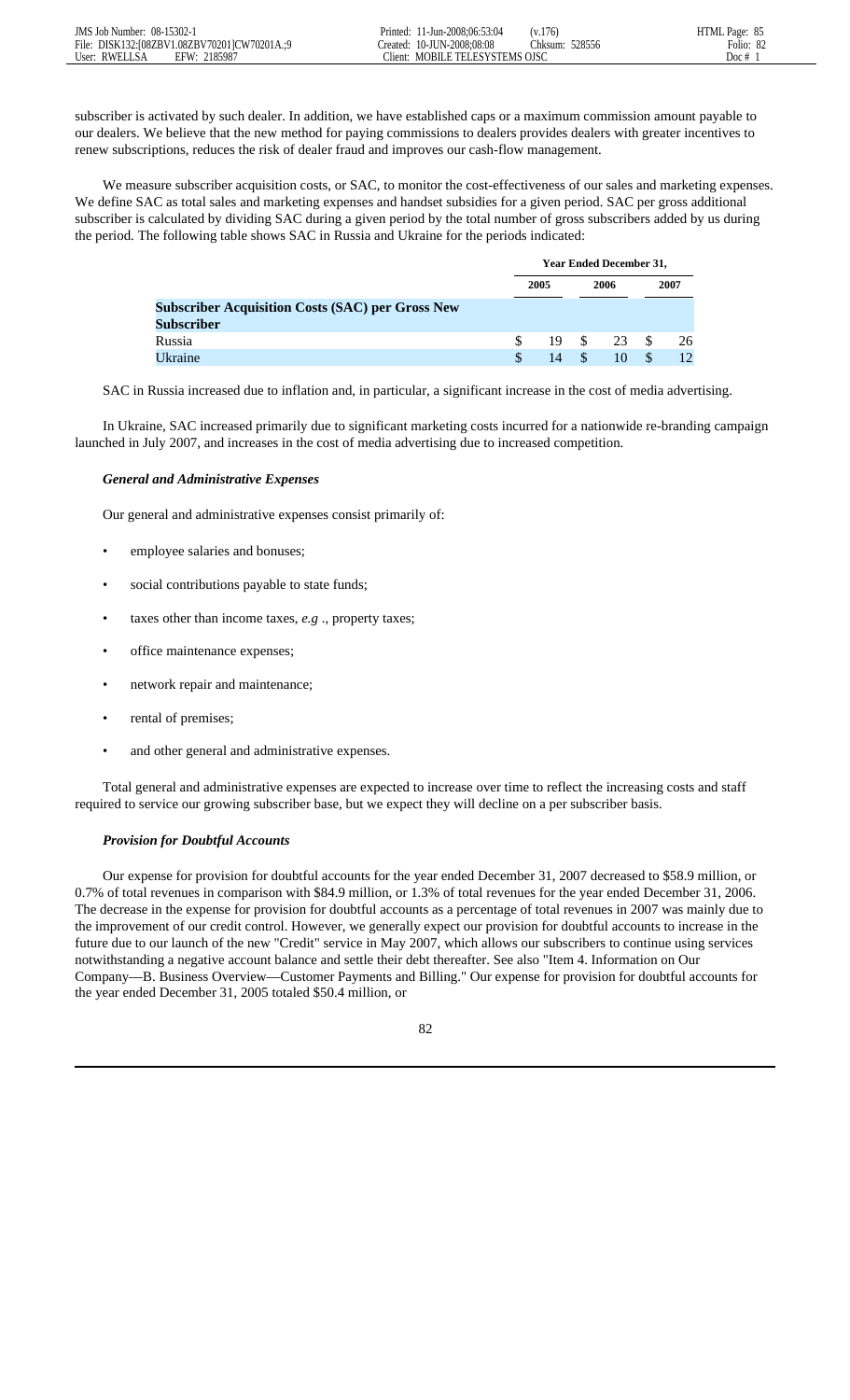1.0% of total revenues. The increase in 2006 in comparison with 2005 resulted from the expansion of our subscriber base into the mass-market low income segment consisting of subscribers with less stable income sources and less predictable consumer behavior. In addition, previously, our billing systems in certain regions experienced delays between the time that a subscriber's balance reached zero and the temporary disconnection of such subscriber from our network, causing an increase in our doubtful accounts.

## *Depreciation of Property, Network Equipment and Amortization of Intangible Assets*

 We expect depreciation expense, which is principally associated with the depreciation of network equipment, to continue to increase in line with our network development program and the buildout associated with our regional license areas. Correspondingly, we also expect amortization of telephone numbering capacity, license costs and other intangible assets to increase in line with our regional development programs. See also "—Trends—Technology" for further discussion of expected trends in the depreciation of property and network equipment in connection with the development of our 3G network.

# *Interest Expense*

 We expect interest expense to continue to increase, which is principally associated with external debt incurred by us to finance our network development program and the buildout associated with our regional license areas.

## *Provision for Income Taxes*

 Taxation on income of Russian companies is regulated by a number of laws, government decrees and implementation instructions.

 The income tax base for Russian companies is defined as income received from sales of goods, works and services and property rights and income from non-sale operations, reduced by the amount of certain business expenses incurred in such operations. Certain expenses are deductible while others have limitations on their deductibility.

 Effective January 1, 2002, the statutory income tax rate in Russia was established at 24%. From January 1, 2004, the Ukrainian statutory income tax rate was established at 25%.

 Generally, tax declarations remain open and subject to inspection with respect to the three calendar years which immediately preceded the year in which the audit is carried out. We believe that we have adequately provided for tax liabilities in our consolidated financial statements; however, the risk remains that relevant authorities could take differing positions with regard to interpretive issues and the effect could be significant.

## **Acquisitions**

 Our results of operations for the periods presented are significantly affected by acquisitions. Results of operations of acquired businesses are included in our audited consolidated financial statements for the periods after their respective dates of acquisition.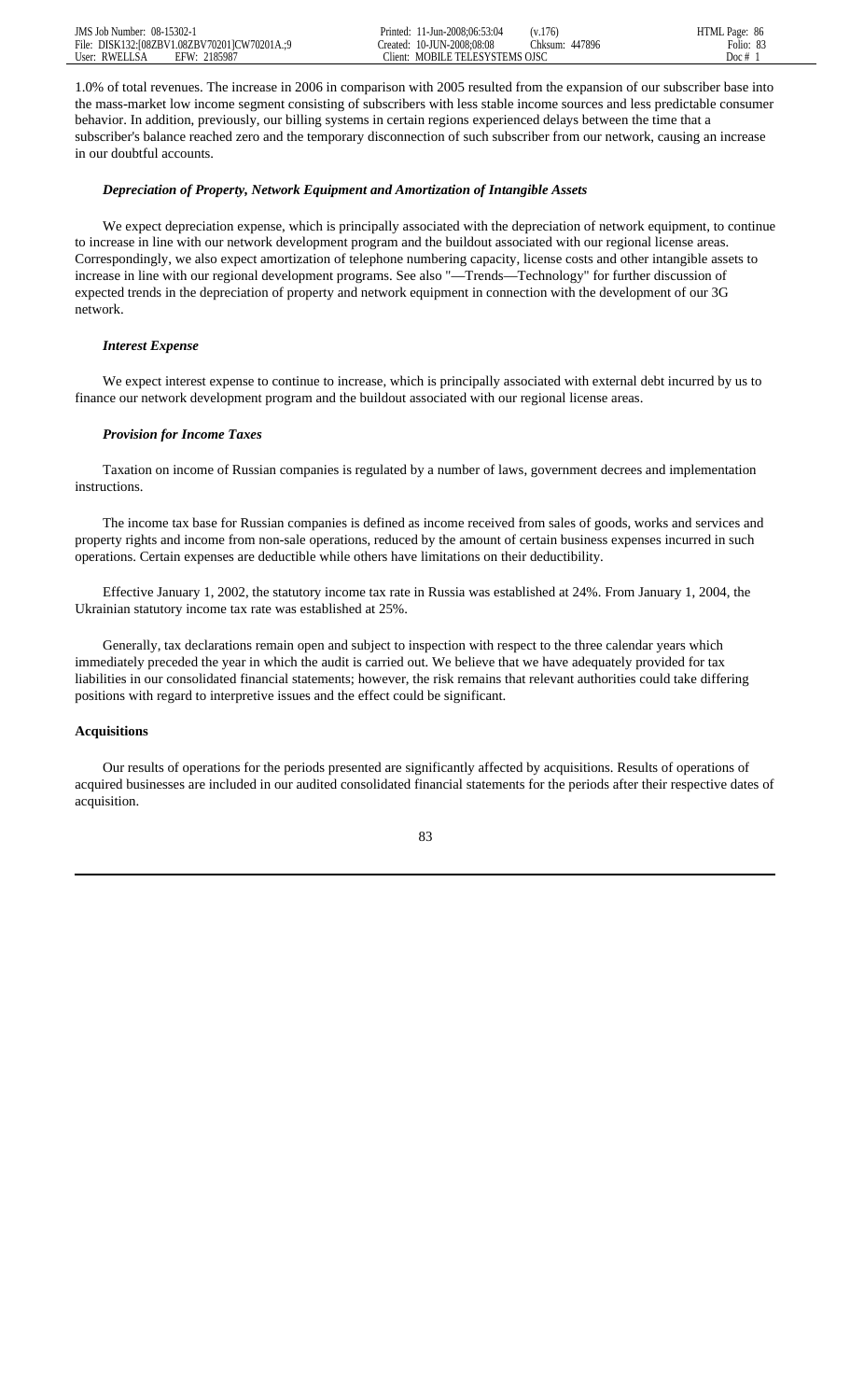Below is the list of our major acquisitions during 2005, 2006 and 2007.

| Company         | License area                                  | Date of acquisition | <b>Stake</b><br>acquired | <b>Purchase</b><br>price* (in<br>millions) |
|-----------------|-----------------------------------------------|---------------------|--------------------------|--------------------------------------------|
| 2005            |                                               |                     |                          |                                            |
| Sweet-Com       | <b>Moscow</b>                                 | February 2005       | 74.9% \$                 | 2.0                                        |
| Gorizont-RT     | Republic of Sakha (Yakutia)                   | June 2005           | 24.0%                    | 13.5                                       |
| <b>BCTI</b>     | Turkmenistan                                  | June 2005           | 51.0%                    | 28.2                                       |
| <b>BCTI</b>     | Turkmenistan                                  | November 2005       | 49.0%                    | 18.5                                       |
| Sibintertelecom | Two regions in the Far East of<br>Russia      | December 2005       | $6.5\%$                  | 2.8                                        |
| ReCom           | Six regions in the European part<br>of Russia | December 2005       | 46.1%                    | 110.0                                      |
| Telesot Alania  | Severnaya Osetia-Alania Republic              | December 2005       | 47.5%                    | 32.6                                       |
|                 |                                               |                     |                          | \$<br>207.6                                |
| 2006            |                                               |                     |                          |                                            |
| Dagtelecom      | Republic of Dagestan                          | <b>July 2006</b>    | 74.99%                   | 14.7                                       |
|                 |                                               |                     |                          | 14.7<br>\$                                 |
| 2007            |                                               |                     |                          |                                            |
| Uzdunrobita     | Uzbekistan                                    | June 2007           | 26.0% \$                 | 250.0                                      |
| K-Telekom       | Armenia                                       | September 2007      | 80.0%                    | 402.6                                      |
| Bashcell        | <b>Bashkortostan</b>                          | December 2007       | 100.0%                   | 6.7                                        |
|                 |                                               |                     |                          | \$<br>659.3                                |
|                 |                                               |                     |                          |                                            |

Excluding debt assumed.

#### *Other investments*

 In December 2005, our wholly-owned subsidiary MTS Finance S.A. acquired a 51.0% stake in Tarino Limited (Tarino) from Nomihold Securities Inc. (Nomihold) for \$150.0 million in cash based on the belief that Tarino was at that time the indirect owner, through its wholly-owned subsidiaries, of Bitel LLC, a Kyrgyz company holding a GSM 900/1800 license for the entire territory of Kyrgyzstan.

 Following the purchase of the 51.0% stake, MTS Finance entered into a put and call option agreement with Nomihold for "Option Shares," representing the remaining 49.0% interest in Tarino shares and a proportional interest in Bitel shares. The call option was exercisable by MTS Finance from November 22, 2005 to November 17, 2006, and the put option was exercisable by Nomihold from November 18, 2006 to December 8, 2006. The call and put option price was \$170.0 million.

 Following a decision of the Kyrgyz Supreme Court on December 15, 2005, Bitel's corporate offices were seized by a third party. As we did not regain operational control over Bitel's operations in 2005, we accounted for our 51.0% investment in Bitel at cost as at December 31, 2005. We appealed the decision of the Kyrgyz Supreme Court in 2006, but the court has not acted within the time period permitted for appeal. We subsequently sought the review of this dispute over the ownership of Bitel by the Prosecutor General of Kyrgyzstan to determine whether further investigation could be undertaken by the Kyrgyz authorities. In January 2007, the Prosecutor General informed us that there were no grounds for involvement by the Prosecutor General's office in the dispute and that no legal basis existed for us to appeal the decision of the Kyrgyz Supreme Court. Consequently, we decided to write off the costs relating to the purchase of the 51% stake in Bitel, which was reflected in our annual consolidated financial statements for the year ended December 31, 2006.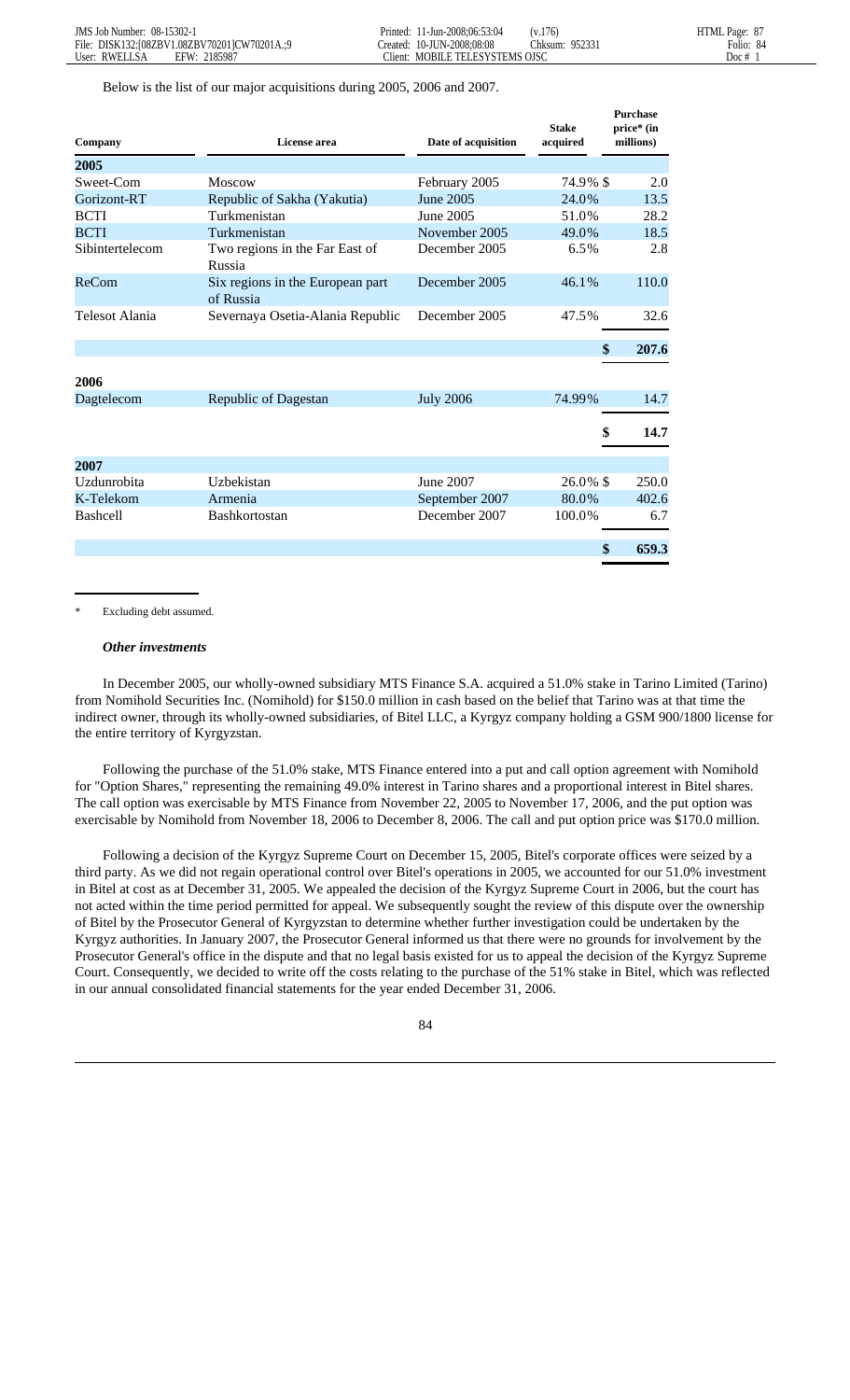In November 2006, MTS Finance received a letter from Nomihold purporting to exercise the put option and sell Option Shares for \$170.0 million to MTS Finance. In January 2007, Nomihold commenced an arbitration proceeding against MTS Finance in the London Court of International Arbitration in order to compel MTS Finance to purchase Option Shares. Nomihold seeks specific performance of the put option, unspecified monetary damages, interest, and costs. The matter is currently pending. MTS Finance is vigorously contesting this action and has asked the arbitration tribunal to dismiss Nomihold's claim.

 A group of individual shareholders of Sistema has agreed to compensate MTS Finance for any potential loss up to \$170 million should the arbitration decision regarding exercise of the aforementioned put option prove unfavorable to MTS Finance. Notwithstanding this, in the event MTS Finance does not prevail in the arbitration, we could be liable to Nomihold for \$170.0 million plus any additional amounts that the arbitration tribunal might award to Nomihold.

 In connection with the above mentioned put option exercise and the uncertainty as to the resolution of the dispute with Nomihold, we recognized a liability in the amount of \$170.0 million for the purposes of our annual consolidated financial statements with a corresponding charge to other non-operation expenses as of December 31, 2006 and for the year then ended. No changes occurred to the liability recorded during the year ended December 31, 2007 and up to the date of this document.

 For a detailed discussion of investments in Bitel, see "Item 8.A.7. Litigation" and Note 20 to our audited consolidated financial statements.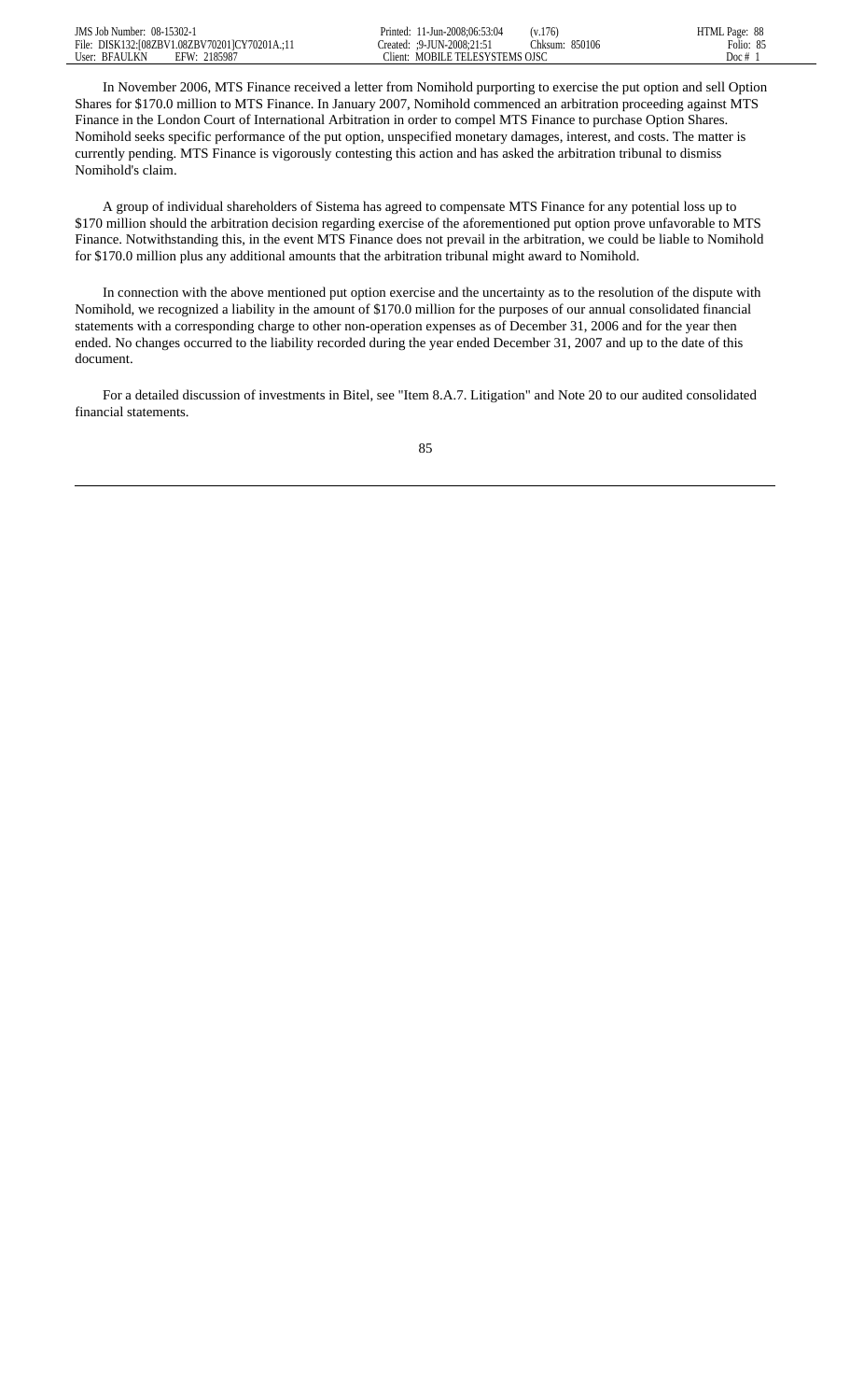# **Results of Operations**

 Starting from the year ended December 31, 2006, we separately report our financial information for Russia, Ukraine and other countries. We have restated the corresponding items of segment information for the year ended December 31, 2005. See "—Segments" for additional information.

|                                                                                                   | <b>Year Ended December 31,</b> |           |                           |                |                           |           |
|---------------------------------------------------------------------------------------------------|--------------------------------|-----------|---------------------------|----------------|---------------------------|-----------|
|                                                                                                   |                                | 2005      |                           | 2006           | 2007                      |           |
|                                                                                                   |                                |           |                           | (in thousands) |                           |           |
| <b>Net operating revenues</b>                                                                     |                                |           |                           |                |                           |           |
| Russia                                                                                            | $\$\,$                         | 3,700,601 | \$                        | 4,665,530      | \$                        | 6,181,023 |
| Ukraine                                                                                           |                                | 1,201,827 |                           | 1,490,278      |                           | 1,608,021 |
| Other                                                                                             |                                | 119,932   |                           | 242,455        |                           | 483,499   |
| Eliminations <sup>(1)</sup>                                                                       |                                | (11, 342) |                           | (14,009)       |                           | (20, 165) |
| Net operating revenues as reported                                                                | \$                             | 5,011,018 | \$                        | 6,384,254      | \$                        | 8,252,378 |
| Costs of services, excluding depreciation and<br>amortization shown separately below, and cost of |                                |           |                           |                |                           |           |
| handsets and accessories                                                                          |                                |           |                           |                |                           |           |
| Russia                                                                                            | \$                             | 640,630   | \$                        | 1,030,929      | \$                        | 1,407,011 |
| Ukraine                                                                                           |                                | 343,990   |                           | 387,007        |                           | 433,174   |
| Other                                                                                             |                                | 14,195    |                           | 29,048         |                           | 65,925    |
| Eliminations <sup>(1)</sup>                                                                       |                                | (11, 342) |                           | (14,009)       |                           | (20, 165) |
| Cost of services and cost of handsets and accessories as                                          |                                |           |                           |                |                           |           |
| reported                                                                                          | \$                             | 987,473   | \$                        | 1,432,975      | \$                        | 1,885,945 |
| Sundry operating expenses <sup>(2)</sup>                                                          |                                |           |                           |                |                           |           |
| Russia                                                                                            | $\mathcal{S}$                  | 707,920   | \$                        | 884,946        | \$                        | 1,129,940 |
| Ukraine                                                                                           |                                | 143,099   |                           | 159,688        |                           | 182,753   |
| Other                                                                                             |                                | 25,290    |                           | 69,093         |                           | 106,231   |
| Sundry operating expenses as reported                                                             | $\boldsymbol{\mathsf{S}}$      | 876,309   | \$                        | 1,113,727      | \$                        | 1,418,924 |
| Sales and marketing expenses                                                                      |                                |           |                           |                |                           |           |
| Russia                                                                                            | $\frac{1}{2}$                  | 475,532   | \$                        | 419,463        | $\mathcal{S}$             | 491,404   |
| Ukraine                                                                                           |                                | 129,651   |                           | 179,317        |                           | 210,341   |
| Other                                                                                             |                                | 2,909     |                           | 9,055          |                           | 22,370    |
| Sales and marketing expenses as reported                                                          | \$                             | 608,092   | \$                        | 607,835        | \$                        | 724,115   |
| <b>Depreciation and amortization expenses</b>                                                     |                                |           |                           |                |                           |           |
| Russia                                                                                            | $\$$                           | 722,977   | \$                        | 819,316        | \$                        | 1,076,586 |
| Ukraine                                                                                           |                                | 153,795   |                           | 233,744        |                           | 324,976   |
| Other                                                                                             |                                | 30,341    |                           | 42,921         |                           | 87,986    |
| Depreciation and amortization as reported                                                         | $\$\,$                         | 907,113   | \$                        | 1,095,981      | $\boldsymbol{\mathsf{S}}$ | 1,489,548 |
| <b>Operating Income</b>                                                                           |                                |           |                           |                |                           |           |
| Russia                                                                                            | $\sqrt$                        | 1,153,542 | $\boldsymbol{\mathsf{S}}$ | 1,510,876      | $\mathcal{S}$             | 2,076,083 |
| Ukraine                                                                                           |                                | 431,292   |                           | 530,522        |                           | 456,777   |
| Other                                                                                             |                                | 47,197    |                           | 92,338         |                           | 200,986   |
| Operating income as reported                                                                      | \$                             | 1,632,031 | \$                        | 2,133,736      | \$                        | 2,733,846 |

(1) Represents the elimination of intercompany transaction results, primarily roaming arrangements.

(2) For the purposes of this analysis "Sundry operating expenses" consist of general and administrative expenses, provision for doubtful accounts and other operating expenses.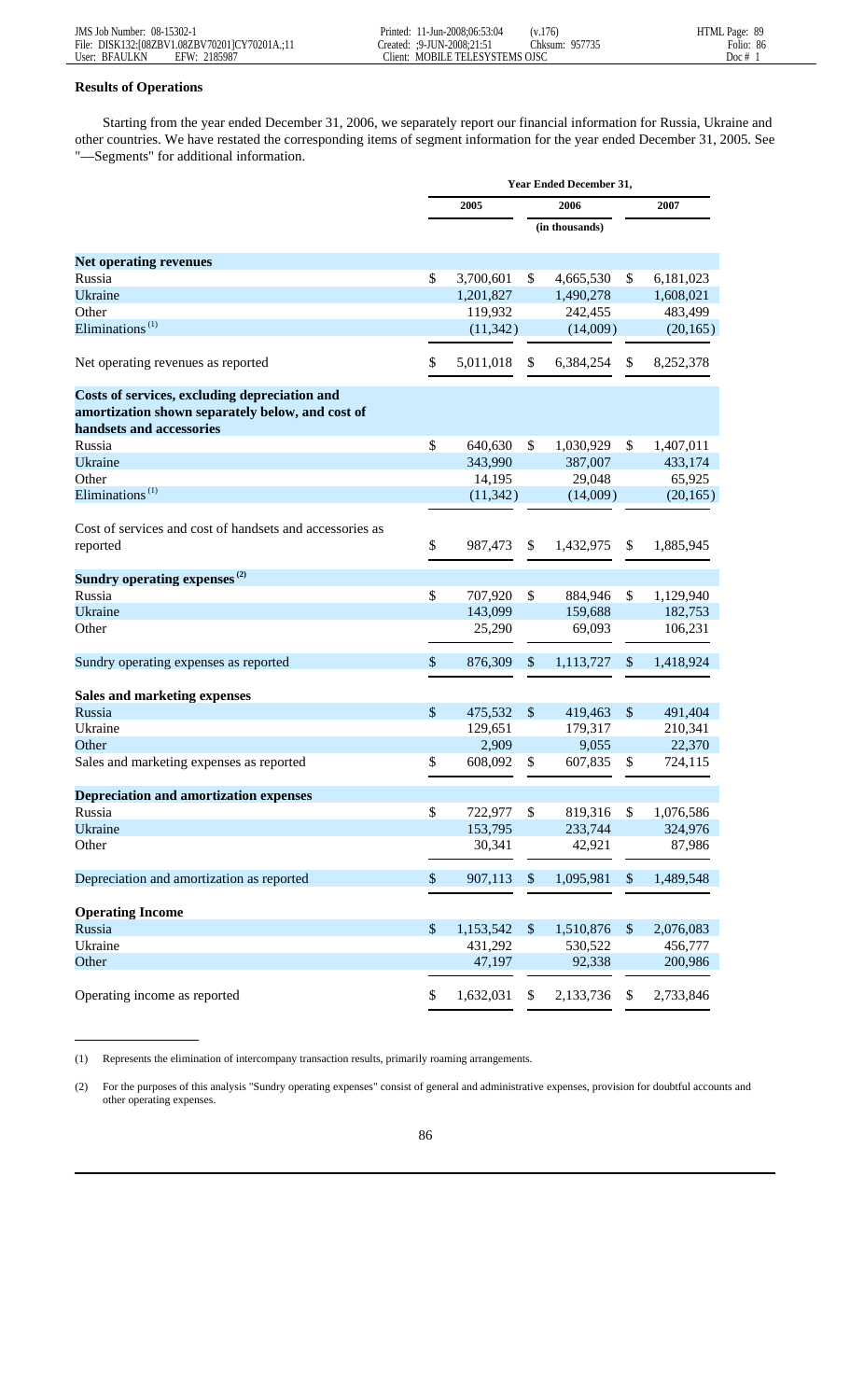# **Year Ended December 31, 2007 compared to Year Ended December 31, 2006**

# *Revenues and cost of services and cost of handsets and accessories*

 *Consolidated revenues* for the year ended December 31, 2007 increased by \$1,868.1 million, or 29.3%, to \$8,252.4 million from \$6,384.3 million for the year ended December 31, 2006. This increase was primarily due to the significant growth in our subscriber base to 81.97 million as of December 31, 2007 from 72.9 million as of December 31, 2006. The growth in our subscriber base was mainly attributable to our sales and marketing efforts and the expansion of our network and the general improvement in economic conditions and disposable income levels in Russia and Ukraine. A portion of revenue growth was also due to the significant increase of the interconnect fees we received for the termination of incoming traffic from other operators, which increased to \$1,069.3 million for the year ended December 31, 2007 from \$662.8 million for the year ended December 31, 2006. This increase was caused by both the growth of interconnect rates and increased usage of mobile services. The depreciation of the U.S. dollar against the ruble in 2007 also contributed to the growth in our revenues. Revenue growth was also impacted by our acquisition of K-Telekom in September 2007, which contributed \$66.5 million to our total revenues for the year ended December 31, 2007.

 For the year ended December 31, 2007, service revenues and connection fees increased by \$1,885.5 million, or 30.0%, to \$8,172.6 million compared to \$6,287.1 million for the year ended December 31, 2006 mainly due to the growth in the number of our subscribers and increase of interconnect fees, as explained above. Revenues from the sales of handsets and accessories decreased by \$17.4 million, or 18%, to \$79.7 million for the year ended December 31, 2007 compared to \$97.2 million for the year ended December 31, 2006, mainly due to decreased selling activity for handsets and accessories for the year ended December 31, 2007.

 *Consolidated cost of services and cost of handsets and accessories* for the year ended December 31, 2007 increased by 31.6% to \$1,885.9 million from \$1,433.0 million for the year ended December 31, 2006. The increase in costs was primarily attributable to growth of our subscriber base and the consequent growth in traffic related expenses, in particular interconnect costs. For the year ended December 31, 2007, interconnect and line rental expenses grew to \$1,181.7 million from \$820.0 million for the year ended December 31, 2006 due to increased traffic volume. Roaming expenses also grew to \$241.0 million for the year ended December 31, 2007 from \$186.5 million for the year ended December 31, 2006. The increase in cost of services for the year ended December 31, 2007 was also due to an increase in the cost of providing value-added services, which amounted to \$164.2 million as compared to \$120.5 million for the year ended December 31, 2006 due to the increased usage of value-added services by our subscribers. For the year ended December 31, 2007, the cost of handsets and accessories sold, including SIM cards provided to customers, decreased to \$158.6 million from \$209.3 million for the year ended December 31, 2006 due to a decrease in the number of new subscribers and decreased selling activity for handsets and accessories in 2007 as compared to 2006.

 *Consolidated gross margin* was \$6,366.4 million, or 77.1% of consolidated revenues for the year ended December 31, 2007, compared to \$4,951.3 million, or 77.6% of consolidated revenues for the year ended December 31, 2006. The slight decrease in our consolidated gross margin percentage was mainly due to an increase in traffic volume and the consequent increase in interconnect expense, which had a negative impact on our margin.

 *Russia revenues* for the year ended December 31, 2007 increased by 32.5% to \$6,181.0 million from \$4,665.5 million for the year ended December 31, 2006. The increase in Russia revenues was primarily due to growth of our subscriber base in Russia, which increased by 12.1% to 57.4 million as of December 31, 2007 from 51.2 million as of December 31, 2006, as well as growth in interconnect revenues and the adoption of new marketing initiatives aimed at stimulating higher usage of mobile and value-added services among our subscribers.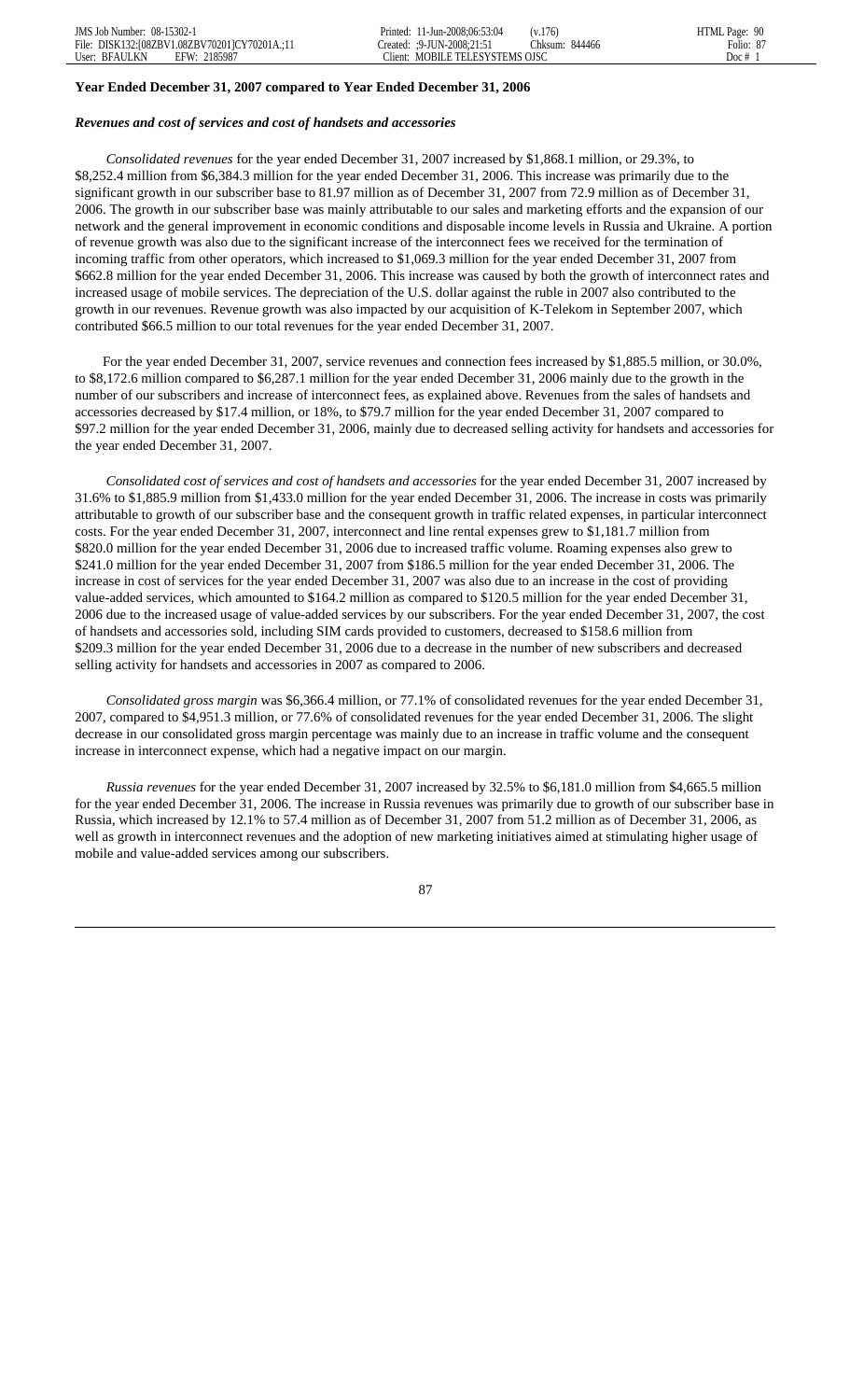*Russia cost of services and cost of handsets and accessories* for the year ended December 31, 2007 increased by 36.5% to \$1,407.0 million from \$1,030.9 million for the year ended December 31, 2006. The increased costs were mainly the result of a \$299.1 million increase in interconnect and line rental costs due to increased traffic volume, and a \$46.3 million increase in roaming expenses mainly due to an increase in the number of subscribers. The cost of value added services for the year ended December 31, 2007 increased by \$34.7 million to \$141.6 million from \$106.9 million for the year ended December 31, 2006, mainly due to the increased usage of value-added services by subscribers, which resulted from our marketing efforts and the rising awareness and popularity of certain value-added services. Cost of handsets, accessories and SIM-cards decreased to \$102.0 million, or 1.7% of segment total revenues, for the year ended December 31, 2007 from \$135.7 million, or 2.9% of segment total revenues, for the year ended December 31, 2006 due to a decrease in the number of new subscribers and our decreased selling activity for handsets and accessories in 2007 as compared to 2006.

 *Russia gross margin* increased by 31.3% to \$4,774.0 million in the year ended December 31, 2007 from \$3,634.6 million in the year ended December 31, 2006. As a percentage of total revenues, gross margin slightly decreased to 77.2% in the year ended December 31, 2007 from 77.9% in the year ended December 31, 2006 primarily due to increased interconnect charges resulting from increased traffic volumes.

 *Ukraine revenues* increased by 7.9% to \$1,608.0 million in the year ended December 31, 2007 from \$1,490.3 million in the year ended December 31, 2006 primarily due to an increase in usage.

 *Ukraine cost of services and cost of handsets and accessories* for the years ended December 31, 2007 and 2006 amounted to \$433.2 million and \$387.0 million, respectively. The growth occurred primarily due to an increase of \$39.8 million in interconnect and line rental expenses, which was partly offset by a \$21.4 million decrease in cost of handsets and accessories. Interconnect and line rental expenses increased to \$286.9 million, or 17.8% of segment total revenues, in the year ended December 31, 2007 from \$247.0 million, or 16.6% of segment total revenues, in the year ended December 31, 2006 mainly due to an increase in the number of leased lines and overall growth in network traffic. Cost of handsets, accessories and SIM-cards decreased to \$48.9 million, or 3.0% of segment total revenues, in the year ended December 31, 2007 from \$70.3 million, or 4.7% of segment total revenues, in the year ended December 31, 2006 mainly due to a decrease in subsidies on the sales of handsets and accessories.

 *Ukraine gross margin* for the year ended December 31, 2007 grew to \$1,174.8 million from \$1,103.3 million for the year ended December 31, 2006. As a percentage of total revenues, gross margin slightly decreased to 73.1% in the year ended December 31, 2006, from 74.0% in the year ended December 31, 2006 mainly due to increased interconnect charges resulting from increased traffic.

 *Other countries revenues* for the year ended December 31, 2007 increased by 99.4% to \$483.5 million from \$242.5 million for the year ended December 31, 2006. This increase is due primarily to the growth of our subscriber base in Uzbekistan and Turkmenistan, which increased by 93.3% from 1.6 million as of December 31, 2006 to 3.2 million as of December 31, 2007 and resulted in a \$174.5 million increase in revenues. The growth in other countries revenues was also due to our acquisition of K-Telecom in 2007, which contributed \$66.5 million to other countries revenues.

 *Other countries cost of services and cost of handsets and accessories* for the year ended December 31, 2007 increased by 127.0% to \$65.9 million from \$29.0 million for the year ended December 31, 2006. The increase occurred primarily due to the consolidation of K-Telecom's financial results as of September 14, 2007, which accounted for \$13.3 million of the increase, as well as a \$10.5 million increase in interconnect and line rental expenses and an \$8.9 million increase in the cost of value added services and other costs in Turkmenistan and Uzbekistan. The increase in interconnect and line rental expenses was mainly due to an increase in the number of base stations in use and overall traffic growth in those countries' networks.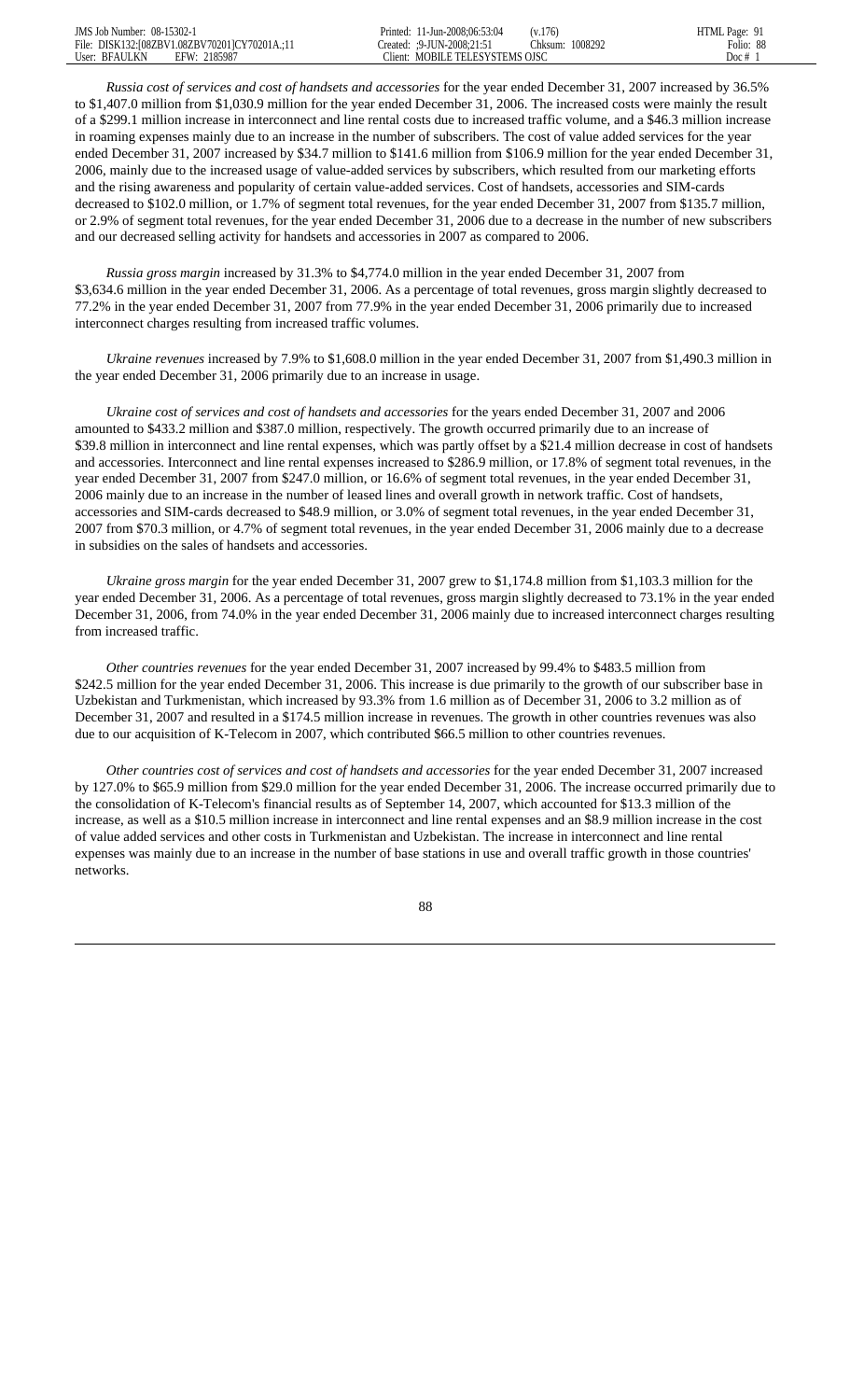*Other countries gross margin* increased by \$204.2 million, or 95.7%, to \$417.6 million for the year ended December 31, 2007 from \$213.4 million in the year ended December 31, 2006, primarily due to an increase in revenues as a result of growth in the number of subscribers and the consolidation of K-Telecom's results as discussed above. Our gross margin percentage for the other countries segment decreased to 86.4% in the year ended December 31, 2007 from 88.0% in the year ended December 31, 2006 due to the historically lower gross margin percentage in Armenia as compared to Uzbekistan and Turkmenistan.

### *Sundry operating expenses*

 *Consolidated sundry operating expenses* for the year ended December 31, 2007 increased by 27.4% to \$1,418.9 million from \$1,113.7 million for the year ended December 31, 2006. The increase of \$305.2 million in sundry operating expenses was primarily attributable to a general increase in expenses caused by growth in operations. In addition, the consolidation of K-Telekom's financial results from September 14, 2007 contributed \$10.1 million to consolidated sundry operating expenses for the year ended December 31, 2007. In the year ended December 31, 2007, salary expenses and related social contributions increased by \$132.5 million due to an increase in personnel compensation levels and the number of employees. Rent expenses increased by \$56.1 to \$179.4 million for the year ended December 31, 2007 from \$123.4 million for the year ended December 31, 2006 due to the increased rent expense for base station sites and the overall number of sites used. Similarly, repair and maintenance expenses increased by \$48.7 million to \$143.0 million for the year ended December 31, 2007 from \$94.2 million for the year ended December 31, 2006 mainly due to an overall increase in the number of base station sites used. Sundry operating expenses as a percentage of total revenues decreased slightly to 17.2% for the year ended December 31, 2007 from 17.4% in the year ended December 31, 2006.

 *Russia sundry operating expenses* for the year ended December 31, 2007 increased by 27.7% to \$1,129.9 million from \$884.9 million for the year ended December 31, 2006. Russia sundry operating expenses as a percentage of segment total revenues decreased slightly to 18.3% for the year ended December 31, 2007 from 19.0% for the year ended December 31, 2006. The increase of \$245.0 million in absolute terms is mainly attributable to an increase in employee compensation and related social contributions of \$112.2 million as well as an increase in rent expenses of \$42.2 million and a \$29.1 million increase in repair and maintenance costs due to the increased rental costs for base station sites and the number of sites used.

 *Ukraine sundry operating expenses* for the year ended December 31, 2007 increased by 14.4% to \$182.8 million from \$159.7 million for the year ended December 31, 2006. Ukraine sundry operating expenses as a percentage of segment total revenues increased slightly to 11.4% for the year ended December 31, 2007 from 10.7% for the year ended December 31, 2006. The increase in these expenses in absolute terms during 2007 was primarily due to an overall increase in our operational activities in Ukraine as well as an increase in rent and maintenance expenses by \$29.5 million resulting from growth in rent and maintenance fees for base station sites and the number of sites used. A portion the of increase is also attributable to a \$10.0 million increase in salary expenses and related social contributions due to increased employee headcount in 2007 as compared to 2006.

 *Other countries sundry operating expenses* for the year ended December 31, 2007 increased by 53.8% to \$106.2 million from \$69.1 million for the year ended December 31, 2006. Other country sundry operating expenses as a percentage of other countries total revenues decreased to 22.0% for the year ended December 31, 2007 from 28.5% for the year ended December 31, 2006. The increase in these expenses in absolute terms during 2007 was primarily due to the consolidation of K-Telekom's financial results starting from September 14, 2007, which contributed an additional \$10.1 million to sundry operating expenses for the period ended December 31, 2007. However, the decrease in sundry operating expenses as a percentage of other countries total revenues for the year ended December 31,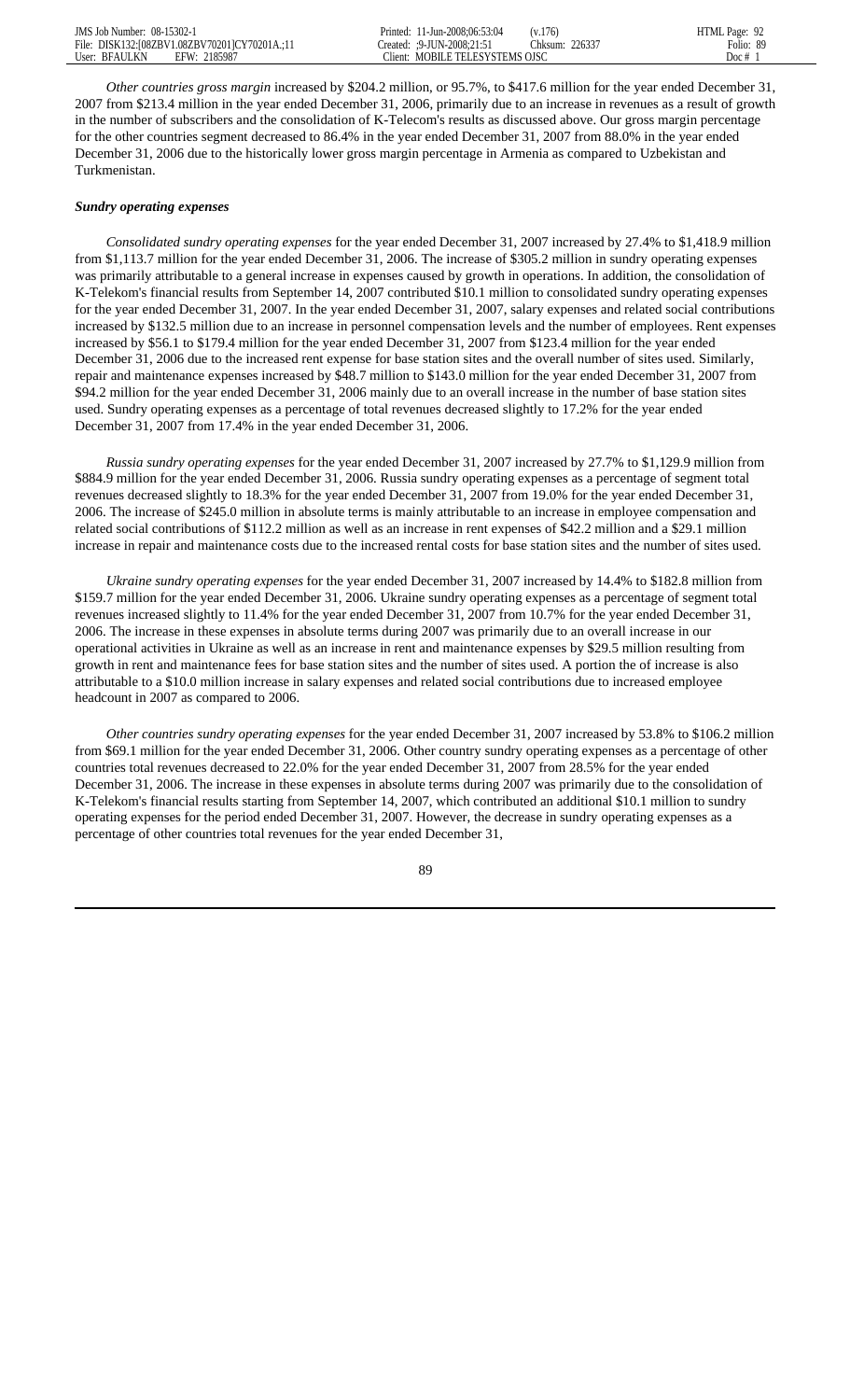2007 as compared to the year ended December 31, 2006 is mainly attributable to the relatively low level of taxes and state fees contributed by K-Telekom to total sundry operating expenses due to favorable business development conditions in Armenia.

## *Sales and marketing expenses*

 *Consolidated sales and marketing expenses* for the year ended December 31, 2007 increased by \$116.3 million to \$724.1 million from \$607.8 million for the year ended December 31, 2006. This growth was due to an increase in commissions payable to dealers and advertising and promotion expenses by \$62.8 million and \$53.5 million, respectively. The increase in dealers' commissions was generally in line with the growth of our subscriber base. The increase in advertising and promotion expenses was primarily attributable our increased marketing efforts, as well as growth in the cost of advertising on television. Sales and marketing expenses as a percentage of total revenues decreased to 8.8% for the year ended December 31, 2007 from 9.5% for the year ended December 31, 2006, due to the higher level of expenditures in 2006 relating to our re-branding campaign in Russia. See also "Item 4. Information on Our Company—B. Business Overview—Sales and Distribution."

 *Russia sales and marketing expenses* for the year ended December 31, 2007 increased by 17.1% to \$491.4 million from \$419.5 million for the year ended December 31, 2006 due to increases in dealer commission payments and advertising and promotion expenses, as described above. Sales and marketing expenses as a percentage of segment total revenues decreased to 8.0% for the year ended December 31, 2007 from 9.0% for the year ended December 31, 2006 due to the reasons described above.

 *Ukraine sales and marketing expenses* for the year ended December 31, 2007 amounted to \$210.3 million, or 13.1% of segment total revenues, and \$179.3 million, or 12.0% of segment total revenues, for the year ended December 31, 2006. The increase in sales and marketing expenses was primarily the result of our strategy to maintain our subscriber base notwithstanding an intensely competitive environment. The increase in sales and marketing expenses as a percentage of segment total revenues was caused by an increase in spending on advertising and promotional campaigns in 2007 due to higher media advertising costs as well as the costs incurred in connection with the launch of the MTS brand in Ukraine in 2007.

 *Other countries sales and marketing expenses* for the year ended December 31, 2007 increased by 147.1% to \$22.4 million from \$9.1 million for the year ended December 31, 2006 due to the expansion of our operations in Uzbekistan and Turkmenistan and acquisition of K-Telekom in Armenia. In particular, we increased our advertising campaigns in these countries in order to promote our services and, consequently, incurred increased advertising expenses. Dealer commissions also increased due to the growth in our subscriber base in each of these countries. Sales and marketing expenses as a percentage of segment total revenues increased to 4.6% for the year ended December 31, 2007 from 3.7% for the year ended December 31, 2006 due to the foregoing reasons.

### *Depreciation and amortization expenses*

 *Consolidated depreciation and amortization* of property, network equipment, telephone numbering capacity, license costs and other intangible assets for the year ended December 31, 2007 increased by 35.9% to \$1,489.6 million from \$1,096.0 million for the year ended December 31, 2006. The increase was attributable to the increased asset base resulting from the continued expansion of our network through buildouts and acquisitions. Depreciation and amortization expenses as a percentage of total revenues slightly increased to 18.1% for the year ended December 31, 2007 from 17.2% for the year ended December 31, 2006 mainly due to our network expansion.

 *Russia depreciation and amortization* for the year ended December 31, 2007 increased by 31.4% to \$1,076.6 million from \$819.3 million for the year ended December 31, 2006 mainly due to significant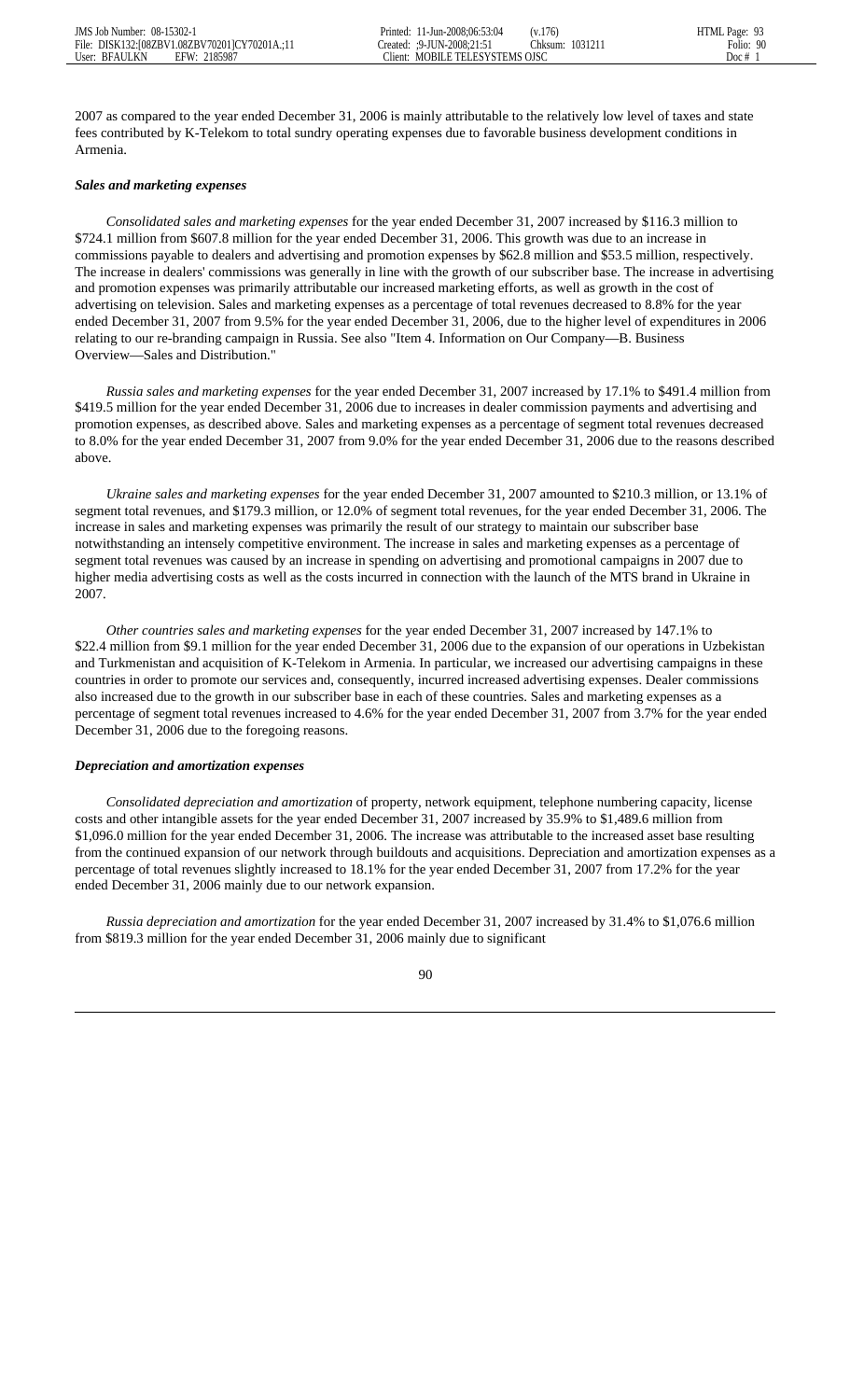investments in our fixed and intangible assets related mainly to new telecommunication equipment. Depreciation and amortization expenses as a percentage of segment total revenues slightly decreased to 17.4% for the year ended December 31, 2007 from 17.6% for the year ended December 31, 2006.

 *Ukraine depreciation and amortization* for the year ended December 31, 2007 was \$325.0 million, or 20.2% of segment total revenues, and \$233.7 million, or 15.7% of segment total revenues, for the year ended December 31, 2006. Growth in depreciation and amortization expense in absolute terms and as a percentage of segment total revenues was mainly due to the continued buildout of our network in Ukraine.

 *Other countries depreciation and amortization* for the year ended December 31, 2007 increased by 105.0% to \$88.0 million from \$42.9 million for the year ended December 31, 2006 and increased as a percentage of segment total revenues to 18.2% from 17.7%. Growth in depreciation and amortization expense in absolute terms and as a percentage of segment total revenues was mainly due to the acquisition of K-Telekom.

### *Operating Income*

 *Consolidated operating income* for the year ended December 31, 2007 increased by 28.1% to \$2,733.8 million for the year ended December 31, 2007, from \$2,133.7 million for the year ended December 31, 2006. Operating income as a percentage of total revenues decreased slightly to 33.1% for the year ended December 31, 2007 compared to 33.4% for the year ended December 31, 2006. Growth of operating income in absolute terms was mainly driven by growth in revenues. The decrease in the operating income margin was primarily due to an increase in depreciation and amortization expenses, which was partially offset by the slight decrease in sales and marketing and sundry operating expenses as a percentage of total revenues.

 *Russia operating income* for the year ended December 31, 2007 increased by 37.4% to \$2,076.1 million from \$1,510.9 million for the year ended December 31, 2006 and increased slightly as a percentage of segment revenues to 33.6% for the year ended December 31, 2007 from 32.4% for the year ended December 31, 2006, mainly due to a decrease in sales and marketing, depreciation and amortization and sundry operating expenses as a percentage of total revenues, which was partly offset by slight growth in cost of services and cost of handsets and accessories as a percentage of total revenues.

 *Ukraine operating income* for the year ended December 31, 2007 was \$456.8 million, or 28.4% of segment total revenues, and \$530.5 million, or 35.6% of segment total revenues, for the year ended December 31, 2006. The decrease in operating margin was largely impacted by an increase in sales and marketing expenses due to intense competitive environment, including in connection with the launch of the MTS brand in Ukraine, as well as the increase in depreciation and amortization expenses as described above.

 *Other countries operating* income for the year ended December 31, 2007 increased by 117.7% to \$201.0 million, or 41.6% of segment total revenues, from \$92.3 million, or 38.1% of segment revenues, for the year ended December 31, 2006. The increase in operating income was primarily due to an increase in the number of subscribers in Uzbekistan and Turkmenistan, as well our entry into the Armenian market with our acquisition of K-Telecom.

#### *Currency exchange and transaction gains*

 *Consolidated currency exchange and transaction gains* for the year ended December 31, 2007 was \$163.1 million, compared to \$24.1 million for the year ended December 31, 2006. We conduct our operations primarily within the Russian Federation, Ukraine, Uzbekistan, Turkmenistan and Armenia. We are subject to currency fluctuations, including the U.S. dollar and euro versus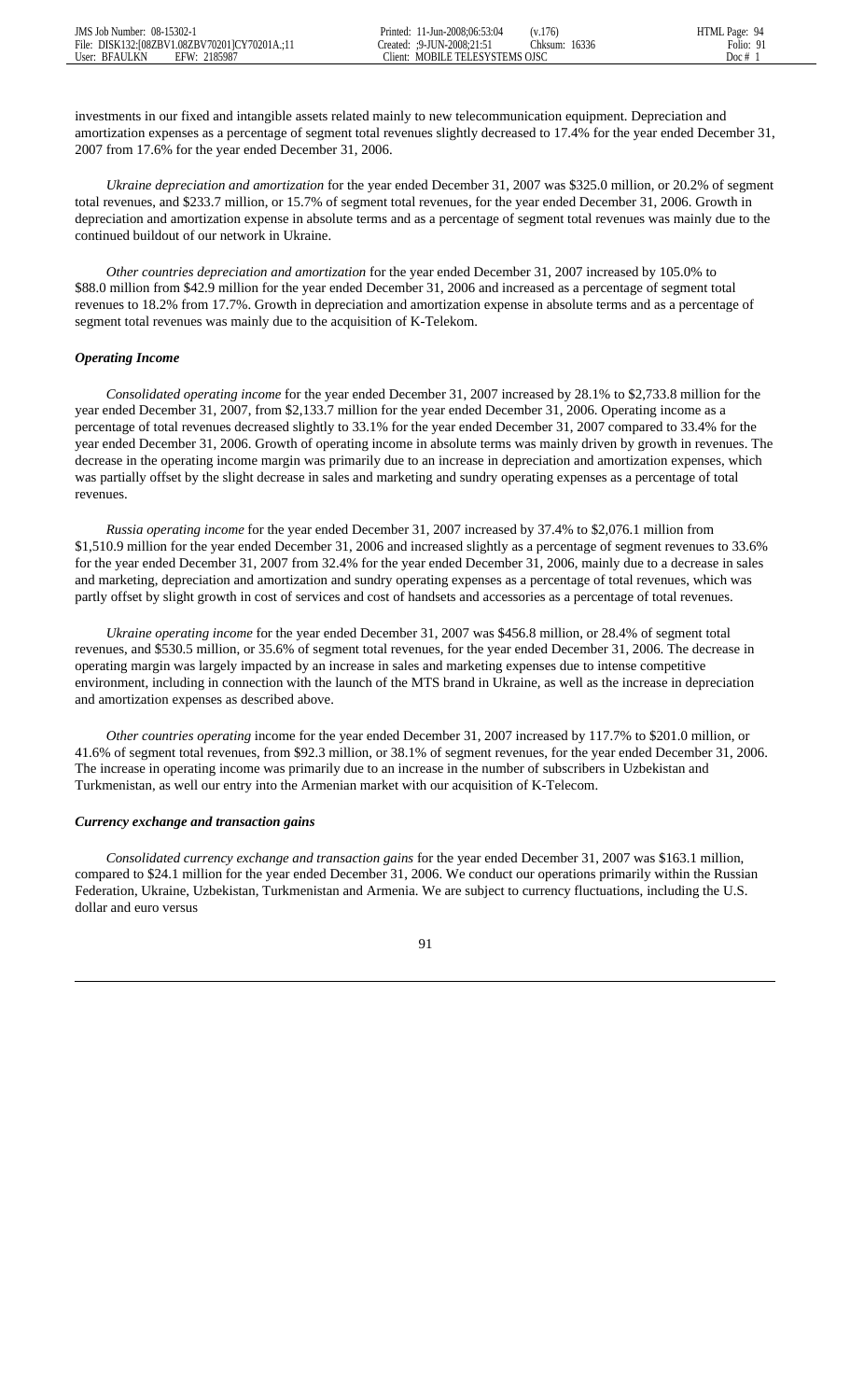ruble/hryvnia/som/manat/dram. As of January 1, 2007, we changed our functional currency in Russia from the U.S. dollar to Russian ruble. This change resulted in a significant gain from the revaluation of U.S. dollar-denominated bank loans and bonds issued, which constitute 98% of our total debt. See Note 2 to our audited consolidated financial statements for a detailed discussion of the change in our translation methodology. The U.S. dollar exchange rate vs. the ruble decreased by 6% for the period ending December 31, 2007. See also "Item 11. Quantitative and Qualitative Disclosures about Market Risk—Foreign Currency Risk."

## *Interest expense*

 *Consolidated interest expense* for the year ended December 31, 2007 decreased by \$42.6 million, or 24.0% to \$134.6 million from \$177.1 million for the year ended December 31, 2006, primarily as the result of a decrease in the interest rates of our floating rate debt linked to LIBOR and EURIBOR.

### *Equity in net income of associates*

 *Consolidated equity in net income of associates* for the year ended December 31, 2007 increased by \$14.6 million, or 25.1% to a gain of \$72.7 million, compared to a gain of \$58.1 million for the year ended December 31, 2006 primarily due to the growth in profit of MTS Belarus.

### *Bitel investment and write off*

 As of December 31, 2006, the investment in Bitel in the amount of \$150.0 million was fully impaired. Furthermore, with the impairment of the underlying asset, a liability of \$170.0 million for an expired put option was recorded with an associated charge to non-operating expenses. See Note 20 to our audited consolidated financial statements for details.

### *Other expenses (income), net*

 *Consolidated other expenses* for the year ended December 31, 2007 decreased to \$44.0 million, as compared to \$65.9 million for the year ended December 31, 2006. The decrease is attributable to a decrease in certain other expenses including expenses related to the Bitel investment and conversion of Turkmenistan manats, the latter of which originated due to the significant difference between the official and commercial exchange rate of USD dollar to Turkmenistan manat, and others.

### *Provision for income taxes*

 *Consolidated provision for income taxes* for the year ended December 31, 2007 increased by 28.2% to \$738.3 million from \$576.1 million for the year ended December 31, 2006. The effective tax rate decreased to 26.1% in the year ended December 31, 2007 from 34.6% in the year ended December 31, 2006 mainly as a result of the Bitel investment write-off and accrual of additional Bitel liability in the year ended December 31, 2006, which would not be deductible for income tax purposes in the event that we would have to pay the amount, as well as an increase in various expenses taxable for purposes of our statutory accounts for the year ended December 31, 2007.

### *Minority interest*

 *Minority interest* for the year ended December 31, 2007 increased by \$5.3 million, or 37.7% to \$19.3 million from \$14.0 million for the year ended December 31, 2006 as a result of the acquisition of K-Telekom, which has a 20% remaining minority as of December 31, 2007.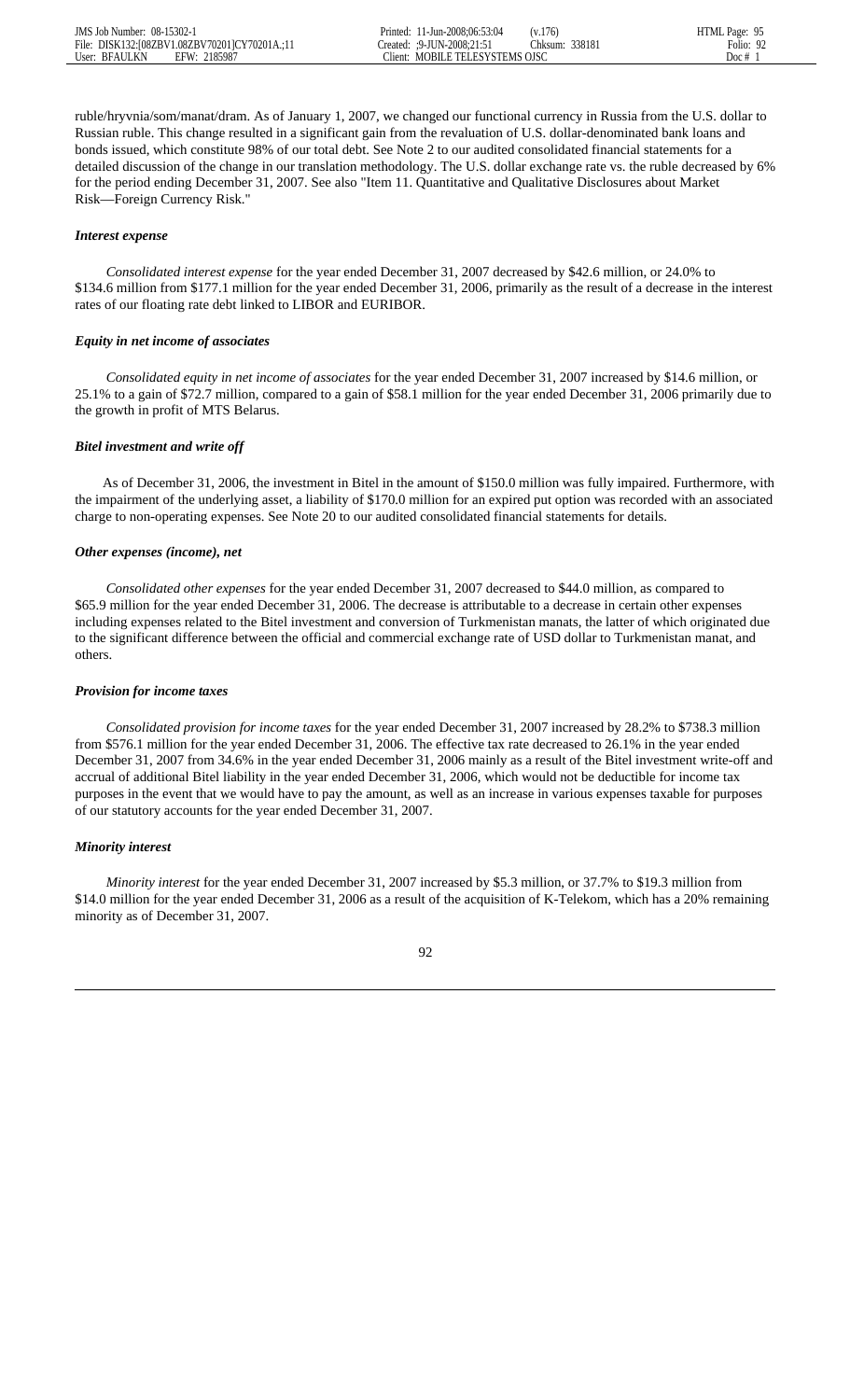### *Net income*

*Net income* for the year ended December 31, 2007 increased by \$995.8 million, or 92.6%, to \$2,071.5 million, compared to \$1,075.7 million for the year ended December 31, 2006. Net income as a percentage of revenues was 25.1% in the year ended December 31, 2007 and 16.8% in the year ended December 31, 2006. The main reason for the increase in net income was overall growth in our operations and other factors discussed above, as well as the write off of the Bitel investment and accrual of additional liability, which impacted our net income in 2006.

# **Year Ended December 31, 2006 compared to Year Ended December 31, 2005**

# *Revenues and cost of services and cost of handsets and accessories*

 *Consolidated revenues* for the year ended December 31, 2006 increased by \$1,373.3 million, or 27.4%, to \$6,384.3 million from \$5,011.0 million for the year ended December 31, 2005. This increase was primarily due to the significant growth in our subscriber base from 58.2 million as of December 31, 2005 to 72.9 million as of December 31, 2006. The growth was mainly attributable to our sales and marketing efforts and the expansion of our network, as well as the full consolidation in 2006 of BCTI, which we acquired in June 2005 and the general improvement in economic conditions and disposable income levels in Russia and Ukraine. A portion of revenue growth was also due to the significant increase of our interconnect fees in Russia from \$38.7 million for the year ended December 31, 2005 to \$372.5 million for the year ended December 31, 2006. The increase was caused by significant growth of interconnect rates for the termination of incoming traffic from other operators. The increase in revenues from subscriber growth and interconnect was partially offset by the introduction of CPP principle in Russia ( *i.e.* , no revenue from incoming calls previously charged to our subscribers) and a decrease in tariffs in Moscow and other highly competitive license areas, an increase in mass-market subscribers in our subscriber mix and our continued expansion into the regions of Russia outside of the Moscow license area where tariffs are lower.

 For the year ended December 31, 2006, service revenues and connection fees increased by \$1,344.8 million, or 27.2%, to \$6,287.1 million compared to \$4,942.3 million for the year ended December 31, 2005 due to the growth in the number of our subscribers and interconnect fees, as explained above. Revenues from the sales of handsets and accessories increased by \$28.4 million, or 41.4%, to \$97.2 million for the year ended December 31, 2006 compared to the year ended December 31, 2005, due to an increase in the number of handsets sold.

 *Consolidated cost of services and cost of handsets and accessories* for the year ended December 31, 2006 increased by 45.1% to \$1,433.0 million from \$987.5 million for the year ended December 31, 2005. The increase in costs was primarily attributable to subscriber growth and related growth in traffic related expenses, in particular interconnect costs. For the year ended December 31, 2006, interconnect and line rental expenses grew to \$822.7 million from \$459.2 million for the year ended December 31, 2005 due to increased interconnect rates primarily caused by the introduction of CPP principle and line rental charges and roaming expenses grew to \$186.5 million from \$134.5 million. The increase in cost of services for the year ended December 31, 2006 was also attributed to an increase in other direct costs incurred by us due to the growth of services from content providers that we paid for in the amount of \$75.4 million. For the year ended December 31, 2006, cost of handsets and accessories sold, including SIM cards provided to customers, decreased to \$209.3 million from \$254.6 million for the year ended December 31, 2005 due to a decrease in 2006 of newly acquired subscribers compared to 2005.

 *Consolidated gross margin* was \$4,951.3 million, or 77.6% of consolidated revenues for the year ended December 31, 2006, compared to \$4,023.5 million, or 80.3% of consolidated revenues for the year ended December 31, 2005. The decrease in our consolidated gross margin percentage was due to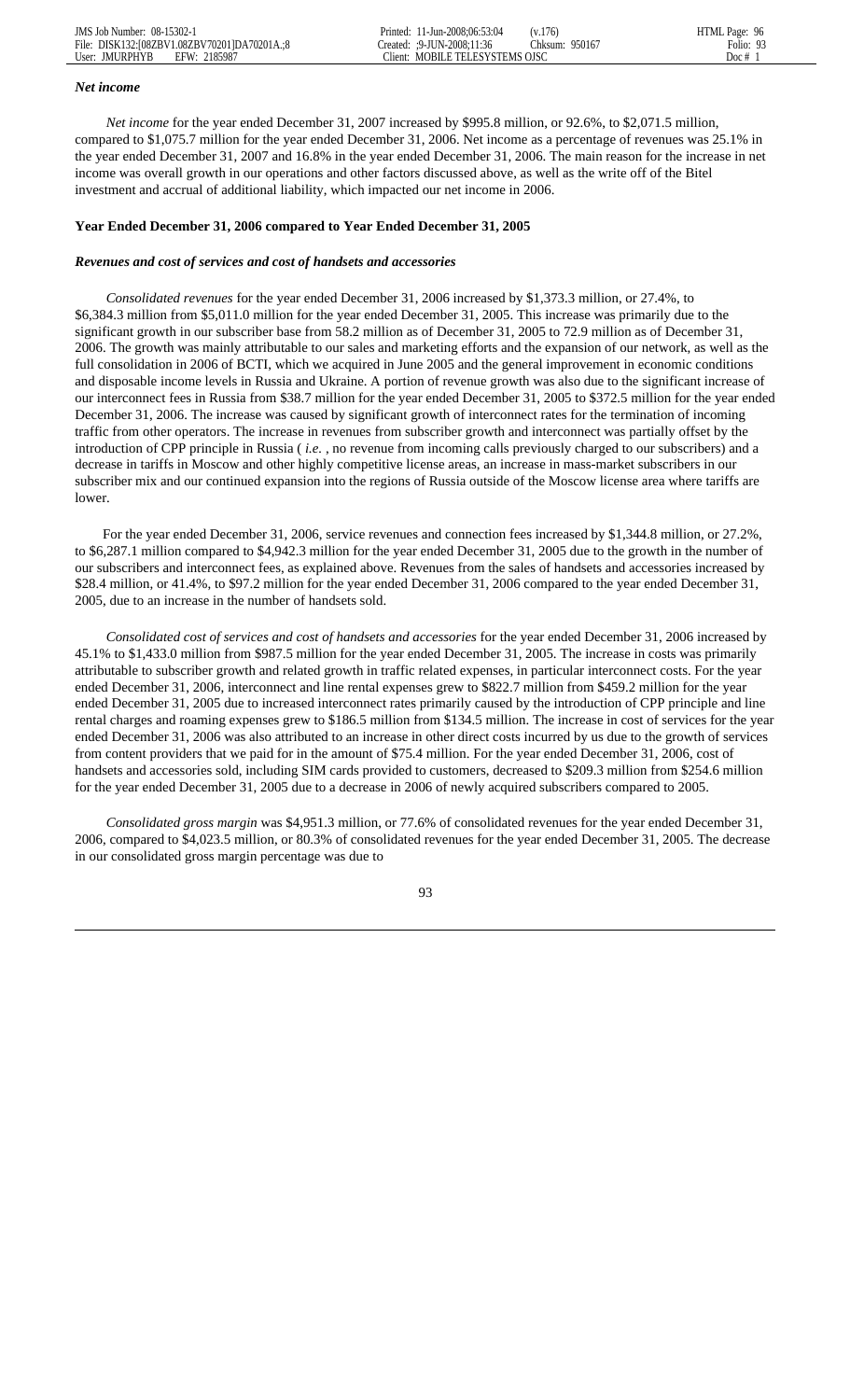increased interconnect and line rental charges as a result of traffic growth, increased interconnect rates, the introduction of CPP principle and a further expansion of our network.

 *Russia revenues* for the year ended December 31, 2006 increased by 26.1% to \$4,665.5 million from \$3,700.6 million for the year ended December 31, 2005. Our subscriber base in Russia increased by 15.8% from 44.2 million as of December 31, 2005 to 51.2 million as of December 31, 2006. The effect on revenues due to the increase in our subscriber base was partially offset by a decrease in tariffs in Russia and an increase in mass-market subscribers in our subscriber mix. The introduction of CPP principle, prohibiting mobile operators from charging their subscribers for incoming calls, also had a negative effect on our revenues, which was mitigated by growth in interconnect revenues from the termination of incoming calls and the adoption of new marketing initiatives, which stimulated higher usage among subscribers.

 *Russia cost of services and cost of handsets and accessories* for the year ended December 31, 2006 increased by 60.9% to \$1,030.9 million from \$640.6 million for the year ended December 31, 2005. The growth occurred mainly as a result of a \$331.1 million increase in interconnect charges and line rental expenses driven by an increase in interconnect rates and the number of leased lines, and a \$58.8 million increase in roaming expenses due to an increase in subscribers. Cost of handsets and accessories decreased to \$135.7 million, or 2.9% of segment total revenues, for the year ended December 31, 2006 from \$152.5 million, or 4.1% of segment total revenues, for the year ended December 31, 2005 due to a decrease in 2006 of newly acquired subscribers compared to 2005.

 *Russia gross margin* increased by 18.8% to \$3,634.6 million in the year ended December 31, 2006 from \$3,060.0 million in the year ended December 31, 2005. Russia's gross margin percentage decreased to 77.9% in the year ended December 31, 2006 from 82.7% in the year ended December 31, 2005. The main reason for the decrease in the gross margin percentage by 4.8% was greater interconnect charges in the cost structure as a result of an increase in traffic volume and interconnect rates mainly due to the introduction of CPP.

 *Ukraine revenues* increased by 24.0% to \$1,490.3 million in the year ended December 31, 2006 from \$1,201.8 million in the year ended December 31, 2005. The main reason for the growth in sales revenues was an increase in UMC's subscriber base from 13.3 million as of December 31, 2005 to 20.0 million as of December 31, 2006, which was partially offset by a decrease in tariffs in Ukraine and an increase in mass-market subscribers in the subscriber mix.

 *Ukraine cost of services and cost of handsets and accessories* for the years ended December 31, 2006 and 2005 were \$387.0 million and \$344.0 million, respectively. The growth occurred primarily due to an increase of \$28.3 million in interconnect and line rental expenses, which was partly offset by a \$32.1 million decrease in cost of handsets and accessories. Interconnect and line rental expenses increased to \$247.0 million, or 16.6% of segment total revenues, in the year ended December 31, 2006 from \$218.7 million, or 18.2% of segment total revenues, in the year ended December 31, 2005 mainly due to an increase in the number of leased lines and overall growth in traffic on the network. Cost of handsets and accessories decreased to \$70.3 million, or 4.7% of segment total revenues, in the year ended December 31, 2006 from \$100.4 million, or 8.4% of segment total revenues, in the year ended December 31, 2005 mainly due to a significant decrease in handset subsidies during 2006.

 *Ukraine gross margin* for the year ended December 31, 2006 grew to \$1,103.3 million from \$857.8 million for the year ended December 31, 2005. As a percentage of total revenues, gross margin increased to 74.0% in the year ended December 31, 2006, from 71.4% in the year ended December 31, 2005. This increase in gross margin was mainly due to increased service revenue driven by the significant growth of our subscriber base in Ukraine and the decreased handset subsidies.

 *Other countries revenues* for the year ended December 31, 2006 increased by 102.3% to \$242.5 million from \$119.9 million for the year ended December 31, 2005. Our subscriber base in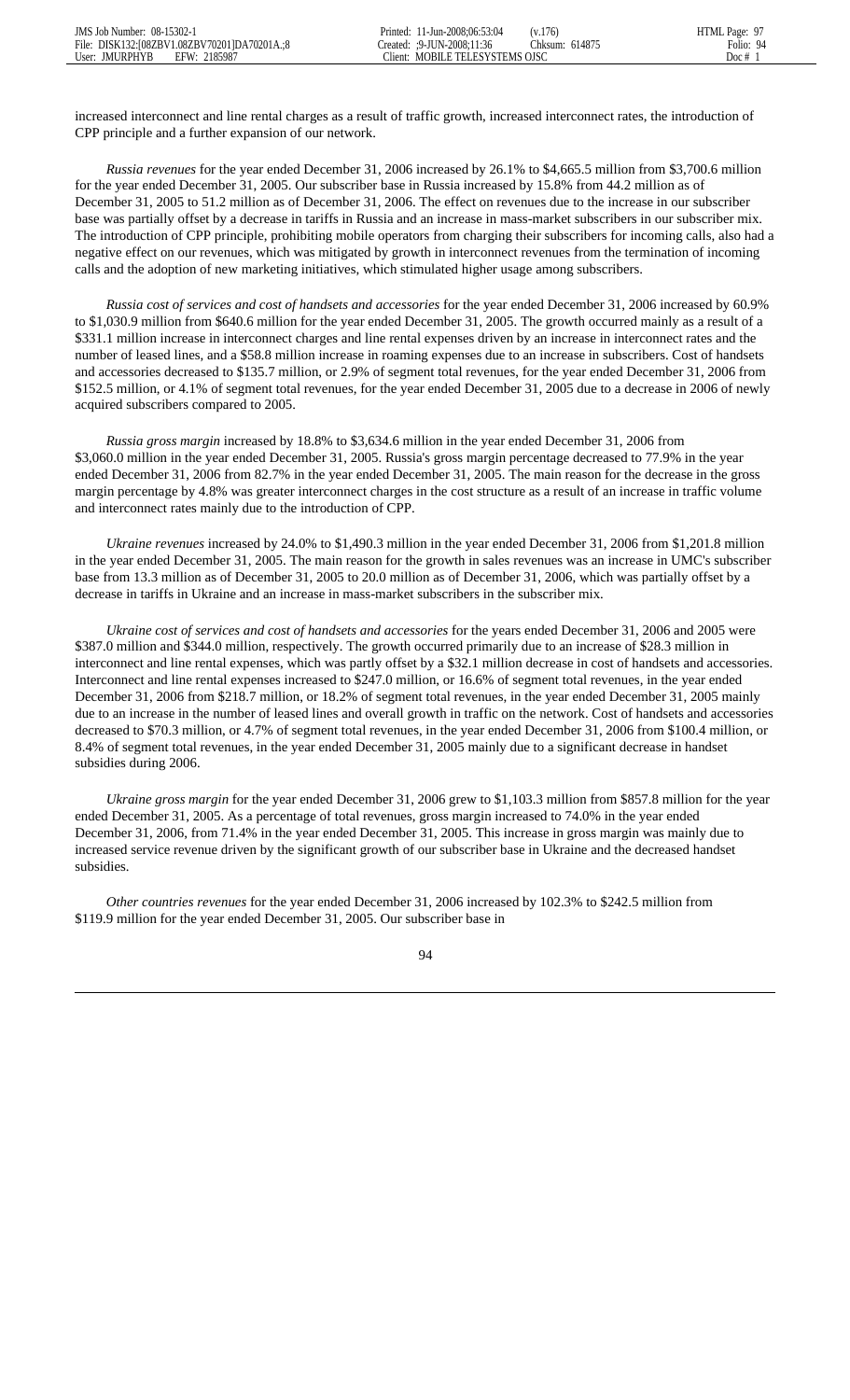Uzbekistan and Turkmenistan increased by 166.7% from 0.6 million as of December 31, 2005 to 1.6 million as of December 31, 2006, which was the result of our expansion into these countries. The increase in revenues was mainly due to growth in the subscriber base and the full consolidation of BCTI's results, which we acquired in June 2005.

 *Other countries cost of services and cost of handsets and accessories* for the year ended December 31, 2006 increased by 104.2% to \$29.0 million from \$14.2 million for the year ended December 31, 2005. The growth occurred primarily due to a \$6.3 million increase in interconnect and line rental expenses in Turkmenistan and a \$7.7 million increase in other direct costs in Uzbekistan. Interconnect and line rental expenses increased to \$9.0 million in Turkmenistan, or 3.7% of segment total revenues, in the year ended December 31, 2006 from \$2.7 million, or 2.3% of total segment revenues, in the year ended December 31, 2005 mainly due to an increase in the number of base stations in use and overall traffic growth in the network. Other direct costs increased to \$8.4 million in Uzbekistan, or 3.5% of total segment revenues, in the year ended December 31, 2006 from \$0.7 million, or 0.6% of total segment revenues, in the year ended December 31, 2005 mainly due to increased payments to content providers and registration fees.

 *Other countries gross margin* increased by \$107.7 million, or 101.9%, from \$105.7 million in the year ended December 31, 2005 to \$213.4 million in the year ended December 31, 2006, primarily due to an increase in the revenues as a result of growth in the number of subscribers and full consolidation of BCTI's results as discussed above. Our gross margin percentage for the other countries segment decreased slightly to 88.0% in the year ended December 31, 2006 from 88.2% in the year ended December 31, 2005.

#### *Sundry operating expenses*

 *Consolidated sundry operating expenses* for the year ended December 31, 2006 increased by 27.1% to \$1,113.7 million from \$876.3 million for the year ended December 31, 2005. The increase in sundry operating expenses was largely attributable to a general increase in expenses caused by operational growth. In addition, the full consolidation in 2006 of BCTI' financial results contributed \$38.8 million to consolidated sundry operating expenses for the year ended December 31, 2006. In the year ended December 31, 2006, salary expenses and related social contributions increased by \$94.2 million due to an increase in personnel compensation levels. Provision for doubtful accounts increased by \$34.5 million in the year ended December 31, 2006 due to an overall increase in service revenues and corresponding receivables from subscribers. In addition, our operating expenses increased to \$87.8 million for the year ended December 31, 2006 from \$67.2 million for the same time period in 2005 mainly due to an increase in payments made to the "universal services reserve fund" in the amount of \$54.2 million, which commenced in May 2005. Rent expenses increased from \$79.9 million for the year ended December 31, 2005 to \$123.4 million due to the increased rent for base station sites and the overall number of sites used. Generally, sundry operating expenses as a percentage of total revenues decreased slightly to 17.4% for the year ended December 31, 2006 from 17.5% in the year ended December 31, 2005.

 *Russia sundry operating expenses* for the year ended December 31, 2006 increased by 25.0% to \$884.9 million from \$707.9 million for the year ended December 31, 2005. Sundry operating expenses as a percentage of segment total revenues decreased slightly to 19.0% for the year ended December 31, 2006 from 19.1% for the year ended December 31, 2005. The major reasons for the absolute growth of expenses were an increase in other operating expenses by \$21.9 due to increased payments made to the "universal services reserve fund," an increase in salaries, bonuses and related social contributions for our personnel of \$76.7 million, an increase in rent expenses of \$36.3 million due to the growth in rent costs for base station sites and the number of sites used and an increase in the provision for doubtful accounts by \$36.8 million in line with an increase in service revenues and corresponding receivables from subscribers.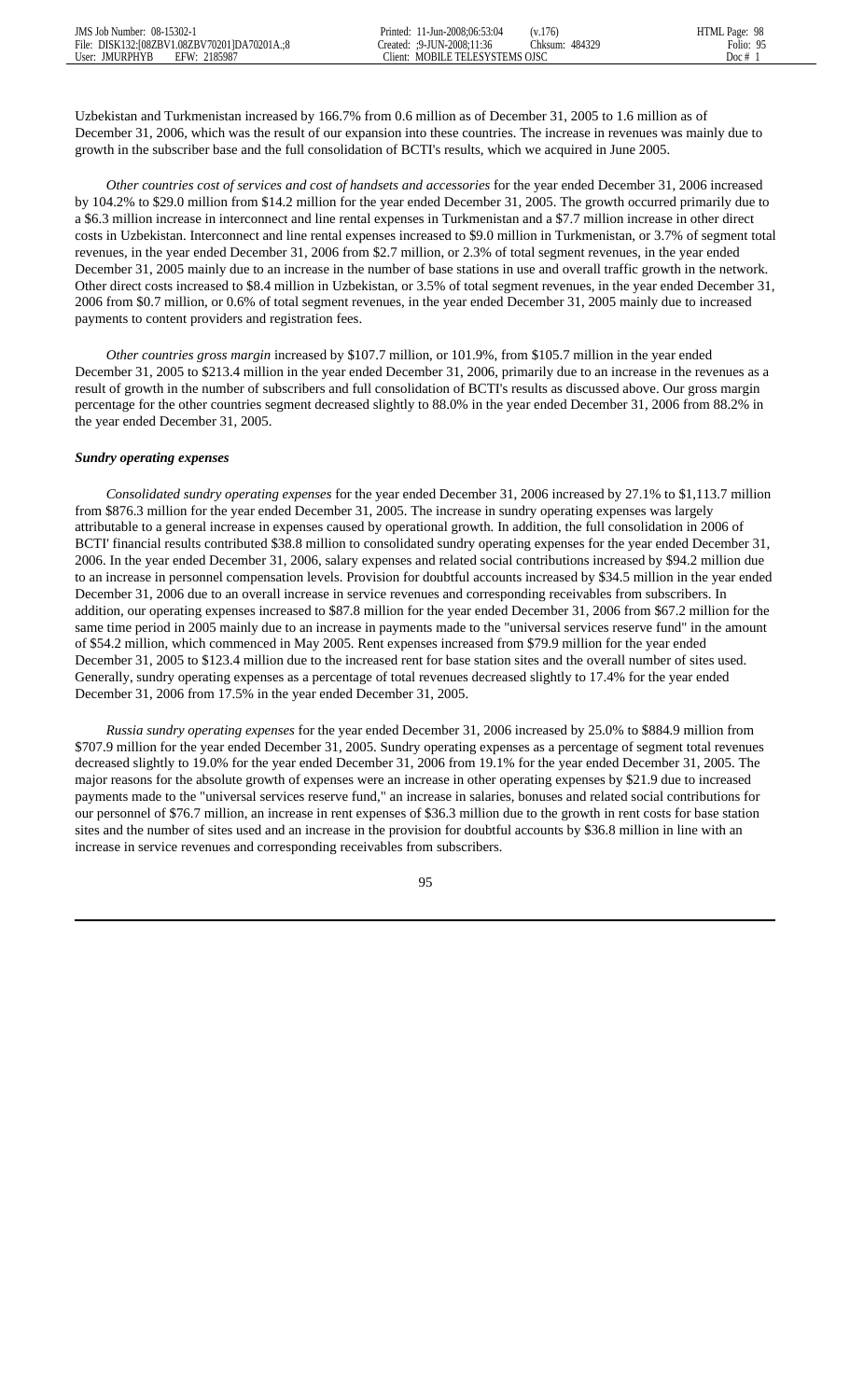*Ukraine sundry operating expenses* for the year ended December 31, 2006 were \$159.7 million, or 10.7% of segment total revenues, while for the year ended December 31, 2005, these expenses were \$143.1 million, or 11.9% of segment total revenues. The increase in these expenses in absolute terms during 2006 was the result of an overall increase in UMC's operational activities. The main reason for the increase in sundry operating expenses in absolute terms was related to a \$12.6 million increase in salary expenses and related social contributions due to a personnel increase, as well as an increase in rent and maintenance expenses by \$6.4 million in 2006, as compared to 2005. The increase in rent and maintenance expenses was due to the growth in rent costs for base station sites and the number of sites used.

 *Other countries sundry operating expenses* for the year ended December 31, 2006 increased by 173.1% to \$69.1 million from \$25.3 million for the year ended December 31, 2005. The main reason for the increase was the result of the full consolidation of BCTI's financial results, which contributed an additional \$35.2 million to sundry operating expenses for the period ended December 31, 2006.

## *Sales and marketing expenses*

 *Consolidated sales and marketing expenses* for the year ended December 31, 2006 decreased slightly to \$607.8 million from \$608.1 million for the year ended December 31, 2005. Although commissions to dealers decreased by \$73.1 million in 2006, advertising and promotion expenses increased by \$72.8 million, which resulted in sales and marketing expenses remaining stable in 2006 as compared to 2005. The decrease in commissions to dealers was primarily due to changes made to the way in which we made dealer commission settlements. See also "Item 4. Information on Our Company—B. Business Overview—Sales and Distribution." The increase in advertising and promotion expenses was related to increased overall marketing efforts, and especially the marketing expenses in connection with the launch of a new brand in May 2006, as well as the growth in costs for television commercials. Sales and marketing expenses as a percentage of total revenues decreased to 9.5% for the year ended December 31, 2006 from 12.1% for the year ended December 31, 2005, indicating an improvement in our marketing efforts as the sales and marketing expenses in the aggregate remained approximately the same in 2006 as compared to 2005.

 *Russia sales and marketing expenses* for the year ended December 31, 2006 decreased by 11.8% to \$419.5 million from \$475.5 million for the year ended December 31, 2005 due to the optimization of dealer commission payment policies resulting in less commission being paid to dealers. However, this decrease in amounts paid to dealers was partially offset by an increase in advertising and promotion expenses, as described above. Sales and marketing expenses as a percentage of segment total revenues decreased to 9.0% for the year ended December 31, 2006 from 12.8% for the year ended December 31, 2005.

 *Ukraine sales and marketing expenses* for the year ended December 31, 2006 were \$179.3 million, or 12.0% of segment total revenues, and \$129.7 million, or 10.8% of segment total revenues, for the year ended December 31, 2005. The increase in sales and marketing expenses was largely the result of our strategy to develop our subscriber base through organic growth. Absolute growth in these expenses for the year ended December 31, 2006 occurred mainly as the result of overall growth in UMC's activity. The increase in sales and marketing expenses as a percentage of segment total revenues was caused by an increase in spending on advertising and promotional campaigns organized in 2006. Sales and marketing expenses as a percentage of segment total revenues increased to 5.8% for the year ended December 31, 2006 from 4.8% for the year ended December 31, 2005.

 *Other countries sales and marketing expenses* for the year ended December 31, 2006 increased by 213.8% to \$9.1 million from \$2.9 million for the year ended December 31, 2005, as a result of the expansion of our operations in Uzbekistan and Turkmenistan. The main reasons for this increase were the growth in advertising expenses in order to promote our services and to continue our expansion in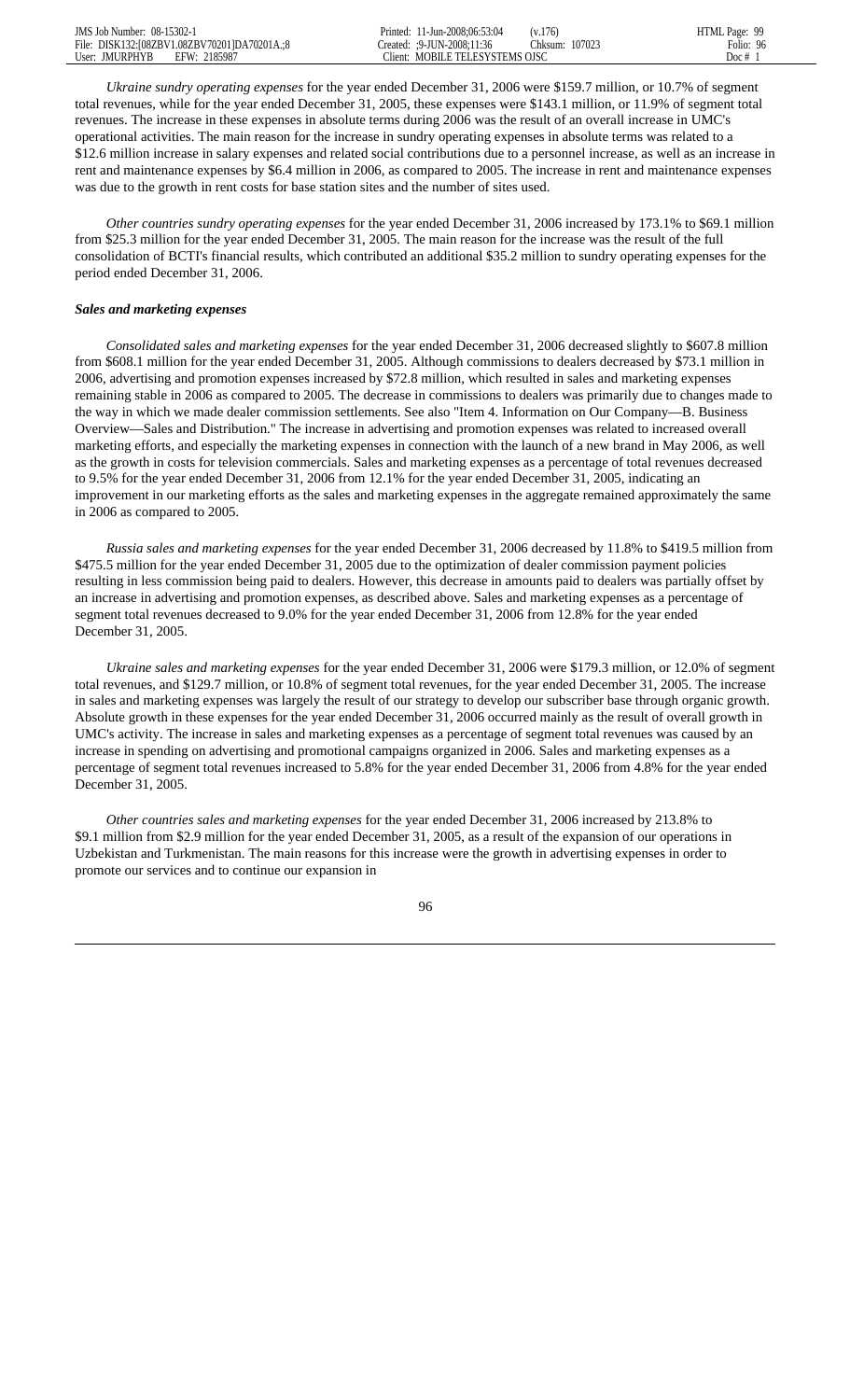these markets, as well as an increase in dealers' commissions caused by growth in our subscriber base. Sales and marketing expenses as a percentage of segment total revenues increased slightly to 3.7% for the year ended December 31, 2006 from 2.4% for the year ended December 31, 2005.

### *Depreciation and amortization expenses*

 *Consolidated depreciation and amortization* of property, network equipment, telephone numbering capacity, license costs and other intangible assets for the year ended December 31, 2006 increased by 20.8% to \$1,096.0 million from \$907.1 million for the year ended December 31, 2005. The increase was attributable to the increased asset base resulting from our continuing expansion of our network. Depreciation and amortization expenses as a percentage of total revenues decreased to 17.2% for the year ended December 31, 2006 from 18.1% for the year ended December 31, 2005 mainly due to the economies of scale effect.

 *Russia depreciation and amortization* for the year ended December 31, 2006 increased by 13.3% to \$819.3 million from \$723.0 million for the year ended December 31, 2005 mainly due to significant investments in our fixed and intangible assets, related to the billing system. Depreciation and amortization expenses as a percentage of segment total revenues decreased to 17.6% for the year ended December 31, 2006 from 19.5% for the year ended December 31, 2005.

 *Ukraine depreciation and amortization* for the year ended December 31, 2006 was \$233.7 million, or 15.7% of segment total revenues, and \$153.8 million, or 12.8% of segment total revenues, for the year ended December 31, 2005. Absolute growth in depreciation and amortization expense was mainly due to the continued buildout of UMC's network in Ukraine.

 *Other countries depreciation and amortization* for the year ended December 31, 2006 increased by 41.6% to \$42.9 million from \$30.3 million for the year ended December 31, 2005 and decreased as a percentage of segment total revenues to 17.7% from 25.3%. The increase in the depreciation and amortization expense in absolute terms was driven primarily by the continued buildout of our network with respect to our subsidiaries.

### *Operating Income*

 *Consolidated operating income* for the year ended December 31, 2006 increased by 30.7% to \$2,133.7 million for the year ended December 31, 2006, from \$1,632.0 million for the year ended December 31, 2005. Operating income as a percentage of total revenues increased slightly to 33.4% for the year ended December 31, 2006 compared to 32.6% for the year ended December 31, 2005. Growth of operating income in absolute terms was mainly driven by growth in revenues, whereas growth of operating income margin was primarily due to a decrease in sales and marketing and depreciation and amortization expenses, which was partly offset by growth in cost of services and cost of handsets and accessories as a percentage of total revenues.

 *Russia operating income* for the year ended December 31, 2006 increased by 31.0% to \$1,510.9 million from \$1,153.5 million for the year ended December 31, 2005 and increased slightly as a percentage of segment revenues to 32.4% for the year ended December 31, 2006 from 31.2% for the year ended December 31, 2005, mainly due to the reasons described above under consolidated operating income.

 *Ukraine operating income* for the year ended December 31, 2006 was \$530.5 million, or 35.6% of segment total revenues, and \$431.3 million, or 35.9% of segment total revenues, for the year ended December 31, 2005. Absolute growth in operating income was primarily the result of overall growth in UMC's subscriber base and the continued buildout of its network.

 *Other regions operating* income for the year ended December 31, 2006 increased by 95.6% to \$92.3 million, or 38.1% of segment total revenues, from \$47.2 million, or 39.4% of segment revenues,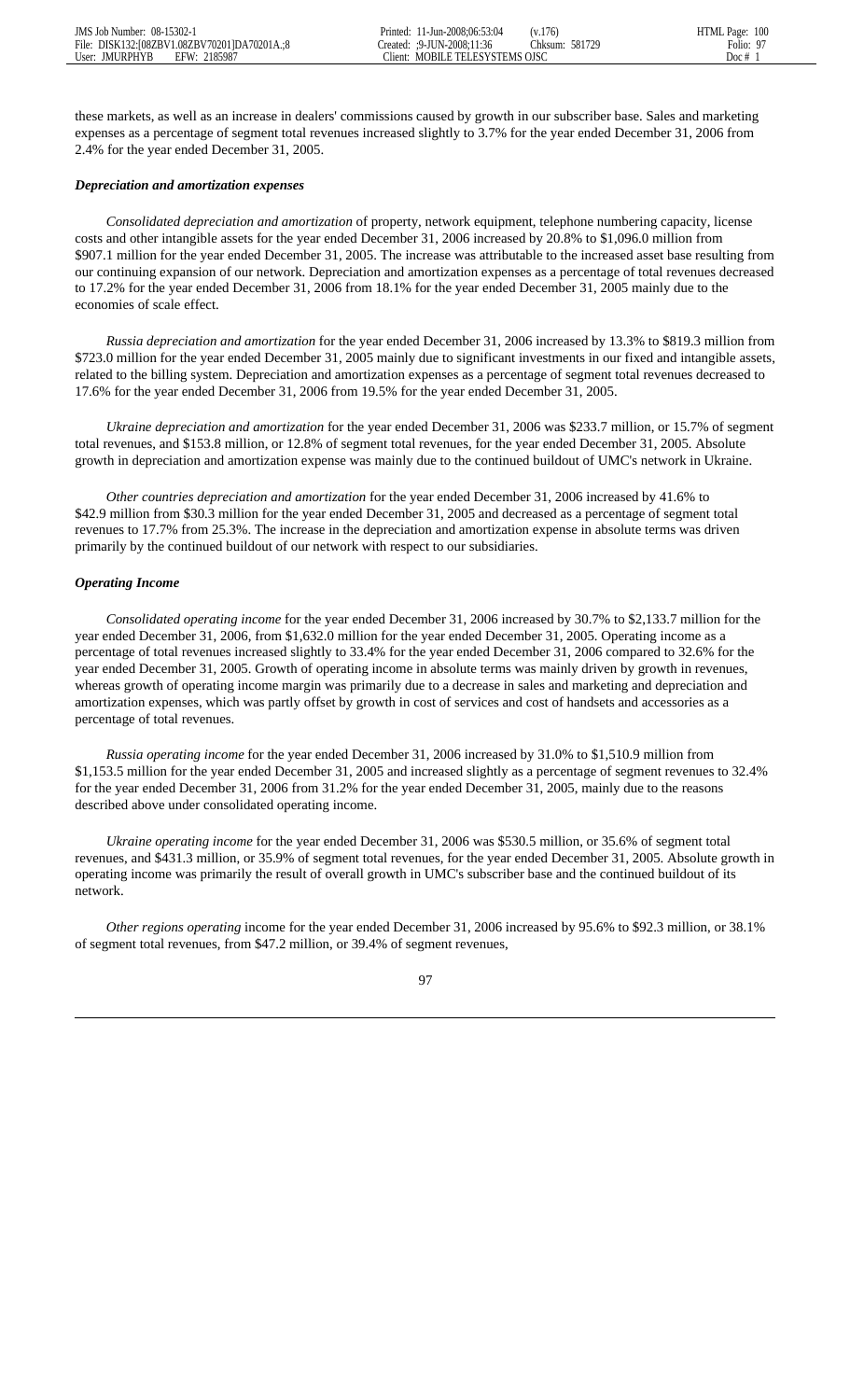for the year ended December 31, 2005. The main reasons for the increase in operating income were an increase in the number of subscribers and full consolidation of BCTI's financial results in 2006.

# *Currency exchange and transaction gains*

 *Consolidated currency exchange and transaction gains* for the year ended December 31, 2006 was \$24.1 million, compared to \$10.3 million for the year ended December 31, 2005. We conduct our operations primarily within the Russian Federation, Ukraine, Uzbekistan and Turkmenistan. We are subject to currency fluctuations, including the U.S. dollar versus ruble/hryvnia/som/manat and the U.S. dollar versus euro. See also "Item 11. Quantitative and Qualitative Disclosures about Market Risk—Foreign Currency Risk."

### *Interest expense*

 *Consolidated interest expense* for the year ended December 31, 2006 increased by 33.7% to \$177.1 million from \$132.5 million for the year ended December 31, 2005, primarily as the result of additional interest expense incurred in conjunction with additional debt assumed in 2006.

### *Equity in net income of associates*

 *Consolidated equity in net income of associates* for the year ended December 31, 2006 increased to a gain of \$58.1 million, compared to a gain of \$42.4 million for the year ended December 31, 2005 primarily due to the increase in net income of associates and the significant growth in profit of MTS Belarus.

### *Bitel investment and write off*

 As of December 31, 2006, the investment in Bitel in the amount of \$150.0 million was fully impaired. Furthermore, with the impairment of the underlying asset, a liability of \$170.0 million for an expired put option was recorded with an associated charge to non-operating expenses. See Note 20 to our audited consolidated financial statements for details.

## *Other expenses (income), net*

 *Consolidated other expenses* for the year ended December 31, 2006 increased to \$65.9 million, as compared to \$13.2 million for the year ended December 31, 2005. The main reason for this increase relates to the conversion losses in BCTI in the amount of \$25.6 million for the year ended December 31, 2006.

### *Provision for income taxes*

 *Consolidated provision for income taxes* for the year ended December 31, 2006 increased by 40.3% to \$576.1 million from \$410.6 million for the year ended December 31, 2005. The effective tax rate increased to 34.6% in the year ended December 31, 2006 from 26.3% in the year ended December 31, 2005 mainly as a result of an increase in foreign currency exchange gains taxable for purposes of our statutory accounts, write off of Bitel investment and an accrual of liability not deductible for tax purposes. See Note 14 to our audited consolidated financial statements for details.

### *Minority interest*

 *Minority interest* for the year ended December 31, 2006 decreased by \$12.8 million to \$14.0 million from \$26.9 million for the year ended December 31, 2005 as a result of the purchase of the remaining 46.1% stake in ReCom in December 2005.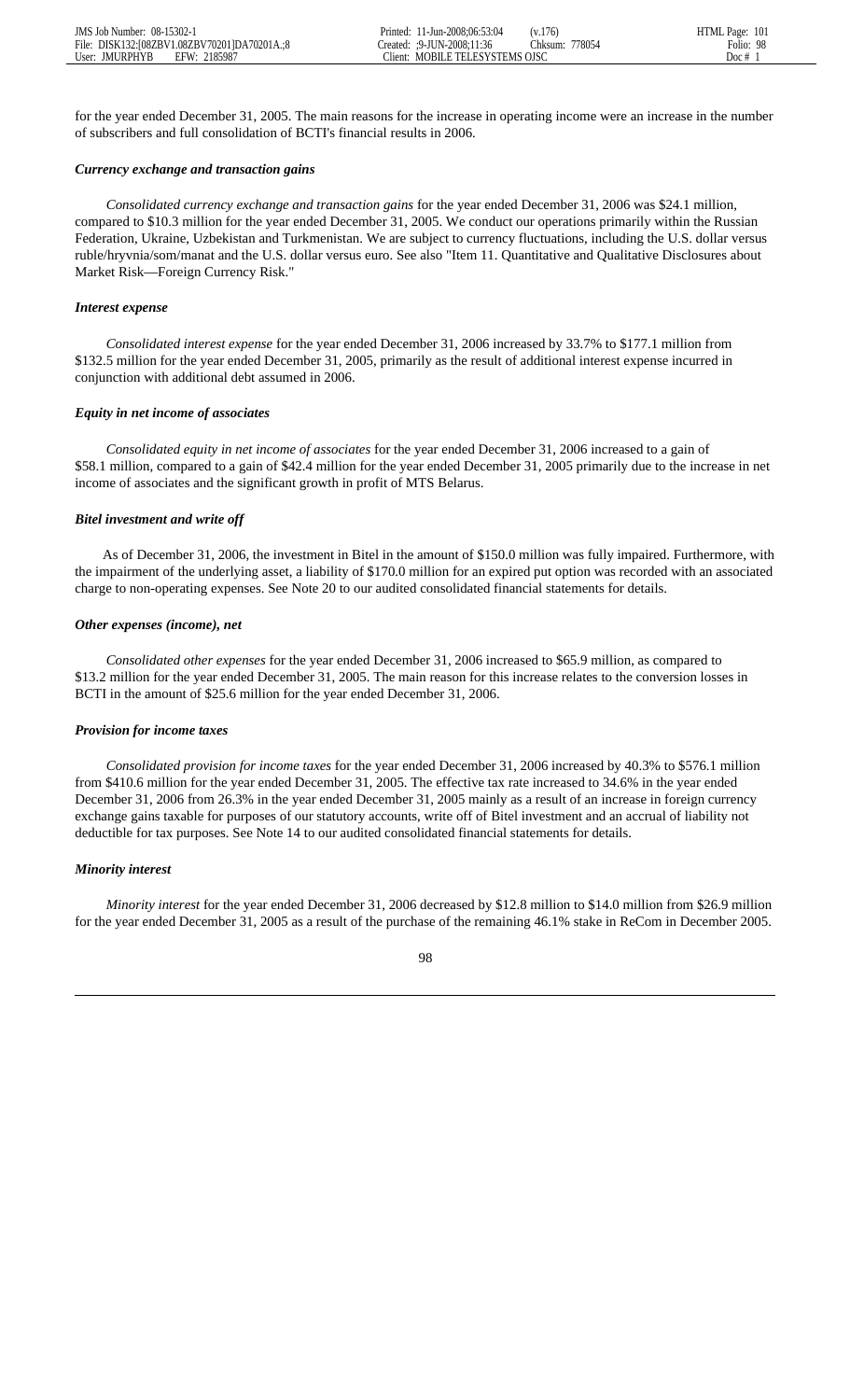### *Net income*

 *Net income* for the year ended December 31, 2006 decreased by \$50.7 million, or 4.5%, to \$1,075.7 million, compared to \$1,126.4 million for the year ended December 31, 2005. Net income as a percentage of revenues was 16.8% in the year ended December 31, 2006 and 22.5% in the year ended December 31, 2005. The main reason for the decrease in net income was a write off of the Bitel investment and an accrual of additional liability in the aggregate amount of \$320.0 million.

# **Liquidity and Capital Resources**

 In July 2000, we completed our initial public offering of American Depositary Shares on the New York Stock Exchange. The proceeds from the offering, net of underwriting discount, were \$349 million. Since that time, we have accessed the international capital markets through the sale of unsecured notes six times in an aggregate principal amount of \$1.8 billion. In addition, in April 2006, we entered into a syndicated \$1.33 billion loan facility with several international financial institutions, including The Bank of Tokyo-Mitsubishi UFJ, Ltd., Bayerische Landesbank, HSBC Bank plc, ING Bank N.V., Raiffeisen Bank Oesterreich AG and Sumitomo Mitsui Banking Corporation Europe Limited. As of December 31, 2007, we had indebtedness of approximately \$3,401.7 million, including \$5.1 million in capital lease obligations. See Note 11 to our audited consolidated financial statements for a description of our indebtedness.

# **Capital Requirements**

We need capital to finance the following:

- capital expenditures, consisting of purchases of property, plant and equipment and intangible assets;
- acquisitions;
- repayment of debt;
- changes in working capital; and
- general corporate activities, including dividends.

 We anticipate that capital expenditures, acquisitions, repayment of long-term debt and dividends will represent the most significant uses of funds for several years to come.

 Our cash outlays for capital expenditures in 2005, 2006 and 2007 were \$2,181.3 million, \$1,722.0 million and \$1,539.5 million, respectively. We expect to continue to finance most of our capital expenditure needs through our operating cash flows, and to the extent required, to incur additional indebtedness through borrowings or additional capital raising activities. Historically, a significant portion of our capital expenditures have been related to the installation and buildout of our network and expansion into new license areas. We expect that capital expenditures will remain a large portion of our cash outflows in connection with the continued installation and buildout of our network. We expect our total capital expenditures in 2008 to be approximately \$2.5 billion. These investments are required to support the growth in our subscriber base ( *i.e.,* to improve network capacity), to develop our network in the regions and to continue to buildout our 3G network. We expect to incur significant capital expenditures and devote considerable management resources in connection with the development of our 3G network. See "Item 4. Information on Our Company—B. Business Overview—Third-Generation Technology" for additional information. Our actual capital expenditures may vary significantly from our estimates.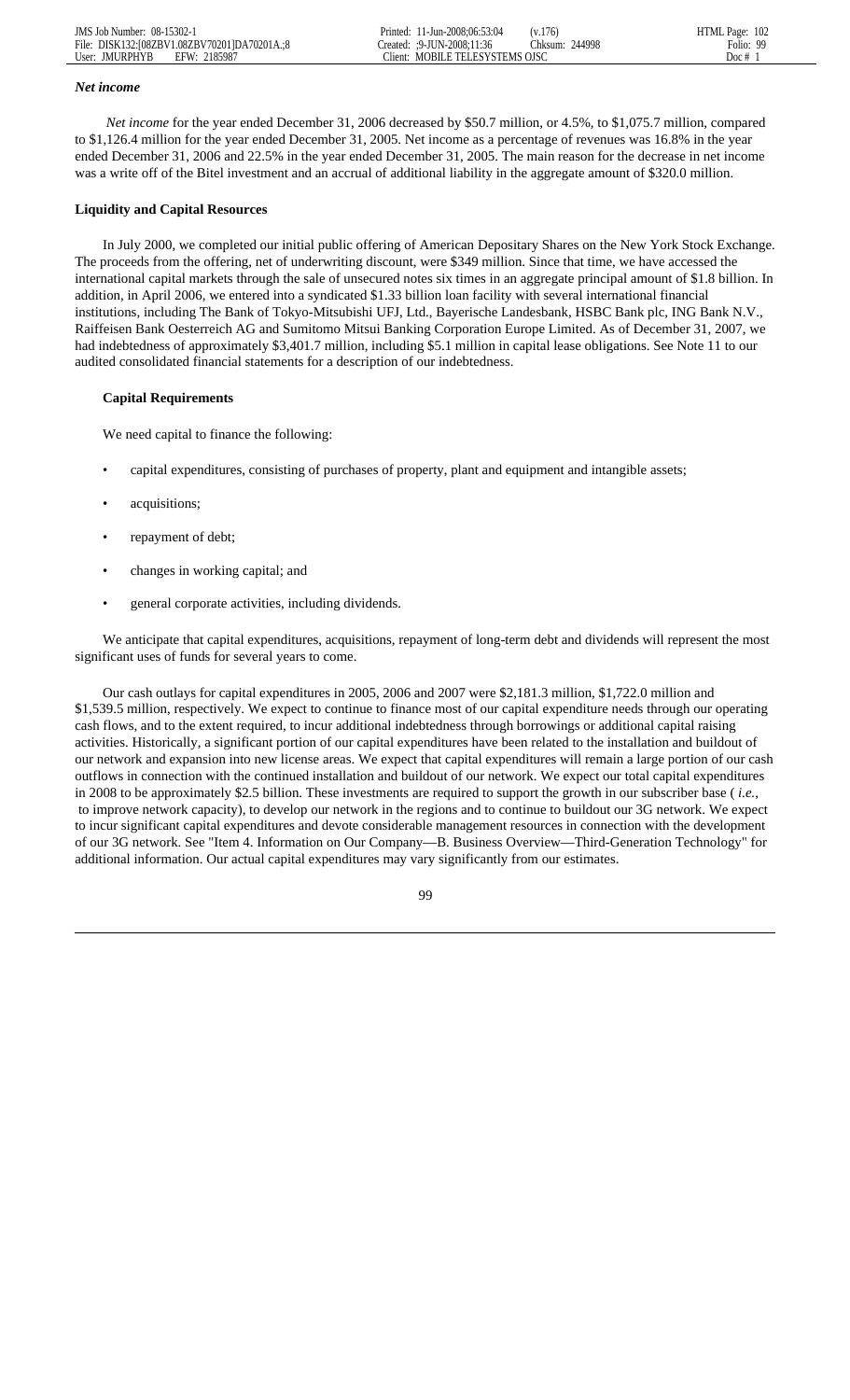In addition to capital expenditures, we spent \$178.9 million, \$38.2 million and \$873.1 million (net of cash acquired) in 2005, 2006 and 2007, respectively, to acquire businesses. We used cash provided by operating activities as well as external credit facilities to finance our capital expenditures and acquisitions. We plan to finance future acquisitions through operating cash flows and additional borrowings. We may continue to expand our business through acquisitions. Our cash requirements relating to potential acquisitions can vary significantly based on market opportunities.

We expect to refinance our existing debt when it becomes due. As of December 31, 2007, our outstanding notes were due between the years of 2008 and 2012. In January 2008, notes in an amount of \$400.0 million became due and were fully paid. The remaining notes still outstanding are due in 2010 and 2012. The syndicated loan facility agreement signed in April 2006 allows us to borrow up to \$1,330.0 million and is available in two tranches. Under the first tranche, we have drawn a total amount of \$630.0 million as of December 31, 2007. Under the second tranche, we have drawn a total amount of \$700.0 million as of December 31, 2007. We generally use the proceeds for our corporate purposes and refinancing existing indebtedness.

 Sistema, which currently controls 54.3% of our outstanding shares and consolidates our results in its financial statements, has a significant amount of outstanding debt and requires funds for debt service. These funds may come, in part, from dividends paid by its subsidiaries, including us. On June 21, 2005, our shareholders approved cash dividends in the amount \$402.6 million (including dividends on treasury shares of \$1.4 million), which have been fully paid. In June 2006, our shareholders approved annual cash dividends in the amount of \$562.0 million (including dividends on treasury shares of \$1.5 million) for the year 2005, which have been fully paid. On June 29, 2007, our shareholders approved cash dividends in the amount of \$747.2 million (including dividends on treasury shares of \$6.0 million), of which \$0.8 million remained payable as of December 31, 2007. The Board of Directors recommended that the annual general meeting of shareholders to be held on June 27, 2008 approve annual cash dividends in the amount of \$1,242.9 million (including dividends on treasury shares of \$20.3 million) for the year 2007, payable in 2008. We generally intend to finance our dividend requirements through operating cash flows, and accordingly, our payment of dividends may make us more reliant on external sources of capital to finance our capital expenditures and acquisitions.

## **Capital Resources**

 We plan to finance our capital requirements through a mix of operating cash flows and financing activities, as described above. Our major sources of cash have been cash provided by operations and the proceeds of our U.S. dollar-denominated notes issuances and loans. We expect that these sources will continue to be our principal sources of cash in the future.

 The availability of financing is influenced by many factors, including our profitability, operating cash flows, debt levels, credit ratings, contractual restrictions and market conditions. We cannot assure you that we will be able to continue to obtain large amounts of financing in the future, through note offerings or otherwise.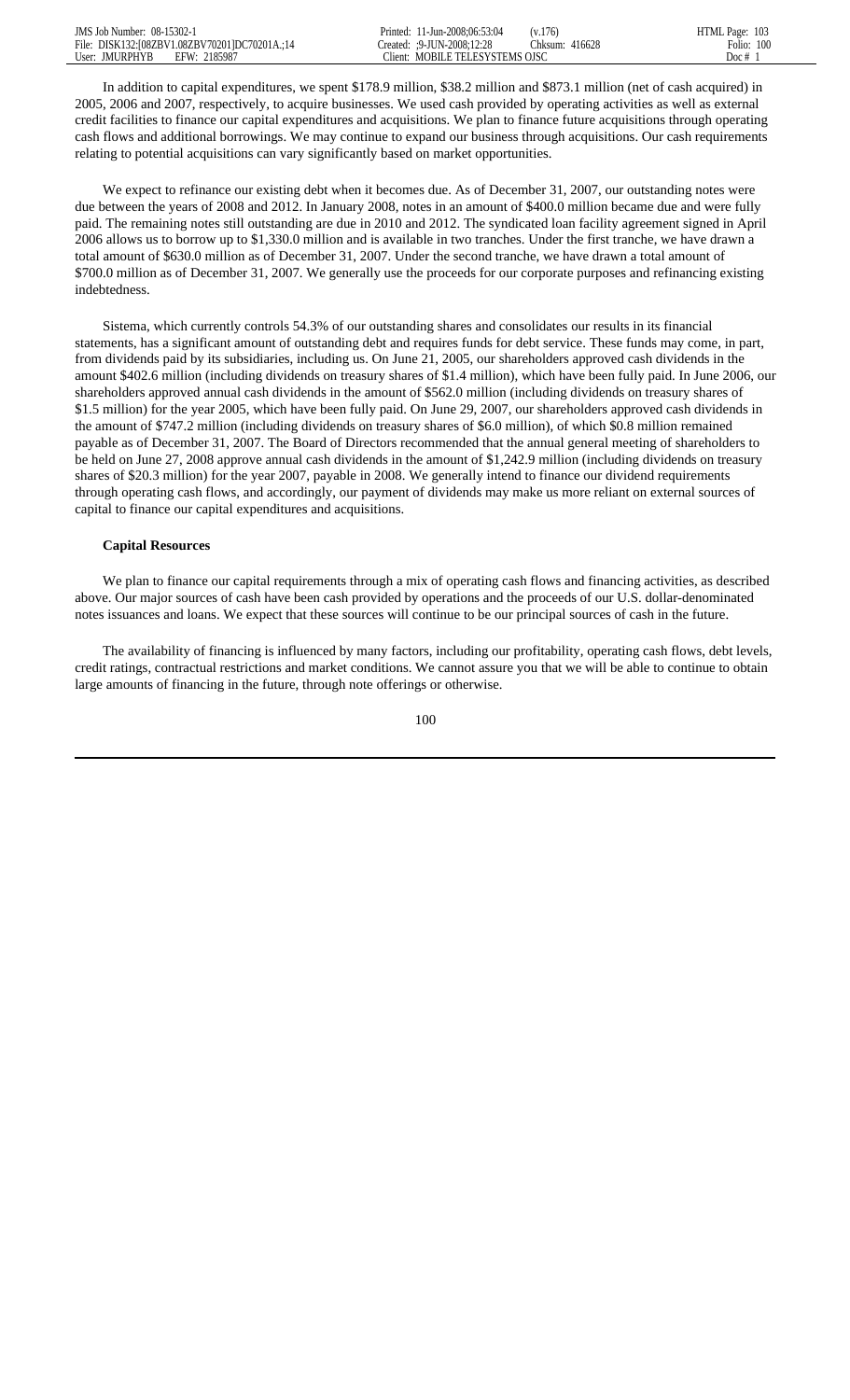## At December 31, 2007, our indebtedness was comprised of the following:

| <b>Indebtedness</b>                                                                      | <b>Currency</b> | Annual interest rate<br>(Actual rate at December 31,<br>2007) | Amount<br>(in thousands) |
|------------------------------------------------------------------------------------------|-----------------|---------------------------------------------------------------|--------------------------|
| 9.75% notes due 2008                                                                     | <b>USD</b>      | 9.75%                                                         | 400,000                  |
| 8.38% notes due 2010                                                                     | <b>USD</b>      | 8.38%                                                         | 400,000                  |
| 8,00% notes due 2012                                                                     | <b>USD</b>      | 8.00%                                                         | 399.314                  |
| ING Bank N.V., The Bank of Tokyo-Mitsubishi,<br>Bayerische Landesbank, HSBC, Raiffeisen, |                 | LIBOR $6m+0.8\% -1.5\%$                                       |                          |
| Sumitomo                                                                                 | <b>USD</b>      | $(5.4\% - 5.6\%)$                                             | 1,330,000                |
| HSBC Bank plc and ING BHF-Bank AG                                                        | <b>USD</b>      | LIBOR 6m+0.43% $(5.02\%)$                                     | 128,185                  |
| Citibank International plc and ING Bank N.V.                                             | <b>USD</b>      | LIBOR 6m+0.30% (4.90%)                                        | 130,467                  |
| <b>EBRD</b>                                                                              |                 | LIBOR $6m+1.51\% -3.10\%$                                     |                          |
|                                                                                          | <b>USD</b>      | $(6.11\% - 7.7\%)$                                            | 216,666                  |
| Commerzbank AG, ING Bank AG and HSBC                                                     |                 |                                                               |                          |
| Bank plc                                                                                 | <b>USD</b>      | LIBOR 6m+0.30% $(4.90\%)$                                     | 103,533                  |
| ABN AMRO N.V.                                                                            | <b>USD/EUR</b>  | LIBOR 6m+0.35% (4.95%)<br>EURIBOR 6m+0.35% (5.06%)            | 68,118                   |
| Barclays Bank plc                                                                        | <b>USD</b>      | LIBOR 6m+0.13-0.15%<br>$(4.73 - 4.75%)$                       | 85,515                   |
| HSBC Bank plc, ING Bank AG and Bayerische                                                |                 |                                                               |                          |
| Landesbank                                                                               | <b>USD</b>      | LIBOR 6m+0.30% $(4.90\%)$                                     | 100,567                  |
| ING BHF Bank and Commerzbank AG                                                          | <b>EUR</b>      | EURIBOR 6m+0.65% (5.36%)                                      | 22,903                   |
| Commerzbank Belgium S.A./N.V.                                                            | <b>USD</b>      | LIBOR 6m + $0.4\%$ (5.0%)                                     | 10,526                   |
| Other debt                                                                               |                 |                                                               | 692                      |
| <b>Total debt</b>                                                                        |                 |                                                               | \$<br>3,396,486          |
| <b>Less current portion</b>                                                              |                 |                                                               | 709.977                  |
| <b>Total long-term debt</b>                                                              |                 |                                                               | \$<br>2,686,509          |

The following table presents aggregate scheduled maturities of debt principal outstanding as of December 31, 2007:

|                                             | Amount          |
|---------------------------------------------|-----------------|
|                                             | (in thousands)  |
| Payments due in the year ended December 31, |                 |
| 2008                                        | \$<br>709,977   |
| 2009                                        | 986,774         |
| 2010                                        | 748,540         |
| 2011                                        | 237,339         |
| 2012                                        | 528,961         |
| Thereafter                                  | 184,895         |
|                                             | \$<br>3,396,486 |

 In addition, we had capital lease obligations in the amount of \$6.7 million and \$5.1 million as of December 31, 2006 and December 31, 2007, respectively. The terms of our material debt obligations are described in Note 11 to our audited consolidated financial statements.

 The indentures relating to our outstanding notes contain covenants limiting our ability to incur debt, create liens on our properties and enter into sale and lease-back transactions. The indentures also contain covenants limiting our ability to merge or consolidate with another person or convey our properties and assets to another person, as well as our ability to sell or transfer any of our or our subsidiaries' GSM licenses for the Moscow, St. Petersburg, Krasnodar and Ukraine license areas. Some of our loan agreements contain similar and other covenants.

 In addition, Sistema, which currently controls 54.3% of our outstanding shares and consolidates our results in its financial statements, is subject to various covenants in the indentures relating to its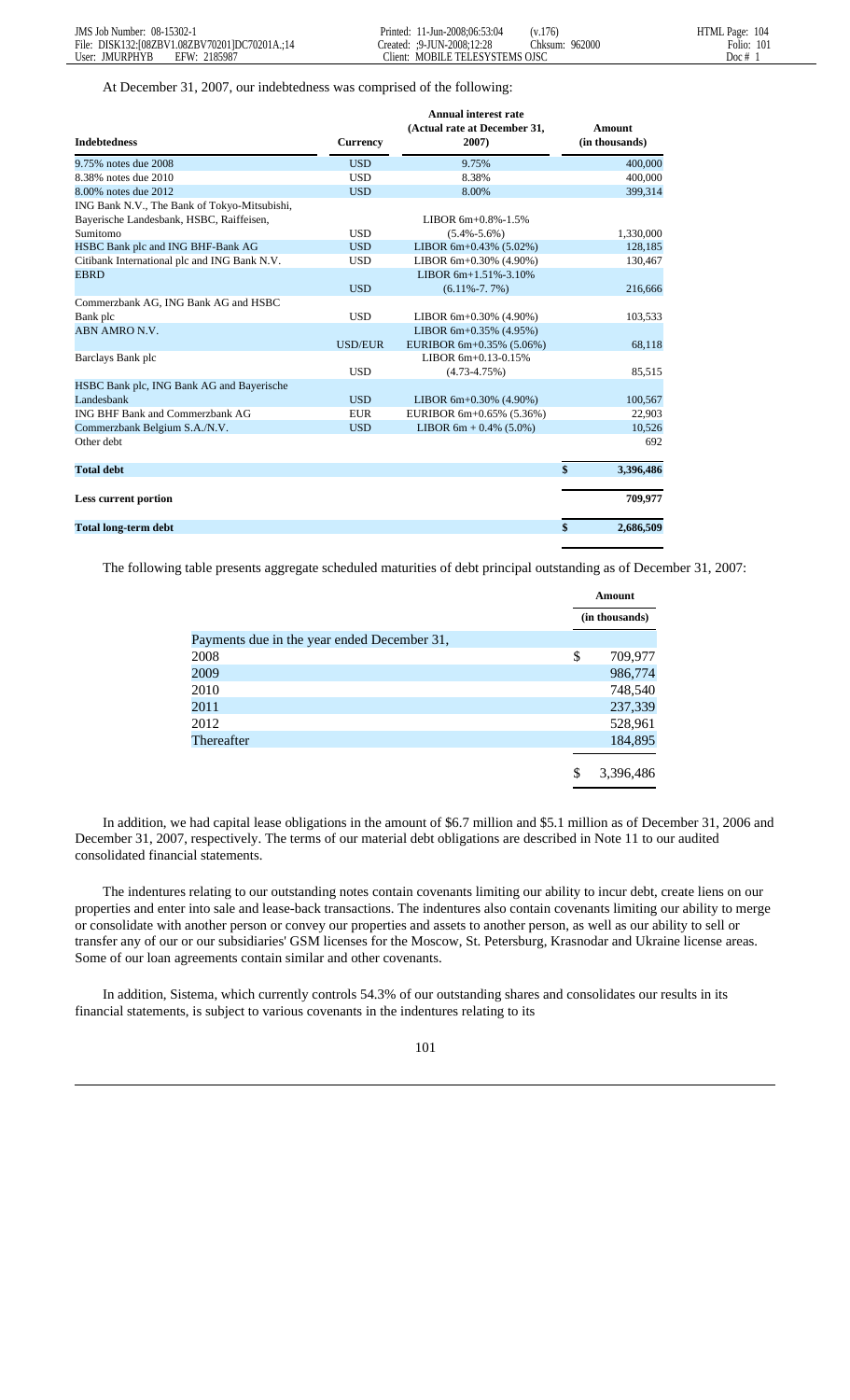notes and in its credit facilities with Vneshtorgbank which impose restrictions on Sistema and its restricted subsidiaries, including us, with respect to, among others, incurrence of indebtedness and liens. See "Item 3. Key Information—D. Risk Factors—Risks Relating to Our Financial Condition— Indentures relating to our notes and our controlling shareholder Sistema's notes contain, and some of our loan agreements and Sistema's loan agreements contain, restrictive covenants, which limit our ability to incur debt and to engage in various activities."

A summary of our cash flows and cash outlays for capital expenditures and acquisitions of subsidiaries follows:

|                                                     | <b>Years Ended December 31,</b> |                  |               |                  |      |             |
|-----------------------------------------------------|---------------------------------|------------------|---------------|------------------|------|-------------|
|                                                     |                                 | 2005<br>2006     |               |                  | 2007 |             |
|                                                     |                                 |                  |               | (in thousands)   |      |             |
| <b>Cash flows:</b>                                  |                                 |                  |               |                  |      |             |
| Net cash provided by operating activities           | \$                              | 1,799,436        | <sup>\$</sup> | 2,378,916 \$     |      | 3,350,156   |
| Net cash used in investing activities               |                                 | (2,454,173)      |               | (1,779,562)      |      | (2,343,881) |
| Net cash provided by/(used in) financing activities |                                 | 461,528          |               | (464,066)        |      | (692, 894)  |
| Net (decrease)/increase in cash                     |                                 | $(195,866)$ \$   |               | 141.705          | -S   | 414,509     |
| Cash outlays for:                                   |                                 |                  |               |                  |      |             |
| Capital expenditures $(1)$                          | \$                              | $(2,181,347)$ \$ |               | $(1,721,968)$ \$ |      | (1,539,528) |
| Acquisition of subsidiaries, net of cash acquired   | \$                              | $(178,917)$ \$   |               | $(38, 188)$ \$   |      | (873,071)   |

(1) Includes acquisitions of property, plant and equipment and intangible assets.

 For the year ended December 31, 2007, net cash provided by operating activities was \$3,350.2 million, an increase of 40.8% from the year ended December 31, 2006. This increase was primarily attributable to a growth in total revenues and operating income due to an increase in our subscriber base. During the year ended December 31, 2007, we recorded a positive free cash flow of \$964.4 million, which is calculated by us as net cash provided by operating activities less capital expenditures, investments and acquisition of subsidiaries.

 Net cash used in investing activities in the year ended December 31, 2007 was \$2,343.9 million, an increase of 31.7% from the year ended December 31, 2006. This increase is mainly the result of an increase in cash spent on the acquisition of subsidiaries, from \$38.2 million for the year ended December 31, 2006 to \$873.1 million for the year ended December 31, 2007. Cash spent on the acquisitions of property, plant and equipment and intangible assets for the year ended December 31, 2007 decreased as compared to the year ended December 31, 2006 to \$1,539.5 million from \$1,722.0 million due to broader expansion of our operations and consequent network construction in the prior period.

 Net cash used in financing activities in the year ended December 31, 2007 was \$692.9 million, compared to \$464.1 million used in the year ended December 31, 2006. The main reason for the increase in cash used in financing activities is that we paid dividends in the total amount of \$756.9 million in 2007 as compared to \$558.8 million paid in 2006.

 For the year ended December 31, 2006, net cash provided by operating activities was \$2,378.9 million, an increase of 32.2% from the year ended December 31, 2005. This increase was primarily attributable to a growth in total revenues and operating income due to an increase in our subscriber base. During the year ended December 31, 2006, we recorded a positive free cash flow of \$645.9 million for the first time in the last three years, which is calculated by us as net cash provided by operating activities less capital expenditures, investments and acquisition of subsidiaries.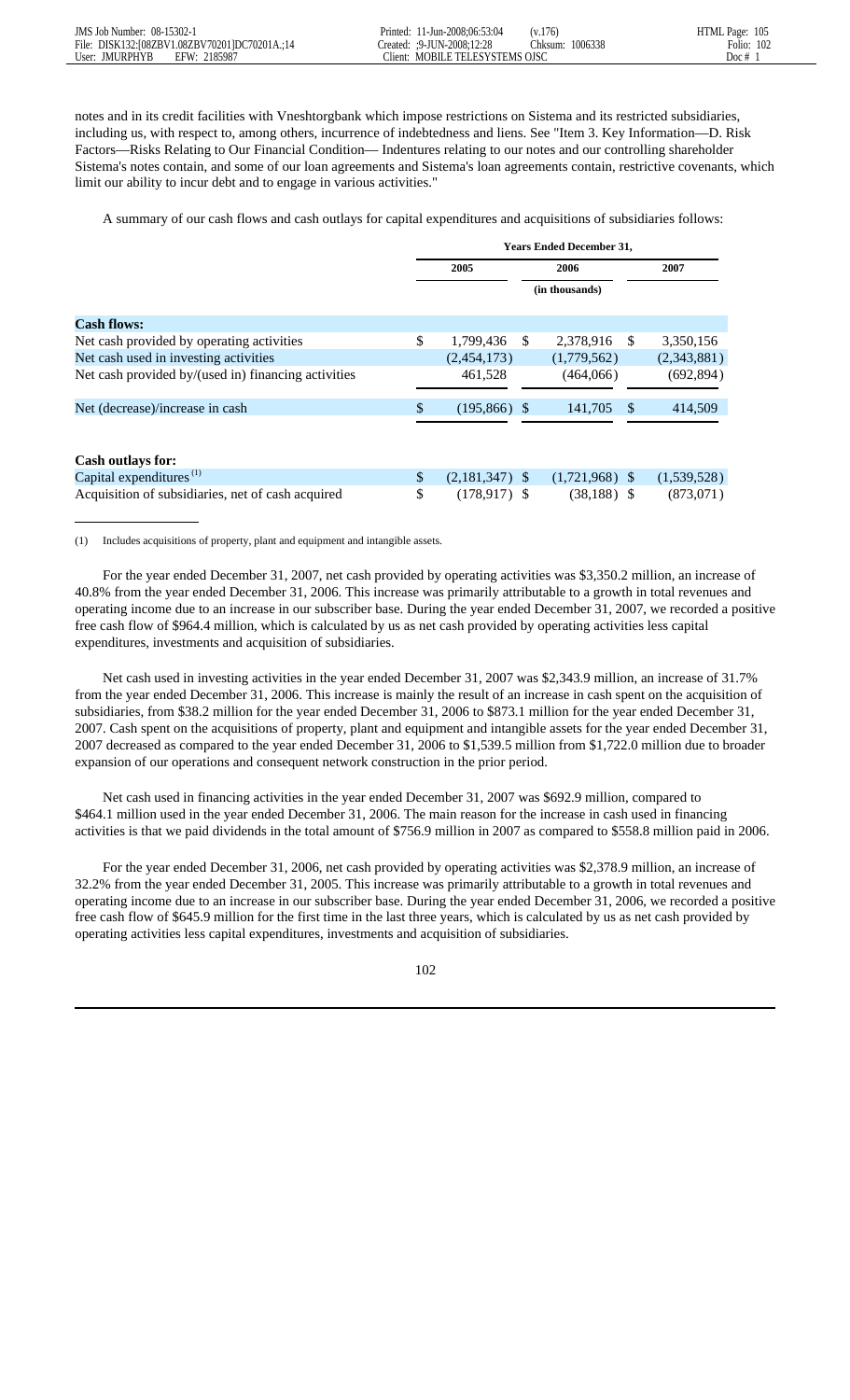Net cash used in investing activities in the year ended December 31, 2006 was \$1,779.6 million, a decrease of 27.5% from the year ended December 31, 2005. This decrease is mainly the result of a decrease in cash spent on the acquisition of property, plant and equipment and intangible assets from \$2,181.3 million for the year ended December 31, 2005 to \$1,722.0 million for the year ended December 31, 2006 due to our policy of optimizing capital expenditures with greater emphasis on capacity over coverage spending in Russia and improving network quality.

 Net cash used in financing activities in the year ended December 31, 2006 was \$464.1 million, compared to \$461.5 million provided in the year ended December 31, 2005. In 2006, we paid dividends in the total amount of \$558.8 million, which also included dividends paid to minority shareholders of certain of our subsidiaries. In addition, we paid \$109.9 million for the repurchase of ADSs pursuant to a previously established share repurchase program. The primary reason for the decrease in net cash provided by financing activities was due to the repayment of existing debt, which was partly offset by net proceeds from new bank loans.

## **Liquidity**

 As of December 31, 2007, we had total cash and cash equivalents of \$634.5 million (\$133.0 million in rubles, \$270.4 million in U.S. dollars, \$10.5 million in Ukrainian hryvnias, \$167.5 million in Uzbek soms, \$22.1 million in Turkmenistan manat, \$23.3 in Armenian dramas and \$7.7 in other currencies). In addition, as of December 31, 2007 and 2006, we had short-term investments of \$15.8 million and \$56.0 million, respectively, mostly in U.S. dollar-denominated instruments at the Moscow Bank of Reconstruction and Development (MBRD), a related party. As of December 31, 2007, we had \$11.2 million available under an outstanding credit facility. For a description of our outstanding external financing, see Note 11 to our audited consolidated financial statements.

 As of December 31, 2007, we had a working capital deficit of \$664.8 million compared to a deficit of \$91.2 million as of December 31, 2006. The increase in working capital deficit was mainly attributable to a \$562.7 million increase in the current portion of our debt, which includes \$400.0 million of notes payable, and also an increase in trade payables and other current liabilities.

 As of December 31, 2006, we had a working capital deficit of \$91.2 million compared to a deficit of \$637.8 million as of December 31, 2005. The increase in working capital was attributable to a \$618.6 million decrease in the current portion of our debt as a result of debt refinancing, which was partly offset by an accrual of a \$170.0 million for Bitel's expired put option. An increase in current trade payables and accruals in the amount of \$169.9 million was offset by increased prepaid expenses and inventories as of December 31, 2006.

 We expect to repay all long-term debts as they become due from our operating cash flows or through re-financings. We believe that our working capital together with our plans for external financing will provide us with sufficient funds for our present and future requirements.

 As most of our operating subsidiaries are incorporated in Russia, their ability to pay dividends to us is limited by provisions of Russian law. For example, Russian law requires that, among other things, dividends can only be paid in an amount not exceeding net profits as determined under Russian accounting standards, denominated in rubles, after certain deductions. In addition, dividends may only be paid if the value of the company's net assets is not less than the sum of the company's charter capital, the company's reserve fund and the difference between the liquidation value and the par value of the issued and outstanding preferred stock of the company, if any, as determined under Russian accounting standards. Our net income under Russian accounting standards (unaudited) for the years ended December 31, 2005, 2006 and 2007 that was distributable under Russian legislation amounted to \$444.4 million, \$1,181.0 million and \$1,447.6 million, respectively.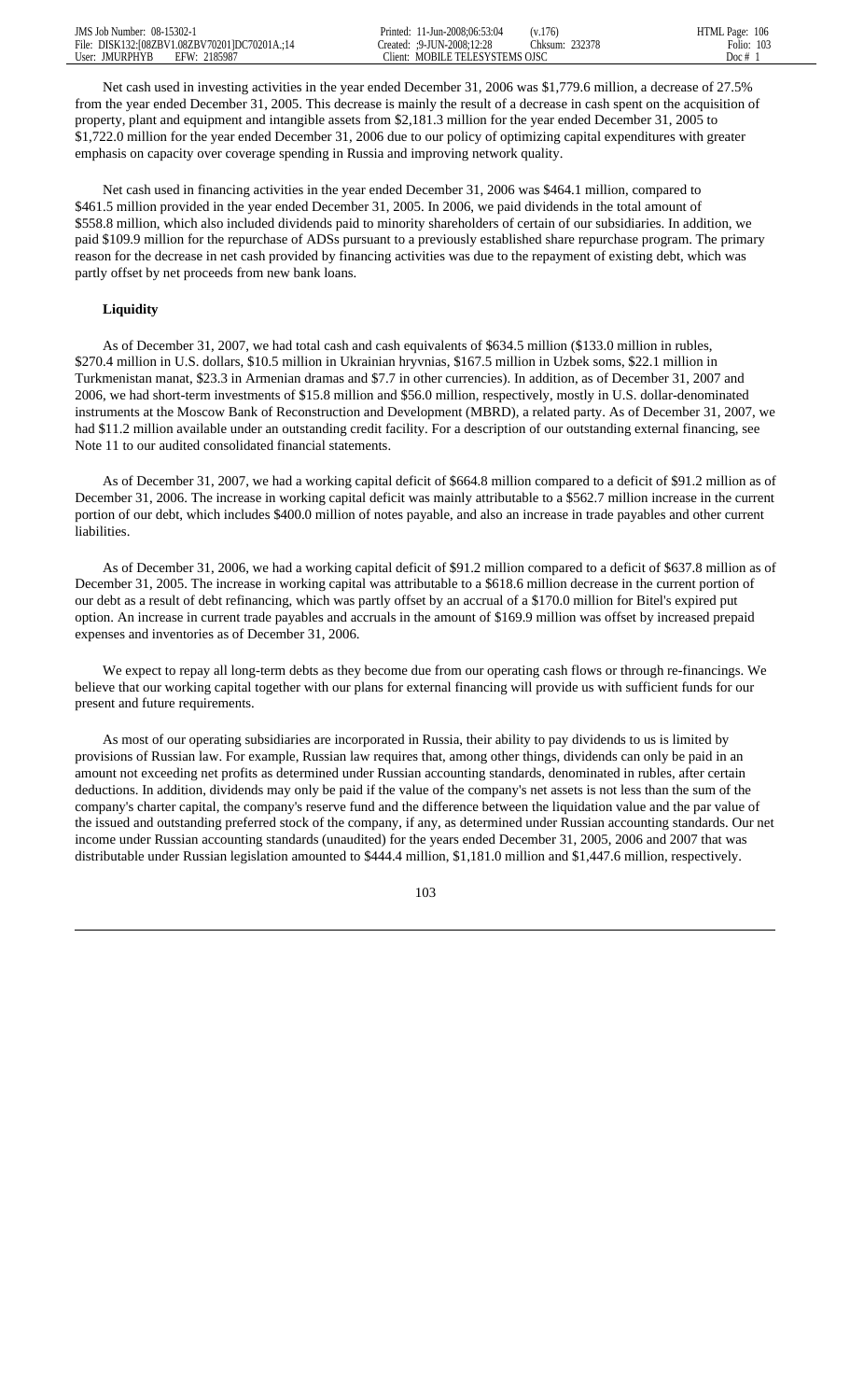## **Inflation**

The Russian economy has been characterized by high rates of inflation:

| Year | <b>Inflation</b><br>rate |
|------|--------------------------|
| 2003 | 12.0%                    |
| 2004 | 11.7%                    |
| 2005 | 10.9%                    |
| 2006 | 9.0%                     |
| 2007 | 11.9%                    |

The Ukrainian economy has been characterized by varying rates of inflation:

| Year | <b>Inflation</b><br>rate |
|------|--------------------------|
| 2003 | 8.2%                     |
| 2004 | 12.3%                    |
| 2005 | 10.3%                    |
| 2006 | 9.1%                     |
| 2007 | 12.8%                    |

 Prior to June 20, 2006, we denominated our tariffs in units linked to the U.S. dollar in most of the regions in which we operate, except for Ukraine, Turkmenistan and Krasnodar region (South macro-region). Commencing June 20, 2006, we began charging our subscribers in rubles by linking the ruble amount we charged to a fixed U.S. dollar exchange rate. In April 2007, an amendment to the Federal Law on the Protection of Consumer Rights was enacted prohibiting companies from establishing prices in currencies other than rubles. In view of this amendment, as well as the growth in the share of our ruble-denominated expenditures, we began pricing our services and invoicing customers in Russia in rubles from January 1, 2007.

 We expect inflation-driven increases in costs to put pressure on our margins. While we could seek to raise our tariffs to compensate for such increase in costs, competitive pressures may not permit increases that are sufficient to preserve operating margins. For a detailed discussion of change in translation methodology, refer to Note 2 to our audited consolidated financial statements.

# **Credit Rating Discussion**

 Our credit ratings impact our ability to obtain short- and long-term financing, and the cost of such financing. In determining our credit ratings, the rating agencies consider a number of factors, including our operating cash flows, total debt outstanding, commitments, interest requirements, liquidity needs and availability of liquidity. Other factors considered may include our business strategy, the condition of our industry and our position within the industry. Although we understand that these and other factors are among those considered by the rating agencies, each agency might calculate and weigh each factor differently.

Our credit ratings as of the date of this document are as follows:

| <b>Rating Agency</b>             | Long-Term<br><b>Debt Rating</b> | Outlook/Watch |
|----------------------------------|---------------------------------|---------------|
| Moody's $(1)$                    | Ba <sub>2</sub>                 | Positive      |
| Standard & Poor's <sup>(2)</sup> | BB-                             | Positive      |
| Fitch <sup>(3)</sup>             | $BB+$                           | <b>Stable</b> |

(1) Rated on October 9, 2007.

(2) Rated on February 1, 2007.

(3) Rated on April 7, 2008.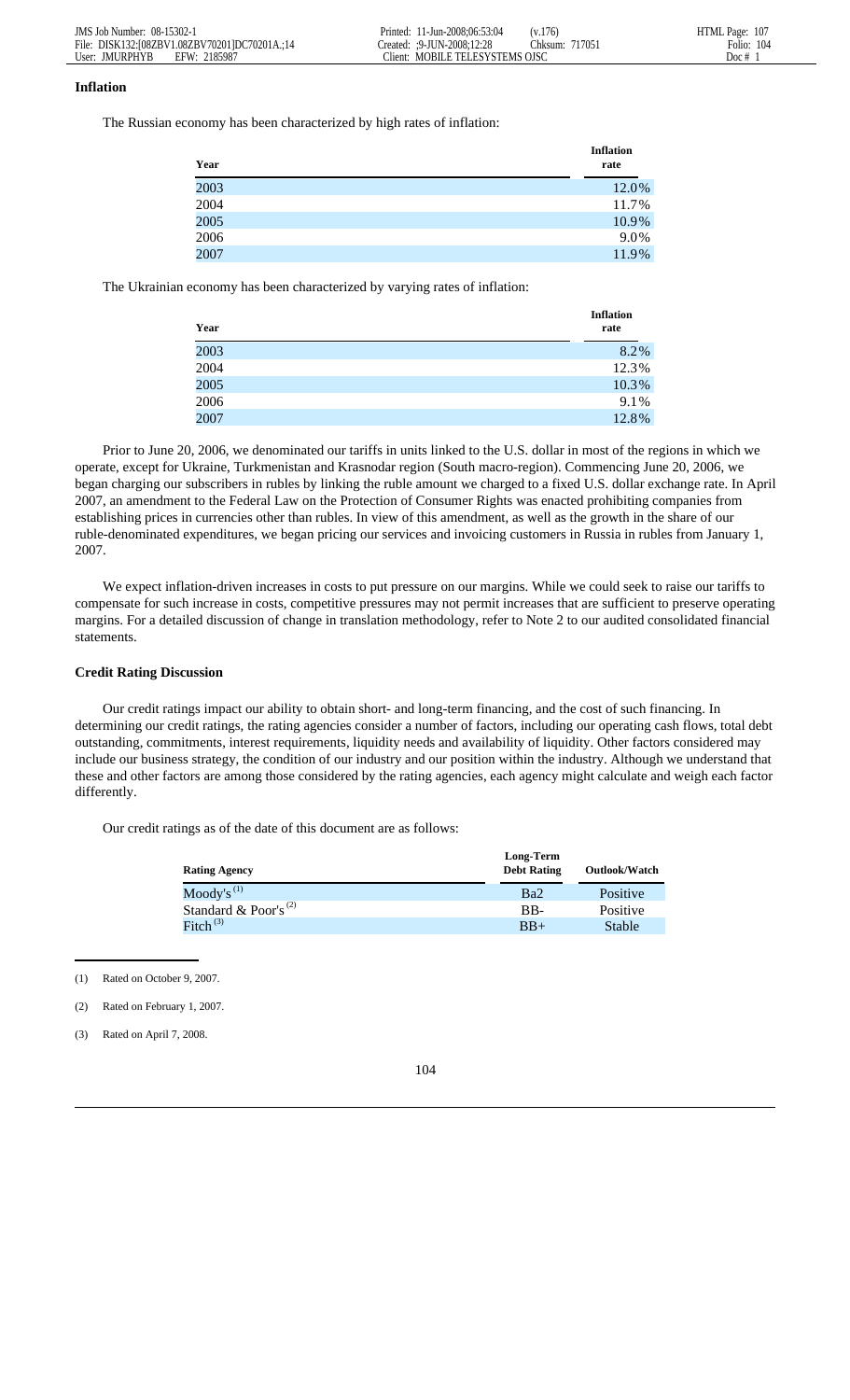None of our existing indebtedness has any triggers related to our credit ratings.

## **Critical Accounting Policies and Estimates**

 Our significant accounting policies are disclosed in Note 2 to our audited consolidated financial statements. Critical accounting policies are those policies that require the application of management's most challenging, subjective or complex judgments, often as a result of the need to make estimates about the effect of matters that are inherently uncertain and may change in subsequent periods. Critical accounting policies involve judgments and uncertainties that are sufficiently sensitive to result in materially different results under different assumptions and conditions. We believe our most critical accounting policies and estimated are those discussed below.

## **Management estimates**

 The preparation of our audited consolidated financial statements in accordance with U.S. GAAP requires management to make estimates and assumptions that affect the reported amounts of assets and liabilities and disclosure of contingent assets and liabilities at the date of the financial statements and the reported amounts of revenues and expenses for the reporting period. Actual results could differ from those estimates. Our significant estimates include the recoverability of intangible assets and other long-lived assets.

## **Useful Lives of Property Plant and Equipment**

 We calculate depreciation expense for property, plant and equipment on a straight-line basis over their estimated useful lives. We establish useful lives for each category of property, plant and equipment based on our assessment of the use of the assets and anticipated technology evolution. We review and revise if appropriate the assumptions used in the determination of useful lives of property, plant and equipment at least on an annual basis. With regard to certain equipment, we cannot predict with certainty the how and when developing technology will require us to replace such equipment.

## **Impairment of Long-lived Assets**

 We periodically evaluate the recoverability of the carrying amount of our long-lived assets in accordance with Statement of Financial Accounting Standard ("SFAS") No. 144, "Accounting for the Impairment or Disposal of Long-Lived Assets." Whenever events or changes in circumstances indicate that the carrying amounts of those assets may not be recoverable, we compare undiscounted net cash flows estimated to be generated by those assets to the carrying amount of those assets. When these undiscounted cash flows are less than the carrying amounts of the assets, we record impairment losses to write the asset down to fair value, measured by the estimated discounted net future cash flows expected to be generated from the use of the assets. Impairment of long-lived assets for the year ended December 31, 2007 amounted to \$10.0 million. No impairment occurred during the years ended December 31, 2005 and 2006 as impairment indicators were not present during these years. See also Note 2 to our audited consolidated financial statements.

### **Impairment of Assets Held for Sale**

 We account for our existing assets held for sale in accordance with the provisions of SFAS No. 144 "Accounting for the Impairment or Disposal of Long-Lived Assets" and report the assets at the lower of its carrying amount or fair value less costs to sell. If the initial plan for sale of assets is reconsidered, we determine the fair value of assets held for sale using the discounted cash flow based on the expected timing of the sale. As a result of such reconsideration, the impairment loss on assets held for sale for the year ended December 31, 2007 were recognized in the amount of \$6.8 million. See also Note 2 to our audited consolidated financial statements.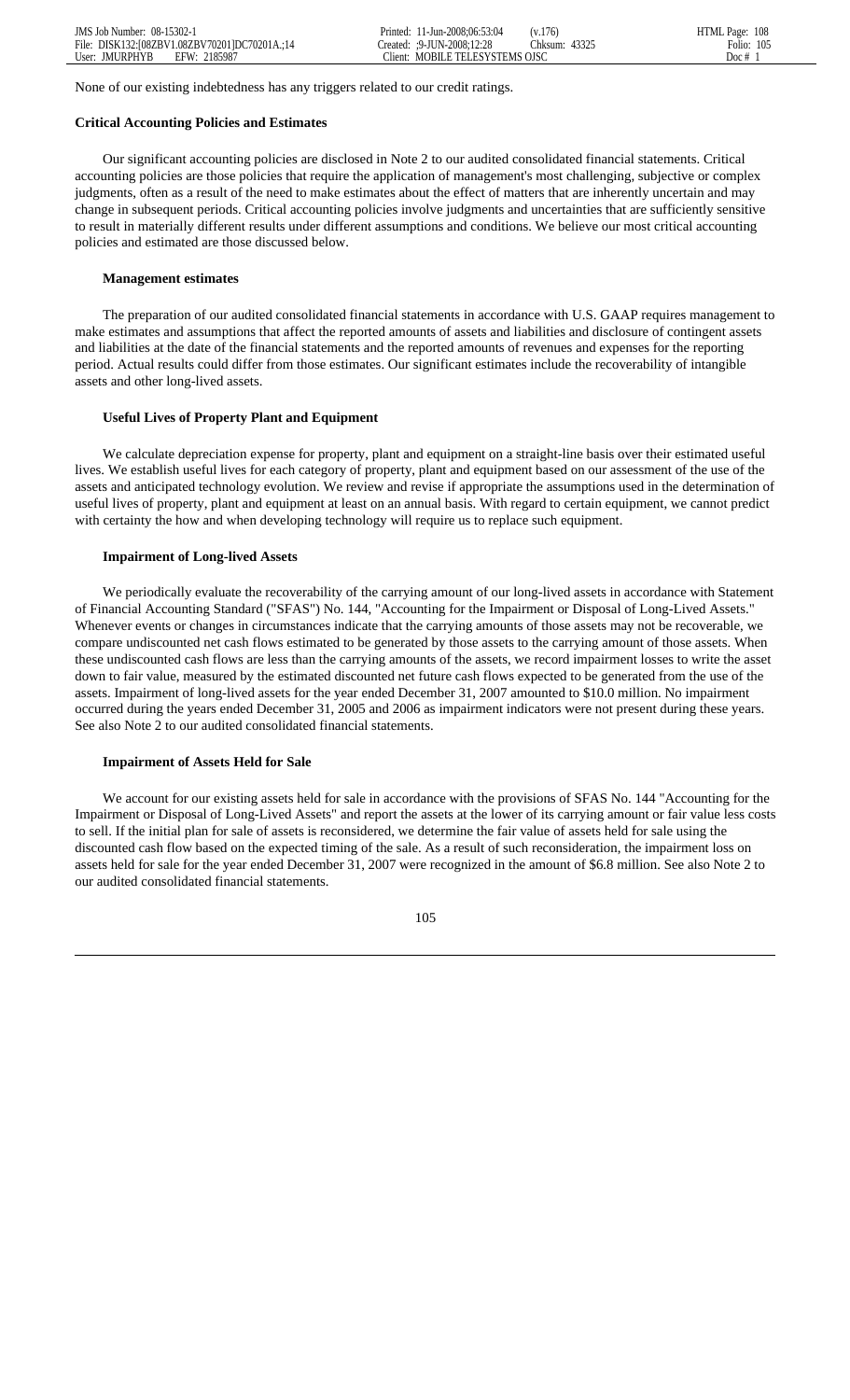## **Impairment of Goodwill**

 Goodwill represents an excess of the cost of a business acquired over the fair market value of identifiable net assets at the date of acquisition. Goodwill is reviewed for impairment at least annually or whenever it is determined that one or more impairment indicators exist. We determine whether impairment has occurred by assigning goodwill to the reporting unit identified in accordance with SFAS No. 142 "Goodwill and Other Intangible Assets," and comparing the carrying amount of the reporting unit to the fair value of the reporting unit. If an impairment of goodwill has occurred, we recognize a loss for the difference between the carrying amount and the implied fair value of goodwill. To date, no impairment of goodwill has occurred.

#### **Taxation**

 Generally, tax declarations remain open and subject to inspection for a period of three years following the tax year. While most of our tax declarations have been inspected without significant penalties, these inspections do not eliminate the possibility of re-inspection.

We believe that we have adequately provided for tax liabilities in our financial statements; however, the risk remains that relevant authorities could take differing positions with regard to interpretive issues and the effect could be significant. See Note 23 to our audited consolidated financial statements.

 We recognize deferred tax assets and liabilities for the expected future tax consequences of existing differences between financial reporting and tax reporting bases of assets and liabilities, and for the loss or tax credit carry-forwards using enacted tax rates expected to be in effect at the time these differences are realized. We record valuation allowances for deferred tax assets when it is likely that these assets will not be realized.

### **New Accounting Pronouncements**

 In September 2006, the FASB issued FASB Statement No. 157, "Fair value measurements" ("SFAS No. 157"). SFAS No. 157 defines fair value, establishes a framework for measuring fair value, and expands disclosure requirements of fair value measurement. SFAS No. 157 is applicable to other accounting pronouncements that require or permit fair value measurement, and accordingly, does not require any fair value measurement. SFAS No. 157 is effective for financial statements issued for fiscal years beginning after November 15, 2007, and interim periods within those fiscal years. We adopted SFAS No. 157 as of January 1, 2008. The adoption of SFAS No. 157 did not have a material impact on our financial position, results of operations and cash flows.

 In February 2007, the FASB issued FASB Statement No. 159, "The Fair Value Option for Financial Assets and Financial Liabilities"—including an amendment of FASB Statement No. 115" ("SFAS No.159"), which permits an entity to measure certain financial assets and financial liabilities at fair value. SFAS No. 159 offers an irrevocable option to carry the vast majority of financial assets and liabilities at fair value, with changes in fair value recorded in earnings (the fair value option, or FVO). The Statement's objective is to improve financial reporting by allowing entities to mitigate volatility in reported earnings caused by the measurement of related assets and liabilities using different attributes, without having to apply complex hedge accounting provisions. SFAS No.159 is effective as of the beginning of an entity's first fiscal year beginning after November 15, 2007. We do not expect that the adoption of SFAS No. 159 will have a material impact on the consolidated financial statements.

 In December 2007, the FASB issued FAS No. 141R, "Business Combinations" ("SFAS No. 141R"), and FAS No. 160, "Noncontrolling Interests in Consolidated Financial Statements—an amendment of ARB No. 51" ("SFAS No. 160"). These statements substantially elevate the role played by fair value and dramatically change the way companies account for business combinations and noncontrolling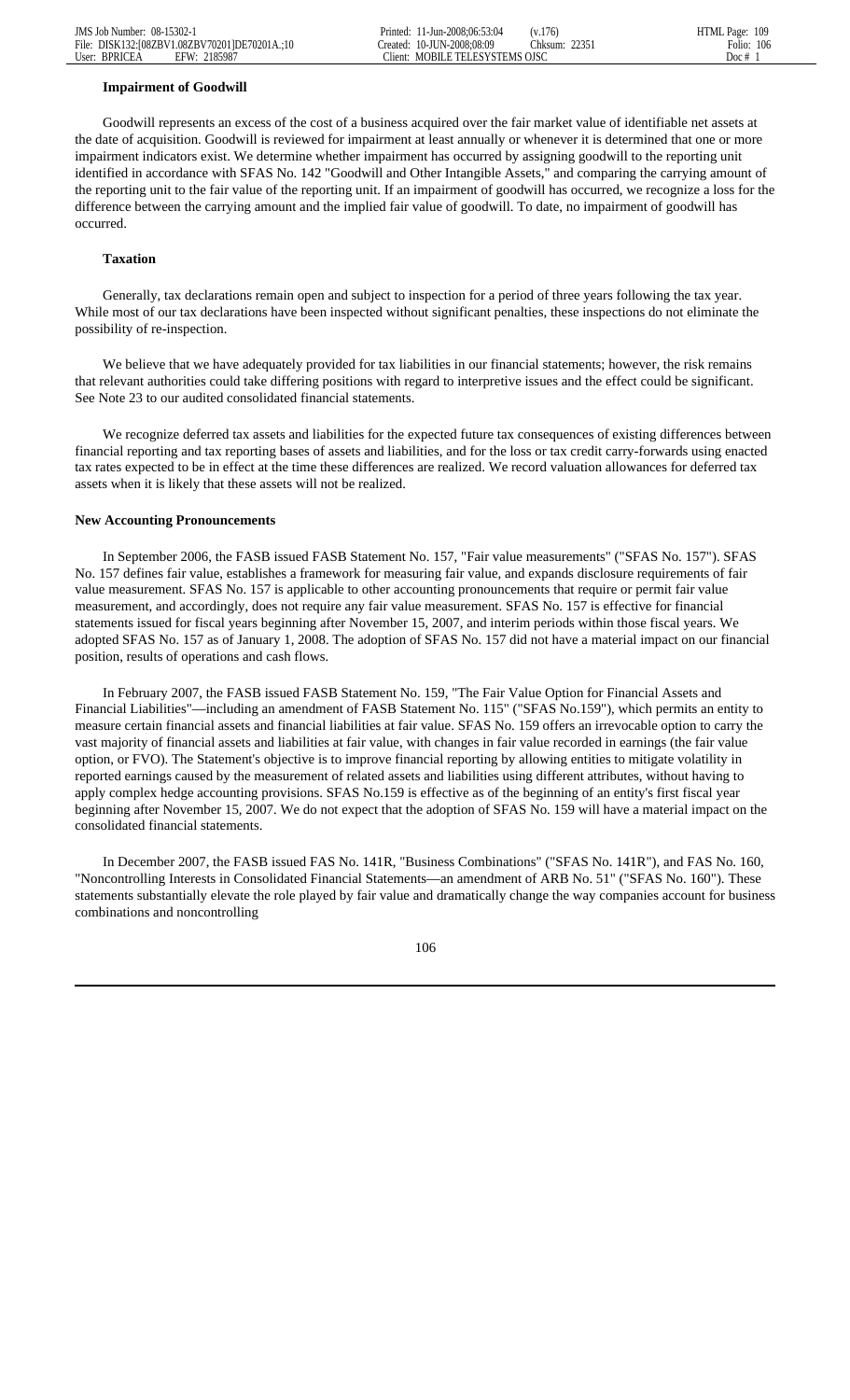interests (minority interests in current GAAP). SFAS No. 141R and SFAS No.160 will require among other changes: (a) more assets acquired and liabilities assumed to be measured at fair value as of the acquisition date; (b) liabilities related to contingent consideration to be re-measured at fair value in each subsequent reporting period; (c) an acquirer to expense acquisition-related costs; and (d) noncontrolling interests in subsidiaries initially to be measured at fair value and classified as a separate component of equity. Both Statements are to be applied prospectively (with one exception related to income taxes) for fiscal years beginning on or after December 15, 2008. However, SFAS No.160 requires entities to apply the presentation and disclosure requirements retrospectively (e.g., by reclassifying noncontrolling interests to appear in equity) to comparative financial statements, if presented. Both standards prohibit early adoption. We are currently evaluating the impact the adoption of SFAS No. 141R and SFAS No. 160 may have on our financial position and results of operations.

 In connection with the issuance of SFAS No. 160, the SEC revised EITF Topic D-98 "Classification and Measurement of Redeemable Securities" ("Topic D-98") to include the SEC Staff's views regarding the interaction between Topic D-98 and SFAS No. 160. The revised Topic D-98 indicates that the classification, measurement, and earnings-per-share guidance required by Topic D-98 applies to noncontrolling interests (e.g., when the noncontrolling interest is redeemable at a fixed price by the holder or upon the occurrence of an event that is not solely within the control of the issuer). This includes noncontrolling interests redeemable at fair value. The revisions to Topic D-98 that are specific to accounting for noncontrolling interests should be applied no later than the effective date of SFAS No. 160. We are currently evaluating the impact that adoption of SFAS No. 160 and Topic D-98 will have on the accounting and disclosure of our minority interest.

 In March 2008 the FASB issued SFAS No. 161, "Disclosures about Derivative Instruments and Hedging Activities" ("SFAS No. 161"). The new standard is intended to improve financial reporting about derivative instruments and hedging activities by requiring enhanced disclosures to enable investors to better understand their effects on an entity's financial position, financial performance, and cash flows. It is effective for financial statements issued for fiscal years and interim periods beginning after November 15, 2008. We are currently evaluating the potential impact, if any, of the adoption of SFAS No. 161 on our financial position, results of operations and cash flows.

 In April 2008, the FASB issued Staff Position (FSP) No. FAS 142-3, "Determination of the Useful Life of Intangible Assets." The FSP amends the factors an entity should consider in developing renewal or extension assumptions used in determining the useful life of recognized intangible assets under SFAS No. 142 "Goodwill and Other Intangible Assets." The FSP affects entities with recognized intangible assets and is effective for financial statements issued for fiscal years beginning after December 15, 2008, and interim periods within those fiscal years. The new guidance applies to (1) intangible assets that are acquired individually or with a group of other assets and (2) both intangible assets acquired in business combinations and asset acquisitions. We are currently evaluating the impact that adoption of the FSP will have on our financial position, results of operations and cash flows.

## **Trend Information**

#### **Sales**

 In 2007, our consolidated revenues increased by 29% from \$6,384.3 million to \$8,252.4 million. Our subscriber base increased to 82.0 million subscribers as of December 31, 2007 from 72.9 million as of December 31, 2006, or by 12.5%. We expect further growth of our revenues and subscriber base in 2008, as we plan to expand our business through new acquisitions.

 In Russia, the average monthly service revenue per subscriber increased to \$9 in 2007 from \$8 in 2006 due to a combination of our sales and marketing efforts stimulating usage and increased wealth of our subscribers. In the future, we expect our monthly service revenue per subscriber to increase due to the growth of the average disposable income in Russia, increased usage of telecommunications services,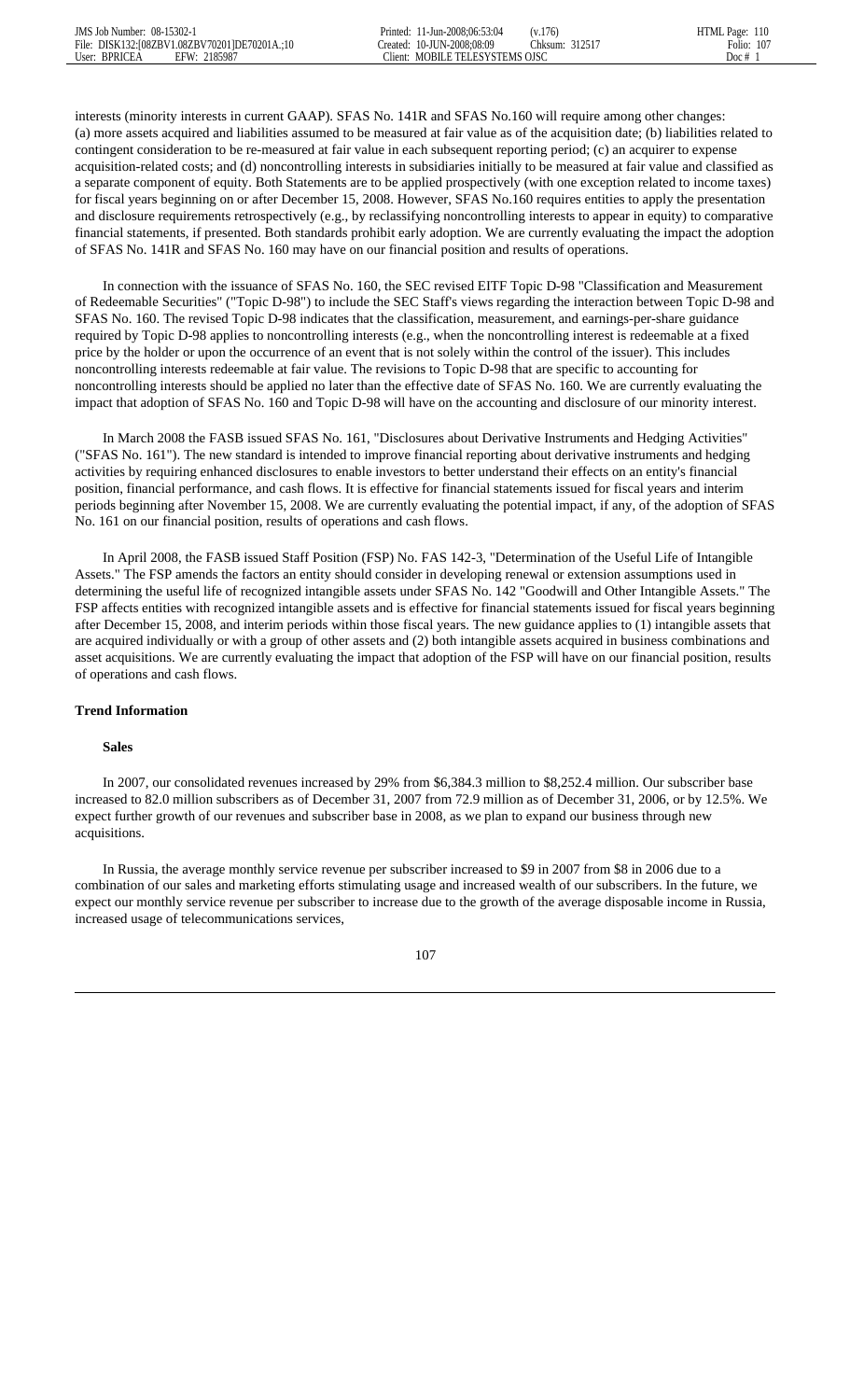including value-added services, and the introduction of new specialized and attractive products and services to our subscribers.

 In Ukraine, our subscriber base remained stable at 20.0 million subscribers as of December 31, 2007 and December 31, 2006 amidst an oversaturated Ukrainian market and an intensely competitive environment. Average monthly service revenue per subscriber was \$7 in each of the years ended December 31, 2007 and 2006 as a result of the aggressive marketing activities of our competitors offering low tariffs. We expect that the average monthly service revenue per subscriber will remain stable in 2008 due to the mix of attractive competitive tariffs and increased usage of telecommunication services.

 Our subscriber base in Uzbekistan, Turkmenistan and Armenia grew by 2.9 million to 4.5 million subscribers in 2007, compared to 1.6 million subscribers in 2006. Of these countries, Uzbekistan had the largest subscriber base, with 2.8 subscribers as of December 31, 2007, as well as the most significant growth, with a 1.4 million increase in its subscriber base in 2007 compared to 2006. We expect that our subscriber base will continue to grow in these countries, which have low penetration rates relative to Russia and Ukraine. The average monthly service revenue per subscriber in these countries decreased from \$11 in 2006 to \$10 in 2007 for Uzbekistan and from \$70 to \$52 in Turkmenistan. The decrease is mainly attributable to the decrease in tariffs. We expect the average monthly service revenue per subscriber in these countries to decrease slightly or remain at the same level as a result of decreasing tariffs, offset by increased usage due to growth in personal income levels.

#### **Churn**

We define churn as the total number of subscribers who cease to be a subscriber during the period (whether involuntarily due to non-payment or voluntarily), expressed as a percentage of the average number of our subscribers during that period.

 The churn rate is highly dependent on competition in our license areas and those subscribers who migrate as a result of such competition. The slight decrease in our churn rate in Russia to 23.1% in 2007 as compared to 23.3% in 2006 is attributable mainly to our increased customer retention activities in 2007. The increase in churn rate during 2006 as compared to 2005 occurred mainly due to the aggressive pricing policies and promotions undertaken by our competitors. We expect that the churn rate in Russia will remain relatively stable in 2008 due to our customer retention efforts aimed at increasing subscriber loyalty.

 The churn rate in Ukraine significantly increased to 49.0% in 2007 as compared to 29.9% in 2006. This increase is primarily represented by the churn of prepaid subscribers, which increased from 39% in 2006 to 50% in 2007. Churn of contract, or postpaid subscribers, increased from 27% in 2006 to 29% in 2007. The substantial increase in the churn of prepaid subscribers was caused by two primary factors. First, the competitive environment among mobile operators in Ukraine has significantly intensified in recent years, while at the same time, the proportion of mass-market subscribers, including youth and low-income segment subscribers whose preferences are largely driven by tariff levels and simplified subscription conditions, has grown. As a result, a higher number of mass-market subscribers have migrated over to other operators offering lower tariffs and minimal subscription conditions. Second, our overall churn statistics include subscribers who moved from one tariff plan to another within MTS-Ukraine—i.e., subscribers that did not migrate to another mobile operator, but rather, switched to a different tariff plan within the same mobile operator. Therefore, as our subscriber base in Ukraine remained relatively stable in 2007 as compared to 2006, we believe that the actual churn of subscribers who migrated to other mobile operators in 2007 is lower than 49%. We expect that the churn rate in Ukraine will remain relatively stable in 2008 due to our customer retention efforts aimed at increasing subscriber loyalty.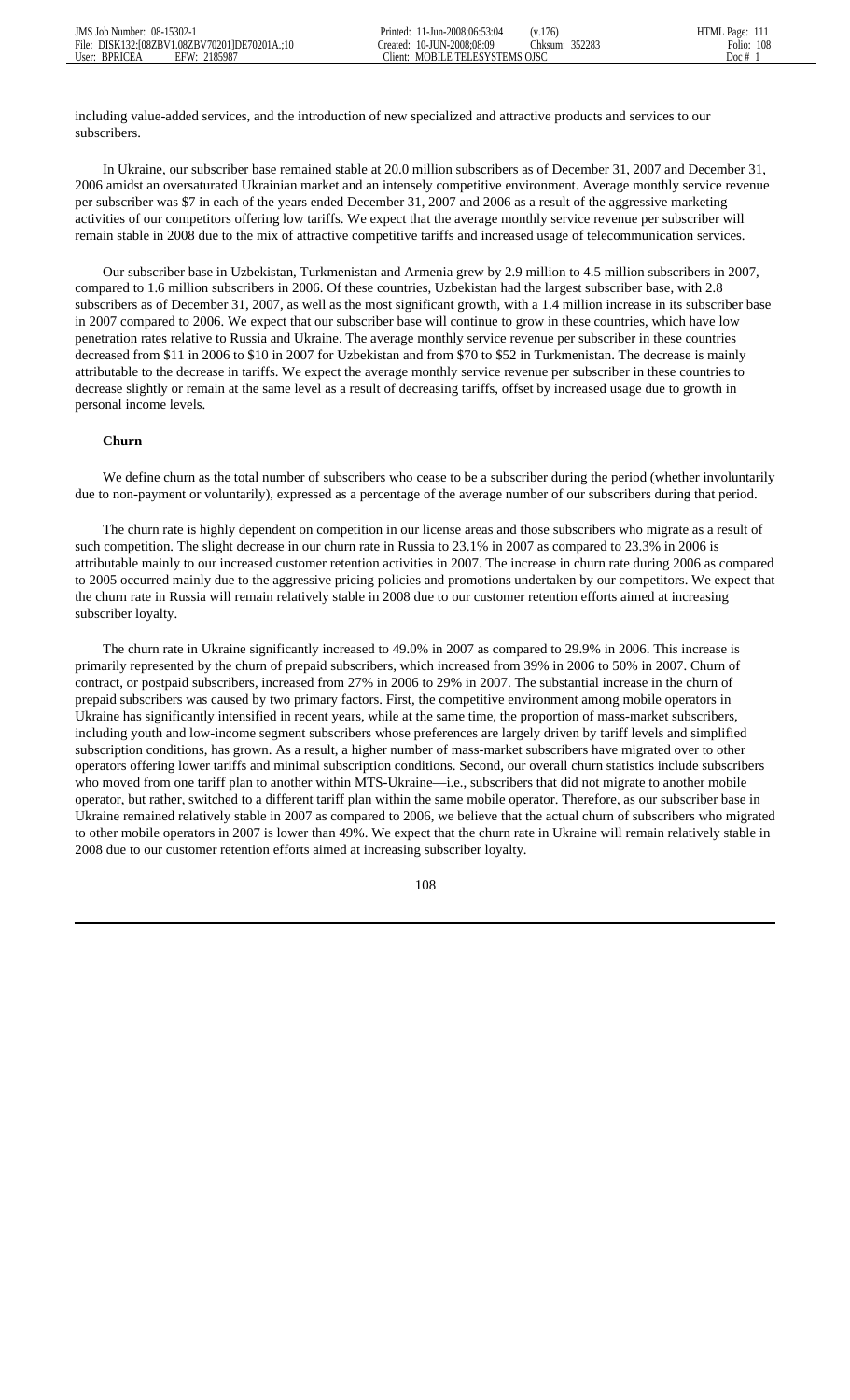## **Technology**

 We launched our 3G network in St. Petersburg, Russia in May 2008 and plan to develop and launch our 3G network in additional cities in Russia by the end of 2008, and in Uzbekistan and Armenia in 2009. The buildout of the 3G network requires us to implement new equipment and software, which will likely replace existing network equipment. If we are unable to continue using the existing equipment and software, we may be forced to depreciate this equipment, applying accelerated depreciation rates. In turn, this may cause an increase in depreciation charges and a consequent decrease in operating income in future periods. However, it is currently too early to assess the impact of the buildout of our 3G network.

# **Off-balance Sheet Arrangements**

We believe that our existing off-balance sheet arrangements do not have and are not reasonably likely to have a current or future effect on our financial condition, changes in financial condition, revenues or expenses, results of operations, liquidity, capital expenditures or capital resources that is material to investors.

# **Obligations under guarantee contracts**

 As of December 31, 2006 and 2007, our off-balance sheet arrangements consisted of the following debt guarantees issued on behalf of the related parties:

|                    | <b>Guaranteed</b><br>amount<br>outstanding at<br>December 31, |            |      |
|--------------------|---------------------------------------------------------------|------------|------|
|                    |                                                               | 2006       | 2007 |
|                    | (in millions)                                                 |            |      |
| <b>MTS Belarus</b> |                                                               | 3.0        |      |
| <b>Total</b>       | \$                                                            | <b>3.0</b> |      |

 We issued financial guarantees on behalf of MTS Belarus, our equity investee, to assist it with its financing needs. The guarantees expired in April 2007.

## **Obligations under derivative contracts**

 In July 2006, we acquired a 74.99% controlling stake in Dagtelecom, GSM-900 mobile services provider in the Republic of Dagestan, a region in southern Russia. In conjunction with this acquisition, we entered into a put and call option agreement to buy the remaining stake at fair market value within an exercise period commencing from September 1, 2009 and ending in July 2021 for the put option, and from 2009 to 2010 for the call option. The fair values of the option was \$nil at December 31, 2007 and 2006. See Note 3 to our audited consolidated financial statements.

 In September 2007, we acquired an 80% stake in International Cell Holding Ltd., a 100% indirect owner of K-Telecom CJSC, a wireless telecommunication operator in Armenia. In connection with this acquisition, we also entered into a call and put option agreement for the remaining 20% stake to be exercised not earlier than July 2010. The exercise price will be determined by an independent investment bank at the date the option is exercised. The option is valid until July 2012. The option was accounted for at fair value, which was \$nil at December 31, 2007. See Note 3 to our audited consolidated financial statements.

 In January 2006, we entered into variable-to-fixed interest rate swap agreement with HSBC Bank plc to hedge our exposure to variability of future cash flows caused by the change in EURIBOR related to the syndicated loan. We agreed with HSBC Bank plc to pay a fixed rate of 3.29% and

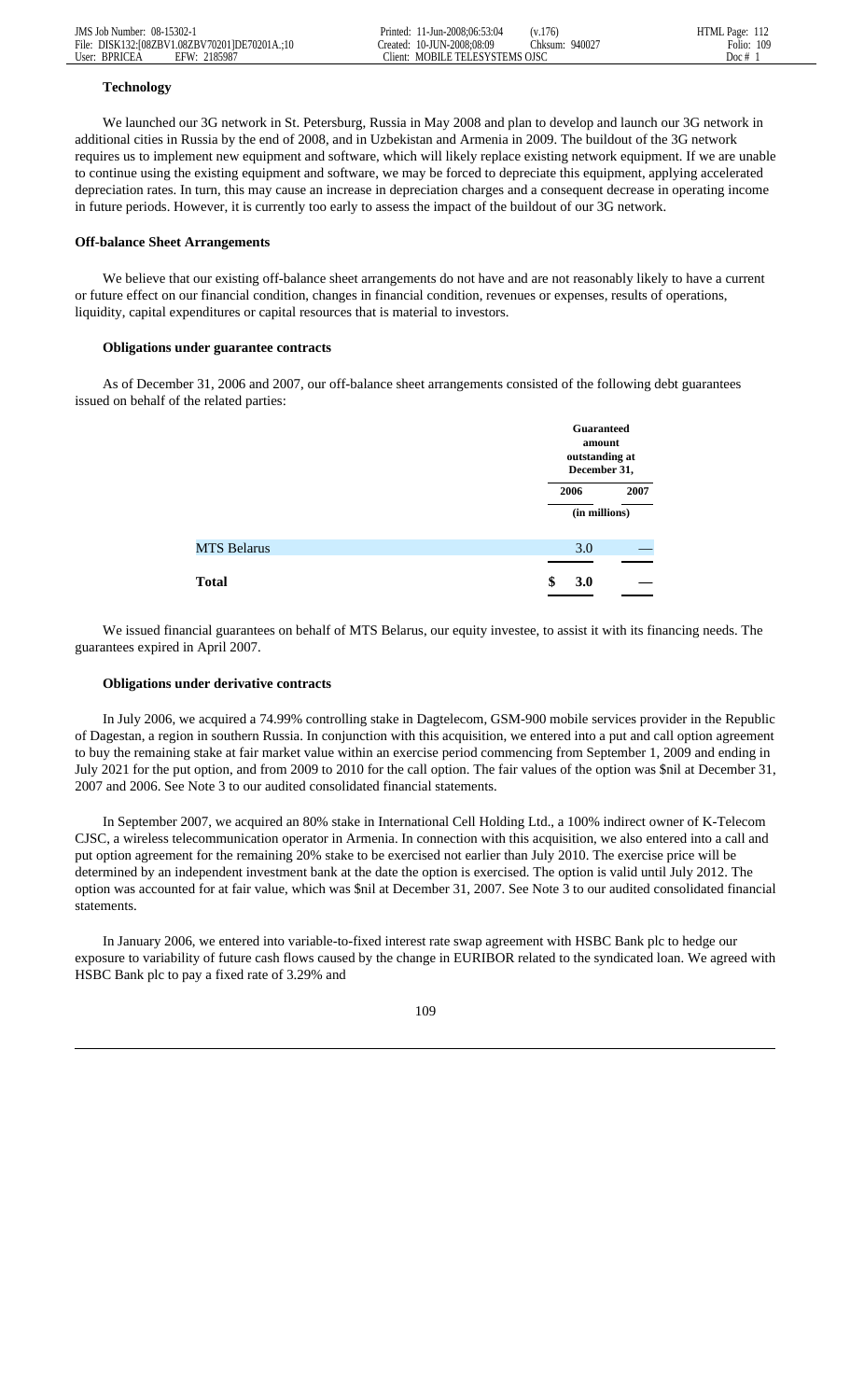receive a variable interest of EURIBOR on EUR 26.0 million for the period from April 28, 2006 up to October 29, 2013. The instrument qualifies as a cash flow hedge under the requirements of SFAS No. 133 as amended by SFAS No. 149. As of December 31, 2007, we recorded an asset of \$1.0 million in relation to this contract in the accompanying consolidated balance sheet and an income of \$0.8 million, net of tax of \$0.2 million, as other comprehensive income in the accompanying consolidated statement of changes in shareholders equity in relation to the change in fair value of this agreement.

 In December 2007, we entered into several variable-to-fixed interest rate swap agreements with HSBC Bank plc, Rabobank, Citibank N.A. and ING Bank N.V. to hedge our exposure to variability of future cash flows caused by the change in LIBOR related to our outstanding debt. We agreed with HSBC Bank plc to pay a fixed rate of 4.14% and receive a variable interest of LIBOR on \$96.1 million for the period from March 31, 2008 to September 30, 2014. The agreement with Rabobank was to pay a fixed rate of 4.16% and receive a variable interest of LIBOR on \$86.1 million for the period from April 9, 2008 to April 9, 2014. We agreed with Citibank N.A. to pay a fixed rate of 4.29% and receive a variable interest of LIBOR on \$53.5 million for the period from September 28, 2007 September 30, 2013. Two agreements were signed with ING Bank N.V. Under the first agreement, we will pay to ING Bank N.V. a fixed rate of 4.19% and receive a variable interest of LIBOR on \$92.6 million for the period from February 29, 2008 to February 28, 2014. According to the terms of the second agreement, we will pay ING Bank N.V. a fixed rate of 4.41% and receive a variable interest of LIBOR on \$67.0 million for the period from July 16, 2007 to January 15, 2014. As of December 31, 2007, we recorded a liability of \$1.4 million in relation to the above hedge contracts in the accompanying consolidated balance sheet and loss of \$1.1 million, net of tax of \$0.3 million, to other comprehensive income in the accompanying consolidated statement of changes in shareholders equity in relation to the change in fair value of these agreements.

 These instruments qualified as a cash flow hedges under the requirements of SFAS No. 133 as amended by SFAS No. 149. As of December 31, 2007, the outstanding hedges are effective. Approximately \$0.4 million is expected to be reclassified in net income during the next twelve months. See also Note 11 to our audited consolidated financial statements.

 In December 2005, our wholly-owned subsidiary MTS Finance S.A. acquired a 51.0% stake in Tarino Limited (Tarino) from Nomihold Securities Inc. (Nomihold) for \$150.0 million in cash based on the belief that Tarino was at that time the indirect owner, through its wholly-owned subsidiaries, of Bitel LLC, a Kyrgyz company holding a GSM 900/1800 license for the entire territory of Kyrgyzstan. Following the purchase of the 51.0% stake, MTS Finance entered into a put and call option agreement with Nomihold for "Option Shares," representing the remaining 49.0% interest in Tarino shares and a proportional interest in Bitel shares. The call option was exercisable by MTS Finance from November 22, 2005 to November 17, 2006, and the put option was exercisable by Nomihold from November 18, 2006 to December 8, 2006. The call and put option price was \$170.0 million. The put and call options were recorded at fair value, which approximated \$nil at December 31, 2005 in the consolidated balance sheet. At December 31, 2006 and December 31, 2007, a liability of \$170.0 million was recorded in our audited consolidated financial statements in connection with this option. See Note 20 to our audited consolidated financial statements.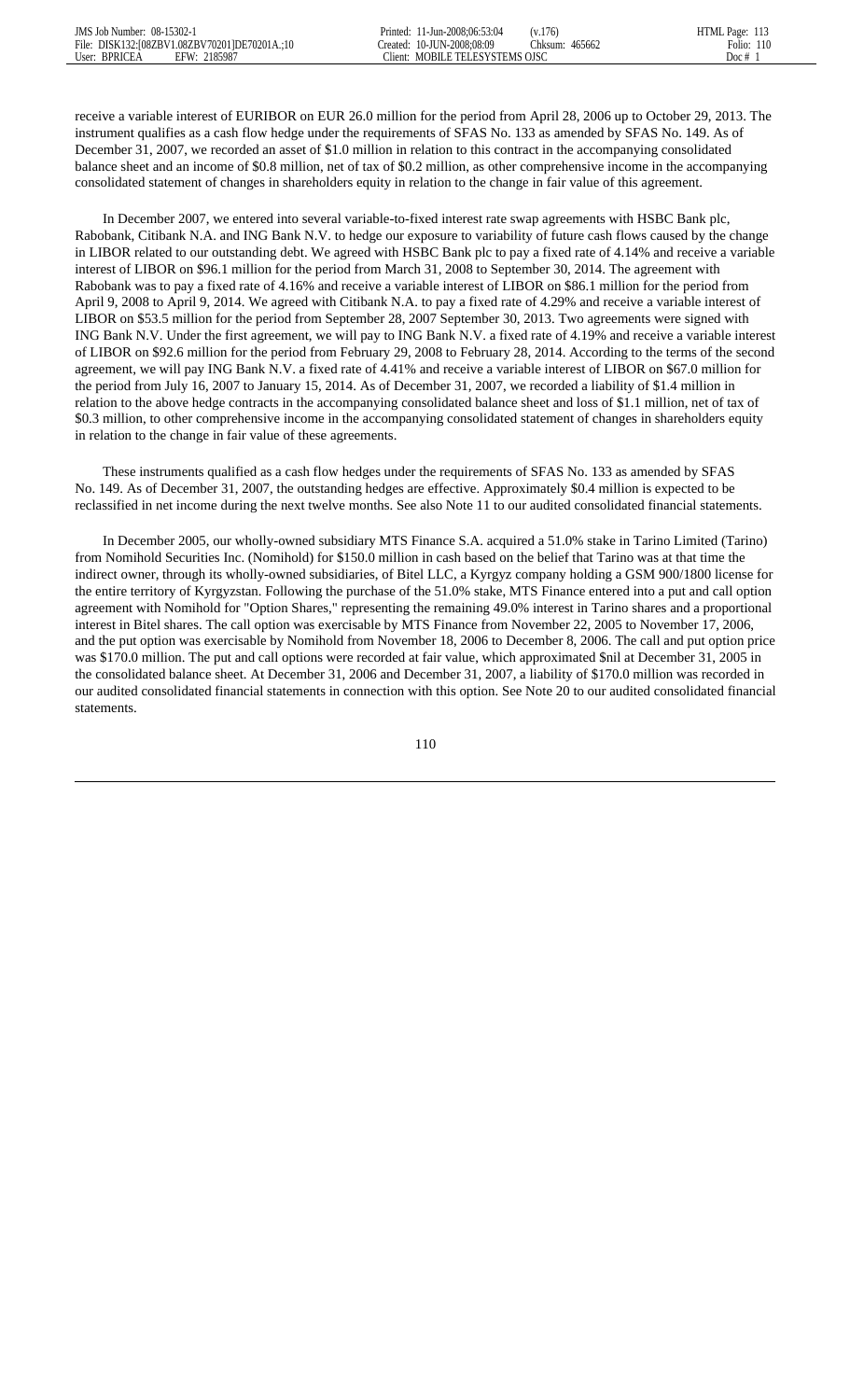# **Tabular Disclosure of Contractual Obligations**

 We have various contractual obligations and commercial commitments to make future payments, including debt agreements, capital lease obligations (including interest) and certain committed obligations. The following table summarizes our future obligations under these contracts due by the periods indicated as of December 31, 2007:

|                                      | Payments due by period |           |           |           |           |         |                      |         |    |              |
|--------------------------------------|------------------------|-----------|-----------|-----------|-----------|---------|----------------------|---------|----|--------------|
|                                      | Less than 1 year       |           | 1-3 years |           | 3-5 years |         | More than<br>5 years |         |    | <b>Total</b> |
| <b>Contractual Obligations:</b> (1)  |                        |           |           |           |           |         |                      |         |    |              |
| Long-Term Principal Debt Obligations | \$                     | 709.977   | \$        | 1,735,314 | \$        | 766,300 | \$                   | 184,895 | \$ | 3,396,486    |
| Interest Payments <sup>(2)</sup>     |                        | 193,978   |           | 239,370   |           | 88,301  |                      | 10,528  |    | 532,177      |
| Capital Lease Obligations            |                        | 3,305     |           | 1,876     |           |         |                      |         |    | 5,181        |
| <b>Operating Lease Obligations</b>   |                        | 184.281   |           | 56.149    |           | 22.131  |                      | 37,553  |    | 300,114      |
| Purchase Obligations <sup>(3)</sup>  |                        | 327,875   |           | 22,721    |           | 1,300   |                      | 13,939  |    | 365,835      |
| Uncertain income tax position        |                        | 33,690    |           |           |           |         |                      |         |    | 33,690       |
| <b>Total</b>                         | \$                     | 1,453,106 | \$        | 2,055,430 | \$        | 878,032 | \$                   | 246,915 | \$ | 4,633,483    |

(1) Debt payments could be accelerated upon violation of covenants in our debt agreements.

<sup>(2)</sup> Interest payments are calculated based on indebtedness as of December 31, 2007, scheduled maturities for the debt and interest rates effective as of December 31, 2007.

<sup>(3)</sup> Includes future payments under purchase agreements to acquire property, plant and equipment, costs related thereto and services. The amount also includes our capital commitments of \$252.7 million as of December 31, 2007 mainly for acquisition of property, plant and equipment, and intangible assets. We plan to finance our capital commitments through operating cash flow and additional borrowings.

<sup>111</sup>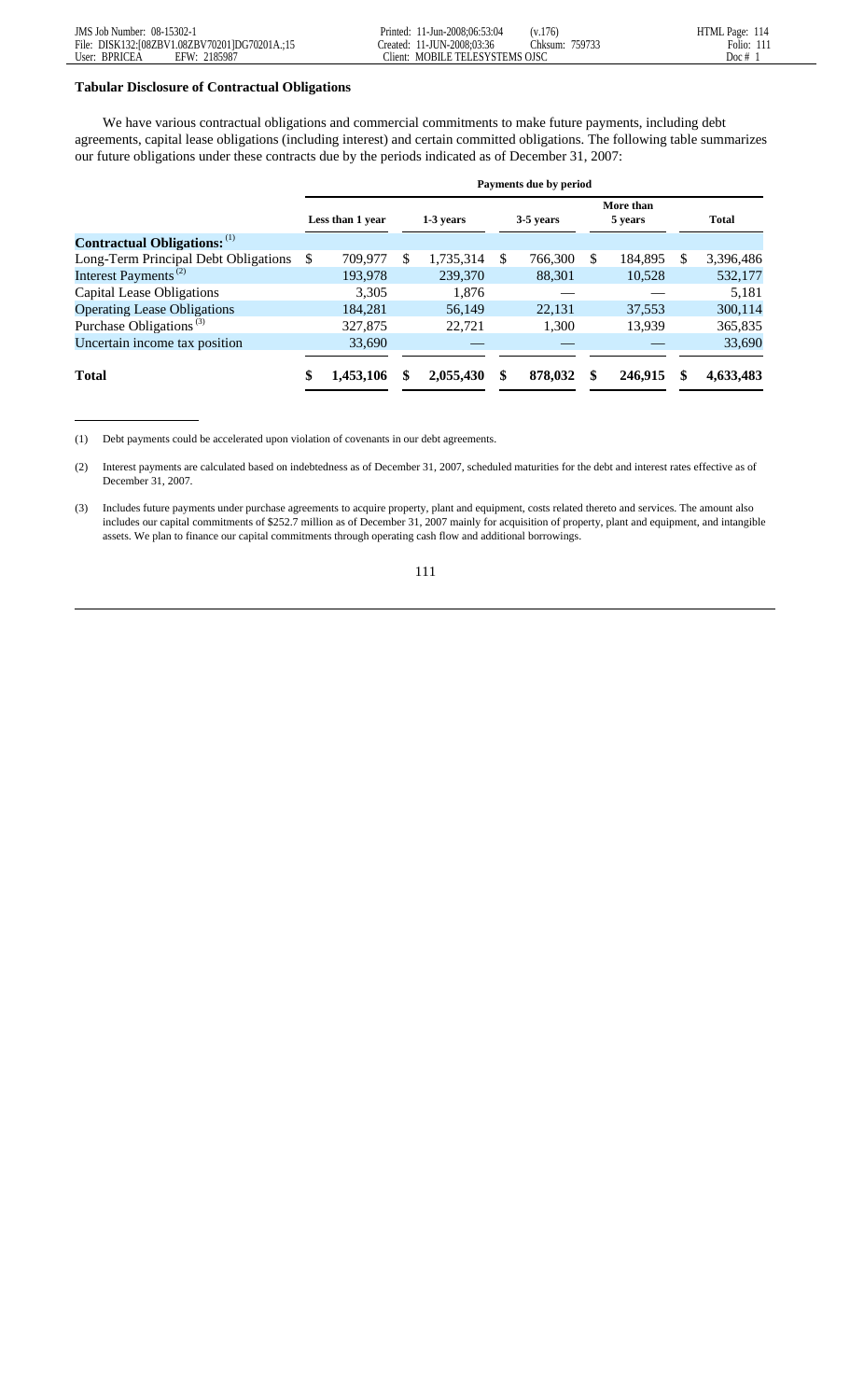# **Item 6.** *Directors, Senior Management and Employees*

# **A. Directors and Senior Management**

# **Key Biographies**

 Our directors and executive officers, and their dates of birth and positions as of the date of this document were as follows:

| <b>Name</b>                            | Year of<br><b>Birth</b> | <b>Position</b>                               |
|----------------------------------------|-------------------------|-----------------------------------------------|
| Vitaliy G. Saveliev <sup>(2)</sup>     | 1954                    | Chairman of the Board                         |
| Sergei A. Drozdov                      | 1970                    | Deputy Chairman of the Board                  |
| Alexei N. Buyanov <sup>(2)</sup>       | 1969                    | <b>Director</b>                               |
| Mohanbir S. Gyani <sup>(1)</sup>       | 1951                    | Director                                      |
| Paul J. Ostling $^{(1)(2)}$            | 1948                    | Director                                      |
| Tatiana V. Evtushenkova <sup>(2)</sup> | 1976                    | Director, President Counsel                   |
| Leonid A. Melamed                      | 1967                    | Director                                      |
| Mikhail V. Shamolin <sup>(3)</sup>     | 1970                    | President and Chief Executive Officer         |
| Vsevolod V. Rozanov <sup>(3)(4)</sup>  | 1971                    | Vice President—Chief Financial Officer        |
| Dr. Yury A. Gromakov                   | 1946                    | Vice President—Technology Development         |
| Alexander G. Bogatyrev <sup>(3)</sup>  | 1956                    | Acting Vice President-Network and             |
|                                        |                         | <b>Information Technology</b>                 |
| Andrei B. Terebenin <sup>(3)(4)</sup>  | 1962                    | Vice President-Corporate Communications       |
| Pavel D. Belik <sup>(3)</sup>          | 1966                    | Vice President-Corporate Security             |
| Cynthia A. Gordon <sup>(3)</sup>       | 1962                    | Vice President-Chief Marketing Officer        |
| Sergey S. Skatershchikov               | 1972                    | Vice President-Business Development           |
| Andrey A. Dubovskov <sup>(3)</sup>     | 1966                    | General Director-MTS-Ukraine                  |
| Sergey B. Nikonov <sup>(3)</sup>       | 1960                    | Vice President—Human Resources and            |
|                                        |                         | Administration                                |
| Oleg Y. Raspopov <sup>(3)</sup>        | 1966                    | Vice President—Director of MTS Foreign        |
|                                        |                         | Subsidiaries Business Unit                    |
| Dr. Michael Hecker <sup>(3)</sup>      | 1970                    | Vice President—Strategy and Corporate         |
|                                        |                         | Development                                   |
| Ruslan S. Ibragimov <sup>(3)(4)</sup>  | 1963                    | Vice President—Chief Legal Officer, Corporate |
|                                        |                         | and Legal                                     |

(1) Independent Director, Member of Audit Committee.

(2) Member of the Remuneration and Appointments Committee.

- (3) Member of Management Board.
- (4) Member of Disclosure Committee.

 **Vitaliy G. Saveliev** has served as Chairman of our Board of Directors since February 2008. Since 2007, Mr. Saveliev has served as First Vice President of Sistema, Head of the Telecommunication Assets Management Division. In addition, Mr. Saveliev serves as chairman of the boards of directors of Comstar UTS and Sistema Mass-Media and on the board of directors of Intellect Telecom, all of which are Sistema-affiliated companies. Mr. Saveliev served as Deputy Minister of Economic Development and Trade from 2004 to 2007. From 2002 to 2004, he was the Vice President of Gros and Finance and the IT-Technologies Advisor to the General Director of Svyazinvest.

 **Sergei A. Drozdov** has served as our Deputy Chairman of the Board of Directors since June 2007. In addition, Mr. Drozdov serves on the board of directors of Sistema and various Sistema-affiliated companies, including, among others, Reestr, MEDSI, Detsky Mir-Center, Sky Link, Intourist and Sistema Hals. Since April 2005, Mr. Drozdov has served as Senior Vice President and Chief of the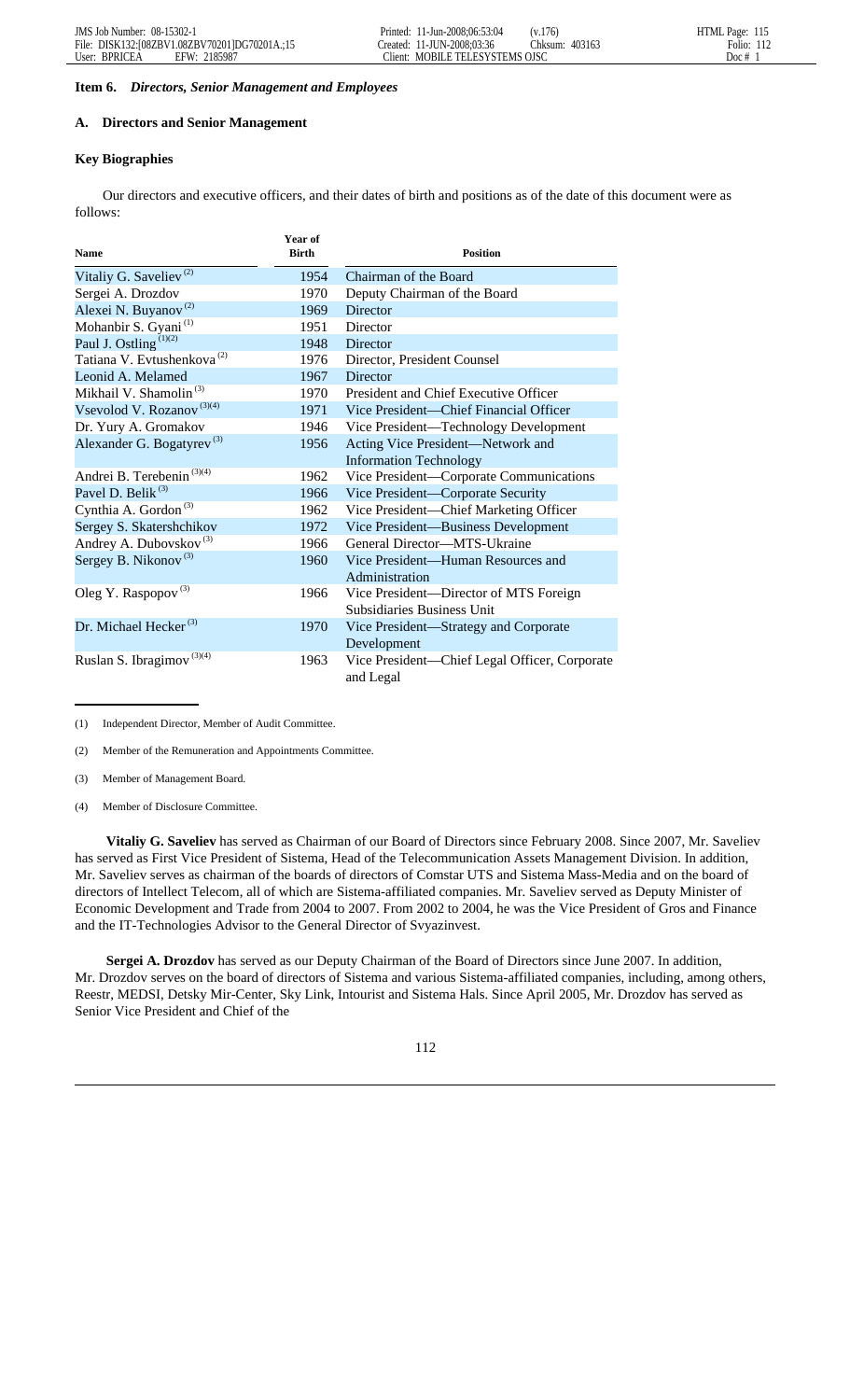Property Department at Sistema. From 2002 to 2005, Mr. Drozdov was a Director and First Vice President of Sistema and, from 1998 to 2002, he served as Vice President, Acting President and First Vice President of Sistema-Invest. He also managed the Department of Development and Investments at Sistema from 1995 to 1998.

 **Alexei N. Buyanov** has served as one of our Directors since June 2003 and served as Chairman of our Board of Directors from June 2007 until February 2008. Mr. Buyanov has served as Senior Vice President of Sistema and Chief of the Finance & Investments Department since April 2005. From 2002 to 2005, he served as First Vice President of Sistema. From 1998 to 2002, he served as our Vice President for Investments and Securities. He also serves on the board of directors of various other companies affiliated with Sistema.

 **Mohanbir S. Gyani** has served as one of our Directors since June 2007. Mr. Gyani also serves on the board of directors of Keynote Systems, Safeway, Sirf Technology and Union Banc of California, and is a member of the board of directors of various private firms and non-for-profit organizations. From 2001 to 2003, Mr. Gyani served as a member of the board of directors of the GSM Association and from 2000 to 2003 of CTIA (Cellular Telecommunications and Internet Association) and has been a board member of numerous public and private enterprises in the past. He also currently serves as the Vice Chairman of, and was the former Chief Executive Officer and Chairman of the Board of Directors of, Roamware, Inc., a services provider for wireless operators. From 2003 to 2005, Mr. Gyani served as the Senior Advisor to the Chairman and Chief Executive Officer responsible for strategy, business development and operations at AT&T Wireless Group. From 2000 to 2003, he served as the President and Chief Executive Officer of AT&T Wireless Mobile Services and has approximately 30 years of experience in the telecommunications and wireless industry.

 **Paul J. Ostling** has served as one of our Directors since June 2007. Prior to joining us, Mr. Ostling served as the Global Chief Operating Officer at Ernst & Young from 2003 to 2007. From 1977 to 2007, he held a number of positions at Ernst & Young, including Global Executive Partner from 1994 to 2003; Vice Chairman and National Director of Human Resources from 1985 to 1994; and Associate and Assistant General Counsel from 1977 to 1985. Mr. Ostling is the Chief Executive Officer of KUNGUR Oilfield Equipment & Services. In addition, he serves as the Chairman of the Audit Committee of United Services Organization, the Chairman of the Business Council for International Understanding and the Deputy Chairman of the Board of Directors of Cool NRG.

 **Tatiana V. Evtushenkova** has served as one of our Directors since June 2007. Ms. Evtushenkova has served as our President Counsel since August 2007. From October 2002 to August 2007, Ms. Evtushenkova served as our Vice President—Strategy and Corporate Development. From December 1999 to October 2002, Ms. Evtushenkova served as the Director of the Investment Department at Sistema Telecom, a subsidiary of Sistema. Prior to joining Sistema Telecom, she worked in the investment banking division of Salomon Smith Barney. Ms. Evtushenkova is the daughter of Vladimir P. Evtushenkov, the controlling shareholder and Chairman of the Board of Sistema.

 **Leonid A. Melamed** has served as one of our Directors since June 2006. Mr. Melamed served as our President and Chief Executive Officer from June 14, 2006 to May 29, 2008. Commencing May 30, 2008, Mr. Melamed serves as President and CEO of Sistema, our controlling shareholder. Mr. Melamed has served in various management positions at ROSNO since its founding in 1991 and continues to serve as a member of ROSNO's Board of Directors. From September 2003 to April 2006, he served as the General Director-Chief Executive Officer and, from March 2001 to September 2003, he served as the First Deputy Director General-Executive Director. Prior to that, from September 1997 to March 2001, Mr. Melamed served as First Deputy Director General of ROSNO. From February 1992 to June 1992, he served as Director of ROSNO's Center for Medical Insurance and, from June 1992 to June 1993, he held the position of Deputy Chairman of the Management Board. From June 1993 to March 2001, Mr. Melamed served as First Deputy Chairman of the Management Board. In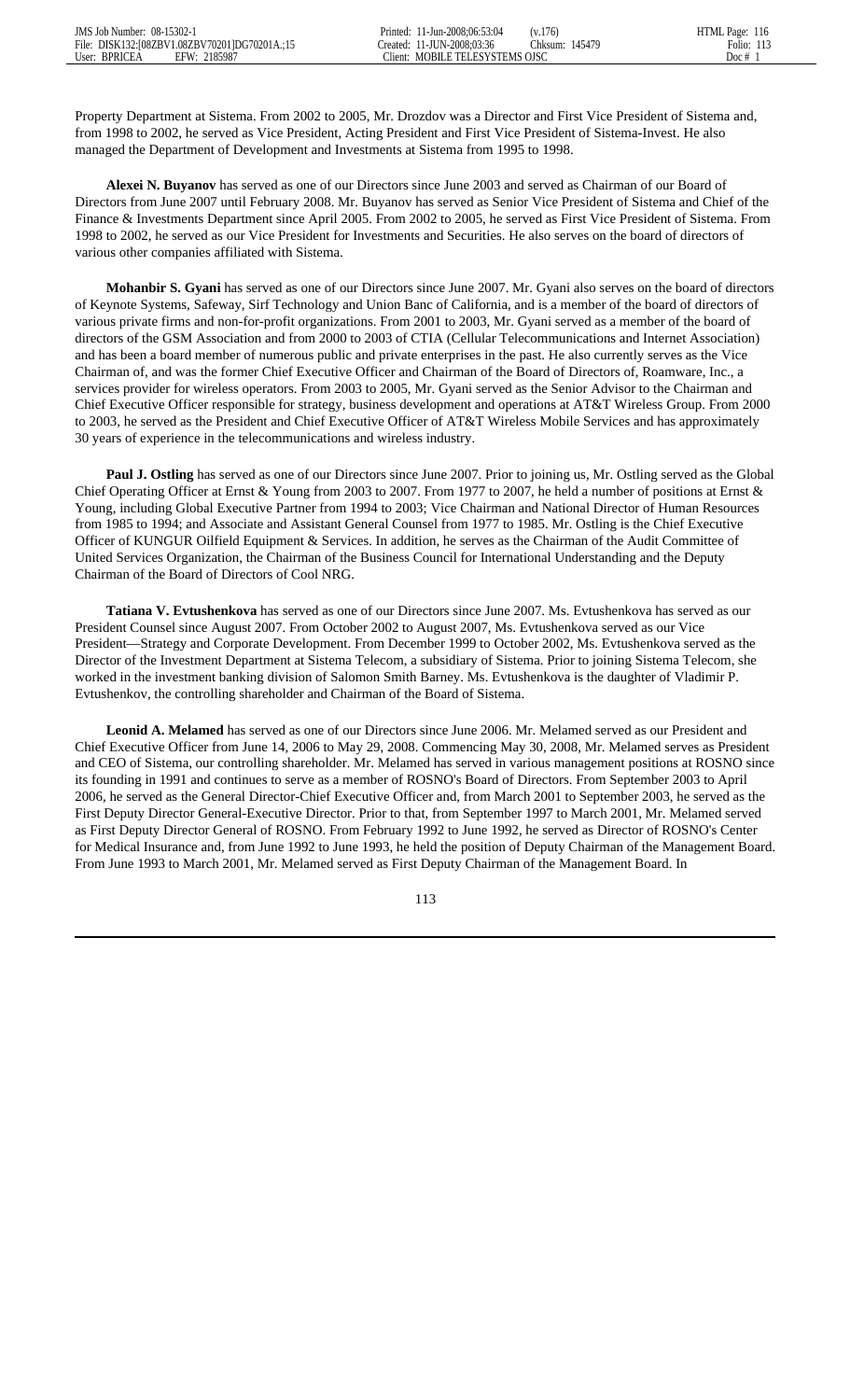2004, Mr. Melamed was elected Chairman of the Expert Council in Insurance Legislation, which is part of the Russian State Duma Committee on Credit Organizations and Financial Markets.

 **Mikhail V. Shamolin** has served as our President and Chief Executive Officer since May 30, 2008. From August 2006 to May 2008, Mr. Shamolin served as our Vice President—Director of MTS Russia Business Unit. From July 2005 to August 2006, Mr. Shamolin served as our Vice President—Sales and Customer Service. From 2004 to 2005, Mr. Shamolin worked at Interpipe Corp. (Ukraine) as Managing Director of the Ferroalloys Division. From 1998 to 2004, he held various consulting positions at McKinsey & Co.

 **Vsevolod V. Rozanov** has served as our Vice President and Chief Financial Officer since April 2006. From August 2004 to April 2006, he served as Deputy General Director and Chief Financial Officer of Comstar UTS and, from April 2002 to August 2004, Mr. Rozanov served as Deputy General Director and Chief Financial Officer of MTU-Inform. He worked as a Senior Manager at CenterInvest group from 2001 to 2002 and, from 1994 until 2001, he held various consulting positions at the Moscow, London and Stockholm offices of Bain & Company.

 **Dr. Yury A. Gromakov** has served as our Vice President—Technology Development since March 2002, and served as our Vice President of Technology and Network Development from 1994 until February 2002. Dr. Gromakov has been involved in mobile communications for over 30 years and holds a doctorate degree in Technical Sciences, the highest scientific degree in Russia, and has been awarded a degree as an Honorable Radio Operator of Russia. He is also a member of the International Academy of the Science of Information and Information Processes and Technologies.

 **Alexander G. Bogatyrev** has served as our Acting Vice President—Network and Information Technology since October 2007. Mr. Bogatyrev served as our IT Director from May 2006 to September 2007. Prior to joining us, he was in charge of IT at ROSNO from 2005 to 2006.

 **Andrei B. Terebenin** has served as our Vice President—Corporate Communications since January 2006. Prior to joining us, Mr. Terebenin served as the General Director of R.I.M. Porter Novelli, a leading public relations network agency from 1999 to 2005. From 1991 to 1999, he held various management positions at AIG Russia, Dun & Bradstreet CIS and the financial magazine "Economica & Zhizn."

 **Pavel D. Belik** has served as our Vice President—Corporate Security since October 2005. From February 2005 to October 2005, Mr. Belik served as our Director of Security in the Moscow macro-region. Prior to joining us, Mr. Belik served in the Federal Security Service of the Russian Federation for more than 20 years.

 **Cynthia A. Gordon** has served as our Vice President—Chief Marketing Officer since January 2007. Prior to joining us, Ms. Gordon served as Vice President—Business Marketing at Orange from 2003 to 2006. She served as a marketing director at Orange, United Kingdom, from 2001 to 2003, at Demon/Scottish Telecom from 2000 to 2001 and at ACC International (AT&T) from 1998 to 1999. From 1989 to 1998, Ms. Gordon held various senior marketing positions at British Telecom, One to One (T-Mobile), Lloyds TSB and Abbey National.

 **Sergey S. Skatershchikov** has served as our Vice President—Business Development since January 2008. From February 2007 to January 2008, Mr. Skatershchikov served as our Vice President—Strategy and Development. Prior to joining us, he served as Director for Corporate Finance at Dresdner Bank CJSC from November 2005 to February 2007. From September 2003 to March 2005, Mr. Skatershchikov served as General Director of Indexatlas, Ltd. and, from August 2002 to April 2003, he served as Deputy Director for External Financing at Objedinennye Machinostroitelnye Zavody, Ltd.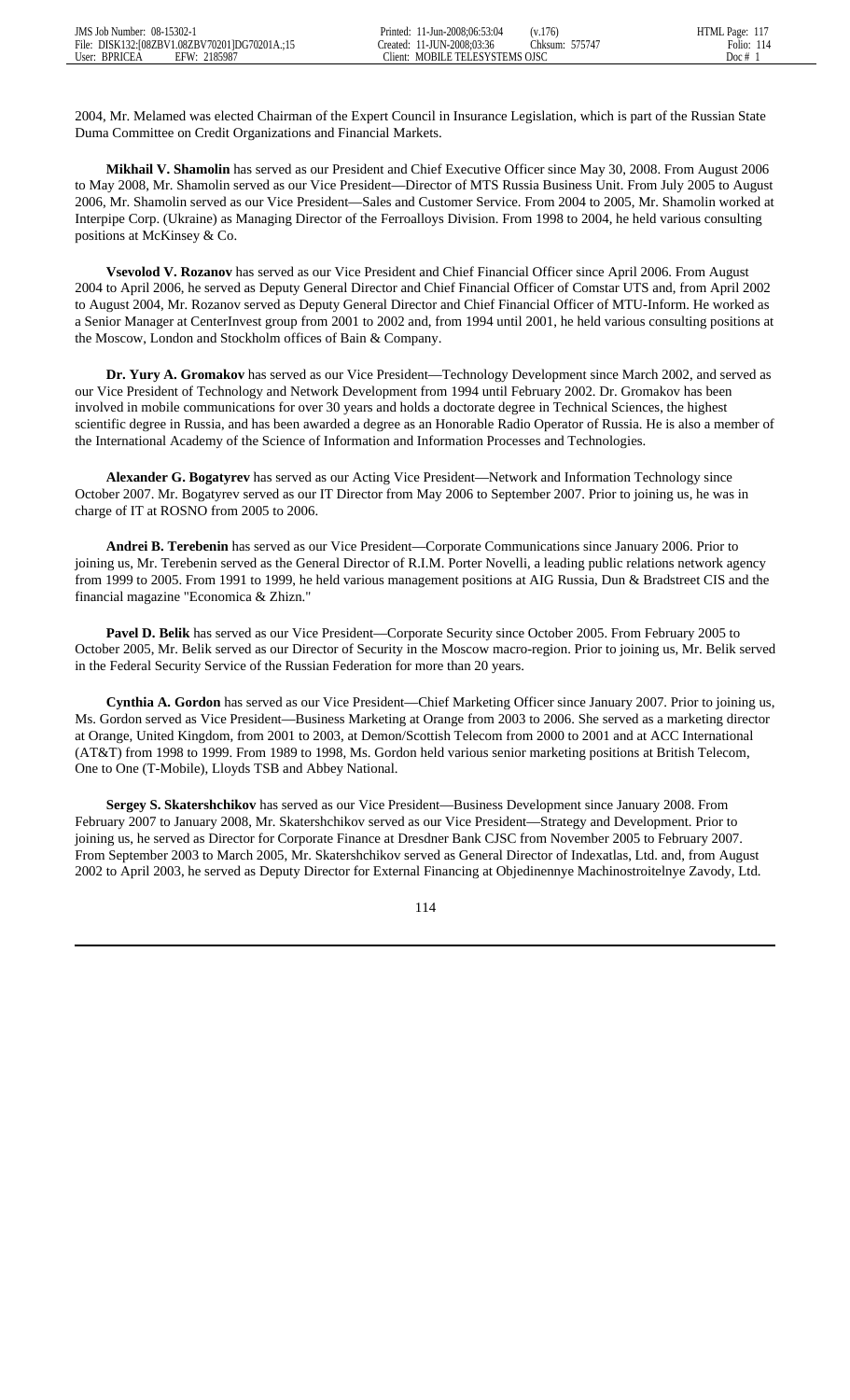**Andrey A. Dubovskov** has served as the General Director of MTS-Ukraine since January 2008. From March 2006 to December 2007, Mr. Dubovskov served as Director of Ural macro-region. From January 2005 to March 2006, he served as the Director of one of our subsidiaries in Nizhniy Novgorod. Prior to joining us, Mr. Dubovskov served as the General Director of various telecommunications companies from 1998 to 2005.

 **Sergey B. Nikonov** has served as our Vice President—Human Resources and Administration since August 2006. From October 2005 to July 2006, Mr. Nikonov served as Deputy General Director and Administrative Director at Silovye Machiny OJSC. From October 2003 to September 2005, he served as Deputy General Director at ROSNO. Mr. Nikonov served as Deputy Manager of Staff Administration at GazpromBank CJSC from March 2003 to September 2003.

 **Oleg Y. Raspopov** has served as our Vice President—Director of MTS Foreign Subsidiaries Business Unit since May 2007. From June 2006 to May 2007, Mr. Raspopov served as the Head of the Extra Input Management Department. In 2004, he founded and managed the insurance brokerage house Energoprotection. From 2002 to 2004, Mr. Raspopov served as an Advisor to the Chief Financial Officer of RAO UES of Russia and as member of the board of directors of several companies affiliated with RAO UES, such as Ren-TV, NTV and LEADER Insurance Co. From 2001 to 2002, he worked as a lawyer at Gazpromenergoservice.

 **Dr. Michael Hecker** has served as our Vice President—Strategy and Corporate Development since April 2008. From January 2007 to April 2008, Dr. Hecker served as our Director for Strategy. From May 2006 to December 2006, he served as the Head of our Strategy Department and the Director for Strategic Projects. Prior to joining us, Dr. Hecker worked at A.T. Kearney Europe from 2000 to 2006 where he held several consulting positions.

 **Ruslan S. Ibragimov** has served as our Vice President—Chief Legal Counsel since January 2008. From February 2007 to January 2008, Mr. Ibragimov served as our Director—Chief Legal Counsel. He joined us in June 2006 and initially served as the Director for legal matters, as well as headed our Legal Department. Prior to joining us, Mr. Ibragimov was a member of the law firm Ibragimov, Kagan and Partners from July 2004 to June 2006. From 1997 to 2002, he served as Deputy Director and Senior Partner at RSM Top-Audit, a tax and legal consulting firm. From 1992 to 1996, Mr. Ibragimov headed legal departments at various commercial banks.

 Our directors were elected at our annual shareholders' meeting on June 29, 2007 and will serve until their terms expire at the next annual shareholders' meeting, which will take place on June 27, 2008. The business address of each of our directors is 4 Marksistkaya Street, Moscow 109147, Russian Federation.

## **B. Compensation of Directors and Senior Management**

# **Executive Compensation**

 Our officers and directors were paid during 2007 an aggregate amount of approximately \$39.9 million for services in all capacities provided to us; this amount was comprised of \$7.9 million in base salary and a \$32.0 million bonus paid pursuant to a bonus plan for the management and directors whereby bonuses are awarded annually based on our financial performance.

 Members of the Board of Directors receive annual compensation of \$250,000 (or \$275,000 in the case of a director who serves as Chairman of the Board of Directors). A director serving as Chairman of a Board Committee receives additional annual compensation of \$75,000. These amounts are paid net of taxes payable by a director on such compensation. We provide our directors with professional liability insurance and reimburse them for expenses incurred in connection with their attendance at Board meetings based on actual costs incurred, not to exceed \$10,000 per month.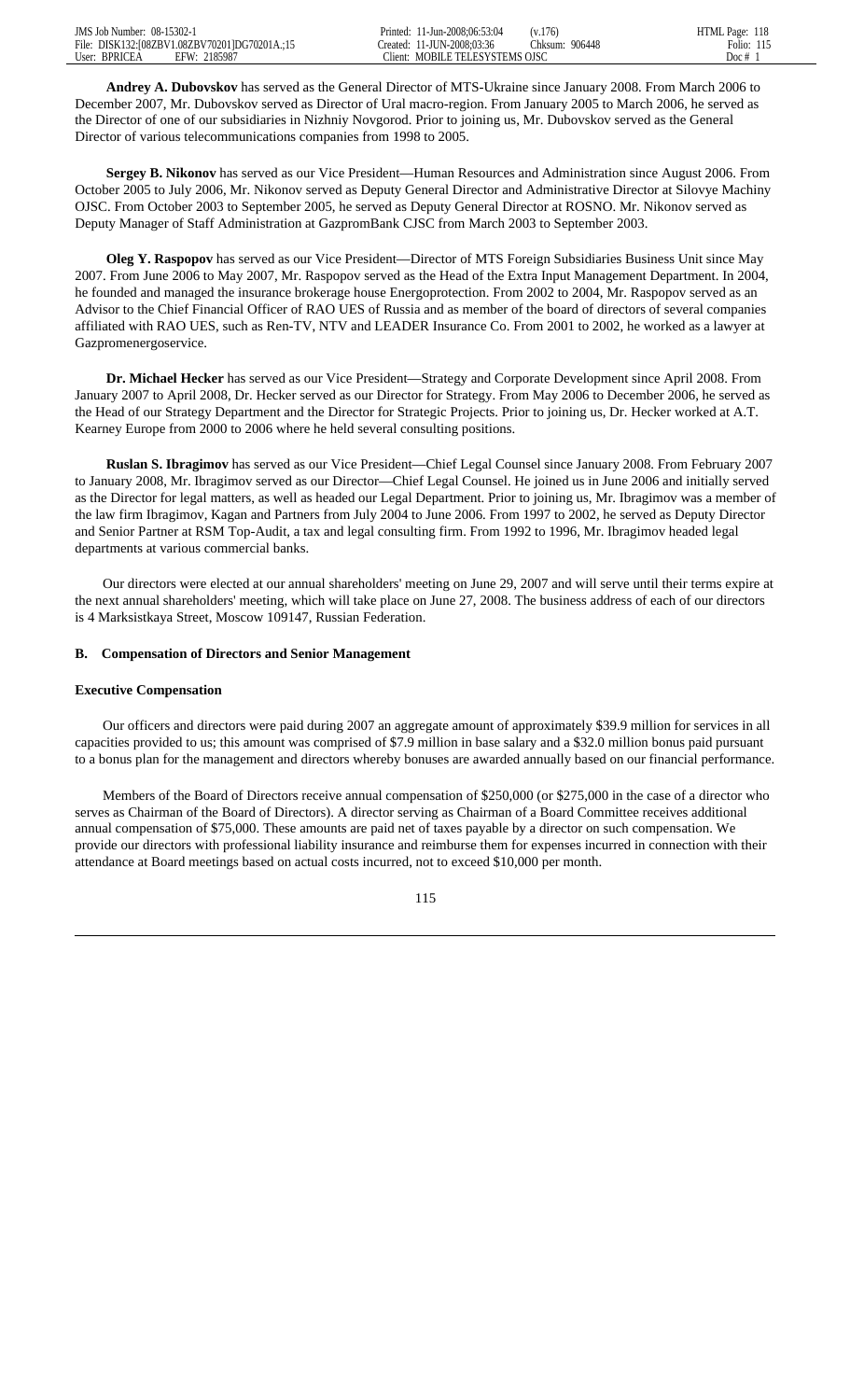## **Stock Bonus Plan and Stock Option Plan Established in 2000**

 On April 27, 2000, contingent on the closing of our initial public offering, we established a stock bonus plan and stock option plan for selected officers, key employees and key advisors. Under the plans, directors, key employees and key advisors received 3,587,987 shares of our common stock and participate in a stock option plan under which they may receive options to purchase up to an additional 9,966,631 shares of our common stock. At the time of the initial public offering, we issued 13,554,618 shares of common stock to our subsidiary Rosico pursuant to these plans at a price of \$1.024 per share for the total amount of \$13.9 million. Following the merger of Rosico into us in June 2003, these shares were transferred to our wholly-owned subsidiary, MTS LLC.

 Under the stock option plan, board members and key employees, upon being granted stock options, will have the right to purchase up to 9,966,631 shares of our common stock.

 In August 2005, pursuant to option agreements, we granted options in respect of 699,705 shares of our common stock to our board members and 1,078,989 shares of our common stock to our key employees. These options have an exercise price of \$6.89 per share, which represents the 100-day average market price of the shares at the date of grant and will vest 23 months from the date of the grant. The stock option agreement for a board member would have terminated if the board member was terminated as a board member before our 2006 annual shareholders' meeting. The stock option agreement for a key employee terminated for those employees who left us before July 15, 2007.

 In July 2007, board members and key employees purchased a total of 848,126 shares pursuant to the August 2005 option agreements and 968,313 shares were cancelled pursuant to the termination provisions described above.

 In June 2007, pursuant to option agreements, we granted options in respect of 700,000 shares of our common stock to our board members and 1,078,694 shares of our common stock to our key employees. These options have an exercise price of \$6.31 per share, which represents the 100-day average market price of the shares at the date of grant and will vest in 24 months from the date of the grant. The stock option agreement for a board member will terminate if the board member is terminated as a board member before our 2008 annual shareholders' meeting. The stock option agreement for a key employee will terminate if the employee leaves us before July 15, 2009.

 Compensation costs under the above stock option plan of \$2.8 million, \$1.7 million and \$1.5 million were recognized in our consolidated statements of operations during the years ended December 31, 2007, 2006 and 2005, respectively.

 As of December 31, 2007, there is \$3.0 million of total unrecognized compensation cost related to non-vested stock-based compensation awards under this stock option plan. This amount is expected to be recognized over a weighted-average period of 0.54 years.

### **Employee Motivation and Retention Program Established in 2007**

 In June 2007, our board of directors approved an employee motivation and retention program to provide deferred compensation to certain of our key employees. The original program contemplated the award of phantom shares based on our ADSs to certain top- and mid-level managers and allocated phantom shares representing up to 3,600,000 ADSs for the program. The program was amended in May 2008 to increase the number of phantom shares eligible to cover up to 9,556,716 ADSs as well as to add a stock option component for up to 651,035 of our actual ADSs.

 As amended, the program provides that up to 420 top- and mid-level managers will be eligible to participate in the phantom share program. The phantom shares are expected to be awarded through 2011, and the vesting periods for the phantom shares awarded will be up to two years following the award contingent upon the recipient's continuing employment with us. The award will vest only if, at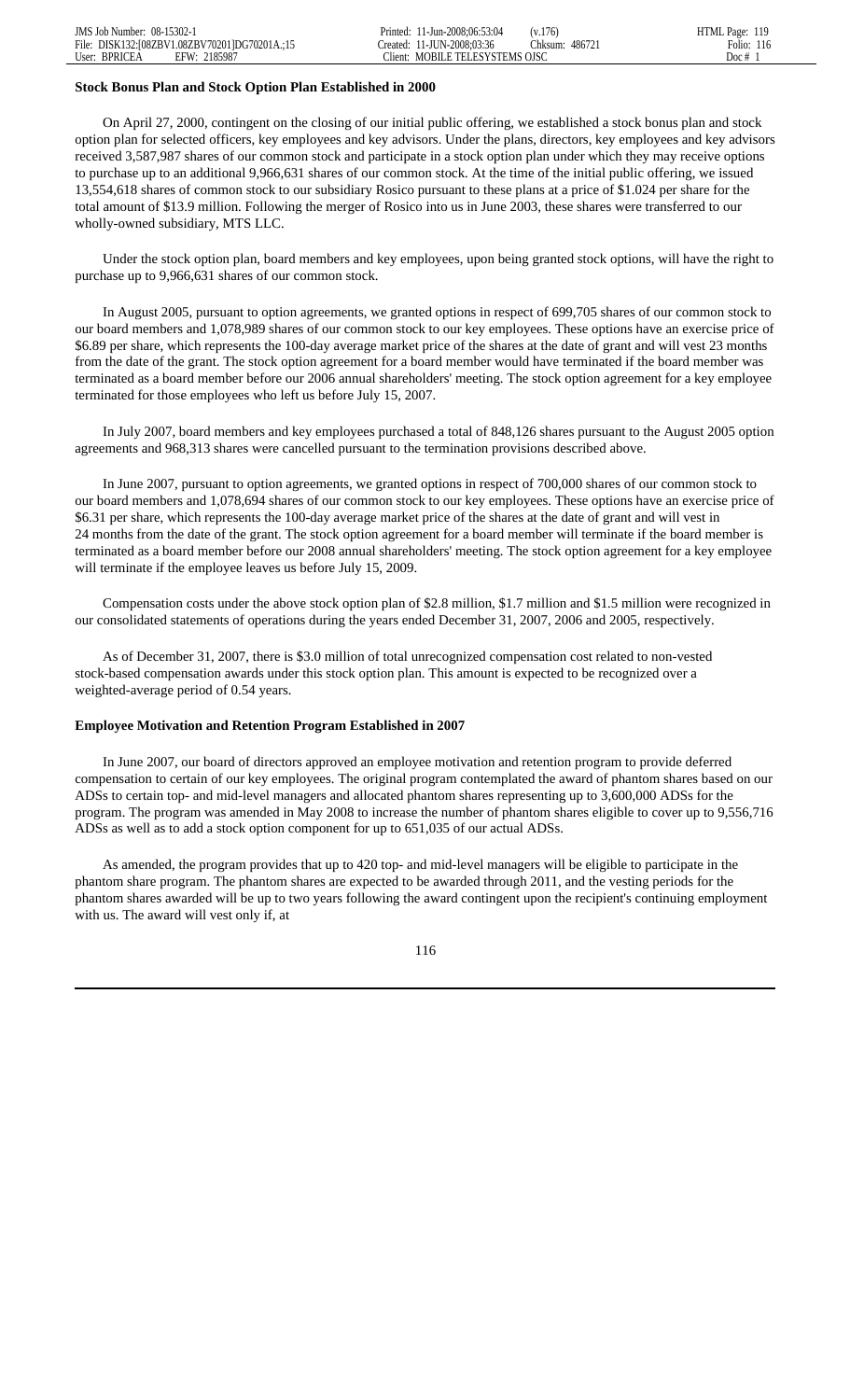the end of the vesting period we are among the top 20 mobile operators in the world and the top mobile operator in Russia and CIS, in each case, in terms of revenue and the cumulative percentage of our market capitalization growth since the grant date exceeds the cumulative cost of equity determined by the Board of Directors. At the end of the vesting period, participants in the phantom share program will be entitled to a cash payment equal to the difference between the initial grant price and the exercise price of phantom shares, multiplied by the number of phantom shares granted. The initial grant price is determined based on the average market ADS price during the hundred day period preceding the grant date. The exercise price of phantom shares is determined based on average market ADS price during the hundred day period preceding the vesting date.

 The amended program also provides for the award to our chief executive officer of stock options for up to 651,035 of our ADSs. The first tranch of 390 621 stock options was granted in May 2008. The vesting period is two years from the grant date, contingent upon the continued employment of the chief executive officer by us. The award will vest only if, at the end of the vesting period, we are among the top 20 mobile operators in the world and the top mobile operator in Russia and CIS, in each case, in terms of revenue and the cumulative percentage of our market capitalization growth since the grant date exceeds the cumulative cost of equity determined by the Board of Directors. Stock options that were granted in May 2008 have an exercise price of \$75.25 per ADS. The exercise price of stock options that are expected be granted in July 2008 will be determined based on the average market ADS price during the hundred day period preceding the grant date.

 In 2007, we granted phantom shares to key employees representing 720,000 ADSs. These phantom shares have an exercise price of \$57 per ADS, which represents the 100-day average market price of the ADS at the date of grant and will vest in 24 months from the date of the grant. The phantom option agreement for a key employee will terminate if the employee leaves us before July 1, 2009.

 The compensation cost under the phantom share program recognized in the consolidated statements of operations for the year ended December 31, 2007 amounted to \$7.6 million, and the related deferred tax benefit amounted to \$1.8 million. The respective liability of \$7.6 million was included in other long-term liabilities in the consolidated balance sheet as of December 31, 2007.

 As of December 31, 2007, there was \$23.7 million of total unrecognized compensation cost related to non-vested phantom shares. This amount is expected to be recognized over a weighted-average period of 1.5 years.

 Prior to December 31, 2005, we accounted for stock options issued to employees under the recognition and measurement provisions of APB Opinion No. 25 "Accounting for Stock Issued to Employees, Compensation" ("APB No.25"), as permitted by FASB Statement No. 123 "Accounting for Stock-Based Compensation" ("SFAS No.123") and SFAS No. 148 "Accounting for Stock Based Compensation—Transition and Disclosure, an Amendment to FASB Statement No. 123." Under the requirements of these statements, we elected to use the intrinsic method to measure share-based awards for the purposes of recording share-based compensation expense for awards granted to employees.

 Effective from January 1, 2006, we adopted the provisions of FASB Statement No. 123R "Share based payments" (SFAS No. 123R), which is a revision of SFAS No. 123. Under SFAS No. 123R companies must calculate and record the cost of equity instruments, such as stock options awarded to employees for services received, in their income statement. The cost of the equity instruments is to be measured based on the fair value of the instruments on the day they are granted (with certain exceptions) and is recognized over the period during which the employees are required to provide services in exchange for equity instruments.

 We adopted SFAS No. 123R using the modified-prospective-application transition method. Under this transition method, compensation cost for all share-based awards granted prior to, but not yet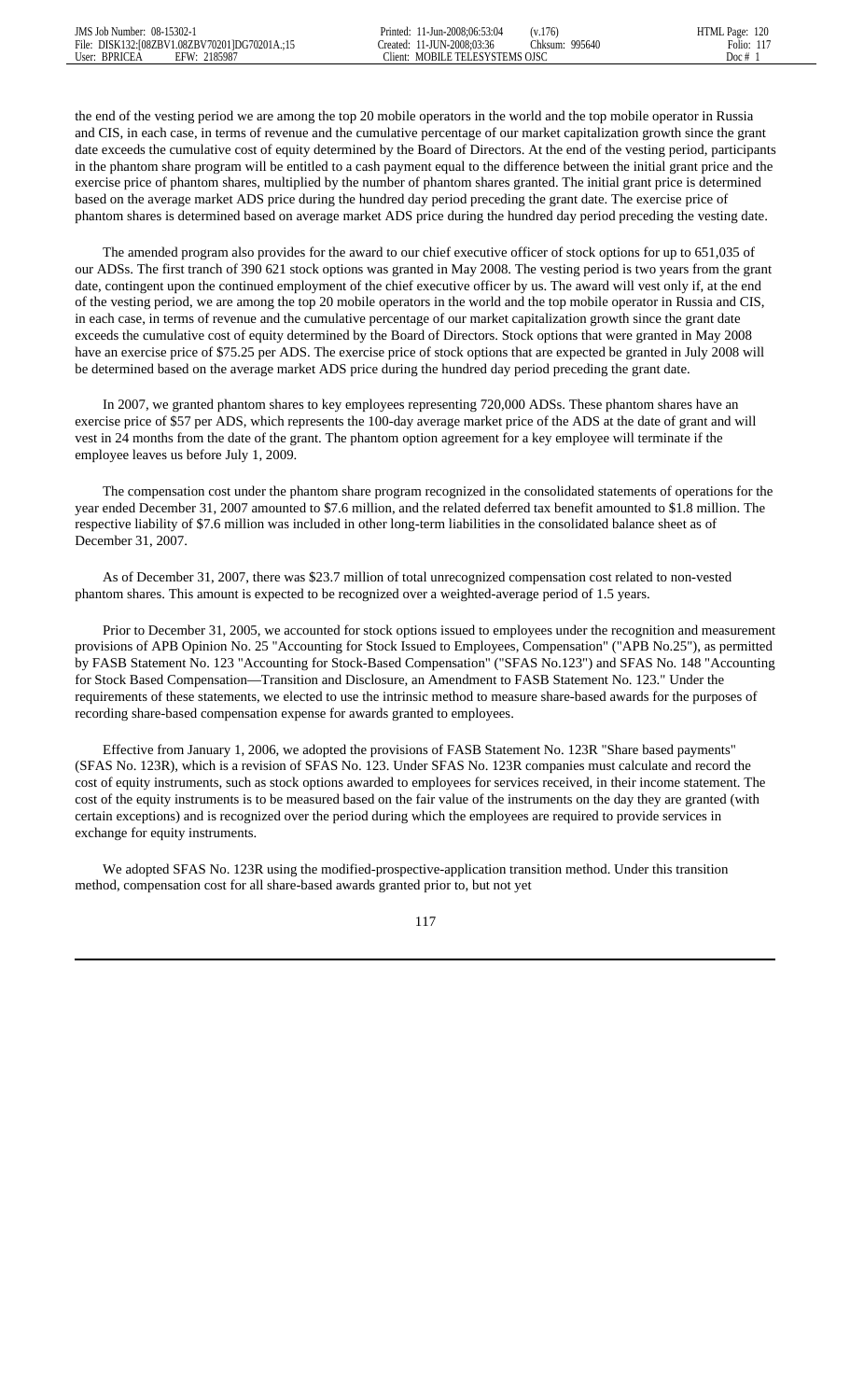vested as of December 31, 2006, was determined based on the grant date fair value estimated in accordance with the original requirements of SFAS No. 123, using the same assumptions and taken into account the estimated forfeitures.

 In accordance with Russian legislation, our board members and key employees may be considered insiders with respect to us, and thus may be restricted from selling their shares.

## **C. Board Practices**

#### **Board of Directors**

 Members of our Board of Directors are elected by a majority vote of shareholders at the annual shareholders' meeting using a cumulative voting system. Directors are typically elected by the annual meeting of shareholders for one year until the next annual meeting of shareholders and may be re-elected an unlimited number of times. The Board currently consists of seven members, although we expect that this number will be increased to nine members by a shareholders resolution at our annual shareholders' meeting to be held on June 27, 2008 due to the Joint Stock Companies Law requirement that companies with more than 10,000 holders of voting shares have a board of directors consisting of not less than nine members. The Board has the authority to make overall management decisions for us, except those matters reserved to the shareholders. It must meet at least once a month, though it may meet more often at its election. The members of our Board do not serve pursuant to a contract.

 In 2004, the Board of Directors approved the establishment of, and guidelines for, three new Board Committees: Restructuring Committee, Budgeting Committee and Quality Committee. The Restructuring Committee was established to oversee and address matters related to the development and implementation of a new organizational structure for our business. The Budgeting Committee was established to prepare recommendations to the Board of Directors on issues relating to the preparation, approval and supervision of our budgets, long-term business plans and investment plans. The Quality Committee was organized to manage issues relating to the quality of our cellular network's operation. The Board of Directors also approved a Code of Ethics applicable to our senior officers. In June 2006, after the completion of our restructuring and the establishment of our new organizational structure, the Restructuring Committee was dissolved.

 In 2006, the Board of Directors approved the establishment of, and guidelines for, two new Board Committees: Remuneration and Appointments Committee and the Committee for Corporate Conduct and Ethics. We established the Remuneration and Appointments Committee to develop proposals to be presented to the Board of Directors with respect to structuring remuneration and compensation levels for management executives. The Committee for Corporate Conduct and Ethics was established to maintain an effective corporate governance system and to further enhance the quality of corporate management.

 In 2007, the Board of Directors approved the establishment of, and guidelines for, two new Board Committees: the Strategy Committee and the Tender and Procurement Committee. We established the Strategy Committee to improve the efficiency and performance of our Board of Directors by considering and making recommendations to the Board of Directors on matters relating to our strategy. The Tender and Procurement Committee was established to optimize our costs with respect to the procurement of technological equipment and software. The Tender and Procurement Committee makes recommendations to the Board of Directors with respect to our general approach to procurement and generally considers major procurement transactions likely to have a material impact on our development.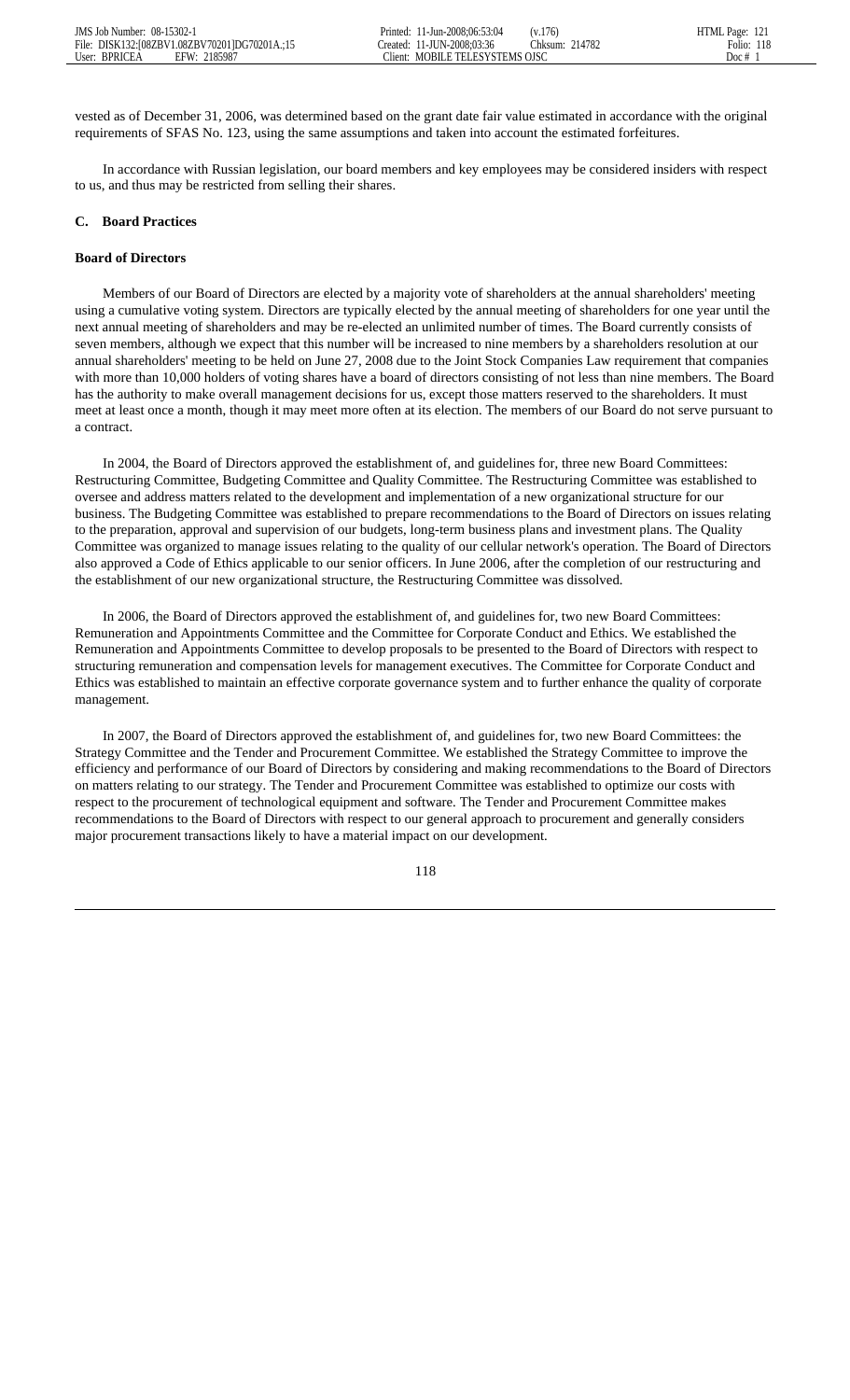# **Audit Committee**

 Our Audit Committee consists of two members appointed by the Board of Directors. The current members are Mr. Mohanbir Singh Gyani and Mr. Paul James Ostling, who are both independent members of the Board of Directors. Mr. Ostling serves as Chairman of the Audit Committee. The Audit Committee is primarily responsible for the integrity of our financial statements, our compliance with legal and regulatory requirements, assuring the qualifications and independence of our independent auditors and overseeing the audit process, including audit fees, resolving matters arising during the course of audits and coordinating internal audit functions.

 According to the bylaws, the Audit Committee shall convene with our external auditors at least four times a year, but may convene more frequently if the Audit Committee chooses to do so.

## **Remuneration and Appointments Committee**

 Our Remuneration and Appointments Committee was established on March 28, 2006, and consists of four members appointed by the Board of Directors. The current members are Tatiana V. Evtushenkova, Alexei N. Buyanov, Vitaliy G. Saveliev and Paul J. Ostling, who serves as Chairman of the Remuneration and Appointments Committee. The Remuneration and Appointments Committee is primarily responsible for developing a remuneration structure and compensation levels for management executives.

 According to the bylaws, the Remuneration and Appointments Committee shall be convened by the Chairman of the Remuneration and Appointments Committee, at his sole discretion, or at the suggestion of any member of this committee, a member of the Board of Directors or our President.

# **President**

 Our President is elected by the Board of Directors for a term of up to three years. The rights, obligations and the times and amounts of payment for the President's services are determined by a contract between him and us, as represented by our Chairman or by a person authorized by our Board of Directors. The President is responsible for day-to-day management of our activities, except for matters reserved to our shareholders or the Board of Directors and the Management Board. The President reports to the shareholders' meeting and to the Board of Directors and is responsible for carrying out decisions made by the shareholders and by the Board of Directors and the Management Board. Mikhail V. Shamolin was elected as our President and CEO on May 29, 2008 by the Board of Directors for a term of three years.

### **Management Board**

 In October 2006, we revised our charter to establish a new governing body called the Management Board. The Management Board is an executive body which oversees certain aspects of our ongoing activities. The Management Board can consist of up to fifteen members with each member being nominated by the President and approved by the Board of Directors. The Management Board is formed for a period of time determined by the Board of Directors, but the duration of the Management Board's term cannot exceed that of the President, who is elected by the Board of Directors for a term of up to three years. The Chairman of the Management Board is the President. Currently, our Management Board consists of eleven members. See "Item 6. Directors, Senior Management and Employees—A. Directors and Senior Management."

#### **Disclosure Committee**

 In April 2007, we established a new advisory body called the Disclosure Committee. The Disclosure Committee supervises our compliance with disclosure standards in connection with all public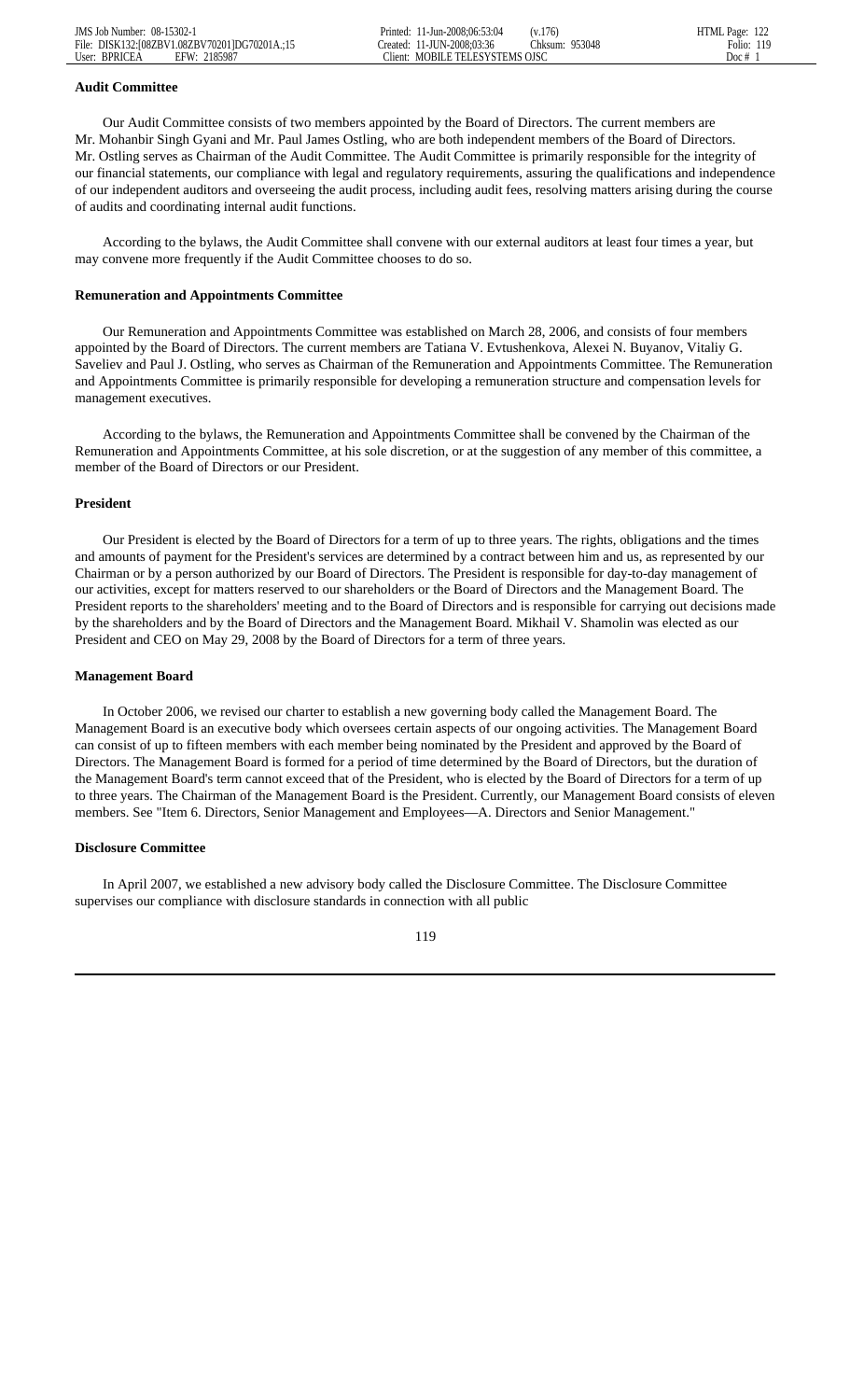information regarding us. These disclosure standards are based on principles of timeliness, reliability and completeness. The Disclosure Committee can consist of up to nine members with each member being nominated by the President on an annual basis. The Chairman of the Disclosure Committee is the Vice President—Chief Financial Officer. Currently, our Disclosure Committee consists of seven members, three of whom are officers of the company.

### **Review Commission**

 Our Review Commission supervises our financial and operational activities. Members of the Review Commission are nominated and elected by our shareholders at annual meetings of shareholders. A director may not simultaneously be a member of the Review Commission. As of the date of this document, our Review Commission had three members:

- Maria V. Markina, who holds the position of Chief Specialist of the Analysis and Audit Division; Internal Control and Audit Department at Sistema;
- Vassily V. Platoshin, who holds the position of Chief Accountant at Sistema;
- Artem E. Popov, who holds the position of Executive Director of Financial Planning & Budget Department at Sistema.

 The members of our Review Commission serve until their terms expire at the next annual shareholders' meeting, which will take place on June 27, 2008.

#### **Corporate Governance**

 We are required under the New York Stock Exchange listing rules to disclose any significant differences between the corporate governance practices that we follow under Russian law and applicable listing standards and those followed by U.S. domestic companies under New York Stock Exchange listing standards. This disclosure is posted on our website (http://www.mtsgsm.com/corporate\_governance/).

# **D. Employees**

 At December 31, 2007, we had 24,693 employees. Approximately 21.4% of these employees, or 4,143, worked in Moscow (including employees of our corporate headquarters). Of our 19,369 employees in Russia, we estimate that 600 were executives (including the President and other officers); 4,100 were technical and maintenance employees; 9,732 were sales, marketing and customer service staff; and 4,937 were administration and finance staff. In 2007, we reduced our employee headcount in Russia due to increased operational efficiency.

 As of December 31, 2007, 3,066 of our employees worked in Ukraine. Of these employees, we estimate that 15 were executives; 1,020 were technical and maintenance employees; 1,428 were sales, marketing and customer service staff; and 603 were administration and finance staff.

 As of December 31, 2007, 1,071 of our employees worked in Uzbekistan. Of these employees, we estimate that 26 were executives; 367 were technical and maintenance employees; 329 were sales, marketing and customer service staff; and 349 were administration and finance staff.

 As of December 31, 2007, 297 of our employees worked in Turkmenistan. Of these employees, we estimate that 7 were executives; 41 were technical and maintenance employees; 165 were sales, marketing and customer service staff; and 84 were administration and finance staff.

 As of December 31, 2007, 890 of our employees worked in Armenia. Of these employees, we estimate that there was 4 executives; 125 were technical and maintenance employees; 479 were sales, marketing and customer service staff; and 282 were administration and finance staff.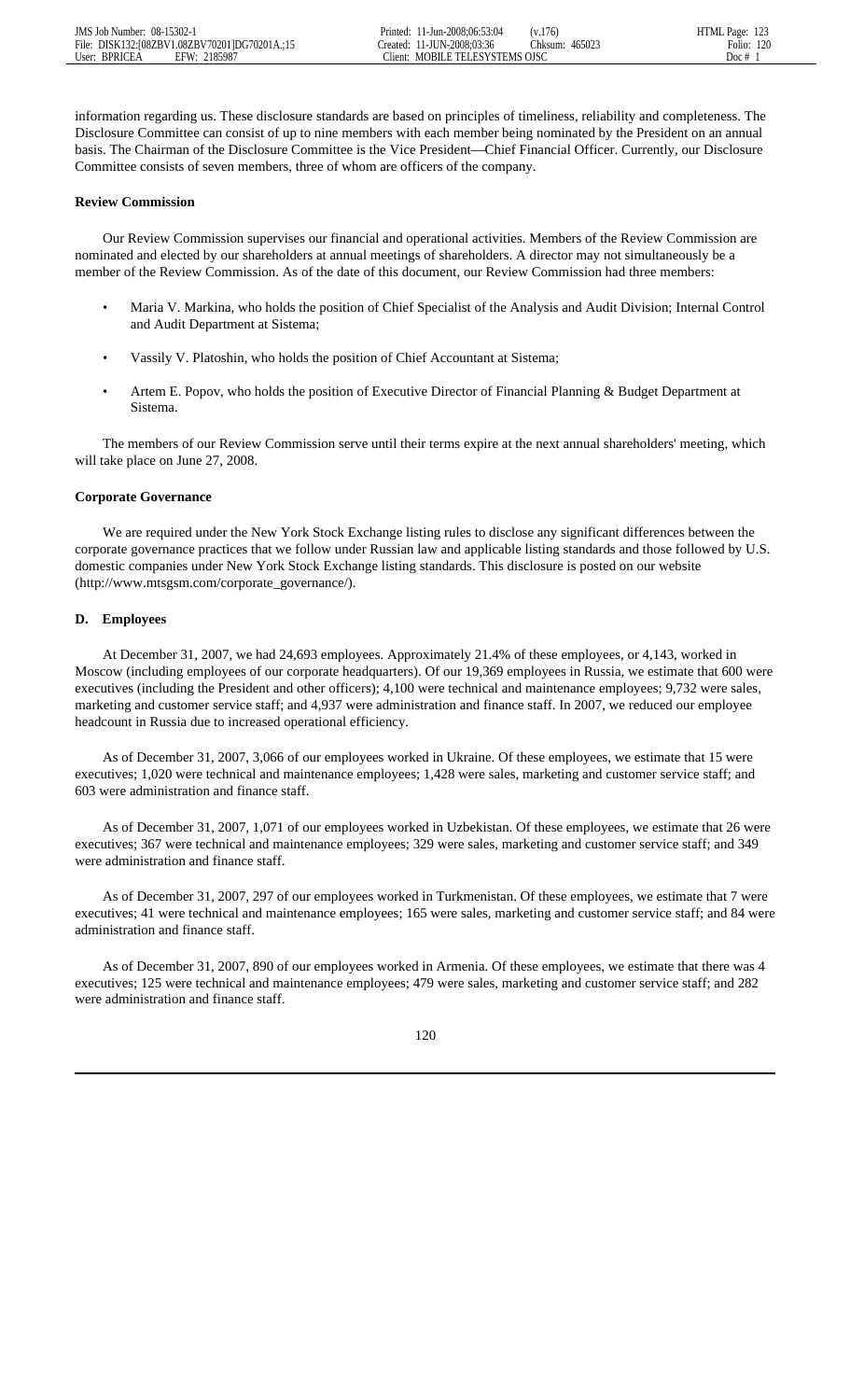The following chart sets forth the number of our employees at December 31, 2005, 2006 and 2007:

|              |        | At December 31, |        |  |  |
|--------------|--------|-----------------|--------|--|--|
|              | 2005   | 2006            | 2007   |  |  |
| Russia       | 24,253 | 20,210          | 19,369 |  |  |
| Ukraine      | 2,421  | 2,771           | 3,066  |  |  |
| Uzbekistan   | 844    | 967             | 1,071  |  |  |
| Turkmenistan | 150    | 177             | 297    |  |  |
| Armenia      | n/a    | n/a             | 890    |  |  |
|              |        |                 |        |  |  |
| Total        | 27,668 | 24,125          | 24,693 |  |  |

 Our employees are not unionized. We have not experienced any work stoppages and we consider our relations with employees to be strong.

# **E. Share Ownership**

We believe that our directors, senior management and employees as of December 31, 2007 owned less than 1% of our outstanding common stock.

# **Item 7.** *Major Shareholders and Related Party Transactions*

# **A. Major Shareholders**

 The following table sets forth, as of May 31, 2008, certain information regarding the beneficial ownership of our outstanding common stock. All shares of common stock have the same voting rights.

|                                                 | Beneficial ownership as of<br>May 31, 2008 |            |  |  |  |
|-------------------------------------------------|--------------------------------------------|------------|--|--|--|
| <b>Name</b>                                     | <b>Number</b>                              | Percentage |  |  |  |
| Sistema <sup>(1)</sup>                          | 636, 224, 752                              | 32.9%      |  |  |  |
| Sistema Holding Limited                         | 194,539,291                                | 10.0%      |  |  |  |
| Invest-Svyaz $^{(2)}$                           | 160,247,802                                | 8.3%       |  |  |  |
| $VAST^{(3)}$                                    | 60.219.432                                 | 3.1%       |  |  |  |
| ING Bank (Eurasia) $ZAO(4)$                     | 798,283,735                                | 41.3%      |  |  |  |
| Other Public Float (including our directors and |                                            |            |  |  |  |
| executive officers) $^{(5)}$                    | 85,902,789                                 | 4.4%       |  |  |  |
| Total <sup>(6)</sup>                            | 1,935,417,801                              | 100.0%     |  |  |  |

<sup>(1)</sup> Vladimir P. Evtushenkov has a controlling interest in Sistema, and would be considered under U.S. securities laws as the beneficial owner of our shares held by Sistema, Sistema Holding Limited, Invest-Svyaz and VAST. Mr. Evtushenkov is also the chairman of the board of directors of Sistema.

<sup>(2)</sup> Invest-Svyaz is a Russian closed joint stock company wholly-owned by Sistema.

<sup>(3)</sup> VAST is a limited partnership formed under the laws of Russia. Sistema owns 100% of VAST. An extract from our shareholders register dated June 14, 2006 contains an entry prohibiting any transfer of these shares.

<sup>(4)</sup> ING Bank (Eurasia) is the local custodian for our sponsored ADS program and the unsponsored GDR programs.

<sup>(5)</sup> We believe that our directors and executive officers as a group own less than 1% of our shares.

<sup>(6)</sup> Our wholly-owned subsidiary, Mobile TeleSystems LLC, owns 3,913,003 of our shares in connection with our Management Stock Bonus and Stock Option Plan as of May 31, 2008. During the years ended December 31, 2006 and December 31, 2007 and the period ended May 31, 2008, our wholly-owned subsidiary MTS-Bermuda Ltd. repurchased 11,161,000, 17,402,835 and 25,431,500 of our shares in the form of ADSs, respectively, which resulted in a reduction of shareholders' equity in the annual consolidated financial statements. These shares are excluded from the total number of shares presented here.

<sup>121</sup>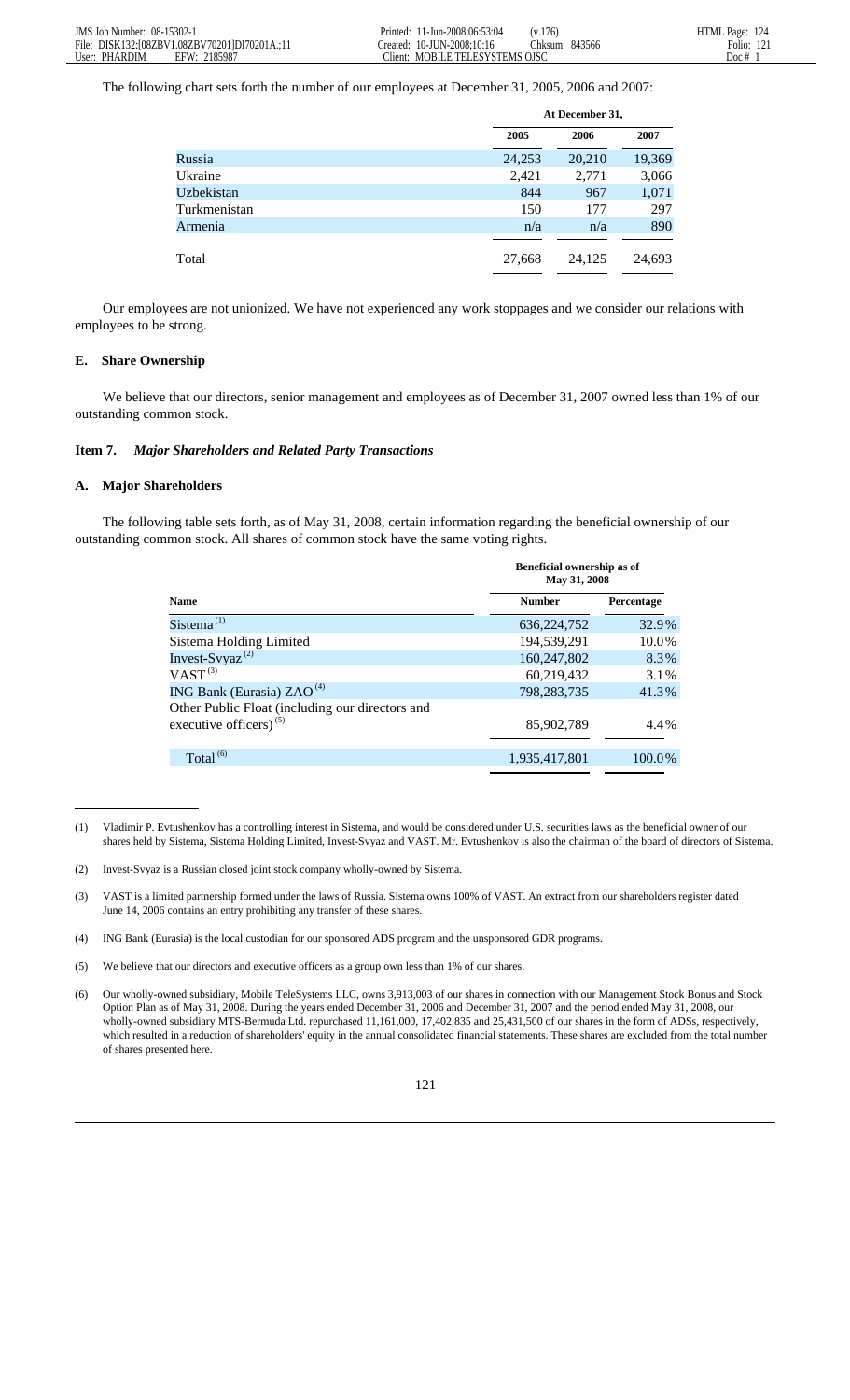In April 2003, Sistema acquired directly and indirectly from T-Mobile 199,322,614 shares of common stock amounting, in aggregate, to an additional 10% of our outstanding common stock. This included 120,811,184 shares of common stock acquired directly from T-Mobile and the acquisition of all the shares in Invest-Svyaz-Holding previously held by T-Mobile, representing a beneficial interest in a further 78,521,430 shares of common stock.

 In April 2003 and December 2004, T-Mobile sold an additional 5.0% and 15.1% of our common stock, respectively, in the form of GDRs through an unsponsored GDR program. In September 2005, T-Mobile sold its remaining 10.1% interest in us on the open market.

 At December 31, 2004, Sistema owned a 51.0% equity interest in VAST, and the remaining 49.0% interest was held by ASVT, a Russian open joint-stock company. In December 2005, Sistema acquired the 49.0% stake in VAST bringing its total interest to 100.0%. In addition, Sistema acquired a 0.7% stake in us on the open market during 2005. During the years ended December 31, 2006 and 2007, we repurchased 11,161,000 and 17,402,835 of our shares in the form of ADSs for total consideration of \$110.0 million and \$254.4 million, respectively, which resulted in a reduction of shareholders' equity in the annual consolidated financial statements. These transactions increased Sistema's effective ownership in us from 52.8% at December 31, 2005 to 53.1% at December 31, 2006 and to 53.6% at December 31, 2007.

 As of May 31, 2008, the total number of ADSs outstanding was 155,479,301 representing underlying ownership of 777,396,505 shares, or approximately 40.2% of our outstanding common stock. Of these 155,479,301 ADSs, approximately 55.3% were held by U.S. investors, as of May 31, 2008. The shares underlying the ADSs are deposited with JPMorgan Chase Bank, formerly known as Morgan Guaranty Trust Company of New York and the local custodian is ING Eurasia.

# **B. Related Party Transactions**

# **Transactions with Sistema and its Affiliates**

# **Moscow Bank of Reconstruction and Development (MBRD)**

 We have been maintaining certain bank and deposit accounts with MBRD, a subsidiary of Sistema. As of March 31, 2008, and December 31, 2007, we had cash positions at MBRD in the amount of \$221.6 million and \$321.7 million in current accounts, respectively. Deposit accounts at MBRD amounted to \$184.7 million as of March 31, 2008, and \$265.0 million as of December 31, 2007. Interest accrued and collected on the deposits for the period ended March 31, 2008, amounted to \$2.2 million. The related interest accrued and collected on the deposits for the year ended December 31, 2007, amounted to \$18.9 million, and was included as a component of interest income in the accompanying consolidated statements of operations.

# **Maxima Advertising Agency (Maxima) and Mediaplanning**

 We have contracts for advertising services with Maxima and Mediaplanning, subsidiaries of Sistema. Advertising costs related to Maxima and Mediaplanning for the period ended March 31, 2008, amounted to \$36.8 million and \$21.7 million, respectively, and to \$127.7 million and \$48.8 million for the year ended December 31, 2007, respectively.

## **Kvazar-Micro.ru (Kvazar)**

 In 2005, we signed agreements to purchase software systems and related equipment with Kvazar, a subsidiary of Sistema. Pursuant to these agreements, Kvazar provided to us integration services in respect to implementation of Oracle E-Business Suite ("OEBS"). Related fees for the period ended March 31, 2008, and the year ended December 31, 2007, amounted to approximately \$7.7 million and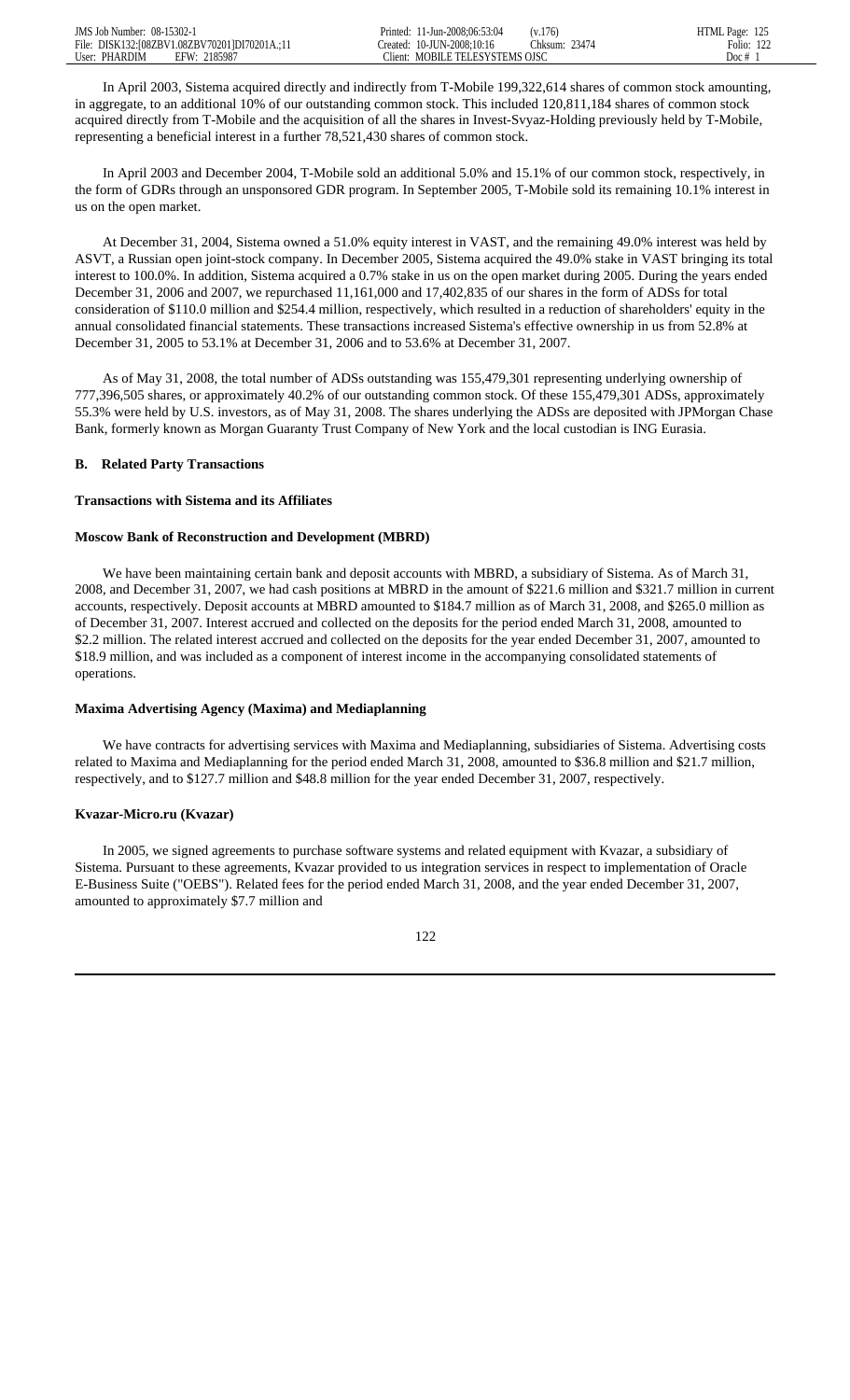\$64.8 million, respectively. The implementation of OEBS was substantially completed at the end of 2007.

### **Moscow City Telephone Network (MGTS)**

 We have interconnection and line rental agreements with MGTS, a subsidiary of Sistema. We also rent a cable plant from MGTS for the installation of fiber optic cable, as well as buildings for administrative offices and premises for switching and base station equipment. Interconnection and rental expenses for the period ended March 31, 2008, and the year ended December 31, 2007, amounted to \$3.4 million and \$16.3 million, respectively. Interconnect revenue for the period ended March 31, 2008, and the year ended December 31, 2007, amounted to \$6.5 million and \$25.2 million, respectively.

# **Comstar UTS**

 We have interconnection, line and numbering capacity rental agreements with Comstar UTS, a subsidiary of Sistema. Revenue under these agreements for the period ended March 31, 2008, and the year ended December 31, 2007, amounted to \$3.4 million and \$10.0 million, respectively. Amounts expensed under these arrangements for the period ended March 31, 2008, and the year ended December 31, 2007, were \$9.6 million and \$34.8 million, respectively.

### **Sitronics Telecom Solutions**

 Sitronics Telecom Solutions Czech Republic and Russia (formerly known as Strom Telecom and Mediatel) are subsidiaries of Sistema. Pursuant to the contracts signed with these entities, we purchased telecommunications equipment, billing systems and related services for approximately \$22.8 million and \$67.1 million for the period ended March 31, 2008, and the year ended December 31, 2007, respectively.

# **MTT**

 We have interconnection and line rental agreements with MTT, a subsidiary of Sistema. Interconnect revenues under these agreements for the period ended March 31, 2008, and the year ended December 31, 2007, amounted to \$38.8 million and \$62.0 million, respectively. Amounts expensed under these agreements for the period ended March 31, 2008, and the year ended December 31, 2007, amounted to \$40.8 million and \$83.1 million, respectively.

### **Sitronics Smart Technologies (formerly SmartCards)**

 We have a number of agreements with Sitronics Smart Technologies (former SmartCards), a subsidiary of Sistema, to purchase SIM cards and prepaid phone cards. Pursuant to these agreements, we purchased SIM cards and prepaid phone cards for a total amount of \$7.0 million in the period ended March 31, 2008, and approximately \$19.3 million in the year ended December 31, 2007.

# **Sistema Telecom**

 In May 2006, Sistema introduced a universal brand featuring a new egg-shaped logo for each of the telecommunications companies operating within the Sistema group, including us. The brand is owned by Sistema Telecom, a subsidiary of Sistema. The expenses related to the use of the brand name incurred by us and paid during the period ended March 31, 2008, and in the year ended December 31, 2007, amounted to \$4.5 million and \$14.5 million, respectively.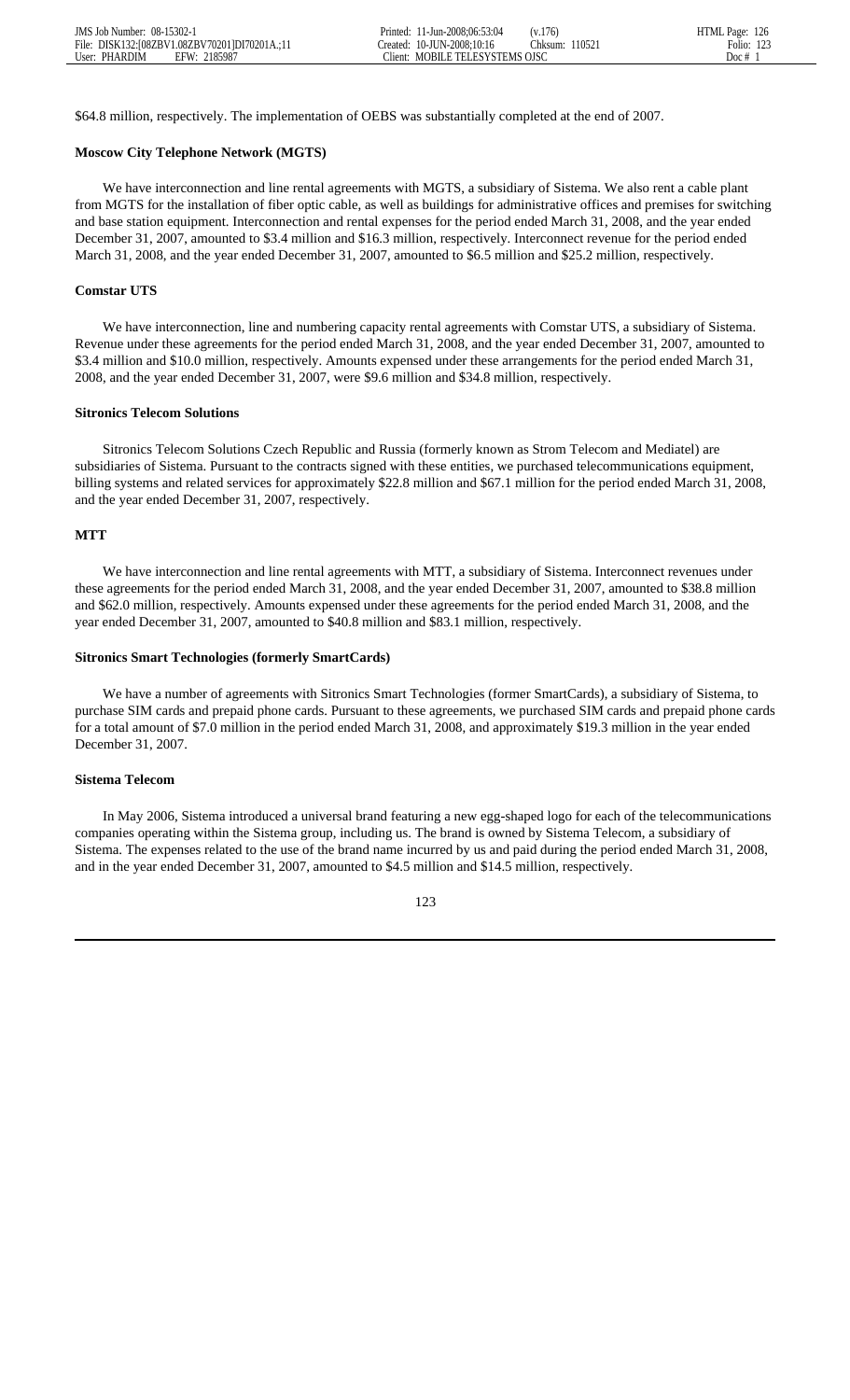# **City Hals**

 City Hals, a subsidiary of Sistema, provides us rent, repair, maintenance and cleaning services. The expenses related to the abovementioned services incurred by us during the period ended March 31, 2008, and in the year ended December 31, 2007, amounted to \$3.4 million and \$6.1 million, respectively.

# **TS-Retail**

 In November 2006, we established a wholly-owned subsidiary, TS-Retail, with a registered capital of \$1.1 million for further expansion of our retail operations. In December 2007, following the execution of a business development plan, TS-Retail carried out an increase in charter capital up to \$14.0 million which was bought out by us (\$2.4 million) and other subsidiaries of Sistema (\$11.6 million). As a result of the transaction, our stake in TS-Retail decreased to 25%. We deconsolidated TS-Retail since that date and subsequently accounted for this investment under the equity method. During 2007, we granted a loan to TS-Retail in the amount of \$8.6 million. TS-Retail now serves as our dealer and we paid dealers' commissions in the amount of \$1.1 million during the period ended March 31, 2008.

## **Rosno OJSC (ROSNO)**

 We arranged medical insurance for our employees and insured our property with ROSNO, which was a subsidiary of Sistema until February 2007. Insurance premiums paid to ROSNO for the period ended January 31, 2007, amounted to \$0.7 million.

# **Coral/Sistema Strategic Fund**

 In August 2007, we purchased an equity interest in a strategic fund organized by Sistema in order to invest in various projects in the telecommunications and high-technology area. The fund is organized in the form of limited partnership. We committed to invest up to \$26.3 million if called upon by the General Partner.

# **Invest-Svyaz-Holding**

 We leased network equipment from Invest-Svyaz-Holding, a wholly-owned subsidiary of Sistema. These leases were classified as capital leases with interest implicit under market terms, according to management. As of December 31, 2007, the leasing contracts have expired. Principal and interest paid to Invest-Svyaz-Holding for the year ended December 31, 2007, amounted to \$0.7 million.

## **C. Interests of Experts and Counsel**

Not applicable.

# **Item 8.** *Financial Information*

## **A. Consolidated Statements and Other Financial Information**

**8.A.1-3.** See Item 18.

**8.A.4-5.** Not applicable.

# **8.A.7. Litigation**

**UMC**

 On June 7, 2004, the General Prosecutor of Ukraine filed a claim against us and others in the Kiev Commercial Court seeking to unwind the sale by Ukrtelecom of its 51% stake in UMC to us. The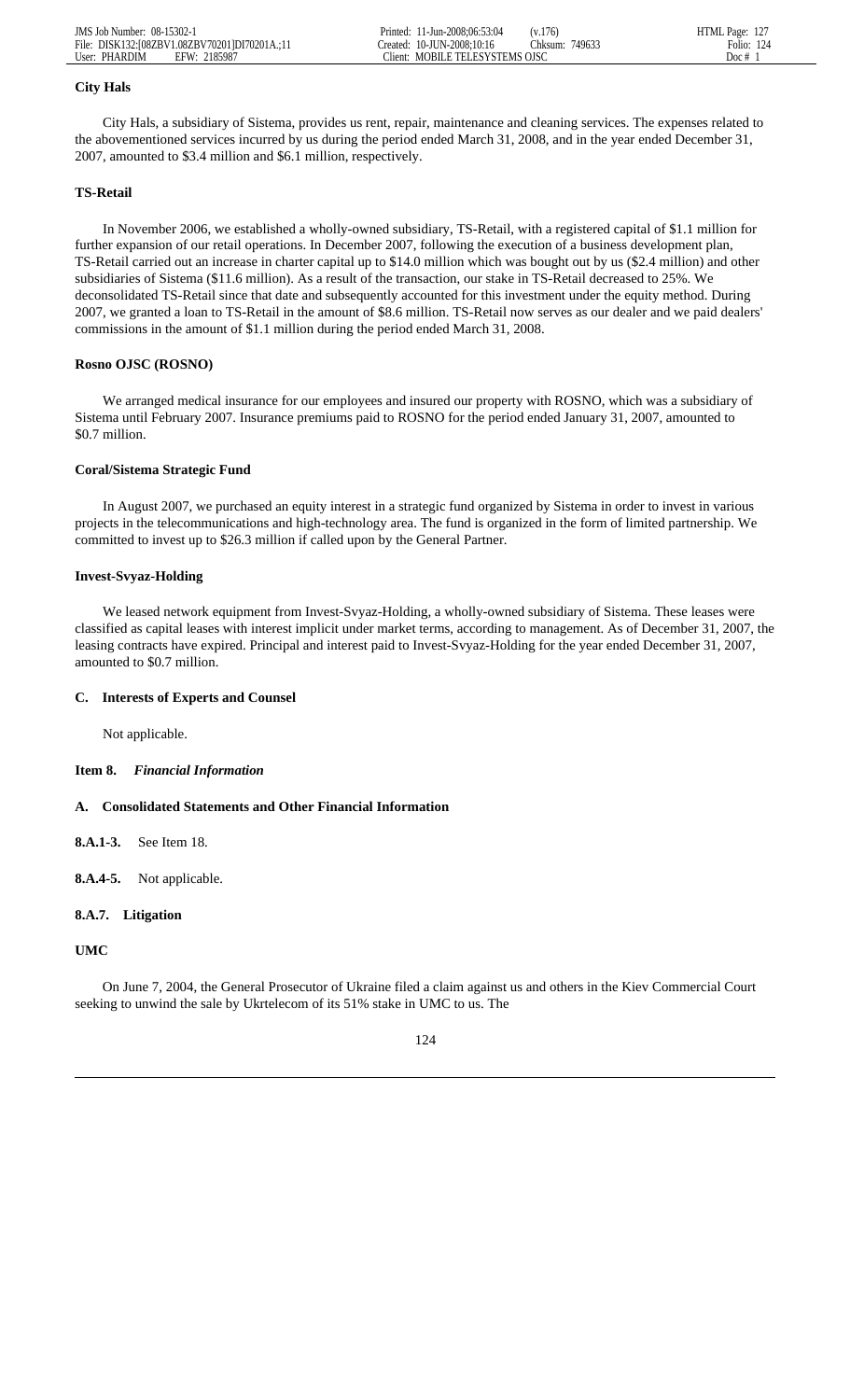complaint also sought an order prohibiting us from alienating 51% of our stake in UMC until the claim was resolved on the merits. The claim was based on a provision of the Ukrainian privatization law that included Ukrtelecom among a list of "strategic" state holdings prohibited from alienating or encumbering its assets during the course of its privatization. While the Cabinet of Ministers of Ukraine in May 2001 issued a decree specifically authorizing the sale by Ukrtelecom of its entire stake in UMC, the General Prosecutor asserted that the decree contradicted the privatization law and that the sale by Ukrtelecom was therefore illegal and should be unwound. On August 12, 2004, the Kiev Commercial Court rejected the General Prosecutor's claim. On August 26, 2004, the General Prosecutor requested the Constitutional Court of Ukraine to review whether certain provisions of the Ukrainian privatization law limiting the alienation of assets by privatized companies were applicable to the sale by Ukrtelecom of UMC shares to us. As of the date of this document, the Constitutional Court of Ukraine has not yet responded to the General Prosecutor's request.

# **Bitel**

 In December 2005, our wholly-owned subsidiary MTS Finance acquired a 51.0% stake in Tarino Limited (Tarino) from Nomihold Securities Inc. (Nomihold) for \$150.0 million in cash based on the belief that Tarino was at that time the indirect owner, through its wholly-owned subsidiaries, of Bitel LLC, a Kyrgyz company holding a GSM 900/1800 license for the entire territory of Kyrgyzstan.

 Following the purchase of the 51.0% stake, MTS Finance entered into a put and call option agreement with Nomihold for "Option Shares" representing the remaining 49.0% interest in Tarino (and, therefore, the remaining shares in Bitel). The call option was exercisable by MTS Finance from November 22, 2005 to November 17, 2006, and the put option was exercisable by Nomihold from November 18, 2006 to December 8, 2006. The call and put option price was \$170.0 million.

 Following a decision of the Kyrgyz Supreme Court on December 15, 2005, Bitel's corporate offices were seized by a third party. As we did not regain operational control over Bitel's operations in 2005, we accounted for our 51.0% investment in Bitel at cost as at December 31, 2005. We appealed the decision of the Kyrgyz Supreme Court in 2006, but the court has not acted within the time period permitted for appeal. We subsequently sought the review of this dispute over the ownership of Bitel by the Prosecutor General of Kyrgyzstan to determine whether further investigation could be undertaken by the Kyrgyz authorities. In January 2007, the Prosecutor General informed us that there were no grounds for involvement by the Prosecutor General's office in the dispute and that no legal basis existed for us to appeal the decision of the Kyrgyz Supreme Court. Consequently, we decided to write off the costs relating to the purchase of the 51% stake in Bitel, which has been reflected in our annual consolidated financial statements for the year ended December 31, 2006.

 In November 2006, MTS Finance received a letter from Nomihold purporting to exercise the put option and sell the Option Shares for \$170.0 million to MTS Finance. In January 2007, Nomihold commenced an arbitration proceeding against MTS Finance in the London Court of International Arbitration in order to compel MTS Finance to purchase the remaining shares. Nomihold seeks specific performance of the put option, unspecified monetary damages, interest and costs. The matter is currently pending. MTS Finance is vigorously contesting this action and has asked the arbitration tribunal to dismiss Nomihold's claim.

 A group of individual shareholders of Sistema has agreed to compensate MTS Finance for any potential loss up to \$170 million should the arbitration decision regarding exercise of the aforementioned put option prove unfavorable to MTS Finance. Notwithstanding this, in the event MTS Finance does not prevail in the arbitration, we could be liable to Nomihold for \$170.0 million plus any additional amounts that the arbitration tribunal might award to Nomihold.

 In connection with the above mentioned put option exercise and the uncertainty as to the resolution of the dispute with Nomihold, we recognized a liability in the amount of \$170.0 million for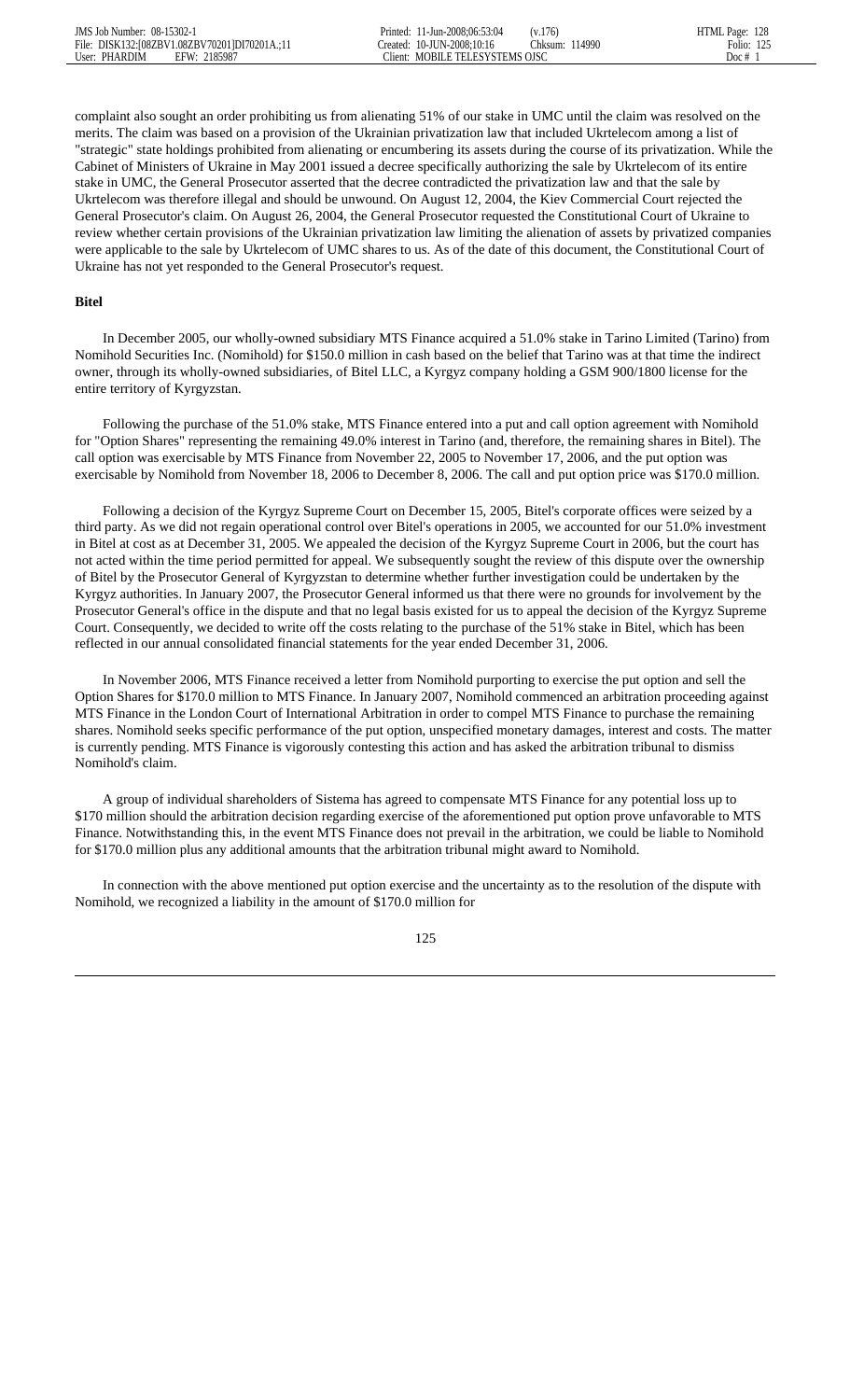the purposes of our annual consolidated financial statements with a corresponding charge to other non-operation expenses as of December 31, 2006 and for the year then ended.

 In addition, three Isle of Man companies affiliated with us (KFG Companies) have been named defendants in lawsuits filed by Bitel in the Isle of Man seeking the return of dividends received by these three companies in the first quarter of 2005 from Bitel in the amount of approximately \$25.2 million plus compensatory damages, and to recover approximately \$3.7 million in losses and accrued interest. In the event that the defendants do not prevail in these lawsuits, we may be liable to Bitel for such claims. The KFG Companies have also asserted counterclaims against Bitel, and claims against other defendants including Altimo and Altimo Holding, for the wrongful appropriation and control of Bitel. In November 2007, the Isle of Man court set aside orders it had previously issued granting leave to serve the non-Manx defendants out of the jurisdiction as to the KFG Companies' counterclaims on the basis of a lack of jurisdiction. The ruling is now on appeal to the Isle of Man Staff of Government and a decision from that appellate court is expected sometime in 2008. It is not possible at this time to predict the outcome or resolution of these claims.

 In a separate arbitration proceeding initiated against the KFG Companies by Kyrgyzstan Mobitel Investment Company Limited (KMIC) under the rules of the London Court of International Arbitration, the arbitration tribunal in its award found that the KFG Companies breached a May 31, 2003 Transfer Agreement concerning the shares of Bitel. The Transfer Agreement was made between the KFG Companies and IPOC International Growth Fund Limited (IPOC) although IPOC subsequently assigned its interest to KMIC, and KMIC was the claimant in the arbitration. The tribunal ruled that the KFG Companies breached the Transfer Agreement when they failed to establish a date on which the equity interests in Bitel were to be transferred to KMIC and by failing to take other steps to transfer the Bitel interests. This breach occurred prior to MTS Finance's acquisition of the KFG Companies. The arbitration tribunal ruled that KMIC is entitled only to damages in an amount to be determined in future proceedings. At the request of the parties, the tribunal agreed to stay the damages phase of the proceedings pending the resolution of the appeals process now before the second instance court in the Isle of Man, as described above. We are not able to predict the outcome of these proceedings or the amount of damages to be paid, if any.

For additional information, see Note 20 to our audited consolidated financial statements.

### **Tax Audits and Claims**

 In the ordinary course of business, we may be party to various legal and tax proceedings, and subject to claims, some of which relate to the developing markets and evolving fiscal and regulatory environments in which we operate. In the opinion of management, our liability, if any, in all pending litigation, other legal proceedings or other matters will not have a material effect on our financial condition, results of operations or liquidity. We believe that we have adequately provided for tax liabilities in the accompanying consolidated financial statements; however, the risk remains that relevant authorities could take differing positions with regard to interpretive issues and the effect could be significant. See also Note 20 to our annual consolidated financial statements.

### **Russia**

 In September 2006, the Russian tax authorities audited our compliance with tax legislation for the years ended December 31, 2003 and 2004. Based on the results of this audit, the Russian tax authorities assessed approximately \$52.3 million of additional taxes, penalties and fines. We challenged this assessment in the Moscow Arbitration Court. In February 2007, this court invalidated the largest part of the tax assessment in the amount of approximately \$49.7 million. This ruling was upheld by higher courts, most recently, in May 2008 by the Federal Arbitration Court of the Moscow District. As of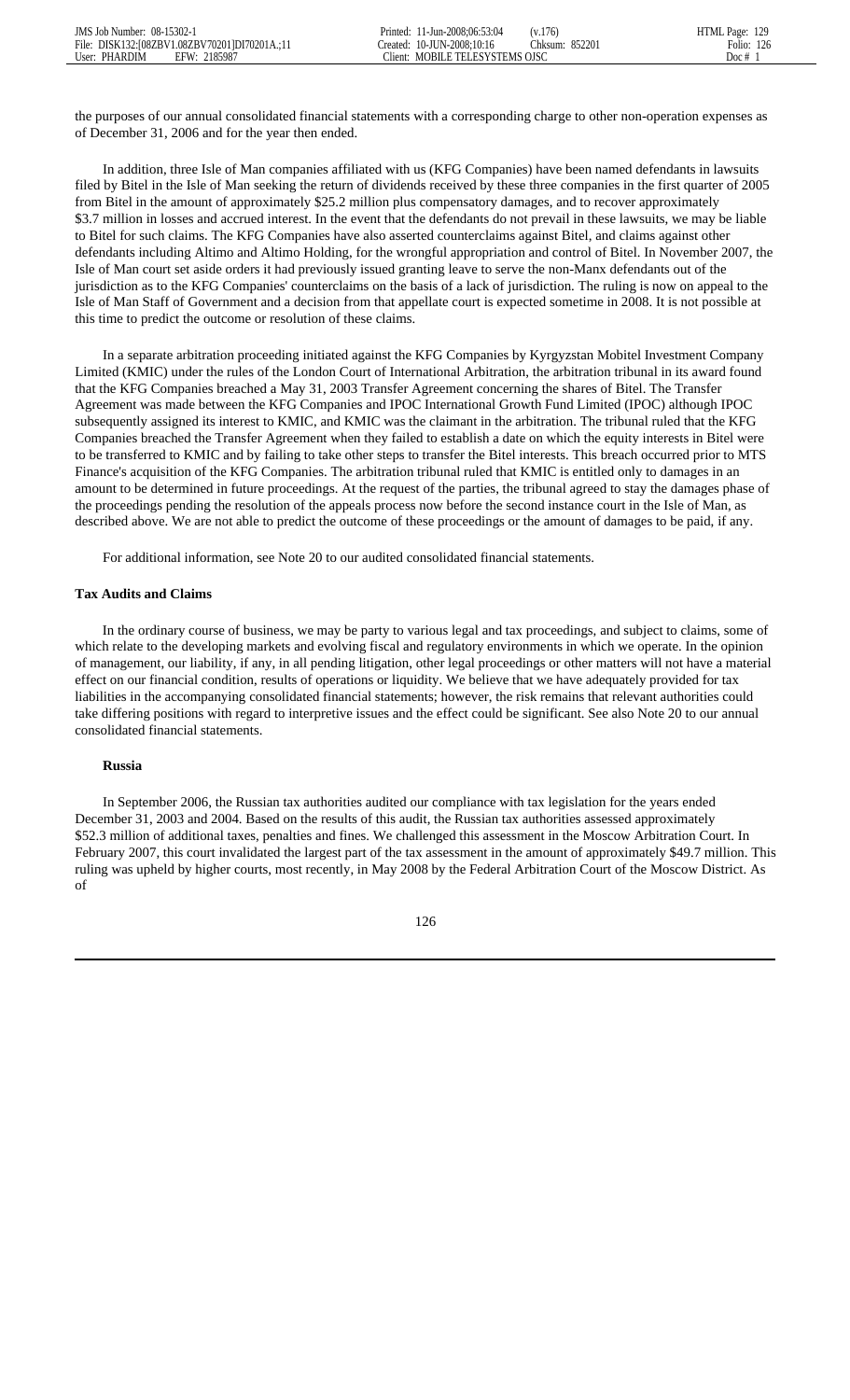December 31, 2007, no provision in relation to the above tax audit was accrued in our financial statements or paid to tax authorities.

 Generally, according to Russian tax legislation, tax declarations remain open and subject to inspection for a period of three years following the tax year. As of December 31, 2007, our and our Russian subsidiaries' tax declarations for the preceding three fiscal years were open for further review, assuming no resolution issued based on the results of tax audit of the years ended December 31, 2005 and 2006. In January 2008, the Russian tax authorities initiated an audit of our compliance with tax legislation for the years ended December 31, 2005 and 2006. As of the date of this report, the audit has been suspended by the tax authorities.

#### **Ukraine**

 There are regulatory uncertainties in Ukraine related to the treatment for VAT purposes of contributions payable to the Ukrainian State Pension Fund ("Pension Fund") in respect of the cash paid for the consumption of telecommunication services by customers.

 As a result of a tax audit of UMC for the period from October 1, 2002 to June 30, 2004, the tax authorities assessed additional VAT charges (including penalties) calculated on the Pension Fund contributions in the amount of \$11.5 million. In 2005, UMC initiated claim in respect of this issue against the tax authorities, and received a favorable ruling from the court upheld on appeal by higher courts (most recently, by the Highest Administrative Court of Ukraine in December 2006). These court rulings are based on the provisions of the Ukrainian Law on VAT that were in effect until March 2005. This law was amended in March 2005 and August 2005. Management believes that the version of the law that came in effect in August 2005 clearly exempts Pension Fund contributions from VAT. However, the wording of the law that was in effect from March 2005 to August 2005 may be interpreted by the tax authorities as requiring us to pay the VAT on such contributions.

 The most recent tax audit of UMC for the period from July 1, 2004 to April 1, 2007 specifically set aside the Pension Fund contribution taxation matter for later consideration. Management believes that VAT was not applicable to the Pension Fund contributions. Further, management believes that UMC is in line with industry practice and has already defended its position in the courts. At December 31, 2007, no VAT charges in relation to the above litigation were accrued in our financial statements or paid to the tax authorities.

# **8.A.8. Dividend Distribution Policy**

 On May 15, 2007, the Board of Directors approved a dividend policy, whereby we will aim to make dividend payments to our shareholders in the amount of at least 50% of our annual net income under U.S. GAAP. The dividend amount could vary depending on a number of factors, including the outlook for earnings growth, capital expenditure requirements, cash flow from operations, potential acquisition opportunities, as well as our debt position.

 On June 29, 2007, the annual general meeting of shareholders approved annual cash dividends in the amount of \$747.2 million (including dividends on treasury shares of \$6.0 million) for the full year 2006, of which \$0.8 million remained payable as of December 31, 2007.

 Annual dividend payments, if any, must be recommended by our Board of Directors and approved by the annual general meeting of shareholders. We anticipate that any dividends we may pay in the future on the shares represented by the ADSs will be declared and paid to the depositary in rubles and will be converted into U.S. dollars by the depositary and distributed to holders of ADSs, net of the depositary's fees and expenses. Accordingly, the value of dividends received by holders of ADSs will be subject to fluctuations in the exchange rate between the ruble and the dollar.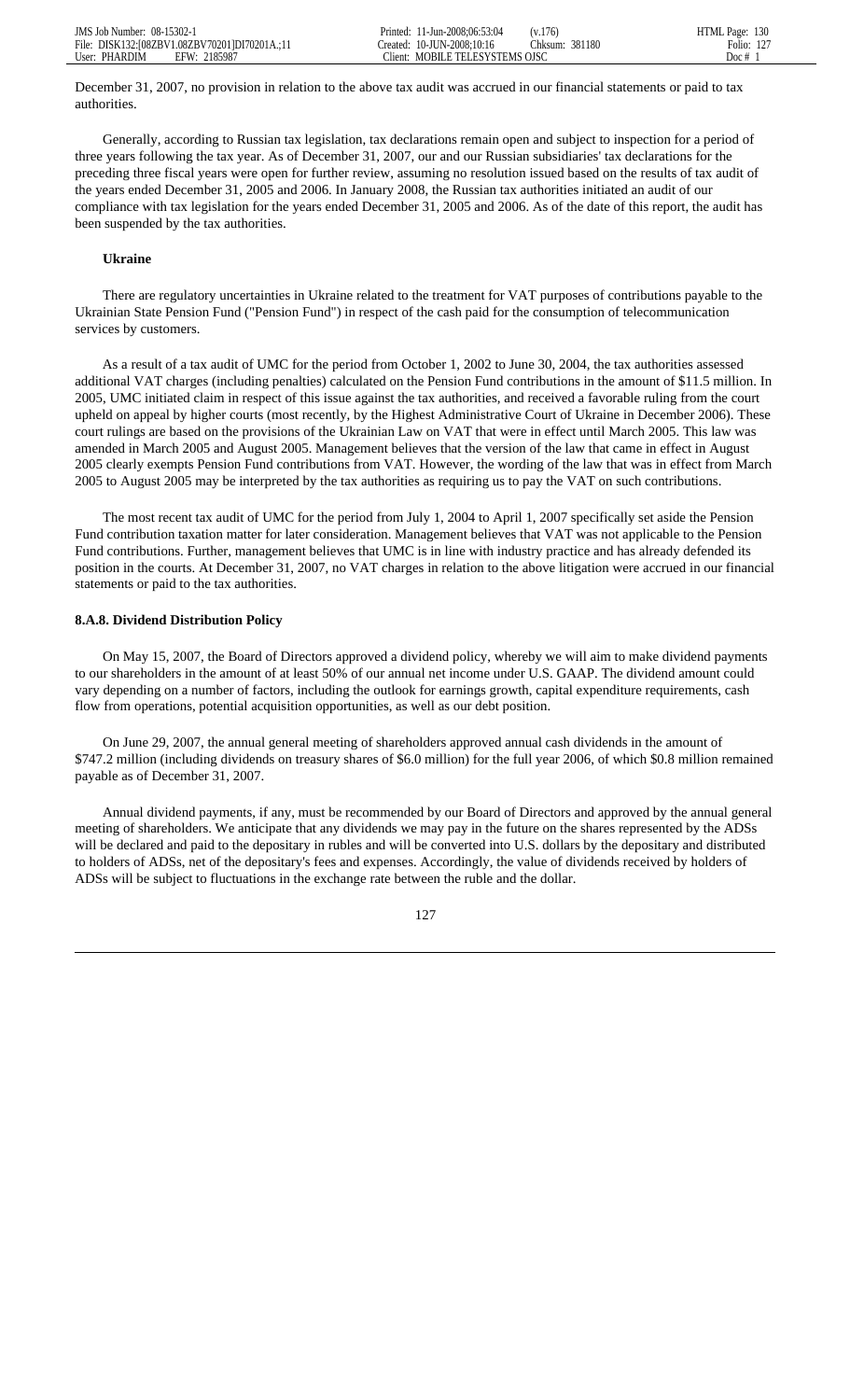# **B. Significant Changes**

# **Change to Management**

 On May 29, 2008, our President and CEO, Leonid Melamed, was appointed as President and CEO of Sistema, our controlling shareholder, effective May 30, 2008. On May 29, 2008, our Board of Directors elected Mikhail Shamolin as our President and CEO, effective May 30, 2008. See "Item 6. Directors, Senior Management and Employees—A. Directors and Senior Management."

# **Mergers**

 On April 30, 2008, the Russian registration authorities approved the merger of Astrakhan Mobile and Mar Mobile GSM, our wholly-owned subsidiaries located in the Russian Federation, into MTS OJSC.

See also Note 22 to our audited consolidated financial statements.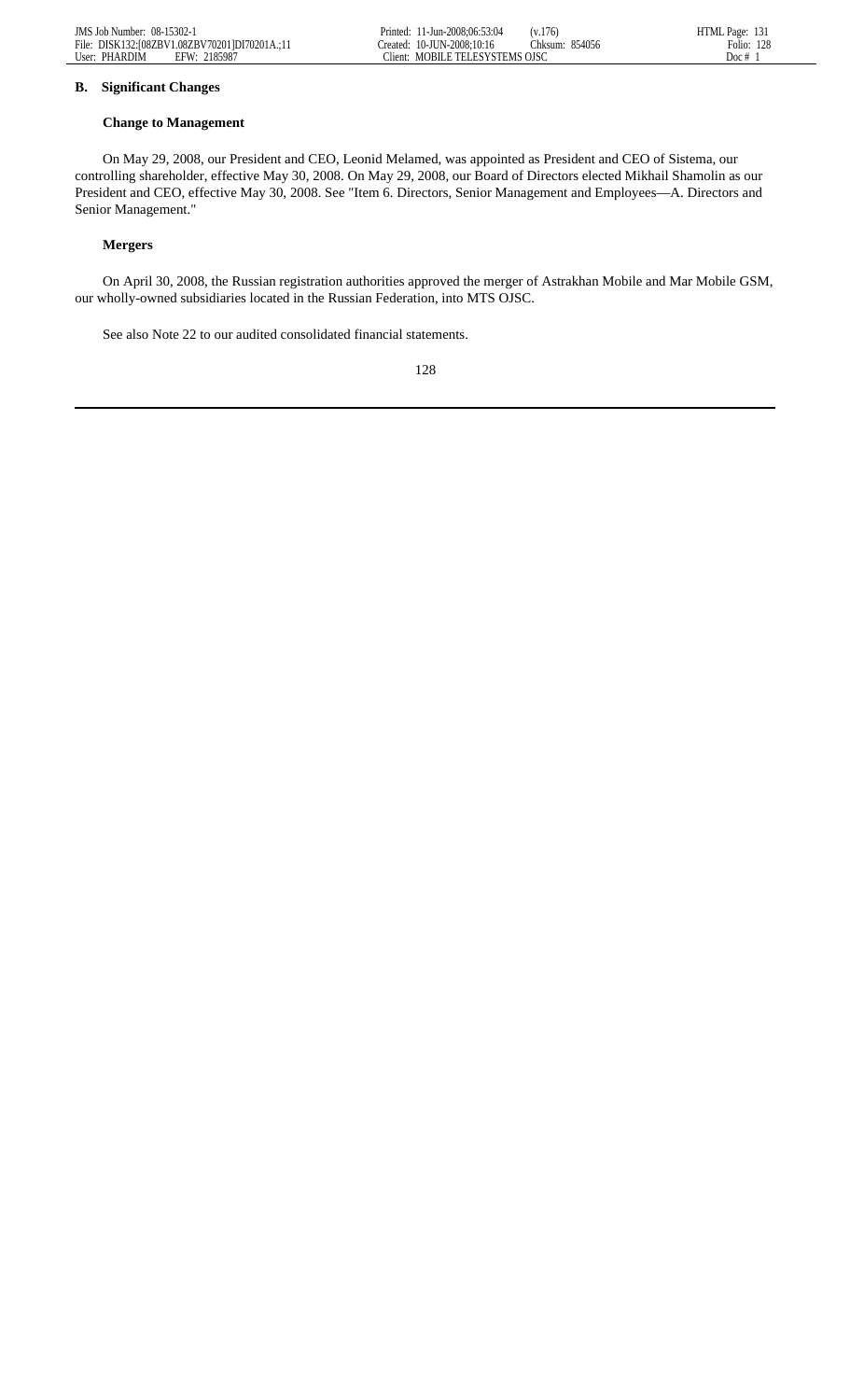# **Item 9.** *Offer and Listing Details*

(Only Items 9.A.4 and 9.C are applicable.)

# **A.4. Market Price Information**

 The following table sets forth the annual high and low market prices per ADS on the New York Stock Exchange for each of the fiscal years ended December 31, 2003, 2004, 2005, 2006 and 2007; the high and low market prices per share of common stock on the Moscow Interbank Currency Exchange for each of the fiscal years ended December 31, 2005, 2006 and 2007; the high and low market prices per ADS and share of common stock for each full financial quarter during the fiscal years ended December 31, 2006 and 2007; and the high and low market prices per ADS and share of common stock for each of the most recent six months.

|                           | <b>Common Stock</b><br>High | <b>Common Stock</b><br>Low |              | <b>ADS</b><br><b>High</b> |               | <b>ADS</b><br>Low |
|---------------------------|-----------------------------|----------------------------|--------------|---------------------------|---------------|-------------------|
| <b>May 2008</b>           | 308.0 RUR                   | 284.2 RUR                  | \$           | 89.08                     | $\mathbb{S}$  | 74.13             |
| April 2008                | 305.6 RUR                   | 276.7 RUR                  | \$           | 83.88                     | \$            | 70.52             |
| March 2008                | 313.5 RUR                   | 297.5 RUR                  | \$           | 82.22                     | \$.           | 74.74             |
| February 2008             | 330.0 RUR                   | 297.6 RUR                  | \$           | 87.03                     | S.            | 77.26             |
| January 2008              | 379.8 RUR                   | 302.0 RUR                  | $\mathbb{S}$ | 101.90                    | \$            | 83.03             |
| December 2007             | 378.0 RUR                   | 351.1 RUR                  | \$           | 102.12                    | \$.           | 89.95             |
| <b>First Quarter 2008</b> | 379.8 RUR                   | 297.5 RUR                  | $\mathbb{S}$ | 101.90                    | \$.           | 74.74             |
| Fourth Quarter 2007       | 378.0 RUR                   | 282.7 RUR                  | \$           | 102.12                    | \$            | 68.53             |
| Third Quarter 2007        | 289.6 RUR                   | 246.8 RUR                  | \$           | 71.90                     | \$.           | 56.04             |
| Second Quarter 2007       | 263.3 RUR                   | 233.5 RUR                  | \$           | 61.22                     | \$            | 52.90             |
| <b>First Quarter 2007</b> | 258.8 RUR                   | 217.7 RUR                  | \$           | 57.59                     | \$            | 45.81             |
| Fourth Quarter 2006       | 227.7 RUR                   | 184.3 RUR                  | \$           | 50.48                     | S             | 37.50             |
| Third Quarter 2006        | 202.7 RUR                   | 150.9 RUR                  | $\mathbb{S}$ | 40.72                     | <sup>\$</sup> | 28.20             |
| Second Quarter 2006       | 189.8 RUR                   | 139.2 RUR                  | \$           | 35.14                     | \$            | 26.22             |
| <b>First Quarter 2006</b> | 209.5 RUR                   | 184.5 RUR                  | \$           | 38.96                     | \$            | 33.03             |
| 2007                      | 378.0 RUR                   | 217.7 RUR                  | \$           | 102.12                    | \$            | 45.81             |
| 2006                      | 227.7 RUR                   | 139.2 RUR                  | \$           | 50.48                     | \$            | 26.22             |
| $2005^{(1)}$              | 228.7 RUR                   | 179.0 RUR                  | \$           | 41.19                     | \$.           | 31.15             |
| 2004                      |                             |                            | \$           | 155.90                    | \$.           | 83.00             |
| 2003                      |                             |                            | \$           | 87.50                     | S.            | 35.40             |

(1) Effective January 3, 2005, the ADS ratio was changed from 1 ADS per 20 ordinary shares to 1 ADS per 5 ordinary shares, a 1:4 ADS split.

# **C. Markets**

 Our common stock has been listed on the Moscow Interbank Currency Exchange since December 2003. American Depositary Shares, each representing five of our common stock, have been listed on the New York Stock Exchange under the symbol "MBT" since June 30, 2000. Our ADSs are also traded on the London Stock Exchange under the symbol "MBLD," and on the Frankfurt Stock Exchange under the symbol "MKY." Our U.S. dollar-denominated notes are listed on the Luxembourg Stock Exchange.

# **Item 10.** *Additional Information*

# **A. Share Capital**

Not applicable.

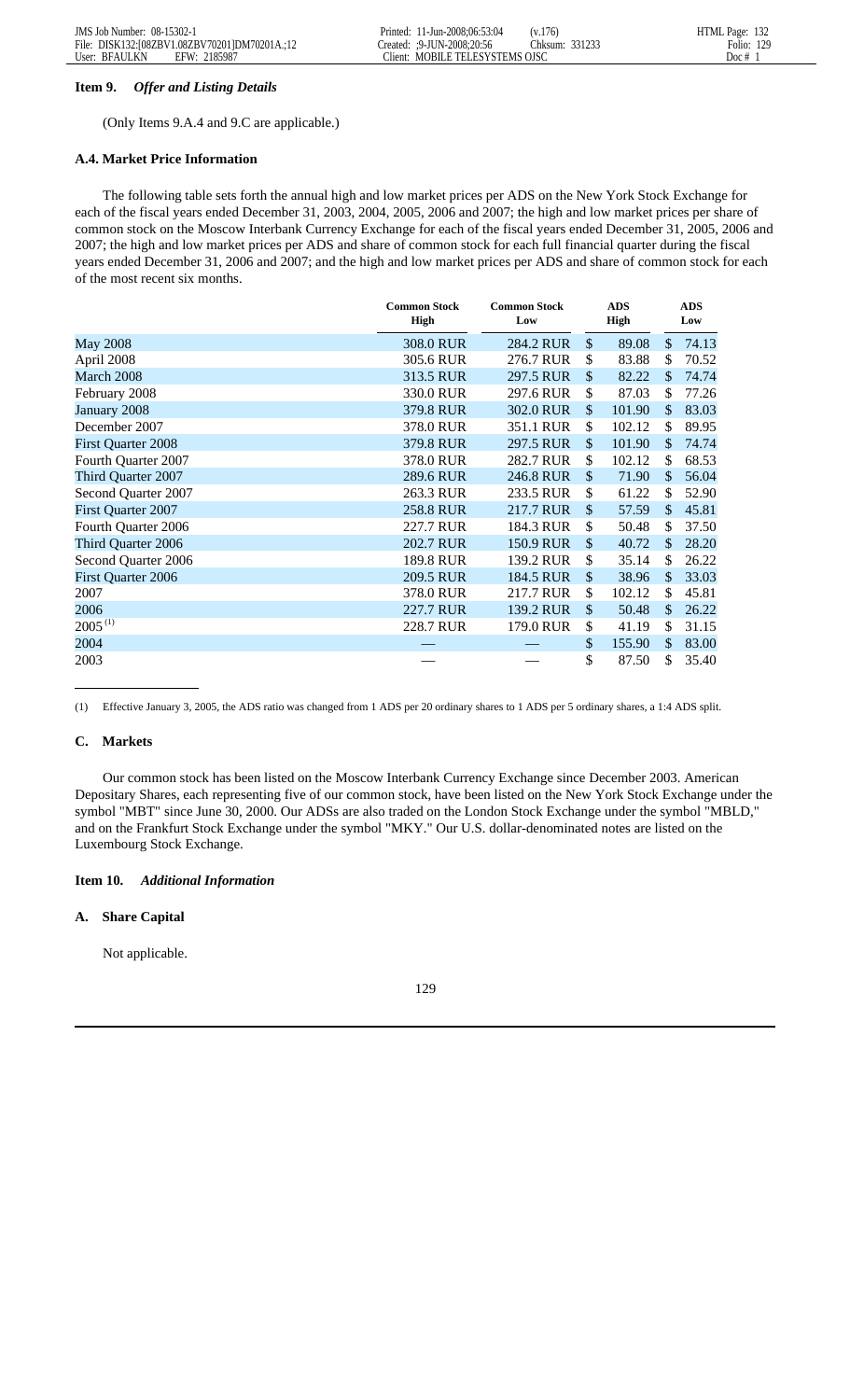# **B. Charter and Certain Requirements of Russian Legislation**

 We describe below material provisions of our charter in effect on the date of this document and certain requirements of Russian legislation. In addition to this description, we urge you to review our charter to learn its complete terms.

# **Our Purpose**

 Article 2.1 of our charter provides that our principal purpose is to obtain profits through the planning, marketing and operation of a radiotelephone mobile cellular network on our license territories.

 We are registered with the Ministry of Taxes and Duties of the Russian Federation under the state registration number 1027700149124.

# **General Matters**

 Pursuant to our charter, we have the right to issue registered common stock, preferred stock and other securities provided for by legal acts of the Russian Federation with respect to securities. Our capital stock currently consists of 1,993,326,138 common shares, each with a nominal value of 0.1 rubles, all of which are issued and fully paid. Under Russian legislation, charter capital refers to the aggregate nominal value of the issued and outstanding shares. We are also authorized to issue an additional 103,649,654 common shares with a nominal value of 0.1 rubles each. No preferred shares are authorized or outstanding. Preferred stock may only be issued if corresponding amendments have been made to our charter pursuant to a resolution of the general meeting of shareholders. We have issued only common stock. The Joint Stock Companies Law requires us to dispose of any of our shares that we acquire within one year of their acquisition or, failing that, reduce our charter capital. We refer to such shares as treasury shares for the purposes hereof. Russian legislation does not allow for the voting of such treasury shares. As of the date of this document, we had more than ten thousand shareholders for purposes of the Joint Stock Companies Law.

# **Rights Attaching to Shares**

 Holders of our common stock have the right to vote at all shareholders' meetings. As required by the Joint Stock Companies Law and our charter, all shares of our common stock have the same nominal value and grant identical rights to their holders. Each fully paid share of common stock, except for treasury shares, gives its holder the right to:

- freely transfer the shares without consent of other shareholders;
- receive dividends:
- participate in shareholders' meetings and vote on all matters within shareholders' competence;
- transfer voting rights to other Company's shareholders or a representative on the basis of a power of attorney;
- participate in the election and dismissal of members of the board of directors and review commission;
- if holding, alone or with other holders, 2% or more of the voting stock, within 100 days after the end of our fiscal year, make proposals for the agenda of the annual shareholders' meeting and nominate candidates to the board of directors, the counting commission, the review commission and for company president;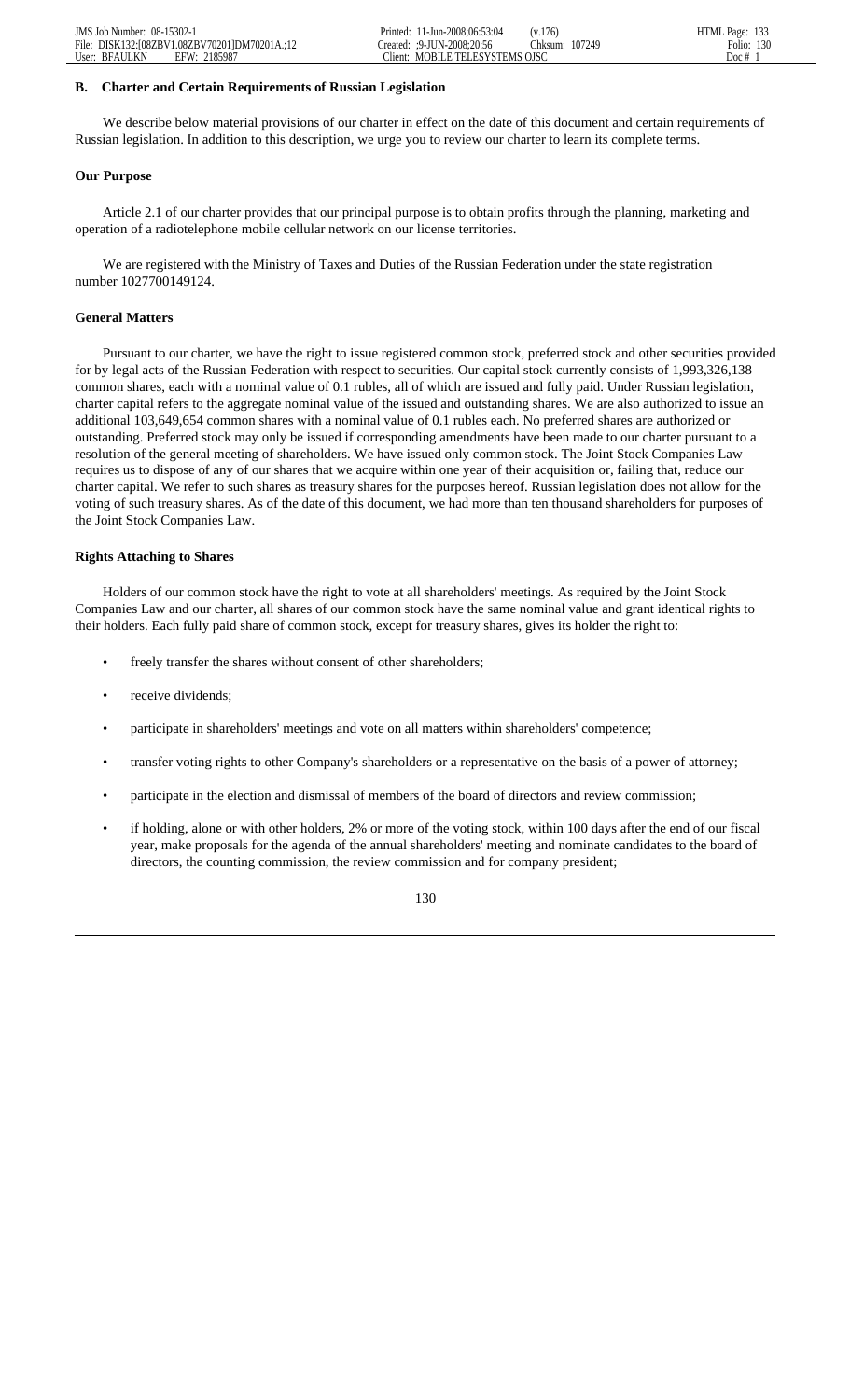- if holding, alone or with other holders, 10% or more of the voting stock, demand from the board of directors the calling of an extraordinary shareholders' meeting or an unscheduled audit by the review commission or an independent auditor;
- demand, under the following circumstances, the repurchase by us of all or some of the shares owned by it, as long as such holder voted against or did not participate in the voting on the decision approving the following:
	- any reorganization;
	- the conclusion of a major transaction, as defined under Russian law;
	- any amendment of our charter or approval of a restated version of our charter in a manner that restricts the holder's rights; and
	- upon liquidation, receive a proportionate amount of our property after our obligations are fulfilled;
- have free access to certain company documents, receive copies for a reasonable fee and, if holding alone or with other holders, 25% or more of the voting stock, have access to accounting documents; and
- exercise other rights of a shareholder provided by our charter, Russian legislation and decisions of shareholders' meeting approved in accordance with its competence.

# **Preemptive Rights**

 The Joint Stock Companies Law and our charter provide existing shareholders with a preemptive right to purchase shares or securities convertible into shares during an open subscription in the amount proportionate to their existing shareholdings. In addition, the Joint Stock Companies Law provides shareholders with a preemptive right to purchase shares or securities convertible into shares, in an amount proportionate to their existing shareholdings, during a closed subscription if the shareholders voted against or did not participate in the voting on the decision approving such subscription. The preemptive right does not apply to a closed subscription to the existing shareholders provided that such shareholders may each acquire a whole number of shares or securities convertible into shares being placed in an amount proportion to their existing shareholdings. We must provide shareholders with written notice of the proposed sale of shares at least 45 days prior to the offering, during which time shareholders may exercise their preemptive rights.

# **Dividends**

 The Joint Stock Companies Law and our charter set forth the procedure for determining the quarterly and annual dividends that we may distribute to our shareholders. We may declare dividends based on our first quarter, six month, nine month or annual results. Dividends are recommended to a shareholders' meeting by a majority vote of the board of directors and approved by the shareholders by a majority vote. A decision on quarterly, six month and nine month dividends must be taken within three months of the end of the respective quarter at the shareholders' meeting; and a decision on annual dividends must be taken at the annual general shareholders' meeting. The dividend approved at the shareholders' meeting may not be more than the amount recommended by the board of directors. Dividends shall be paid up until the end of the year on which the decision to make the payment has been adopted, unless the shareholders' decision provides for a lesser term. Dividends are distributed to holders of our shares as of the record date for the shareholders' meeting approving the dividends. See "—General Shareholders' Meetings—Notice and Participation" below.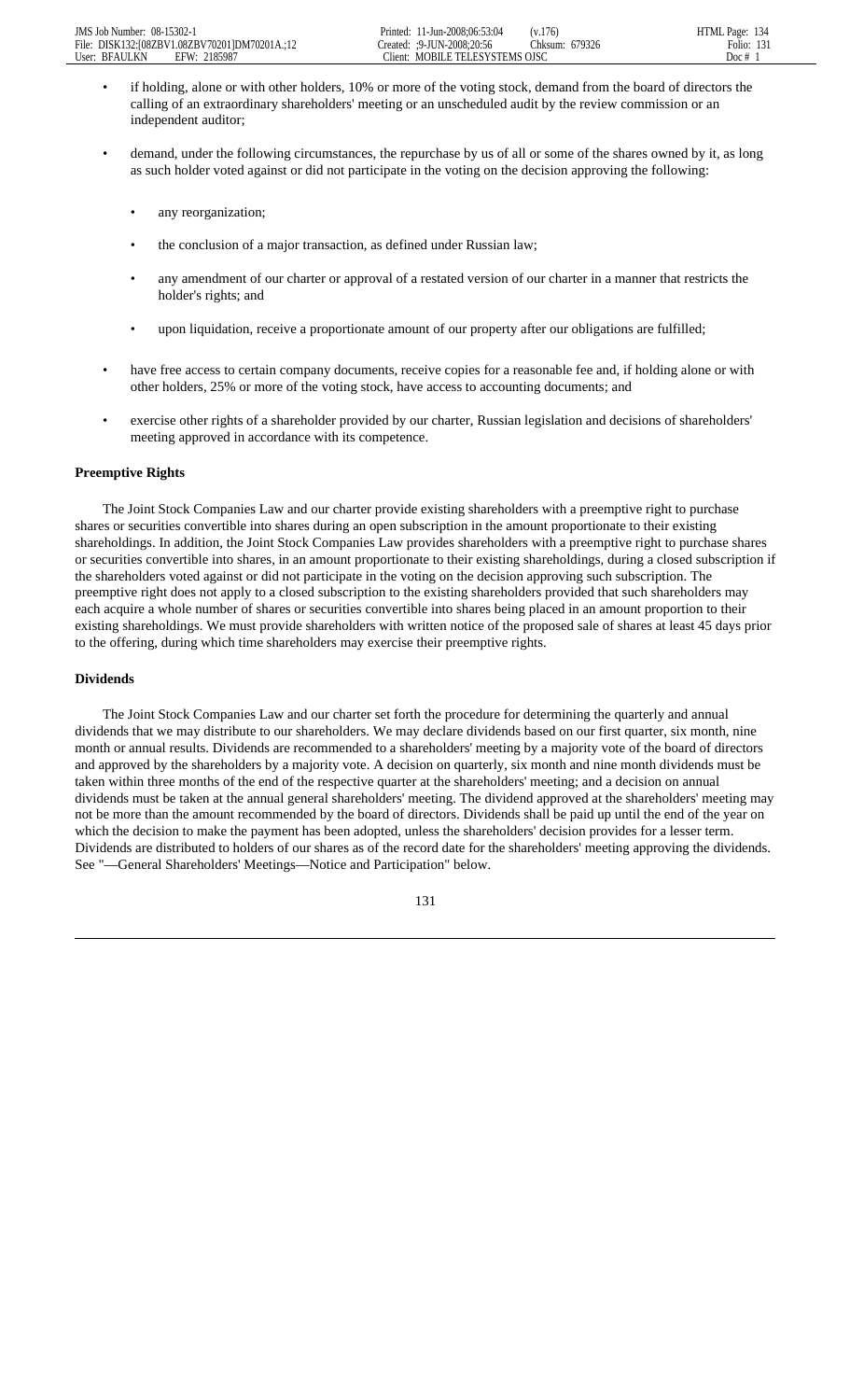The Joint Stock Companies Law allows dividends to be declared only out of net profits calculated under Russian accounting standards as long as the following conditions have been met:

- the charter capital of the company has been paid in full;
- the value of the company's net assets on the date of the adoption of the decision to pay dividends is not less (and would not become less as a result of the proposed dividend payment) than the sum of the company's charter capital, the company's reserve fund and the difference between the liquidation value and the par value of the issued and outstanding preferred stock of the company;
- the company has repurchased all shares from shareholders having the right to demand repurchase; and
- the company is not, and would not become, insolvent as the result of the proposed dividend payment.

### **Distributions to Shareholders on Liquidation**

 Under Russian legislation, liquidation of a company results in its termination without the transfer of rights and obligations to other persons as legal successors. The Joint Stock Companies Law and our charter allows us to be liquidated:

- by a three-quarters majority vote of a shareholders' meeting; or
- by a court order.

 Following a decision to liquidate us, the right to manage our affairs would pass to a liquidation commission appointed by a shareholders' meeting. In the event of an involuntary liquidation, the court may assign the duty to liquidate the company to its shareholders. Creditors may file claims within a period to be determined by the liquidation commission, but such period must not be less than two months from the date of publication of notice of liquidation by the liquidation commission.

The Civil Code of the Russian Federation gives creditors the following order of priority during liquidation:

- individuals owed compensation for injuries, deaths or moral damages;
- employees;
- federal and local governmental entities claiming taxes and similar payments to the federal and local budgets and to non-budgetary funds; and
- other creditors in accordance with Russian legislation.

 Claims of creditors in obligations secured by a pledge of the company's property ("secured claims") are satisfied out of the proceeds of sale of the pledged property prior to claims of any other creditors except for the creditors of the first and second priorities described above, provided that claims of such creditors arose before the pledge agreements in respect of the company's property were made. To the extent that the proceeds of sale of the pledged property are not sufficient to satisfy secured claims, the latter are satisfied simultaneously with claims of the fourth priority creditors as described above.

 The Federal Law on Insolvency (Bankruptcy), however, provides for a different order of priority for creditors' claims in the event of bankruptcy.

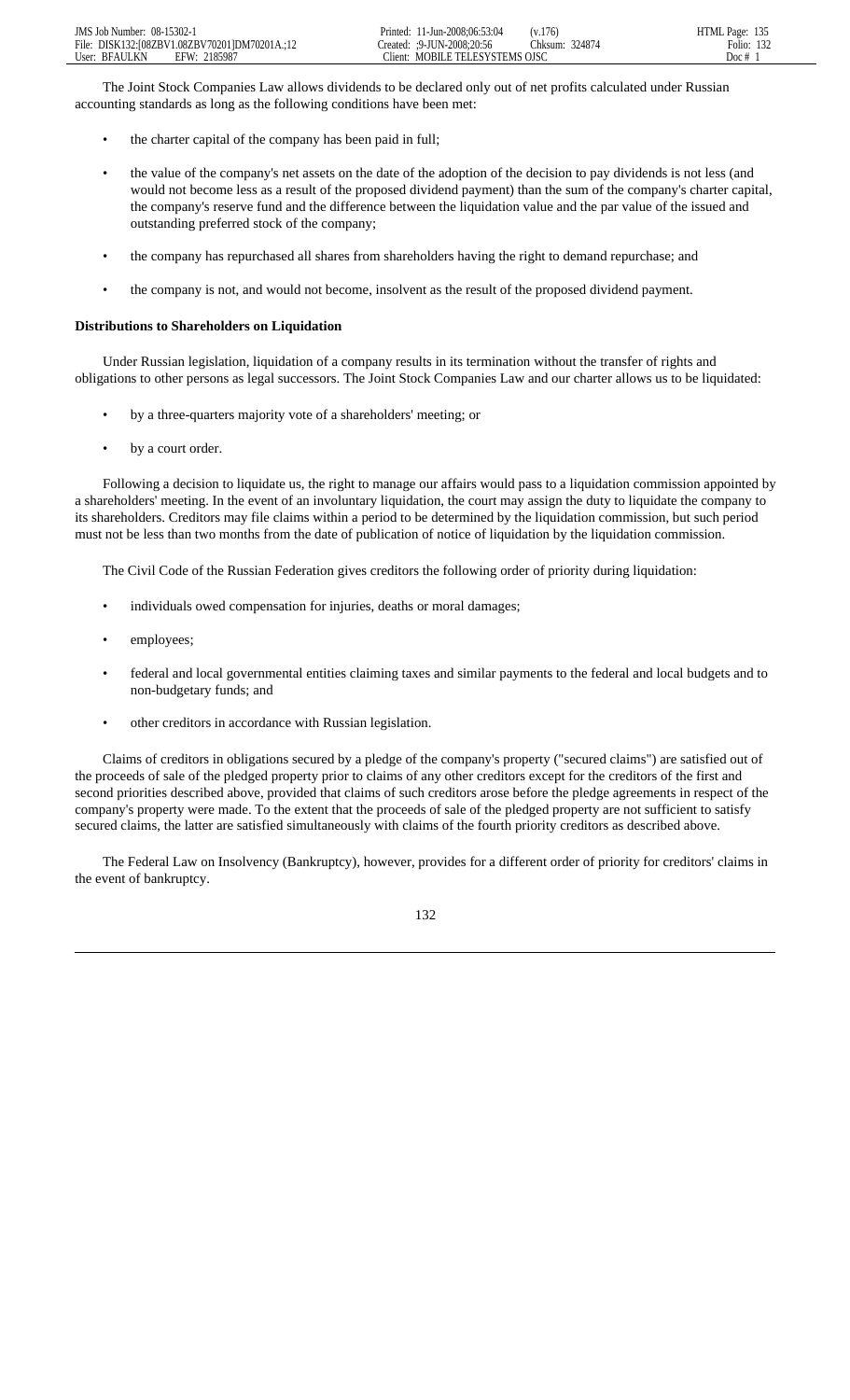The remaining assets of a company are distributed among shareholders in the following order of priority:

- payments to repurchase shares from shareholders having the right to demand repurchase;
- payments of declared but unpaid dividends on preferred shares and the liquidation value of the preferred shares determined by the company's charter, if any; and
- payments to holders of common and preferred shares.

## **Liability of Shareholders**

 The Civil Code of the Russian Federation and the Joint Stock Companies Law generally provide that shareholders in a Russian joint stock company are not liable for the obligations of a joint stock company and bear only the risk of loss of their investments. This may not be the case, however, when one company is capable of determining decisions made by another company. The company capable of determining such decisions is called an "effective parent." The company whose decisions are capable of being so determined is called an "effective subsidiary." The effective parent bears joint and several responsibility for transactions concluded by the effective subsidiary in carrying out these decisions if:

- this decision-making capability is provided for in the charter of the effective subsidiary or in a contract between such persons; and
- the effective parent gives binding instructions to the effective subsidiary.

 Thus, a shareholder of an effective parent is not itself liable for the debts of the effective parent's effective subsidiary, unless that shareholder is itself an effective parent of the effective parent. Accordingly, a shareholder will not be personally liable for our debts or those of our effective subsidiaries unless such shareholder controls our business and the conditions set forth above are met.

 In addition, an effective parent is secondarily liable for an effective subsidiary's debts if an effective subsidiary becomes insolvent or bankrupt resulting from the action or omission of an effective parent only when the effective parent has used the right to give binding instructions, knowing that the consequence of carrying out this action would be insolvency of this effective subsidiary. This is the case no matter how the effective parent's capability to determine decisions of the effective subsidiary arises, such as through ownership of voting securities or by contract. In these instances, other shareholders of the effective subsidiary may claim compensation for the effective subsidiary's losses from the effective parent that caused the effective subsidiary to take any action or fail to take any action knowing that such action or failure to take action would result in losses.

# **Alteration of Capital**

## *Charter Capital Increase*

We may increase our charter capital by

- issuing new shares; or
- increasing the nominal value of previously issued shares.

 A decision on any issuance of shares or securities convertible into shares by closed subscription, or an issuance by open subscription of common shares or securities convertible into common shares constituting 25% or more of the number of issued common shares, requires a three-quarters majority vote of a shareholders' meeting. Otherwise, a decision to increase the charter capital by increasing the nominal value of issued shares requires a majority vote of a shareholders' meeting. In certain circumstances provided in our charter, a decision to increase the charter capital may be taken by our board of directors. In addition, the issuance of shares above the number provided in our charter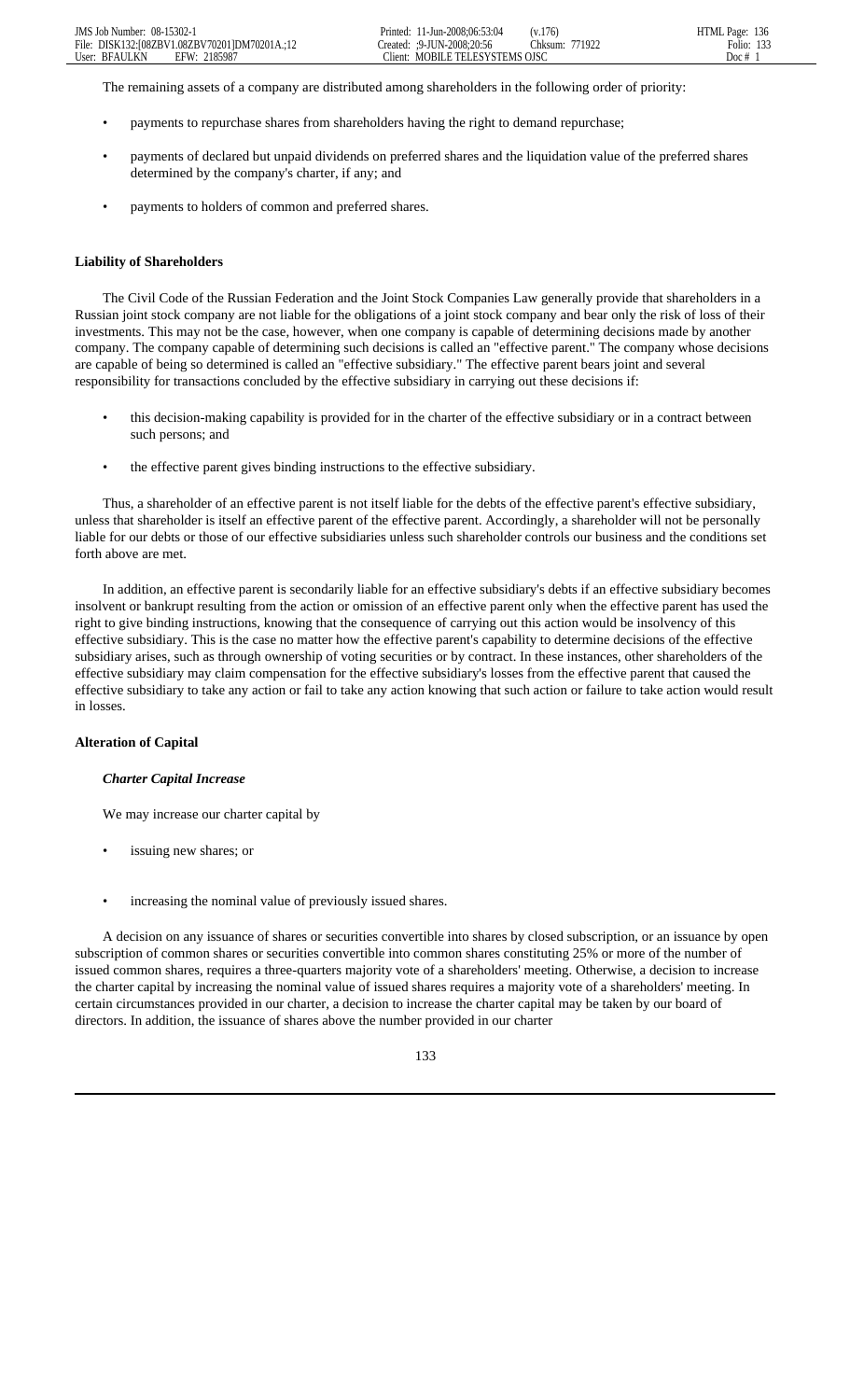necessitates a charter amendment, which requires a three-quarters affirmative vote of a shareholders' meeting.

 The Joint Stock Companies Law requires that the value of newly issued shares be determined by the board of directors based on their market value but not less than their nominal value, except in limited circumstances where (i) existing shareholders exercise a preemptive right to purchase shares at not less than 90% of the price paid by third parties, or (ii) fees up to 10% are paid to intermediaries, in which case the fees paid may be deducted from the price. The price may not be set at less than the nominal value of the shares. The board of directors shall value any in-kind contributions for the new shares, based on the appraisal report of an independent appraiser.

 Russian securities regulations set out detailed procedures for the issuance and registration of shares of a joint stock company. These procedures require:

- prior registration of a share issuance with the Federal Service for Financial Markets (hereinafter—FSFM);
- public disclosure of information relating to the share issuance; and
- following the placement of the shares, registration and public disclosure of the results of the placement of shares.

## *Charter Capital Decrease; Share Buy-Backs*

 The Joint Stock Companies Law does not allow a company to reduce its charter capital below the minimum charter capital required by law, which is 100,000 rubles for an open joint stock company. The Joint Stock Companies Law and our charter require that any decision to reduce our charter capital, whether through the repurchase and cancellation of shares or a reduction in the nominal value of the shares, be made by a majority vote of a shareholders' meeting. Additionally, within 30 days of a decision to reduce our charter capital, we must issue a written notice to our creditors and publish this decision. Our creditors would then have the right to demand, within 30 days of such notice or publication or receipt of our notice, early termination of relevant obligations by us, as well as compensation for damages.

 The Joint Stock Companies Law and our charter allow our shareholders or the board of directors to authorize the repurchase of up to 10% of our shares in exchange for cash. The repurchased shares pursuant to a board decision must be resold at the market price within one year of their repurchase or, failing that, the shareholders must decide to cancel such shares and decrease the charter capital. Repurchased shares do not bear voting rights.

 Shares repurchased pursuant to a decision of our shareholders' meeting to decrease the overall number of shares are cancelled at their redemption.

The Joint Stock Companies Law allows us to repurchase our shares only if, at the time of repurchase:

- our charter capital is paid in full;
- we are not and would not become, as a result of the repurchase, insolvent;
- the value of our net assets at the time of repurchase of our shares is not less (and would not become less, as a result of the proposed repurchase) than the sum of our charter capital, the reserve fund and the difference between the liquidation value and par value of our issued and outstanding preferred shares; and
- we have repurchased all shares from shareholders having the right to demand repurchase of their shares in accordance with Russian law, as described immediately below.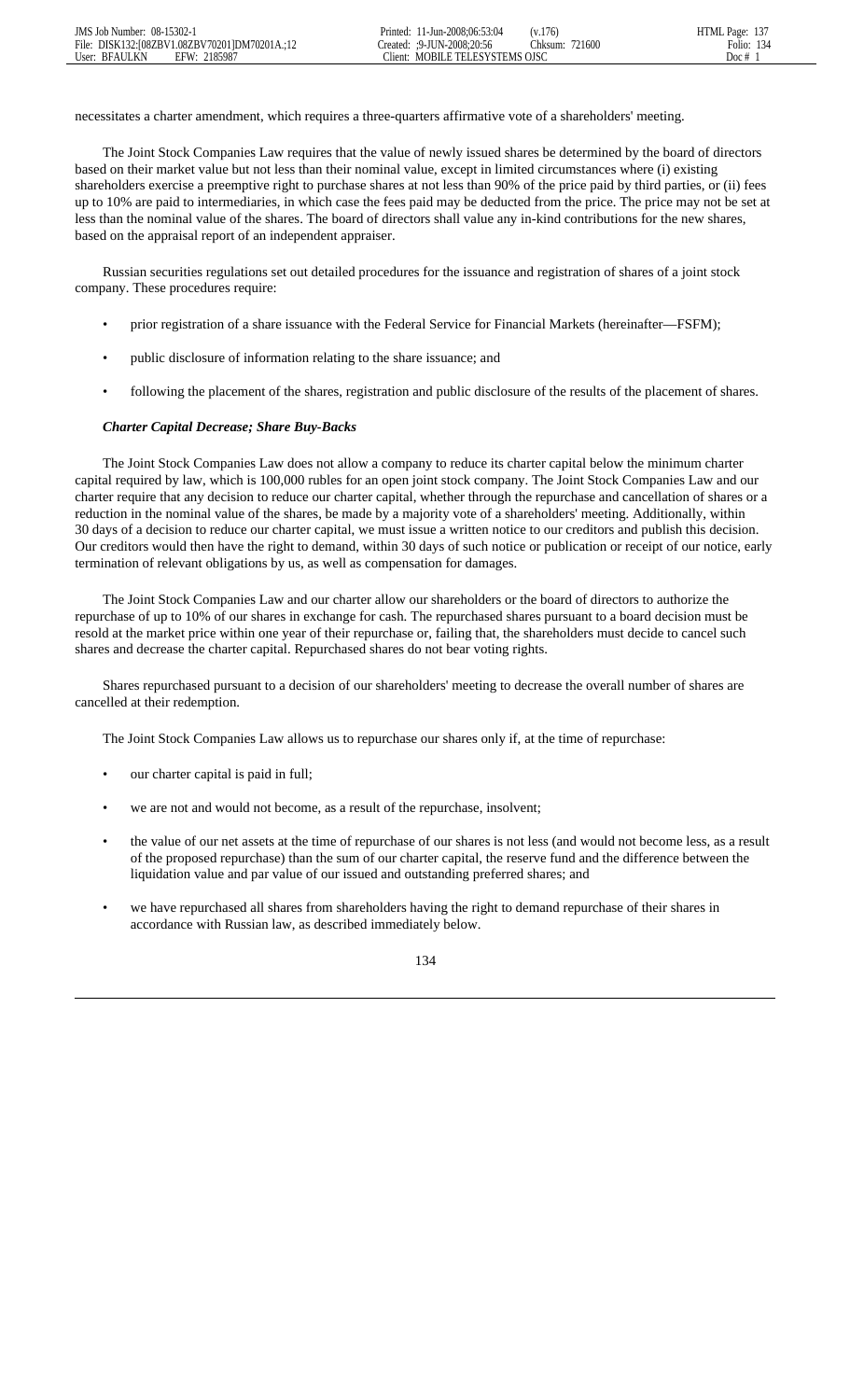The Joint Stock Companies Law and our charter provide that our shareholders may demand repurchase of all or some of their shares as long as the shareholder demanding repurchase voted against or did not participate in the voting on the decision approving any of the following actions:

- reorganization;
- conclusion of a major transaction, as defined under Russian law; or
- amendment of our charter or approval of a restated version of our charter in a manner which restricts shareholders' rights.

 We may spend up to 10% of our net assets calculated under Russian accounting standards on the date of the adoption of the decision which gives rise to a share redemption demanded by the shareholders. If the value of shares in respect of which shareholders have exercised their right to demand repurchase exceeds 10% of our net assets, we will repurchase shares from each such shareholder on a pro-rata basis. Repurchase of the shares is at a price agreed on by the board of directors, but shall not be less than the market price determined by an independent appraiser.

## **Registration and Transfer of Shares**

 Russian legislation requires that a joint stock company maintains a register of its shareholders. Ownership of our registered shares is evidenced solely by entries made in such register. Any of our shareholders may obtain an extract from our register certifying the number of shares that such shareholder holds. Since May 10, 2000, Registrar NIKoil OJSC has maintained our register of shareholders.

 The purchase, sale or other transfer of shares is accomplished through the registration of the transfer in the shareholder register, or the registration of the transfer with a depositary if shares are held by a depositary. The registrar or depositary may not require any documents in addition to those required by Russian legislation in order to transfer shares in the register. Refusal to register the shares in the name of the transferee or, upon request of the beneficial holder, in the name of a nominee holder, is not allowed, except in certain instances provided for by Russian legislation, and may be challenged in court.

# **Reserve Fund**

 Russian legislation requires that each joint stock company establish a reserve fund to be used only to cover the company's losses, redeem the company's bonds and repurchase the company's shares in cases when other funds are not available. Our charter provides for a reserve fund of 15% of our charter capital, funded through mandatory annual transfers of at least 5% of our net profits until the reserve fund has reached the 15% requirement.

## **Disclosure of Information**

Russian securities regulations require us to make the following periodic public disclosures and filings:

- filing quarterly reports with the FSFM, containing information about us, our shareholders and depositary, the structure of our management bodies, the members of the board of directors, our branches and representative offices, our shares, bank accounts and auditors, important developments during the reporting quarter, and other information about our financial and business activity;
- filing with the FSFM and publishing any information concerning material facts and changes in our financial and business activity, including our reorganization, certain changes in the amount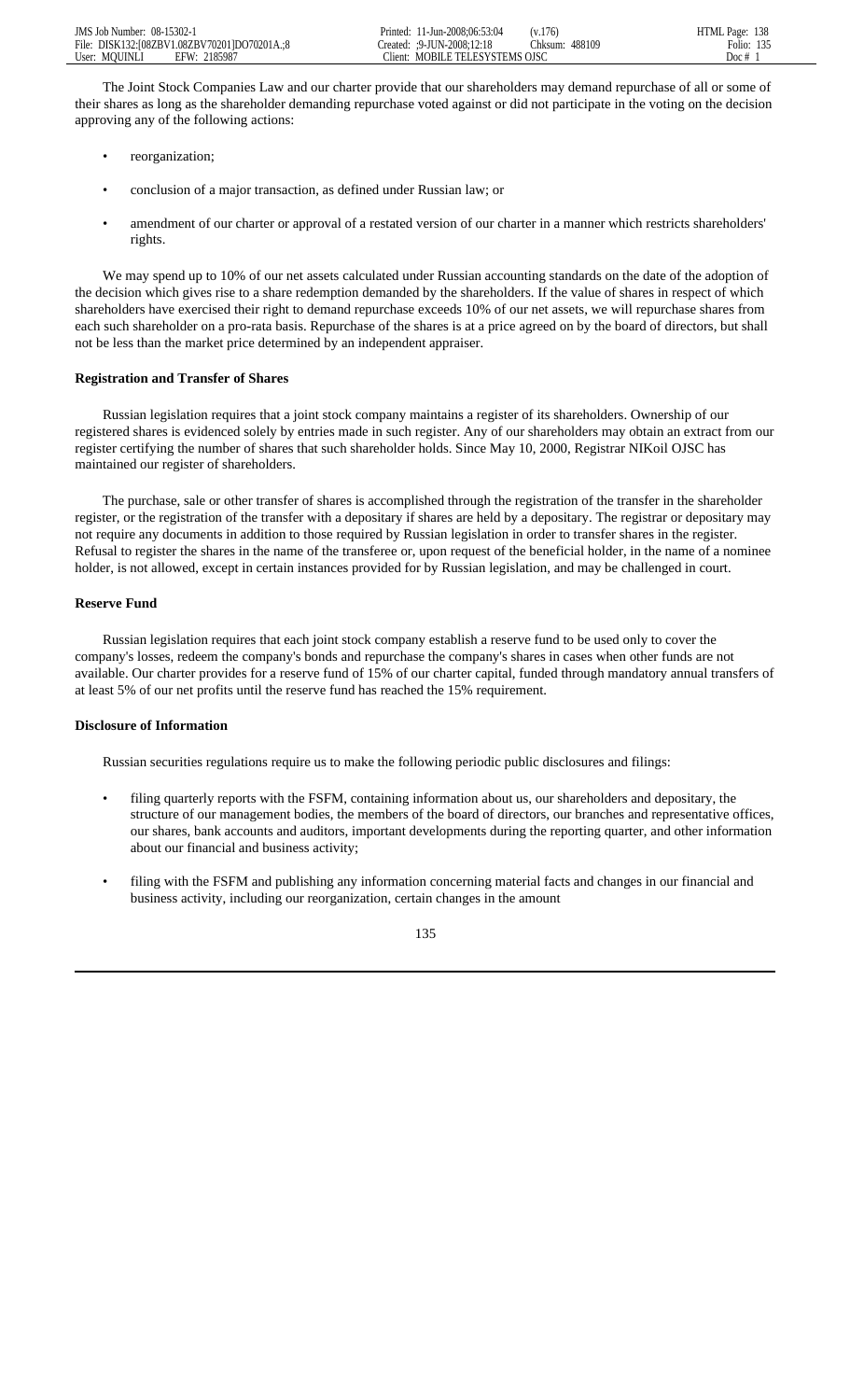of our assets, decisions on share issuances, certain changes in ownership and shareholding as well as shareholder resolutions;

- disclosing information on various stages of share placement, issuance and registration through publication of certain data as required by the securities regulations;
- disclosing our charter and internal corporate governance documents on our website;
- disclosing our annual report and annual financial statements prepared in accordance with Russian accounting standards;
- filing with the FSFM on a quarterly basis a list of our affiliated companies and individuals; and
- other information as required by applicable Russian securities legislation.

## **General Shareholders' Meetings**

## *Procedure*

 The powers of a shareholders' meeting are set forth in the Joint Stock Companies Law and in our charter. A shareholders' meeting may not decide on issues that are not included in the list of its competence by the Joint Stock Companies Law and our charter. Among the issues which the shareholders have the exclusive power to decide are:

- charter amendments;
- reorganization or liquidation;
- election and removal of members of the board of directors;
- determination of the amount of compensation for members of the board of directors;
- determination of the number, nominal value, class/type of authorized shares and the rights granted by such shares;
- changes in our charter capital;
- appointment and removal of our external auditor and of the members of our review commission and counting commission;
- approval of certain interested party transactions and major transactions;
- decision on our participation in holding companies, commercial or industrial groups, or other associations of commercial entities;
- approval of certain internal documents and corporate records;
- distribution of profits and losses, including approval of dividends;
- redemption by the company of issued shares in cases provided by the Joint Stock Companies Law; and
- other issues, as provided for by the Joint Stock Companies Law and our charter.

 Voting at a shareholders' meeting is generally based on the principle of one vote per share of common stock, with the exception of the election of the board of directors, which is done through cumulative voting. Decisions are generally passed by a majority vote of the voting shares present at a shareholders' meeting. However, Russian law requires a three-quarters majority vote of the voting shares present at a shareholders' meeting to approve the following:

charter amendments;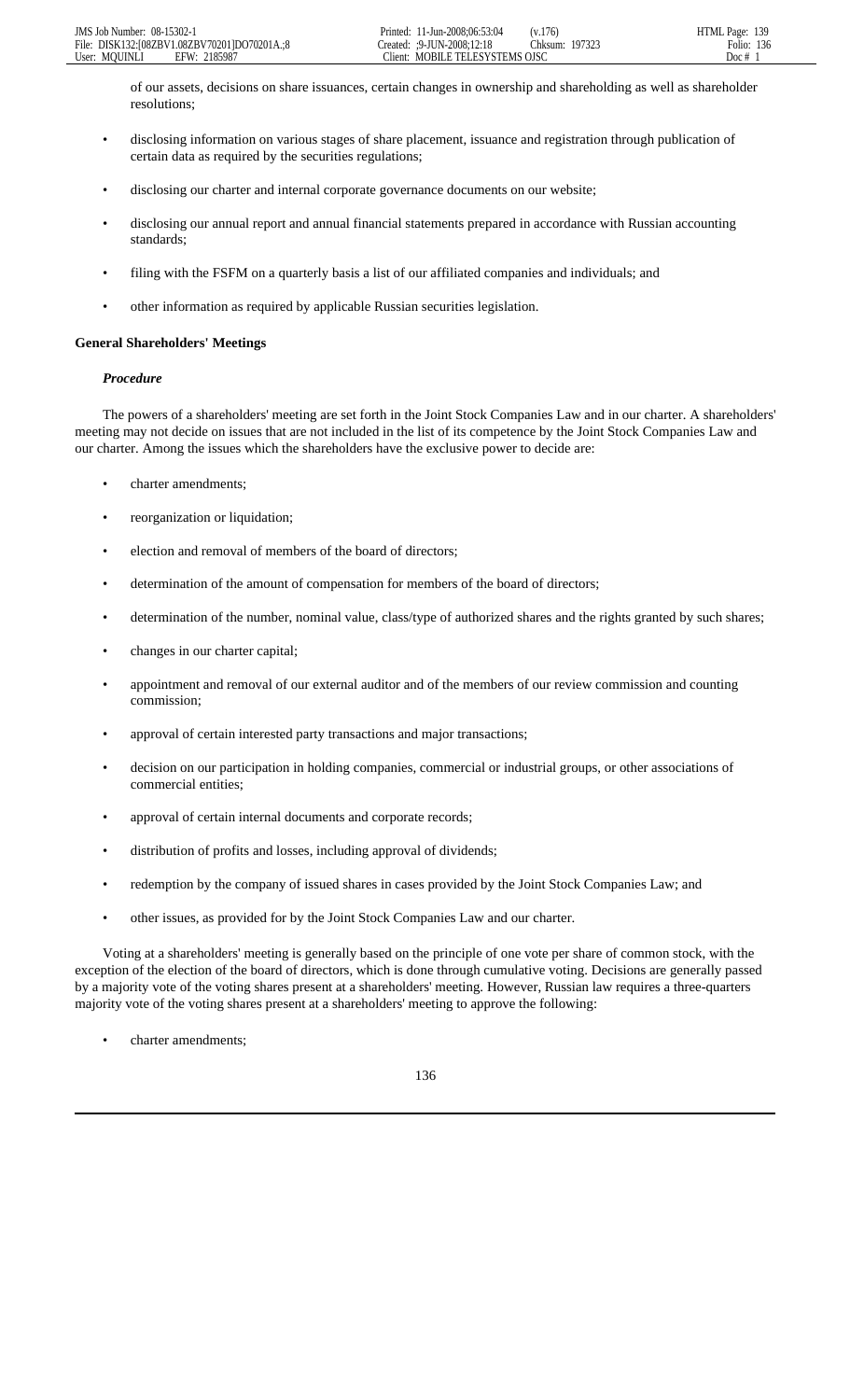- reorganization or liquidation;
- major transactions involving assets in excess of 50% of the balance sheet value of the company's assets;
- determination of the number, nominal value, and category (type) of authorized shares and the rights granted by such shares;
- repurchase by the company of its issued shares;
- any issuance of shares or securities convertible into shares of common stock by closed subscription; or
- issuance by open subscription of shares of common stock or securities convertible into common stock, in each case, constituting 25% or more of the number of issued and outstanding shares of common stock.

 The quorum requirement for our shareholders' meetings is met if holders of shares (or their representatives) accounting for more than 50% of the issued voting shares are present. If the 50% quorum requirement is not met, another shareholders' meeting with the same agenda may (and, in case of an annual shareholders' meeting must) be scheduled and the quorum requirement is satisfied if holders of shares (or their representatives) accounting for at least 30% of the issued voting shares are present at that meeting.

 The annual shareholders' meeting must be convened by the board of directors between March 1 and June 30 of each year, and the agenda must include the following items:

- election of the members of the board of directors;
- election of the counting commission;
- approval of the annual report and the annual financial statements, including the balance sheet and profit and loss statement;
- approval of distribution of profits, including approval of dividends, and losses, if any;
- appointment of an independent auditor; and
- appointment of the members of the review commission.

 A shareholder or group of shareholders owning in the aggregate at least 2% of the issued voting shares may introduce proposals for the agenda of the annual shareholders' meeting and may nominate candidates for the board of directors, counting commission and review commission. Any agenda proposals or nominations must be provided to the company no later than 100 calendar days after the preceding financial year end.

 Extraordinary shareholders' meetings may be called by the board of directors on its own initiative, or at the request of the review commission, the independent auditor or a shareholder or group of shareholders owning in the aggregate at least 10% of the issued voting shares as of the date of the request. The decision by the board of directors to call or reject the call for an extraordinary shareholders' meeting shall be sent to the party that requested the meeting within three days after such a decision was made.

 A general meeting of shareholders may be held in a form of a meeting or by absentee ballot. The form of a meeting contemplates the adoption of resolutions by the general meeting of shareholders through the attendance of the shareholders or their authorized representatives for the purpose of discussing and voting on issues of the agenda, provided that if a ballot is mailed to shareholders for participation at a meeting convened in such form, the shareholders may complete and mail the ballot back to the company without personally attending the meeting. A general meeting of the shareholders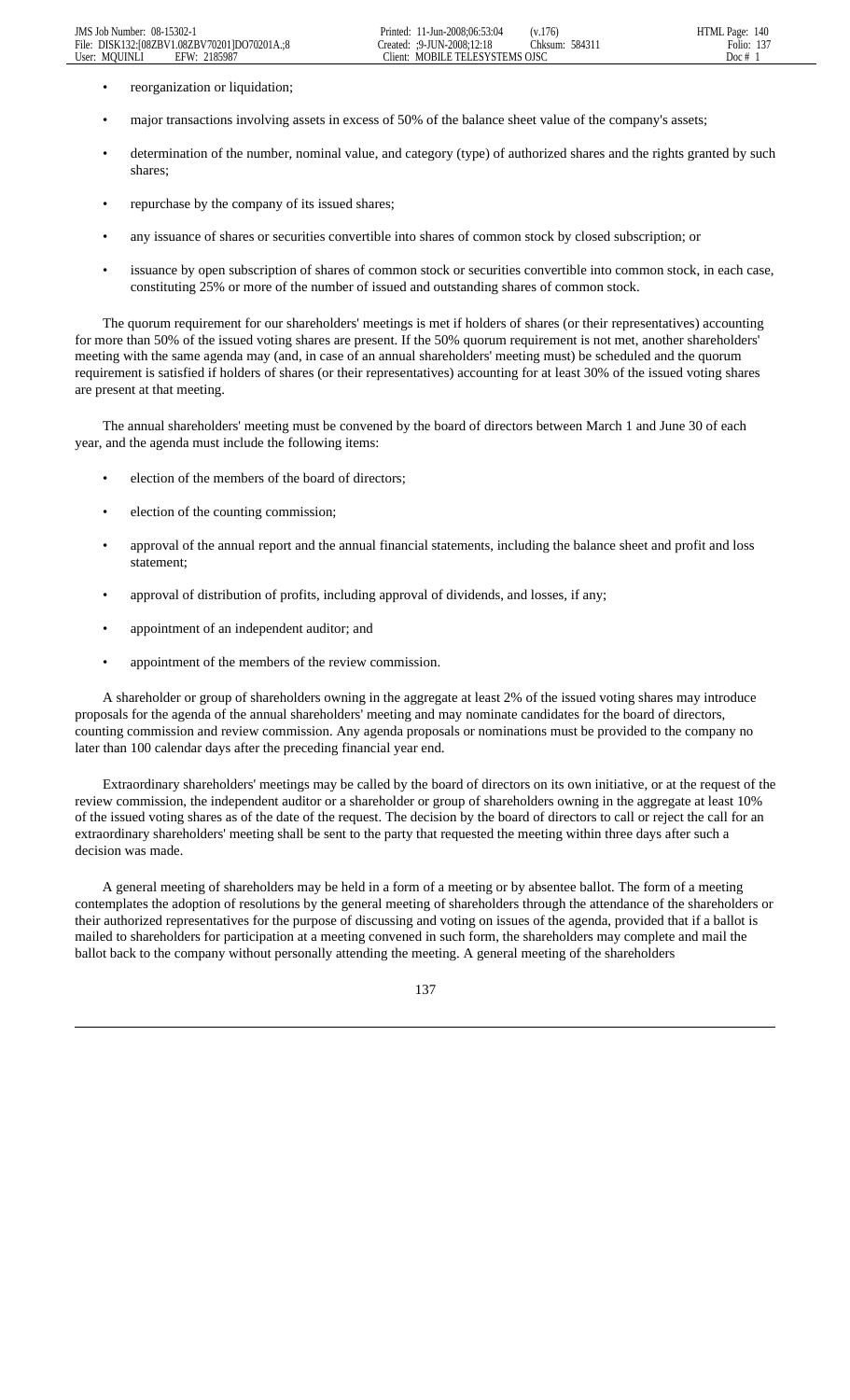by absentee ballot contemplates the determination of collecting shareholders' opinions on issues of the agenda by means of a written poll.

The following issues cannot be decided by a shareholders' meeting by absentee ballot:

- election of the members of the board of directors;
- election of the review commission;
- approval of a company's independent auditor; and
- approval of the annual report, the annual financial statements, including balance sheet, profit and loss statement, and any distribution of profits, including approval of annual dividends and losses, if any.

# *Notice and Participation*

 All shareholders entitled to participate in a general shareholders' meeting must be notified of the meeting, whether the meeting is to be held in the form of a meeting or by absentee ballot, no less than 30 days prior to the date of the meeting, and such notification shall specify the agenda for the meeting. However, if it is an extraordinary shareholders' meeting to elect the board of directors, shareholders must be notified at least 70 days prior to the date of the meeting. Only those items that were set out in the agenda to shareholders may be voted upon at a general shareholders' meeting.

 If a nominal holder of the shares registers in the register of shareholders, then a notification of the shareholders' meeting shall be sent to the nominal holder. The nominal holder must notify its clients in accordance with Russian legislation or an agreement with the client.

 The list of shareholders entitled to participate in a general shareholders' meeting is to be compiled on the basis of data in our shareholders register on the date established by the board of directors, which date may neither be earlier than the date of adoption of the board resolution to hold a general shareholders' meeting nor more than 50 days before the date of the meeting (or, in the case of an extraordinary shareholders' meeting to elect the board of directors, not later than 85 days before the date of the meeting).

The right to participate in a general meeting of shareholders may be exercised by a shareholder as follows:

- by personally participating in the discussion of agenda items and voting thereon;
- by sending an authorized representative to participate in the discussion of agenda items and to vote thereon;
- by submitting a written ballot reflecting the shareholders' voting on the agenda items; or
- by delegating the right to submit such written ballot to an authorized representative.

#### **Board of Directors**

 Our charter provides that our entire board of directors is up for election at each annual general shareholders' meeting. Our board of directors is elected through cumulative voting. Under cumulative voting, each shareholder may cast an aggregate number of votes equal to the number of shares held by such shareholder multiplied by the number of persons to be elected to our board of directors, and the shareholder may give all such votes to one candidate or spread them between two or more candidates. Before the expiration of their term, the directors may be removed as a group at any time without cause by a majority vote of a shareholders' meeting.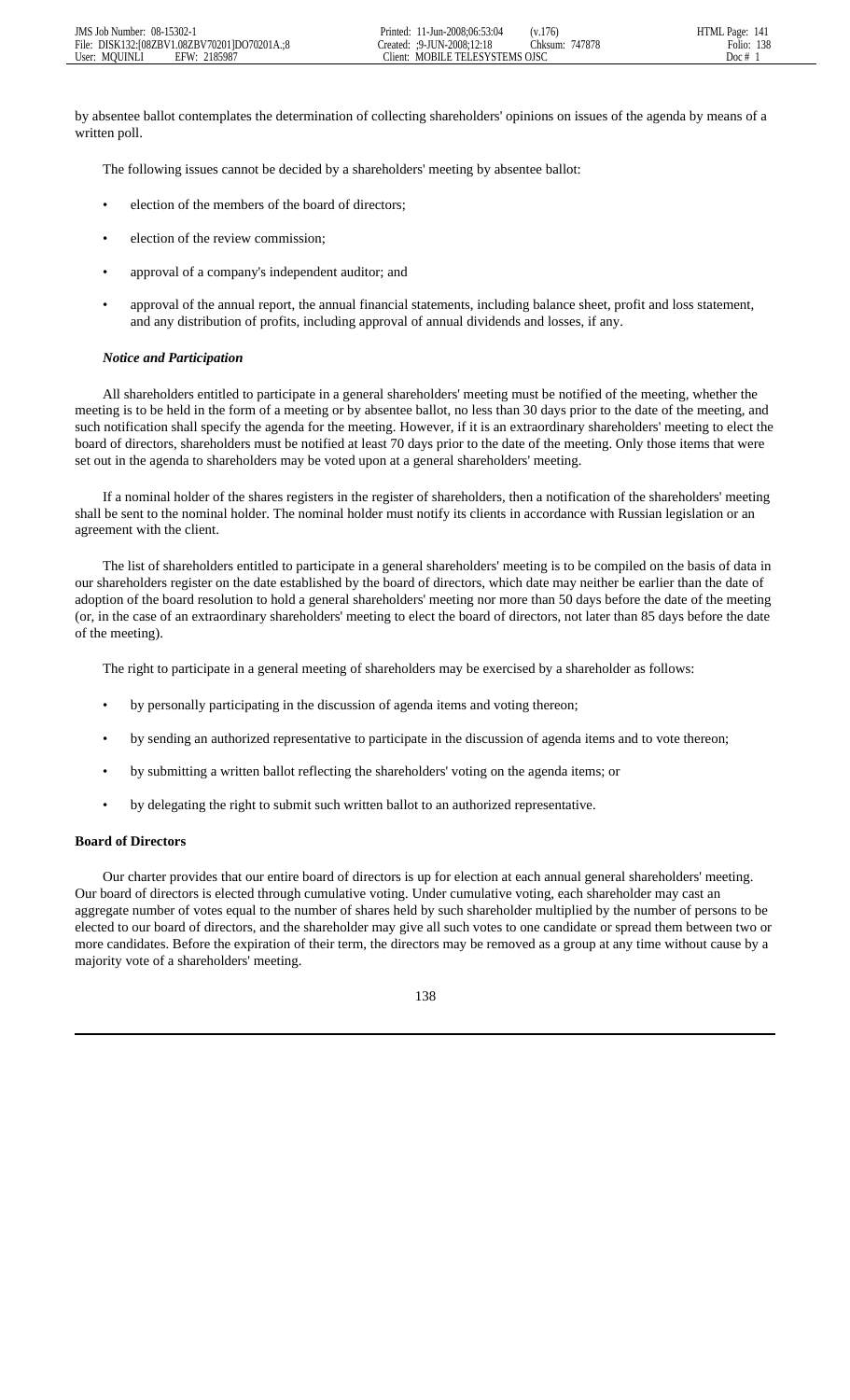The Joint Stock Companies Law requires at least a five-member board of directors for all joint stock companies, at least a seven-member board of directors for a joint stock company with more than 1,000 holders of voting shares, and at least a nine-member board of directors for a joint stock company with more than 10,000 holders of voting shares. Only natural persons (as opposed to legal entities) are entitled to sit on the board. Members of the board of directors are not required to be shareholders of the company. The actual number of directors is determined by the company's charter or a decision of the shareholders' meeting. Our charter provides that our board of directors consists of at least seven members, which number may be increased pursuant to a decision of the general meeting of shareholders. Currently, our board of directors consists of seven members.

 The Joint Stock Companies Law prohibits a board of directors from acting on issues that fall within the exclusive competence of the general shareholders' meeting. Our board of directors has the power to perform the general management of the company, and to decide, among others, the following issues:

- determination of our business priorities;
- convening annual and extraordinary shareholders' meetings, except in certain circumstances specified in the Joint Stock Companies Law;
- approval of the agenda for the shareholders' meeting and determination of the record date for shareholders entitled to participate in a shareholders' meeting;
- placement of our bonds and other securities in cases specified in the Joint Stock Companies Law;
- determination of the price of our property and of our securities to be placed or repurchased, as provided for by the Joint Stock Companies Law;
- repurchase of our shares, bonds and other securities in certain cases provided for by the Joint Stock Companies Law;
- appointment and removal of our President;
- recommendations on the amount of the dividend and the payment procedure thereof;
- recommendations on the amount of remuneration and compensation to be paid to the members of our review commission and on the fees payable for the services of an independent auditor;
- the use of our reserve fund and other funds;
- approval of our internal documents, except for those documents whose approval falls within the competence of our shareholders or the president;
- the creation and liquidation of branches and representative offices;
- approval of major and interested party transactions in certain cases provided for by the Joint Stock Companies Law;
- increasing our charter capital by issuing additional shares within the limits of the authorized charter capital, except in certain circumstances specified in our charter;
- approval of our share registrar and the terms of the agreement with it; and
- other issues, as provided for by the Joint Stock Companies Law and our charter.

 Our charter generally requires a majority vote of the directors present for an action to pass, with the exception of actions for which Russian legislation requires a unanimous vote or a majority vote of the disinterested and independent directors, as described therein. A board meeting is considered duly assembled and legally competent to act when a majority of elected directors is present.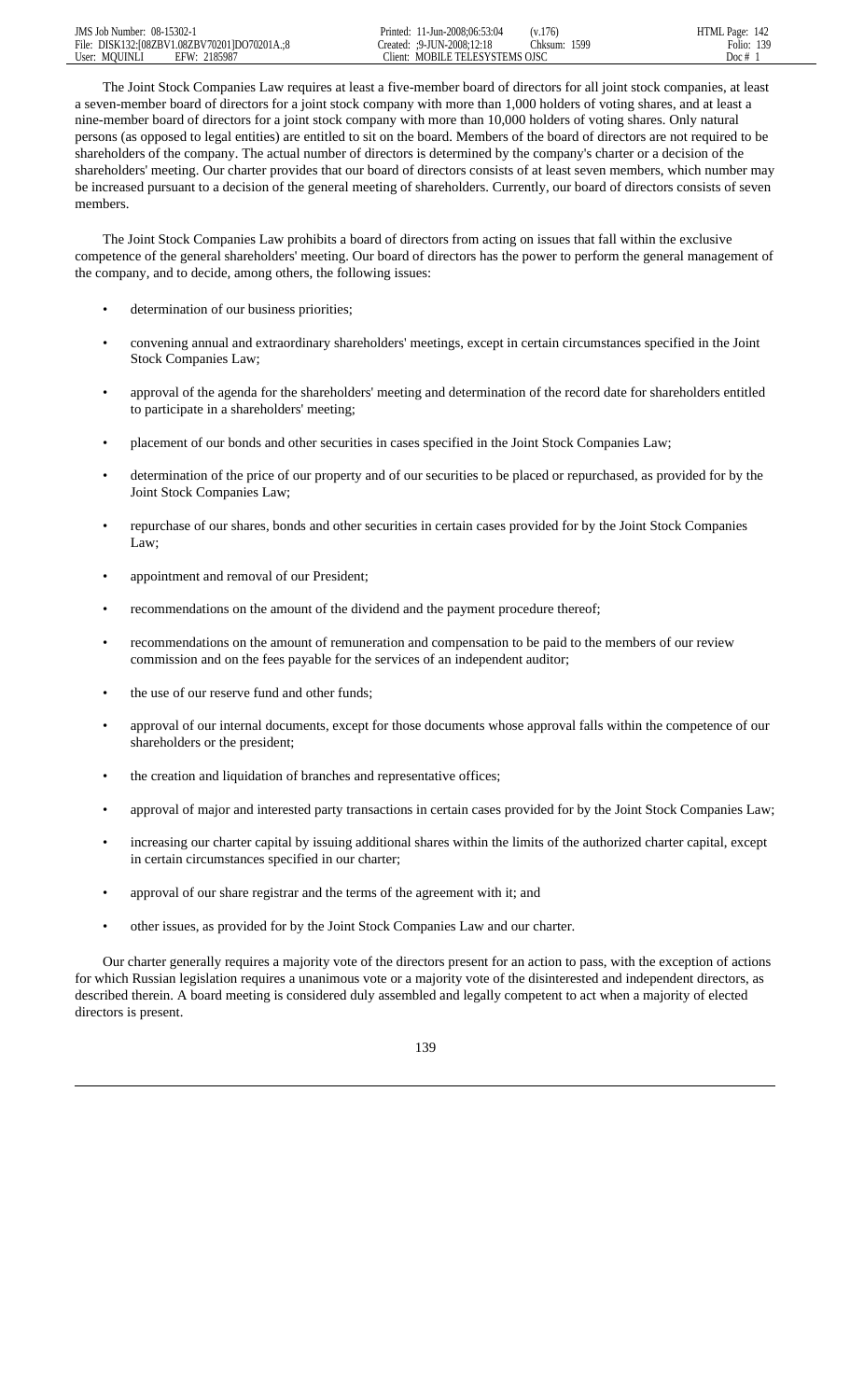Our internal regulation "On the Board of Directors of OJSC Mobile TeleSystems" was approved by the annual shareholders' meeting on June 29, 2007. In accordance with clause 1.8 of the Regulation, the members of the board of directors have the right to:

- receive information regarding our operations;
- propose issues to be discussed by the board of directors;
- review the minutes of the board of directors meetings;
- express their own point of view during the board of directors meetings;
- request to include in the minutes of the meetings their personal opinion concerning issues on the agenda and decisions made with respect thereto; and
- receive a remuneration and/or compensation of expenses related to the execution of their duties as members of the board of directors in accordance with decisions of the general shareholders' meeting.

In accordance with clause 1.9 of the Regulation, the members of the board of directors must:

- act in our interests;
- execute their duties in a confident and scrupulous manner;
- act within their rights and in accordance with the purposes of the board of directors;
- not distribute confidential information concerning us and protect such information from unlawful and improper use and publishing, and not use such confidential information in their own or third parties' commercial purposes;
- participate in the work of the board of directors;
- participate in the voting process during the board of directors meetings;
- complete the tasks assigned by the board of directors;
- evaluate the risks and consequences of the decisions made;
- inform us on a timely basis about their participation in the management of other companies and changes in such participation;
- restrain from voting on issues of personal interest;
- inform the board of directors about future deals in which they may have a personal interest;
- disclose information about the holding, disposal or acquisition of our shares and other securities; and
- restrain from actions, which could lead to a conflict between their personal and our interests.

# **Interested Party Transactions**

 Under the Joint Stock Companies Law, certain transactions defined as "interested party transactions" require approval by disinterested directors or shareholders of the company. "Interested party transactions" include transactions involving a member of the board of directors or member of any executive body of the company (including the company's chief executive office and/or the company's managing organization), any person that owns, together with any affiliates, at least 20% of a company's issued voting shares or any person who is able to direct the actions of the company, if that person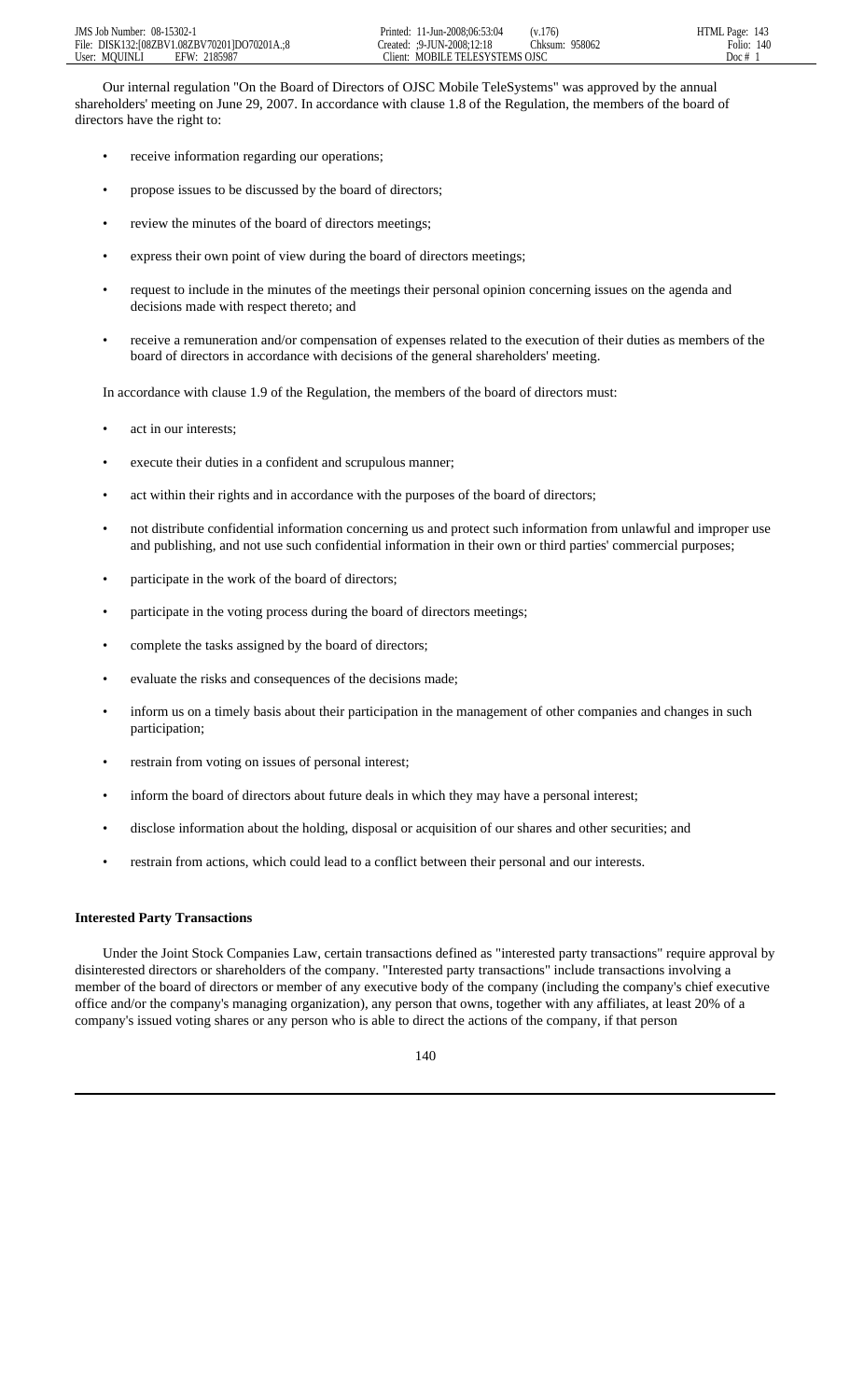and/or that person's spouse, parents, children, adoptive parents or children, brothers or sisters or affiliates, is/are:

- a party to, or beneficiary of, a transaction with the company, whether directly or as a representative or intermediary;
- the owner of at least 20% of the issued shares of a legal entity that is a party to, or beneficiary of, a transaction with the company, whether directly or as a representative or intermediary; or
- a member of the board of directors or a member of any management body of a company that is a party to, or beneficiary of, a transaction with the company, whether directly or as a representative or intermediary, or a member of the board of directors or of any management body of a management organization of such a company.

 The Joint Stock Companies Law requires that an interested party transaction by a company with more than 1,000 shareholders be approved by a majority vote of the independent directors of the company who are not interested in the transaction. For purposes of this rule, an "independent director" is a person who is not, and within the year preceding the decision to approve the transaction was not, a general director/president, a member of any executive body or an affiliate of the company, or a member of the board of directors or any management body of the company's management organization. Additionally, such person's spouse, parents, children, adoptive parents or children, brothers or sisters may not, and within the year preceding the date of the decision to approve the transaction did not, occupy positions in the executive bodies of the company or positions on the board of directors or of any management body of the company's management organization. For companies with 1,000 or fewer shareholders, an interested party transaction must be adopted by a majority vote of the directors who are not interested in the transaction if the number of these directors is sufficient to constitute a quorum.

Approval by a majority of shareholders who are not interested in the transaction is required if:

- the value of such transaction or a number of interrelated transactions is 2% or more of the balance sheet value of the company's assets determined under Russian accounting standards;
- the transaction or a number of interrelated transactions involves the issuance, by subscription, of voting shares or securities convertible into voting shares, or a secondary market sale of such securities, in an amount exceeding 2% of the company's issued voting stock;
- the number of directors who are not interested in the transaction is not sufficient to constitute a quorum; or
- all the members of the board of directors of the company are interested parties, or none of them is an independent director.

 Approval by a majority of shareholders who are not interested in the transaction may not be required, until the next annual shareholders' meeting, for an interested party transaction if such transaction is substantially similar to transactions concluded by the company and the interested party in the ordinary course of business before such party became an interested party with respect to the transaction.

The approval of interested party transactions is not required in the following instances:

- the company has only one shareholder that simultaneously performs the functions of the executive body of the company;
- all shareholders of the company are deemed interested in such transactions;
- the transactions arise from the shareholders executing their preemptive rights to purchase newly issued shares of the company;

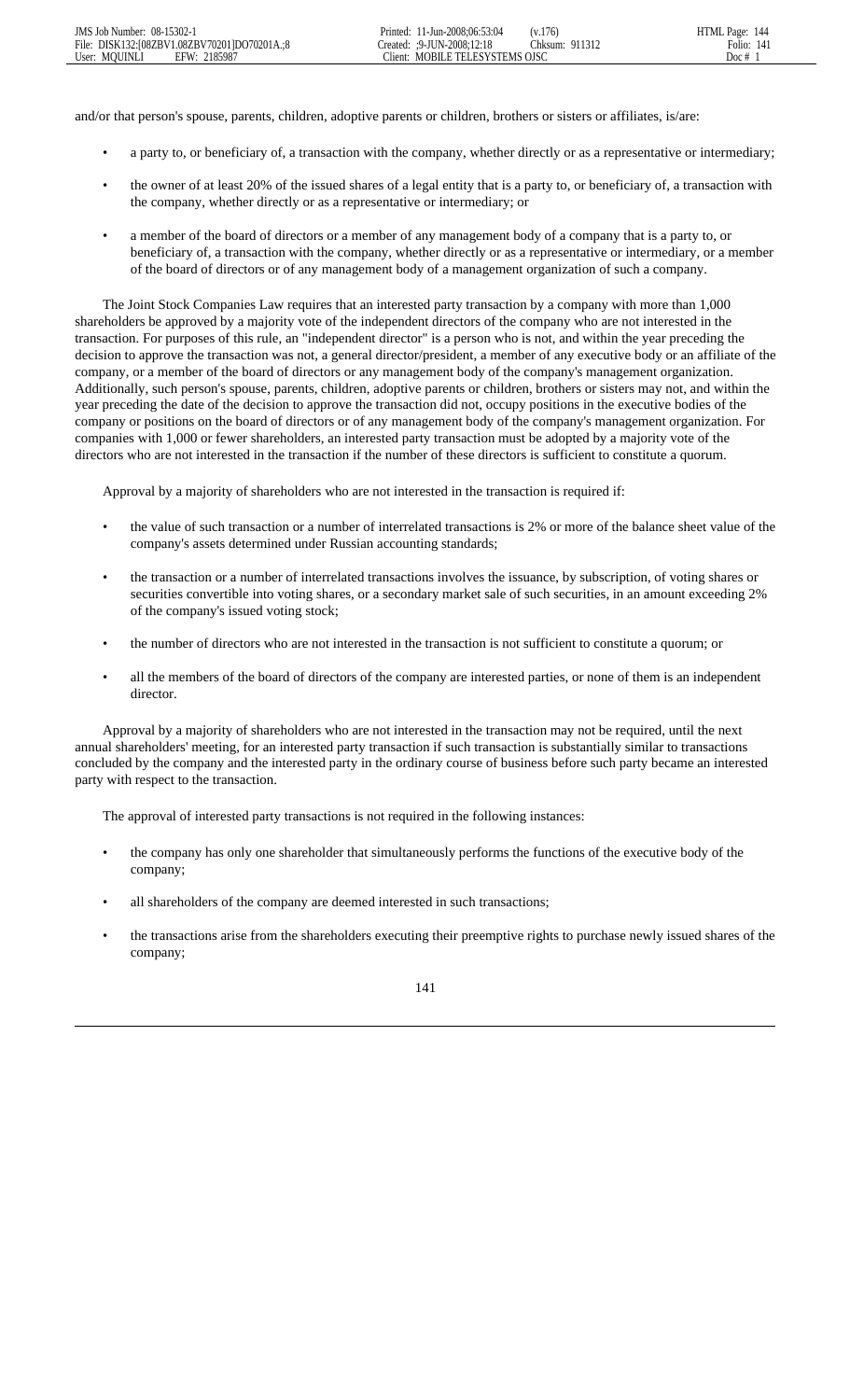- the transactions arise from the repurchase, whether mandatory or not, by the company of its issued shares;
- the company merges with another company, and the latter owns more than three-fourths of the voting capital stock of the company; or
- the transactions that are mandatory for the company pursuant to Russian law and must be concluded on the basis of fixed prices and tariffs adopted by a competent state body.

# **Major Transactions**

 The Joint Stock Companies Law defines a "major transaction" as a transaction, or a number of interrelated transactions, involving the acquisition or disposal, or a possibility of disposal (whether directly or indirectly) of property having a value of 25% or more of the balance sheet value of the assets of a company determined under Russian accounting standards, with the exception of transactions conducted in the ordinary course of business or transactions involving the placement of common stock, or securities convertible into common stock. Major transactions involving assets having a value ranging from 25% to 50% of the balance sheet value of the assets of a company require unanimous approval by all members of the board of directors or, failing to receive such approval, a simple majority vote of a shareholders' meeting. Major transactions involving assets having a value in excess of 50% of the balance sheet value of the assets of a company require a three-quarters majority vote of a shareholders' meeting.

# **Change in Control**

# *Anti-takeover Protection*

Russian legislation requires the following:

- A person intending to acquire 30% or more of an open joint stock company's ordinary shares and voting preferred shares (including, for such purposes, shares already owned by such person and its affiliates), will be entitled to make a public tender offer to other holders of such shares or securities convertible into such shares.
- A person that has acquired 30% or more of the totality of an open joint-stock company's ordinary shares and voting preferred shares (including, for such purposes, shares already owned by such person and its affiliates, but excluding shares that were acquired pursuant to previous voluntary or mandatory offers) will generally be required to make, within 35 days of acquiring such shares, a public tender offer for other shares of the same class and for securities convertible into such shares, at the price which is not less than the price determined based on a weighted market price of the shares, or on a price supplied by an independent appraiser if the shares have no or insufficient trading history. From the moment of acquisition of 30% or more of the shares until the moment of delivery of an offer to the security holders, the person making an offer and its affiliates will be able to register for quorum and vote only 30% of the shares of the company (regardless of the size of their actual holdings). These rules are also applied (or reapplied) to acquisitions resulting in a person or a group of persons owning more than 50% and 75% of a company's outstanding shares.
- A person that as a result of such an offer becomes (individually or with its affiliates) the owner of more than 95% of the company's ordinary shares and voting preferred shares, must buy out the remaining shares of the company as well as other securities convertible into such shares upon request of the holders of such shares or other securities, and may require such holders to sell such shares and other securities, at a price based on the prices of the preceding acquisition by the offeror.

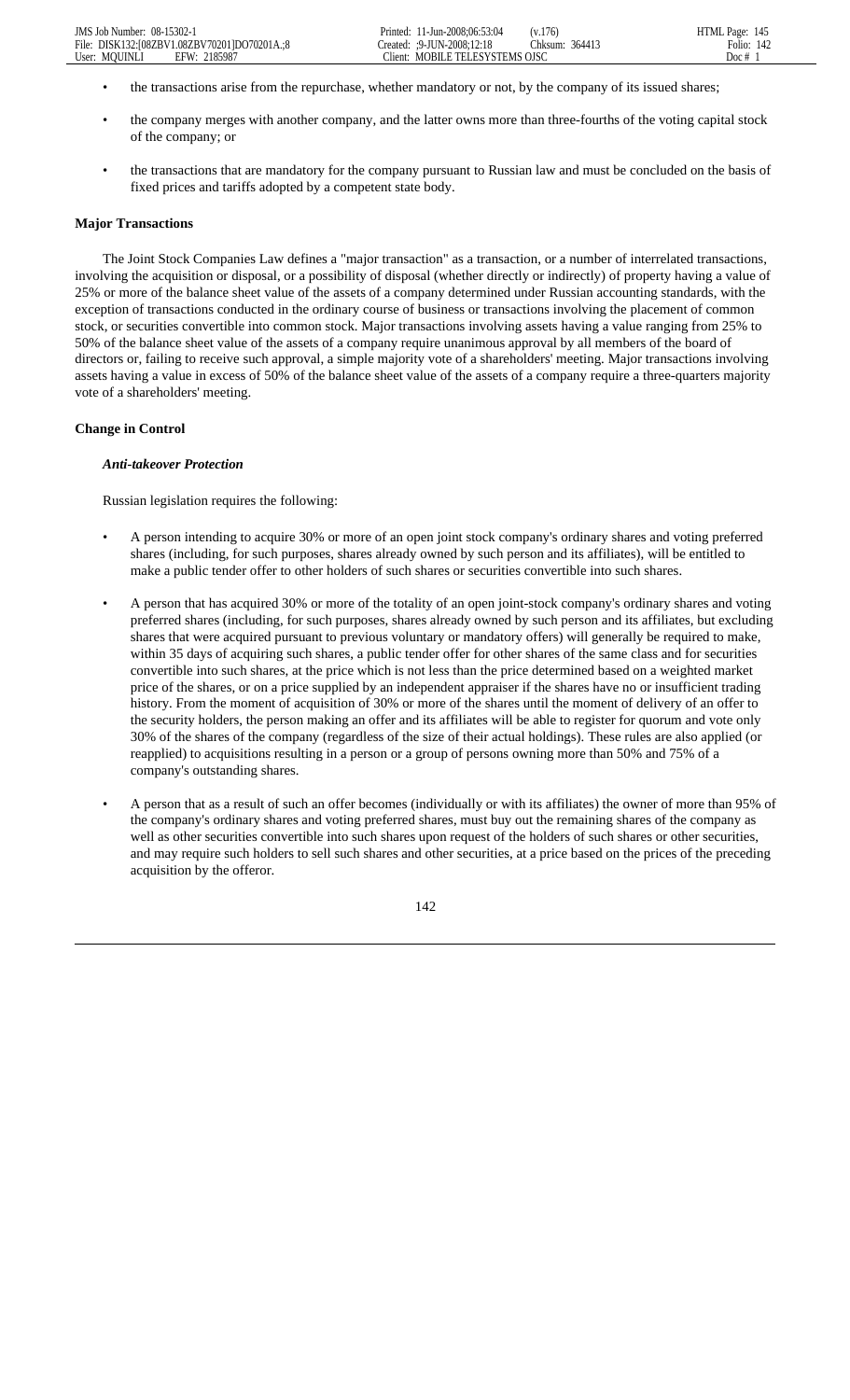- An offer of the kind described in either of the preceding three paragraphs must be accompanied by a bank guarantee of payment. If the company is publicly traded, prior notice of the offer must be filed with the FSFM; otherwise, notice must be filed with the FSFM no later than the date of the offer. The FSFM may order amendments to the terms of the offer (including price) in order to bring them into compliance with the rules.
- Once such an offer has been made, competing offers for the same securities can be made by third parties and, in certain circumstances, acceptance of the initial offer may be withdrawn by the security holders who choose to accept such competing offer. From the making of such an offer until 20 days after its expiry (which period may in certain cases exceed 100 days) the company's shareholders' meeting will have the sole power to make decisions on charter capital increase, issuance of securities, approval of certain major transactions, and on certain other significant matters.

 The above rules may be supplemented through FSFM rulemaking, which may result in a wider, narrower or more specific interpretation of these rules by the government and judicial authorities, as well as by market participants.

## **Approval of the Federal Antimonopoly Service**

 Pursuant to the Federal Law on Competition, the Federal Antimonopoly Service must approve in advance acquisitions of voting capital stock of a joint stock company involving (1) companies with a combined value of assets or combined annual revenues under Russian Accounting Standards exceeding a certain threshold, or (2) companies registered as having more than a 35% share of a certain commodity market, and which would result in a shareholder (or a group of affiliated shareholders) holding more than 25%, 50% or 75% of the voting capital stock of such company, or in a transfer between such companies of assets or rights to assets, the value of which exceeds a certain amount.

## **Disclosure of Ownership**

 Effective July 1, 2006, a holder of our common shares is required to publicly disclose an acquisition of 5% or more of the outstanding common shares of the company, as well any change in the amount of common shares held by such holder, if as a result of such change the percentage of common shares held by the holder becomes greater or lesser than 5%, 10%, 15%, 20%, 25%, 30%, 50% or 75% of the outstanding common shares of the company.

#### **Notification of Foreign Ownership**

 Foreign persons registered as individual entrepreneurs in Russia who acquire shares in a Russian joint stock company and foreign companies that acquire shares in a Russian joint stock company may need to notify the Russian tax authorities within one month following such acquisition. However, the procedure for notifying the Russian tax authorities by foreign companies that are not registered with such tax authorities at the time of their share acquisition remains unclear.

## **C. Material Contracts**

 The following is a description of contracts that we and/or our subsidiaries are a party to and that are or may be material to our business:

# **Syndicated Loans and Credit Facilities**

 On April 21, 2006, we signed a syndicated loan facility with several international financial institutions, including: The Bank of Tokyo-Mitsubishi UFJ, Ltd., Bayerische Landesbank, HSBC Bank plc, ING Bank N.V., Raiffeisen Zentralbank Oesterreich AG, Sumitomo Mitsui Banking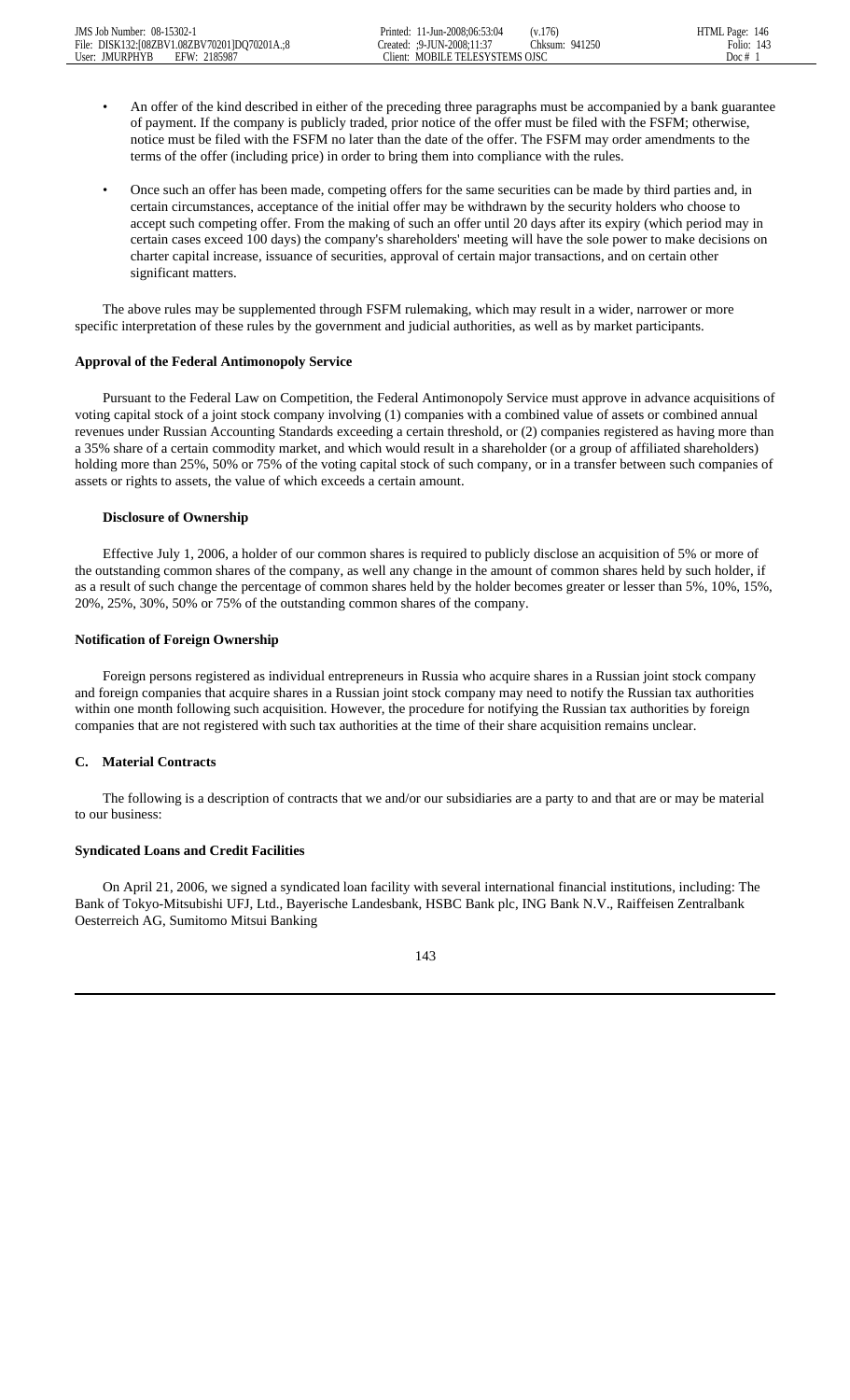Corporation Europe Limited. The facility allows us to borrow up to \$1,330.0 million and is available in two tranches of \$630.0 million and \$700.0 million. We used the proceeds for general corporate purposes, including acquisitions and refinancing of existing indebtedness. The first tranche bears interest of LIBOR+0.80% per annum and matures in 2009. The second tranche matures in April 2011, bears interest of LIBOR+1.00% per annum within the first three years and LIBOR+1.15% per annum thereafter and is repayable in 13 equal quarterly installments, commencing in April 2008. In addition, we paid an arrangement fee of 0.10% of the original loan facility amount and are obligated to pay an agency fee in the amount of \$0.05 million each year for the term of the loan facility. We also pay a commitment fee each year for the duration of the loan facility in the amount of 0.40% on the undrawn portion. The debt issuance costs in the amount of \$13.4 million were capitalized. As of December 31, 2007, the outstanding balance under the loan was \$1,330.0 million. The syndicated loan facility is subject to certain restrictive covenants including, but not limited to, certain financial ratios. We believe that as of December 31, 2007, we were in compliance with all existing covenants.

 In December 2005, we signed an agreement with Citibank International plc and ING Bank N.V. for a \$130.8 million committed credit facility. In June 2006, the agreement was amended to increase the amount of available credit by \$36.6 million. These funds were used to purchase telecommunications equipment from Ericsson AB. The loan bears interest at LIBOR+0.30% per annum. An arrangement fee of 0.20% of the original facility amount and agency fee of \$0.01 million per annum will be paid in accordance with the agreement. The commitment fee is 0.10% per annum on the undrawn portion of the facility. The loan is subject to certain covenants, including, *inter alia* , covenants restricting our ability to convey or dispose of our properties and assets to another person. We believe that as of December 31, 2007, we were in compliance with all existing covenants. The facility is repayable on a biannual basis in equal installments over nine years. As of December 31, 2007, the balance outstanding under the loan was \$130.5 million. As of December 31, 2007, the credit facility was fully drawn down.

 In November 2005, we entered into a credit facility with HSBC Bank plc, ING Bank Deutschland AG and Bayerische Landesbank for up to \$123.8 million. In May 2006, the agreement was amended to increase the amount of available credit by \$17.3 million. We used these funds to finance the acquisition of telecommunications equipment from Alcatel SEL AG. The loan bears interest at LIBOR+0.30% per annum. An arrangement fee of 0.20% of the original facility amount and an agency fee of \$0.01 million per annum will be paid in accordance with the agreement. The commitment fee is 0.10% per annum on the undrawn portion of the facility. The debt issuance costs in the amount of \$19.3 million were capitalized. The loan is subject to certain covenants, including, *inter alia* , covenants restricting our ability to convey or dispose of our properties and assets to another person. We believe that as of December 31, 2007, we were in compliance with all existing covenants. The facilities are repayable on a biannual basis in equal installments over nine years. As of December 31, 2007, the balance outstanding under the loan was \$100.6 million with \$11.2 million still available under the credit facility.

 In October 2005, we entered into an agreement with Commerzbank AG, HSBC Bank plc and ING Bank Deutschland AG for a \$125.8 million committed credit facility. We used these funds to purchase telecommunications equipment from Siemens AG. The loan bears interest of LIBOR+0.30% per annum. An arrangement fee of 0.20% of the original facility amount and \$0.01 million per annum will be paid in accordance with the agreement. The commitment fee is 0.10% per annum on the undrawn portion of the facility. The loan is subject to certain covenants, including, *inter alia* , covenants restricting our ability to convey or dispose of our properties and assets to another person. We believe that as of December 31, 2007, we were in compliance with all existing covenants. The facilities are repayable on a biannual basis in equal installments over nine years. As of December 31, 2007, the outstanding balance under the loan was \$103.5 million. As of December 31, 2007, the credit facility was fully drawn down.

 In February 2005, we entered into a credit facility with Barclays Bank plc to finance the acquisition of equipment from Motorola Limited. The facility allows borrowing of up to \$25.7 million and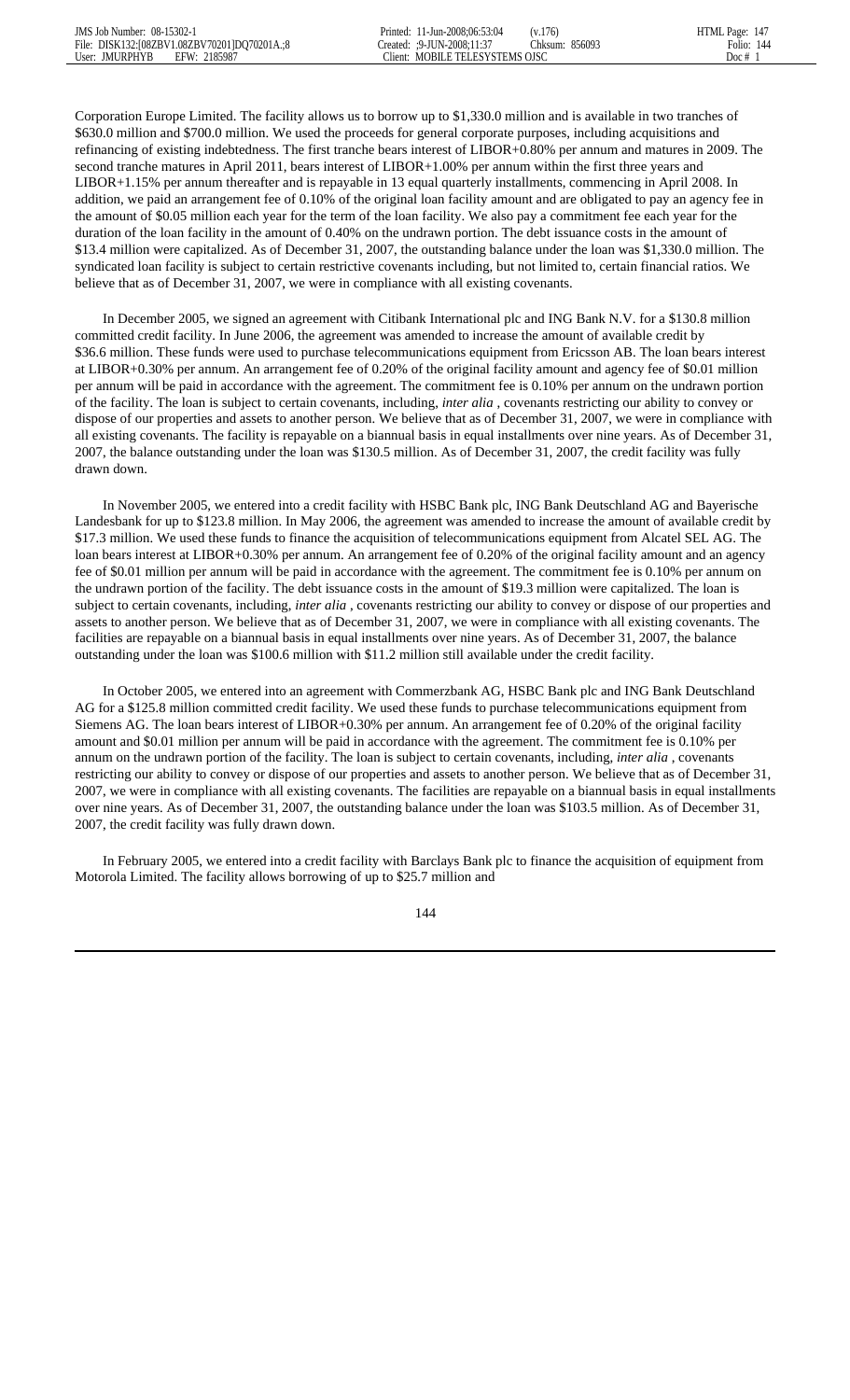uncommitted additional borrowing of up to \$64.3 million. In December 2005, the agreement with Barclays Bank plc was amended to increase the amount of available credit by \$23.3 million. The original facility bears interest at LIBOR+0.15% per annum and the additional uncommitted facility bears interest at LIBOR+0.13% per annum. An arrangement fee of 0.4% of the original facility amount and of 0.4% of each additional commitment facility amount will be paid in accordance with the agreement. The commitment fee is 0.175% per annum. The debt issuance costs in the amount of \$10.4 million were capitalized. The facilities are redeemable in equal semi-annual installments by January 31, 2014. The loan is subject to certain covenants, including, *inter alia* , covenants restricting our ability to convey or dispose of our properties and assets to another person. We believe that as of December 31, 2007, we were in compliance with all existing covenants. As of December 31, 2007, the outstanding balance under the loan was \$85.5 million. As of December 31, 2007, the credit facility was fully drawn down.

 In December 2004, we entered into a credit facility agreement with European Bank for Reconstruction and Development ("EBRD") for a total amount of \$150.0 million. In May 2006, the credit facility was increased by \$111.5 million and the maturity date was extended to June 15, 2014 through an amendment to the agreement. The original credit facility in the amount of \$150.0 million bears interest at LIBOR+3.10% per annum and the additional credit facility in the amount of \$111.5 million bears interest at LIBOR+1.51% per annum. The commitment fee is 0.50% per annum. The debt issuance costs in the amount of \$1.5 million were capitalized. As of December 31, 2007, the outstanding balance under the loan was \$216.7 million. The loan is subject to certain restrictive covenants including, *inter alia* , certain financial ratios. We believe that as of December 31, 2007, we were in compliance with all existing covenants. As of December 31, 2007, the credit facility was fully drawn down.

 In October 2004, we entered into two credit facility agreements with HSBC Bank plc and ING BHF-BANK AG for a total amount \$121.4 million. In April 2005, the lenders agreed to increase the amount of available credit facility by \$28.3 million. The funds received under the facilities were used to purchase telecommunications equipment and software from Siemens AG and Alcatel SEL AG for technical upgrades and the expansion of our network. The facility bears interest at LIBOR+0.43% per annum. A commitment fee of 0.20% per annum and an arrangement fee of 0.25% were be paid in accordance with the loan agreement. The principal and interest amounts are repaid in 17 equal half year installments, starting July 2005 for the first agreement and September 2005 for the second agreement. The debt issuance costs in the amount of \$25.9 million were capitalized. As of December 31, 2007, the total outstanding balance under these loans was \$128.2 million. The facilities mature in July and September 2013, and are subject to certain restrictive covenants, including, *inter alia* , covenants restricting our ability to convey or dispose of our properties and assets to another person. We believe that as of December 31, 2007, we were in compliance with all existing covenants.

## **Notes Indentures and Guarantees**

 We completed a \$400.0 million notes offering through Mobile TeleSystems Finance S.A. on January 30, 2003. The 9.75% notes were issued under an indenture dated January 30, 2003. These notes were fully and unconditionally guaranteed by us and matured on January 30, 2008. Interest on the notes was payable in arrears on January 30 and July 30 of each year, commencing on July 30, 2003. The net proceeds from this offering of \$396.1 million were used for general corporate purposes, including the acquisition of 57.7% and 26.0% stakes in UMC in March and June 2003, respectively, and other acquisitions of mobile operators in Russia. The notes were listed on the Luxembourg Stock Exchange. These notes were fully paid in January 2008.

We completed a \$400.0 million notes offering through Mobile TeleSystems Finance S.A. on October 14, 2003. The 8.375% notes were issued under an indenture dated October 14, 2003. Interest on the notes is payable in arrears on April 14 and October 14 of each year, commencing on April 14,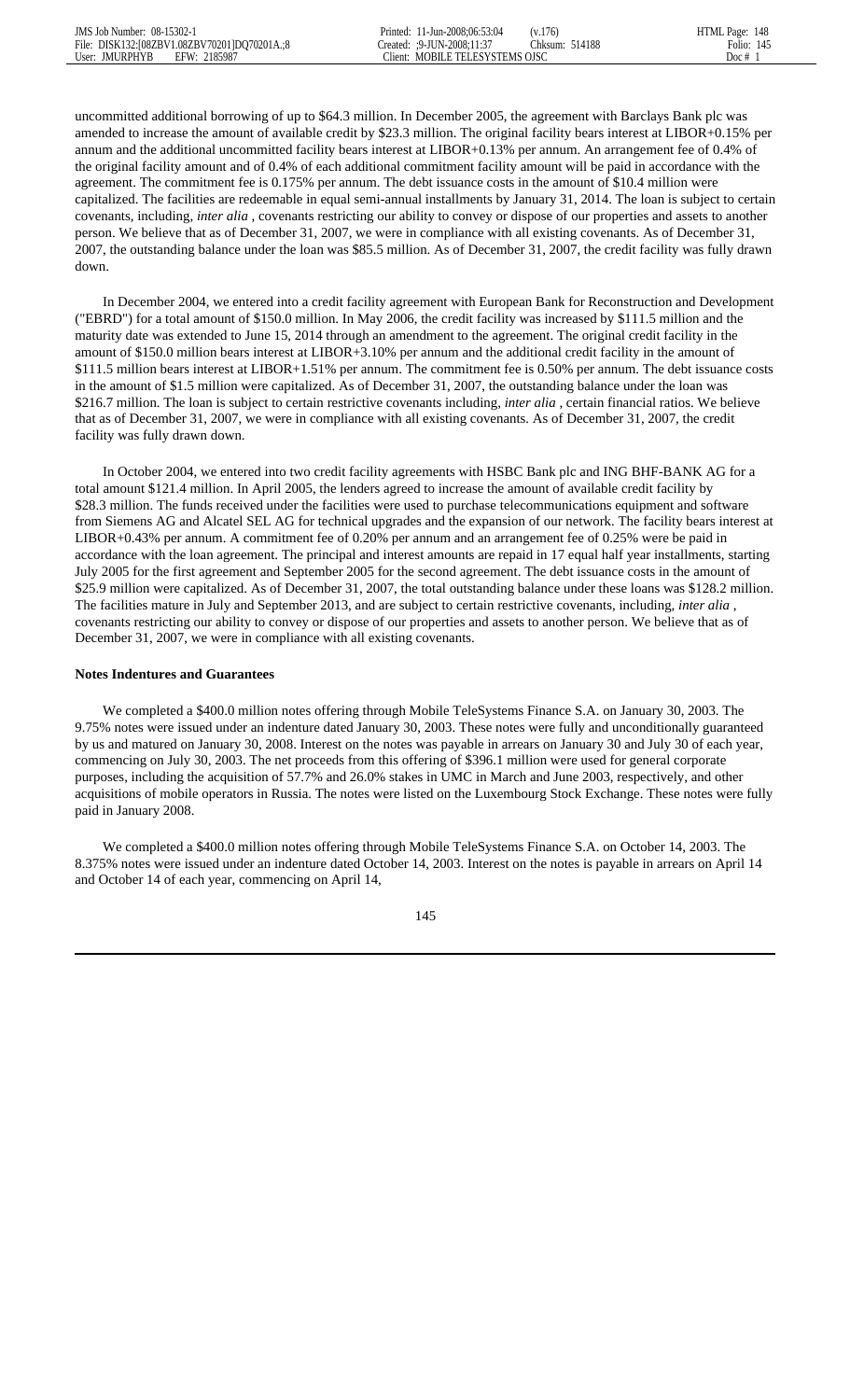2003. These notes are guaranteed by us and mature on October 14, 2010. They are listed on the Luxembourg Stock Exchange. The net proceeds from this offering of \$395.4 million were used for general corporate purposes, including dividend payments, capital expenditures and repayment of existing indebtedness incurred in connection with our acquisitions of mobile operators in Russia and Ukraine.

 We completed a \$400.0 million notes offering through Mobile TeleSystems Finance S.A. on January 28, 2005. The 8.00% notes were issued under an indenture dated January 28, 2005. Interest on the notes is payable in arrears on January 28 and July 28 of each year, commencing on July 28, 2005. These notes are guaranteed by us and mature on January 28, 2012. They are listed on the Luxembourg Stock Exchange. The net proceeds from this offering of \$398.9 million were used to repay a \$140 million loan we received from Credit Suisse First Boston International in October 2004 for general corporate purposes. We used the remaining net proceeds from the offering for general corporate purposes, including acquisitions and increasing our interests in certain of our subsidiaries.

 Each of the indentures sets forth various occurrences, each of which would constitute an event of default. If an event of default, other than an event of default arising from events of bankruptcy, insolvency or bankruptcy-related reorganization, occurs and is continuing, either the trustee or the holders of at least 25% in principal amount of the outstanding notes may accelerate the maturity of all of the notes. After acceleration, but before a judgment or decree based on acceleration, the holders of a majority in aggregate principal amount of the outstanding notes may, under circumstances set forth in the indenture, rescind the acceleration if all events of default, other than the nonpayment of principal of the notes which have become due solely because of the acceleration, have been cured or waived as provided in the indenture. If an event of default arising from events of our bankruptcy, insolvency or bankruptcy-related reorganization occurs and is continuing, then the principal of, and accrued interest on, all of the notes will automatically become immediately due and payable without any declaration or other act on the part of the holders of notes or the trustee.

 Each of the indentures contains covenants limiting: (a) the ability of the issuer, us and our subsidiaries to incur debt; (b) the ability of the issuer, us and our subsidiaries to create liens; (c) the ability of the issuer, us and our subsidiaries to lease properties sold or transferred by us; (d) our ability to enter into loan facilities with affiliates; (e) our ability to merge or consolidate with another person or convey our properties and assets to another person; and (f) our ability to sell or transfer any of our or our subsidiaries' GSM licenses for the Moscow and St. Petersburg license areas, the GSM license for the Krasnodar license area, and UMC's licenses for Ukraine.

 In addition, if we experience certain types of mergers, consolidations or other changes in control, noteholders will have the right to require us to redeem the notes at 101% of their principal amount, plus accrued interest. We are also required to take all commercially reasonable steps necessary to maintain a rating of the notes from Moody's or Standard & Poor's. The notes also have cross default provisions with publicly traded debt issued by Sistema.

 If we fail to meet these covenants, after certain notice and cure periods, the noteholders can accelerate the debt to be immediately due and payable. We believe that we are in compliance with all restrictive debt covenants provisions during the three-year period ended December 31, 2007.

 Pursuant to the guarantees contained in each indenture, we fully and unconditionally guaranteed all payments of principal and interest on the notes. These guarantees are our general unsecured obligation, senior to all our existing and future subordinated obligations, equal to all our existing and future unsecured obligations, and effectively junior to all our existing and future secured obligations and all existing and future obligations of our subsidiaries.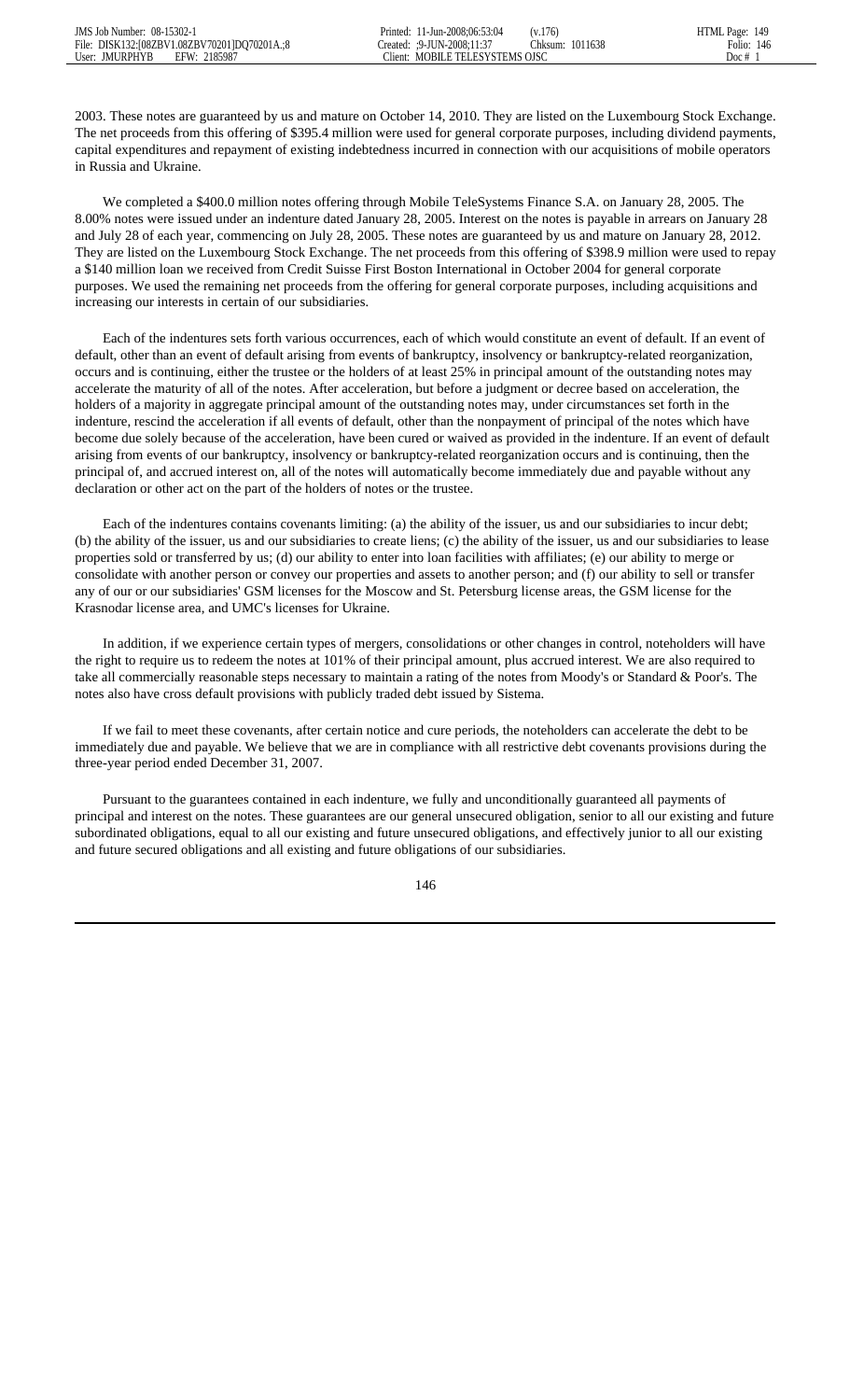#### **D. Exchange Controls**

 The Federal Law on Currency Regulation and Currency Control which came into effect on June 18, 2004, sets forth certain restrictions on settlements between residents of Russia with respect to operations involving foreign securities (including GDRs), including requirements for settlement in Russian rubles.

#### **Repatriation of Export Proceeds**

 Russian companies must repatriate 100% of their receivables from the export of goods and services (with a limited number of exceptions concerning, in particular, certain types of secured financing).

#### **Restrictions on the remittance of dividends, interest or other payments to non-residents**

 The Federal Law on Foreign Investments in the Russian Federation of July 9, 1999, specifically guarantees foreign investors the right to repatriate their earnings from Russian investments. However, the evolving Russian exchange control regime may materially affect your ability to do so.

 Currently, ruble dividends on common shares may be converted into U.S. dollars without restriction. However, the ability to convert rubles into U.S. dollars is also subject to the availability of U.S. dollars in Russia's currency markets. Although there is an existing market within Russia for the conversion of rubles into U.S. dollars, including the interbank currency exchange and over-the-counter and currency futures markets, the further development of this market is uncertain.

#### **E. Taxation**

 The following discussion describes the material United States federal and Russian income and withholding tax consequences to you if you are a U.S. holder (generally, a "United States person," as the term is defined in the United States Internal Revenue Code of 1986, as amended (the "Code")) of common stock or ADSs and a resident of the United States for purposes of the United States-Russia income tax treaty and are fully eligible for benefits under the United States-Russia income tax treaty. Subject to certain provisions of the United States-Russia income tax treaty relating to limitations on benefits, a U.S. resident under the treaty is generally defined as a person liable, under the laws of the United States, to U.S. tax (other than taxes in respect only of income from sources in the United States or capital situated therein) by reason of your domicile, residence, citizenship, place of incorporation, or any other similar criterion (and, for income derived by a partnership, trust or estate, residence is determined in accordance with the residence of the person liable to tax with respect to such income). The treaty also provides for a procedure to resolve matters where a resident of the United States qualifies as a Russian tax resident under Russian domestic rules.

 For individuals, a non-resident means a physical person who holds securities and is actually present in the Russian Federation for less than 183 days (excluding days of arrival to Russia, but including days of departure from Russia) in any 12-month rolling period. Presence in Russia is not interrupted if an individual departs for short periods (less than six months) for the purpose of medical treatment or education.

 The benefits under the United States-Russia income tax treaty discussed in this document generally are not available to U.S. persons who hold ADSs or common stock in connection with the conduct of a business in the Russian Federation through a permanent establishment as defined in the United States-Russia income tax treaty. Subject to certain exceptions, a U.S. person's permanent establishment under the United States-Russia income tax treaty is a fixed place of business through which such person carries on business activities in the Russian Federation (generally including, but not limited to, a place of management, a branch, an office and a factory). Under certain circumstances, a U.S. person may be deemed to have a permanent establishment in the Russian Federation as a result of activities carried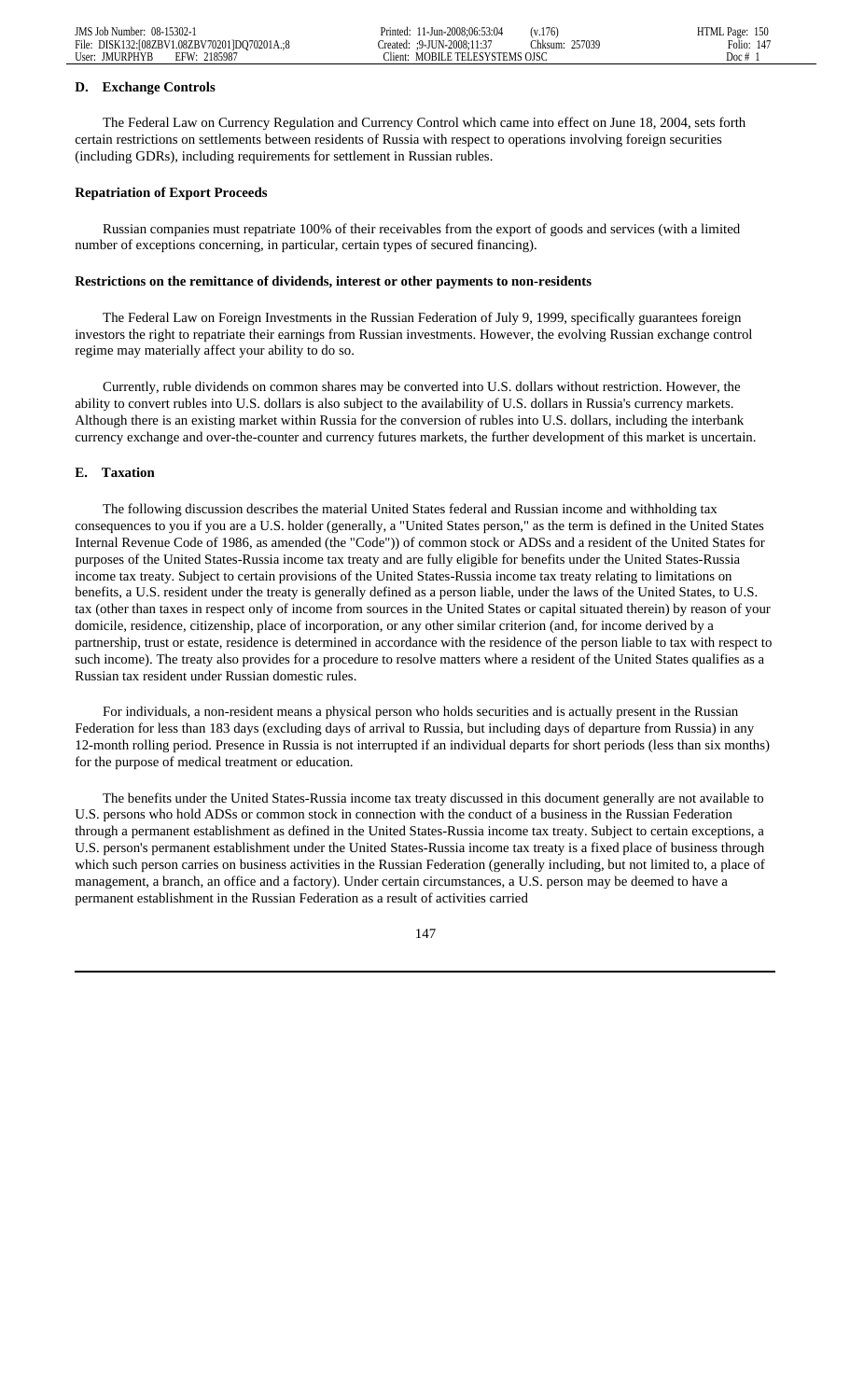on in the Russian Federation through agents of the U.S. person. This summary does not address the treatment of holders described in this paragraph.

The following discussion is based on:

- the Code, the Treasury regulations promulgated thereunder, and judicial and administrative interpretations thereof;
- Russian legislation; and
- the United States-Russia income tax treaty (and judicial and administrative interpretations thereof);

 all as in effect on the date of this document. All of the foregoing is subject to change, possibly on a retroactive basis, after the date of this document. This discussion is also based, in part, on representations of the depositary, and assumes that each obligation in the deposit agreement and any related agreements will be performed in accordance with its terms. The discussion with respect to Russian legislation is based on our understanding of current Russian law and Russian tax rules, which are subject to frequent change and varying interpretations.

 We believe, and the following discussion assumes, that for United States federal income tax purposes, we were not a passive foreign investment company for the taxable year ending in 2007, we will not be a passive foreign investment company for the current taxable year and we will not become a passive foreign investment company in the future. However, passive foreign investment company determinations are made annually and may involve facts that are not within our control. If we were to be a passive foreign investment company, materially adverse tax consequences could apply to investors who are "United States persons" as defined in the Code.

 The following discussion is not intended as tax advice to any particular investor. It is also not a complete analysis or listing of all potential United States federal or Russian income and withholding tax consequences to you of ownership of common stock or ADSs. We urge you to consult your own tax adviser regarding the specific United States federal, state, and local and Russian tax consequences of the ownership and disposition of the common stock or ADSs under your own particular factual circumstances.

#### **Russian Income and Withholding Tax Consequences**

 The Russian tax rules applicable to U.S. holders are characterized by significant uncertainties and limited interpretive guidance. Russian tax authorities have provided limited guidance regarding the treatment of ADS arrangements, and there can be no certainty as to how the Russian tax authorities will ultimately treat those arrangements. In 2005, the Russian Ministry of Finance stated that ADS holders must be treated as the beneficial owners of the underlying shares for purposes of the double tax treaty provisions applicable to taxation of dividend income from the underlying shares. However, double tax treaty relief is available only if the tax treaty residence of the holder is duly confirmed. It is currently unclear whether depositories will be willing or able to provide residency certificates for ADS holders or implement procedures for holders to benefit from applicable tax treaties. Thus, while a U.S. holder may technically be entitled to benefit from the provisions of the United States-Russia income tax treaty, in practice such relief may be difficult or impossible to obtain.

 However, if the Russian tax authorities were not to treat U.S. holders as the beneficial owners of the underlying shares, then the benefits discussed below regarding the United States-Russia income tax treaty would not be available to U.S. holders. Russian tax law and procedures are also not well developed, and local tax inspectors have considerable autonomy and often interpret tax rules without regard to the rule of law. Both the substantive provisions of Russian tax law and the interpretation and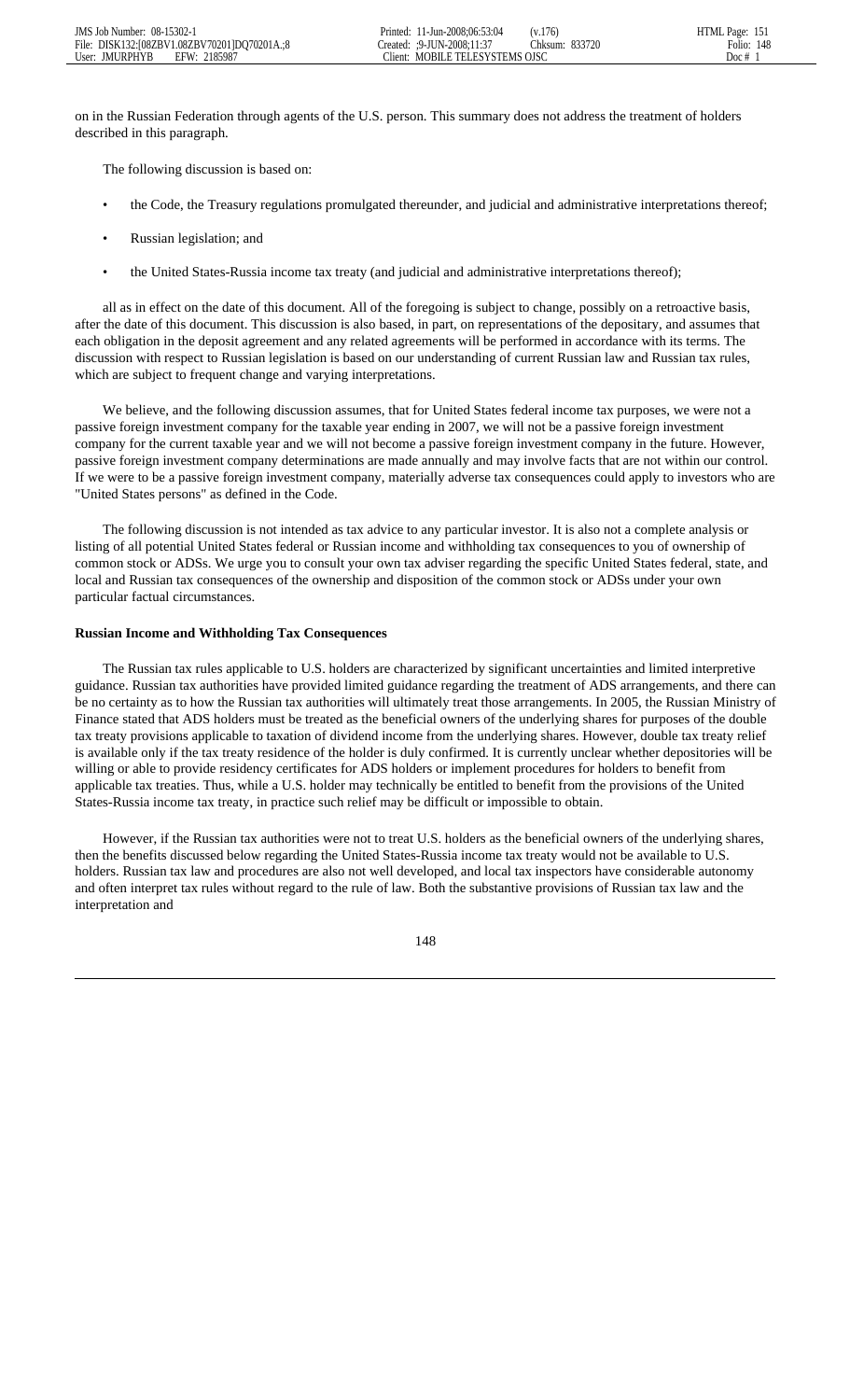application of those provisions by the Russian tax authorities may be subject to more rapid and unpredictable change than in jurisdictions with more developed capital markets.

#### **Taxation of Dividends**

 Dividends paid to U.S. holders generally will be subject to Russian withholding tax at a 15% rate. The tax burden may be reduced to 5% to 10% under the United States-Russia income tax treaty for U.S. holders; a 5% rate applies for U.S. holders who are legal entities owning 10% or more of the company's outstanding shares, and a 10% rate applies to dividends paid to U.S. holders, including individuals and legal entities owning less than 10% of the company's outstanding shares. See "—United States-Russia Income Tax Treaty Procedures."

 Notwithstanding the foregoing, treaty relief may not be available to non-resident holders of ADSs. In 2005 and 2006, the Ministry of Finance expressed an opinion that ADS holders (rather than the depositary) should be treated as the beneficial owners of dividends for the purposes of the double tax treaty provisions applicable to taxation of dividend income from the underlying ordinary shares, provided that the tax residencies of the ADS holders are duly confirmed. However, in the absence of any specific provisions in the Russian tax legislation with respect to the concept of tax treaty beneficial ownership and taxation of income of beneficial owners, it is unclear how the Russian tax authorities and courts would ultimately treat the ADS holders in this regard. Moreover, from a practical perspective, it may not be possible for the depositary to collect residence confirmations from all ADS holders and submit such information to us and, in addition, we may be unaware of the exact amount of income payable to each holder.

 Therefore, with respect to legal entities or organizations who are U.S. holders, we may be obligated to withhold income tax at the rate of 15% from dividend payments made to the depositary, unless prior to making such dividend payments to the depositary, we are provided with confirmation that U.S. holders are beneficial owners of dividends within the meaning of the United States-Russia income tax treaty and all administrative requirements for claiming treaty benefits are met. Although non-resident holders of ADSs may apply for a refund of a portion of the tax withheld under an applicable tax treaty, the procedure to do so may be time consuming and no assurance can be given that the Russian tax authorities will grant a refund. See "—United States-Russia Income Tax Treaty Procedures."

 With respect to individuals who are U.S. holders of ADSs, we may also be obligated to withhold income tax at the rate of 15% from dividend payments made to the depositary. Where withholding of personal income tax is not performed, individuals who are U.S. holders of ADSs will then be required to submit an annual personal tax return to the Russian tax authorities and pay Russian income tax at the rate of 15%. When submitting the tax return, individuals who are U.S. holders may claim an application of the reduced rates of withholding tax established by the relevant treaty, provided that the procedures described in "United States-Russia Income Tax Treaty Procedures" are complied with. Obtaining the respective approvals from the tax authorities may be time-consuming and burdensome.

 If the appropriate documentation has not been provided to us before the dividend payment date, we are required to withhold tax at the full rate, and U.S. holders qualifying for a reduced rate under the United States-Russia income tax treaty then would be required to file claims for refund within three years with the Russian tax authorities.

 For individuals claiming treaty relief, the documents substantiating the right for treaty benefits should be submitted to the Russian tax authorities within one year after the end of the year to which these benefits relate. In practice, where withholding is performed, the tax authorities may refuse to refund or credit the 15% tax withheld from payment of dividends to the depositary and, therefore, it is possible that individuals who are U.S. holders may be subject to up to a 30% effective tax rate on their share of dividends.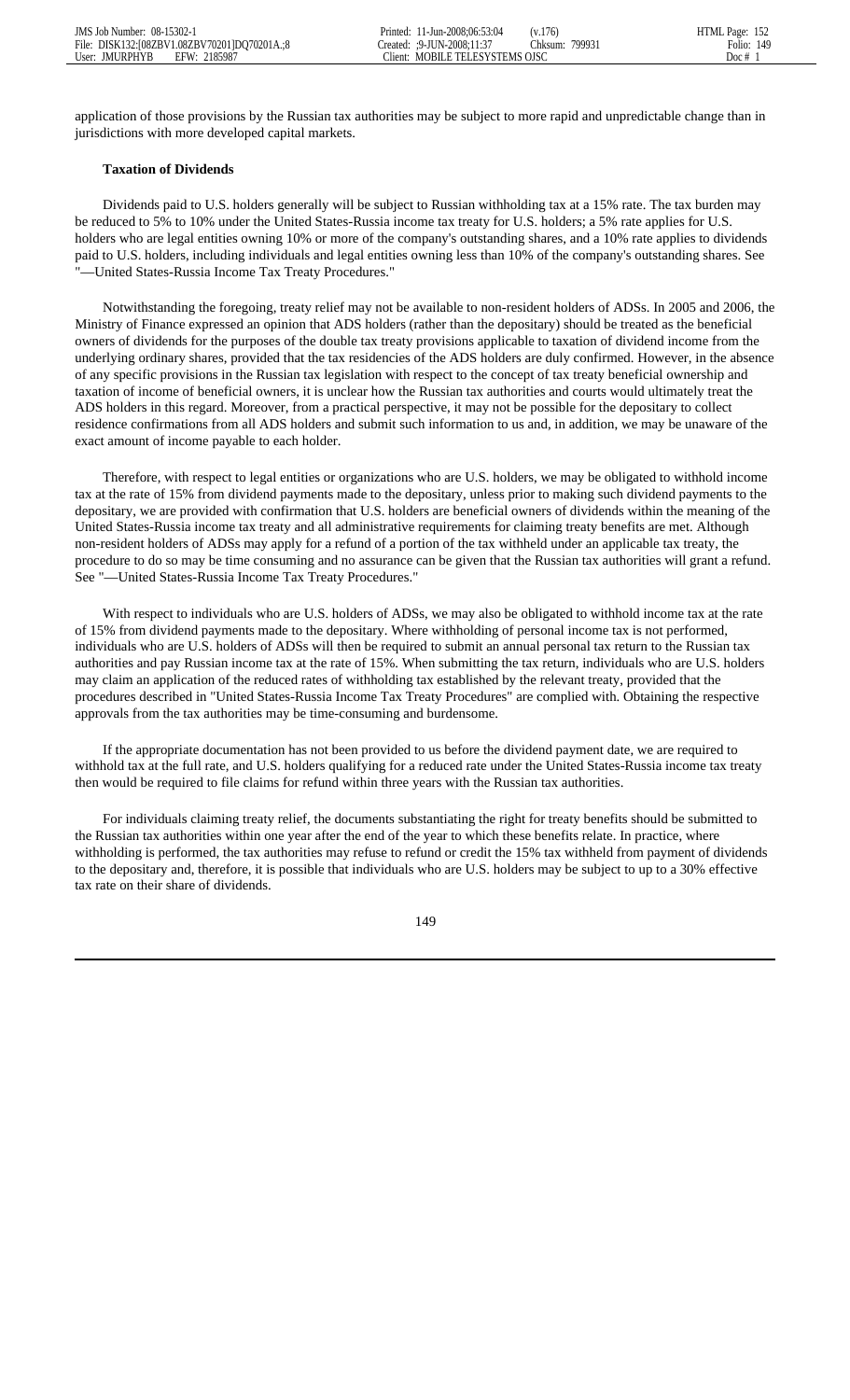# **Taxation of Capital Gains**

 U.S. holders generally should not be subject to any Russian income or withholding taxes in connection with the sale, exchange, or other disposition of ADSs or common stock outside of Russia if the shares or ADSs are not sold to a Russian resident. Sales or other dispositions of ADSs or common stock to Russian residents, however, may be subject to Russian income or withholding taxes, and for such a sale by a U.S. holder, the Russian resident purchaser may be required to withhold 20% to 30% of any gain realized on the sale (20% of gross proceeds or 24% of gross proceeds less expenses incurred for legal entities, and 30% of gross proceeds less expenses incurred for individuals). However, there is no mechanism by which a Russian purchaser would be able to effect this withholding upon purchasing ADSs from a U.S. holder in connection with the sale of ADSs on the New York Stock Exchange.

 Non-residents who are individuals are taxable on Russian-source income. Provided that gains arising from the disposition of the foregoing types of securities and derivatives outside of Russia by U.S. holders who are individuals not resident in Russia for tax purposes will not be considered Russian source income, such income should not be taxable in Russia. The Russian tax laws do not give clear indication as to how the sale of ADSs should be sourced for individuals, other than that income from the sale of securities "in Russia" should be considered as Russian source income. As there is no further definition of what should be considered to be a sale "in Russia," the Russian tax authorities have a certain amount of freedom to conclude what transactions take place in or outside Russia, including looking at the place of the transaction, the place of the issuer of the shares or other similar criteria. Therefore, gains arising from the disposition of the same securities and derivatives in Russia by U.S. holders who are individuals not resident in Russia for tax purposes may be subject to tax either at the source in Russia or based on an annual tax return, which they may be required to submit to the Russian tax authorities.

 U.S. holders may be able to claim the benefits of a reduced rate of withholding under the United States-Russia income tax treaty on the disposition of shares of common stock or ADSs to Russian residents, or obtain a refund of any withheld amounts at rates different from provided in the treaty, by relying on the United States-Russia income tax treaty and complying with the appropriate procedures described below.

 Regardless of the residence of the purchaser, a U.S. holder should not be subject to any Russian income or withholding taxes in connection with the sale, exchange, or other disposition of ADSs if immovable property situated in Russia constitutes 50% or less of our assets or if ADSs are sold via foreign exchanges where they are legally circulated.

#### **United States-Russia Income Tax Treaty Procedures**

 Under current rules, to claim the benefit of a reduced rate of withholding under the United States-Russia income tax treaty, a non-resident generally must provide official certification from the U.S. tax authorities of eligibility for the treaty benefits in the manner required by Russian law.

 A U.S. holder may obtain the appropriate certification by mailing completed forms, together with the holder's name, taxpayer identification number, the tax period for which certification is required, and other applicable information, to the United States Internal Revenue Service. The procedures for obtaining certification are described in greater detail in the instructions to Internal Revenue Service Form 8802. As obtaining the required certification from the Internal Revenue Service may take at least six to eight weeks, U.S. holders should apply for such certification as soon as possible.

 For individuals, advance relief from withholding taxes will generally be impossible as it is very unlikely that the supporting documentation for the treaty relief can be provided to the tax authorities and approval from the latter obtained before the payment takes place.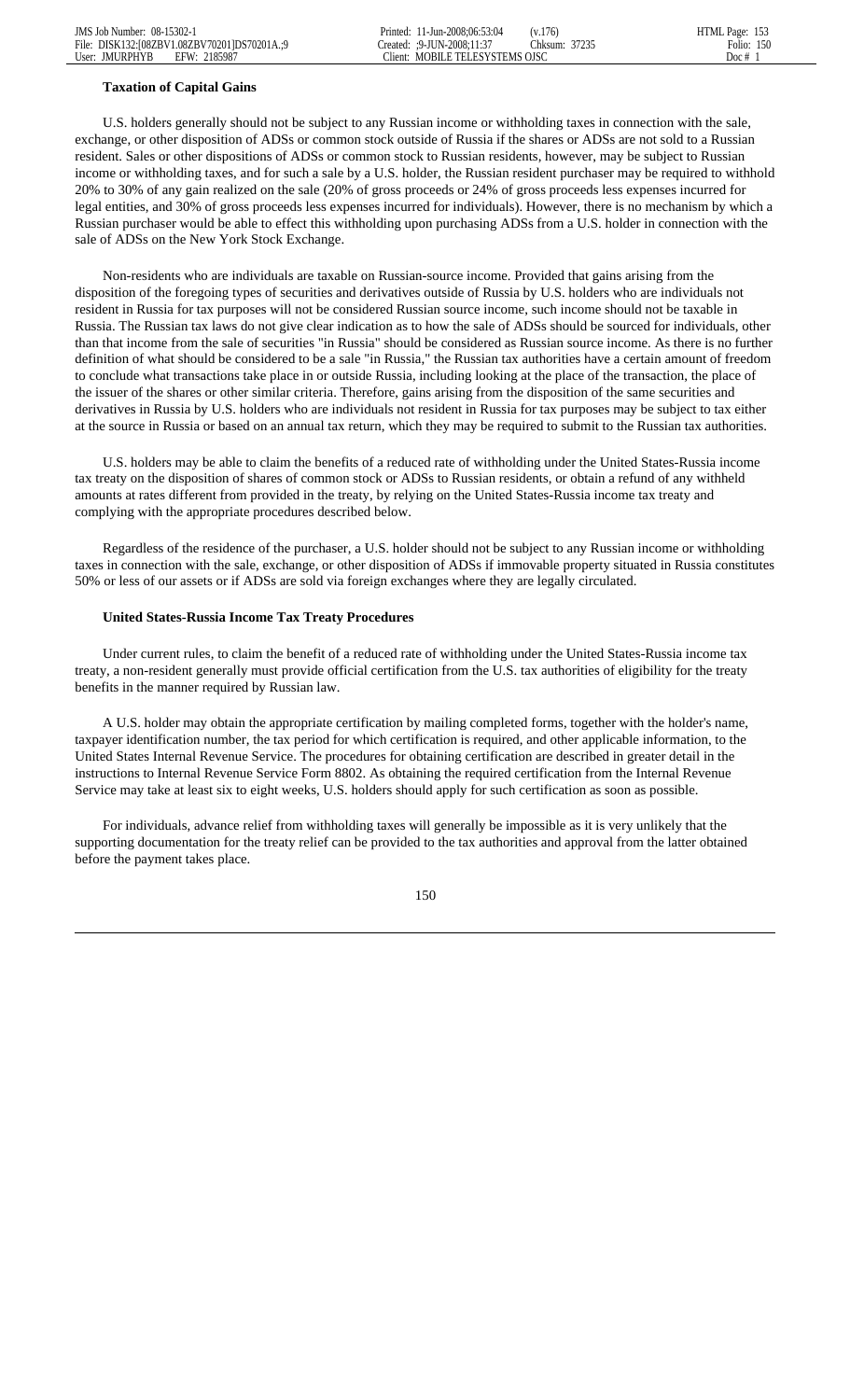Self-assessment of treaty relief is not allowed in Russia. Therefore, in order to apply for a treaty relief, personal tax return, an application with supporting documents, should be submitted to the Russian tax authorities. In practice, application of double tax treaty provisions may be time consuming and burdensome as the Russian tax authorities may require many additional documents. Accordingly, the application of the Russian double tax treaty relief may be further aggravated by the difficulties resulting from the lack of a direct documentary link between income received by the individual from the depositary and the tax withheld by us on dividend distributions.

 If tax is withheld by a Russian resident on dividends or other amounts at a rate different from provided in the tax treaty, a U.S. holder may apply for a tax refund by filing a package of documents with the Russian local tax inspectorate to which the withholding tax was remitted within three years from the withholding date for U.S. holders which are legal entities, and within one year from the end of the year in which the withholding occurred for individual U.S. holders. The package should include the application (for legal entities—form 1011DT (2002) for non-dividend income and 1012DT (2002) for dividend income, for individuals—a free form), confirmations of residence of the foreign holder (IRS Form 6166), a copy of the agreement or other documents substantiating the payment of income, documents confirming the beneficial ownership of the dividends recipient and the transfer of tax to the budget. Under the provisions of the Tax Code, the refund of the tax should be effected within one month after the submission of the documents. However, procedures for processing such claims have not been clearly established, and there is significant uncertainty regarding the availability and timing of such refunds.

 Neither the depositary nor us has or will have any obligation to assist an ADS holder with the completion and filing of any tax forms.

### **United States Federal Income Tax Consequences**

 The following is a general description of the material United States federal income tax consequences that apply to you if you are, for United States federal income tax purposes, a beneficial owner of ADSs or common stock who is a citizen or resident of the United States, a corporation (including any entity treated as a corporation for United States federal income tax purposes) created or organized in or under the laws of the United States, any state thereof or the District of Columbia, an estate the income of which is subject to U.S. tax regardless of its source, or a trust, if a United States court can exercise primary supervision over the administration of the trust and one or more United States persons can control all substantial trust decisions, or if the trust was in existence on August 20, 1996 and has properly elected to continue to be treated as a United States person. If a partnership (including any entity treated as a partnership for United States federal income tax purposes) is a beneficial owner of ADSs or common stock, the United States federal income tax treatment of a partner in the partnership will generally depend on the status of the partner and the activities of the partnership. Since your United States federal income and withholding tax treatment may vary depending upon your particular situation, you may be subject to special rules not discussed below. Special rules will apply, for example, if you are:

- an insurance company;
- a tax-exempt organization;
- a financial institution;
- a person subject to the alternative minimum tax;
- a person who is a broker-dealer in securities;
- an S corporation;
- an expatriate subject to Section 877 of the Code;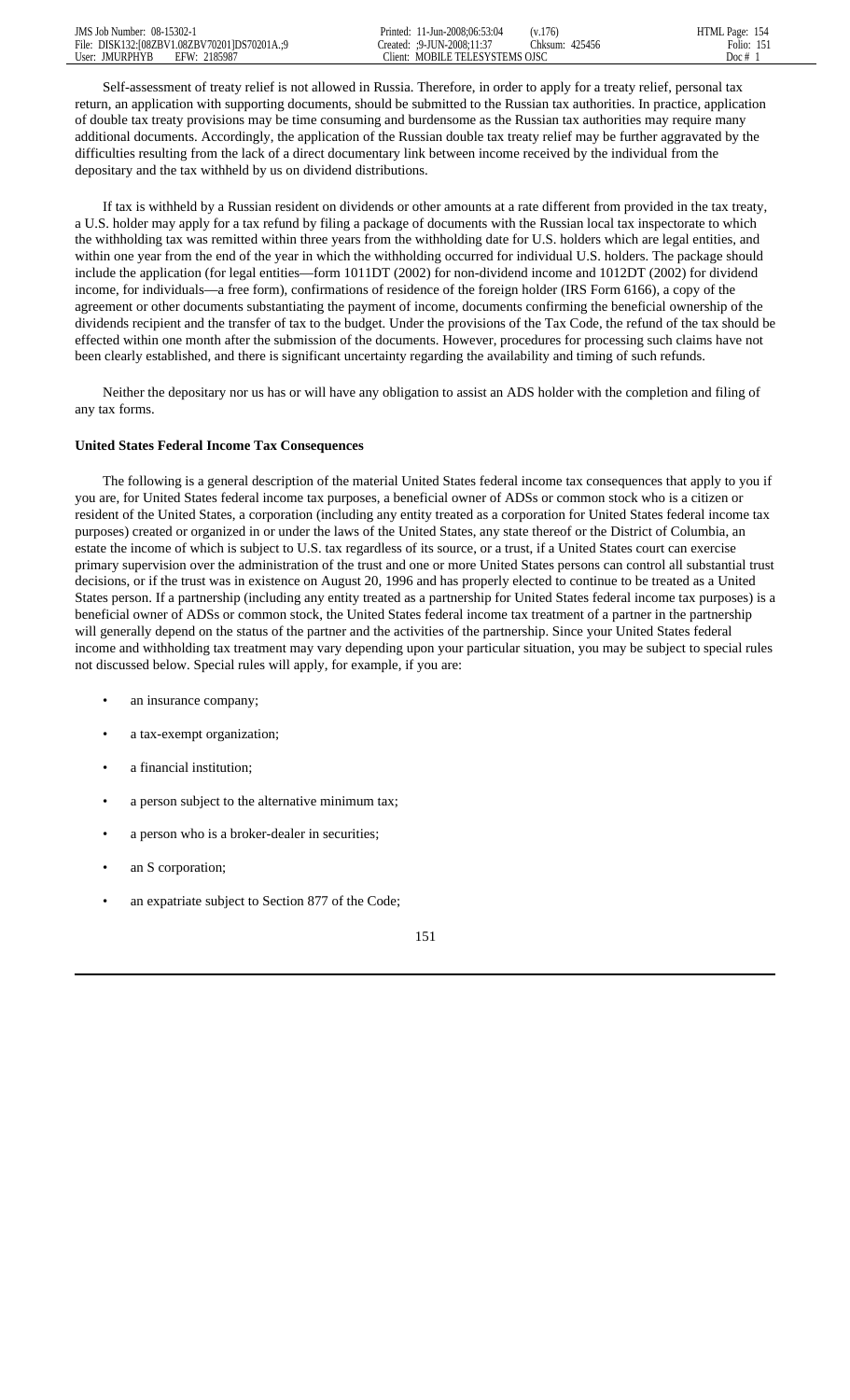- an owner of, directly, indirectly or by attribution, 10% or more of the outstanding shares of our common stock; or
- an owner holding ADSs or common stock as part of a hedge, straddle, synthetic security or conversion transaction.

 In addition, this summary is generally limited to persons holding common stock or ADSs as "capital assets" within the meaning of Section 1221 of the Code and whose functional currency is the U.S. dollar. The discussion below also does not address the effect of any United States state or local tax law or foreign tax law.

 For purposes of applying United States federal income and withholding tax law, a holder of an ADS should be treated as the owner of the underlying shares of common stock represented by that ADS.

 The United States Treasury has expressed concerns that parties to whom ADSs are pre-released may be taking actions that are inconsistent with the claiming, by United States persons holding ADSs, of foreign tax credits for United States federal income tax purposes. Such actions would also be inconsistent with the claiming of the reduced rate of tax applicable to dividends received by certain non-corporate United States persons, as described below. Accordingly, the analysis of the creditability of Russian taxes described below, and the availability of the reduced tax rate for dividends received by certain non-corporate United States persons, could be affected by future actions that may be taken by the United States Treasury.

# **Taxation of Dividends on Common Stock or ADSs**

 For United States federal income tax purposes, the gross amount of a distribution, including any Russian withholding taxes, with respect to common stock or ADSs will be treated as a taxable dividend to the extent of our current and accumulated earnings and profits, computed in accordance with United States federal income tax principles. For taxable years beginning before January 1, 2011, if you are a non-corporate taxpayer such dividends may be taxed at the lower applicable capital gains rate provided (1) certain holding period requirements are satisfied, (2) either (a) our ADSs continue to be listed on the New York Stock Exchange (or other national securities exchange that is registered under section 6 of the Securities Exchange Act of 1934, as amended, or the Nasdaq Stock Market) or (b) we are eligible for the benefits of the United States-Russia income tax treaty, and (3) we are not, for the taxable year in which the dividend was paid, or in the preceding taxable year, a "passive foreign investment company." Non-corporate U.S. holders are strongly urged to consult their own tax advisors as to the applicability of the lower capital gains rate to dividends received with respect to ADSs or shares of common stock. Distributions in excess of our current and accumulated earnings and profits will be applied against and will reduce your tax basis in common stock or ADSs and, to the extent in excess of such tax basis, will be treated as gain from a sale or exchange of such common stock or ADSs. You should be aware that we do not intend to calculate our earnings and profits for United States federal income tax purposes and, unless we make such calculations, you should assume that any distributions with respect to common stock or ADSs generally will be treated as a dividend, even if that distribution would otherwise be treated as a return of capital or as capital gain pursuant to the rules described above. If you are a corporation, you will not be allowed a deduction for dividends received in respect of distributions on common stock or ADSs, which is generally available for dividends paid by U.S. corporations.

 If a dividend distribution is paid in rubles, the amount includible in income will be the U.S. dollar value of the dividend, calculated using the exchange rate in effect on the date the dividend is includible in income by you, regardless of whether the payment is actually converted into U.S. dollars. Any gain or loss resulting from currency exchange rate fluctuations during the period from the date the dividend is includible in your income to the date the rubles are converted into U.S. dollars will be treated as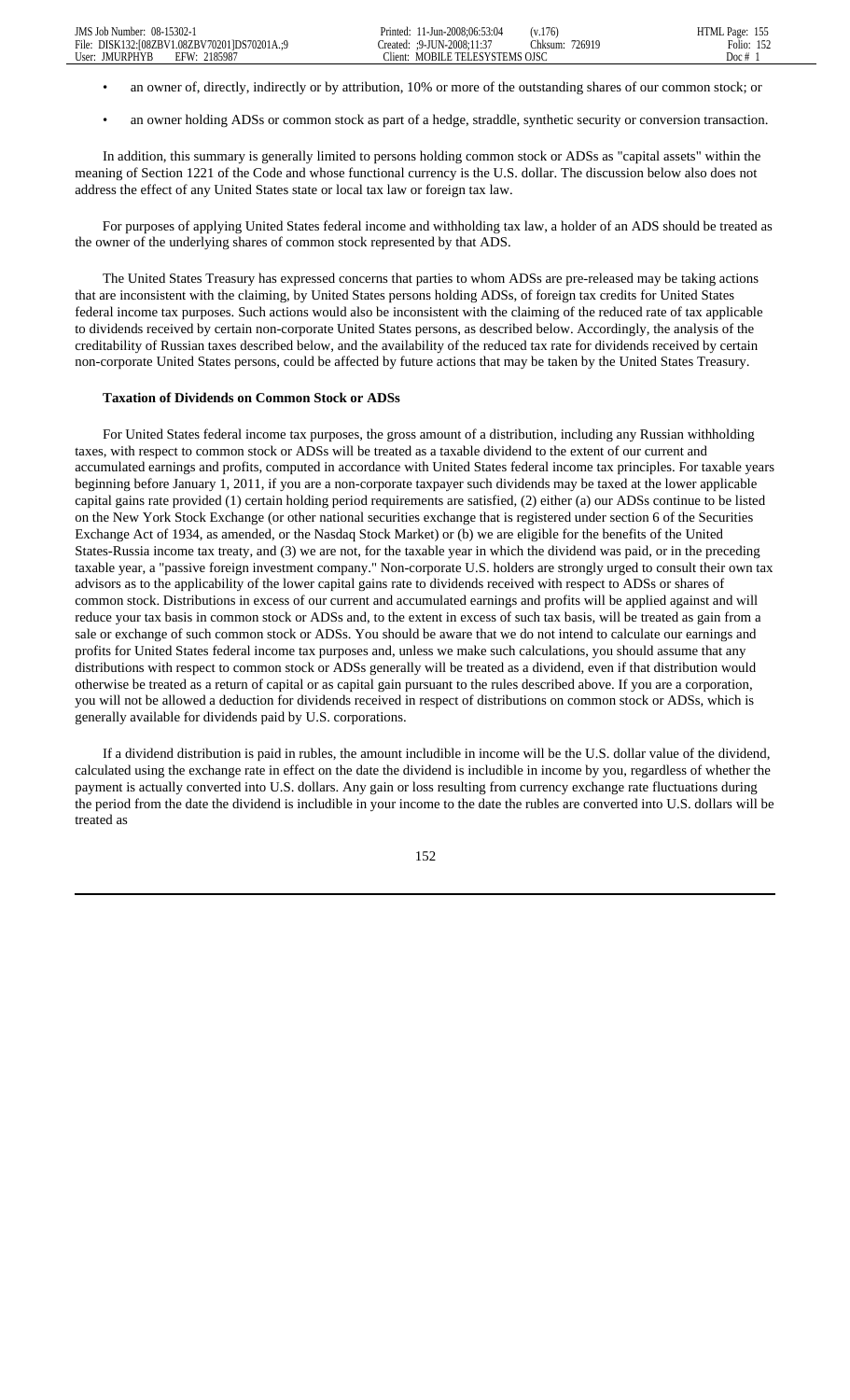ordinary income or loss. You may be required to recognize foreign currency gain or loss on the receipt of a refund of Russian withholding tax pursuant to the United States-Russia income tax treaty to the extent the United States dollar value of the refund differs from the dollar equivalent of that amount on the date of receipt of the underlying dividend.

 Russian withholding tax at the rate applicable to you under the United States-Russia income tax treaty should be treated as a foreign income tax that, subject to generally applicable limitations and conditions, is eligible for credit against your U.S. federal income tax liability or, at your election, may be deducted in computing taxable income. If, however, the holder of an ADS is not treated as the owner of the underlying common stock represented by the ADS for U.S. federal income tax purposes, then Russian withholding tax would not be treated as a foreign income tax eligible for credit as described in the preceding sentence. If Russian tax is withheld at a rate in excess of the rate applicable to you under the United States-Russia income tax treaty, you may not be entitled to credits for the excess amount, even though the procedures for claiming refunds and the practical likelihood that refunds will be made available in a timely fashion are uncertain.

 For United States foreign tax credit purposes, a dividend distribution will be treated as "passive category income" but could, in the case of certain U.S. holders, constitute "general category income." The rules relating to the determination of the foreign tax credit, or deduction in lieu of the foreign tax credit, are complex and you should consult your own tax advisors with respect to those rules.

#### **Taxation on Sale or Exchange of Common Stock or ADSs**

 The sale of common stock or ADSs will generally result in the recognition of gain or loss in an amount equal to the difference between the amount realized on the sale and your adjusted basis in such common stock or ADSs. That gain or loss will be capital gain or loss if the common stock or ADSs are capital assets in your hands and will be long-term capital gain or loss if the common stock or ADSs have been held for more than one year. If you are an individual, such realized long-term capital gain is generally subject to a reduced rate of United States federal income tax. Limitations may apply to your ability to offset capital losses against ordinary income.

 Deposits and withdrawals of common stock by you in exchange for ADSs will not result in the realization of gain or loss for U.S. federal income tax purposes.

 Gain realized on the sale of common stock or ADSs will generally be treated as U.S. source income and therefore the use of foreign tax credits relating to any Russian taxes imposed upon such sale may be limited. You are strongly urged to consult your own tax advisors as to the availability of tax credits for any Russian taxes withheld on the sale of common stock or ADSs.

#### **Information Reporting and Backup Withholding**

 Dividends and proceeds from the sale or other disposition of common stock or ADSs that are paid in the United States or by a U.S.-related financial intermediary will be subject to U.S. information reporting rules and U.S. backup withholding tax, unless you are a corporation or other exempt recipient. In addition, you will not be subject to backup withholding if you provide your taxpayer identification number and certify that no loss of exemption from backup withholding has occurred. Holders that are not U.S. persons generally are not subject to information reporting or backup withholding, but such holders may be required to provide certification as to their non-U.S. status.

#### **F. Dividends and Paying Agents**

Not applicable.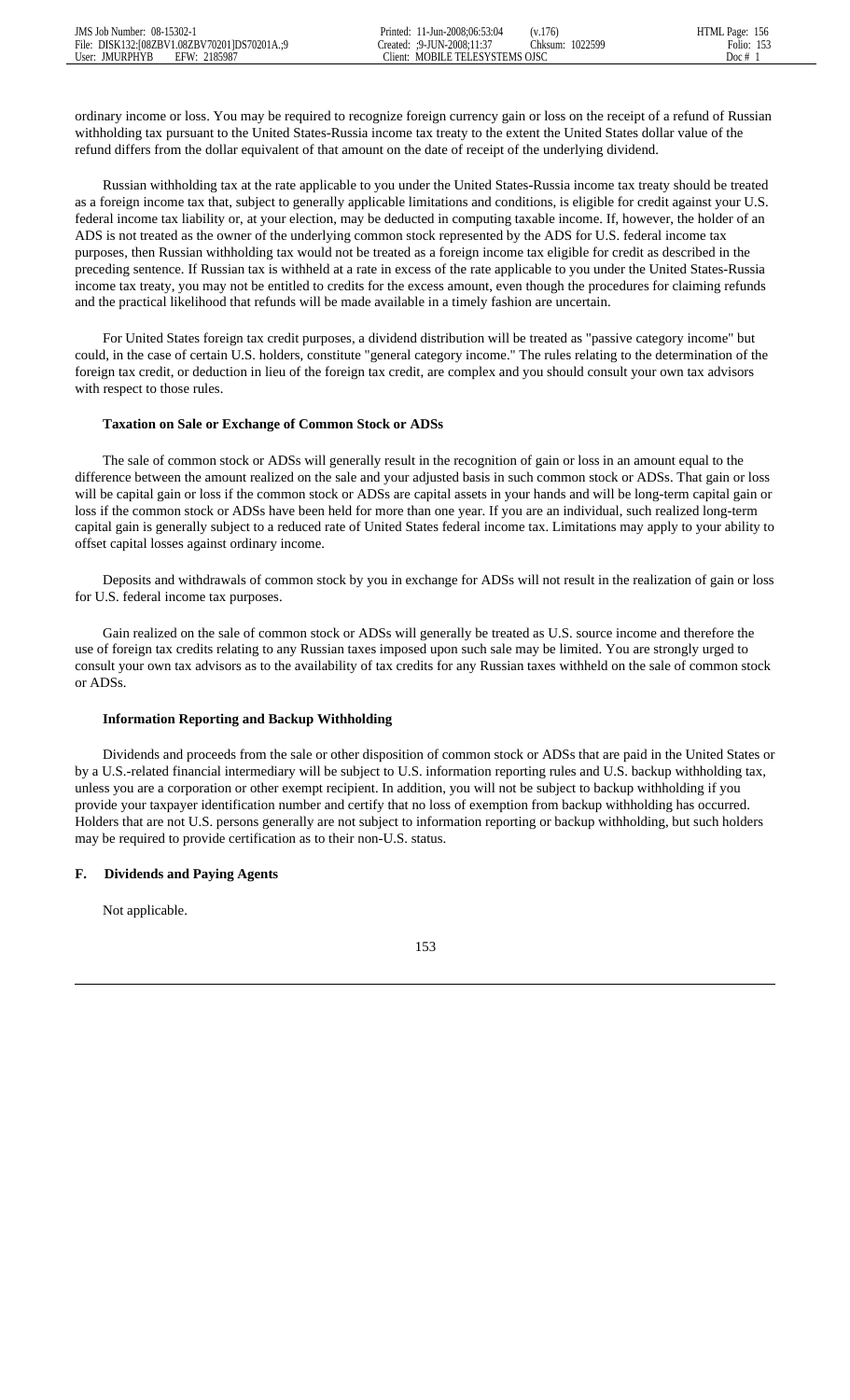# **G. Statement by Experts**

Not applicable.

#### **H. Documents on Display**

 The documents that are exhibits to or incorporated by reference in this document can be read at the U.S. Securities and Exchange Commission's Public Reference Room at 100 F Street, NE, Washington, D.C. 20549. You may obtain information on the operation of the Public Reference Room by calling the SEC at 1-800-SEC-0330 or, from outside the United States, at 1-202-942-8090. Copies may also be obtained from the SEC website at www.sec.gov. Information about Mobile TeleSystems OJSC is also available on the Internet at www.mtsgsm.com. Information included in our website does not form part of this document.

# **I. Subsidiary Information**

Not applicable.

#### **Item 11.** *Quantitative and Qualitative Disclosures about Market Risk*

 We are exposed to market risk from changes in foreign currency exchange rates and interest rates. Foreign exchange risks exist to the extent our revenues, costs and debt obligation are denominated in currencies other than the functional currency in the countries of our operations. We are subject to market risk deriving from changes in interest rates, which may affect the cost of our financing.

## **Interest Rate Risk**

 We are exposed to variability in cash flow risk related to our variable interest rate debt and exposed to fair value risk related to our fixed-rate notes. As of December 31, 2007, \$2,196.5 million, or 64.6% of our total indebtedness, including capital leases, was variable interest rate debt, while \$1,205.2 million, or 35.4% of our total indebtedness, including capital leases, was fixed interest rate debt.

 The table below presents principal cash flows and related weighted average interest rates for indebtedness by contractual maturity dates as of December 31, 2007.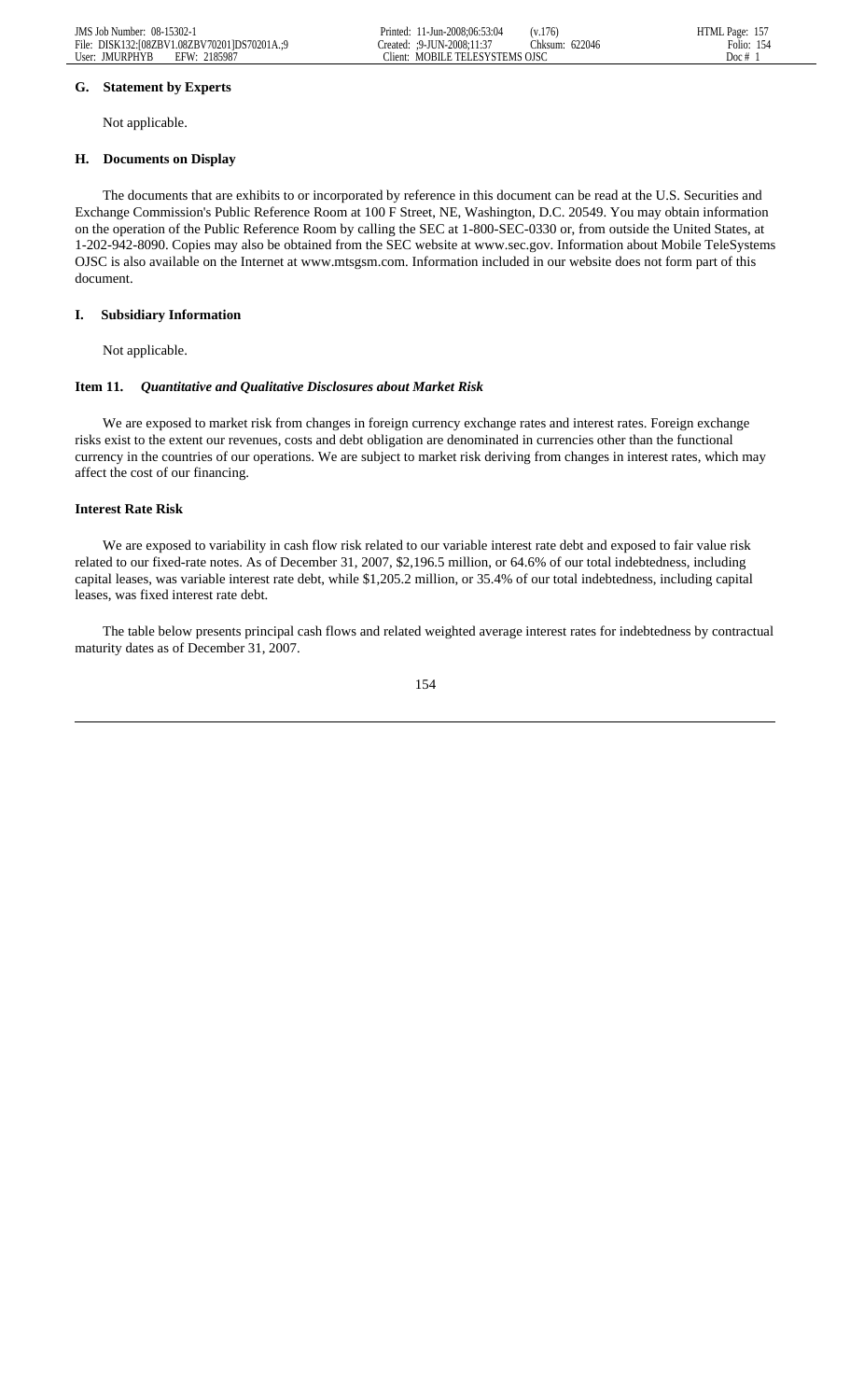| <b>Contractual Maturity Date as of December 31, 2007</b> |
|----------------------------------------------------------|
|----------------------------------------------------------|

| Variable debt                                                                                     | Currency                 | 2008                                 | 2009                     | 2010         | 2011              | 2012                                   | <b>Thereafter</b>                                    | <b>Total</b>       | Annual<br>interest rate<br>(Actual<br>interest rate<br>at<br>December 31,<br>2007) |
|---------------------------------------------------------------------------------------------------|--------------------------|--------------------------------------|--------------------------|--------------|-------------------|----------------------------------------|------------------------------------------------------|--------------------|------------------------------------------------------------------------------------|
|                                                                                                   |                          |                                      |                          |              |                   | (amounts in thousands of U.S. dollars) |                                                      |                    |                                                                                    |
|                                                                                                   |                          |                                      |                          |              |                   |                                        |                                                      |                    |                                                                                    |
| ING Bank N.V., The<br>Bank of<br>Tokyo-Mitsubishi,<br>Bayerische Landesbank,                      |                          |                                      |                          |              |                   |                                        |                                                      |                    |                                                                                    |
| HSBC, Raiffeisen,<br>Sumitomo                                                                     | $USD$ \$                 | \$                                   | 630,000                  | $^{\circ}$   | \$                | $\mathbf{\hat{S}}$                     | $\mathbb{S}$                                         | \$<br>630,000      | 5.40%                                                                              |
| ING Bank N.V., The<br>Bank of<br>Tokyo-Mitsubishi,<br>Bayerische Landesbank,<br>HSBC, Raiffeisen, |                          |                                      |                          |              |                   |                                        |                                                      |                    |                                                                                    |
| Sumitomo                                                                                          | <b>USD</b>               | 161,538                              | 215,385                  | 215,385      | 107,692           |                                        |                                                      | 700,000            | 5.60%                                                                              |
| Citibank<br>International plc and<br><b>ING Bank N.V</b>                                          | <b>USD</b>               | 19,741                               | 19,741                   | 19,741       | 19,741            | 19,741                                 | 31,762                                               | 130,467            | 4.90%                                                                              |
| HSBC Bank plc and ING                                                                             |                          |                                      |                          |              |                   |                                        |                                                      |                    |                                                                                    |
| <b>BHF-BANK AG</b>                                                                                | <b>USD</b>               | 21,801                               | 21,801                   | 21,801       | 21,801            | 21,801                                 | 19,180                                               | 128,185            | 5.02%                                                                              |
| <b>EBRD</b>                                                                                       | <b>USD</b>               | 18,462                               | 18,462                   | 18,462       | 18,462            | 18,462                                 | 27,690                                               | 120,000            | 7.70%                                                                              |
| Commerzbank AG, ING<br>Bank AG and HSBC                                                           | <b>USD</b>               | 14,790                               | 14,790                   | 14,790       | 14,790            |                                        | 29,583                                               |                    |                                                                                    |
| Bank plc<br>HSBC Bank plc, ING<br>Bank AG and Bayerische                                          |                          |                                      |                          |              |                   | 14,790                                 |                                                      | 103,533            | 4.90%                                                                              |
| Landesbank                                                                                        | <b>USD</b>               | 15,472                               | 15,472                   | 15,472       | 15,472            | 15,472                                 | 23,207                                               | 100,567            | 4.90%                                                                              |
| <b>EBRD</b>                                                                                       | <b>USD</b>               | 14,872                               | 14,872                   | 14,872       | 14,872            | 14,872                                 | 22,306                                               | 96,666             | 6.11%                                                                              |
| Barclays bank plc                                                                                 | <b>USD</b>               | 10,306                               | 10,306                   | 10,306       | 10,306            | 10,306                                 | 15,458                                               | 68,988             | 4.73%                                                                              |
| ABN AMRO N.V.                                                                                     | <b>USD</b>               | 6,287                                | 6,287                    | 6,287        | 6,287             | 6,287                                  | 6,287                                                | 37,722             | 4.95%                                                                              |
| ING BHF Bank and                                                                                  |                          |                                      |                          |              |                   |                                        |                                                      |                    |                                                                                    |
| Commerzbank AG<br>ABN AMRO N.V.                                                                   | <b>EUR</b><br><b>EUR</b> | 15,269<br>5,066                      | 7,634<br>5,066           | 5,066        | 5,066             | 5,066                                  | $\equiv$<br>5,066                                    | 22,903<br>30,396   | 5.36%<br>5.06%                                                                     |
| Barclays bank plc                                                                                 | <b>USD</b>               | 2,850                                | 2,850                    | 2,850        | 2,850             | 2,850                                  | 4,277                                                | 18,527             | 4.75%                                                                              |
| Commerzbank                                                                                       | <b>USD</b>               | 3,509                                | 3,509                    | 3,508        |                   |                                        |                                                      | 10,526             | 5.00%                                                                              |
| <b>Total variable debt</b>                                                                        |                          | 309,963                              | 986,175                  | 348,540      | 237,339           | 129,647                                | 184,816                                              | 2,196,480          |                                                                                    |
| Weighted average<br>interest rate                                                                 |                          | 5.52%                                | 5.45%                    | 5.54%        | 5.52%             | 5.45%                                  | 5.47%                                                | 5.48%              |                                                                                    |
|                                                                                                   |                          |                                      |                          |              |                   |                                        |                                                      |                    |                                                                                    |
| <b>Fixed-rate notes</b>                                                                           |                          |                                      |                          |              |                   |                                        |                                                      |                    |                                                                                    |
| 9.75% notes due 2008                                                                              | <b>USD</b>               | 400,000                              |                          |              |                   |                                        | $\overline{\phantom{0}}$                             | 400,000            | 9.75%                                                                              |
| 8.38% notes due 2010<br>8.00% notes due 2012                                                      | <b>USD</b><br><b>USD</b> | $\equiv$<br>$\overline{\phantom{0}}$ | $\overline{\phantom{0}}$ | 400,000<br>— | $\qquad \qquad -$ | 399,314                                | $\overline{\phantom{0}}$<br>$\overline{\phantom{0}}$ | 400,000<br>399,314 | 8.38%<br>8.00%                                                                     |
| <b>Total fixed debt</b>                                                                           |                          | 400,000                              | $\overline{\phantom{0}}$ | 400,000      |                   | 399,314                                |                                                      | 1,199,314          |                                                                                    |
| Weighted average<br>interest rate                                                                 |                          | 9.75%                                |                          | $8.38\%$     |                   | $8.00\,\%$                             |                                                      | $\pmb{8.71}$ %     |                                                                                    |

 We would have experienced an additional interest expense of approximately \$15.1 million on an annual basis as a result of a hypothetical increase in the LIBOR/EURIBOR by 1% over the current rate as of December 31, 2007. We would have experienced an additional interest expense of approximately \$18.7 million on an annual basis as a result of a hypothetical increase in the LIBOR/EURIBOR by 1% over the current rate as of December 31, 2006. The decrease by 19.3% in an additional interest expense is primarily attributable to the LIBOR/EURIBOR fluctuations and change in our debt structure during the year ended December 31, 2007. The fair value of our publicly traded fixed-rate long-term notes as of December 31, 2007, ranged from 100.0% to 103.8% of the notional amount. As of December 31, 2007, the difference between the carrying value and the fair value of other fixed rate debt, including capital lease obligations, was immaterial. For details of our fixed-rate debt, refer to Note 11 to our audited consolidated financial statements. The fair value of variable rate debt approximates its carrying value.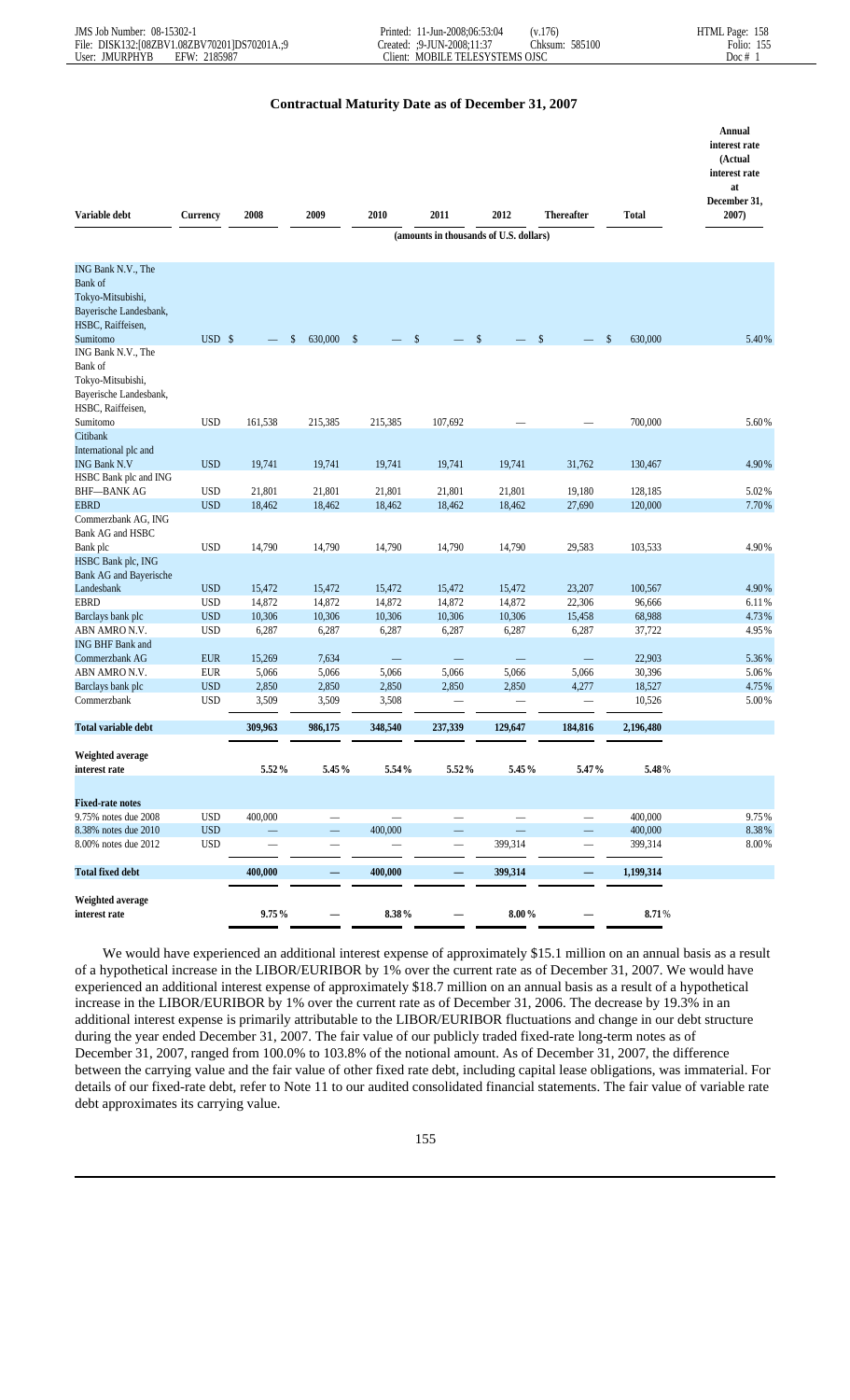We use derivative financial instruments to reduce our exposure to adverse fluctuations in interest rates. We primarily focus on reducing risk caused by the fluctuations in interest rates for our variable-rate long-term debt. According to our policy, we entered into several interest rate swap agreements for long-term debt with maturity of more than 3 years. The swap agreements are designated as cash flow hedges and the hedging relationship qualifies for hedge accounting. The table below presents a summary of our interest rate swap agreements.

| Type of derivative                         | Period               | <b>Notional</b><br>amount | <b>Mark to Market</b><br>Value as of<br><b>December 31, 2007</b> |
|--------------------------------------------|----------------------|---------------------------|------------------------------------------------------------------|
|                                            |                      |                           | (amounts in millions of U.S. dollars)                            |
| <b>Interest Rate Swap Agreements</b>       |                      |                           |                                                                  |
| Swap agreement with HSBC Bank Plc to       |                      |                           |                                                                  |
| pay a fixed rate of 3.29% and receive a    | April 28, 2006 to    |                           |                                                                  |
| variable interest rate of EURIBOR          | October 29, 2013     | 38.1                      | 1.1                                                              |
| Swap agreement with HSBC Bank Plc to       |                      |                           |                                                                  |
| pay a fixed rate of 4.14% and receive a    | March 31, 2008 to    |                           |                                                                  |
| variable interest rate of LIBOR            | September 30, 2014   | 96.1                      | (0.2)                                                            |
| Swap agreement with Rabobank to pay a      |                      |                           |                                                                  |
| fixed rate of 4.16% and receive a variable | April 9, 2008 to     |                           |                                                                  |
| interest rate of LIBOR                     | April 9, 2014        | 86.1                      | (0.2)                                                            |
| Swap agreement with Citibank N.A. to pay   | September 28, 2007   |                           |                                                                  |
| fixed rate of 4.29% and receive a variable | to September 30,     |                           |                                                                  |
| interest rate of LIBOR                     | 2013                 | 53.5                      | (0.2)                                                            |
| Swap agreement with ING Bank N.V. to       |                      |                           |                                                                  |
| pay fixed rate of 4.19% and receive a      | February 29, 2008 to |                           |                                                                  |
| variable interest rate of LIBOR            | February 28, 2014    | 92.6                      | (0.5)                                                            |
| Swap agreement with ING Bank N.V. to       |                      |                           |                                                                  |
| pay fixed rate of 4.41% and receive a      | July 16, 2007 to     |                           |                                                                  |
| variable interest rate of LIBOR            | January 15, 2014     | 67.0                      | (0.4)                                                            |

 As of December 31, 2007, approximately 20% of our variable interest rate debt was hedged against interest rate risks. We continue to consider other financial instruments available to us to mitigate exposure to interest rate fluctuations. We do not enter into derivative financial instruments for trading purposes.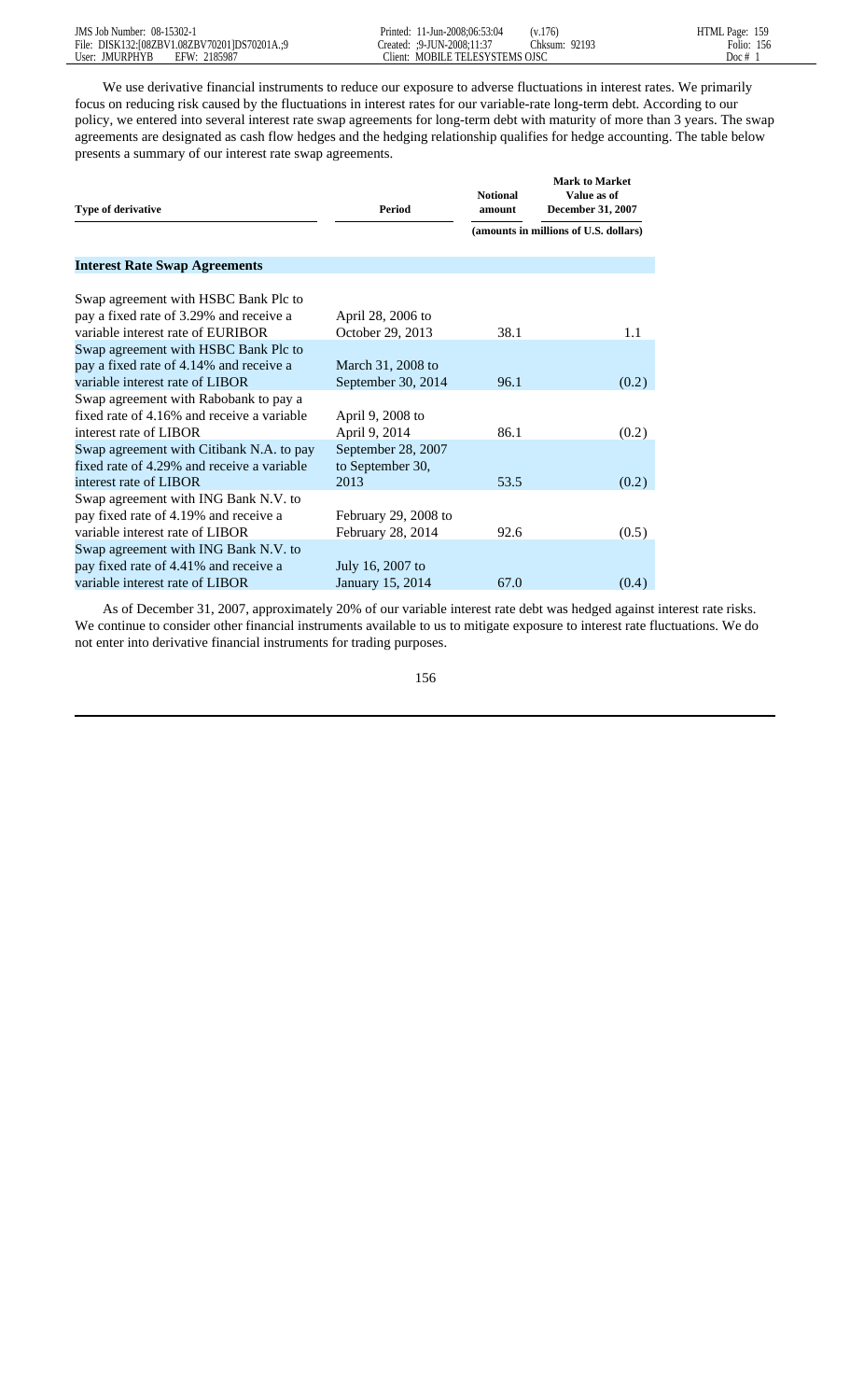## **Foreign Currency Risk**

 The following tables show, for the periods indicated, certain information regarding the exchange rate between the ruble and the U.S. dollar, based on data published by the Central Bank of Russia. These rates may differ from the actual rates used in preparation of our financial statements and other financial information provided herein.

| <b>Years ended December 31,</b> | High  | Low   | Average $^{(1)}$ | <b>Period</b><br>End |
|---------------------------------|-------|-------|------------------|----------------------|
| 2003                            | 31.88 | 29.25 | 30.61            | 29.45                |
| 2004                            | 29.45 | 27.75 | 28.73            | 27.75                |
| 2005                            | 29.00 | 27.46 | 28.31            | 28.78                |
| 2006                            | 28.78 | 26.18 | 27.09            | 26.33                |
| 2007                            | 26.58 | 24.27 | 25.49            | 24.55                |
|                                 |       |       |                  |                      |

(1) The average of the exchange rates on the last business day of each full month during the relevant period.

|               | <b>Rubles</b> per<br>U.S. dollar |       |
|---------------|----------------------------------|-------|
|               | High                             | Low   |
| December 2007 | 24.75                            | 24.42 |
| January 2008  | 24.89                            | 24.29 |
| February 2008 | 24.78                            | 24.12 |
| March 2008    | 24.05                            | 23.51 |
| April 2008    | 23.67                            | 23.34 |
| May 2008      | 23.88                            | 23.55 |

Source: Central Bank of Russia.

 The exchange rate between the ruble and the U.S. dollar quoted by the Central Bank of Russia for June 10, 2008 was 23.52 rubles per U.S. dollar.

 The following tables show, for the periods indicated, certain information regarding the exchange rate between the hryvnia and the U.S. dollar, based on data published by the National Bank of Ukraine. These rates may differ from the actual rates used in preparation of our financial statements and other financial information provided herein.

|                                 |      | Hryvnias per U.S. dollar |                  |               |  |  |
|---------------------------------|------|--------------------------|------------------|---------------|--|--|
| <b>Years ended December 31,</b> | High | Low                      | Average $^{(1)}$ | Period<br>End |  |  |
| 2003                            | 5.33 | 5.33                     | 5.33             | 5.33          |  |  |
| 2004                            | 5.33 | 5.31                     | 5.32             | 5.31          |  |  |
| 2005                            | 5.31 | 5.05                     | 5.12             | 5.05          |  |  |
| 2006                            | 5.05 | 5.05                     | 5.05             | 5.05          |  |  |
| 2007                            | 5.05 | 5.05                     | 5.05             | 5.05          |  |  |

(1) The average of the exchange rates on the last business day of each full month during the relevant period.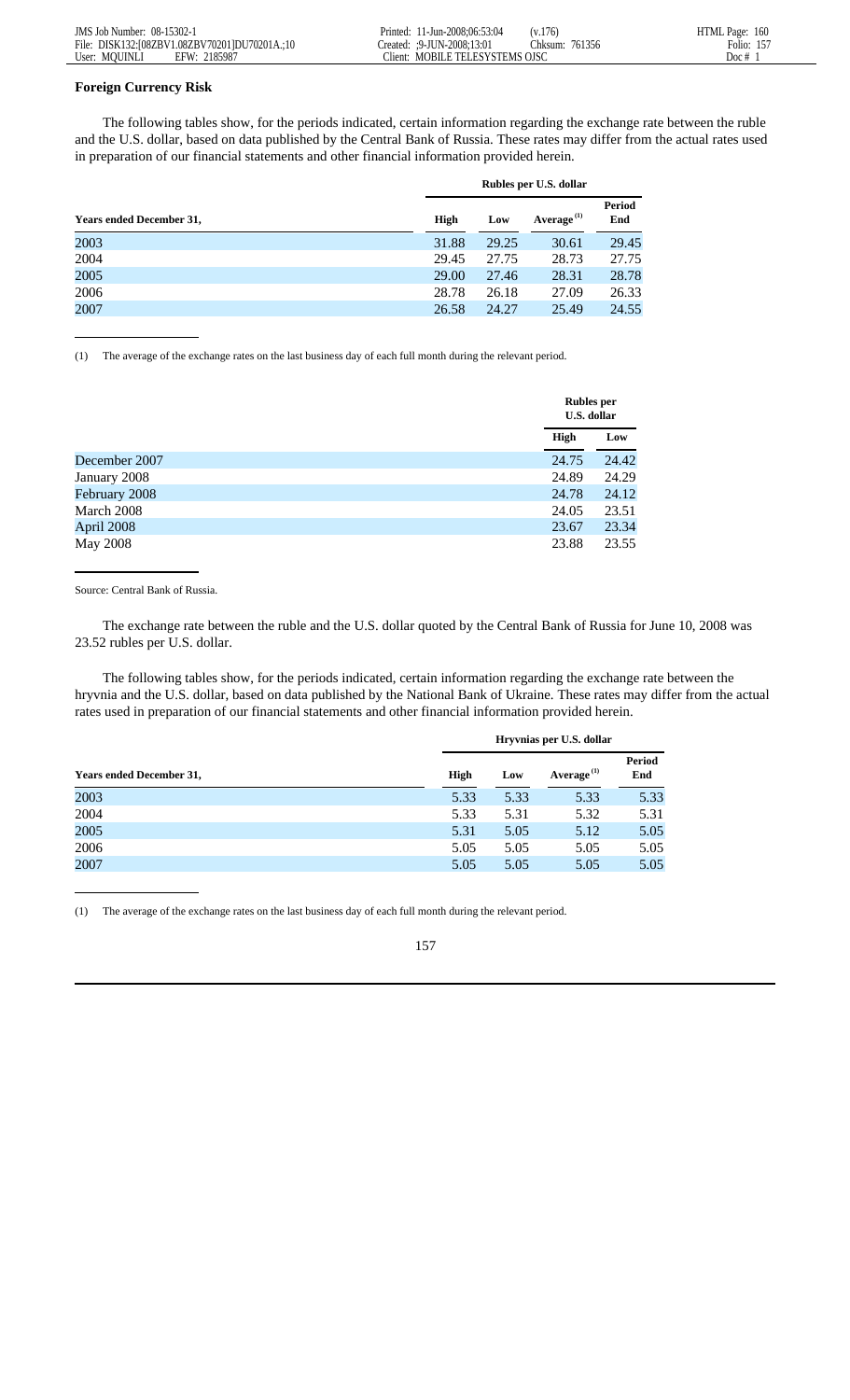|                 |             | Hryvnias per<br>U.S. dollar |
|-----------------|-------------|-----------------------------|
|                 | <b>High</b> | Low                         |
| December 2007   | 5.05        | 5.05                        |
| January 2008    | 5.05        | 5.05                        |
| February 2008   | 5.05        | 5.05                        |
| March 2008      | 5.05        | 5.05                        |
| April 2008      | 5.05        | 5.05                        |
| <b>May 2008</b> | 5.05        | 4.85                        |
|                 |             |                             |

Source: National Bank of Ukraine.

 The exchange rate between the hryvnia and the U.S. dollar quoted by the National Bank of Ukraine for June 10, 2008 was 4.85 hryvnias per U.S. dollar.

 Our principal exchange rate risk involves changes in the value of the U.S. dollar and euro relative to the Russian ruble, Ukrainian hryvnia, Uzbekistan som, Turkmenistan manat and Armenian dram. We have not entered into any significant currency hedging arrangements, but we continue to consider different financial instruments available to us in order to mitigate our exposure to exchange rate fluctuations.

 A significant part of our capital expenditures, borrowings and certain operating costs (roaming expenses, cost of customer equipment and other) are either denominated in U.S. dollars or tightly linked to the U.S. dollar exchange rate. In order to hedge against a risk of exchange rate currency fluctuations, we previously denominated a majority of our tariffs in Russia, which are payable in rubles, in "conventional" units linked to the U.S. dollar and required accounts to be settled at the official exchange rate of the Central Bank of Russia on the date of payment. However, in the middle of 2006, we introduced a fixed exchange rate for converting U.S. dollar-denominated tariffs and charges into Russian rubles in order to address anticipated regulatory changes and competitive pressures on the Russian market and starting from January 1, 2007, moved to ruble-denominated tariffs and invoicing. As a result of these changes, we reevaluated the functional currency criteria under SFAS No. 52, "Foreign Currency Translation," and determined that, beginning January 1, 2007, the functional currency of our subsidiaries domiciled in Russia was the ruble. For more information, see Note 2 to our audited consolidated financial statements. The change was adopted prospectively beginning January 1, 2007 in accordance with SFAS No. 52. No restatement of comparative amounts will be made for the change in functional currency. Consequently, currency exchange gains and losses in Russia were the result of operations denominated in currencies other than the ruble in 2007, and will continue to be so in future years, assuming the ruble remains our functional currency. During 2006, the U.S. dollar was our functional currency and, therefore, currency exchange gains and losses for the year ended December 31, 2006 were the result of operations involving currencies other than the U.S. dollar.

 If either of the ruble, hryvnia, som, manat or dram declines against the U.S. dollar and tariffs cannot be maintained for competitive or other reasons, our revenues and operating margins could be adversely affected and we could have difficulty repaying or refinancing our U.S. dollar-denominated indebtedness.

 Our U.S. dollar-denominated debt represents our primary future risk of exchange loss in U.S. dollar terms. If the value of the ruble, hryvnia, som, manat or dram declines, our net ruble, hryvnia, som, manat or dram monetary asset position results in currency remeasurement losses as the amount of these currencies required to repay U.S. dollar-denominated debt increases.

 A portion of our capital expenditures, borrowings and certain operating costs (roaming expenses, costs of customer equipment and other) are denominated in euros. We currently do not hedge against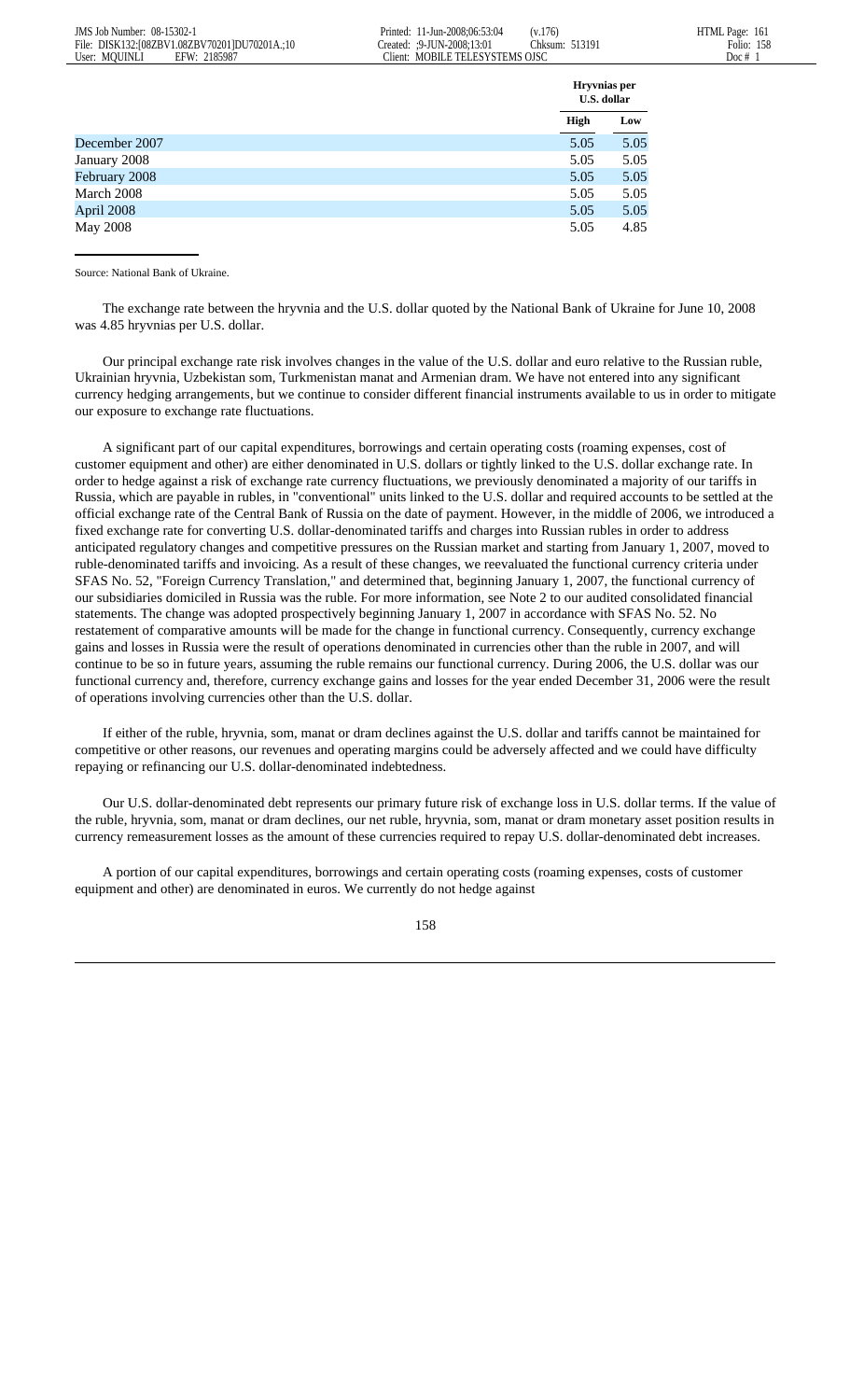the risk of decline in the ruble, hryvnia, som, manat or dram against the euro because settlements denominated in euros are not significant.

 We would experience a currency exchange loss of \$313.5 million on our U.S. dollar-denominated net monetary liabilities as a result of a hypothetical 10.0% increase in the ruble/hryvnia/som/manat/dram to U.S. dollar exchange rate at December 31, 2007. The large increase in a hypothetical currency remeasurement loss resulted from a change in our functional currency from the U.S. dollar to the ruble in 2007 ( *i.e.* in 2007, a currency exchange loss would be generated by dollar-denominated net monetary liabilities while, in 2006, it would have been generated by ruble/hryvnia-denominated net monetary assets). We would experience a currency exchange loss of \$3.3 million in the fair value of our euro-denominated net monetary liabilities as a result of a hypothetical 10.0% increase in the ruble/hryvnia/som/manat/dram to euro exchange rate at December 31, 2007. The increase in a hypothetical loss in the fair value of our euro-denominated monetary liabilities was mainly the result of ruble to euro exchange rate fluctuations during the year ended December 31, 2007. We are unable to estimate future loss of earnings as a result of such changes.

# **Item 12.** *Description of Securities Other Than Equity Securities*

Not applicable.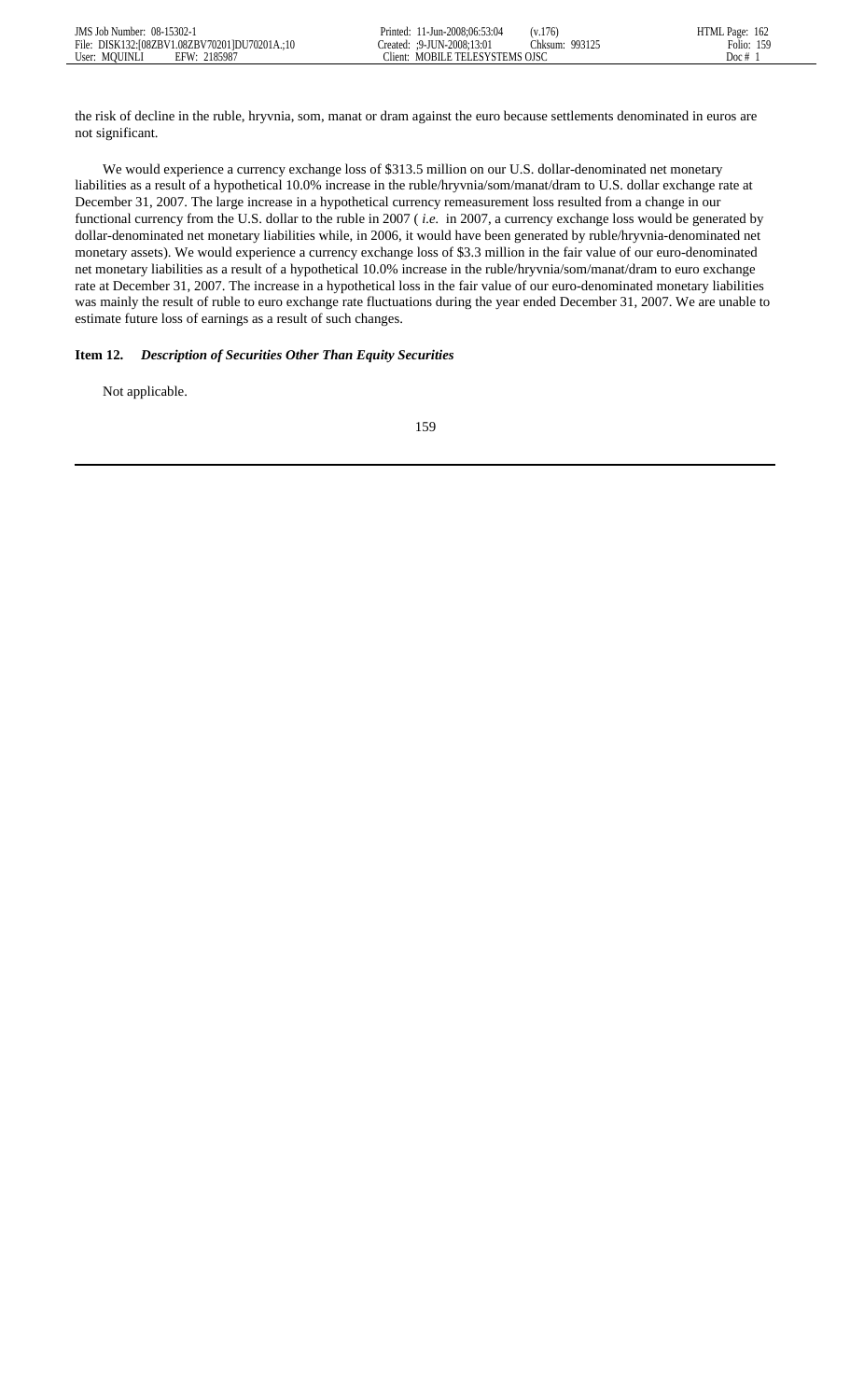#### **PART II**

#### **Item 13.** *Defaults, Dividend Arrearages and Delinquencies*

None.

# **Item 14.** *Material Modifications to the Rights of Security Holders and Use of Proceeds*

## **A.-E. Not Applicable.**

# **Item 15.** *Controls and Procedures*

#### (a) *Disclosure Controls and Procedures.*

 As required by Rules 13a-15e and 15d-15e under the Securities Exchange Act of 1934, management has evaluated, with the participation of our Chief Executive Officer and Chief Financial Officer, the effectiveness of our disclosure controls and procedures as of December 31, 2007. Disclosure controls and procedures refer to controls and other procedures designed to ensure that information required to be disclosed in the reports we file or submit under the Exchange Act is recorded, processed, summarized and reported, within the time periods specified in the rules and forms of the Securities and Exchange Commission. Disclosure controls and procedures include, without limitation, controls and procedures designed to ensure that information required to be disclosed by us in our reports that we file or submit under the Exchange Act is accumulated and communicated to management, including our Chief Executive Officer and Chief Financial Officer, as appropriate to allow timely decisions regarding our required disclosure. In designing and evaluating our disclosure controls and procedures, management recognizes that any controls and procedures, no matter how well designed and operated, can provide only reasonable assurance of achieving the desired control objectives, and management was required to apply its judgment in evaluating and implementing possible controls and procedures.

 In assessing disclosure controls and procedures, the Public Company Accounting Oversight Board's Auditing Standard No. 5 defines a material weakness as a deficiency, or combination of deficiencies, in internal control over financial reporting, such that there is a reasonable possibility that a material misstatement of the company's annual or interim financial statements will not be prevented or detected on a timely basis. In accordance with this definition, our Chief Executive Officer and Chief Financial Officer have concluded that our disclosure controls and procedures as of December 31, 2007 were effective at a reasonable assurance level.

#### (b) *Management's annual report on internal control over financial reporting.*

 Management is responsible for establishing and maintaining adequate internal control over financial reporting. Our internal control system was designed to provide reasonable assurance to our management and board of directors regarding the reliability of financial reporting and the preparation of financial statements for external purposes in accordance with accounting principles generally accepted in the United States of America.

 Internal control over financial reporting refers to a process designed by, or under the supervision of, our Chief Executive Officer and Chief Financial Officer and effected by our board of directors, management and other personnel, to provide reasonable assurance regarding the reliability of financial reporting and the preparation of financial statements for external purposes in accordance with generally accepted accounting principles and includes those policies and procedures that:

- Pertain to the maintenance of records that in reasonable detail accurately and fairly reflect the transactions and dispositions of our assets;
- Provide reasonable assurance that transactions are recorded as necessary to permit preparation of financial statements in accordance with generally accepted accounting principles, and that our

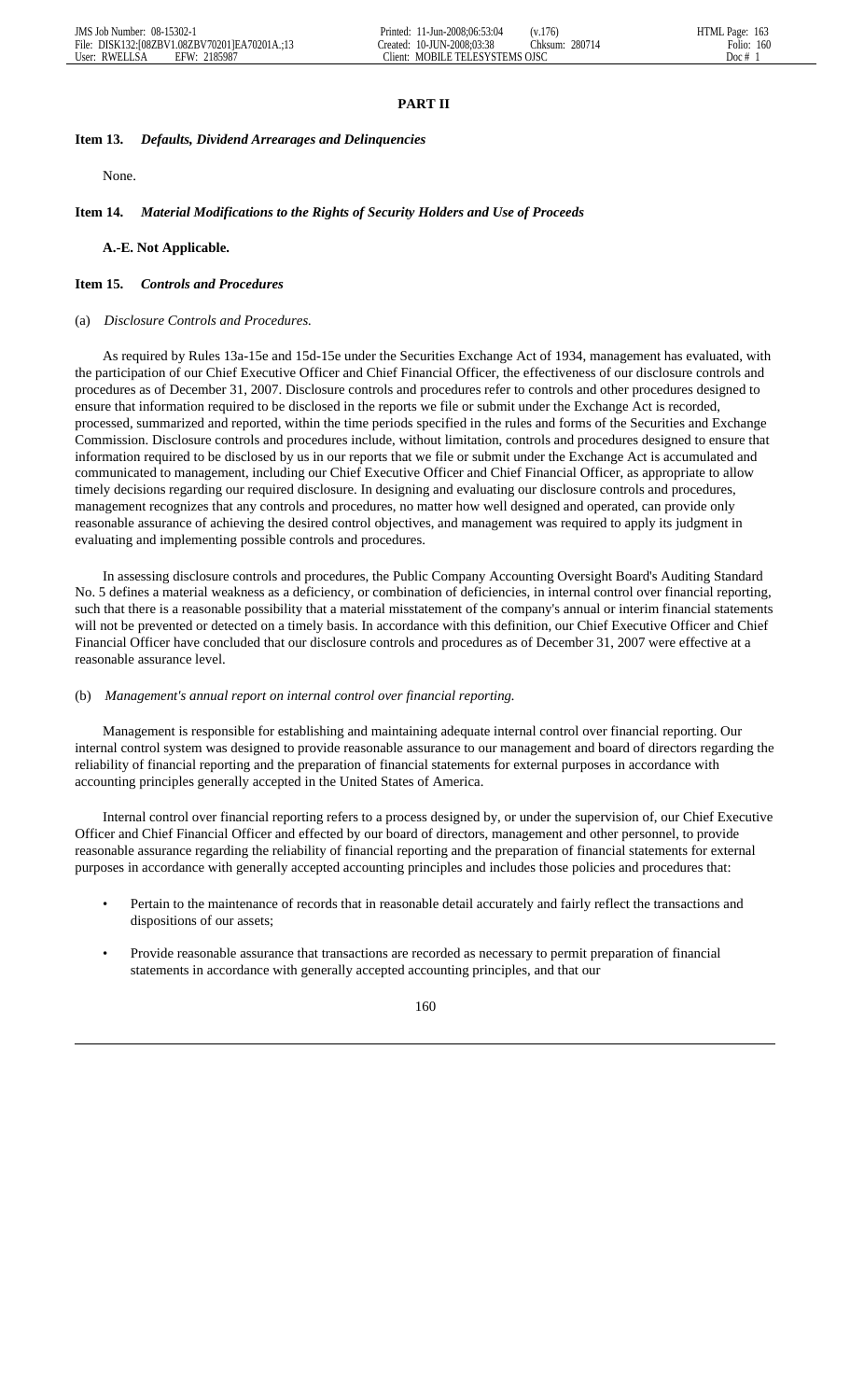receipts and expenditures are being made only in accordance with authorizations of our management and members of our board of directors; and

• Provide reasonable assurance regarding prevention or timely detection of unauthorized acquisition, use, or disposition of our assets that could have a material effect on our financial statements.

 Management evaluated the effectiveness of our internal control over financial reporting as of December 31, 2007, based on the criteria set forth by the Committee of Sponsoring Organizations of the Treadway Commission, or COSO, in Internal Control—Integrated Framework.

 As a result of management's evaluation of our internal control over financial reporting, management concludes that internal control over financial reporting as of December 31, 2007, was effective.

 The effectiveness of our internal control over financial reporting as of December 31, 2007, has been audited and assessed as effective by independent registered public accounting firm ZAO Deloitte & Touche CIS who has also audited and reported on our consolidated financial statements.

 There were no changes in our internal control over financial reporting during the year ended December 31, 2007, that have materially affected, or are reasonably likely to materially affect, our internal control over financial reporting.

# (c) *Attestation Report of Independent Registered Public Accounting Firm.*

# To the Shareholders of OJSC Mobile TeleSystems:

 We have audited the internal control over financial reporting of Mobile TeleSystems, a Russian Open Joint-Stock Company, and subsidiaries ("the Group") as of December 31, 2007, based on criteria established in Internal Control—Integrated Framework issued by the Committee of Sponsoring Organizations of the Treadway Commission. The Group's management is responsible for maintaining effective internal control over financial reporting and for its assessment of the effectiveness of internal control over financial reporting, included in the accompanying Management's annual report on internal control over financial reporting. Our responsibility is to express an opinion on the Group's internal control over financial reporting based on our audit.

 We conducted our audit in accordance with the standards of the Public Company Accounting Oversight Board (United States). Those standards require that we plan and perform the audit to obtain reasonable assurance about whether effective internal control over financial reporting was maintained in all material respects. Our audit included obtaining an understanding of internal control over financial reporting, assessing the risk that a material weakness exists, testing and evaluating the design and operating effectiveness of internal control based on the assessed risk, and performing such other procedures as we considered necessary in the circumstances. We believe that our audit provides a reasonable basis for our opinion.

 A Group's internal control over financial reporting is a process designed by, or under the supervision of, the Group's principal executive and principal financial officers, or persons performing similar functions, and effected by the Group's board of directors, management, and other personnel to provide reasonable assurance regarding the reliability of financial reporting and the preparation of financial statements for external purposes in accordance with generally accepted accounting principles. A Group's internal control over financial reporting includes those policies and procedures that (1) pertain to the maintenance of records that, in reasonable detail, accurately and fairly reflect the transactions and dispositions of the assets of the Group; (2) provide reasonable assurance that transactions are recorded as necessary to permit preparation of financial statements in accordance with generally accepted accounting principles, and that receipts and expenditures of the Group are being made only in accordance with authorizations of management and directors of the Group; and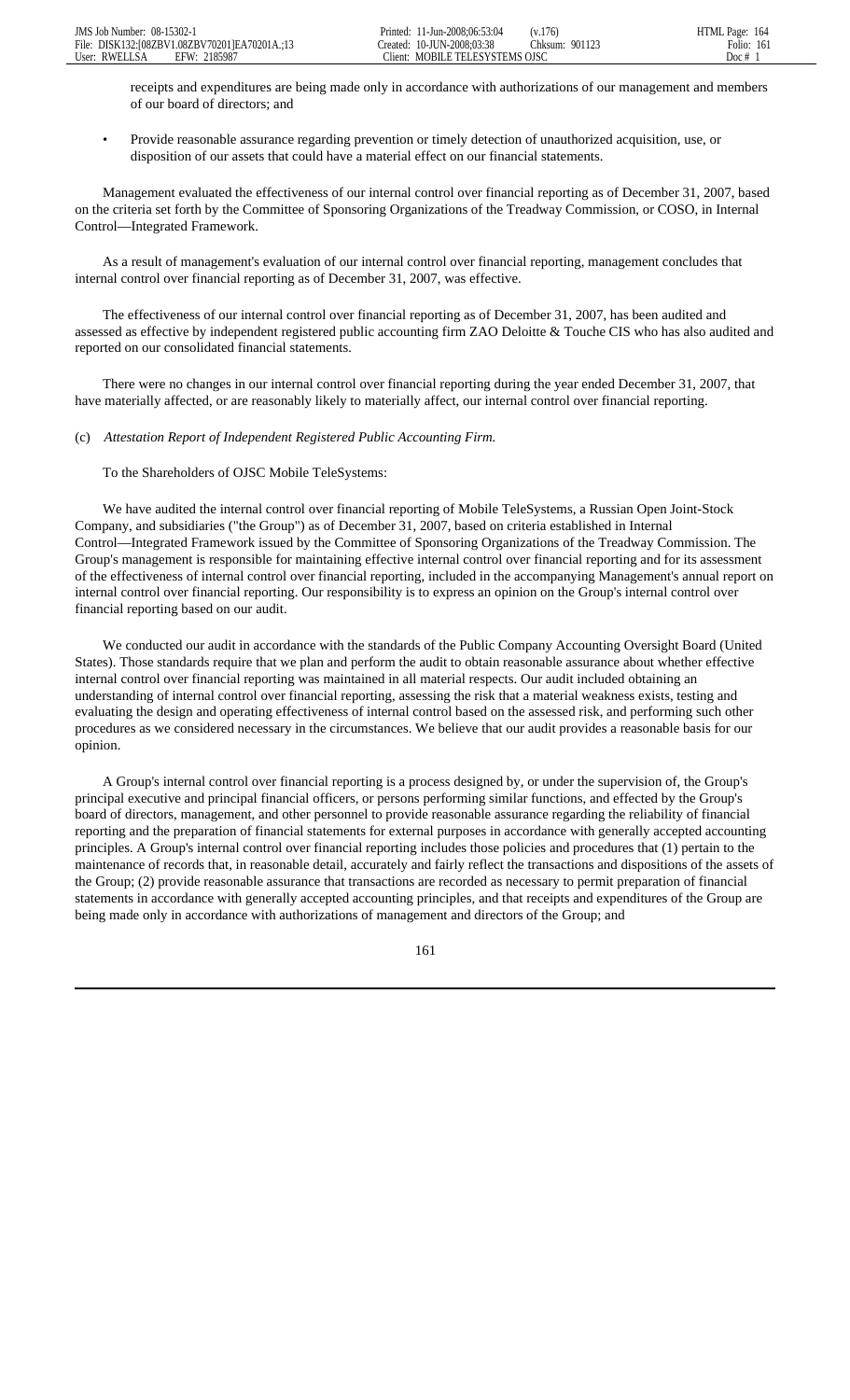(3) provide reasonable assurance regarding prevention or timely detection of unauthorized acquisition, use, or disposition of the Group's assets that could have a material effect on the financial statements.

 Because of the inherent limitations of internal control over financial reporting, including the possibility of collusion or improper management override of controls, material misstatements due to error or fraud may not be prevented or detected on a timely basis. Also, projections of any evaluation of the effectiveness of the internal control over financial reporting to future periods are subject to the risk that the controls may become inadequate because of changes in conditions, or that the degree of compliance with the policies or procedures may deteriorate.

 In our opinion, the Group maintained, in all material respects, effective internal control over financial reporting as of December 31, 2007, based on the criteria established in Internal Control—Integrated Framework issued by the Committee of Sponsoring Organizations of the Treadway Commission.

 We have also audited, in accordance with the standards of the Public Company Accounting Oversight Board (United States), the consolidated financial statements as of and for the year ended December 31, 2007 of the Group and our report dated April 15, 2008 expressed an unqualified opinion on those financial statements.

/s/ ZAO Deloitte & Touche CIS

Moscow April 15, 2008

#### (d) *Changes in internal control over financial reporting.*

 Management has evaluated, with the participation of our Chief Executive Officer and Chief Financial Officer, whether any changes in our internal control over financial reporting that occurred during the period covered by this annual report have materially affected, or are reasonably likely to materially affect, our internal control over financial reporting. Based on the evaluation we conducted, management has concluded that no such changes have occurred.

#### *Remediation Activities*

 In our annual report on Form 20-F for the year ended December 31, 2006, we reported a material weakness in our internal control over financial reporting that existed as of December 31, 2006 with respect to the interpretation and application of generally accepted accounting principles applicable to a put and call option agreement, dated as of November 2005, entered into with Nomihold Securities providing a right of the latter to sell the remaining 49% stake in Tarino Limited, the company controlling Bitel, to MTS Finance S.A. in accordance with the requirements of FASB Statement No. 140 "Accounting for Transfers and Servicing of Financial Assets and Extinguishments of Liabilities, a replacement of FASB Statement 125." To remediate this material weakness, we adopted and exercised the following changes:

 In June 2007, the Audit Committee of our Board of Directors directed management to strengthen control and reporting procedures over significant non-routine transactions where management's judgment, interpretation and application of complex accounting principles is exercised. During 2007, all such transactions were approved by the Audit Committee.

 Pursuant to the Audit Committee's directive, management has strengthened control and reporting procedures over significant non-routine transactions involving the exercise of interpretive judgment or application of complex accounting principles by adopting and implementing a policy pursuant to which such transactions require advance review and approval in accordance with the Audit Committee's directive.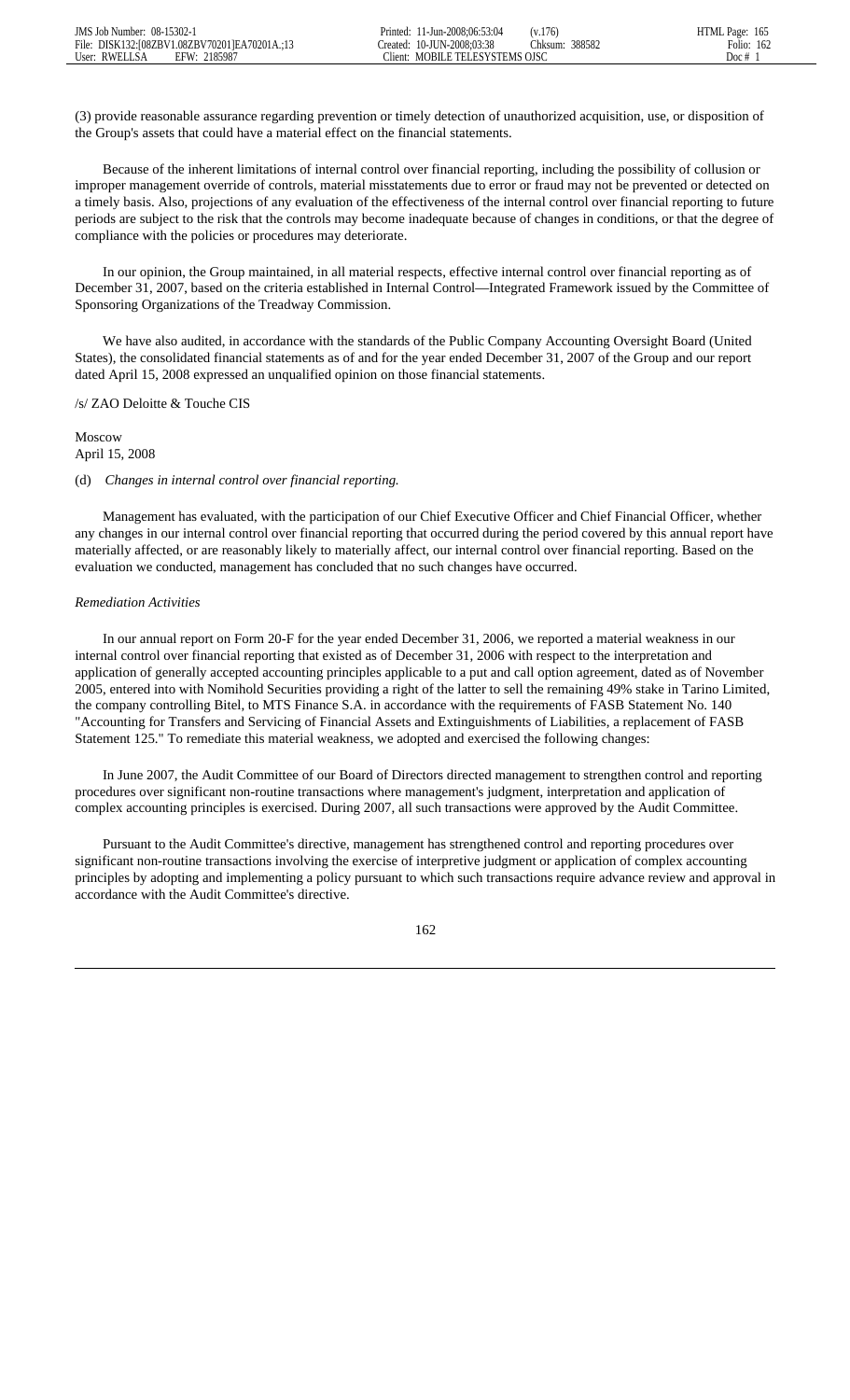# **Item 16A.** *Audit Committee Financial Expert*

 Our Board of Directors has determined that Paul J. Ostling is an "audit committee financial expert" as defined in Item 16A of Form 20-F. Mr. Ostling is "independent" as defined in Rule 10A-3 under the Exchange Act and current New York Stock Exchange listing rules applicable to us. For a description of Mr. Ostling's experience, please see "Item 6. Directors, Senior Management and Employees—A. Directors and Senior Management—Key Biographies."

# **Item 16B.** *Code of Ethics*

 We have adopted a Code of Ethics that applies to our senior officers, including our principal executive officer, principal financial officer and principal accounting officer. A copy of our Code of Ethics is available on our website at www.mtsgsm.com.

## **Item 16C.** *Principal Accountant Fees and Services*

 ZAO Deloitte & Touche CIS has served as our Independent Registered Public Accounting Firm for each of the fiscal years in the three-year period ended December 31, 2007, for which audited financial statements appear in this Annual Report on Form 20-F. The following table presents the aggregate fees billed for professional services and other services to ZAO Deloitte & Touche CIS in 2006 and 2007.

|                           | Year ended December 31, |    |         |  |
|---------------------------|-------------------------|----|---------|--|
|                           | 2006                    |    | 2007    |  |
|                           | (in thousands)          |    |         |  |
| <b>Audit Fees</b>         | \$<br>1,326.6           | \$ | 1,505.0 |  |
| <b>Audit-Related Fees</b> | 1,470.9                 |    | 1,455.0 |  |
| <b>Tax Fees</b>           | 8.6                     |    |         |  |
| All Other Fees            | 20.0                    |    | 82.3    |  |
| <b>Total</b>              | \$<br>2,826.1           | \$ | 3,042.3 |  |

# **Audit Fees**

 The Audit Fees for the years 2006 and 2007 were for services associated with the consolidated U.S. GAAP audits, the quarterly reviews and several statutory audits.

#### **Audit-Related Fees**

 The Audit-related Fees paid in 2006 and 2007 mainly included fees for the testing of our internal control procedures and a review of projects related to our Sarbanes-Oxley Section 404 readiness. In addition, we paid fees for accounting consultations.

## **Tax Fees**

 The Tax Fees for the years 2006 and 2007 were mainly for services associated with tax compliance and other tax consulting services.

# **All Other Fees**

 All other fees for the years 2006 and 2007 were for reporting on compliance with certain loan covenants, review of Russian bonds prospectus and advice on accounting standards application.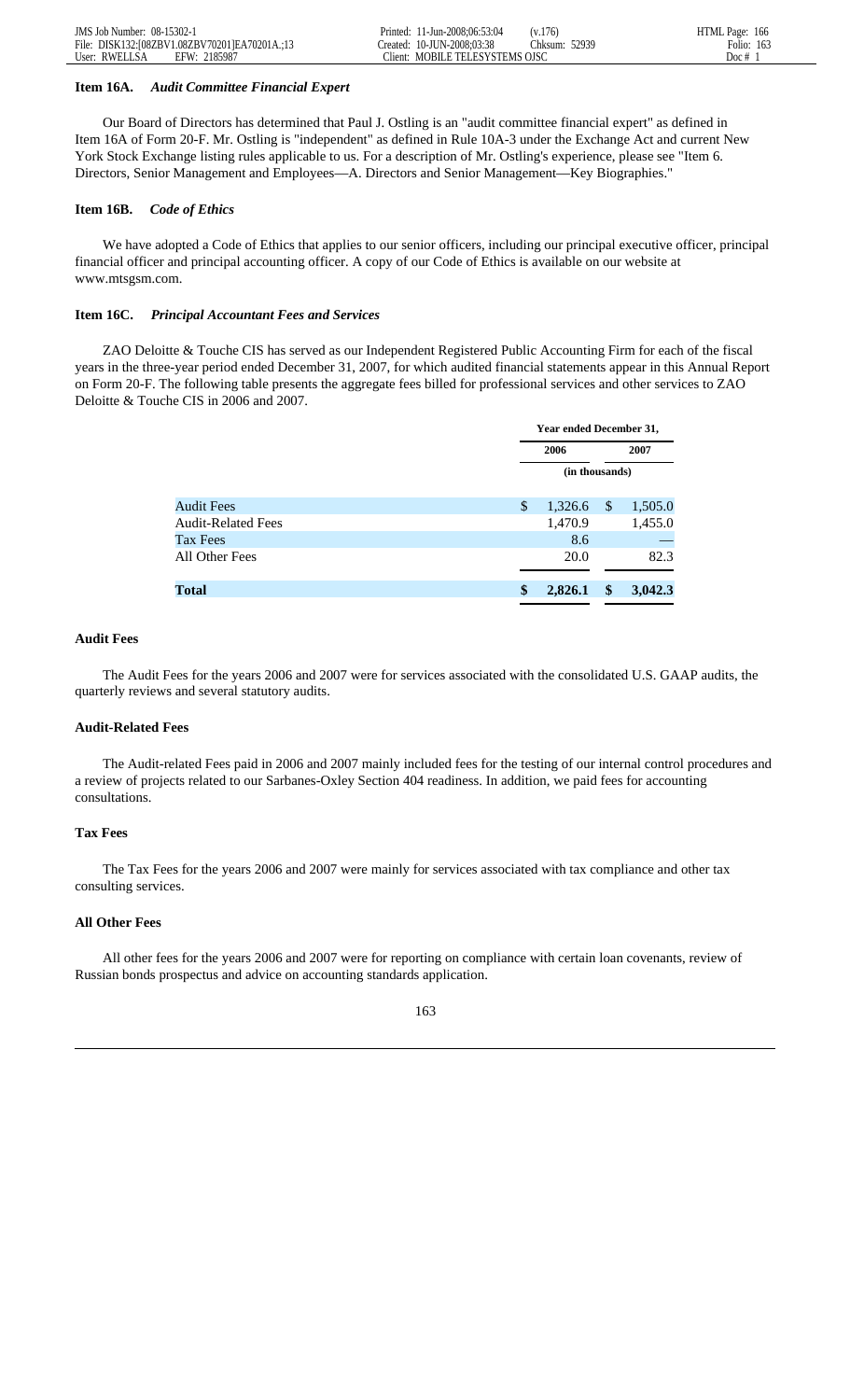## **Audit Committee Pre-Approval Policies and Procedures**

 The Sarbanes-Oxley Act of 2002 required us to implement a pre-approval process for all engagements with our independent public accountants. In compliance with Sarbanes-Oxley requirements pertaining to auditor independence, our Audit Committee pre-approves the engagement terms and fees of ZAO Deloitte & Touche CIS for all audit and non-audit services, including tax services. Our Audit Committee pre-approved the engagement terms and fees of ZAO Deloitte & Touche CIS for all services performed for the fiscal year ended December 31, 2007.

## **Item 16D.** *Exemption from the Listing Standards for Audit Committees*

Not Applicable.

# **Item 16E.** *Purchases of Equity Securities by the Issuer and Affiliated Purchasers*

 On September 5, 2006, our Board of Directors authorized a share repurchase program, allowing our wholly-owned subsidiary MTS-Bermuda to repurchase ADSs representing up to 10% of our total outstanding shares over a period of twelve months ending August 31, 2007. On September 4, 2007, the Board of Directors extended the program for the twelve months ending August 31, 2008. The purchases may be made in the open market or through privately negotiated transactions under certain requirements set forth in SEC Rules 10b-18 and 10b5-1, as well as other applicable legal requirements and factors. The share repurchase program does not obligate us to acquire a particular number of ADSs, and the program may be suspended or discontinued at our sole discretion. The repurchases could be funded through our own cash flows, commercial paper program or potentially through existing credit facilities. The execution of the program will depend on an on-going assessment of market conditions, and the program may be extended at any time. During the years ended December 31, 2007 and 2006, we repurchased through MTS-Bermuda 17,402,835 and 11,161,000 of our shares in the form of ADSs at an average prices of \$73.1 and \$49.2 per ADS for a total amounts of \$254.4 million and \$110.0 million, respectively.

 The following table sets forth, for each month in 2007 and for the year as a whole, the total number of our ADSs repurchased by MTS-Bermuda pursuant to the share repurchase plan described above, the average price paid per ADS, the number of ADSs that were purchased as part of the publicly announced share repurchase plan and the maximum number of ADSs that, at that date, remained eligible for purchases under such plan.

| <b>Period</b>    | <b>Total Number of</b><br><b>ADSs Purchased</b><br>(1) | Average<br><b>Price Paid</b><br>per ADS | <b>Total Number of</b><br><b>ADSs Purchased</b><br>as Part of<br><b>Publicly</b><br><b>Announced Plans</b><br>or Programs | <b>Maximum</b><br>Number (or<br>Approximate<br>Dollar Value) of<br>shares that May<br><b>Yet Be</b><br><b>Purchased Under</b><br>the Plan |
|------------------|--------------------------------------------------------|-----------------------------------------|---------------------------------------------------------------------------------------------------------------------------|-------------------------------------------------------------------------------------------------------------------------------------------|
| January 1-31     |                                                        |                                         |                                                                                                                           | 197,740,401                                                                                                                               |
| February 1-28    |                                                        |                                         |                                                                                                                           | 197,740,401                                                                                                                               |
| March 1-31       |                                                        |                                         |                                                                                                                           | 197,740,401                                                                                                                               |
| April 1-30       |                                                        |                                         |                                                                                                                           | 197,740,401                                                                                                                               |
| May 1-31         | 536,933                                                | 53.7                                    | 536,933                                                                                                                   | 197,471,935                                                                                                                               |
| June $1-30$      | 196,300                                                | 53.8                                    | 196,300                                                                                                                   | 197, 373, 785                                                                                                                             |
| <b>July 1-31</b> |                                                        |                                         |                                                                                                                           | 197,458,597                                                                                                                               |
| August 1-31      | 216,196                                                | 55.7                                    | 216,196                                                                                                                   | 197,350,499                                                                                                                               |
| September 1-30   | 1,106,438                                              | 63.6                                    | 1,106,438                                                                                                                 | 196,797,280                                                                                                                               |
| October 1-31     |                                                        |                                         |                                                                                                                           | 196,797,280                                                                                                                               |
| November 1-30    |                                                        |                                         |                                                                                                                           | 196,797,280                                                                                                                               |
| December 1-31    | 1,424,700                                              | 93.0                                    | 1,424,700                                                                                                                 | 196,084,930                                                                                                                               |
| Total            | 3,480,567                                              | 73.1                                    | 3,480,567                                                                                                                 | 196,084,930                                                                                                                               |
|                  |                                                        |                                         |                                                                                                                           |                                                                                                                                           |

(1) All purchases were made pursuant to the publicly announced share repurchase plan described above in the open market and privately negotiated transactions effected on the New York Stock Exchange.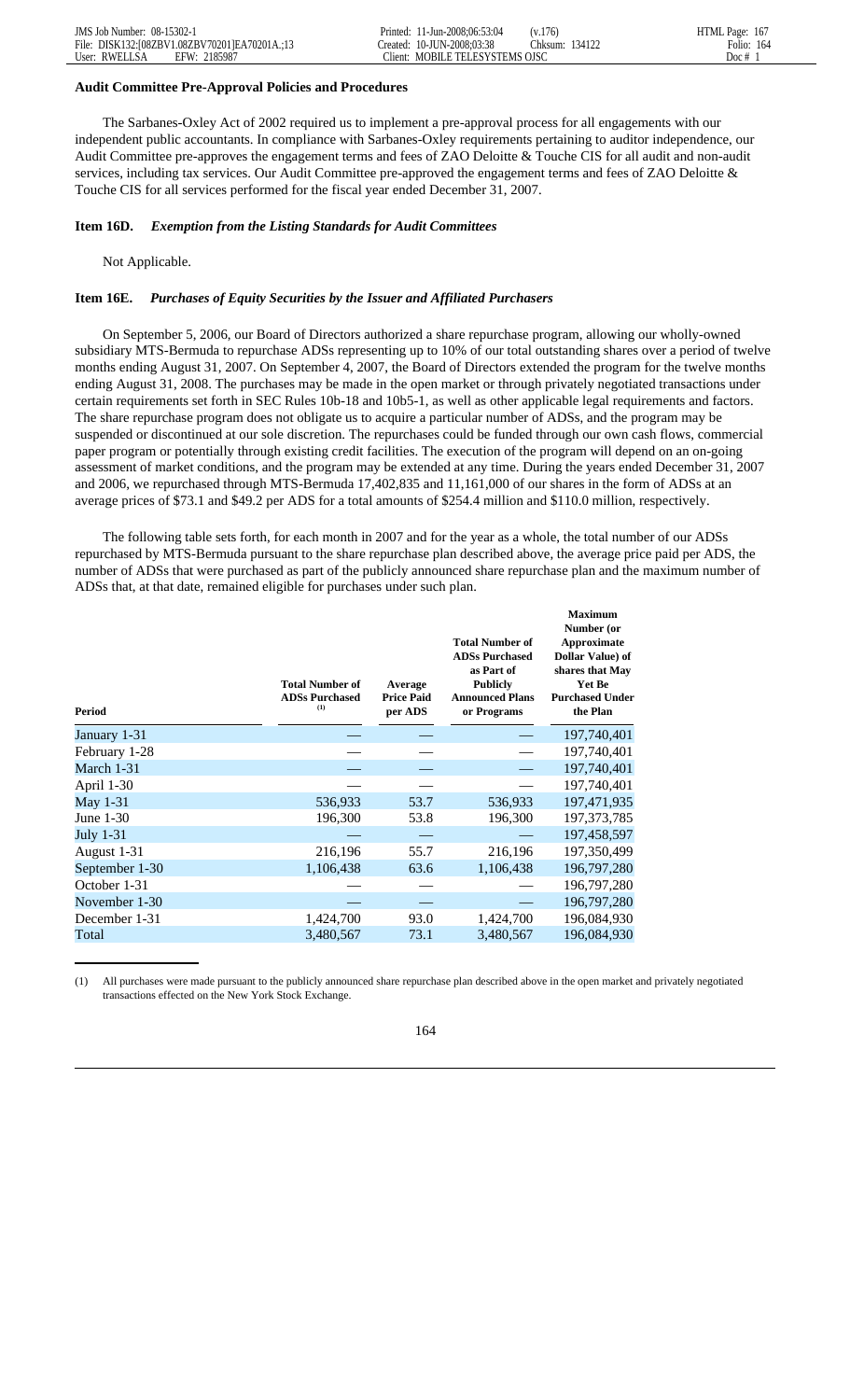# **Item 17.** *Financial Statements*

See instead Item 18.

# **Item 18.** *Financial Statements*

 The following financial statements, together with the report of ZAO Deloitte & Touche CIS, are filed as part of this annual report on Form 20-F.

| Index to Consolidated Financial Statements                                                                 | $F-1$ |
|------------------------------------------------------------------------------------------------------------|-------|
| Report of the Independent Registered Public Accounting Firm                                                | $F-2$ |
| Consolidated Financial Statements at December 31, 2007 and 2006 and for the years ended December 31, 2007, |       |
| 2006 and 2005:                                                                                             |       |
| Consolidated balance sheets at December 31, 2007 and 2006                                                  | $F-3$ |
| Consolidated statements of operations for the years ended December 31, 2007, 2006 and 2005                 | $F-5$ |
| Consolidated statements of changes in shareholders' equity for the years ended December 31, 2007, 2006 and |       |
| 2005                                                                                                       | $F-6$ |
| Consolidated statements of cash flows for the years ended December 31, 2007, 2006 and 2005                 | $F-7$ |
| Notes to consolidated financial statements                                                                 | $F-9$ |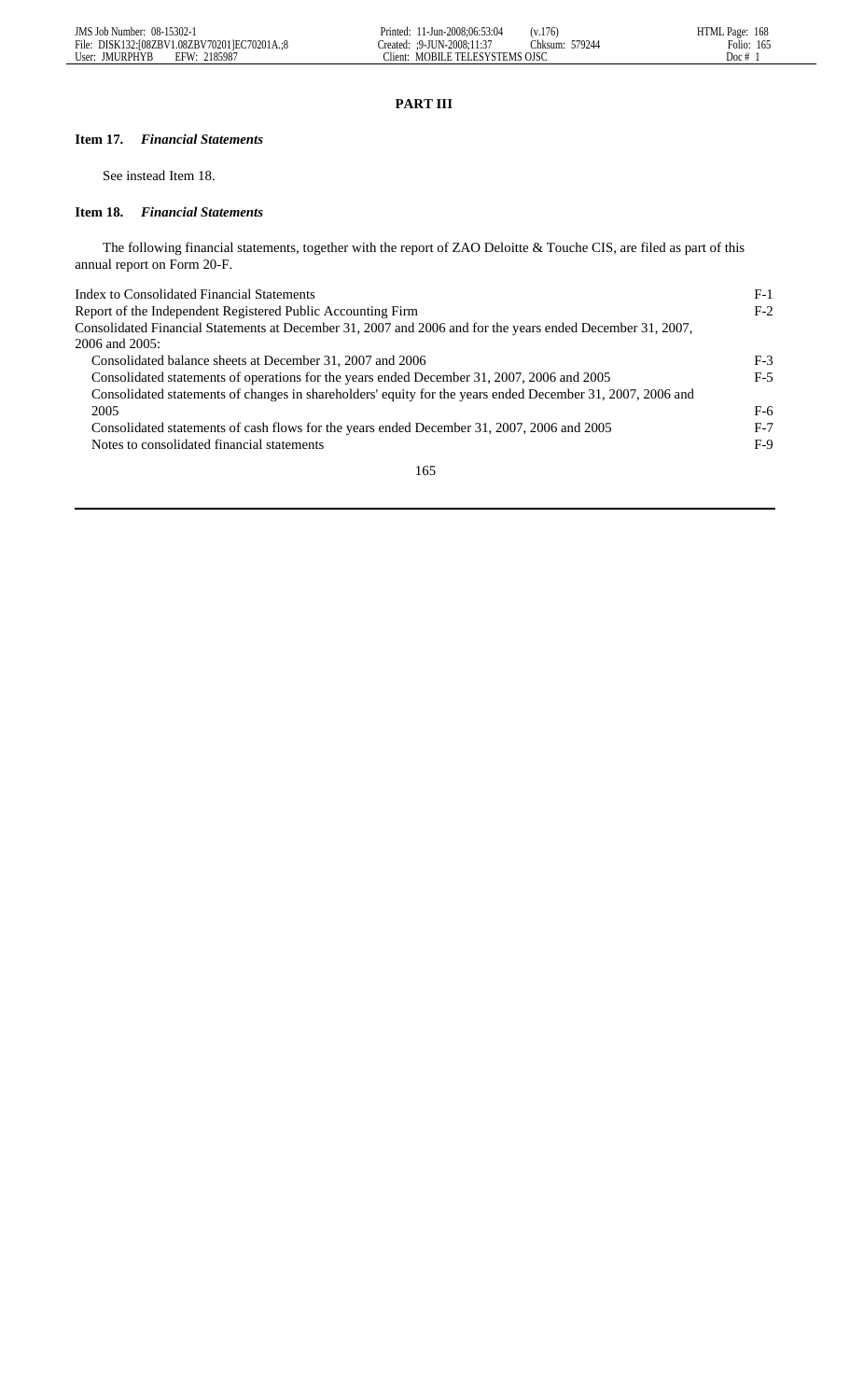# **Item 19.** *Exhibits*

Form 20-F.

| No. | <b>Description</b>                                                                                                                                                                                                                                                                                                                                                         |
|-----|----------------------------------------------------------------------------------------------------------------------------------------------------------------------------------------------------------------------------------------------------------------------------------------------------------------------------------------------------------------------------|
| 1.1 | Charter of Mobile TeleSystems OJSC, restated version no. 6, as approved by the<br>General Meeting of Shareholders of Mobile TeleSystems OJSC held on June 29, 2007<br>(English Translation).                                                                                                                                                                               |
| 2.1 | Deposit Agreement, dated as of July 6, 2000, by and among, MTS, Morgan Guaranty<br>Trust Company of New York (as depositary), and holders of ADRs is incorporated<br>herein by reference to Exhibit 2.1 to the Annual Report filed pursuant to Section 13 or<br>15(d) of the Securities Exchange Act of 1934 for the fiscal year ended December 31,<br>2000, on Form 20-F. |
| 2.2 | Amendment No. 1 to Deposit Agreement is incorporated herein by reference to<br>Exhibit (a) $(2)$ to Form F-6 (Registration No 333-12008).                                                                                                                                                                                                                                  |
| 2.3 | Amendment No. 2 to Deposit Agreement is incorporated herein by reference to<br>Exhibit (a)(3) to Form F-6 (Registration No 333-121240).                                                                                                                                                                                                                                    |
| 2.4 | Amendment No. 3 to Deposit Agreement is incorporated herein by reference to<br>Exhibit (a)(4) to Form F-6 (333-145190).                                                                                                                                                                                                                                                    |
| 4.1 | Indenture dated as of January 28, 2005 between Mobile TeleSystems Finance S.A.,<br>Mobile TeleSystems OJSC and JPMorgan Chase Bank is incorporated herein by<br>reference to Exhibit 4.3 to the Annual Report filed pursuant to Section 13 or 15(d) of<br>the Securities Exchange Act of 1934 for the fiscal year ended December 31, 2004, on<br>Form 20-F.                |
| 4.2 | Indenture dated as of October 14, 2003 between Mobile TeleSystems Finance S.A.,<br>Mobile TeleSystems OJSC and JPMorgan Chase Bank is incorporated herein by<br>reference to Exhibit 4.1 to the Annual Report filed pursuant to Section 13 or 15(d) of<br>the Securities Exchange Act of 1934 for the fiscal year ended December 31, 2003, on                              |

- 4.3 Indenture dated as of January 30, 2003 between Mobile TeleSystems Finance S.A., Mobile TeleSystems OJSC and JPMorgan Chase Bank is incorporated herein by reference to Exhibit 4.1 to the Annual Report filed pursuant to Section 13 or 15(d) of the Securities Exchange Act of 1934 for the fiscal year ended December 31, 2002, on Form 20-F.
- 4.4 Facility Agreement for Mobile TeleSystems Open Joint Stock Company arranged by The Bank of Tokyo-Mitsubishi UFJ, Ltd., Bayerische Landesbank, HSBC Bank plc, ING Bank N.V., Raiffeisen Bank Oesterreich AG and Sumitomo Mitsui Banking Corporation Europe Limited as Mandated Lead Arrangers and ING Bank N.V., London Branch acting as Agent dated April 21, 2006 is incorporated herein by reference to Exhibit 4.46 to the Annual Report filed pursuant to Section 13 or 15(d) of the Securities Exchange Act of 1934 for the fiscal year ended December 31, 2005, on Form 20-F.
- 4.5 Credit Agreement between OJSC Mobile TeleSystems as Borrower and HSBC Bank plc, ING BHF-Bank Aktiengesellschaft as Arrangers and Lenders, HSBC Bank plc as Facility Agent and ING BHF-Bank Aktiengesellschaft as Hermes Agent dated October 11, 2004 is incorporated herein by reference to Exhibit 4.48 to the Annual Report filed pursuant to Section 13 or 15(d) of the Securities Exchange Act of 1934 for the fiscal year ended December 31, 2005, on Form 20-F.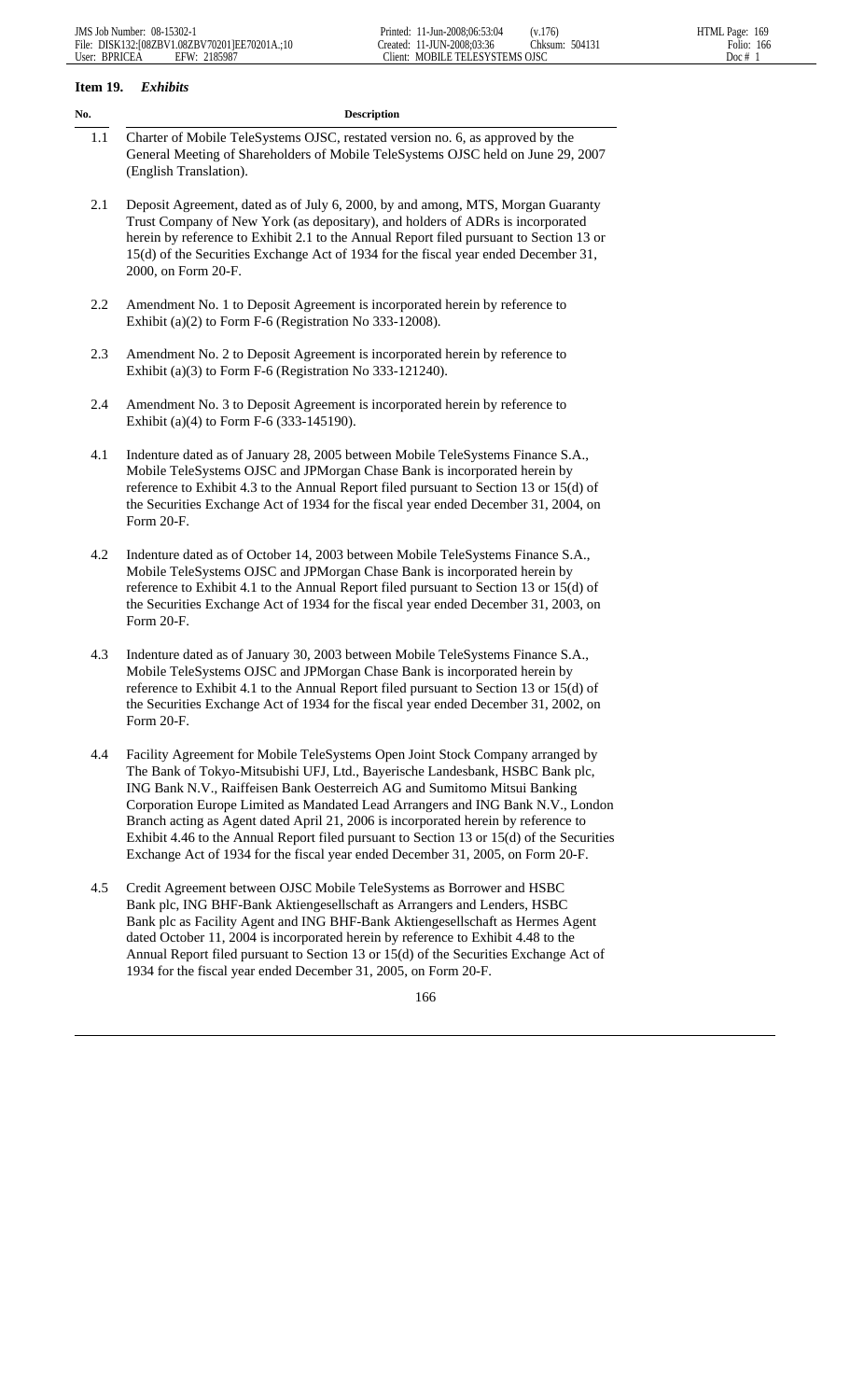- 4.6 Supplement Credit Agreement between OJSC Mobile TeleSystems as Borrower and HSBC Bank plc and BHF-Bank Aktiengesellschaft as Arrangers and Lenders, HSBC Bank plc as Facility Agent and BHF-Bank Aktiengesellschaft as Hermes Agent dated April 12, 2005 is incorporated herein by reference to Exhibit 4.48.1 to the Annual Report filed pursuant to Section 13 or 15(d) of the Securities Exchange Act of 1934 for the fiscal year ended December 31, 2005, on Form 20-F.
- 4.7 Credit Agreement between OJSC Mobile TeleSystems as Borrower and HSBC Bank plc, ING Bank Deutschland AG and Bayerische Landesbank as Mandated Lead Arrangers and Lenders and ING Bank Deutschland AG as Facility Agent dated November 25, 2005 is incorporated herein by reference to Exhibit 4.50 to the Annual Report filed pursuant to Section 13 or 15(d) of the Securities Exchange Act of 1934 for the fiscal year ended December 31, 2005, on Form 20-F.
- 4.8 Credit Agreement between OJSC Mobile TeleSystems as Borrower and Citibank, N.A. and ING Bank N.V. as Mandated Lead Arrangers, Citibank International plc and ING Bank N.V. as Lenders and ING Bank N.V. as Facility Agent and Citibank International plc as EKN Agent dated December 14, 2005 is incorporated herein by reference to Exhibit 4.51 to the Annual Report filed pursuant to Section 13 or 15(d) of the Securities Exchange Act of 1934 for the fiscal year ended December 31, 2005, on Form 20-F.
- 4.9 Credit Agreement between OJSC Mobile TeleSystems as Borrower and HSBC Bank plc, ING Bank Deutschland AG and Commerzbank Aktiengesellschaft as Mandated Lead Arrangers and Lenders and HSBC Bank plc as Facility Agent and BHF-Bank Aktiengesellschaft as Hermes Agent dated October 18 2005 is incorporated herein by reference to Exhibit 4.53 to the Annual Report filed pursuant to Section 13 or 15(d) of the Securities Exchange Act of 1934 for the fiscal year ended December 31, 2005, on Form 20-F.
- 4.10 Loan Agreement for OJSC Mobile TeleSystems as Borrower with Barclays Bank plc as Banker and Her Britannic Majesty's Secretary of State (acting by the Export Credits Guarantee Department) as ECGD dated February 15, 2005 is incorporated herein by reference to Exhibit 4.54 to the Annual Report filed pursuant to Section 13 or 15(d) of the Securities Exchange Act of 1934 for the fiscal year ended December 31, 2005, on Form 20-F.
- 4.11 Amendment Agreement relating to the Loan Agreement for OJSC Mobile TeleSystems as Borrower with Barclays Bank plc as Banker and Her Britannic Majesty's Secretary of State (acting by the Export Credits Guarantee Department) as ECGD dated December 12, 2005 is incorporated herein by reference to Exhibit 4.54.1 to the Annual Report filed pursuant to Section 13 or 15(d) of the Securities Exchange Act of 1934 for the fiscal year ended December 31, 2005, on Form 20-F.
- 4.12 Facility Agreement OJSC Mobile TeleSystems as Borrower and European Bank for Reconstruction and Development as Lender dated December 8, 2004 is incorporated herein by reference to Exhibit 4.12 to the Annual Report filed pursuant to Section 13 or 15(d) of the Securities Exchange Act of 1934 for the fiscal year ended December 31, 2006, on Form 20-F.
- 4.13 Amendment and Restatement Agreement between OJSC Mobile TeleSystems as Borrower and European Bank for Reconstruction and Development as Lender dated May 17, 2006 relating to a Facility Agreement dated December 8, 2004 is incorporated herein by reference to Exhibit 4.13 to the Annual Report filed pursuant to Section 13 or 15(d) of the Securities Exchange Act of 1934 for the fiscal year ended December 31, 2006, on Form 20-F.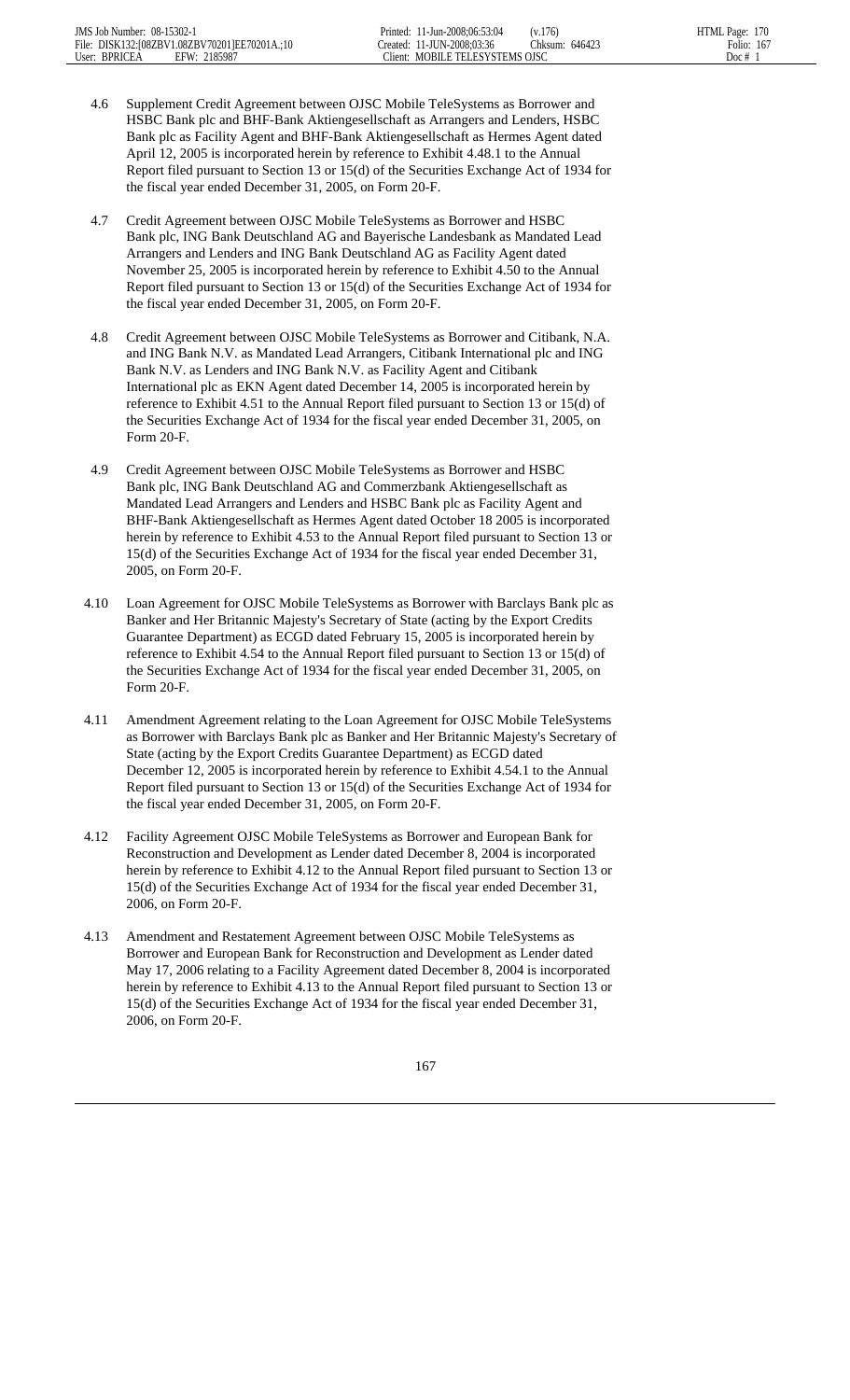- 4.14 MTS license No. 24134 to provide cellular radiotelephone communications services of the public communications network using GSM equipment in the 1800-MHz band (CMC-1800) in the territory of the Urals region, the Republic of Komi, the Udmurt Republic; the Kirov, Kurgan, Orenburg, Perm, Sverdlovsk, Tyumen and Chelyabinsk oblasts; and the Komi-Permyak, Khanty-Mansyisk and Yamalo-Nenets autonomous okrugs (English Translation) is incorporated herein by reference to Exhibit 4.15 to the Annual Report filed pursuant to Section 13 or 15(d) of the Securities Exchange Act of 1934 for the fiscal year ended December 31, 2002, on Form 20-F.
- 4.15 Amendment No. 1 to license No. 24134 to provide cellular radiotelephone communications services of the public communications network using GSM equipment in the 900-MHz band on the same territory is incorporated herein by reference to Exhibit 4.15 to the Annual Report filed pursuant to Section 13 or 15(d) of The Securities Exchange Act of 1934 for the fiscal year ended December 31, 2003, on Form 20-F.
- 4.16 MTS license No. 24135 to provide cellular radiotelephone communications services of the public communications network using GSM equipment in the 1800-MHz band (CMC-1800) in the territory of the Central and Central-Chernozem regions and the Bryansk, Vladimir, Ivanovo, Tver, Kaluga, Kostroma, Orlov, Ryazan, Smolensk, Tula, Yaroslavl, Belgorod, Voronezh, Kursk, Lipetsk, Tambov and Nizhny Novgorod oblasts (English Translation) is incorporated herein by reference to Exhibit 4.16 to the Annual Report filed pursuant to Section 13 or 15(d) of the Securities Exchange Act of 1934 for the fiscal year ended December 31, 2002, on Form 20-F.
- 4.17 Amendment No. 1 to license No. 24135 to provide cellular radiotelephone communications services of the public communications network using GSM equipment in the 900-MHz band on the same territory is incorporated herein by reference to Exhibit 4.17 to the Annual Report filed pursuant to Section 13 or 15(d) of the Securities Exchange Act of 1934 for the fiscal year ended December 31, 2003, on Form 20-F.
- 4.18 MTS license No. 24136 to provide cellular radiotelephone communications services of the public communications network using GSM equipment in the 1800-MHz band (CMC-1800) in the territory of the city of Moscow and the Moscow oblast (English Translation) is incorporated herein by reference to Exhibit 4.17 to the Annual Report filed pursuant to Section 13 or 15(d) of the Securities Exchange Act of 1934 for the fiscal year ended December 31, 2002, on Form 20-F.
- 4.19 Amendment No. 1 to license No. 24136 to provide cellular radiotelephone communications services of the public communications network using GSM equipment in the 900-MHz band on the same territory is incorporated herein by reference to Exhibit 4.19 to the Annual Report filed pursuant to Section 13 or 15(d) of the Securities Exchange Act of 1934 for the fiscal year ended December 31, 2003, on Form 20-F.
- 4.20 Sibintertelecom GSM-900/1800 license No. 36728 for the provision of mobile radiotelephony services in the public communications network in the territory of Chita region, is incorporated herein by reference to Exhibit 4.28 to the Annual Report filed pursuant to Section 13 or 15(d) of the Securities Exchange Act of 1934 for the fiscal year ended December 31, 2005, on Form 20-F.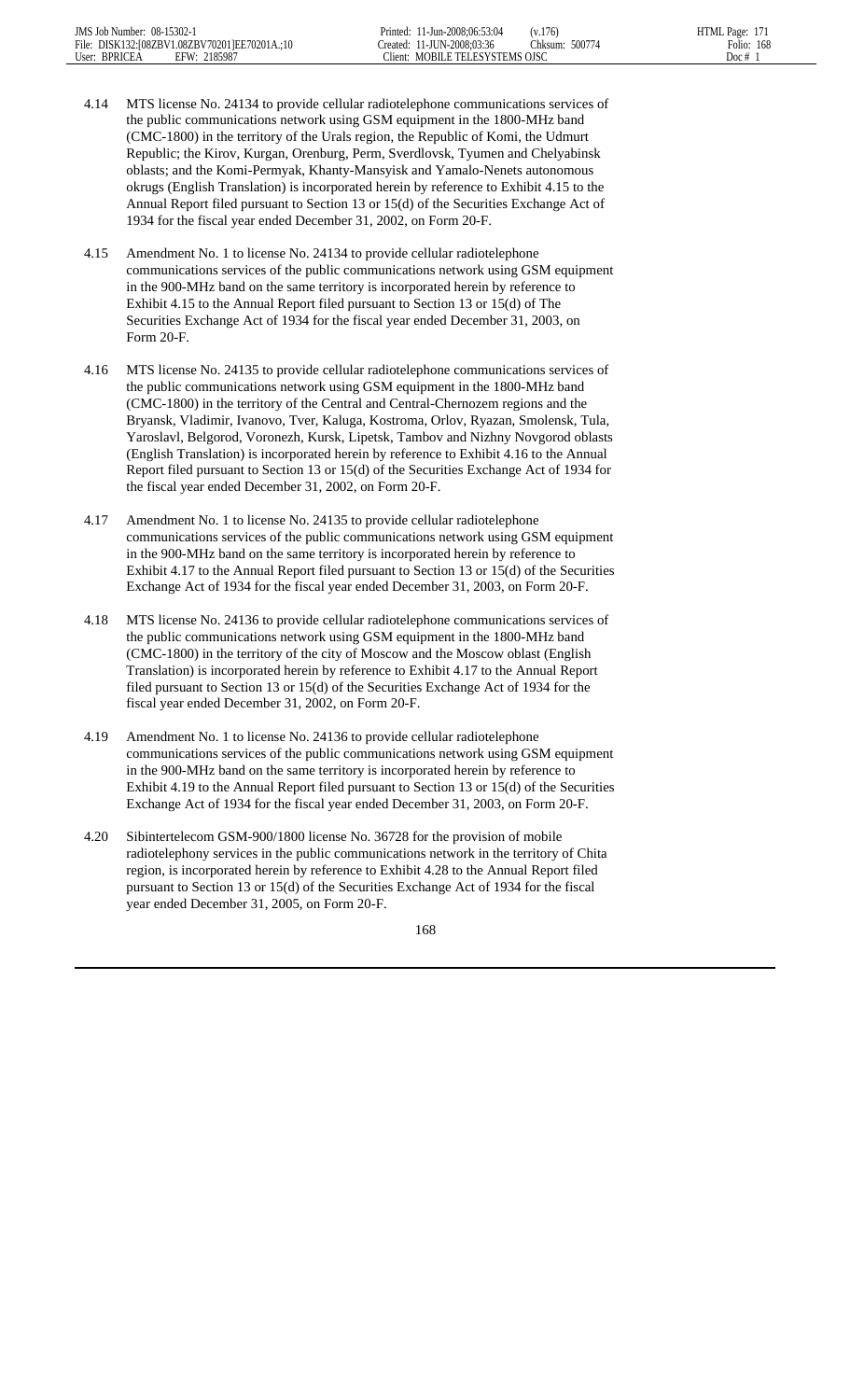- 4.21 MTS license No. 33910 for the provision of mobile radiotelephone communications services in the 900/1800—MHz band in the territories of the Karelia Republic, Nenetsk Autonomous District, Arkhangelsk, Vologda, Kaliningrad, Leningrad, Murmansk, Novgorod and Pskov regions and city of St. Petersburg, is incorporated herein by reference to Exhibit 4.31 to the Annual Report filed pursuant to Section 13 or 15 (d) of the Securities Exchange Act of 1934 for the fiscal year ended December 31, 2005, on Form 20-F.
- 4.22 MTS License No. 33927 for provision of mobile radiotelephone communications services in the 900/1800-MHz band in the territory of the Adygeya Republic, is incorporated herein by reference to Exhibit 4.35 to the Annual Report filed pursuant to Section 13 or 15(d) of the Securities Exchange Act of 1934 for the fiscal year ended December 31, 2005, on Form 20-F.
- 4.23 MTS License No. 29524 for provision of mobile radiotelephone communications services in the 900-MHz band in the Astrakhan Region (English translation) is incorporated herein by reference to Exhibit 4.25 to the Annual Report filed pursuant to Section 13 or 15(d) of the Securities Exchange Act of 1934 for the fiscal year ended December 31, 2006, on Form 20-F.
- 4.24 MTS License No. 30256 for provision of mobile radiotelephone communication services in the 900/1800 MHz band in the Kemerovo Region (English translation) is incorporated herein by reference to Exhibit 4.30 to the Annual Report filed pursuant to Section 13 or 15(d) of the Securities Exchange Act of 1934 for the fiscal year ended December 31, 2006, on Form 20-F.
- 4.25 Addendum No. 2 to License No. 30256 (English translation) is incorporated herein by reference to Exhibit 4.31 to the Annual Report filed pursuant to Section 13 or 15(d) of the Securities Exchange Act of 1934 for the fiscal year ended December 31, 2006, on Form 20-F.
- 4.26 MTS License No. 30263 for provision of mobile radiotelephone communication services in the 1800 MHz band in the Kalmykia Republic (English translation) is incorporated herein by reference to Exhibit 4.41 to the Annual Report filed pursuant to Section 13 or 15(d) of the Securities Exchange Act of 1934 for the fiscal year ended December 31, 2006, on Form 20-F.
- 4.27 Addendum No. 2 to License No. 30263 (English translation) is incorporated herein by reference to Exhibit 4.42 to the Annual Report filed pursuant to Section 13 or 15(d) of the Securities Exchange Act of 1934 for the fiscal year ended December 31, 2006, on Form 20-F.
- 4.28 MTS License No. 30264 for provision of mobile radiotelephone communication services in the 1800 MHz band in the Tyva Republic (English translation) is incorporated herein by reference to Exhibit 4.43 to the Annual Report filed pursuant to Section 13 or 15(d) of the Securities Exchange Act of 1934 for the fiscal year ended December 31, 2006, on Form 20-F.
- 4.29 Addendum No. 2 to License No. 30264 (English translation) is incorporated herein by reference to Exhibit 4.44 to the Annual Report filed pursuant to Section 13 or 15(d) of the Securities Exchange Act of 1934 for the fiscal year ended December 31, 2006, on Form 20-F.
- 4.30 MTS License No. 30265 for provision of mobile radiotelephone communication services in the 1800 MHz band in the Altai Republic (English translation) is incorporated herein by reference to Exhibit 4.45 to the Annual Report filed pursuant to Section 13 or 15(d) of the Securities Exchange Act of 1934 for the fiscal year ended December 31, 2006, on Form 20-F.
- 4.31 Addendum No. 2 to License No. 30265 (English translation) is incorporated herein by reference to Exhibit 4.46 to the Annual Report filed pursuant to Section 13 or 15(d) of the Securities Exchange Act of 1934 for the fiscal year ended December 31, 2006, on Form 20-F.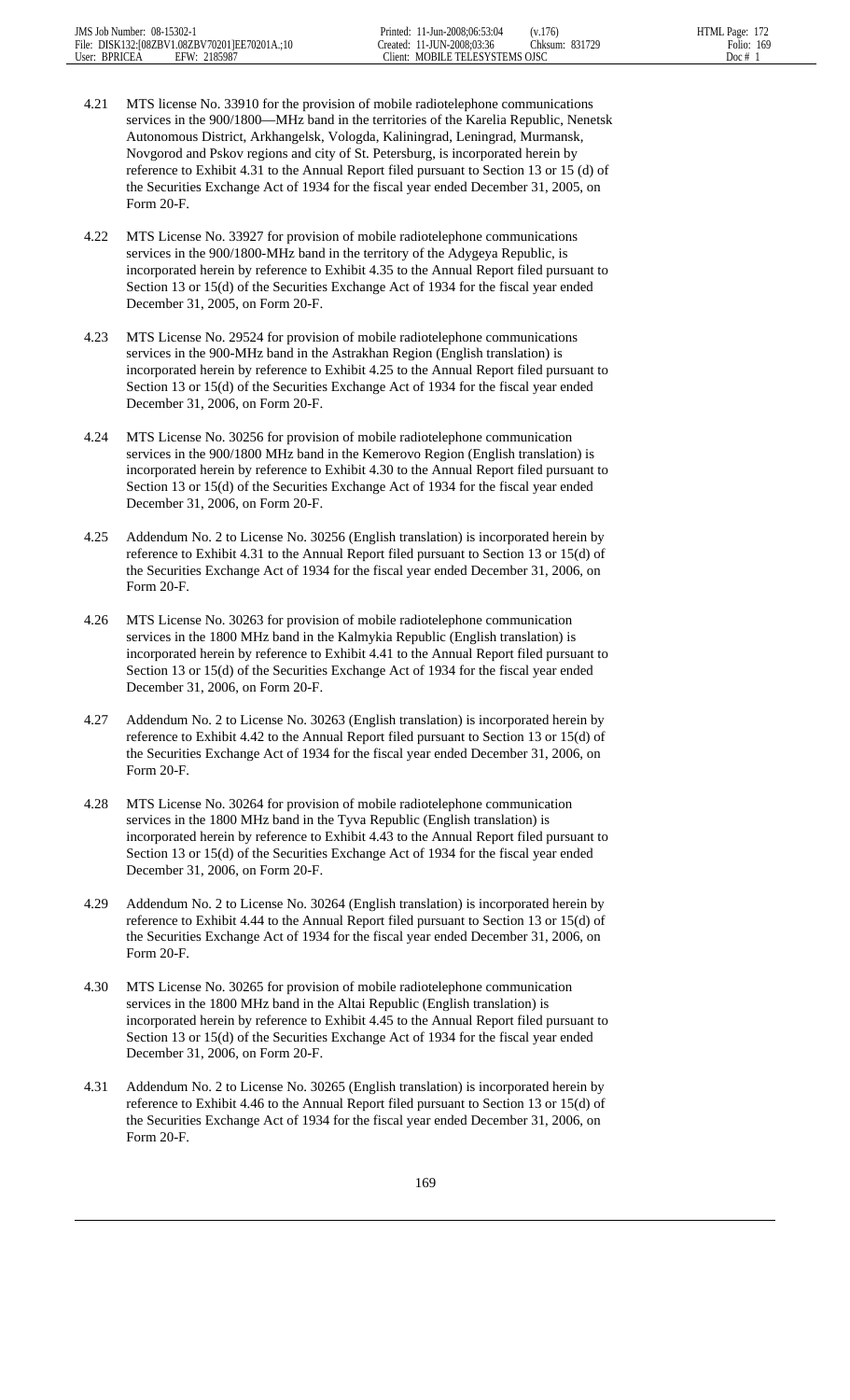- 4.32 MTS License No. 30266 for provision of mobile radiotelephone communication services in the 1800 MHz band in the Severnaya Osetia-Alania Republic (English translation) is incorporated herein by reference to Exhibit 4.47 to the Annual Report filed pursuant to Section 13 or 15(d) of the Securities Exchange Act of 1934 for the fiscal year ended December 31, 2006, on Form 20-F.
- 4.33 Addendum No. 2 to License No. 30266 (English translation) is incorporated herein by reference to Exhibit 4.48 to the Annual Report filed pursuant to Section 13 or 15(d) of the Securities Exchange Act of 1934 for the fiscal year ended December 31, 2006, on Form 20-F.
- 4.34 Addendum No. 3 to License No. 30266 (English translation) is incorporated herein by reference to Exhibit 4.49 to the Annual Report filed pursuant to Section 13 or 15(d) of the Securities Exchange Act of 1934 for the fiscal year ended December 31, 2006, on Form 20-F.
- 4.35 Addendum No. 2 to License No. 30267 (English translation) is incorporated herein by reference to Exhibit 4.51 to the Annual Report filed pursuant to Section 13 or 15(d) of the Securities Exchange Act of 1934 for the fiscal year ended December 31, 2006, on Form 20-F.
- 4.36 Addendum No. 3 to License No. 30267 (English translation) is incorporated herein by reference to Exhibit 4.52 to the Annual Report filed pursuant to Section 13 or 15(d) of the Securities Exchange Act of 1934 for the fiscal year ended December 31, 2006, on Form 20-F.
- 4.37 MTS License No. 50789 for provision of mobile radiotelephone communication services using IMT-2000/UMTS mobile radiotelephone networks in the Russian Federation (English translation) is incorporated herein by reference to Exhibit 4.53 to the Annual Report filed pursuant to Section 13 or 15(d) of the Securities Exchange Act of 1934 for the fiscal year ended December 31, 2006, on Form 20-F.
- 4.38 UMC License No. 720189 for provision of communication services using the NMT-450, GSM-900, PSN and DCS-1800 networks (English translation) is incorporated herein by reference to Exhibit 4.54 to the Annual Report filed pursuant to Section 13 or 15(d) of the Securities Exchange Act of 1934 for the fiscal year ended December 31, 2006, on Form 20-F.
- 4.39 UMC License No. 120375 for provision of communication services using the CDMA-450 network (English translation) is incorporated herein by reference to Exhibit 4.55 to the Annual Report filed pursuant to Section 13 or 15(d) of the Securities Exchange Act of 1934 for the fiscal year ended December 31, 2006, on Form 20-F.
- 4.40 MTS License No. 43369 for provision of mobile radiotelephone communication services in the 900/1800 MHz band in the territory of the Amur region (English translation).
- 4.41 MTS License No. 46007 for provision of mobile radiotelephone communication services in the 900/1800 MHz band in the territory of the Khabarovsk region (English translation).
- 4.42 MTS License No. 46008 for provision of mobile radiotelephone communication services in the 900/1800 MHz band in the territory of the Novosibirsk region (English translation).
- 4.43 MTS License No. 49808 for provision of mobile radiotelephone communication services in the 900/1800 MHz band in the territory of the Tatarstan Republic (English translation).
- 4.44 MTS License No. 49809 for provision of mobile radiotelephone communication services in the 900/1800 MHz band in the territory of the Bashkortostan Republic (English translation).
- 4.45 MTS License No. 49810 for provision of mobile radiotelephone communication services in the 900/1800 MHz band in the territory of the Krasnodar region (English translation).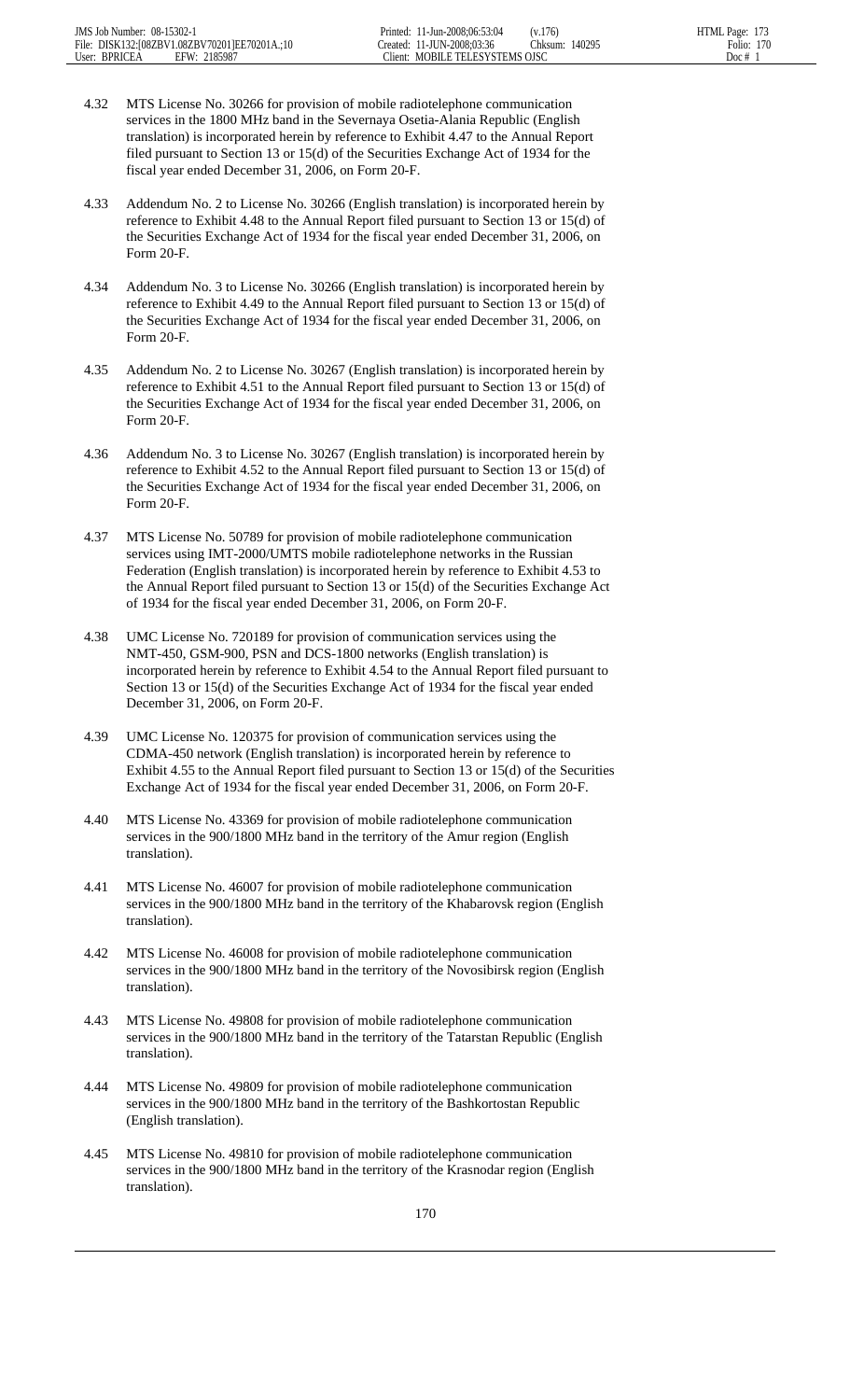- 4.46 MTS License No. 56081 for provision of mobile radiotelephone communication services in the 900/1800 MHz band in the territories of the Karelia Republic, the Nenets Autonomous District; the Arkhangelsk, Vologodsk, Kaliningrad, Leningrad, Murmansk, Novgorod, and Pskov regions and city of St. Petersburg (English translation).
- 4.47 MTS License No. 56082 for provision of mobile radiotelephone communication services in the 900/1800 MHz band in the territory of the city of Moscow and the Moscow region (English translation).
- 4.48 MTS License No. 56112 for provision of mobile radiotelephone communication services in the 900/1800 MHz band in the territory of the Belgorod, Bryansk, Vladimir, Voronezh, Ivanov, Kaluga, Kostroma, Kursk, Liptsk, Nizhny Novgorod, Orel, Ryazan, Smolensk, Tambov, Tver, Tula, and Yaroslavl regions (English translation).
- 4.49 MTS License No. 56113 for provision of mobile radiotelephone communication services in the 900/1800 MHz band in the territory of the Udmurt Republic, Perm Territory; Khanty-Mansyisk-Ugra and Yamalo-Nenets Autonomous Districts, the Sverdlovsk, Kirov, Chelyabinsk, Kurgan, Orenburg, and Tyumen regions (English translation).
- 4.50 MTS License No. 765 for provision of mobile radiotelephone communication services in the 900/1800 MHz band in the territory of the Armenia Republic (English translation).
- 8.1 List of Subsidiaries of Mobile TeleSystems OJSC.
- 12.1 Certification by the Chief Executive Officer pursuant to Section 302 of the Sarbanes-Oxley Act of 2002.
- 12.2 Certification by the Chief Financial Officer pursuant to Section 302 of the Sarbanes-Oxley Act of 2002.
- 13.1 Certification by the Chief Executive Officer pursuant to 18 U.S.C. Section 1350, as adopted pursuant to Section 906 of the Sarbanes- Oxley Act of 2002.
- 13.2 Certification by the Chief Financial Officer pursuant to 18 U.S.C. Section 1350, as adopted pursuant to Section 906 of the Sarbanes-Oxley Act of 2002.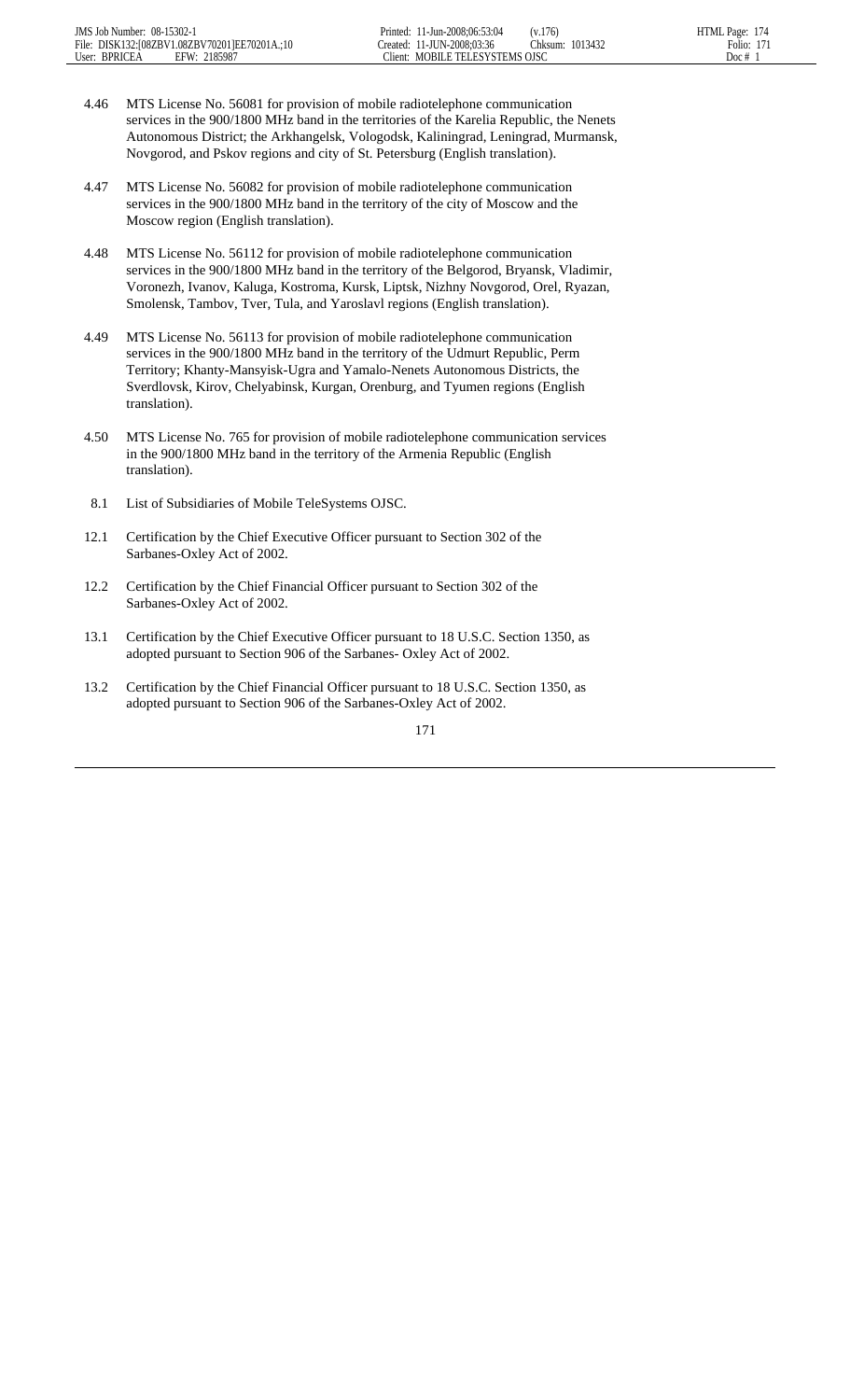# **SIGNATURES**

 The registrant hereby certifies that it meets all of the requirements for filing on Form 20-F and that it has duly caused and authorized the undersigned to sign this annual report on its behalf.

# Date: June 11, 2008 By: /s/ MIKHAIL V. SHAMOLIN Name: Mikhail V. Shamolin<br>Title: President and Chief E President and Chief Executive Officer 172

# MOBILE TELESYSTEMS OJSC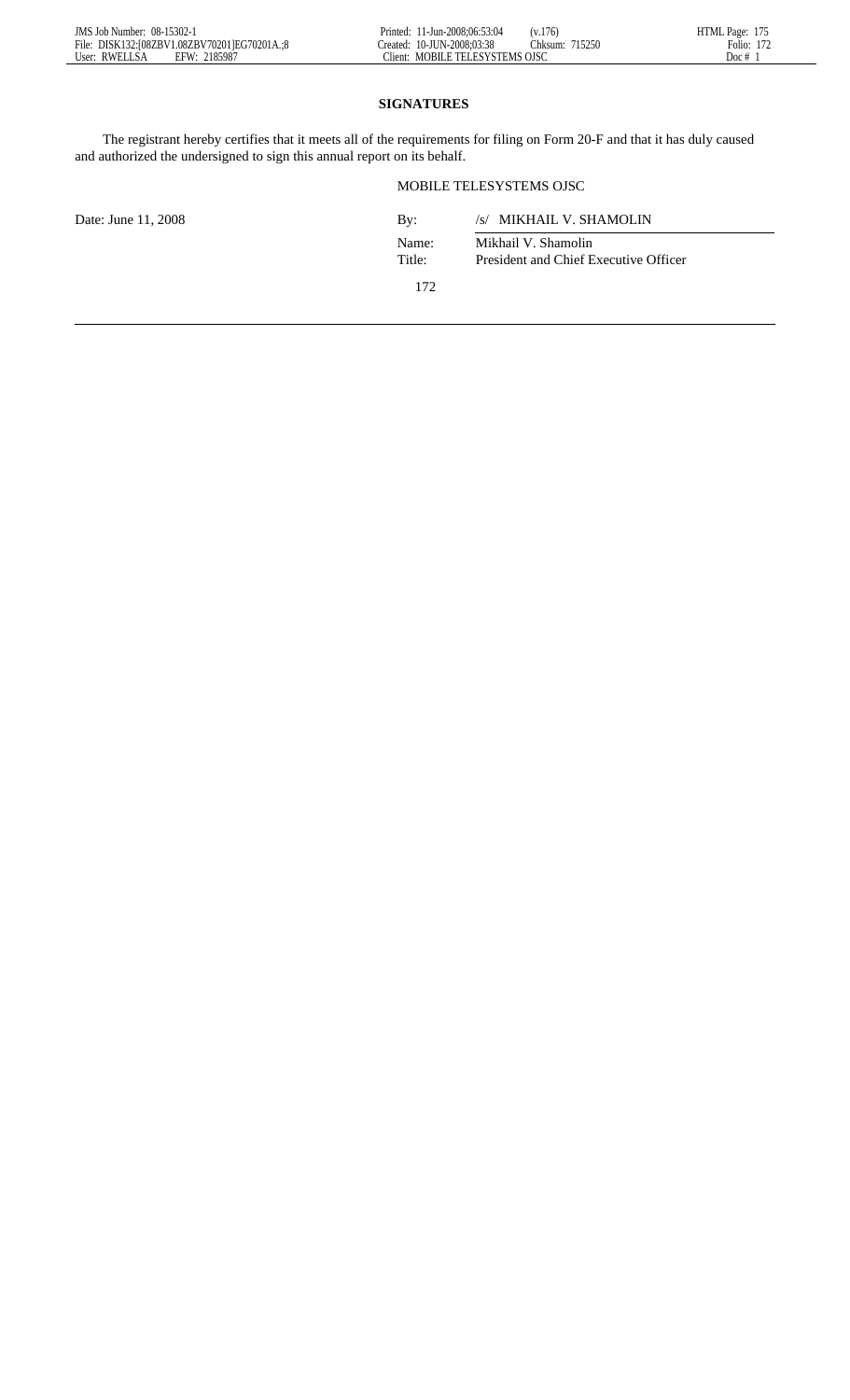# **INDEX TO CONSOLIDATED FINANCIAL STATEMENTS**

# **OJSC Mobile TeleSystems and Subsidiaries**

|                                                                                                                                  | Page  |
|----------------------------------------------------------------------------------------------------------------------------------|-------|
| REPORT OF THE INDEPENDENT REGISTERED PUBLIC ACCOUNTING FIRM                                                                      | $F-2$ |
| CONSOLIDATED FINANCIAL STATEMENTS AS OF DECEMBER 31, 2007 AND 2006 AND FOR THE<br>YEARS ENDED DECEMBER 31, 2007, 2006, AND 2005: |       |
| Consolidated balance sheets as of December 31, 2007 and 2006                                                                     | $F-3$ |
| Consolidated statements of operations for the years ended December 31, 2007, 2006 and 2005                                       | $F-5$ |
| Consolidated statements of changes in shareholders' equity for the years ended December 31, 2007, 2006 and<br>2005               | $F-6$ |
| Consolidated statements of cash flows for the years ended December 31, 2007, 2006 and 2005                                       | $F-7$ |
| Notes to the consolidated financial statements                                                                                   | $F-9$ |
| $F-1$                                                                                                                            |       |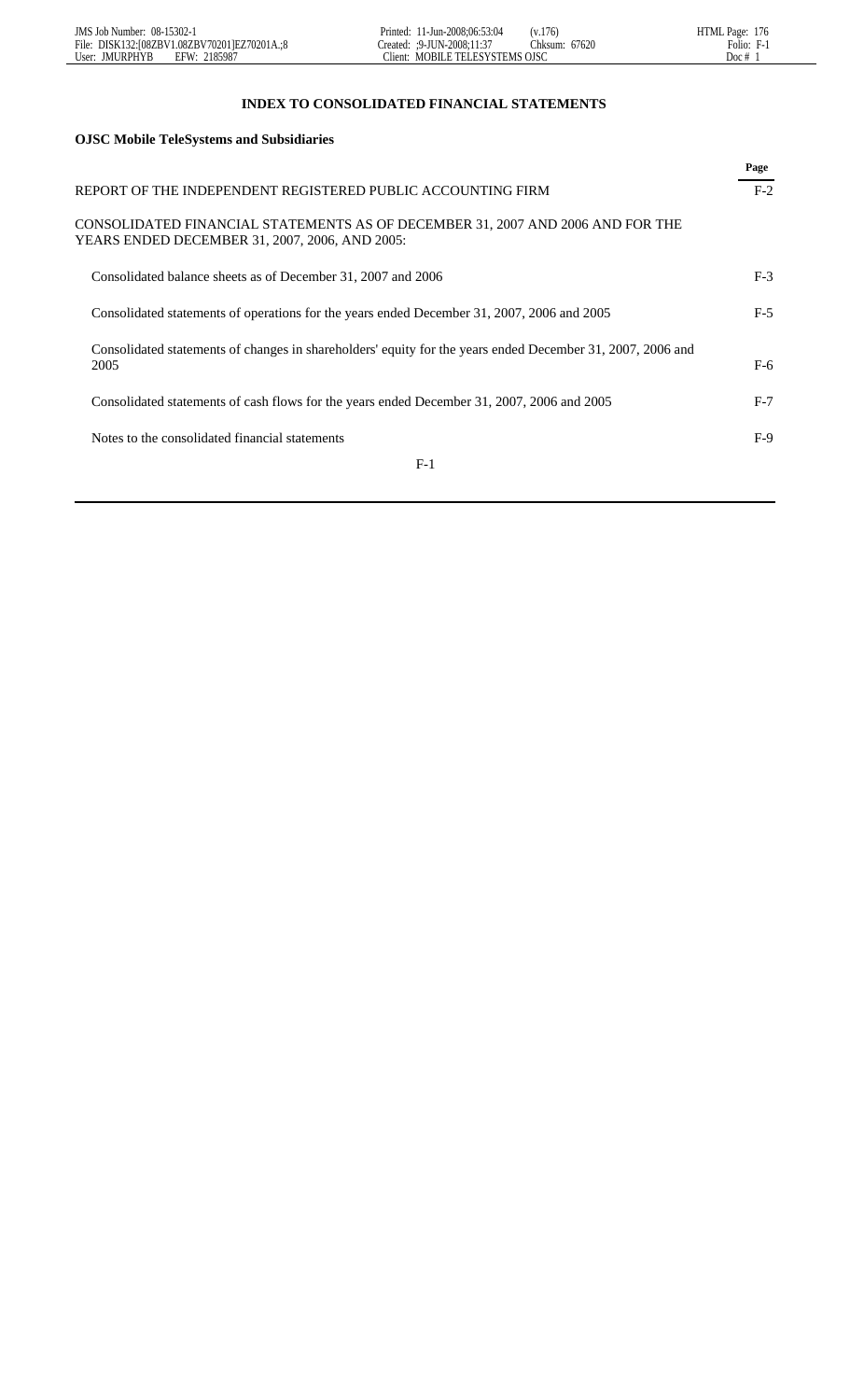# **REPORT OF INDEPENDENT REGISTERED PUBLIC ACCOUNTING FIRM**

## To the Shareholders of OJSC Mobile TeleSystems:

 We have audited the accompanying consolidated balance sheets of Mobile TeleSystems, a Russian Open Joint-Stock Company, and subsidiaries ("the Group") as of December 31, 2007 and 2006, and the related consolidated statements of operations, changes in shareholders' equity, and cash flows for each of the three years in the period ended December 31, 2007. These financial statements are the responsibility of the Group's management. Our responsibility is to express an opinion on these financial statements based on our audits.

 We conducted our audits in accordance with the standards of the Public Company Accounting Oversight Board (United States). Those standards require that we plan and perform the audit to obtain reasonable assurance about whether the financial statements are free of material misstatement. An audit includes examining, on a test basis, evidence supporting the amounts and disclosures in the financial statements. An audit also includes assessing the accounting principles used and significant estimates made by management, as well as evaluating the overall financial statement presentation. We believe that our audits provide a reasonable basis for our opinion.

 In our opinion, such consolidated financial statements present fairly, in all material respects, the financial position of the Group as of December 31, 2007 and 2006, and the results of their operations and their cash flows for each of the three years in the period ended December 31, 2007, in conformity with accounting principles generally accepted in the United States of America.

 As described in Note 2 to the consolidated financial statements, the Group changed the manner in which it accounts for uncertain tax positions effective January 1, 2007, in accordance with the adoption of Statement of Financial Accounting Standards Interpretation No. 48, "Accounting for Uncertainty in Income Taxes an interpretation of FASB Statement No. 109".

 We have also audited, in accordance with the standards of the Public Company Accounting Oversight Board (United States), the Group's internal control over financial reporting as of December 31, 2007, based on the criteria established in Internal Control—Integrated Framework issued by the Committee of Sponsoring Organizations of the Treadway Commission and our report dated April 15, 2008 expressed an unqualified opinion on the Group's internal control over financial reporting.

/s/ ZAO Deloitte & Touche CIS

Moscow

April 15, 2008

F-2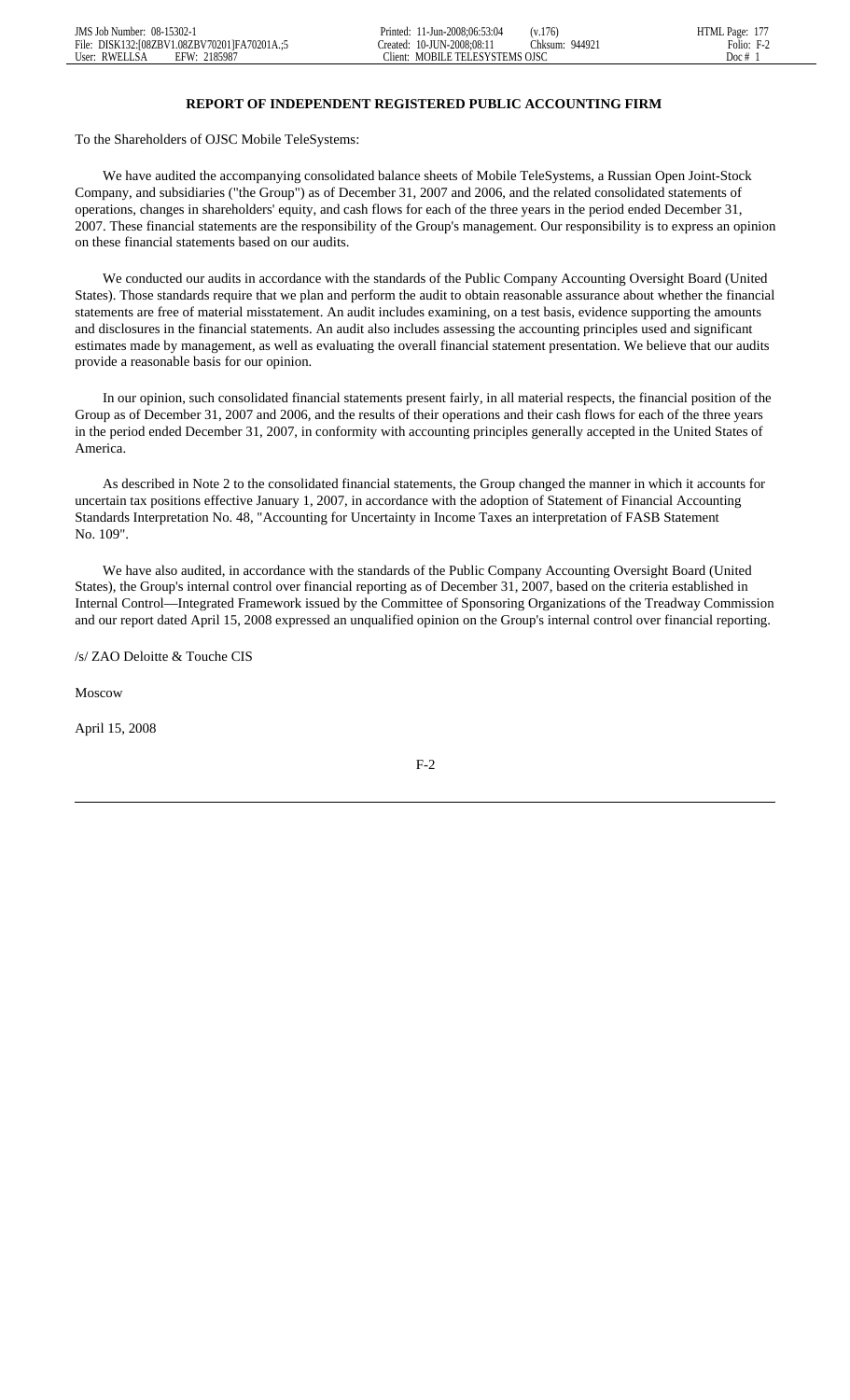# **OJSC MOBILE TELESYSTEMS AND SUBSIDIARIES**

# **CONSOLIDATED BALANCE SHEETS**

# **AS OF DECEMBER 31, 2007 AND 2006**

# **(Amounts in thousands of U.S. Dollars, except share and per share amounts)**

|                                                                                                                                            | December 31, |            |               |           |
|--------------------------------------------------------------------------------------------------------------------------------------------|--------------|------------|---------------|-----------|
|                                                                                                                                            |              | 2007       |               | 2006      |
| <b>CURRENT ASSETS:</b>                                                                                                                     |              |            |               |           |
|                                                                                                                                            |              |            |               |           |
| Cash and cash equivalents (Note 4)                                                                                                         | \$           | 634,498    | <sup>\$</sup> | 219,989   |
| Short-term investments, including related party amounts of \$15,000                                                                        |              |            |               |           |
| and \$55,000 (Note 5)                                                                                                                      |              | 15,776     |               | 56,047    |
| Trade receivables, net (Note 6)                                                                                                            |              | 386,608    |               | 298,479   |
| Accounts receivable, related parties (Note 15)                                                                                             |              | 25,004     |               | 8,434     |
| Inventory and spare parts (Note 7)                                                                                                         |              | 140,932    |               | 196,265   |
| Prepaid expenses                                                                                                                           |              | 201,702    |               | 244,680   |
| Deferred tax assets (Note 13)                                                                                                              |              | 136,466    |               | 141,114   |
| VAT receivable                                                                                                                             |              | 310,548    |               | 339,614   |
| Other current assets, including assets held for sale of \$35,354 and<br>\$63,209 (Note 2)                                                  |              | 95,123     |               | 124,497   |
| <b>Total current assets</b>                                                                                                                |              | 1,946,657  |               | 1,629,119 |
| PROPERTY, PLANT AND EQUIPMENT, net of accumulated<br>depreciation of \$3,079,376 and \$1,948,368 (Note 8)                                  |              | 6,607,315  |               | 5,297,669 |
|                                                                                                                                            |              |            |               |           |
| LICENSES, net of accumulated amortization of \$708,844 and<br>\$747,076 (Notes 3 and 19)                                                   |              | 665,605    |               | 405,498   |
| <b>GOODWILL</b> (Notes 3 and 9)                                                                                                            |              | 359,450    |               | 165,462   |
|                                                                                                                                            |              |            |               |           |
| <b>OTHER INTANGIBLE ASSETS, net of accumulated amortization of</b><br>\$949,747 and \$680,425 (Notes 3 and 9)                              |              | 1,070,413  |               | 835,916   |
|                                                                                                                                            |              |            |               |           |
| <b>DEBT ISSUANCE COSTS, net of accumulated amortization of</b><br>\$77,725 and \$48,733 (Note 11)                                          |              | 59,279     |               | 70,173    |
|                                                                                                                                            |              |            |               |           |
| <b>INVESTMENTS IN AND ADVANCES TO ASSOCIATES</b>                                                                                           |              |            |               |           |
| (Note $17$ )                                                                                                                               |              | 195,908    |               | 141,473   |
|                                                                                                                                            |              |            |               |           |
| <b>OTHER INVESTMENTS</b>                                                                                                                   |              | 1,355      |               | 3,856     |
| <b>OTHER NON-CURRENT ASSETS</b> , including restricted cash of<br>\$28,618 and \$24,779 (Note 18) and assets held for sale of \$32,067 and |              |            |               |           |
| \$nil (Note 2)                                                                                                                             |              | 60,685     |               | 24,779    |
|                                                                                                                                            |              |            |               |           |
| <b>Total assets</b>                                                                                                                        | \$           | 10,966,667 | S.            | 8,573,945 |
|                                                                                                                                            |              |            |               |           |

The accompanying notes to the consolidated financial statements are an integral part of these statements.

# F-3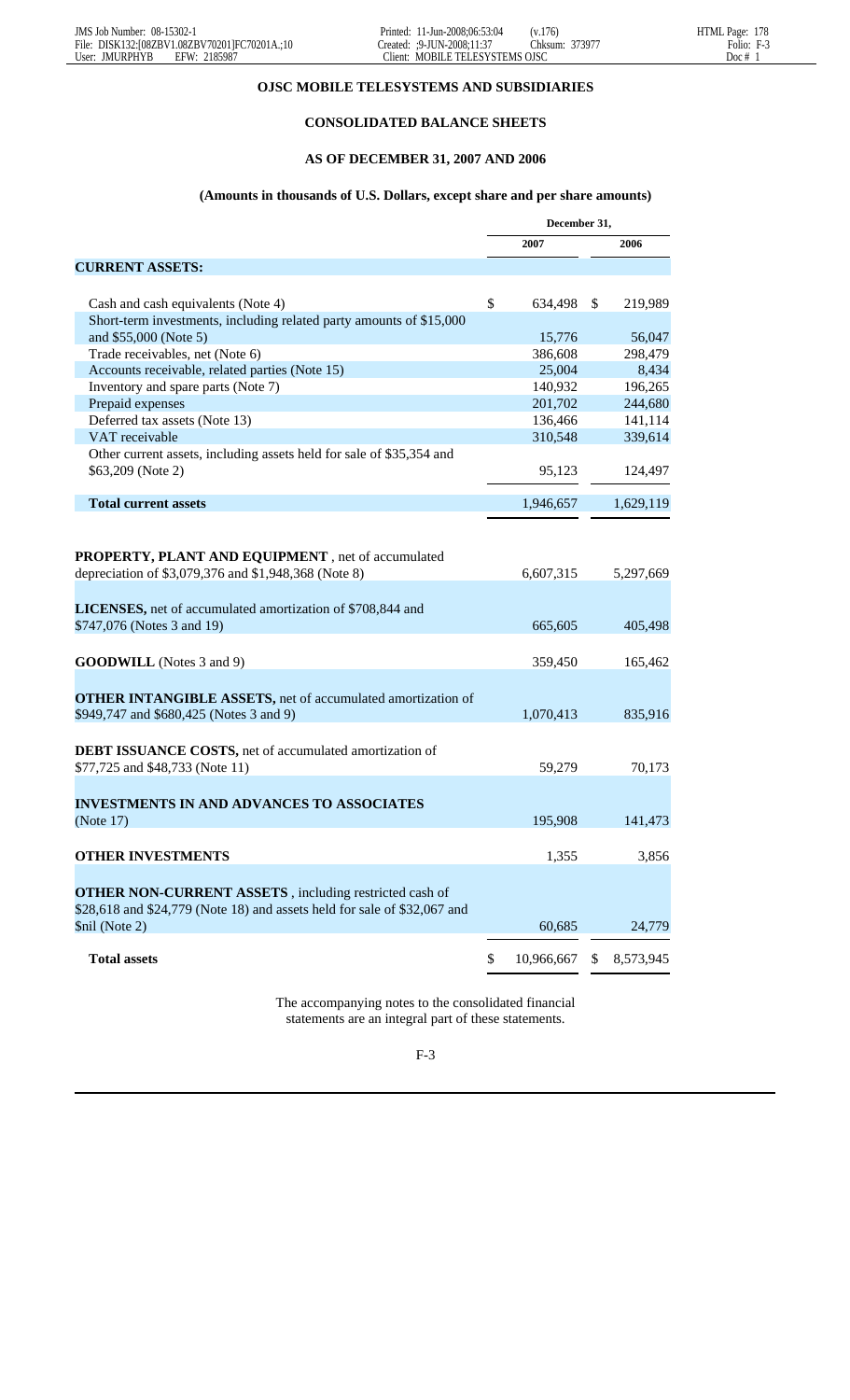# **OJSC MOBILE TELESYSTEMS AND SUBSIDIARIES**

# **CONSOLIDATED BALANCE SHEETS (Continued)**

# **AS OF DECEMBER 31, 2007 AND 2006**

# **(Amounts in thousands of U.S. Dollars, except share and per share amounts)**

|                                                                    | December 31,     |    |           |
|--------------------------------------------------------------------|------------------|----|-----------|
|                                                                    | 2007             |    | 2006      |
| <b>CURRENT LIABILITIES:</b>                                        |                  |    |           |
|                                                                    |                  |    |           |
| Trade accounts payable                                             | \$<br>486,666    | \$ | 309,712   |
| Accounts payable, related parties (Note 15)                        | 160,253          |    | 135,256   |
| Deferred connection fees, current portion (Note 10)                | 32,644           |    | 47,528    |
| Subscriber prepayments and deposits                                | 470,302          |    | 421,539   |
| Debt, current portion (Note 11)                                    | 309,977          |    | 147,260   |
| Notes payable, current portion (Note 11)                           | 400,000          |    |           |
| Capital lease obligation, current portion                          | 3,305            |    | 3,366     |
| Income tax payable                                                 | 51,958           |    | 29,110    |
| Accrued liabilities (Note 12)                                      | 464,505          |    | 405,728   |
| Bitel liability (Note 20)                                          | 170,000          |    | 170,000   |
| Other payables                                                     | 61,824           |    | 50,805    |
| <b>Total current liabilities</b>                                   | 2,611,434        |    | 1,720,304 |
|                                                                    |                  |    |           |
| <b>LONG-TERM LIABILITIES:</b>                                      |                  |    |           |
|                                                                    |                  |    |           |
| Notes payable (Note 11)                                            | 799,314          |    | 1,199,178 |
| Debt, net of current portion (Note 11)                             | 1,887,195        |    | 1,725,361 |
| Capital lease obligation, net of current portion                   | 1,876            |    | 3,287     |
| Deferred connection fees, net of current portion (Note 10)         | 20,845           |    | 32,079    |
| Deferred taxes (Note 13)                                           | 114,171          |    | 86,349    |
| Other long-term liabilities                                        | 68,851           |    | 10,800    |
| <b>Total long-term liabilities</b>                                 | 2,892,252        |    | 3,057,054 |
| <b>Total liabilities</b>                                           | 5,503,686        |    | 4,777,358 |
| <b>COMMITMENTS AND CONTINGENCIES (Note 20)</b>                     |                  |    |           |
| <b>MINORITY INTEREST</b>                                           |                  |    | 44,806    |
|                                                                    | 20,051           |    |           |
| <b>SHAREHOLDERS' EQUITY:</b>                                       |                  |    |           |
| Common stock: (2,096,975,792 shares with a par value of 0.1 rubles |                  |    |           |
| authorized and 1,993,326,138 shares issued as of December 31, 2007 |                  |    |           |
| and 2006, 777,396,505 and 776,550,625 of which are in the form of  |                  |    |           |
| ADS, respectively (Note 1))                                        | 50,558           |    | 50,558    |
| Treasury stock (32,476,837 and 15,922,128 common shares at cost    |                  |    |           |
| as of December 31, 2007 and 2006)                                  | (368, 352)       |    | (114,778) |
| Additional paid-in capital                                         | 579,520          |    | 571,718   |
| Accumulated other comprehensive income (Note 2)                    | 704,189          |    | 89,916    |
| Retained earnings                                                  | 4,477,015        |    | 3,154,367 |
|                                                                    |                  |    |           |
| <b>Total shareholders' equity</b>                                  | 5,442,930        |    | 3,751,781 |
| Total liabilities and shareholders' equity                         | \$<br>10,966,667 | \$ | 8,573,945 |

The accompanying notes to the consolidated financial statements are an integral part of these statements.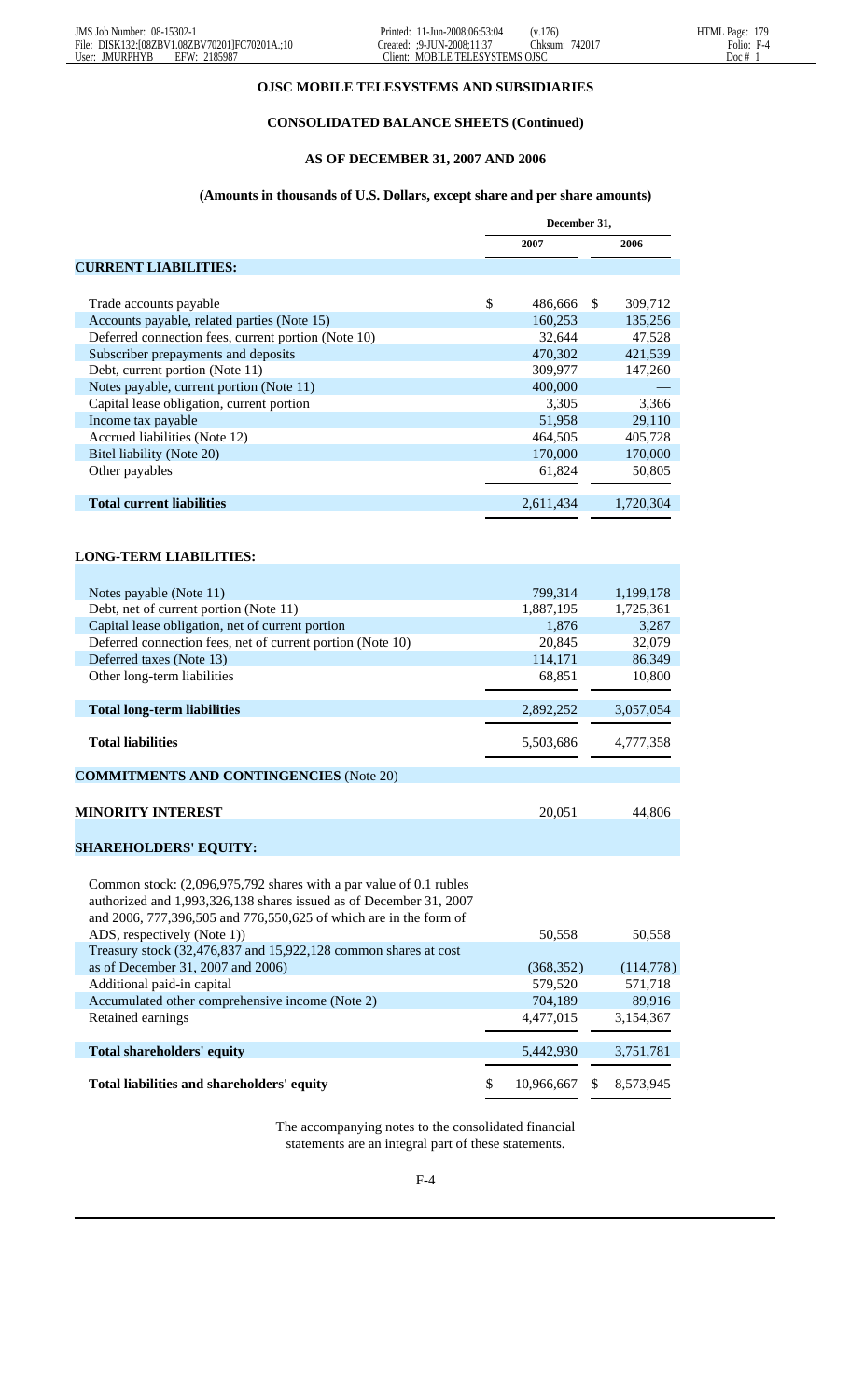## **CONSOLIDATED STATEMENTS OF OPERATIONS**

# **FOR THE YEARS ENDED DECEMBER 31, 2007, 2006 AND 2005**

# **(Amounts in thousands of U.S. Dollars, except share and per share amounts)**

|                                                        | <b>Years ended December 31,</b> |               |        |               |                           |               |
|--------------------------------------------------------|---------------------------------|---------------|--------|---------------|---------------------------|---------------|
|                                                        |                                 | 2007          |        | 2006          |                           | 2005          |
| <b>NET OPERATING REVENUE</b>                           |                                 |               |        |               |                           |               |
|                                                        |                                 |               |        |               |                           |               |
| Services revenue and connection fees (including        |                                 |               |        |               |                           |               |
| related party amounts of \$100,771, \$39,138 and       |                                 |               |        |               |                           |               |
| \$6,611, respectively)                                 | \$                              | 8,172,650     | \$     | 6,287,100     | \$                        | 4,942,288     |
| Sales of handsets and accessories                      |                                 | 79,728        |        | 97,154        |                           | 68,730        |
|                                                        |                                 | 8,252,378     |        | 6,384,254     |                           | 5,011,018     |
| Cost of services, excluding depreciation and           |                                 |               |        |               |                           |               |
| amortization shown separately below (including         |                                 |               |        |               |                           |               |
| related party amounts of \$135,819, \$113,732 and      |                                 |               |        |               |                           |               |
| $$78,253$ , respectively)                              |                                 | 1,727,365     |        | 1,223,715     |                           | 732,867       |
| Cost of handsets and accessories                       |                                 | 158,580       |        | 209,260       |                           | 254,606       |
| General and administrative expenses (including         |                                 |               |        |               |                           |               |
| related party amounts of \$40,599, \$13,301 and        |                                 |               |        |               |                           |               |
| $$9,486$ , respectively) (Note 16)                     |                                 | 1,243,549     |        | 941,047       |                           | 758,729       |
|                                                        |                                 |               |        |               |                           |               |
| Provision for doubtful accounts (Note 6)               |                                 | 58,924        |        | 84,858        |                           | 50,407        |
| Other operating expenses (including related party      |                                 |               |        |               |                           |               |
| amounts of \$8,349, \$4,769 and \$1,086, respectively) |                                 | 116,451       |        | 87,822        |                           | 67,173        |
| Sales and marketing expenses (including related party  |                                 |               |        |               |                           |               |
| amounts of \$193,471, \$171,792 and \$80,146,          |                                 |               |        |               |                           |               |
| respectively)                                          |                                 | 724,115       |        | 607,835       |                           | 608,092       |
| Depreciation and amortization expenses                 |                                 | 1,489,548     |        | 1,095,981     |                           | 907,113       |
| Net operating income                                   |                                 | 2,733,846     |        | 2,133,736     |                           | 1,632,031     |
|                                                        |                                 |               |        |               |                           |               |
| <b>CURRENCY EXCHANGE AND</b>                           |                                 |               |        |               |                           |               |
| <b>TRANSACTION GAINS</b>                               |                                 | (163,092)     |        | (24, 051)     |                           | (10, 319)     |
|                                                        |                                 |               |        |               |                           |               |
| <b>OTHER EXPENSES/(INCOME)</b>                         |                                 |               |        |               |                           |               |
|                                                        |                                 |               |        |               |                           |               |
| Interest income (including related party amounts of    |                                 |               |        |               |                           |               |
| \$18,930, \$4,844 and \$5,440)                         |                                 | (38,100)      |        | (13,055)      |                           | (24, 828)     |
|                                                        |                                 | 134,581       |        | 177,145       |                           | 132,474       |
| Interest expense, net of capitalized interest          |                                 |               |        |               |                           |               |
| Equity in net income of associates (Note 17)           |                                 | (72, 665)     |        | (58,083)      |                           | (42, 361)     |
| Bitel investment and write off (Note 20)               |                                 |               |        | 320,000       |                           |               |
| Other expenses, net (including related party amounts   |                                 |               |        |               |                           |               |
| of \$nil, \$2,460 and \$2,070)                         |                                 | 44,034        |        | 65,913        |                           | 13,211        |
| Total other expenses, net                              |                                 | 67,850        |        | 491,920       |                           | 78,496        |
|                                                        |                                 |               |        |               |                           |               |
| Income before provision for income taxes and           |                                 |               |        |               |                           |               |
| minority interest                                      |                                 | 2,829,088     |        | 1,665,867     |                           | 1,563,854     |
|                                                        |                                 |               |        |               |                           |               |
| <b>PROVISION FOR INCOME TAXES</b> (Note 13)            |                                 | 738,270       |        | 576,103       |                           | 410,590       |
|                                                        |                                 |               |        |               |                           |               |
| <b>MINORITY INTEREST</b>                               |                                 | 19,314        |        | 14,026        |                           | 26,859        |
|                                                        |                                 |               |        |               |                           |               |
| <b>NET INCOME</b>                                      | \$                              | 2,071,504     | \$     | 1,075,738     | \$                        | 1,126,405     |
| Weighted average number of common shares               |                                 |               |        |               |                           |               |
| outstanding-basic                                      |                                 | 1,973,354,348 |        | 1,987,610,121 |                           | 1,986,819,999 |
| Weighted average number of common shares               |                                 |               |        |               |                           |               |
| outstanding-diluted                                    |                                 | 1,974,074,908 |        | 1,987,646,015 |                           | 1,987,110,039 |
|                                                        |                                 |               |        |               |                           |               |
| Earnings per share, basic and diluted                  | \$                              | 1.05          | $\$\,$ | 0.54          | $\boldsymbol{\mathsf{S}}$ | 0.57          |

The accompanying notes to the consolidated financial statements are an integral part of these statements.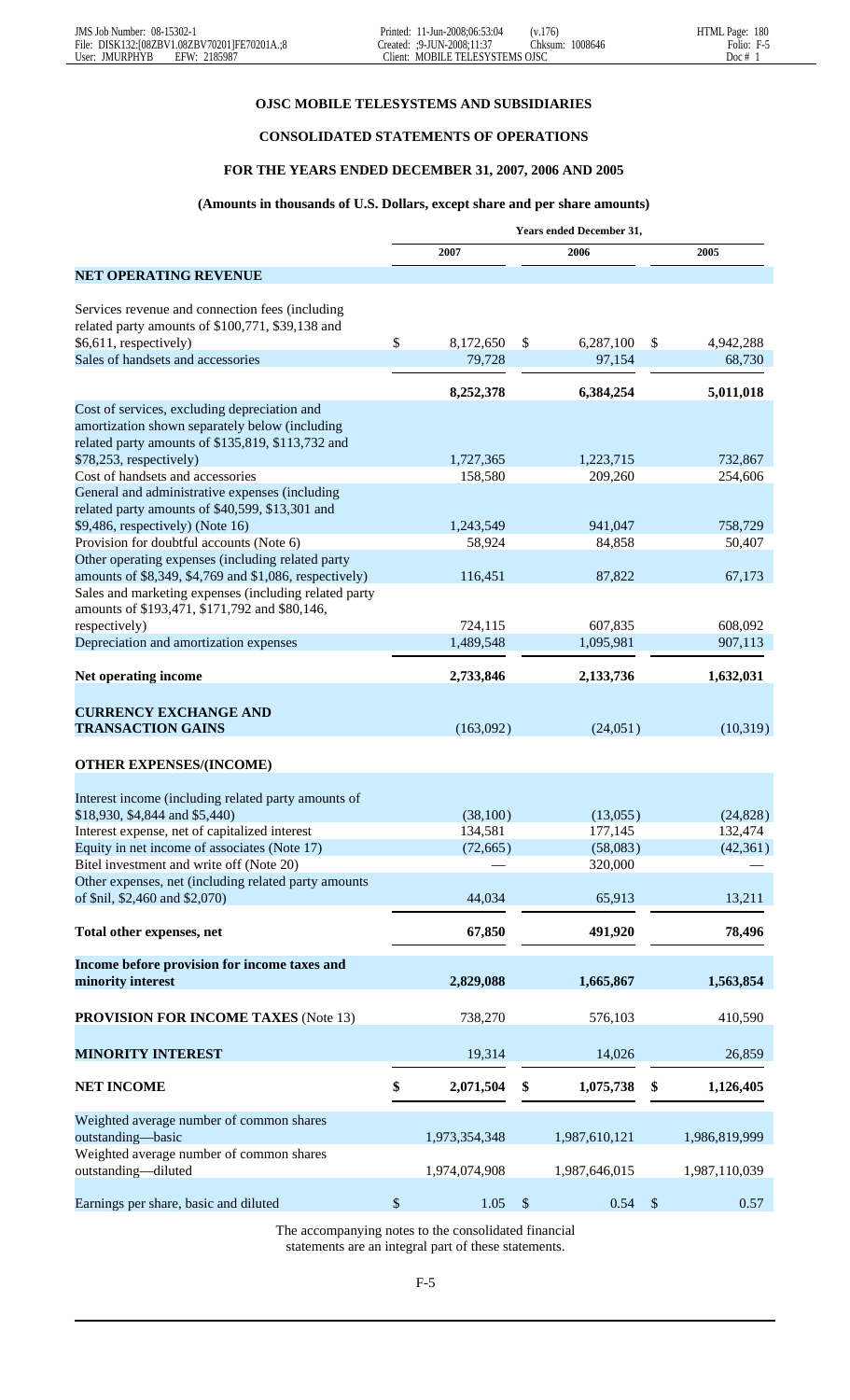### **CONSOLIDATED STATEMENTS OF CHANGES IN SHAREHOLDERS' EQUITY**

# **FOR THE YEARS ENDED DECEMBER 31, 2007, 2006 AND 2005**

**(Amounts in thousands of U.S. Dollars, except share amounts)**

|                                         | <b>Common Stock</b>     |        | <b>Treasury Stock</b>    |                          | <b>Accumulated</b><br>Other    | <b>Additional</b>        |                                 |                                  |                                    |              |
|-----------------------------------------|-------------------------|--------|--------------------------|--------------------------|--------------------------------|--------------------------|---------------------------------|----------------------------------|------------------------------------|--------------|
|                                         | <b>Shares</b>           | Amount | <b>Shares</b>            | Amount                   | Comprehensive<br><b>Income</b> | Paid-in<br>Capital       | <b>Unearned</b><br>Compensation | <b>Shareholder</b><br>Receivable | <b>Retained</b><br><b>Earnings</b> | <b>Total</b> |
| <b>BALANCES, December 31,</b>           |                         |        |                          |                          |                                |                          |                                 |                                  |                                    |              |
| 2004                                    | 1,993,326,138 \$ 50,558 |        | $(7,202,108)$ \$         | $(7,396)$ \$             | 22,444 \$                      | 564,160 \$               | $(1,780)$ \$                    |                                  | (18,237) \$1,913,574 \$2,523,323   |              |
|                                         |                         |        |                          |                          |                                |                          |                                 |                                  |                                    |              |
| Increases for interest                  |                         |        |                          |                          |                                | 643                      |                                 | (643)                            |                                    |              |
| Payments from Sistema                   |                         |        |                          |                          |                                |                          |                                 | 11,698                           | $\equiv$                           | 11,698       |
| Issuance of stock options               |                         |        |                          |                          |                                |                          |                                 |                                  |                                    |              |
| (Note 14)                               |                         |        |                          |                          |                                | 907                      | (907)                           |                                  |                                    |              |
| Stock options exercised<br>(Note $14$ ) |                         |        | 1,801,622                | 1,862                    |                                | 2,394                    |                                 |                                  |                                    | 4,256        |
| Amortization of deferred                |                         |        |                          |                          |                                |                          |                                 |                                  |                                    |              |
| compensation                            |                         |        |                          |                          |                                |                          | 1,477                           |                                  |                                    | 1,477        |
| Dividends declared                      |                         |        |                          |                          |                                |                          |                                 |                                  | (401,240)                          | (401, 240)   |
| Currency translation                    |                         |        |                          |                          |                                |                          |                                 |                                  |                                    |              |
| adjustment                              |                         |        |                          |                          | 24,898                         |                          |                                 |                                  |                                    | 24,898       |
| Change in fair value of interest        |                         |        |                          |                          |                                |                          |                                 |                                  |                                    |              |
| rate swaps, net of tax (Note 11)        |                         |        |                          |                          | 3,272                          |                          |                                 |                                  |                                    | 3,272        |
| Net income                              |                         |        |                          |                          |                                |                          |                                 |                                  | 1,126,405                          | 1,126,405    |
|                                         |                         |        |                          |                          |                                |                          |                                 |                                  |                                    |              |
| <b>BALANCES, December 31,</b>           |                         |        |                          |                          |                                |                          |                                 |                                  |                                    |              |
| 2005                                    | 1,993,326,138 \$ 50,558 |        | $(5,400,486)$ \$         | $(5,534)$ \$             | 50,614                         | $\sqrt{5}$<br>568,104 \$ | $(1,210)$ \$                    |                                  | $(7,182)$ \$ 2,638,739             | \$3,294,089  |
|                                         |                         |        |                          |                          |                                |                          |                                 |                                  |                                    |              |
| Increases for interest                  |                         |        |                          |                          |                                |                          |                                 |                                  |                                    |              |
| Payments from Sistema                   |                         |        |                          |                          |                                |                          | $\qquad \qquad -$               | 7,182                            | $\equiv$                           | 7,182        |
| Stock options exercised                 |                         |        |                          |                          |                                |                          |                                 |                                  |                                    |              |
| (Note 14)                               |                         |        | 639,358                  | 655                      | $\overline{\phantom{0}}$       | 3,149                    |                                 |                                  |                                    | 3,804        |
| Accrued compensation costs              |                         |        | $\overline{\phantom{0}}$ | $\overline{\phantom{0}}$ | -                              | 1.675                    |                                 |                                  | -                                  | 1,675        |
| Effect of adoption of SFAS              |                         |        |                          |                          |                                |                          |                                 |                                  |                                    |              |
| No. 123R (Note 2)                       |                         |        |                          |                          | $\overline{\phantom{0}}$       | (1,210)                  | 1,210                           |                                  |                                    |              |
| Dividends declared                      |                         |        |                          |                          |                                |                          |                                 |                                  | (560, 110)                         | (560, 110)   |
| Repurchase of common stock              |                         |        |                          |                          |                                |                          |                                 |                                  |                                    |              |
| (Note 1)                                |                         |        | (11, 161, 000)           | (109, 899)               |                                |                          |                                 |                                  |                                    | (109, 899)   |
| Currency translation                    |                         |        |                          |                          |                                |                          |                                 |                                  |                                    |              |
| adjustment                              |                         |        |                          |                          | 41,315                         |                          |                                 |                                  |                                    | 41,315       |
| Change in fair value of interest        |                         |        |                          |                          |                                |                          |                                 |                                  |                                    |              |
| rate swaps, net of tax (Note 11)        |                         |        |                          |                          | (2,013)                        |                          |                                 |                                  |                                    | (2,013)      |
| Net income                              |                         |        |                          |                          | $\overline{\phantom{0}}$       |                          |                                 |                                  | 1,075,738                          | 1,075,738    |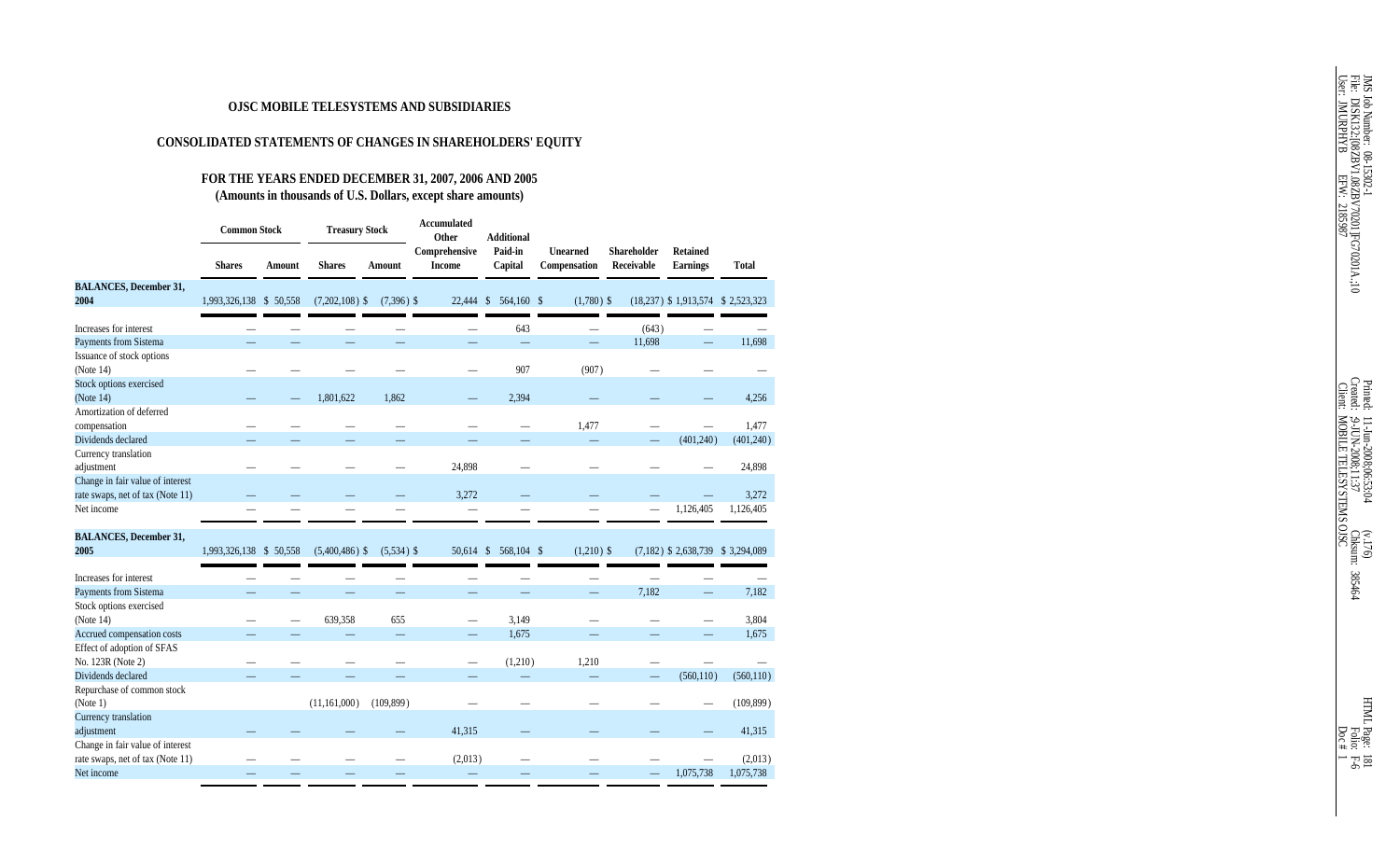| <b>BALANCES, December 31,</b> |  |
|-------------------------------|--|
|                               |  |

| DALANCES, December 31,           |                         |           |                                  |                                  |         |                      |                          |            |                         |
|----------------------------------|-------------------------|-----------|----------------------------------|----------------------------------|---------|----------------------|--------------------------|------------|-------------------------|
| 2006                             | 1,993,326,138 \$ 50,558 |           | $(15,922,128)$ \$ $(114,778)$ \$ |                                  |         | 89,916 \$ 571,718 \$ | -S                       |            | \$3,154,367 \$3,751,781 |
|                                  |                         |           |                                  |                                  |         |                      |                          |            |                         |
| Effect of change in functional   |                         |           |                                  |                                  |         |                      |                          |            |                         |
| currency (Note 2)                |                         |           |                                  |                                  | 358,997 |                      |                          |            | 358,997                 |
| Stock options exercised          |                         |           |                                  |                                  |         |                      |                          |            |                         |
| (Note 14)                        |                         |           | 848,126                          | 869                              |         | 5,188                |                          |            | 6,057                   |
| Accrued compensation costs       |                         |           |                                  |                                  |         | 2,828                |                          |            | 2,828                   |
| Effect of FIN No. 48             |                         |           |                                  |                                  |         |                      |                          |            |                         |
| implementation (Note 2)          |                         |           |                                  |                                  |         |                      |                          | (7,610)    | (7,610)                 |
| Dividends declared               |                         |           |                                  |                                  |         |                      |                          | (741, 246) | (741, 246)              |
| Repurchase of common stock       |                         |           |                                  |                                  |         |                      |                          |            |                         |
| (Note 1)                         |                         |           | (17, 402, 835)                   | (254, 443)                       |         |                      |                          |            | (254, 443)              |
| Currency translation             |                         |           |                                  |                                  |         |                      |                          |            |                         |
| adjustment                       |                         |           |                                  |                                  | 256,390 | (214)                |                          |            | 256,176                 |
| Change in fair value of interest |                         |           |                                  |                                  |         |                      |                          |            |                         |
| rate swaps, net of tax (Note 11) |                         |           |                                  |                                  | (1,114) |                      |                          |            | (1,114)                 |
| Net income                       |                         |           |                                  |                                  |         |                      | $\overline{\phantom{0}}$ | 2,071,504  | 2,071,504               |
|                                  |                         |           |                                  |                                  |         |                      |                          |            |                         |
| <b>BALANCES, December 31,</b>    |                         |           |                                  |                                  |         |                      |                          |            |                         |
| 2007                             | 1,993,326,138           | \$ 50,558 |                                  | $(32,476,837)$ \$ $(368,352)$ \$ | 704,189 | 579,520 \$<br>S.     |                          |            | \$4,477,015 \$5,442,930 |
|                                  |                         |           |                                  |                                  |         |                      |                          |            |                         |

The accompanying notes to the consolidated financial statements are an integral part of these statements.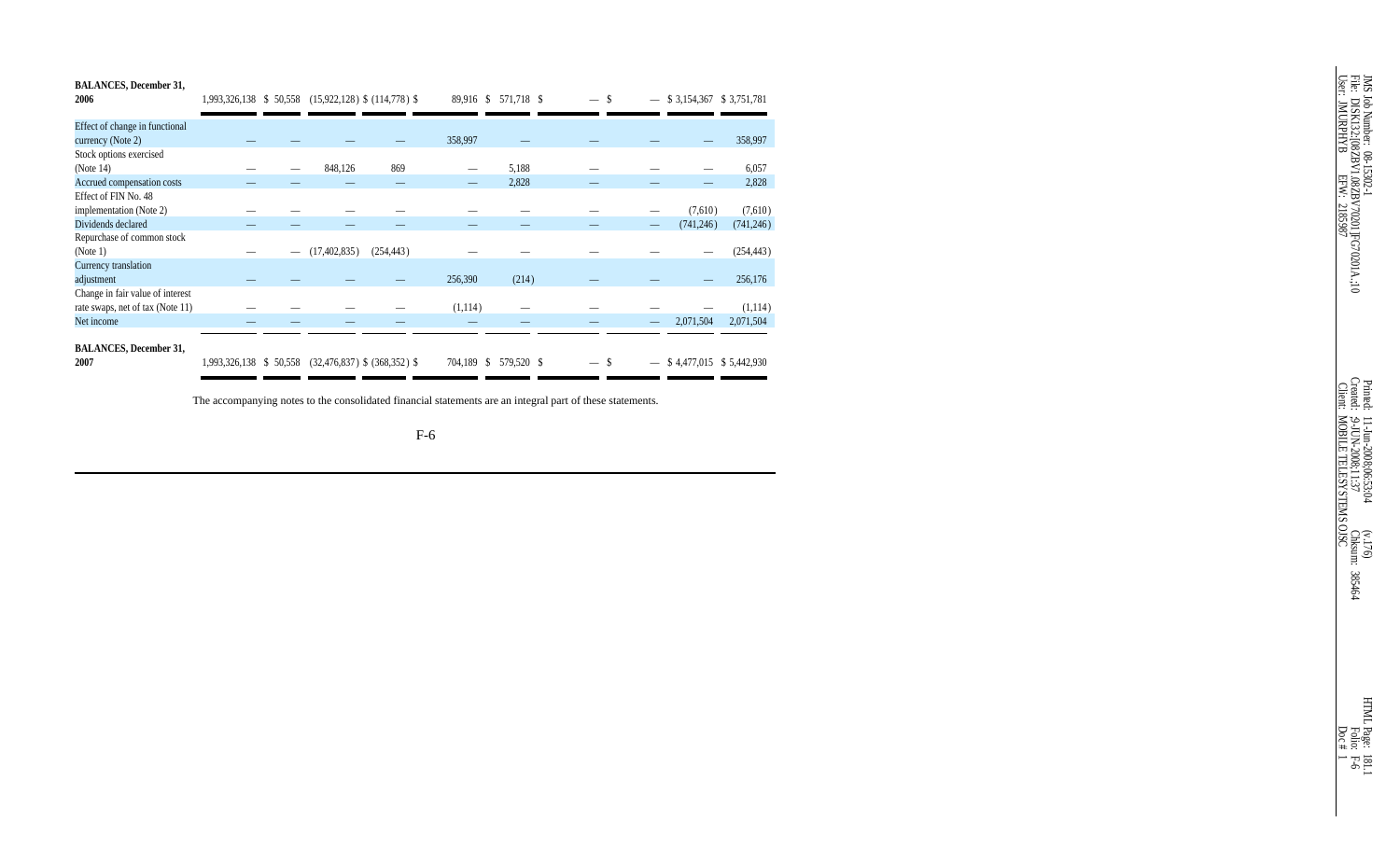## **CONSOLIDATED STATEMENTS OF CASH FLOWS**

# **FOR THE YEARS ENDED DECEMBER 31, 2007, 2006 AND 2005**

# **(Amounts in thousands of U.S. Dollars)**

|                                                                | <b>Years ended December 31,</b> |                 |                 |  |  |
|----------------------------------------------------------------|---------------------------------|-----------------|-----------------|--|--|
|                                                                | 2007                            | 2006            | 2005            |  |  |
| <b>CASH FLOWS FROM OPERATING ACTIVITIES:</b>                   |                                 |                 |                 |  |  |
|                                                                |                                 |                 |                 |  |  |
| Net income                                                     | \$<br>2,071,504                 | \$<br>1,075,738 | \$<br>1,126,405 |  |  |
| Adjustments to reconcile net income to net cash provided by    |                                 |                 |                 |  |  |
| operating activities:                                          |                                 |                 |                 |  |  |
| Minority interest                                              | 19,314                          | 14,026          | 26,859          |  |  |
| Depreciation and amortization                                  | 1,489,548                       | 1,095,981       | 907,113         |  |  |
| Debt issuance cost amortization                                | 22,406                          | 25,041          | 14,347          |  |  |
| Amortization of deferred connection fees                       | (75, 404)                       | (54, 486)       | (44,207)        |  |  |
| Equity in net income of associates                             | (72, 665)                       | (58,083)        | (42, 361)       |  |  |
| Inventory obsolescence expense                                 |                                 |                 | 9,112           |  |  |
| Provision for doubtful accounts                                | 58,924                          | 84,858          | 50,407          |  |  |
| Deferred taxes                                                 | (92,088)                        | (133, 027)      | (64,959)        |  |  |
| Write off of not recoverable VAT receivable                    | 17,516                          |                 |                 |  |  |
| Gain from deconsolidation of a subsidiary                      | (8,874)                         |                 |                 |  |  |
| Foreign currency transaction gain for non-operating activity   | (163,092)                       |                 |                 |  |  |
| Bitel liability and investment write off (Note 20)             |                                 | 320,000         |                 |  |  |
| Impairment of property, plant and equipment, intangible assets |                                 |                 |                 |  |  |
| and assets held for sale                                       | 18,556                          |                 |                 |  |  |
| Non-cash expenses associated with asset retirement obligation  | 1,138                           |                 |                 |  |  |
| Non-cash expenses associated with stock bonus and stock        |                                 |                 |                 |  |  |
| options                                                        | 10,426                          | 1,675           | 1,477           |  |  |
|                                                                |                                 |                 |                 |  |  |
| Changes in operating assets and liabilities:                   |                                 |                 |                 |  |  |
| Increase in accounts receivable                                | (137, 880)                      | (174,790)       | (86,008)        |  |  |
| Decrease/(increase) in inventory                               | 76,950                          | (39,312)        | (74, 557)       |  |  |
| Decrease/(increase) in prepaid expenses and other current      |                                 |                 |                 |  |  |
| assets                                                         | 35,132                          | 21,094          | (157, 400)      |  |  |
| Decrease/(increase) in VAT receivable                          | 12,567                          | 58,446          | (125, 186)      |  |  |
| Increase in trade accounts payable, accrued liabilities and    |                                 |                 |                 |  |  |
| other current liabilities                                      | 61,278                          | 138,581         | 258,394         |  |  |
| Dividends received from associate                              | 4,900                           | 3,174           |                 |  |  |
| Net cash provided by operating activities                      | 3,350,156                       | 2,378,916       | 1,799,436       |  |  |

The accompanying notes to the consolidated financial statements are an integral part of these statements.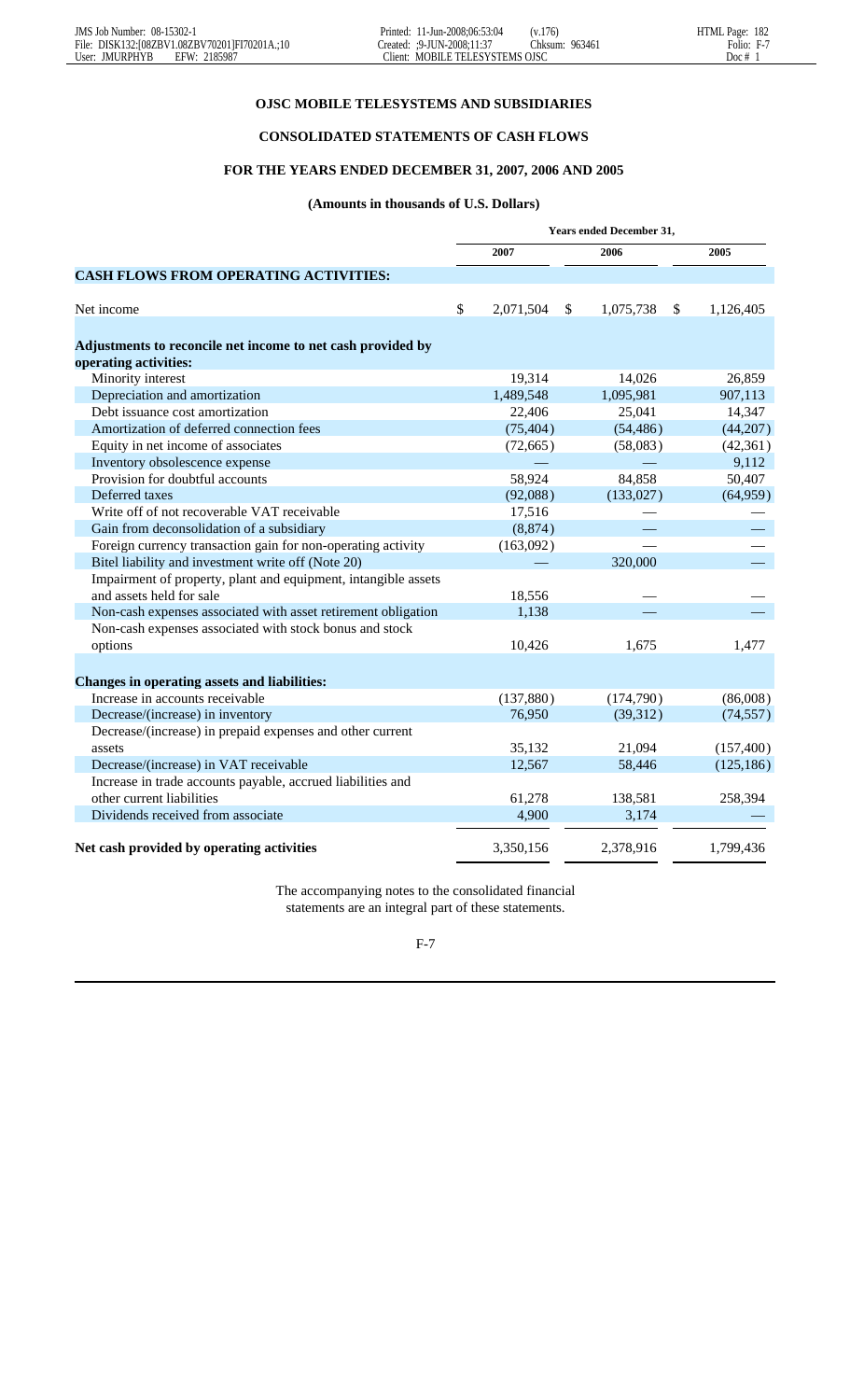# **CONSOLIDATED STATEMENTS OF CASH FLOWS (Continued)**

# **FOR THE YEARS ENDED DECEMBER 31, 2007, 2006 AND 2005**

# **(Amounts in thousands of U.S. Dollars)**

|                                                                | Years ended December 31, |             |                           |             |        |             |
|----------------------------------------------------------------|--------------------------|-------------|---------------------------|-------------|--------|-------------|
|                                                                |                          | 2007        |                           | 2006        |        | 2005        |
| <b>CASH FLOWS FROM INVESTING ACTIVITIES:</b>                   |                          |             |                           |             |        |             |
| Acquisitions of subsidiaries, net of cash acquired             |                          | (873,071)   |                           | (38, 188)   |        | (178, 917)  |
| Purchases of property, plant and equipment                     |                          | (1,316,662) |                           | (1,449,954) |        | (1,757,980) |
| Purchases of intangible assets                                 |                          | (222, 866)  |                           | (272, 014)  |        | (423, 367)  |
| Proceeds from sale of property, plant and equipment and        |                          |             |                           |             |        |             |
| assets held for sale                                           |                          | 22,020      |                           | 10,987      |        | 4,174       |
| Purchases of short-term investments                            |                          | (221, 753)  |                           | (57, 147)   |        | (37, 375)   |
| Proceeds from disposal of short-term investments               |                          | 267,517     |                           | 29,159      |        | 82,724      |
| Purchases of other investments                                 |                          | 2,808       |                           | (3,856)     |        | (150,000)   |
| Net proceeds from investments in and advances to associates    |                          | 1,965       |                           | 20,000      |        | 12,798      |
| Increase in restricted cash                                    |                          |             |                           |             |        |             |
|                                                                |                          | (3,839)     |                           | (18, 549)   |        | (6,230)     |
| Net cash used in investing activities                          |                          | (2,343,881) |                           | (1,779,562) |        | (2,454,173) |
| <b>CASH FLOWS FROM FINANCING ACTIVITIES:</b>                   |                          |             |                           |             |        |             |
|                                                                |                          |             |                           |             |        |             |
| Proceeds from stock options exercise                           |                          | 6,057       |                           | 3,804       |        | 4,256       |
| Proceeds from issuance of notes                                |                          |             |                           |             |        | 398,944     |
| Repurchase of common stock                                     |                          | (254, 443)  |                           | (109, 899)  |        |             |
| Notes and debt issuance cost                                   |                          | (371)       |                           | (20, 686)   |        | (59, 163)   |
| Capital lease obligation principal paid                        |                          | (4,952)     |                           | (5,815)     |        | (8,129)     |
| Dividends paid                                                 |                          | (756, 920)  |                           | (558, 848)  |        | (407, 210)  |
| Proceeds from loans                                            |                          | 475,815     |                           | 1,284,296   |        | 1,012,613   |
| Loan principal paid                                            |                          | (158,080)   |                           | (1,064,100) |        | (491, 481)  |
| Payments from Sistema                                          |                          |             |                           | 7,182       |        | 11,698      |
| Net cash (used in)/provided by financing activities            |                          | (692, 894)  |                           | (464,066)   |        | 461,528     |
| Effect of exchange rate changes on cash and cash equivalents   |                          | 101,128     |                           | 6,417       |        | (2,657)     |
|                                                                |                          |             |                           |             |        |             |
| NET INCREASE/(DECREASE) IN CASH AND CASH<br><b>EQUIVALENTS</b> |                          | 414,509     |                           | 141,705     |        | (195, 866)  |
| CASH AND CASH EQUIVALENTS, beginning of the year               |                          | 219,989     |                           | 78,284      |        | 274,150     |
|                                                                |                          |             |                           |             |        |             |
| CASH AND CASH EQUIVALENTS, end of the year                     |                          | 634,498     |                           | 219,989     |        | 78,284      |
| SUPPLEMENTAL INFORMATION:                                      |                          |             |                           |             |        |             |
| Income taxes paid                                              | \$                       | 838,647     | \$                        | 673,410     | \$     | 588,105     |
| Interest paid                                                  | \$                       | 216,997     | $\boldsymbol{\mathsf{S}}$ | 201,352     | $\$\,$ | 145,081     |
| Non-cash investing and financing activities:                   |                          |             |                           |             |        |             |
| Additions to network equipment and software under capital      |                          |             |                           |             |        |             |
| lease                                                          | \$                       | 6,037       | \$                        | 7,561       | \$     | 4,091       |
| Amounts owed for capital expenditures                          | \$                       | 363,004     | \$                        | 214,835     | \$     | 69,734      |
| Payable related to business acquisition (Note 3)               | \$                       | 14,639      | $\$$                      |             | $\$$   | 23,618      |

The accompanying notes to the consolidated financial statements are an integral part of these statements.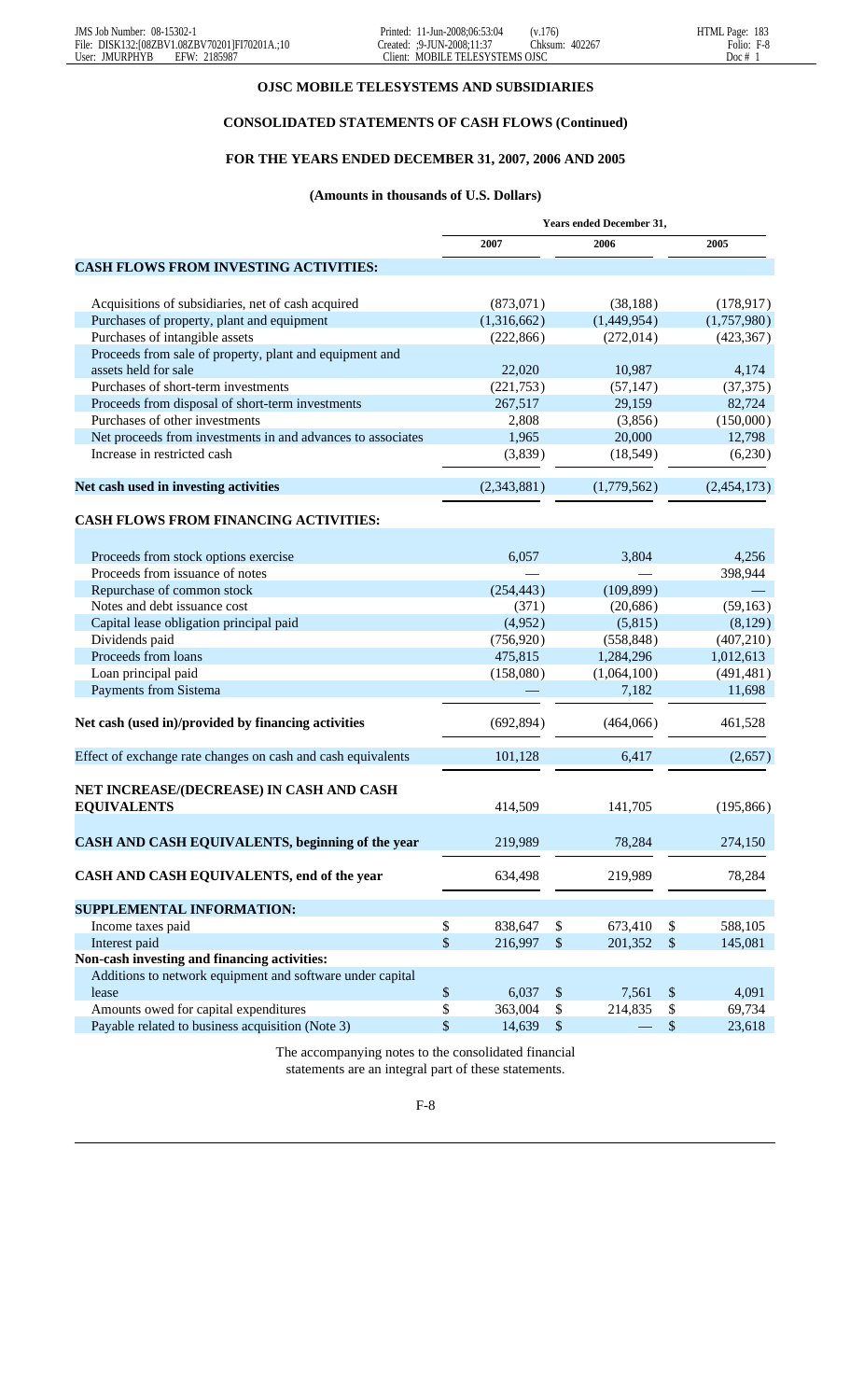#### **NOTES TO THE CONSOLIDATED FINANCIAL STATEMENTS**

#### **FOR THE YEARS ENDED DECEMBER 31, 2007, 2006 AND 2005**

#### **(Amounts in thousands of U.S. Dollars, except share and per share amounts or if otherwise stated)**

#### **1. DESCRIPTION OF BUSINESS**

 *Business of the Group* —OJSC Mobile TeleSystems and its subsidiaries ("MTS" or "the Group") is the largest provider of mobile telecommunications services in the Russian Federation ("RF", or "Russia"), Uzbekistan, Turkmenistan and Armenia and the second largest in Ukraine in terms of the number of subscribers and revenues.

 The Open Joint-Stock Company Mobile TeleSystems ("MTS OJSC", or "the Company") was created on March 1, 2000, through the merger of MTS CJSC and RTC CJSC, a wholly-owned subsidiary. MTS CJSC started its operations in the Moscow license area in 1994 and began expanding into nearby regions in 1997. Since that time, MTS has continued to grow by applying for Global System for Mobile Communication ("GSM") licenses in new regions and acquiring existing GSM license holders and operators.

 The Group provides a wide range of voice and data mobile telecommunications services, including text messages ("SMS"), picture messages ("MMS") and other data services. Services are provided to both consumers and corporate customers, through a variety of both prepaid and contract tariff arrangements. The Group's mobile services are currently offered over a GSM network, on which a General Packet Radio Service ("GPRS") service is also provided.

 In July 2006, Ukrainian Mobile Communications ("UMC"), MTS subsidiary in Ukraine, acquired a new CDMA (Code Division Multiple Access) license, which is a 3G telecommunications standard, ratified by the International Telecommunication Union. UMC plans to start rendering services through the 3G network in 2008.

 In April 2007, MTS received a federal license allowing it to provide 3G services in Russia. In accordance with the conditions set forth in the tender documentation, the winning companies are required to begin commercial exploitation of a 3G network within two years from the time they receive the license. The Company is planning to start rendering commercial services under 3G license in 2008.

 In April 2007, the Communication and Information Agency of Uzbekistan allocated 2500-2700 MHz frequencies to Uzdunrobita, MTS subsidiary in Uzbekistan, thus allowing the Group to provide WiMAX (Worldwide Interoperability for Microwave Access) services on the entire territory of the country. MTS plans to start providing access to the Internet using WiMAX in Tashkent by the end of 2008. Additionally, in April 2007 Uzdunrobita received a 3G license valid until the end of 2016 for the entire territory of Uzbekistan. 3G network will be launched in the major cities of the country, where there is effective customer demand and a need to increase network capacity. The Group is planning to launch its 3G network in 2008 in Tashkent followed by Samarkand, Bukhara and Andijan.

 In October 2007, the Public Services Regulatory Commission of the Republic of Armenia allocated 3G frequencies to CJSC K-Telecom ("K-Telecom"), MTS subsidiary thus allowing the Group to provide 3G services in Armenia. The allocation is valid for ten years. K-Telecom is licensed to offer 3G (UMTS) services by virtue of its general telecommunication license.

 The Group is organized by geography of its operations. MTS principal mobile operations are located in Russia, Ukraine and other CIS countries. In 2006, the Group established a new Business unit "MTS Russia", that is responsible for the operational management of all Russian macro-regions; Business unit "MTS Ukraine"; and Business unit "Foreign subsidiaries" that includes Uzdunrobita in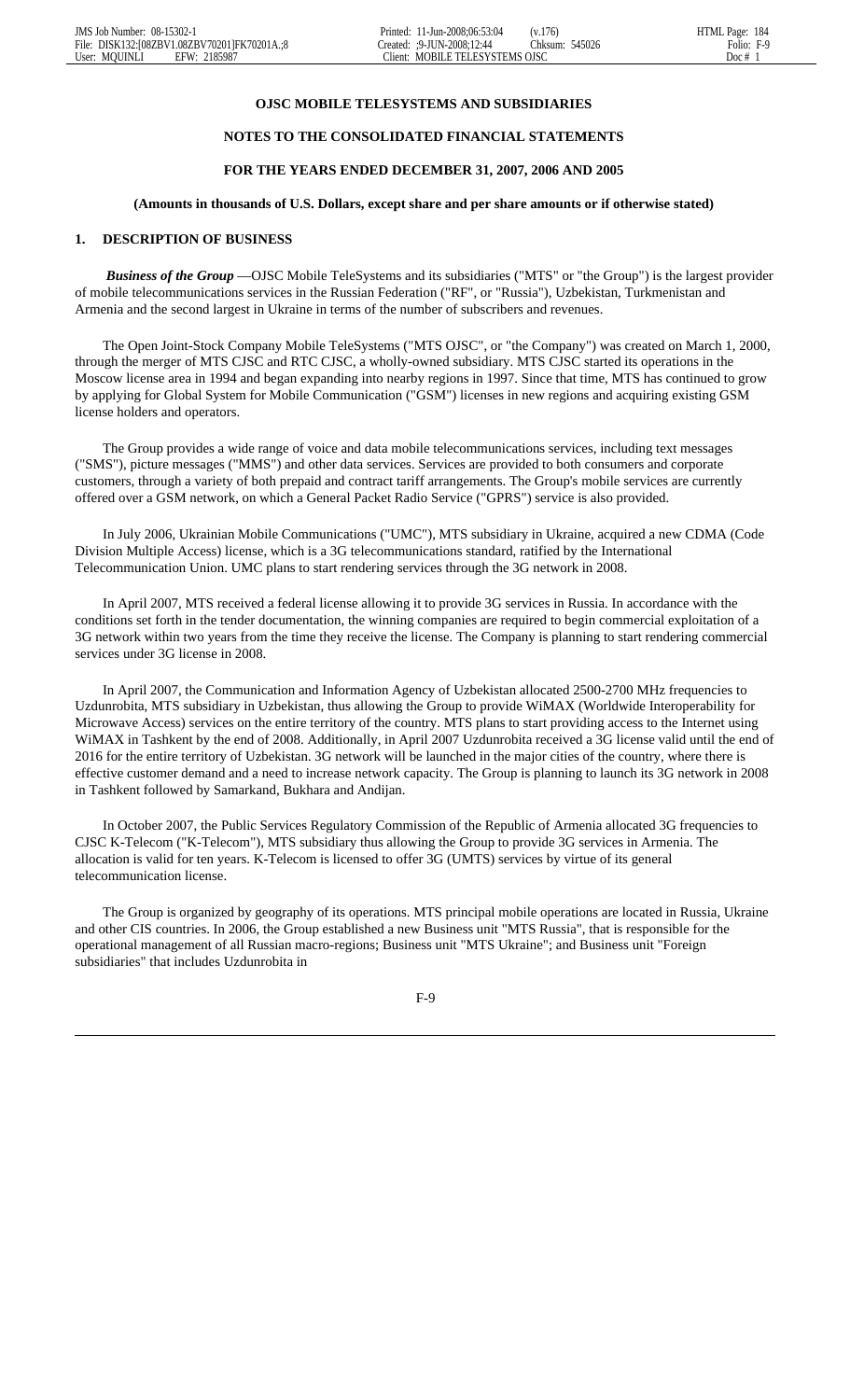#### **NOTES TO THE CONSOLIDATED FINANCIAL STATEMENTS (Continued)**

## **FOR THE YEARS ENDED DECEMBER 31, 2007, 2006 AND 2005**

#### **(Amounts in thousands of U.S. Dollars, except share and per share amounts or if otherwise stated)**

Uzbekistan, Barash Communications Technologies, Inc. ("BCTI") in Turkmenistan, K-Telekom in Armenia and MTS Belarus, an equity accounted affiliate of MTS, in Belarus.

 MTS completed its initial public offering in 2000 and listed its shares of common stock, represented by American Depositary Shares, or ADSs, on the New York Stock Exchange under the symbol "MBT."

 *Ownership* —As of December 31, 2007 and 2006, MTS shareholders of record and their respective percentage direct interests in outstanding shares were as follows:

|                                                           | December 31. |        |
|-----------------------------------------------------------|--------------|--------|
|                                                           | 2007         | 2006   |
| Joint-Stock Financial Corporation "Sistema" ("Sistema")   | 32.4%        | 32.2%  |
| Sistema Holding Limited ("Sistema Holding")               | 9.9%         | 9.8%   |
| Invest-Svyaz, Closed Joint-Stock Company ("Invest-Svyaz") | 8.2%         | 8.1%   |
| VAST, Limited Liability Company ("VAST")                  | 3.1%         | 3.0%   |
| <b>ADS Holders</b>                                        | 39.6%        | 39.3%  |
| Free float, GDR Holders and others                        | $6.8\%$      | 7.6%   |
|                                                           |              |        |
|                                                           | 100.0%       | 100.0% |
|                                                           |              |        |

 MTS share capital comprises 1,960,849,301 and 1,977,404,010 of outstanding common shares, net of treasury shares, as of December 31, 2007 and 2006, 777,396,505 and 776,550,625 of which are in forms of ADS, respectively. MTS wholly-owned subsidiary, Mobile TeleSystems LLC, owned 3,913,003 and 4,761,129 shares as of December 31, 2007 and 2006, respectively, in connection with the Group's management stock option plans. During the years ended December 31, 2007 and 2006 MTS repurchased 17,402,835 and 11,161,000 of its own common shares, respectively, that represent 3,480,567 and 2,232,200 ADSs for \$254.4 million and \$110.0 million, respectively. As a result, the total shares in treasury stock of the Group comprised 32,476,837 and 15,922,128 as of December 31, 2007 and 2006, respectively.

 Sistema owned 100% of Sistema Holding, Invest-Svyaz, and VAST, which collectively resulted in Sistema's effective ownership in MTS of 53.6% and 53.1% (or 1,050,165,886 of common shares) as of December 31, 2007 and 2006, respectively.

 Each ADS initially represented 20 shares of common stock of the Company. Effective January 2005, the ratio was changed from 1 ADS per 20 ordinary shares to 1 ADS per 5 ordinary shares. The Company initially issued a total of 17,262,204 ADS, representing 345,244,080 common shares. Subsequently, due to the change in ratio of ADS per ordinary shares, trading of shares on the open market and the repurchase of 5,712,767 ADS by MTS during 2007 and 2006 the number of ADS changed to 155,479,301 and 155,310,125 (representing underlying ownership of 777,396,505 and 776,550,625 shares) as of December 31, 2007 and 2006, respectively.

Since 2003, common shares of MTS OJSC have been traded on the Moscow Interbank Currency Exchange ("MICEX").

 In 2007, the Board of Directors approved a dividend policy, whereby the Group will aim to make dividend payments to shareholders in the amount of at least 50% of annual net income under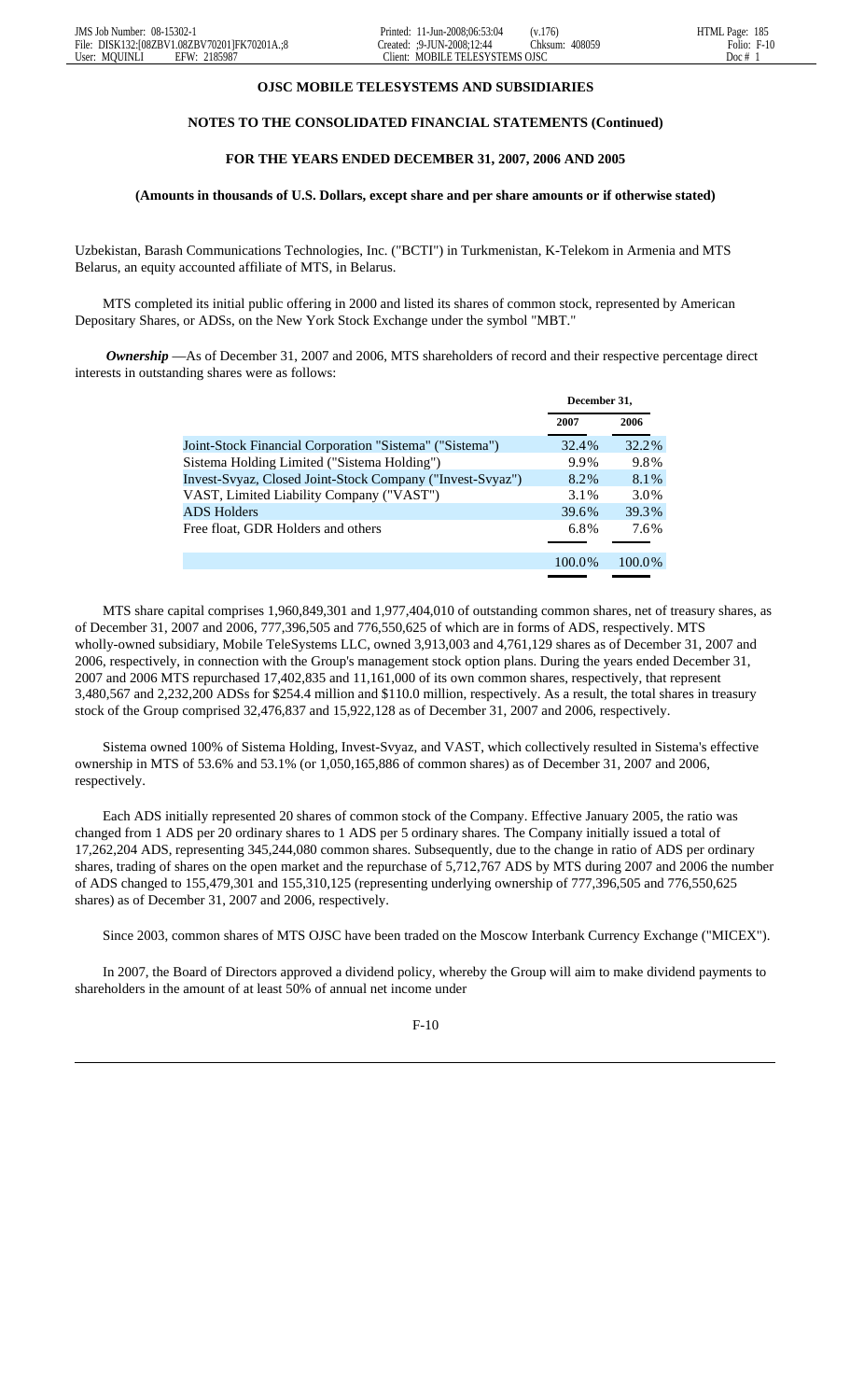#### **NOTES TO THE CONSOLIDATED FINANCIAL STATEMENTS (Continued)**

## **FOR THE YEARS ENDED DECEMBER 31, 2007, 2006 AND 2005**

#### **(Amounts in thousands of U.S. Dollars, except share and per share amounts or if otherwise stated)**

U.S. GAAP. The dividend could vary depending on a number of factors, including the outlook for earnings growth, capital expenditure requirements, cach flow operations, potential acquisition opportunities, as well as Group's debt position.

Annual dividend payments, if any, must be recommended by the Board of Directors and approved by the shareholders.

 In accordance with Russian laws, earnings available for dividends are limited to profits determined in accordance with Russian statutory accounting regulations, denominated in rubles, after certain deductions. The net income of MTS OJSC for the years ended December 31, 2007, 2006 and 2005 that is distributable under Russian legislation totalled 37,696 million rubles (\$1,473.8 million, unaudited), 32,094 million rubles (\$1,181.0 million) and 12,544 million rubles (\$444.4 million), respectively.

 The following table summarizes the Group's declared cash dividends for the years ended December 31, 2007, 2006 and 2005:

|                                                               | December 31, |                       |  |       |   |         |
|---------------------------------------------------------------|--------------|-----------------------|--|-------|---|---------|
|                                                               |              | 2007                  |  | 2006  |   | 2005    |
| Dividends declared (including dividends on treasury shares of |              |                       |  |       |   |         |
| \$5,967, \$1,519 and \$1,360, respectively)                   |              | $$747,213$ $$561,629$ |  |       | S | 402,600 |
| Dividends, U.S. Dollars per ADS                               |              | 19                    |  | 14    |   | 1.01    |
| Dividends, U.S. Dollars per share                             |              | 0.375                 |  | 0.282 |   | 0.202   |

As of December 31, 2007 and 2006, dividends payable were \$0.8 million and \$1.3 million, respectively.

 Starting from July, 2005 until December 31, 2007, the Company completed the merger of nineteen of its subsidiaries in Russia into MTS OJSC. These subsidiaries were Telecom XXI, Kuban-GSM, Udmurtia Digital Network-900 ("UDN-900"), Dontelecom, MTS-Barnaul, MTS-Nizhniy Novgorod ("MTS-NN"), Telecom-900, Amur Cellular Communication ("ACC"), Gorizont-RT, TAIF Telcom, MTS-RTK, Sibchallenge, Tomsk Cellular Communications ("TSS"), BM Telecom, Far East Cellular Systems-900 ("FECS-900"), Siberia Cellular Systems-900 ("SCS-900"), Uraltel, ReCom and Telesot Alania.

## **2. SUMMARY OF SIGNIFICANT ACCOUNTING POLICIES AND NEW ACCOUNTING PRONOUNCEMENTS**

 *Accounting principles* —MTS maintains its accounting books and records in Russian rubles for its subsidiaries located in the Russian Federation, in Ukrainian hryvnias for UMC, Uzbek som for Uzdunrobita, U.S. Dollars for BCTI, Turkmenian manat for the branch of BCTI in Turkmenistan and Armenian drams for K-Telecom based on respective local accounting and tax legislations. The accompanying consolidated financial statements have been prepared in order to present MTS financial position and its results of operations and cash flows in accordance with accounting principles generally accepted in the United States ("U.S. GAAP") and are expressed in terms of U.S. Dollars.

 The accompanying consolidated financial statements differ from the financial statements used for statutory purposes in that they reflect various adjustments, not recorded on the entities' books, which are appropriate to present the financial position, results of operations and cash flows in accordance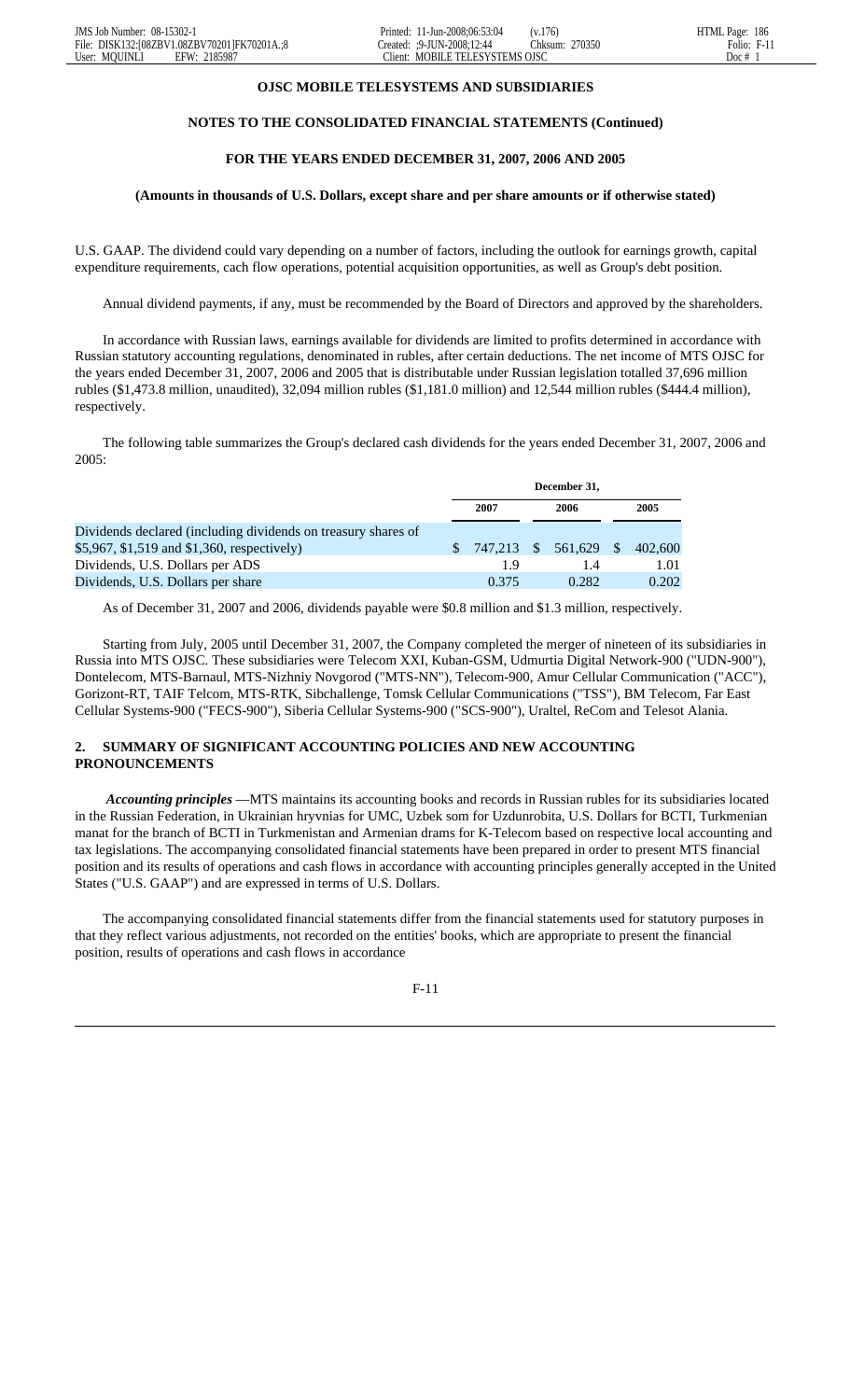### **NOTES TO THE CONSOLIDATED FINANCIAL STATEMENTS (Continued)**

## **FOR THE YEARS ENDED DECEMBER 31, 2007, 2006 AND 2005**

### **(Amounts in thousands of U.S. Dollars, except share and per share amounts or if otherwise stated)**

with U.S. GAAP. The principal adjustments are related to revenue recognition, foreign currency translation, deferred taxation, consolidation, acquisition accounting and depreciation and valuation of property, plant and equipment, intangible assets and investments.

 *Basis of consolidation* —Wholly-owned and majority-owned subsidiaries where the Group has operating and financial control are consolidated. Those ventures where the Group exercises significant influence, but does not have operating and financial control are accounted for using the equity method. All intercompany accounts and transactions are eliminated upon consolidation. Investments in which the Group does not have the ability to exercise significant influence over operating and financial policies are accounted for under the cost method and included in other investments in the consolidated balance sheets. The Group's share in the net income of unconsolidated associates is included in other income in the accompanying consolidated statements of operations and disclosed in Note 17. Results of operations of subsidiaries acquired are included in the consolidated statements of operations from the date of their acquisition.

As of December 31, 2007 and 2006, the Company had investments in the following significant legal entities:

|                               |                          | December 31, |        |  |
|-------------------------------|--------------------------|--------------|--------|--|
|                               | <b>Accounting Method</b> | 2007         | 2006   |  |
| <b>Russia</b>                 |                          |              |        |  |
| Primtelefon                   | Consolidated             | 100.0%       | 100.0% |  |
| Volgograd Mobile              | Consolidated             | 100.0%       | 100.0% |  |
| Astrakhan Mobile              | Consolidated             | 100.0%       | 100.0% |  |
| MTS-Capital                   | Consolidated             | 100.0%       | 100.0% |  |
| Mar Mobile GSM                | Consolidated             | 100.0%       | 100.0% |  |
| <b>Novitel</b>                | Consolidated             | 100.0%       | 100.0% |  |
| MTS-Kostroma                  | Consolidated             | 100.0%       | 100.0% |  |
| Sibintertelecom               | Consolidated             | 100.0%       | 100.0% |  |
| <b>MSS</b>                    | Consolidated             | 91.0%        | 91.0%  |  |
| Sweet-Com                     | Consolidated             | 74.9%        | 74.9%  |  |
| Dagtelecom                    | Consolidated             | 74.9%        | 74.9%  |  |
| <b>Bashcell</b>               | Consolidated             | 100.0%       |        |  |
| ReCom <sup>(1)</sup>          | Merged / Consolidated    |              | 100.0% |  |
| Telesot Alania <sup>(1)</sup> | Merged / Consolidated    |              | 100.0% |  |
| <b>TS-Retail</b>              | Equity/Consolidated      | 25.0%        | 100%   |  |
| Coral/Sistema Strategic Fund  | Equity                   | 35.0%        |        |  |
|                               |                          |              |        |  |
| <b>Ukraine</b>                |                          |              |        |  |
| <b>UMC</b>                    | Consolidated             | 100.0%       | 100.0% |  |
|                               | $F-12$                   |              |        |  |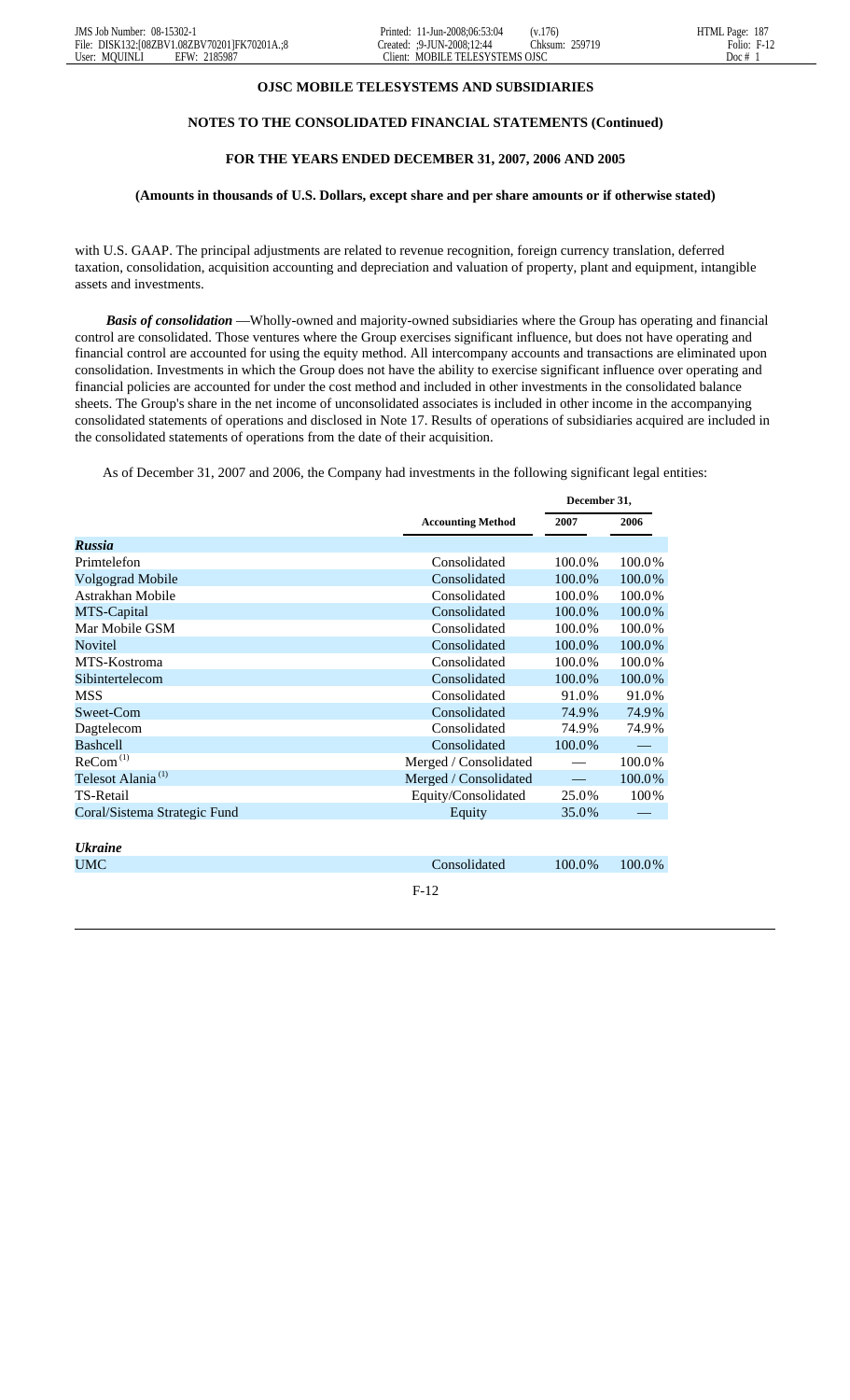# **NOTES TO THE CONSOLIDATED FINANCIAL STATEMENTS (Continued)**

# **FOR THE YEARS ENDED DECEMBER 31, 2007, 2006 AND 2005**

## **(Amounts in thousands of U.S. Dollars, except share and per share amounts or if otherwise stated)**

| <b>Other countries</b>          |              |        |        |
|---------------------------------|--------------|--------|--------|
| MTS Finance $^{(2)}$            | Consolidated | 100.0% | 100.0% |
| Uzdunrobita                     | Consolidated | 100.0% | 74.0%  |
| <b>BCTI</b>                     | Consolidated | 100.0% | 100.0% |
| MTS Bermuda Ltd. <sup>(3)</sup> | Consolidated | 100.0% | 100.0% |
| K-Telekom                       | Consolidated | 80.0%  |        |
| <b>MTS Belarus</b>              | Equity       | 49.0%  | 49.0%  |
|                                 |              |        |        |

(1) Represents wholly-owned entities merged with MTS OJSC on April 1, 2007.

(2) Represents beneficial ownership.

(3) A wholly-owned subsidiary in Bermuda established to repurchase the Group's ADSs (Note 1).

 *Translation methodology* —Until January 1, 2007, the functional currency for the majority of the Group's subsidiaries, excluding UMC, Kuban-GSM and BCTI where the functional currency was the local country currency, was the United States dollar ("U.S. Dollar") as the majority of revenue, cost, property and equipment purchased, debt and trade liabilities were either priced, incurred, payable or otherwise measured in U.S. Dollars.

 In April 2007, an amendment to the Russian Federal law on protection of consumer's rights was enforced prohibiting companies to set up prices in currencies other than Russian rubles. Following the expected changes in regulatory environment and due to growth in share of expenditures denominated or fixed in Russian rubles, the Group's subsidiaries in the Russian Federation began pricing its services and invoicing customers in Russian rubles from January 1, 2007. As a result of these changes, the Company reevaluated the functional currency criteria under SFAS No. 52, "Foreign Currency Translation" ("SFAS No. 52"), and determined that, starting January 1, 2007, the functional currency of the Company's subsidiaries domiciled in Russia was the Russian ruble. Pursuant to SFAS No. 52 provisions, the change was adopted prospectively beginning January 1, 2007, and no retroactive restatement of previously issued financial statements was made.

 Non-monetary assets and liabilities acquired prior to when Russian economy ceased to be highly inflationary on January 1, 2003, were translated from U.S. Dollars to Russian rubles by using exchange rate at that date in accordance with EITF 92-4, "Accounting for a Change in Functional Currency When an Economy Ceases to Be Considered Highly Inflationary". The resulting balance became historical Russian ruble cost basis. For non-monetary assets and liabilities acquired subsequently January 1, 2003, the historical Russian ruble amounts were retained.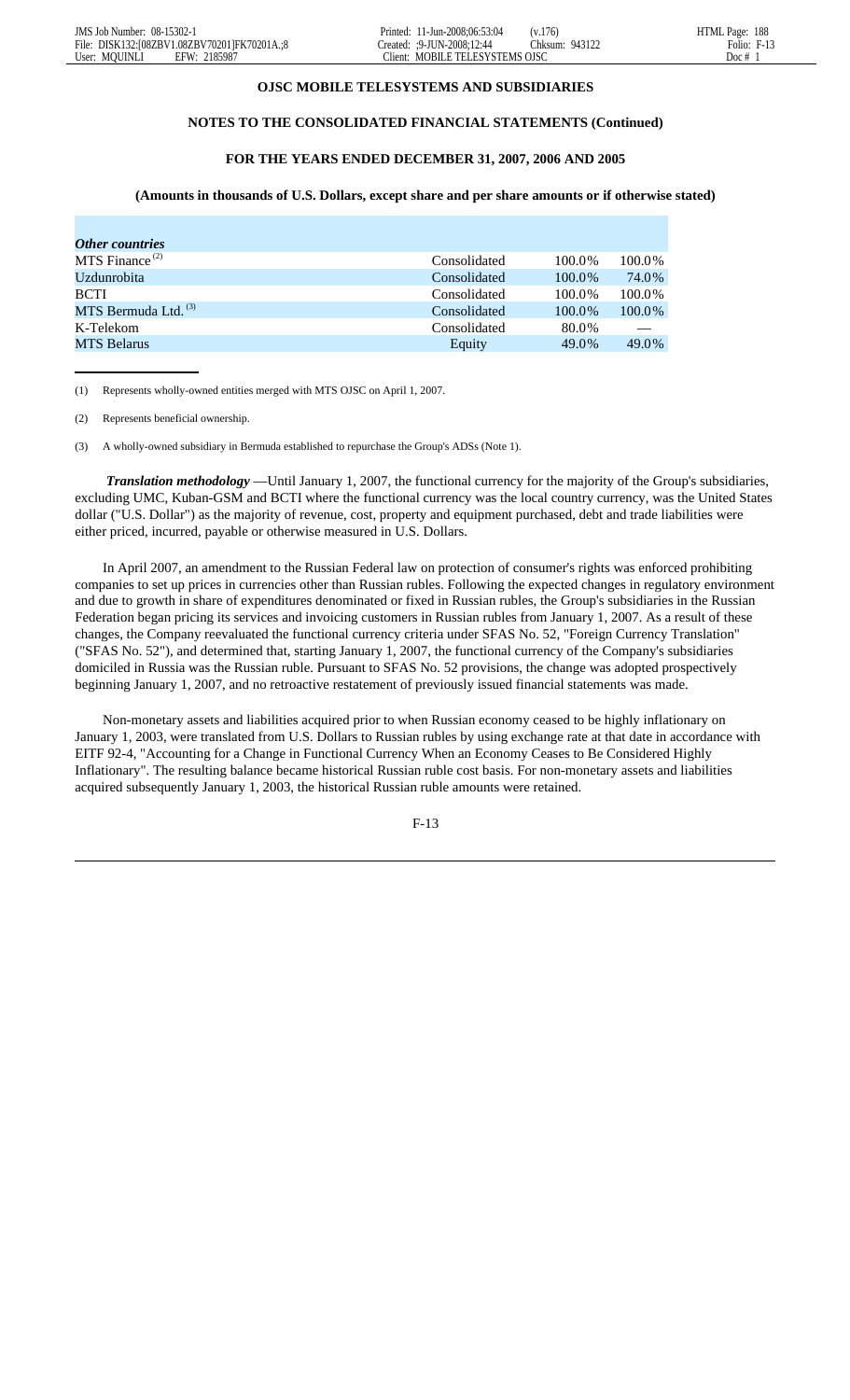### **NOTES TO THE CONSOLIDATED FINANCIAL STATEMENTS (Continued)**

## **FOR THE YEARS ENDED DECEMBER 31, 2007, 2006 AND 2005**

#### **(Amounts in thousands of U.S. Dollars, except share and per share amounts or if otherwise stated)**

 The impact of the change in functional currency on the financial statements was an increase in the opening translated carrying values of the following non-monetary assets and liabilities and the related deferred taxes as of January 1, 2007:

|                                    | January 1,<br>2007 |
|------------------------------------|--------------------|
| Property, plant and equipment, net | 329,475            |
| Intangible assets, net             | 66,235             |
| Goodwill                           | 9,961              |
| Other non-current assets           | 6,501              |
| Net deferred tax liability         | (57, 798)          |
| Other, net                         | 4,623              |
| Total increase                     | 358,997            |

This increase has been reflected in shareholders equity as a part of other comprehensive income as of January 1, 2007.

 MTS Belarus, the Group's equity investee, changed its functional currency from U.S. Dollar to Belarusian ruble prospectively from January 1, 2007. The impact of this change on MTS Belarus statement of financial position was not material to the consolidated financial statements.

As of December 31, 2007, the functional currencies of the Group entities were the following:

- For Russian entities—Russian ruble;
- For UMC—Ukrainian hryvnia;
- For Turkmen branch of BCTI—Turkmenian manat;
- For Uzdunrobita—U.S. Dollar;
- For K-Telecom—Armenian dram;
- For MTS-Belarus—Belarusian ruble; and
- For other entities—U.S. Dollar.

 Each of the legal entities domiciled in Russia, Ukraine, Uzbekistan, Turkmenistan, Armenia and Belarus maintain their records and prepare their financial statements in the local currency, either Russian ruble, Ukrainian hryvnia, Uzbek som, Turkmenian manat, Armenian dram or Belarusian ruble, in accordance with the requirements of local statutory accounting and tax legislation.

 The Group has retained the U.S. Dollar as its reporting currency. Remeasurement of financial statements into functional currencies where applicable and translation of financial statements into U.S. Dollars has been performed in accordance with the provisions of SFAS No. 52:

• For entities whose records are not maintained in their functional currencies, monetary assets and liabilities have been remeasured at the period end exchange rates. Non-monetary assets and liabilities have been remeasured at historical rates. Revenues, expenses and cash flows have been remeasured at average rates. Remeasurement differences resulting from the use of these rates have been accounted for as currency exchange and transaction gains and losses in the accompanying consolidated statements of operations.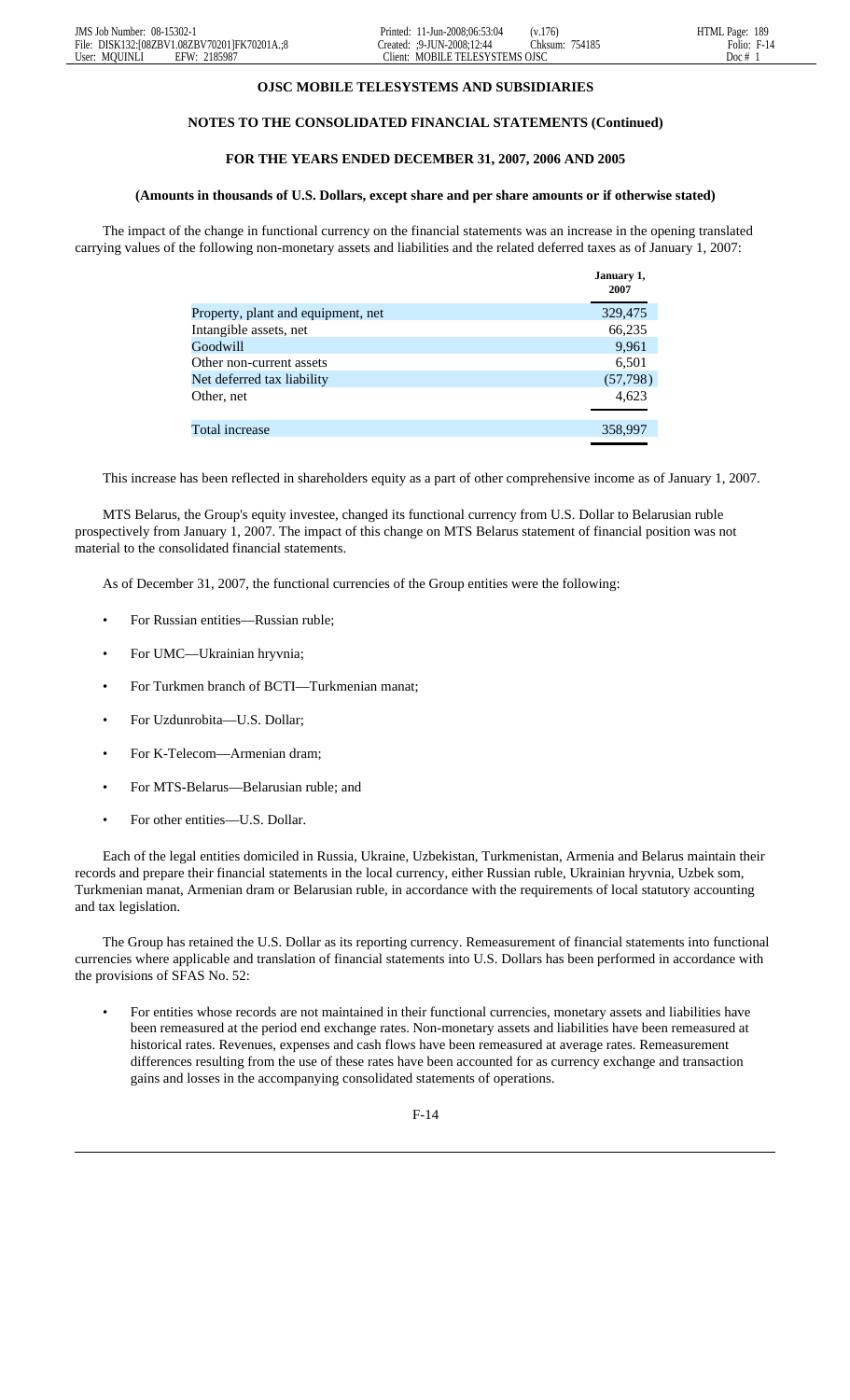### **NOTES TO THE CONSOLIDATED FINANCIAL STATEMENTS (Continued)**

## **FOR THE YEARS ENDED DECEMBER 31, 2007, 2006 AND 2005**

#### **(Amounts in thousands of U.S. Dollars, except share and per share amounts or if otherwise stated)**

• For Russian entities, UMC, K-Telecom, and for the Turkmen branch of BCTI where the functional currency is other than the reporting currency, the Russian ruble, Ukrainian hryvnia, Armenian dram and Turkmenian manat, respectively, all year-end balance sheet items have been translated into U.S. Dollars at the period-end exchange rate. Revenues and expenses have been translated at period average exchange rate. Translation differences resulting from the use of these rates are reported as a component of other comprehensive income.

 *Management estimates* —The preparation of consolidated financial statements in conformity with U.S. GAAP requires management to make estimates and assumptions that affect the reported amounts of assets and liabilities and disclosure of contingent assets and liabilities at the date of the financial statements, and the reported amounts of revenues and expenses during the reporting period. Actual results could differ from those estimates.

 Significant estimates include the allowance for doubtful accounts, allowance for inventory obsolescence, business combinations, FIN No. 48 estimates, the recoverability of intangible assets and other long-lived assets, certain accrued liabilities and valuation of financial instruments.

 *Cash and cash equivalents* —Cash represents cash on hand and in MTS bank accounts and short-term investments, including term deposits, having original maturities of less than three months.

 *Short-term investments* —Short-term investments represent investments in time deposits, which have original maturities in excess of three months but less than twelve months. These investments are accounted for at cost.

 *Allowance for doubtful accounts* —MTS provides an allowance for doubtful accounts based on management's periodic review for recoverability of accounts receivable from customers and other receivables.

 *Prepaid expenses* —Prepaid expenses are primarily comprised of advance payments made to vendors for inventory and services.

 *Inventory* —Inventory mainly consists of handsets and accessories held for sale, spare parts, to be used for equipment maintenance within the next twelve months, advertising materials, and other inventory items. Inventory is stated at the lower of cost or market value. Inventory cost is determined using the weighted average cost ("WAC") method.

 Handsets and accessories held for sale are expensed when sold. The Group periodically assesses its inventories for obsolete and slow-moving stock.

*Value-added tax ("VAT")* —Value-added tax related to sales is payable to the tax authorities on an accrual basis based upon invoices issued to the customer. VAT incurred for purchases may be reclaimed from the state, subject to certain restrictions, against VAT related to sales.

 *Assets held for sale* —In 2006, the Group management decided to discontinue use of certain telecommunication equipment ("Lucent equipment") in MTS Russia in accordance with the Group's network development strategy. The Group accounts for Lucent equipment in accordance with the provisions of SFAS No. 144 "Accounting for the Impairment or Disposal of Long-Lived Assets" ("SFAS No. 144") and reports Lucent equipment at the lower of its carrying amount or fair value less costs to sell. The equipment had a fair value less costs to sell of approximately \$67.4 million and \$63.2 million as of December 31, 2007 and 2006, respectively.

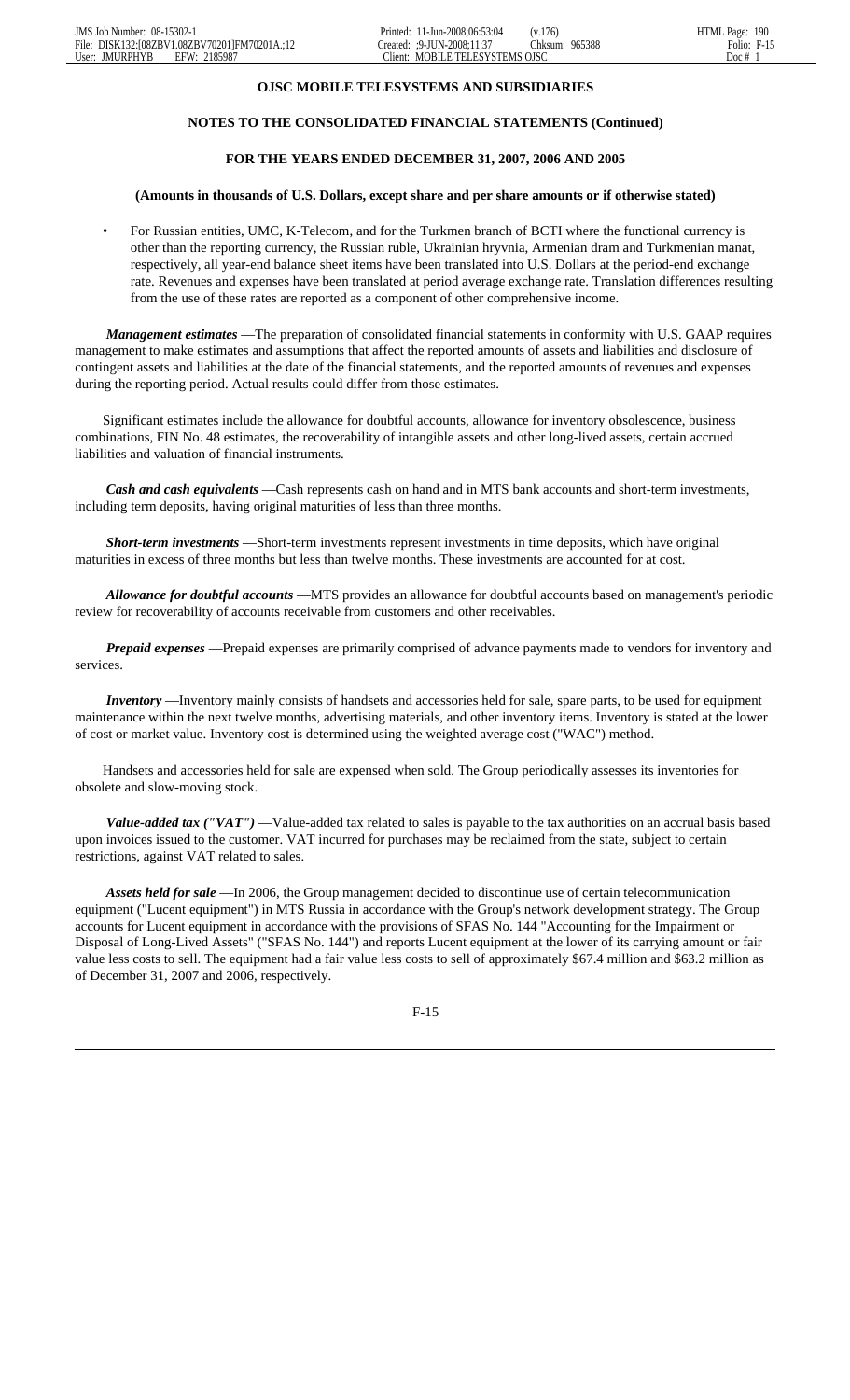#### **NOTES TO THE CONSOLIDATED FINANCIAL STATEMENTS (Continued)**

### **FOR THE YEARS ENDED DECEMBER 31, 2007, 2006 AND 2005**

#### **(Amounts in thousands of U.S. Dollars, except share and per share amounts or if otherwise stated)**

 The Group has initially negotiated with a third party to sell this equipment during the year ended December 31, 2007. However, due to a wide range of geographical areas the equipment is located and its diversity, the Group reconsidered the time needed to sell the equipment in 2007 and, as a result, the original plan of sale was extended for another two years. Accordingly, part of Lucent equipment in the amount of \$35.4 million, which is expected to be sold during 2008, was classified as other current assets in the accompanying consolidated balance sheet as of December 31, 2007. The remaining portion of equipment in the amount of \$32.0 million, which is expected to be sold during 2009, was recorded in other non-current assets in the Group's consolidated balance sheet as of December 31, 2007.

 Due to the fact that initial plan of sale was reconsidered, the fair value of Lucent equipment as of December 31, 2007, was determined using the discounted cash flows based on updated expected timing of sale. As a result, an impairment loss on Lucent equipment in the amount of \$6.8 million was recorded as other operating expenses in the Group's consolidated statement of operations for the year ended December 31, 2007. This loss is entirely attributable to "Russia" operating reportable segment.

 *Property, plant and equipment* —Property, plant and equipment, including improvements that extend useful lives, are stated at cost. Property, plant and equipment with a useful life of more than one year is capitalized at historical cost and depreciated on a straight-line basis over its expected useful life as follows:

| Network and base station equipment | $5 - 12$ years   |
|------------------------------------|------------------|
| Leasehold improvements             | shorter of $8 -$ |
|                                    | 10 years         |
|                                    | or lease term    |
| Office equipment and computers     | 5 years          |
| <b>Buildings</b>                   | 50 years         |
| Vehicles                           | 4 years          |

 Construction in progress and equipment held for installation is not depreciated until the constructed or installed asset is ready for its intended use. Maintenance and repair costs are expensed as incurred, while upgrades and improvements are capitalized. Interest expense incurred during the construction phase of MTS network under development is capitalized as part of property, plant and equipment until the relevant projects are completed and placed into service.

 *Asset retirement obligations* —In accordance with SFAS No. 143, "Accounting for Asset Retirement Obligations" and FASB Interpretation No. 47, "Accounting for Conditional Asset Retirement Obligations—an interpretation of FASB Statement No. 143" ("FIN No. 47"), the Group calculates an asset retirement obligation and an associated asset retirement cost when the Group has a legal or constructive obligation in connection with the retirement of tangible long-lived assets. The adoption of FIN No. 47 did not have material impact on the Group's financial position or results of operations. The Group's obligations under SFAS No. 143 relate primarily to the cost of removing its equipment from sites. As of December 31, 2005, the estimated asset retirement obligations were not significant to the Group's consolidated financial position and results of operations.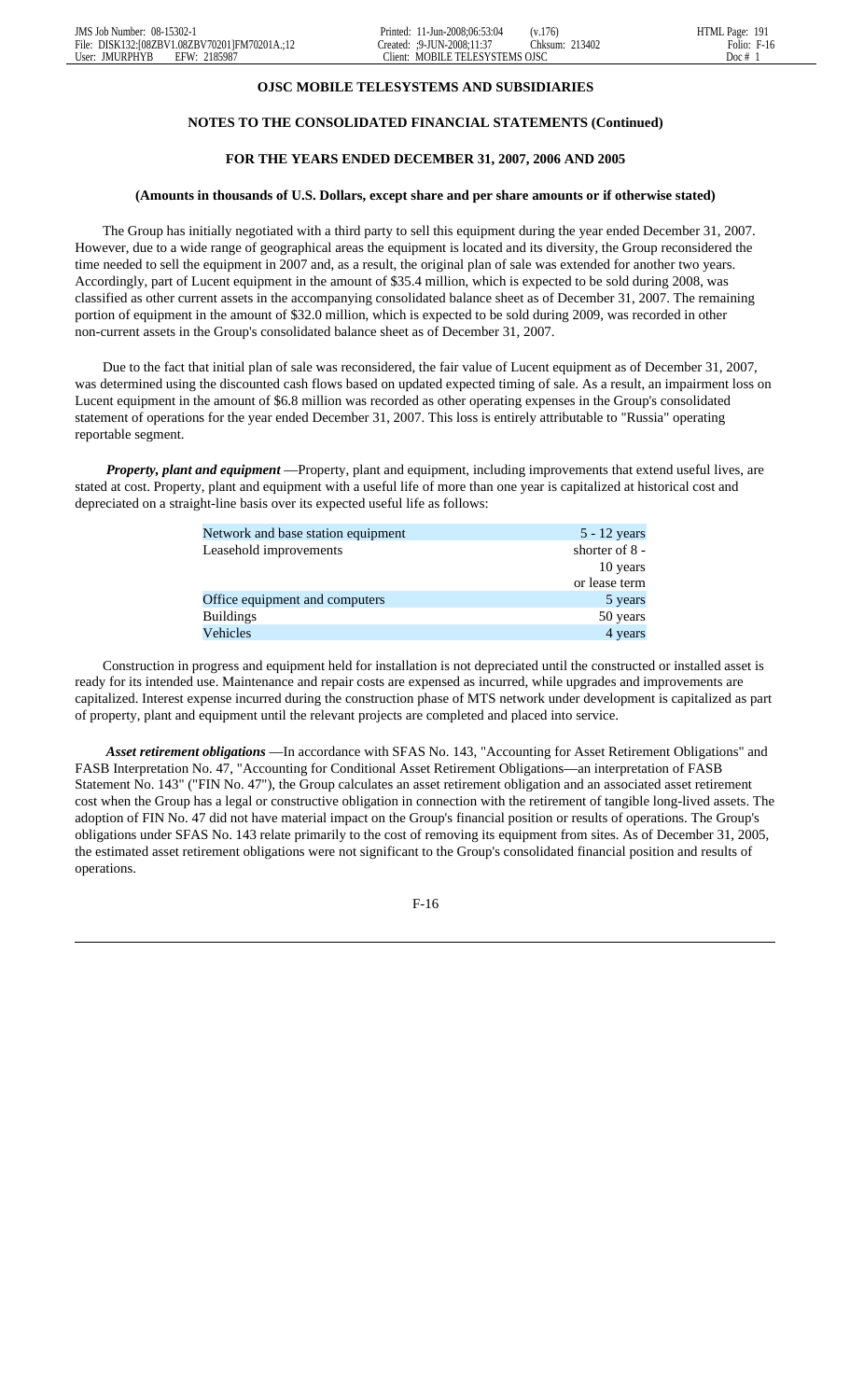#### **NOTES TO THE CONSOLIDATED FINANCIAL STATEMENTS (Continued)**

## **FOR THE YEARS ENDED DECEMBER 31, 2007, 2006 AND 2005**

### **(Amounts in thousands of U.S. Dollars, except share and per share amounts or if otherwise stated)**

 As of December 31, 2007 and 2006, the estimated present value of the Group's asset retirement obligations and change in liabilities were as follows:

| Balance as of December 31, 2006            |   | 10,821 |
|--------------------------------------------|---|--------|
| Liabilities incurred in the current period |   | 3,115  |
| Accretion expense                          |   | 1,138  |
| Revisions in estimated cash flows          |   | 44.453 |
|                                            |   |        |
| Balance as of December 31, 2007            | Я | 59.527 |
|                                            |   |        |

 The Group recorded the present value of assets retirement obligations as other long-term liabilities in the consolidated balance sheets as of December 31, 2007 and 2006. Revisions in estimated cash flows are attributable to the increase in dismantlement works cost in dollar terms and change in the inflation rate forecast used for the calculation.

 *License costs* —License costs are capitalized as a result of (a) the purchase price allocated to licenses acquired in business combinations and (b) licenses purchased directly from government organizations, which require license payments.

 The current operating licenses of the Group do not provide for automatic renewal upon expiration. As the Group and the industry do not have sufficient experience with the renewal of licenses, license costs are being amortized during the initial license period without consideration of possible future renewals, subject to periodic review for impairment, on a straight-line basis over three to fifteen years starting from the date such license becomes commercially operational.

 *Other intangible assets and goodwill* —Intangible assets represent various purchased software costs, telephone numbering capacity, acquired customer base, rights to use radio frequencies and rights to use premises. A part of the rights to use premises was contributed by shareholders to the Group's charter capital. Telephone numbering capacity with a finite contractual life is being amortized over the contract period which varies from five to ten years and the rights to use premises are being amortized over five to fifteen years. Amortization of numbering capacity costs starts immediately upon the purchase of numbering capacity. Telephone numbering capacity with unlimited contractual life is not amortized, but is reviewed, at least annually, for impairment in accordance with the provisions of SFAS No. 142, "Goodwill and Other Intangible Assets" ("SFAS No. 142").

 Software and other intangible assets are amortized over one to fifteen years. Customer bases are amortized over their respective estimated average subscriber life, being from 20 to 60 months. Rights to use radio frequencies are amortized over the period of their contractual life, being from two to fifteen years. All finite-life intangible assets are amortized using the straight-line method.

 Goodwill represents an excess of the cost of business acquired over the fair market value of identifiable net assets at the date of acquisition. Goodwill is reviewed for impairment at least annually or whenever it is determined that one or more impairment indicators exist. The Group determines whether impairment has occurred by assigning goodwill to the reporting unit identified in accordance with SFAS No. 142, and comparing the carrying amount of the reporting unit to the fair value of the reporting unit. If an impairment of goodwill has occurred, the Group recognizes a loss for the difference between the carrying amount and the implied fair value of goodwill. To date, no impairment of goodwill has occurred.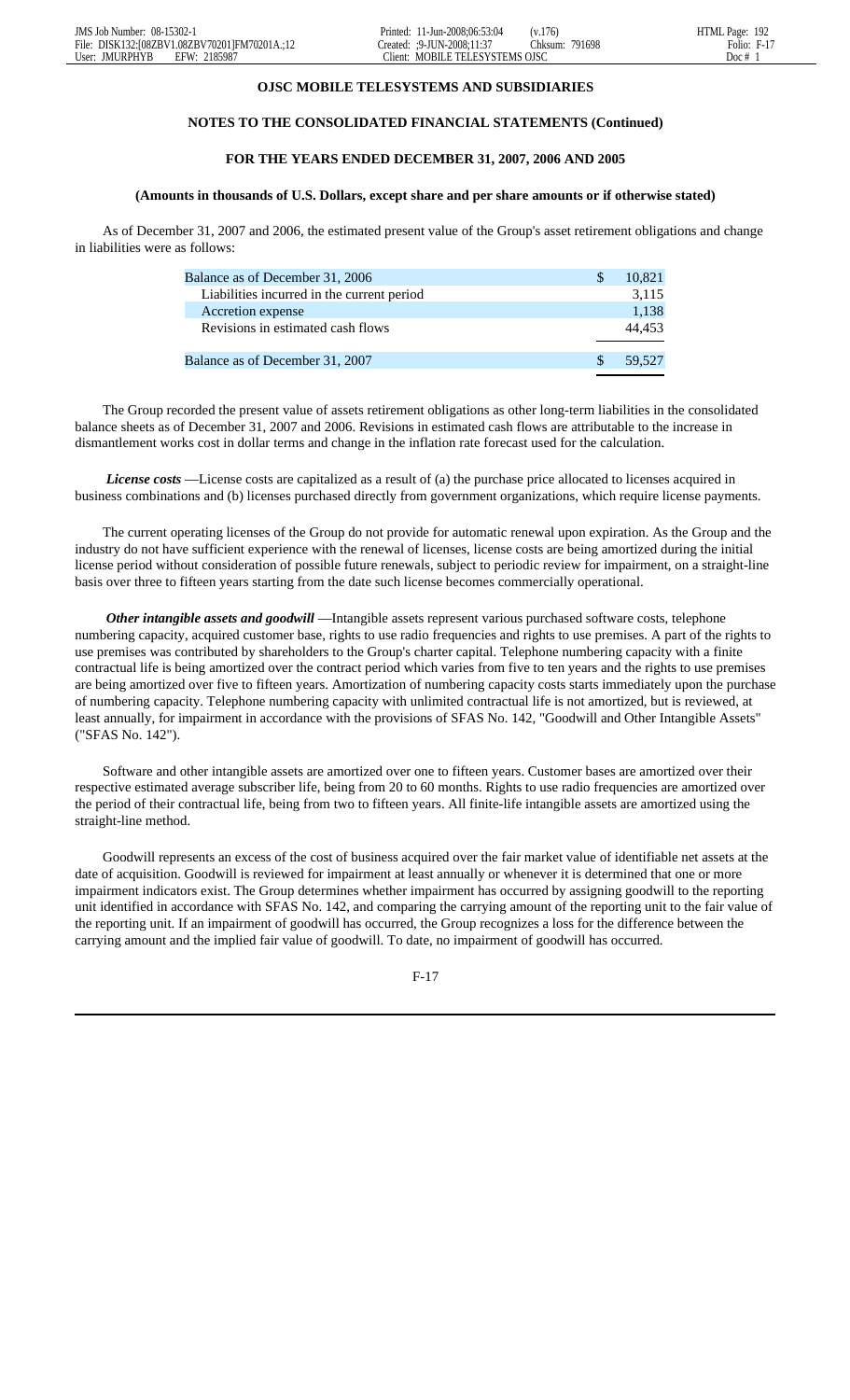## **NOTES TO THE CONSOLIDATED FINANCIAL STATEMENTS (Continued)**

## **FOR THE YEARS ENDED DECEMBER 31, 2007, 2006 AND 2005**

### **(Amounts in thousands of U.S. Dollars, except share and per share amounts or if otherwise stated)**

 *Leasing arrangements* —The Group accounts for leases based on the requirements of SFAS No. 13, "Accounting for Leases." Entities of the Group lease operating facilities, which include switches, base stations and other cellular network equipment. The Group also leases premises and other sites to install base stations equipment and towers. Rentals payable under operating leases are charged to the income statement on a straight line basis over the term of the relevant lease. For capital leases, the present value of future minimum lease payments at the inception of the lease is reflected as an asset and a liability in the balance sheet. Amounts due within one year are classified as short-term liabilities and the remaining balance as long-term liabilities.

 *Investments impairment* —Management periodically assesses the recoverability of the carrying values of investments and, if necessary, records impairment losses to write the investments down to fair value. For the years ended December 31, 2007 and 2005, no impairment of investments occurred. In 2006, the Group's investment in Bitel LLC ("Bitel") in the amount of \$150 million was written down to \$nil (Note 20).

 *Impairment of long-lived assets* —MTS periodically evaluates the recoverability of the carrying amount of its long-lived assets in accordance with SFAS No. 144 Whenever events or changes in circumstances indicate that the carrying amounts of those assets may not be recoverable, MTS compares undiscounted net cash flows estimated to be generated by those assets to the carrying amount of those assets. When these undiscounted cash flows are less than the carrying amounts of the assets, MTS records impairment losses to write the asset down to fair value, measured by the estimated discounted net future cash flows expected to be generated from the use of the assets. Impairment of property, plant and equipment and intangible assets for the year ended December 31, 2007 amounted to \$10.0 million. No impairment loss occurred during the years ended December 31, 2006 and 2005.

 *Subscriber prepayments* —MTS requires the majority of its customers to pay in advance for telecommunication services. All amounts received in advance of services provided are recorded as a subscriber prepayment liability and are not recorded as revenues until the related services have been provided to the subscriber.

 *Treasury stock* —Shares of common stock repurchased by the Group are recorded at cost as treasury stock and reduce the shareholders' equity in the Group's consolidated financial statements.

 *Revenue recognition* —The Group records its revenues net of VAT. Revenues are recognized only when all of the following conditions have been met: (i) there is pervasive evidence of an arrangement; (ii) delivery of services and goods has occurred; (iii) the fees are fixed and determinable; and (iv) collectibility of the fees is reasonably assured.

MTS categorizes its revenue sources in the statements of operations as follows:

- Service revenue and connection fees: (a) usage charges; (b) subscription fees; (c) value added service fees; (d) fees for connecting users of other operators' fixed line and wireless networks to MTS network ("interconnect fees"); (e) roaming fees charged to other operators for guest roamers utilizing MTS network; (f) connection fees; and
- Sales of handsets and accessories.

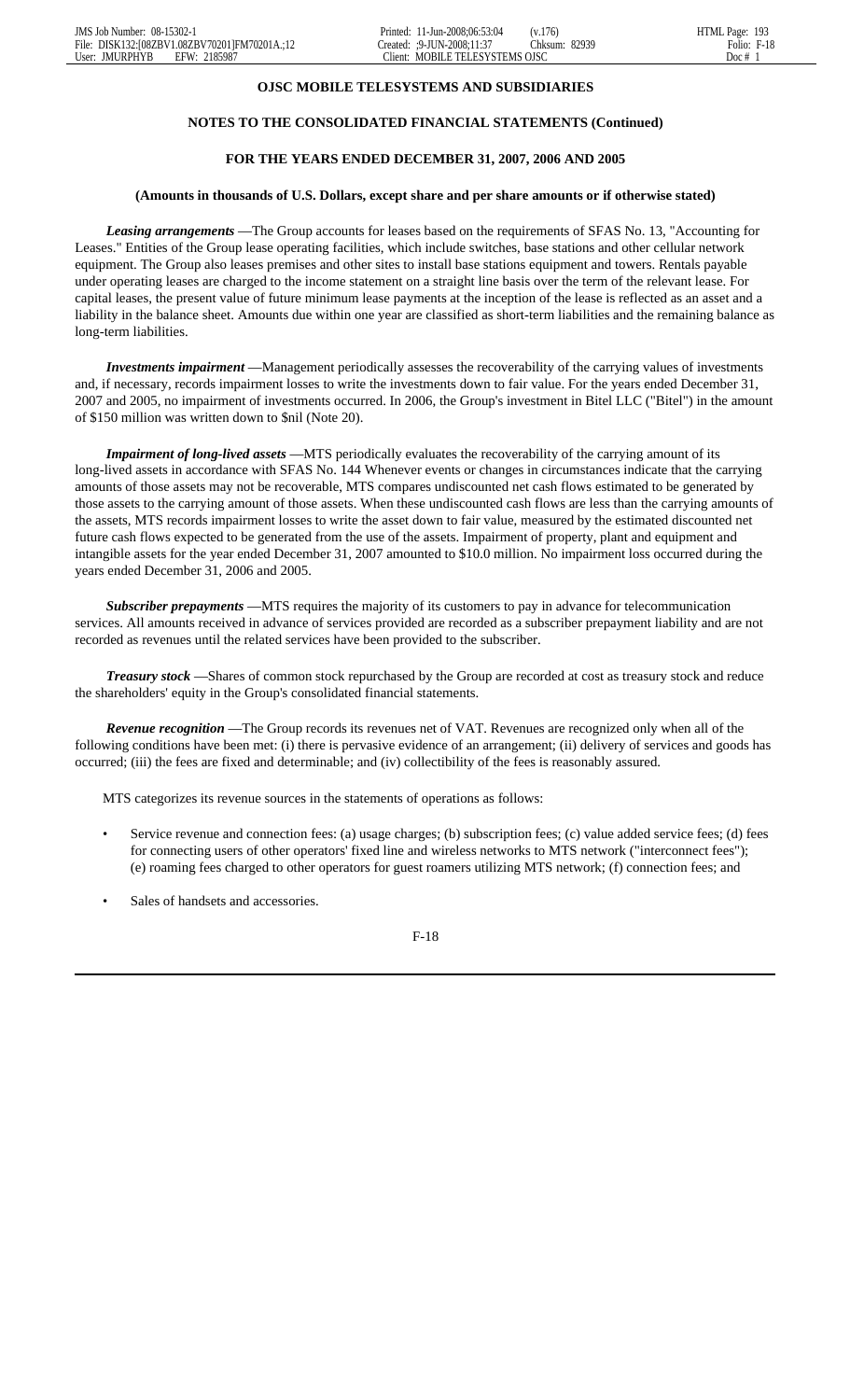#### **NOTES TO THE CONSOLIDATED FINANCIAL STATEMENTS (Continued)**

## **FOR THE YEARS ENDED DECEMBER 31, 2007, 2006 AND 2005**

#### **(Amounts in thousands of U.S. Dollars, except share and per share amounts or if otherwise stated)**

 *Usage charges* —Usage charges consist of fees determined based on airtime used by a subscriber, the destination of the call and the service utilized, and access charges. MTS recognizes revenues related to usage charges and access charges in the period when services are rendered.

 *Subscription fees* —MTS recognizes revenues related to the monthly network subscription fees in the month when the service is provided to the subscriber.

 *Value added service fees* —Value added service fees are determined based on the usage of airtime or the volume of data transmitted for value added services, such as short message services ("SMS"), including content services via SMS, internet usage and data services. The Group evaluates the criteria outlined in Emerging Issues Task Force ("EITF") Issue No. 99-19 "Reporting Revenue Gross as a Principal Versus Net as an Agent" in determining whether it is appropriate to record the gross amount of services provided and related costs or the net amount earned as commissions. Revenue is recorded gross when MTS is primarily obligated in a transaction, has latitude in establishing prices and selecting suppliers of services, or has several but not all of these indicators.

 *Roaming fees* —MTS charges roaming per-minute fees to other wireless operators for non-MTS subscribers utilizing MTS network. MTS recognizes such revenues when the services are provided.

 *Interconnect fees* —Effective July 1, 2006, an amendment to the RF Federal Law on Communications implemented the "calling party pays", or CPP, principle prohibiting mobile operators from charging their subscribers for incoming calls. Previously, MTS charged subscribers in Russia for incoming calls. Under the new system, MTS charges the telecommunication operators of the calling party for incoming calls, and, in its turn, MTS pays other operators for the outgoing calls of its subscribers.

 MTS recognizes interconnect fees for incoming calls to customers from fixed line or wireless networks owed by other operators in the month when services to the customer are actually provided.

 *Connection fees* —MTS defers the initial connection fees on its prepaid and postpaid tariff plans from the moment of initial signing of the contract with subscribers and activation of value added services over the estimated average subscriber life. Based on management analysis of the subscriber base in the regions where the Group operates the average expected subscriber life ranged from 12 to 60 months in 2005 and 2006, and from 14 to 60 months in 2007.

 *Sales of handsets and accessories* —MTS sells wireless handsets and accessories to customers who are entering into contracts for service and also as separate distinct transactions. The Group recognizes revenues from the sale of wireless handsets and accessories when the products are delivered to and accepted by the customer, as it is considered to be a separate earnings process from the sale of wireless services in accordance with EITF Issue No. 00-21, "Revenue Arrangements with Multiple Deliverables". The costs of wireless handsets and accessories, whether sold to subscribers through the distribution channel or as part of the service contract, are expensed when the associated revenue is recognized.

 *Customer incentives* —Incentives provided to customers are usually offered on signing a new contract or as part of a promotional offering. Incentives, representing the reduction of the selling price of the service (free minutes and discounts) are recorded in the period to which they relate, when the respective revenue is recognized, as a reduction to both accounts receivable and revenue. However, if the sales incentive is a free product or service delivered at the time of sale, the fair value of the free

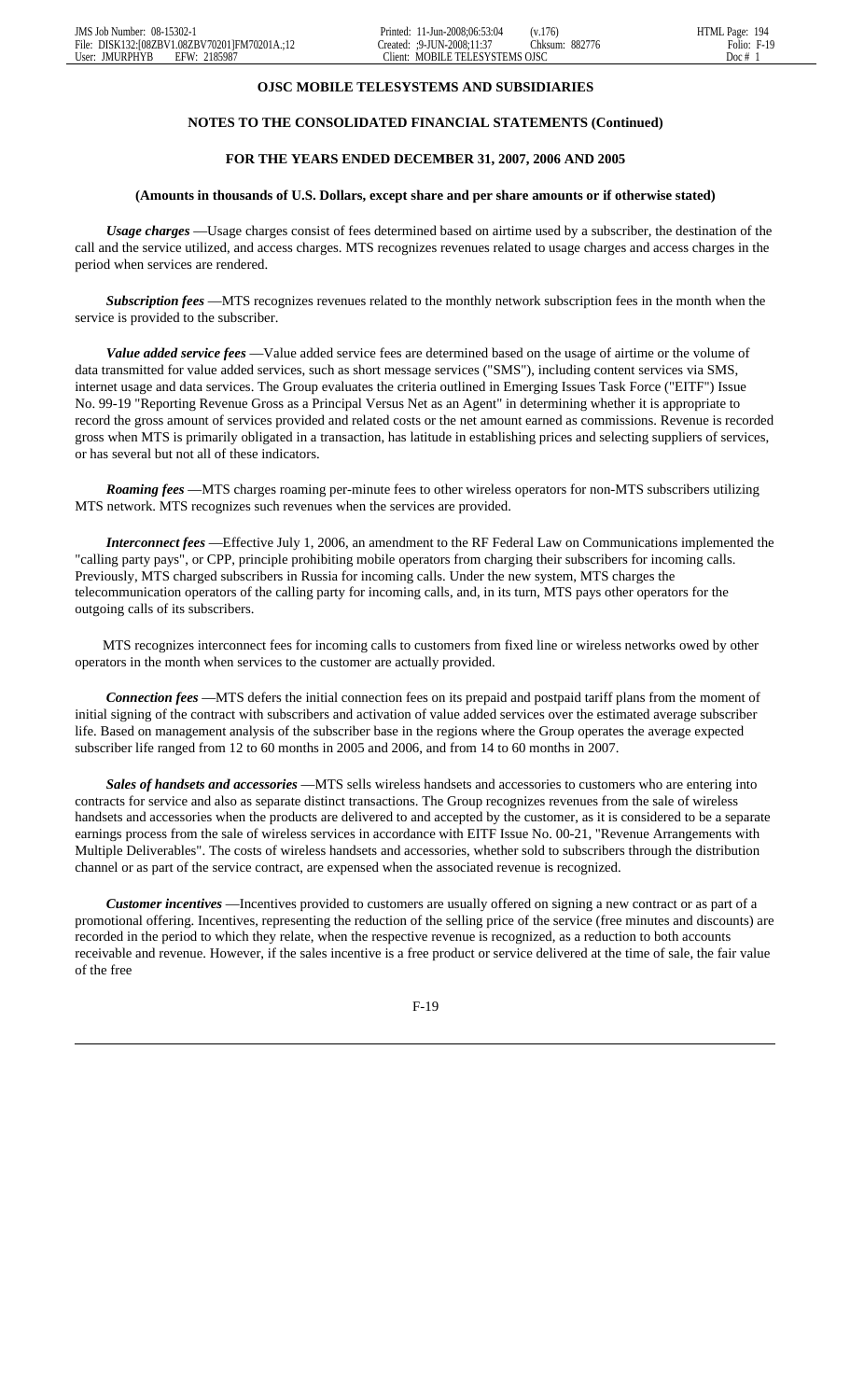#### **NOTES TO THE CONSOLIDATED FINANCIAL STATEMENTS (Continued)**

### **FOR THE YEARS ENDED DECEMBER 31, 2007, 2006 AND 2005**

#### **(Amounts in thousands of U.S. Dollars, except share and per share amounts or if otherwise stated)**

product or service is classified as an expense. In particular, MTS sells handsets at prices below cost to contract subscribers. Such subsidies are recognized in the cost of handsets and accessories when the sale is recorded.

 *Prepaid phone cards* —MTS sells prepaid phone cards to subscribers, separately from the handset. These cards allow subscribers to make a predetermined allotment of wireless phone calls and/or take advantage of other services offered by the Group, such as short messages and value-added services. The Group recognizes revenue from the services in the month when the services were actually rendered. Revenue from the sale of prepaid cards is deferred until the service is rendered to the customer uses the airtime or the card expires.

 *Cost of services* —Expenses incurred by MTS in connection with the provision of wireless communication services mainly relate to interconnect and line rental costs, roaming expenses and costs of handsets and accessories sold.

 Calls made by MTS subscribers from areas outside of the territories covered by the Group's licenses are subject to roaming fees charged by the wireless provider in those territories. These fees are recorded as roaming expenses, as MTS acts as the principal in the transaction with the subscriber, being a primary obligor in providing the services, bearing the credit risk and having latitude in establishing roaming prices. MTS charges its subscribers for roaming fees paid to other networks based on the Group's existing tariffs and records such roaming fees as service revenues at the time the services are performed.

 *Taxation* —Deferred tax assets and liabilities are recognized for the expected future tax consequences of existing differences between financial reporting and tax reporting bases of assets and liabilities, and for the loss or tax credit carry-forwards using enacted tax rates expected to be in effect at the time these differences are realized. Valuation allowances are recorded for deferred tax assets for which it is more likely than not that these assets will not be realized.

 *Accounting for uncertainty in income tax* —On January 1, 2007, the Group adopted the provisions of FASB Interpretation No. 48 ("FIN No. 48"), "Accounting for Uncertainty in Income Taxes— an interpretation of SFAS No. 109". FIN No. 48 creates a single model to address uncertainty in tax position and clarifies the accounting for income taxes recognized by prescribing the minimum recognition threshold a tax position is required to meet before being recognized in the financial statement. FIN No. 48 also provides guidance on recognition, measurement, classification, interest and penalties, disclosure and transition. The Group recognizes interests and penalties related to uncertain tax positions in income tax expense. The adoption of FIN No. 48 resulted in reduction on Group's accumulated income and additional accrual for unrecognized tax benefit, potential penalties and interest in the total amount of \$0.6 million, \$5.7 million and \$1.3 million, respectively, which were recorded as an adjustment to retained earnings as of January 1, 2007 (see also Note 13).

 *Sales and marketing expenses* —Sales and marketing expenses consist primarily of dealers' commissions and advertising costs. Dealers' commissions are linked to revenues received during the six-month period from the date a new subscriber is activated by a dealer. MTS expenses these costs as incurred. Advertising costs for the years ended December 31, 2007, 2006 and 2005, were \$374,885, \$321,451 and \$248,610, respectively.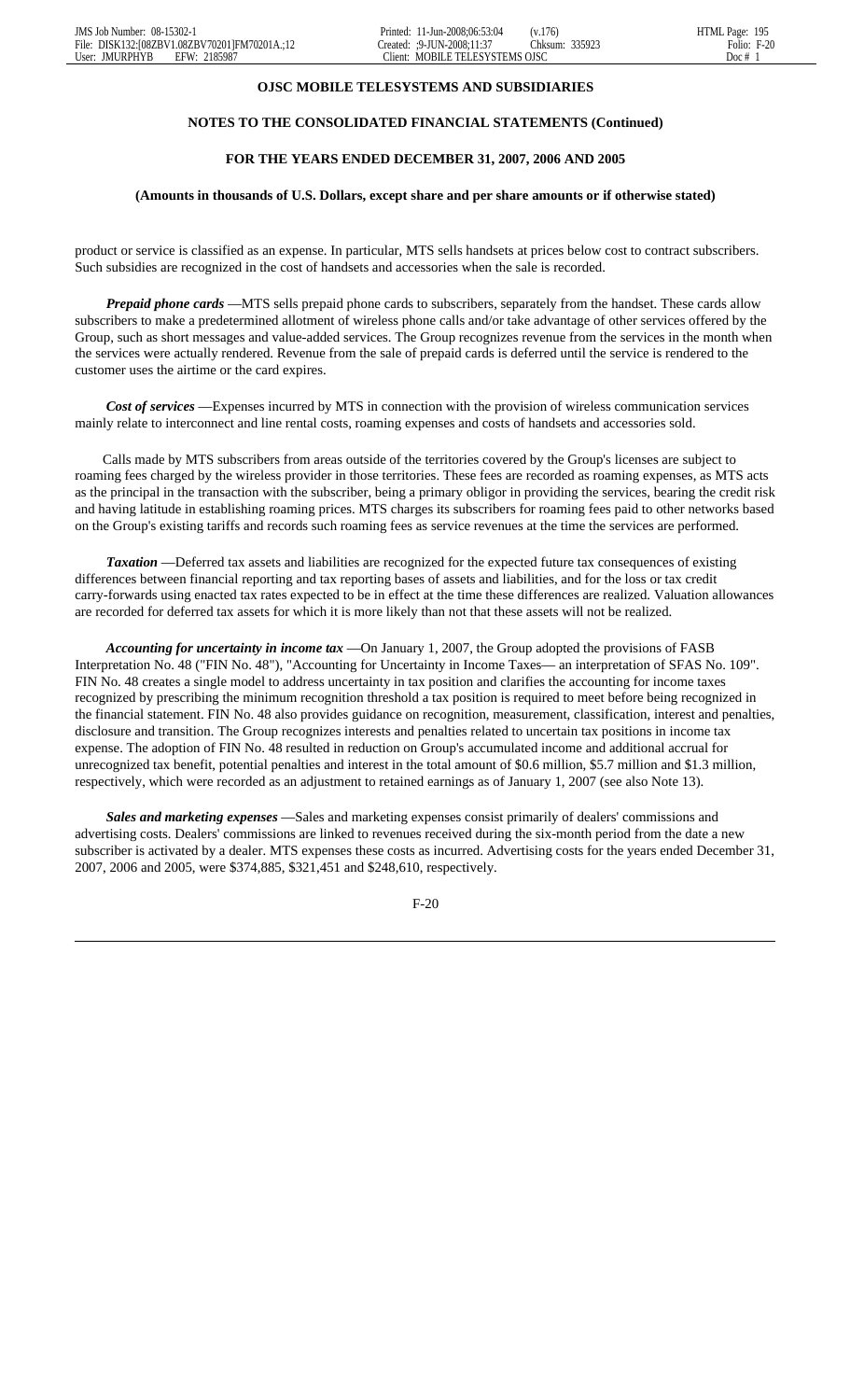## **NOTES TO THE CONSOLIDATED FINANCIAL STATEMENTS (Continued)**

## **FOR THE YEARS ENDED DECEMBER 31, 2007, 2006 AND 2005**

#### **(Amounts in thousands of U.S. Dollars, except share and per share amounts or if otherwise stated)**

 *Borrowing costs* —Borrowing costs include interest incurred on existing indebtedness and debt issuance costs. Interest costs for assets that require a period of time to get them ready for their intended use are capitalized and amortized over the related assets' estimated useful lives. The capitalized interest costs for the years ended December 31, 2007, 2006 and 2005 were \$88,810, \$70,274 and \$54,229, respectively. Debt issuance costs are capitalized and amortized over the term of the respective borrowings using the effective interest method. Interest expenses net of amounts capitalized and amortization of debt issuance costs, for the years ended December 31, 2007, 2006 and 2005, were \$129,880, \$138,977 and \$110,422, respectively.

 *Government Pension Fund* —The Group contributes to the local state pension and social funds, on behalf of all its employees.

 In Russia all social contributions are represented by a unified social tax ("UST") calculated by the application of a regressive rate from 26% to 2% of the annual gross remuneration of each employee. The UST is allocated to three social funds, including the pension fund, where the rate of contributions varies from 20% to 2%, depending on the annual gross salary of employee. These contributions are expensed as incurred. The amount of UST paid by the Group in Russia amounted to \$42.8 million, \$35.8 million and \$35.3 million in 2007, 2006 and 2005, respectively.

 In Ukraine, Uzbekistan, Turkmenistan and Armenia the subsidiaries of the Group are required to contribute a specified percentage of each employee payroll up to a fixed limit to the local pension fund, unemployment and social security funds. Payments to the pension fund in the Ukraine amounted to \$11.7 million, \$9.1 million and \$6.6 million for the years ended December 31, 2007, 2006 and 2005, respectively. Amounts contributed to the pension funds in Uzbekistan, Turkmenistan and Armenia were not significant.

The Group does not participate in any pension funds other then described above.

 *Earnings per share* —Basic earnings per shares ("EPS") have been determined using the weighted average number of shares outstanding during the year. Diluted EPS reflect the potential dilutive effect of stock options granted to employees. There are 1,397,256, 1,435,001 and 3,187,240 stock options outstanding as at December 31, 2007, 2006 and 2005, respectively.

 The following is the reconciliation of the share component for basic and diluted EPS with respect to the Group's net income:

|                                                   |               | December 31,  |               |
|---------------------------------------------------|---------------|---------------|---------------|
|                                                   | 2007<br>2006  |               | 2005          |
| Weighted average number of common shares          |               |               |               |
| outstanding, basic                                | 1,973,354,348 | 1,987,610,121 | 1,986,819,999 |
| Dilutive effect of stock options, as if exercised | 720,560       | 35,894        | 290,040       |
| Weighted average number of common shares and      |               |               |               |
| potential shares outstanding, diluted             | 1,974,074,908 | 1,987,646,015 | 1,987,110,039 |
|                                                   |               |               |               |

 *Financial instruments and hedging activities* —From time to time in its acquisitions, the Group uses financial instruments, consisting of put and call options on all or part of the minority stakes of acquired companies, to defer payment of the purchase price and provide optimal acquisition structuring. These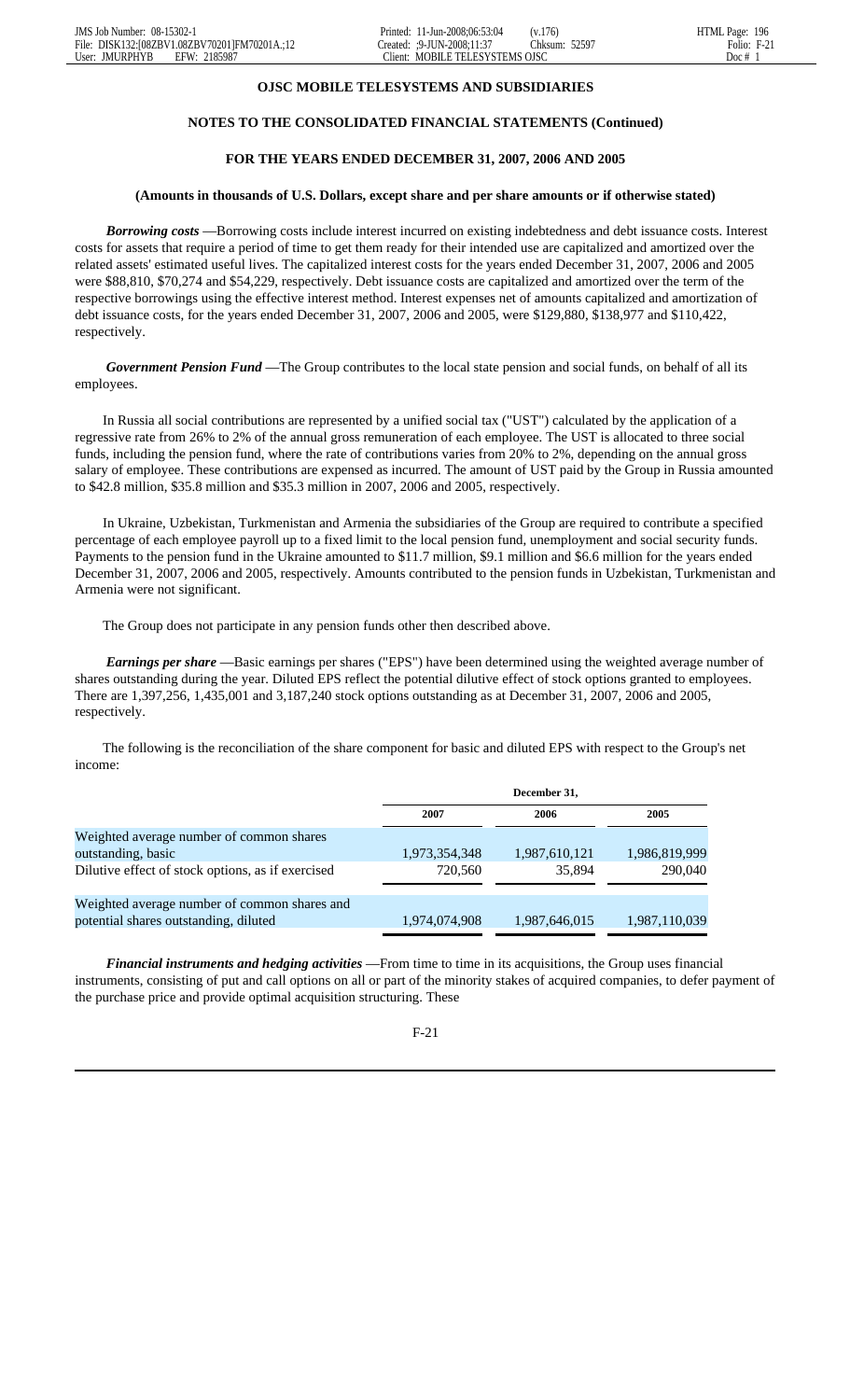# **NOTES TO THE CONSOLIDATED FINANCIAL STATEMENTS (Continued)**

# **FOR THE YEARS ENDED DECEMBER 31, 2007, 2006 AND 2005**

## **(Amounts in thousands of U.S. Dollars, except share and per share amounts or if otherwise stated)**

put and call options qualify as freestanding financial instruments and are accounted in accordance with the provisions of SFAS No. 150 "Accounting for Certain Financial Instruments with Characteristics of both Liabilities and Equity" and EITF 00-6 "Accounting for Freestanding Derivative Financial Instruments Indexed to, and Potentially Settled in, the Stock of a Consolidated Subsidiary".

 From time to time the Group enters into variable-to-fixed interest rate swap agreements to manage its exposure to variability in expected future cash flows of its variable-rate long term debt, which is caused by interest rate fluctuations.

 The Group accounts for these swaps in accordance with the provisions of SFAS No. 133 "Accounting for Derivative Instruments and Hedging Activities" and SFAS No. 149 "Amendment of Statement 133 on Derivative Instruments and Hedging Activities." All derivatives are recorded as either assets or liabilities in the consolidated balance sheets and measured at their respective fair values.

 The effective portion of changes in the fair value of derivatives that are designated and qualify as cash flow hedges are recognized in equity. The gain or loss relating to the ineffective portion is recognized immediately in the income statement.

 The Group's interest rate swap agreements are designated as cash flow hedges and the hedging relationship qualifies for hedge accounting. Accordingly, the effective portion of the change in the fair value of interest rate swap agreements is recorded in other comprehensive income and reclassified to interest expense in the same period that the related cash flows of the hedged transaction affect the interest expense.

 At the inception of the hedge, and on a quarterly basis, the Group performs an analysis to assess whether changes in the cash flows of its interest rate swap agreements are deemed highly effective in offsetting changes in the cash flows of the hedged debt. If at any time the correlation assessment indicates that the interest rate swap agreements are no longer effective as a hedge, the Group discontinues hedge accounting and all subsequent changes in fair value are recorded in net income.

The Group does not use financial instruments for trading purposes.

 *Fair value of financial instruments* —The fair market value of financial instruments, consisting of cash and cash equivalents, short-term investments, derivative financial instruments, accounts receivable and accounts payable, which are included in current assets and liabilities, approximates the carrying value of these items due to the short term nature of these amounts. Based on the Luxemburg stock exchange quotes as of December 31, 2007, the \$400 million Notes due in 2008 had a fair value of 100.0% or \$400 million, the \$400 million Notes due in 2010 had a fair value of 103.8% or \$415 million and the \$400 million Notes due in 2012 had a fair value of 103.1% or \$412 million. As of December 31, 2007, the fair value of other fixed rate debt including capital lease obligations approximated its carrying value. The fair value of variable rate debt approximates its carrying value.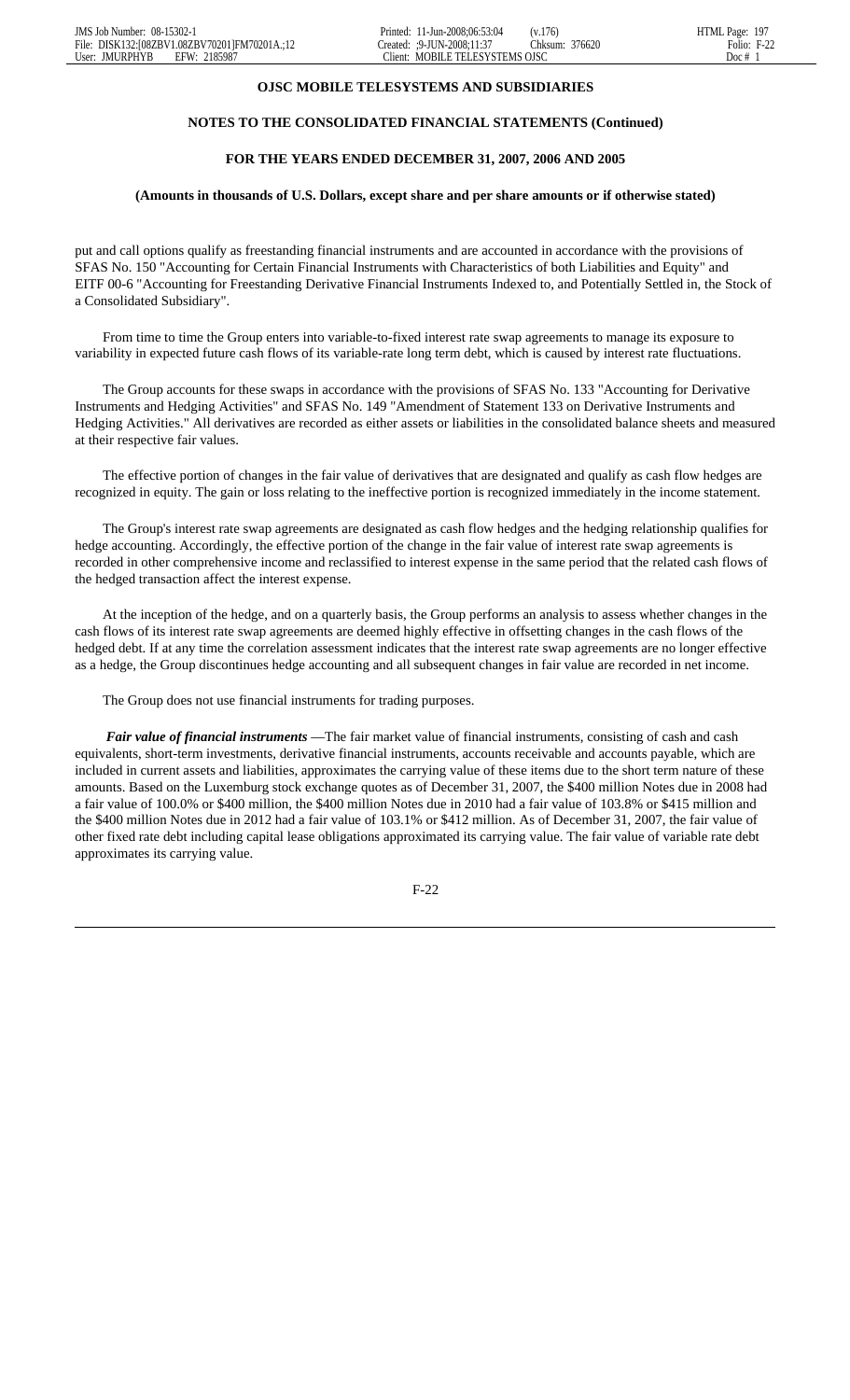## **NOTES TO THE CONSOLIDATED FINANCIAL STATEMENTS (Continued)**

## **FOR THE YEARS ENDED DECEMBER 31, 2007, 2006 AND 2005**

#### **(Amounts in thousands of U.S. Dollars, except share and per share amounts or if otherwise stated)**

 *Comprehensive income* —Comprehensive income is defined as net income plus all other changes in net assets from non-owner sources. The following is the reconciliation of total comprehensive income, net of tax for the years ended December 31, 2007, 2006 and 2005:

|                                                            | Year ended December 31, |           |  |           |           |
|------------------------------------------------------------|-------------------------|-----------|--|-----------|-----------|
|                                                            |                         | 2007      |  | 2006      | 2005      |
| Net income                                                 | S                       | 2,071,504 |  | 1,075,738 | 1,126,405 |
| Effect of change in functional currency                    |                         | 358,997   |  |           |           |
| Currency translation adjustment                            |                         | 256,390   |  | 41,315    | 24,898    |
| Change in fair value of interest rate swaps, net of tax of |                         |           |  |           |           |
| \$352, \$794 and \$1,033, respectively                     |                         | (1,114)   |  | (2,013)   | 3.272     |
|                                                            |                         |           |  |           |           |
| Total comprehensive income                                 | <sup>\$</sup>           | 2,685,777 |  | 1,115,040 | 1.154.575 |

 *Stock-based compensation* —Prior to December 31, 2005, MTS accounted for stock options issued to employees under the recognition and measurement provisions of APB Opinion No. 25 "Accounting for Stock Issued to Employees, Compensation" ("APB No.25"), as permitted by FASB Statement No. 123 "Accounting for Stock-Based Compensation" ("SFAS No.123") and SFAS No. 148 "Accounting for Stock Based Compensation—Transition and Disclosure, an Amendment to FASB Statement No. 123". Under the requirements of these statements, the Group elected to use the intrinsic method to measure share-based awards for the purposes of recording share-based compensation expense for awards granted to employees.

 Effective from January 1, 2006, MTS adopted the provisions of FASB Statement No. 123R "Share based payments" (SFAS No. 123R), which is a revision of SFAS No. 123. Under SFAS No. 123R companies must calculate and record the cost of equity instruments, such as stock options awarded to employees for services received in income statement. The cost of the equity instruments is to be measured based on the fair value of the instruments on the day they are granted (with certain exceptions) and is recognized over the period during which the employees are required to provide services in exchange for equity instruments.

 The Group adopted SFAS No. 123R using the modified-prospective-application transition method. Under this transition method, compensation cost for all share-based awards granted prior to, but not yet vested as of December 31, 2006, was determined based on the grant date fair value estimated in accordance with the original requirements of SFAS No. 123, using the same assumptions and taken into account the estimated forfeitures.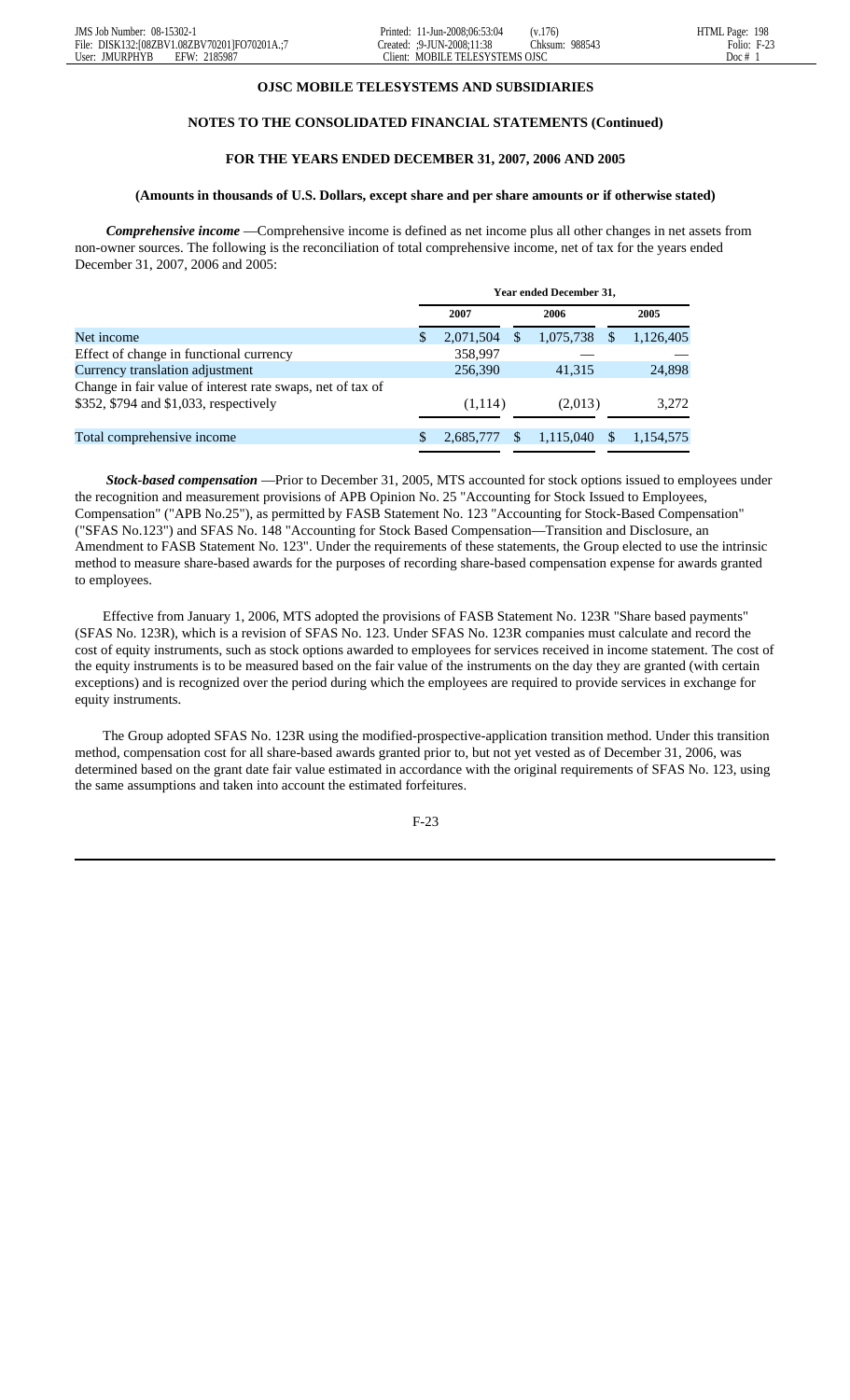# **NOTES TO THE CONSOLIDATED FINANCIAL STATEMENTS (Continued)**

# **FOR THE YEARS ENDED DECEMBER 31, 2007, 2006 AND 2005**

## **(Amounts in thousands of U.S. Dollars, except share and per share amounts or if otherwise stated)**

 If the Group had recognized compensation costs following the provisions of the SFAS No. 123 in the year ended December 31, 2005, net income and earning per share amounts would have been as follows:

|                                                                |   | December 31,<br>2005 |
|----------------------------------------------------------------|---|----------------------|
| Net income as reported                                         |   | 1,126,405            |
| Add: Stock-based compensation included in reported net income, |   |                      |
| net of related tax effects                                     |   | 1,175                |
| Less: Pro forma stock-based compensation under SFAS No.123,    |   |                      |
| net of related tax effects                                     |   | (2,891)              |
| Pro forma net income                                           | S | 1,124,689            |
| Earnings per share—basic and diluted                           |   |                      |
| As reported                                                    |   | 0.57                 |
| Pro forma                                                      | S | 0.57                 |

 *Comparative information* —Certain prior year amounts have been reclassified to conform to the current period presentation.

 *New and recently adopted accounting pronouncements* —In September 2006, the FASB issued FASB Statement No. 157, "Fair value measurements" ("SFAS No. 157"). SFAS No. 157 defines fair value, establishes a framework for measuring fair value, and expands disclosure requirements of fair value measurement. SFAS No. 157 is applicable to other accounting pronouncements that require or permit fair value measurement, and accordingly, does not require any fair value measurement. SFAS No. 157 is effective for financial statements issued for fiscal years beginning after November 15, 2007, and interim periods within those fiscal years. The Group adopted SFAS No. 157 as of January 1, 2008. The adoption of SFAS No. 157 did not have a material impact on the Group's financial position, results of operations and cash flows.

 In February 2007, the FASB issued FASB Statement No. 159, "The Fair Value Option for Financial Assets and Financial Liabilities"—including an amendment of FASB Statement No. 115" ("SFAS No.159"), which permits an entity to measure certain financial assets and financial liabilities at fair value. SFAS No. 159 offers an irrevocable option to carry the vast majority of financial assets and liabilities at fair value, with changes in fair value recorded in earnings (the fair value option, or FVO). The Statement's objective is to improve financial reporting by allowing entities to mitigate volatility in reported earnings caused by the measurement of related assets and liabilities using different attributes, without having to apply complex hedge accounting provisions. SFAS No.159 is effective as of the beginning of an entity's first fiscal year beginning after November 15, 2007. The Group does not expect the adoption of SFAS No. 159 will have a material impact on the consolidated financial statements.

 In December 2007, the FASB issued FAS No. 141R, "Business Combinations" ("SFAS No. 141R"), and FAS No. 160, "Noncontrolling Interests in Consolidated Financial Statements—an amendment of ARB No. 51" ("SFAS No. 160"). These statements substantially elevate the role played by fair value and dramatically change the way companies account for business combinations and noncontrolling interests (minority interests in current GAAP). SFAS No. 141R and SFAS No.160 will require among other changes: (a) more assets acquired and liabilities assumed to be measured at fair value as of the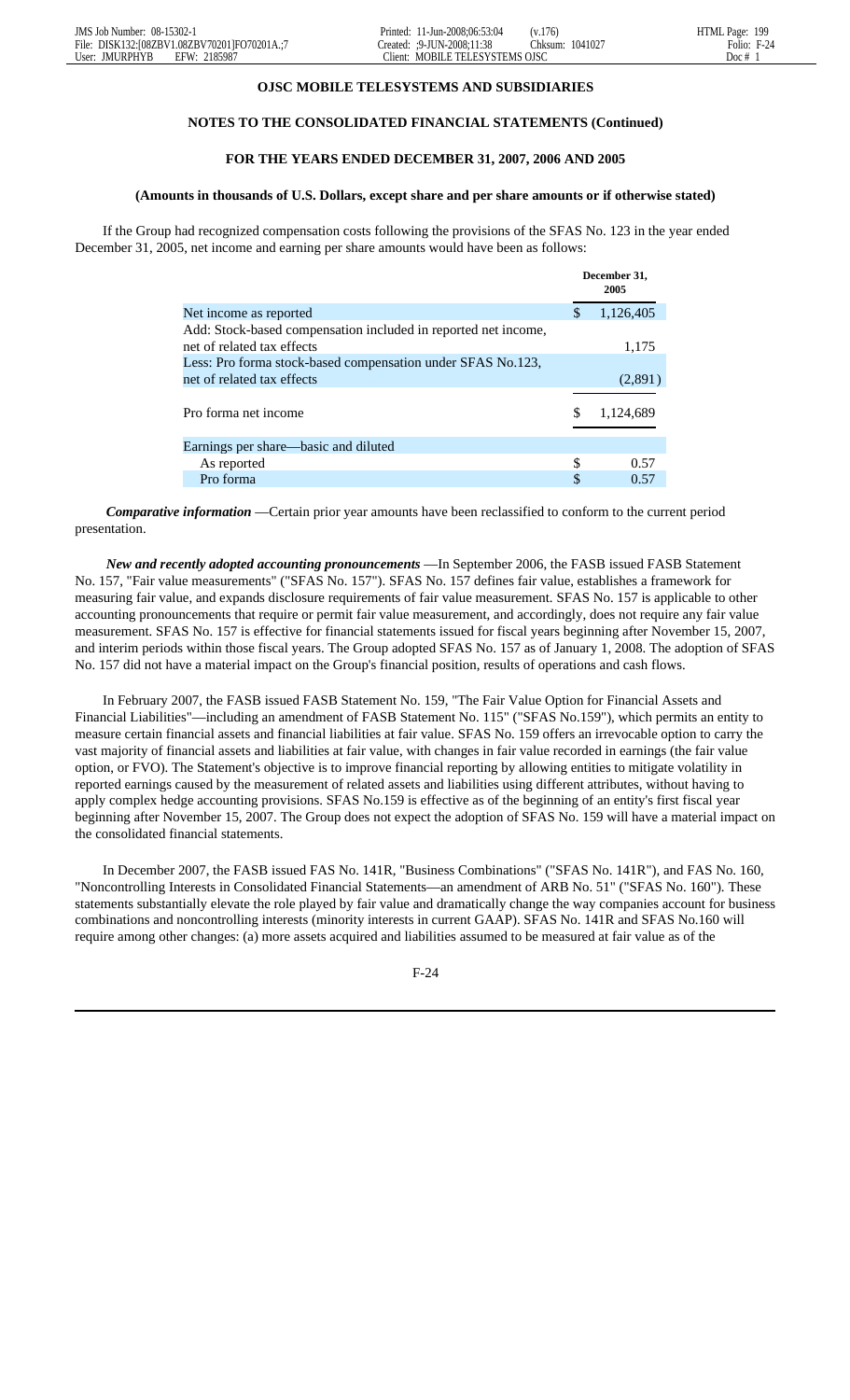# **NOTES TO THE CONSOLIDATED FINANCIAL STATEMENTS (Continued)**

# **FOR THE YEARS ENDED DECEMBER 31, 2007, 2006 AND 2005**

## **(Amounts in thousands of U.S. Dollars, except share and per share amounts or if otherwise stated)**

acquisition date; (b) liabilities related to contingent consideration to be remeasured at fair value in each subsequent reporting period; (c) an acquirer to expense acquisition-related costs; and (d) noncontrolling interests in subsidiaries initially to be measured at fair value and classified as a separate component of equity. Both Statements are to be applied prospectively (with one exception related to income taxes) for fiscal years beginning on or after December 15, 2008. However, SFAS No.160 requires entities to apply the presentation and disclosure requirements retrospectively (e.g., by reclassifying noncontrolling interests to appear in equity) to comparative financial statements, if presented. Both standards prohibit early adoption. The Group is currently evaluating the impact the adoption of SFAS No. 141R and SFAS No. 160 may have on its financial position and results of operations.

 In connection with the issuance of SFAS No. 160, the SEC revised EITF Topic D-98 "Classification and Measurement of Redeemable Securities" ("Topic D-98") to include the SEC Staff's views regarding the interaction between Topic D-98 and SFAS No. 160. The revised Topic D-98 indicates that the classification, measurement, and earnings-per-share guidance required by Topic D-98 applies to noncontrolling interests (e.g., when the noncontrolling interest is redeemable at a fixed price by the holder or upon the occurrence of an event that is not solely within the control of the issuer). This includes noncontrolling interests redeemable at fair value. The revisions to Topic D-98 that are specific to accounting for noncontrolling interests should be applied no later than the effective date of SFAS No. 160. The Group is currently evaluating the impact that adoption of SFAS No. 160 and Topic D-98 will have on the accounting and disclosure of the Group's minority interest.

 In March 2008, the FASB issued SFAS No. 161, "Disclosures about Derivative Instruments and Hedging Activities" ("SFAS No. 161"). The new standard is intended to improve financial reporting about derivative instruments and hedging activities by requiring enhanced disclosures to enable investors to better understand their effects on an entity's financial position, financial performance, and cash flows. It is effective for financial statements issued for fiscal years and interim periods beginning after November 15, 2008. The Group is currently evaluating the potential impact, if any, of the adoption of SFAS No. 161 on the Group's financial position, results of operations and cash flows.

# **3. BUSINESSES ACQUIRED**

 *Bashcell acquisition* —In December 2007, MTS acquired 100% of Bashcell, the GSM-1800 mobile services provider in the Republic of Bashkortostan, situated in Russia's Volga region. Cash consideration paid amounted to \$6.7 million. In connection to the purchase MTS assumed debt in the amount of \$31.9 million due from Bashcell to its previous shareholder.

As of November 30, 2007, Bashcell provided services to approximately 142,000 subscribers (unaudited).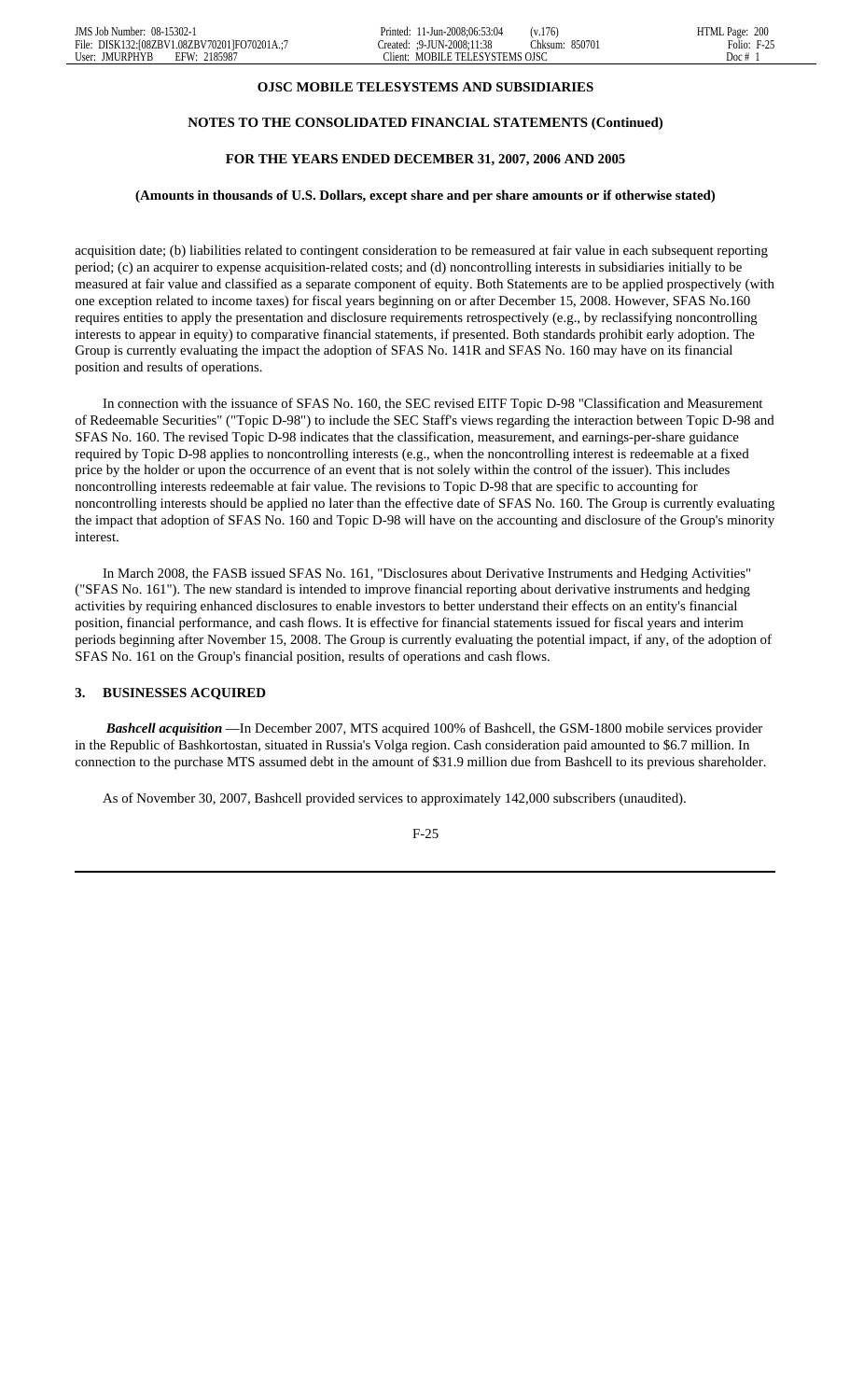#### **NOTES TO THE CONSOLIDATED FINANCIAL STATEMENTS (Continued)**

## **FOR THE YEARS ENDED DECEMBER 31, 2007, 2006 AND 2005**

### **(Amounts in thousands of U.S. Dollars, except share and per share amounts or if otherwise stated)**

 This acquisition was accounted for using the purchase method of accounting. The preliminary purchase price allocation for the acquisition was as follows:

| Current assets             | \$ | 4,960    |
|----------------------------|----|----------|
| Non-current assets         |    | 28,730   |
| Customer base cost         |    | 8,586    |
| Goodwill                   |    | 5,123    |
| <b>Current liabilities</b> |    | (7,568)  |
| Non-current liabilities    |    | (31,919) |
| Deferred taxes             |    | (1,220)  |
|                            |    |          |
| Purchase price             | S  | 6.692    |
|                            |    |          |

 Goodwill is mainly attributable to the synergy expected as a result of the acquisition and was assigned to "Russia" operating segment. The total amount of goodwill is not deductible for income tax purposes. The customer base is amortized over the estimated average subscriber's life of approximately 34 months.

 Although substantially complete, final adjustments, as applicable, to the purchase price allocation for the acquisition will be finalized in the first quarter of 2008.

 *K-Telecom acquisition* —In September 2007, MTS acquired 80% stake in International Cell Holding Ltd, 100% indirect owner of K-Telecom CJSC, Armenia's wireless telecommunication operator. Along with acquisition, the Group entered into a call and put option agreement for the remaining 20% stake to be exercised not earlier than July 2010 and not later than July 2012. In accordance with put and call option agreement, the exercise price shall be determined by an independent investment bank at the date the option is exercised. The option is valid until July 2012. The option was accounted for at fair value which was \$nil at December 31, 2007.

 K-Telecom operates under the VivaCell brand in the GSM-900/1800 standard covering the entire territory of Armenia. As of July 1, 2007, it provided services to over 986,000 subscribers (unaudited). The license is valid until the end of 2019.

In accordance with sale and purchase agreement, MTS paid  $E260.0$  million (\$361.2 million as of the date of acquisition) for 80% of K-Telecom and  $$50.0$  million (\$69.0 million as of the date of acquisition) shall be paid out to the sellers in the course of three years from 2008 to 2010 provided certain agreed financial targets are met by K-Telecom. Based on K-Telekom's financial results for the year ended December 31, 2007, €10.0 million (\$14.7 million as of December 31, 2007) out of  $\text{\textsterling}50.0$  million (\$73.6 million as of December 31, 2007) was recognized as a liability in the accompanying consolidated balance sheet and included in the purchase price of K-Telekom. In conjunction with the acquisition, MTS extended a  $£140.0$  million (\$194.5 million as of date of acquisition) technical loan to K-Telecom for repayment of payables for equipment and other liabilities due as of the date of acquisition to PMF Telecommunications, an entity, affiliated to the sellers. As a result, K-Telekom's liabilities to the seller and its affiliates were settled. The loan is eliminated in consolidation and is not part of purchase price. Finders and consultants fees paid in connection with the business combination comprised \$26.7 million.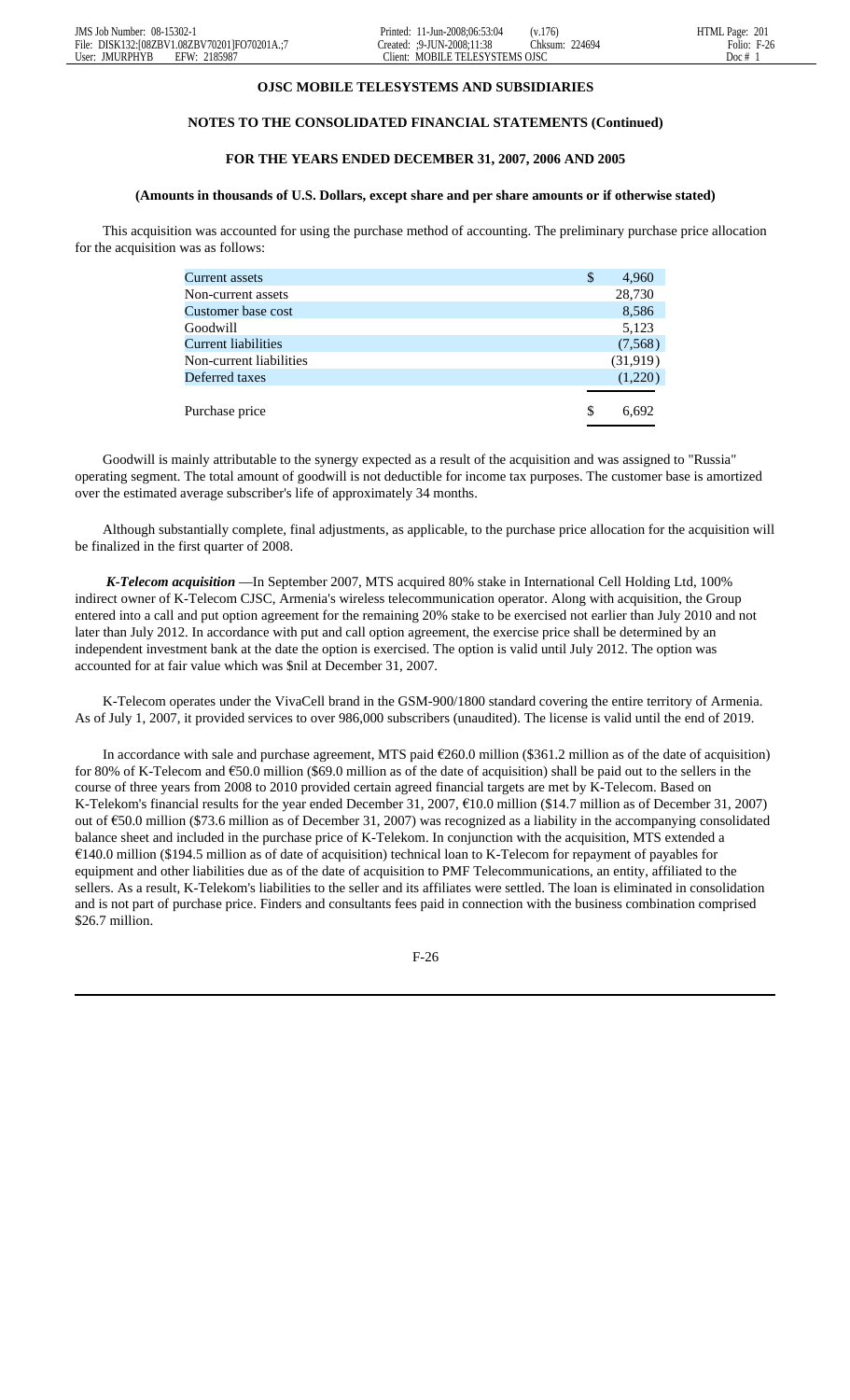#### **NOTES TO THE CONSOLIDATED FINANCIAL STATEMENTS (Continued)**

## **FOR THE YEARS ENDED DECEMBER 31, 2007, 2006 AND 2005**

### **(Amounts in thousands of U.S. Dollars, except share and per share amounts or if otherwise stated)**

 This acquisition was accounted for using the purchase method of accounting. The purchase price allocation for the acquisition was as follows:

| Current assets          | \$<br>31,805  |
|-------------------------|---------------|
| Non-current assets      | 198,984       |
| License costs           | 217,354       |
| Customer base cost      | 76,754        |
| Trade mark              | 2,555         |
| Goodwill                | 120,579       |
| Current liabilities     | (25, 138)     |
| Non-current liabilities | (149, 841)    |
| Deferred taxes          | (59, 722)     |
| Minority interest       | (10,772)      |
|                         |               |
| Purchase price          | \$<br>402.558 |
|                         |               |

Recording contingent consideration once financial targets are met will result in future adjustments to the purchase price.

 Goodwill is mainly attributable to the economic potential of Armenia, given the low mobile penetration level of the market. Goodwill is not deductible for income tax purposes.

The customer base is amortized over the estimated average subscriber's life of approximately 46 months.

 *Uzdunrobita acquisition* —In June 2007, MTS purchased an additional 26% stake in JV Uzdunrobita ("Uzdunrobita"), mobile operator in Uzbekistan, from a private investor for \$250.0 million in cash. Previously MTS owned 74% of Uzdunrobita. As a result of this transaction, MTS ownership increased to 100%. The transaction was accounted for using the purchase method. Allocation of purchase price increased the recorded license cost by \$155.7 million, customer base cost by \$6.5 million, property plant and equipment cost by \$5.4 million. Additional \$35.0 million was recognized as goodwill. Goodwill is not deductible for income tax purposes and is mainly attributable to the economic potential of the markets where Uzdunrobita operates.

 License costs are amortized over the remaining contractual terms of the licenses of approximately 9 years and the customer base is amortized over the estimated average subscriber's life of approximately 20 months.

 *Dagtelecom acquisition* —In July 2006, MTS acquired a 74.99% controlling stake in Dagtelecom for a cash consideration of \$14.7 million. In conjunction with this acquisition, the Group entered into a put and call option agreement to buy the remaining stake at fair market value within an exercise period commencing from September 1, 2009 and ending in July 2021, for the put option, and from 2009 to 2010 for the call option. The fair values of the option was \$nil at December 31, 2007 and 2006. Dagtelecom is a GSM-900 mobile services provider in the Republic of Dagestan, a region in the South of Russia with a population of 2.6 million. Dagtelecom's customer base at the date of acquisition was approximately 170,000 subscribers (unaudited).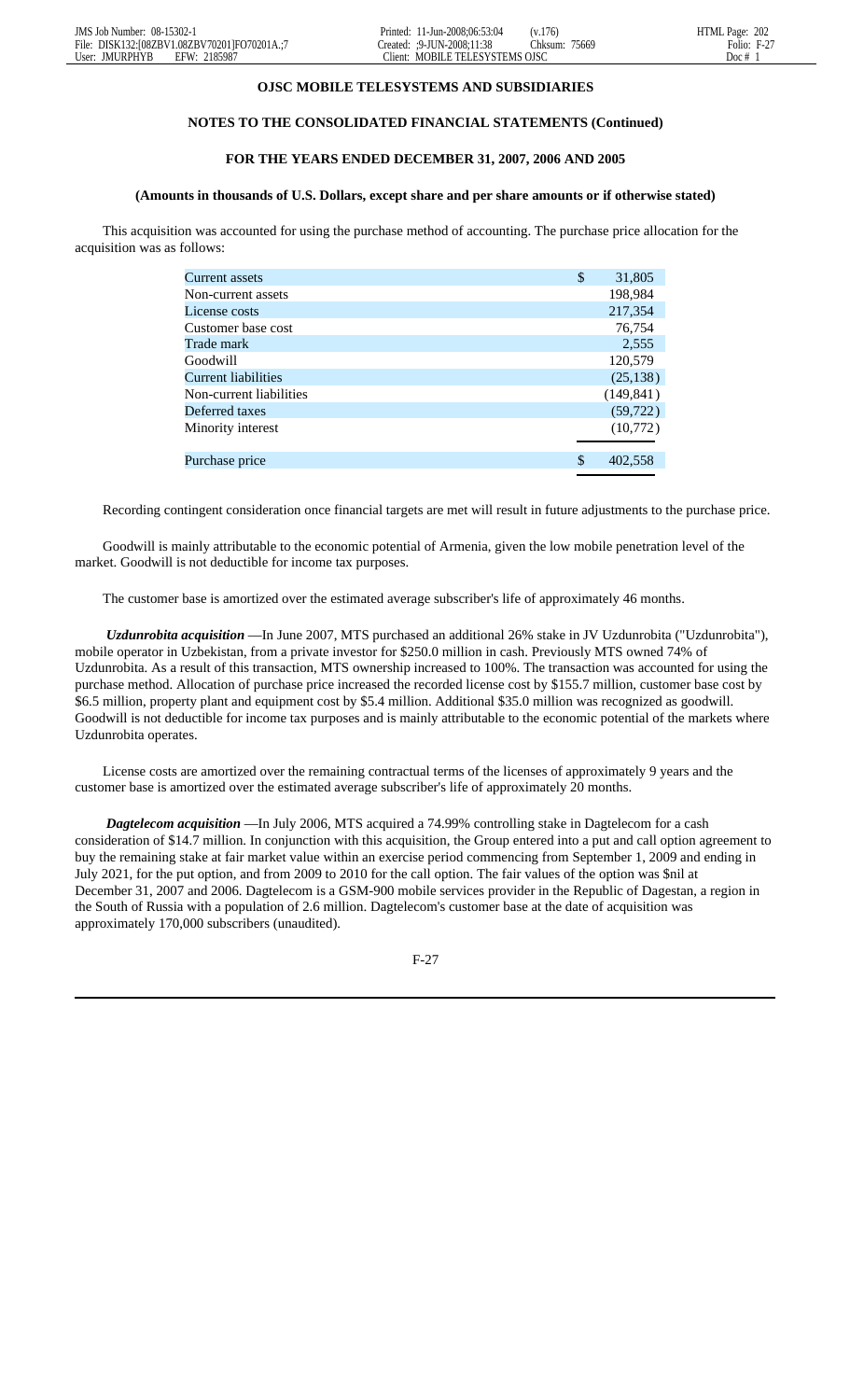#### **NOTES TO THE CONSOLIDATED FINANCIAL STATEMENTS (Continued)**

## **FOR THE YEARS ENDED DECEMBER 31, 2007, 2006 AND 2005**

### **(Amounts in thousands of U.S. Dollars, except share and per share amounts or if otherwise stated)**

 This acquisition was accounted for using the purchase method of accounting. The purchase price allocation for the acquisition was as follows:

| Current assets          | \$ | 605     |
|-------------------------|----|---------|
| Non-current assets      |    | 12,747  |
| Customer base cost      |    | 1,785   |
| Goodwill                |    | 12,574  |
| Current liabilities     |    | (7,610) |
| Non-current liabilities |    | (5,086) |
| Deferred taxes          |    | (392)   |
| Minority interest       |    | 77      |
|                         |    |         |
| Purchase price          | S  | 14.700  |
|                         |    |         |

 Goodwill is mainly attributable to the economic potential of the macro-region South, where Dagtelecom is located. Goodwill is not deductible for income tax purposes.

The customer base is amortized over the estimated average subscriber's life of approximately 60 months.

 *ReCom acquisition* —In December 2005, MTS purchased the remaining 46.1% stake in ReCom for \$110.0 million. Previously, MTS owned 53.9% of ReCom. As a result of the transaction, MTS' ownership in the subsidiary increased to 100%. The acquisition was accounted for using the purchase method of accounting. The allocation of the purchase price increased the recorded license costs by \$43.9 million, the customer base costs by \$15.0 million and resulted in recognition of goodwill of \$16.2 million.

 Goodwill is mainly attributable to the economic potential of the market given the low regional penetration level as of the date of acquisition. Goodwill is not deductible for income tax purposes.

 License costs are amortized over the remaining contractual terms of the licenses of approximately 3 to 8 years and the customer base is amortized over the estimated average subscriber's life of approximately 60 months.

 *BCTI acquisition* —In June 2005, MTS entered into an agreement to acquire 100% of the outstanding stock of BCTI, which is a leading cellular operator in Turkmenistan with a customer base of approximately 59,100 subscribers (unaudited). BCTI holds a license to provide GSM-900/1800 services for the whole territory of Turkmenistan. The agreement provided for the acquisition of a 51% stake and included a forward commitment to complete the acquisition of the remaining 49% stake within eight months from the date of the original agreement subject to certain conditions.

 MTS acquired the 51% stake in BCTI for a cash consideration of \$28.2 million, including a finder's fee of \$2.5 million. The Group accounted for the purchase of the remaining 49% stake in BCTI as a financing of the minority interest and, consequently, consolidated 100% of the subsidiary starting from June 30, 2005. In November 2005, MTS completed the acquisition of the remaining 49% stake in BCTI for a cash consideration of \$18.5 million.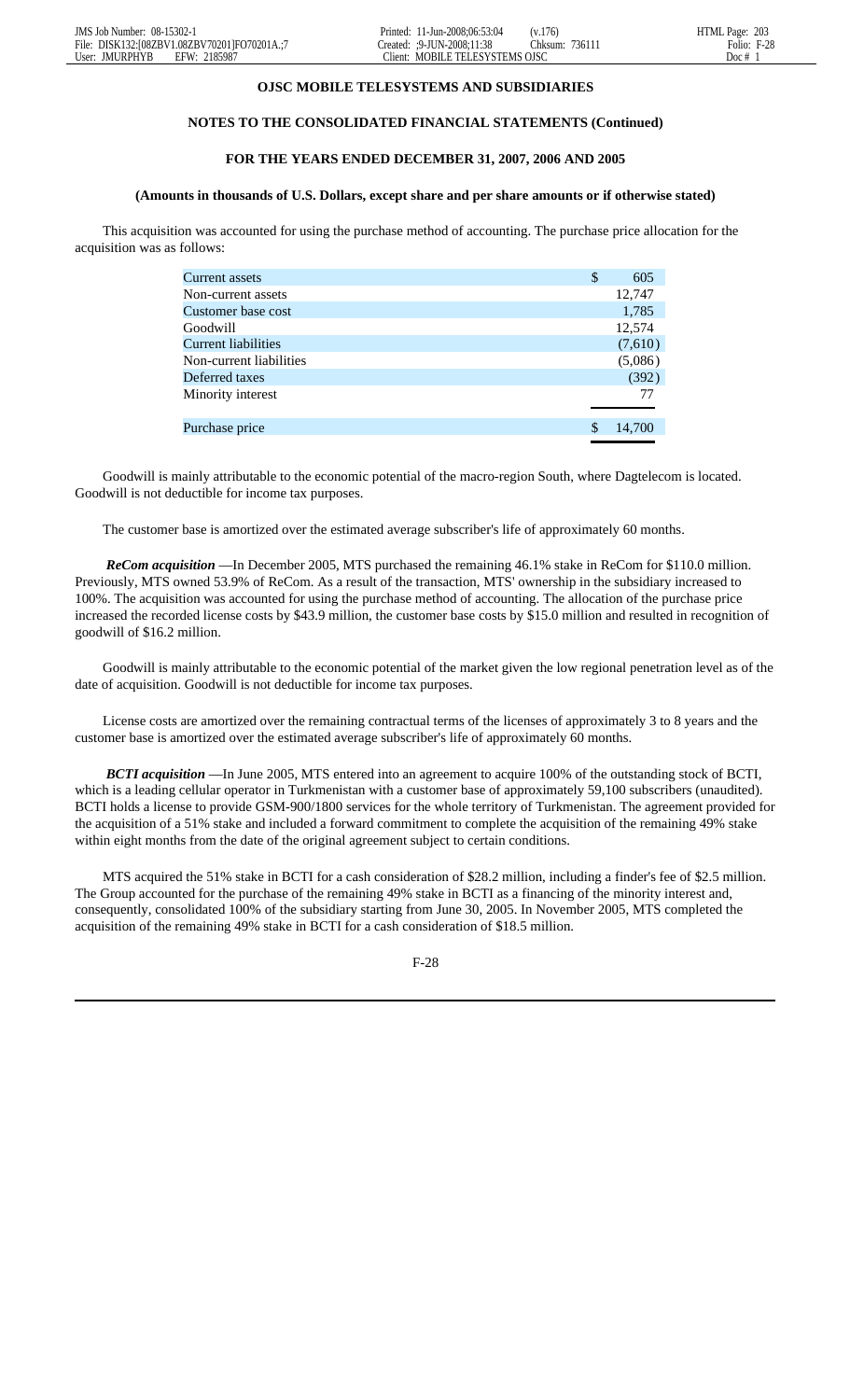#### **NOTES TO THE CONSOLIDATED FINANCIAL STATEMENTS (Continued)**

## **FOR THE YEARS ENDED DECEMBER 31, 2007, 2006 AND 2005**

#### **(Amounts in thousands of U.S. Dollars, except share and per share amounts or if otherwise stated)**

 This acquisition was accounted for using the purchase method of accounting. Total purchase price amounted to \$46.7 million. The purchase price allocation for the acquisition was as follows:

| Current assets             | S   | 7,808     |
|----------------------------|-----|-----------|
| Non-current assets         |     | 3,804     |
| License costs              |     | 50,503    |
| Deferred taxes             |     | (10, 862) |
| <b>Current liabilities</b> |     | (4, 566)  |
|                            |     |           |
| Purchase price             | \$. | 46.687    |

 License costs are amortized over the remaining contractual terms of the licenses of approximately 4 years. In accordance with certain provisions of the license agreement with the Government of Turkmenistan, the Group shares the net profit derived from the operations of the BCTI branch located in Turkmenistan. The amount of shared net profit is calculated based on the financial statements prepared in accordance with local generally accepted accounting principles subject to certain adjustments. The Group shared 49% of the net profit since the date of acquisition up to December 21, 2005, and 20% of the net profit commencing December 21, 2005.

 *Gorizont-RT acquisition* —In June 2005, MTS acquired the remaining 24.0% stake in Gorizont-RT, increasing its ownership to 100%. The purchase price paid was \$13.5 million. The allocation of purchase price increased the recorded license costs by \$7.5 million. Additional \$2.7 million was recognized as goodwill. Goodwill is not deductible for income tax purposes.

 *Telesot Alania acquisition* —In December 2005, MTS acquired the remaining 47.5% stake in Telesot Alania, increasing its ownership in the company to 100%. In accordance with the purchase agreement the purchase price amounted to \$32.6 million, from which \$9.0 million was paid in 2005, and the remaining \$23.6 million was paid during 2006.

 The purchase price allocation was completed in 2006. The adjustment to the preliminary purchase price allocation made as of the date of the acquisition in 2005 resulted in a reduction of goodwill to \$24.0 million and increase of license cost to \$5.0 million.

 License costs are amortized over the remaining contractual terms of the license of approximately 2 years and the customer base is amortized over the estimated average subscriber's life of approximately 60 months.

 Goodwill is mainly attributable to the economic potential of the market in the macro-region "South" where the company is located. Goodwill is not deductible for income tax purposes.

 *Acquisitions of various regional companies* —In November 2006, MTS established a wholly-owned subsidiary TS-Retail LLC ("TS-Retail") to further expand its retail business. On December 7, 2007, MTS stake in this company decreased from 100% to 25% following the increase of share capital by TS-Retail by \$14.0 million, that was paid by MTS and certain Sistema subsidiaries. See Note 15 for detailed description of this transaction.

 In December 2005, MTS acquired an additional 74% stake in MTS-Tver for \$1.4 million. As a result of the transaction, MTS ownership in the company increased to 100%. The acquisition was accounted for using the purchase method.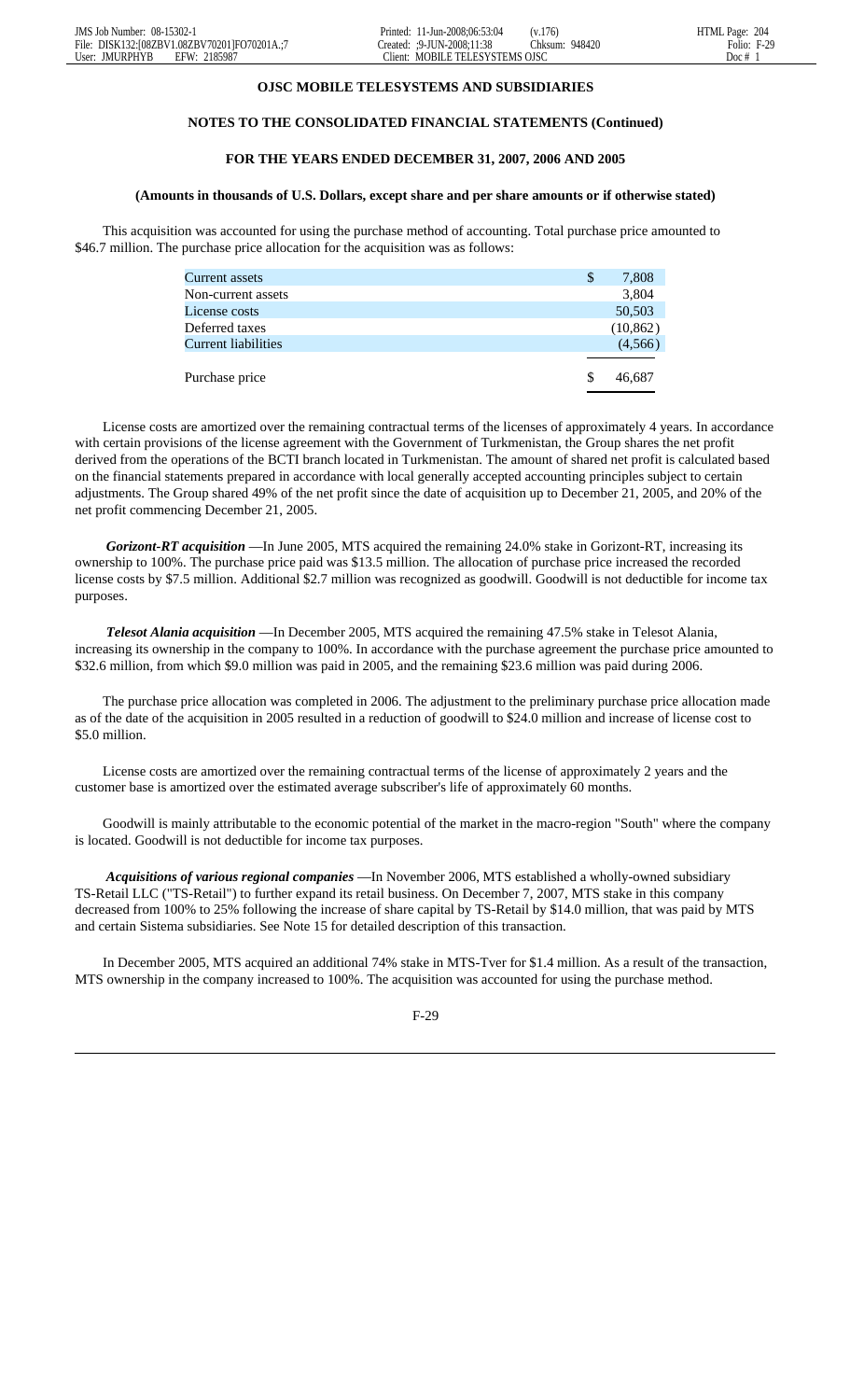## **NOTES TO THE CONSOLIDATED FINANCIAL STATEMENTS (Continued)**

### **FOR THE YEARS ENDED DECEMBER 31, 2007, 2006 AND 2005**

#### **(Amounts in thousands of U.S. Dollars, except share and per share amounts or if otherwise stated)**

 In December 2005, MTS acquired the remaining 6.47% stake in Sibintertelecom, which resulted in an increase of MTS ownership in Sibintertelecom to 100%. The amount paid for the stake was \$2.8 million. The allocation of purchase price increased the recorded license costs by \$1.4 million. Additional \$0.2 million was recognized as goodwill. Goodwill is not deductible for income tax purposes.

 In February 2005, MTS completed the acquisition of 74.9% stake in Sweet-Com LLC for a cash consideration of \$2.0 million. Sweet-Com LLC is the holder of 3.5 GHz radio frequency allocation for the Moscow region. The company is providing wide-band radio access services for the "last mile" based on Radio-Ethernet technology. The acquisition was accounted for using the purchase method. As the result of the purchase price allocation, license costs increased by \$2.4 million.

 In February 2005, MTS acquired a 74% stake in MTS-Komi Republic, increasing its ownership to 100%. The consideration paid under the transaction amounted to \$1.2 million. The acquisition was accounted for using the purchase method.

 *Pro forma results of operations (unaudited)* —The following unaudited pro forma financial data for the years ended December 31, 2007 and 2006, give effect to the acquisitions of K-Telekom, Bashcell and the remaining stake in Uzdunrobita, as though these business combinations had been completed at the beginning of each year.

|                                       |   | 2007      |  | 2006      |
|---------------------------------------|---|-----------|--|-----------|
| Pro forma:                            |   |           |  |           |
| Net revenues                          |   | 8.375.532 |  | 6,486,102 |
| Net operating income                  |   | 2,726,235 |  | 2,107,181 |
| Net income                            |   | 2,054,765 |  | 1,019,327 |
| Earnings per share, basic and diluted | S | 1 04      |  | 0.51      |

 The pro forma information is based on various assumptions and estimates. The pro forma information is not necessarily indicative of the operating results that would have occurred if the Group acquisitions had been consummated as of January 1, 2006, nor is it necessarily indicative of future operating results. The pro forma information does not give effect to any potential revenue enhancements or cost synergies or other operating efficiencies that could result from the acquisitions. The actual results of operations of these companies are included in the consolidated financial statements of the Group only from the respective dates of acquisition.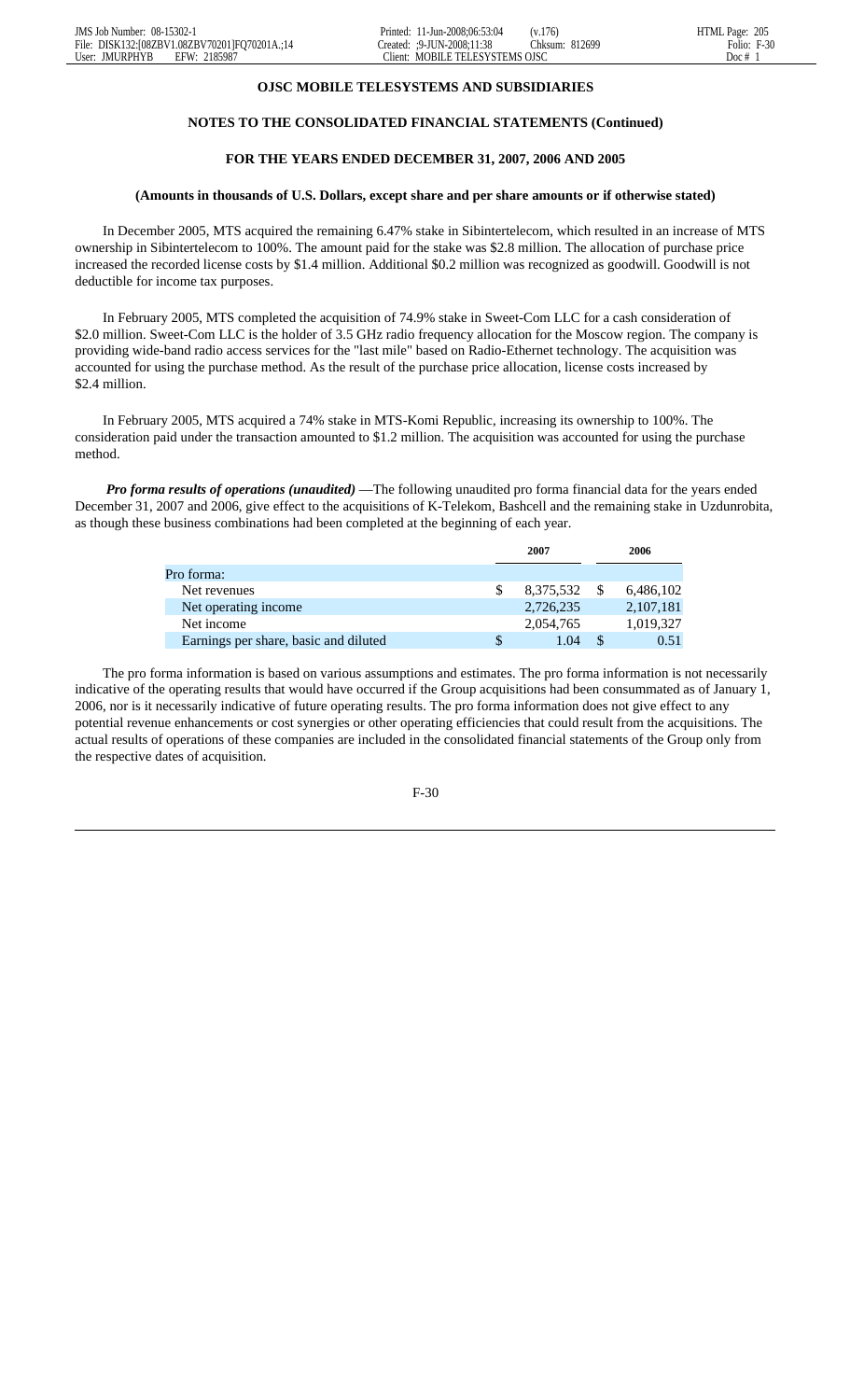# **NOTES TO THE CONSOLIDATED FINANCIAL STATEMENTS (Continued)**

# **FOR THE YEARS ENDED DECEMBER 31, 2007, 2006 AND 2005**

# **(Amounts in thousands of U.S. Dollars, except share and per share amounts or if otherwise stated)**

# **4. CASH AND CASH EQUIVALENTS**

Cash and cash equivalents as of December 31, 2007 and 2006, comprised the following:

|                                      | December 31, |         |              |         |
|--------------------------------------|--------------|---------|--------------|---------|
|                                      |              | 2007    |              | 2006    |
| Ruble current accounts               | \$.          | 71,457  | $\mathbb{S}$ | 92,626  |
| Ruble deposit accounts               |              | 61,517  |              | 13,292  |
| U.S. Dollar current accounts         |              | 15,143  |              | 8,445   |
| U.S. Dollar deposit accounts         |              | 255,293 |              | 37,601  |
| Hryvnia current accounts             |              | 3,550   |              | 14,931  |
| Hryvnia deposit accounts             |              | 6,931   |              | 5,941   |
| Uzbek som current accounts           |              | 121,719 |              | 1,816   |
| Uzbek som deposit accounts           |              | 45,736  |              | 35,513  |
| Turkmenian manat current accounts    |              | 22,154  |              | 7,441   |
| Armenian dram current accounts       |              | 14,777  |              |         |
| Armenian dram deposit accounts       |              | 8,546   |              |         |
| Current accounts in other currencies |              | 7,675   |              | 2,383   |
| Total cash and cash equivalents      |              | 634.498 | \$           | 219,989 |

## **5. SHORT-TERM INVESTMENTS**

 Short-term investments, consisting of deposits denominated in U.S. Dollars, as of December 31, 2007, comprised the following:

|                                                                    | Annual<br>interest rate | <b>Maturity</b><br>Date |   | December 31,<br>2007 |
|--------------------------------------------------------------------|-------------------------|-------------------------|---|----------------------|
| <b>OJSC Moscow Bank of Reconstruction and Development</b><br>Other |                         | 6.6% June, 2008         | S | 15,000<br>776        |
| Total short-term investments                                       |                         |                         |   | 15.776               |

 Short-term investments, consisting of deposits denominated in U.S. Dollars, as of December 31, 2006, comprised the following:

|                                                              | Annual<br>interest rate | <b>Maturity</b><br>Date |              | December 31,<br>2006 |
|--------------------------------------------------------------|-------------------------|-------------------------|--------------|----------------------|
| <b>OISC</b> Moscow Bank of Reconstruction and<br>Development | 7.5%                    | March, 2007             | $\mathbb{S}$ | 42,700               |
| <b>OISC</b> Moscow Bank of Reconstruction and<br>Development |                         | 7.5% February, 2007     |              | 12,300               |
| Other                                                        |                         |                         |              | 1,047                |
| Total short-term investments                                 |                         |                         | S            | 56,047               |

 OJSC Moscow Bank of Reconstruction and Development is a related party, whose controlling shareholder is Sistema (see also Note 15).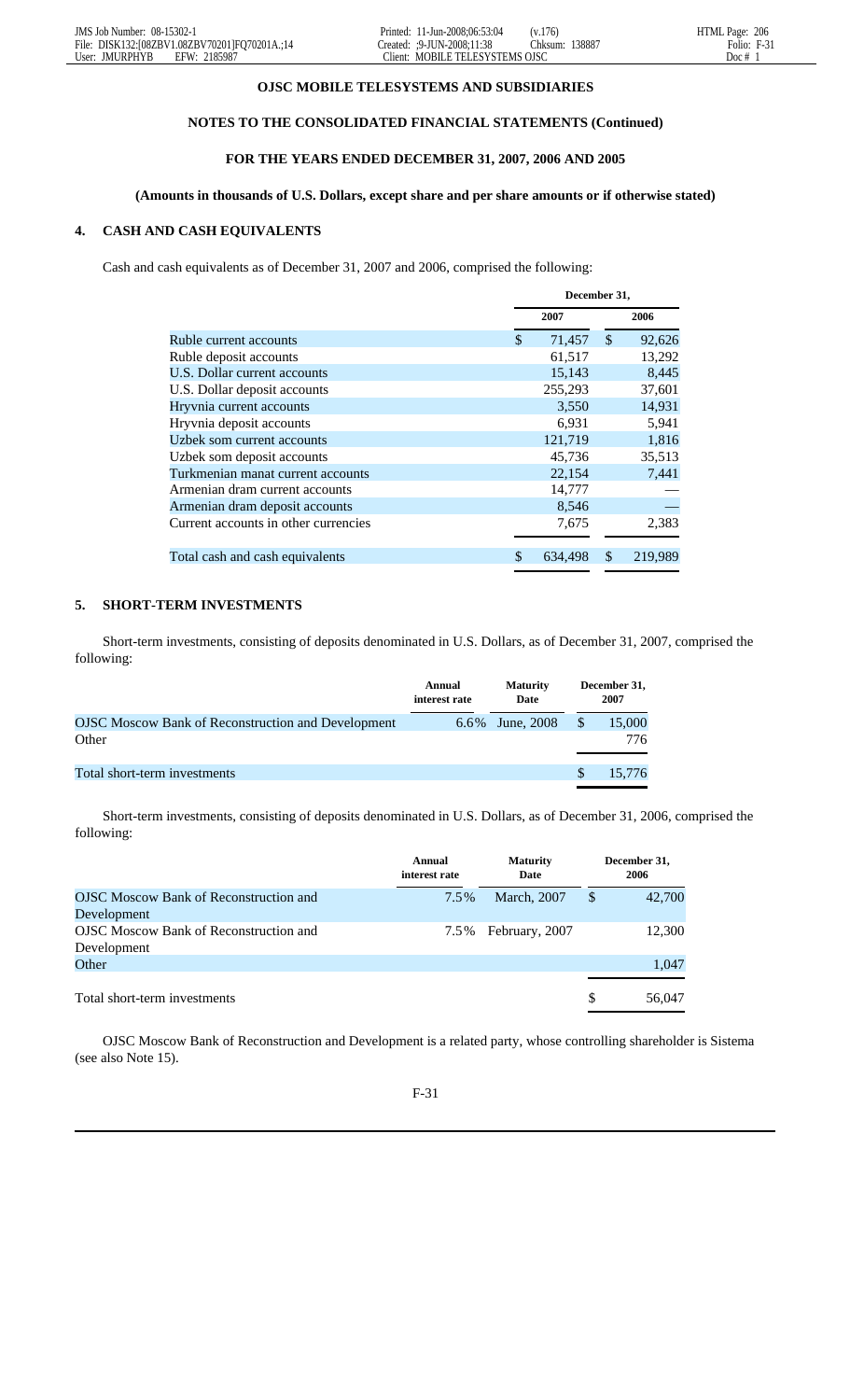### **NOTES TO THE CONSOLIDATED FINANCIAL STATEMENTS (Continued)**

## **FOR THE YEARS ENDED DECEMBER 31, 2007, 2006 AND 2005**

## **(Amounts in thousands of U.S. Dollars, except share and per share amounts or if otherwise stated)**

# **6. TRADE RECEIVABLES, NET**

Trade receivables as of December 31, 2007 and 2006, comprised the following:

|                                   | December 31, |           |   |           |  |  |
|-----------------------------------|--------------|-----------|---|-----------|--|--|
|                                   |              | 2007      |   | 2006      |  |  |
| Accounts receivable, subscribers  |              | 180,411   | S | 183,038   |  |  |
| Accounts receivable, interconnect |              | 148,902   |   | 89,977    |  |  |
| Accounts receivable, roaming      |              | 44,525    |   | 26,104    |  |  |
| Accounts receivable, other        |              | 56,250    |   | 46,795    |  |  |
| Allowance for doubtful accounts   |              | (43, 480) |   | (47, 435) |  |  |
|                                   |              |           |   |           |  |  |
| Trade receivables, net            | S            | 386.608   |   | 298,479   |  |  |

 The following table summarizes the changes in the allowance for doubtful accounts for the years ended December 31, 2007, 2006 and 2005:

|                                 |   | 2007      | 2006      | 2005      |
|---------------------------------|---|-----------|-----------|-----------|
| Balance, beginning of the year  | S | 47.435    | 39.919    | 16,659    |
| Provision for doubtful accounts |   | 58,924    | 84.858    | 50,407    |
| Accounts receivable written off |   | (62, 879) | (77, 342) | (27, 147) |
| Balance, end of the year        |   | 43.480    | 47.435 \$ | 39.919    |

## **7. INVENTORY AND SPARE PARTS**

Inventory and spare parts as of December 31, 2007 and 2006, comprised the following:

|                                   | December 31, |   |         |
|-----------------------------------|--------------|---|---------|
|                                   | 2007         |   | 2006    |
| Spare parts for base stations     | \$<br>52,069 | S | 78,120  |
| SIM cards and prepaid phone cards | 33,315       |   | 34,611  |
| Handsets and accessories          | 18,263       |   | 25,458  |
| Advertising materials             | 7,802        |   | 9.021   |
| Other materials                   | 29,483       |   | 49,055  |
|                                   |              |   |         |
| Total inventory and spare parts   | 140.932      |   | 196.265 |

 Other materials mainly consist of stationery, fuel and auxiliary materials. Obsolescence expense for the years ended December 31, 2007, 2006 and 2005, amounted to \$nil, \$nil and \$9,112, respectively, and was included in general and administrative expenses in the accompanying consolidated statements of operations. Spare parts for base stations included in inventory are expected to be utilized within the next twelve months after the balance sheet date.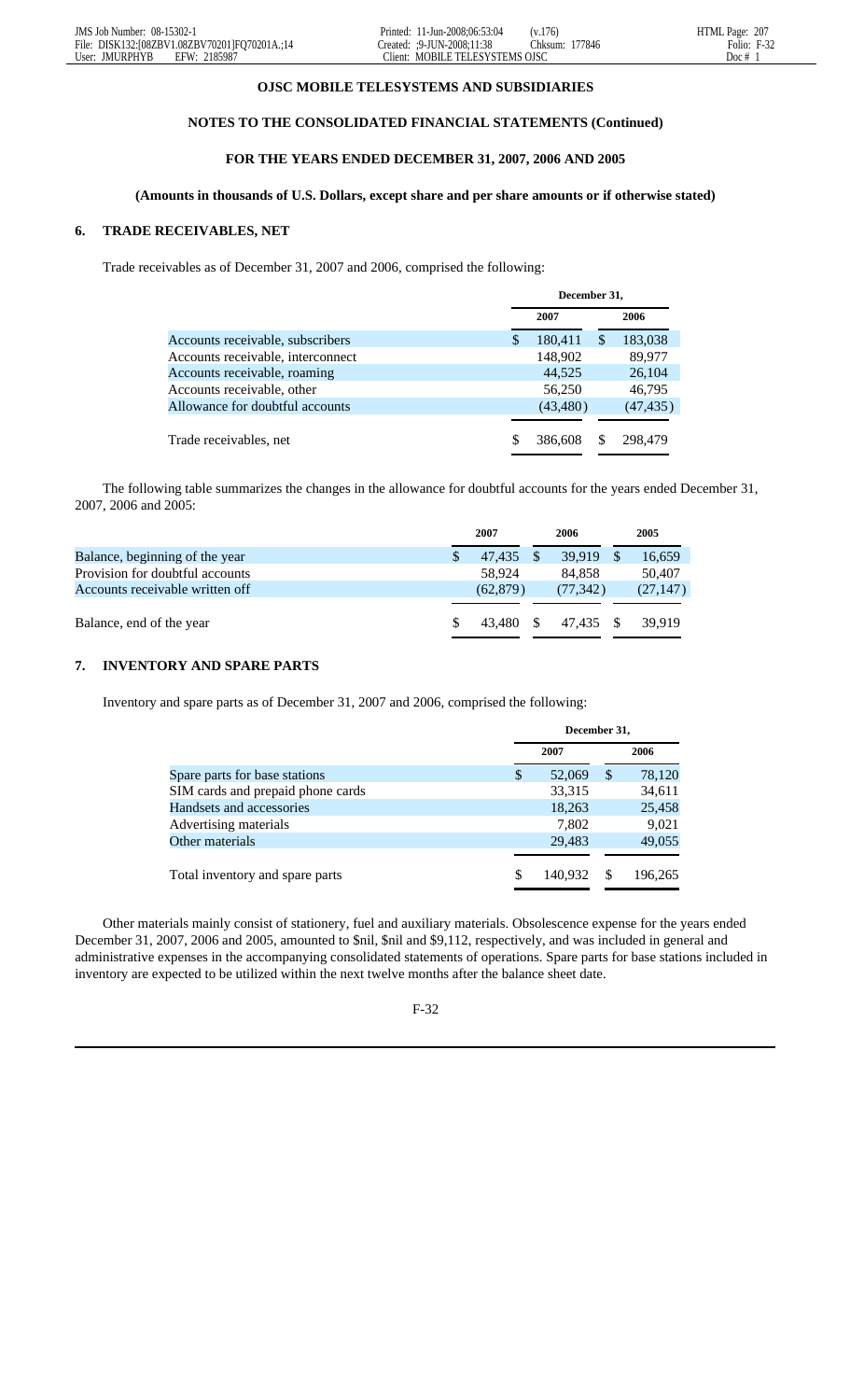## **NOTES TO THE CONSOLIDATED FINANCIAL STATEMENTS (Continued)**

# **FOR THE YEARS ENDED DECEMBER 31, 2007, 2006 AND 2005**

# **(Amounts in thousands of U.S. Dollars, except share and per share amounts or if otherwise stated)**

## **8. PROPERTY, PLANT AND EQUIPMENT**

The net book value of property, plant and equipment as of December 31, 2007 and 2006, was as follows:

|                                                                                                                                           | December 31, |             |               |             |  |
|-------------------------------------------------------------------------------------------------------------------------------------------|--------------|-------------|---------------|-------------|--|
|                                                                                                                                           |              | 2007        |               | 2006        |  |
| Network, base station equipment (including leased network and base<br>station equipment of \$1,533 and \$7,676, respectively) and related |              |             |               |             |  |
| leasehold improvements                                                                                                                    | \$           | 6,374,063   | - \$          | 4,517,536   |  |
| Office equipment, computers and other                                                                                                     |              | 641,095     |               | 447.640     |  |
| Buildings and related leasehold improvements                                                                                              |              | 352,313     |               | 242,175     |  |
| Vehicles (including leased vehicles of \$13,269 and \$7,561,<br>respectively)                                                             |              | 40.973      |               | 31,949      |  |
| Property, plant and equipment, at cost                                                                                                    |              | 7.408.444   |               | 5.239.300   |  |
| Accumulated depreciation (including accumulated depreciation on                                                                           |              |             |               |             |  |
| leased equipment of \$5,625 and \$4,321)                                                                                                  |              | (3,079,376) |               | (1,948,368) |  |
| Equipment for installation                                                                                                                |              | 748,447     |               | 582,827     |  |
| Construction in progress                                                                                                                  |              | 1,529,800   |               | 1,423,910   |  |
| Property, plant and equipment, net                                                                                                        |              | 6,607,315   | <sup>\$</sup> | 5,297,669   |  |

 Depreciation expenses during the years ended December 31, 2007, 2006 and 2005, amounted to \$999.0 million, \$689.7 million and \$510.5 million, respectively, including depreciation expenses for leased property, plant and equipment in the amount of \$2.8 million, \$2.3 million and \$4.0 million, respectively.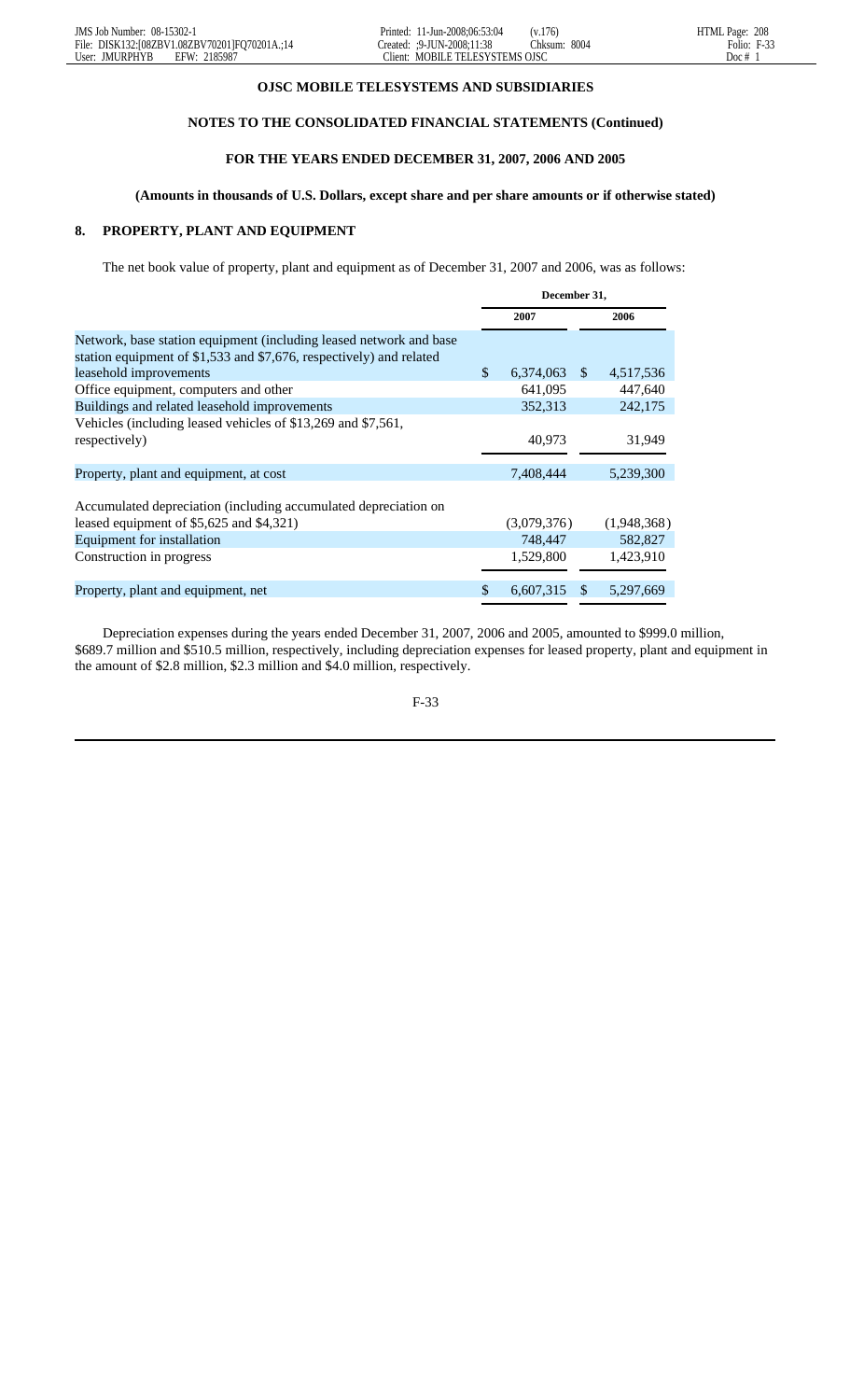# **NOTES TO THE CONSOLIDATED FINANCIAL STATEMENTS (Continued)**

# **FOR THE YEARS ENDED DECEMBER 31, 2007, 2006 AND 2005**

# **(Amounts in thousands of U.S. Dollars, except share and per share amounts or if otherwise stated)**

# **9. OTHER INTANGIBLE ASSETS AND GOODWILL**

## Intangible assets at December 31, 2007 and 2006, comprised the following:

|                                                       |                             |             |                                   | December 31, 2007                  |                                 | December 31, 2006                 |  |                                    |                                 |
|-------------------------------------------------------|-----------------------------|-------------|-----------------------------------|------------------------------------|---------------------------------|-----------------------------------|--|------------------------------------|---------------------------------|
|                                                       | <b>Useful</b><br>lives      |             | <b>Gross</b><br>carrying<br>value | <b>Accumulated</b><br>amortization | <b>Net</b><br>carrying<br>value | <b>Gross</b><br>carrying<br>value |  | <b>Accumulated</b><br>amortization | <b>Net</b><br>carrying<br>value |
| <b>Amortized intangible</b>                           |                             |             |                                   |                                    |                                 |                                   |  |                                    |                                 |
| assets                                                |                             |             |                                   |                                    |                                 |                                   |  |                                    |                                 |
| Billing and<br>telecommunication                      | $13$ to                     | \$          | 1,280,614 \$                      | $(604, 635)$ \$                    | 675,979 \$                      | 919,400 \$                        |  | $(383, 358)$ \$                    | 536,042                         |
| software                                              | 180 months                  |             |                                   |                                    |                                 |                                   |  |                                    |                                 |
| Acquired customer base                                | $20$ to<br>60 months        |             | 205,510                           | (105, 714)                         | 99,796                          | 114,850                           |  | (95, 751)                          | 19,099                          |
| Rights to use radio<br>frequencies                    | 2 <sub>to</sub><br>15 years |             | 199,981                           | (69, 398)                          | 130,583                         | 163,963                           |  | (52, 882)                          | 111,081                         |
| Accounting software                                   | $13$ to<br>48 months        |             | 130,968                           | (48,291)                           | 82,677                          | 125,277                           |  | (38,595)                           | 86,682                          |
| Numbering capacity<br>with finite contractual<br>life | $5$ to<br>10 years          |             | 102,857                           | (82,701)                           | 20,156                          | 90,138                            |  | (64, 522)                          | 25,616                          |
| Office software                                       | $13$ to<br>48 months        |             | 45,577                            | (27, 471)                          | 18,106                          | 63,605                            |  | (34, 113)                          | 29,492                          |
| Other software                                        | $3$ to<br>15 years          |             | 18,593                            | (11, 537)                          | 7,056                           | 18,931                            |  | (11,204)                           | 7,727                           |
|                                                       |                             |             | 1,984,100                         | (949, 747)                         | 1,034,353                       | 1,496,164                         |  | (680, 425)                         | 815,739                         |
| <b>Unamortized</b><br>intangible assets               |                             |             |                                   |                                    |                                 |                                   |  |                                    |                                 |
| Goodwill                                              |                             |             | 359,450                           |                                    | 359,450                         | 165,462                           |  |                                    | 165,462                         |
| Numbering capacity<br>with indefinite                 |                             |             |                                   |                                    |                                 |                                   |  |                                    |                                 |
| contractual life                                      |                             |             | 36,060                            |                                    | 36,060                          | 20,177                            |  |                                    | 20,177                          |
| <b>Total other intangible</b>                         |                             |             |                                   |                                    |                                 |                                   |  |                                    |                                 |
| assets                                                |                             | $\sqrt{\ }$ | 2,379,610 \$                      | $(949, 747)$ \$                    | 1,429,863 \$                    | 1,681,803 \$                      |  | $(680, 425)$ \$                    | 1,001,378                       |

 As a result of the limited availability of local telephone numbering capacity in Moscow and the Moscow region, MTS has been required to enter into agreements for the use of telephone numbering capacity with several telecommunication operators in Moscow. The costs of acquired numbering capacity with a finite contractual life are amortized over a period of five to ten years in accordance with the terms of the contract to acquire such capacity. Numbering capacity with an indefinite contractual life is not amortized.

 Amortization expense for the years ended December 31, 2007, 2006 and 2005, amounted to \$294.8 million, \$195.0 million and \$202.3 million, respectively. Based on the amortizable intangible assets existing at December 31, 2007, the estimated amortization expense is \$270.1 million for 2008, \$263.4 million for 2009, \$231.6 million for 2010, \$177.3 million for 2011, \$31.8 million for 2012 and \$60.2 million thereafter. The actual amortization expense reported in future periods could differ from these estimates as a result of new intangible asset acquisitions, changes in useful lives and other relevant factors.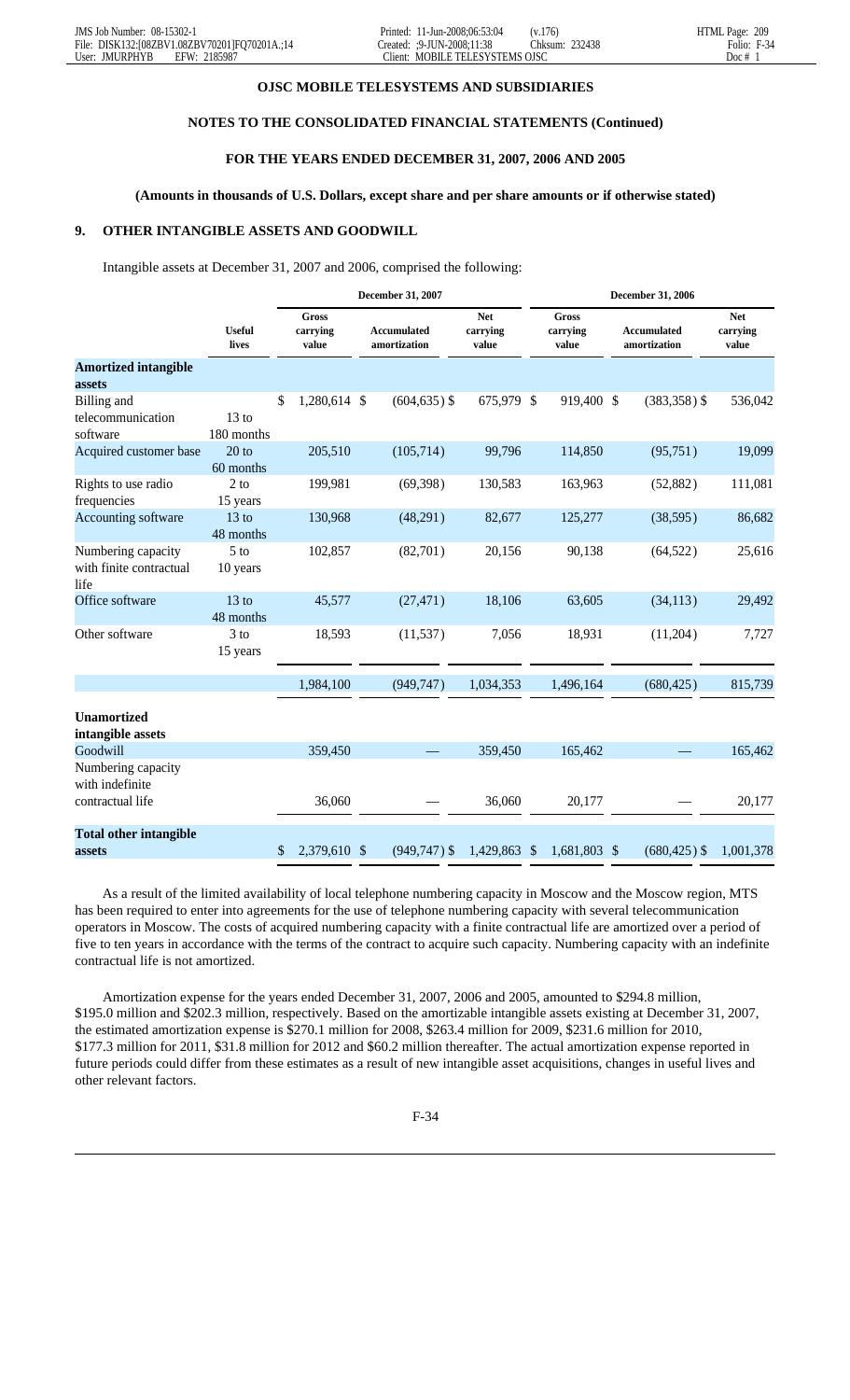## **NOTES TO THE CONSOLIDATED FINANCIAL STATEMENTS (Continued)**

# **FOR THE YEARS ENDED DECEMBER 31, 2007, 2006 AND 2005**

## **(Amounts in thousands of U.S. Dollars, except share and per share amounts or if otherwise stated)**

The change in the net carrying amount of goodwill for 2007 and 2006 by reportable segments was as follows:

|                                 |   | <b>Russia</b><br><b>Ukraine</b><br>Other |   | <b>Total</b> |   |         |         |
|---------------------------------|---|------------------------------------------|---|--------------|---|---------|---------|
| Balance as of December 31, 2005 | S | 100,751                                  | S | 8.000        | S | 46,470  | 155,221 |
| Acquisitions (Note 3)           |   | 10.241                                   |   |              |   |         | 10,241  |
| Balance as of December 31, 2006 |   | 110,992                                  |   | 8,000        |   | 46,470  | 165,462 |
| Acquisitions (Note 3)           |   | 5,123                                    |   |              |   | 155,544 | 160,667 |
| Currency translation adjustment |   | 18,703                                   |   |              |   | 14,618  | 33,321  |
| Balance as of December 31, 2007 | S | 134.818                                  | S | 8,000        | S | 216,632 | 359,450 |

## **10. DEFERRED CONNECTION FEES**

Deferred connection fees for the years ended December 31, 2007 and 2006, were as follows:

|                                                        |     | 2007      |          | 2006      |
|--------------------------------------------------------|-----|-----------|----------|-----------|
| Balance at the beginning of the year                   | \$. | 79,607    | <b>S</b> | 102,185   |
| Payments received and deferred during the year         |     | 42,446    |          | 31,908    |
| Amounts amortized and recognized as revenue during the |     |           |          |           |
| year                                                   |     | (75, 404) |          | (54, 486) |
| Currency translation adjustment                        |     | 6,840     |          |           |
|                                                        |     |           |          |           |
| Balance at the end of the year                         |     | 53,489    |          | 79,607    |
| Less: current portion                                  |     | (32, 644) |          | (47,528)  |
|                                                        |     |           |          |           |
| Non-current portion                                    | \$  | 20,845    | S        | 32,079    |
|                                                        |     |           |          |           |

 MTS defers initial connection fees paid by subscribers for the activation of network service as well as one time activation fees received for connection to various value added services. These fees are recognized as revenue over the estimated average subscriber life (Note 2).

## **11. BORROWINGS**

As at December 31, 2007 and 2006, the Group's borrowings comprised the following:

|                        | December 31,  |             |               |           |  |  |
|------------------------|---------------|-------------|---------------|-----------|--|--|
|                        |               | 2007        |               | 2006      |  |  |
| Notes:                 |               |             |               |           |  |  |
| 9.75% Notes due 2008   | \$            | 400,000     | \$            | 400,000   |  |  |
| 8.38% Notes due 2010   |               | 400,000     |               | 400,000   |  |  |
| 8.00% Notes due 2012   |               | 399,314     |               | 399,178   |  |  |
| Less: current portion  |               | (400,000)   |               |           |  |  |
| Total notes, long-term | \$            | 799,314     | <sup>\$</sup> | 1,199,178 |  |  |
| <b>Bank loans</b>      | \$            | 2, 197, 172 | <sup>\$</sup> | 1,872,621 |  |  |
| Less: current portion  |               | (309, 977)  |               | (147,260) |  |  |
| Total debt, long-term  | $\mathcal{S}$ | 1,887,195   | $\mathbb{S}$  | 1,725,361 |  |  |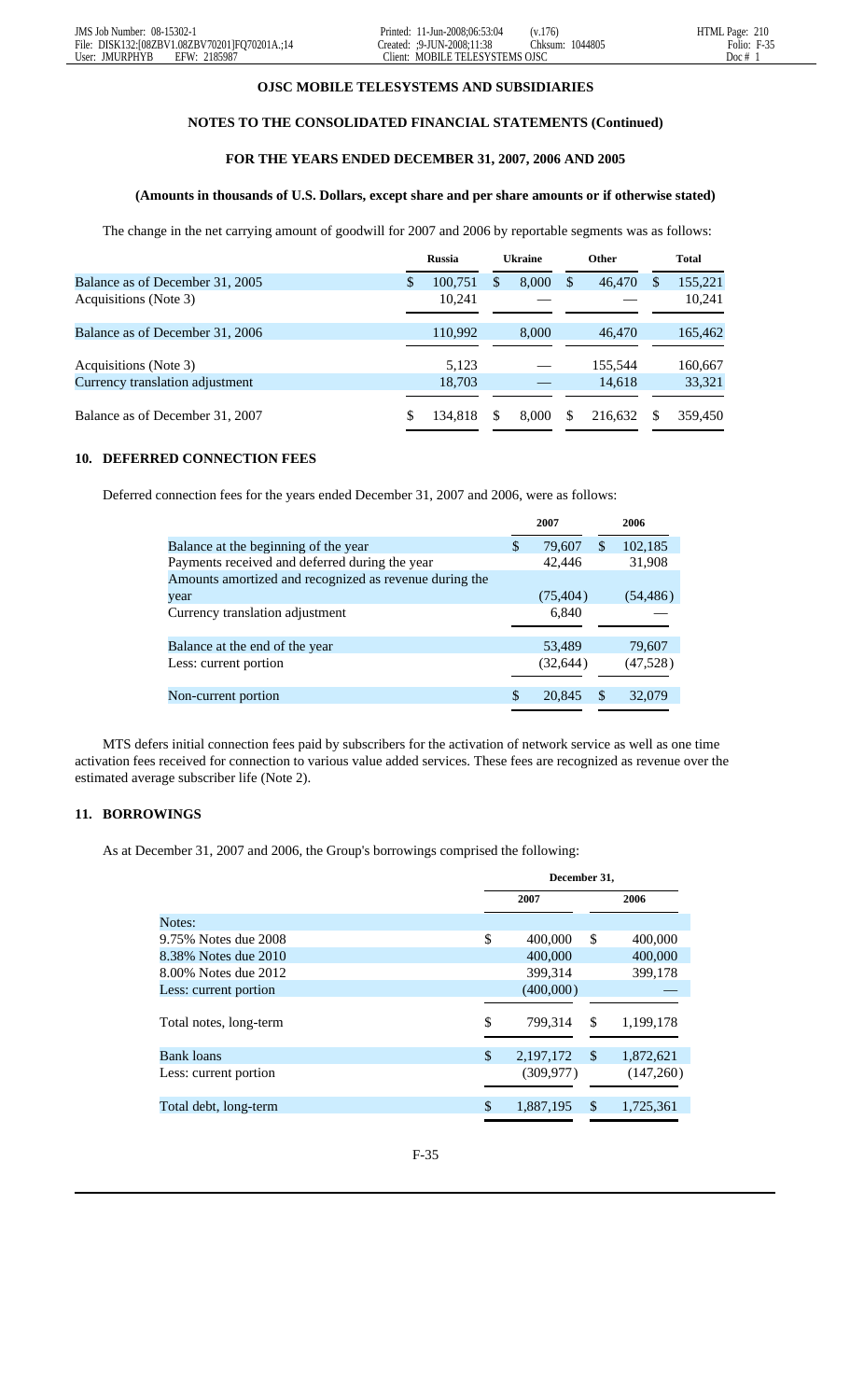#### **NOTES TO THE CONSOLIDATED FINANCIAL STATEMENTS (Continued)**

## **FOR THE YEARS ENDED DECEMBER 31, 2007, 2006 AND 2005**

#### **(Amounts in thousands of U.S. Dollars, except share and per share amounts or if otherwise stated)**

 *Notes* —On January 30, 2003, MTS Finance S.A. ("MTS Finance"), a 100% beneficially owned subsidiary of MTS, registered under the laws of Luxembourg, issued \$400.0 million 9.75% notes at par. These notes were fully and unconditionally guaranteed by MTS OJSC and matured on January 30, 2008. Proceeds received from the notes issue were \$400.0 million and related issuance costs of \$3.9 million were capitalized. MTS Finance was required to make interest payments on the notes semi-annually in arrears on January 30 and July 30, commencing on July 30, 2003. The notes were listed on the Luxembourg Stock Exchange. These notes were fully paid in January 2008.

 On October 14, 2003, MTS Finance issued \$400.0 million notes bearing interest at 8.375% at par. The cash proceeds from the notes were \$395.4 million and related issuance costs of approximately \$4.6 million were capitalized. These notes are fully and unconditionally guaranteed by MTS OJSC and will mature on October 14, 2010. MTS Finance is required to make interest payments on the notes semi-annually in arrears on April 14 and October 14 of each year, commencing on April 14, 2004. The notes are listed on the Luxembourg Stock Exchange.

 On January 27, 2005, MTS Finance issued \$400.0 million 8.0% unsecured notes at 99.736%. These notes are fully and unconditionally guaranteed by MTS OJSC and mature on January 28, 2012. MTS Finance is required to make interest payments on the notes semi-annually in arrears on January 28 and July 28, commencing on July 28, 2005. The notes are listed on the Luxembourg Stock Exchange. Proceeds received from the notes were \$398.9 million and related debt issuance costs of \$2.5 million were capitalized.

 Subject to certain exceptions and qualifications, the indentures governing the notes contain covenants limiting the Group's ability to:

- Incur debt;
- Create liens;
- Lease properties sold or transferred by the Group;
- Enter into loan transactions with affiliates;
- Merge or consolidate with another person or convey its properties and assets to another person; and
- Sell or transfer any of its GSM licenses for the Moscow, St. Petersburg, Krasnodar and Ukraine license areas.

 In addition, if the Group experiences certain types of mergers, consolidations or other changes in control, noteholders will have the right to require the Group to redeem the notes at 101% of their principal amount, plus accrued interest. The Group is also required to take all commercially reasonable steps necessary to maintain a rating of the notes from Moody's or Standard & Poor's. The notes also have cross default provisions with publicly traded debt issued by Sistema, the shareholder of the Group.

 If the Group fails to meet these covenants, after certain notice and cure periods, the noteholders can accelerate the debt to be immediately due and payable.

 Management believes that the Group is in compliance with all restrictive notes covenants provisions during the three year period ended December 31, 2007.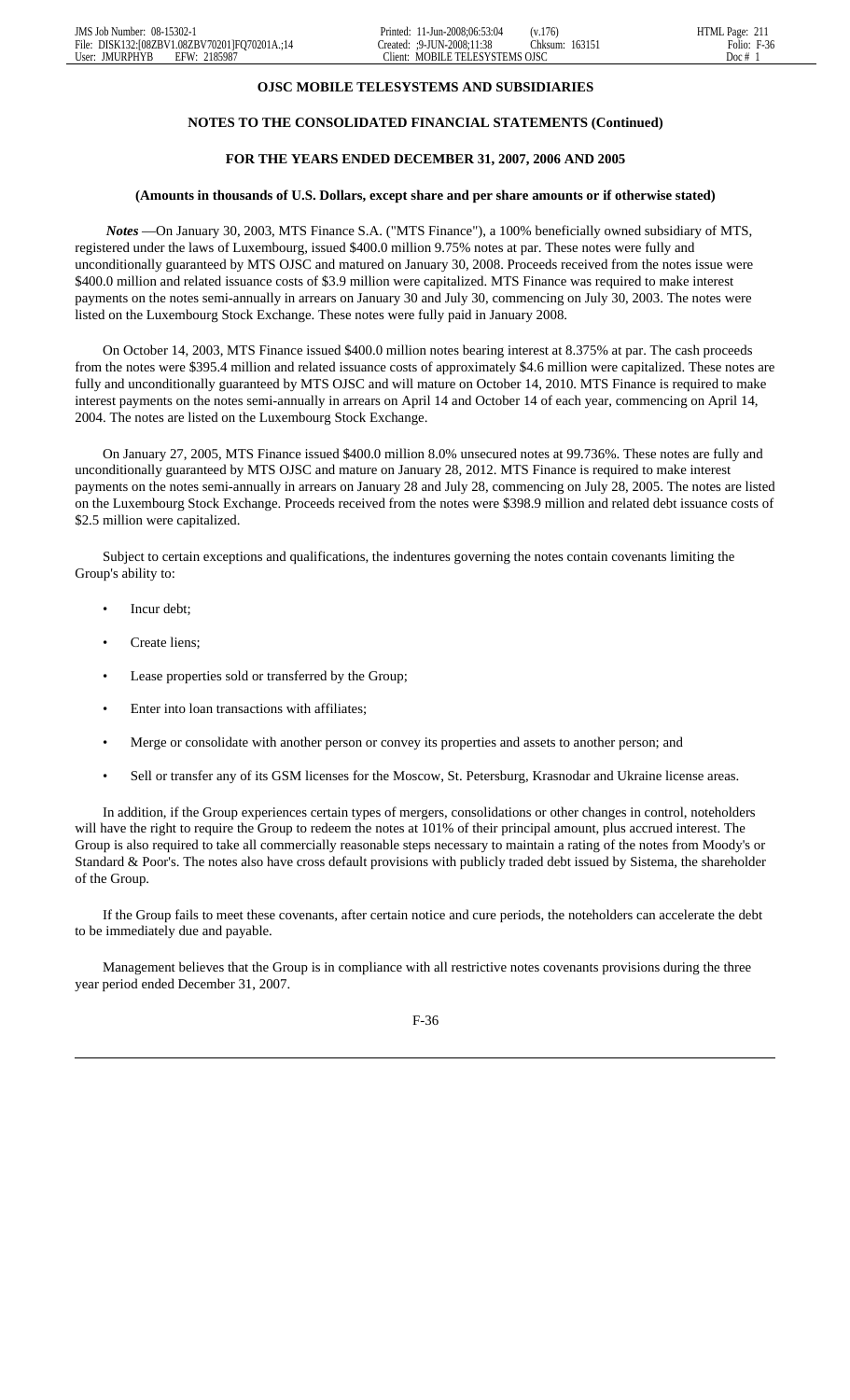#### **NOTES TO THE CONSOLIDATED FINANCIAL STATEMENTS (Continued)**

## **FOR THE YEARS ENDED DECEMBER 31, 2007, 2006 AND 2005**

#### **(Amounts in thousands of U.S. Dollars, except share and per share amounts or if otherwise stated)**

*Bank loans* —As at December 31, 2007 and 2006, the Group's loans from banking institutions were as follows:

|                                    |                 | <b>Annual interest rate</b>                      | December 31,       |           |
|------------------------------------|-----------------|--------------------------------------------------|--------------------|-----------|
|                                    | <b>Maturity</b> | (actual rate at<br><b>December 31, 2007)</b>     | 2007               | 2006      |
| U.S. Dollar-denominated bank loans | $2008 - 2014$   | $LIBOR + 0.13\% - 3.10\%$<br>$(4.73\% - 7.70\%)$ | \$<br>2,143,181 \$ | 1,802,340 |
| Euro-denominated bank loans        | $2008 - 2014$   | EURIBOR $+0.35\%$ -0.65%<br>$(5.06\% - 5.36\%)$  | 53.299             | 66,281    |
| Other loans                        | various         | various                                          | 692                | 4,000     |
| Total debt                         |                 |                                                  | \$<br>2,197,172 \$ | 1,872,621 |

 The Group's loans represent amounts borrowed under credit facility agreements existing as of December 31, 2006, including the syndicated loan facility agreement with a number of international financial institutions (The Bank of Tokyo-Mitsubishi UFJ, Ltd., Bayerische Landesbank, HSBC Bank plc, ING Bank N.V., Raiffeisen Zentralbank Oesterreich AG, Sumitomo Mitsui Banking Corporation Europe Limited). This facility allows the Group to borrow up to \$1,330.0 million which was available in two tranches of \$630.0 million and \$700.0 million. The proceeds were used by OJSC MTS for general corporate purposes, including acquisitions and refinancing of existing indebtedness. The first tranche bears interest of LIBOR+0.80% per annum and matures in 2009. The second tranche bears interest of LIBOR+1.00% per annum within the first three years and LIBOR + 1.15% per annum thereafter, matures in April 2011 and is repayable in 13 equal quarterly installments, commencing in April, 2008. An arrangement fee of 0.10% of the original facility amount and agency fee of \$0.05 million per annum should be paid in accordance with the agreement. The commitment fee is 0.40% per annum on the undrawn facility in respect of second tranche. The debt issuance costs in respect of this loan of \$13.4 million were capitalized. As of December 31, 2007, the balances outstanding under the loan totalled \$1,330.0 million.

The Group's total available credit facilities as of December 31, 2007, amounted to \$11.2 million.

 The loans are subject to certain restrictive covenants, including, but not limited to, certain financial ratios, limitations on dispositions of assets and limitations on transactions with associates. Management believes that as of December 31, 2007, the Group is in compliance with all existing covenants.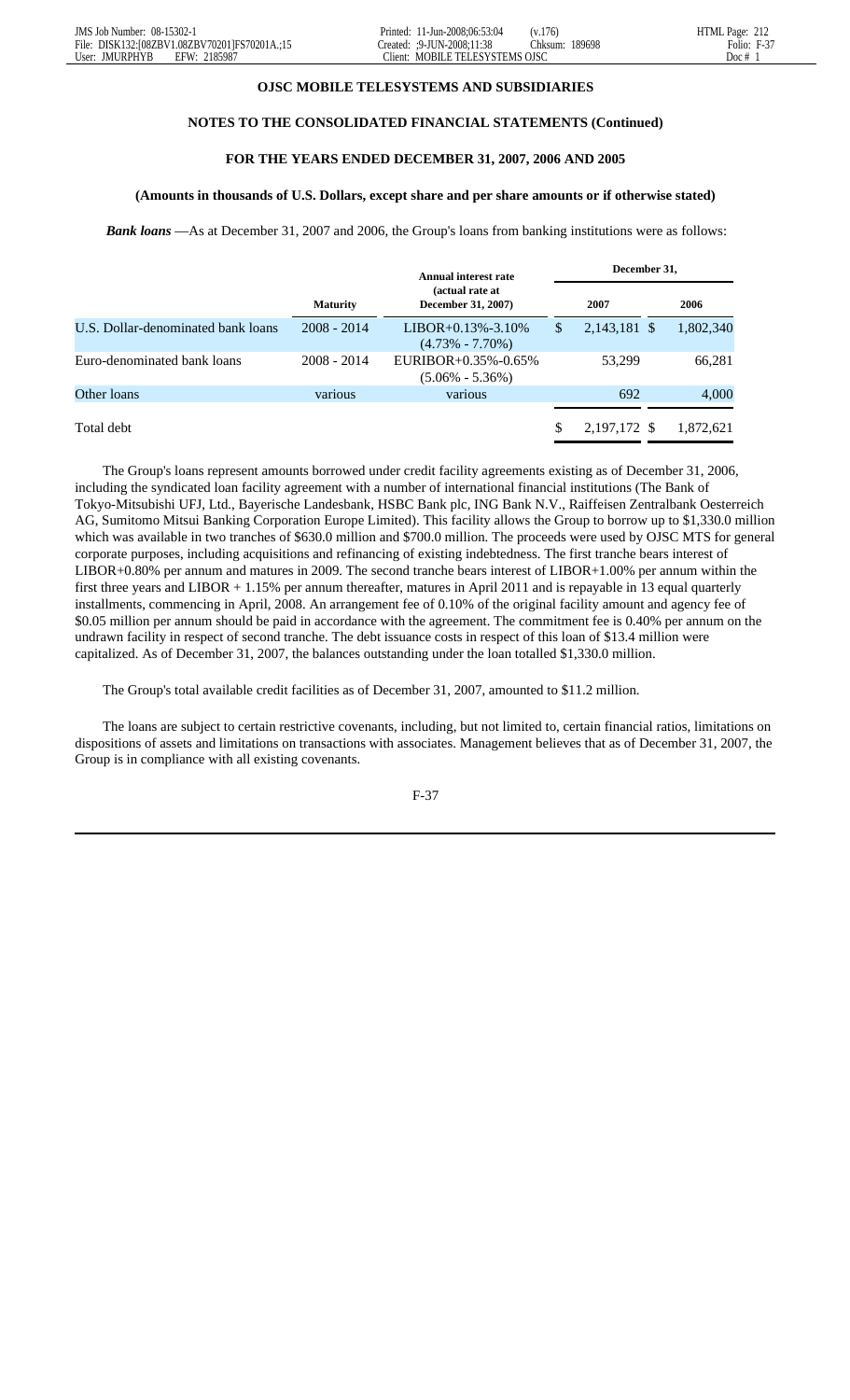# **NOTES TO THE CONSOLIDATED FINANCIAL STATEMENTS (Continued)**

# **FOR THE YEARS ENDED DECEMBER 31, 2007, 2006 AND 2005**

## **(Amounts in thousands of U.S. Dollars, except share and per share amounts or if otherwise stated)**

 The following table presents the aggregated scheduled maturities of the notes and debt principal outstanding as of December 31, 2007:

|                                             | <b>Notes</b>    |               | Debt      |
|---------------------------------------------|-----------------|---------------|-----------|
| Payments due in the year ended December 31, |                 |               |           |
| 2008                                        | \$<br>400,000   | S             | 309,977   |
| 2009                                        |                 |               | 986,774   |
| 2010                                        | 400,000         |               | 348,540   |
| 2011                                        |                 |               | 237,339   |
| 2012                                        | 399,314         |               | 129,647   |
| Thereafter                                  |                 |               | 184,895   |
|                                             |                 |               |           |
| Total                                       | \$<br>1,199,314 | $\mathcal{S}$ | 2,197,172 |
|                                             |                 |               |           |

 *Hedges* —In January 2006, the Group entered into a variable-to-fixed interest rate swap agreement with HSBC Bank plc to hedge MTS exposure to variability of future cash flows caused by the change in EURIBOR related to the borrowed loan. MTS agreed with HSBC Bank plc to pay a fixed rate of 3.29% and receive a variable interest of EURIBOR on  $\epsilon$ 26.0 million for the period from April 28, 2006, up to October 29, 2013. As of December 31, 2007, the Group recorded an asset of \$1.0 million in relation to the hedge contract in the accompanying consolidated balance sheet and income of \$0.8 million, net of tax of \$0.2 million, as other comprehensive income in the accompanying consolidated statement of changes in shareholders equity in relation to the change in fair value of this agreement.

 In December 2007, the Group entered into several variable-to-fixed interest rate swap agreements with HSBC Bank plc, Rabobank, Citibank N.A. and ING Bank N.V. to hedge MTS exposure to variability of future cash flows caused by the change in LIBOR related to the borrowed loans.

 MTS agreed with HSBC Bank plc to pay a fixed rate of 4.14% and receive a variable interest of LIBOR on \$96.1 million for the period from March 31, 2008, to September 30, 2014. The agreement with Rabobank was to pay a fixed rate of 4.16% and receive a variable interest of LIBOR on \$86.1 million for the period from April 09, 2008, to April 09, 2014. MTS agreed with Citibank N.A. to pay a fixed rate of 4.29% and receives a variable interest of LIBOR on \$53.5 million for the period from September 28, 2007, to September 30, 2013. Two agreements were signed with ING Bank N.V. Under the first agreement MTS pays to ING Bank N.V. a fixed rate of 4.19% and receive a variable interest of LIBOR on \$92.6 million for the period from February 29, 2008, to February 28, 2014. According to the terms of the second agreement, MTS pays to ING Bank N.V. a fixed rate of 4.41% and receives a variable interest of LIBOR on \$67.0 million for the period from July 16, 2007, to January 15, 2014.

 As of December 31, 2007, the Group recorded a liability of \$1.4 million in relation to the above hedge contracts in the accompanying consolidated balance sheet and loss of \$1.1 million, net of tax of \$0.3 million, to other comprehensive income in the accompanying consolidated statement of changes in shareholders equity in relation to the change in fair value of these agreements.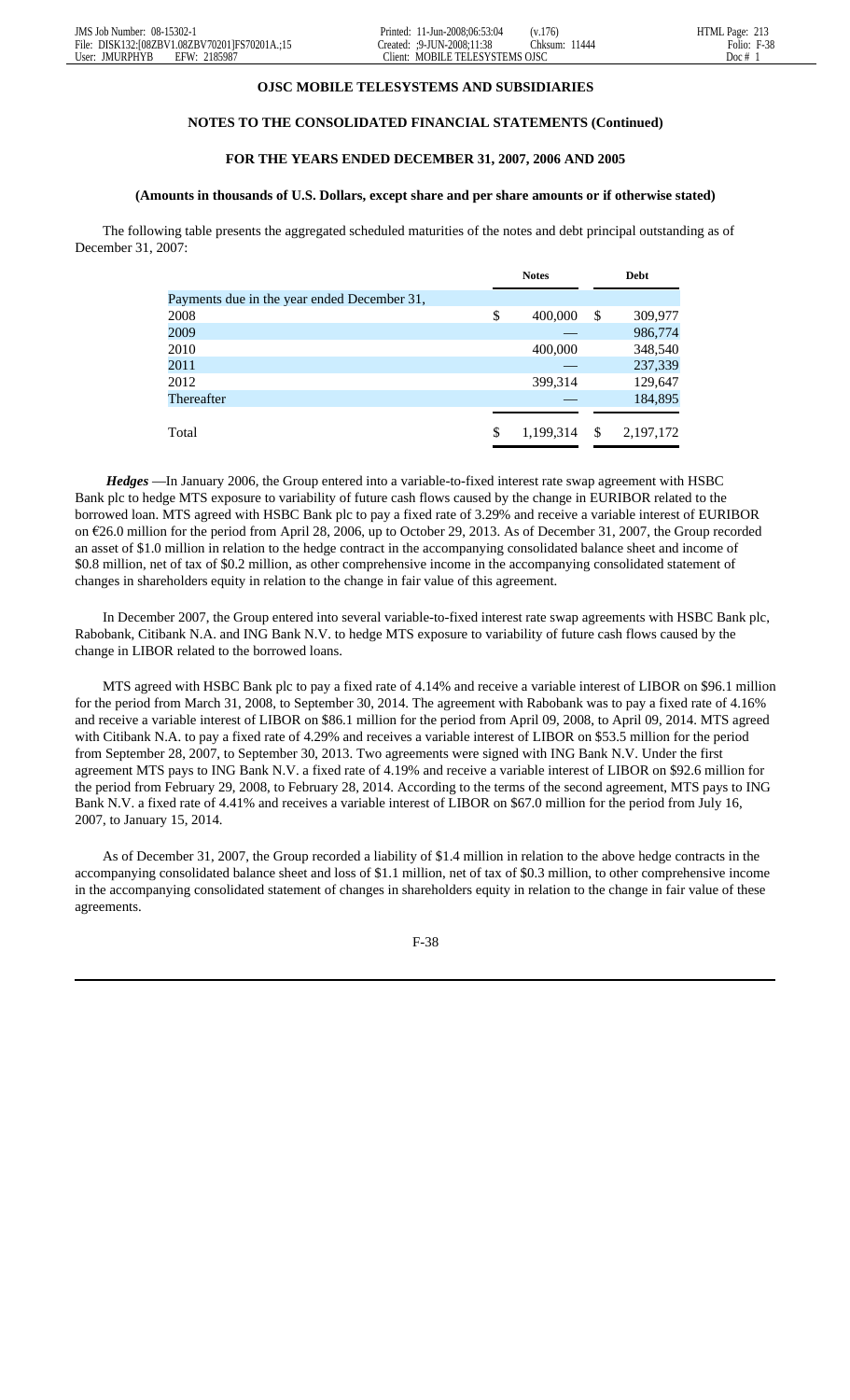## **NOTES TO THE CONSOLIDATED FINANCIAL STATEMENTS (Continued)**

## **FOR THE YEARS ENDED DECEMBER 31, 2007, 2006 AND 2005**

## **(Amounts in thousands of U.S. Dollars, except share and per share amounts or if otherwise stated)**

 These instruments qualified as a cash flow hedges under the requirements of SFAS No. 133 as amended by SFAS No. 149. As of December 31, 2007, the outstanding hedges were effective. Approximately \$0.4 million is expected to be reclassified in net income during the next twelve months.

## **12. ACCRUED LIABILITIES**

Accrued liabilities at December 31, 2007 and 2006, comprised the following:

|                                       | December 31,<br>2007<br>2006 |    |         |  |  |  |
|---------------------------------------|------------------------------|----|---------|--|--|--|
|                                       |                              |    |         |  |  |  |
| Accruals for services                 | 187,062                      | S  | 145,862 |  |  |  |
| Accrued payroll and vacation          | 101,901                      |    | 80,269  |  |  |  |
| Accruals for payments to social funds | 53,109                       |    | 51,665  |  |  |  |
| Accruals for taxes                    | 60,905                       |    | 68,098  |  |  |  |
| Interest payable on debt              | 61,528                       |    | 59,834  |  |  |  |
| Total accrued liabilities             | 464.505                      | S. | 405.728 |  |  |  |

## **13. INCOME TAX**

MTS provision for income taxes was as follows for the years ended December 31, 2007, 2006 and 2005:

|                                    |      | December 31, |                               |  |          |  |  |  |  |  |
|------------------------------------|------|--------------|-------------------------------|--|----------|--|--|--|--|--|
|                                    | 2007 |              | 2006                          |  | 2005     |  |  |  |  |  |
| Current provision for income taxes |      | 830,358 \$   | 709,130 \$                    |  | 475.549  |  |  |  |  |  |
| Deferred income tax benefit        |      | (92.088)     | (133,027)                     |  | (64.959) |  |  |  |  |  |
| Total provision for income taxes   |      |              | 738,270 \$ 576,103 \$ 410,590 |  |          |  |  |  |  |  |

 The statutory income tax rates for 2007 in Russia and Ukraine were 24% and 25%, respectively. The statutory income tax rates for 2007 in Uzbekistan and Turkmenistan were 10% and 20%, respectively. Income tax rate in Armenia in 2007 was 20%.

$$
F-39
$$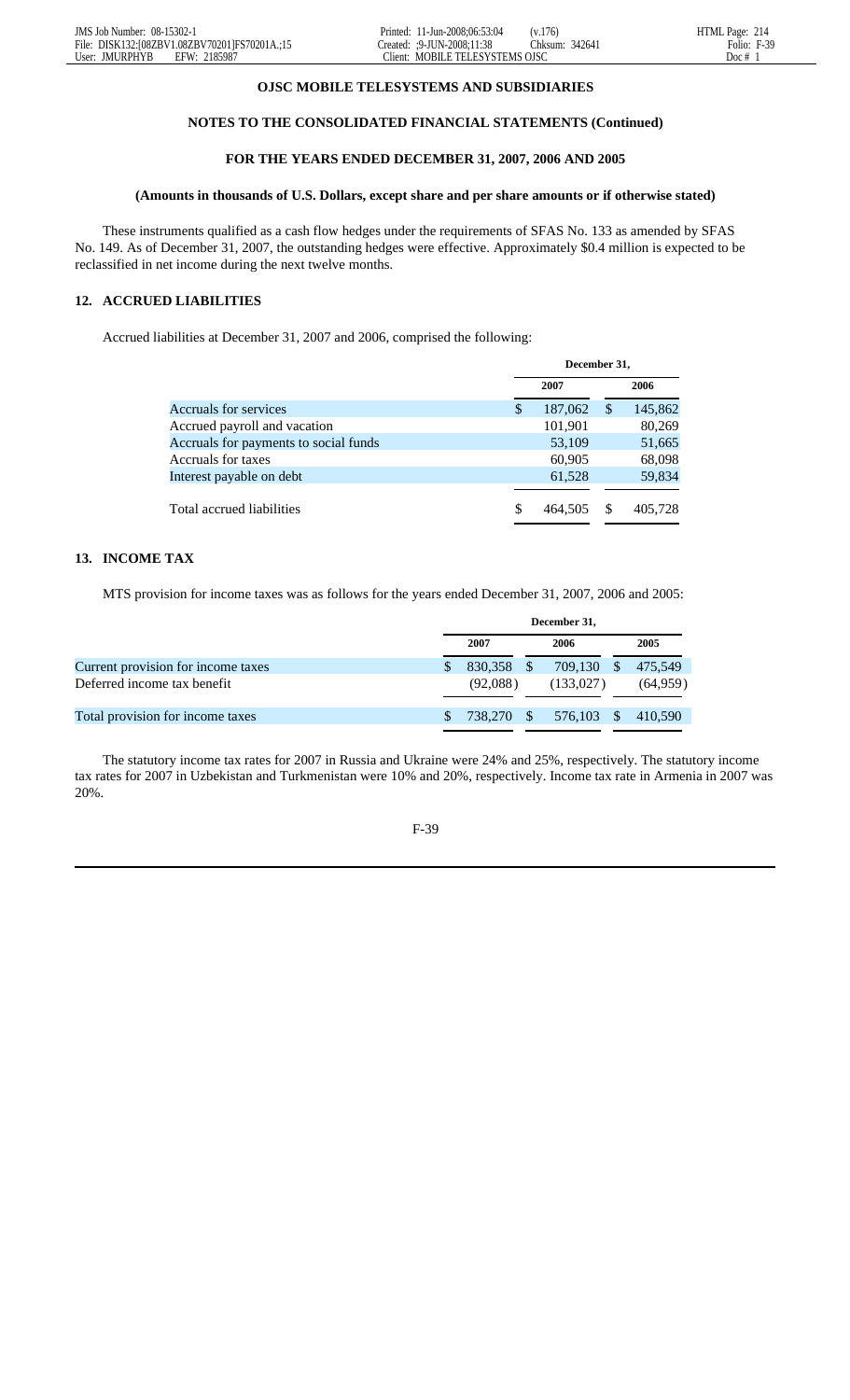# **NOTES TO THE CONSOLIDATED FINANCIAL STATEMENTS (Continued)**

# **FOR THE YEARS ENDED DECEMBER 31, 2007, 2006 AND 2005**

# **(Amounts in thousands of U.S. Dollars, except share and per share amounts or if otherwise stated)**

 The statutory income tax rate reconciled to MTS effective income tax rate is as follows for the years ended December 31, 2007, 2006 and 2005:

|                                                                  | 2007     | 2006  | 2005  |
|------------------------------------------------------------------|----------|-------|-------|
| Statutory income tax rate for year                               | 24.0%    | 24.0% | 24.0% |
| Adjustments:                                                     |          |       |       |
| Expenses not deductible for tax purposes                         | 1.0      | 2.9   | 3.0   |
| Currency exchange and transaction loss/(gain)                    | 0.1      | 2.8   | (0.8) |
| Effect of FIN No. 48 adoption                                    | 0.6      |       |       |
| Bitel investment and liability write off, not deductible for tax |          | 4.6   |       |
| purposes                                                         |          |       |       |
| Effect of different tax rate of foreign subsidiaries             | 0.2      | 0.3   | 0.3   |
| Other                                                            | 0.2      |       | (0.2) |
|                                                                  |          |       |       |
| Effective income tax rate                                        | $26.1\%$ | 34.6% | 26.3% |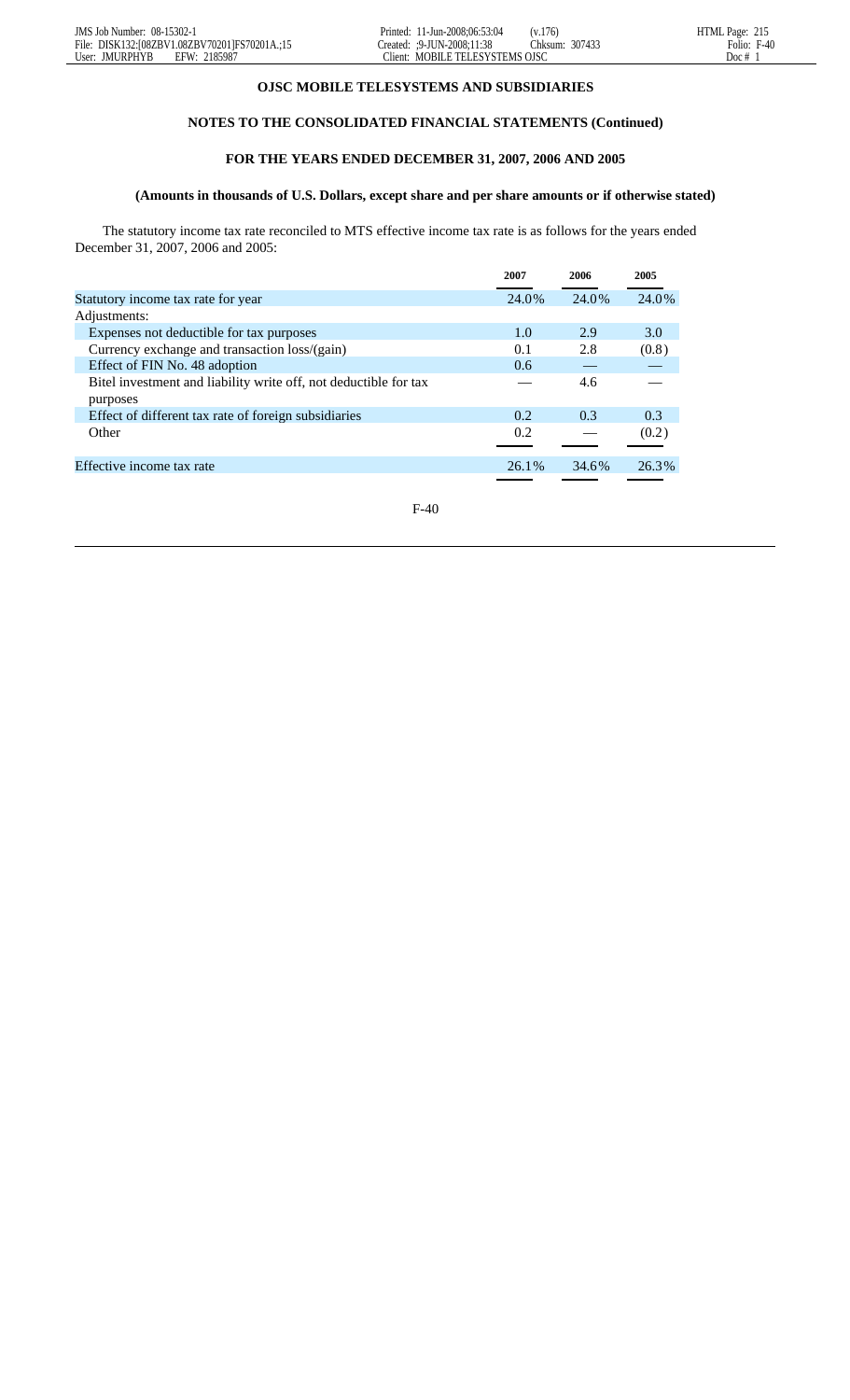### **NOTES TO THE CONSOLIDATED FINANCIAL STATEMENTS (Continued)**

## **FOR THE YEARS ENDED DECEMBER 31, 2007, 2006 AND 2005**

## **(Amounts in thousands of U.S. Dollars, except share and per share amounts or if otherwise stated)**

 Temporary differences between the tax and accounting bases of assets and liabilities give rise to the following deferred tax assets and liabilities at December 31, 2007 and 2006:

|                                                      |               | December 31,    |     |            |
|------------------------------------------------------|---------------|-----------------|-----|------------|
|                                                      |               | 2007            |     | 2006       |
| Assets/(liabilities) arising from tax effect of:     |               |                 |     |            |
| <b>Deferred tax assets</b>                           |               |                 |     |            |
| Depreciation of property, plant and equipment        | $\mathbb{S}$  | 138,781         | \$  | 93,865     |
| Deferred connection fees                             |               | 12,908          |     | 19,214     |
| Subscriber prepayments                               |               | 24,341          |     | 25,755     |
| Accrued expenses                                     |               | 95,636          |     | 72,864     |
| Allowance for doubtful accounts                      |               | 1,220           |     | 18,837     |
| Inventory obsolescence                               |               | 5,325           |     | 2,246      |
| Other                                                |               | 2,929           |     | 9,994      |
|                                                      |               |                 |     |            |
| Total deferred tax assets                            |               | 281,140         |     | 242,775    |
| Valuation allowance                                  |               |                 |     | (3,086)    |
| Total deferred tax assets net of valuation allowance |               | 281,140         |     | 239,689    |
| <b>Deferred tax liabilities</b>                      |               |                 |     |            |
| Licenses acquired                                    | \$            | $(131,621)$ \$  |     | (83, 462)  |
| Depreciation of property, plant and equipment        |               | (63, 484)       |     | (48, 574)  |
| Customer base                                        |               | (4,113)         |     | (4,055)    |
| Other intangible assets                              |               | (18, 807)       |     | (19, 479)  |
| Debt issuance cost                                   |               | (14, 184)       |     | (16, 841)  |
| Other                                                |               | (26, 636)       |     | (12,513)   |
|                                                      |               |                 |     |            |
| <b>Total deferred tax liabilities</b>                |               | (258, 845)      |     | (184, 924) |
| Net deferred tax asset                               |               | 22,295          |     | 54,765     |
|                                                      |               |                 |     |            |
| Net deferred tax asset, current                      | $\mathcal{S}$ | 136,466         | \$. | 141,114    |
| Net deferred tax liability, long-term                | \$            | $(114, 171)$ \$ |     | (86,349)   |

 The Group does not record a deferred tax liability related to the undistributed earnings of UMC, Uzdunrobita, BCTI and K-Telekom as it intends to permanently reinvest these earnings. The undistributed earnings of UMC amounted to \$1,715.1 million and \$1,373.6 million for the years ended December 31, 2007 and 2006, respectively.

 As of December 31, 2007, the Group included accruals for unrecognized tax benefit totalling to approximately \$29.2 million as a component of income tax payable.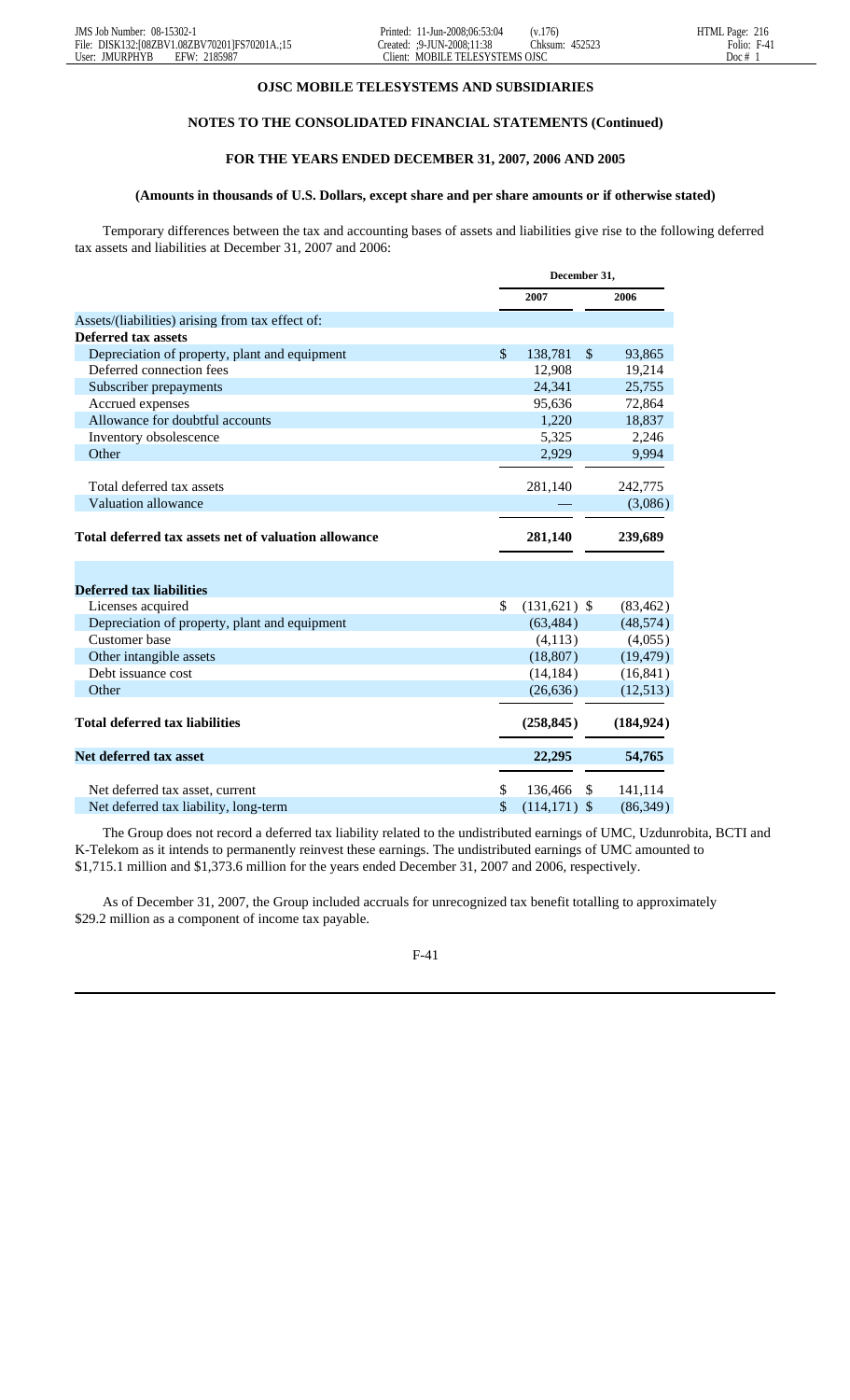## **NOTES TO THE CONSOLIDATED FINANCIAL STATEMENTS (Continued)**

## **FOR THE YEARS ENDED DECEMBER 31, 2007, 2006 AND 2005**

#### **(Amounts in thousands of U.S. Dollars, except share and per share amounts or if otherwise stated)**

A reconciliation of the beginning and ending amount of unrecognized tax benefit is as follows:

| Balance at January 1, 2007                                  | S | 7.610   |
|-------------------------------------------------------------|---|---------|
| Additions based on tax position related to the current year |   | 20,643  |
| Additions to tax positions related to prior years           |   | 5,933   |
| Reduction in tax positions related to prior years           |   | (1,345) |
| Settlements with taxing authorities                         |   | (3,628) |
|                                                             |   |         |
| Balance at December 31, 2007                                |   | 29.213  |

 At December 31, 2007, the Group also accrued interest and penalties related to unrecognized tax benefit of \$2.5 and \$1.9 million respectively. The Group does not expect the unrecognized tax benefit to change significantly over the next twelve months.

# **14. SHARE BASED COMPENSATION**

#### *The Stock Option Plan*

 In 2000, MTS established a stock bonus plan and stock option plan ("the Stock Option Plan") for selected officers, key employees and key advisors. During its initial public offering in 2000 (see Note 1) MTS allotted 9,966,631 shares of its common stock to fund the Stock Option Plan.

 Since 2002, MTS has made several grants pursuant to its stock option plan to employees and directors of the Group. These options generally vest over a two year period from the date of the grant, contingent on continued employment of the grantee with the Company. The options are exercisable within two weeks after the vesting date, and, if not exercised, are forfeited. The exercise price of the options equaled average market share price during the hundred day period preceding the grand date.

$$
F-42
$$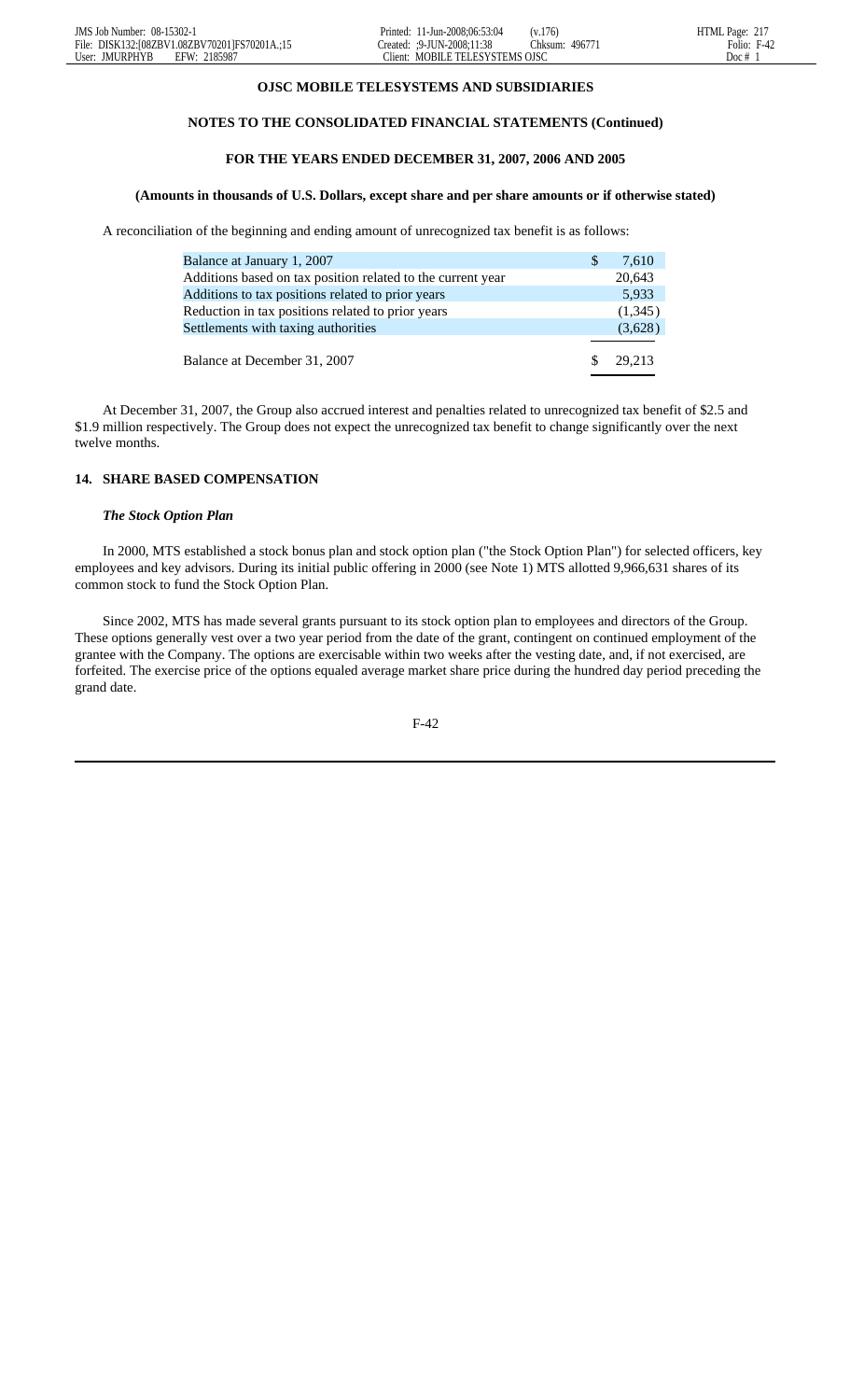### **NOTES TO THE CONSOLIDATED FINANCIAL STATEMENTS (Continued)**

### **FOR THE YEARS ENDED DECEMBER 31, 2007, 2006 AND 2005**

### **(Amounts in thousands of U.S. Dollars, except share and per share amounts or if otherwise stated)**

A summary of the status of the Group's Stock Option Plan is presented below:

|                                   | Number of<br>shares                    | Weighted<br>average<br>exercise price<br>(per share),<br><b>U.S. Dollars</b> |                      | Weighted<br>average grant<br>date fair<br>value of<br>options (per<br>share), U.S.<br><b>Dollars</b> |                      |                           | Aggregate<br>intrinsic value |
|-----------------------------------|----------------------------------------|------------------------------------------------------------------------------|----------------------|------------------------------------------------------------------------------------------------------|----------------------|---------------------------|------------------------------|
| Outstanding at December 31, 2004  | 3,530,970                              | \$                                                                           | 4.09                 | $\boldsymbol{\mathsf{S}}$                                                                            | 1.65                 | $\boldsymbol{\mathsf{S}}$ | 2,777                        |
| Granted<br>Exercised<br>Forfeited | 1,778,694<br>(1,801,622)<br>(320, 802) |                                                                              | 6.89<br>2.43<br>5.25 |                                                                                                      | 1.74<br>1.02<br>2.06 |                           | 907<br>(924)<br>(305)        |
|                                   |                                        |                                                                              |                      |                                                                                                      |                      |                           |                              |
| Outstanding at December 31, 2005  | 3,187,240                              | <sup>\$</sup>                                                                | 6.47                 | <sup>\$</sup>                                                                                        | 2.02                 | $\mathbb{S}$              | 2,455                        |
| Granted                           |                                        |                                                                              |                      |                                                                                                      |                      |                           |                              |
| Exercised                         | (639, 357)                             |                                                                              | 5.95                 |                                                                                                      | 2.36                 |                           | (695)                        |
| Forfeited                         | (1,112,882)                            |                                                                              | 6.23                 |                                                                                                      | 2.17                 |                           | (1,017)                      |
| Outstanding at December 31, 2006  | 1,435,001                              | \$                                                                           | 6.89                 | $\mathcal{S}$                                                                                        | 1.74                 | $\mathcal{S}$             | 743                          |
| Granted                           | 1,778,694                              |                                                                              | 6.31                 |                                                                                                      | 5.95                 |                           | 6,652                        |
| Exercised                         | (848, 126)                             |                                                                              | 6.89                 |                                                                                                      | 1.74                 |                           | (433)                        |
| Forfeited                         | (968, 313)                             |                                                                              | 6.66                 |                                                                                                      | 2.65                 |                           | (1,726)                      |
| Outstanding at December 31, 2007  | 1,397,256                              | \$                                                                           | 6.31                 | \$                                                                                                   | 4.05                 | \$                        | 5,236                        |

 Stock options outstanding as of December 31, 2007 will vest during the year ended December 31, 2008. None of the stock options outstanding as of December 31, 2007 were exercisable.

 The fair value of options granted during the years ended December 31, 2007 and 2005, was estimated using the lattice model based on the following assumptions:

|                                                | 2007    | 2005  |
|------------------------------------------------|---------|-------|
| Risk free rate                                 | 3.1%    | 4.7%  |
| Expected dividend yield                        | $0.3\%$ | 3%    |
| Expected volatility                            | 40.3%   | 40.0% |
| Expected life, years                           |         |       |
| Fair value of options (per share), U.S. Dollar | 595     | 1 74  |

 Compensation costs under Stock Option Plan of \$2.8 million, \$1.7 million and \$1.5 million was recognized in consolidated statements of operations during the years ended December 31, 2007, 2006 and 2005, respectively.

 The effect from forfeitures comprised \$0.3 million for the year ended December 31, 2005. The effect of the estimated forfeitures on Group's operations since adoption of SFAS No. 123R was \$1.7 million and \$1.0 million in 2007 and 2006, respectively.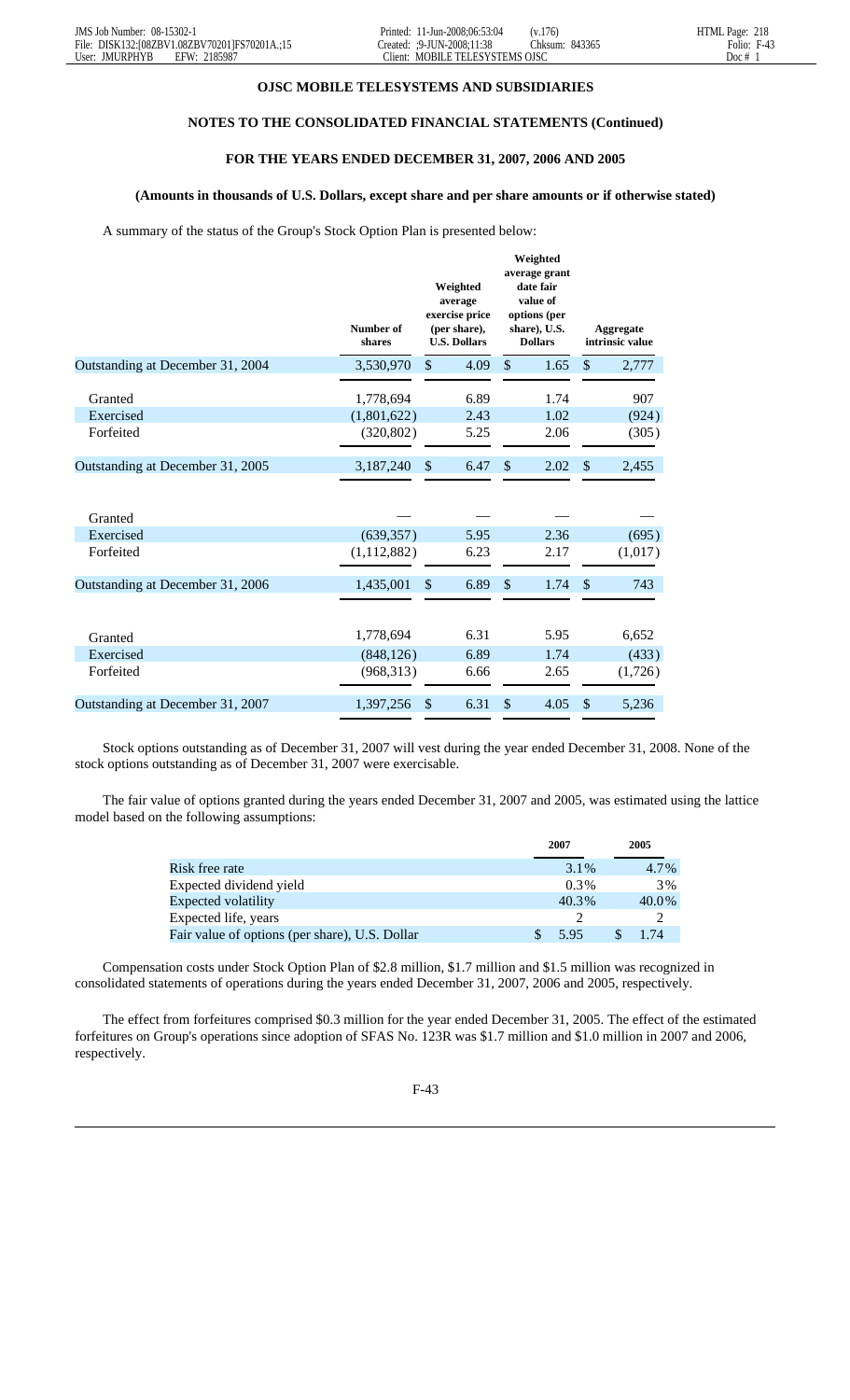## **NOTES TO THE CONSOLIDATED FINANCIAL STATEMENTS (Continued)**

# **FOR THE YEARS ENDED DECEMBER 31, 2007, 2006 AND 2005**

## **(Amounts in thousands of U.S. Dollars, except share and per share amounts or if otherwise stated)**

 As of December 31, 2007, there is \$3.0 million of total unrecognized compensation cost related to non-vested stock-based compensation awards under Stock Option Plan. This amount is expected to be recognized over a weighted-average period of 0.54 years.

 In accordance with the Russian legislation, MTS Board members and key employees may be considered insiders with respect to the Group and thus may be restricted from selling their shares.

# *Phantom Stock Plan*

 In June 2007, MTS board of directors approved the Phantom Stock Plan to provide deferred compensation to certain key employees (the "Participants") of the Group. The plan is based on units equivalent to the Company's common shares (the "Phantom Shares"). Under the Phantom Stock Plan, the Participants are entitled to a cash payment equal to the difference between the initial grant price and the exercise price of Phantom Shares, multiplied by the number of Phantom Shares granted, upon vesting of the award. The initial grant price is determined based on average market share price during the hundred day period preceding the grant date. The exercise price of Phantom Shares is determined based on average market share price during the hundred day period preceding the vesting date. The vesting period is two years from the grant date, contingent upon the continuing employment of the Participants by the Group. Further, the award shall vest only if at the end of the vesting period the cumulative percentage of the Company's market capitalization growth since the grant date exceeds the cumulative cost of equity determined by the Board of Directors for the same period.

 The Group has a maximum of 3,600,000 phantom ADSs, or 18,000,000 Phantom Shares, reserved for issuance under the Phantom Stock Plan, of which 720,000 ADSs, or 3,600,000 Phantom Shares, were granted in 2007. A summary of the status of the Group's Phantom Stock Plan is presented below:

|                                  | Number of<br>shares | Weighted<br>average<br>exercise price<br>(per share),<br><b>U.S. Dollar</b> |      | Weighted<br>average fair<br>value of<br>options (per<br>share), U.S.<br><b>Dollar</b> |     |              | Aggregate<br>intrinsic value |
|----------------------------------|---------------------|-----------------------------------------------------------------------------|------|---------------------------------------------------------------------------------------|-----|--------------|------------------------------|
| Outstanding at December 31, 2006 |                     | \$                                                                          |      | S                                                                                     |     | $\mathbb{S}$ |                              |
| Granted                          | 3,600,000           |                                                                             | 11.4 |                                                                                       | 8.8 |              | 32,400                       |
| Exercised                        |                     |                                                                             |      |                                                                                       |     |              |                              |
| Forfeited                        | (183, 320)          |                                                                             | 11.4 |                                                                                       | 8.8 |              | (1,650)                      |
|                                  |                     |                                                                             |      |                                                                                       |     |              |                              |
| Outstanding at December 31, 2007 | 3,416,680           | S                                                                           | 11.4 | -\$                                                                                   | 8.8 | -S           | 30,750                       |
|                                  |                     |                                                                             |      |                                                                                       |     |              |                              |

 All Phantom Shares outstanding as of December 31, 2007 are non-vested and will vest in 2009. None of the Phantom Shares were exercisable as of December 31, 2007.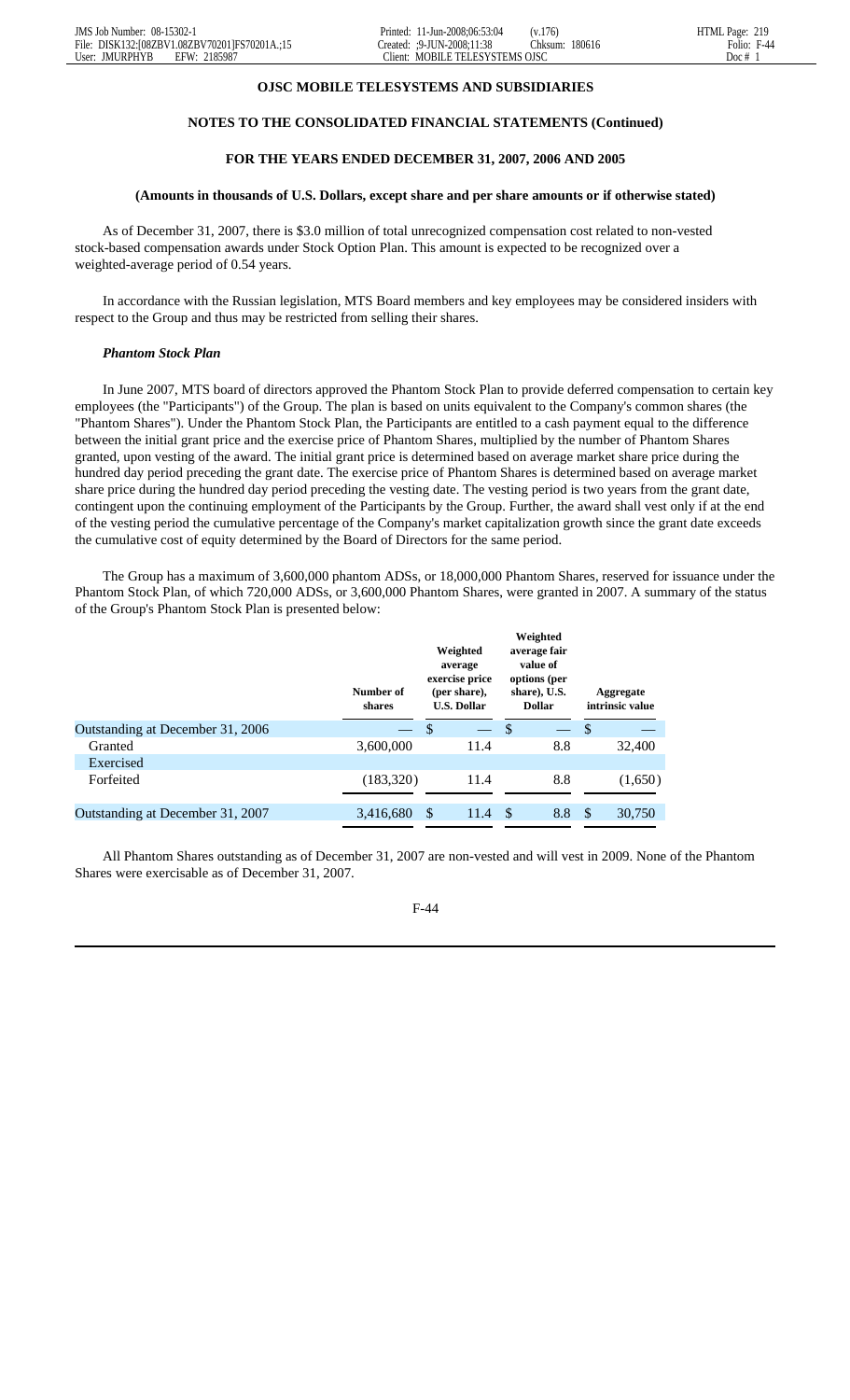### **NOTES TO THE CONSOLIDATED FINANCIAL STATEMENTS (Continued)**

### **FOR THE YEARS ENDED DECEMBER 31, 2007, 2006 AND 2005**

# **(Amounts in thousands of U.S. Dollars, except share and per share amounts or if otherwise stated)**

 The fair value of the liability under the Phantom Stock Plan as of December 31, 2007, were estimated using the Monte-Carlo simulation technique based on the following assumptions:

|                                                            | 2007  |
|------------------------------------------------------------|-------|
| Risk free rate                                             | 3.1%  |
| Present value of expected dividends, U.S. Dollars          | 5.3   |
| Expected volatility                                        | 40.3% |
| Remaining vesting period, years                            | 1.5   |
| Cumulative cost of equity                                  | 21.7% |
| Fair value of phantom share award (per share), U.S. Dollar | 8.8   |

 The compensation cost under the Phantom Stock Plan recognized in consolidated statements of operations for the year ended December 31, 2007 amounted to \$7.6 million and related deferred tax benefit amounted to \$1.8 million. The respective liability of \$7.6 million was included in other long-term liabilities in the consolidated balance sheet as of December 31, 2007.

 As of December 31, 2007, there was \$23.7 million of total unrecognized compensation cost related to non-vested Phantom Shares. This amount is expected to be recognized over a weighted-average period of 1.5 years. The Group is required to estimate expected forfeiture rate, as well as the probability that performance conditions that affect the vesting of Phantom Shares awards will be achieved and only recognize expense for those shares expected to vest. The Group's estimated forfeiture rate was 5.1%. The effect of forfeitures amounted to \$2.0 million for the year ended December 31, 2007.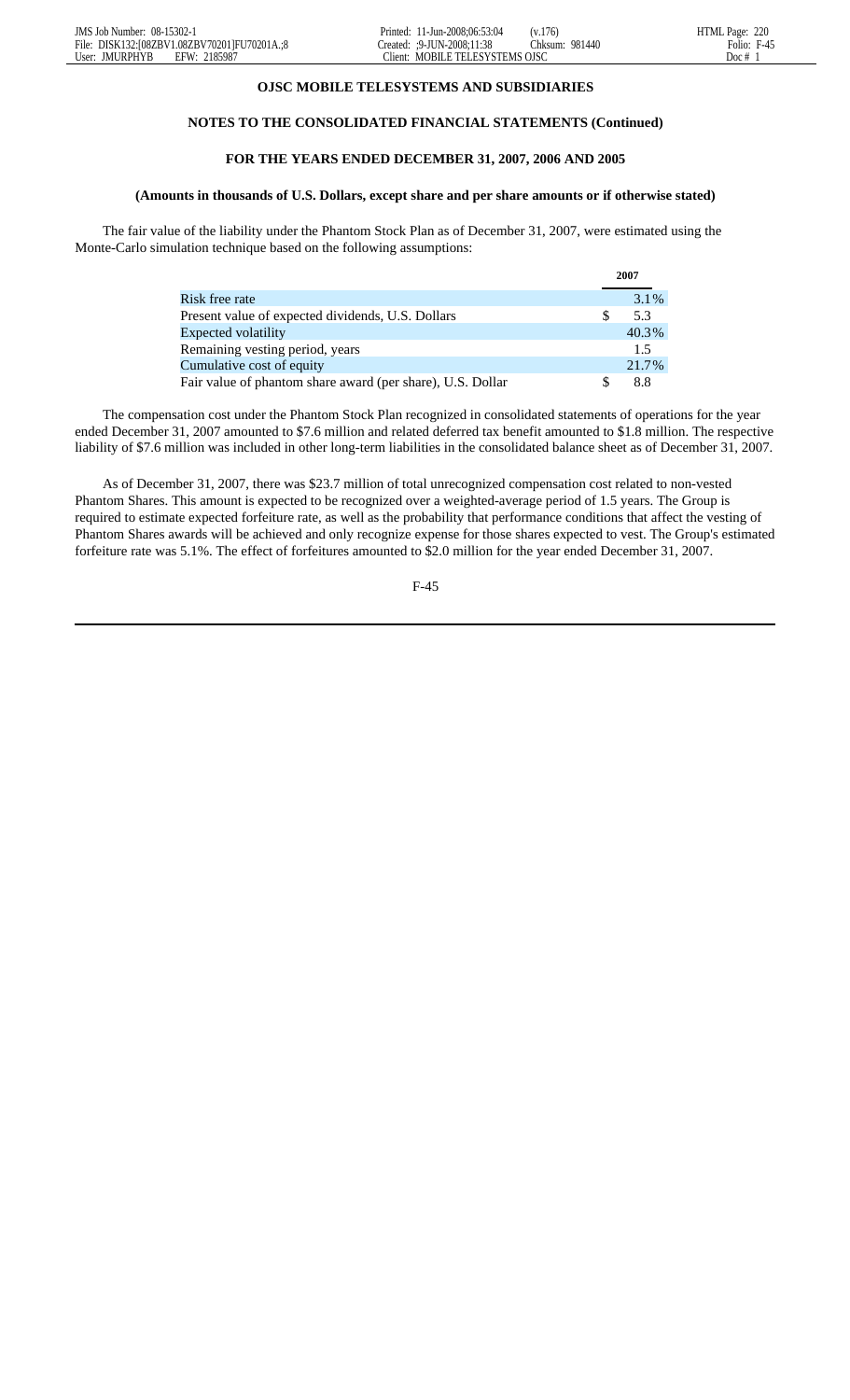### **NOTES TO THE CONSOLIDATED FINANCIAL STATEMENTS (Continued)**

# **FOR THE YEARS ENDED DECEMBER 31, 2007, 2006 AND 2005**

### **(Amounts in thousands of U.S. Dollars, except share and per share amounts or if otherwise stated)**

# **15. RELATED PARTIES**

Related parties balances as of December 31, 2007 and 2006, comprised the following:

|                                                             | December 31,  |         |               |         |
|-------------------------------------------------------------|---------------|---------|---------------|---------|
|                                                             |               | 2007    |               | 2006    |
| Accounts receivable:                                        |               |         |               |         |
| <b>TS-Retail</b>                                            | \$            | 8,578   | <sup>\$</sup> |         |
| Comstar UTS for interconnect                                |               | 6.048   |               |         |
| Maxima for advertising                                      |               | 4,305   |               | 152     |
| MTT for interconnect                                        |               | 3,029   |               | 5,164   |
| MGTS for interconnect                                       |               | 2,631   |               |         |
| Mediaplanning for advertising                               |               |         |               | 2,041   |
| Rosno for insurance                                         |               |         |               | 640     |
| Other                                                       |               | 413     |               | 437     |
| Total accounts receivable, related parties                  | S             | 25,004  | \$.           | 8,434   |
| Accounts payable:                                           |               |         |               |         |
| Sitronics for software and FORIS outstaffing services       | \$            | 99,816  | \$            | 106,176 |
| Kvazar-Micro.ru for systems integration services            |               | 20,230  |               | 8,172   |
| MTT for interconnect                                        |               | 19,197  |               | 4,834   |
| Comstar UTS for interconnect                                |               | 6,825   |               | 1,598   |
| Sitronics Smart Tehnologies for SIM and prepaid phone cards |               | 5,754   |               | 6,304   |
| Mediaplanning for advertising                               |               | 2,609   |               | 1,244   |
| <b>MGTS</b> for interconnect                                |               | 1,833   |               | 766     |
| Maxima for advertising                                      |               | 1,266   |               | 4,167   |
| Other                                                       |               | 2,723   |               | 1,995   |
| Total accounts payable, related parties                     | $\mathcal{S}$ | 160,253 | <sup>\$</sup> | 135,256 |

Transactions with major related parties are described below.

 *Moscow Bank of Reconstruction and Development ("MBRD")* —MTS maintains certain bank and deposit accounts with MBRD, whose major shareholder is Sistema. As of December 31, 2007 and 2006, MTS cash position at MBRD amounted to \$321.7 million and \$86.5 million in current accounts, respectively. Deposit accounts at MBRD amounted to \$265.0 million as of December 31, 2007, and \$55.0 million as of December 31, 2006. The related interest accrued and collected on the deposits for the years ended December 31, 2007, 2006 and 2005, amounted to \$18.9 million, \$4.8 million and \$5.4 million, respectively, and was included as a component of interest income in the accompanying consolidated statements of operations.

 *TS-Retail* —As discussed in Note 3, in November 2006, MTS established a wholly-owned subsidiary, TS-Retail, with a registered capital of \$1.1 million for further expansion of Group's retail operations. In December 2007, following the execution of a business development plan, TS-Retail carried out an increase in charter capital up to \$14.0 million which was bought out by MTS (\$2.4 million) and other subsidiaries of Sistema (\$11.6 million). As a result of the transaction, the Group's share in TS-Retail decreased to 25%. MTS deconsolidated TS-Retail since that date and subsequently accounted for this

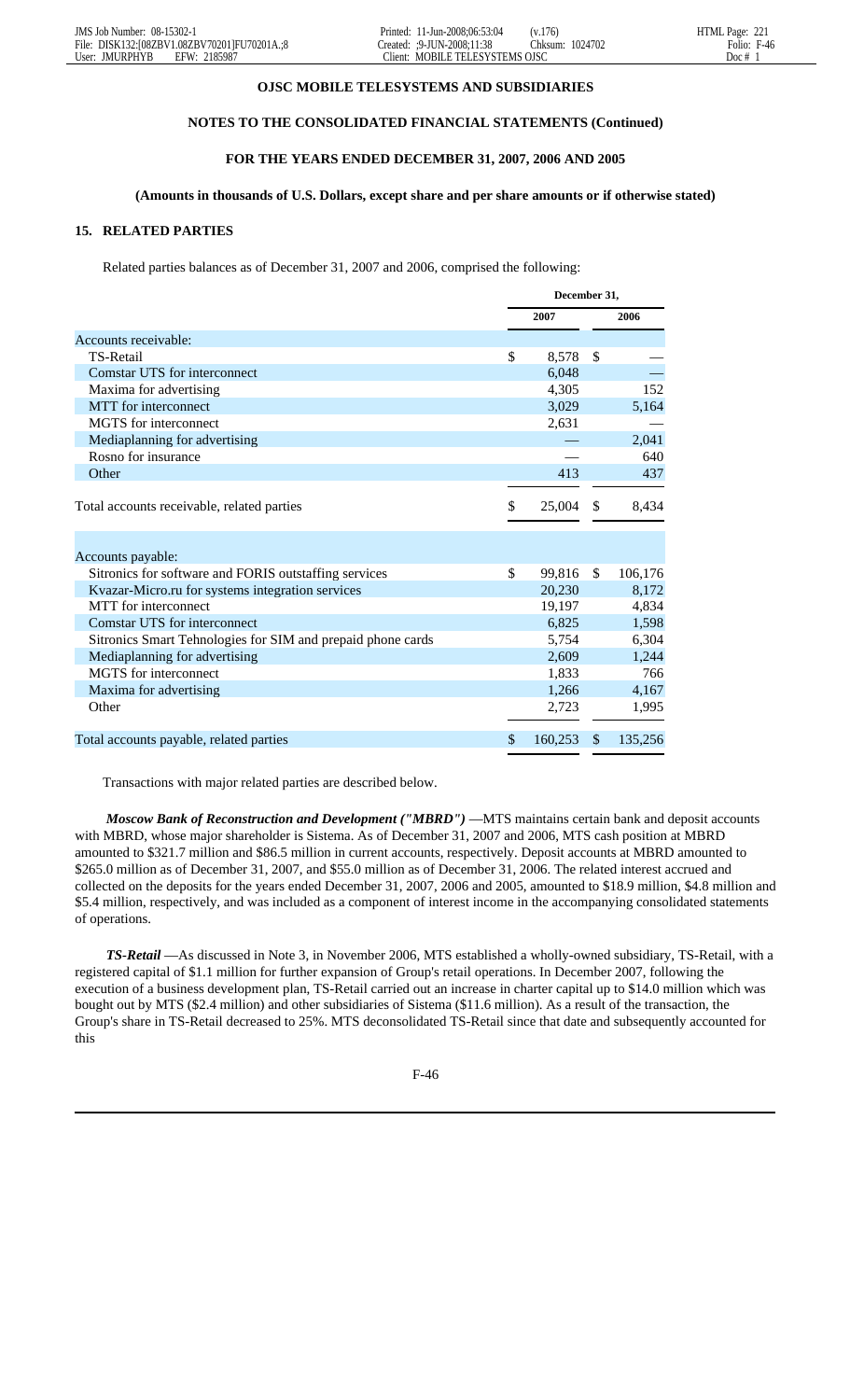#### **NOTES TO THE CONSOLIDATED FINANCIAL STATEMENTS (Continued)**

### **FOR THE YEARS ENDED DECEMBER 31, 2007, 2006 AND 2005**

#### **(Amounts in thousands of U.S. Dollars, except share and per share amounts or if otherwise stated)**

investment under the equity method. During 2007, MTS granted a short-term loan to TS-Retail in the amount of \$8.6 million.

 *Comstar UTS ("Comstar")* —MTS had interconnect, line and numbering capacity rental agreements with Comstar, Telmos and MTU-Inform, subsidiaries of Sistema. During 2007 Telmos and MTU-Inform merged with Comstar. Revenue under agreements with these entities for the years ended December 31, 2007, 2006 and 2005, amounted to \$10.0 million, \$1.7 million and \$nil million, respectively. Interconnect and line rental expenses for 2007, 2006 and 2005 comprised \$34.8 million, \$25.9 million and \$25.2 million.

 *Maxima Advertising Agency ("Maxima")* —In 2007, 2006 and 2005, MTS had agreements for advertising services with Maxima, a subsidiary of Sistema. Advertising costs related to Maxima for the years ended December 31, 2007, 2006 and 2005, amounted to \$127.7 million, \$117.8 million and \$58.6 million, respectively.

 *MTT* —In 2007, 2006 and 2005, MTS had interconnect and line rental agreements with MTT, a subsidiary of Sistema. Interconnect revenue for 2007, 2006 and 2005 amounted to \$62.0 million, \$29.4 million and \$5.0 million, respectively. Interconnect expenses for 2007, 2006 and 2005 amounted to \$83.1 million, \$69.3 million and \$41.1 million, respectively.

 *Moscow City Telephone Network ("MGTS")* —In 2007, 2006 and 2005, MTS had line rental agreements with MGTS, a subsidiary of Sistema, and rented a cable plant from MGTS for the installation of optic-fiber cable. MTS also rented buildings for administrative offices as well as premises for switchboard and base station equipment. Rental expenses for the years 2007, 2006 and 2005 amounted to \$16.3 million, \$13.1 million and \$8.3 million, respectively. Interconnect revenue for 2007, 2006 and 2005 amounted to \$25.2 million, \$7.9 million and \$0.3 million, respectively.

 *Mediaplanning* —During 2007, 2006 and 2005, MTS entered into a number of agreements to purchase advertising services with Mediaplanning, a subsidiary of Sistema. Related advertising costs recorded for the years ended December 31, 2007, 2006 and 2005 amounted to \$48.8 million, \$45.1 million and \$21.5 million, respectively.

 *Rosno OJSC ("Rosno")* —MTS arranged medical insurance for its employees and property insurance with Rosno (a subsidiary of Sistema until February, 2007). Insurance premiums paid to Rosno for the years ended December 31, 2006 and 2005, amounted to \$11.3 million and \$12.6 million, respectively. Staring from February, 2007, Rosno is no longer a related party of the Group, as Sistema sold its controlling stake in Rosno to Allianz.

 *Sitronics* —Sitronics Telecom Solutions Czech Republic and Russia, formerly Strom Telecom and Mediatel, are subsidiaries of Sistema. During 2007, 2006 and 2005, the Group acquired from these companies telecommunications equipment, billing systems (FORIS) and related services for approximately \$67.1 million, \$231.2 million and \$179.2 million, respectively. FORIS implementation was substantially completed in 2007.

 *Kvazar-Micro.ru ("Kvazar")* —In 2004, MTS signed agreements for software implementation services with Kvazar, a subsidiary of Sistema. Pursuant to these agreements, Kvazar provided to MTS systems integration services in respect to implementation of Oracle E-Business Suite ("OEBS") in 2007, 2006 and 2005 of approximately \$64.8 million, \$52.1 million and \$62.0 million, respectively. The implementation of OEBS was substantially completed at the end of 2007.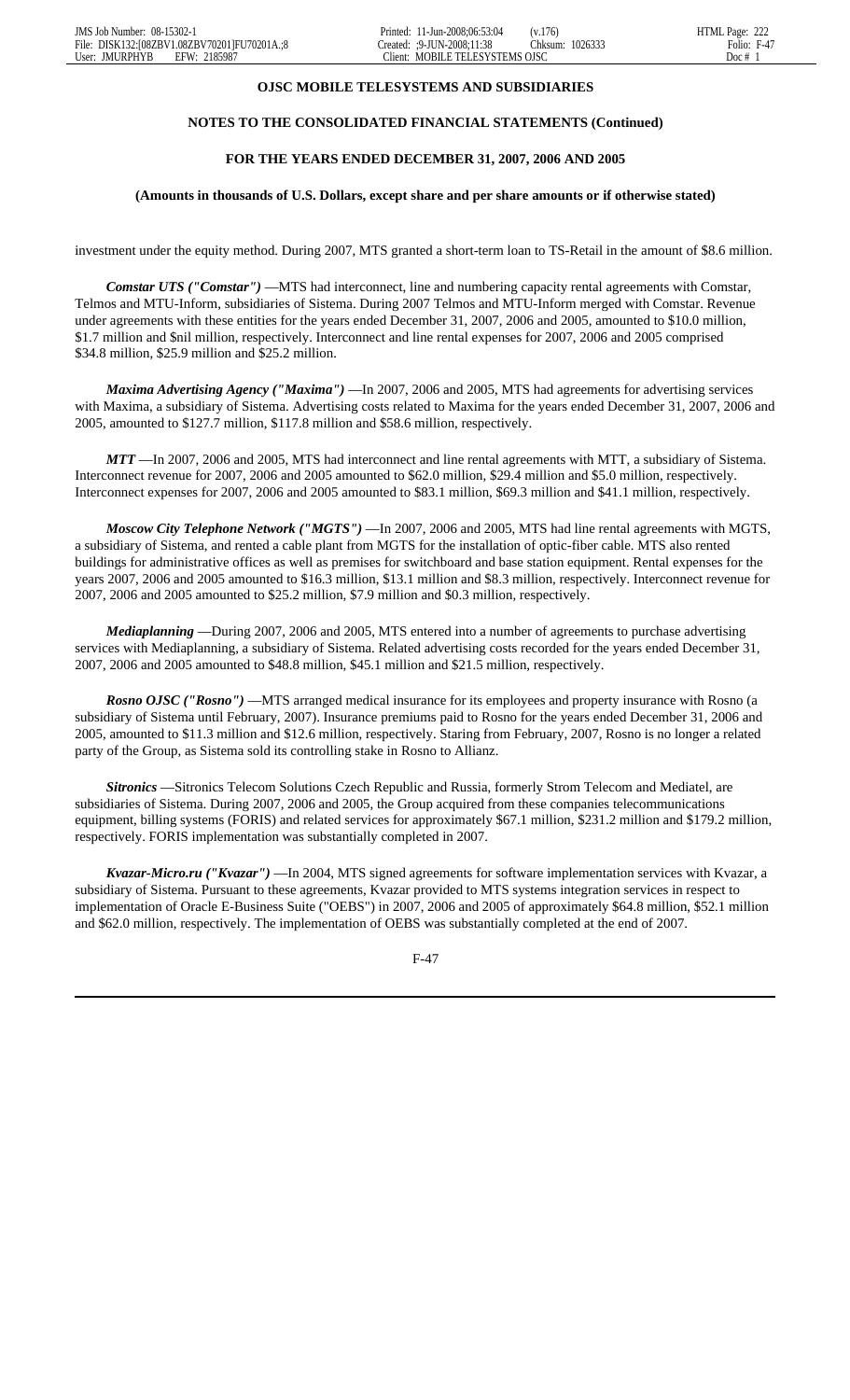### **NOTES TO THE CONSOLIDATED FINANCIAL STATEMENTS (Continued)**

## **FOR THE YEARS ENDED DECEMBER 31, 2007, 2006 AND 2005**

## **(Amounts in thousands of U.S. Dollars, except share and per share amounts or if otherwise stated)**

 *Sitronics Smart Technologies (former SmartCards* )—In 2007 and 2006, MTS purchased SIM cards and prepaid phone cards from Sitronics Smart Technologies, a subsidiary of Sistema, for approximately \$19.3 million and \$37.0 million.

 *Sistema Telecom* —In May 2006, Sistema introduced a universal brand featuring a new egg-shaped logo for each of the telecommunication companies operating within the Sistema group, including MTS. The brand is owned by Sistema Telecom, a subsidiary of Sistema. The expenses related to the use of the brand name incurred by MTS and paid for in 2007 and 2006, amounted to \$14.5 million and \$9.7 million, respectively.

 *City Hals* —In 2007 and 2006, City Hals, a subsidiary of Sistema, provided rent, repair, maintenance and cleaning services to MTS of approximately \$6.1 million and \$5.2 million, respectively.

 The Group does not have the intent and ability to offset the outstanding accounts payable and accounts receivable with related parties under the terms of existing agreements with them.

## **16. GENERAL AND ADMINISTRATIVE EXPENSES**

General and administrative expenses for the years ended December 31, 2007, 2006 and 2005, comprised the following:

|                                     |   | December 31, |   |         |          |         |  |
|-------------------------------------|---|--------------|---|---------|----------|---------|--|
|                                     |   | 2007         |   | 2006    |          | 2005    |  |
| Salaries and social contributions   | S | 562,924      | S | 430,443 | <b>S</b> | 336,203 |  |
| Rent                                |   | 179,436      |   | 123,378 |          | 79,869  |  |
| General and administrative          |   | 145,109      |   | 125.934 |          | 100,257 |  |
| Repair and maintenance              |   | 142,969      |   | 94.242  |          | 90,609  |  |
| Taxes other than income             |   | 141,254      |   | 88,089  |          | 62,102  |  |
| Billing and data processing         |   | 36,052       |   | 44.886  |          | 37,287  |  |
| Consulting expenses                 |   | 23,742       |   | 23,352  |          | 26,486  |  |
| Insurance                           |   | 12,063       |   | 10,723  |          | 16,804  |  |
| Inventory obsolescence expense      |   |              |   |         |          | 9,112   |  |
|                                     |   |              |   |         |          |         |  |
| General and administrative expenses | S | 1.243.549    |   | 941.047 | <b>S</b> | 758.729 |  |

# **17. INVESTMENTS IN AND ADVANCES TO ASSOCIATES**

At December 31, 2007 and 2006, the Group's investments in and advances to associates comprised the following:

|                                                 | December 31, |          |         |  |  |
|-------------------------------------------------|--------------|----------|---------|--|--|
|                                                 | 2007         |          | 2006    |  |  |
| MTS Belarus—equity investment                   | 188,622      | <b>S</b> | 119,802 |  |  |
| MTS Belarus—loans receivable                    |              |          | 21,341  |  |  |
| Coral/Sistema Strategic Fund—equity investment  | 6,916        |          |         |  |  |
| Receivables from other investee companies       | 370          |          | 330     |  |  |
| Total investments in and advances to associates | 195,908      | <b>S</b> | 141,473 |  |  |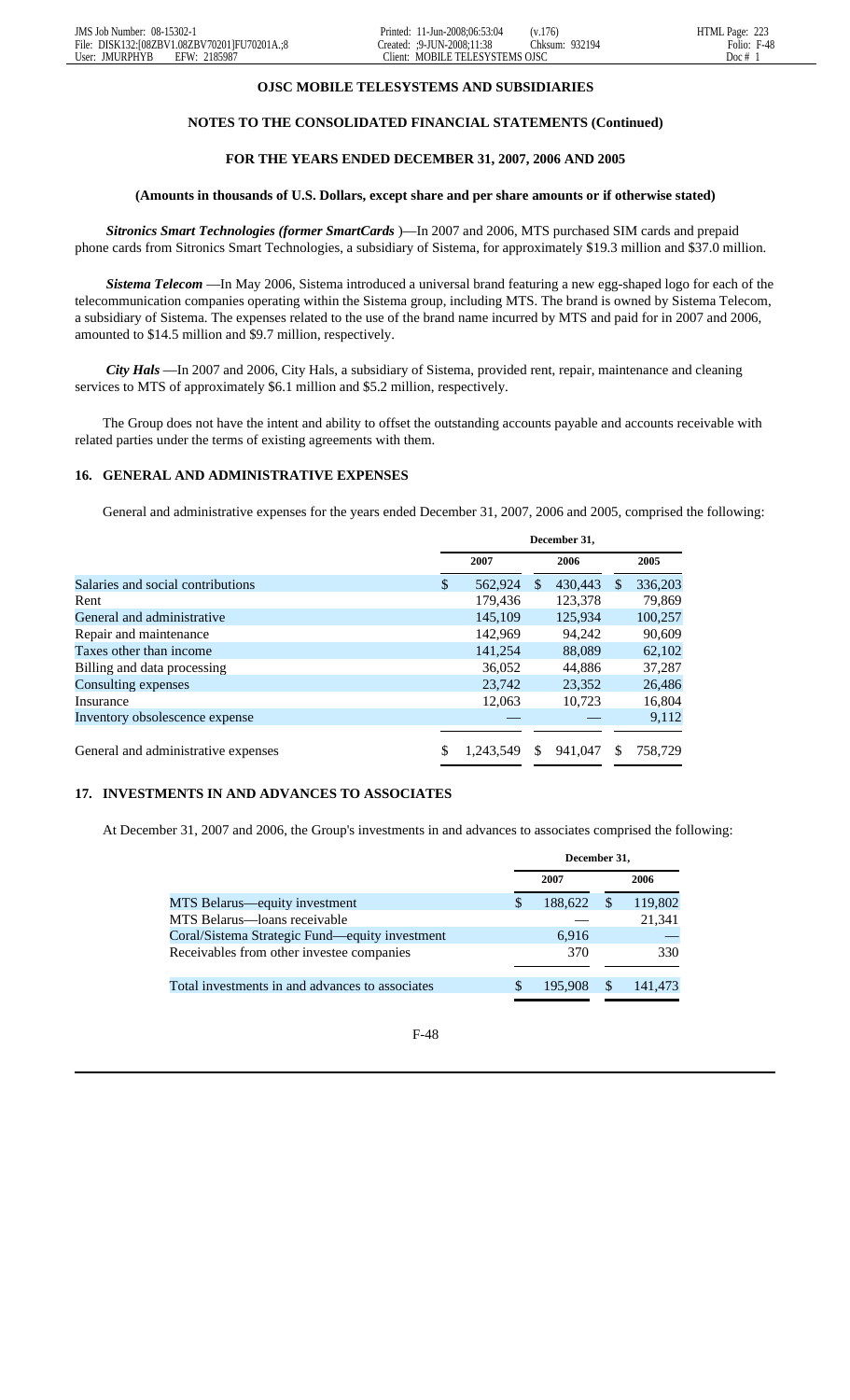#### **NOTES TO THE CONSOLIDATED FINANCIAL STATEMENTS (Continued)**

### **FOR THE YEARS ENDED DECEMBER 31, 2007, 2006 AND 2005**

#### **(Amounts in thousands of U.S. Dollars, except share and per share amounts or if otherwise stated)**

 *MTS Belarus* —As of December 31, 2006, the Group provided MTS Belarus with a total of \$21.3 million in loans. These loans bore interest of 3% to 11% per annum. As of December 31, 2007 these loans were fully repaid.

 *Coral/Sistema Strategic Fund* —In August 2007, the Group purchased an equity interest in a strategic fund organized by Sistema in order to invest in various projects in the telecommunications and high-technology area. The fund is organized in the form of limited partnership. The Group has committed to invest up to \$26.3 million if called upon by the General Partner.

The equity investment in TS-Retail is recorded at \$nil as of December 31, 2007. See also Note 15.

 The Group's share in net income of associates is included in other income in the accompanying consolidated statements of operations. For the years ended December 31, 2007, 2006 and 2005, this share amounted to \$72.7 million, \$58.1 million and \$42.4 million, respectively.

#### **18. RESTRICTED CASH**

 Restricted cash of \$28.6 million and \$24.8 million, as of December 31, 2007 and 2006, respectively, consists of cash deposited by Uzdunrobita in a special bank account, which was created to be in compliance with government regulation of local currency conversion into foreign currencies. The cash deposited will be further converted from Uzbek som into U.S. Dollars and used for settlements with suppliers of equipment and software.

#### **19. OPERATING LICENSES**

 In connection with providing telecommunication services, the Group has been issued various operating GSM licenses by the Russian Ministry of Information Technologies and Communications. In addition to the licenses received directly from the Russian Ministry of Information Technologies and Communications, the Group has been granted access to various telecommunication licenses through acquisitions. In foreign subsidiaries, the licenses are granted by the local Communication authorities.

$$
F-49
$$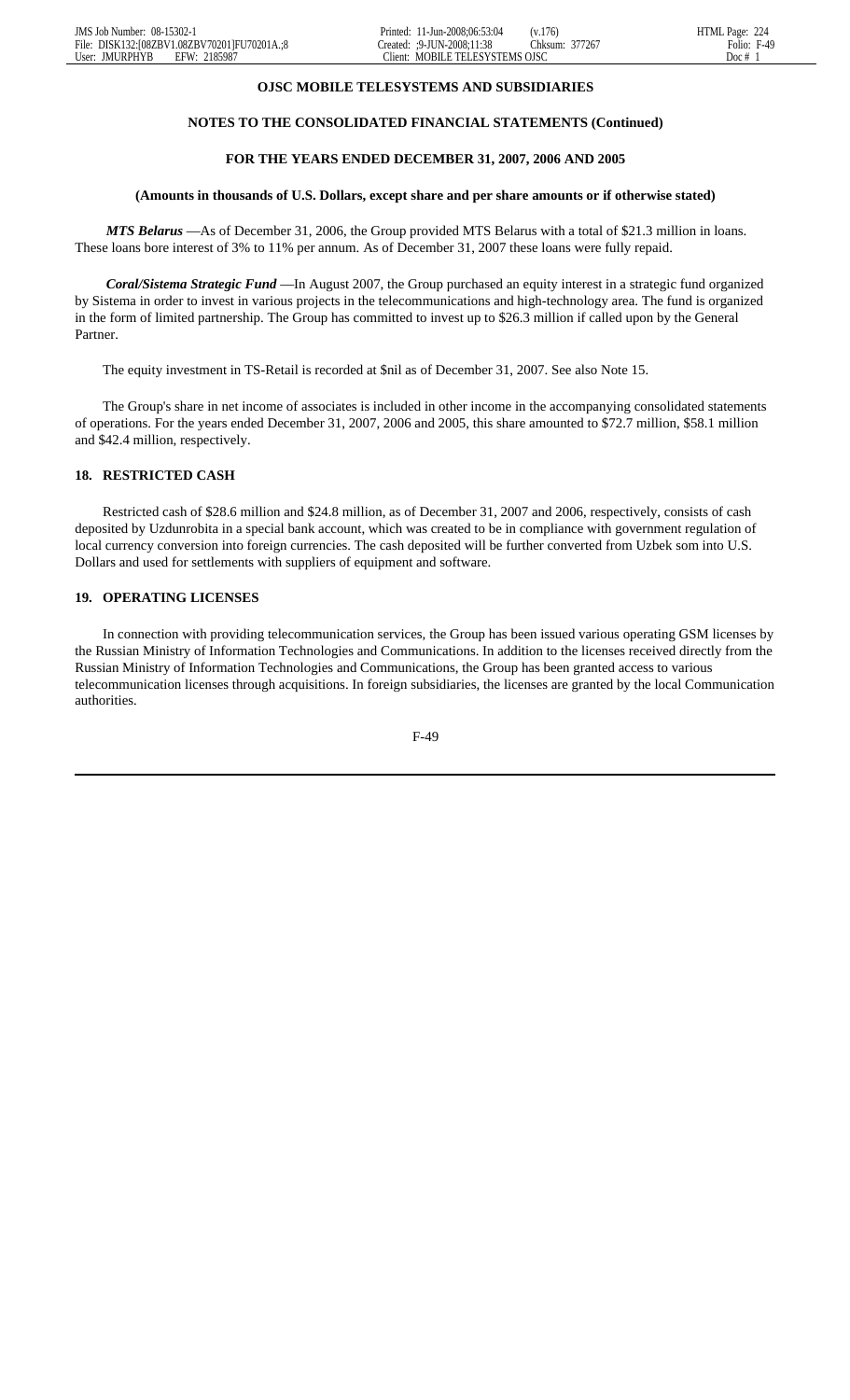## **NOTES TO THE CONSOLIDATED FINANCIAL STATEMENTS (Continued)**

## **FOR THE YEARS ENDED DECEMBER 31, 2007, 2006 AND 2005**

## **(Amounts in thousands of U.S. Dollars, except share and per share amounts or if otherwise stated)**

At December 31, 2007 and 2006, the recorded values of the Group's telecommunication licenses were as follows:

|                                        |               | December 31, |               |            |  |  |
|----------------------------------------|---------------|--------------|---------------|------------|--|--|
|                                        |               | 2007         |               | 2006       |  |  |
| Moscow license area                    | $\mathcal{S}$ | 302,724      | $\mathcal{S}$ | 233,970    |  |  |
| Armenia                                |               | 246,917      |               |            |  |  |
| Uzbekistan                             |               | 196,517      |               | 40,861     |  |  |
| Asian Russian regions                  |               | 196,119      |               | 179,473    |  |  |
| North—West region                      |               | 96,648       |               | 74,639     |  |  |
| Ukraine                                |               | 63,535       |               | 63,535     |  |  |
| <b>Far East</b>                        |               | 58,091       |               | 48,107     |  |  |
| European Russia Regions                |               | 53,382       |               | 111,198    |  |  |
| Turkmenistan                           |               | 50,504       |               | 50,503     |  |  |
| Krasnodar, Adygeya and Northern Osetia |               | 9,985        |               | 149,986    |  |  |
| <b>Tatarstan Republic</b>              |               |              |               | 104,159    |  |  |
| Other                                  |               | 100,027      |               | 96,143     |  |  |
| Licenses, at cost                      |               | 1,374,449    |               | 1,152,574  |  |  |
| Accumulated amortization               |               | (708, 844)   |               | (747, 076) |  |  |
| Licenses, net                          | \$.           | 665,605      | $\mathcal{S}$ | 405,498    |  |  |

 Amortization expense for the years ended December 31, 2007, 2006 and 2005, amounted to \$195.7 million, \$211.3 million and \$194.3 million, respectively.

 As of December 31, 2007, operating licenses related to Tatarstan Republic and the majority of licenses related to Krasnodar, Adygeya and Northern Osetia were fully amortized and their respective cost and accumulated amortization were written off from the consolidated balance sheet.

 Based on the cost of amortizable operating licenses existing at December 31, 2007, the estimated future amortization expenses are \$148.1 million during 2008, \$86.0 million during 2009, \$78.8 million during 2010, \$55.5 million during 2011, \$42.0 million during 2012 and \$255.2 million thereafter. The actual amortization expense reported in future periods could differ from these estimates as a result of new intangible assets acquisitions, changes in useful lives and other relevant factors.

 In 2006, each of the Group's licenses, except for the licenses covering the Moscow license area and Uzbekistan, contained a requirement for service to be commenced and for subscriber number and territorial coverage targets to be achieved by a specified date. In 2007, there were alterations in terms of licenses covering the Russian Federation. The requirements for subscriber numbers and territorial coverage targets were revoked. Instead, the targets were set for start date of service. Management believes that the Group is in compliance with all material terms of its licenses.

 The Group's operating licenses do not provide for automatic renewal. However, licenses that expired during the year ended December 31, 2007, were renewed. The cost to renew the licenses was not significant. The Group has limited experience with the renewal of its existing licenses. Management believes that licenses required for the Group's operations will be renewed upon expiration.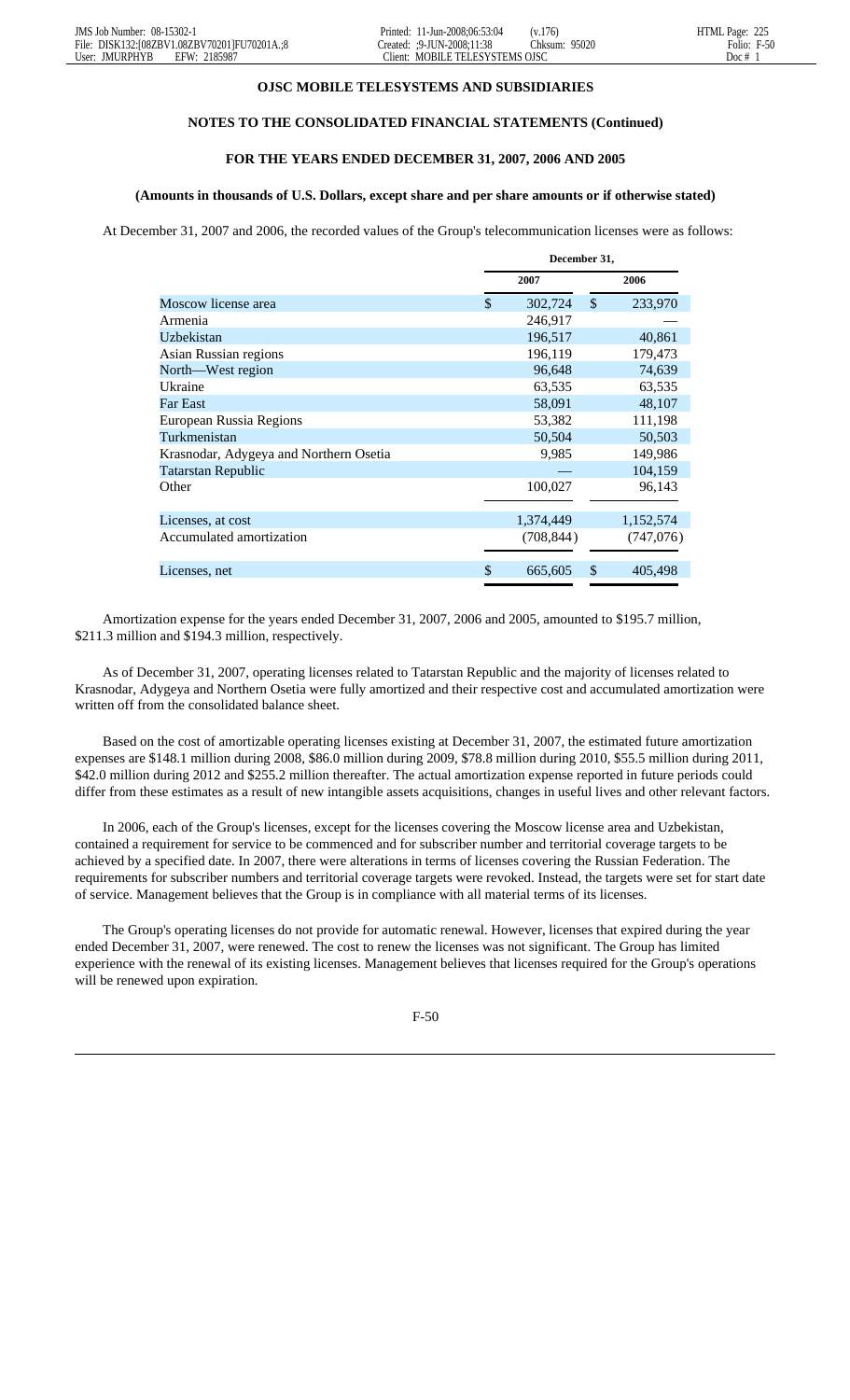#### **NOTES TO THE CONSOLIDATED FINANCIAL STATEMENTS (Continued)**

## **FOR THE YEARS ENDED DECEMBER 31, 2007, 2006 AND 2005**

#### **(Amounts in thousands of U.S. Dollars, except share and per share amounts or if otherwise stated)**

### **20. COMMITMENTS AND CONTINGENCIES**

 *Capital commitments* —As of December 31, 2007, the Group had executed purchase agreements of approximately \$252.7 million to acquire property, plant and equipment, and intangible assets.

 *Operating leases* —The Group has entered into non-cancellable agreements to lease the space for telecommunication equipment, offices and transmission channels, which expire in various years up to 2056. Rental expenses under the operating leases of \$179.4 million, \$123.4 million and \$73.2 million for the years ended December 31, 2007, 2006 and 2005, respectively, are included in operating expenses in the accompanying consolidated statements of operations. Future minimum lease payments due under these leases at December 31, 2007 are as follows:

| Payments due in the years ended December 31, |    |         |
|----------------------------------------------|----|---------|
| 2008                                         | \$ | 184,281 |
| 2009                                         |    | 32,963  |
| 2010                                         |    | 23,186  |
| 2011                                         |    | 12,759  |
| 2012                                         |    | 9,372   |
| Thereafter                                   |    | 37,553  |
|                                              |    |         |
| Total                                        | S  | 300,114 |

 *Operating environment* —The Russian and Ukrainian economies, while deemed to be of market status, continue to display certain traits consistent with that of an emerging market. These characteristics have in the past included higher than normal inflation, insufficient liquidity of the capital markets, and the existence of currency controls. The continued success and stability of the Russian and Ukrainian economies will be subject to their government's continued actions with regard to supervisory, legal and economic reforms.

 The Federal Law on Communications sets the legal basis for the telecommunications business in Russia and defines the status that state bodies have in the telecommunications sector. In addition, the law created a universal service fund ("USF") charge, which became effective May 3, 2005, calculated as 1.2% of revenue from services provided to customers, excluding interconnection and other operators' traffic routing revenue. For the years ended December 31, 2007, 2006 and 2005, the Group incurred approximately \$64.8 million, \$54.2 million and \$30.3 million in USF charges, respectively, which are recorded in other operating expenses in the accompanying consolidated statements of operations.

 The Group's operations in Turkmenistan are subject to certain restrictions in accordance with the local regulatory environment including, but not limited to, the sale of hard currency on the local market and hard currency repatriation. The effect of those restrictions on the financial statements is represented by a loss from currency translation transactions in Turkmenistan of \$22.0 million and \$24.3 million recognized as other non-operating expense in the Group's consolidated statements of operations for the year ended December 31, 2007 and 2006, respectively. The amount of loss from currency translation transactions for the year ended December 31, 2005 was insignificant.

 *Taxation* —Russia and Ukraine currently have a number of laws related to various taxes imposed by both federal and regional governmental authorities. Applicable taxes include VAT, corporate income tax (profits tax), a number of turnover-based taxes, and payroll (social) taxes, together with others. Laws

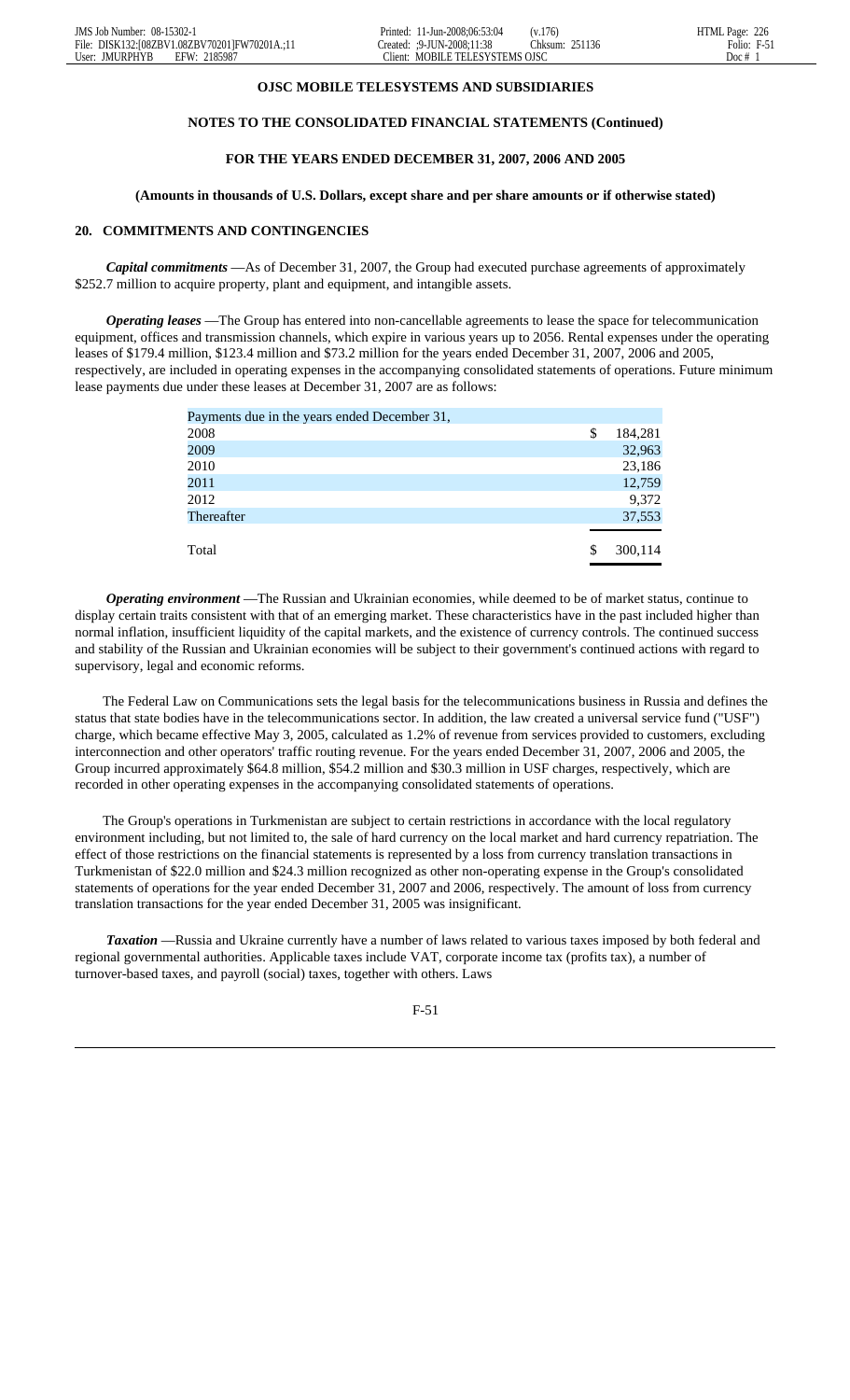# **NOTES TO THE CONSOLIDATED FINANCIAL STATEMENTS (Continued)**

# **FOR THE YEARS ENDED DECEMBER 31, 2007, 2006 AND 2005**

## **(Amounts in thousands of U.S. Dollars, except share and per share amounts or if otherwise stated)**

related to these taxes have not been in force for significant periods, in contrast to more developed market economies; therefore, the government's implementation of these regulations is often inconsistent or nonexistent. Accordingly, few precedents with regard to tax rulings have been established. Tax declarations, together with other legal compliance areas (for example, customs and currency control matters), are subject to review and investigation by a number of authorities, which are enabled by law to impose extremely severe fines, penalties and interest charges. These facts create tax risks in Russia that are more significant than typically found in countries with more developed tax systems.

 In September 2006, the Russian tax authorities audited MTS OJSC's compliance with tax legislation for the years ended December 31, 2003 and 2004. Based on the results of this audit, the Russian tax authorities assessed that 1,283,660 thousand rubles (approximately \$52.3 million as of December 31, 2007) of additional taxes, penalties and fines were payable by the Group. The Group has prepared and filed a petition with the Arbitration Court of Moscow to recognize the tax authorities' resolution to be partially invalid. The amount of disputed taxes and fines equals 1,220,096 thousand rubles (approximately \$49.7 million). In 2007, a final court hearing considered this matter which resulted in a judgment in favour of the Group. Tax authorities prepared an appeal with Court of Appeal; however the judgment was not changed. As of December 31, 2007, no provision in relation to the above tax audit was accrued in the Group's financial statements or paid to tax authorities.

 Generally, according to Russian tax legislation tax declarations remain open and subject to inspection for a period of three years following the tax year. As of December 31, 2007, tax declarations of MTS OJSC and other subsidiaries in Russia for the preceding three fiscal years were open for further review, assuming no resolution issued based on the results of tax audit of the years ended December 31, 2005 and 2006. In January 2008, the Russian tax authorities started auditing MTS OJSC's compliance with tax legislation for the years ended December 31, 2005 and 2006. As of the date of these statements, the audit has not been finalized. Official resolution is not expected before July 2008, and it is not possible at this time to predict the outcome.

 There are regulatory uncertainties in Ukraine related to the treatment for VAT purposes of contributions payable to the Ukrainian State Pension Fund ("Pension Fund") in respect of the cash paid for the consumption of telecommunication services by customers. Also it could have influence on income tax and other taxes paid by the Group.

 As a result of a tax audit of the period from July 1, 2004 to April 1, 2007, additional VAT charges (including penalties) calculated on the Pension Fund contributions could be up to \$11.5 million. In 2005, UMC initiated a litigation case in respect of this issue against the tax authorities, and has received favorable rulings from the courts on three occasions (the most recent from the Highest Administrative Court of Ukraine). Management believes that VAT was not applicable to the Pension Fund contributions during the period under the tax authorities' review. Further, management believes that UMC is in line with industry practice and has already defended its position in the courts. At December 31, 2007, no VAT charges in relation to the above litigation was accrued in the Group's financial statements or paid to the tax authorities.

 In 2008, tax authorities completed audit procedures in Uzdunrobita, BCTI and K-Telekom for the year ended December 31, 2006. According to the local tax legislation of Uzbekistan, Turkmenistan and Armenia tax declarations remain open for further inspection for five, six and three years, respectively.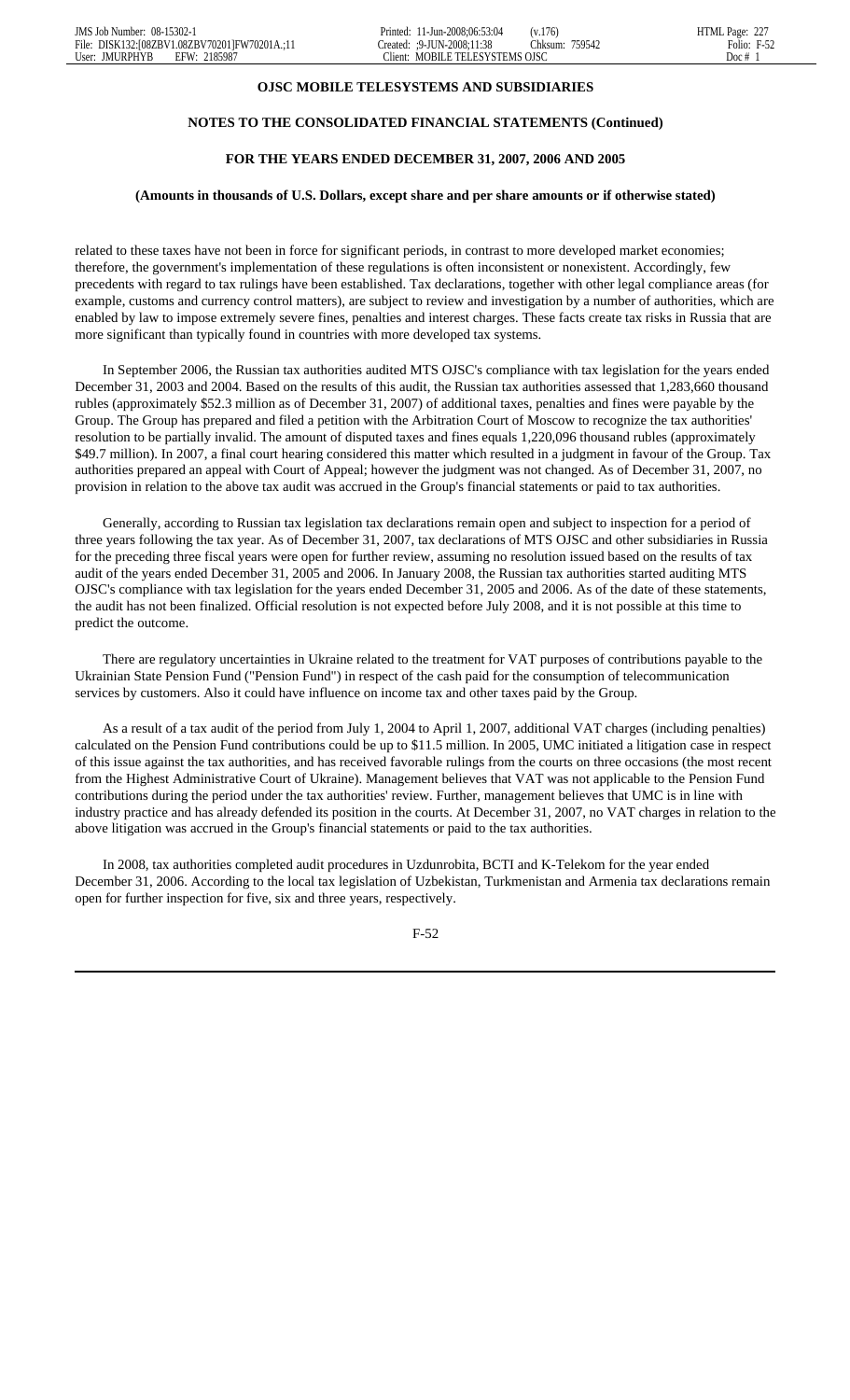#### **NOTES TO THE CONSOLIDATED FINANCIAL STATEMENTS (Continued)**

### **FOR THE YEARS ENDED DECEMBER 31, 2007, 2006 AND 2005**

#### **(Amounts in thousands of U.S. Dollars, except share and per share amounts or if otherwise stated)**

 Further, MTS purchases supplemental software from the foreign suppliers of the telecommunication equipment in the ordinary course of business. The Group's management believes that custom duties are calculated in compliance with the legislation. However there is a risk that the customs authorities may take a different view and impose additional custom duties. As of December 31, 2007 and 2006, no provision was recorded in the consolidated financial statements in respect of such additional duties.

 Management believes that it has adequately provided for tax and customs liabilities in the accompanying consolidated financial statements. As of December 31, 2007 and 2006, the provision accrued amounted to \$25.4 million and \$29.8 million, respectively. However, the risk remains that the relevant authorities could take differing positions with regard to interpretive issues and the effect could be significant.

 *Bitel* —In December 2005, MTS Finance acquired a 51% stake in Tarino Limited ("Tarino") for \$150.0 million in cash from Nomihold Securities Inc. ("Nomihold"). Tarino was at that time the indirect owner, through its wholly-owned subsidiaries, of Bitel LLC ("Bitel"), a Kyrgyz company holding a GSM 900/1800 license for the entire territory of Kyrgyzstan.

 Concurrently with the purchase of a 51% stake, the Group entered into a put and call option agreement with Nomihold to acquire the remaining 49% interest in Tarino. The call option was exercisable by the Group from November 22, 2005 to November 17, 2006, and the put option was exercisable by the seller from November 18, 2006 to December 8, 2006. The call and put option price was \$170.0 million. The put and call option was recorded at fair value, which approximated \$nil at December 31, 2005. At December 31, 2006, a liability of \$170.0 million was recorded.

 After the decision of the Kyrgyz Supreme Court on December 15, 2005, Bitel's corporate offices were seized by a third party. The Group could not re-gain operating control over Bitel's operations.

 During 2006, the Group took steps to vindicate its ownership rights on Bitel although these efforts so far have not proven to be successful. The matter was brought to the Kyrgyz Prosecutor General for investigation. On January 15, 2007, the Prosecutor General informed the Group that it sees no grounds to become involved in the ownership dispute over Bitel and additionally stated that the Group had no basis to appeal the decision of the Kyrgyz courts in connection with ownership of Bitel.

 In addition, an appeal to overturn certain adverse Kyrgyz courts rulings connected with ownership rights to Bitel was also filed with the Kyrgyz Supreme Court on December 15, 2006, but the time period in which the appeal should have been heard has expired without any action by the court.

 Consequently the decision was made by the Group to write off the costs associated with the purchase of 51% stake in Bitel. As of December 31, 2006, the investment was fully impaired and the related charge of \$150.0 million was recorded in the consolidated statements of operations. Furthermore, as noted above, with the impairment of the underlying asset, a liability of \$170.0 million was recorded with an associated charge to non-operating expenses.

 In January 2007, Nomihold commenced an arbitration proceeding against MTS Finance in the London Court of International Arbitration in order to compel MTS Finance to purchase the remaining 49% stake in Tarino Limited for \$170.0 million. Nomihold seeks specific performance of the put option, unspecified monetary damages, interest, and costs. The matter is currently pending.

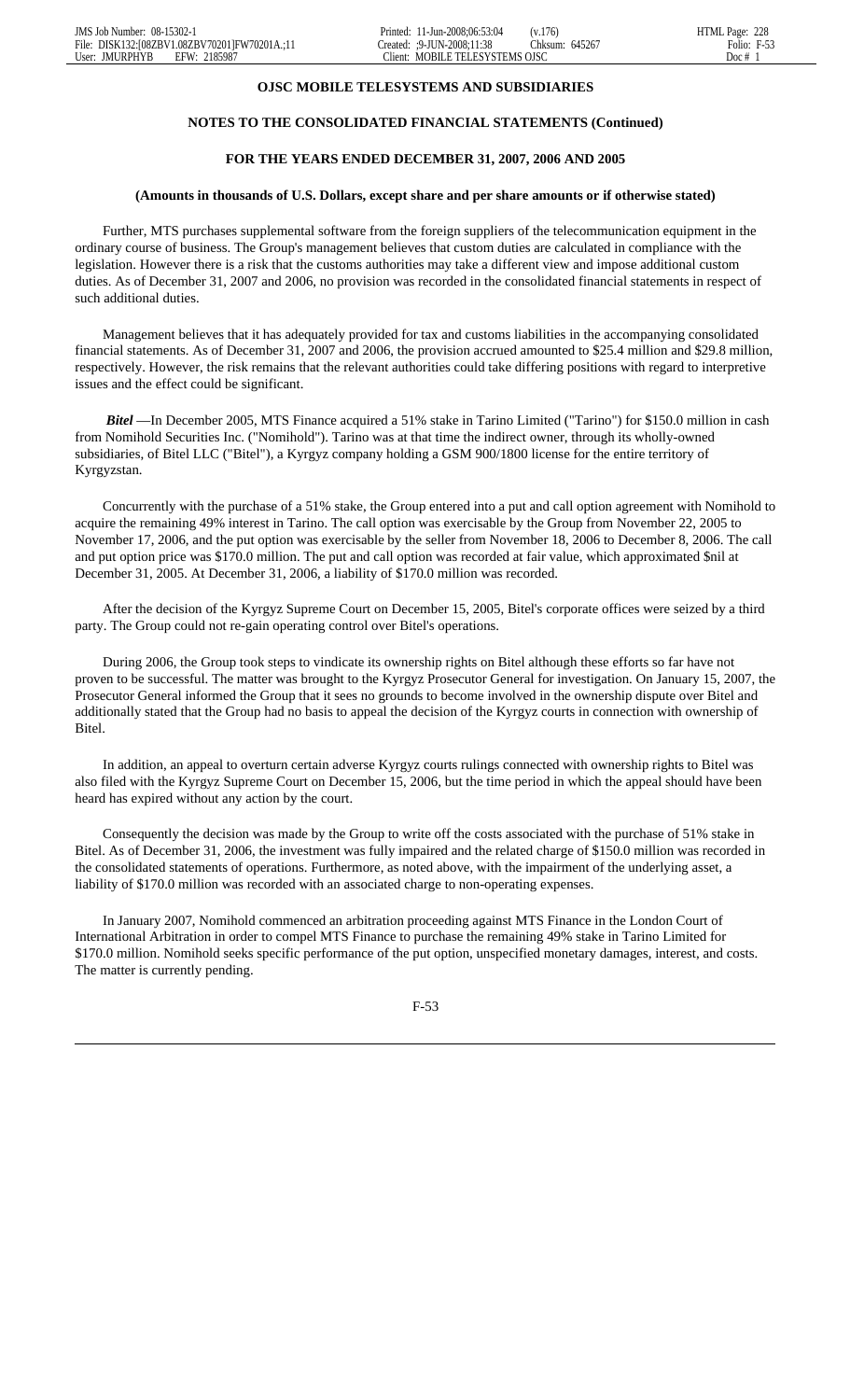## **NOTES TO THE CONSOLIDATED FINANCIAL STATEMENTS (Continued)**

# **FOR THE YEARS ENDED DECEMBER 31, 2007, 2006 AND 2005**

## **(Amounts in thousands of U.S. Dollars, except share and per share amounts or if otherwise stated)**

 A group of individual shareholders of Sistema, the majority shareholder of MTS OJSC, has agreed to compensate MTS Finance for any potential loss up to \$170.0 million should the arbitration decision regarding exercise of the aforementioned put option prove unfavourable to MTS Finance.

 In a separate arbitration proceeding initiated against the KFG Companies (three Isle of Man companies affiliated with the Group) by Kyrgyzstan Mobitel Investment Company Limited (KMIC) under the rules of the London Court of International Arbitration, the arbitration tribunal in its award found that the KFG Companies breached a May 31, 2003 Transfer Agreement concerning the shares of Bitel. Tarino owned Bitel through KFG Companies. The Transfer Agreement was made between the KFG Companies and IPOC International Growth Fund Limited (IPOC) although IPOC subsequently assigned its interest to KMIC, and KMIC was the claimant in the arbitration. The tribunal ruled that the KFG Companies breached the Transfer Agreement when they failed to establish a date on which the equity interests in Bitel were to be transferred to KMIC and by failing to take other steps to transfer the Bitel interests. This breach occurred prior to MTS Finance's acquisition of the KFG Companies. The arbitration tribunal ruled that KMIC is entitled only to damages in an amount to be determined in future proceedings. It is not possible to predict the outcome of these proceedings or the amount of damages to be paid, if any.

 In addition, the KFG Companies have been named defendants in lawsuits filed by Bitel in the Isle of Man seeking the return of dividends received by these three companies in the first quarter of 2005 from Bitel in the amount of approximately \$25.2 million plus compensatory damages, and to recover approximately \$3.7 million in losses and accrued interest. In the event that the defendants do not prevail in these lawsuits, MTS may be liable to Bitel for such claims.

 The KFG Companies have also asserted counterclaims against Bitel, and claims against other defendants including Altimo and Altimo Holding, for the wrongful appropriation and control of Bitel. In November 2007 the Isle of Man court declined the jurisdiction for this claim which decision was immediately appealed by the KFG Companies. It is not possible at this time to predict the outcome or resolution of these claims.

 In the ordinary course of business, MTS may be party to various legal, tax and customs proceedings, and subject to claims, certain of which relate to the developing markets and evolving fiscal and regulatory environments in which MTS operates. In the opinion of management, the Group's liability, if any, in all such pending litigation, other legal proceeding or other matters will not have a material effect upon its financial condition, results of operations or liquidity of MTS.

# **21. SEGMENT INFORMATION**

 SFAS No. 131, "Disclosures about Segments of an Enterprise and Related Information", established standards for reporting information about operating segments in financial statements. Operating segments are defined as components of an enterprise engaging in business activities about which separate financial information is available that is evaluated regularly by the chief operating decision maker or group in deciding how to allocate resources and in assessing performance.

 The Group has three business units: business unit "MTS Russia", which is responsible for the centralized operational management of business in all Russian macro-regions, all of which operate in the same economic environment and possess similar economic characteristics; business unit "MTS Ukraine", MTS subsidiary in Ukraine; and business unit "Foreign subsidiaries" that include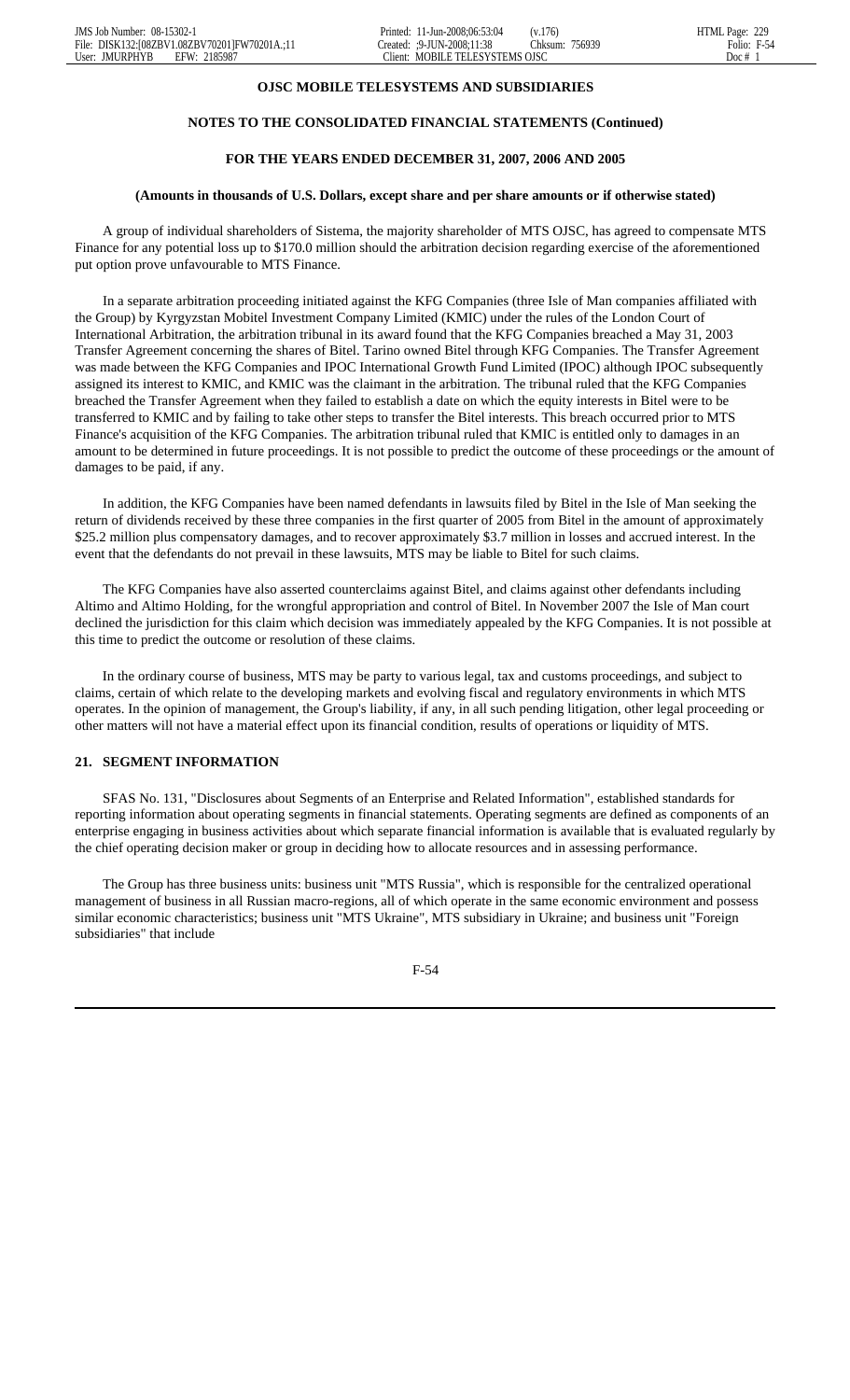### **NOTES TO THE CONSOLIDATED FINANCIAL STATEMENTS (Continued)**

## **FOR THE YEARS ENDED DECEMBER 31, 2007, 2006 AND 2005**

### **(Amounts in thousands of U.S. Dollars, except share and per share amounts or if otherwise stated)**

Uzdunrobita in Uzbekistan, Barash Communications Technologies, Inc. in Turkmenistan, K-Telekom in Armenia and MTS Belarus, an equity accounted affiliate of MTS in Belarus. Countries of operations are managed separately due to their different economic and regulatory environment that requires separate marketing and investment strategies. The chief operating decision maker evaluates performance based on the operating income of each business unit.

The Group's management has defined two operating reportable segments: Russia and Ukraine.

 Intercompany eliminations presented below consist primarily of sales transactions between segments conducted under the normal course of operations.

Financial information by reportable segment is presented below:

|                                                       |               | 2007      |               | 2006      |                           | 2005      |
|-------------------------------------------------------|---------------|-----------|---------------|-----------|---------------------------|-----------|
| Revenue:                                              |               |           |               |           |                           |           |
| Russia                                                | \$            | 6,181,023 | \$            | 4,665,530 | \$                        | 3,700,601 |
| Ukraine                                               |               | 1,608,021 |               | 1,490,278 |                           | 1,201,827 |
| Other                                                 |               | 483,499   |               | 242,455   |                           | 119,932   |
| Intercompany eliminations                             |               | (20, 165) |               | (14,009)  |                           | (11, 342) |
| Total revenue                                         | \$            | 8,252,378 | S.            | 6,384,254 | $\mathbb{S}$              | 5,011,018 |
| Depreciation and amortization:                        |               |           |               |           |                           |           |
| Russia                                                | $\mathcal{S}$ | 1,076,586 | $\mathbb{S}$  | 819,316   | \$                        | 722,977   |
| <b>Ukraine</b>                                        |               | 324,976   |               | 233,744   |                           | 153,795   |
| Other                                                 |               | 87,986    |               | 42,921    |                           | 30,341    |
| Total depreciation and amortization                   | \$            | 1,489,548 | $\mathcal{S}$ | 1,095,981 | $\boldsymbol{\mathsf{S}}$ | 907,113   |
| Operating income:<br>Russia                           | \$            | 2,076,083 | $\mathbb{S}$  | 1,510,875 | $\mathbb{S}$              | 1,153,542 |
| Ukraine                                               |               | 456,777   |               | 530,522   |                           | 431,292   |
| Other                                                 |               | 200,986   |               | 92,339    |                           | 47,197    |
| Total operating income                                | \$            | 2,733,846 | \$            | 2,133,736 | \$                        | 1,632,031 |
| Total operating income                                | $\mathcal{S}$ | 2,733,846 | $\mathbb{S}$  | 2,133,736 | $\mathbb{S}$              | 1,632,031 |
| Currency exchange and transaction gains               |               | (163,092) |               | (24,051)  |                           | (10, 319) |
| Interest income                                       |               | (38,100)  |               | (13,055)  |                           | (24, 828) |
| Interest expense                                      |               | 134,581   |               | 177,145   |                           | 132,474   |
| Equity in net income of associates                    |               | (72,665)  |               | (58,083)  |                           | (42, 361) |
| Bitel investment and write off                        |               |           |               | 320,000   |                           |           |
| Other expense, net                                    |               | 44,034    |               | 65,913    |                           | 13,211    |
| Income before provision for income taxes and minority |               |           |               |           |                           |           |
| interest                                              | \$            | 2,829,088 | \$            | 1,665,867 | \$                        | 1,563,854 |
|                                                       |               |           |               |           |                           |           |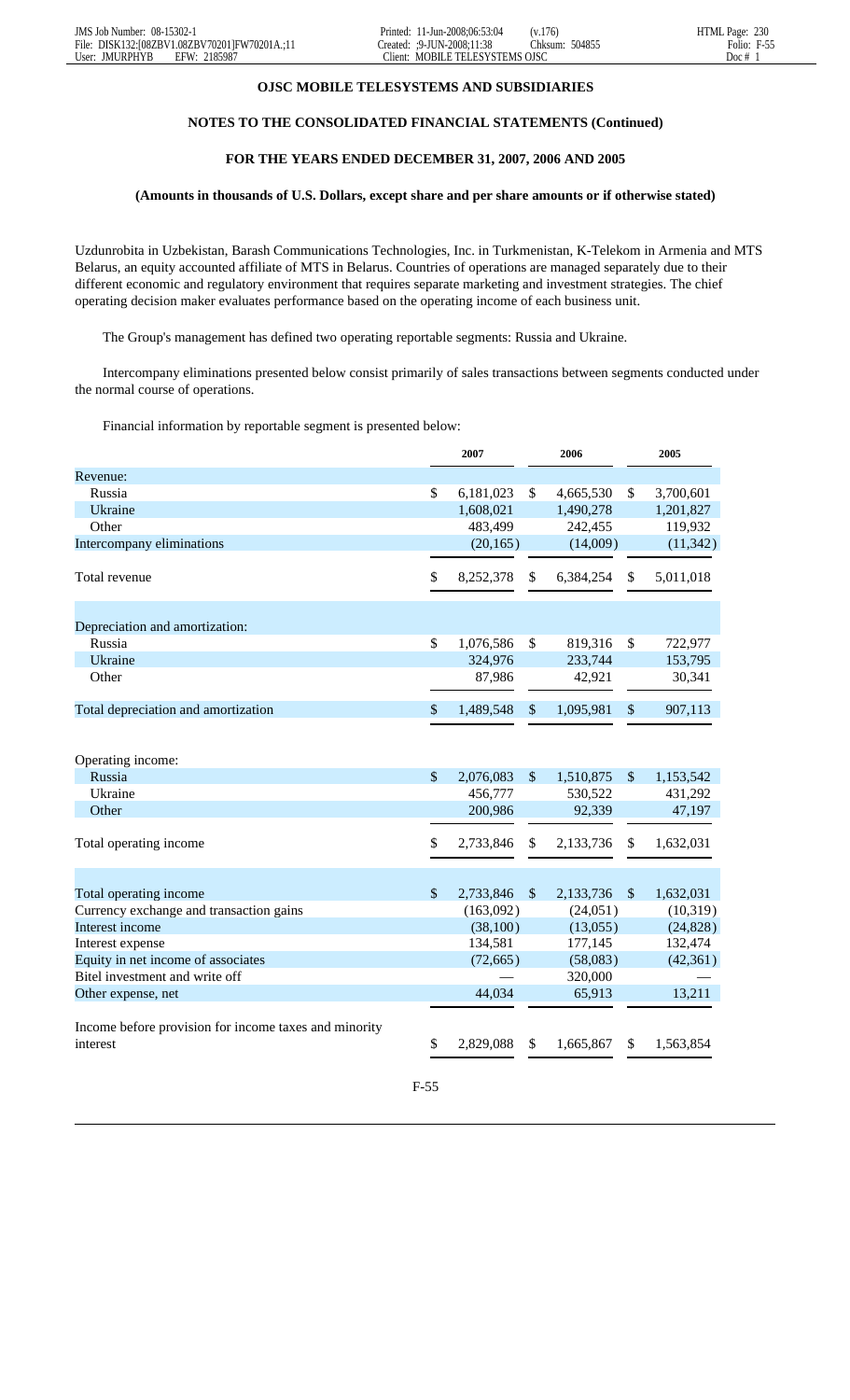#### **NOTES TO THE CONSOLIDATED FINANCIAL STATEMENTS (Continued)**

### **FOR THE YEARS ENDED DECEMBER 31, 2007, 2006 AND 2005**

### **(Amounts in thousands of U.S. Dollars, except share and per share amounts or if otherwise stated)**

|                                      | 2007             |               | 2006      |
|--------------------------------------|------------------|---------------|-----------|
| Additions to long-lived assets:      |                  |               |           |
| Russia                               | \$<br>619,298    | \$.           | 1,135,637 |
| Ukraine                              | 581,720          |               | 644,524   |
| Other                                | 189,294          |               | 69,609    |
| Total additions to long-lived assets | \$<br>1,390,312  | $\mathcal{S}$ | 1,849,770 |
| Long-lived assets:                   |                  |               |           |
| Russia                               | \$<br>5,378,043  | $\mathbb{S}$  | 4,638,096 |
| Ukraine                              | 2,062,015        |               | 1,794,828 |
| Other                                | 1,262,725        |               | 271,621   |
| Total long-lived assets              | \$<br>8,702,783  | \$            | 6,704,545 |
| Total assets:                        |                  |               |           |
| Russia                               | \$<br>7,154,657  | \$            | 6,257,781 |
| Ukraine                              | 2,243,328        |               | 1,955,188 |
| Other                                | 1,568,683        |               | 360,976   |
| <b>Total assets</b>                  | \$<br>10,966,667 | $\mathbb{S}$  | 8,573,945 |

## **22. SUBSEQUENT EVENTS**

 *Mobilnye Sistemy Svyazi (MSS)* —In line with the Group's strategy of consolidating ownership in its subsidiaries, MTS purchased an additional 9% stake in its Omsk subsidiary, Mobilnye Sistemy Svyazi, from a private investor for \$16.0 million in cash. As a result of this transaction, MTS' ownership in the subsidiary increases to 100%.

 *Redemption of \$400 million Eurobond* —The Group redeemed its \$400.0 million Eurobond which matured on January 30, 2008. The coupon payments for the entire period, including the last coupon, which took place simultaneously with the retirement of Eurobond, amounted to \$195.0 million. The Eurobond was issued in January 2003 in the amount of \$400.0 million with a semi-annual coupon rate of 9.75%.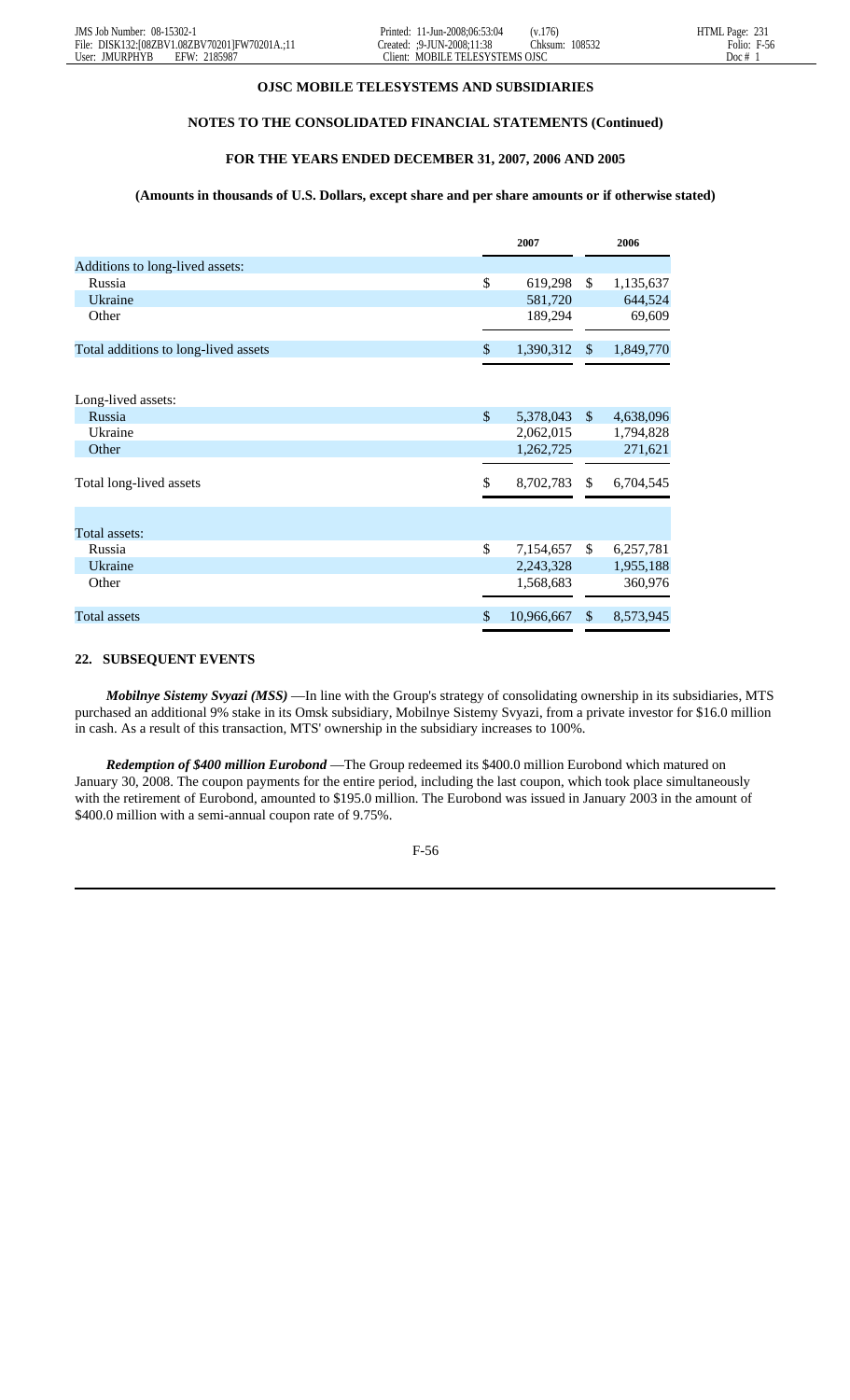# **QuickLinks**

Table of Contents CAUTIONARY STATEMENT REGARDING FORWARD-LOOKING STATEMENTS PART I Item 1. Identity of Directors, Senior Management and Advisors Item 2. Offer Statistics and Expected Timetable Item 3. Key Information Item 4. Information on Our Company Item 4A. Unresolved Staff Comments Item 5. Operating and Financial Review and Prospects Item 6. Directors, Senior Management and Employees Item 7. Major Shareholders and Related Party Transactions Item 8. Financial Information Item 9. Offer and Listing Details Item 10. Additional Information Item 11. Quantitative and Qualitative Disclosures about Market Risk Contractual Maturity Date as of December 31, 2007 Item 12. Description of Securities Other Than Equity Securities PART II Item 13. Defaults, Dividend Arrearages and Delinquencies Item 14. Material Modifications to the Rights of Security Holders and Use of Proceeds Item 15. Controls and Procedures Item 16A. Audit Committee Financial Expert Item 16B. Code of Ethics Item 16C. Principal Accountant Fees and Services Item 16D. Exemption from the Listing Standards for Audit Committees Item 16E. Purchases of Equity Securities by the Issuer and Affiliated Purchasers PART III Item 17. Financial Statements Item 18. Financial Statements Item 19. Exhibits SIGNATURES INDEX TO CONSOLIDATED FINANCIAL STATEMENTS REPORT OF INDEPENDENT REGISTERED PUBLIC ACCOUNTING FIRM OJSC MOBILE TELESYSTEMS AND SUBSIDIARIES CONSOLIDATED STATEMENTS OF OPERATIONS FOR THE YEARS ENDED DECEMBER 31, 2007, 2006 AND 2005 (Amounts in thousands of U.S. Dollars, except share and per share amounts) OJSC MOBILE TELESYSTEMS AND SUBSIDIARIES CONSOLIDATED STATEMENTS OF CASH FLOWS FOR THE YEARS ENDED DECEMBER 31, 2007, 2006 AND 2005 (Amounts in thousands of U.S. Dollars) OJSC MOBILE TELESYSTEMS AND SUBSIDIARIES NOTES TO THE CONSOLIDATED FINANCIAL STATEMENTS FOR THE YEARS ENDED DECEMBER 31, 2007, 2006 AND 2005 (Amounts in thousands of U.S.

Dollars, except share and per share amounts or if otherwise stated)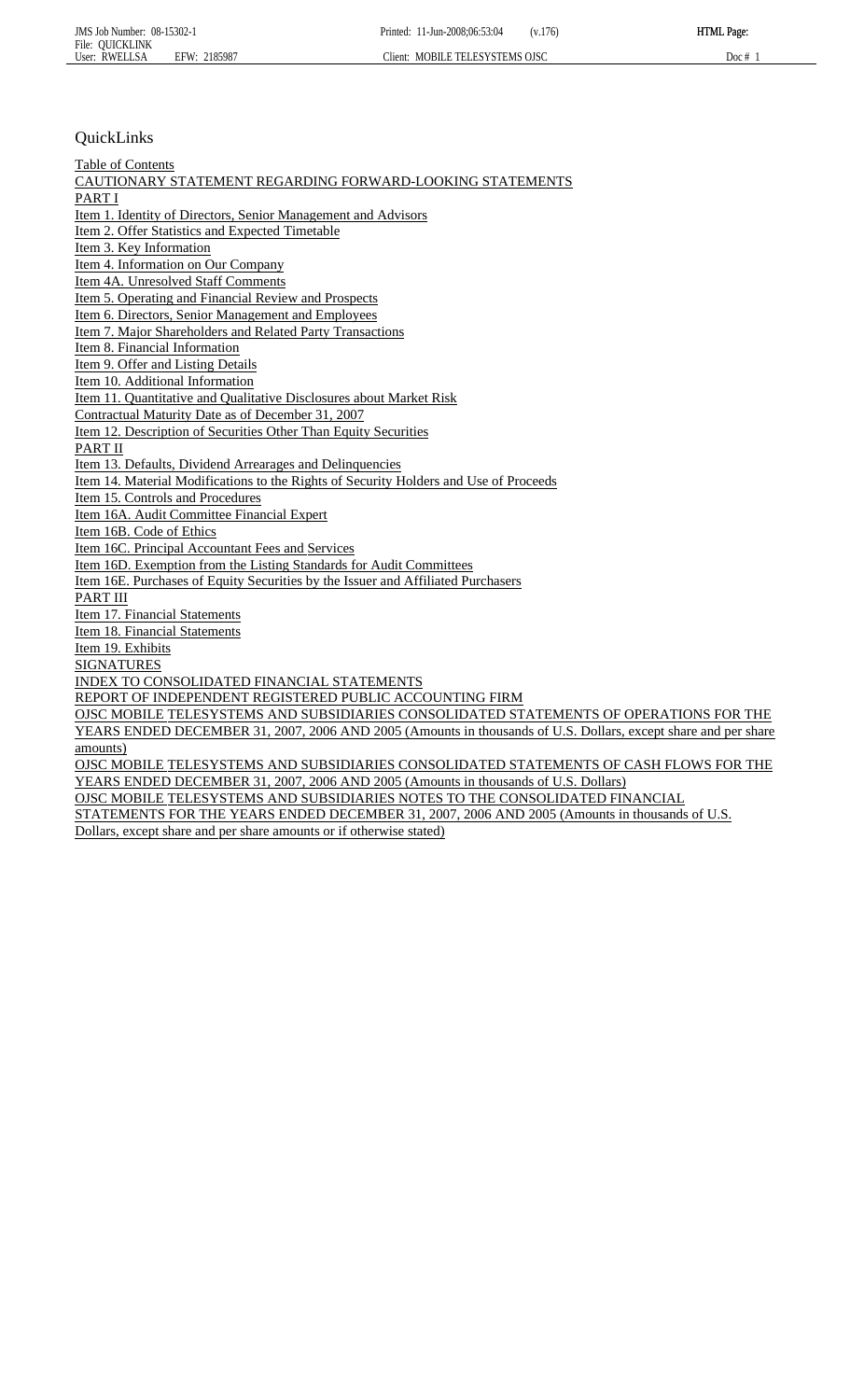$<$ /TEXT> </DOCUMENT>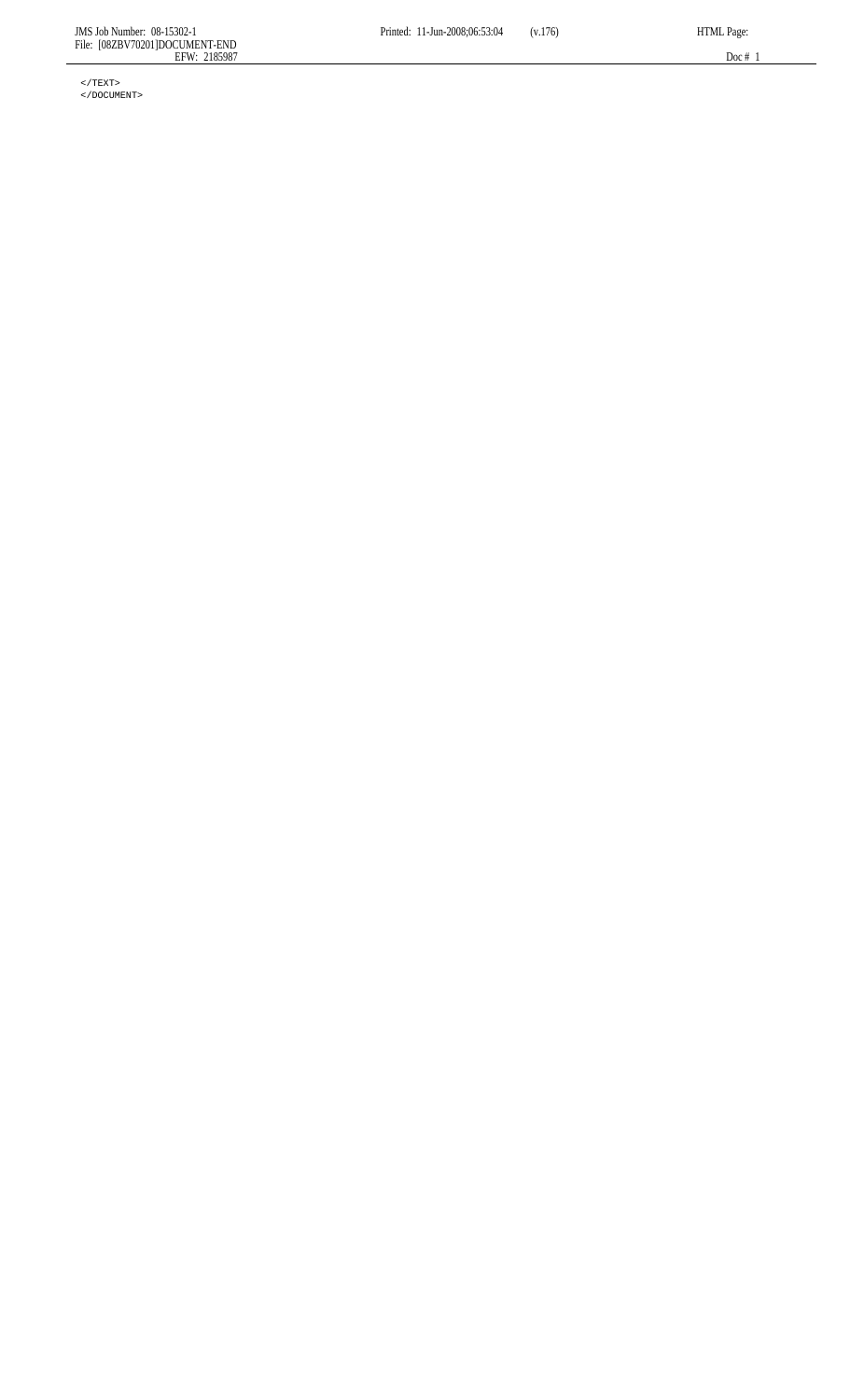<DOCUMENT> <TYPE> EX-1.1 <DESCRIPTION> EX-1.1 <FILENAME> a2185987zex-1\_1.htm <TEXT>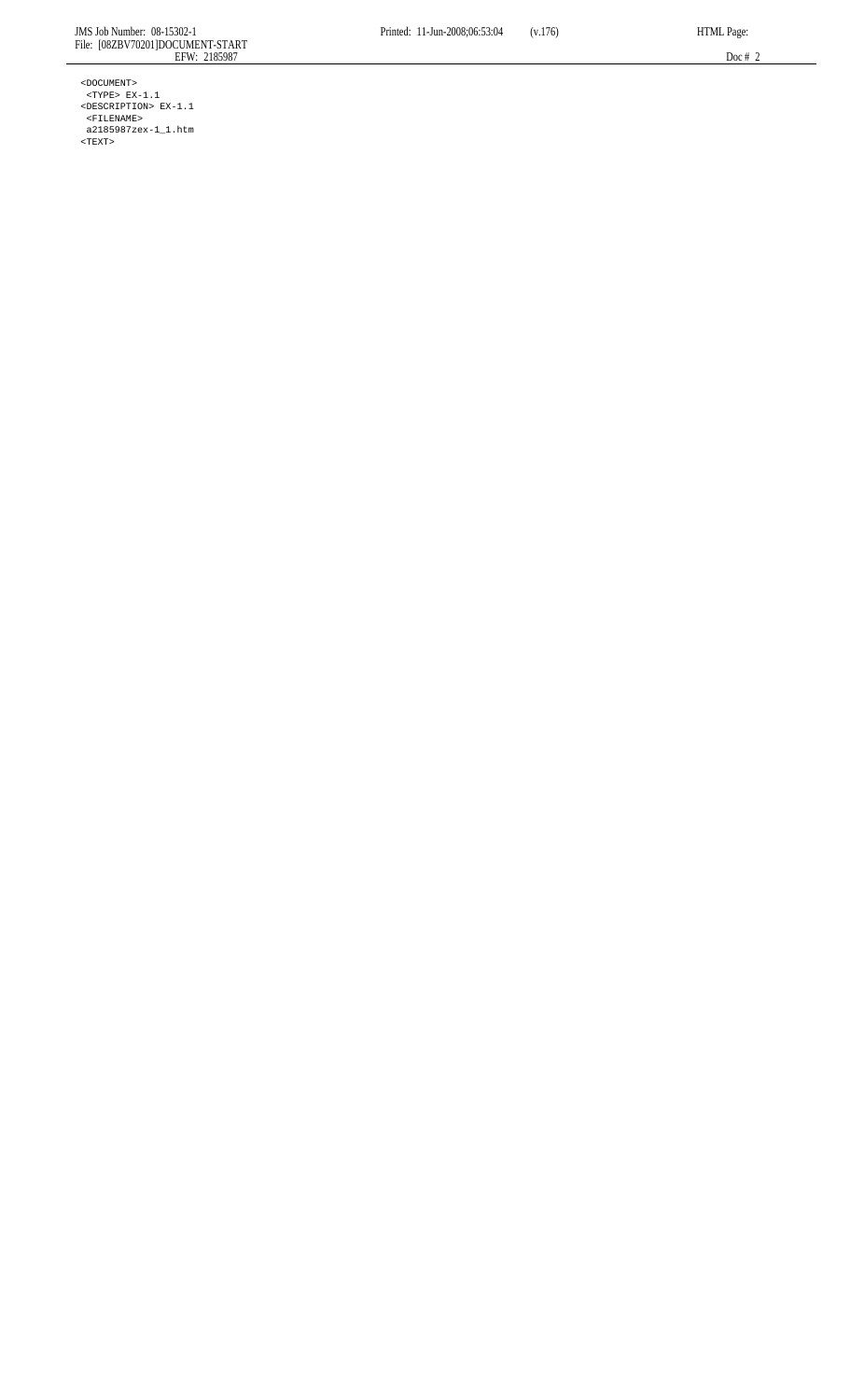# **A PPROVED BY**

**THE G ENERAL M EETING OF S HAREHOLDERS OF M OBILE T ELE S YSTEMS O PEN J OINT S TOCK C OMPANY J UNE 29, 2007, M INUTES N O .19**

#### **OPEN JOINT STOCK COMPANY MOBILE TELESYSTEMS**

**COMPANY CHARTER (Rev. 6)**

> MOSCOW 2007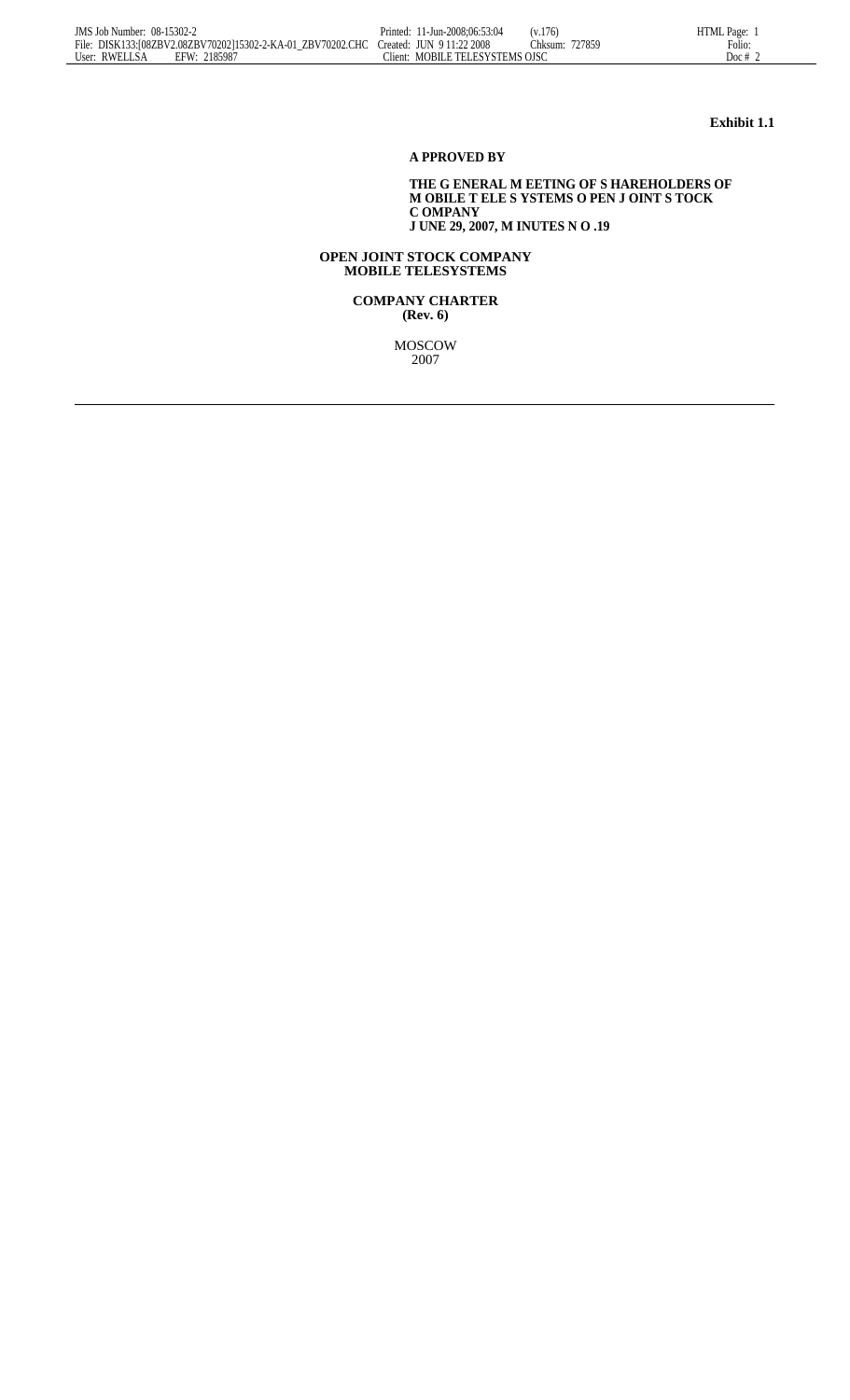| <b>PART 1. THE COMPANY</b>                                                                                                                                                                                                                                                                                                                                                                                                                                                                                                                                                                                                       | 3                                                                                           |
|----------------------------------------------------------------------------------------------------------------------------------------------------------------------------------------------------------------------------------------------------------------------------------------------------------------------------------------------------------------------------------------------------------------------------------------------------------------------------------------------------------------------------------------------------------------------------------------------------------------------------------|---------------------------------------------------------------------------------------------|
| 1. GENERAL PROVISIONS<br>2. MISSION, SUBJECT AND TYPES OF COMPANY ACTIVITIES<br>3. LEGAL STATUS OF THE COMPANY<br>4. PROPERTY OF THE COMPANY<br>5. BRANCHES AND REPRESENTATIVE OFFICES OF THE COMPANY<br>6. DIVIDENDS OF THE COMPANY<br>7. FUNDS OF THE COMPANY<br>8. ACCOUNTING AND REPORTING IN THE COMPANY<br>9. INFORMATION ABOUT THE COMPANY<br>10. REORGANIZATION AND LIQUIDATION OF THE COMPANY<br>11. CHARTER OF THE COMPANY                                                                                                                                                                                             | $\mathfrak{Z}$<br>6<br>6<br>$\boldsymbol{7}$<br>$\,8\,$<br>12<br>12<br>12<br>13<br>13<br>14 |
| PART II. CHARTER CAPITAL OF THE COMPANY                                                                                                                                                                                                                                                                                                                                                                                                                                                                                                                                                                                          | 15                                                                                          |
| 12. CHARTER CAPITAL OF THE COMPANY, GENERAL PROVISIONS<br>13. INCREASE OF CHARTER CAPITAL OF THE COMPANY<br>14. DECREASE OF COMPANY CHARTER CAPITAL                                                                                                                                                                                                                                                                                                                                                                                                                                                                              | 15<br>15<br>16                                                                              |
| PART III. SHARES AND OTHER EQUITY SECURITIES OF THE COMPANY                                                                                                                                                                                                                                                                                                                                                                                                                                                                                                                                                                      | 17                                                                                          |
| 15. SHARES OF THE COMPANY<br>16. BONDS AND OTHER EQUITY SECURITIES OF THE COMPANY<br>17. CONSOLIDATION AND SPLITTING OF SHARES<br>18. PAYMENT FOR SHARES AND OTHER EQUITY SECURITIES AT THEIR PLACEMENT<br>19. ACQUISITION OF PLACED SHARES BY THE COMPANY<br>20. REDEMPTION OF COMPANY SHARES AT SHAREHOLDERS' REQUEST                                                                                                                                                                                                                                                                                                          | 17<br>17<br>18<br>19<br>19<br>20                                                            |
| PART IV. SHAREHOLDERS OF THE COMPANY                                                                                                                                                                                                                                                                                                                                                                                                                                                                                                                                                                                             | 20                                                                                          |
| 21. SHAREHOLDERS OF THE COMPANY<br>22. SHAREHOLDER REGISTER OF THE COMPANY<br>23 SHAREHOLDERS' RIGHTS<br>24. SHAREHOLDERS' OBLIGATIONS                                                                                                                                                                                                                                                                                                                                                                                                                                                                                           | 20<br>20<br>21<br>23                                                                        |
| PART V. REGULATORY BODIES OF THE COMPANY                                                                                                                                                                                                                                                                                                                                                                                                                                                                                                                                                                                         | 23                                                                                          |
| 25. THE STRUCTURE OF REGULATORY BODIES OF THE COMPANY<br>26. GENERAL MEETING OF COMPANY SHAREHOLDERS<br>27. TERMS OF REFERENCE OF GENERAL MEETING OF SHAREHOLDERS<br>28. PREPARATION AND CALLING OF GENERAL MEETING OF SHAREHOLDERS<br>29. HOLDING OF GENERAL MEETING OF SHAREHOLDERS<br>30. DOCUMENTS OF THE GENERAL MEETING OF THE COMPANY'S SHAREHOLDERS<br>31. BOARD OF DIRECTORS OF THE COMPANY<br>32. TERMS OF REFERENCE OF BOARD OF DIRECTORS OF THE COMPANY<br>33. MEETINGS OF BOARD OF DIRECTORS OF THE COMPANY<br>34. EXECUTIVE BODIES OF THE COMPANY<br>35. MANAGEMENT OF THE COMPANY<br>36. PRESIDENT OF THE COMPANY | 23<br>23<br>24<br>29<br>31<br>35<br>35<br>36<br>41<br>43<br>43<br>45                        |
| PART VI. CONTROL OF FINANCIAL AND ECONOMIC ACTIVITIES OF THE COMPANY                                                                                                                                                                                                                                                                                                                                                                                                                                                                                                                                                             | 46                                                                                          |
| 37. AUDITOR OF THE COMPANY<br>38. AUDIT COMMISSION OF THE COMPANY                                                                                                                                                                                                                                                                                                                                                                                                                                                                                                                                                                | 46<br>47                                                                                    |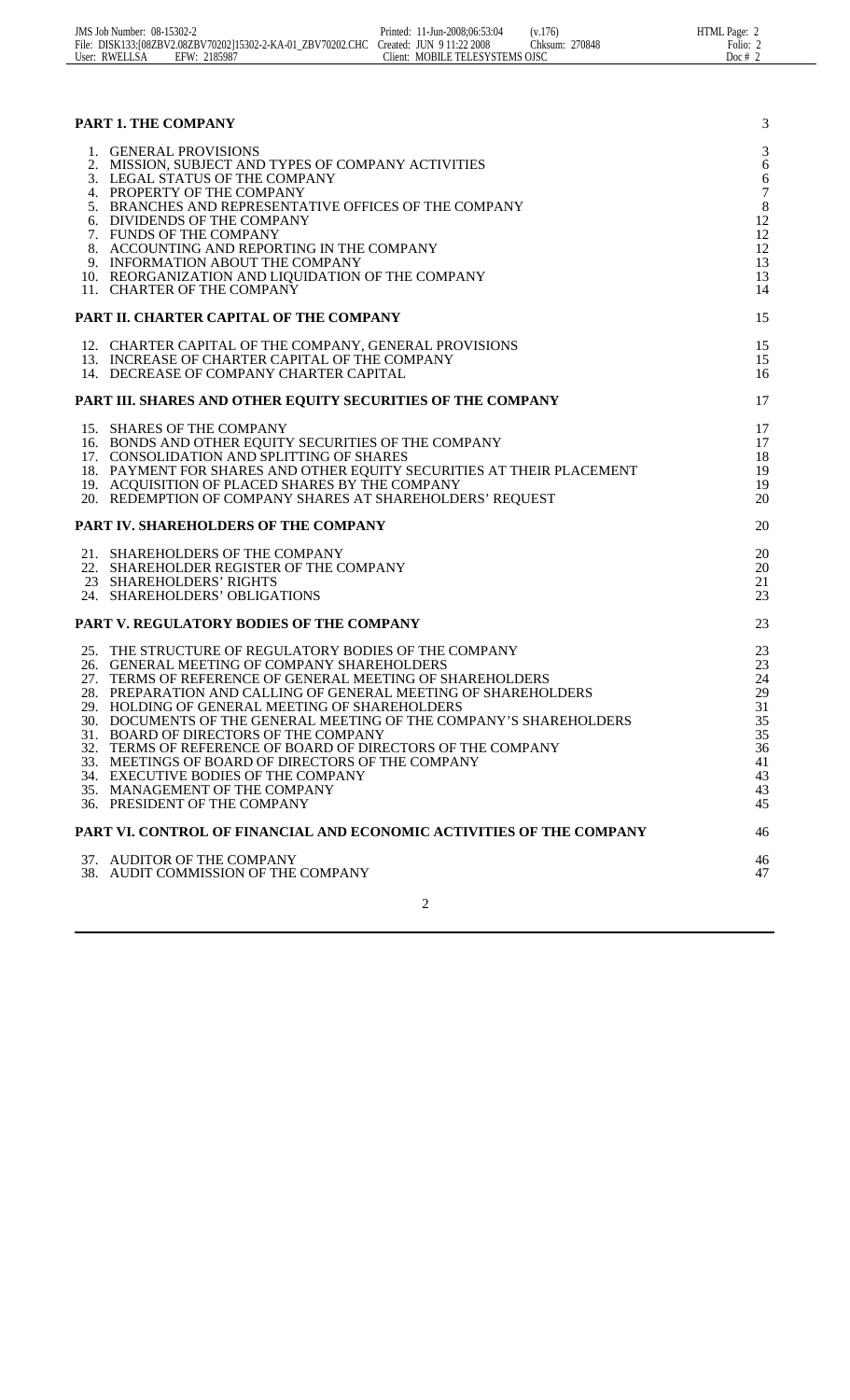#### **PART 1. THE COMPANY**

#### **1. General Provisions**

- 1.1 Mobile TeleSystems Open Joint Stock Company (hereinafter the "Company") was registered with the State Registration Chamber at the Russian Federation's Ministry of Justice on March 1, 2000 under registration number of R-7882.16.
- 1.2 On September 2, 2002, an entry was made into the Consolidated State Register of Legal Entities, to include the Company as an entity registered prior to July 1, 2002, and having Primary state registration number of 1027700149124.
- 1.3 The Company was established and acts in accordance with the Civil Code of the Russian Federation, the Federal Law "On Joint Stock Companies", other normative legal acts of the Russian Federation and with this Charter.
- 1.4 A full trade name of the Company in the Russian language shall be: Открытое акционерное общество «Мобильные ТелеСистемы».
- 1.5 A short trade name of the Company in the Russian language shall be:<br>ОАО «МТС» ог ОАО «Мобильные ТелеСистемы».
- 1.6 A full trade name of the Company in the English language shall be: **Mobile TeleSystems Open Joint Stock Company.**
- 1.7 An abbreviated trade name of the Company in the English language shall be: **MTS OJSC.**
- 1.8 The location of the Company shall be: **4 Marksistskaya St., Moscow 109147, Russian Federation.**
- 1.9 The duration of the Company shall be unlimited.

1.10 Information about Company's reorganizations and legal successions:

(1) The Company was established by way of reorganization in form of a merger of Mobile TeleSystems Closed Joint Stock Company (registered on October 28, 1993 with the Moscow Registration Chamber, under the number of 027.941, and, on September 21, 1994, with the State Registration Chamber, under the registration number of R-3566.16) and of Russian Telephone Company Closed Joint Stock Company (registered on July 21, 1995 with the Moscow Registration Chamber, under the registration number of 634.535, and, on August 19, 1996, with the State Registration Chamber under the registration number of R-6068.16).

(2) The Company is a legal successor of the Mobile TeleSystems Closed Joint Stock Company and the Russian Telephone Company Closed Joint Stock Company with respect to all rights and obligations.

(3) The Company is a legal successor of all rights and obligations to Rosico Closed Joint Stock Company (registered with Moscow Registration Chamber at the Moscow Government on March 4, 1994 under the number of 005.821 and entered into the Consolidated State Register of Legal Entities on December 18, 2002 by the Moscow Office of the Russian Federation's Ministry for Taxes and Levies under Primary state registration number of 1027700547126), which, on June 9, 2003 was reorganized by way of merger into Mobile TeleSystems Open Joint Stock Company.

(4) The Company is a legal successor of all rights and obligations, to Amur Cellular Communications Closed Joint Stock Company (registered with the Administration of Blagoveshchensk on April 11, 1996 under the number of 189P and entered into the Consolidated State Register of Legal Entities on August 27, 2002 by the Regional Inspectorate No. 1 for Amur Region at Russian Federation's Ministry for Taxes and Levies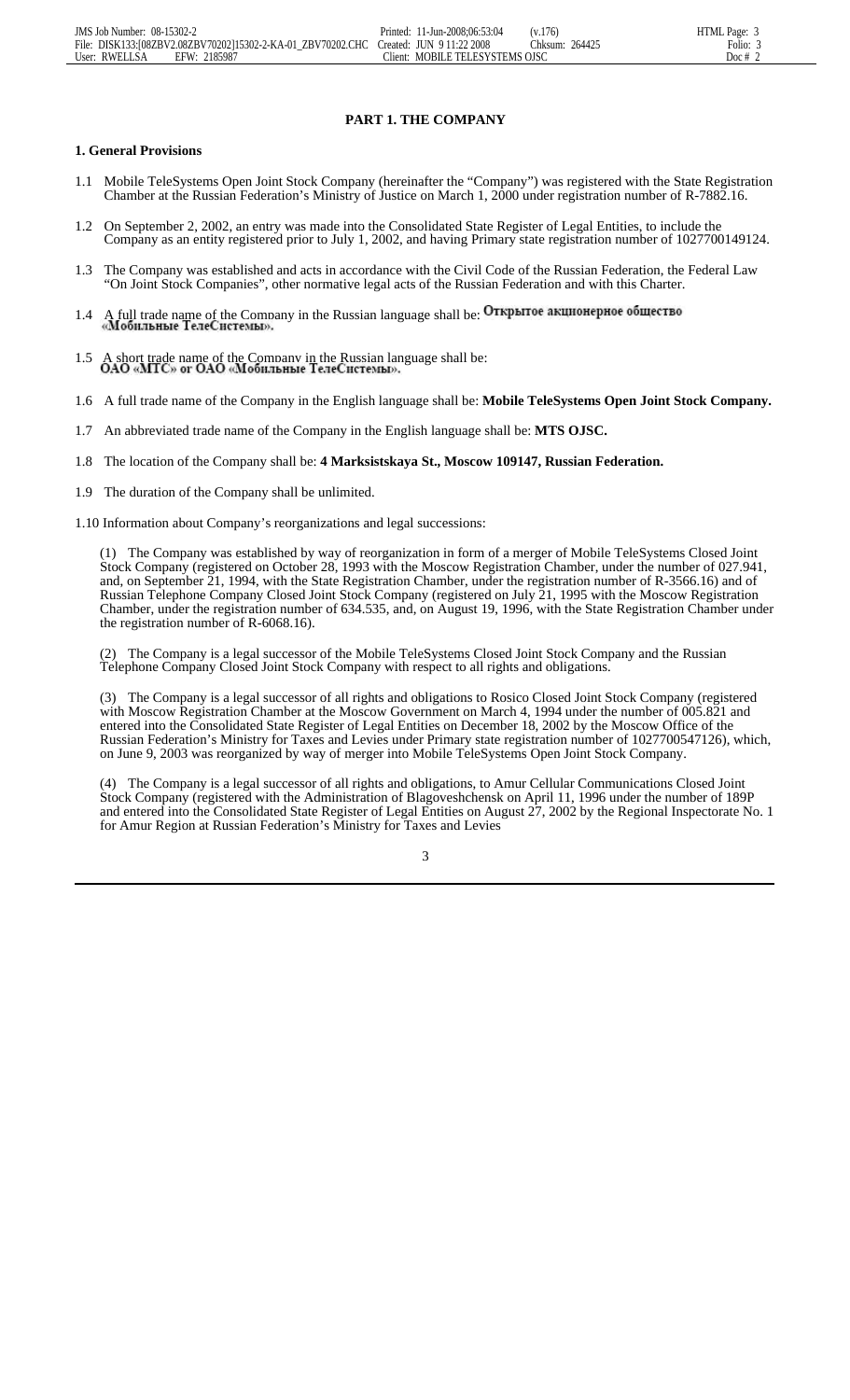under Primary state registration number of 1022800511810), which was reorganized by way of merger into Mobile TeleSystems Open Joint Stock Company.

(5) The Company is a legal successor of all rights and obligations to Dontelecom Closed Joint Stock Company (registered with the Administration of Rostov Region on April 14, 1994 under the number of  $C\Box$ - 1160/231 and entered into the Consolidated State Register of Legal Entities on October 25, 2002 by the Russian Ministry for Taxes and Levies Inspectorate for the Proletarsky District of Rostov-on-Don under Primary state registration number of 1026104143944), which was reorganized by way of merger into Mobile TeleSystems Open Joint Stock Company.

(6) The Company is a legal successor of all rights and obligations to Kuban-GSM Closed Joint Stock Company (registered with the Krasnodar Registration Chamber on May 15, 1997 under number of 6948 and entered into the Consolidated State Register of Legal Entities on July 30, 2002 by the Russian Ministry for Taxes and Levies Inspectorate for Krasnodar under Primary state registration number of 1022301190779), which was reorganized by way of merger into Mobile TeleSystems Open Joint Stock Company.

(7) The Company is a legal successor of all rights and obligations of Mobile TeleSystems-Barnaul Closed Joint Stock Company (registered by the Order of the Administration of the Octyabrsky District of Barnaul on April 25, 2000 under number of 1287 and entered into the Consolidated State Register of Legal Entities on September 30, 2002 by the Russian Ministry for Taxes and Levies Inspectorate for Octyabrsky District of Barnaul, Altai Territory under Primary state registration number of 102201506854), which was reorganized by way of merger into Mobile TeleSystems Open Joint Stock Company.

(8) The Company is a legal successor of all rights and obligations to Mobile TeleSystems-Nizhny Novgorod Closed Joint Stock Company (registered with the Nizhny Novgorod Registration Chamber on January 22, 2001 under number of 4583 and entered into the Consolidated State Register of Legal Entities on August 14, 2002 by the Russian Ministry for Taxes and Levies Inspectorate for the Soviet District of Nizhny Novgorod under Primary state registration number of 1025203721168), which was reorganized by way of merger into Mobile TeleSystems Open Joint Stock Company.

(9) The Company is a legal successor of all rights and obligations to Telecom-900 Closed Joint Stock Company (registered with the Moscow Registration Chamber on September 2, 1999 under number of 001.455.369 and entered into the Consolidated State Register of Legal Entities on September 11, 2002 by the Russian Ministry for Taxes and Levies Interdistrict Inspectorate No. 39 for Moscow under primary state registration number of 1027739174682), which was reorganized by way of merger into Mobile TeleSystems Open Joint Stock Company.

(10) The Company is a legal successor of all rights and obligations to Telecom-XXI Open Joint Stock Company (registered by the Resolution of the Saint Petersburg Registration Chamber on April 4, 1997 under number of 68581 and entered into the Consolidated State Register of Legal Entities on August 21, 2002 by the Russian Ministry for Taxes and Levies Inspectorate for the Central District of Saint Petersburg under primary state registration number of 1027809176031), which was reorganized by way of merger with Mobile TeleSystems Open Joint Stock Company.

(11) The Company is a legal successor of all rights and obligations to Udmurt Digital Networks-900 Closed Joint Stock Company (registered with the Administration of the Octyabrsky District of Izhevsk, Udmurt Republic on May 21, 1996 under number of 598/1 and entered into the Consolidated State Register of Legal Entities on December 10, 2002 by the Russian Ministry for Taxes and Levies Inspectorate for the Octyabrsky District of Izhevsk, Republic of Udmurtia under primary state registration number of 1021801168058), which was reorganized by way of merger with Mobile TeleSystems Open Joint Stock Company.

(12) The Company is a legal successor of all rights and obligations to Horizon-RT Open Joint Stock Company (registered with the Russian Ministry for Taxes and Levies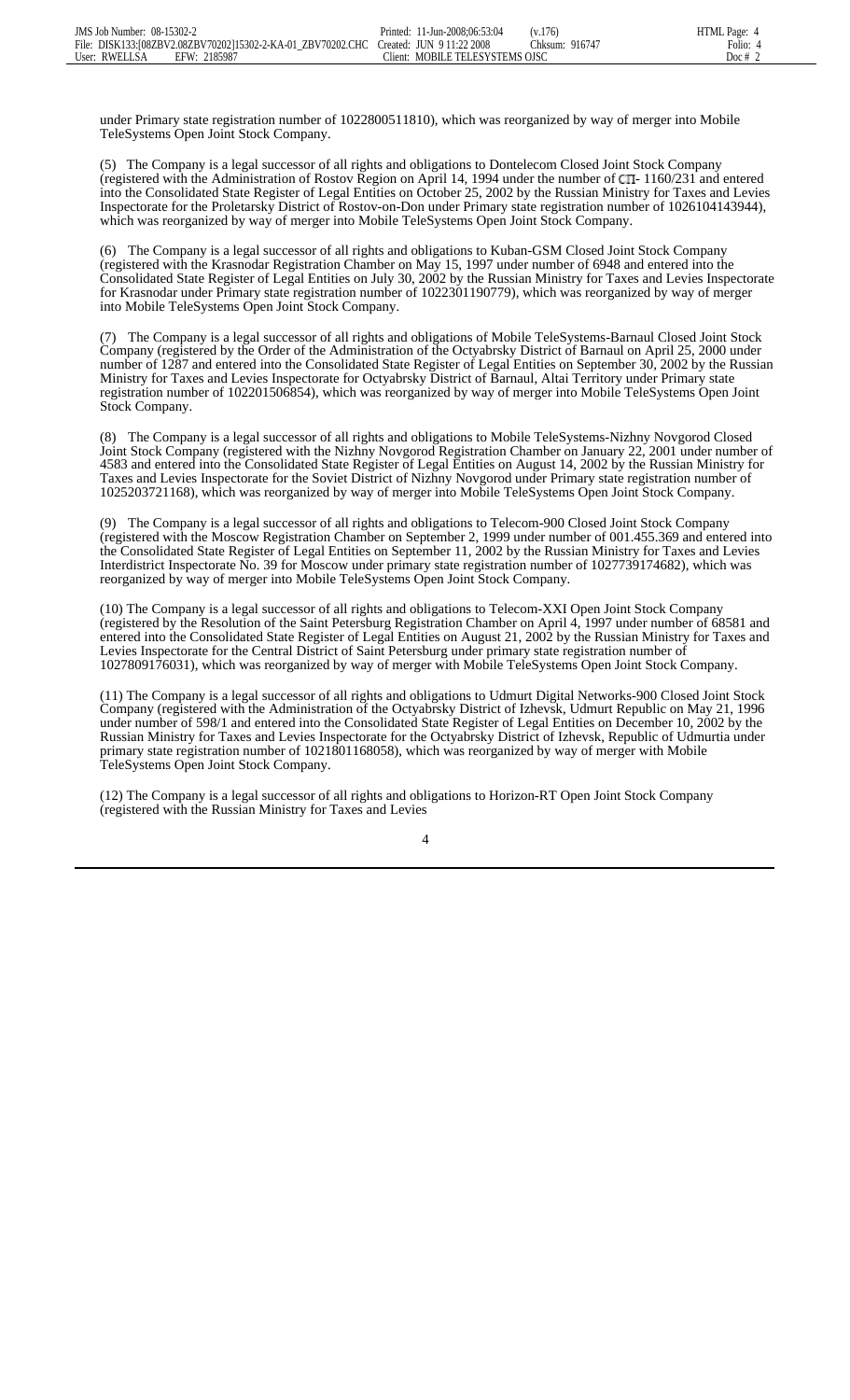Inspectorate for Yakutsk, Sakha Republic (Yakutia) on September 26, 2003 and entered into the Consolidated State Register of Legal Entities on September 26, 2003 by the Russian Ministry for Taxes and Levies Inspectorate for Yakutsk, Sakha Republic (Yakutia) under primary state registration number 1031402065419), which was reorganized by way of merger with Mobile TeleSystems Open Joint Stock Company.

(13) The Company is a legal successor of all rights and obligations to Uraltel Closed Joint Stock Company (registered with the Government of the Sverdlovsk Region on July 23, 1993 under number P-2417.16 and entered into the Consolidated State Register of Legal Entities on October 7, 2002 by the Russian Ministry for Taxes and Levies Inspectorate for the Verkh-Issetsky District of Ekaterinburg under primary state registration number 1026602321206), which was reorganized by way of merger with Mobile TeleSystems Open Joint Stock Company.

(14) The Company is a legal successor of all rights and obligations to Far East Cellular Systems-900 Closed Joint Stock Company (registered with the Administration of Khabarovsk on July 17, 1996 under number of 002753-AT and entered into the Consolidated State Register of Legal Entities on July 30, 2002 by the Russian Ministry for Taxes and Levies Inspectorate for the Central District of Khabarovsk under Primary state registration number of 1022700911122), which was reorganized by way of merger with Mobile TeleSystems Open Joint Stock Company.

(15) The Company is a legal successor of all rights and obligations to Siberian Cellular Systems-900 Closed Joint Stock Company (registered with the Novosibirsk Municipal Registration Chamber on November 29, 1996 under number of 7816 and entered into the Consolidated State Register of Legal Entities on November 23, 2002 by the Russian Ministry for Taxes and Levies' Inspectorate for the Central District of Novosibirsk under Primary state registration number of 1025402480102), which was reorganized by way of merger with Mobile TeleSystems Open Joint Stock Company.

(16) The Company is a legal successor of all rights and obligations to TAIF-TELCOM Open Joint Stock Company (registered with the State Registration Chamber with the Ministry of Justice of the Republic of Tatarstan on April 4, 2000 under number of 1213/ K -1(50-02) and entered into the Consolidated State Register of Legal Entities on July 23, 2002 by the Russian Ministry for Taxes and Levies' Interdistrict Inspectorate No. 14 for the Republic of Tatarstan under Primary state registration number of 1021602825397), which was reorganized by way of merger with Mobile TeleSystems Open Joint Stock Company.

(17) The Company is a legal successor of all rights and obligations to Tomsk Cellular Communications Closed Joint Stock Company (registered with the Federal Tax Service Inspectorate for Tomsk on September 30, 2005 and entered into the Consolidated State Register of Legal Entities on September 30, 2005 by the Federal Tax Service Inspectorate for Tomsk under Primary state registration number of 1057002621280), which was reorganized by way of merger with Mobile TeleSystems Open Joint Stock Company.

(18) The Company is a legal successor of all rights and obligations to SibChallenge Closed Joint Stock Company (registered with the Federal Tax Service Inspectorate for the Central District of Krasnoyarsk on October 3, 2005 and entered into the Consolidated State Register of Legal Entities on October 3, 2005 by the Federal Tax Service Inspectorate for the Central District of Krasnoyarsk under Primary state registration number of 1052466370648), which was reorganized by way of merger with Mobile TeleSystems Open Joint Stock Company.

(19) The Company is a legal successor of all rights and obligations to BM Telecom Closed Joint Stock Company (registered with the Federal Tax Service Inspectorate for the Octyabrsky District of Ufa on October 3, 2005 and entered into the Consolidated State Register of Legal Entities on October 3, 2005 by the Federal Tax Service Inspectorate for the Octyabrsky District of Ufa under Primary state registration number of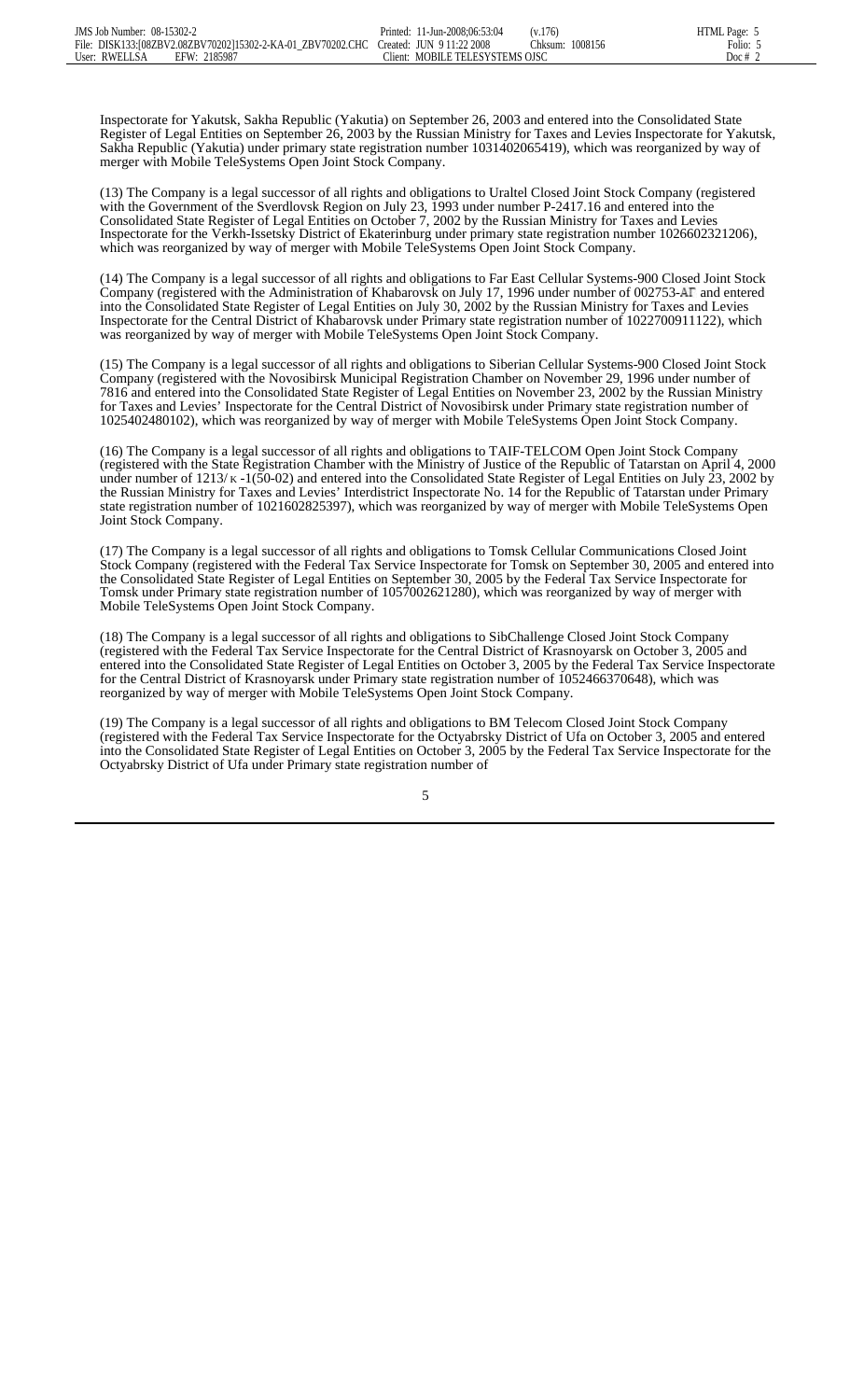1050204327557), which was reorganized by way of merger with Mobile TeleSystems Open Joint Stock Company.

(20) The Company is a legal successor of all rights and obligations to MTS-RTK Closed Joint Stock Company (registered with the Federal Tax Service Interdistrict Inspectorate No. 46 for Moscow on October 4, 2005 and entered into the Consolidated State Register of Legal Entities on October 4, 2005 by the Federal Tax Service Interdistrict Inspectorate No. 46 for Moscow under Primary state registration number of 1057748460660), which was reorganized by way of merger with Mobile TeleSystems Open Joint Stock Company.

(21) The Company is a legal successor of all rights and obligations to ReCom Open Joint Stock Company (registered with the Orel Registration Chamber on February, 26, 1998 under the number of 1244-C and entered into Consolidated State Register of Legal Entities on August 7, 2002 by the Federal Tax Service Inspectorate for the Sovietsky district of Orel city under Primary state registration number of 1025700824544) which was reorganized by way of merger with Mobile TeleSystems Open Joint Stock Company.

(22) The company is a legal successor of all rights and obligation to Telesot-Alania Closed Joint Stock Company (registered with the local hone-rule administration of the Promyshlenny district of Vladikavkaz on May,14, 1997 under the number of 1893 and entered into Consolidated State Register of Legal Entities on December 30, 2002 by the Federal Tax Service Inspectorate for the North-West municipality district of Vladikavkaz city of the North Ossetia/Alania Republic under Primary state registration number of 1021500773546) which was reorganized by way of merger with Mobile TeleSystems Open Joint Stock Company.

## **2. MISSION, SUBJECT AND TYPES OF COMPANY ACTIVITIES**

- 2.1 The purpose of the Company's economic activity shall be: to make profit by planning, marketing, and operating a radiotelephone mobile cellular network in the regions specified in the licenses issued to the Company by an empowered government body.
- 2.2 In order to achieve the above stated purpose of its activity, the Company shall:

(1) cooperate with national and/or international operators of the Global System for Mobile Communications (GSM) on the territory of the Russian Federation and elsewhere to ensure the optimum level of service to Company customers;

(2) cooperate with specified telephone networks' operators in Moscow and the Russian Federation, and with operators of international communication networks;

(3) perform accounting with customers, and provide commercial and financial management of the network in accordance with accepted international practice;

- (4) provide and market value-added services of mobile communication systems;
- (5) import, sale, lease, install and maintain terminals and related accessories;
- (6) operate and maintain monitoring equipment for GSM networks; and

(7) carry out any other activity pursuant to decisions of Board of Directors for the furtherance of the Company's principal goals.

- 2.3 The company may carry our any other types of activity to the extent not prohibited by the current RF laws.
- 2.4 Those types of activity that are subject to licensing shall be carried out on the basis of corresponding licenses.

## **3. LEGAL STATUS OF THE COMPANY**

3.1 The Company is a legal entity under the Russian laws, with its own separate property reflected in Company's own balance sheet, and is entitled to acquire and exercise proprietary and personal non-property rights in its own name; it may accept obligations and to sue and be sued in a court.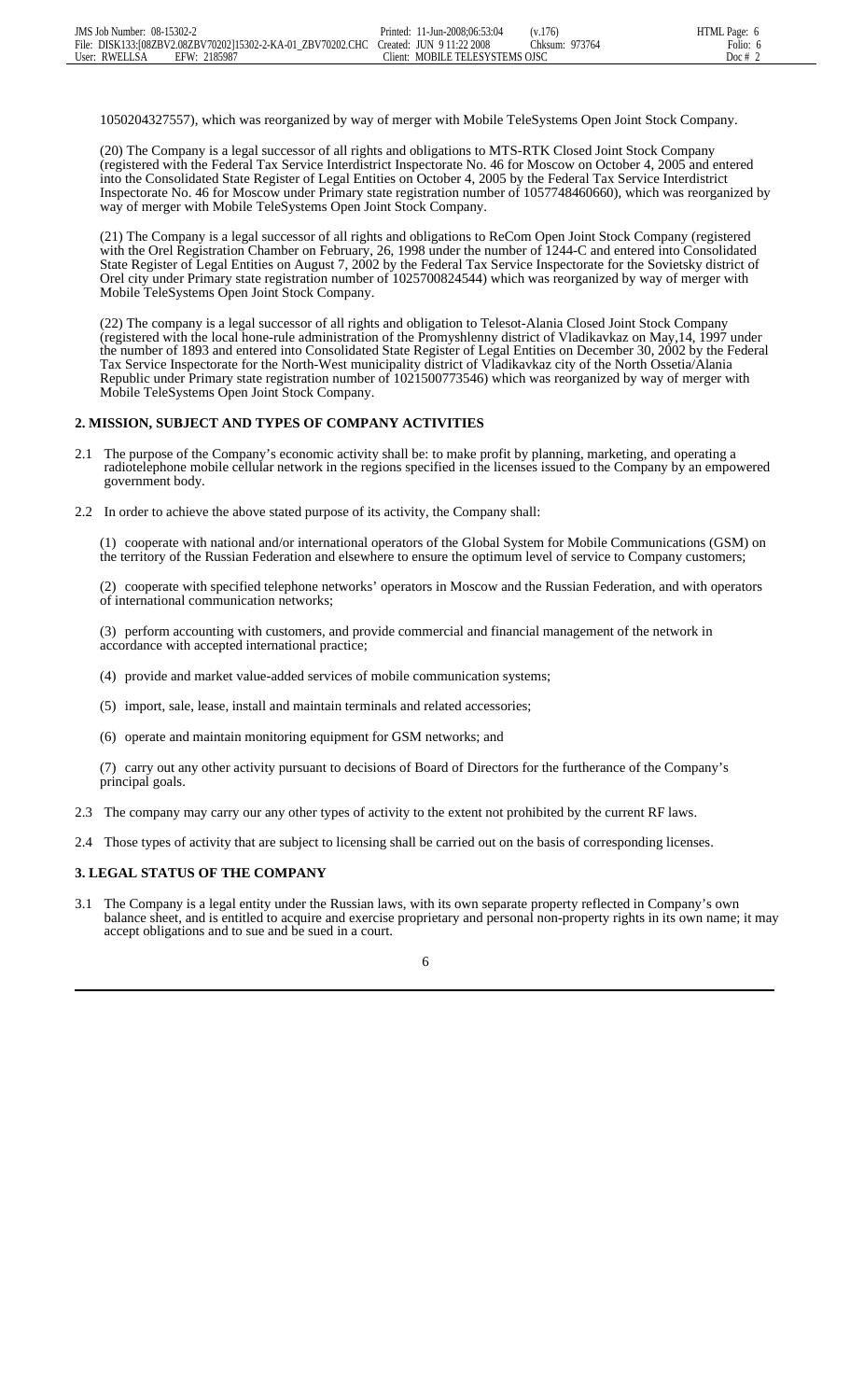- 3.2 The Company shall have a round seal bearing a Company full name in the Russian language and a reference to the Primary state registration number, letterheads with the Company full name as well as trade marks registered as stipulated by laws. The Company may have a seal, stamps and letterheads with the Company full name in the Russian and English languages, as well as an emblem and other means of visual identification.
- 3.3 The Company is entitled to participate, in conformity with relevant regulations, in the establishment of other organizations both within the Russian Federation and abroad, to have subsidiaries and affiliates on the territory of the Russian Federation and abroad, to acquire shares (equities) in their charter capitals, buildings, structures, land and other immobility, securities, as well as any other property which may be an object of the ownership right according to the current laws.
- 3.4 In order to attract additional funds, the Company shall be entitled to issue securities of various classes, whose circulation is permitted by current laws of the Russian Federation, including registered shares, bonds and other securities, and to independently define the conditions of their issue and placement according to laws of the Russian Federation and this Charter.
- 3.5 The Company shall be entitled to participate in holding companies, financial/industrial groups, associations and other amalgamations of commercial organizations on the terms that are not in contradiction to the current laws of the Russian Federation and this Charter.
- 3.6 The Company shall be entitled to take part in unions, associations and other unions of organizations on the terms that are not in contradiction to current laws of the Russian Federation and this Charter. The Company shall be entitled to cooperate with international financial organizations in any form that is not prohibited by law.
- 3.7 The Company acquires civil rights and assumes liabilities through its bodies, acting in conformity with the law and this Charter.
- 3.8 The Company shall not liable for the obligations of its shareholders, and the shareholders shall not liable for the obligations of the Company and bear the risk of damages, associated with its activities, within the cost of the shares owned by them. The Company shall not be liable for obligations of the state and its bodies, and the state and its bodies shall not be liable for the obligations of the Company.
- 3.9 The Company, in pursuing the state, social, economic and tax policies, shall be responsible for safekeeping of company's documents (administrative, financial and logistical, concerning the personnel etc.); it ensures the transfer for storage by the state in the Moscow central archives of the documents of scientific and historical importance in compliance with the list of documents agreed with "Mosgorarkhiv" association; documents on personnel shall be kept and used in the established manner.
- 3.10 The Company performs state activities on mobilization preparation according to the current laws of the Russian Federation and Moscow Government regulatory documents.

#### **4. PROPERTY OF THE COMPANY**

- 4.1 The Company is the owner of its property, including the property, transferred to the Company by its shareholders. The Shareholders of the Company have no right of ownership for the property contributed to the charter capital of the Company.
- 4.2 The Company shall exercise its right to free possession, use and disposal of property in its ownership in compliance with the Russian laws.
- 4.3 Major transactions and party-related transactions shall be entered into by the Company solely with approval of a General Meeting of the shareholders or of the Board of Directors,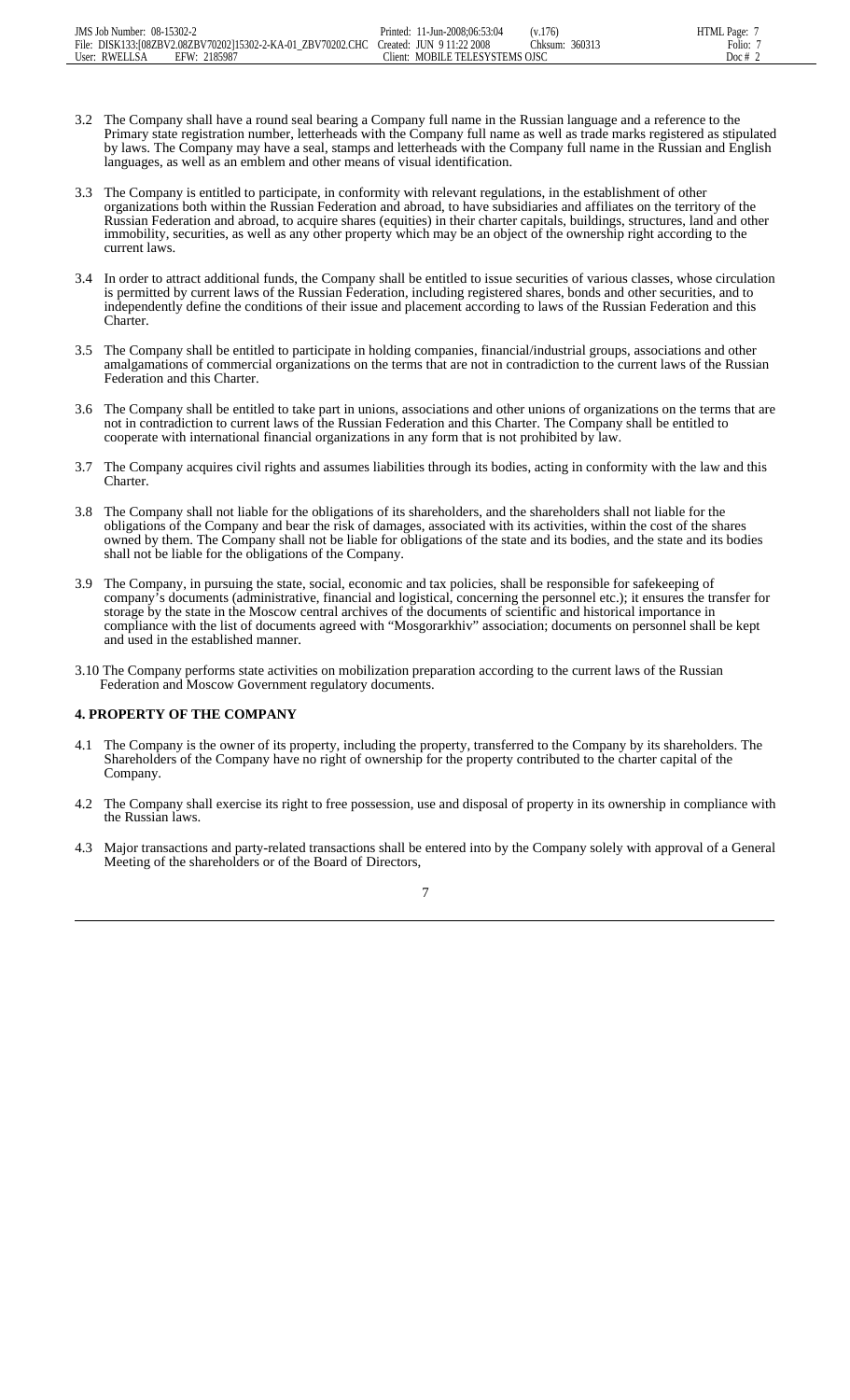according to the procedure stipulated in sub-clauses 27.1.23 – 27.1.30, 32.2.17 – 32.2.18 of this Charter, and following requirements of the current laws of the Russian Federation.

- 4.4 The property of the Company consists of the fixed assets and working capital, as well as of other property, the cost of which is accounted for in the Company own balance. The sources of property build-up, income, balance and net profit of the Company are formed in the way prescribed by the laws of the Russian Federation.
- 4.5 The net cost of the Company's assets is evaluated on the basis of the accounting data by the procedure defined by the current laws.

#### **5. BRANCHES AND REPRESENTATIVE OFFICES OF THE COMPANY**

- 5.1 The Company may, following the adopted procedure, establish branches and representative offices both on the territory of Russia and abroad that act on the basis of relevant provisions endorsed by the Company's Board of Directors. Branches and representative offices shall not be deemed legal entities, their heads are appointed by the President and they act within the powers vested in them by a power of attorney issued to them. The company Charter shall contain information on branches and representative offices of the Company.
- 5.2 The Company has the following branches;

(1) Branch of Mobile TeleSystems Open Joint Stock Company in the North-West Macro- region. Location of branch: 8, Italyanskaya St., Saint Petersburg, Russian Federation.

(2) Branch of Mobile TeleSystems Open Joint Stock Company in Syktyvkar, the Republic of Komi. Location of branch: Syktyvkar, Republic of Komi, Russian Federation.

(3) Branch of Mobile TeleSystems Open Joint Stock Company in Pskov. Location of branch: Pskov, Pskov Region, Russian Federation.

(4) Branch of Mobile TeleSystems Open Joint Stock Company in St. Petersburg. Location of branch: St. Petersburg, Russian Federation.

(5) Branch of Mobile TeleSystems Open Joint Stock Company in the Archangelsk Region. Location of branch: Archangelsk, Region, Russian Federation.

(6) Branch of Mobile TeleSystems Open Joint Stock Company in the Vologda Region. Location of branch: Vologda, Vologda Region, Russian Federation.

(7) Branch of Mobile TeleSystems Open Joint Stock Company in the Kaliningrad Region. Location of branch: Kaliningrad, Kaliningrad Region, Russian Federation.

(8) Branch of Mobile TeleSystems Open Joint Stock Company in the Murmansk Region. Location of branch: Murmansk, Murmansk Region, Russian Federation.

(9) Branch of Mobile TeleSystems Open Joint Stock Company in the Novgorod Region. Location of branch: V. Novgorod, Novgorod Region, Russian Federation.

(10) Branch of Mobile TeleSystems Open Joint Stock Company in the Republic of Karelia. Location of branch: Petrozavodsk, Republic of Karelia, Russian Federation.

(11) Branch of Mobile TeleSystems Open Joint Stock Company in the Leningrad Region. Location of branch: Vyborg, Leningrad Region, Russian Federation.

(12) Branch of Mobile TeleSystems Open Joint Stock Company in the South Macro-region. Location of branch: 61, Gimnazicheskaya St., Krasnodar, Krasnodar Kray, Russian Federation.

(13) Branch of Mobile TeleSystems Open Joint Stock Company in the Republic of Kalmykia. Location of branch: Elista, Republic of Kalmykia, Russian Federation.

(14) Branch of Mobile TeleSystems Open Joint Stock Company in the Stavropol Territory. Location of branch: Stavropol, Stavropol Territory, Russian Federation.

(15) Branch of Mobile TeleSystems Open Joint Stock Company in the Krasnodar Kray. Location of branch: Krasnodar, Krasnodar Kray, Russian Federation.

(16) Branch of Mobile TeleSystems Open Joint Stock Company in the Rostov Region. Location of branch: Rostov-on-Don, Rostov Region, Russian Federation.

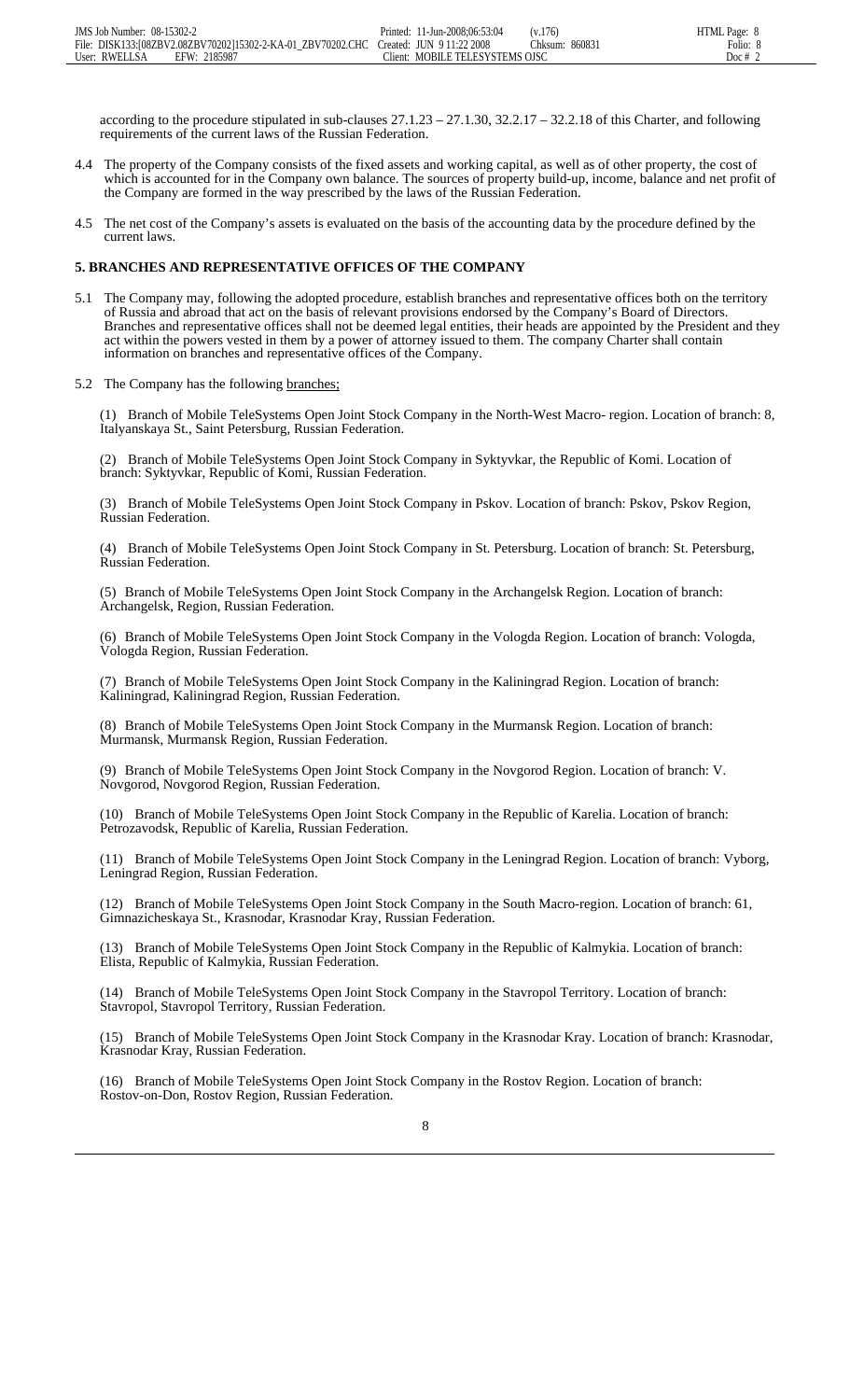(17) Branch of Mobile TeleSystems Open Joint Stock Company in Novorossiysk. Location of branch: Novorossiysk, Krasnodar Kray, Russian Federation.

(18) Branch of Mobile TeleSystems Open Joint Stock Company in Sochi. Location of branch: Sochi, Krasnodar Kray, Russian Federation.

(19) Branch of Mobile TeleSystems Open Joint Stock Company in the Republic of Adygei. Location of branch: Maikop, Republic of Adygei, Russian Federation.

(20) Branch of Mobile TeleSystems Open Joint Stock Company in the Astrakhan Region. Location of branch: Astrakhan, Astrakhan Region, Russian Federation.

(21) Branch of Mobile TeleSystems Open Joint Stock Company in the Volgograd Region. Location of branch: Volgograd, Volgograd Region, Russian Federation.

(22) Branch of Mobile TeleSystems Open Joint Stock Company in the Republic of Kabardino-Balkaria. Location of branch: Nalchik, Republic of Kabardino-Balkaria, Russian Federation.

(23) Branch of Mobile TeleSystems Open Joint Stock Company in the Republic of Karachay-Cherkessia. Location of branch: Cherkessk, Republic of Karachay-Cherkessia, Russian Federation.

(24) Branch of Mobile TeleSystems Open Joint Stock Company in the Republic of Ingushetia. Location of branch: Magas, Republic of Ingushetia, Russian Federation.

(25) Branch of Mobile TeleSystems Open Joint Stock Company in the Republic of North Ossetia-Alania. Location of branch: Vladikavkaz, Republic of North Ossetia-Alania, Russian Federation.

(26) Branch of Mobile TeleSystems Open Joint Stock Company in the Volga SE Macro- region. Location of branch: Samara, Samara Region, Russian Federation.

(27) Branch of Mobile TeleSystems Open Joint Stock Company in Orenburg. Location of branch: Orenburg, Orenburg Region, Russian Federation.

(28) Branch of Mobile TeleSystems Open Joint Stock Company in Saratov. Location of branch: Saratov, Saratov Region, Russian Federation.

(29) Branch of Mobile TeleSystems Open Joint Stock Company in Samara. Location of branch: 61-A, Chernorechenskaya St., Samara, Samara Region, Russian Federation.

(30) Branch of Mobile TeleSystems Open Joint Stock Company in the Ulyanovsk Region. Location of branch: Ulyanovsk, Ulyanovsk Region, Russian Federation.

(31) Branch of Mobile TeleSystems Open Joint Stock Company in the Republic of Bashkortostan. Location of branch: Ufa, Republic of Bashkortostan, Russian Federation.

(32) Branch of Mobile TeleSystems Open Joint Stock Company in the Volga NW Macro- region. Location of branch: 61, Beketova St., Nizhniy Novgorod, Nizhniy Novgorod Region, Russian Federation.

(33) Branch of Mobile TeleSystems Open Joint Stock Company in Nizhniy Novgorod. Location of branch: Nizhniy Novgorod, Nizhniy Novgorod Region, Russian Federation.

(34) Branch of Mobile TeleSystems Open Joint Stock Company in Kirov. Location of branch: Kirov, Kirov Region, Russian Federation.

(35) Branch of Mobile TeleSystems Open Joint Stock Company in the Chuvash Republic – Chuvashia. Location of branch: Cheboksary, Chuvash Republic – Chuvashia, Russian Federation.

(36) Branch of Mobile TeleSystems Open Joint Stock Company in the Republic of Mordovia. Location of branch: Saransk, Republic of Mordovia, Russian Federation.

(37) Branch of Mobile TeleSystems Open Joint Stock Company in the Republic of Mari El. Location of branch: Ioshkar-Ola, Republic of Mari El, Russian Federation.

(38) Branch of Mobile TeleSystems Open Joint Stock Company in the Republic of Udmurtia. Location of branch: Izhevsk, Republic of Udmurtia, Russian Federation.

(39) Branch of Mobile TeleSystems Open Joint Stock Company in the Republic of Tatarstan. Location of branch: Kazan, Republic of Tatarstan, Russian Federation.

(40) Branch of Mobile TeleSystems Open Joint Stock Company in the Ural Macro-region.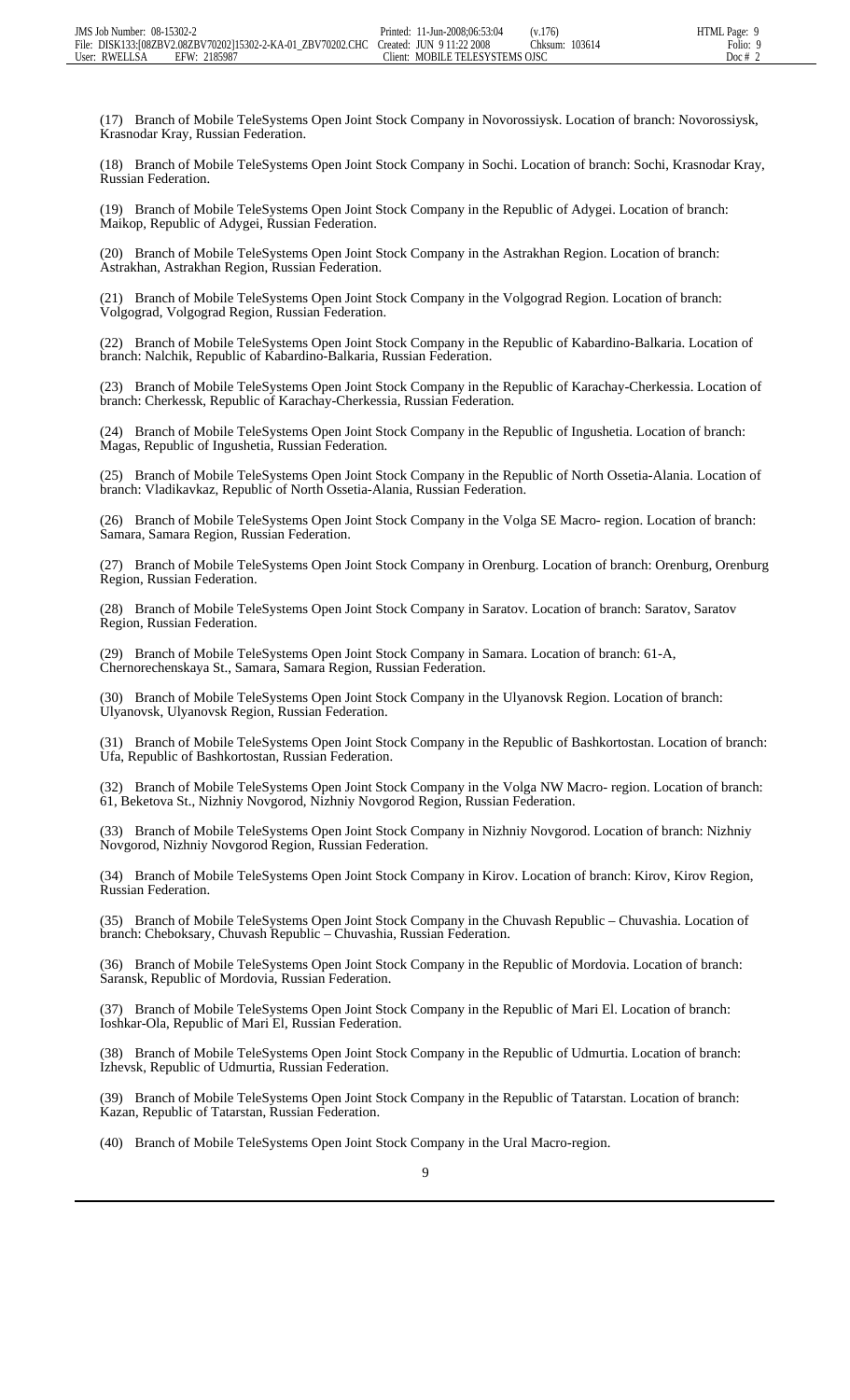Location of branch: 5, Marshal Zhukov St., Yekaterinburg, Sverdlovsk Region, Russian Federation.

(41) Branch of Mobile TeleSystems Open Joint Stock Company in Chelyabinsk. Location of branch: Chelyabinsk, Chelyabinsk Region, Russian Federation.

(42) Branch of Mobile TeleSystems Open Joint Stock Company in Kurgan. Location of branch: Kurgan, Kurgan Region, Russian Federation.

(43) Branch of Mobile TeleSystems Open Joint Stock Company in the Tyumen Region. Location of branch: Tyumen, Tyumen Region, Russian Federation.

(44) Branch of Mobile TeleSystems Open Joint Stock Company in the Yamalo-Nenets Autonomous Area. Location of branch: Noyabrsk, Yamalo-Nenets Autonomous Area, Russian Federation.

(45) Branch of Mobile TeleSystems Open Joint Stock Company in the Sverdlovsk Region. Location of branch: Yekaterinburg, Sverdlovsk Region, Russian Federation.

(46) Branch of Mobile TeleSystems Open Joint Stock Company in the Khanty-Mansi Autonomous Area – Yugra. Location of branch: Surgut, Khanty-Mansi Autonomous Area – Yugra, Russian Federation.

(47) Branch of Mobile TeleSystems Open Joint Stock Company in the Perm Kray. Location of branch: Perm, Perm Kray, Russian Federation.

(48) Branch of Mobile TeleSystems Open Joint Stock Company in the Siberia Macro- region. Location of branch: 35, Oktyabrskaya St., Novosibirsk, Novosibirsk Region, Russian Federation.

(49) Branch of Mobile TeleSystems Open Joint Stock Company in the Kemerovo Region. Location of branch: Kemerovo, Kemerovo Region, Russian Federation.

(50) Branch of Mobile TeleSystems Open Joint Stock Company in the Altai Territory. Location of branch: Barnaul, Altai Territory, Russian Federation.

(51) Branch of Mobile TeleSystems Open Joint Stock Company in the Krasnoyarsk Territory. Location of branch: Krasnoyarsk, Krasnoyarsk Territory, Russian Federation.

(52) Branch of Mobile TeleSystems Open Joint Stock Company in the Tomsk Region. Location of branch: Tomsk, Tomsk Region, Russian Federation.

(53) Branch of Mobile TeleSystems Open Joint Stock Company in the Republic of Tuva. Location of branch: Kyzyl, Republic of Tuva, Russian Federation.

(54) Branch of Mobile TeleSystems Open Joint Stock Company in the Novosibirsk Region. Location of branch: Novosibirsk, Novosibirsk Region, Russian Federation.

(55) Branch of Mobile TeleSystems Open Joint Stock Company in the Omsk Region. Location of branch: Omsk, Omsk Region, Russian Federation.

(56) Branch of Mobile TeleSystems Open Joint Stock Company in the Republic of Khakassia. Location of branch: Abakan, Republic of Khakassia, Russian Federation.

(57) Branch of Mobile TeleSystems Open Joint Stock Company in the Republic of Altai. Location of branch: Gorno-Altaisk, Republic of Altai, Russian Federation.

(58) Branch of Mobile TeleSystems Open Joint Stock Company in the Far East Macro- region. Location of branch: 53-A, Nekrasova St., Vladivostok, the Primorsky Kray, Russian Federation.

(59) Branch of Mobile TeleSystems Open Joint Stock Company in Blagoveshchensk. Location of branch: Blagoveshchensk, Amur Region, Russian Federation.

(60) Branch of Mobile TeleSystems Open Joint Stock Company in the Sakhalin Region. Location of branch: Yuzhno-Sakhalinsk, Sakhalin Region, Russian Federation.

(61) Branch of Mobile TeleSystems Open Joint Stock Company in the Chukotka Autonomous Area. Location of branch: Anadyr, Chukotka Autonomous Area.

(62) Branch of Mobile TeleSystems Open Joint Stock Company in the Khabarovsk Kray. Location of branch: Khabarovsk, Khabarovsk Kray, Russian Federation.

(63) Branch of Mobile TeleSystems Open Joint Stock Company in the Republic of Sakha (Yakutia). Location of branch: Yakutsk, Republic of Sakha (Yakutia), Russian Federation.

(64) Branch of Mobile TeleSystems Open Joint Stock Company in the Chita Region.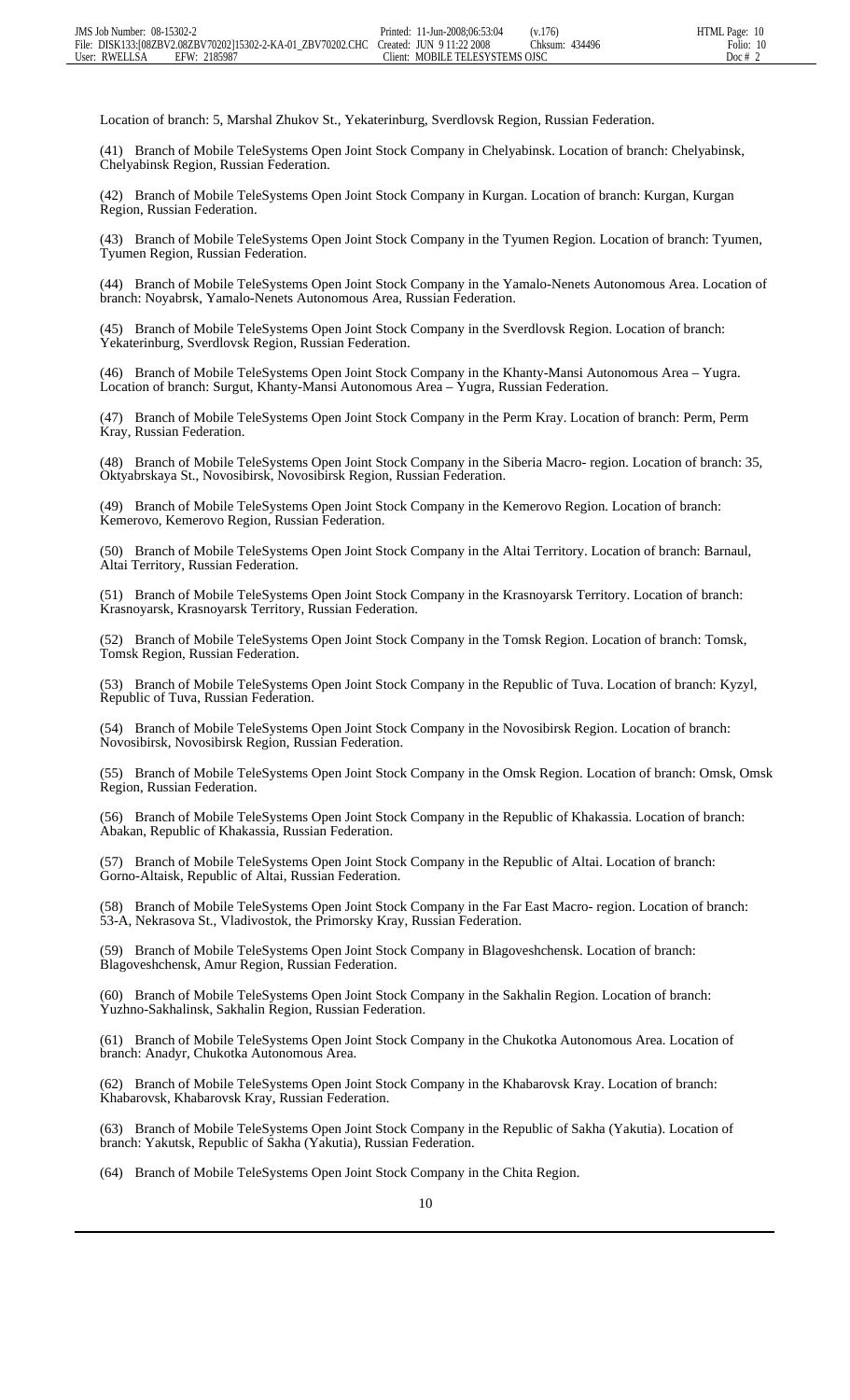Location of branch: Chita, Chita Region, Russian Federation.

(65) Branch of Mobile TeleSystems Open Joint Stock Company in the Irkutsk Region. Location of branch: Irkutsk, Irkutsk Region, Russian Federation.

(66) Branch of Mobile TeleSystems Open Joint Stock Company in the Kamchatka Region. Location of branch: Petropavlovsk-Kamchatski, Kamchatka Region, Russian Federation.

(67) Branch of Mobile TeleSystems Open Joint Stock Company in the Magadan Region. Location of branch: Magadan, Magadan Region, Russian Federation.

(68) Branch of Mobile TeleSystems Open Joint Stock Company in the Republic of Buryatia. Location of branch: Ulan-Ude, Republic of Buryatia, Russian Federation.

(69) Branch of Mobile TeleSystems Open Joint Stock Company in the Primorsky Kray. Location of branch: Vladivostok, the Primorsky Territory, Russian Federation.

(70) Branch of Mobile Tele Systems Open Joint Stock Company in Tula. Location of branch: Tula, Tula Region, Russian Federation.

(71) Branch of Mobile TeleSystems Open Joint Stock Company in Smolensk. Location of branch: Smolensk, Smolensk Region, Russian Federation.

(72) Branch of Mobile Tele Systems Open Joint Stock Company in Ryazan. Location of branch: Ryazan, Ryazan Region, Russian Federation.

(73) Branch of Mobile TeleSystems Open Joint Stock Company in Vladimir. Location of branch: Vladimir, Vladimir Region, Russian Federation.

(74) Branch of Mobile TeleSystems Open Joint Stock Company in Kaluga. Location of branch: Kaluga, Kaluga Region, Russian Federation.

(75) Branch of Mobile TeleSystems Open Joint Stock Company in Kostroma. Location of branch: Kostroma, Kostroma Region, Russian Federation.

(76) Branch of Mobile TeleSystems Open Joint Stock Company in Tver. Location of branch: Tver, Tver Region, Russian Federation.

(77) Branch of Mobile TeleSystems Open Joint Stock Company in Yaroslavl. Location of branch: Yaroslavl, Yaroslavl Region, Russian Federation.

(78) Branch of Mobile TeleSystems Open Joint Stock Company in Ivanovo. Location of branch: Ivanovo, Ivanovo Region, Russian Federation.

(79)Branch of Mobile TeleSystems Open Joint Stock Company in Tambov. Location of branch: Tambov, Tambov Region, Russian Federation.

(80) Branch of Mobile TeleSystems Open Joint Stock Company in the Orel Region. Location of branch: Orel, Orel Region, Russian Federation.

(81) Branch of Mobile TeleSystems Open Joint Stock Company in the Belgorod Region. Location of branch: Belgorod, Belgorod Region, Russian Federation.

(82) Branch of Mobile TeleSystems Open Joint Stock Company in the Lipetsk Region. Location of branch: Lipetsk, Lipetsk Region, Russian Federation.

(83) Branch of Mobile TeleSystems Open Joint Stock Company in the Kursk Region. Location of branch: Kursk, Kursk Region, Russian Federation.

(84) Branch of Mobile TeleSystems Open Joint Stock Company in the Voronezh Region. Location of branch: Voronezh, Voronezh Region, Russian Federation.

(85) Branch of Mobile TeleSystems Open Joint Stock Company in the Bryansk Region. Location of branch: Bryansk, Bryansk Region, Russian Federation.

5.3 The Company has the following representative offices :

(1) Representative office of Mobile TeleSystems Open Joint Stock Company in the Republic of Belarus. Location of representative office: Minsk, Republic of Belarus.

(2) Representative office of Mobile Tele Systems Open Joint Stock Company in the Ukraine. Location of representative office: Kiev, Ukraine.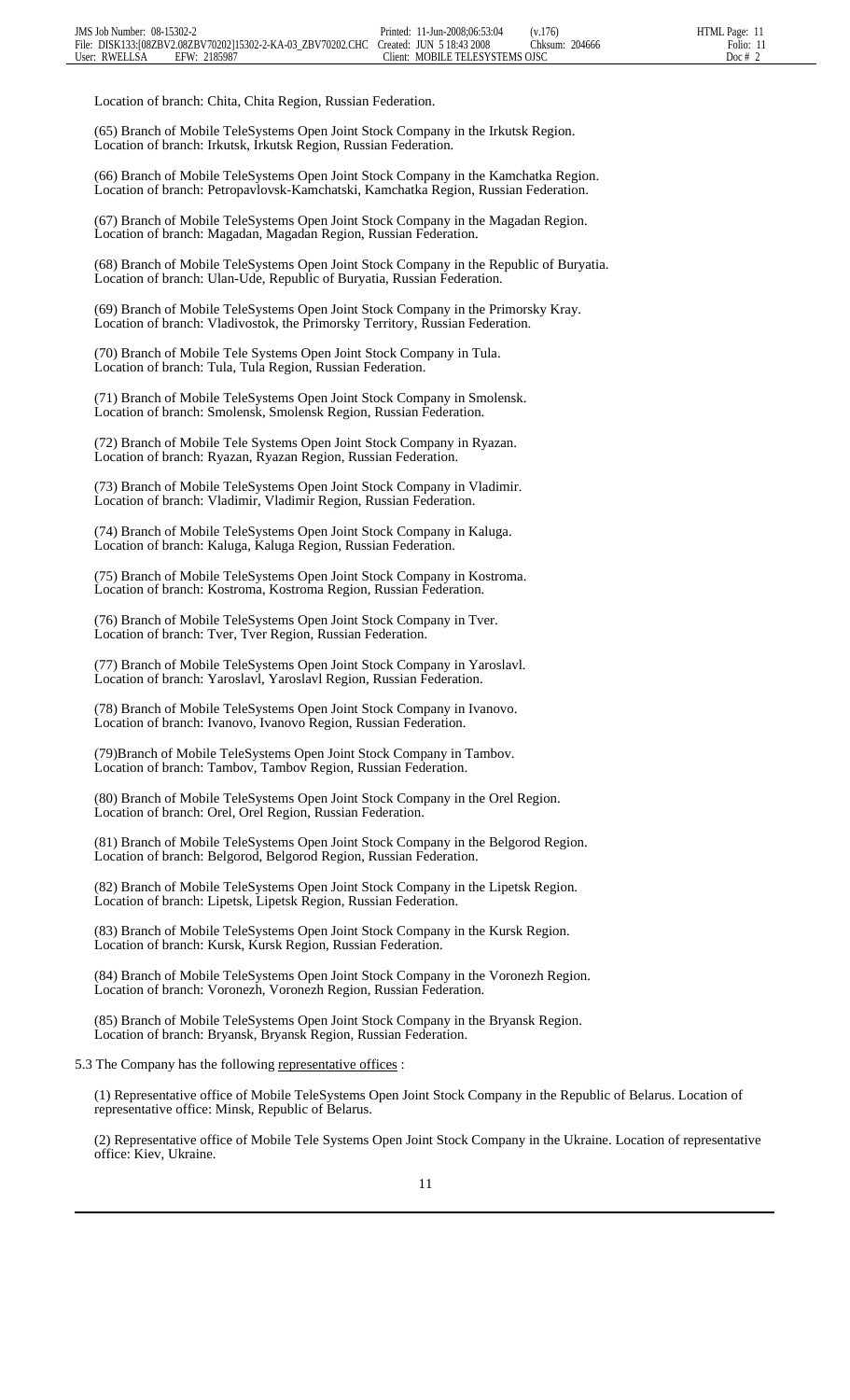### **6. DIVIDENDS OF THE COMPANY**

- 6.1 Based on the results of the first quarter, half-year, nine months of fiscal year and (or) based on the results of fiscal year, the Company has the right to make a decision (declare) on the payment of dividends on placed shares.
- 6.2 Decision on the payment (declaration) of dividends based on the results of the first quarter, half-year, nine months of financial year may be made by an extraordinary General Meeting of shareholders within three months after the end of the corresponding period. Decision on the payment of dividends based on the results of fiscal year shall be made by Annual General Meeting of the shareholders of the Company.
- 6.3 Decision to pay dividends, the amount of dividend and the form of payment shall be taken based on the Board of Directors proposal. The amount of dividend shall not exceed the value recommended by the Board of Directors.
- 6.4 After a decision to pay out dividends has been adopted by the General Meeting of Shareholders, such dividends must be paid by the end of the year in which decision was adopted, unless a shorter period is established by the decision to pay dividends.
- 6.5 The Company is obliged to pay the declared dividends on the shares of each category (class).
- 6.6 The amount of dividend is declared as a percentage of the par value of a share, or in rubles per one share.
- 6.7 The dividend may be paid in cash and, if the General Meeting of shareholders so decided, in kind in shares, bonds, commodities or other property.
- 6.8 The list of individuals, having the right to receive dividends, shall be compiled as of the date of drafting the list of the individuals, having the right to participate in the General Meeting of shareholders, that has the issue of paying (declaring) dividends on its agenda.
- 6.9 The current laws stipulate instances where the declaration and payment of dividends shall be restricted.

#### **7. FUNDS OF THE COMPANY**

- 7.1 The Company shall establish a reserve fund by annually allocating an amount not less than 5% (five percent) of the net profit, until the reserve fund achieves 15% (fifteen percent) of the Company's charter capital. This reserve fund is designated to cover the Company losses, as well as to redeem Company bonds and to buy out the Company stock in case of absence of other funds. The reserve fund may not be used for any other purpose. The assets of the reserve fund may be used on the basis of the Board of Directors decision in line with a specific procedure defined by the Board.
- 7.2 The Company shall be entitled to establish other funds.

#### **8. ACCOUNTING AND REPORTING IN THE COMPANY**

- 8.1 The Company shall organize the Company accounting activity and take steps to ensure that the bookkeeping practice of the Company provides a trustworthy and complete reflection of information concerning all transactions and other facts of economic activity.
- 8.2 The Company shall keep the documents defined by the current laws.
- 8.3 The Company shall disclose its financial information according to the procedure established by the current laws and internal documents of the Company.
- 8.4 The President of the Company shall be liable to the extent set out in the current laws for organization, status and reliability of the Company's accounting records, for a timely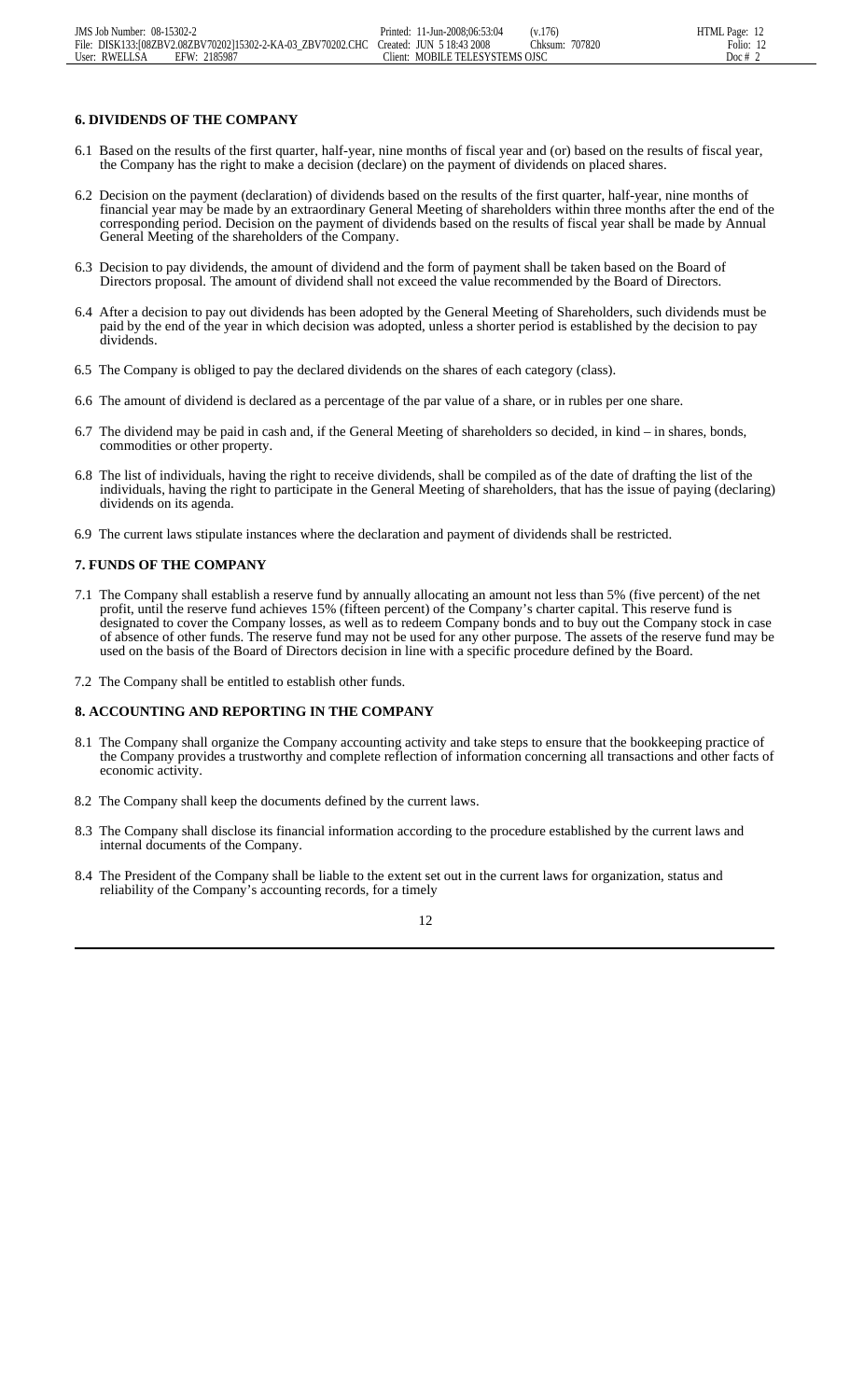submission of annual reports and other financial statements to overseeing bodies, and for the trustworthiness of information about Company activities submitted to the shareholders of the Company, to its creditors and other persons.

- 8.5 The annual balance sheet of the Company, supported by Auditor's and Audit Commission's report, shall be submitted by the President of the Company to the Board of Directors and the Annual General Meeting of shareholders.
- 8.6 The annual balance sheet of the Company is subject to a preliminary approval by the Board of Directors of the Company not later than in 30 (thirty) days before the date of holding the Annual General Meeting of the shareholders.
- 8.7 The Audit Commission of the Company shall certify the trustworthiness of data contained in the annual report of the Company and its balance sheet submitted to the Annual General Meeting of shareholders.

#### **9. INFORMATION ABOUT THE COMPANY**

- 9.1 Information about the Company shall be submitted to Shareholders in accordance with current laws and other legal acts of the Russian Federation.
- 9.2 The Company shall ensure the shareholders' access to the documents that should be kept and provided by the Company provide according to this Charter and laws of the Russian Federation. Information about the Company and the copies of the corresponding documents of the Company shall be made available by procedure set forth by current laws of the Russian Federation.
- 9.3 The Shareholders and the Company shall make all reasonable efforts to prevent an unauthorized disclosure and a leak of such information. The members of the Board of Directors, having access to the confidential information about the Company, may neither disclose such information to any persons, who have no access to such information, nor use it in their own interests or interests of other persons.
- 9.4 If necessary, the Company may enter into confidentiality agreements with its employees, members of the Board of Directors and the shareholders, while these persons enter in confidentiality agreements among themselves.
- 9.5 Compulsory disclosure of information shall be made by the Company to the extent and in the manner stipulated by the internal documents of the Company and current laws of the Russian Federation.

#### **10. REORGANIZATION AND LIQUIDATION OF THE COMPANY**

- 10.1 The Company may be voluntarily reorganized by procedure set forth in current RF legislation. As stipulated by law, Company reorganization shall entail the transfer of Company's rights and obligations to its legal successors.
- 10.2 The reorganization of the Company may be performed in the form of a merger, takeover, divestiture, spin-off and restructuring.
- 10.3 The Company is considered as reorganized, except for the cases of reorganization in the form of a takeover, from the moment of state registration of the newly created legal entities.
- 10.4 In the case of the Company reorganization by way of a take over, the Company is considered as reorganized from the moment of making an entry into the Consolidated State Register of Legal Entities on the termination of activity of a company which had been taken over.
- 10.5 The Company may be liquidated voluntarily by procedure established by law, or by the court decision on the grounds envisaged by current RF laws.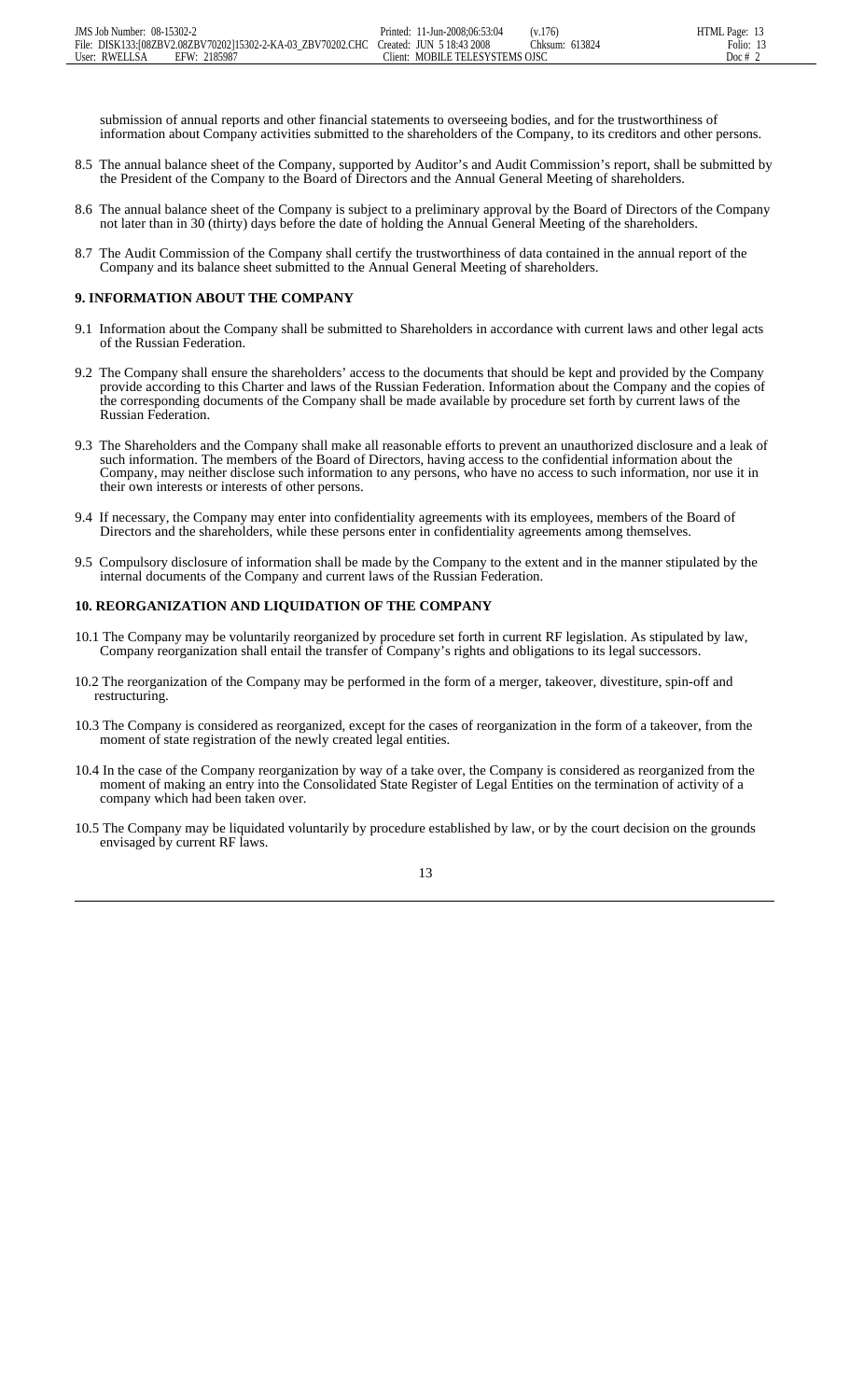- 10.6 The liquidation of the Company entails its termination without transfer of rights and obligations by way of a legal succession to the other individuals.
- 10.7 Upon the appointment of liquidation commission, the latter shall have all powers to manage the Company activity. The liquidation commission shall appear in the court on behalf of the Company under liquidation.
- 10.8 Liquidation commission shall place a notice on the liquidation of the Company, on the procedure and terms for its creditors to make their claims, in printed media that publish data on the registration of legal entities. The period for the creditors' making such claims shall be less than two months from the date of publishing the notice of the Company liquidation.
- 10.9 Upon the expiration of the period for creditors to make their claims, the liquidation commission shall draw up an interim liquidation balance sheet containing data on the property of the Company being liquidated, claims of its creditors, and the results of the consideration thereof. The interim liquidation balance sheet shall be approved by the General Meeting of the shareholders.
- 10.10 Upon completion of the settlements with creditors, the liquidation commission shall draw up a liquidation balance sheet subject to approval by the General Meeting of the shareholders.
- 10.11 The Company's property that survived the settlement of accounts with creditors, shall be distributed by the liquidation commission among the shareholders in the following order:
	- firstly, payments shall be made on the shares, which the Company is obliged by law to buy out from shareholders;
	- secondly, payments shall be made of accrued but not paid out dividends on the preferred shares and of a liquidation value of preferred shares as defined by the Charter of the Company;
	- thirdly, the property of the Company under liquidation shall be distributed among the shareholders owners of common shares and all the classes of preferred shares.
- 10.12 Allocation of the property at each stage shall be performed after the property allocation of the previous stage has been fully completed.
- 10.13 Liquidation of the Company shall be deemed completed, and the Company no longer existing, from the moment of a corresponding entry has been made in the Consolidated State Register of Legal Entities.
- 10.14 In the process of reorganization and liquidation of the Company, as well as after the cessation of work involving the use of data containing RF state secrets, the Company shall be under obligation to ensure the safeguarding of such data and its carriers.

#### **11. CHARTER OF THE COMPANY**

- 11.1 This Charter is a constituent document of the Company. The requirements of the Charter of the Company are mandatory for execution by all managing and overseeing bodies of the Company and by the shareholders of the Company. This Charter enters into force from the moment of its registration in compliance with the procedure established by the current RF legislation.
- 11.2 Decisions on amendments and additions to this Charter shall be taken by the General Meeting of the shareholders of the Company or by the Company's Board of Directors, according to the procedure, envisaged by laws and this Charter, and shall come into effect for third parties after the state registration of the aforementioned modifications.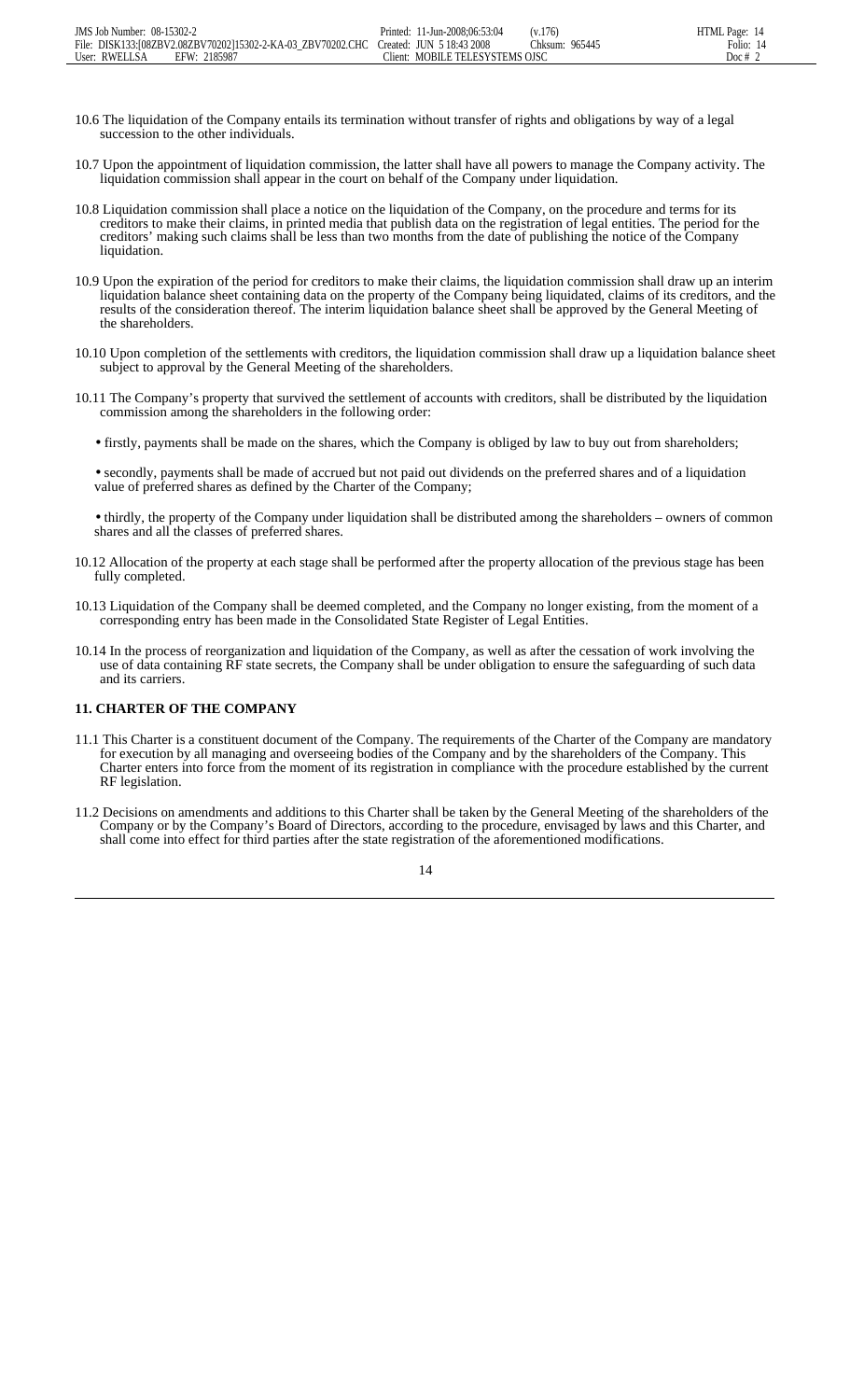11.3 Provisions of the Charter shall be applicable in their part that is not in contradiction to the law. Should modifications of the law result in Charter articles and provisions' entering in conflict with legal acts, such articles and provisions shall be considered null and void until corresponding modifications are made to the Charter.

### **PART II. CHARTER CAPITAL OF THE COMPANY**

#### **12. CHARTER CAPITAL OF THE COMPANY, GENERAL PROVISIONS**

- 12.1 The charter capital of the Company defines the minimal size of the Company property that ensures the interests of its creditors.
- 12.2 The Company shall have a Charter Capital equal to 199 332 613 rubles 80 kopecks (one hundred ninety-nine million three hundred thirty-two thousand six hundred thirteen rubles eighty kopecks), divided into 1 993 326 138 (one billion nine hundred ninety-three million three hundred twenty-six thousand one hundred thirty-eight) placed registered common shares with a par value of 0.1 (one-tenth) of one ruble (or 10 (ten) kopecks) each. The Charter Capital of the Company has been fully paid.
- 12.3 In addition to the placed registered common shares, the Company declares (shall have the right to place) 103 649 654 (one hundred and three million six hundred forty-nine thousand six hundred fifty-four) registered common shares with a par value of 0.1 (one- tenth) of one ruble each and a total amount of 10 364 965 rubles 40 kopecks (ten million three hundred sixty-four thousand nine hundred sixty-five rubles forty kopecks) (declared shares).

Upon placement, declared registered common shares of the Company shall grant the rights to the extent provided for the placed registered shares of the Company.

#### **13. INCREASE OF CHARTER CAPITAL OF THE COMPANY**

- 13.1 The charter capital of the Company may be increased by the raise of par value of the shares, or by the placement of additional shares by decision of a General Meeting of shareholders according to the sub-clauses 27.1.6. - 27.1.10 of this Charter.
- 13.2 The increase of the Company charter capital by raising the par value of the shares may be performed only at the cost of the property of the Company. The increase of the Company charter capital via the placement of additional shares may be performed at the cost of the property of the Company.
- 13.3 In the case of the Company charter capital's increase by way of additional share placement, the Company may place such additional shares only within the limits of the amount of declared shares, envisaged by this Charter. Thus, in the case if the amount of declared shares of the Company is not sufficient for the placement of expected amount of additional shares of the Company, then, by procedure and on the terms established by this Charter and the law, the decision to increase the charter capital of the Company may be taken simultaneously with the decision to make amendments to this Charter with respect to the amount of declared shares of the Company, as necessary to take the decision on charter capital increase.
- 13.4 Additional shares of the Company can be placed by subscription or conversion, as well as by distribution among all shareholders of the Company – in the case where an increase of the Company charter capital is performed at the cost of its property.
- 13.5 The Company shall be entitled to place additional shares by ether public or private subscription.
- 13.6 The placing price of the additional shares for the individuals who have a preemptive right of share purchase can be lower than the placing price for other persons, but not more than

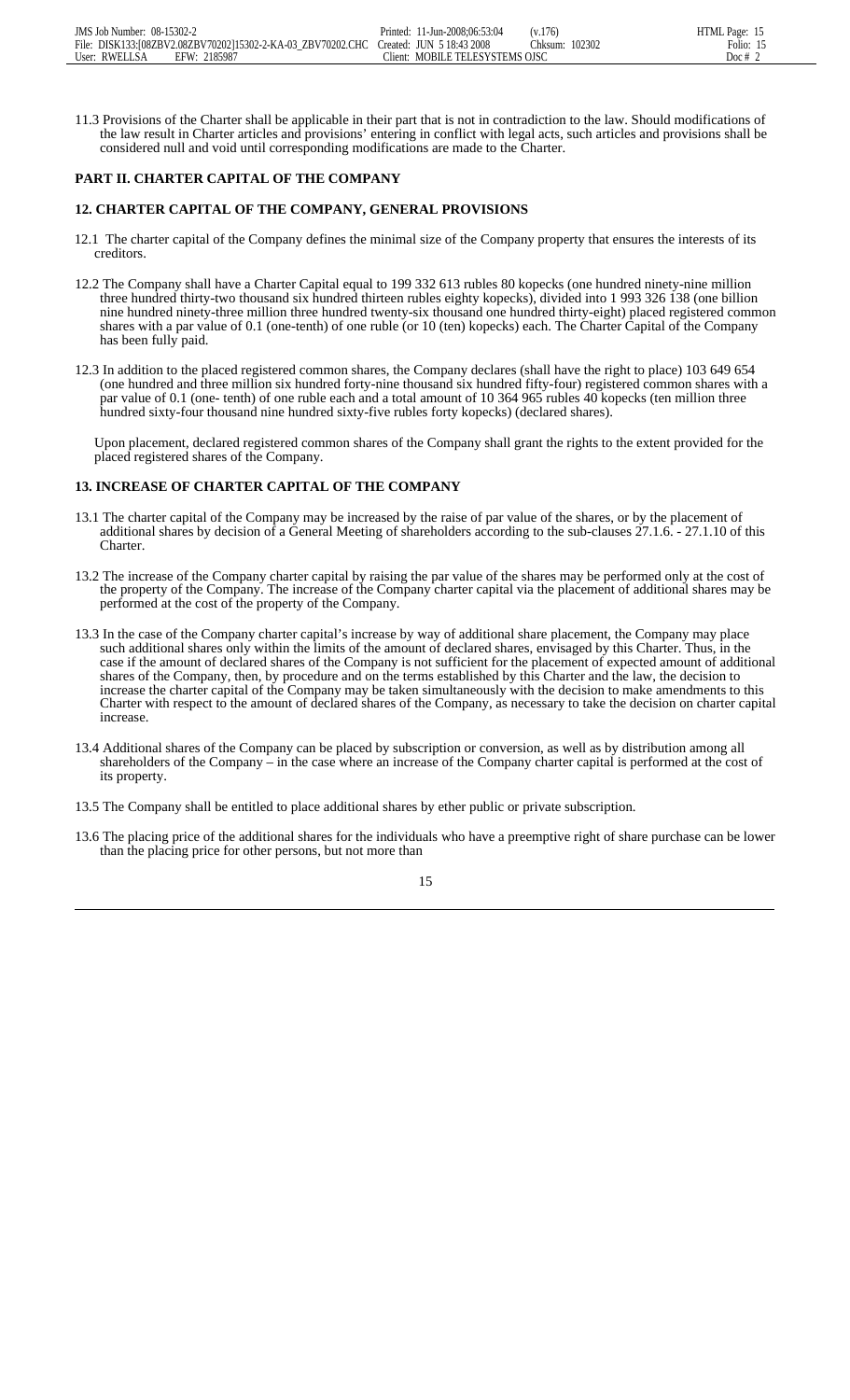by 10% (ten percent). The placing price of such additional shares cannot be lower than their par value.

- 13.7 The payment for the additional shares of the Company, placed by subscription, can be made in cash, securities, other commodities or property rights or other rights, having a pecuniary valuation, according to the decision on the increase of the Company charter capital.
- 13.8 Additional shares of the Company, placed by subscription, shall be deemed placed upon full payment.
- 13.9 In the case where an increase of the Company charter capital is done at the cost of its property by placing additional shares, such shares shall be distributed among all shareholders. In doing so, each shareholder shall be offered shares of the same category (class), as he/she owns, on pro rata basis.
- 13.10 The amount, by which the charter capital of the Company is augmented at the cost of the property of the Company, shall not exceed the difference between the net asset value of the Company and the reserve fund of the Company.

#### **14. DECREASE OF COMPANY CHARTER CAPITAL**

- 14.1 The company shall be entitled, and in the cases, stipulated by the current RF laws, obliged to decrease its charter capital by reducing the par value of shares or by diminishing their total quantity, including an acquisition of a part of the shares in the cases stipulated by current RF laws and by this Charter.
- 14.2 The decision to decrease the charter capital of the Company by reducing the par value of the shares or by acquisition of a part of the shares with a view to diminish their total quantity, shall be taken by the General Meeting of shareholders according to the sub- clauses  $27.1.11 - 27.1.12$  of this Charter.
- 14.3 Payment in cash to all shareholders of the Company and (or) transfer to them of equity securities, owned by the Company and placed by other legal entity may be envisaged by the decision to decrease the charter capital of the Company.
- 14.4 The charter capital of the Company can be decreased by reduction of the total quantity of the placed shares, including the acquisition and cancellation of a part of the shares at the Company disposal in the following cases:
	- (1) in the case of cancellation of a part of the shares, acquired by the Company following the decision to decrease the charter capital of the Company by acquisition and cancellation of a part of the shares with a view to diminishing their total quantity;
	- (2) if the shares bought out by the Company on shareholders' demand have not been sold within one year from the date of their redemption (except for the case of redemption of shares following the decision to reorganize the Company);
	- (3) redemption of Company shares in the case of its reorganization;
	- (4) Company reorganization by way of its spin-off at the cost of redemption of converted shares;
	- (5) if shares, acquired by the Company by decision of a competent body of the Company established by the Company Charter have not been sold within one year from the date of their acquisition;
	- (6) in other cases specified by current RF laws.
- 14.5 The decision to decrease the charter capital of the Company by acquisition of a part of the shares with a view to diminishing their total quantity shall be taken by a General Meeting of shareholders.
- 14.6 Within 30 days after the date of decision to decrease its charter capital, the Company shall inform in writing its creditors about the charter capital reduction and of its new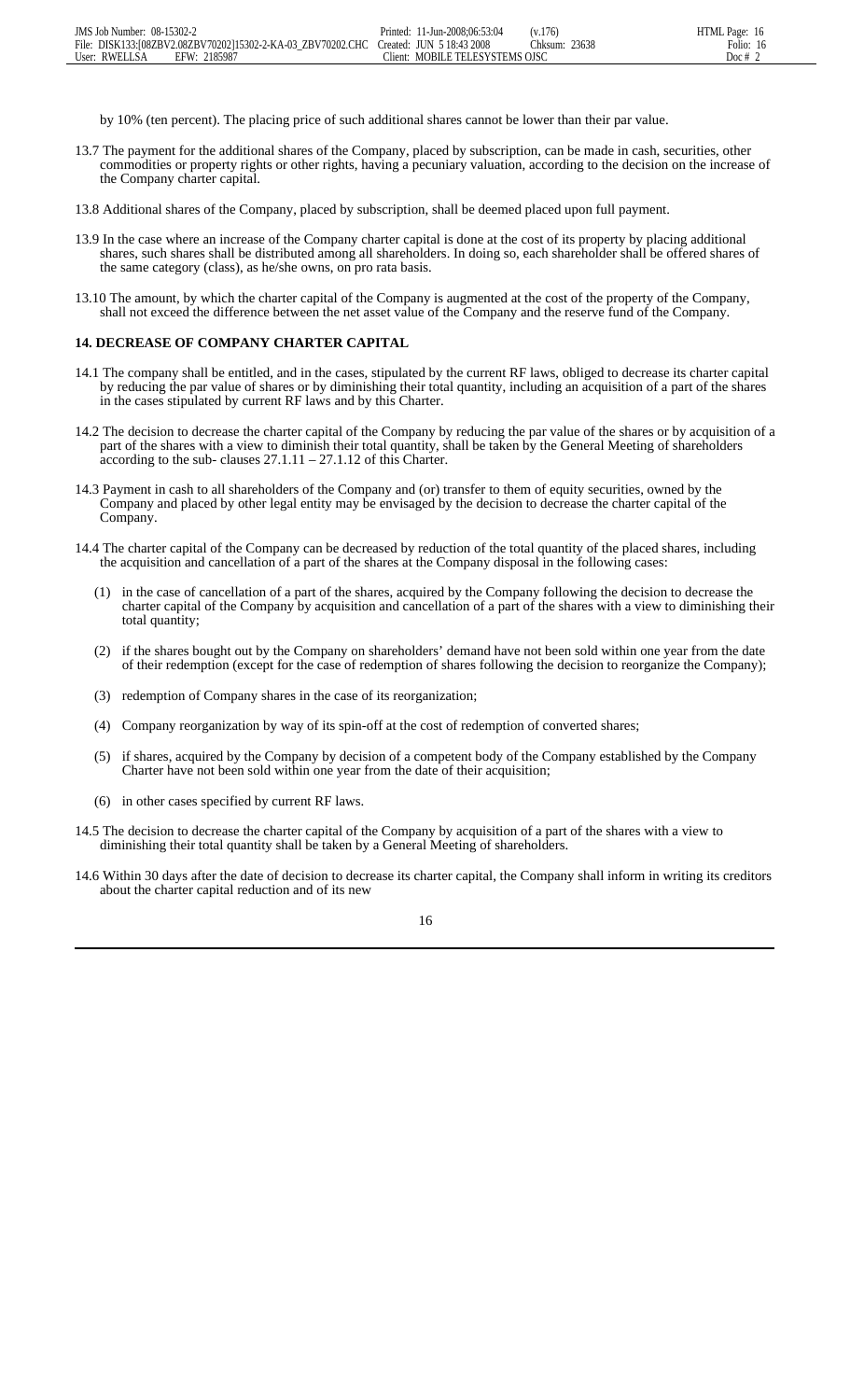amount, and place a notice of the taken decision in mass media that publish information about the state registration of legal entities. At the same time, creditors of the Company have the right to demand in writing an early termination or an early performance of the corresponding obligations of the Company and reimbursement of damages within 30 days after the date of their notification or within 30 days after the date of publication of the information about the taken decision in mass media.

## **PART III. SHARES AND OTHER EQUITY SECURITIES OF THE COMPANY**

### **15. SHARES OF THE COMPANY**

- 15.1 Common share of the Company is registered equity security granting its owner (shareholder) a specific scope of proprietary rights, including the right for participation in the management of the Company, the right to receive a part of Company's profit in form of dividend, as well as the right to receive a part of property outstanding after liquidation of the Company.
- 15.2 All issued and placed shares of the Company are common registered shares of the same par value. The value of the shares is expressed in rubles, regardless of the form and the way they have been paid for.
- 15.3 The Company has a right to place one or more classes of preferred shares of the Company.
- 15.4 The par value of the shares of the same category (class) shall be the same.
- 15.5 The par value of placed preferred shares of the Company should not exceed 25% of the charter capital of the Company.
- 15.6 The procedure of formation and floatation of fractional shares of the Company shall be set forth by this Charter and the current RF laws.
- 15.7 The scope of rights granted by a share of the Company shall be defined by this Charter and the current RF laws.
- 15.8 The rights granted by a share of the Company shall be transferred onto their acquirer at the moment of transfer of rights for such security.

## **16. BONDS AND OTHER EQUITY SECURITIES OF THE COMPANY**

- 16.1 Besides additional shares, the Company shall be entitled to place bonds, options and other equity securities according to the requirement of the current RF laws.
- 16.2 The Company has no right to place bonds and other equity securities, convertible into the shares of the Company, if the quantity of Company declared shares of specific categories and classes is less than the quantity of shares of such classes and categories, the right for whose purchase is granted by such securities. In such a case, according to the procedure and conditions, stipulated by the law and this Charter, the decision to place equity securities convertible into the shares of the Company may be taken simultaneously with the decision to make the amendments to this Charter so that the quantity of declared shares be as necessary to make such decision.
- 16.3 The placing price of equity securities of the Company convertible into the shares of the Company for the individuals having a preemptive purchase right can be lower than the placing price for other persons, but not more than by 10% (ten percent). The placing price of equity securities of the Company convertible into the shares of the Company may not be lower than the par value of shares, such equity securities are converted into.

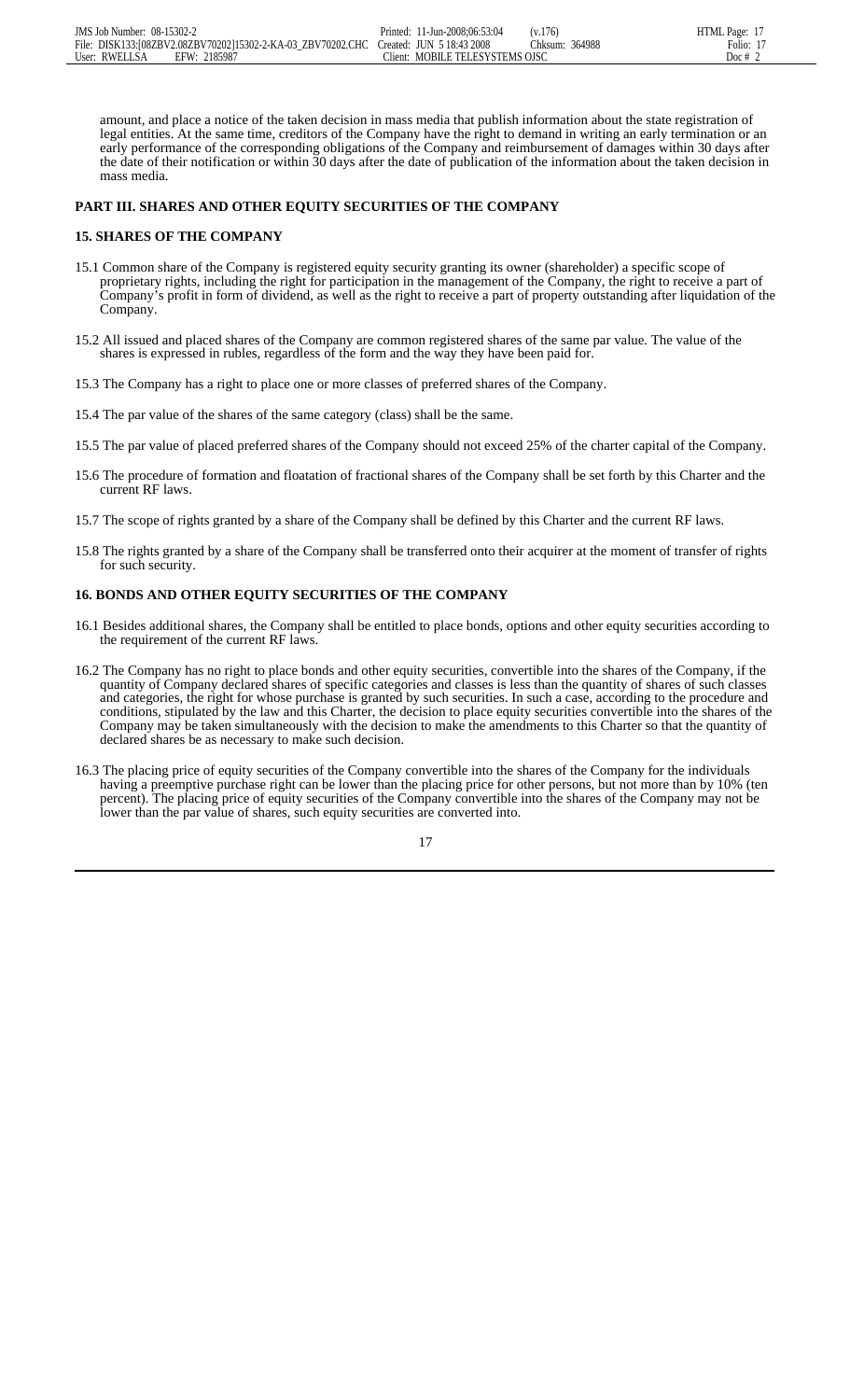- 16.4 Payment for equity securities placed by the Company (except for the additional shares of the Company placed by subscription) may be made only in cash.
- 16.5 The equity securities of the Company placed by subscription shall be deemed placed, if fully paid for.
- 16.6 The redemption of Company bonds may be performed in cash or in kind according to the decision on their issue.
- 16.7 A bond shall attest the right of its owner to demand the redemption of the bond (payment of the par value, or the par value and interest) within the stated timeframe.
- 16.8 Placement of bonds and other equity securities by the Company shall be performed on the basis of decision of a General Meeting of shareholders and (or) the Board of Directors of the Company.
- 16.9 Placement of the bonds convertible into the shares and of other equity securities convertible into the shares shall be performed on the basis of decision of a General Meeting of shareholders and (or) the Board of Directors of the Company.
- 16.10 The decision to issue bonds shall specify the form, timeframe and other terms of bond redemption.
- 16.11 A bond shall have a par value. The par value of all bonds issued by the Company shall not exceed the amount of charter capital of the Company or the value of security provided to the Company by a third party for the purpose of issuing bonds. The placement of bonds shall be allowed to the Company upon a full payment of its charter capital.
- 16.12 The Company may place bonds with flat maturity term or bonds redeemable by series on certain dates.
- 16.13 The Company shall be entitled to an early redemption of its bonds on demand of bond owners. At the same time, the decision to issue bonds should indicate the cost of redemption and the earliest date when bond may be presented for an early redemption.
- 16.14 The Company shall be entitled to place bonds secured by pledge of specific property of the Company, or the bonds under security provided to the Company by a third party for the issue of bonds, and debenture bonds.
- 16.15 The placement of debenture bonds (with no security provided by a third party) shall be permitted not earlier than on the third year of Company's activity and provided that there is a proper approval of annual balance sheets of the Company for the past two completed fiscal years.
- 16.16 Bonds can be name bonds and bearer bonds. When issuing name bonds, the Company shall keep the register of their owners. A lost name bond can be renewed by the Company for a reasonable charge. The owner's rights for a lost bearer bond shall be restored by the court, according to the procedure established by Russian Federation laws on court proceedings.
- 16.17 Specific details of securities issue, depending on the category of securities and the manner of their placement, are defined by current laws of the Russian Federation.

## **17. CONSOLIDATION AND SPLITTING OF SHARES**

17.1 The Company shall be entitled to perform a consolidation of placed common shares of the Company, which results in conversion of two or more Company common shares into one new common share of the Company by decision of General Meeting of shareholders. In this case, the corresponding modifications shall be made to this Charter with respect to the share's par value and the quantity of placed and declared common shares of the Company.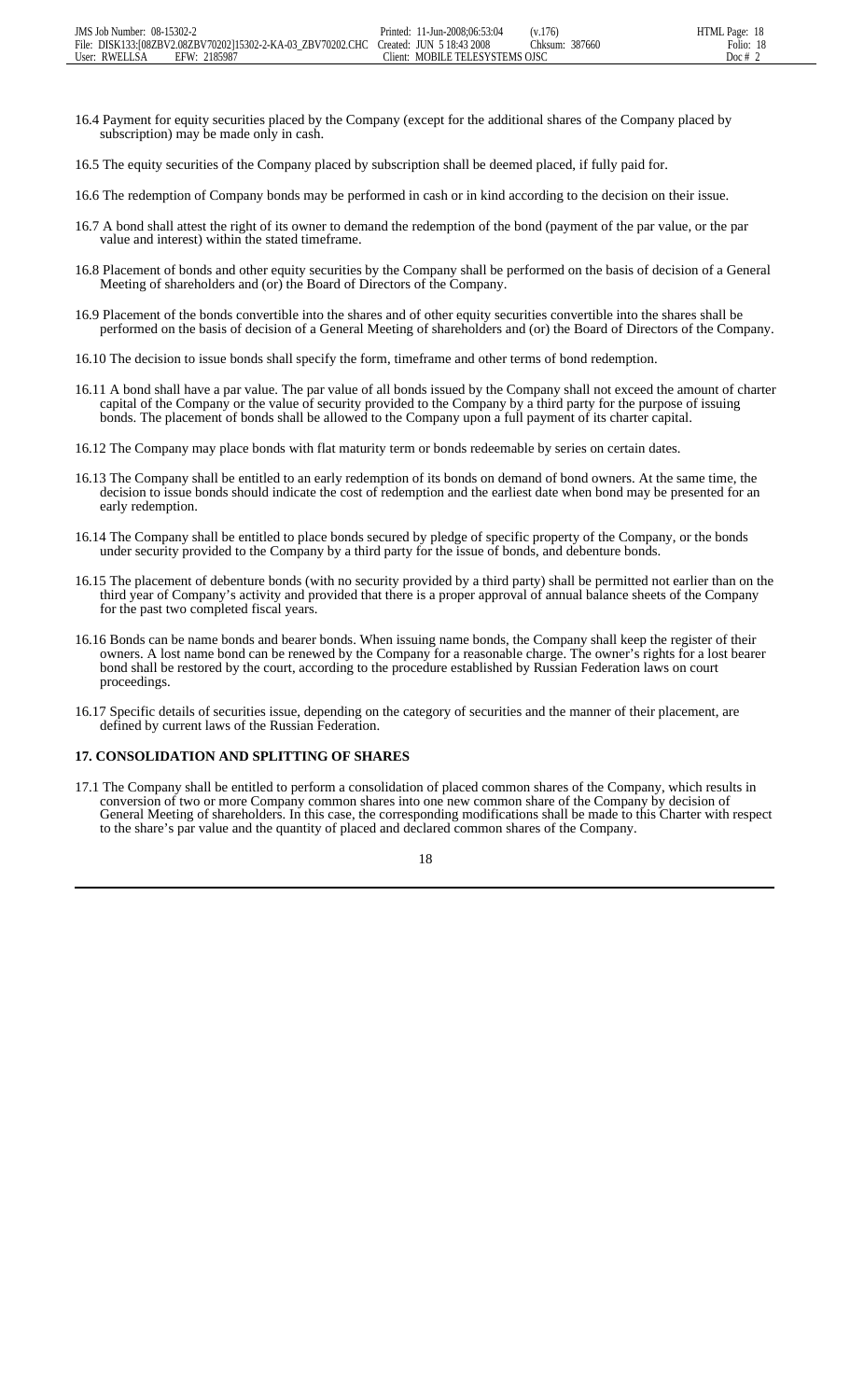- 17.2 If the purchase of the whole number of shares by a shareholder is not possible during the consolidation, the parts of shares (fractional shares) shall be formed.
- 17.3 By decision of a General Meeting of shareholders, the Company shall be entitled to perform a splitting of placed shares of the Company, which results in conversion of one share of the Company into two or more shares of the same class (category). In this case, corresponding modifications should be made to this Charter with respect to the share par value and the quantity of placed and declared shares of the Company in corresponding class (category).

#### **18. PAYMENT FOR SHARES AND OTHER EQUITY SECURITIES AT THEIR PLACEMENT**

- 18.1 The shares of the Company placed at the time of its establishment have been completely paid for by the Company founders following the decision on establishing the Company and the terms of agreement on the establishment of the Company.
- 18.2 Additional shares and equity securities of the Company, placed by subscription, shall be deemed placed if fully paid for.
- 18.3 Payment for the additional shares of the Company placed by subscription may be made in cash, securities, other commodities or property rights or other rights, having a pecuniary valuation.
- 18.4 The form of payment for additional shares of the Company shall be defined by decision on their placement. The payment for other equity securities shall be made only in cash.
- 18.5 In the case of payment for additional shares in kind, a pecuniary valuation of the property used to pay for shares shall be made according to article 77 of Federal law "On joint-stock companies".
- 18.6 In the case of payment for shares in kind, an independent appraiser should be assigned to evaluate the market value of such property, if otherwise is not specified by the requirement of RF laws. The amount of property's pecuniary valuation undertaken by the Board of Directors of the Company may not be higher than the amount of the valuation, performed by an independent appraiser.

## **19. ACQUISITION OF PLACED SHARES BY THE COMPANY**

- 19.1 The Company shall be entitled to acquire the shares placed by it based on the decision of General Meeting of shareholders with respect to a decrease of charter capital of the Company by acquiring a part of placed shares with a view of diminishing their total quantity. The decision to decrease the charter capital may not be taken, if the nominal value of shares, remaining in circulation would be less than the minimal amount of charter capital stipulated by the current laws of the Russian Federation. Shares acquired by decision of General Meeting of shareholders to decrease the charter capital shall be cancelled upon their acquisition.
- 19.2 The Company shall be entitled to acquire the placed shares by decision of the Board of Directors. Such a decision may be taken, if the nominal value of the shares remaining in circulation would constitute at least 90 percent of the charter capital of the Company. The acquired shares do not grant the right of vote, they are not taken onto consideration when counting the votes, there are no dividends accrued on such shares. Such shares should be sold at their market price no later than one year after the date of their acquisition. Otherwise, the General Meeting of shareholders should take a decision to decrease the charter capital of the Company by canceling the mentioned shares.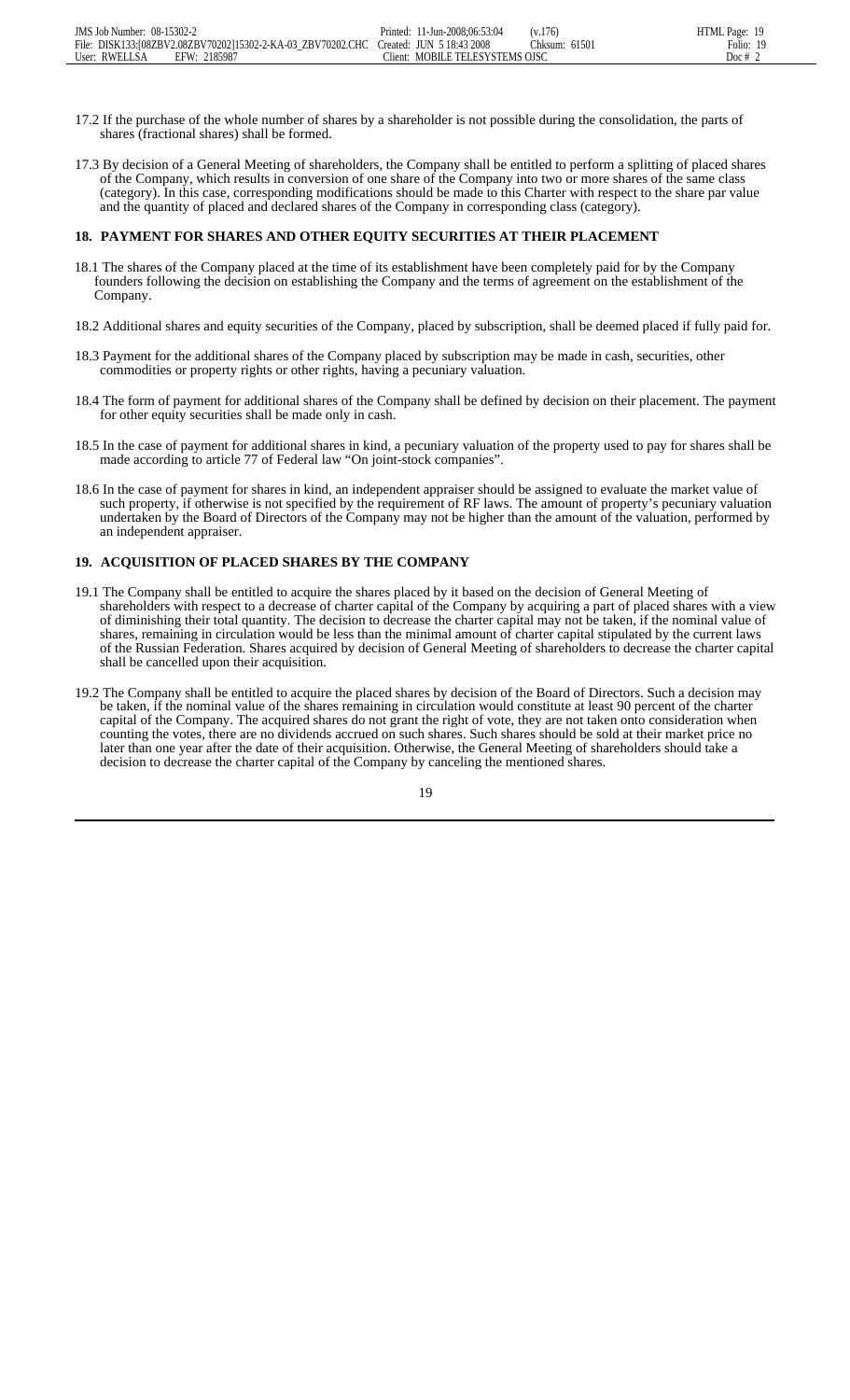### **20. REDEMPTION OF COMPANY SHARES AT SHAREHOLDERS' REQUEST**

20.1 Shareholders – owners of the voting shares shall be entitled to request the Company's redemption of all or a part of the shares owned by them in the following cases:

(1) reorganization of the Company or entering into a major transaction, whose approval is decided upon by General Meeting of shareholders according to the Federal law "On Joint- stock companies";

(2) introduction of modifications and additions to the Charter of the Company or approval of the revised Charter, if their rights are restricted.

- 20.2 The request referred to above may be put forward by the shareholders, who voted against adoption of the respective decisions or who did not take part in the voting on such issues.
- 20.3 The redeemed shares shall be put at the Company's disposal and be sold at their market price within one year of the date of their redemption. The shares, redeemed by the Company in the case of its reorganization, shall be cancelled at the moment of their redemption.

## **PART IV. SHAREHOLDERS OF THE COMPANY**

## **21. SHAREHOLDERS OF THE COMPANY**

- 21.1 Shareholder of the Company is any individual, having exercised the ownership of the shares of the Company according to the procedure established by the current laws of the Russian Federation and this Charter. The number of Company's shareholders is not limited.
- 21.2 Unless otherwise specified by the law, in the case of legitimate common proprietary right for one or more shares of the Company by two or more individuals, all such individuals are recognized as one shareholder with respect to the Company and shall exercise the rights of the Company's shareholder thus granted to them, including the voting right at General Meeting of shareholders, by one of them or by their common representative at their discretion. Powers of either of mentioned individuals shall be duly formalized. Co-owners of the share are jointly responsible for all obligations accepted by the shareholders.
- 21.3 An individual, having entered into ownership of a fractional share of the Company on the grounds envisaged by current laws of the Russian Federation and this Charter, shall be recognized as Company's shareholder. A fractional share of the Company grants to the shareholder the rights granted by a whole share of the Company, to the extent corresponding to such part of the whole share that this fractional share represents.
- 21.4 The shareholder's legal status is defined by the scope of rights granted to him and obligations assigned to him. The rights of shareholder(s) of the Company in relation to the Company and other shareholders are conditional on the class and category, as well as the quantity of shares, owned by them.

## **22. SHAREHOLDER REGISTER OF THE COMPANY**

- 22.1 The rights of shareholders for the shares owned by them are attested in the system of registration the registrar's records in the personal accounts – or, in the case of registration of rights in a depositary, – records in the custody accounts in depositaries.
- 22.2 The right for the Company share shall be transferred to the acquirer from the moment the registrar makes a record on the personal account of the acquirer in the registration system, or, in case of registration of rights in a depositary – from the moment the individual, performing the depositary activity, makes a record on the custody account of the acquirer.

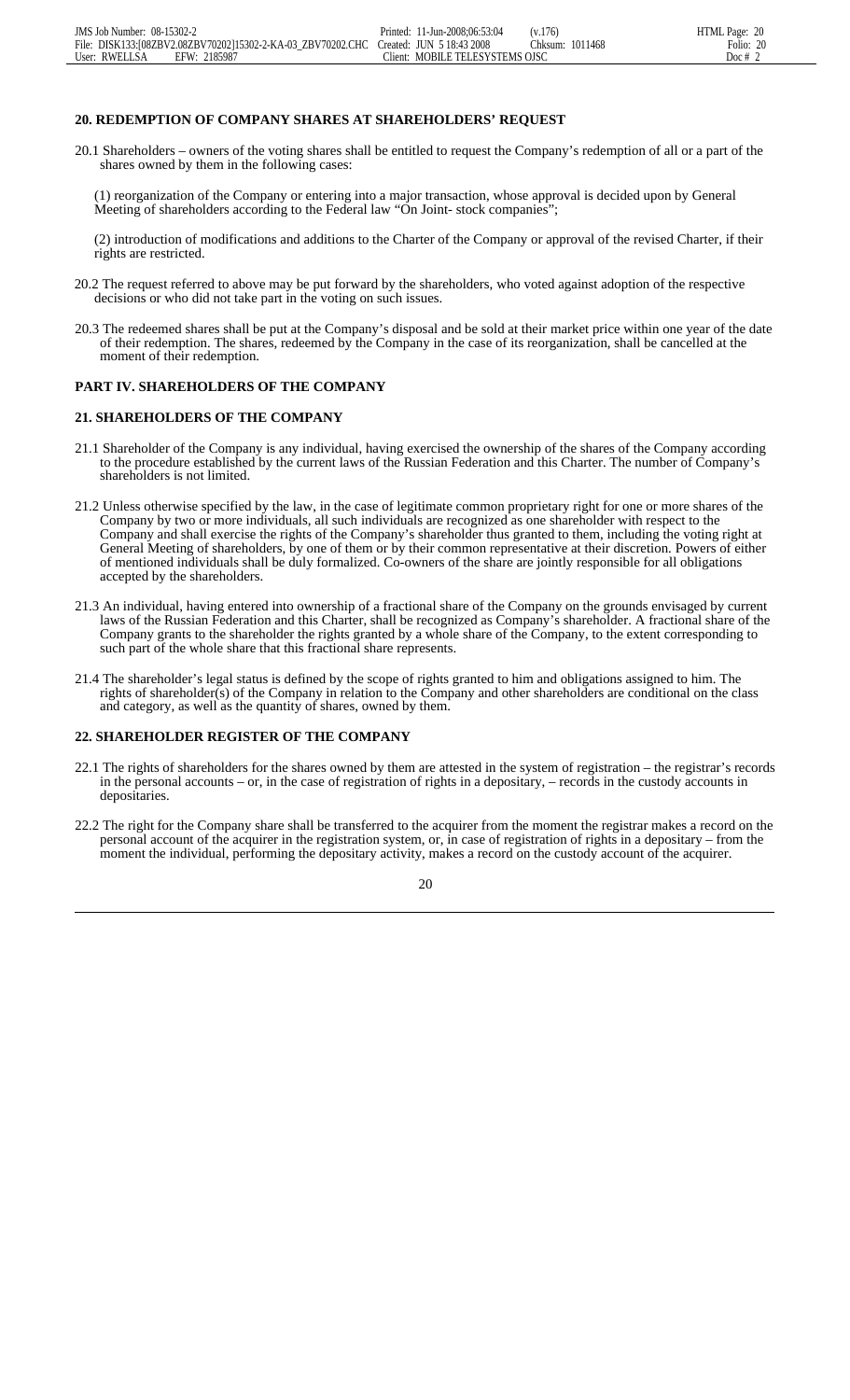- 22.3 The Register of shareholders of the Company shall contain data on each registered individual, the quantity and classes (categories) of shares recorded to the name of such individual, as well as other data stipulated by the current laws.
- 22.4 The Company shall ensure the maintaining and keeping of the Resister of shareholders according to the requirements of the current laws of the Russian Federation.

# **23 SHAREHOLDERS' RIGHTS**

- 23.1 Shareholders (shareholder), having 1 (one) whole common share of the Company in the aggregate, have 1 (one) vote at the voting during the General Meeting of shareholders. A fractional common share of the Company shall give its owner a proportional part of the vote.
- 23.2 Every common registered share of the Company provides shareholder its owner with the same scope of rights, including:

(1) the right to take part in the management of the Company, and participate personally or via representative in the General Meeting of shareholders with the voting right on all the issues within its terms of reference with the number of votes, corresponding to the quantity of common shares of the Company owned by him;

- (2) the right to receive dividend from the net profit of the Company;
- (3) the right to receive a part of Company property in the case of its liquidation;

(4) the right to freely alienate all or a part of shares owned by him without prior agreement of other shareholders or the Company;

(5) the right to demand the redemption of all or a part of shares owned by him in the cases and according to the procedure, established by the law;

(6) the preemption right to acquire the shares placed by the Company through public subscription, as well as in the cases stipulated by the current legislation, through a limited subscription, according to the terms and the procedure, of additional common shares and equity securities, convertible into the common shares, in the quantity, proportional to the quantity of the shares of a given category, owned by him;

(7) when exercising the pre-emption right to acquire additional shares, placed by the Company and other equity securities, convertible into the shares of the Company, the right to pay for such placed equity shares in cash, if he/she chooses to do so, provided that the decision, that sets a basis for the placement of such equity securities, foresees their payment in non-monetary funds;

(8) the right to request, by a procedure set by the law, the Company registrar to confirm shareholder's rights for the shares of the Company in his possession by issuing an extract from the register of Company shareholders, which extract shall not be regarded as a security;

(9) the right to request the Company to issue an extract from the list of individuals entitled to take part in the General Meeting of shareholders containing the data about the requesting shareholder, or a certificate, confirming that he/she is not on the list of the individuals entitled to take part in the General Meeting of shareholders;

(10) the right to request the Company to issue an extract from the list of individuals entitled to demand the Company to redeem shares in his/her possession, containing the data about the requesting shareholder, or a certificate, confirming that he/she is not included in the list of individuals entitled to demand the Company's redemption of shares;

(11) the right to request the Company to issue an extract from the list of individuals, having a preemptive right to acquire additional shares and other equity securities placed by the Company, containing the data about the requesting shareholder, or a certificate, confirming that he/she is not on the list of such individuals;

(12) the right of access to the documents of the Company defined by the Federal law "On Joint-stock companies";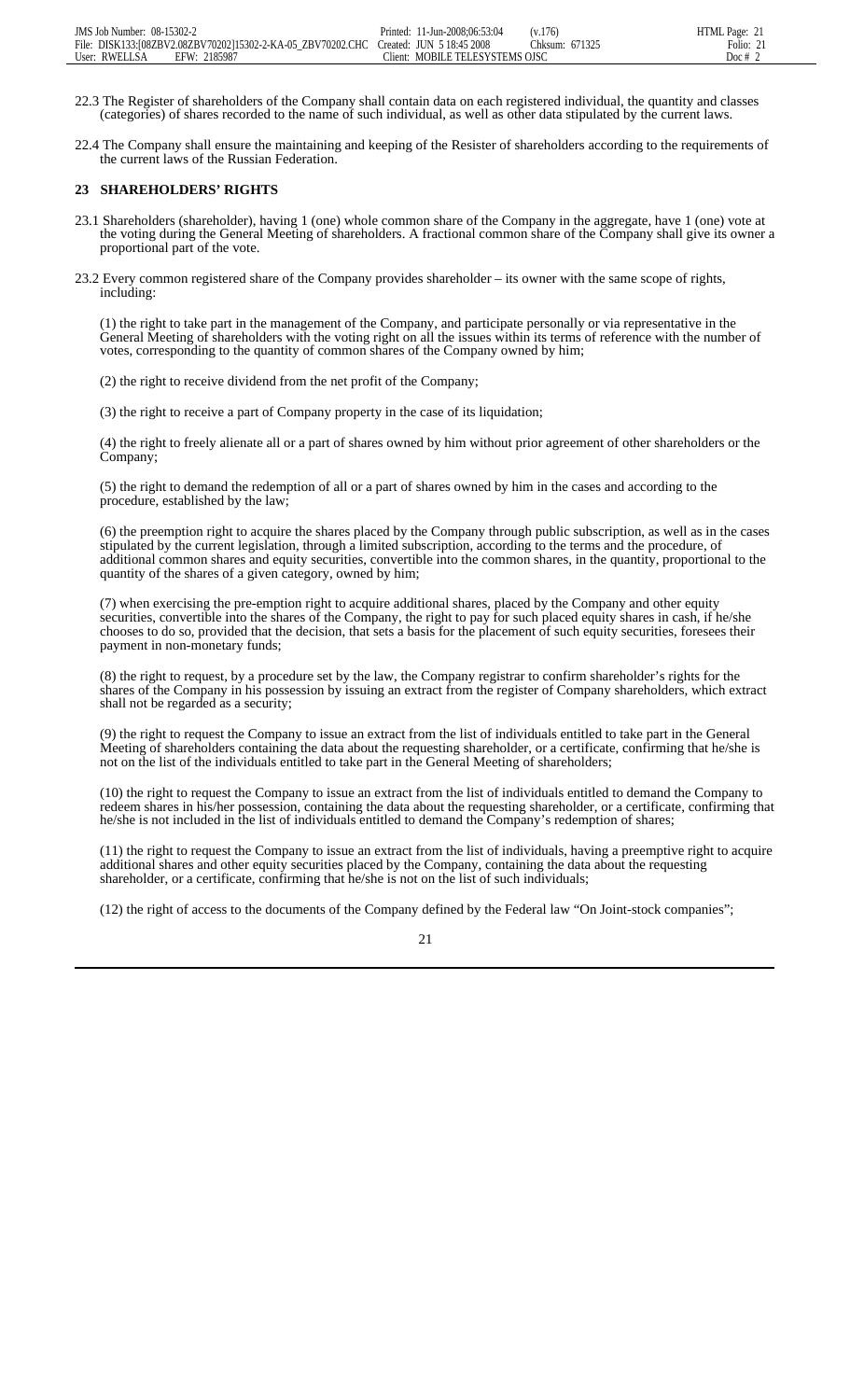(13) in the time of preparation for the General Meeting of shareholders, the right of free access to information (materials) that should be made available to shareholder in his/her exercising the rate to take part in the General Meeting of shareholders;

(14) the right to appeal to the court that a major transaction or a party-related transaction, which has been entered into by the Company in violation of the procedure established by the law, be recognized invalid;

(15) the right to claim in the court against a decision taken by the General Meeting of shareholders in violation of provision of the law and this Charter (including any decision taken in violation of Charter provisions concerning convening and holding annual and extraordinary General Meetings of shareholders), in the case that the claimant didn't take part in the General Meeting of shareholders or voted against such a decision, and that such a decision violates his/her rights and legitimate interests;

(16) other rights, envisaged by the current RF legislation.

23.3 Shareholders (shareholder), having at least  $1\%$  (one percent) of the voting shares of the Company in aggregate shall also have the right to:

(1) request the Company to provide a list of individuals entitled to take part in the General Meeting of shareholders, if they are included in such a list;

(2) according to the procedure established by the law, to put a claim against the Board of Directors, a member of the Board and the President of the Company to reimburse the damages caused to the Company.

- 23.4 Shareholder(s) registered in the system of register keeping and having more than 1% (one percent) of the voting shares of the Company in aggregate shall also have the right to request the Company Registrar to provide data from the Register of Company shareholders on the names of share owners entered in the Register of the Company shareholders and on the quantity, category and par value of the securities in their possession.
- 23.5 Shareholder(s) having at least 2% (two percent) of the voting shares of the Company in aggregate shall also have the right to:

(1) submit items to the agenda of the Annual meeting of shareholders, as well as to propose candidates (including self-nomination) for the Board of Directors of the Company, Audit Commission and Election Committee of the Company, and propose a candidate for Auditor of the Company;

(2) submit candidates (including self-nomination) for the Board of Directors of the Company, if the proposed agenda of an extraordinary General Meeting of shareholders includes an item on election of the Board of Directors of the Company;

(3) according to the procedure established by the law, to put a claim against the decision of the Board of Directors of the Company to decline the inclusion of a certain item into the agenda of the General Meeting of shareholders or of a certain candidate into the list of candidates for election to a respective body of the Company, as well as against the Board of Directors' avoidance of taking a corresponding decision.

23.6 At the same time, Shareholder(s) having in aggregate at least 10% (ten percent) of the voting shares of the Company, shall also be entitled to:

(1) request a convening of an extraordinary General Meeting of shareholders on any of the issues within the Meeting's terms of reference;

(2) convene an extraordinary General Meeting of shareholders in the case, where, by procedure established by the law and this Charter, the Board of Directors failed to take a decision on convening or decided against such meeting;

(3) put a claim, in the way stipulated by the law, in the court against the Board of Directors of the Company for the refusal to convene an extraordinary General Meeting of shareholders;

(4) demand a conduct of an interim inspection (revision) of financial and economic activities of the Company by the Audit Commission of the Company;

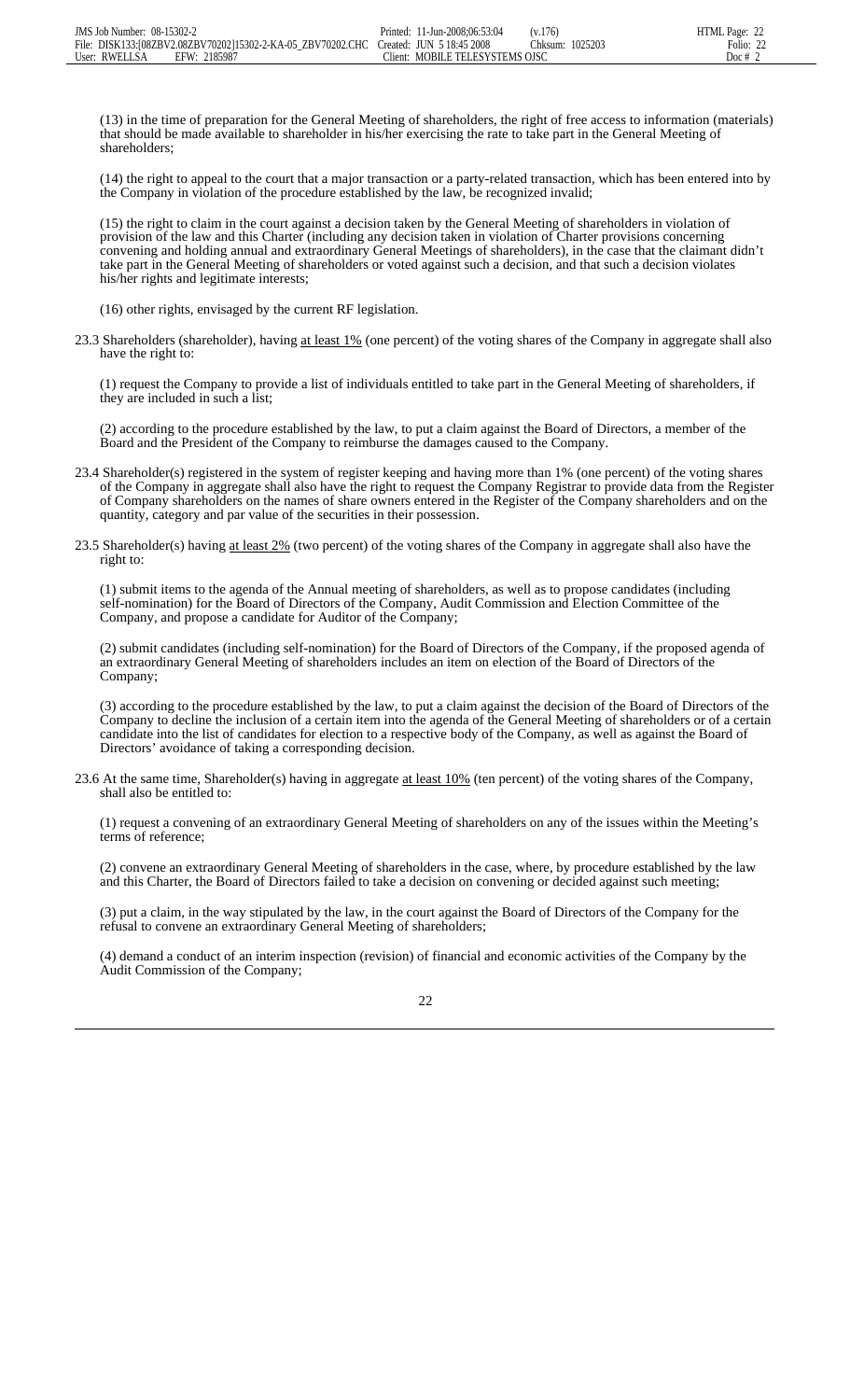- (5) demand an independent audit inspection of activities of the Company.
- 23.7 At the same time, Shareholder(s) having in aggregate at least 25% (twenty-five percent) of the voting shares of the Company, shall also be entitled for a free access to the accounting documents and the minutes of Company's Management meetings.

## **24. SHAREHOLDERS' OBLIGATIONS**

24.1 The obligations of shareholders are determined by the current laws and this Charter. The shareholders of the Company are particularly obliged to:

(1) observe the provisions of this Charter, follow the decisions of the General Meeting of shareholders and other internal documents of the Company;

(2) timely, and following other terms and procedures envisaged by the law, this Charter and internal documents of the Company, make the payment for shares and other equity securities placed by the Company;

(3) timely notify the Board of Directors of the Company, Audit Commission and Auditor of the Company of the transactions made by the Company and expected transactions, where they can be regarded as concerned parties, as well as of legal entities, where they own independently or jointly with an affiliated individual(s) 20% (twenty percent) of the voting equities (shares) or more; and of legal entities, where they hold positions in the management bodies.

(4) not to disclose confidential information on Company activity.

24.2 The shareholders of the Company shall have no right to act on behalf of the Company without special powers vested in accordance with procedure established by the law.

## **PART V. REGULATORY BODIES OF THE COMPANY**

## **25. THE STRUCTURE OF REGULATORY BODIES OF THE COMPANY**

- 25.1 The Company shall be managed through regulatory bodies of the Company.
- 25.2 The regulatory bodies of the Company are the General Meeting of shareholders, the Board of Directors, Management (collective executive body of the Company) and the President (sole executive body of the Company).
- 25.3 Additional internal structural subdivisions (including counsels, committees, commissions) may be established at the corresponding body of the Company.

## **26. GENERAL MEETING OF COMPANY SHAREHOLDERS**

- 26.1 The General Meeting of shareholders shall be the superior regulatory body of the Company.
- 26.2 The General Meeting of shareholders shall perform its activity according to the provisions of this Charter, internal documents of the Company approved by decision of the General Meeting of shareholders, and the requirements of RF legislation.
- 26.3 General Meeting of OJSC MTS Shareholders shall be held in Moscow.
- 26.4 The Company is obliged to conduct Annual (regular) General Meeting of shareholders.
- 26.5 The Annual General Meeting of shareholders shall consider issues related to the election of the Board of Directors of the Company, Audit Commission of the Company, approval of Auditor of the Company, issues referred to in sub-clause 27.1.19 of this Charter, and other issues within the terms of reference of the General Meeting of shareholders.
- 26.6 The General Meetings of shareholders held in addition to annual meetings shall be deemed extraordinary. An extraordinary General Meeting of shareholders may decide on issues concerning an early termination of powers of the Board of Directors members and concerning the election of the Board of Directors of the Company, concerning an early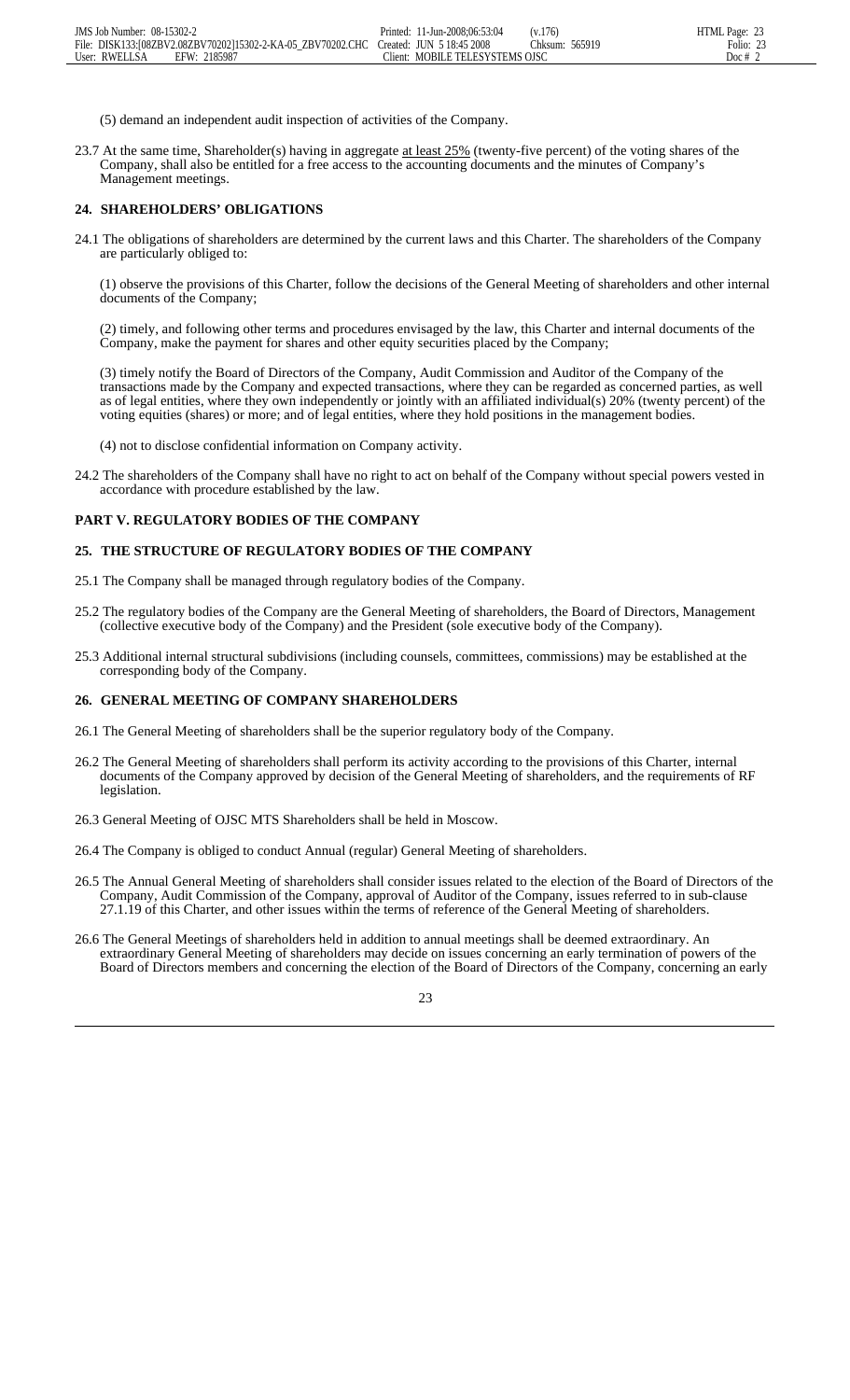termination of powers of the Audit Commission members and concerning the election of the Audit commission of the Company, approval of Auditor of the Company, and other issues, stipulated by the current legislation.

## **27. TERMS OF REFERENCE OF GENERAL MEETING OF SHAREHOLDERS**

27.1 The following matters are referred to the terms of reference of the General Meeting of shareholders:

(1) **modifications and additions to this Charter (with exception of instances, when such a decision is referred to the terms of reference of the Board of Directors of the Company), as well as approval of a new version of the Charter of the Company** ;

• decision shall be made by qualified majority (three fourth) of shareholders votes – owners of voting shares of the Company, who participate in the General Meeting of shareholders

## (2) **reorganization of the Company** ;

- the decision to reorganize the Company into a noncommercial partnership shall be made only upon proposal of the Board of Directors of the Company by unanimous decision of all the shareholders of the Company;
- the decisions to reorganize the Company in other forms shall be made only upon proposal of the Board of Directors of the Company by qualified majority (three fourth) of shareholders votes – owners of voting shares of the Company, who participate in the General Meeting of shareholders

### (3) **liquidation of the Company, appointment of liquidation commission and approval of interim and ultimate liquidation balance sheet** ;

• decision shall be made by qualified majority (three fourth) of shareholders votes – owners of voting shares of the Company who participate in the General Meeting of shareholders

#### (4) **determination of number of members of the Board of Directors of the Company, election of its members and making decision concerning the early termination of powers of all members of the Board of Directors, as well as making decision to pay reward and/or to set a procedure for compensation of expenses to the members of the Board of Directors of the Company during the period of execution of their obligations** ;

- decision on election of members of the Board of Directors shall be made by cumulative voting. During the cumulative voting the number of votes that belong to each shareholder is multiplied by the number of individuals to be elected in the Board of Directors of the Company, and a shareholder has a right to give the votes, received in such a manner, completely for one candidate or distribute them among two or more candidates. The candidates who received the largest number of votes are considered as elected to the Board of Directors of the Company;
- decision on all other issues shall be made by simple majority (more than a half) of shareholders' votes owners of voting shares of the Company who participate in the General Meeting of shareholders

## (5) **determination of quantity, par value and category (class) of authorized shares of the Company and the rights granted by such shares** ;

• decision shall be made by qualified majority (three fourth) of shareholders votes – owners of voting shares of the Company who participate in the General Meeting of shareholders)

## (6) **increase of charter capital of the Company by augmenting the par value of Company shares;**

• decision shall be made only upon proposal of the Board of Directors of the Company by simple majority (more than a half) of shareholders' votes – owners of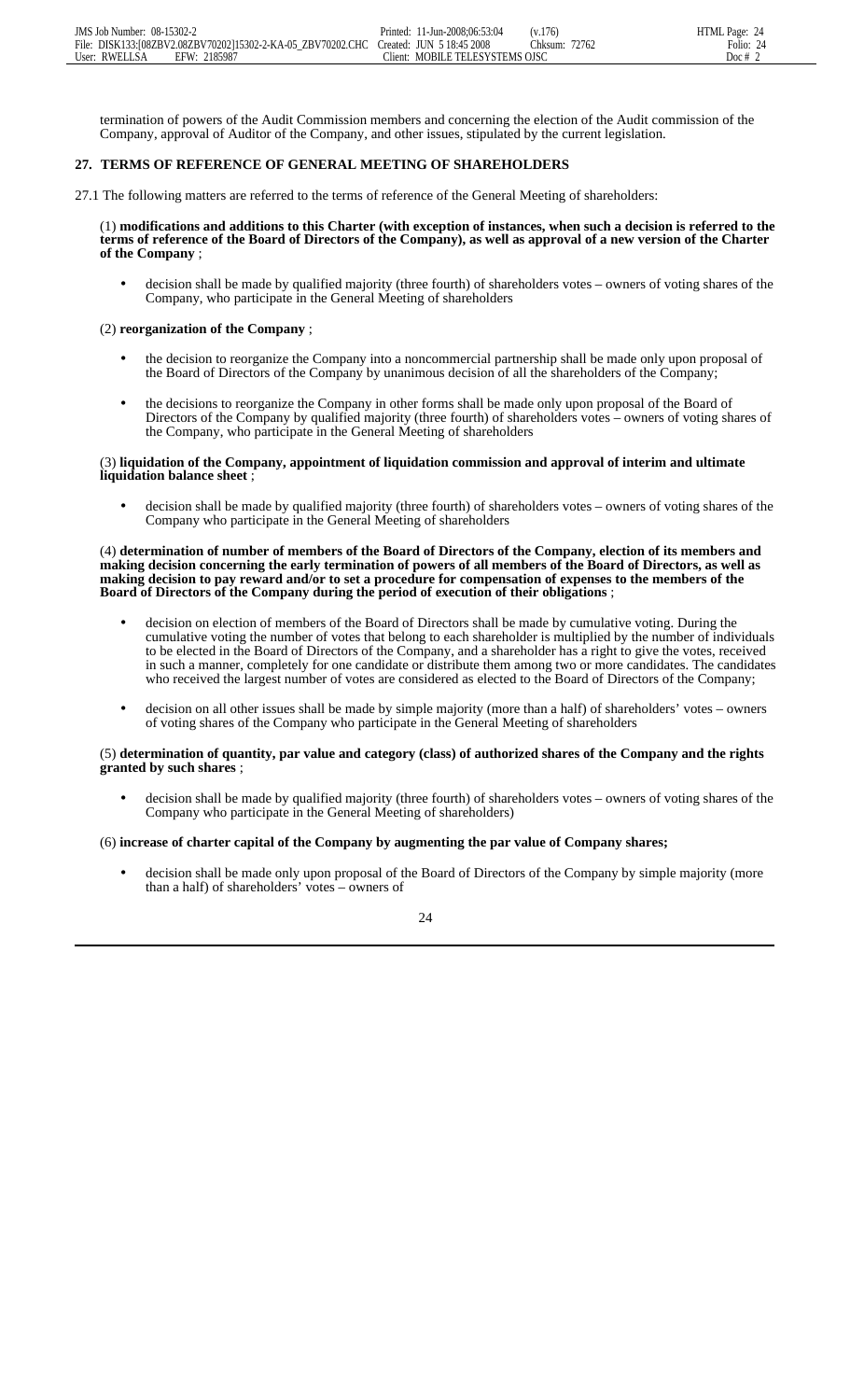voting shares of the Company who participate in the General Meeting of shareholders

### **(7) increase of charter capital of the Company by placement of additional shares only among the shareholders of the Company, in case of increase of charter capital of the Company at the cost of its property** ;

• (decision shall be made only upon proposal of the Board of Directors of the Company by simple majority (more than a half) of shareholders' votes – owners of voting shares of the Company who participate in the General Meeting of shareholders

## **(8) increase of charter capital of the Company by placement of additional shares by limited subscription**

• decision shall be made only upon proposal of the Board of Directors of the Company by qualified majority (three fourth) of shareholders votes – owners of voting shares of the Company who participate in the General Meeting of shareholders

### **(9) increase of charter capital of the Company by placement of common shares by public subscription, constituting to more than 25% (twenty-five percent) of previously placed common shares of the Company** ;

decision shall be made only upon proposal of the Board of Directors of the Company by qualified majority (three fourth) of shareholders votes – owners of voting shares of the Company who participate in the General Meeting of shareholders

#### **(10) in the case if the Company receives a voluntary or mandatory offer to acquire shares, as well as other equity securities convertible into the shares of the Company – increase of charter capital of the Company by placement of additional shares within the quantity and categories (classes) of authorized shares, according to the procedure stipulated by the law** ;

• decision shall be made by simple majority (more than a half) of shareholders' votes – owners of voting shares of the Company who participate in the General Meeting of shareholders)

## **(11) decrease of charter capital of the Company by reducing the par value of Company shares** ;

• decision shall be made only upon proposal of the Board of Directors of the Company by qualified majority (three fourth) of shareholders votes – owners of voting shares of the Company who participate in the General Meeting of shareholders

### **(12) decrease of charter capital of the Company by acquisition by the Company of a part of the shares on purpose to reduce their total quantity, as well as by redemption of acquired or bought out shares of the Company** ;

• decision shall be made upon proposal of the Board of Directors of the Company by simple majority (more than a half) of shareholders' votes – owners of voting shares of the Company who participate in the General Meeting of shareholders

## **(13) placement of equity securities convertible into the common shares of the Company by private subscription** ;

• decision shall be made only upon proposal of the Board of Directors of the Company by qualified majority (three fourth) of shareholders votes – owners of voting shares of the Company who participate in the General Meeting of shareholders

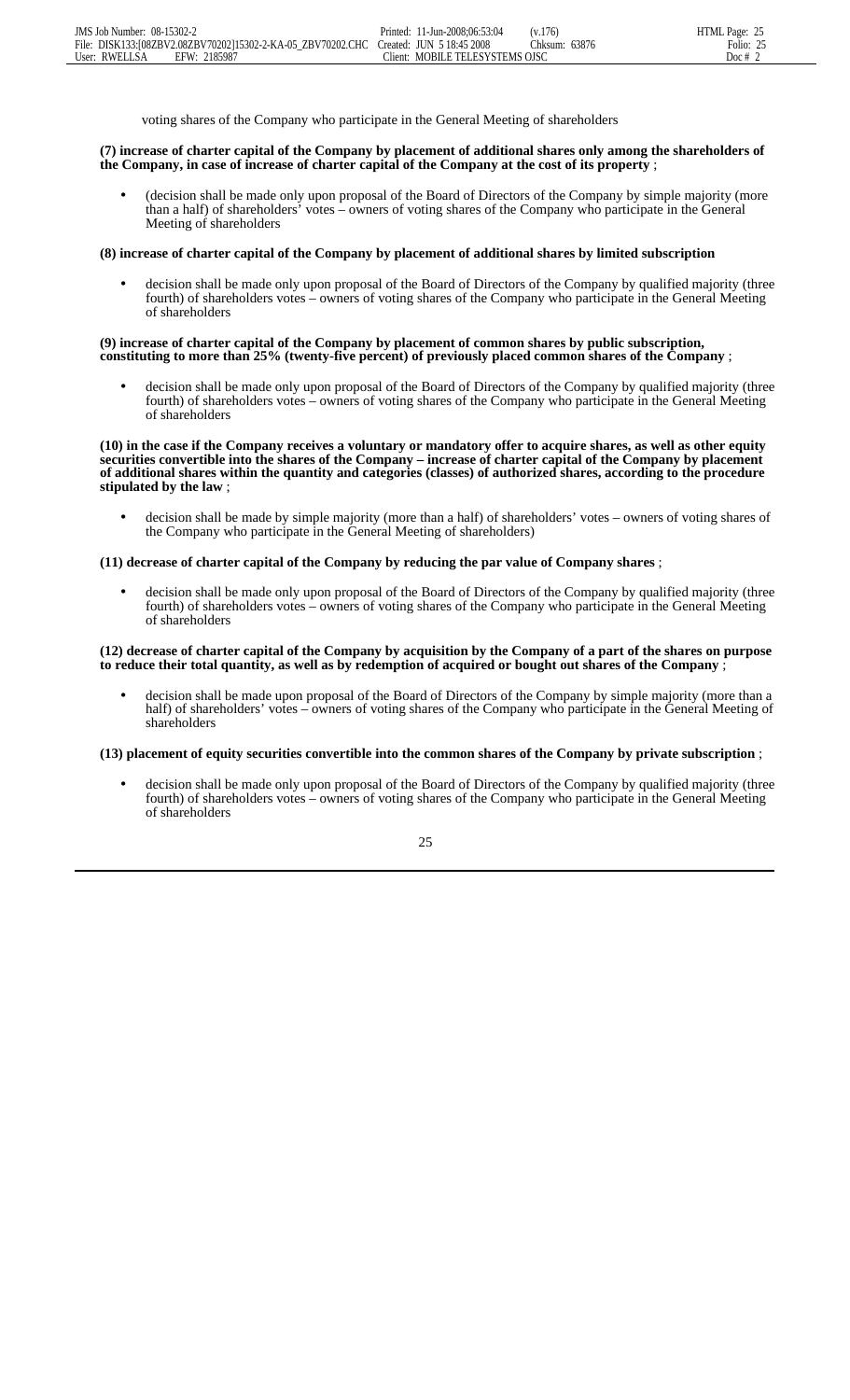**(14) placement of equity securities convertible into the common shares of the Company by public subscription, in the case of placement of equity securities convertible into the common shares of the Company, constituting more than 25% (twenty-five percent) of previously placed common shares of the Company** ;

• decision shall be made only upon proposal of the Board of Directors of the Company by qualified majority (three fourth) of shareholders votes – owners of voting shares of the Company who participate in the General Meeting of shareholders

#### **(15) placement of securities convertible into shares, including options of the Company, in the case if the Company receives a voluntary or mandatory offer to acquire shares, as well as other equity securities convertible into the shares of the Company, according to the procedure, stipulated by the law** ;

• decision shall be made by simple majority (more than a half) of shareholders' votes – owners of voting shares of the Company who participate in the General Meeting of shareholders

### **(16) determination of quantitative composition of the Audit Commission of the Company, election of its members and making decision concerning an early termination of powers of all members of Audit Commission, as well as making decision to pay reward and/or to set a procedure for compensation of expenses to the members of the Audit Commission of the Company during the period of execution of their duties** ;

- decision of election of members of Audit Commission shall be made by simple majority (more than a half) of the shareholders' votes – owners of voting shares of the Company, except for those are members of the Board of Directors or individuals, holding positions in regulatory bodies of the Company, participating in the General Meeting of shareholders;
- decisions on the rest of the issues shall be made by simple majority (more than a half) of shareholders' votes owners of voting shares of the Company who participate in the General Meeting of shareholders.

## **(17) appointment of the Auditor for Company** ;

• decision is made by a simple majority (more than a half) of shareholders' votes – owners of voting shares of the Company who participate in the General Meeting of shareholders

## **(18) dividend payment (declaration) based on the results of the first quarter, half- year, nine months of a fiscal year** ;

• decision is made by a simple majority (more than a half) of shareholders' votes – owners of voting shares of the Company who participate in the General Meeting of shareholders

#### **(19) approval of annual reports, annual accounting statement, including Income and Loss statements (Income and Loss accounts) of the Company, as well as profit distribution (including dividend payment (declaration)), except for the profit distributed as dividends based on the results of the first quarter, half-year, nine months of a fiscal year and losses of the Company according to the results of a fiscal year** ;

• decision is made by a simple majority (more than a half) of shareholders' votes – owners of voting shares of the Company who participate in the General Meeting of shareholders

## **(20) determination of the General Meeting of shareholders' conduct procedures** ;

• decision is made by a simple majority (more than a half) of shareholders' votes – owners of voting shares of the Company who participate in the General Meeting of shareholders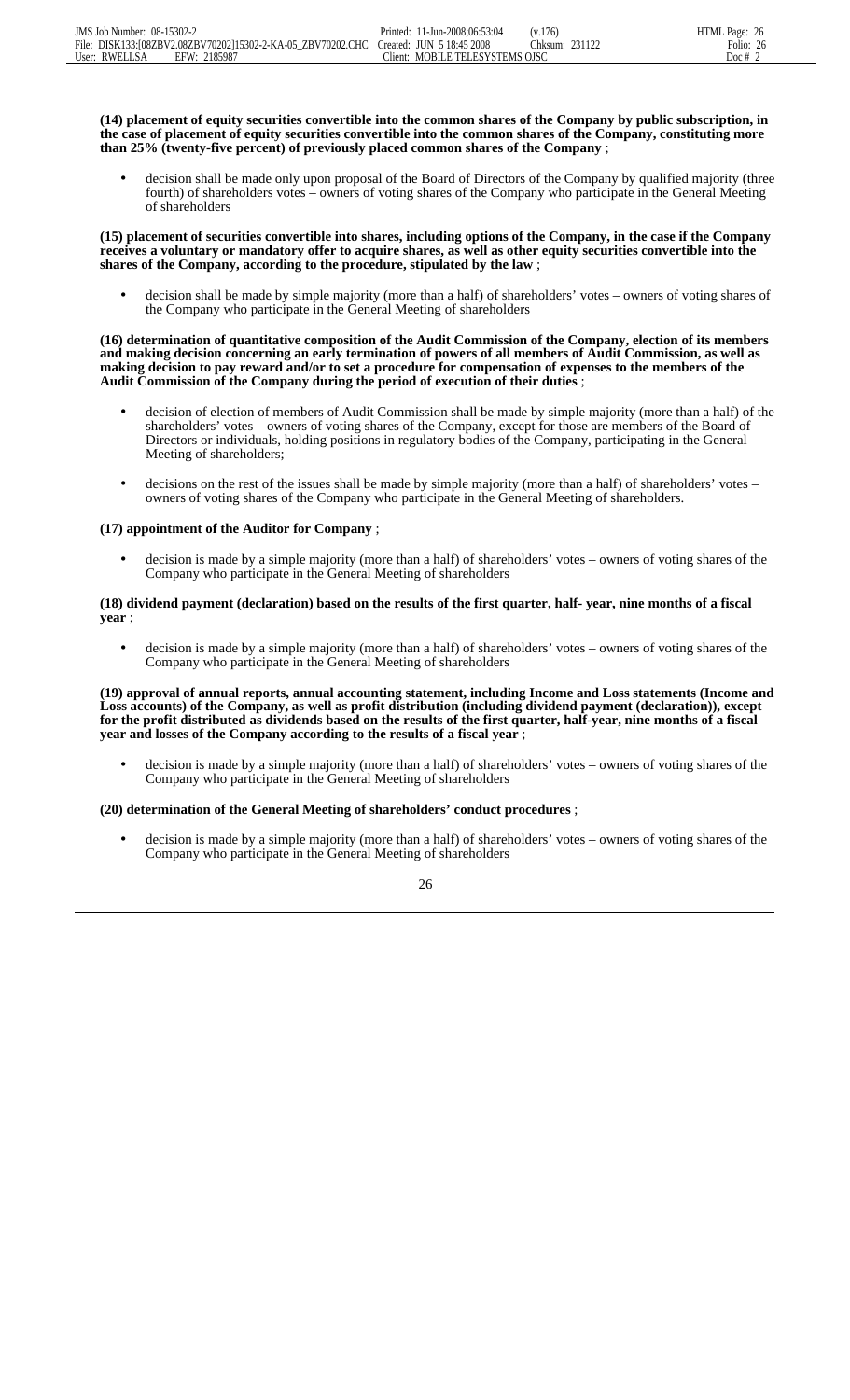### **(21) determination of quantitative composition by procedure stipulated in the law and in this Charter of the Election Committee, electing members of the Election Committee and early termination of their power** ;

• decision is made by a simple majority (more than a half) of shareholders' votes – owners of voting shares of the Company who participate in the General Meeting of shareholders

## **(22) consolidation and splitting of shares** ;

decision is made only upon proposal of the Board of Directors of the Company by a simple majority (more than a half) of shareholders' votes – owners of voting shares of the Company who participate in the General Meeting of shareholders

**(23) approval of party-related transactions by procedure stipulated in the law and in this Charter, when the subject of a transaction or of several interrelated transactions is a property whose value according to the Company's books (offer price of the acquired) is equal to 2% (two percent) or more of the Company's assets book cost according to its accounting statement at the last reporting date, except for transactions referred to in subparagraphs 27.1.24. and 27.1.25. of this Charter** ;

**(24) approval of party-related transactions, by procedure stipulated in the law and in this Charter, when the subject of a transaction or of several interrelated transactions is a placement by subscription or by sale of the shares in value exceeding 2% (two percent) of previously placed Company common shares and common shares, to** which the previously placed securities and equity securities may be converted ;

**(25) approval of party-related transactions, by procedure stipulated in the law and in this Charter, when the subject of a transaction or of several interrelated transactions is a placement by subscription of the shares in value exceeding 2% (two percent) of previously placed Company common shares and common shares, to which the previously placed securities and equity securities may be converted** ;

**(26) approval of party-related transactions, by procedure stipulated in the law and in this Charter, if the number of non-concerned directors, at the time of taking a decision on the party-related transaction at the Board of Directors' meeting in all cases other than those stipulated in subparagraphs 27.1.23–27.1.25. of this item of the Charter, is less than a quorum set forth by this Charter for holding a meeting of the Board of Directors, and the relevant issue has been referred by the Board of Directors for decision at the General Meeting of shareholders** ;

**(27) approval of party-related transactions, by procedure stipulated in the law and in this Charter, if all members of the Board of Directors of the Company, at the time of taking a decision on the party-related transaction at the Board of Directors' meeting in all cases other than those stipulated in subparagraphs 27.1.23–27.1.25. of this item of the Charter, have been recognized as concerned persons and/or are not independent directors, and the relevant issue has been referred by the Board of Directors for decision at the General Meeting of shareholders;**

**(28) if the Company receives voluntary or compulsory offer to purchase shares, as well as any other equity securities, convertible into shares of the Company, the General Meeting of shareholders approves party-related transactions by procedure defined provided by law;**

• decisions on approval of party-related transactions in all above stated cases shall be taken only upon proposal of the Board of Directors of the Company by a simple majority (more than a half) of votes of all non-concerned shareholders having voting shares of the Company

**(29) approval of major transactions, in the case, when the subjects of the transaction is a property of a value of more than 50% (fifty percent) of Company's assets book cost defined according to its accounting statement on the last reporting date** ;

decision is made only upon proposal of the Board of Directors of the Company by a special majority (three quarters) of shareholders' votes – owners of voting shares of the Company who participate in the General Meeting of shareholders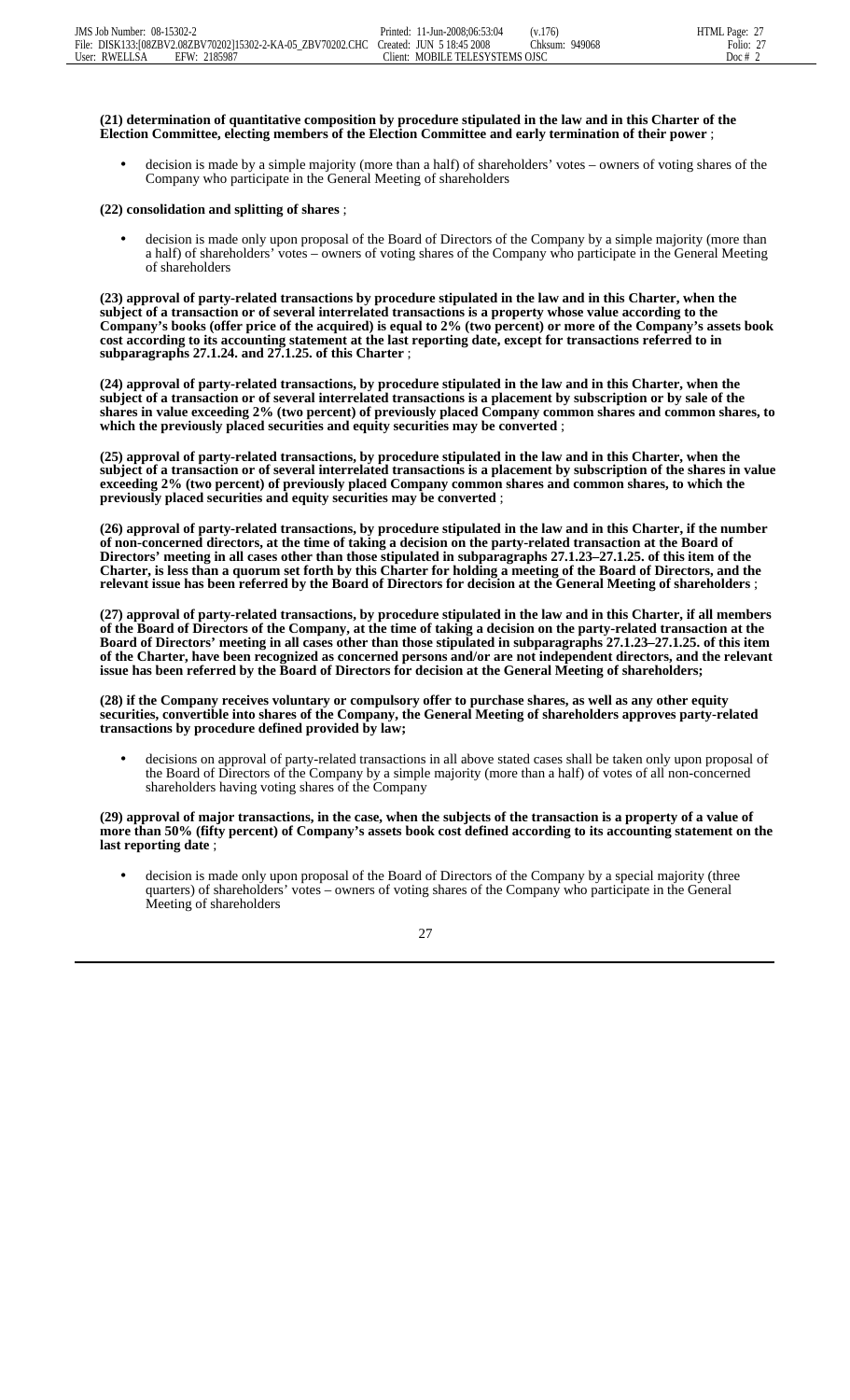**(30) approval of major transactions, by procedure stipulated in the law and in this Charter, in the case, when unanimity of members of the Board of Directors of the Company with respect to the approval of such major transaction, as requested by subparagraph 31.2.19 of this Charter, has not been achieved, and the relevant issue has been referred by the Board of Directors for decision at the General Meeting of shareholders** ;

• decision is made only upon proposal of the Board of Directors of the Company by a simple majority (more than a half) of shareholders' votes – owners of voting shares of the Company who participate in the General Meeting of shareholders

### **(31) making a decision on participation in financial and industrial groups, associations and other unions of commercial organizations** ;

• decision is made only upon proposal of the Board of Directors of the Company by a simple majority (more than a half) of shareholders' votes – owners of voting shares of the Company who participate in the General Meeting of shareholders

## **(32) approval of internal documents that regulate Company's bodies' activities** ;

• decision is made only upon proposal of the Board of Directors of the Company by a simple majority (more than a half) of shareholders' votes – owners of voting shares of the Company who participate in the General Meeting of shareholders

#### **(33) transferring powers of the sole executive body of the Company by agreement to a commercial organization (managing organization) or to an individual entrepreneur (manager), as well as making a decision on early termination of powers of such Managing organization or Manager** ;

• decision is made only upon proposal of the Board of Directors of the Company by a simple majority (more than a half) of shareholders' votes – owners of voting shares of the Company who participate in the General Meeting of shareholders

**(34) if the Company receives a voluntary or compulsory offer to acquire shares, as well as any other equity securities convertible into shares of the Company, approval of such transaction or several interrelated transactions connected with the acquisition, alienation or an opportunity of alienation by the Company, in direct or indirect way, of any property in value of 10 or more percent of Company's assets book cost, defined according to its accounting statement on the last reporting date, unless such transactions are entered into in line with the regular business activities of the Company or have been made before the Company has received such voluntary or compulsory offering** ;

• decision shall be made by simple majority (more than a half) of shareholders' votes – owners of voting shares of the Company who participate in the General Meeting of shareholders

**(35) in the case where the Company receives a voluntary or compulsory offer to acquire shares, as well as any other equity securities convertible into shares of the Company, taking a decision on raising the reward for persons occupying positions in the Company managing organs, on setting terms for terminating their powers and on increase of compensations paid to such persons in the case of termination of their powers** ;

• decision shall be made by simple majority (more than a half) of shareholders' votes – owners of voting shares of the Company who participate in the General Meeting of shareholders

#### **(36) in the case where the Company receives a voluntary or compulsory offer to acquire shares, as well as any other equity securities convertible into shares of the Company, approval of Company's acquiring these outstanding shares** ;

• decision shall be made by simple majority (more than a half) of shareholders' votes – owners of voting shares of the Company who participate in the General Meeting of shareholders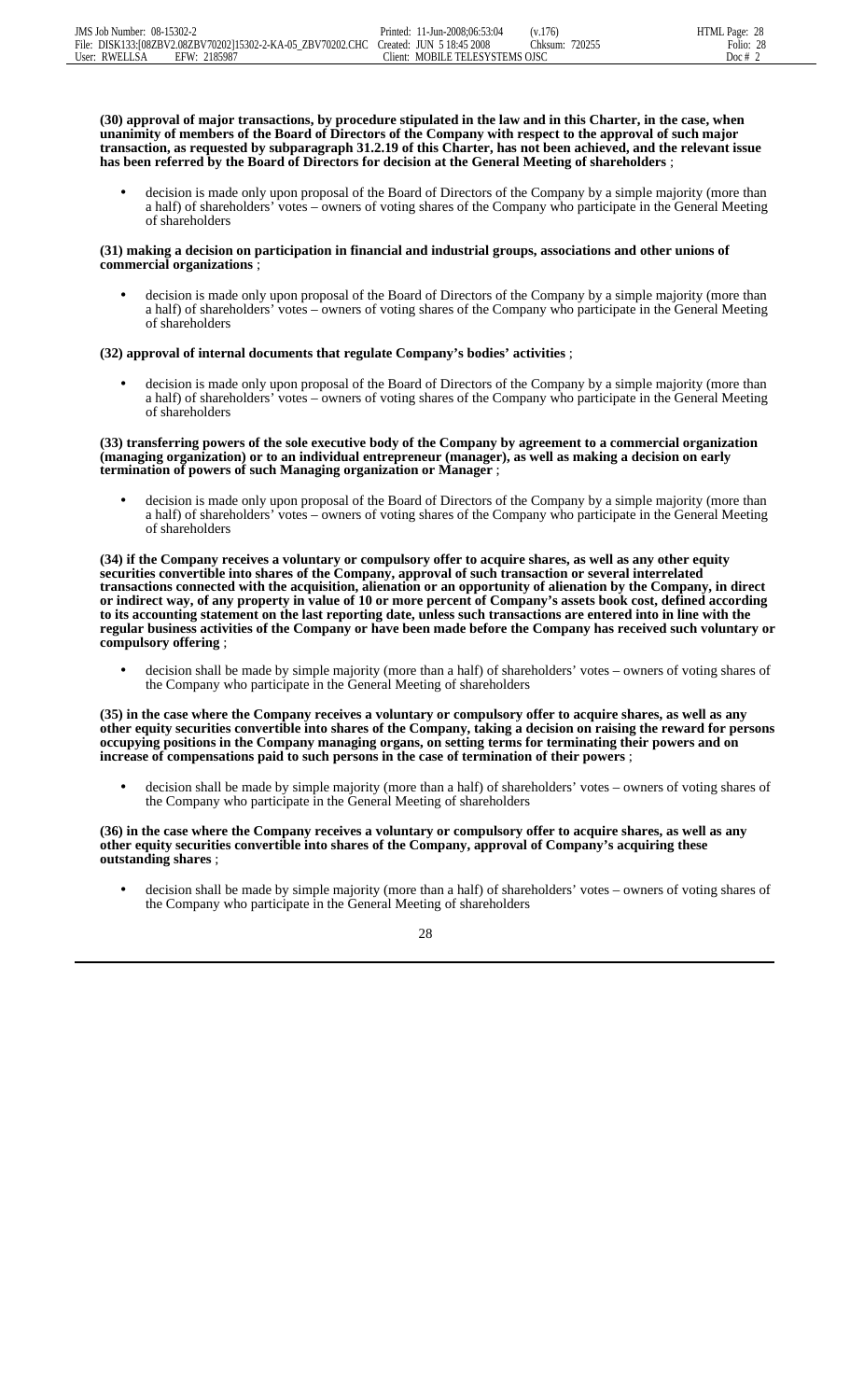#### **(37) Other issues stipulated by law and by this Charter** .

- 27.2 Issues referred to the terms of reference of the General Meeting of shareholders, may not be referred for decision by the Board of Directors of the Company or by an executive body of the Company.
- 27.3 General Meeting of shareholders shall not be entitled to consider issues not related to its terms of reference and to take decisions on these issues.
- 27.4 General Meeting of shareholders shall not be entitled to take decisions on issues not included in the agenda of the meeting, as well as to modify the agenda.

#### **28. PREPARATION AND CALLING OF GENERAL MEETING OF SHAREHOLDERS**

- 28.1 Annual General Meeting of shareholders shall be held not earlier than 2 (two) months and not later than 6 (six) months after the end of the fiscal year. Annual General Meeting of shareholders shall be convened by the Company Board of Directors. Date of Annual Meeting of shareholders shall be defined by the Company Board of Directors.
- 28.2 Extraordinary General Meeting of shareholders shall be held following a decision of the Company's Board of Directors on its own initiative, by the request of the Audit Commission of the Company, Auditor of the Company, as well as of shareholders (shareholder), who own at least 10% (ten percent) of voting shares of the Company in aggregate on the date of the demand. An extraordinary General Meeting of shareholders is called by the Board of Directors of the Company.
- 28.3 The request for convening an annual General Meeting of shareholders shall contain the wording of the items to be included in the meeting agenda. The request for an extraordinary Meeting may contain the wording of draft decisions on each of the items under consideration, as well as the proposal on the form of the meeting conduct.
- 28.4 Board of Directors' decision that initiates the calling of extraordinary meeting of Shareholders shall be adopted by a simple majority of votes of members of the Board of Directors present at the meeting. This decision shall include the approval: (1) of the wording of agenda items; (2) of the form of holding the meeting. Minutes of the Board of Director meeting where such decision has been taken shall contain the names of the Board members who voted for the decision, against it or abstained.
- 28.5 A request of the Audit Commission of the Company to call an extraordinary General Meeting shall be adopted by a simple majority of votes of the members of the Audit Commission present at its meeting and be sent to the Board of Directors. Said request shall be signed by the members of the Audit Commission who voted in favor of its adoption.
- 28.6 A request by the External Auditor initiating the calling of an extraordinary General Meeting shall be signed by him/her and sent to the Board of Directors.
- 28.7 Shareholders owning in aggregate at least 10 percent of the voting shares of the Company who initiate the calling of an extraordinary General Meeting of Shareholders shall send to the Board of Directors a written request specifying, in addition to the information indicated in clause 28.3, the following information: (1) the names of the Shareholders, (2) and information about the voting shares owned by them. Such request shall be signed by the Shareholder or its agent. If the request is signed by an agent, his/her power of attorney shall be attached. If the request is signed by a representative of the legal entity who acts on its behalf by proxy, the power of attorney shall be attached to the request.
- 28.8 A request of initiators of calling an extraordinary General Meeting shall be submitted in writing by a registered letter to the Company's address with delivery confirmation or shall be delivered to the secretary of the Company Board of Directors against the secretary

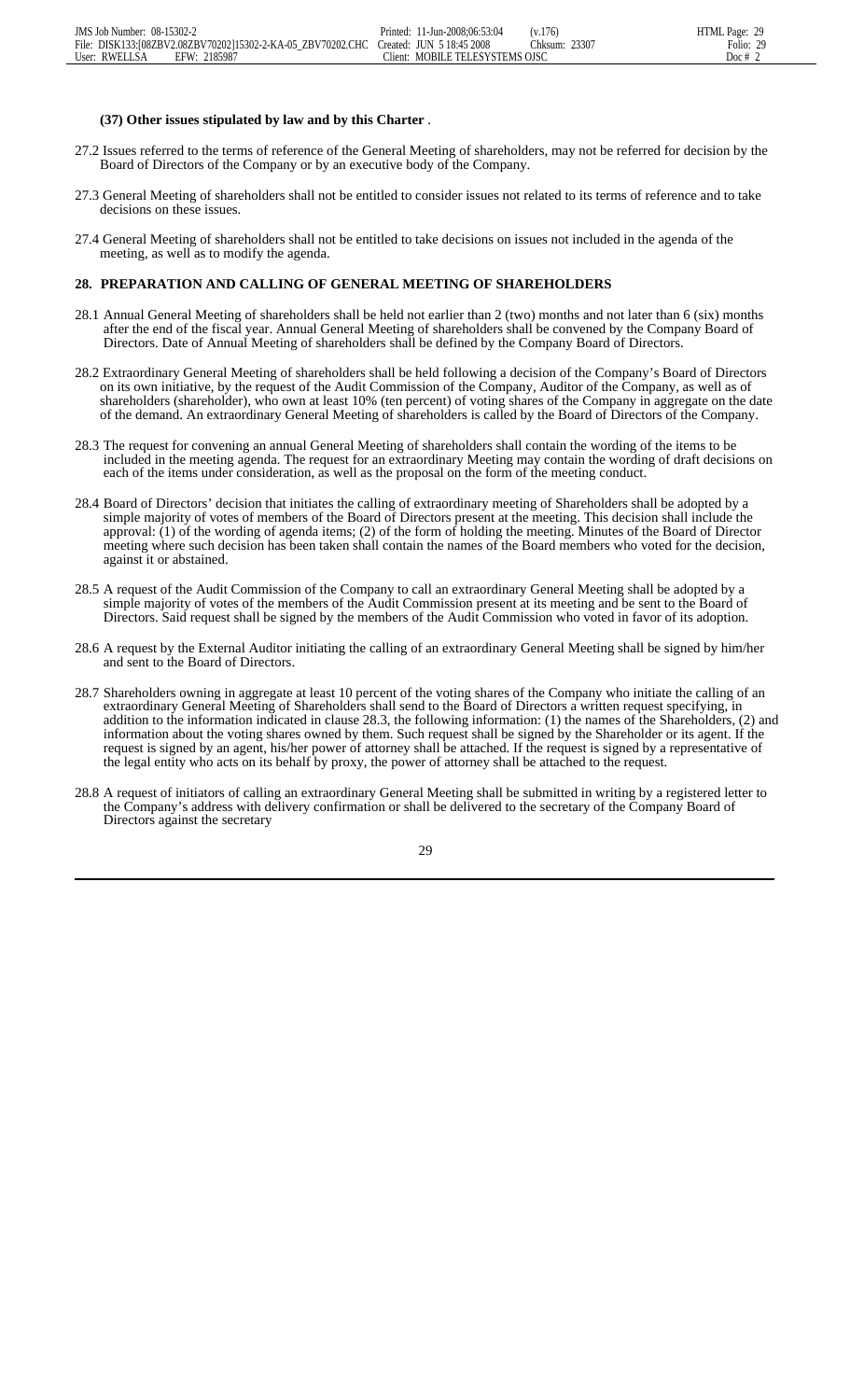signature or be delivered to the Company expedition office or any other department empowered to receive letter correspondence addressed to the Company.

- 28.9 Within 5 days of the date of submission of such request, the Board of Directors shall adopt a decision in favor or against the calling of an extraordinary General Meeting. Either decision of the Board shall be brought to meeting initiators' notice within three days upon its taking.
- 28.10 The list of persons, who are entitled to take part in the General Meeting of shareholders, is made relying on the data of the Company's Shareholders Register on a certain date, set by the Board of Directors of the Company in compliance with requirements of the applicable laws and of this Charter.
- 28.11 Upon Registrar's reception of the Board of Directors instruction on preparing the list of persons entitled to take part in the extraordinary meeting of shareholders as well as of an identical request from the shareholder who owns at least 10 percent of Company voting shares, or Company Auditing Commission's request for making such a list, the Company registrar shall notify the Board of the fact of such request's coming in within three days of the request delivery so that a confirmation can be gotten that the Board of Directors will be considering the request to convene extraordinary General Meeting of shareholders.
- 28.12 Request of the shareholder who owns at least 10 percent of voting shares for preparing the list shall be signed by the shareholder or its proxy (representative). If the request is signed by proxy (representative), a respective power of attorney shall be attached. The request shall be submitted in writing by a registered letter to the Company's address with delivery confirmation or shall be delivered to the secretary of the Company Board of Directors against the secretary signature or be delivered to the Company expedition office or any other department empowered to receive letter correspondence addressed to the Company.

28.13 Board of Directors while preparing a General Meeting shall define:

- form for the conduct of meeting (joint attendance or absentee voting)
- the date, place, and time of the meeting and/or final date of Company's accepting voting ballots and the mailing address, which the filled ballots shall be sent to
- the date, place, and start time of registration of meeting participants for a joint attendance meeting
- final date when the list of persons entitled to take part in the General Meeting must be compiled
- General Meeting agenda
- the way in which Shareholders should be notified of the General Meeting of Shareholders
- list of information (materials) to be handed to the persons entitled to take part in the meeting of shareholders and procedure for delivery of such materials.
- form and text of the voting ballots.
- 28.14 Annual General Meeting of shareholders agenda shall include items for the election of the Board of Directors, Audit Commission, approval of the Auditor, as well as items for approval of annual reports, annual or accounting statement, Company's profits and losses distribution.
- 28.15 Board of Directors of the company shall not entitled to amend wordings of items suggested for the inclusion into the agenda of the General Meeting of shareholders, and wordings of decisions on such items.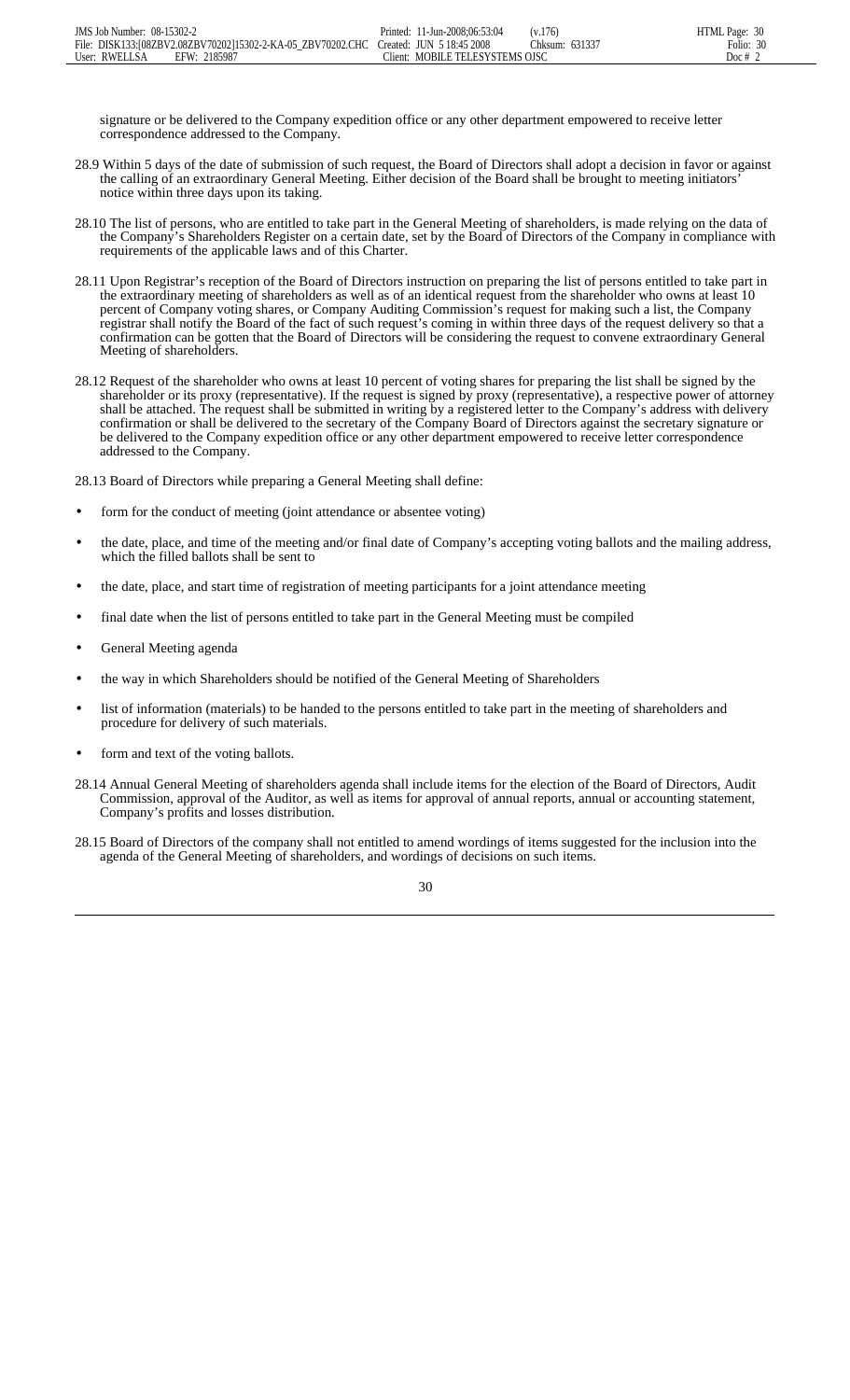- 28.16 Voting at the General Meeting of shareholders shall be carried out by voting ballots. If the Meeting is held in form of joint attendance, the voting ballot shall be sent by registered letter or by messenger or handed in to each person or its representative, entered in the list of persons, who are entitled to take part in the General Meeting of shareholders. Should the General Meeting be held in form of absentee voting or in any other instances stipulated by the law or by this Charter, the voting ballot shall be sent by registered mail or by messenger or delivered by hand against the signature to each person included in the list of persons entitled to take part in the General Meeting of shareholders not later than 20 days before the convening date. Those shareholders shall be deemed to have taken part in the General Meeting of shareholders in form of joint attendance, who have registered for participation in such a meeting, as well as shareholders whose ballots have been received at least two days before the convening date. Those shareholders shall be deemed to have taken part in the General Meeting of shareholders in form of absentee voting, whose ballots have been received before the final date of accepting ballots.
- 28.17 Notification of the General Meeting of shareholders' convening shall be sent to shareholders included in the list o persons entitled to take part in the General Meeting of shareholders at least 30 days before the convening date, unless otherwise specified by the law, by circulating the notice text by registered mail at the addresses referred to in the list of persons entitled to take part in the General Meeting, or delivered messenger to those persons against their signature.

The notice text on holding the General Meeting shall be published also in mass media (newspapers Rossiyskaya Gazeta and Vedomosty) according to the timeframe set forth for sending such a notice. The date of shareholders' notification of the General Meeting shall be defined by the mailing date, by the publication date, or by hand delivery date.

Wording of the notice of the Meeting convening may, by Board decision, sent also in electronic form to those Company shareholders who left their electronic addresses with the Company of Registrar.

- 28.18 If a person registered in the Register of Shareholders of the Company is a nominee holder of shares, the notice of a General Meeting shall be sent to the nominee holder of shares, unless other mailing address is indicated in the list of persons entitled to take part in the General Meeting of shareholders.
- 28.19 Additional requirements to General Meeting convening and holding procedure are stipulated by the RF laws and Company's internal documents.
- 28.20 The list of information and materials concerning the Meeting agenda to be provided to shareholders and the way to provide such materials are defined by requirements of the RF law. By the Board decision, the information that should be made available for persons entitled to take part in the General Meeting of shareholders, unless it is confidential or proprietary, may be partially or fully disclosed on the Company site in Internet.
- 28.21 Proposals on entering items to the annual General Meeting agenda and proposals on offering candidates for Company bodies elected by General Meeting may be put by Company shareholders who own at least 2 percent of voting shares within 100 days of the fiscal year termination. Proposal on the agenda and candidates to Company bodies shall be sent to the Company address by registered mail with delivery confirmation or handed in to Company secretary or be delivered to the Company expedition office or any other department empowered to receive letter correspondence addressed to the Company.

# **29. HOLDING OF GENERAL MEETING OF SHAREHOLDERS**

29.1 Decisions of the General Meeting of shareholders may be taken by holding a meeting (joint attendance of company shareholders for discussion on agenda items and adopting decisions on issues put to vote).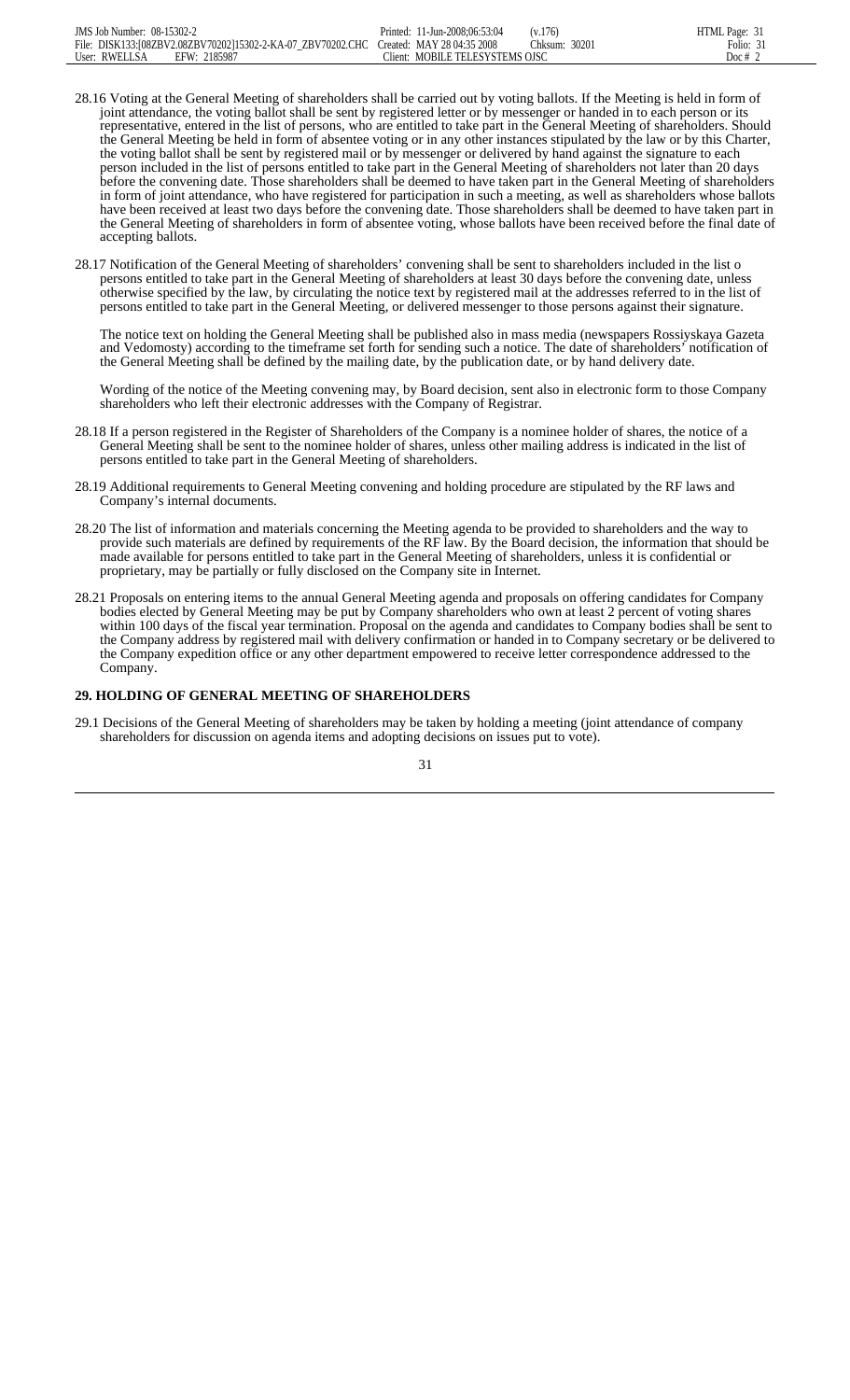- 29.2 Decision of the General Meeting of shareholders may also be taken without holding a meeting, by way of absentee voting.
- 29.3 The general Meeting of shareholders whose agenda includes such issues as election of the Board of Directors, Auditing Commission of the Company, approval of the Company Auditor as well as issues referred to in 27.1.19 of this Charter may not be held in form of absentee voting.
- 29.4 the following persons can participate in the General Meeting of shareholders: those included in the list of persons, who are entitled to take part in the General Meeting of shareholders, persons, to whom the property rights for the shares of above said persons have been transferred by way of legal succession or reorganization, or their representatives acting by proxy to vote or by the law. If a General Meeting of shareholders is held in form of joint attendance, persons from the list of those entitled to take part in the General Meeting of shareholders (or their representatives), shall be entitled to take part in such a meeting or to mail the filled voting ballots to the Company.
- 29.5 Registration of persons, who take part in the General Meeting of shareholders, held as a join attendance meeting, shall be carried out by the Election Commission of the Company. The Election Commission shall be elected by the General Meeting and include at least three persons. If Election Commission has not been established, its functions shall be performed by the Secretary of by the Board of Directors of the Company or by any other person designated by the Board. Functions of the Election Commission may be performed by the Registrar of the Company. In the case where the number of shareholder owing voting shares exceeds 500, the Election Commission's functions shall be performed by the Company Registrar. The Election Commission in performing its duties shall be an independent permanent body of the General Meeting of shareholders. Its functions shall be to: (1) verify powers of persons who register for participation in the General Meeting of Shareholders, (2) verify power of attorney of shareholder representatives for compliance with the RF law, (3) keep records of powers of attorney and the rights granted thereby, reflecting these in a corresponding journal, (4) hand out and send voting ballots and other information (materials) for the General Meeting and maintain a journal of issued (sent) ballots, (5) determine a quorum of the General Meeting of Shareholders, (6) count votes and tally voting results, (7) perform other functions stipulated by the RF laws, by Company internal documents relative to the Election Commission activity or by an agreement between the Company and person acting as Election Commissions.
- 29.6 Transfer of rights (powers) to a representative who is entitled to take part in General Meeting of shareholders shall be in form of a power of attorney issued following the requirements of current laws. Shareholder may at any time replace his/her representative and personally exercise the rights granted by the share, by canceling the power of attorney in way prescribed by the law. In the cases where the share is a subject of fractional ownership of several persons, the voting right at the General Meeting of shareholder shall be given, at their decision, to one of the participants of such fractional ownership or to their common representative. Power of each of such persons shall be duly formalized.
- 29.7 General Meeting of shareholders, held in form of joint attendance is declared open if by the time of its holding there is a quorum with respect to at least one issue on the agenda of this General Meeting. Registration of persons entitled to take part in the General Meeting of shareholders, who failed to register before the opening of the Meeting, shall continue until the discussion has been completed of the last agenda item of the General Meeting for which a quorum is available.
- 29.8 If agenda of the General Meeting of shareholders includes items to be voted upon by different membership of voters, a quorum necessary to take decisions on these items shall be defined separately for each such item. If there is no quorum allowing decisions to be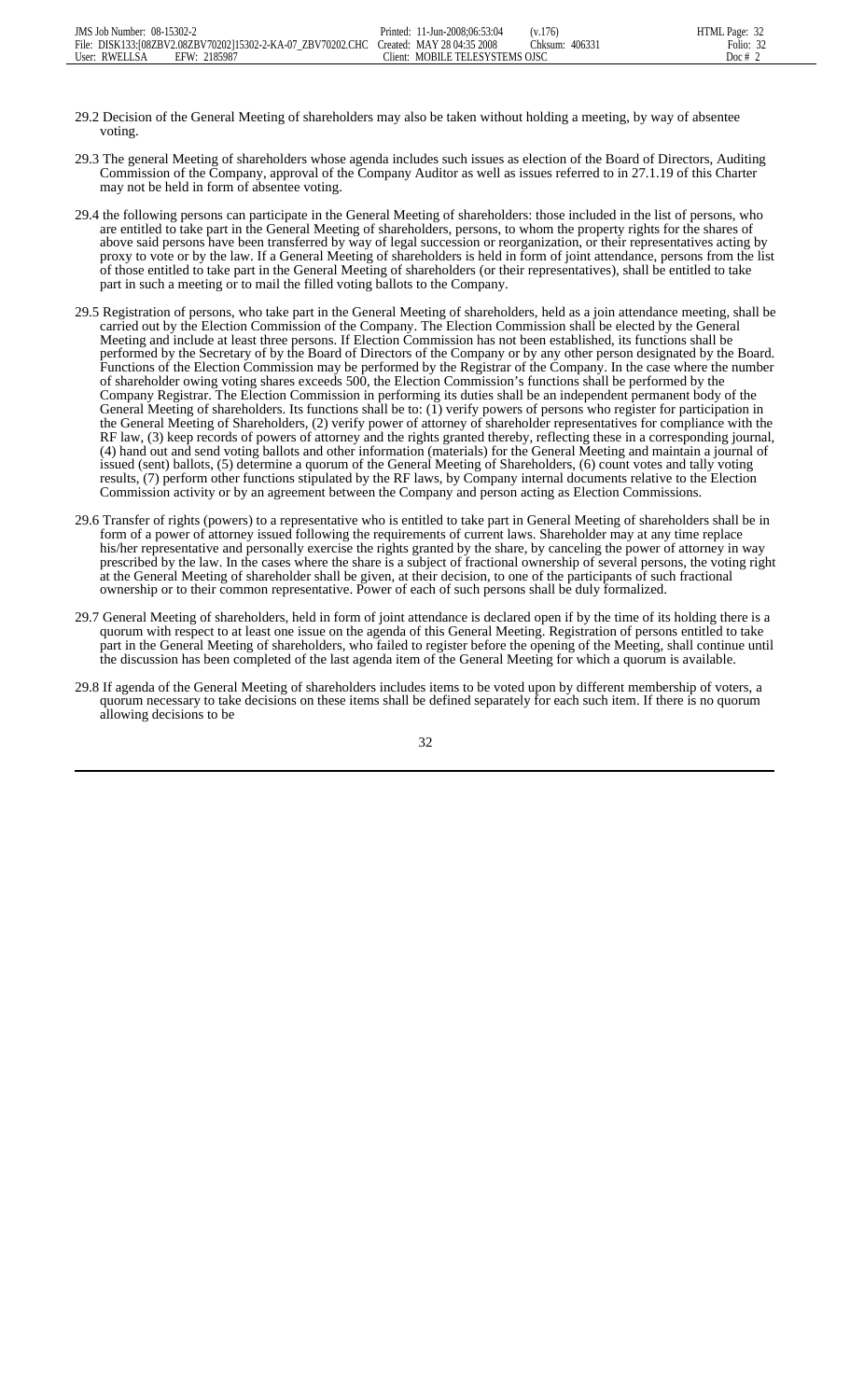taken on the items that require a certain composition of voters, it shall not impede the adoption of decisions to be voted upon by a different composition of voters if a quorum is sufficient for taking such decisions.

- 29.9 Quorum of the General Meeting of shareholders is defined depending on the composition of voters' audience with respect to the agenda items of the General Meeting of shareholders.
- 29.10 All shareholders owners of common shares of the Company shall be deemed as those who vote on any item included in agenda of the General Meeting of shareholders, except for the following items:
	- approval of party-related transactions (subparagraphs 27.1.23. 27.1.28 of this Charter); not included in the number of voters are the shareholders of the Company, who, in the way prescribed by the law, are recognized as a related party with respect to such transaction made by the Company;
	- electing members of the Audit Commission of the Company; not included in the number of voters are the shareholders of the Company, who are members of the Board of Directors, and persons, who occupy positions in the Company managing bodies.
- 29.11 Quorum of the General Meeting of shareholders in the case of a vote taken on the issue of reorganizing the Company in a non-commercial partnership shall be as high as 100% (one hundred percent) of the membership, voting on this issue. Quorum of the General Meeting of shareholders on any other issue included in the agenda of the General Meeting of shareholders, is defined as a simple majority (more than a half) of shareholders' votes – those who owns shares of the Company, voting on the relevant issue.
- 29.12 If quorum is satisfied, then the number of votes, necessary to take a corresponding decision at the General Meeting of shareholders, stated in paragraph 26.1. of this Charter, is defined according to the total number of shareholders' votes – those who possess voting shares of the Company and take part in the General Meeting of shareholders, except for voting the issue of reorganizing the Company in non-commercial partnership and the approval of party-related transaction (subparagraphs 26.1.23. – 26.1.28. of this Charter). In the above stated cases the number of votes, required to make a corresponding decision at the General Meeting of shareholders, is defined according to the total number of shareholders' votes – those who possess voting shares of the Company, included in the number of voters on the relevant issue.
- 29.13 If at the assigned beginning of the General Meeting of shareholders quorum is not satisfied for all issues, included in agenda Of the General Meeting, opening General Meeting of shareholders may be postponed to the later time, but not later than 2 (two) hours
- 29.14 If there is no quorum to hold the annual General Meeting of shareholders, then the second General Meeting of shareholders with the same agenda shall be held. If there is no quorum to hold the extraordinary General Meeting of shareholders the second General Meeting of shareholders with the same agenda shall be held.
- 29.15 The second General Meeting of shareholders is law competent (has quorum), if it is attended by shareholders, who possess not less than 30 percent of votes of company's outstanding voting shares in aggregate.
- 29.16 For convening a second General Meeting of shareholders called instead of the meeting that failed to take place the way to convene such a meeting is defined following the provisions of Article 28 of the Charter. Sending notification of the second meeting is made according to 28.17 and 28.18 of this Charter. Sending ballots for voting at the second meeting shall follow the rules of applicable laws of Russian Federation.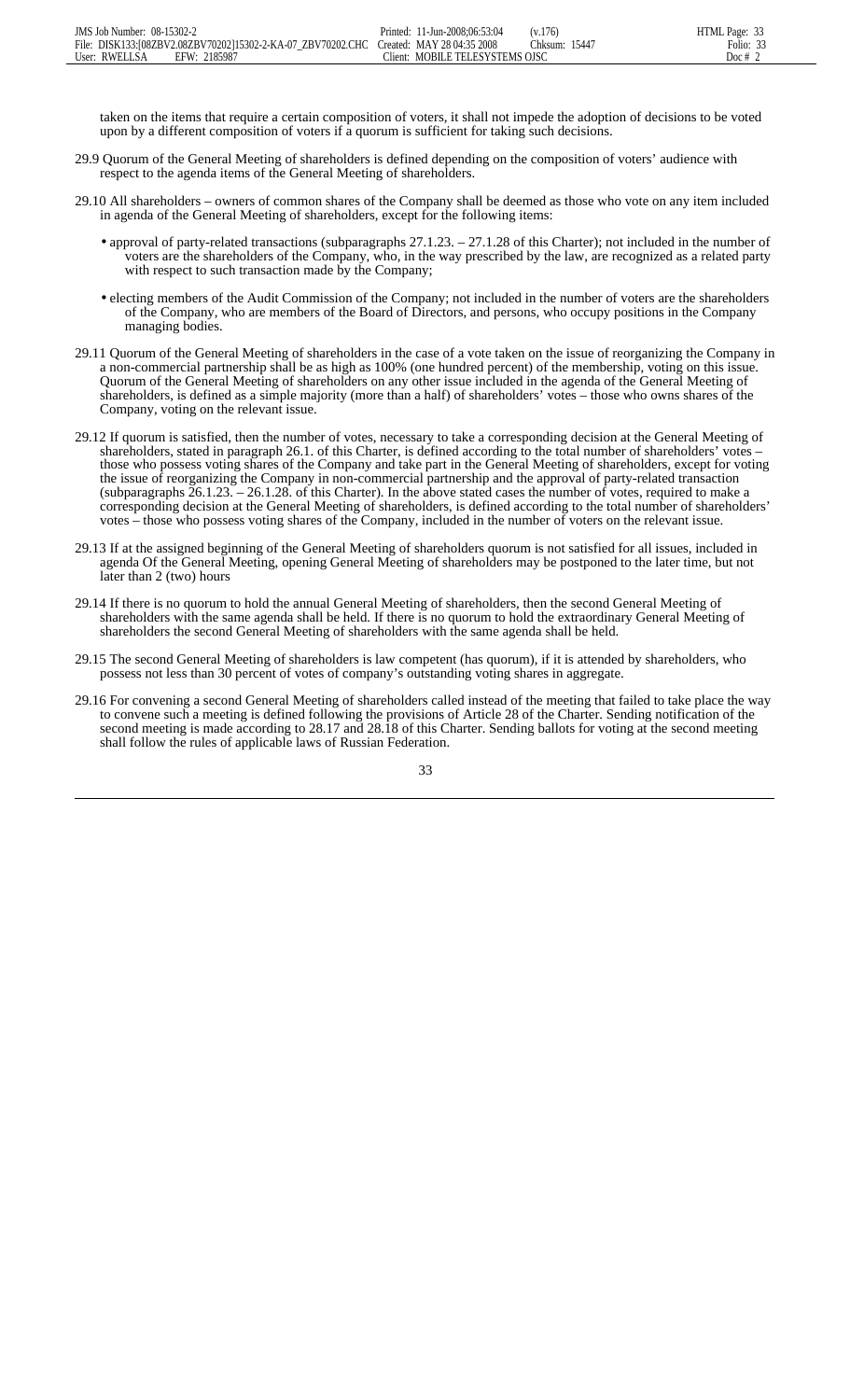- 29.17 If the second General Meeting of shareholders is held less then in 40 days after the postponed General Meeting of shareholders, persons, who are entitled to take part in the General Meeting of shareholders, are defined according to the list of persons, who were entitled to take part in the postponed General Meeting of shareholders.
- 29.18 Voting at the General Meeting of shareholders is held according to the concept «one voting share of the Company one vote», except for holding cumulative voting in case, stipulated by law and this Charter.
- 29.19 Voting on all agenda items at a General Meeting of Shareholders shall be conducted only by voting ballots. The Board of Directors shall approve the ballot form and wording. The Board shall have a separate ballot approved for each agenda item.

29.20 A voting ballot shall be deemed invalid with respect to the agenda item specified thereon in the event that:

(1) there are corrections to ballot's original data;

(2) there are discrepancies between the ballot submitted to the Election Committee and the text and the form of the ballot approved by the Company's Board of Directors;

(3) more than one voting option is left; unless the vote is taken in accordance with instructions of persons who had acquired the shares after the date of making up a list of persons entitled to participate in the General Meeting of Shareholders, or in compliance with instructions of the owners of depositary securities.

- (4) no voting option is left in the ballot;
- (5) all voting options have been crossed out;
- (6) the ballot has no Shareholder's signature;

the Company, after having received voting ballots signed by a representative acting by proxy, was notified, not later than two (2) days prior to the date of the General Meeting of Shareholders, that this representative has been replaced (recalled);

(8) in the course of counting the votes, two or more filled voting ballots of one person have been discovered where for the same item of the agenda of the General Meeting of Shareholders the voter has left different voting options. This rule shall not cover the ballots signed by a person who had issued a proxy for voting with respect to shares that have been transferred after the date of making up a list of persons entitled to participate in the General Meeting of Shareholders, and/or persons acting on the basis of such proxy, where in the boxes used for the indicating a number of votes given for each voting option the number of votes cast for the respective option is indicated and appropriate marks are present as stipulated by the normative acts of the Russian Federation;

(9) the ballot for voting on the issue of election of members of the Company's Audit Commission or members of the Election Committee has the "in favor" box left for more candidates than the number of persons that should be elected to the respective body of the Company. This rule shall not cover voting ballots that have been signed by a person voting on shares that have been transferred after the date of making up a list of persons entitled to participate in the General Meeting of Shareholders, in accordance with instructions received from the persons who acquired such shares, and/or a person voting on shares circulating outside the Russian Federation in the form of depositary securities, and that contain appropriate marks stipulated by the normative acts of the Russian Federation;

(10) the ballot has the votes "in favor" left for alternative versions of decision;

(11) in the course of cumulative voting, a Shareholder has distributed between the candidates to the Board of Directors a number of votes that exceeds the numbers of votes he have had at his disposal.

(12) the ballots were submitted to Election Committee after the time when the counting of votes was started.

29.21 Additional requirements to the conduct of a General Meeting of shareholders are set forth in the RF laws and by the Company's internal Regulations.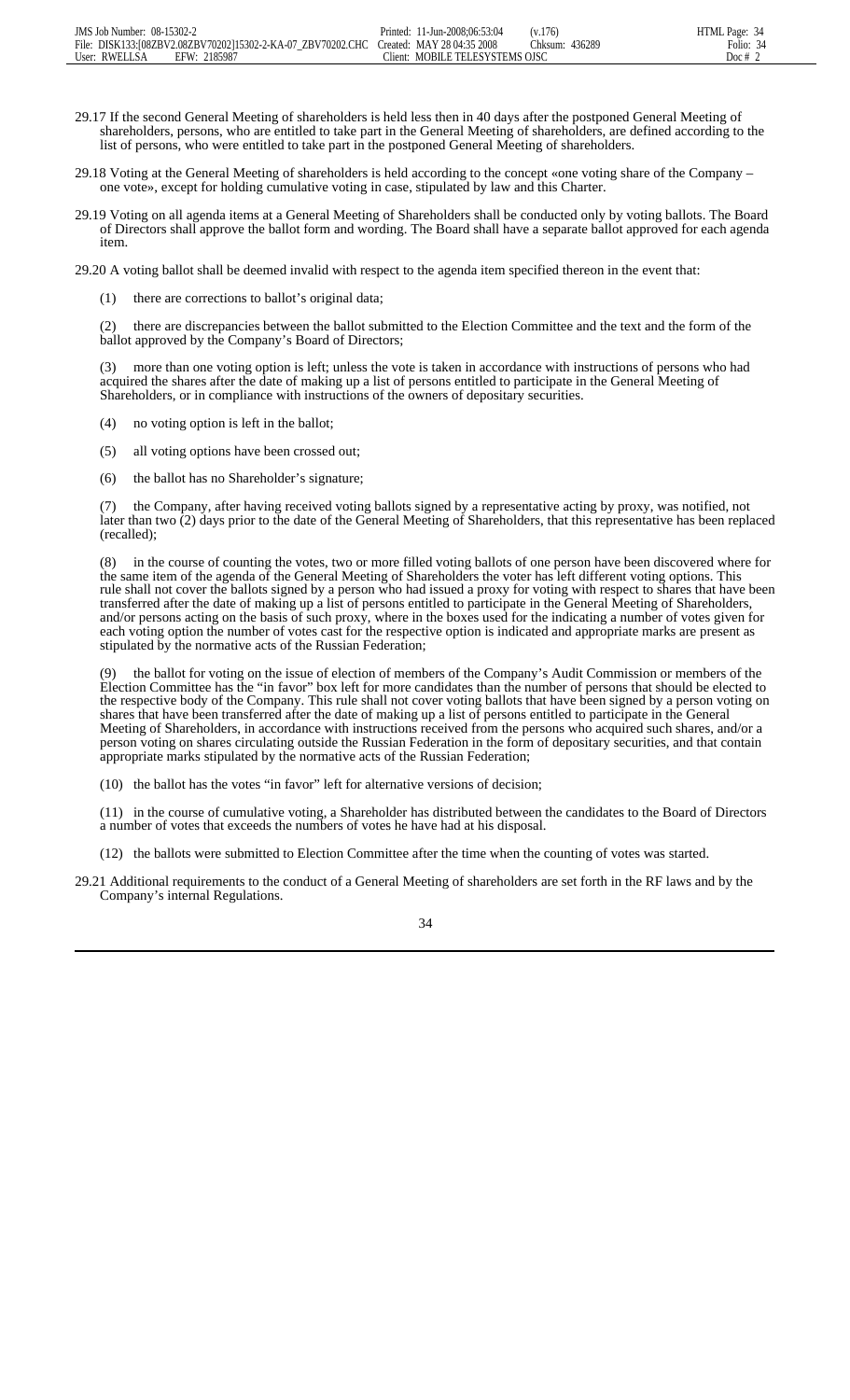#### **30.DOCUMENTS OF THE GENERAL MEETING OF THE COMPANY'S SHAREHOLDERS**

- 30.1 According to results of voting the Election Committee executes the Minutes of results of the voting, which is signed by members of the Election Committee or by a person, who performs its functions. The Minutes of results of the voting is executed not later than in 15 (fifteen) days after the General Meeting of shareholders is closed or after the day, when the voting papers cease to be accepted any more, if the General Meeting of shareholders is held as distant voting.
- 30.2 Decisions, made at the General Meeting of shareholders, as well as results of voting are disclosed at the General Meeting of shareholders, during which the voting was held, or delivered not later than in 10 (ten) days after the Minutes of results of the voting is executed if the form of the Report on results of the voting to persons, included in the list of persons, who are entitled to take part in the General Meeting of shareholders, in order, stipulated for notification about the General Meeting of shareholders. The Report on results of the voting at the General Meeting of shareholders is signed by a person, presiding at the General Meeting of shareholders and By the Corporate Secretary. Results of voting on electing the Board of Directors and the Audit Commission of the Company are to be disclosed at the General Meeting of shareholders and take effect since they are disclosed.
- 30.3 Chairman of the General Meeting of shareholders shall be elected by majority of votes of shareholders present at the meeting. The chairman shall perform the following functions: (1) conducts the General Meeting, (2) enforce compliance with the regulations, (3) signs the minutes of the General Meeting of shareholders.
- 30.4 Report on voting results shall be attached to the minutes of the General Meeting.
- 30.5 The Minutes of the General Meeting of shareholders (in two copies) shall be executed within 15 (fifteen) days of the General Meeting of shareholders' closure. Both copies are signed by Meeting chairman and by a secretary of the General Meeting of shareholders/
- 30.6 After the Report on results of the voting is executed and the Minutes of the General Meeting of shareholders are signed, the voting papers are sealed up by the Election Commission and handed over for storage in the Company archives.
- 30.7 Additional requirements to the form and the way of presenting documents of the General Meeting of shareholders of the Company are set forth by the RF laws and internal documents of the Company .

#### **31. BOARD OF DIRECTORS OF THE COMPANY**

- 31.1 Board of Directors of the company manages activities of the Company more generally, except for solving questions, referred by law and by this Charter to the terms of reference of the General Meeting of shareholders .
- 31.2 Only individual person is allowed to be a member of the Board of Directors of the Company. Persons, elected in the Board of Directors of the Company, may be reelected unlimited number of times. A member of the Board of Directors of the Company may be not a shareholder of the Company.
- 31.3 A person, who performs functions of the President of the Company, is not allowed to be the Chairman of the Board of Directors of the Company simultaneously.
- 31.4 Members of the Board of Directors of the Company are elected by the General Meeting of shareholders in order, stipulated by law and in this Charter, for the term up to the next annual General Meeting of shareholders. If annual General Meeting of shareholders was not held in at a stated time, powers of the Board of Directors of the Company cease to be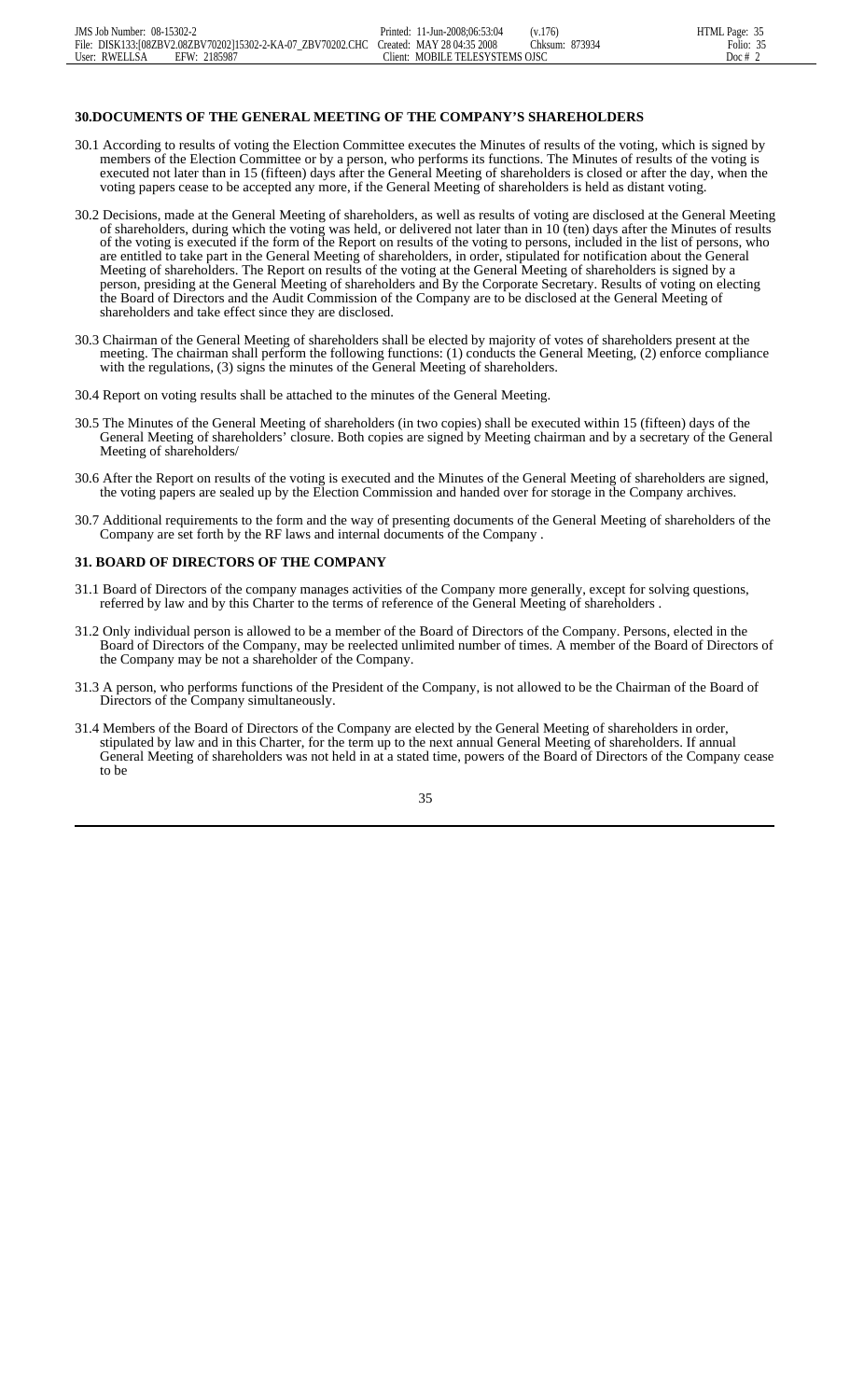effective, except for powers to prepare, call and hold the annual General Meeting of shareholders.

- 31.5 Number of members of the Board of Directors of the Company is defined by the decision of the General Meeting of shareholders and may not be less than 7 (seven). Until a decision is taken setting other number of members, the shareholders, while submitting candidates for the Board positions shall be guided by the existing number of Directors in the Company as defined by General Meeting decision by the time of such submission.
- 31.6 Organization and managing work of the Board of Directors are performed by the Chairman of the Board of Directors of the Company. The Chairman of the Board of Directors presides at the meetings of the Board of Directors of the Company and ensures that minutes be taken at the meetings.
- 31.7 The Chairman of the Board of Directors and one deputy chairman shall be elected by members of the Board of Directors out of their membership by a simple majority of votes, present at the Board of Directors of the Company. The Board of Directors of the company is entitled to reelect at any time the Chairman of the Board of Directors and his deputy by a simple majority of votes from the total votes of the Board of Directors of the Company.
- 31.8 The Board of Directors shall adopt decisions and organize work in accordance with the Board of Directors' regulations approved by General Meeting of Shareholders.
- 31.9 The Board of Directors members shall act in interests of the Company, conscientiously and reasonably exercise their rights and obligations in relation to the Company.
- 31.10 The Board of Directors of the Company shall annually report on its activity to General Meeting of Shareholders.
- 31.11 Duties of the members of the Company's Board of Directors shall be defined by applicable laws, by this Charter and by internal documents of the Company. Members of the Board of Directors shall, in particular:
	- (1) comply with requirements of this Charter and decisions General Meeting of shareholders of the Company;

(2) timely provide the Company with their personal data and data about their affiliated persons and notify of any changes of these data by procedure stipulated by law;

(3) timely inform the Board of Directors of the Company, the Audit Commission of the Company and the Auditor of the Company about transactions made the Company and/or anticipated transactions, for which they may be recognized as a related party, as well as about legal entities, in which they have (personally or jointly with their affiliated persons) 20% (twenty percent) or more of voting shares (equities), and about legal entities where they occupy positions in management bodies.

31.12 By the General Meeting of shareholders' decision, members of the Board of Directors of the Company shall, in the period of performing their duties, receive remuneration and reimbursement of their expenses connected with performing their functions as members of the Board of Directors of the Company. Amounts of such remunerations and reimbursements shall be set by the General Meeting of shareholders decision. Responsibility of the members of the Board of Directors during the performance of their duties may be insured if the Company managing bodies so decide.

#### **32. TERMS OF REFERENCE OF BOARD OF DIRECTORS OF THE COMPANY**

32.1 In order to maintain a stable financial status and competitiveness of the Company, the Board of Directors shall establish an effective organizational structure and a management system for the Company, develop basic strategic and tactical goals, and enforce their implementation by the Company.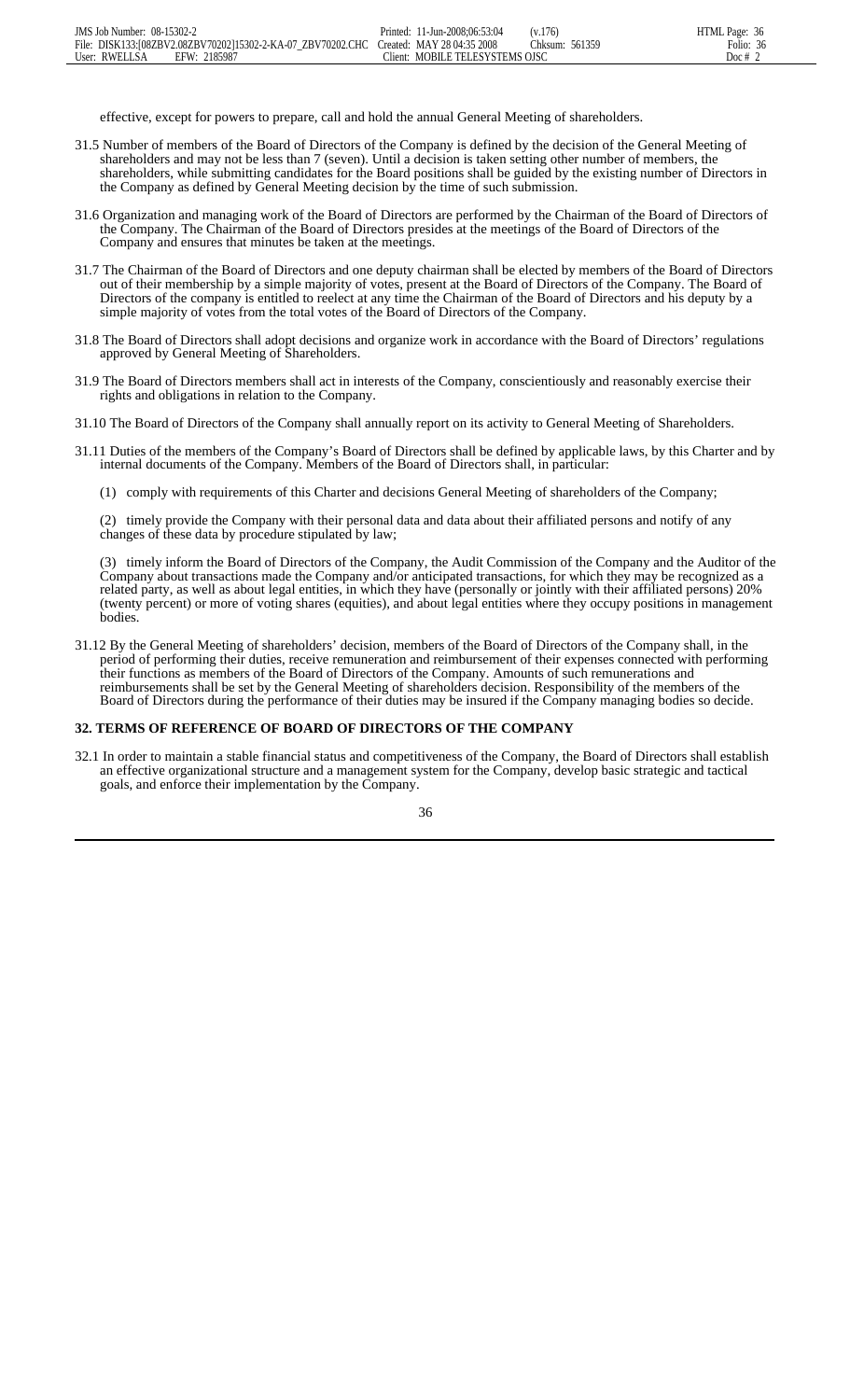32.2 Terms of reference of the Board of Directors of the Company shall include the following issues:

**(1) identifying priority directions of Company activity, defining development strategy of the Company, working out the Company investment policy, defining new types of the Company activity, approving the annual budgets (finance plans) of the Company, examining the principal directions of activity and development strategy of subsidiaries and affiliated companies;**

• decision is taken by a simple majority (more than a half) of votes of those who take part in the meeting of the Board of Directors

### **(2) approving the Company organizational structure in the form of a list showing all Company structural subdivisions directly reporting to the President (blocks, business units, other subdivisions having the status equal to them)** ;

• decision is taken by a simple majority (more than a half) of votes of those who take part in the meeting of the Board of Directors

#### **(3) examining results of financial and economic activity of the Company and its subsidiaries and affiliated companies; preliminary examination of annual reports and annual accounting statements of the Company** ;

• decision is taken by a simple majority (more than a half) of votes of those who take part in the meeting of the Board of Directors

### **(4) calling annual and extraordinary General Meetings of shareholders, except for cases, stipulated in 23.6.2 of this Charter** ;

• decision is taken by a simple majority (more than a half) of votes of those who take part in the meeting of the Board of Directors

## **(5) approval of the agenda of the General Meeting of shareholders** ;

• decision is taken by a simple majority (more than a half) of votes of those who take part in the meeting of the Board of Directors

**(6) setting the final date for closing the list of persons, who are entitled to take part in the General Meeting of shareholders, and resolving other issues, connected with preparation and holding of the General Meeting of shareholders and meetings of the Board of Directors and referred to terms of reference of the Board of Directors of the Company by the applicable laws and by this Charter** ;

• decision is taken by a simple majority (more than a half) of votes of those who take part in the meeting of the Board of Directors

#### **(7) placing bonds and other equity securities by the Company (including equity securities convertible into Company shares), except for cases when the adoption of relevant decision is within the General Meeting's terms of reference** ;

• decision is taken by a simple majority (more than a half) of votes of those who take part in the meeting of the Board of Directors

### **(8) defining, in cases, stipulated by law, the price (pecuniary valuation) of the property subject to transactions effected by the Company, as well as placement and redemption price of equity securities of the Company** ;

• decision is made by a simple majority (more than a half) of votes of those who take part in the meeting of the Board of Directors. If a related party with respect to one or several transactions when the price (pecuniary value) of the property is defined by the Board of Directors of the company, is a Board member (or Overseeing Board member), the price of the property shall be defined by the decision of Board members (or Overseeing Board members) who are not a related party with respect to such transaction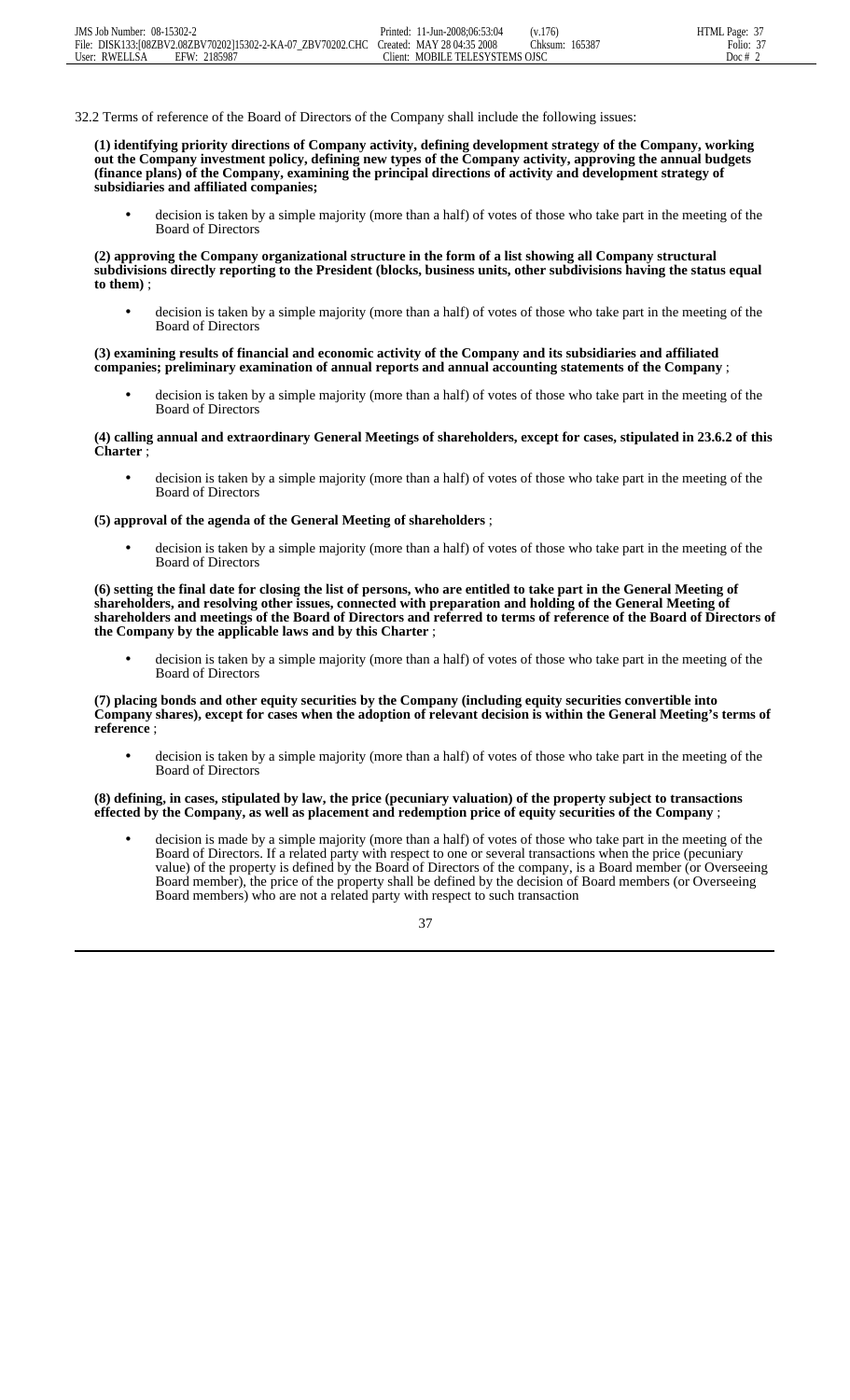**(9) purchasing shares, bonds and other securities paced by the Company in cases and by procedure stipulated by laws of the Russian Federation, except for the cases, where such a purchase is connected with decrease of the charter capital of the Company** ;

• decision is taken by a simple majority (more than a half) of votes of those who take part in the meeting of the Board of Directors

**(10) appointing the President of the Company; defining the number of members of the Board of Directors, electing its members; approving terms of engagement agreements with the President and members of the Management of the Company; early termination of power the President of the Company and members of the Management of the Company** ;

• decision is taken by a simple majority (more than a half) of votes of those who take part in the meeting of the Board of Directors

**(11) recommendations to the General Meeting of shareholders on the value of reward to be paid and/or on procedure of compensating expenses for members of the Audit Commission of the Company, as well as evaluating the payment for the Company Auditor's services** ;

• decision is taken by a simple majority (more than a half) of votes of those who take part in the meeting of the Board of Directors

### **(12) recommendations to the General Meeting of shareholders concerning amount of dividend on share and procedure for paying dividends** ;

• decision is taken by a simple majority (more than a half) of votes of those who take part in the meeting of the Board of Directors

**(13) use of a reserve fund and other funds of the Company, as well as approval of internal documents guiding the way of setting up and using the funds of the Company** ;

• decision is taken by a simple majority (more than a half) of votes of those who take part in the meeting of the Board of Directors

**(14) approval of internal documents of the Company, except for internal documents, approval of which is within the terms of reference of the General Meeting of shareholders of the Company, Management of the Company and the President of the Company, regulating business principles of the Company in the following fields: strategy, investments, new types of Company activity, human resource management policy and personnel motivation and loyalty insurance system; corporate management;**

• decision is taken by a simple majority (more than a half) of votes of those who take part in the meeting of the Board of Directors

**(15)approval of a Corporate Code of Ethics;**

• decision is taken by a simple majority (more than a half) of votes of those who take part in the meeting of the Board of Directors

**(16) establishing subsidiaries and opening representative offices of the Company, as well as deciding on their closing; approval of Regulations on subsidiaries and representative offices, as well as taking decisions on amending the Charter in connection with establishment of subsidiaries and representative offices of the Company and their liquidation** ;

• decision is taken by a simple majority (more than a half) of votes of those who take part in the meeting of the Board of Directors

**(17) approving major transactions involving the property valued at 25% (twenty five percent) to 50% (fifty percent) of the Company's assets book cost, defined according to its accounting statement on the last reporting date, as well as approving transactions, connected with alienation or an opportunity of alienation of real estate property, which costs more than 10% (ten percent) of the Company's assets book cost** ;

• a decision to approve major transactions, stated in this subparagraph, is taken unanimously by all members of the Board of Directors with exception of retired members of the Board of Directors

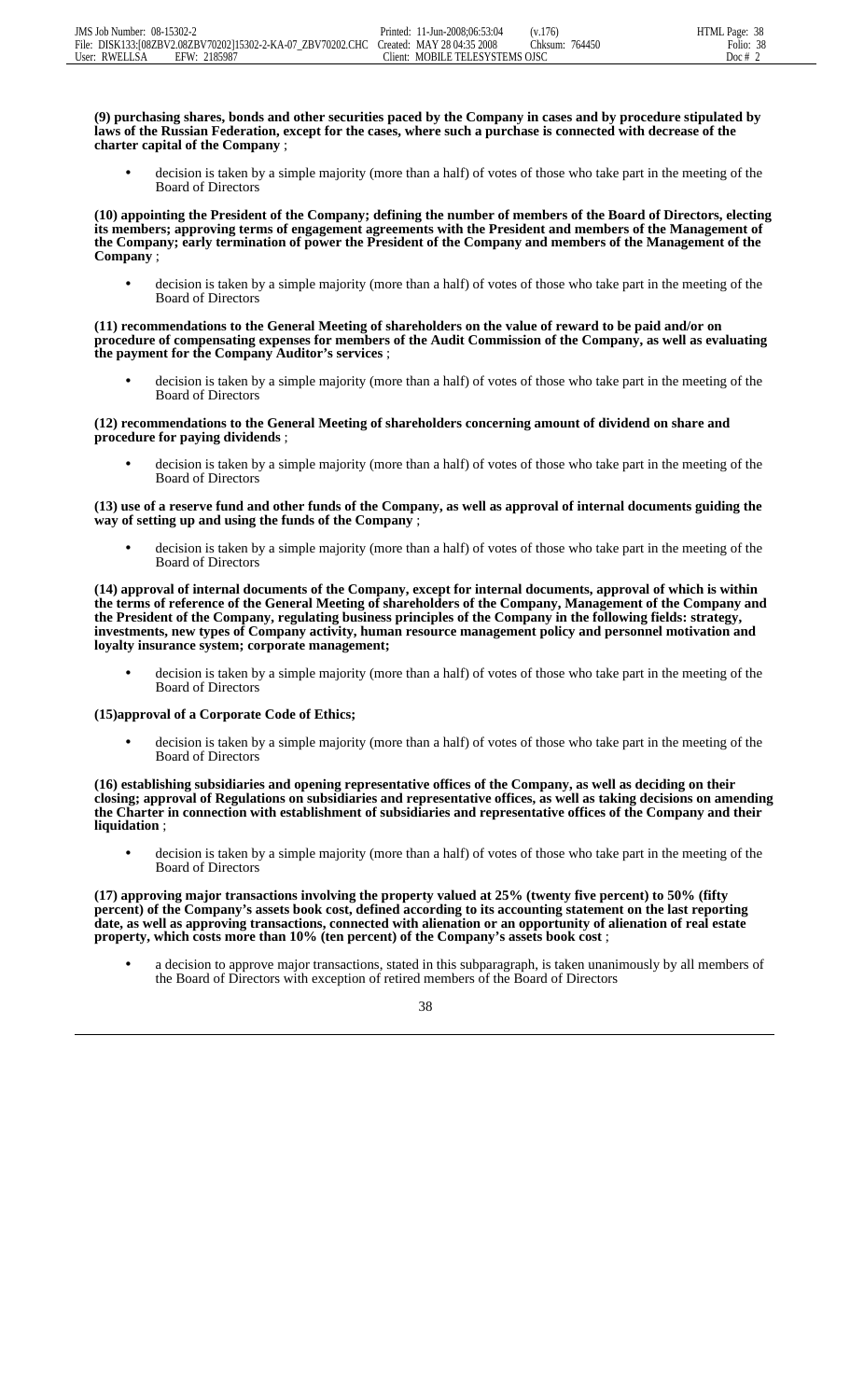**(18) approval by procedure stipulated by law, of party-related transactions, except for the cases where the adoption of relevant decision is within the terms of reference of the General Meeting of shareholders of the Company in compliance with subparagraphs 27.1.23. – 27.1.28. of this Charter** ;

• decision is taken by a simple majority (more than a half) of votes of those who take part in the meeting of the Board of Directors, but are not a related party

#### **(19) approval of the Company registrar and terms of his assignment, as well as terminating the assignment** ;

• decision is taken by a simple majority (more than a half) of votes of those who take part in the meeting of the Board of Directors

**(20) approval of candidature of Managing organization (Manager) and terms of respective agreement, so that the issue of transferring powers of the sole executive body of the Company to such Managing organization (Manager) be included in the agenda of the General Meeting of shareholders of the Company;**

• decision is taken by a simple majority (more than a half) of votes of those who take part in the meeting of the Board of Directors

**(21) temporary suspension of powers of Managing organization (Manager), simultaneously with taking a decisions on establishment of the provisional sole executive body of the Company and on holding an extraordinary General Meeting of shareholders to solve the issue of an early termination of powers of the Managing organization (the Manager) and transferring the powers of the sole executive body of the Company to a Managing Organization (Manager)** ;

• decision is taken by a qualified majority in three quarters of votes of all members of the Board of Directors with exception of retired members of the Board of Directors

**(22) Taking a decision on purchase of Company shares that have been redeemed and purchased for other reasons and are in the Company possession in compliance with requirements of law and of this Charter** ;

• decision is taken by a simple majority (more than a half) of votes of those who take part in the meeting of the Board of Directors

### **(23) approval of a decisions on issuing, prospectus, reports on the results of the issue, as well as reports on the results of purchasing Company' securities by the Company** ;

• decision is taken by a simple majority (more than a half) of votes of those who take part in the meeting of the Board of Directors

**(24) including issues in the agenda of the General Meeting of shareholders in the cases, stipulated by law and this Charter** ;

• decisions on including all mentioned issues in agenda of the General Meeting of shareholders are made by a simple majority (more than a half) of votes of those who take part in the meeting of the Board of Directors

**(25) taking decision on Company participation, changing its share and cutting participation in other organizations (except for the cases where such a decision is within the of terms of reference of the General Meeting of shareholders of the Company in compliance with subparagraph 27.1.31. of this Charter), including those on establishing subsidiaries and associated companies of the Company** ;

• decision is taken by a simple majority (more than a half) of votes of those who take part in the meeting of the Board of Directors

## **(26) approval of candidates to be nominated for positions in the Board of Directors (Overseeing Boards) and Audit Commission of Company's subsidiaries abroad** ;

• decision is taken by a simple majority (more than a half) of votes of those who take part in the meeting of the Board of Directors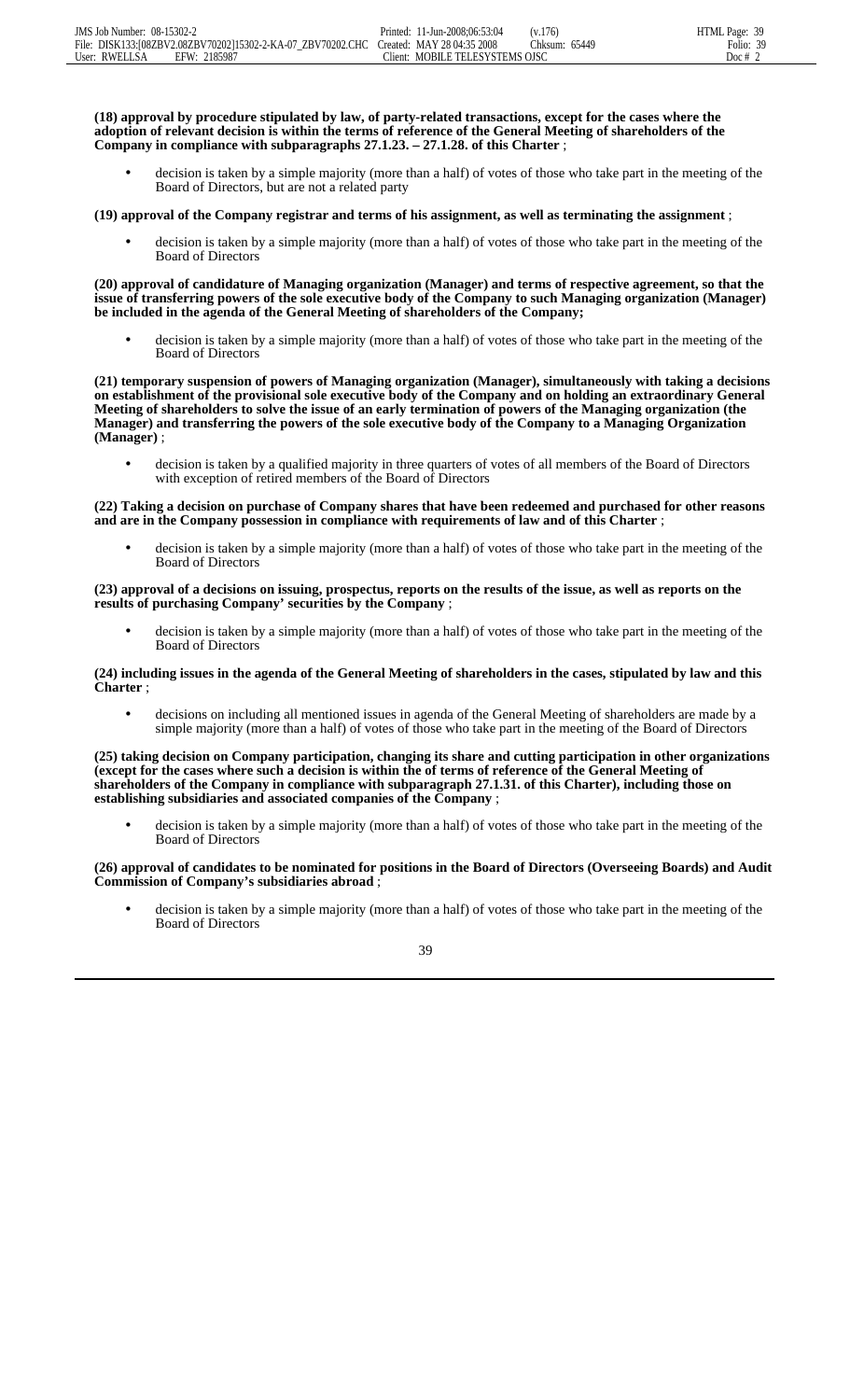### **(27) approval of President and Board members' accepting positions in managing bodies of other organizations** .

• decision is taken by a simple majority (more than a half) of votes of those who take part in the meeting of the Board of Directors

**(28) adopting recommendations in relation to voluntary or compulsory offering, received by the Company, in compliance with Chapter XI.1 of the Federal law «On joint-stock companies», which include assessment of the offer price of securities to be purchased and probable change of their market price after the purchase, assessment of plans of the person, who has made such voluntary or compulsory offer, in relation to the Company, including in relation to its personnel** ;

• decision is taken by a simple majority (more than a half) of votes of those who take part in the meeting of the Board of Directors

**(29) appointment (if required) of the Corporate Secretary of the Company and termination of his/her powers, as well as approval of principles of assessment of his/her work and of a reward system** ;

• decision is taken by a simple majority (more than a half) of votes of those who take part in the meeting of the Board of Directors

**(30) appointment of the secretary for the Board of Directors of the Company and termination of his/her powers, as well as approval of principles for evaluating hi/hers work and of a reward system**

• decision is taken by a simple majority (more than a half) of votes of those who take part in the meeting of the Board of Directors

### **(31) approving specimens of trademark, as well as emblems and other means of visual identification of the Company** ;

• decision is taken by a simple majority (more than a half) of votes of those who take part in the meeting of the Board of Directors

**(32) establishing committees, commissions and other internal structural subdivisions at the Board of Directors of the Company, defining their powers and approving their personal composition** ;

• decision is taken by a simple majority (more than a half) of votes of those who take part in the meeting of the Board of Directors

**(33) approval of transactions connected with alienation or possible alienation of land, buildings (including those what are objects of incomplete construction), and living and non-living spaces (related to floor space in excess of 1000 sq. meters).**

• decision is taken by a simple majority (more than a half) of votes of those who take part in the meeting of the Board of Directors

**(34) increase of charter capital by placing additional shares of the Company by way of an open subscription, except for cases set forth in 27.1.9 of this Charter.**

• decision is taken unanimously by all members of the Board of Directors; the votes of retired Board Members are not taken into account

**(35) increase of charter capital by placing additional shares of the Company and converting into these shares the previously issued shares of the Company except for cases referred to in 27.1.14 of this Charter**

• decision is taken unanimously by all members of the Board of Directors; the votes of retired Board Members are not taken into account

**(36) Approval of transactions involving a property with the price above 100 million USD but not exceeding 25 percent of the assets value of the Company, assessed by its accounting data on the last reporting date, with a preliminary consideration of such transactions at a Management meeting.**

• decision is taken by a simple majority (more than a half) of votes of those who take part in the meeting of the Board of Directors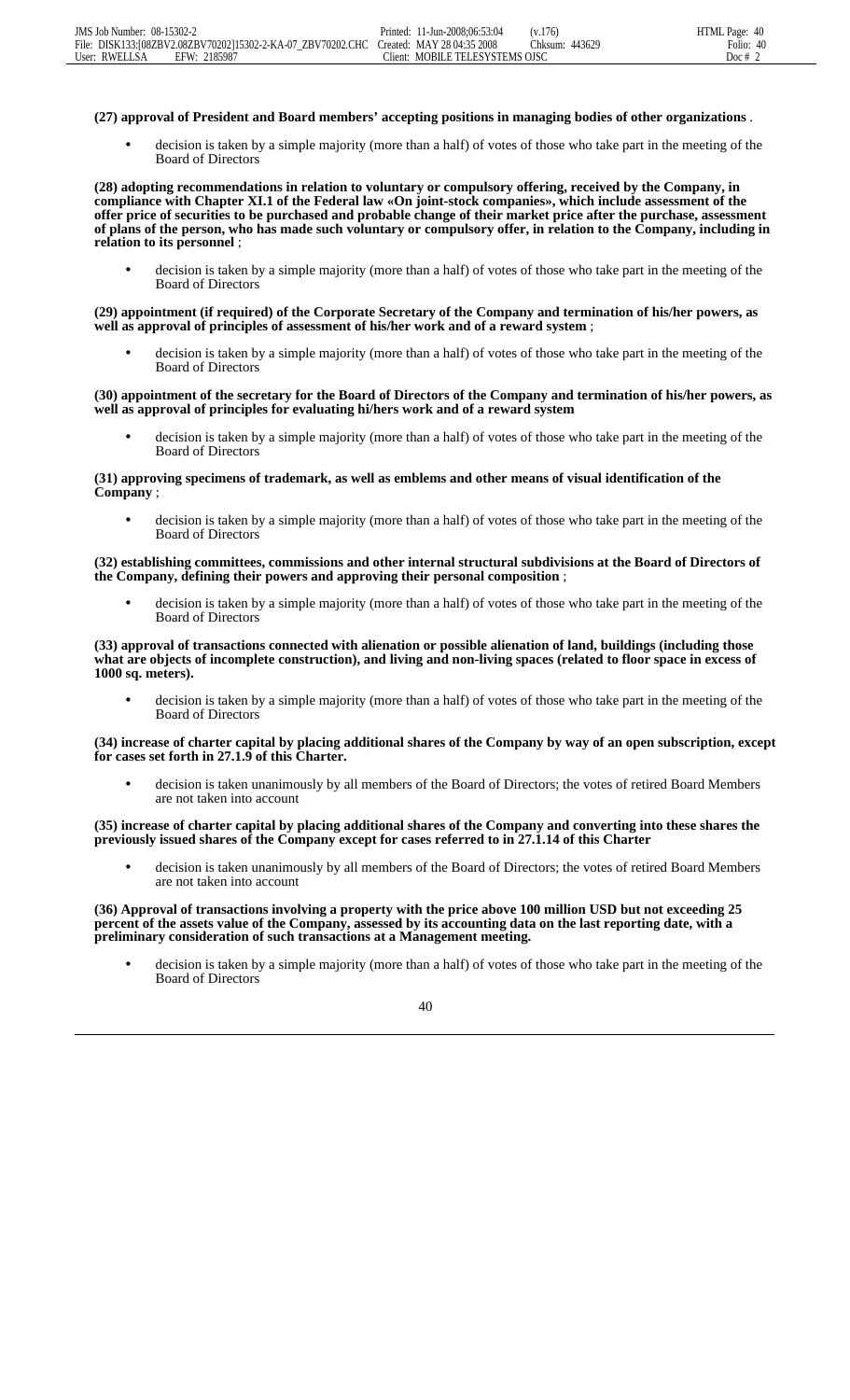#### **(37) Formulating the Company opinion with respect to corporate conflicts among the Company shareholders.**

• decision is taken by a simple majority (more than a half) of votes of those who take part in the meeting of the Board of Directors

**(38) Taking decisions on issues referred to the Boars of Directors' terms of reference by rules and recommendations of security exchanges, security trading organizers, public organizations and state authorities of foreign countries that regulate the security circulation and listing (including bonds, Depositary receipts, other equity securities convertible into shares) and derivative securities (including debenture notes and other derivative instruments) of a Russian issuer on the territory of such foreign countries, applicable to the Company activity, as well as placement of securities by the Company, including problems of limiting the placement price, placement timeframe, essential conditions, placement and circulation parameters for such securities (including derivative securities), setting liability limitations applied by the Company in connection with such issue and/or in connection with the existing contractual obligations of the Company;**

**(39) adopting decisions on other issues referred to the Board of Directors' terms of reference by this Charter, by the law and by Company contractual obligations, as well a by foreign laws applicable to the Company as a security issuer placed outside the Russian Federation.**

32.3 Issues referred by the law and this Charter to the Board of Directors' terms of reference may not be delegated for decision to an executive body of the Company.

## **33. MEETINGS OF BOARD OF DIRECTORS OF THE COMPANY**

- 33.1 Board of Directors of the company organizes shall carry out its activity in form of joint attendance meetings of members of the Board of Directors held according to the Board of Directors Regulations and based on free discussions of agenda items with a view of taking decisions within the Board' terms of reference. If meetings are held in the joint attendance form, account shall taken of written opinions of absent members of the Board of Directors. If necessary, the Board of Directors of the Company may take decisions by absentee voting (polling) in the way prescribed by Regulations of the Board of Directors. Decision to hold a meeting of the Board of Directors of the Company by absentee voting shall be taken by the Chairman of the Board of Directors.
- 33.2 Meetings of the Board of Directors of the Company shall be convened as necessary, but at least once a month, and be called by the Chairman of the Board of Directors of the Company on his own initiative, at the request of a member of the Board of Directors of the Company, the Audit Commission of the Company or the Auditor of the Company, as well as at the request of the executive body of the Company.
- 33.3 Not later than 30 (thirty) days before the annual General Meeting of shareholders of the Company, a meeting of the Board of Directors of the Company shall be held in order to approve preliminary those annual reports, annual accounting statement, including accounts of profits and losses of the Company, Auditor's report, report of the Audit Commission of the Company covering the results of examination of the annual accounting statement, that should be submitted for approval of the annual General Meeting of shareholders. At the such Board meeting, the Chairman of the Board of Directors of the Company shall present complete current financial information to the Board of Directors, as well as complete report on the current state in the Company, on basic results of its business activity and plans of the Company.
- 33.4 Meetings of the Board of Directors shall be held at the Company location or at any other place, defined by the Board of Directors.
- 33.5 Members of the Board of Directors shall be timely notified of the coming meeting of the Board of Directors. Such a notice shall include the meeting agenda.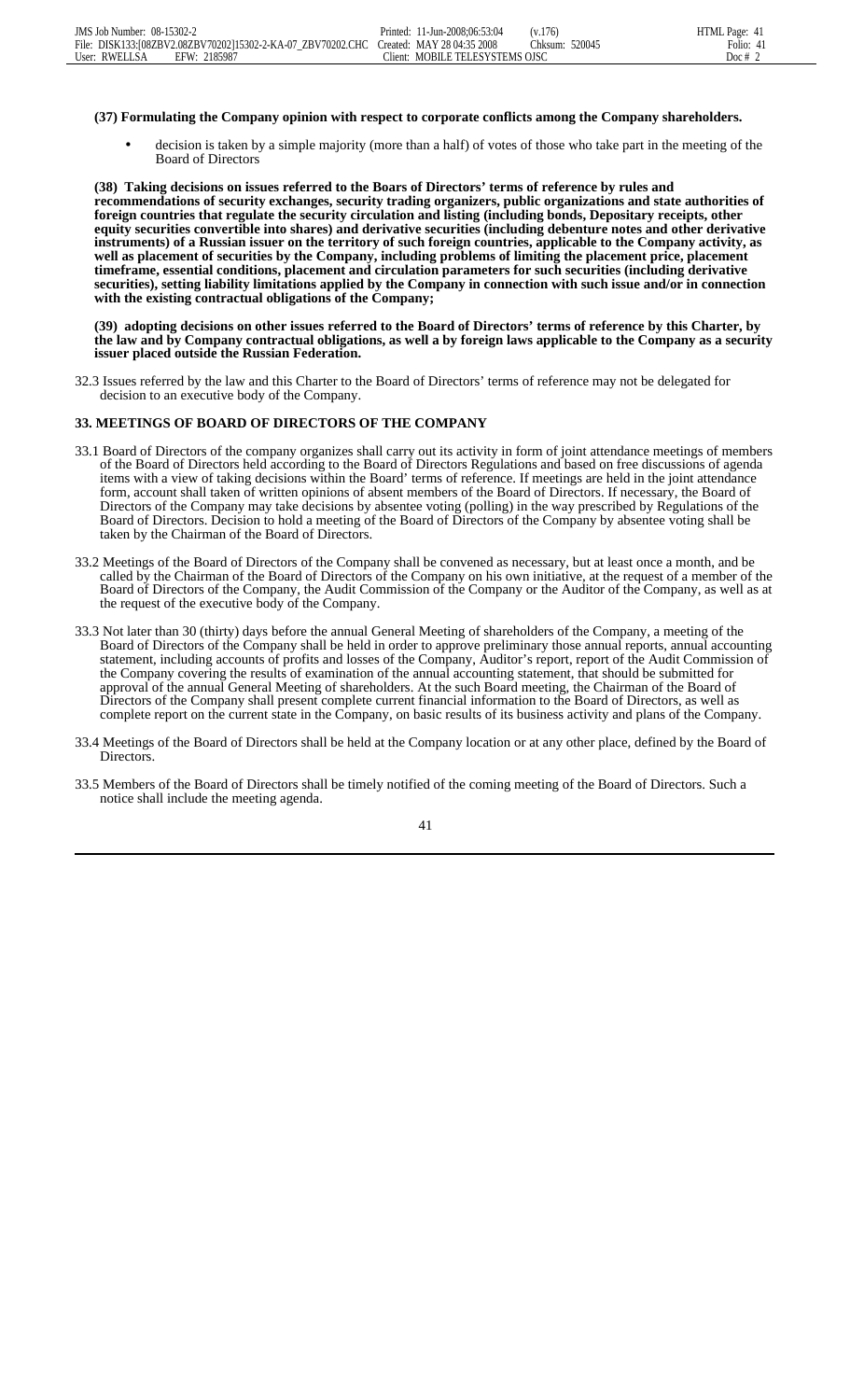- 33.6 A quorum required to hold meetings of the Board of Directors of the Company shall be a half of elected members of the Board of Directors. Should the number of members of the Board of Directors of the Company become less than a number constituting such quorum, the Board of Directors of the Company shall take a decision to hold an extraordinary General Meeting of shareholders in order to elect a new membership of the Board of Directors of the Company. In this case, powers of the Board of Directors of the Company shall terminate, except for powers related to preparation, convening and holding of such extraordinary General Meeting of shareholders.
- 33.7 When taking decisions at the meeting of the Board of Directors of the Company, each member of the Board of Directors has 1 (one) vote.
- 33.8 Unless otherwise specified by law or by this Charter, a decision of the Board of Directors shall be deemed accepted, if more than a half of members of the Board of Directors, participating in the meeting of the Board, has voted in its favor. Should the votes be equally split, the Chairman of the Board of Directors shall have a casting vote.
- 33.9 For the purpose of defining a quorum and of counting results of the vote taken on agenda items of a meeting of the Board of Directors, account shall be taken of a written opinion of an absent member of the Board of Directors. A written opinion of member of the Board of Directors shall be attached to the Minutes of the meeting.
- 33.10 In the cases, stipulated in the Federal law «On joint-stock companies», when voting on relevant issues, the votes of retired members of the Board of Directors of the Company shall be disregarded. The following categories of individuals shall be referred to retired members of the Board of Directors:

(1) a member of the Board of Directors who has submitted to the Company (to the name of Chairman of the Board of Directors) a notice of voluntary resignation as a member of the Board of Directors, as of the date when such notice has been received by the Chairman of the Board of Directors;

- (2) the member of the Board of Directors disqualified by a court decision;
- (3) a deceased member of the Board of Directors.

If the notice of resignation of a member of the Board of Directors has been received by the Company later than 10 calendar days in advance of the next meeting of the Board of Directors, the notifying member of the Board of Directors shall be deemed retired after the regular meeting of the Board of Directors has been held before which the notice had been submitted. The signature of the member of the Board of Directors on the resignation notice shall be certified by a notary.

- 33.11 No transfer of the voting right from one member of the Board of Directors of the Company to another shall be permitted.
- 33.12 The casting vote of the Chairman of the Board of Directors of the Company shall not be used by the Deputy Chairman of the Board of Directors or any other member of the Board of Directors, who performs Chairman's functions in Chairman absence.
- 33.13 Minutes of a meeting of the Board of Directors shall be taken by the Secretary of the Board of Directors. Minutes of a meeting of the Board of Directors of the Company shall be executed within 3 (three) days of the meeting date. Minutes of a meeting of the Board of Directors of the Company shall be signed by the Secretary and the Chairman of the Board of Directors. The Minutes shall be accompanied by documents approved by the Board of Directors.
- 33.14 Additional requirements to procedures of holding meetings of the Board of Directors of the Company are set by applicable laws, by Regulations of the Board of Directors and by other internal documents of the Company.

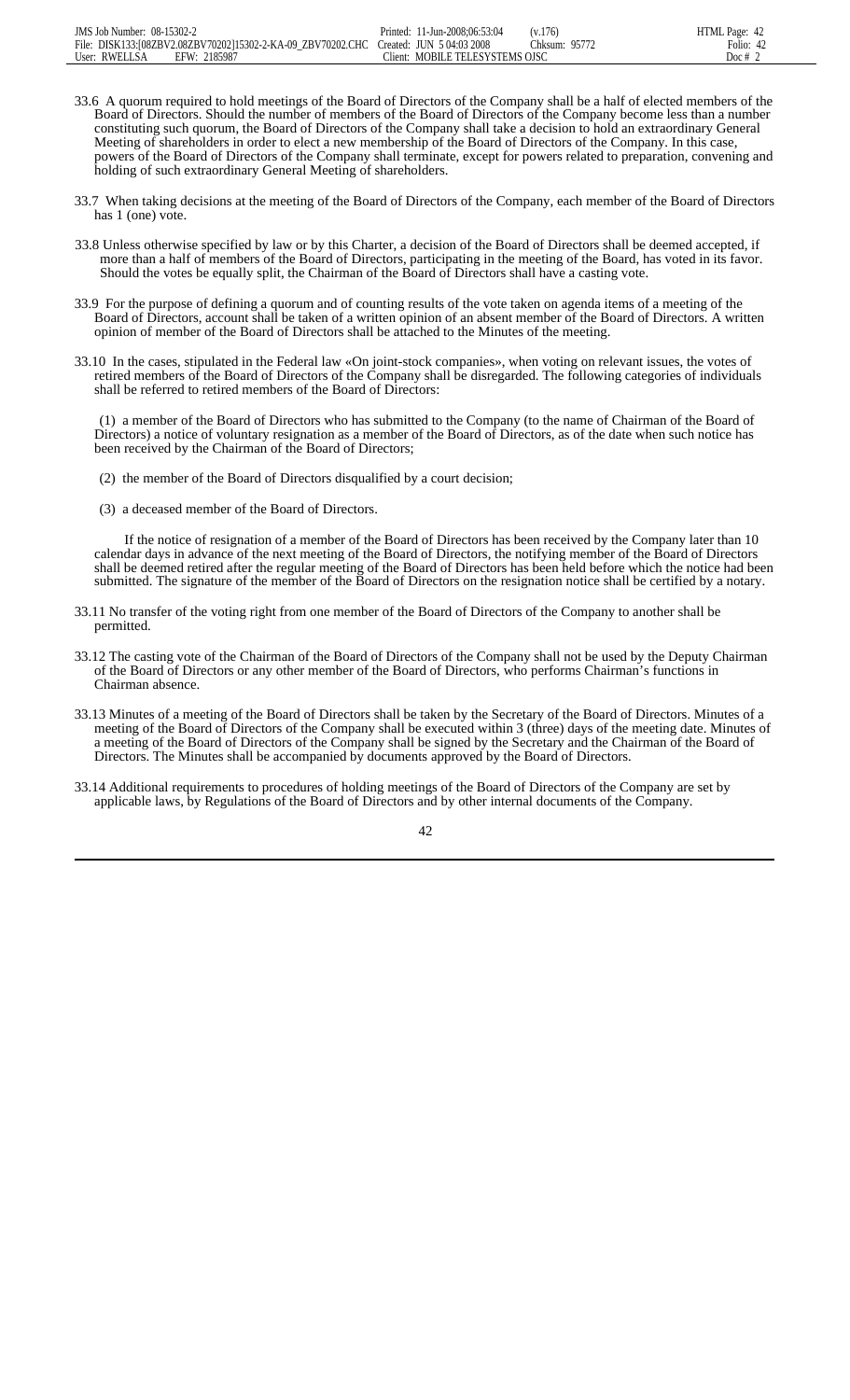## **34. EXECUTIVE BODIES OF THE COMPANY**

- 34.1 Executive bodies of the Company shall be the Executive Board a collective executive body and President the Sole executive body.
- 34.2 Executive bodies shall manage current activities of the Company and report to the Board of Directors and to the General Meeting of shareholders.
- 34.3 Terms of reference of Company's executive bodies shall include the solution of all issues of Company's current activities, except for those issues, which are referred to terms of reference of Company's General Meeting of shareholders and Board of Directors.
- 34.4 Executive bodies of the Company shall be established by the Board of Directors of the Company.
- 34.5 Rights and obligations of Executive bodies shall be regulated by applicable laws, by this Charter and by internal normative documents of the Company.
- 34.6 Executive bodies of the Company shall organize activities of the Company and be responsible for results of these activities, ensure performance of decisions taken at General Meetings of shareholders and by the Board of Directors.
- 34.7 Executive bodies of the Company shall be responsible for effective economic, financial, scientific and technical and social policies of the Company.
- 34.8 Holding an office in managing bodies of other organizations by the President and members of the Executive Board shall be permitted only with the Board of Directors' consent.
- 34.9 Board of Directors of the Company shall be entitled to take decision on early termination of the President's powers, as well as powers of an individual member of the Executive Board or of all members of the Executive Board and on establishing new executive bodies of the Company.
- 34.10 If functions of the Sole executive body are performed by a managing organization (an Executive Manager), then such managing organization (Executive Manager) shall not be entitled to exercise identical functions in organization which is a competitor of the Company.

## **35. THE EXECUTIVE BOARD OF THE COMPANY**

- 35.1 The Executive Board of the Company, within its competence, as set forth by this Charter, by decisions of General Meetings of shareholders, of the Board of Directors and by internal documents of the Company endorsed by General Meetings of shareholders, shall be responsible for the following issues:
	- (1) organizing an efficient management of the Company's everyday operations;
	- (2) development of the basic principles for planning the Company activity;

(3) development and implementation of the Company current economic policy to increase the Company's profitability and competitiveness;

(4) drafting quarterly, annual and advanced plans of the Company's activity, budget and investment program and overseeing their execution;

(5) drafting and founding proposals on improvement of internal organizational and managerial structure of the Company;

(6) drafting and submitting for approval by the Board of Directors of proposals on strategic organization and planning of the activity of the Company as a whole;

(7) development of financial and investment strategies and lists of specific tasks for the Company's everyday operations;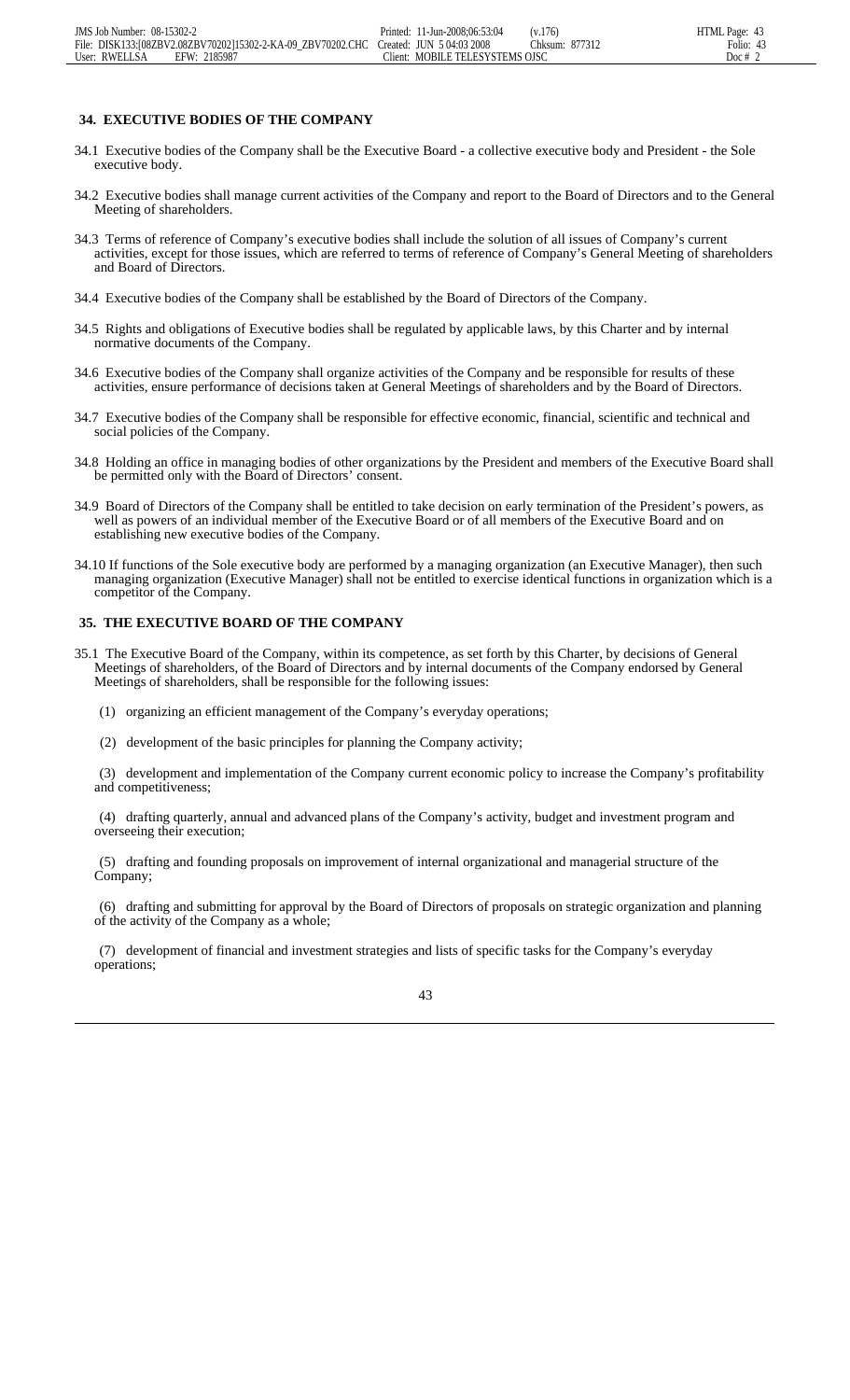(8) drafting and submitting for approval by the Board of Directors of key standards of Corporate ethics including matter of confidentiality and information resources' management;

(9) development and improvement of motivation system for Company' employees;

(10) drafting proposals to the Company President and Board of Directors in relation to the annual results to be achieved by the Company in pursuing the general objectives of activity;

(11) submission of reports to the Board of Directors, Audit Commission, and Company Auditor;

(12) upon the Executive Board Chairman decision, a preliminary consideration of materials to be submitted to the Board of Directors members and the Company shareholders in the process of preparation for meetings of the Board of Directors and General Meetings of shareholders;

(13) supporting performance of decisions taken by General Meetings of shareholders and the Board of Directors;

(14) preliminary consideration of transactions involving a property with a value in excess of USD 100 million, but not exceeding 25 percent of the balance value of the Company's assets, as defined based on the Company's accounting information as of the last reporting date;

(15) issues of interaction with Company's subsidiaries and affiliated companies;

(16) examination of activity results the subsidiaries and affiliated companies;

(17) preliminary examination of major innovation and investment projects and programs, implemented by the Company, as well as by its subsidiaries and affiliated companies, and submitted by these companies for the Executive Board consideration;

(18) drafting proposals to the Board of Directors of the Company for approval of the budget and the finance and economic activity plan of the Company as well as for making amendments to the previously approved budget of the Company;

(19) approval and organization of implementation of programs for investments to be attracted by the Company;

(20) approval of internal documents submitted to the Executive Board upon the decision made by the President of the Company;

(21) participation in resolving labor disputes and appointment of a representative from the administration for an out-of-court settlement of disputed on hand;

(22) examination of other issues of the current activities of the Company.

- 35.2 The President of the Company shall be entitled to submit to the Executive Board any issue of the Company's current activity for discussion unless the issue is within the competence of the Company' General Meeting of shareholders or the Board of Directors.
- 35.3 Personal and quantitative membership of the Executive Board shall be approved by the Board of Directors at the suggestion of the President of the Company for the term defined by the Board of Directors when establishing the Executive Board. The term of the Executive Board shall not exceed the term of the office for the acting President of the Company. Members of the Executive Board may be reelected for unlimited number of terms.
- 35.4 A contract with a member of the Executive Board on behalf of the Company shall be signed by the Chairman of the Board of Directors of the Company, or by a person authorized by the Board of Directors. Terms and conditions of such a contract shall be approved by the Board of Directors of the Company. Members of the Executive Board of the Company, who signed the engagement contracts with the Company, are subject to specific labor regulations set forth in chapter 43 of the Labor Code of the Russian Federation.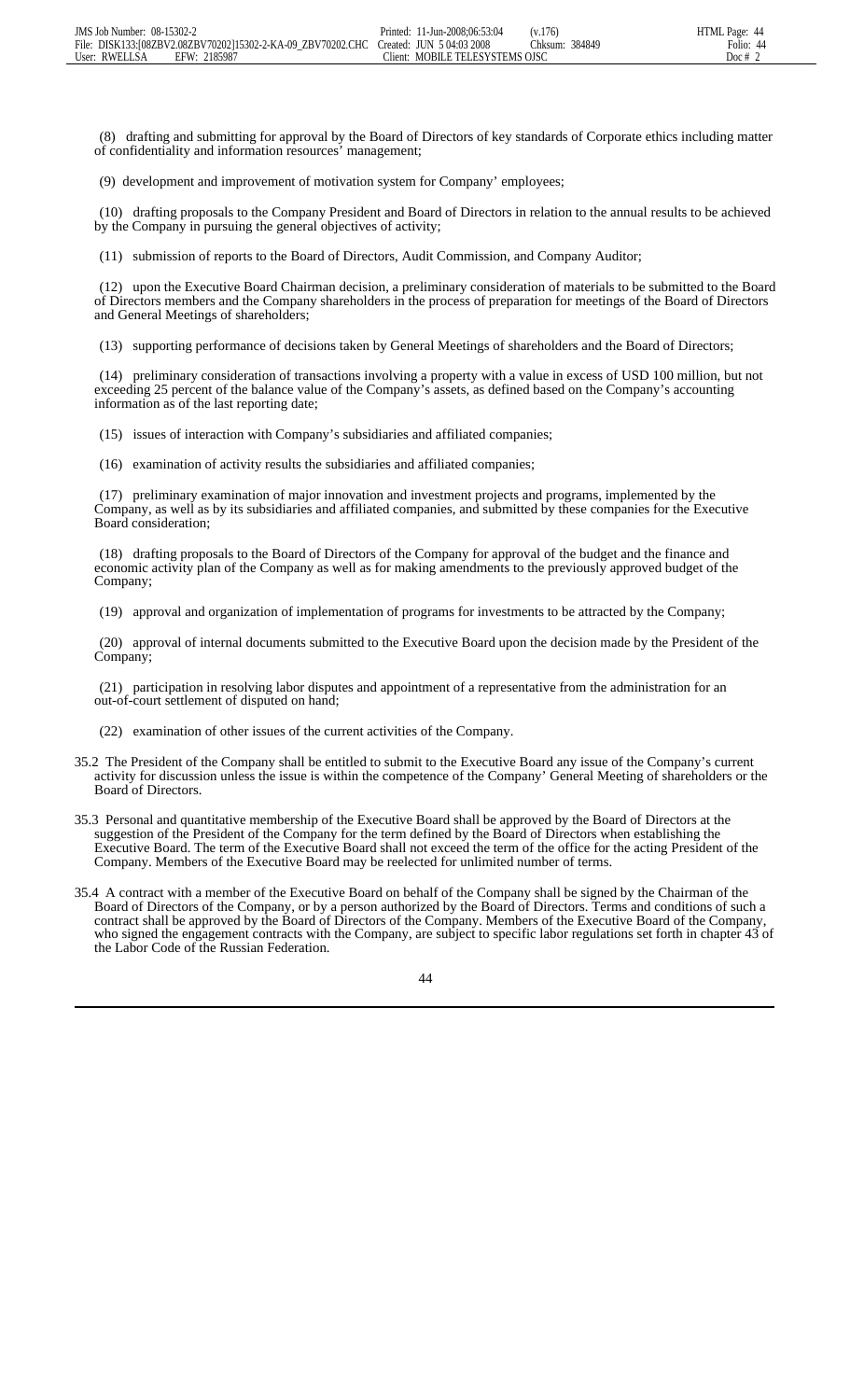- 35.5 The Board of Directors shall be entitled to terminate powers of any member of the Executive Board at any time.
- 35.6 In case of termination of powers of the Executive Board member, such a member of the Executive Board shall, within the timeframe defined by the engagement contract, present a report on his/her activity to the Board of Directors of the Company.
- 35.7 The Executive Board shall carry out its activities by holding meetings and taking decisions. Meetings of the Executive Board are conducted according to a plan. Meetings of the Executive Board are called by the Chairman of the Executive Board or by request of any member of the Executive Board, the Board of Directors, Audit Commission or Auditor of the Company.
- 35.8 Agenda of a regular meeting of the Executive Board is defined according to the plan of the Executive Board activity, by proposals of the Chairman and members of the Executive Board. Meetings of the Executive Board shall be held in form of joint attendance only. At such meetings, a written opinion of an absent member of the Executive Board shall be taken into account when defining a quorum and drawing balance of the vote taken on agenda items.
- 35.9 The Executive Board shall be entitled to take decisions (has a quorum), if a meeting of the Executive Board is attended by at least a half of its members. If the number of members of the Executive Board is less than necessary for a quorum, the Board of Directors shall take a decision to form the Executive Board with new members.
- 35.10 Decisions on agenda items at the meetings of the Executive Board are taken by a simple majority of votes of the meeting participants. Should the votes be split equally, the Chairman of the Executive Board shall have a casting vote.
- 35.11 If a member of the Executive Board disagrees with a decision taken, he/she may request that his/her special opinion be attached to the Minutes of a meeting of the Executive Board; within 2 days of the date of the meeting of the Executive Board, he/she shall submit such special opinion in writing to the Secretary of the Executive Board.
- 35.12 Members of the Executive Board shall act within the competence defined in this Charter, in internal documents of the Company, by decisions of the General Meetings of shareholders, of the Board of Directors and/or based on powers of attorney of the President of the Company.

# **36. PRESIDENT OF THE COMPANY**

- 36.1 President of the Company shall be vested with all necessary powers to execute an everyday management of the Company activity and to solve corresponding issues, not referred to the terms of reference of the General Meeting of shareholders, of the Board of Directors and of the Executive Board of the Company.
- 36.2 The President shall represent the viewpoint of executive bodies at meetings of the Board of Directors and at General Meetings of shareholders.
- 36.3 The President shall head the Executive Board of the Company and organize its work.
- 36.4 The President, without any proxy, shall act on behalf of the Company and represent its interests in relationships with any persons on any issues, including representing and defending interests of the Company before state authorities and in court.
- 36.5 Within his/her terms of reference, the President shall perform the following functions:
	- (1) disposal, in interest and on behalf of the Company, of the Company property and funds;

(2) entering, on behalf of the Company, into transactions both in the Russian Federation and abroad, involving property whose value is less than USD 100 million as converted

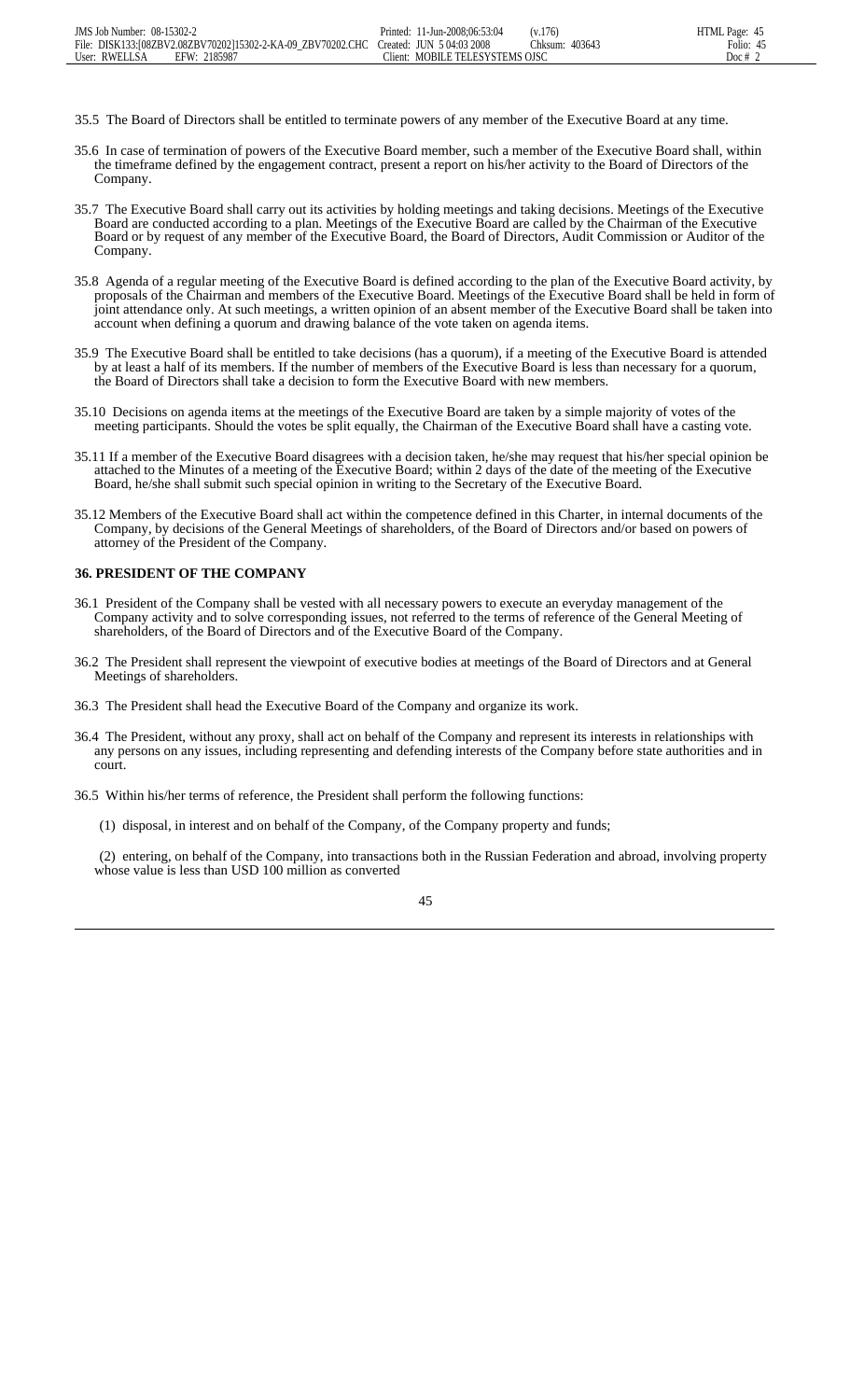from the value in Rubles, except for the cases stipulated in applicable laws of Russian Federation and in this Charter;

(3) approval of the list of personnel of the Company, hiring and dismissing the Company staff in compliance with applicable laws of the Russian Federation, approval of internal working rules of the Company and setting out the remuneration system, incentives for excelled employees and applying disciplinary sanctions;

(4) definition of a detailed internal structural and functional division of the Company's main departments directly accounting to the President (blocks, business units and other subdivisions of the same status), as well as endorsement of the organizational structure and the detailed internal structural and functional division of all other Company's structural elements including departments, divisions and other Company units of the same status;

(5) organizing financial and tax accounting and financial reporting, ensuring safekeeping of accounting documentation, accounting registers and accounting statements;

- (6) adoption of measures for ensuring the safety of commercial and confidential information, related to Company;
- (7) presenting Company interests in court, in arbitrage and in arbitration court;

(8) issuance of powers of attorney for performing any actions on behalf of the Company, including those with power to delegate such power of attorney;

(9) issuing orders, approval of internal documents of the Company to regulate financial and economic activity of the Company, activity of internal structural subdivisions of the Company and other internal documents except for those whose approval referred to the terms of reference of General Meeting of shareholders of the Company, or of the Board of Directors;

(10) submission, at the President's discretion, of documents indicated in 36.1.9 of this Charter for consideration by the Executive Board of the Company.

- (11) exercising any other powers as required for everyday management of the Company's activity.
- 36.6 Within powers vested in him, the President shall issue orders and give written and verbal instructions that should be binding upon all Company employees.
- 36.7 The President is appointed by the Board of Directors of the Company for 3 (three) years, and may be reelected for unlimited number of times.
- 36.8 An engagement contract with the President on behalf of the Company is signed by the Chairman of the Board of Directors of the Company, or by a person, authorized by the Board of Directors. Terms and conditions of such a contract shall be approved by the Board of Directors of the Company.
- 36.9 Requirements that should be met by persons elected to the President position may be set forth by Regulations on the President of the Company and/or by a decision of the Board of Directors.
- 36.10 The President of the Company, in performing functions vested in him/her shall be governed by the laws of the Russian Federation, provisions of this Charter and internal documents of the Company.

# **PART VI. CONTROL OF FINANCIAL AND ECONOMIC ACTIVITIES OF THE COMPANY**

## **37. AUDITOR OF THE COMPANY**

37.1 To carry out examination and approval of the annual financial statements of the Company, the General Meeting of shareholders shall approve, on an annual basis, Auditor of the Company.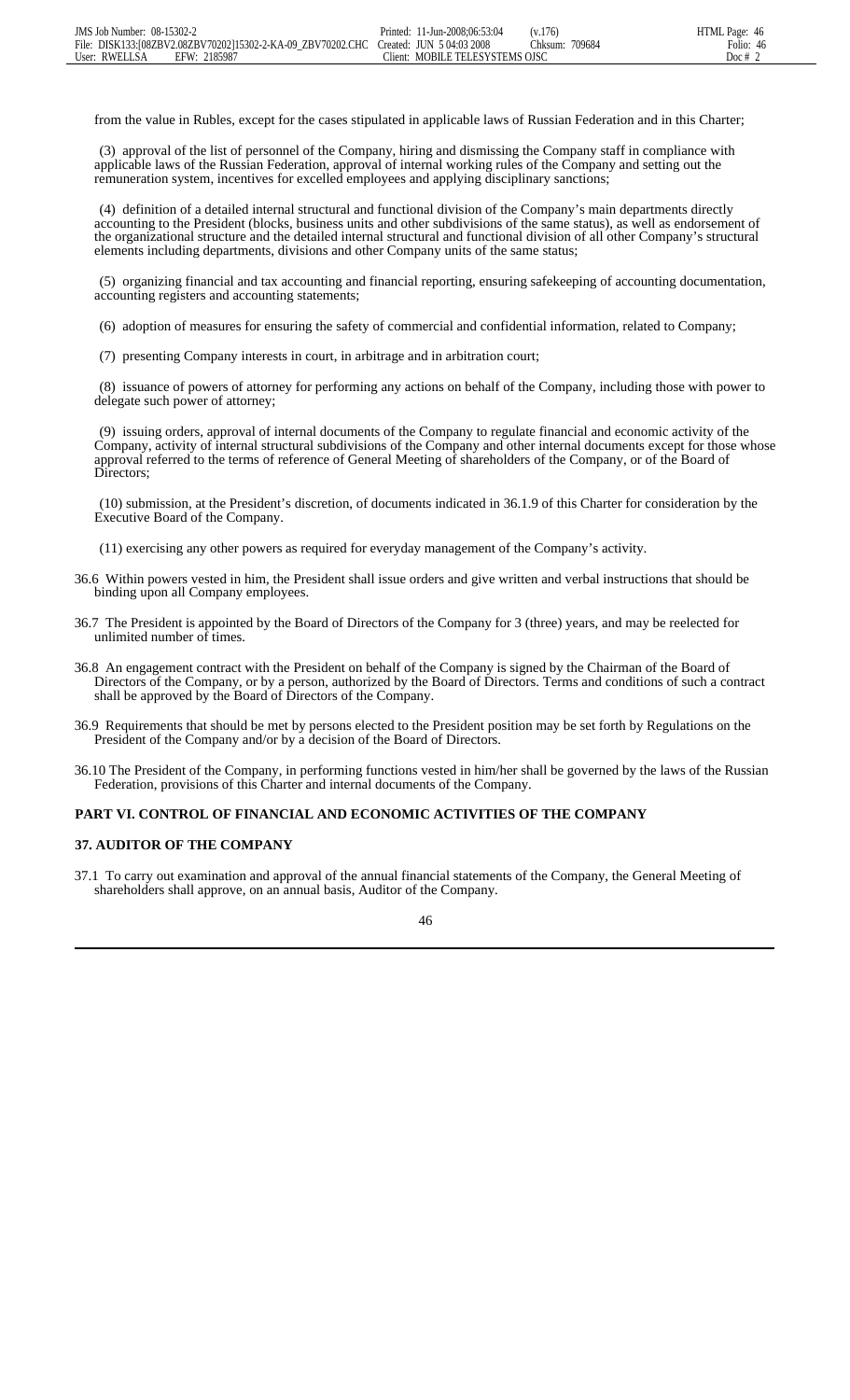37.2 Terms of the Auditor engagement contract shall define the way the financial and economic activity of the Company be examined by the Auditor.

## **38. AUDIT COMMISSION OF THE COMPANY**

- 38.1 Monitoring financial and economic activities of the Company (internal audit) shall be carried out by Audit Commission of the Company (hereinafter referred to as Commission), constituted of 3 (three) persons.
- 38.2 Activity of the Audit Commission shall be regulated by the laws of Russian Federation, by this Charter and by Regulations on the Audit Commission of the Company adopted in accordance with the Charter.
- 38.3 The Audit Commission shall be elected by General Meeting of shareholders from among the shareholders or candidates nominated by shareholders, provided that they are not members of the Board of Directors, do not hold any position in the executive bodies of the Company, and do not perform functions of the Accountant general of the Company in the period to the next annual General Meeting of shareholders. Members of the Audit Commission may be reelected for the next term. Powers of all and any of members of the Commission may be, on reasonable grounds, terminated earlier by decision of the General Meeting of shareholders taken by a simple majority of votes.
- 38.4 The Commission activities shall be guided by its Chairman elected at the first meeting of the Commission.
- 38.5 The Audit Commission shall undertake examinations on its own initiative, by instruction of General Meeting of shareholders, of the Board of Directors or on the request of shareholders owing in aggregate not less than 10% (ten percent) of voting shares of the Company. Planned auditing shall be carried out at least once a year. During the auditing, members of the Audit commission shall be entitled to request the Company officials to make available all necessary documents and provide personal explanations. The Audit Commission shall submit the auditing results to General Meeting of shareholders and to the Board of Directors of the Company.
- 38.6 In addition to the annual audit stipulated by laws of the Russian Federation, the Company may, at the request of shareholders owing in aggregate not less than 10% (ten percent) of voting shares, undergo an additional audit at any time by an organization chosen by requesting shareholder. Such additional audit shall be undertaken on the account of the requesting shareholder. Company officials shall ensure to the corresponding auditing organization a free access to Company accounting documents and to other documents as necessary to perform such an audit.
- 38.7 Annual report of the Company and annual accounting statement shall be submitted to General Meeting of shareholders only if accompanied by an Audit Commission report.
- 38.8 Results of document auditing and audits carried out by the Audit Commission shall be formalized in form of protocols signed by the Chairman and by those members of the Audit Commission, who performed the auditing, and shall be discussed at the Commission meetings. Protocols of audit and examinations, as well as Commission reports on annual financial statements and accounting reports of the Company shall be submitted to the Board of Directors.
- 38.9 Audit Commission shall be entitled, if necessary, to engage experts and independent audit companies on a contractual basis. In this case, additional costs shall be approved by the Board of Directors. Commission's evaluation of costs shall be coordinated with the Board of Directors. The Audit commission shall be entitled to engage the Company staff without doing damage to a regular working process of the Company.

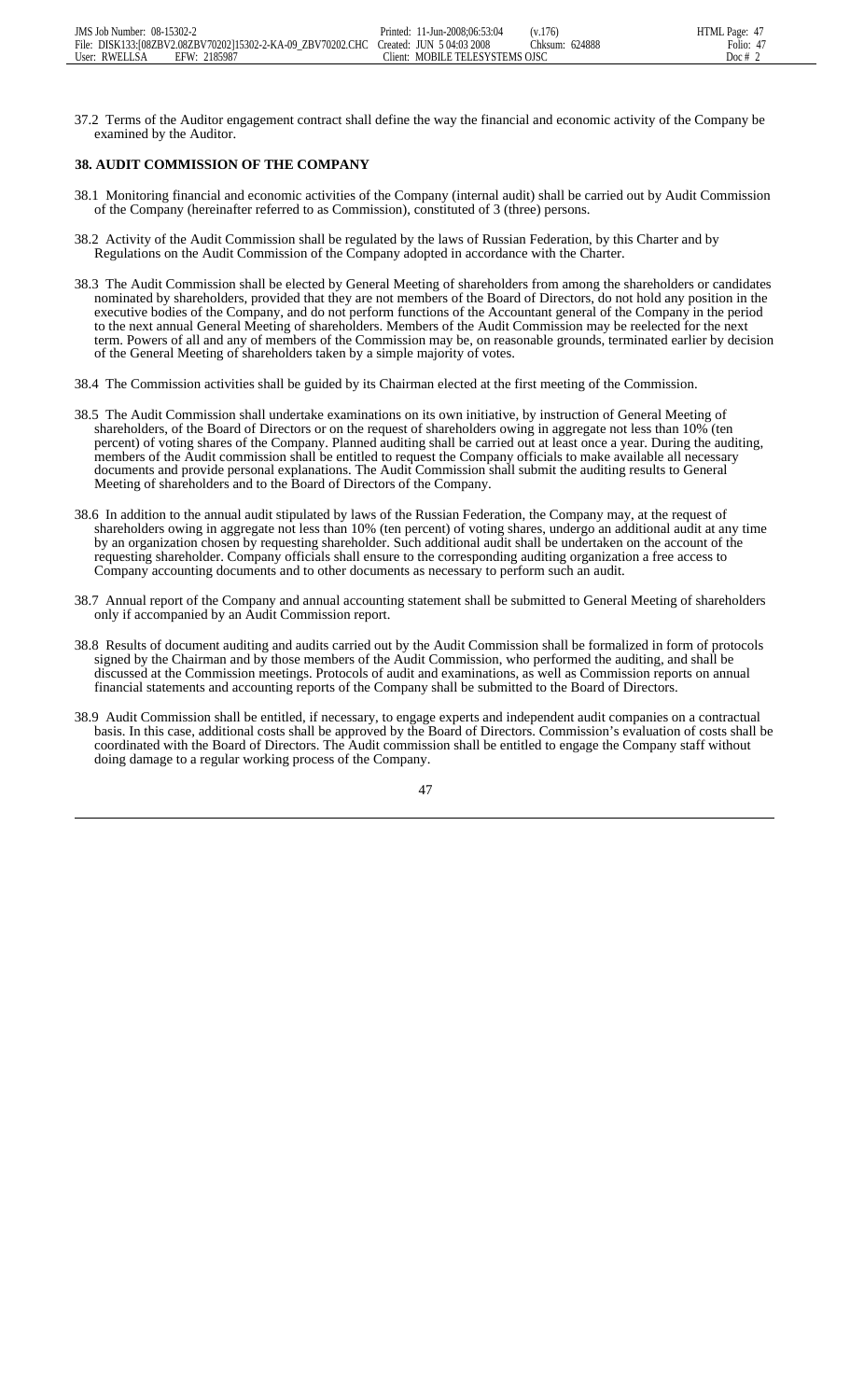38.10 Members of the Audit Commission may receive compensation for performing their functions. The amount of such compensation shall be set by a decision of General Meeting of shareholders following a recommendation of the Board of Directors. Technical and financial support of the Audit commission activities shall be a duty of the President of the Company.

38.11 Audit Commission's terms of reference shall include the following functions:

(1) carrying out documental auditing of financial and economic activity of the Company (comprehensive or selective), its trade, settling, foreign currency and other operations;

(2) checking the compliance with adopted cost evaluations, standards and limits;

(3) checking the timeliness and correctness of payments to suppliers of goods and services, payments to the state budgets, accruing and paying dividends, redemption of other obligations;

(4) checking the observance by the Company of normative and legal acts, as well as decisions of the General Meeting of shareholders and of the Board of Directors, by the Company and by its managing bodies;

(5) checking the reliability of everyday accounting, bookkeeping practice and statistical accounting and recording in the Company;

- (6) checking the cash and property status of the Company;
- (7) checking the observance of rules of office work and keeping financial documentation;
- (8) checking the fulfillment of recommendations issued based on previous audits and checks.
- 38.12 Members of the Audit Commission shall be entitled to take part in meetings of the Board of Directors with a right of consultative vote.
- 38.13 Members of the Audit Commission shall be accountable for negligent performance of duties vested in them in accordance with the laws of the Russian Federation and this Charter.
- 38.14 Members of the Audit commission shall be financially responsible before the Company for any damage incurred by their disclosure of information, which is a subject of commercial secret of the Company.
- 38.15 Additional requirements with respect to the working procedure as well as to rights and obligations of the Audit Commission shall be set forth by Regulations on Audit Commission of the Company.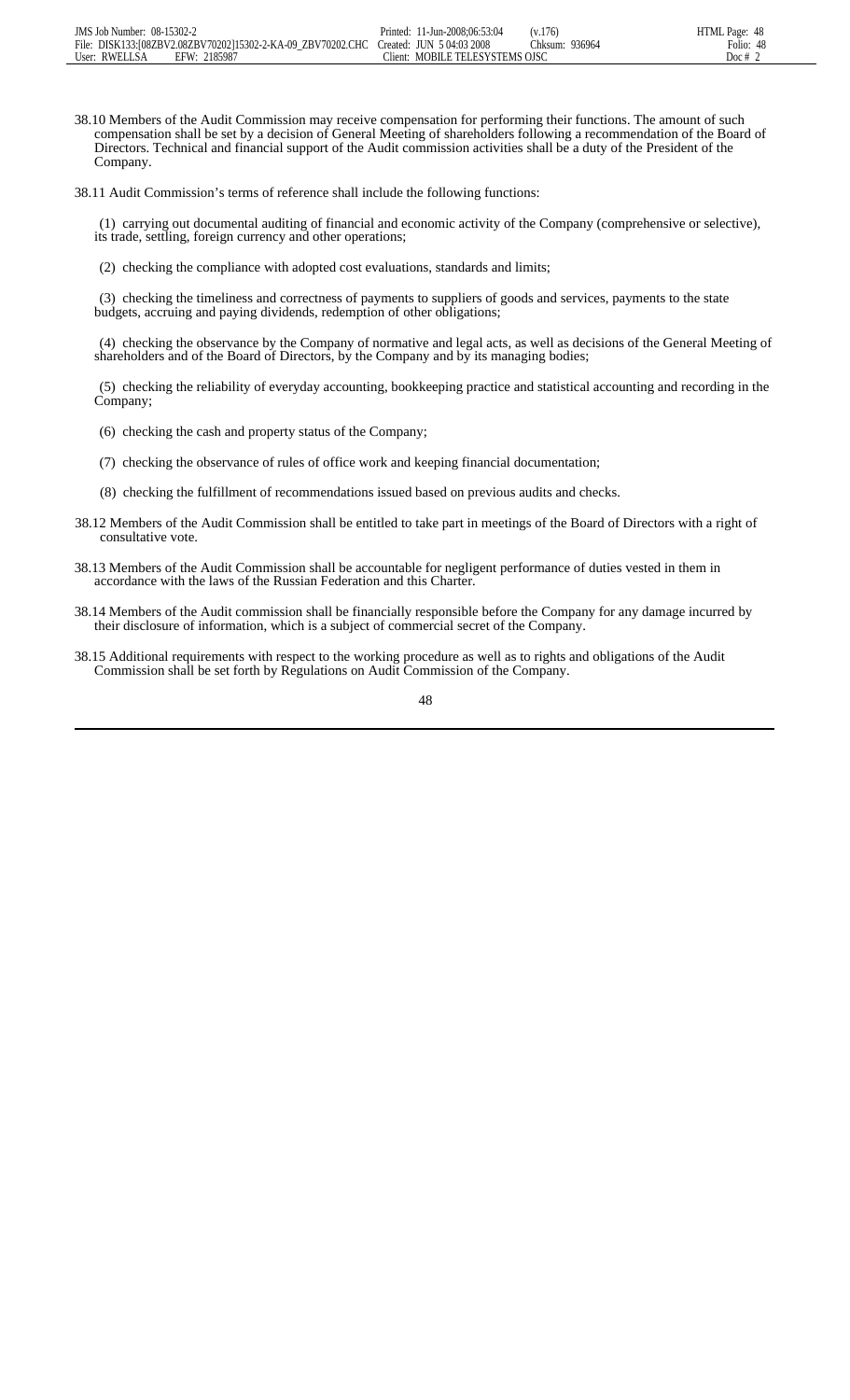## FEDERAL SUPERVISORY SERVICE FOR COMMUNICATIONS

# **LICENCE**

## **No. 43369**

Licensee' details:

# **Mobile TeleSystems**

## **Open Joint Stock Company**

Legal address (place of residence):

109147 Moscow, Marksistskaya St., 4

Service description:

## **Mobile Radiophone Communication Services**

This Licence includes licence provisions on **2 pages**

Effective period of Licence : from January 10, 2007 to January 10, 2012

January 10, 2007

Date of beginning of services provision: (on or prior to)

**Deputy Manager, Federal Supervisory Service for Communications S. A. Malyanov**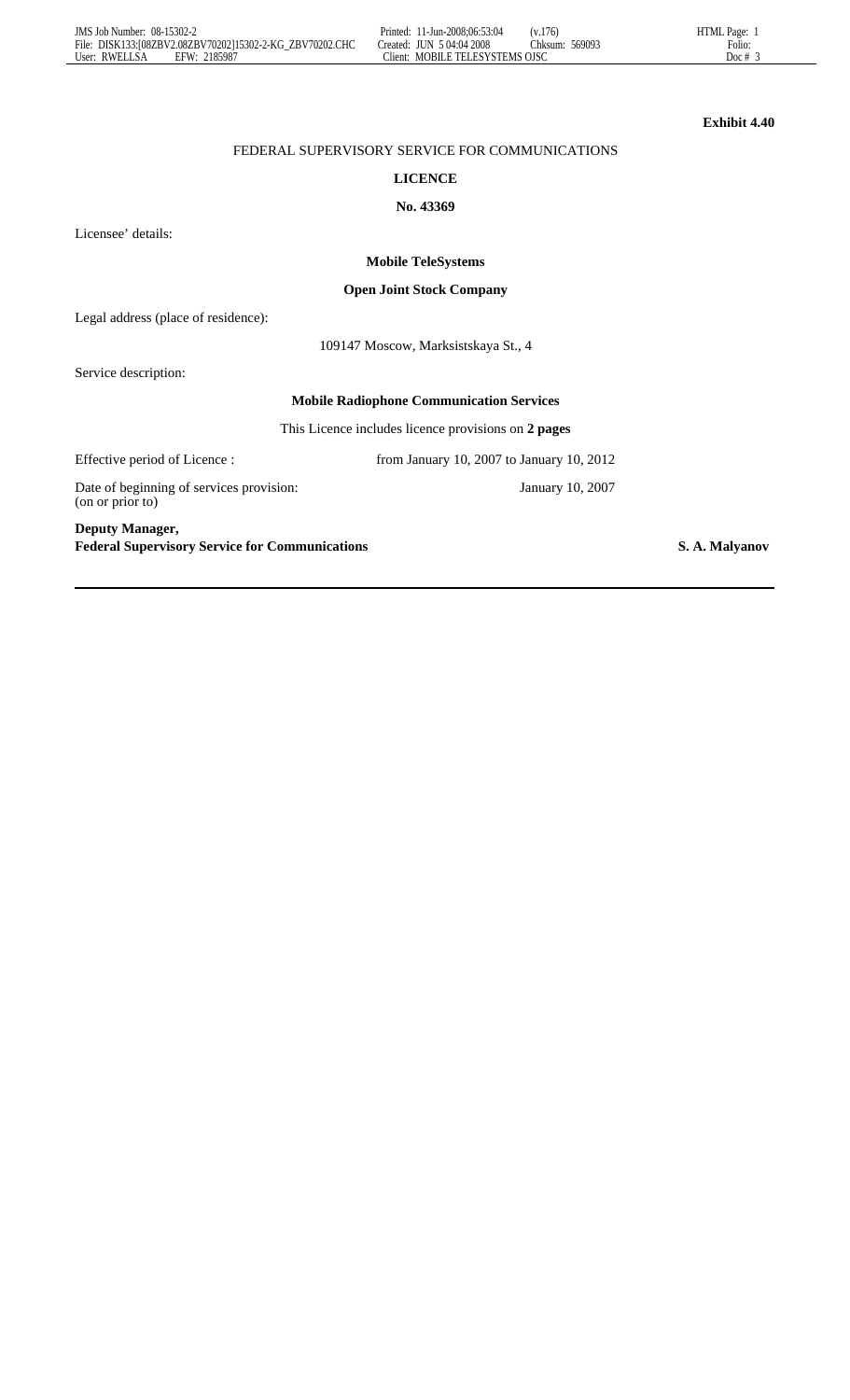#### **Conditions for Performance of Activities Under Licence No. 43369\*\***

1. Mobile TeleSystems OJSC (the Licensee) shall be obliged to keep the term of this License.

2. The Licensee shall be obliged to commence the provision of services under this License on or prior to January 10, 2007.

3. The Licensee shall be obliged to provide mobile radiophone communication services (GSM 900/1800 networks) under this License in the territory of the Amur Region.

- 4. In accordance with this Licence, the Licensee shall be obliged to ensure that a subscriber is provided with\*:
- a) an access to the Licensee's network;<br>b) connections in the Licensee's mobile
- b) connections in the Licensee's mobile radiophone communication network for receiving (transferring) voice and non-voice information ensuring the communication continuity while providing services, irrespective of location of the subscriber, including while his/her moving;
- c) connections with subscribers and (or) users of fixed public-switched telephone networks;<br>d) possibility of using GSM 900/1800 mobile radiophone communication network while bei
- possibility of using GSM 900/1800 mobile radiophone communication network while being outside the territory specified in the License;
- e) an access to telematic communication services and data transmission services, except for data transmission for the purpose of voice data transfer;
- f) an access to call centre system;<br>g) possibility of making free twent
- possibility of making free twenty-four-hour calls to emergency services.

5. The Licensee shall be obliged to provide communication services in accordance with the Rules of Provision of Communication Services approved by the Government of the Russian Federation.

6. While provisioning communication services, the Licensee shall be obliged to observe the Rules of Connection and Interaction of Electrical Communication Networks, approved by the Government of the Russian Federation, when connecting the Licensee's mobile radiophone communication network to the public-switched network, connecting the Licensee's mobile radiophone communication network to other communication networks, accounting and transferring the traffic in the Licensee's mobile radiophone communication network, accounting and transferring the traffic from/to the communication networks of other operators.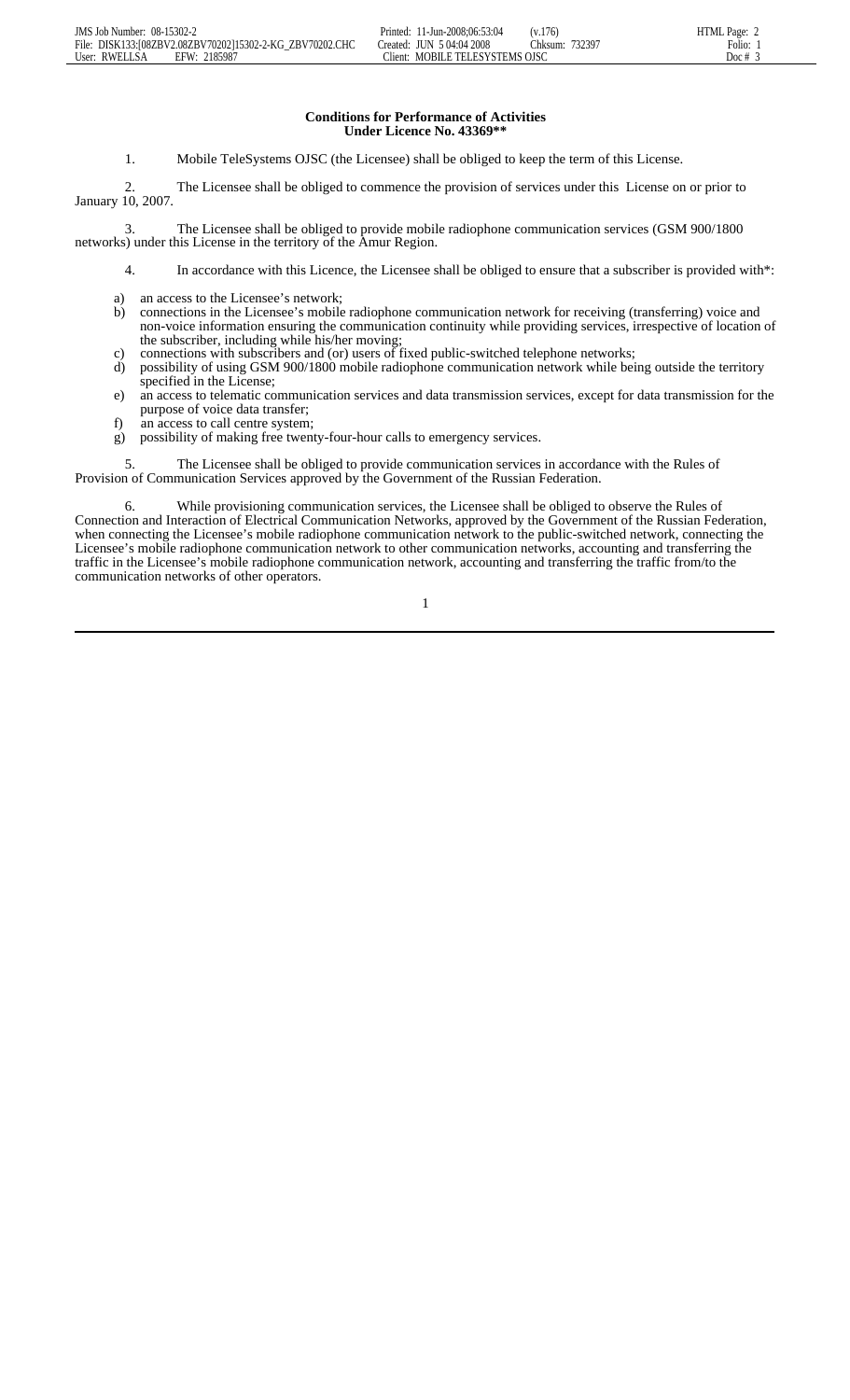7. This Licensee was issued based on results of considering the application for renewal of Licence No. 33909 dated January 10, 1997 without tendering (auction, competition). The license requirements for the Licensee's discharge of obligations, undertaken by the Licensee when participating in tenders (auction, competition) to obtain respective license, were not established.

8. The Licensee shall adhere to the conditions, as established at the moment of allocation of frequencies and assignment of a radio frequency or radio frequency channel, in the process of provision of services under this License.

The Licensee shall have available a system to manage own communication network that should conform to the standards applied to communication network management systems, as prescribed by the federal executive body acting in the communication field.

10. The Licensee shall be obliged to adhere to the requirements for networks and means of communication regarding the performance of investigative work, as prescribed by the federal executive body and approved by authorized state bodies which conduct operational-investigative activities, and to take measures to prevent the disclosure of organizational or tactical techniques of conducting of the above.

This Licence was issued as a renewal of Licence No. 33909 dated January 10, 1997.

| <b>Deputy Manager,</b>                                |         |                |
|-------------------------------------------------------|---------|----------------|
| <b>Federal Supervisory Service for Communications</b> | (stamp) | S. A. Malyanov |
|                                                       |         |                |

The provision of services stipulated by this License can entail provisioning other services which are technically integrated into mobile radiophone services and are aimed at improvement of their customer value, provided no additional license is required for this purpose.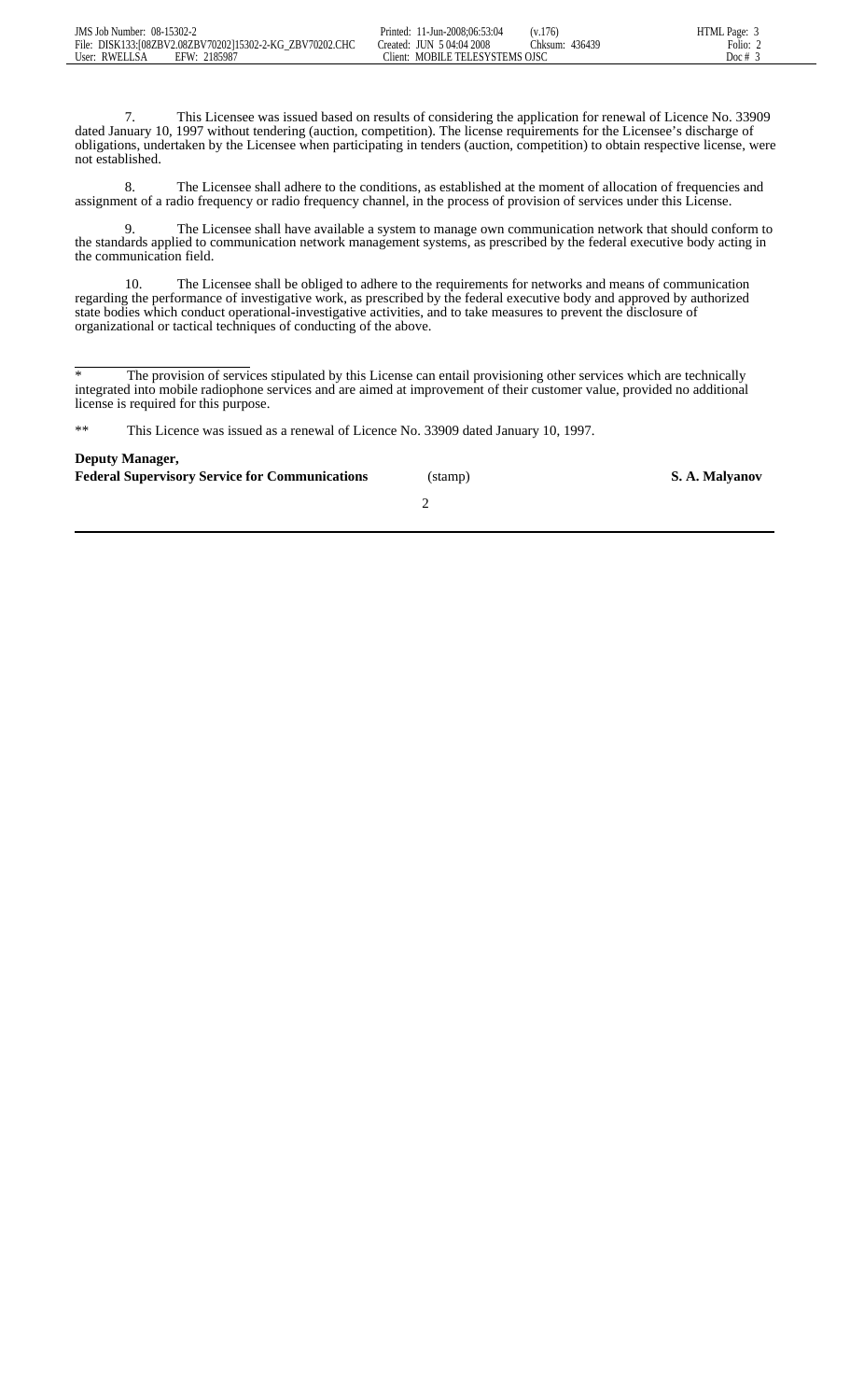## FEDERAL SUPERVISORY SERVICE FOR COMMUNICATIONS

## **LICENCE**

# **No. 46007**

Licensee' details:

## **Mobile TeleSystems**

# **Open Joint Stock Company**

Legal address (place of residence):

109147 Moscow, Marksistskaya St., 4

Service description:

# **Mobile Radiophone Communication Services**

This Licence includes licence provisions on **2 pages**

Effective period of Licence : from January 10, 2007 to January 10, 2012<br>Date of beginning of services provision: January 10, 2007 Date of beginning of services provision: (on or prior to)

# **Deputy Manager, Federal Supervisory Service for Communications S. A. Malyanov**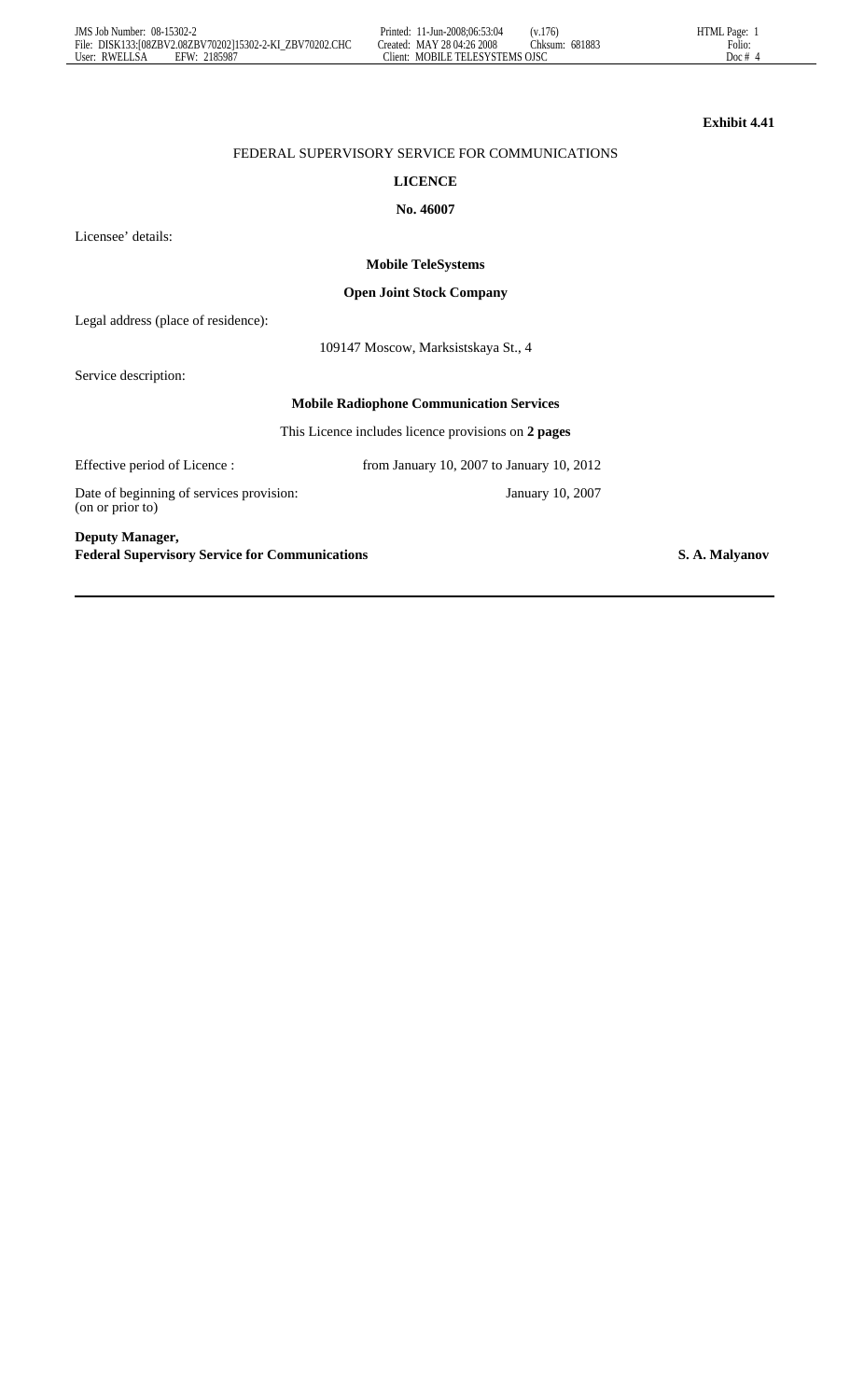#### **Conditions for Performance of Activities Under Licence No. 46007\*\***

1. Mobile TeleSystems OJSC (the Licensee) shall be obliged to keep the term of this License.

2. The Licensee shall be obliged to commence the provision of services under this License on or prior to January 10, 2007.

3. The Licensee shall be obliged to provide mobile radiophone communication services (GSM 900/1800 networks) under this License in the territory of the Khabarovsk Territory.

- 4. In accordance with this Licence, the Licensee shall be obliged to ensure that a subscriber is provided with\*:
- a) an access to the Licensee's network;
- b) connections in the Licensee's mobile radiophone communication network for receiving (transferring) voice and non-voice information ensuring the communication continuity while providing services, irrespective of location of the subscriber, including while his/her moving;
- c) connections with subscribers and (or) users of fixed public-switched telephone networks;<br>d) possibility of using GSM 900/1800 mobile radiophone communication network while bei
- possibility of using GSM 900/1800 mobile radiophone communication network while being outside the territory specified in the License;
- e) an access to telematic communication services and data transmission services, except for data transmission for the purpose of voice data transfer;
- f) an access to call centre system;
- g) possibility of making free twenty-four-hour calls to emergency services.

5. The Licensee shall be obliged to provide communication services in accordance with the Rules of Provision of Communication Services approved by the Government of the Russian Federation.

6. While provisioning communication services, the Licensee shall be obliged to observe the Rules of Connection and Interaction of Electrical Communication Networks, approved by the Government of the Russian Federation, when connecting the Licensee's mobile radiophone communication network to the public-switched network, connecting the Licensee's mobile radiophone communication network to other communication networks, accounting and transferring the traffic in the Licensee's mobile radiophone communication network, accounting and transferring the traffic from/to the communication networks of other operators.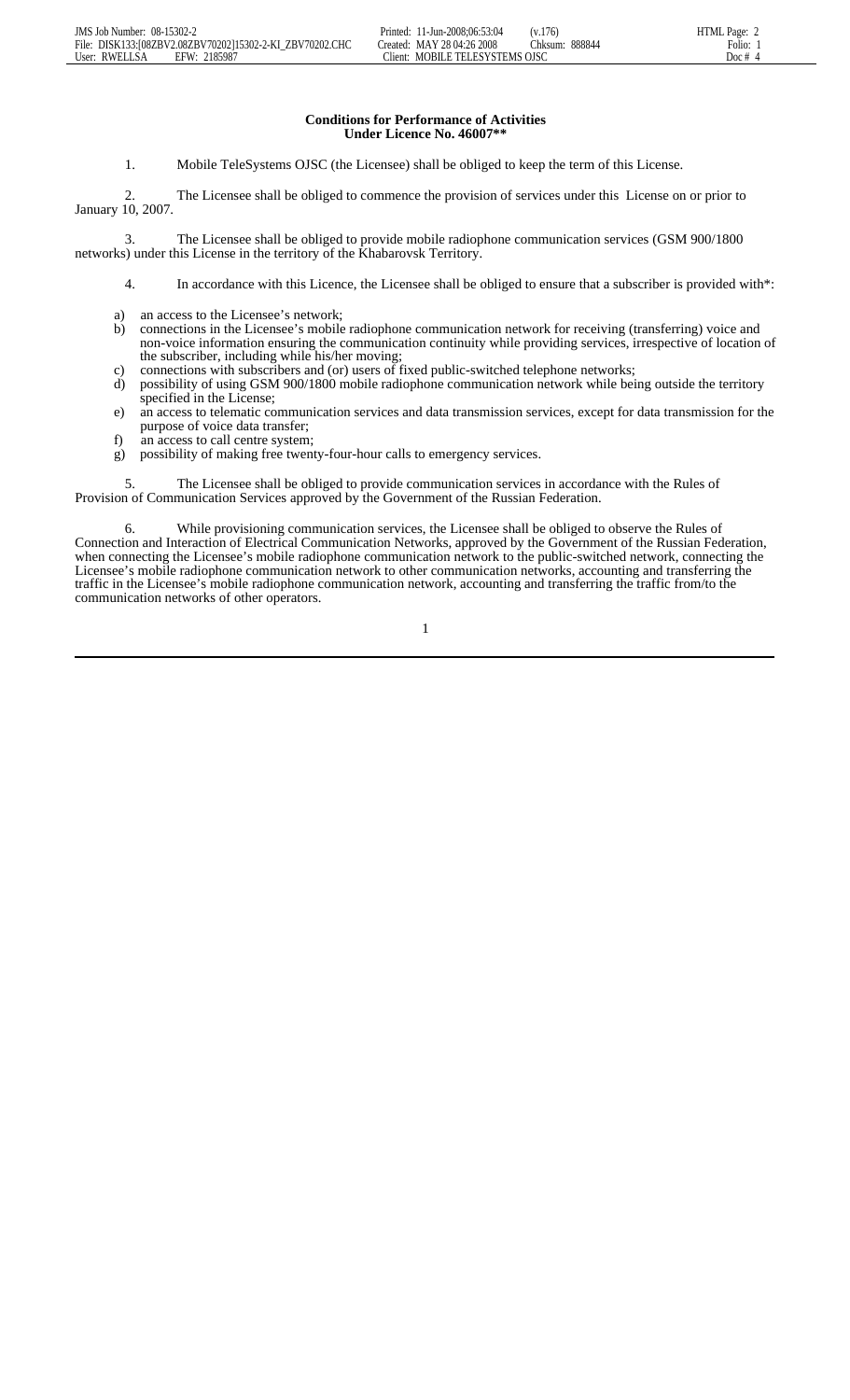7. This Licensee was issued based on results of considering the application for renewal of Licence No. 40891 dated January 10, 1997 without tendering (auction, competition). The license requirements for the Licensee's discharge of obligations, undertaken by the Licensee when participating in tenders (auction, competition) to obtain respective license, were not established.

8. The Licensee shall adhere to the conditions, as established at the moment of allocation of frequencies and assignment of a radio frequency or radio frequency channel, in the process of provision of services under this License.

The Licensee shall have available a system to manage own communication network that should conform to the standards applied to communication network management systems, as prescribed by the federal executive body acting in the communication field.

10. The Licensee shall be obliged to adhere to the requirements for networks and means of communication regarding the performance of investigative work, as prescribed by the federal executive body and approved by authorized state bodies which conduct operational-investigative activities, and to take measures to prevent the disclosure of organizational or tactical techniques of conducting of the above.

| Deputy Manager,<br><b>Federal Supervisory Service for Communications</b> | (stamp) | S. A. Malyanov |
|--------------------------------------------------------------------------|---------|----------------|
|                                                                          |         |                |

The provision of services stipulated by this License can entail provisioning other services which are technically integrated into mobile radiophone services and are aimed at improvement of their customer value, provided no additional license is required for this purpose.

<sup>\*\*</sup> This Licence was issued as a renewal of Licence No. 40891 dated January 10, 1997.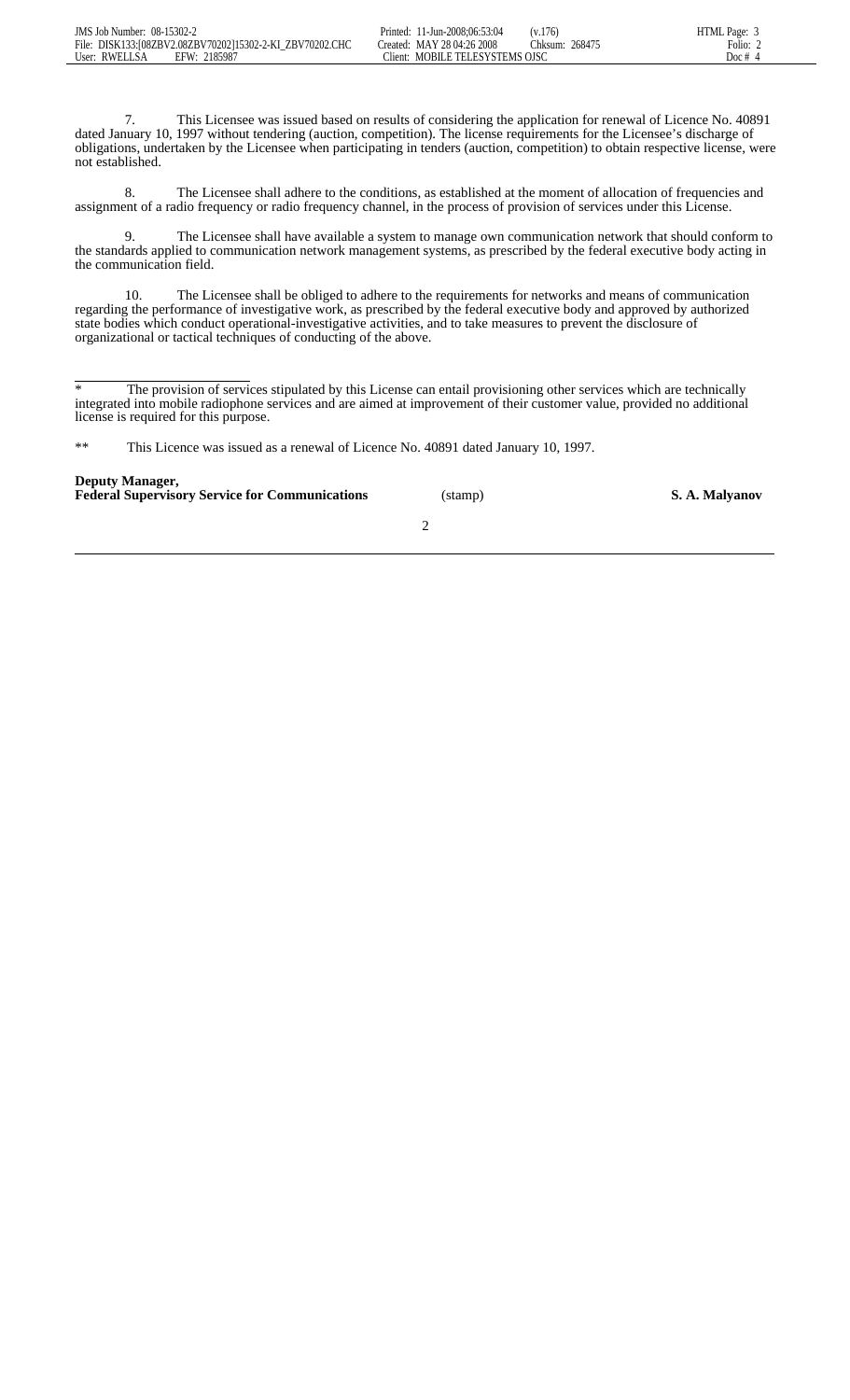## FEDERAL SUPERVISORY SERVICE FOR COMMUNICATIONS

### **LICENCE**

## **No. 46008**

Licensee' details:

# **Mobile TeleSystems**

## **Open Joint Stock Company**

Legal address (place of residence):

109147 Moscow, Marksistskaya St., 4

Service description:

## **Mobile Radiophone Communication Services**

This Licence includes licence provisions on **2 pages**

Effective period of Licence : from February 21, 2007 to February 21, 2012<br>Date of beginning of services provision: February 21, 2007

Date of beginning of services provision: February 21, 2007 (on or prior to)

**Deputy Manager, Federal Supervisory Service for Communications S. A. Malyanov**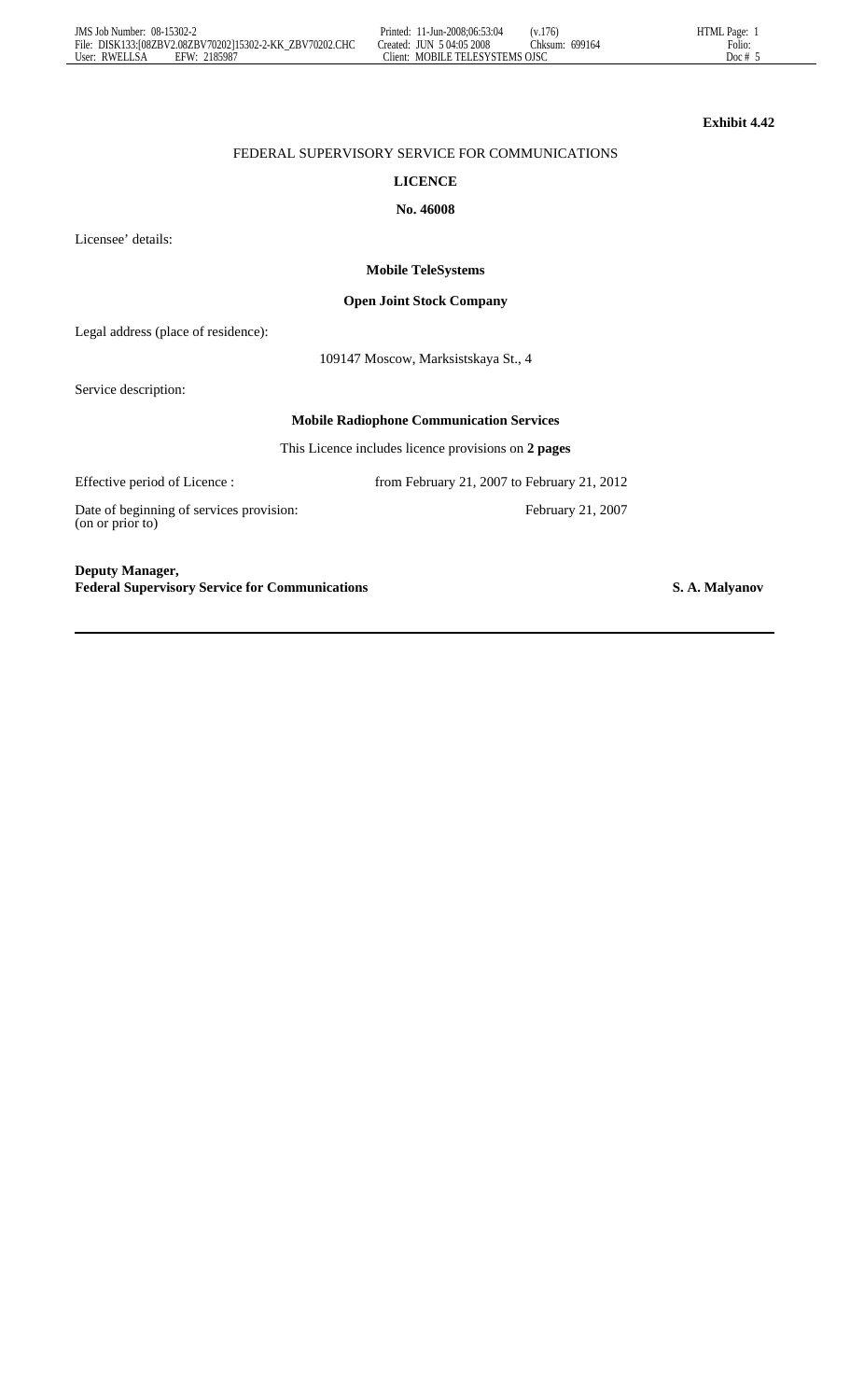#### **Conditions for Performance of Activities Under Licence No. 46008\*\***

1. Mobile TeleSystems OJSC (the Licensee) shall be obliged to keep the term of this License.

2. The Licensee shall be obliged to commence the provision of services under this License on or prior to February 21, 2007.

3. The Licensee shall be obliged to provide mobile radiophone communication services (GSM 900/1800 networks) under this License in the territory of the Novosibirsk Region.

- 4. In accordance with this Licence, the Licensee shall be obliged to ensure that a subscriber is provided with\*:
- a) an access to the Licensee's network;
- b) connections in the Licensee's mobile radiophone communication network for receiving (transferring) voice and non-voice information ensuring the communication continuity while providing services, irrespective of location of the subscriber, including while his/her moving;
- c) connections with subscribers and (or) users of fixed public-switched telephone networks;<br>d) possibility of using GSM 900/1800 mobile radiophone communication network while being
- possibility of using GSM 900/1800 mobile radiophone communication network while being outside the territory specified in the License;
- e) an access to telematic communication services and data transmission services, except for data transmission for the purpose of voice data transfer;
- f) an access to call centre system;
- g) possibility of making free twenty-four-hour calls to emergency services.

5. The Licensee shall be obliged to provide communication services in accordance with the Rules of Provision of Communication Services approved by the Government of the Russian Federation.

6. While provisioning communication services, the Licensee shall be obliged to observe the Rules of Connection and Interaction of Electrical Communication Networks, approved by the Government of the Russian Federation, when connecting the Licensee's mobile radiophone communication network to the public-switched network, connecting the Licensee's mobile radiophone communication network to other communication networks, accounting and transferring the traffic in the Licensee's mobile radiophone communication network, accounting and transferring the traffic from/to the communication networks of other operators.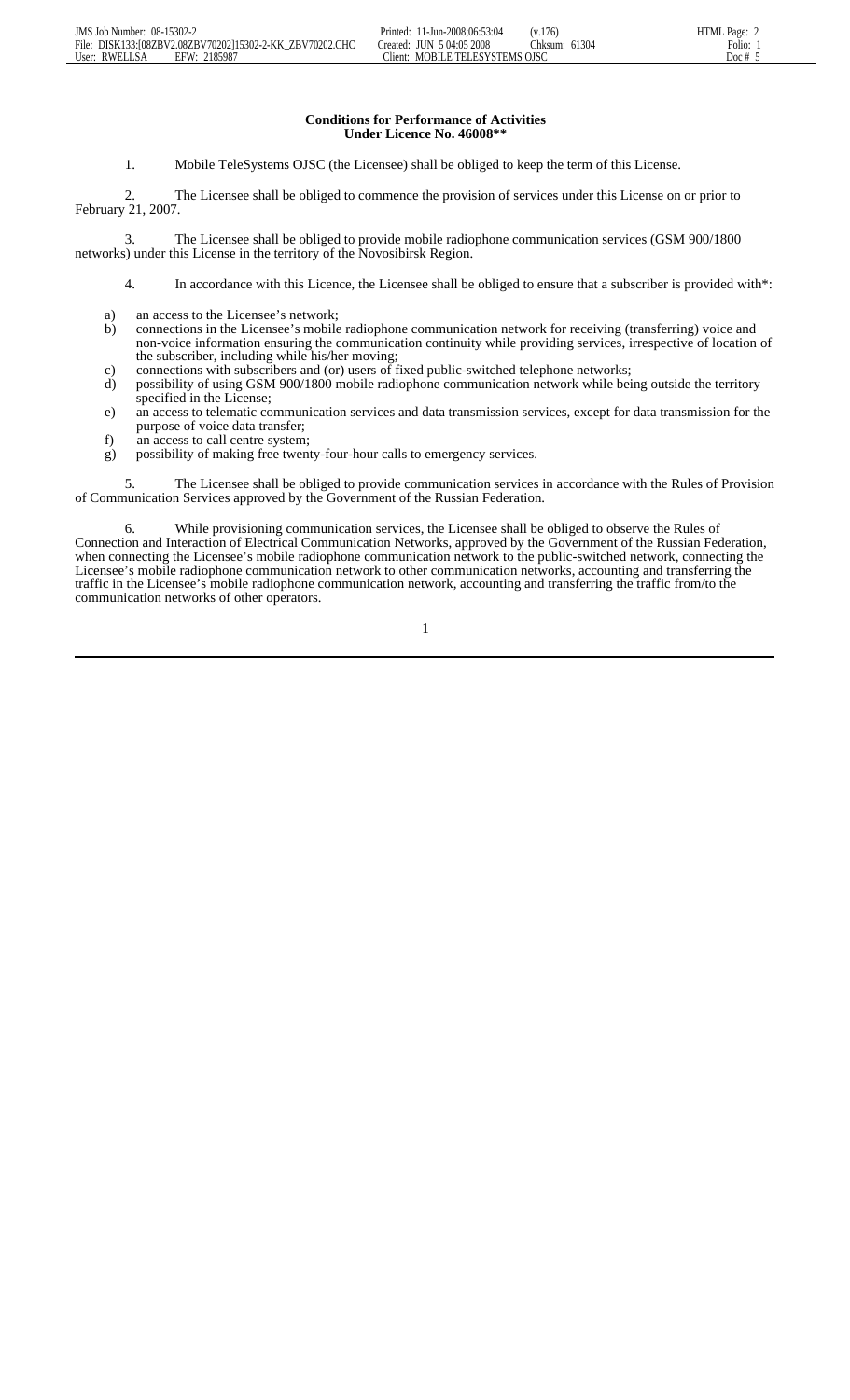7. This Licensee was issued based on results of considering the application for renewal of Licence No. 40901 dated February 21, 1997 without tendering (auction, competition). The license requirements for the Licensee's discharge of obligations, undertaken by the Licensee when participating in tenders (auction, competition) to obtain respective license, were not established.

8. The Licensee shall adhere to the conditions, as established at the moment of allocation of frequencies and assignment of a radio frequency or radio frequency channel, in the process of provision of services under this License.

The Licensee shall have available a system to manage own communication network that should conform to the standards applied to communication network management systems, as prescribed by the federal executive body acting in the communication field.

10. The Licensee shall be obliged to adhere to the requirements for networks and means of communication regarding the performance of investigative work, as prescribed by the federal executive body and approved by authorized state bodies which conduct operational-investigative activities, and to take measures to prevent the disclosure of organizational or tactical techniques of conducting of the above.

| <b>Deputy Manager,</b><br><b>Federal Supervisory Service for Communications</b> | (stamp) | S. A. Malyanov |
|---------------------------------------------------------------------------------|---------|----------------|
|                                                                                 |         |                |

<sup>\*</sup> The provision of services stipulated by this License can entail provisioning other services which are technically integrated into mobile radiophone services and are aimed at improvement of their customer value, provided no additional license is required for this purpose.

<sup>\*\*</sup> This Licence was issued as a renewal of Licence No. 40901 dated February 21, 1997.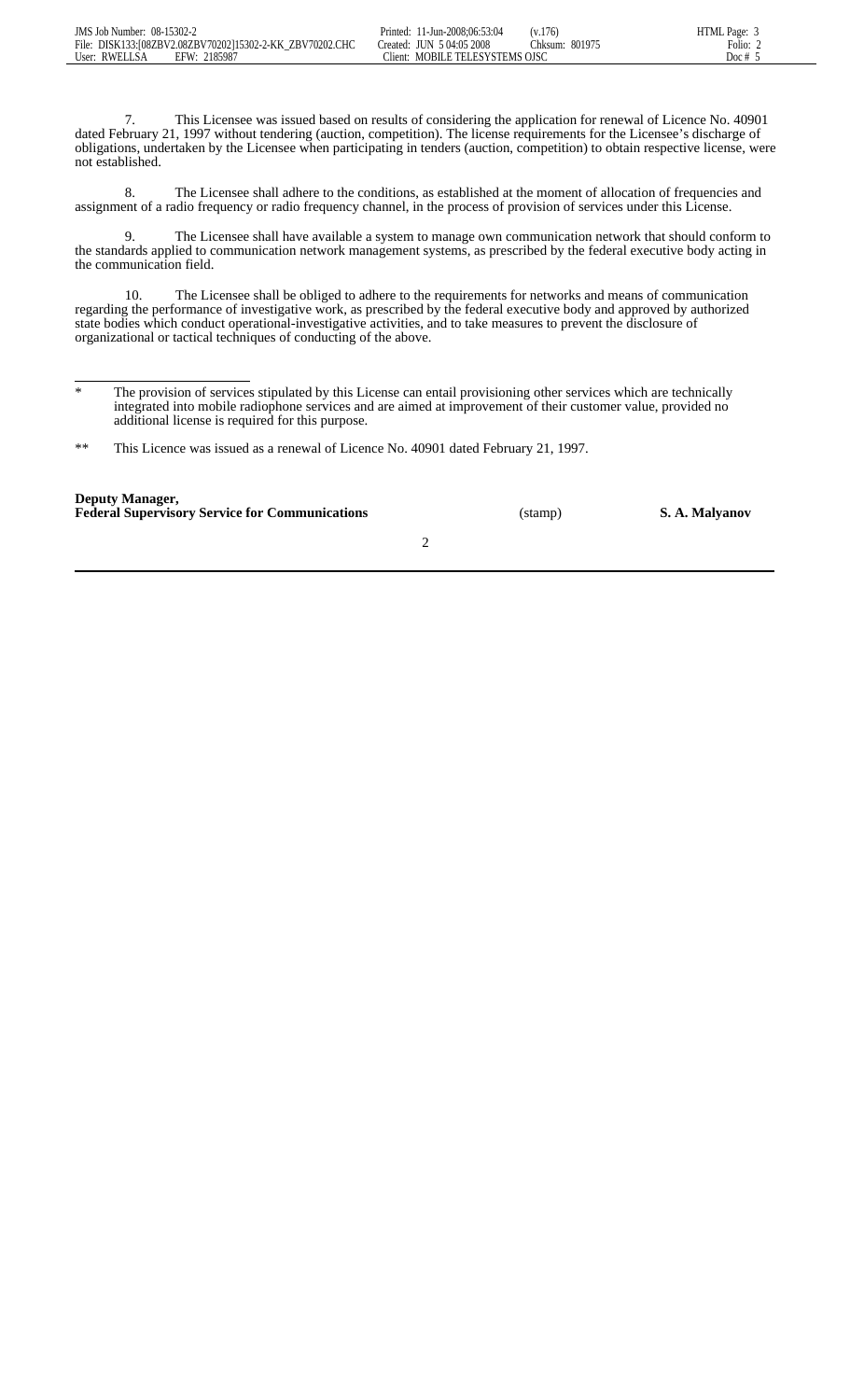## FEDERAL SUPERVISORY SERVICE FOR COMMUNICATIONS

### **LICENCE**

### **No. 49808**

Licensee' details:

# **Mobile TeleSystems**

### **Open Joint Stock Company**

Legal address (place of residence):

109147 Moscow, Marksistskaya St., 4

Service description:

# **Mobile Radiophone Communication Services**

This Licence includes licence provisions on **2 pages**

Effective period of Licence : from June 26, 2007 to June 26, 2012<br>Date of beginning of services provision: June 26, 2007

Date of beginning of services provision: (on or prior to)

**Deputy Manager, Federal Supervisory Service for Communications S. A. Malyanov**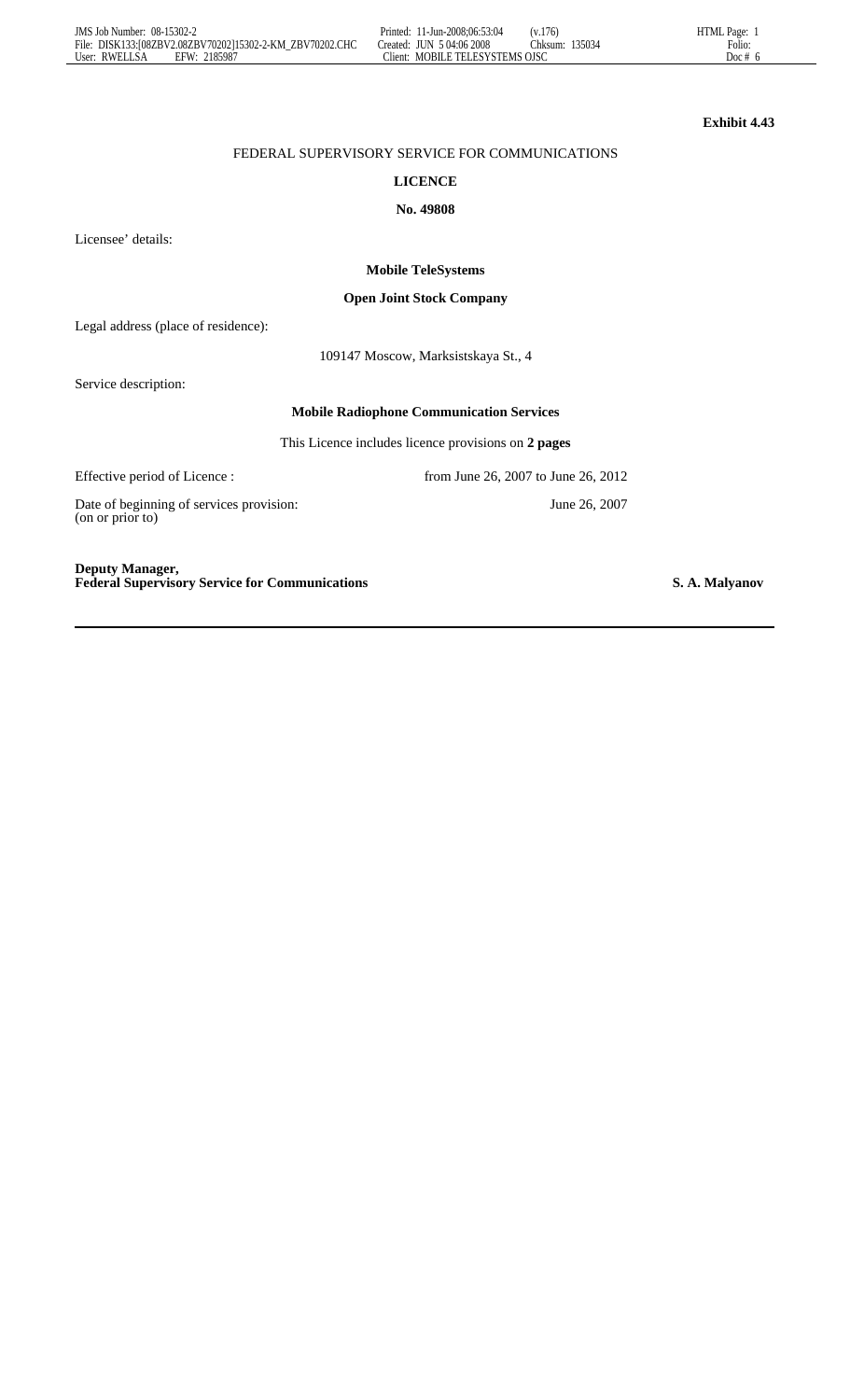#### **Conditions for Performance of Activities Under Licence No. 49808\*\***

1. Mobile TeleSystems OJSC (the Licensee) shall be obliged to keep the term of this License.

2. The Licensee shall be obliged to commence the provision of services under this License on or prior to June 26, 2007.

3. The Licensee shall be obliged to provide mobile radiophone communication services (GSM 900/1800 networks) under this License in the territory of the Tatarstan Republic.

- 4. In accordance with this Licence, the Licensee shall be obliged to ensure that a subscriber is provided with\*:
- a) an access to the Licensee's network;<br>b) connections in the Licensee's mobile
- connections in the Licensee's mobile radiophone communication network for receiving (transferring) voice and non-voice information ensuring the communication continuity while providing services, irrespective of location of the subscriber, including while his/her moving;
- c) connections with subscribers and (or) users of fixed public-switched telephone networks;<br>d) possibility of using GSM 900/1800 mobile radiophone communication network while bei
- possibility of using GSM 900/1800 mobile radiophone communication network while being outside the territory specified in the License;
- e) an access to telematic communication services and data transmission services, except for data transmission for the purpose of voice data transfer;
- f) an access to call centre system;
- g) possibility of making free twenty-four-hour calls to emergency services.

5. The Licensee shall be obliged to provide communication services in accordance with the Rules of Provision of Communication Services approved by the Government of the Russian Federation.

6. While provisioning communication services, the Licensee shall be obliged to observe the Rules of Connection and Interaction of Electrical Communication Networks, approved by the Government of the Russian Federation, when connecting the Licensee's mobile radiophone communication network to the public-switched network, connecting the Licensee's mobile radiophone communication network to other communication networks, accounting and transferring the traffic in the Licensee's mobile radiophone communication network, accounting and transferring the traffic from/to the communication networks of other operators.

<sup>1</sup>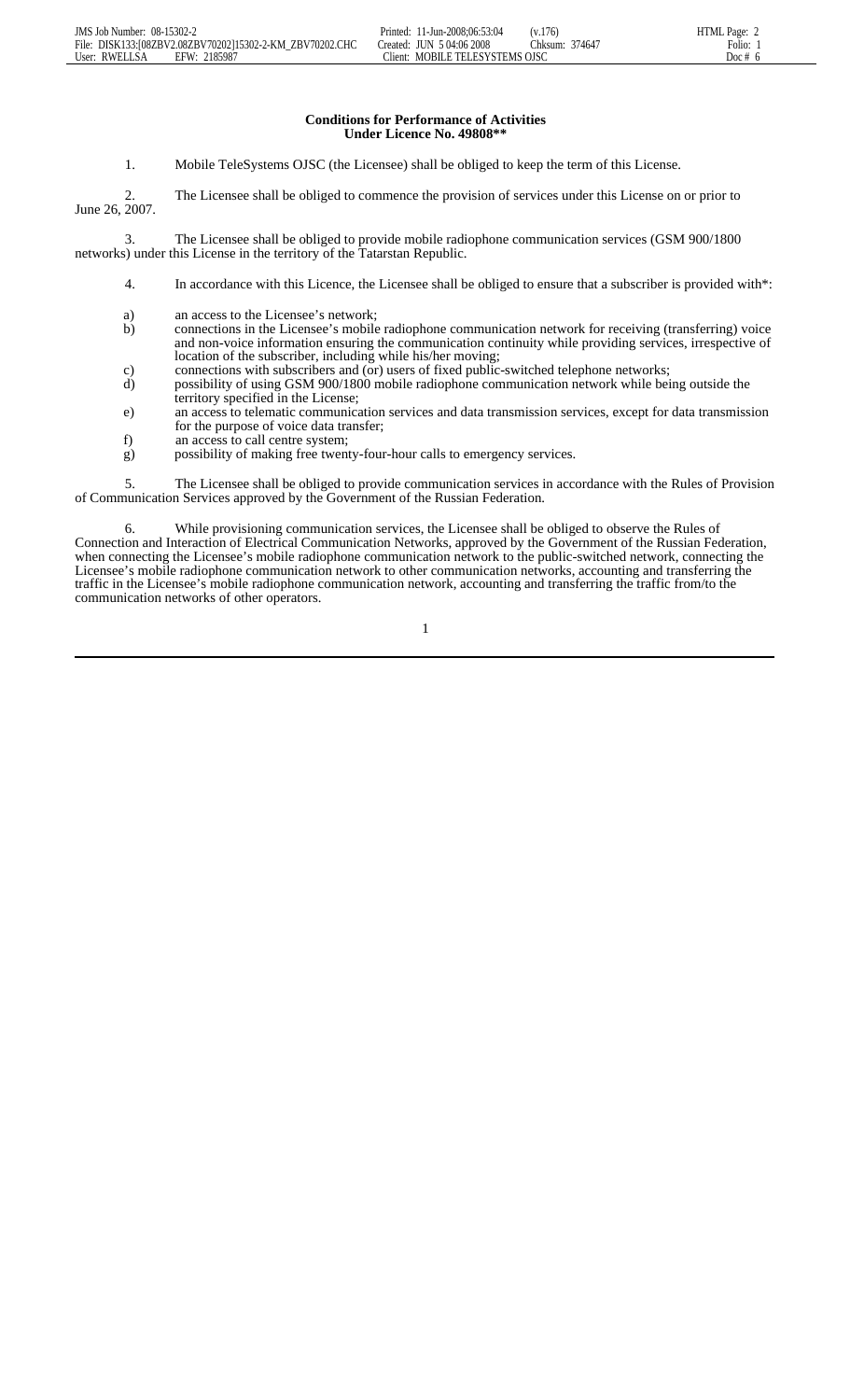7. This Licensee was issued based on results of considering the application for renewal of Licence No. 40930 dated November 24, 1998 without tendering (auction, competition). The license requirements for the Licensee's discharge of obligations, undertaken by the Licensee when participating in tenders (auction, competition) to obtain respective license, were not established.

8. The Licensee shall adhere to the conditions, as established at the moment of allocation of frequencies and assignment of a radio frequency or radio frequency channel, in the process of provision of services under this License.

The Licensee shall have available a system to manage own communication network that should conform to the standards applied to communication network management systems, as prescribed by the federal executive body acting in the communication field.

10. The Licensee shall be obliged to adhere to the requirements for networks and means of communication regarding the performance of investigative work, as prescribed by the federal executive body and approved by authorized state bodies which conduct operational-investigative activities, and to take measures to prevent the disclosure of organizational or tactical techniques of conducting of the above.

| <b>Deputy Manager,</b><br><b>Federal Supervisory Service for Communications</b> | (stamp) | S. A. Malyanov |
|---------------------------------------------------------------------------------|---------|----------------|
|                                                                                 |         |                |

The provision of services stipulated by this License can entail provisioning other services which are technically integrated into mobile radiophone services and are aimed at improvement of their customer value, provided no additional license is required for this purpose.

<sup>\*\*</sup> This Licence was issued as a renewal of Licence No. 40930 dated November 24, 1998.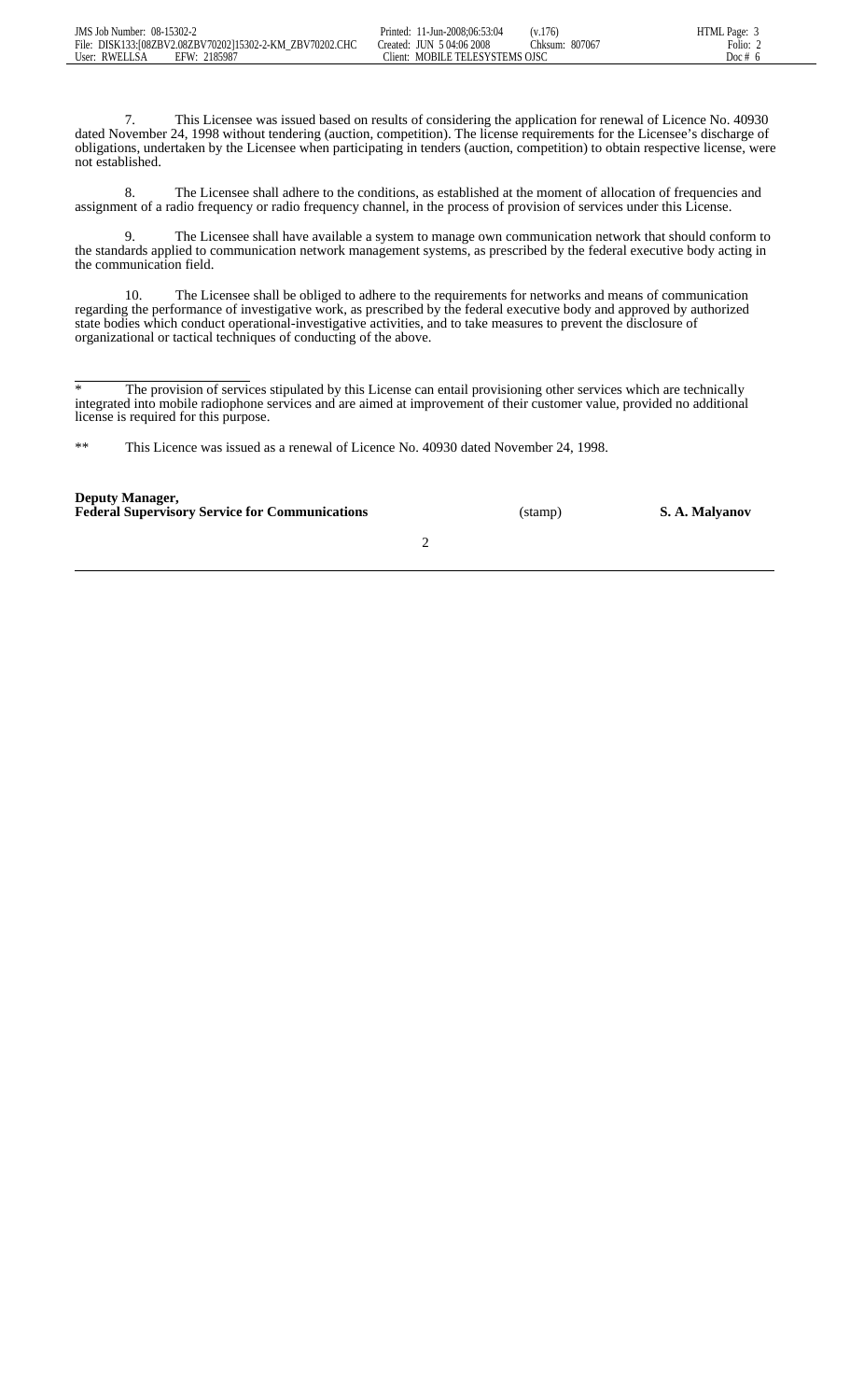## FEDERAL SUPERVISORY SERVICE FOR COMMUNICATIONS

### **LICENCE**

## **No. 49809**

Licensee' details:

# **Mobile TeleSystems**

## **Open Joint Stock Company**

Legal address (place of residence):

109147 Moscow, Marksistskaya St., 4

Service description:

## **Mobile Radiophone Communication Services**

This Licence includes licence provisions on **2 pages**

Effective period of Licence : from August 22, 2007 to August 22, 2012<br>Date of beginning of services provision: August 22, 2007 (on or prior to)

**Deputy Manager, Federal Supervisory Service for Communications S. A. Malyanov**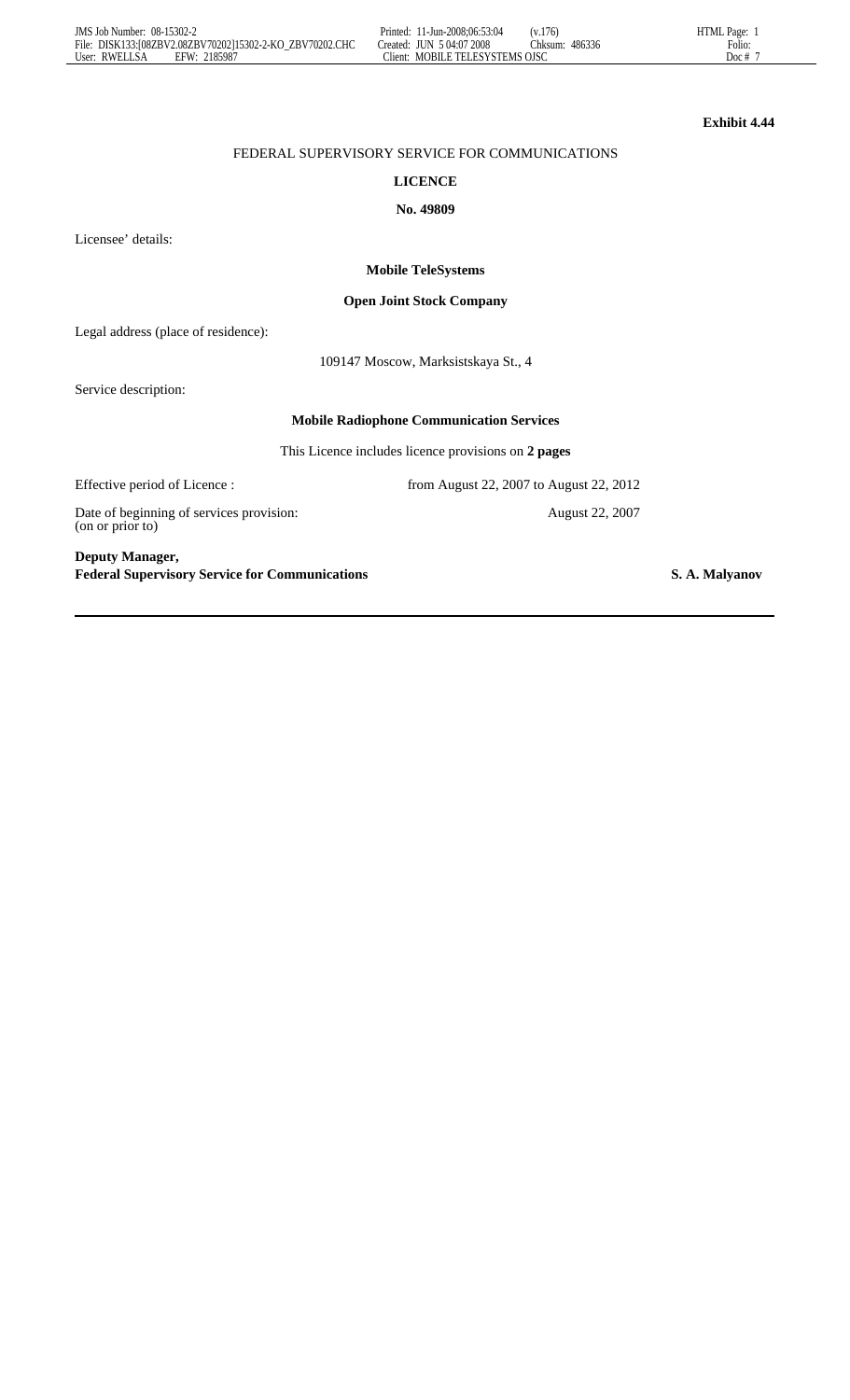#### **Conditions for Performance of Activities Under Licence No. 49809\*\***

1. Mobile TeleSystems OJSC (the Licensee) shall be obliged to keep the term of this License.

2. The Licensee shall be obliged to commence the provision of services under this License on or prior to August 22, 2007.

3. The Licensee shall be obliged to provide mobile radiophone communication services (GSM 900/1800 networks) under this License in the territory of the Bashkortostan Republic.

- 4. In accordance with this Licence, the Licensee shall be obliged to ensure that a subscriber is provided with\*:
- a) an access to the Licensee's network;<br>b) connections in the Licensee's mobile
- b) connections in the Licensee's mobile radiophone communication network for receiving (transferring) voice and non-voice information ensuring the communication continuity while providing services, irrespective of location of the subscriber, including while his/her moving;
- c) connections with subscribers and (or) users of fixed public-switched telephone networks;
- d) possibility of using GSM 900/1800 mobile radiophone communication network while being outside the territory specified in the License;
- e) an access to telematic communication services and data transmission services, except for data transmission for the purpose of voice data transfer;
- f) an access to call centre system;<br>g) possibility of making free twent
- possibility of making free twenty-four-hour calls to emergency services.

5. The Licensee shall be obliged to provide communication services in accordance with the Rules of Provision of Communication Services approved by the Government of the Russian Federation.

While provisioning communication services, the Licensee shall be obliged to observe the Rules of Connection and Interaction of Electrical Communication Networks, approved by the Government of the Russian Federation, when connecting the Licensee's mobile radiophone communication network to the public-switched network, connecting the Licensee's mobile radiophone communication network to other communication networks, accounting and transferring the traffic in the Licensee's mobile radiophone communication network, accounting and transferring the traffic from/to the communication networks of other operators.

<sup>1</sup>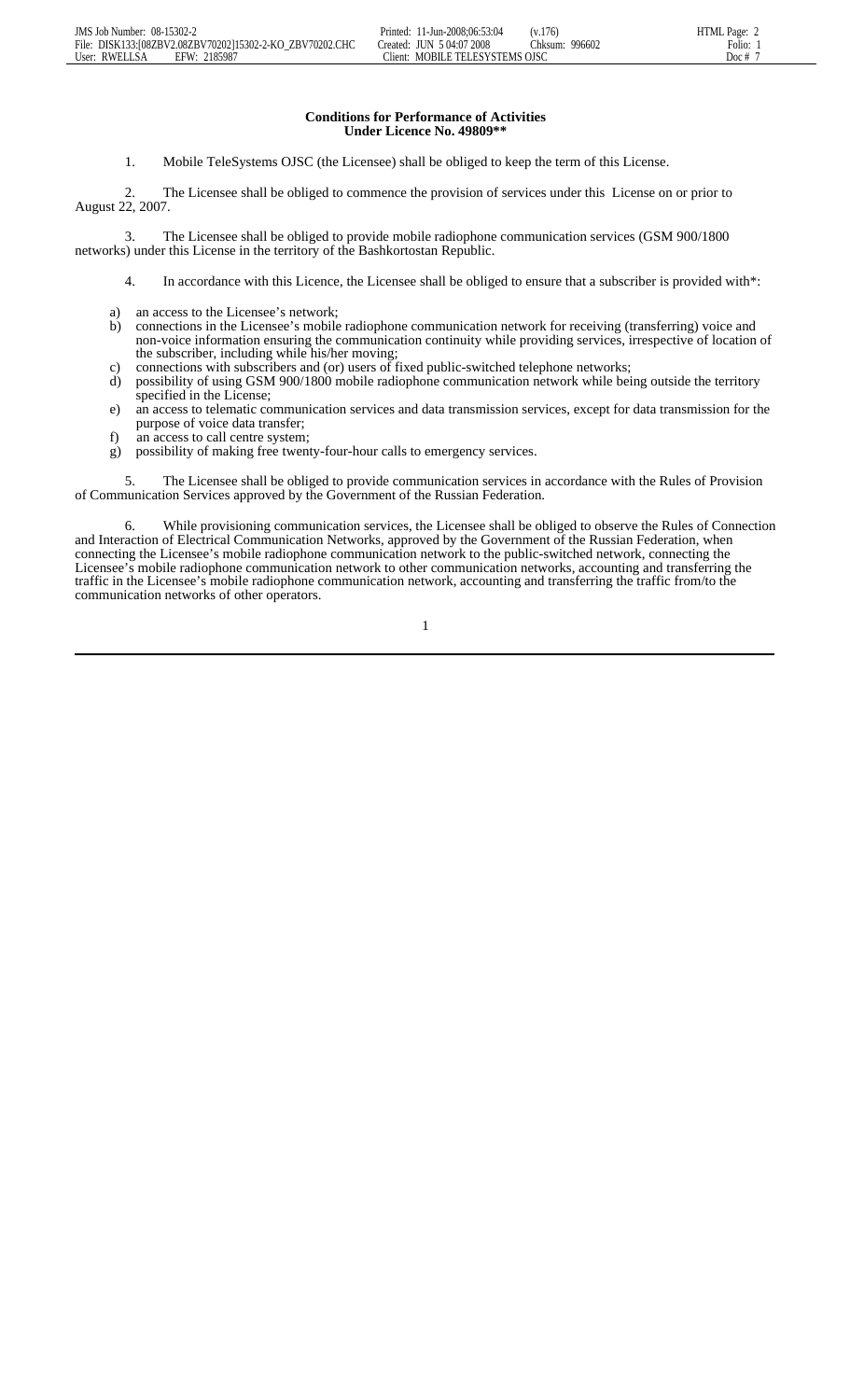7. This Licensee was issued based on results of considering the application for renewal of Licence No. 40889 dated August 22, 1997 without tendering (auction, competition). The license requirements for the Licensee's discharge of obligations, undertaken by the Licensee when participating in tenders (auction, competition) to obtain respective license, were not established.

8. The Licensee shall adhere to the conditions, as established at the moment of allocation of frequencies and assignment of a radio frequency or radio frequency channel, in the process of provision of services under this License.

9. The Licensee shall have available a system to manage own communication network that should conform to the standards applied to communication network management systems, as prescribed by the federal executive body acting in the communication field.

10. The Licensee shall be obliged to adhere to the requirements for networks and means of communication regarding the performance of investigative work, as prescribed by the federal executive body and approved by authorized state bodies which conduct operational-investigative activities, and to take measures to prevent the disclosure of organizational or tactical techniques of conducting of the above.

| <b>Deputy Manager,</b><br><b>Federal Supervisory Service for Communications</b> | (stamp) | S. A. Malyanov |
|---------------------------------------------------------------------------------|---------|----------------|
|                                                                                 |         |                |

The provision of services stipulated by this License can entail provisioning other services which are technically integrated into mobile radiophone services and are aimed at improvement of their customer value, provided no additional license is required for this purpose.

<sup>\*\*</sup> This Licence was issued as a renewal of Licence No. 40889 dated August 22, 1997.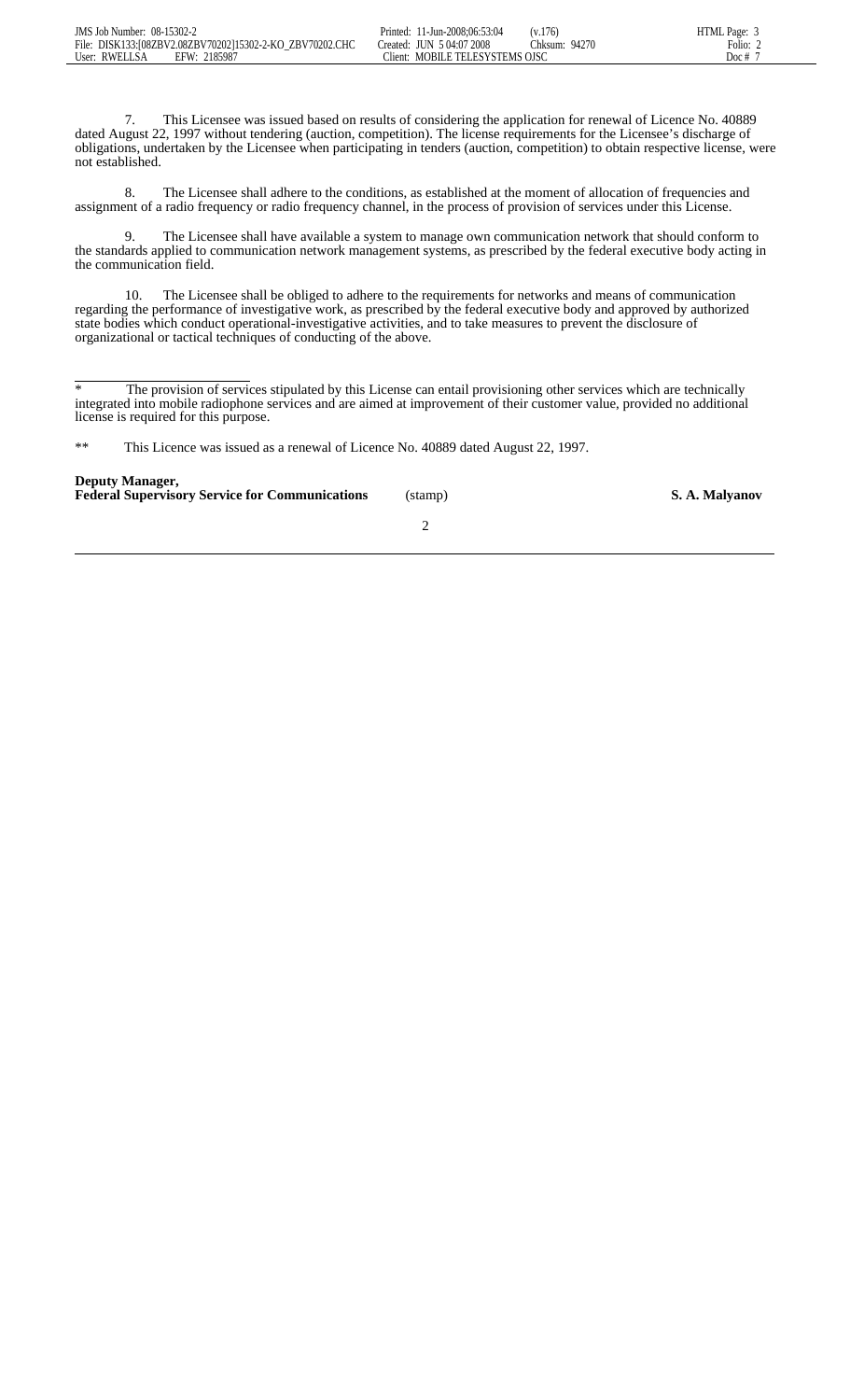### FEDERAL SUPERVISORY SERVICE FOR COMMUNICATIONS

### **LICENCE**

## **No. 49810**

Licensee' details:

# **Mobile TeleSystems**

## **Open Joint Stock Company**

Legal address (place of residence):

109147 Moscow, Marksistskaya St., 4

Service description:

## **Mobile Radiophone Communication Services**

This Licence includes licence provisions on **2 pages**

Effective period of Licence : from May 30, 2007 to May 30, 2012<br>Date of beginning of services provision: May 30, 2007 (on or prior to)

**Deputy Manager, Federal Supervisory Service for Communications S. A. Malyanov**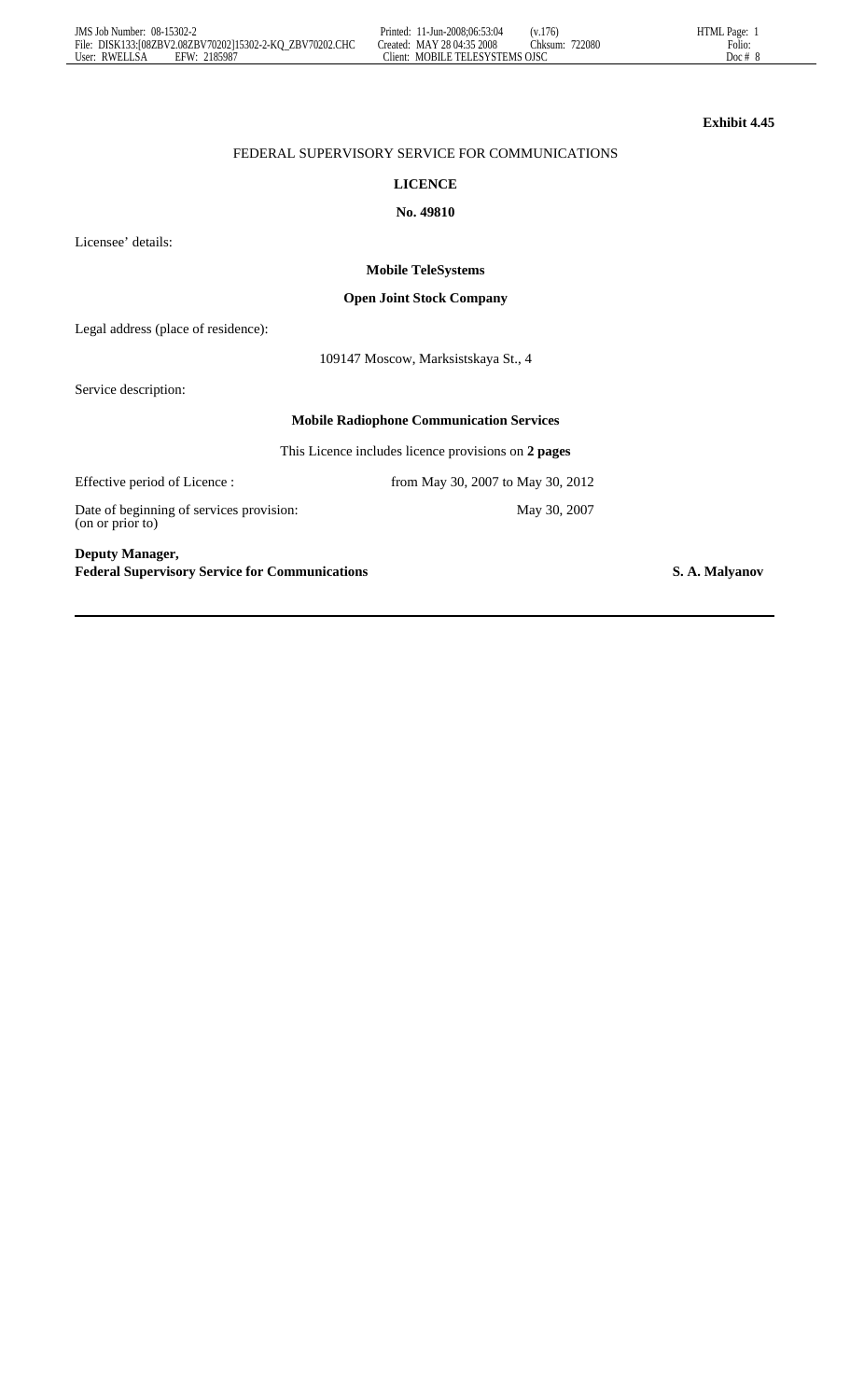#### **Conditions for Performance of Activities Under Licence No. 49810\*\***

1. Mobile TeleSystems OJSC (the Licensee) shall be obliged to keep the term of this License.

The Licensee shall be obliged to commence the provision of services under this License on or prior to May 30, 2007.

3. The Licensee shall be obliged to provide mobile radiophone communication services (GSM 900/1800 networks) under this License in the territory of the Krasnodar Territory.

- 4. In accordance with this Licence, the Licensee shall be obliged to ensure that a subscriber is provided with\*:
- a) an access to the Licensee's network;
- b) connections in the Licensee's mobile radiophone communication network for receiving (transferring) voice and non-voice information ensuring the communication continuity while providing services, irrespective of location of the subscriber, including while his/her moving;
- c) connections with subscribers and (or) users of fixed public-switched telephone networks;<br>d) possibility of using GSM 900/1800 mobile radiophone communication network while bei
- possibility of using GSM 900/1800 mobile radiophone communication network while being outside the territory specified in the License;
- e) an access to telematic communication services and data transmission services, except for data transmission for the purpose of voice data transfer;
- f) an access to call centre system;
- g) possibility of making free twenty-four-hour calls to emergency services.

5. The Licensee shall be obliged to provide communication services in accordance with the Rules of Provision of Communication Services approved by the Government of the Russian Federation.

6. While provisioning communication services, the Licensee shall be obliged to observe the Rules of Connection and Interaction of Electrical Communication Networks, approved by the Government of the Russian Federation, when connecting the Licensee's mobile radiophone communication network to the public-switched network, connecting the Licensee's mobile radiophone communication network to other communication networks, accounting and transferring the traffic in the Licensee's mobile radiophone communication network, accounting and transferring the traffic from/to the communication networks of other operators.

| ۰ |  |  |  |
|---|--|--|--|
|   |  |  |  |
|   |  |  |  |
|   |  |  |  |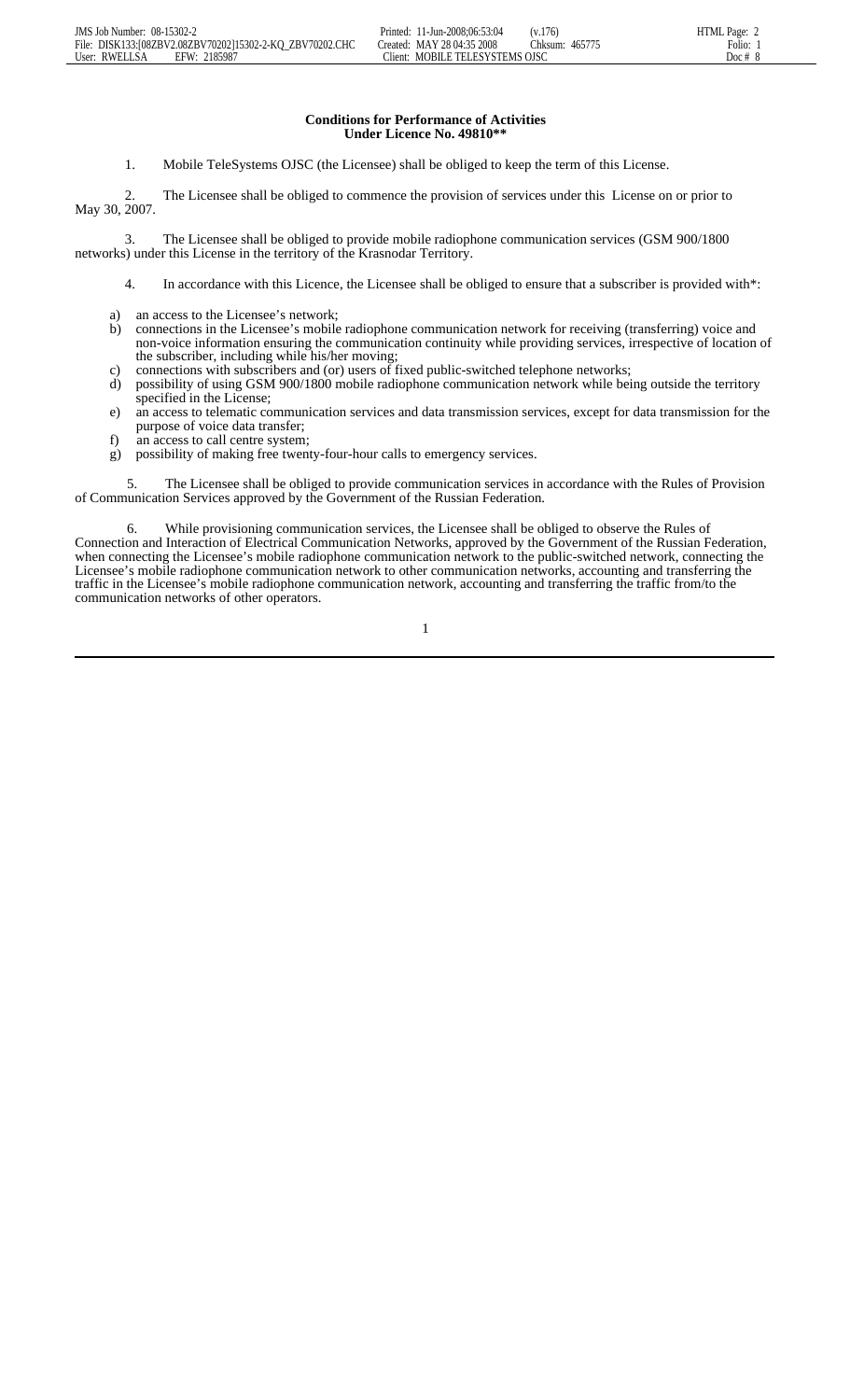7. This Licensee was issued based on results of considering the application for renewal of Licence No. 33928 dated May 30, 1997 without tendering (auction, competition). The license requirements for the Licensee's discharge of obligations, undertaken by the Licensee when participating in tenders (auction, competition) to obtain respective license, were not established.

8. The Licensee shall adhere to the conditions, as established at the moment of allocation of frequencies and assignment of a radio frequency or radio frequency channel, in the process of provision of services under this License.

9. The Licensee shall have available a system to manage own communication network that should conform to the standards applied to communication network management systems, as prescribed by the federal executive body acting in the communication field.

10. The Licensee shall be obliged to adhere to the requirements for networks and means of communication regarding the performance of investigative work, as prescribed by the federal executive body and approved by authorized state bodies which conduct operational-investigative activities, and to take measures to prevent the disclosure of organizational or tactical techniques of conducting of the above.

| <b>Deputy Manager,</b>                                |         |                |
|-------------------------------------------------------|---------|----------------|
| <b>Federal Supervisory Service for Communications</b> | (stamp) | S. A. Malyanov |
|                                                       |         |                |

<sup>\*</sup> The provision of services stipulated by this License can entail provisioning other services which are technically integrated into mobile radiophone services and are aimed at improvement of their customer value, provided no additional license is required for this purpose.

<sup>\*\*</sup> This Licence was issued as a renewal of Licence No. 33928 dated May 30, 1997.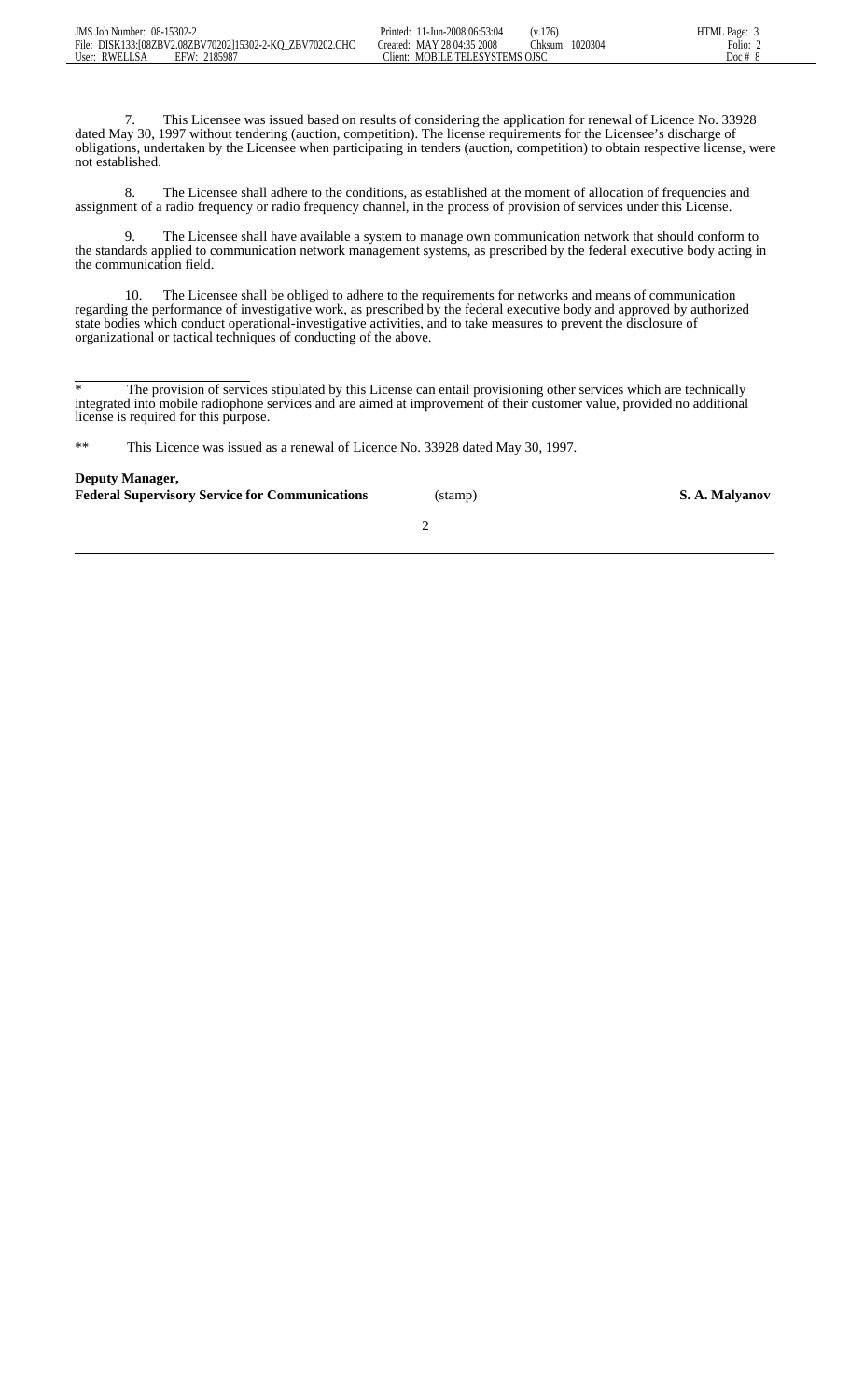#### FEDERAL SUPERVISORY SERVICE FOR MASS MEDIA, COMMUNICATION AND PROTECTION OF CULTURAL HERITAGE

## **LICENCE**

### **No. 56081**

Licensee' details:

# **Mobile TeleSystems**

## **Open Joint Stock Company**

Legal address (place of residence):

109147 Moscow, Marksistskaya St., 4

Service description:

### **Mobile Radiophone Communication Services**

This Licence includes licence provisions on **3 pages**

April 28, 2008

Effective period of Licence : from April 28, 2008 to April 28, 2013

Date of beginning of services provision: (on or prior to)

**Deputy Manager, Federal Supervisory Service for Mass Media, Communication and Protection of Cultural Heritage S.B. Vlasova**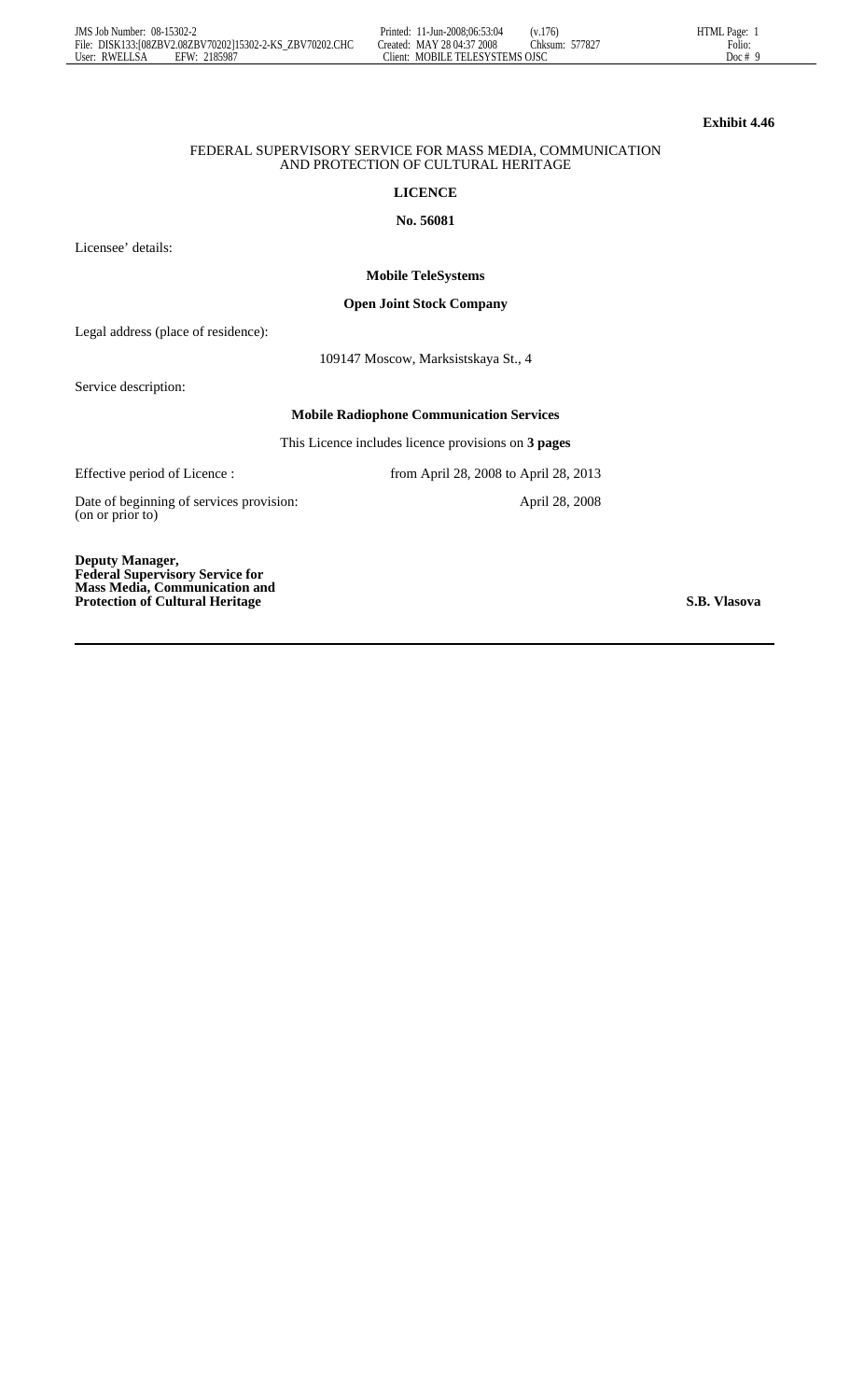#### **Conditions for Performance of Activities Under Licence No. 56081\*\***

1. Mobile TeleSystems OJSC (the Licensee) shall be obliged to keep the term of this License.

2. The Licensee shall be obliged to commence the provision of services under this License on or prior to April 28, 2008.

3. The Licensee shall be obliged to provide mobile radiophone communication services (GSM 900/1800 networks) under this License in the territory of:

| Republic:                            | Karelia                            |
|--------------------------------------|------------------------------------|
| Autonomous                           | <b>Nenetsk</b>                     |
| District:                            |                                    |
| Regions:                             | Arkhangelsk, Vologda, Kaliningrad, |
| Leningrad, Murmansk, Novgorod, Pskov |                                    |
| Cities:                              | St. Petersburg                     |

4. In accordance with this Licence, the Licensee shall be obliged to ensure that a subscriber is provided with\*:

a) an access to the Licensee's network;

- b) connections in the Licensee's mobile radiophone communication network for receiving (transferring) voice and non-voice information ensuring the communication continuity while providing services, irrespective of location of the subscriber, including while his/her moving;
- c) connections with subscribers and (or) users of fixed public-switched telephone networks;
- d) possibility of using GSM 900/1800 mobile radiophone communication network while being outside the territory specified in the License;
- e) an access to telematic communication services and data transmission services, except for data transmission for the purpose of voice data transfer;
- 
- f) an access to call centre system;<br>g) possibility of making free twent possibility of making free twenty-four-hour calls to emergency services.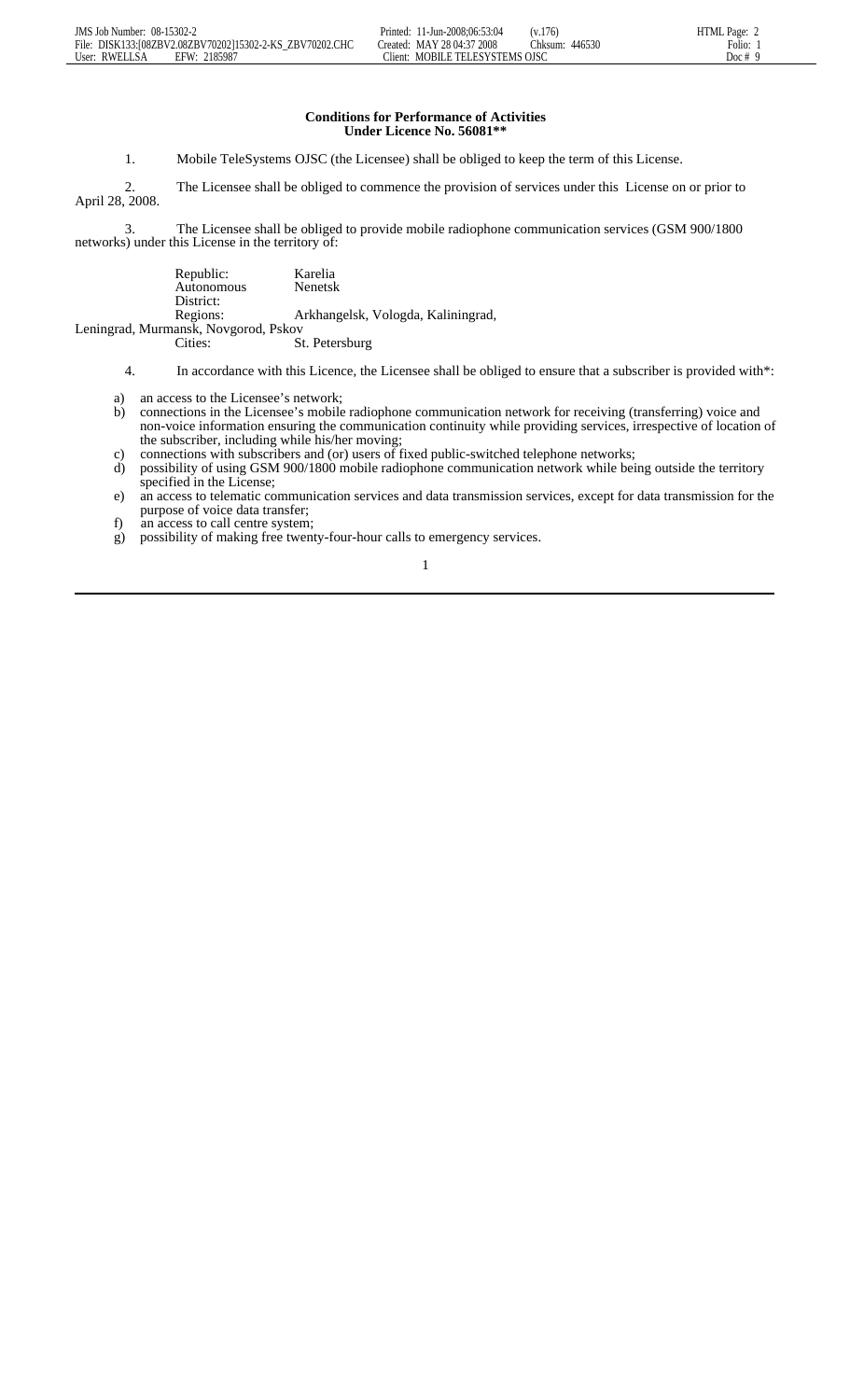5. The Licensee shall be obliged to provide communication services in accordance with the Rules of Provision of Communication Services approved by the Government of the Russian Federation.

6. While provisioning communication services, the Licensee shall be obliged to observe the Rules of Connection and Interaction of Electrical Communication Networks, approved by the Government of the Russian Federation, when connecting the Licensee's mobile radiophone communication network to the public-switched network, connecting the Licensee's mobile radiophone communication network to other communication networks, accounting and transferring the traffic in the Licensee's mobile radiophone communication network, accounting and transferring the traffic from/to the communication networks of other operators.

This Licensee was issued based on results of considering the application for renewal of Licence No. 33910, dated April 28, 1998 without tendering (auction, competition). The license requirements for the Licensee's discharge of obligations, undertaken by the Licensee when participating in tenders (auction, competition) to obtain respective license, were not established.

8. The Licensee shall adhere to the conditions, as established at the moment of allocation of frequencies and assignment of a radio frequency or radio frequency channel, in the process of provision of services under this License.

9. The Licensee shall have available a system to manage own communication network that should conform to the standards applied to communication network management systems, as prescribed by the federal executive body acting in the communication field.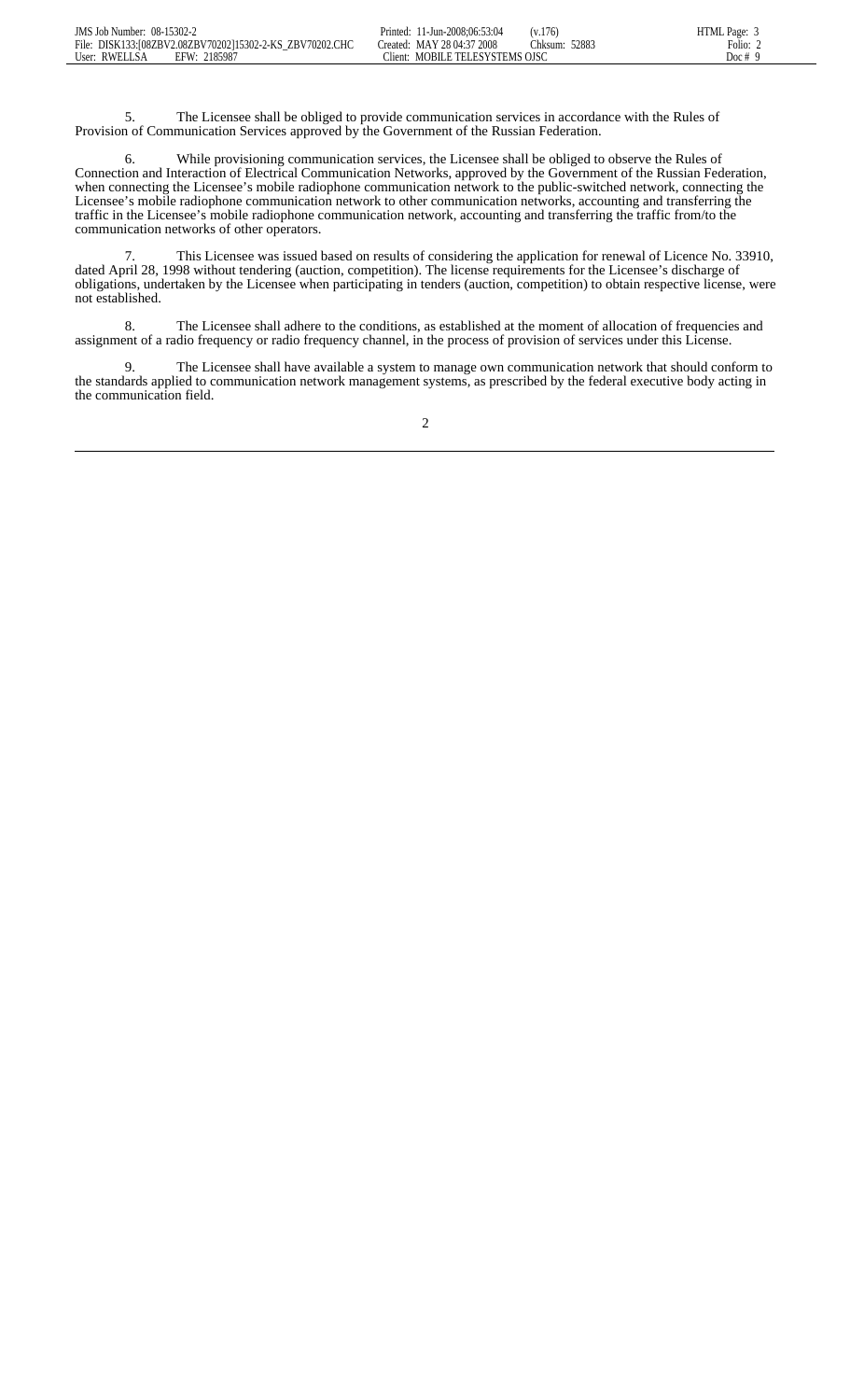10. The Licensee shall be obliged to adhere to the requirements for networks and means of communication regarding the performance of investigative work, as prescribed by the federal executive body and approved by authorized state bodies which conduct operational-investigative activities, and to take measures to prevent the disclosure of organizational or tactical techniques of conducting of the above.

\* The provision of services stipulated by this License can entail provisioning other services which are technically integrated into mobile radiophone services and are aimed at improvement of their customer value, provided no additional license is required for this purpose.

**Deputy Manager, Federal Supervisory Service for Mass Media, Communication and Protection of Cultural Heritage** (stamp) **S.B. Vlasova** 

<sup>\*\*</sup> This Licence was issued as a renewal of Licence No. 33910, dated April 28, 1998.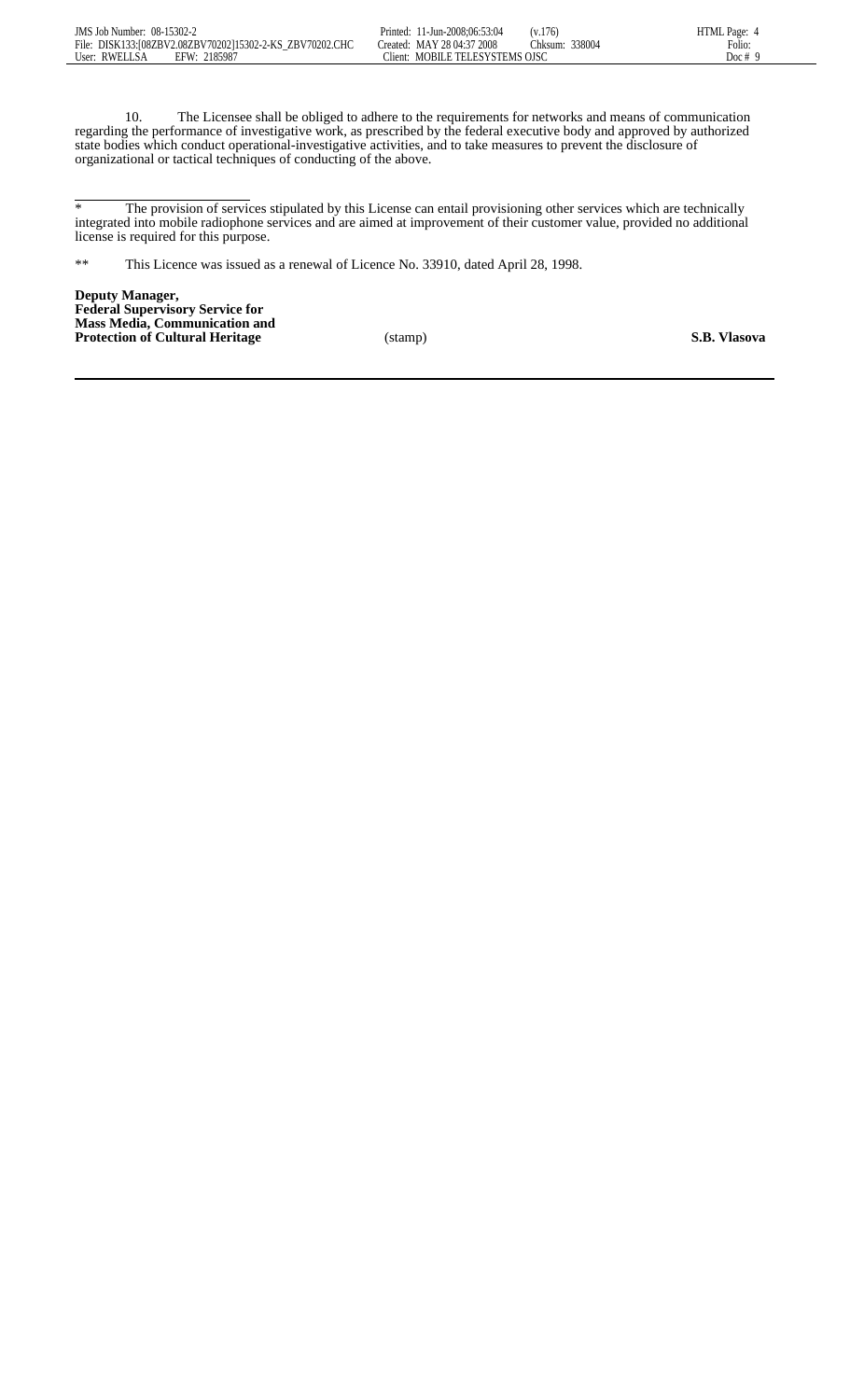#### FEDERAL SUPERVISORY SERVICE FOR MASS MEDIA, COMMUNICATION AND PROTECTION OF CULTURAL HERITAGE

## **LICENCE**

#### **No. 56082**

Licensee' details:

### **Mobile TeleSystems**

## **Open Joint Stock Company**

Legal address (place of residence):

109147 Moscow, Marksistskaya St., 4

Service description:

## **Mobile Radiophone Communication Services**

This Licence includes licence provisions on **2 pages**

Effective period of Licence : from April 28, 2008 to April 28, 2013<br>Date of beginning of services provision: April 28, 2008 (on or prior to)

**Deputy Manager, Federal Supervisory Service for Mass Media, Communication and Protection of Cultural Heritage S.B. Vlasova**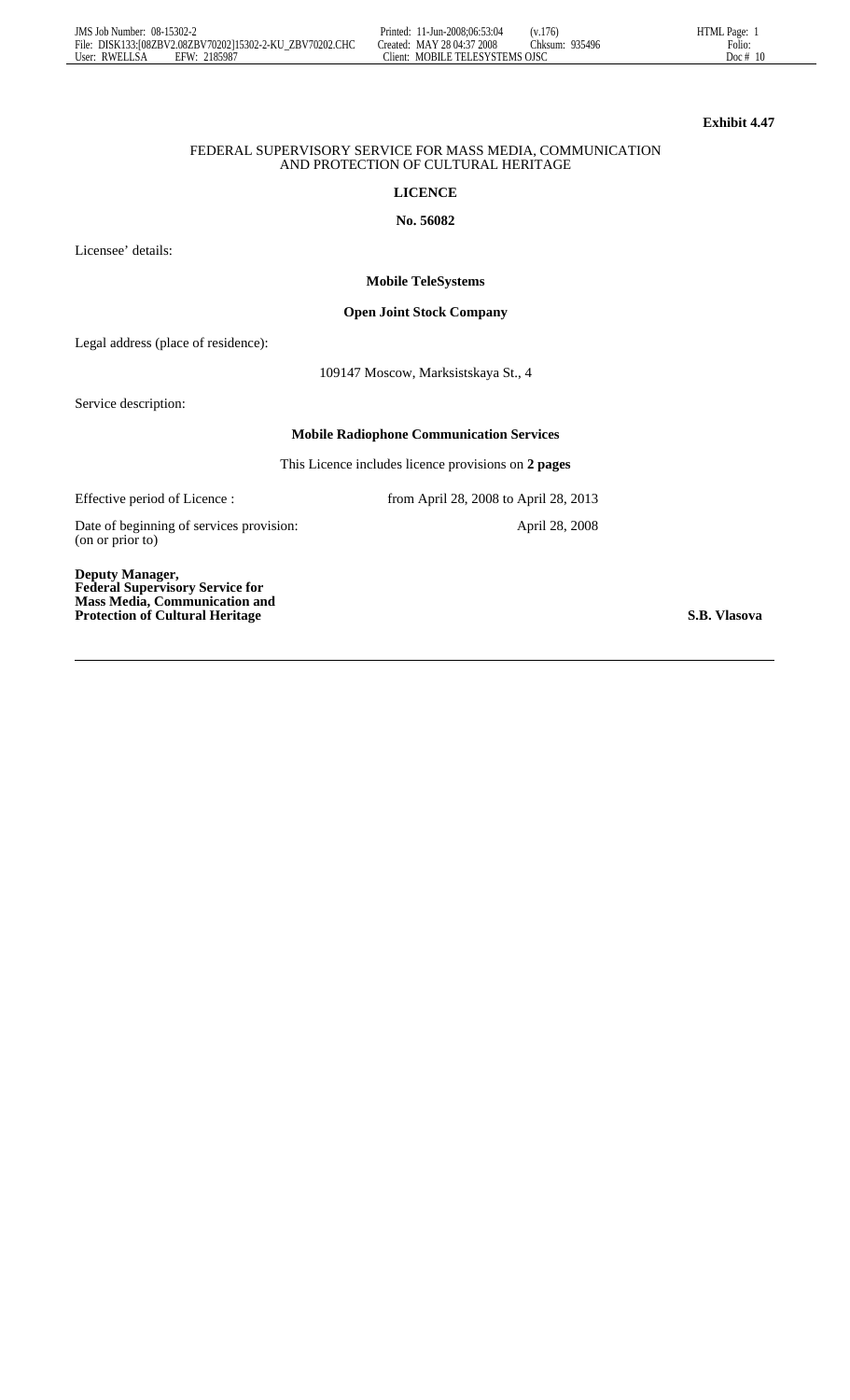#### **Conditions for Performance of Activities Under Licence No. 56082\*\***

1. Mobile TeleSystems OJSC (the Licensee) shall be obliged to keep the term of this License.

2. The Licensee shall be obliged to commence the provision of services under this License on or prior to April 28, 2008.

3. The Licensee shall be obliged to provide mobile radiophone communication services (GSM 900/1800 networks) under this License in the territory of the city of Moscow and the Moscow Region.

- 4. In accordance with this Licence, the Licensee shall be obliged to ensure that a subscriber is provided with\*:
- a) an access to the Licensee's network;<br>b) connections in the Licensee's mobile
- b) connections in the Licensee's mobile radiophone communication network for receiving (transferring) voice and non-voice information ensuring the communication continuity while providing services, irrespective of location of the subscriber, including while his/her moving;
- c) connections with subscribers and (or) users of fixed public-switched telephone networks;
- d) possibility of using GSM 900/1800 mobile radiophone communication network while being outside the territory specified in the License;
- e) an access to telematic communication services and data transmission services, except for data transmission for the purpose of voice data transfer;
- f) an access to call centre system;<br>g) possibility of making free twen
- possibility of making free twenty-four-hour calls to emergency services.

5. The Licensee shall be obliged to provide communication services in accordance with the Rules of Provision of Communication Services approved by the Government of the Russian Federation.

While provisioning communication services, the Licensee shall be obliged to observe the Rules of Connection and Interaction of Electrical Communication Networks, approved by the Government of the Russian Federation, when connecting the Licensee's mobile radiophone communication network to the public-switched network, connecting the Licensee's mobile radiophone communication network to other communication networks, accounting and transferring the traffic in the Licensee's mobile radiophone communication network, accounting and transferring the traffic from/to the communication networks of other operators.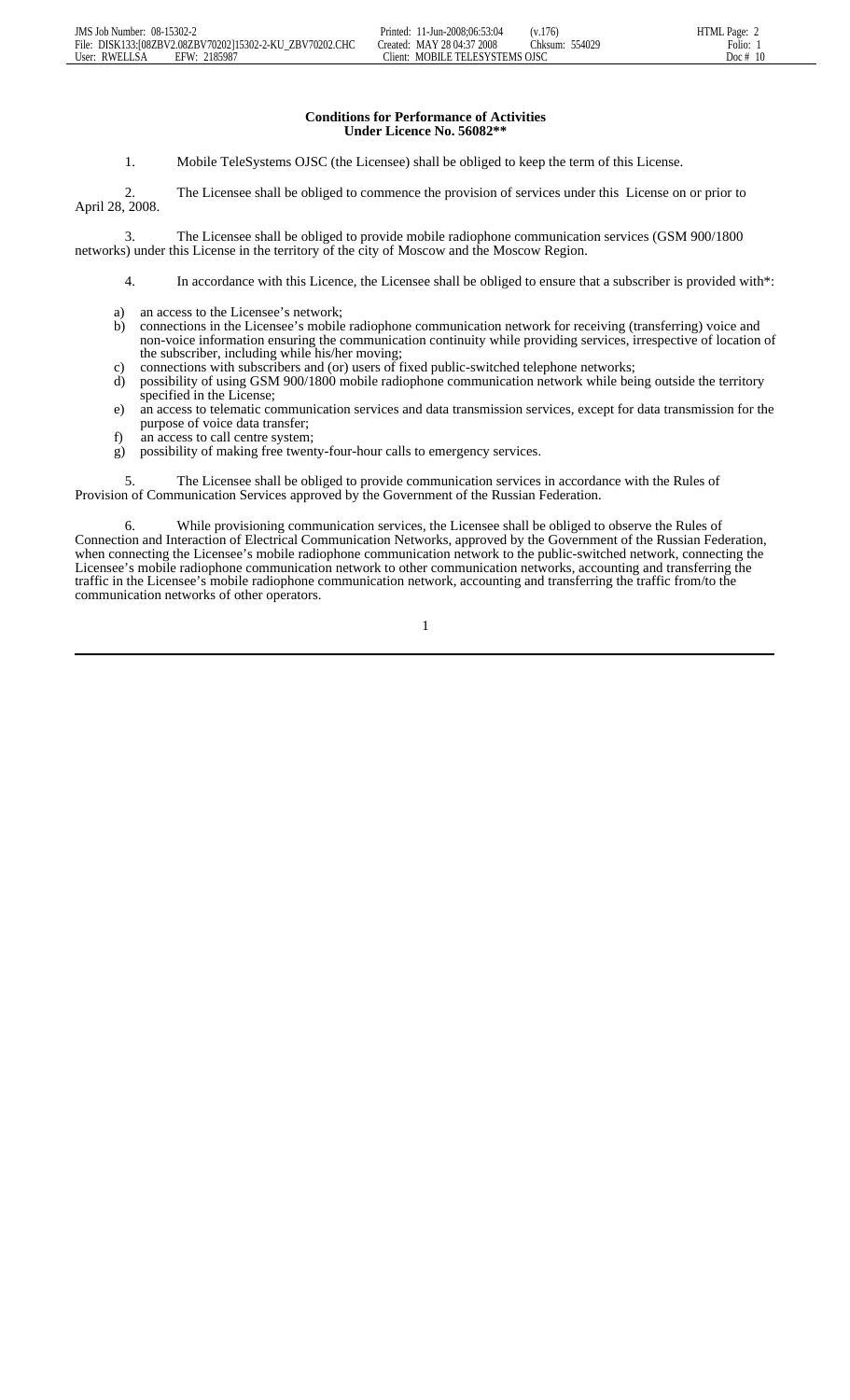7. This Licensee was issued based on results of considering the application for renewal of Licence No. 24136 dated October 24, 2002 without tendering (auction, competition). The license requirements for the Licensee's discharge of obligations, undertaken by the Licensee when participating in tenders (auction, competition) to obtain respective license, were not established.

8. The Licensee shall adhere to the conditions, as established at the moment of allocation of frequencies and assignment of a radio frequency or radio frequency channel, in the process of provision of services under this License.

The Licensee shall have available a system to manage own communication network that should conform to the standards applied to communication network management systems, as prescribed by the federal executive body acting in the communication field.

10. The Licensee shall be obliged to adhere to the requirements for networks and means of communication regarding the performance of investigative work, as prescribed by the federal executive body and approved by authorized state bodies which conduct operational-investigative activities, and to take measures to prevent the disclosure of organizational or tactical techniques of conducting of the above.

**Deputy Manager, Federal Supervisory Service for Mass Media, Communication and Protection of Cultural Heritage** (stamp) **S.B. Vlasova**

<sup>\*</sup> The provision of services stipulated by this License can entail provisioning other services which are technically integrated into mobile radiophone services and are aimed at improvement of their customer value, provided no additional license is required for this purpose.

<sup>\*\*</sup> This Licence was issued as a renewal of Licence No. 24136 dated October 24, 2002.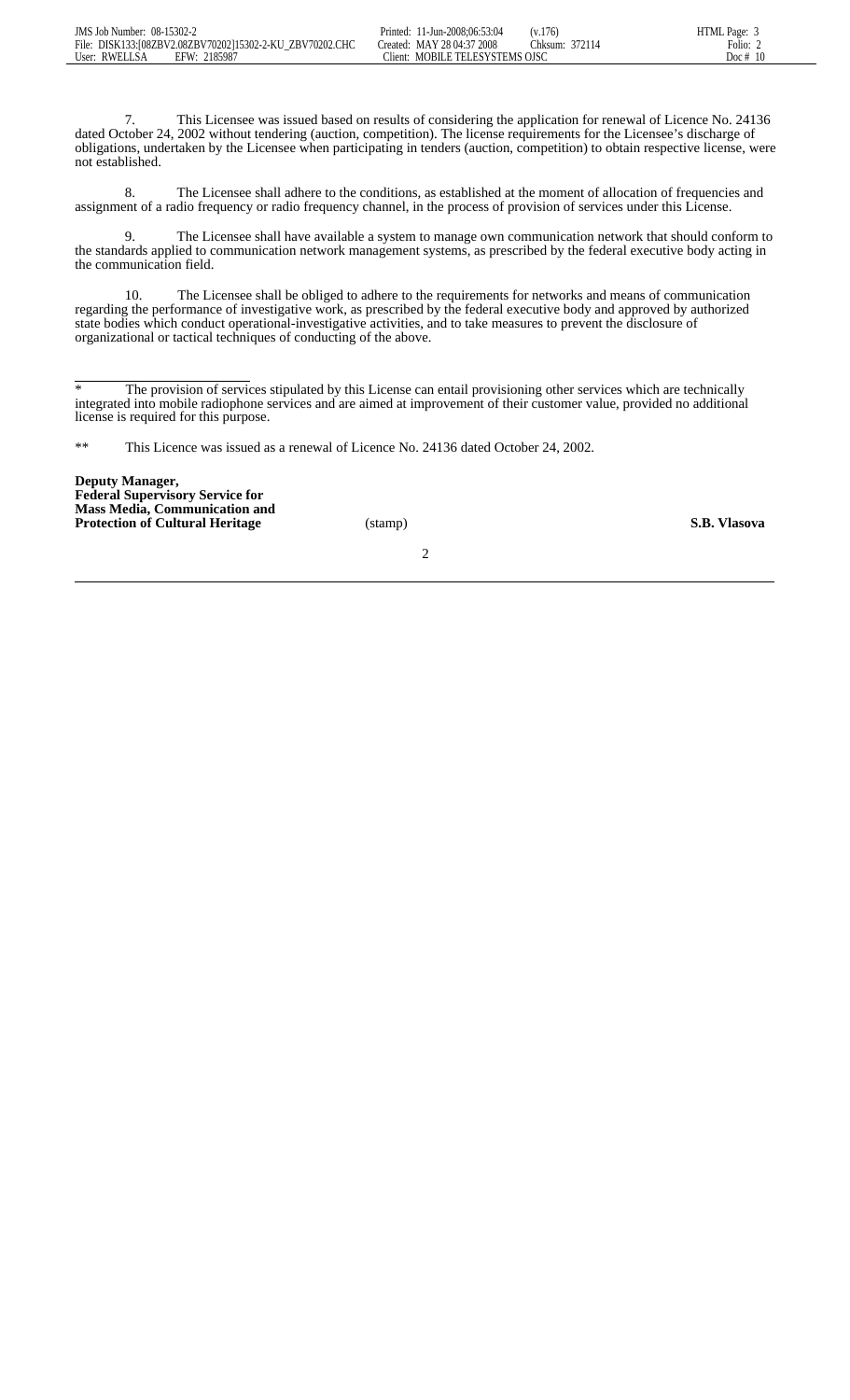#### FEDERAL SUPERVISORY SERVICE FOR MASS MEDIA, COMMUNICATION AND PROTECTION OF CULTURAL HERITAGE

## **LICENCE**

### **No. 56112**

Licensee' details:

# **Mobile TeleSystems**

### **Open Joint Stock Company**

Legal address (place of residence):

109147 Moscow, Marksistskaya St., 4

Service description:

### **Mobile Radiophone Communication Services**

This Licence includes licence provisions on **3 pages**

Effective period of Licence : from April 28, 2008 to April 28, 2013

Date of beginning of services provision: (on or prior to)

**Deputy Manager, Federal Supervisory Service for Mass Media, Communication and Protection of Cultural Heritage S.B. Vlasova**

April 28, 2008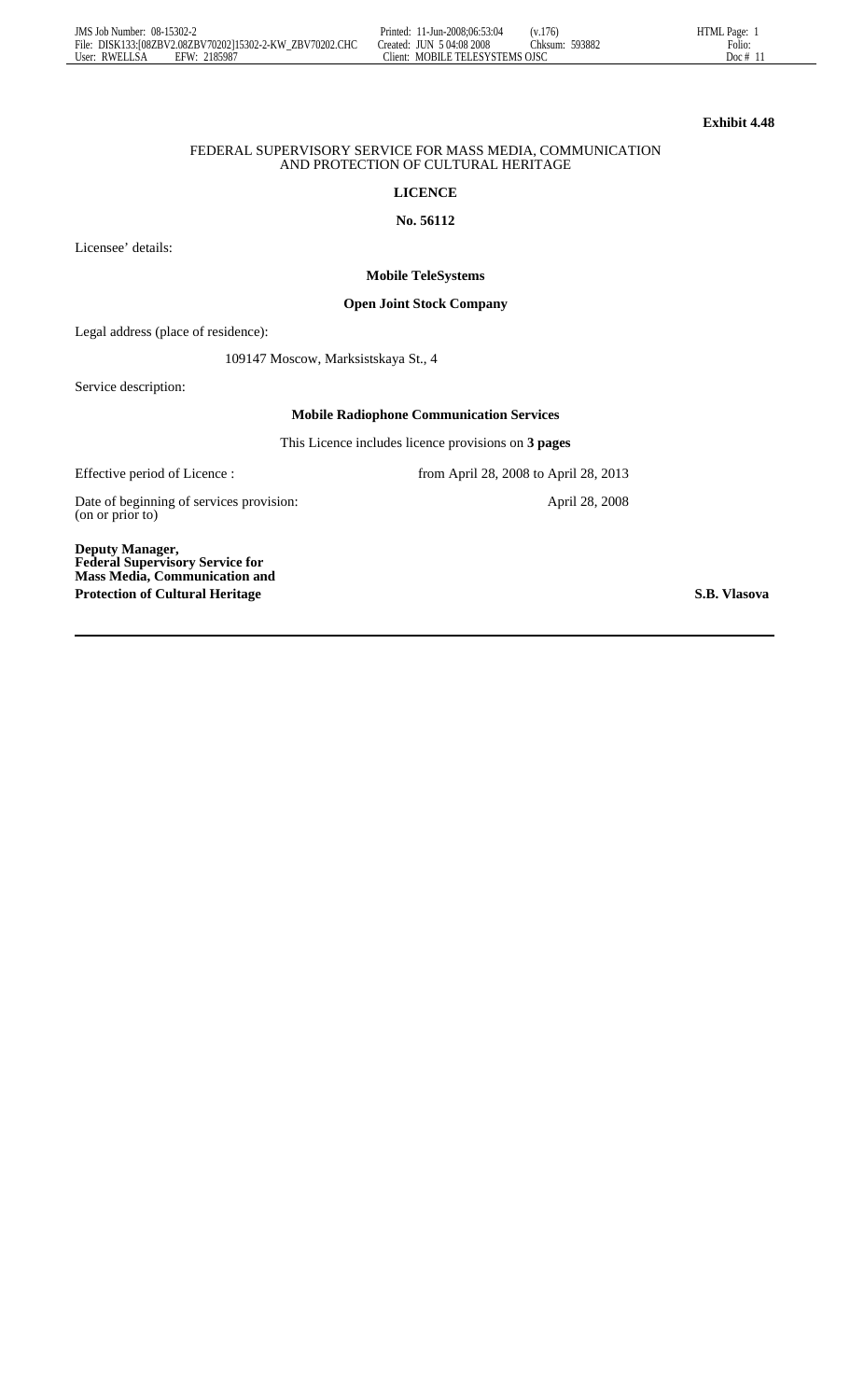#### **Conditions for Performance of Activities Under Licence No. 56112\*\***

1. Mobile TeleSystems OJSC (the Licensee) shall be obliged to keep the term of this License.

2. The Licensee shall be obliged to commence the provision of services under this License on or prior to April 28, 2008.

3. The Licensee shall be obliged to provide mobile radiophone communication services (GSM 900/1800 networks) under this License in the territory of:

Regions: Belgorod, Bryansk, Vladimir, Voronezh, Ivanovo, Kaluga, Kostroma, Kursk, Lipetsk, Nizhny Novgorod, Orel, Ryazan, Smolensk, Tambov, Tver, Tula, Yaroslavl.

- 4. In accordance with this Licence, the Licensee shall be obliged to ensure that a subscriber is provided with\*:
- a) an access to the Licensee's network;<br>b) connections in the Licensee's mobile
- b) connections in the Licensee's mobile radiophone communication network for receiving (transferring) voice and non-voice information ensuring the communication continuity while providing services, irrespective of location of the subscriber, including while his/her moving;
- c) connections with subscribers and (or) users of fixed public-switched telephone networks; d) possibility of using GSM 900/1800 mobile radiophone communication network while being outside the territory specified in the License;
- e) an access to telematic communication services and data transmission services, except for data transmission for the purpose of voice data transfer;
- f) an access to call centre system;
- g) possibility of making free twenty-four-hour calls to emergency services.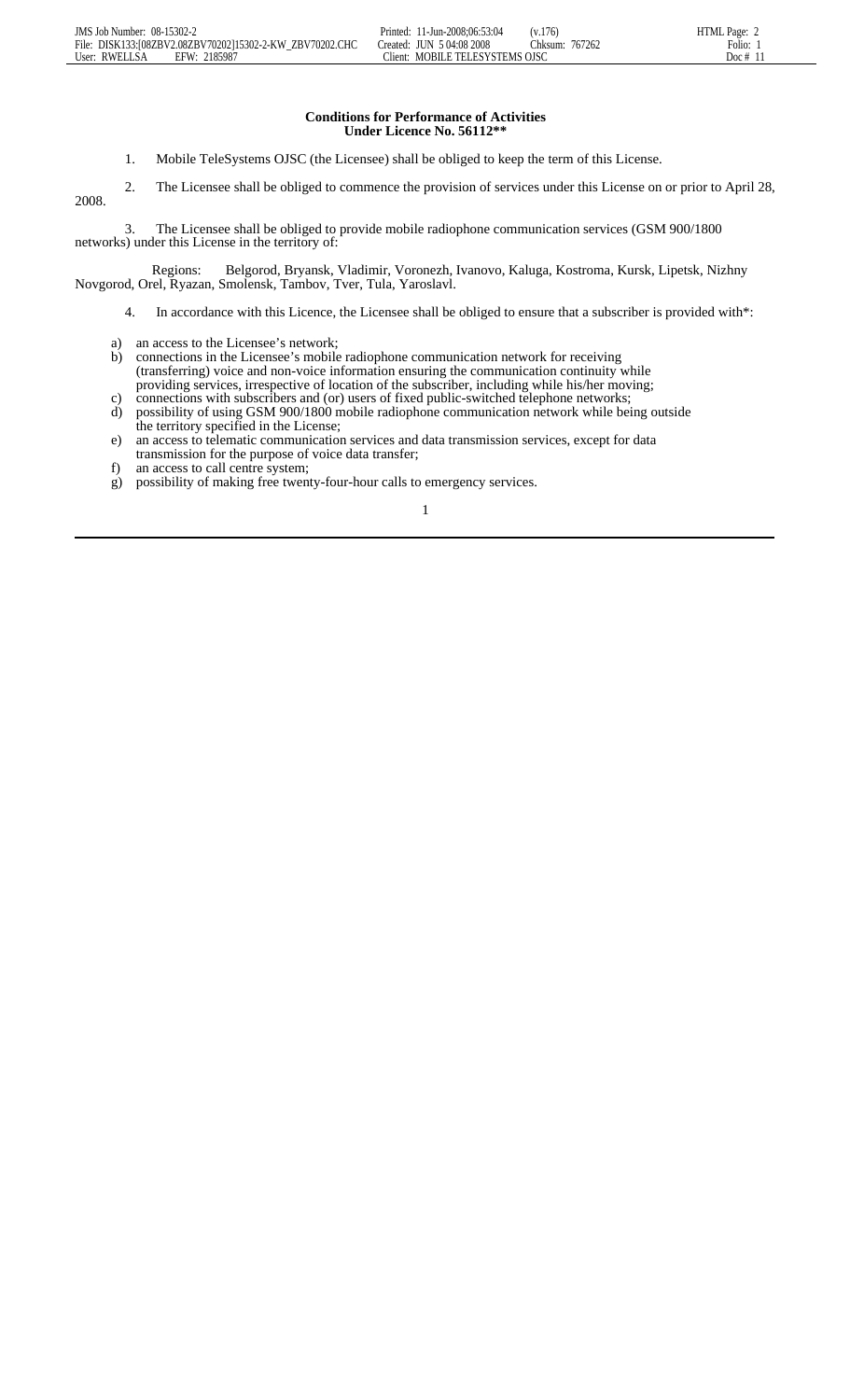5. The Licensee shall be obliged to provide communication services in accordance with the Rules of Provision of Communication Services approved by the Government of the Russian Federation.

6. While provisioning communication services, the Licensee shall be obliged to observe the Rules of Connection and Interaction of Electrical Communication Networks, approved by the Government of the Russian Federation, when connecting the Licensee's mobile radiophone communication network to the public-switched network, connecting the Licensee's mobile radiophone communication network to other communication networks, accounting and transferring the traffic in the Licensee's mobile radiophone communication network, accounting and transferring the traffic from/to the communication networks of other operators.

This Licensee was issued based on results of considering the application for renewal of Licence No. 24135 dated October 24, 2002 without tendering (auction, competition). The license requirements for the Licensee's discharge of obligations, undertaken by the Licensee when participating in tenders (auction, competition) to obtain respective license, were not established.

8. The Licensee shall adhere to the conditions, as established at the moment of allocation of frequencies and assignment of a radio frequency or radio frequency channel, in the process of provision of services under this License.

9. The Licensee shall have available a system to manage own communication network that should conform to the standards applied to communication network management systems, as prescribed by the federal executive body acting in the communication field.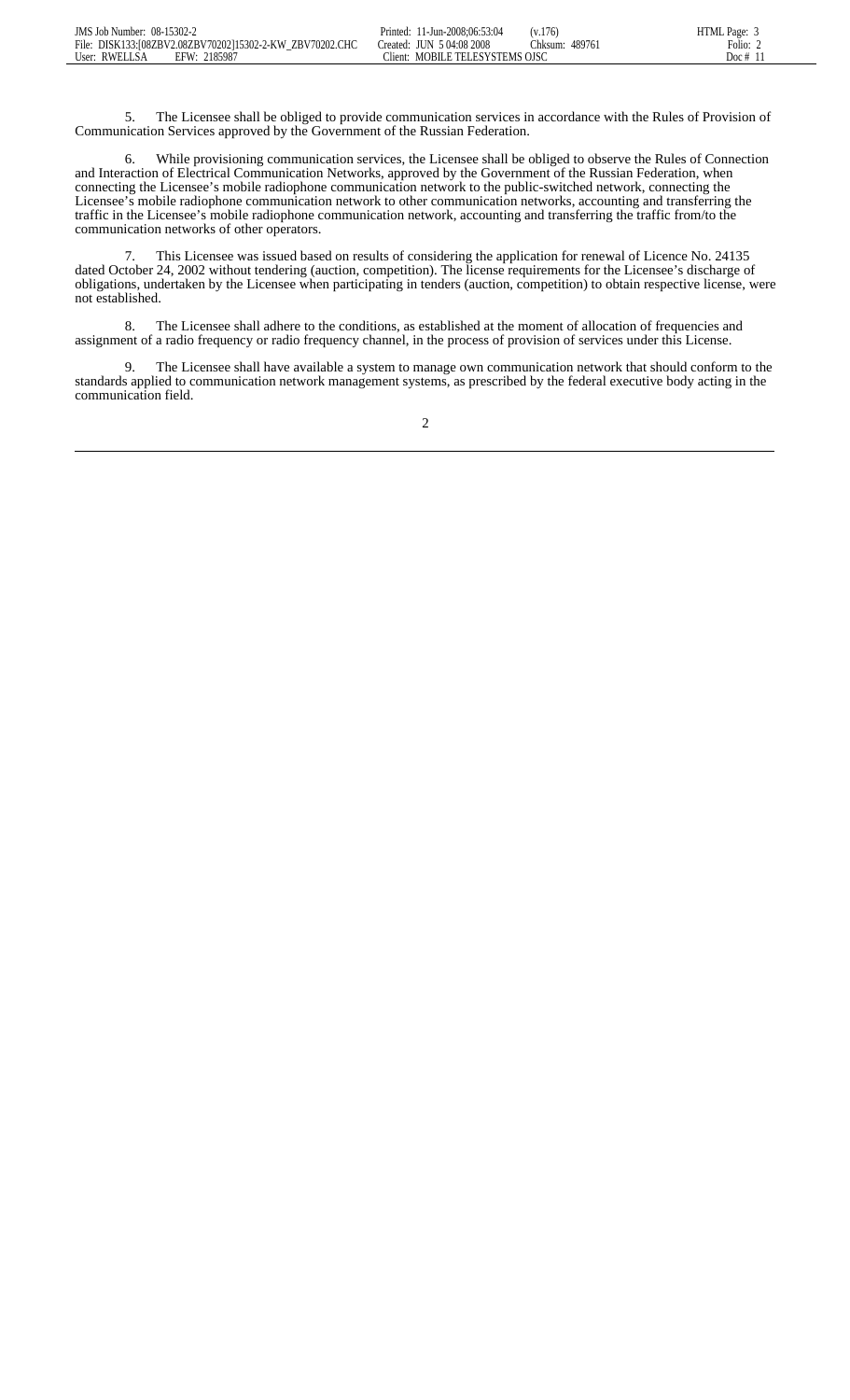10. The Licensee shall be obliged to adhere to the requirements for networks and means of communication regarding the performance of investigative work, as prescribed by the federal executive body and approved by authorized state bodies which conduct operational-investigative activities, and to take measures to prevent the disclosure of organizational or tactical techniques of conducting of the above.

\* The provision of services stipulated by this License can entail provisioning other services which are technically integrated into mobile radiophone services and are aimed at improvement of their customer value, provided no additional license is required for this purpose.

\*\* This Licence was issued as a renewal of Licence No. 24135 dated October 24, 2002.

**Deputy Manager, Federal Supervisory Service for Mass Media, Communication and Protection of Cultural Heritage** (stamp) **S.B. Vlasova**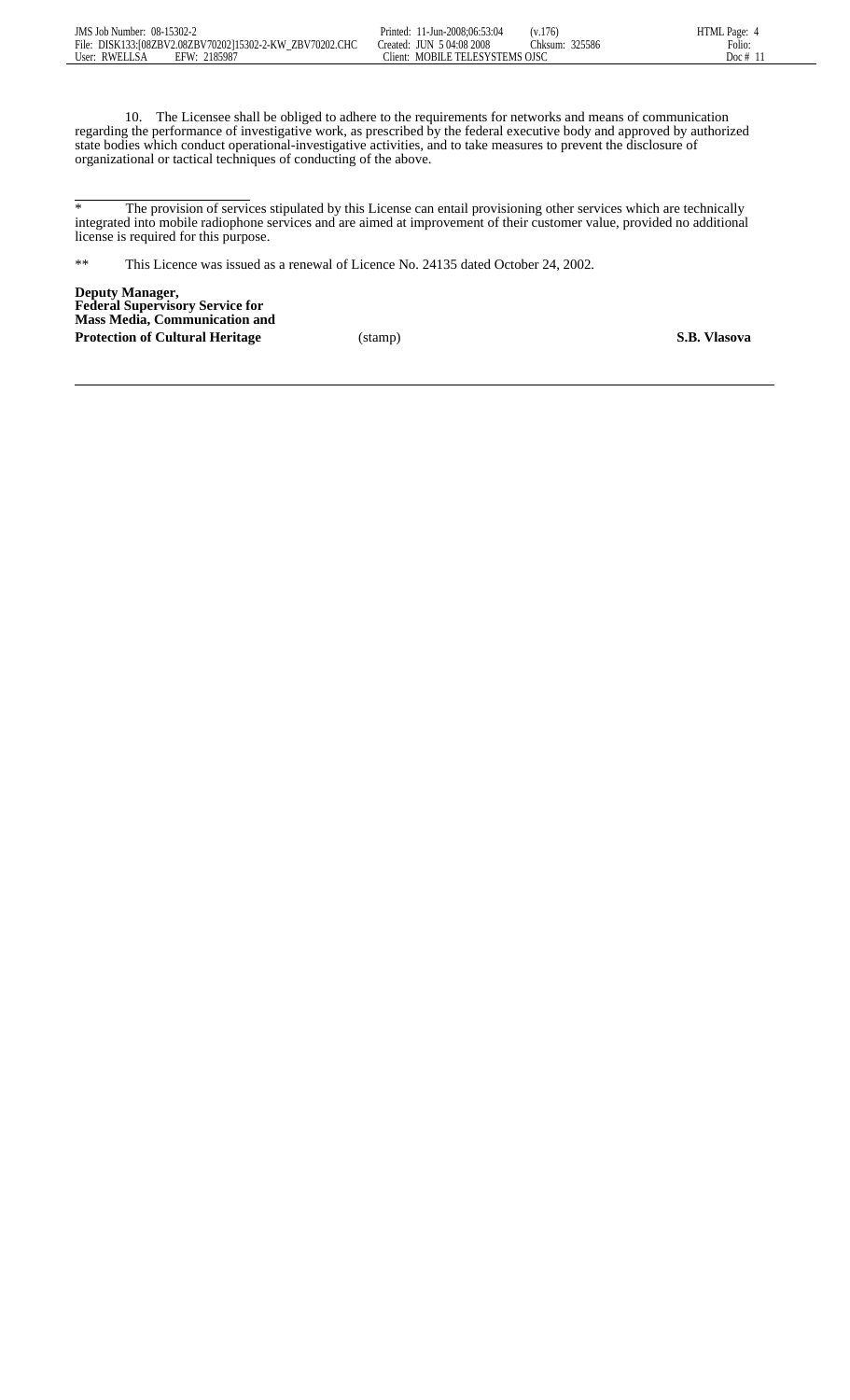### FEDERAL SUPERVISORY SERVICE FOR MASS MEDIA, COMMUNICATION AND PROTECTION OF CULTURAL HERITAGE

## **LICENCE**

**No. 56113**

### **Mobile TeleSystems**

## **Open Joint Stock Company**

Legal address (place of residence):

Licensee' details:

Service description:

109147 Moscow, Marksistskaya St., 4

### **Mobile Radiophone Communication Services**

This Licence includes licence provisions on **3 pages**

Effective period of Licence : from April 28, 2008 to April 28, 2013

Date of beginning of services provision: April 28, 2008 (on or prior to)

**Deputy Manager, Federal Supervisory Service for Mass Media, Communication and Protection of Cultural Heritage S.B. Vlasova**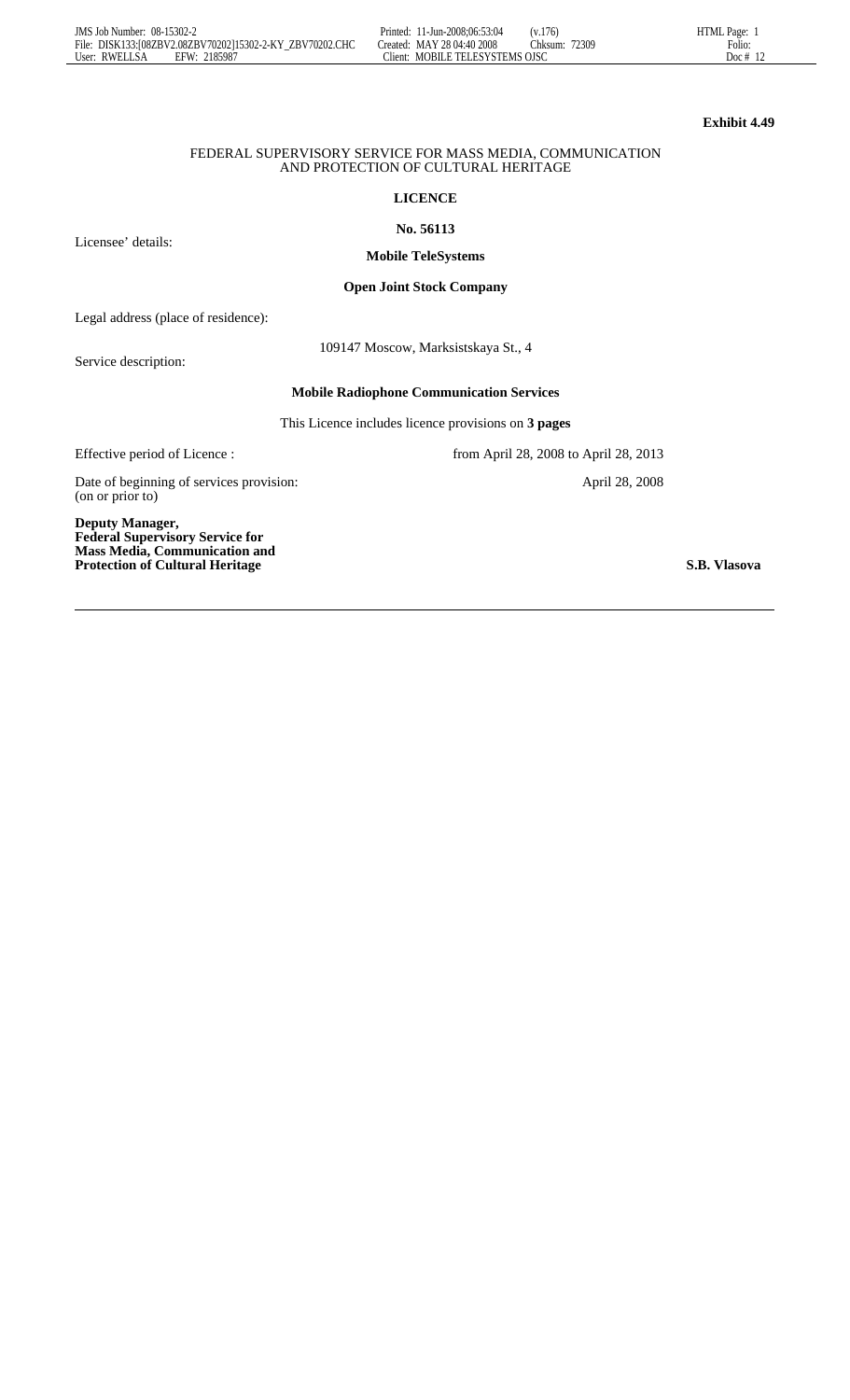### **Conditions for Performance of Activities Under Licence No. 56113\*\***

1. Mobile TeleSystems OJSC (the Licensee) shall be obliged to keep the term of this License.

2. The Licensee shall be obliged to commence the provision of services under this License on or prior to April 28, 2008.

3. The Licensee shall be obliged to provide mobile radiophone communication services (GSM 900/1800 networks) under this License in the territory of:

| Republic:  | Udmurt                               |
|------------|--------------------------------------|
| Territory: | Perm                                 |
| Autonomous |                                      |
| Districts: | Khanty-Mansyisk-Ugra, Yamalo-Nenetsk |
| Regions:   | Kirov, Kurgan, Orenburg, Sverdlovsk  |
|            | Tyumen, Chelyabinsk                  |

- 4. In accordance with this Licence, the Licensee shall be obliged to ensure that a subscriber is provided with\*:
- a) an access to the Licensee's network;
- b) connections in the Licensee's mobile radiophone communication network for receiving (transferring) voice and non-voice information ensuring the communication continuity while providing services, irrespective of location of the subscriber, including while his/her moving;
- c) connections with subscribers and (or) users of fixed public-switched telephone networks;<br>d) possibility of using GSM 900/1800 mobile radiophone communication network while bei possibility of using GSM 900/1800 mobile radiophone communication network while being outside the territory specified in the License;
- e) an access to telematic communication services and data transmission services, except for data transmission for the purpose of voice data transfer;
- f) an access to call centre system;
- g) possibility of making free twenty-four-hour calls to emergency services.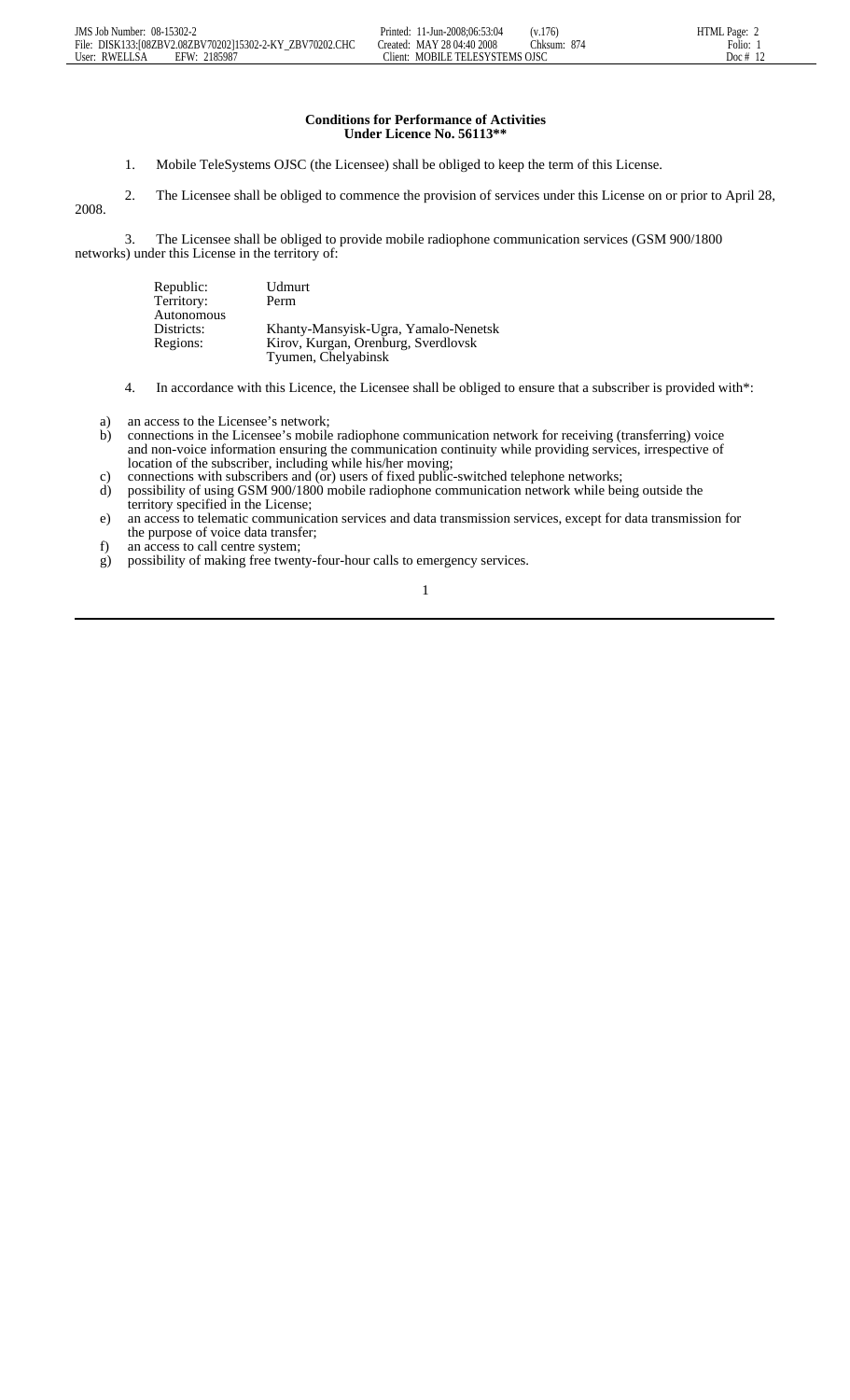5. The Licensee shall be obliged to provide communication services in accordance with the Rules of Provision of Communication Services approved by the Government of the Russian Federation.

6. While provisioning communication services, the Licensee shall be obliged to observe the Rules of Connection and Interaction of Electrical Communication Networks, approved by the Government of the Russian Federation, when connecting the Licensee's mobile radiophone communication network to the public-switched network, connecting the Licensee's mobile radiophone communication network to other communication networks, accounting and transferring the traffic in the Licensee's mobile radiophone communication network, accounting and transferring the traffic from/to the communication networks of other operators.

7. This Licensee was issued based on results of considering the application for renewal of Licence No. 24134 dated October 24, 2002 without tendering (auction, competition). The license requirements for the Licensee's discharge of obligations, undertaken by the Licensee when participating in tenders (auction, competition) to obtain respective license, were not established.

8. The Licensee shall adhere to the conditions, as established at the moment of allocation of frequencies and assignment of a radio frequency or radio frequency channel, in the process of provision of services under this License.

9. The Licensee shall have available a system to manage own communication network that should conform to the standards applied to communication network management systems, as prescribed by the federal executive body acting in the communication field.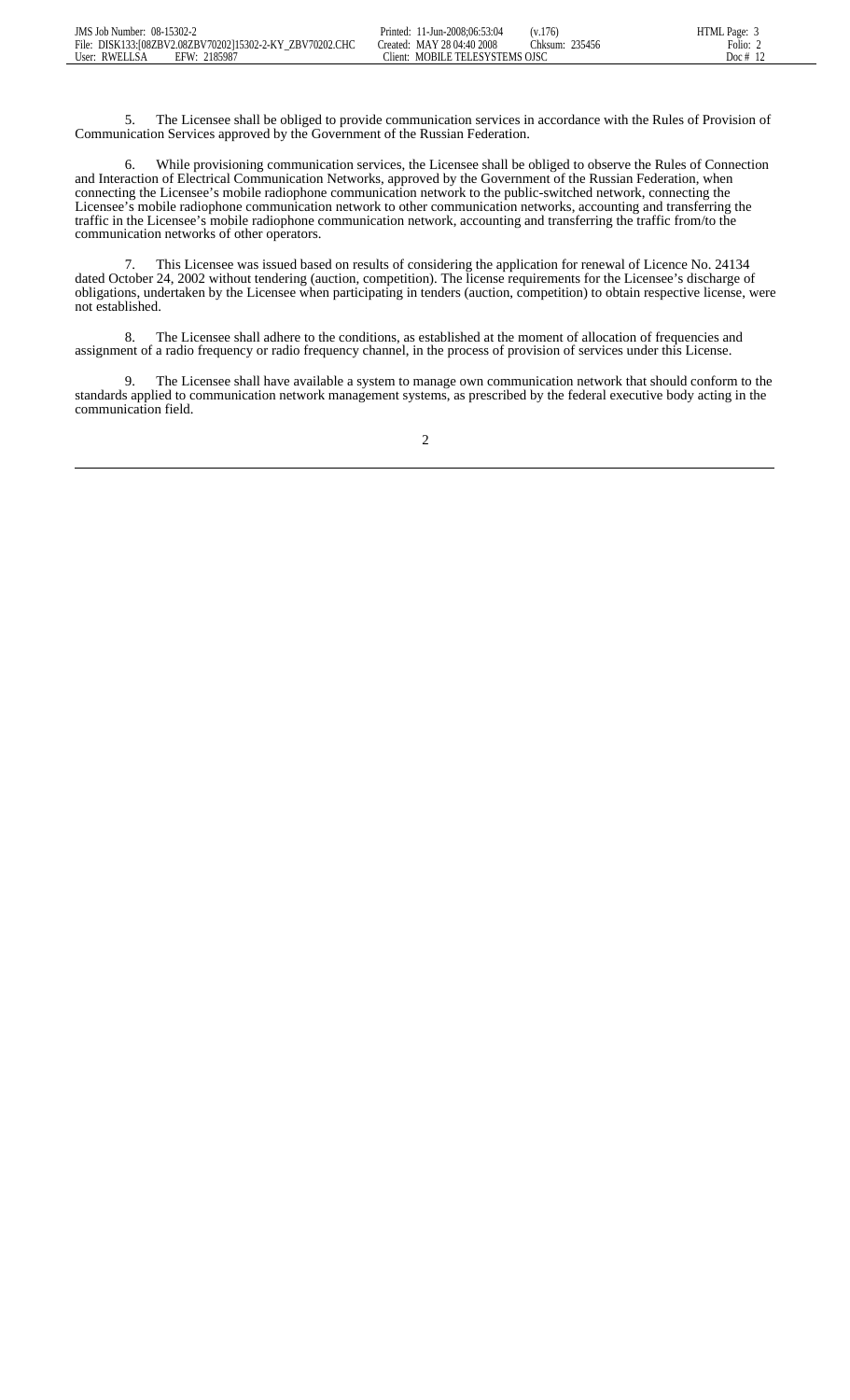10. The Licensee shall be obliged to adhere to the requirements for networks and means of communication regarding the performance of investigative work, as prescribed by the federal executive body and approved by authorized state bodies which conduct operational-investigative activities, and to take measures to prevent the disclosure of organizational or tactical techniques of conducting of the above.

The provision of services stipulated by this License can entail provisioning other services which are technically integrated into mobile radiophone services and are aimed at improvement of their customer value, provided no additional license is required for this purpose.

\*\* This Licence was issued as a renewal of Licence No. 24134 dated October 24, 2002.

**Deputy Manager, Federal Supervisory Service for Mass Media, Communication and Protection of Cultural Heritage** (stamp) **S.B. Vlasova**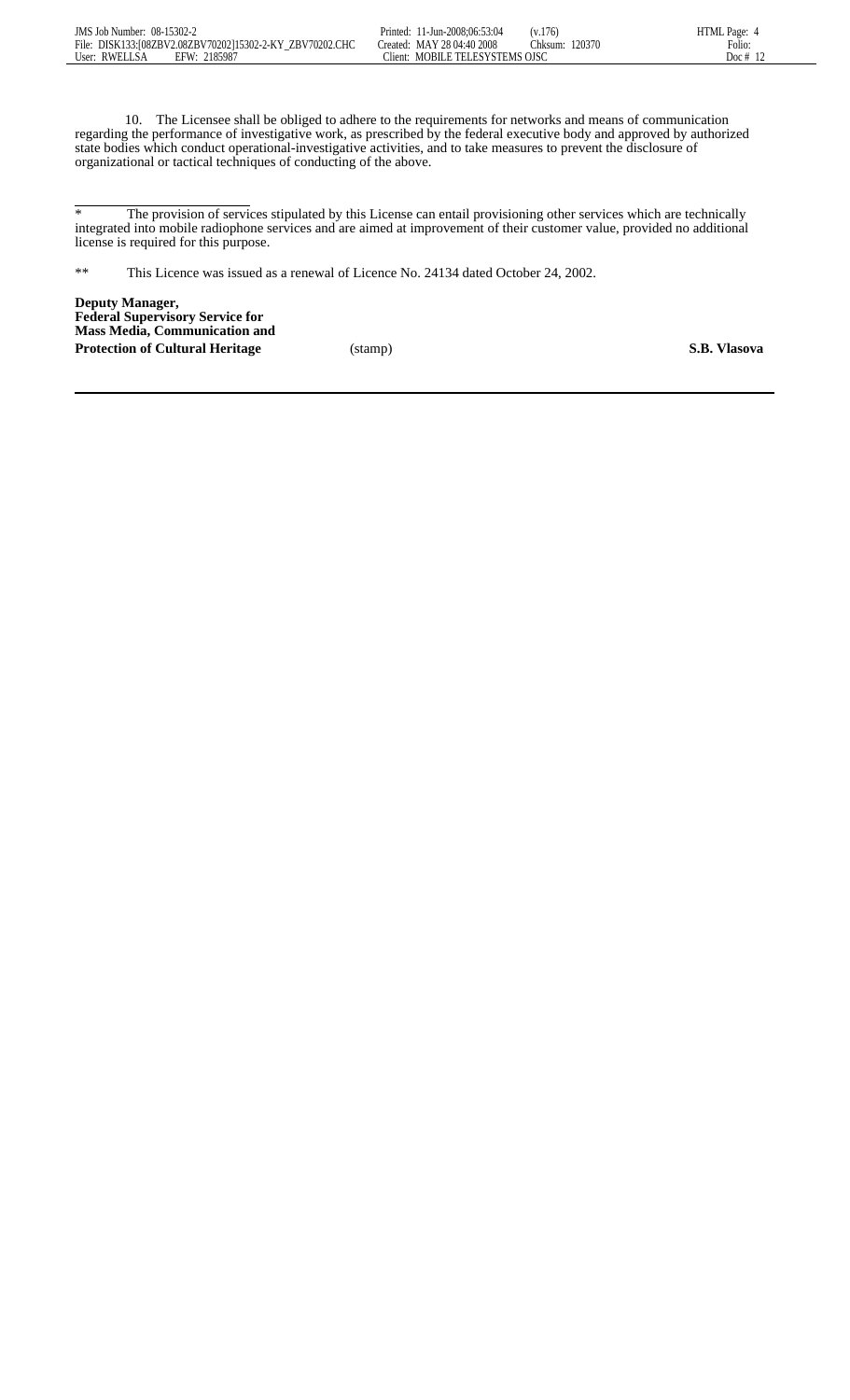### **[STATE EMBLEM OF THE REPUBLIC OF ARMENIA]**

### **REPUBLIC OF ARMENIA MINISTRY OF TRANSPORT AND COMMUNICATION**

#### **LICENSE No. 765 FOR PROVISION OF TELEPHONE SERVICES**

**Issued to:**

**K-Telecom**

Closed Joint-Stock Company (Licensee) 50 Khanjian Str., Yerevan, Republic of Armenia

### **Type of activity:**

**Global System for Mobile communications (GSM) Services** *, i.e.* public mobile communication services in 900/1800 MHz radiofrequency band, which are provided through an international cellular radio communication system built in accordance with the technical specifications of GSM (Global System for Mobile communications), as published from to time by the European Telecommunication Standards Institute.

For the purposes of this License, the term "public mobile services" shall mean such radio telecommunication services, for which the service providers shall be entitled to offer and provide to the public paid mobile telecommunication services, cellular telephone services, paging, personal communication services, specialized mobile radio, GSM, mobile satellite services or other mobile radio services, for which licenses may be issued and frequencies may be allocated by state authorities.

**Place of Business:** Territory of the Republic of Armenia

## **Term of Validity of the License:** 15 years

The term of the License shall be extended for fifteen (15) years upon written application of the Licensee, which shall be submitted not earlier than twenty-four (24) months and not later than twelve (12) months before the date of expiration of the current validity of the License, unless the Ministry of Transport and Communication or any other authority authorized by Government of the Republic of Armenia or the Laws of the Republic of Armenia to regulate the sector of the telecommunication of Armenia, not later then six (6) months before the expiration of the respective term of the License (the "Regulator") raises material objections against renewal of the License. If the objections are raised in connection with the events occurring within six (6) months preceding the expiration of the respective term of the License, then the above mentioned time limits shall not apply.

With respect to such application for extending the validity, the Licensee shall be entitled to extension, if during the validity of the License the actions of the Licensee complied in all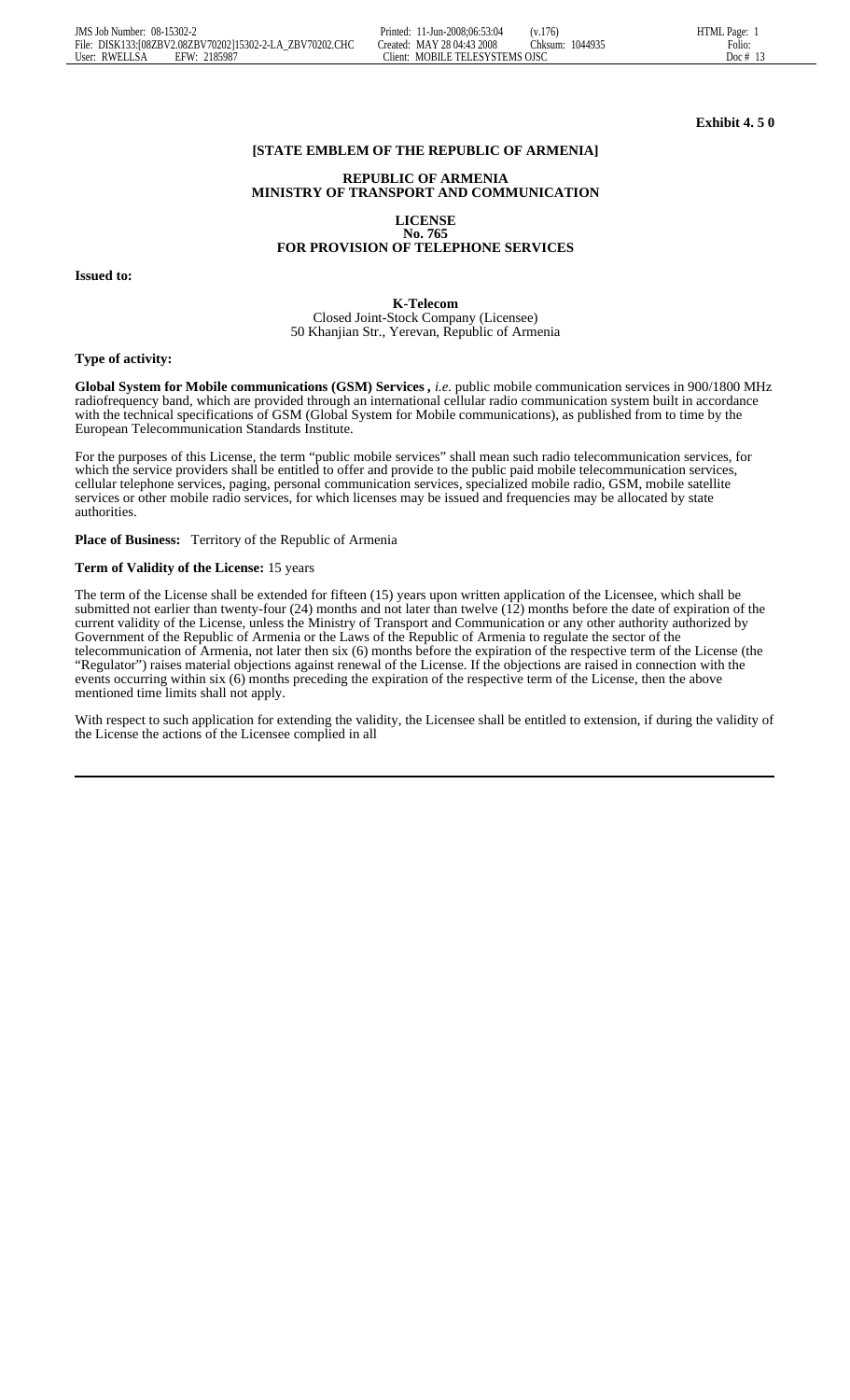material respects with the provisions of the License and other applicable laws, regulations and rules.

In determining the terms and conditions of any renewal, the Regulator may take into account any change in circumstances, including technological advancements.

The Regulator shall discuss submitted application as expeditiously as possible, provided that the Regulator may require the Licensee to submit any documents or other necessary information, which are reasonably required for verifying above mentioned compliance of the Licensee's activity.

No fee shall be charged for renewing the License.

**Issue Date:** 04.11.2004

Mandatory Terms and Conditions of the Licensee's Activity:

- a. The Licensee shall be governed in its activities by the requirements of the legislation of the Republic of Armenia, including the regulation adopted by the Regulator, as well as the provisions related to the obligations of the second GSM operator stipulated by the amended and re-approved version of the License 60 of Armentel JV Closed Joint-Stock company as approved by the Government of the Republic of Armenia on the 3d of November 2004.
- b. The License may be transferred to another owner (including through the judiciary act) only upon written consent of the Regulator or through succession. In any other cae, the License shall be subject to termination.

MINISTER OF TRANSPORT AND COMMUNICATION OF THE REPUBLIC OF ARMENIA

*[Signature]* A.MANUKYAN

*[Round Seal with the State Emblem of the Republic of Armenia reading "Ministry of Transport and Communication of the Republic of Armenia" in Armenian, English and Russian languages]*

*04 November* 2004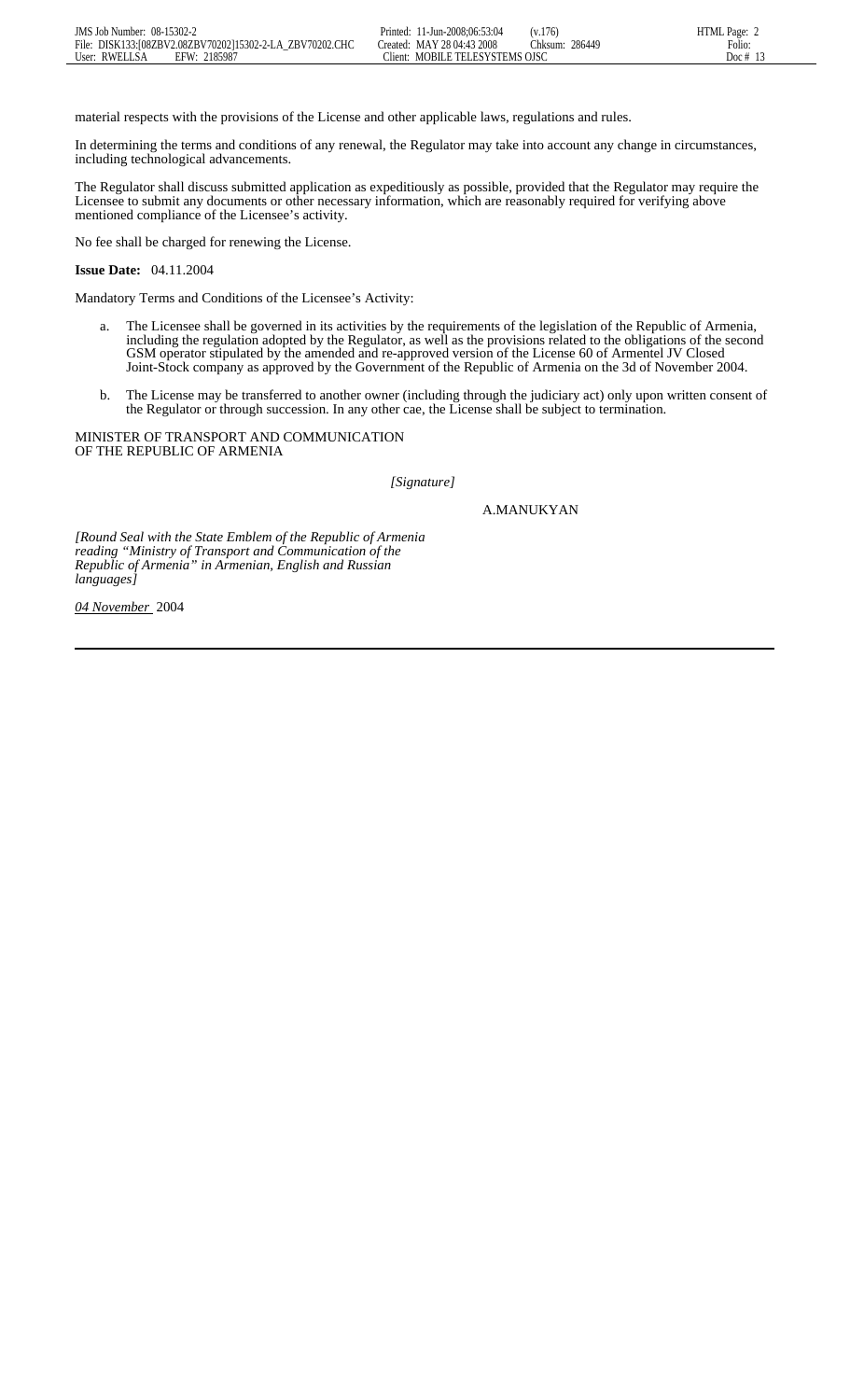| Subsidiary |                              | <b>Country of Incorporation</b> |
|------------|------------------------------|---------------------------------|
| 1.         | <b>MTS</b> Finance           | Luxembourg                      |
| 2.         | MTS-Capital                  | Russia                          |
| 3.         | <b>UMC</b>                   | Ukraine                         |
| 4.         | Volgograd Mobile             | Russia                          |
| 5.         | Astrakhan Mobile             | Russia                          |
| 6.         | Mar Mobile GSM               | Russia                          |
| 7.         | Primtelefon                  | Russia                          |
| 8.         | MSS.                         | Russia                          |
| 9.         | MTS-Kostroma                 | Russia                          |
| 10.        | Novitel                      | Russia                          |
| 11.        | Uzdunrobita                  | Uzbekistan                      |
| 12.        | Sibintertelecom              | Russia                          |
| 13.        | <b>BCTI</b>                  | <b>USA</b>                      |
| 14.        | Sweet-Com                    | Russia                          |
| 15.        | MTS-Bermuda                  | Bermuda                         |
| 16.        | Dagtelecom                   | Russia                          |
| 17.        | K-Telekom                    | Armenia                         |
| 18.        | Bashcell                     | Russia                          |
| 19.        | <b>MTS</b> Belarus           | <b>Belarus</b>                  |
| 20.        | TS-Retail                    | Russia                          |
| 21.        | Coral/Sistema Strategic Fund | <b>USA</b>                      |
|            |                              |                                 |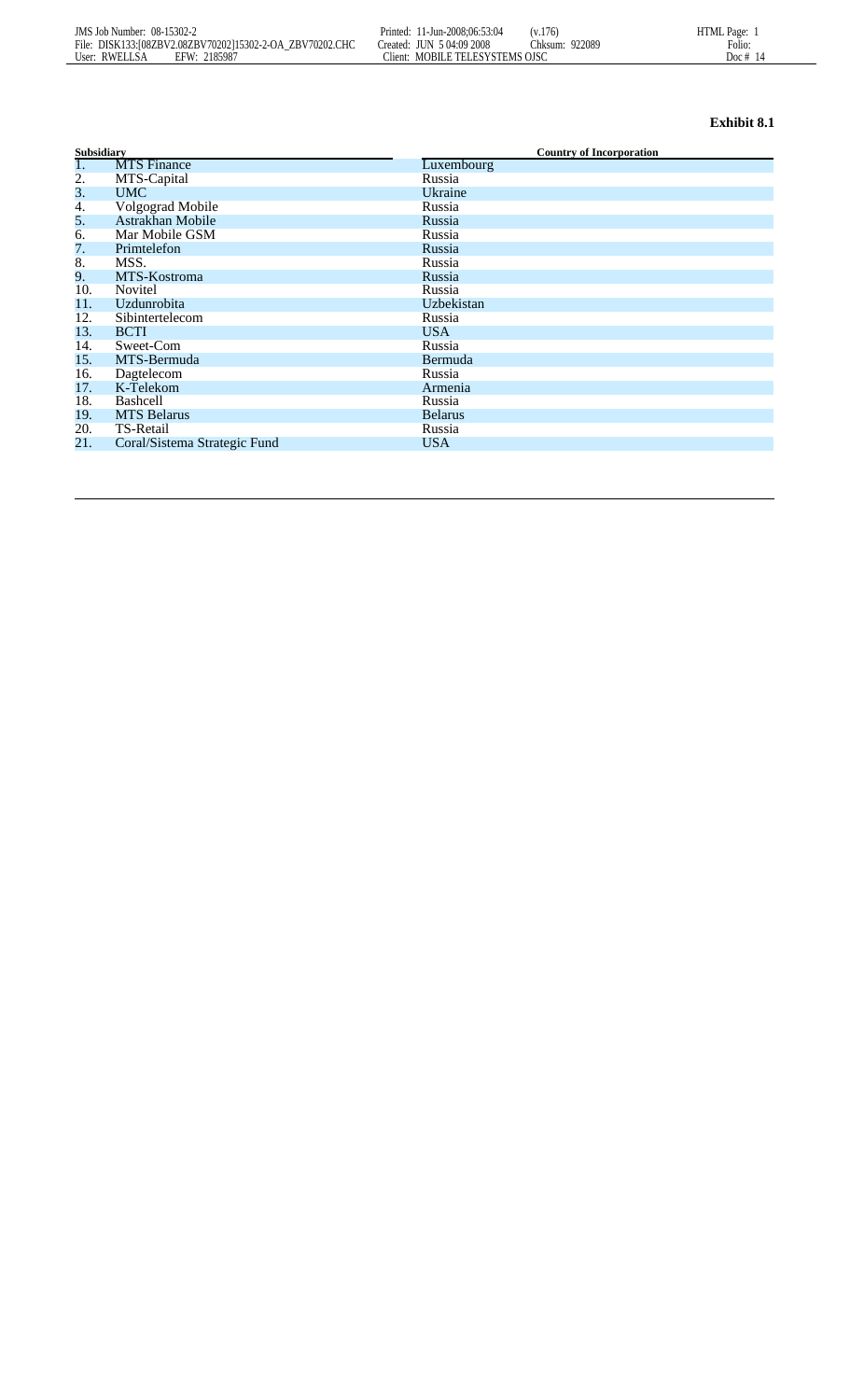## **Exhibit 12.1**

I, Mikhail V. Shamolin, certify that:

- 1. I have reviewed this annual report on Form 20-F of Mobile TeleSystems OJSC;
- 2. Based on my knowledge, this report does not contain any untrue statement of a material fact or omit to state a material fact necessary to make the statements made, in light of the circumstances under which such statements were made, not misleading with respect to the period covered by this report;
- 3. Based on my knowledge, the financial statements, and other financial information included in this report, fairly present in all material respects the financial condition, results of operations and cash flows of the company as of, and for, the periods presented in this report;
- 4. The company's other certifying officer and I are responsible for establishing and maintaining disclosure controls and procedures (as defined in Exchange Act Rules 13a-15(e) and 15d-15(e)) and internal control over financial reporting (as defined in the Exchange Act Rules 13a-15(f) and 15d-15(f)) for the company and have:
	- (a) Designed such disclosure controls and procedures, or caused such disclosure controls and procedures to be designed under our supervision, to ensure that material information relating to the company, including its consolidated subsidiaries, is made known to us by others within those entities, particularly during the period in which this report is being prepared;
	- (b) Designed such internal control over financial reporting, or caused such internal control over financial reporting to be designed under our supervision, to provide reasonable assurance regarding the reliability of financial reporting and the preparation of financial statements for external purposes in accordance with generally accepted accounting principles;
	- (c) Evaluated the effectiveness of the company's disclosure controls and procedures and presented in this report our conclusions about the effectiveness of the disclosure controls and procedures, as of the end of the period covered by this report based on such evaluation; and
	- (d) Disclosed in this report any change in the company's internal control over financial reporting that occurred during the period covered by the annual report that has materially affected, or is reasonably likely to materially affect, the company's internal control over financial reporting; and
- 5. The company's other certifying officer and I have disclosed, based on our most recent evaluation of internal control over financial reporting, to the company's auditors and the audit committee of the company's board of directors (or persons performing the equivalent functions):
	- (a) All significant deficiencies and material weaknesses in the design or operation of internal control over financial reporting which are reasonably likely to adversely affect the company's ability to record, process, summarize and report financial information; and
	- (b) Any fraud, whether or not material, that involves management or other employees who have a significant role in the company's internal control over financial reporting.

Date: June 11, 2008 /s/ MIKHAIL V. SHAMOLIN

Mikhail V. Shamolin Chief Executive Officer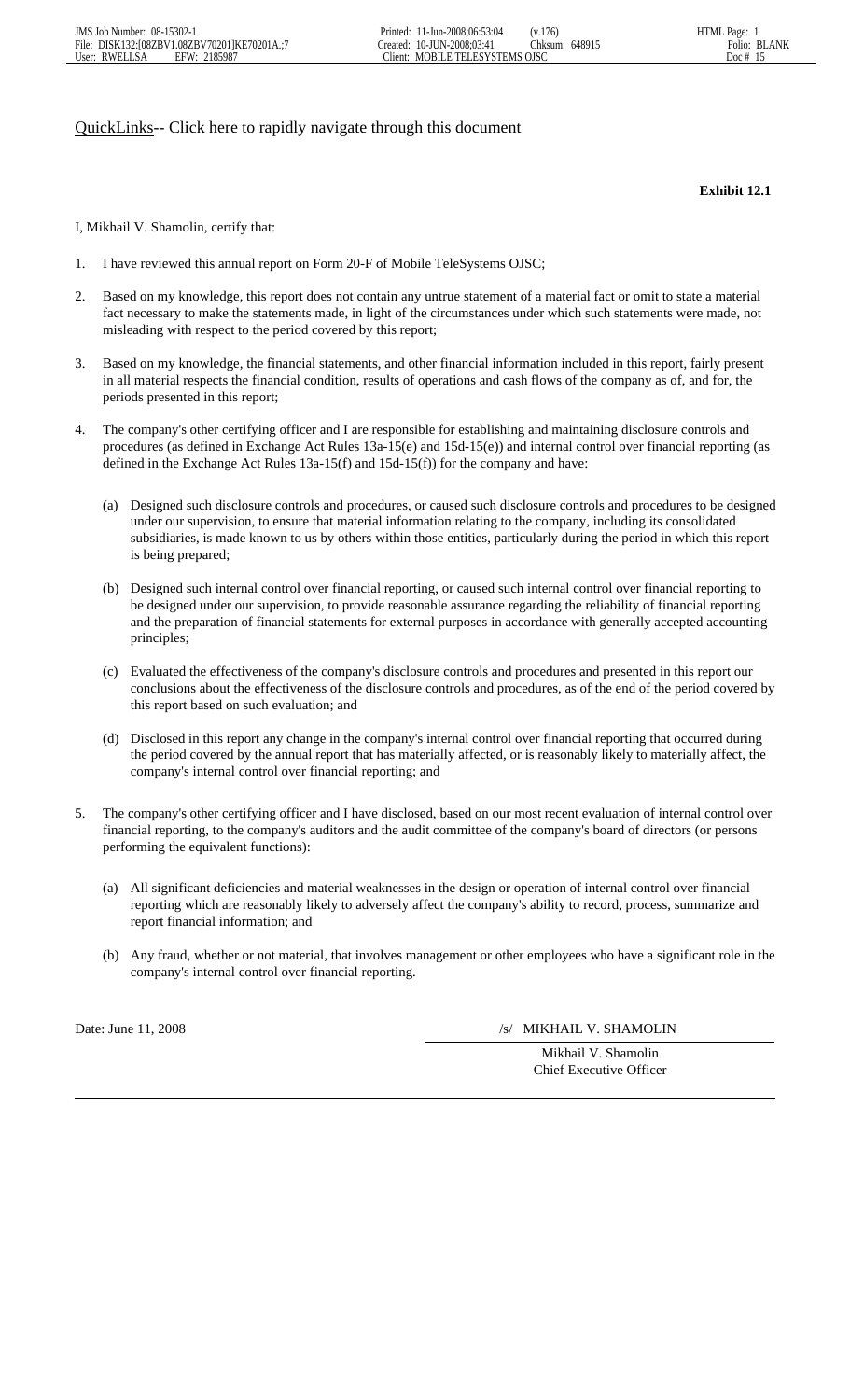## **Exhibit 12.2**

I, Vsevolod V. Rozanov, certify that:

- 1. I have reviewed this annual report on Form 20-F of Mobile TeleSystems OJSC;
- 2. Based on my knowledge, this report does not contain any untrue statement of a material fact or omit to state a material fact necessary to make the statements made, in light of the circumstances under which such statements were made, not misleading with respect to the period covered by this report;
- 3. Based on my knowledge, the financial statements, and other financial information included in this report, fairly present in all material respects the financial condition, results of operations and cash flows of the company as of, and for, the periods presented in this report;
- 4. The company's other certifying officer and I are responsible for establishing and maintaining disclosure controls and procedures (as defined in Exchange Act Rules 13a-15(e) and 15d-15(e)) and internal control over financial reporting (as defined in the Exchange Act Rules 13a-15(f) and 15d-15(f)) for the company and have:
	- (a) Designed such disclosure controls and procedures, or caused such disclosure controls and procedures to be designed under our supervision, to ensure that material information relating to the company, including its consolidated subsidiaries, is made known to us by others within those entities, particularly during the period in which this report is being prepared;
	- (b) Designed such internal control over financial reporting, or caused such internal control over financial reporting to be designed under our supervision, to provide reasonable assurance regarding the reliability of financial reporting and the preparation of financial statements for external purposes in accordance with generally accepted accounting principles;
	- (c) Evaluated the effectiveness of the company's disclosure controls and procedures and presented in this report our conclusions about the effectiveness of the disclosure controls and procedures, as of the end of the period covered by this report based on such evaluation; and
	- (d) Disclosed in this report any change in the company's internal control over financial reporting that occurred during the period covered by the annual report that has materially affected, or is reasonably likely to materially affect, the company's internal control over financial reporting; and
- 5. The company's other certifying officer and I have disclosed, based on our most recent evaluation of internal control over financial reporting, to the company's auditors and the audit committee of the company's board of directors (or persons performing the equivalent functions):
	- (a) All significant deficiencies and material weaknesses in the design or operation of internal control over financial reporting which are reasonably likely to adversely affect the company's ability to record, process, summarize and report financial information; and
	- (b) Any fraud, whether or not material, that involves management or other employees who have a significant role in the company's internal control over financial reporting.

## Date: June 11, 2008 /s/ VSEVOLOD V. ROZANOV

Vsevolod V. Rozanov Chief Financial Officer